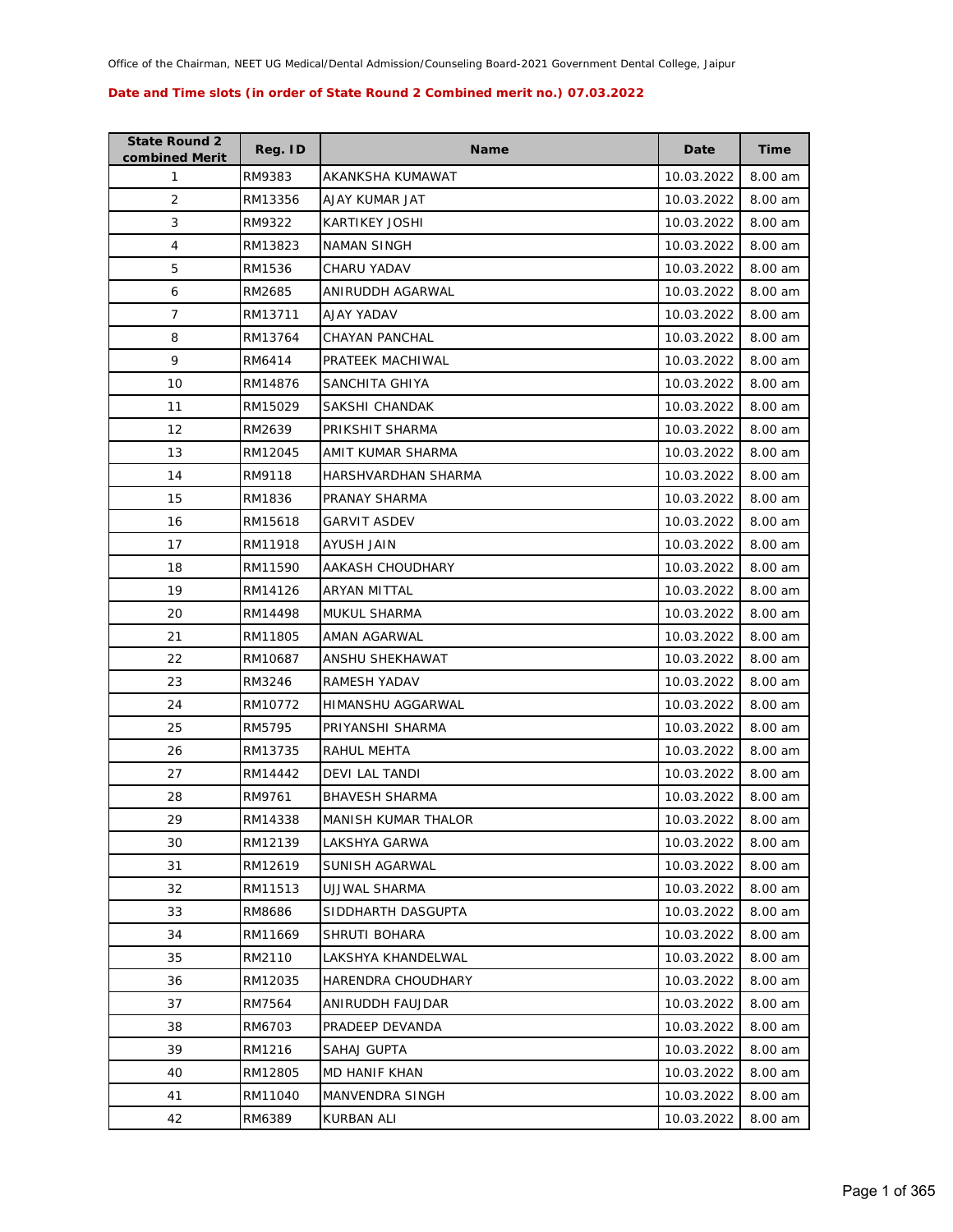| <b>State Round 2</b><br>combined Merit | Reg. ID | <b>Name</b>             | Date       | Time    |
|----------------------------------------|---------|-------------------------|------------|---------|
| 43                                     | RM13425 | <b>MAYA KUMARI</b>      | 10.03.2022 | 8.00 am |
| 44                                     | RM13880 | KOMAL CHOUDHARY         | 10.03.2022 | 8.00 am |
| 45                                     | RM7547  | <b>VISHU GUPTA</b>      | 10.03.2022 | 8.00 am |
| 46                                     | RM2727  | RAHUL KUMAR CHOUDHARY   | 10.03.2022 | 8.00 am |
| 47                                     | RM7443  | HIMANSHU KHURKHURIA     | 10.03.2022 | 8.00 am |
| 48                                     | RM14787 | <b>KESHAV SAHARAN</b>   | 10.03.2022 | 8.00 am |
| 49                                     | RM1985  | RIDHIMA TYAGI           | 10.03.2022 | 8.00 am |
| 50                                     | RM13036 | MOHAMMAD UMAIR AKHTAR   | 10.03.2022 | 8.00 am |
| 51                                     | RM2302  | PRERNA LAMBORA          | 10.03.2022 | 8.00 am |
| 52                                     | RM8084  | DEEPSHIKHA RATHORE      | 10.03.2022 | 8.00 am |
| 53                                     | RM9257  | SIMRAN KHAN             | 10.03.2022 | 8.00 am |
| 54                                     | RM6942  | MOHIT PAREEK            | 10.03.2022 | 8.00 am |
| 55                                     | RM2117  | RAKESH KUMAR GURJAR     | 10.03.2022 | 8.00 am |
| 56                                     | RM12404 | ANJAL                   | 10.03.2022 | 8.00 am |
| 57                                     | RM1570  | NISHTHA JAKHAR          | 10.03.2022 | 8.00 am |
| 58                                     | RM7614  | YOGESH SHARMA           | 10.03.2022 | 8.00 am |
| 59                                     | RM2821  | ANCHAL CHOUDHARY        | 10.03.2022 | 8.00 am |
| 60                                     | RM3238  | PRIYANKA KUMARI         | 10.03.2022 | 8.00 am |
| 61                                     | RM9475  | APOORVA GOYAL           | 10.03.2022 | 8.00 am |
| 62                                     | RM11390 | KASHISH SAXENA          | 10.03.2022 | 8.00 am |
| 63                                     | RM9710  | <b>NIKITA</b>           | 10.03.2022 | 8.00 am |
| 64                                     | RM2423  | BHARAT KUMAR RAJPUROHIT | 10.03.2022 | 8.00 am |
| 65                                     | RM12089 | SUSHIL KUMAWAT          | 10.03.2022 | 8.00 am |
| 66                                     | RM7492  | PRINSHU GARG            | 10.03.2022 | 8.00 am |
| 67                                     | RM9497  | SAKSHAM                 | 10.03.2022 | 8.00 am |
| 68                                     | RM4182  | <b>AMISH SONI</b>       | 10.03.2022 | 8.00 am |
| 69                                     | RM12819 | NITESH YADAV            | 10.03.2022 | 8.00 am |
| 70                                     | RM13578 | MUKESH CHOUDHARY        | 10.03.2022 | 8.00 am |
| 71                                     | RM14491 | DIWYANSHU VISHNU SWAMI  | 10.03.2022 | 8.00 am |
| 72                                     | RM1679  | ANSHIKA GOYAL           | 10.03.2022 | 8.00 am |
| 73                                     | RM11570 | AMIT SAINI              | 10.03.2022 | 8.00 am |
| 74                                     | RM9717  | <b>ANJALI SINGH</b>     | 10.03.2022 | 8.00 am |
| 75                                     | RM9863  | SHIVAM SINGHAL          | 10.03.2022 | 8.00 am |
| 76                                     | RM10784 | RAGHUVEER SINGH YADAV   | 10.03.2022 | 8.00 am |
| 77                                     | RM11740 | <b>BUSHRA</b>           | 10.03.2022 | 8.00 am |
| 78                                     | RM8254  | SANJAY KUMAR YADAV      | 10.03.2022 | 8.00 am |
| 79                                     | RM13615 | HUKAMA RAM              | 10.03.2022 | 8.00 am |
| 80                                     | RM6679  | ANJALI SONI             | 10.03.2022 | 8.00 am |
| 81                                     | RM12262 | MAHENDRA SINGH DEVNDA   | 10.03.2022 | 8.00 am |
| 82                                     | RM11907 | AVADHESH GUPTA          | 10.03.2022 | 8.00 am |
| 83                                     | RM7468  | RUPANSHU GUPTA          | 10.03.2022 | 8.00 am |
| 84                                     | RM7735  | KARTIK                  | 10.03.2022 | 8.00 am |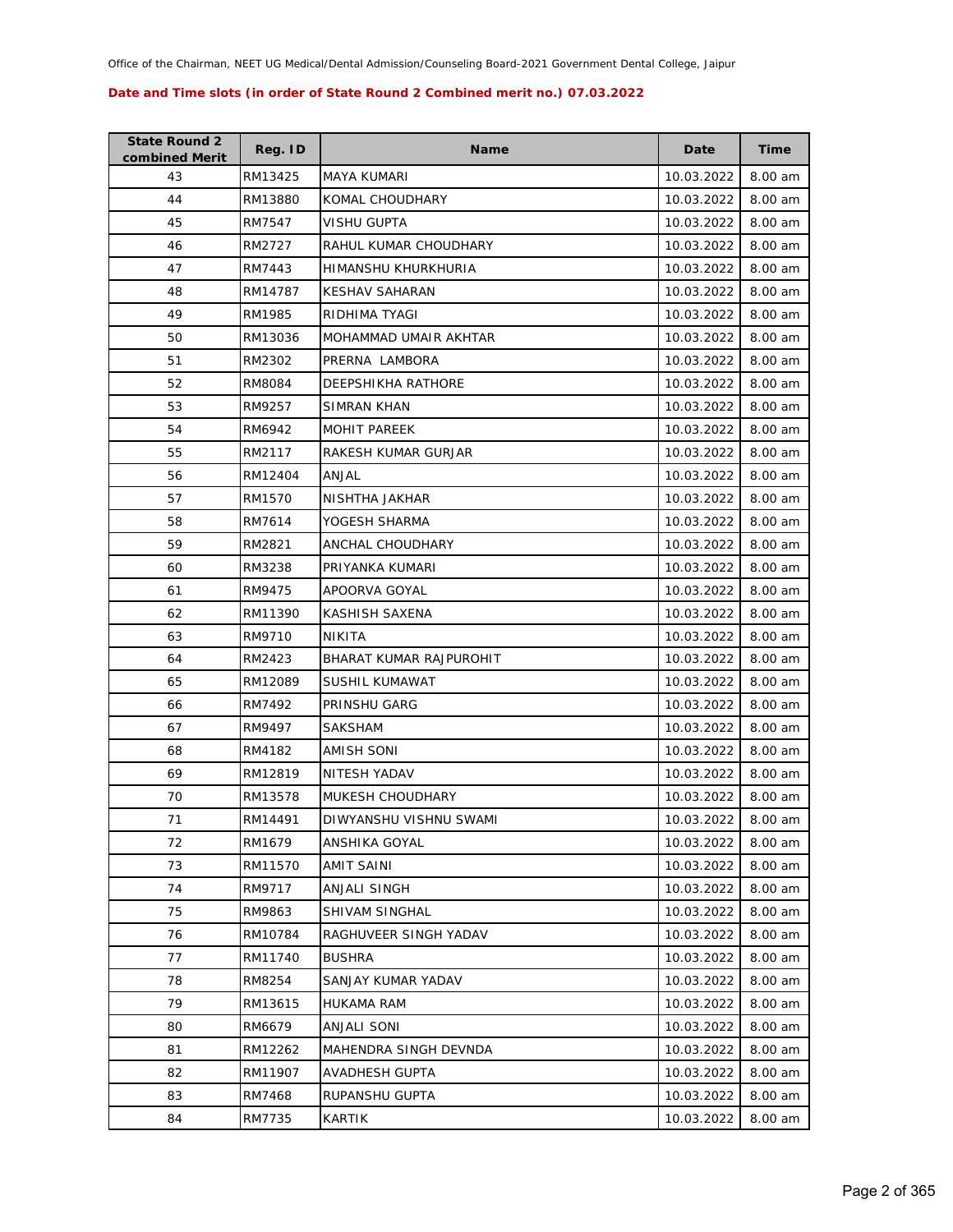| <b>State Round 2</b><br>combined Merit | Reg. ID | <b>Name</b>           | Date       | <b>Time</b> |
|----------------------------------------|---------|-----------------------|------------|-------------|
| 85                                     | RM11318 | <b>NEIL NACHIKET</b>  | 10.03.2022 | 8.00 am     |
| 86                                     | RM8794  | PARTH AGRAWAL         | 10.03.2022 | 8.00 am     |
| 87                                     | RM3123  | KUSHAGRI BHARDWAJ     | 10.03.2022 | 8.00 am     |
| 88                                     | RM3241  | BHESHAJ HARI GUPTA    | 10.03.2022 | 8.00 am     |
| 89                                     | RM3757  | AMAN DEEP BISHNOI     | 10.03.2022 | 8.00 am     |
| 90                                     | RM8482  | TANISHA AGARWAL       | 10.03.2022 | 8.00 am     |
| 91                                     | RM13519 | RAHUL LAKHARA         | 10.03.2022 | 8.00 am     |
| 92                                     | RM10347 | <b>SUMIT JANGIR</b>   | 10.03.2022 | 8.00 am     |
| 93                                     | RM11148 | ANUNAY KULHARI        | 10.03.2022 | 8.00 am     |
| 94                                     | RM13438 | <b>RENU SAMOTA</b>    | 10.03.2022 | 8.00 am     |
| 95                                     | RM6609  | TANU SHREE JAYALWAL   | 10.03.2022 | 8.00 am     |
| 96                                     | RM10881 | LOKESH KUMAWAT        | 10.03.2022 | 8.00 am     |
| 97                                     | RM15044 | <b>GOVIND SHARMA</b>  | 10.03.2022 | 8.00 am     |
| 98                                     | RM15775 | MANISH SUKHWANI       | 10.03.2022 | 8.00 am     |
| 99                                     | RM6164  | RAJENDRA SINGH        | 10.03.2022 | 8.00 am     |
| 100                                    | RM4980  | PIYUSH SAHARAN        | 17.03.2022 | 8.00 am     |
| 101                                    | RM12295 | <b>VIKASH KUMAR</b>   | 10.03.2022 | 8.00 am     |
| 102                                    | RM11744 | <b>ADITYA JOSHI</b>   | 10.03.2022 | 8.00 am     |
| 103                                    | RM7500  | AMAN CHOUDHARY        | 10.03.2022 | 8.00 am     |
| 104                                    | RM15786 | LALIT CHOUDHARY       | 10.03.2022 | 8.00 am     |
| 105                                    | RM14130 | PRINCE MIMANI         | 10.03.2022 | 8.00 am     |
| 106                                    | RM12760 | NATWAR SINGH PANWAR   | 10.03.2022 | 8.00 am     |
| 107                                    | RM12225 | PRADYUMAN SHARMA      | 10.03.2022 | 8.00 am     |
| 108                                    | RM3401  | AKSHIT SOMANI         | 10.03.2022 | 8.00 am     |
| 109                                    | RM2179  | SATYAM AGRAWAL        | 10.03.2022 | 8.00 am     |
| 110                                    | RM1245  | <b>RIMJHIM SINGAL</b> | 10.03.2022 | 8.00 am     |
| 111                                    | RM4370  | ADITI HINGER          | 10.03.2022 | 8.00 am     |
| 112                                    | RM14497 | SUBHASH SAMOTA        | 10.03.2022 | 8.00 am     |
| 113                                    | RM4512  | PRATEEK               | 10.03.2022 | 8.00 am     |
| 114                                    | RM14904 | DEVANSH KULSHRESTHA   | 10.03.2022 | 8.00 am     |
| 115                                    | RM11086 | NIKHIL KUMAR          | 10.03.2022 | 8.00 am     |
| 116                                    | RM13063 | SAUMYA KANWAR         | 10.03.2022 | 8.00 am     |
| 117                                    | RM8001  | UMANG MAAN            | 10.03.2022 | 8.00 am     |
| 118                                    | RM5636  | POOJA KUMARI          | 10.03.2022 | 8.00 am     |
| 119                                    | RM9399  | LAKSH CHOUDHARY       | 10.03.2022 | 8.00 am     |
| 120                                    | RM9671  | VANDANA SHARMA        | 10.03.2022 | 8.00 am     |
| 121                                    | RM10678 | PRIYANKA CHOUDHARY    | 10.03.2022 | 8.00 am     |
| 122                                    | RM4745  | PRAKASH PATEL         | 10.03.2022 | 8.00 am     |
| 123                                    | RM2127  | SUHANI MITTAL         | 10.03.2022 | 8.00 am     |
| 124                                    | RM6923  | MANISH KUMAR YADAV    | 10.03.2022 | 8.00 am     |
| 125                                    | RM1899  | SHAILESH DIXIT        | 10.03.2022 | 8.00 am     |
| 126                                    | RM11246 | MANISH KUMAR PRAJAPAT | 10.03.2022 | 8.00 am     |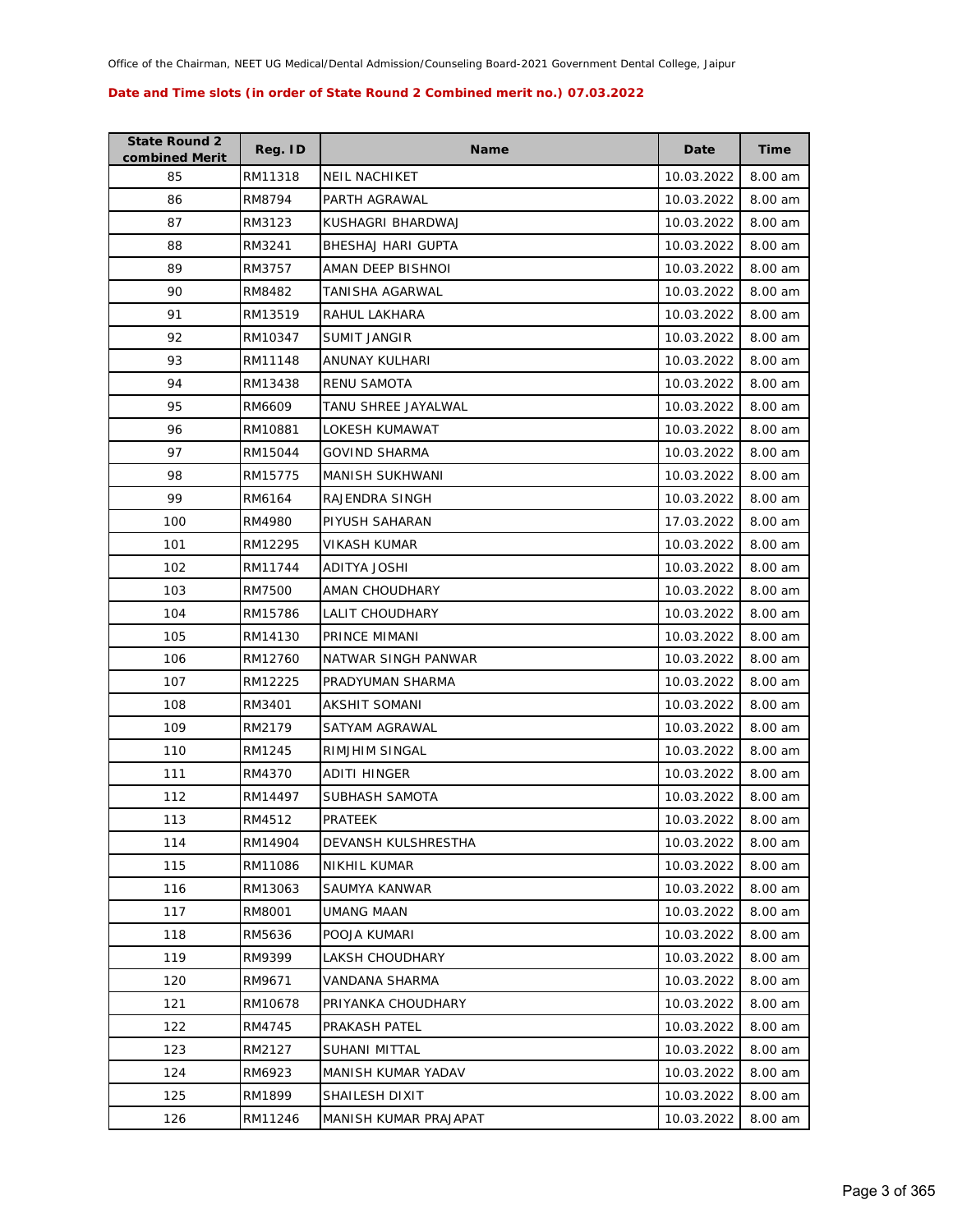| <b>State Round 2</b><br>combined Merit | Reg. ID | <b>Name</b>          | Date       | Time    |
|----------------------------------------|---------|----------------------|------------|---------|
| 127                                    | RM10290 | AADITYA WATTS        | 10.03.2022 | 8.00 am |
| 128                                    | RM11594 | LOVESHIKHA           | 10.03.2022 | 8.00 am |
| 129                                    | RM8934  | KRITIKA LAMBA        | 10.03.2022 | 8.00 am |
| 130                                    | RM7299  | AJAY                 | 10.03.2022 | 8.00 am |
| 131                                    | RM6199  | VARSHA RATHORE       | 10.03.2022 | 8.00 am |
| 132                                    | RM7570  | PRATHAM RAO          | 10.03.2022 | 8.00 am |
| 133                                    | RM6579  | OMESH NARAYAN ASOPA  | 10.03.2022 | 8.00 am |
| 134                                    | RM8540  | ANKIT                | 10.03.2022 | 8.00 am |
| 135                                    | RM5182  | NIPUN ATTRI          | 10.03.2022 | 8.00 am |
| 136                                    | RM6839  | RAHUL YADAV          | 10.03.2022 | 8.00 am |
| 137                                    | RM2536  | ANJALI SAINI         | 10.03.2022 | 8.00 am |
| 138                                    | RM2217  | SANYAM MITTAL        | 10.03.2022 | 8.00 am |
| 139                                    | RM11617 | <b>VISHAL SHARMA</b> | 10.03.2022 | 8.00 am |
| 140                                    | RM5916  | ARUN VIJAY PALIWAL   | 10.03.2022 | 8.00 am |
| 141                                    | RM7781  | RAHUL CHOUDHARY      | 10.03.2022 | 8.00 am |
| 142                                    | RM6223  | VANSHAJ GAUR         | 10.03.2022 | 8.00 am |
| 143                                    | RM5506  | NAVIN KUMAWAT        | 10.03.2022 | 8.00 am |
| 144                                    | RM2566  | RAHUL SARASWAT       | 10.03.2022 | 8.00 am |
| 145                                    | RM8504  | RAMAWATAR SAINI      | 10.03.2022 | 8.00 am |
| 146                                    | RM8879  | PUNEET SHARMA        | 10.03.2022 | 8.00 am |
| 147                                    | RM7126  | ASHOK KUMAR BISHNOI  | 10.03.2022 | 8.00 am |
| 148                                    | RM7365  | ABHINAV SHARMA       | 10.03.2022 | 8.00 am |
| 149                                    | RM8032  | ANURAG SHARMA        | 10.03.2022 | 8.00 am |
| 150                                    | RM2289  | YASH MEHTA           | 10.03.2022 | 8.00 am |
| 151                                    | RM4855  | PUSHPENDRA BISHNOI   | 10.03.2022 | 8.00 am |
| 152                                    | RM4772  | UTSAV JAIN           | 10.03.2022 | 8.00 am |
| 153                                    | RM11554 | KULDEEP YADAV        | 10.03.2022 | 8.00 am |
| 154                                    | RM4872  | DEEPAK YADAV         | 10.03.2022 | 8.00 am |
| 155                                    | RM4103  | <b>HIMANSHU</b>      | 10.03.2022 | 8.00 am |
| 156                                    | RM12780 | ARPIT CHOUDHARY      | 10.03.2022 | 8.00 am |
| 157                                    | RM10267 | RIYA JAIN            | 10.03.2022 | 8.00 am |
| 158                                    | RM7707  | PRACHI DEMAN         | 10.03.2022 | 8.00 am |
| 159                                    | RM3258  | <b>MANISH JANGIR</b> | 10.03.2022 | 8.00 am |
| 160                                    | RM8869  | RAJVEER SINGH        | 10.03.2022 | 8.00 am |
| 161                                    | RM8566  | LAXMI MALAV          | 10.03.2022 | 8.00 am |
| 162                                    | RM2971  | SITA RAM MANDA       | 10.03.2022 | 8.00 am |
| 163                                    | RM6694  | TARUN PURVIYA        | 10.03.2022 | 8.00 am |
| 164                                    | RM12040 | YASHVANT YADAV       | 10.03.2022 | 8.00 am |
| 165                                    | RM5281  | <b>MAYANK SINGH</b>  | 10.03.2022 | 8.00 am |
| 166                                    | RM8252  | AKHIL DHAKAR         | 10.03.2022 | 8.00 am |
| 167                                    | RM7539  | ARNAV GUPTA          | 10.03.2022 | 8.00 am |
| 168                                    | RM1835  | SHANTNU YADAV        | 10.03.2022 | 8.00 am |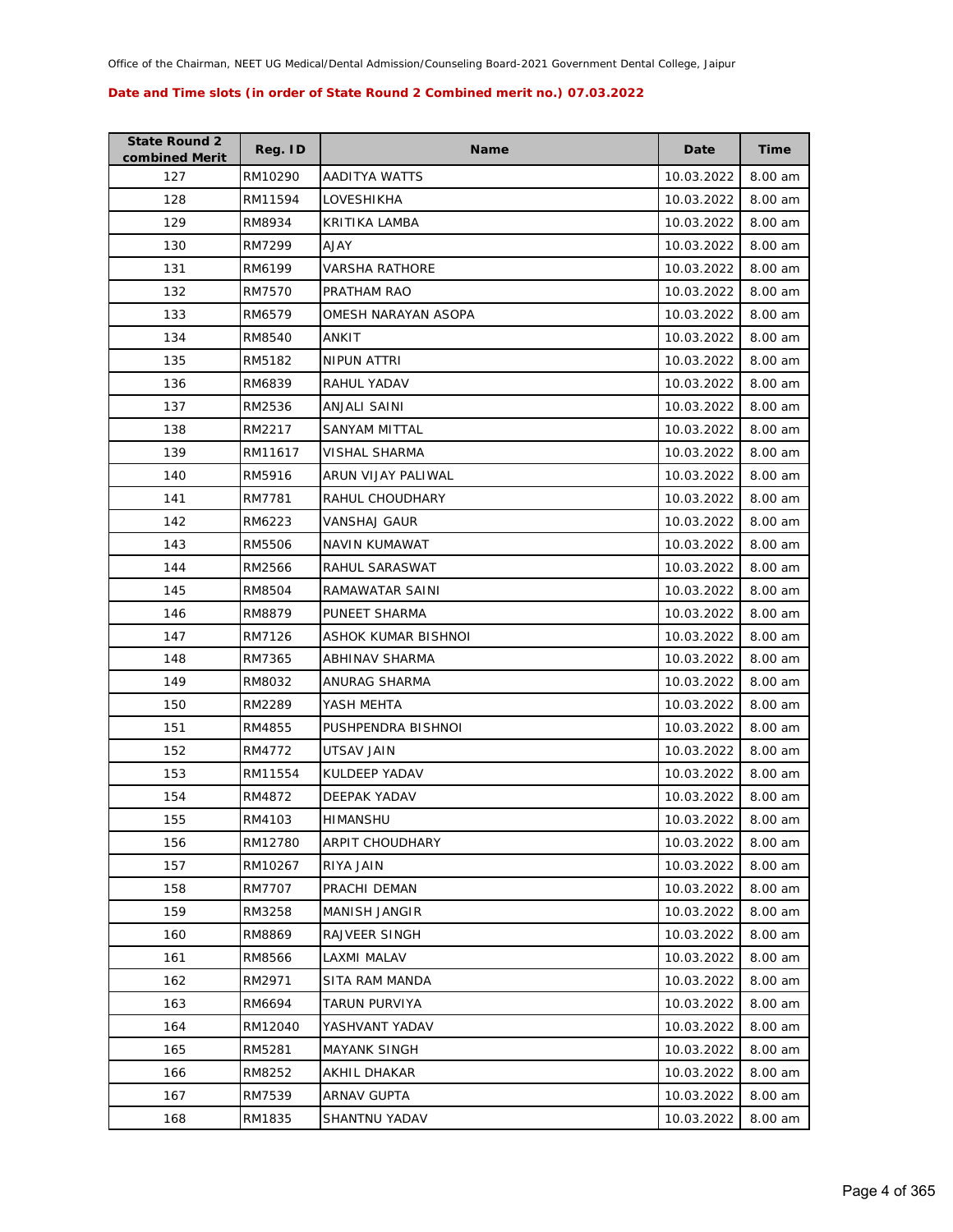| <b>State Round 2</b><br>combined Merit | Reg. ID | <b>Name</b>              | Date       | <b>Time</b> |
|----------------------------------------|---------|--------------------------|------------|-------------|
| 169                                    | RM7965  | SANDEEP YADAV            | 10.03.2022 | 8.00 am     |
| 170                                    | RM9357  | VIKAS KUMAWAT            | 10.03.2022 | 8.00 am     |
| 171                                    | RM8588  | JITENDRA B JANGID        | 10.03.2022 | 8.00 am     |
| 172                                    | RM6001  | <b>SANJAY JAT</b>        | 10.03.2022 | 8.00 am     |
| 173                                    | RM8167  | <b>KANCHAN</b>           | 10.03.2022 | 8.00 am     |
| 174                                    | RM4786  | AYUSH PANCHOLI           | 10.03.2022 | 8.00 am     |
| 175                                    | RM3759  | JAY VERMA                | 10.03.2022 | 8.00 am     |
| 176                                    | RM2513  | VIPIN                    | 10.03.2022 | 8.00 am     |
| 177                                    | RM8530  | HIMMAT SINGH CHOUHAN     | 10.03.2022 | 8.00 am     |
| 178                                    | RM10470 | <b>DEEPENDRA</b>         | 10.03.2022 | 8.00 am     |
| 179                                    | RM11116 | YASMEEN BANO KAYAMKHANI  | 10.03.2022 | 8.00 am     |
| 180                                    | RM10158 | DIVYANSHU GAUTAM         | 10.03.2022 | 8.00 am     |
| 181                                    | RM5930  | PRIYANKA SWAMI           | 10.03.2022 | 8.00 am     |
| 182                                    | RM6664  | KHUSHI KUMARI            | 10.03.2022 | 8.00 am     |
| 183                                    | RM3481  | PRIYANKA                 | 10.03.2022 | 8.00 am     |
| 184                                    | RM12176 | RADHIKA SONI             | 10.03.2022 | 8.00 am     |
| 185                                    | RM6964  | ANIRUDH NATANI           | 10.03.2022 | 8.00 am     |
| 186                                    | RM9984  | PIYUSH KUMAR             | 10.03.2022 | 8.00 am     |
| 187                                    | RM7876  | ADNAN KHAN               | 10.03.2022 | 8.00 am     |
| 188                                    | RM3274  | VISHAL JAT               | 10.03.2022 | 8.00 am     |
| 189                                    | RM1698  | YASH AGARWAL             | 10.03.2022 | 8.00 am     |
| 190                                    | RM5890  | DHOLARAM                 | 10.03.2022 | 8.00 am     |
| 191                                    | RM3572  | ANKIT YADAV              | 10.03.2022 | 8.00 am     |
| 192                                    | RM9284  | SUMIT MISHRA             | 10.03.2022 | 8.00 am     |
| 193                                    | RM3067  | NISHANT BAGARIA          | 10.03.2022 | 8.00 am     |
| 194                                    | RM7523  | SAKSHI JANGIR            | 10.03.2022 | 8.00 am     |
| 195                                    | RM8858  | ANKIT YADAV              | 10.03.2022 | 8.00 am     |
| 196                                    | RM8262  | <b>SALONI AGRAWAL</b>    | 10.03.2022 | 8.00 am     |
| 197                                    | RM14525 | NAZIYA PARVIN            | 10.03.2022 | 8.00 am     |
| 198                                    | RM7925  | SURBHI SAINI             | 10.03.2022 | 8.00 am     |
| 199                                    | RM5424  | AMISHA YADAV             | 10.03.2022 | 8.00 am     |
| 200                                    | RM9098  | PRERNA SHARMA            | 10.03.2022 | 8.00 am     |
| 201                                    | RM11701 | PRAVEEN BISHNOI          | 10.03.2022 | 8.00 am     |
| 202                                    | RM6394  | DUSHYANT SINGH CHOUDHARY | 10.03.2022 | 8.00 am     |
| 203                                    | RM3150  | ANKIT SHARMA             | 10.03.2022 | 8.00 am     |
| 204                                    | RM12184 | SANJAY PIPLODA           | 10.03.2022 | 8.00 am     |
| 205                                    | RM3649  | MOHAMMED RUHAAN          | 10.03.2022 | 8.00 am     |
| 206                                    | RM3629  | VIKASH KATARIA           | 10.03.2022 | 8.00 am     |
| 207                                    | RM13940 | <b>BHUMI SHARMA</b>      | 10.03.2022 | 8.00 am     |
| 208                                    | RM6460  | PREETI                   | 10.03.2022 | 8.00 am     |
| 209                                    | RM5410  | SUBHASH BHAKAR           | 10.03.2022 | 8.00 am     |
| 210                                    | RM11420 | SHUBHAM SINGH BAIS       | 10.03.2022 | 8.00 am     |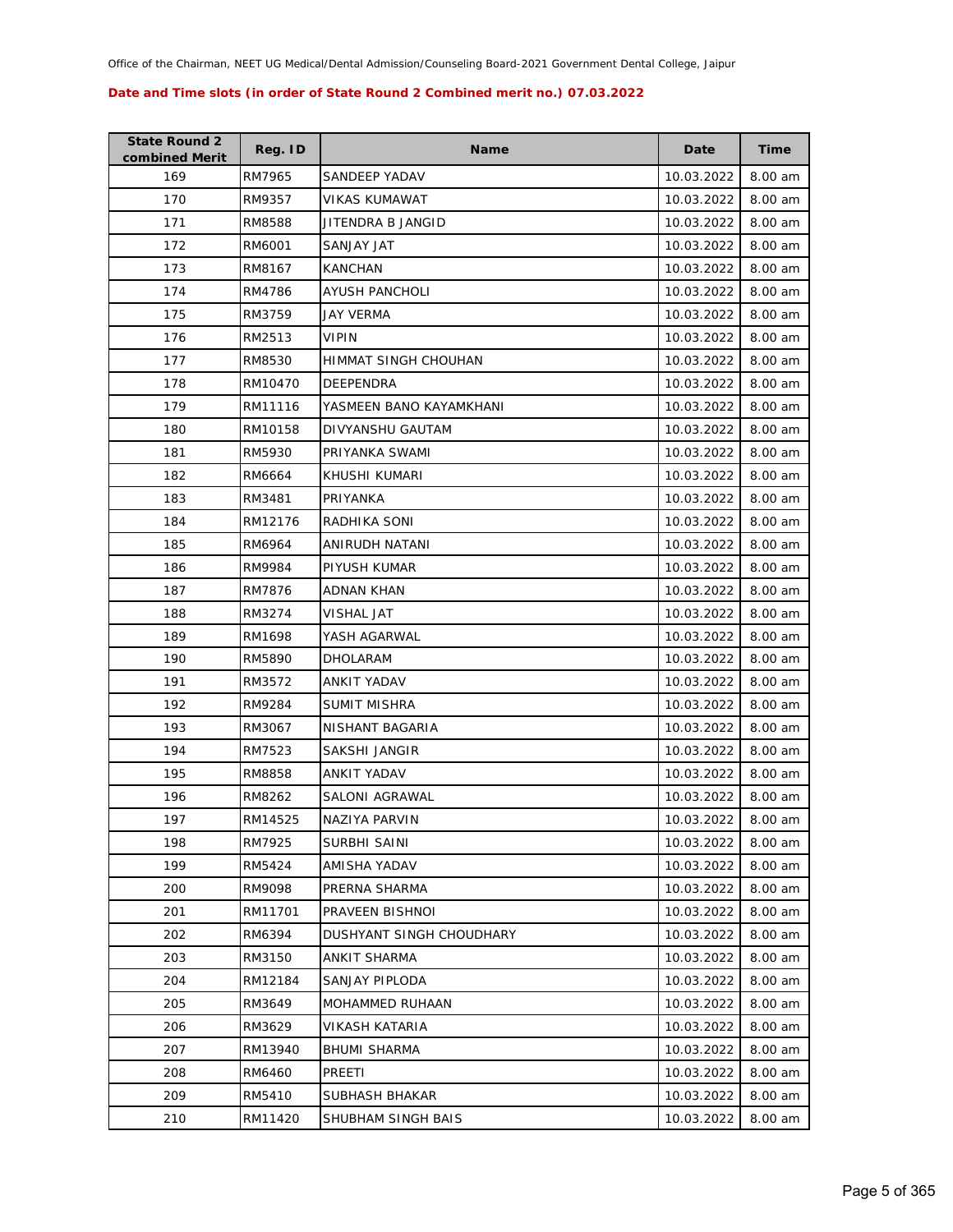| <b>State Round 2</b><br>combined Merit | Reg. ID | <b>Name</b>               | Date       | Time    |
|----------------------------------------|---------|---------------------------|------------|---------|
| 211                                    | RM13181 | <b>VIKAS</b>              | 10.03.2022 | 8.00 am |
| 212                                    | RM8631  | ANKUR POONIA              | 10.03.2022 | 8.00 am |
| 213                                    | RM11919 | SARUPA RAM                | 10.03.2022 | 8.00 am |
| 214                                    | RM3023  | <b>BINDU MAHLA</b>        | 10.03.2022 | 8.00 am |
| 215                                    | RM10566 | ASHISH YOGI               | 10.03.2022 | 8.00 am |
| 216                                    | RM3914  | PALAK SHARMA              | 10.03.2022 | 8.00 am |
| 217                                    | RM7276  | PARAG MATHURIA            | 10.03.2022 | 8.00 am |
| 218                                    | RM4352  | AKSHAT JAIN               | 10.03.2022 | 8.00 am |
| 219                                    | RM7871  | VIKRAMJEET SINGH          | 10.03.2022 | 8.00 am |
| 220                                    | RM7141  | SHUBHAM SANGHAI           | 10.03.2022 | 8.00 am |
| 221                                    | RM8783  | SERESHKA SONI             | 10.03.2022 | 8.00 am |
| 222                                    | RM6943  | ASHU KUMARI               | 10.03.2022 | 8.00 am |
| 223                                    | RM5588  | YOGESH                    | 10.03.2022 | 8.00 am |
| 224                                    | RM10357 | <b>NARESH KUMAR</b>       | 10.03.2022 | 8.00 am |
| 225                                    | RM1159  | ADITYA JAIN               | 10.03.2022 | 8.00 am |
| 226                                    | RM10883 | BHAWANA CHOUDHARY         | 10.03.2022 | 8.00 am |
| 227                                    | RM11675 | SUDHANSHU JAT             | 10.03.2022 | 8.00 am |
| 228                                    | RM9226  | DIVYAM POKHARNA           | 10.03.2022 | 8.00 am |
| 229                                    | RM4631  | SHUBHAM                   | 10.03.2022 | 8.00 am |
| 230                                    | RM1413  | AASTIK SHARMA             | 10.03.2022 | 8.00 am |
| 231                                    | RM2149  | LAKSHIT SOLANKI           | 10.03.2022 | 8.00 am |
| 232                                    | RM10107 | LALIT SUWALKA             | 10.03.2022 | 8.00 am |
| 233                                    | RM7263  | ASHISH JANGID             | 10.03.2022 | 8.00 am |
| 234                                    | RM2742  | VIRAL                     | 10.03.2022 | 8.00 am |
| 235                                    | RM5213  | NIKITA CHOPRA             | 10.03.2022 | 8.00 am |
| 236                                    | RM5500  | <b>MAYANK RAJ</b>         | 10.03.2022 | 8.00 am |
| 237                                    | RM9022  | SURENDRA KUMAR            | 10.03.2022 | 8.00 am |
| 238                                    | RM12336 | RAMAN                     | 10.03.2022 | 8.00 am |
| 239                                    | RM7218  | YASHASHVI SHARMA          | 10.03.2022 | 8.00 am |
| 240                                    | RM7246  | NISHITA MITTAL            | 10.03.2022 | 8.00 am |
| 241                                    | RM13385 | DIVYANSHU                 | 10.03.2022 | 8.00 am |
| 242                                    | RM10733 | SARA SHARMA               | 10.03.2022 | 8.00 am |
| 243                                    | RM5714  | <b>REHAN KHAN</b>         | 10.03.2022 | 8.00 am |
| 244                                    | RM11004 | MANISHA KUMARI YADAV      | 10.03.2022 | 8.00 am |
| 245                                    | RM2730  | PRADEEP CHOUDHARY         | 10.03.2022 | 8.00 am |
| 246                                    | RM1079  | <b>KESHAV LATA</b>        | 10.03.2022 | 8.00 am |
| 247                                    | RM14609 | ABHISHEK SINGH CHOUDHARY  | 10.03.2022 | 8.00 am |
| 248                                    | RM9130  | PAWAN GHOTIYA             | 10.03.2022 | 8.00 am |
| 249                                    | RM8187  | ANKUSH                    | 10.03.2022 | 8.00 am |
| 250                                    | RM9403  | PRINCE SRISHTIRAJ RATHORE | 10.03.2022 | 8.00 am |
| 251                                    | RM15802 | <b>NAVRATAN TARD</b>      | 10.03.2022 | 8.00 am |
| 252                                    | RM4376  | KIRAN KUMARI BIJARNIYA    | 10.03.2022 | 8.00 am |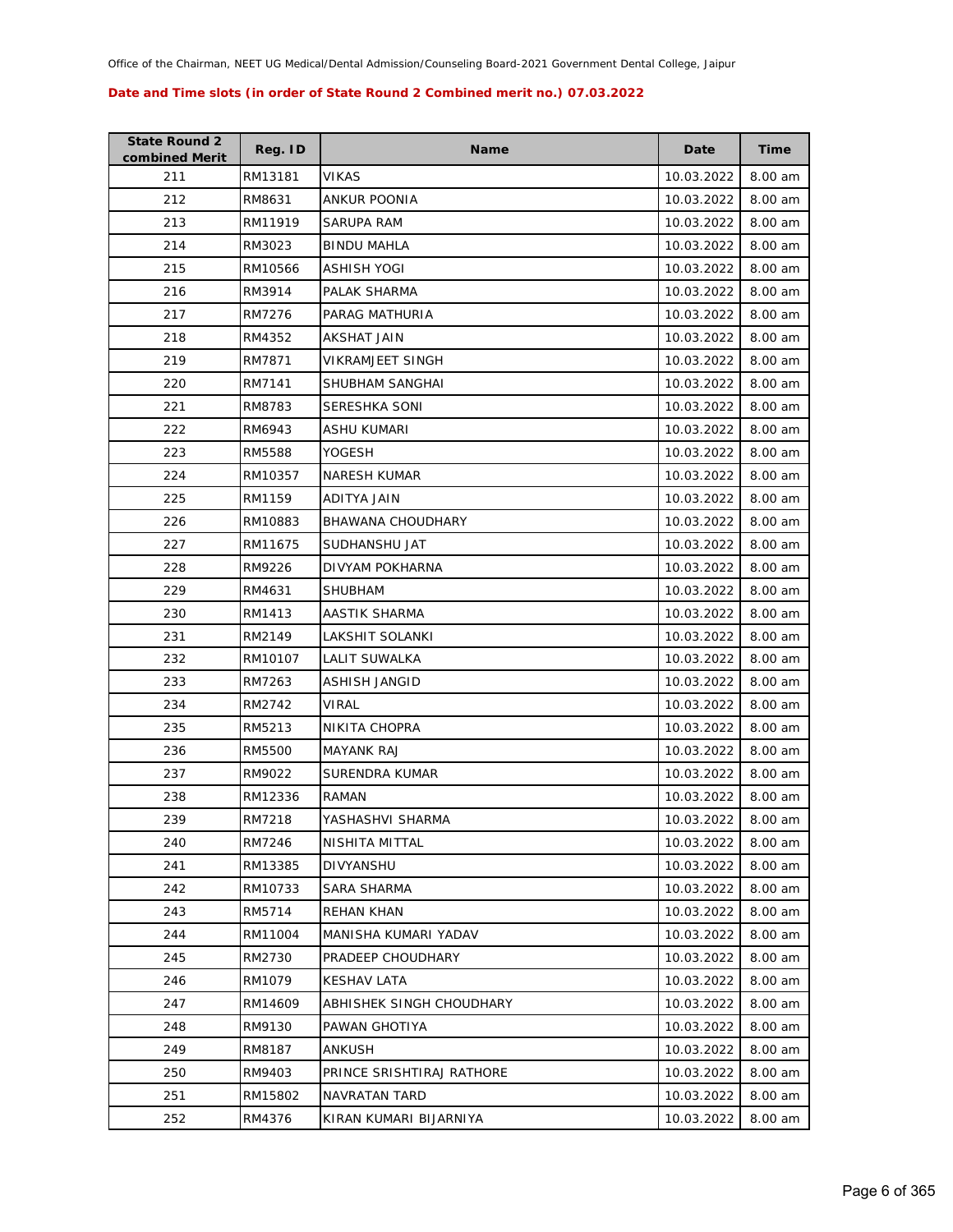| <b>State Round 2</b><br>combined Merit | Reg. ID | <b>Name</b>            | Date       | <b>Time</b> |
|----------------------------------------|---------|------------------------|------------|-------------|
| 253                                    | RM8497  | <b>BABULAL SONI</b>    | 10.03.2022 | 8.00 am     |
| 254                                    | RM8403  | AMIT SHARMA            | 10.03.2022 | 8.00 am     |
| 255                                    | RM7137  | AYUSH NAGAR            | 10.03.2022 | 8.00 am     |
| 256                                    | RM5807  | <b>SACHIN KUMAR</b>    | 10.03.2022 | 8.00 am     |
| 257                                    | RM7856  | <b>TOSHAK PUNIA</b>    | 10.03.2022 | 8.00 am     |
| 258                                    | RM10216 | <b>DEVANSHU MANGAL</b> | 10.03.2022 | 8.00 am     |
| 259                                    | RM1757  | SAKSHI CHOUDHARY       | 10.03.2022 | 8.00 am     |
| 260                                    | RM4634  | RAGHAV JINDAL          | 10.03.2022 | 8.00 am     |
| 261                                    | RM6770  | ATISH PRAJAPATI        | 10.03.2022 | 8.00 am     |
| 262                                    | RM11681 | ROHIT YADAV            | 10.03.2022 | 8.00 am     |
| 263                                    | RM4759  | VIJAY SHARMA           | 10.03.2022 | 8.00 am     |
| 264                                    | RM5183  | VARSHA KUMARI          | 10.03.2022 | 8.00 am     |
| 265                                    | RM11580 | KARINA KANWAR          | 10.03.2022 | 8.00 am     |
| 266                                    | RM11375 | <b>DEEPAK GARHWAL</b>  | 10.03.2022 | 8.00 am     |
| 267                                    | RM10707 | <b>MANOJ KUMAR</b>     | 10.03.2022 | 8.00 am     |
| 268                                    | RM5145  | HARISH KUMAR           | 10.03.2022 | 8.00 am     |
| 269                                    | RM6262  | KANISHKA               | 10.03.2022 | 8.00 am     |
| 270                                    | RM10921 | <b>HEMANT SINGH</b>    | 10.03.2022 | 8.00 am     |
| 271                                    | RM9631  | <b>VIPUL SHARMA</b>    | 10.03.2022 | 8.00 am     |
| 272                                    | RM8682  | RAHUL KAUSHIK          | 10.03.2022 | 8.00 am     |
| 273                                    | RM10398 | HIMANSHU YADAV         | 10.03.2022 | 8.00 am     |
| 274                                    | RM4937  | SEETA GODARA           | 10.03.2022 | 8.00 am     |
| 275                                    | RM2359  | RITU JAKHAR            | 10.03.2022 | 8.00 am     |
| 276                                    | RM11097 | NAIKISHA CHOUDHARY     | 10.03.2022 | 8.00 am     |
| 277                                    | RM6167  | <b>MAYANK DHAYAL</b>   | 10.03.2022 | 8.00 am     |
| 278                                    | RM7800  | YASHANSHU JANGID       | 10.03.2022 | 8.00 am     |
| 279                                    | RM7400  | KAVITA KUMARI YADAV    | 10.03.2022 | 8.00 am     |
| 280                                    | RM4946  | <b>MRIDUL SHRIMAL</b>  | 10.03.2022 | 8.00 am     |
| 281                                    | RM5239  | YASH SAHU              | 10.03.2022 | 8.00 am     |
| 282                                    | RM8555  | NIRMAL JANGID          | 10.03.2022 | 8.00 am     |
| 283                                    | RM3107  | <b>NISHA SWAMI</b>     | 10.03.2022 | 8.00 am     |
| 284                                    | RM6710  | <b>HARDIK SHARMA</b>   | 10.03.2022 | 8.00 am     |
| 285                                    | RM3165  | RITIKA BAGRIYA         | 10.03.2022 | 8.00 am     |
| 286                                    | RM8619  | JHILMIL BAID           | 10.03.2022 | 8.00 am     |
| 287                                    | RM5570  | MANISH KUMAR YADAV     | 10.03.2022 | 8.00 am     |
| 288                                    | RM12493 | <b>HARSHIT POONIA</b>  | 10.03.2022 | 8.00 am     |
| 289                                    | RM5498  | VIJAY SERAWAT          | 10.03.2022 | 8.00 am     |
| 290                                    | RM6667  | UTTAM SAIN             | 10.03.2022 | 8.00 am     |
| 291                                    | RM2164  | ANISH DULAR            | 10.03.2022 | 8.00 am     |
| 292                                    | RM4244  | KUSHAGRA GOYAL         | 10.03.2022 | 8.00 am     |
| 293                                    | RM8387  | PRIYANKA YADAV         | 10.03.2022 | 8.00 am     |
| 294                                    | RM7473  | <b>HARIOM SHARMA</b>   | 10.03.2022 | 8.00 am     |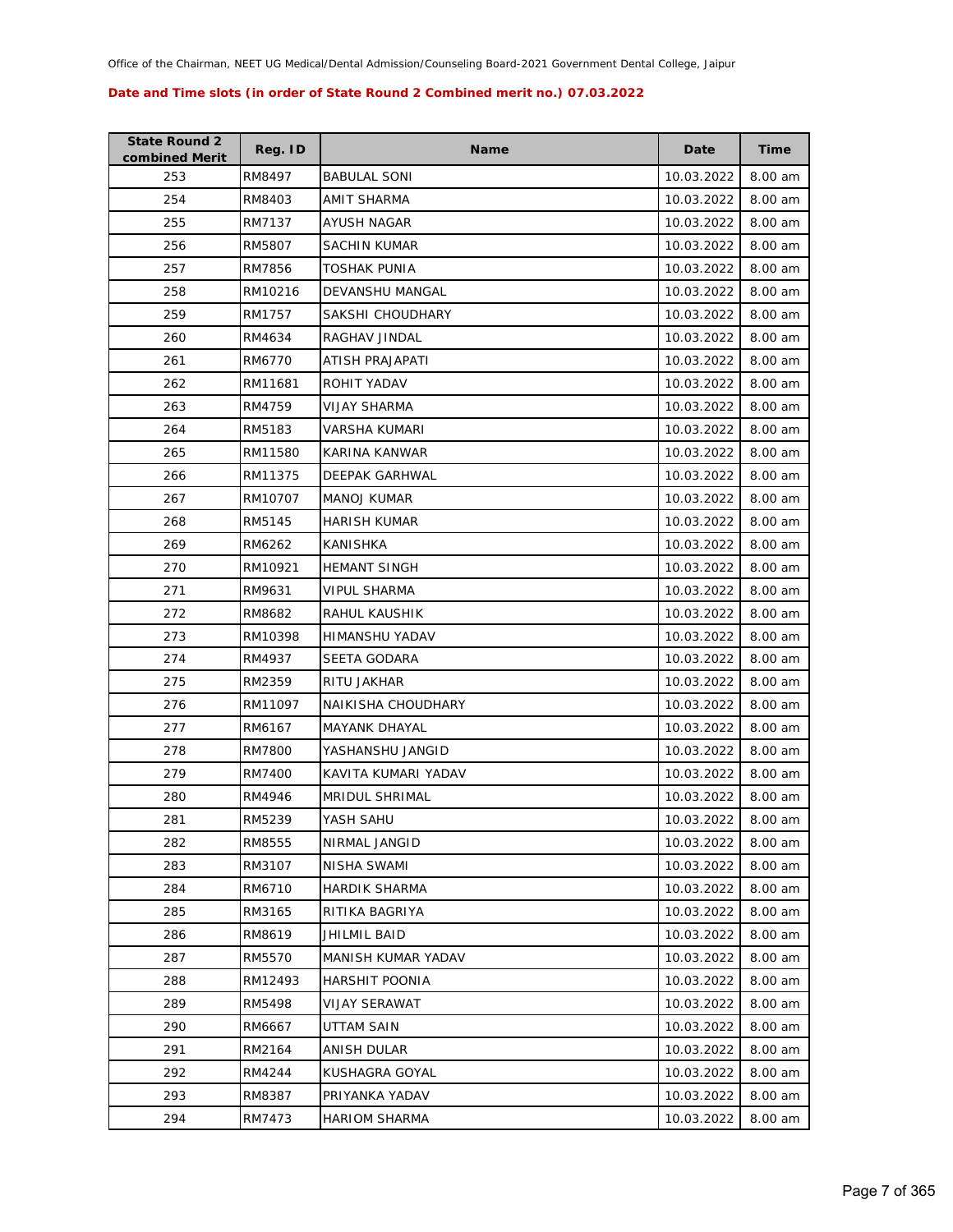| <b>State Round 2</b><br>combined Merit | Reg. ID | <b>Name</b>             | Date       | Time    |
|----------------------------------------|---------|-------------------------|------------|---------|
| 295                                    | RM7062  | VISHRAM KASWA           | 10.03.2022 | 8.00 am |
| 296                                    | RM8710  | DINESH SHARMA           | 10.03.2022 | 8.00 am |
| 297                                    | RM5085  | ANSHU YADAV             | 10.03.2022 | 8.00 am |
| 298                                    | RM13226 | ABHISHEK YADAV          | 10.03.2022 | 8.00 am |
| 299                                    | RM1892  | <b>AYUSH PUROHIT</b>    | 10.03.2022 | 8.00 am |
| 300                                    | RM10562 | RITIK KUMAR PANDAY      | 10.03.2022 | 8.00 am |
| 301                                    | RM6004  | SUMAN SHARMA            | 10.03.2022 | 8.00 am |
| 302                                    | RM7606  | ANUSHREE DEVRA          | 10.03.2022 | 8.00 am |
| 303                                    | RM7783  | RAVINDRA KUMAR KURI     | 10.03.2022 | 8.00 am |
| 304                                    | RM7115  | PRIYANKA RAR            | 10.03.2022 | 8.00 am |
| 305                                    | RM10452 | POOJA YADAV             | 10.03.2022 | 8.00 am |
| 306                                    | RM10816 | RITIK CHHIMPA           | 10.03.2022 | 8.00 am |
| 307                                    | RM8369  | SAKSHI MEHTA            | 10.03.2022 | 8.00 am |
| 308                                    | RM3528  | <b>KRATI PANDEY</b>     | 10.03.2022 | 8.00 am |
| 309                                    | RM7689  | VAIBHAV GOYAL           | 10.03.2022 | 8.00 am |
| 310                                    | RM7149  | CHIRAG TIWARI           | 10.03.2022 | 8.00 am |
| 311                                    | RM10030 | SHIPRA GOYAL            | 10.03.2022 | 8.00 am |
| 312                                    | RM2741  | ANISHA                  | 10.03.2022 | 8.00 am |
| 313                                    | RM7234  | ANUJ KUMAR SHARMA       | 10.03.2022 | 8.00 am |
| 314                                    | RM10997 | <b>DEEPAK SENWAR</b>    | 10.03.2022 | 8.00 am |
| 315                                    | RM7457  | NANDANI FAUJDAR         | 10.03.2022 | 8.00 am |
| 316                                    | RM10476 | POOJA CHOUDHARY         | 10.03.2022 | 8.00 am |
| 317                                    | RM9946  | AKHIL                   | 10.03.2022 | 8.00 am |
| 318                                    | RM3829  | <b>MANAN GOYAL</b>      | 10.03.2022 | 8.00 am |
| 319                                    | RM9219  | KRISHAN KUMAR SAINI     | 10.03.2022 | 8.00 am |
| 320                                    | RM10402 | <b>TANU SHARMA</b>      | 10.03.2022 | 8.00 am |
| 321                                    | RM8334  | <b>MAYANK YADAV</b>     | 10.03.2022 | 8.00 am |
| 322                                    | RM13288 | RAVI KHARBAS            | 10.03.2022 | 8.00 am |
| 323                                    | RM8973  | NITIKA                  | 10.03.2022 | 8.00 am |
| 324                                    | RM2974  | KAPIL YADAV             | 10.03.2022 | 8.00 am |
| 325                                    | RM11274 | <b>MULA RAM SARAN</b>   | 10.03.2022 | 8.00 am |
| 326                                    | RM7762  | <b>BANTEE BIJARNIYA</b> | 10.03.2022 | 8.00 am |
| 327                                    | RM5740  | YASH CHOUDHARY          | 10.03.2022 | 8.00 am |
| 328                                    | RM15764 | TANISHA KUMAWAT         | 10.03.2022 | 8.00 am |
| 329                                    | RM12586 | SUNIL CHOUDHARY         | 10.03.2022 | 8.00 am |
| 330                                    | RM9433  | JAVATRIKA CHAUHAN       | 10.03.2022 | 8.00 am |
| 331                                    | RM13366 | ANKITA                  | 10.03.2022 | 8.00 am |
| 332                                    | RM5009  | RAHUL CHOUDHARY         | 10.03.2022 | 8.00 am |
| 333                                    | RM11082 | SUNITA RAWAT            | 10.03.2022 | 8.00 am |
| 334                                    | RM6786  | ANKIT YADAV             | 10.03.2022 | 8.00 am |
| 335                                    | RM12201 | NIKHIL KHATKAR          | 10.03.2022 | 8.00 am |
| 336                                    | RM3489  | ADITYA KARWA            | 10.03.2022 | 8.00 am |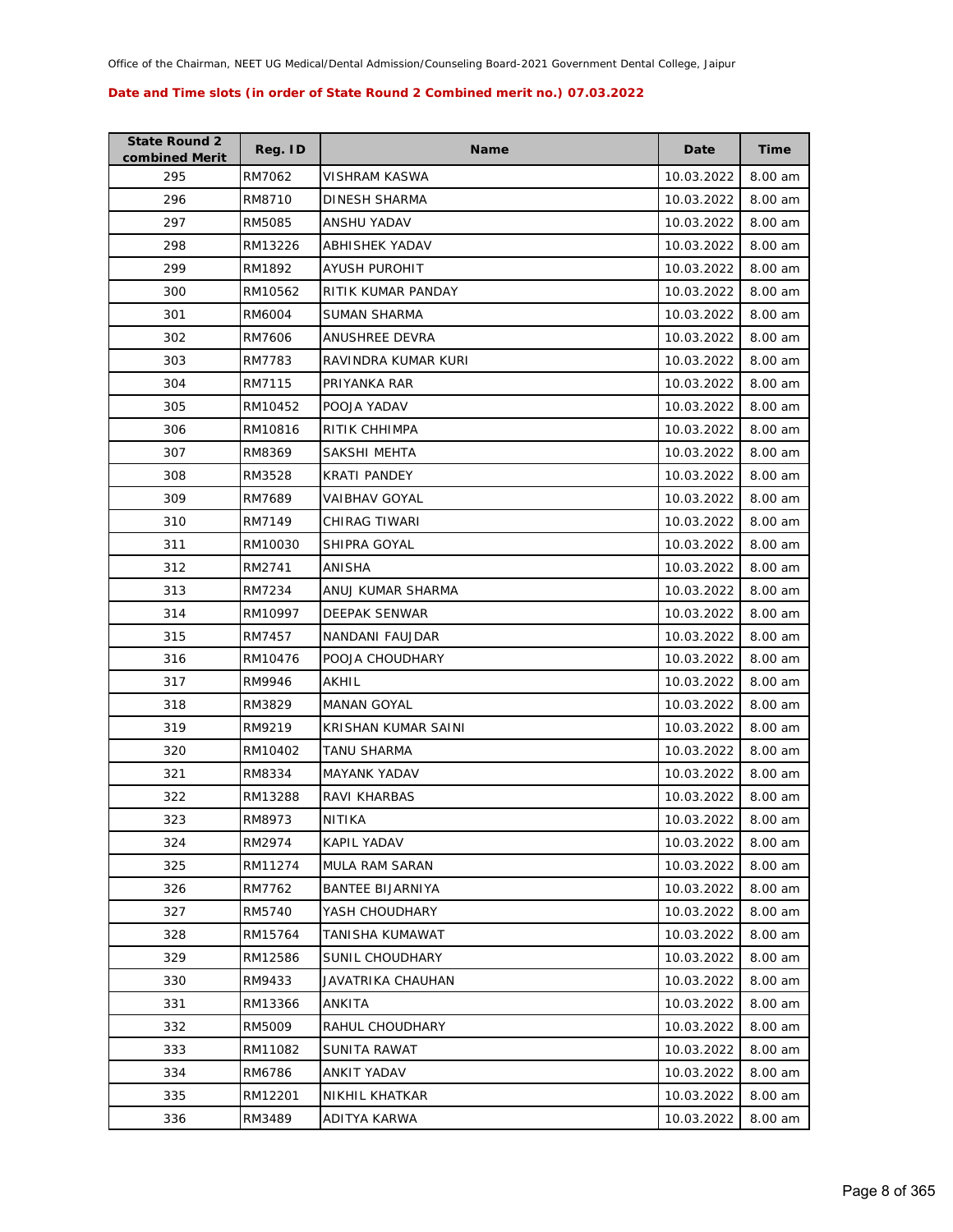| <b>State Round 2</b><br>combined Merit | Reg. ID | <b>Name</b>             | Date       | Time      |
|----------------------------------------|---------|-------------------------|------------|-----------|
| 337                                    | RM5729  | ANIL KUMAR SAINI        | 10.03.2022 | 8.00 am   |
| 338                                    | RM4458  | PRATIK SOMPURA          | 10.03.2022 | 8.00 am   |
| 339                                    | RM11868 | KRISHNA RANA            | 10.03.2022 | 8.00 am   |
| 340                                    | RM6316  | SOURABH YADAV           | 10.03.2022 | 8.00 am   |
| 341                                    | RM2886  | ABDUL ZHEER KHAN        | 10.03.2022 | 8.00 am   |
| 342                                    | RM6194  | RAHUL RAJ BARETH        | 10.03.2022 | 8.00 am   |
| 343                                    | RM4984  | ABHISHEK SHARMA         | 10.03.2022 | 8.00 am   |
| 344                                    | RM8101  | ARJUN YADAV             | 10.03.2022 | 8.00 am   |
| 345                                    | RM9170  | <b>KAMLESH</b>          | 10.03.2022 | 8.00 am   |
| 346                                    | RM7099  | SUDHANSHU CHOUDHARY     | 10.03.2022 | 8.00 am   |
| 347                                    | RM4494  | EKTA BANSAL             | 10.03.2022 | 8.00 am   |
| 348                                    | RM10442 | RAHUL JAT               | 10.03.2022 | 8.00 am   |
| 349                                    | RM6445  | ABHISHEK SHARMA         | 10.03.2022 | 8.00 am   |
| 350                                    | RM11276 | DEEPAK SHARMA           | 10.03.2022 | 8.00 am   |
| 351                                    | RM9450  | NAVEEN NEHRA            | 10.03.2022 | 8.00 am   |
| 352                                    | RM4148  | APARNA KACHHWAH         | 10.03.2022 | 8.00 am   |
| 353                                    | RM12334 | RAKESH                  | 10.03.2022 | 8.00 am   |
| 354                                    | RM6149  | PRIYANKA SINGHMAR       | 10.03.2022 | 8.00 am   |
| 355                                    | RM9154  | ASHA BISHNOI            | 10.03.2022 | 8.00 am   |
| 356                                    | RM8776  | RAKESH KUMAR            | 10.03.2022 | 8.00 am   |
| 357                                    | RM4470  | LAKSHAYRAJ SINGH        | 10.03.2022 | 8.00 am   |
| 358                                    | RM1155  | DIVYANSH MAHESHWARI     | 10.03.2022 | 8.00 am   |
| 359                                    | RM9330  | <b>GUNJAN JANGID</b>    | 10.03.2022 | 8.00 am   |
| 360                                    | RM1584  | <b>KANAK GUPTA</b>      | 10.03.2022 | 8.00 am   |
| 361                                    | RM3689  | AKASH DHAKA             | 10.03.2022 | 8.00 am   |
| 362                                    | RM14850 | <b>TUSHAR CHOUDHARY</b> | 10.03.2022 | 8.00 am   |
| 363                                    | RM8036  | OMPRAKAS                | 10.03.2022 | 8.00 am   |
| 364                                    | RM6549  | MAHESH KUMAR YADAV      | 10.03.2022 | 8.00 am   |
| 365                                    | RM4828  | <b>LAVESH GUPTA</b>     | 10.03.2022 | 8.00 am   |
| 366                                    | RM7780  | YASHIKA CHAINANI        | 10.03.2022 | 8.00 am   |
| 367                                    | RM4266  | <b>ATUL PRAJAPAT</b>    | 10.03.2022 | 8.00 am   |
| 368                                    | RM12844 | SATYVEER CHOUDHARY      | 10.03.2022 | 8.00 am   |
| 369                                    | RM5546  | MAYANK SINGH RAJAWAT    | 10.03.2022 | 8.00 am   |
| 370                                    | RM10084 | RITIKA SHARMA           | 10.03.2022 | 8.00 am   |
| 371                                    | RM3410  | HARSHITA GUPTA          | 10.03.2022 | 8.00 am   |
| 372                                    | RM13512 | RAMNIWAS VISHNOI        | 10.03.2022 | 8.00 am   |
| 373                                    | RM1485  | <b>NAVEEN JAKHAR</b>    | 10.03.2022 | 8.00 am   |
| 374                                    | RM5073  | AARZU VERMA             | 10.03.2022 | 8.00 am   |
| 375                                    | RM12964 | MIHIKA AGRAWAL          | 10.03.2022 | 8.00 am   |
| 376                                    | RM10390 | <b>HARSH JANAGAL</b>    | 10.03.2022 | 8.00 am   |
| 377                                    | RM4884  | MANSI GOYAL             | 10.03.2022 | 8.00 am   |
| 378                                    | RM5334  | SUBHASH LOMROR          | 10.03.2022 | $8.00$ am |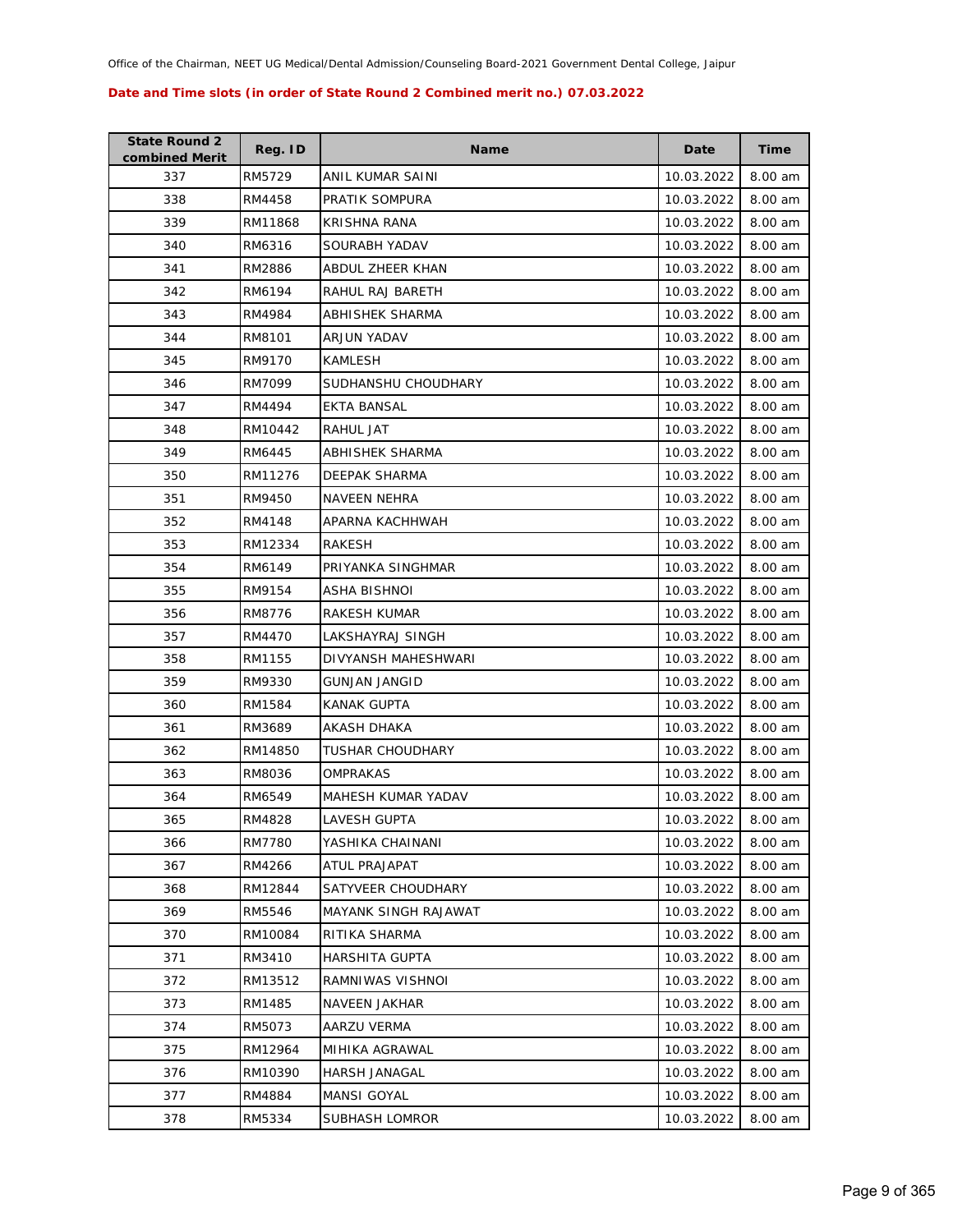| <b>State Round 2</b><br>combined Merit | Reg. ID | <b>Name</b>              | Date       | Time    |
|----------------------------------------|---------|--------------------------|------------|---------|
| 379                                    | RM6055  | <b>ISHOO SINGH</b>       | 10.03.2022 | 8.00 am |
| 380                                    | RM12697 | <b>CHANDRA SINGH</b>     | 10.03.2022 | 8.00 am |
| 381                                    | RM11503 | <b>RAJAT MEHTA</b>       | 10.03.2022 | 8.00 am |
| 382                                    | RM4827  | <b>ABHIJEET TAILOR</b>   | 10.03.2022 | 8.00 am |
| 383                                    | RM1362  | DINESH BHADU             | 10.03.2022 | 8.00 am |
| 384                                    | RM9943  | ATUL KUMAWAT             | 10.03.2022 | 8.00 am |
| 385                                    | RM5836  | RUDRAKSH GUPTA           | 10.03.2022 | 8.00 am |
| 386                                    | RM8382  | <b>MAHIMA POONIA</b>     | 10.03.2022 | 8.00 am |
| 387                                    | RM1833  | AKSHAT BHATI             | 10.03.2022 | 8.00 am |
| 388                                    | RM2275  | ABBAS BHATI              | 10.03.2022 | 8.00 am |
| 389                                    | RM6351  | <b>SHREY MUNDRA</b>      | 10.03.2022 | 8.00 am |
| 390                                    | RM10975 | <b>RAMSWAROOP</b>        | 10.03.2022 | 8.00 am |
| 391                                    | RM4023  | ANUGRAH KOTHARI          | 10.03.2022 | 8.00 am |
| 392                                    | RM8564  | RENU BITHU               | 10.03.2022 | 8.00 am |
| 393                                    | RM11640 | <b>KANAK RAJ</b>         | 10.03.2022 | 8.00 am |
| 394                                    | RM9213  | AMAN YADAV               | 10.03.2022 | 8.00 am |
| 395                                    | RM5545  | MEGHANA CHOUDHARY        | 10.03.2022 | 8.00 am |
| 396                                    | RM4968  | SHREYANSH AGARWAL        | 10.03.2022 | 8.00 am |
| 397                                    | RM10694 | SANGAM HARSOLIA          | 10.03.2022 | 8.00 am |
| 398                                    | RM8836  | PRIYANKA YADAV           | 10.03.2022 | 8.00 am |
| 399                                    | RM1143  | MANISHA KUMARI           | 10.03.2022 | 8.00 am |
| 400                                    | RM8691  | RAHUL CHOUDHARY          | 10.03.2022 | 8.00 am |
| 401                                    | RM3365  | AJEET KUMAR              | 10.03.2022 | 8.00 am |
| 402                                    | RM11050 | TOHEED KHAN              | 10.03.2022 | 8.00 am |
| 403                                    | RM7832  | KESHAV SAIN              | 10.03.2022 | 8.00 am |
| 404                                    | RM6560  | DIGAMBAR SINGH           | 10.03.2022 | 8.00 am |
| 405                                    | RM13667 | VIKRAM VISHNOI           | 10.03.2022 | 8.00 am |
| 406                                    | RM1792  | <b>GUNGUN KHANDELWAL</b> | 10.03.2022 | 8.00 am |
| 407                                    | RM5529  | <b>POONAM</b>            | 10.03.2022 | 8.00 am |
| 408                                    | RM13070 | AARZOO QURESHI           | 10.03.2022 | 8.00 am |
| 409                                    | RM9578  | ARIN DS BIJARNIA         | 10.03.2022 | 8.00 am |
| 410                                    | RM8345  | PRIYANSHU SHARMA         | 10.03.2022 | 8.00 am |
| 411                                    | RM3663  | KOMAL YADAV              | 10.03.2022 | 8.00 am |
| 412                                    | RM7351  | SACHIN CHOUDHARY         | 10.03.2022 | 8.00 am |
| 413                                    | RM5358  | GAYATRI SIDDH            | 10.03.2022 | 8.00 am |
| 414                                    | RM12486 | <b>NITESH</b>            | 10.03.2022 | 8.00 am |
| 415                                    | RM8029  | POOJA VISHNOI            | 10.03.2022 | 8.00 am |
| 416                                    | RM5207  | <b>RUCHIKA</b>           | 10.03.2022 | 8.00 am |
| 417                                    | RM10448 | MAHIMA KANWAR RATHORE    | 10.03.2022 | 8.00 am |
| 418                                    | RM13815 | VIVEK JANGIR             | 10.03.2022 | 8.00 am |
| 419                                    | RM12890 | NITESH KUMAR             | 10.03.2022 | 8.00 am |
| 420                                    | RM6232  | ASKAR GOYAL              | 10.03.2022 | 8.00 am |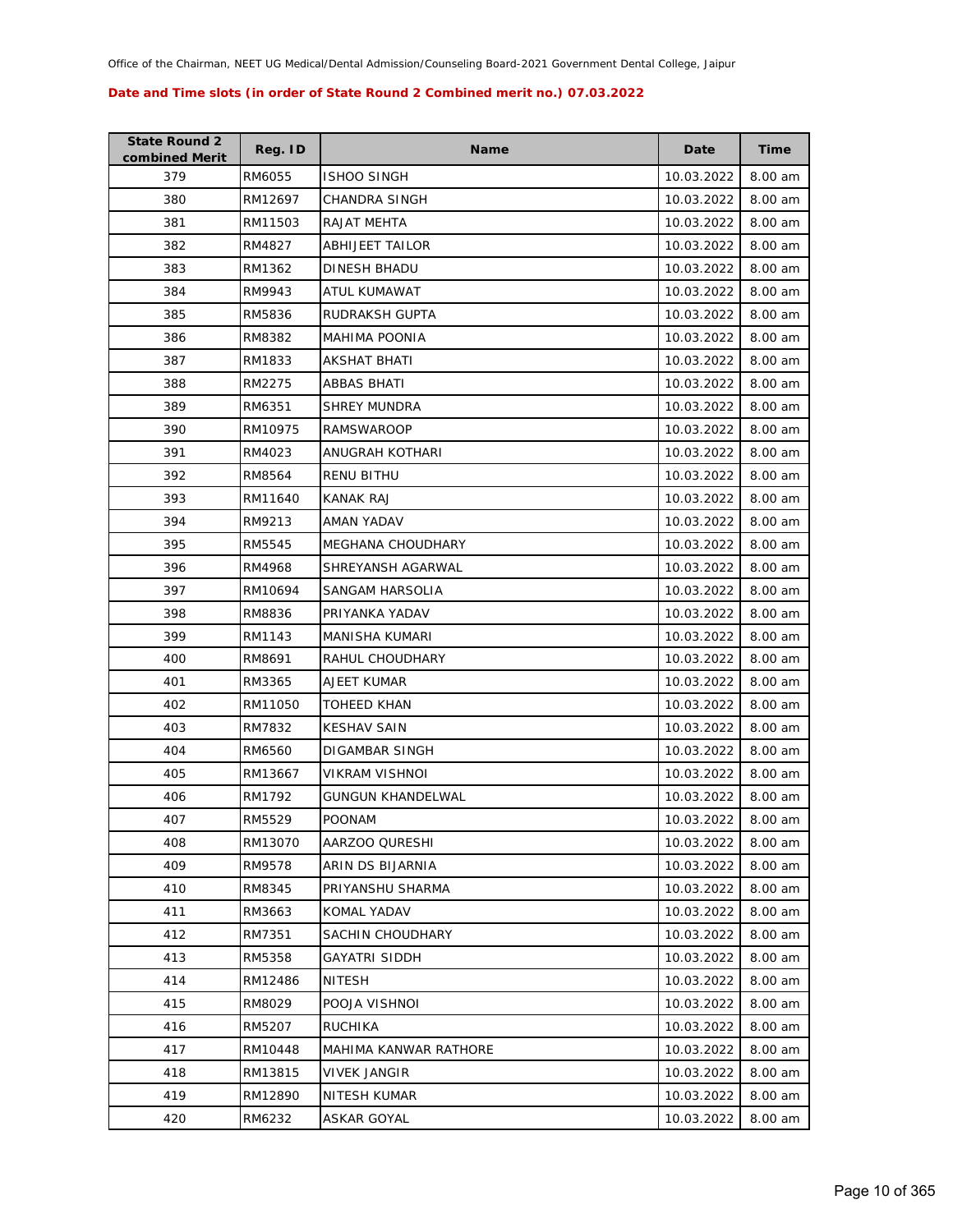| <b>State Round 2</b><br>combined Merit | Reg. ID | <b>Name</b>              | Date       | Time      |
|----------------------------------------|---------|--------------------------|------------|-----------|
| 421                                    | RM6009  | RAHUL SHAH               | 10.03.2022 | 8.00 am   |
| 422                                    | RM2412  | HUSSAIN MUSTAFA SHAFIQUE | 10.03.2022 | 8.00 am   |
| 423                                    | RM8925  | <b>MANISH SAINI</b>      | 10.03.2022 | 8.00 am   |
| 424                                    | RM8225  | <b>FIZA GOUD</b>         | 10.03.2022 | 8.00 am   |
| 425                                    | RM3479  | SHIVRAJ HARITWAL         | 10.03.2022 | 8.00 am   |
| 426                                    | RM4767  | <b>NEETU</b>             | 10.03.2022 | 8.00 am   |
| 427                                    | RM1532  | POURUSH SHARMA           | 10.03.2022 | 8.00 am   |
| 428                                    | RM6231  | HRITIK KUMAR KUMAWAT     | 10.03.2022 | 8.00 am   |
| 429                                    | RM2617  | PRIYANKA DHAKA           | 10.03.2022 | 8.00 am   |
| 430                                    | RM9554  | HIMAKSHI DESAI           | 10.03.2022 | 8.00 am   |
| 431                                    | RM10718 | USHA YADAV               | 10.03.2022 | 8.00 am   |
| 432                                    | RM1368  | TARANUM KHAN             | 10.03.2022 | 8.00 am   |
| 433                                    | RM8609  | <b>NIKHIL GUPTA</b>      | 10.03.2022 | 8.00 am   |
| 434                                    | RM5084  | PRANANSHI JAIN           | 10.03.2022 | 8.00 am   |
| 435                                    | RM1405  | SHEETAL SHARMA           | 10.03.2022 | 8.00 am   |
| 436                                    | RM14237 | NISHA BISHNOI            | 10.03.2022 | 8.00 am   |
| 437                                    | RM4942  | KAUSHAL KUMAR            | 10.03.2022 | 8.00 am   |
| 438                                    | RM5847  | ROHITASH KUMAR SHARMA    | 10.03.2022 | 8.00 am   |
| 439                                    | RM6840  | BALKISHAN BATHEJA        | 10.03.2022 | 8.00 am   |
| 440                                    | RM8453  | ANKIT AGRAWAL            | 10.03.2022 | 8.00 am   |
| 441                                    | RM9922  | DEEPANSHU RANKAWAT       | 10.03.2022 | 8.00 am   |
| 442                                    | RM3745  | ANSHU YADAV              | 10.03.2022 | 8.00 am   |
| 443                                    | RM8507  | SMRITI GUPTA             | 10.03.2022 | 8.00 am   |
| 444                                    | RM1723  | AVANI TRIVEDI            | 10.03.2022 | 8.00 am   |
| 445                                    | RM6683  | BHAGWATI JAT             | 10.03.2022 | 8.00 am   |
| 446                                    | RM4215  | KHUSHBOO SONI            | 10.03.2022 | 8.00 am   |
| 447                                    | RM9131  | SANDEEP KUMAR DUDI       | 10.03.2022 | $8.00$ am |
| 448                                    | RM2057  | APOORV GARG              | 10.03.2022 | 8.00 am   |
| 449                                    | RM9060  | VAIBHAV VASHISTHA        | 10.03.2022 | 8.00 am   |
| 450                                    | RM10909 | ADITI SHARMA             | 10.03.2022 | 8.00 am   |
| 451                                    | RM7776  | <b>IRIKA KAMIL</b>       | 10.03.2022 | 8.00 am   |
| 452                                    | RM10876 | MANISH YADAV             | 10.03.2022 | 8.00 am   |
| 453                                    | RM4998  | MUKESH KUMAR             | 10.03.2022 | 8.00 am   |
| 454                                    | RM10378 | PREMPRAKASH MEHRA        | 10.03.2022 | 8.00 am   |
| 455                                    | RM9379  | UDIT LAMBA               | 10.03.2022 | 8.00 am   |
| 456                                    | RM1847  | YASH KUMAR JAISWAL       | 10.03.2022 | 8.00 am   |
| 457                                    | RM6868  | DEEPAK GOYAL             | 10.03.2022 | 8.00 am   |
| 458                                    | RM2829  | DIVYA JINDAL             | 10.03.2022 | 8.00 am   |
| 459                                    | RM3504  | <b>MANISH KUMAR</b>      | 10.03.2022 | 8.00 am   |
| 460                                    | RM8814  | SUNIL KUMAR KUMAWAT      | 10.03.2022 | 8.00 am   |
| 461                                    | RM5981  | AMAN BAJYA               | 10.03.2022 | 8.00 am   |
| 462                                    | RM12548 | SUNIL SWAMI              | 10.03.2022 | 8.00 am   |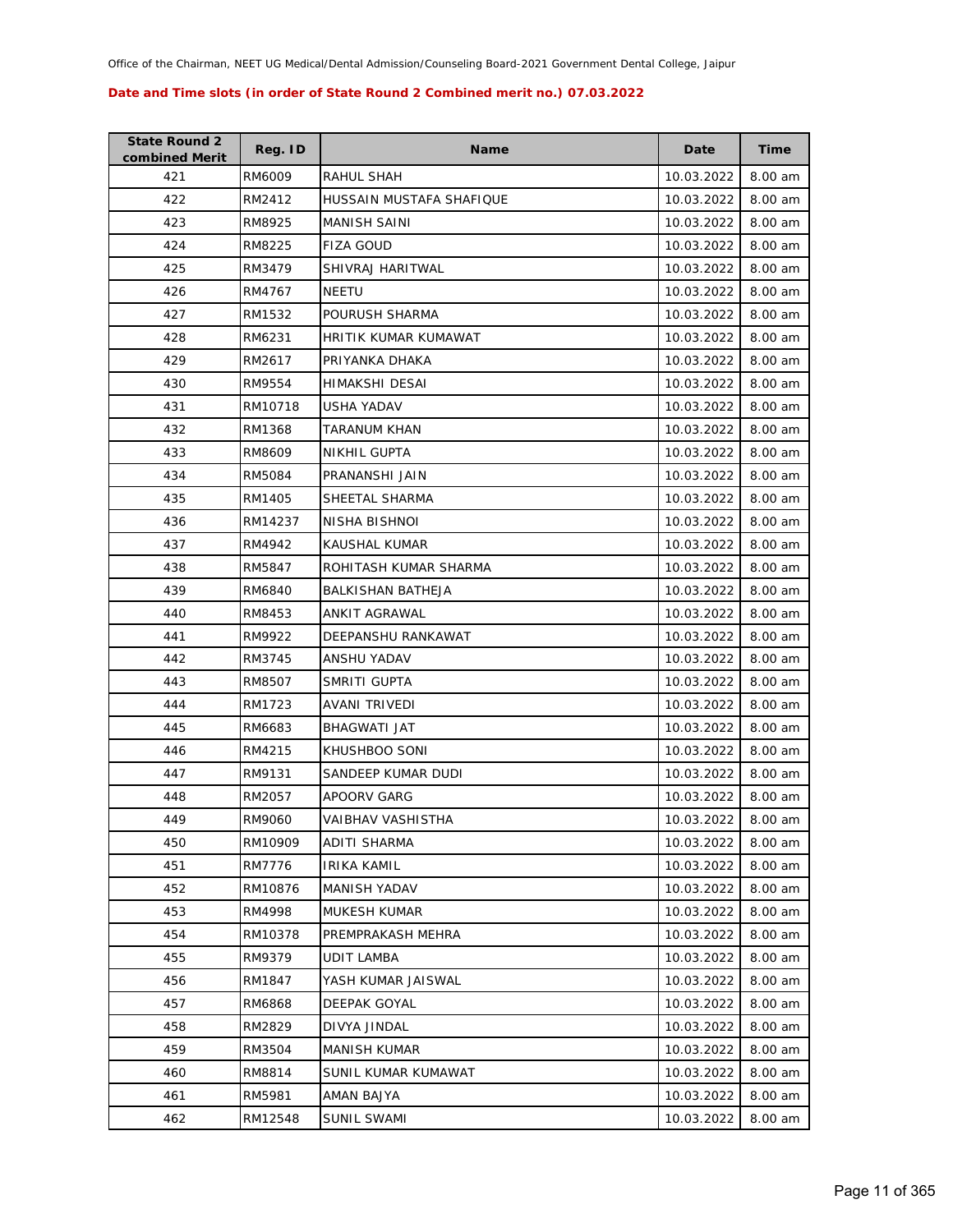| <b>State Round 2</b><br>combined Merit | Reg. ID | <b>Name</b>            | Date       | Time    |
|----------------------------------------|---------|------------------------|------------|---------|
| 463                                    | RM15660 | PREM PRKASH            | 10.03.2022 | 8.00 am |
| 464                                    | RM12199 | SURESH KUMAR           | 10.03.2022 | 8.00 am |
| 465                                    | RM6687  | SALONI JHAJHARIA       | 10.03.2022 | 8.00 am |
| 466                                    | RM7612  | TANUJ GOYAL            | 10.03.2022 | 8.00 am |
| 467                                    | RM3303  | <b>HEMANT DANGI</b>    | 10.03.2022 | 8.00 am |
| 468                                    | RM3970  | DEEPIKA KUMAWAT        | 10.03.2022 | 8.00 am |
| 469                                    | RM6488  | HIMANSHU DEVTHIA       | 10.03.2022 | 8.00 am |
| 470                                    | RM7186  | PAYAL SAINI            | 10.03.2022 | 8.00 am |
| 471                                    | RM8692  | SAROJ JAT              | 10.03.2022 | 8.00 am |
| 472                                    | RM5040  | RAHUL SHARMA           | 10.03.2022 | 8.00 am |
| 473                                    | RM12353 | DAYA SHANKAR           | 10.03.2022 | 8.00 am |
| 474                                    | RM8698  | VIKASH KUMAR           | 10.03.2022 | 8.00 am |
| 475                                    | RM2697  | PAWAN JANGID           | 10.03.2022 | 8.00 am |
| 476                                    | RM1206  | ASHOK KUMAR DOON       | 10.03.2022 | 8.00 am |
| 477                                    | RM2006  | PALAK PARAKH           | 10.03.2022 | 8.00 am |
| 478                                    | RM12672 | NITU SAINI             | 10.03.2022 | 8.00 am |
| 479                                    | RM1968  | <b>ADITYA PARASHAR</b> | 10.03.2022 | 8.00 am |
| 480                                    | RM8665  | RAKESH KUMAR YADAV     | 10.03.2022 | 8.00 am |
| 481                                    | RM9372  | MS. DIVYA CHAHAR       | 10.03.2022 | 8.00 am |
| 482                                    | RM1400  | DIVYANSH VARSHNEY      | 10.03.2022 | 8.00 am |
| 483                                    | RM6871  | KOMAL SHARMA           | 10.03.2022 | 8.00 am |
| 484                                    | RM6797  | DEEPAK KUMAWAT         | 10.03.2022 | 8.00 am |
| 485                                    | RM10059 | PRIYA DAILA            | 10.03.2022 | 8.00 am |
| 486                                    | RM9993  | <b>HEMANT KUMAR</b>    | 10.03.2022 | 8.00 am |
| 487                                    | RM9054  | AMIT YADAV             | 10.03.2022 | 8.00 am |
| 488                                    | RM2309  | SURYAA BHAKAR          | 10.03.2022 | 8.00 am |
| 489                                    | RM2429  | <b>MANOJ KUMAR</b>     | 10.03.2022 | 8.00 am |
| 490                                    | RM9362  | ANKIT                  | 10.03.2022 | 8.00 am |
| 491                                    | RM11193 | AYUSH MITTAL           | 10.03.2022 | 8.00 am |
| 492                                    | RM1683  | JATIN KUMAR PARETA     | 10.03.2022 | 8.00 am |
| 493                                    | RM7154  | MOHAMMAD ARISH         | 10.03.2022 | 8.00 am |
| 494                                    | RM14690 | DEEPANSHU VAISHNAV     | 10.03.2022 | 8.00 am |
| 495                                    | RM6377  | NAVRAJ SINGH BHATI     | 10.03.2022 | 8.00 am |
| 496                                    | RM8074  | ROHIT SARPAL           | 10.03.2022 | 8.00 am |
| 497                                    | RM8545  | AMIT RABIA             | 10.03.2022 | 8.00 am |
| 498                                    | RM8338  | RAHUL GURJAR           | 10.03.2022 | 8.00 am |
| 499                                    | RM10100 | SURENDRA SAHARAN       | 10.03.2022 | 8.00 am |
| 500                                    | RM1424  | SAUMYA KHANDELWAL      | 10.03.2022 | 8.00 am |
| 501                                    | RM5909  | AAKANKSHA KUSHWAHA     | 10.03.2022 | 8.00 am |
| 502                                    | RM5201  | PAWAN KUMAR LAMBA      | 10.03.2022 | 8.00 am |
| 503                                    | RM5902  | ANKIT SONI             | 10.03.2022 | 8.00 am |
| 504                                    | RM11695 | HARDIK BHARGAVA        | 10.03.2022 | 8.00 am |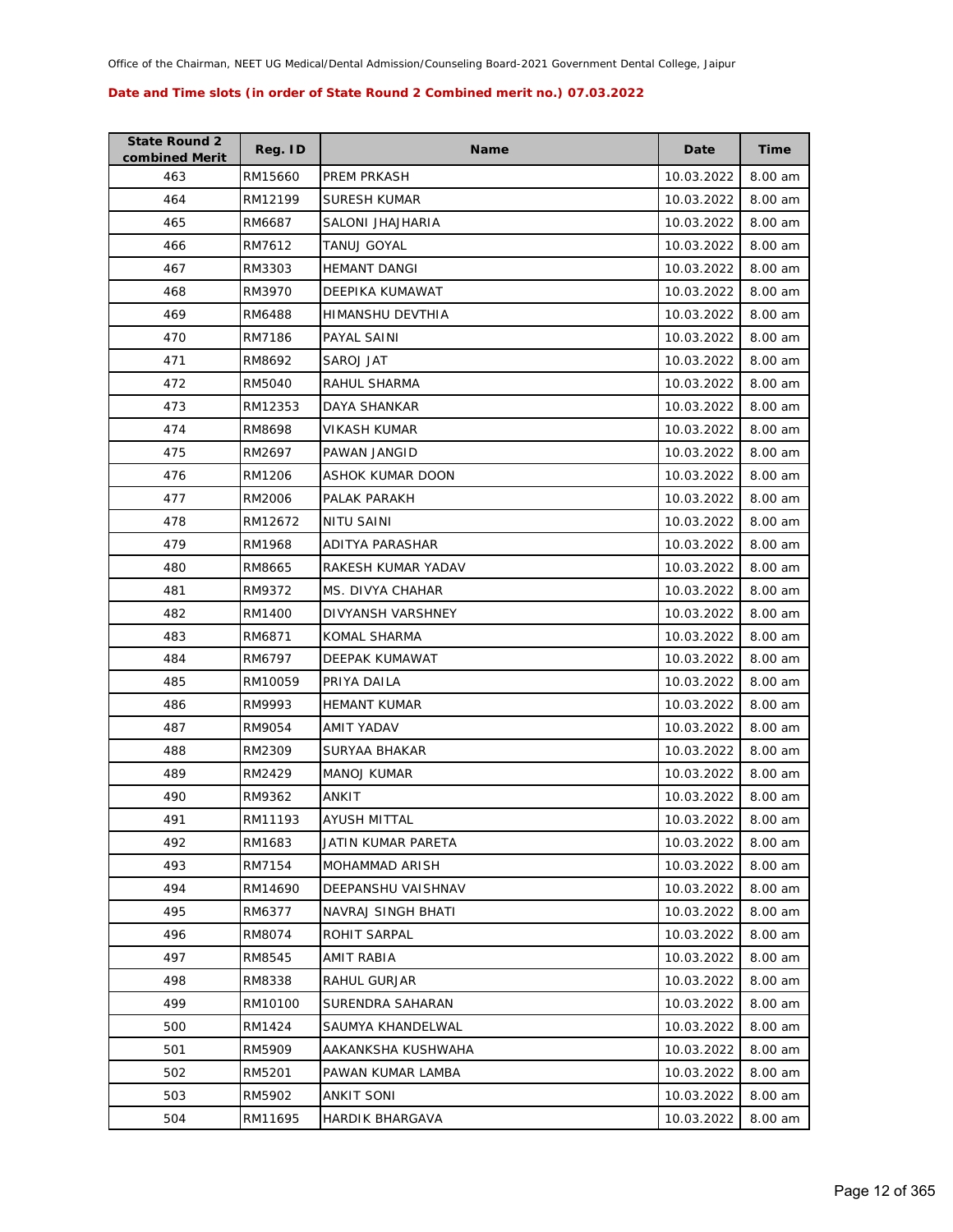| <b>State Round 2</b><br>combined Merit | Reg. ID | <b>Name</b>            | Date       | Time    |
|----------------------------------------|---------|------------------------|------------|---------|
| 505                                    | RM8141  | SHILPA NAGAR           | 10.03.2022 | 8.00 am |
| 506                                    | RM6440  | PAWAN KUMAR RAWAT      | 10.03.2022 | 8.00 am |
| 507                                    | RM8107  | JITENDRA JAT           | 10.03.2022 | 8.00 am |
| 508                                    | RM1787  | DEVENDRA SINGH DHAKED  | 10.03.2022 | 8.00 am |
| 509                                    | RM5977  | SUMER SINGH GURJAR     | 10.03.2022 | 8.00 am |
| 510                                    | RM3943  | GREESIR                | 10.03.2022 | 8.00 am |
| 511                                    | RM14804 | ASHMIT SHARMA          | 10.03.2022 | 8.00 am |
| 512                                    | RM6819  | <b>MONIKA KUMAWAT</b>  | 10.03.2022 | 8.00 am |
| 513                                    | RM2699  | BHAWANA YADAV          | 10.03.2022 | 8.00 am |
| 514                                    | RM13247 | VIKRAM                 | 10.03.2022 | 8.00 am |
| 515                                    | RM5942  | VANDANA MITTAL         | 10.03.2022 | 8.00 am |
| 516                                    | RM5523  | RUPESH TIWARI          | 10.03.2022 | 8.00 am |
| 517                                    | RM4926  | MOHIT KUMAR SHARMA     | 10.03.2022 | 8.00 am |
| 518                                    | RM1452  | SPARSH SHARMA          | 10.03.2022 | 8.00 am |
| 519                                    | RM4894  | <b>RAJEEV GUPTA</b>    | 10.03.2022 | 8.00 am |
| 520                                    | RM6583  | RAJESH GHASAL          | 10.03.2022 | 8.00 am |
| 521                                    | RM8861  | DEVANSH KUMAR SHARMA   | 10.03.2022 | 8.00 am |
| 522                                    | RM6728  | ANKIT SHARMA           | 10.03.2022 | 8.00 am |
| 523                                    | RM5017  | JYOTI BATU             | 10.03.2022 | 8.00 am |
| 524                                    | RM8940  | SURESH KUMAR           | 10.03.2022 | 8.00 am |
| 525                                    | RM11889 | <b>VINOD MEHTA</b>     | 10.03.2022 | 8.00 am |
| 526                                    | RM10623 | MOHAMMED AFSAR KHAN    | 10.03.2022 | 8.00 am |
| 527                                    | RM5863  | ASHOK KUMAR CHOUDHARY  | 10.03.2022 | 8.00 am |
| 528                                    | RM8344  | JAI RAJ SINGH RAJAWAT  | 10.03.2022 | 8.00 am |
| 529                                    | RM4353  | CHINMAY SHARMA         | 10.03.2022 | 8.00 am |
| 530                                    | RM9038  | SHIVAM JINDAL          | 10.03.2022 | 8.00 am |
| 531                                    | RM2312  | VIKAS CHAUHAN          | 10.03.2022 | 8.00 am |
| 532                                    | RM7858  | NAVEEN                 | 10.03.2022 | 8.00 am |
| 533                                    | RM8577  | CHHAVI SHARMA          | 10.03.2022 | 8.00 am |
| 534                                    | RM8325  | SUNIL KUMAR KURI       | 10.03.2022 | 8.00 am |
| 535                                    | RM3235  | ANJALI CHOUDHARY       | 10.03.2022 | 8.00 am |
| 536                                    | RM13842 | <b>MAHENDRA TAKHAR</b> | 10.03.2022 | 8.00 am |
| 537                                    | RM5132  | DINESH CHOUDHARY       | 10.03.2022 | 8.00 am |
| 538                                    | RM1349  | NAVEEN KUMAR TAK       | 10.03.2022 | 8.00 am |
| 539                                    | RM3416  | POOJA YADAV            | 10.03.2022 | 8.00 am |
| 540                                    | RM10353 | POOJA KHILERY          | 10.03.2022 | 8.00 am |
| 541                                    | RM2586  | CHANDRA PRAKASH SHARMA | 10.03.2022 | 8.00 am |
| 542                                    | RM11470 | DEV DUTT KATARA        | 10.03.2022 | 8.00 am |
| 543                                    | RM4845  | PRIYANSH SHAH          | 10.03.2022 | 8.00 am |
| 544                                    | RM4283  | NARESH CHAUDHARY       | 10.03.2022 | 8.00 am |
| 545                                    | RM6173  | <b>BHUVAN GILL</b>     | 10.03.2022 | 8.00 am |
| 546                                    | RM9394  | YASHASVI JAJRA         | 10.03.2022 | 8.00 am |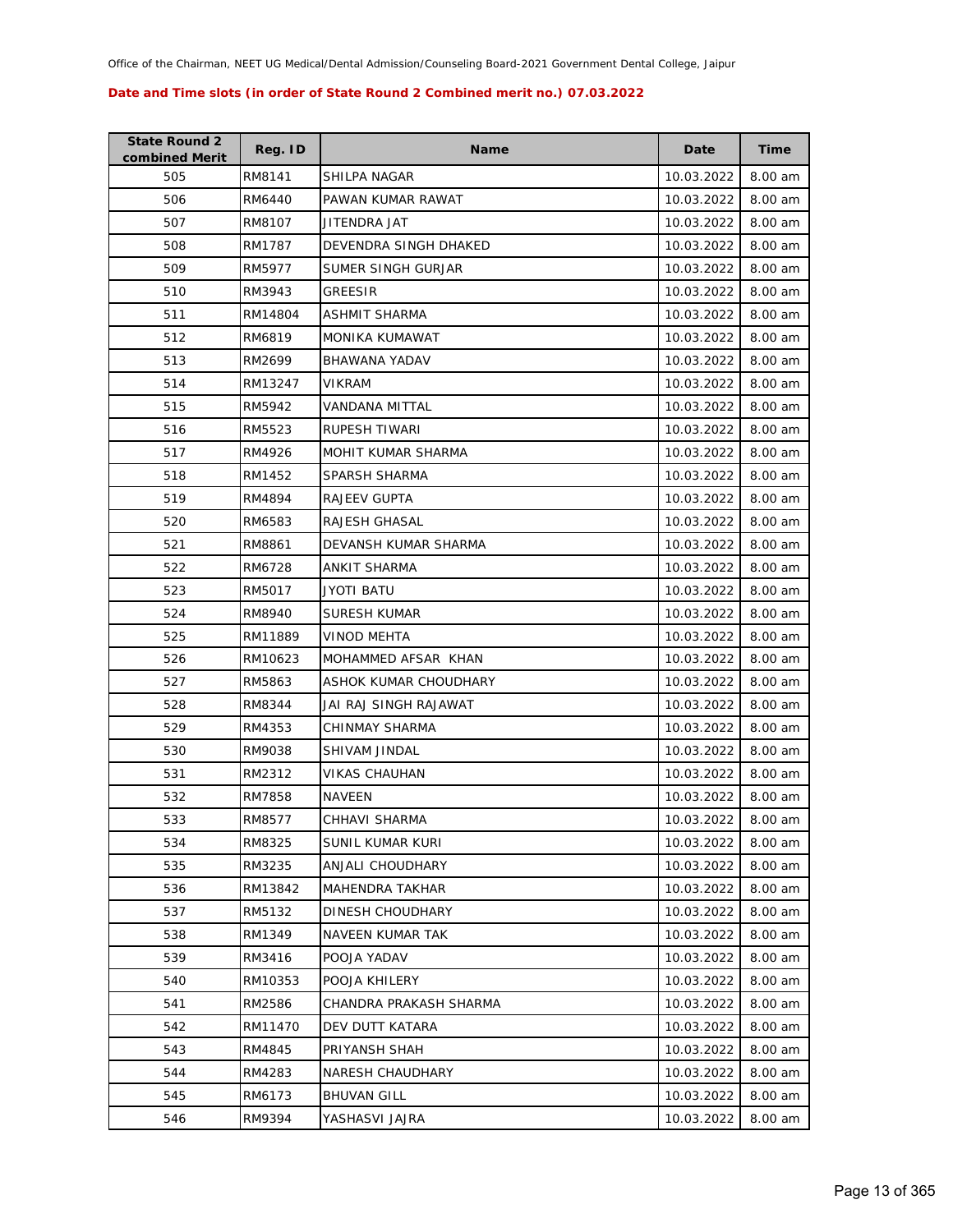| <b>State Round 2</b><br>combined Merit | Reg. ID | <b>Name</b>             | Date       | <b>Time</b> |
|----------------------------------------|---------|-------------------------|------------|-------------|
| 547                                    | RM7102  | YUVENDRA SINGH MOHIL    | 10.03.2022 | 8.00 am     |
| 548                                    | RM5596  | <b>KUSUM JAIN</b>       | 10.03.2022 | 8.00 am     |
| 549                                    | RM9034  | KANARAM YADAV           | 10.03.2022 | 8.00 am     |
| 550                                    | RM4337  | TANISHA GARG            | 10.03.2022 | 8.00 am     |
| 551                                    | RM3431  | HIMANI                  | 10.03.2022 | 8.00 am     |
| 552                                    | RM8489  | <b>DEVASHISH GAUTAM</b> | 10.03.2022 | 8.00 am     |
| 553                                    | RM10244 | <b>GAGAN SINGHAL</b>    | 10.03.2022 | 8.00 am     |
| 554                                    | RM10202 | <b>GAURAV</b>           | 10.03.2022 | 8.00 am     |
| 555                                    | RM4637  | AASTHA JINDAL           | 10.03.2022 | 8.00 am     |
| 556                                    | RM5586  | MAYA PAREEK             | 10.03.2022 | 8.00 am     |
| 557                                    | RM8818  | ARVIND SINGH            | 10.03.2022 | 8.00 am     |
| 558                                    | RM5076  | KRISHAN KUMAR PRAJAPAT  | 10.03.2022 | 8.00 am     |
| 559                                    | RM4885  | KAPIL CHOUDHARY         | 10.03.2022 | 8.00 am     |
| 560                                    | RM8768  | RAVINDRA KUMAR          | 10.03.2022 | 8.00 am     |
| 561                                    | RM2791  | SONU DHAKA              | 10.03.2022 | 8.00 am     |
| 562                                    | RM9353  | GAURAV SINGH SOLANKI    | 10.03.2022 | 8.00 am     |
| 563                                    | RM8778  | AKASH                   | 10.03.2022 | 8.00 am     |
| 564                                    | RM2553  | <b>BHOODEV</b>          | 10.03.2022 | 8.00 am     |
| 565                                    | RM7569  | ARNAV MANGAL            | 10.03.2022 | 8.00 am     |
| 566                                    | RM10971 | BHAVANA GOSWAMI         | 10.03.2022 | 8.00 am     |
| 567                                    | RM8279  | NEMICHAND BISHNOI       | 10.03.2022 | 8.00 am     |
| 568                                    | RM12235 | POOJA KUMARI            | 10.03.2022 | 8.00 am     |
| 569                                    | RM14802 | SHAKTI SINGH RATHORE    | 10.03.2022 | 8.00 am     |
| 570                                    | RM7094  | DIVYANSH CHOUDHARY      | 10.03.2022 | 8.00 am     |
| 571                                    | RM11073 | VISHNU VISHNOI          | 10.03.2022 | 8.00 am     |
| 572                                    | RM3913  | RAVINDRA KUMAR          | 10.03.2022 | 8.00 am     |
| 573                                    | RM3647  | MOHD AMAN DEORA         | 10.03.2022 | 8.00 am     |
| 574                                    | RM7244  | CHAITANYA AGRAWAL       | 10.03.2022 | 8.00 am     |
| 575                                    | RM1571  | ANAND KUMAWAT           | 10.03.2022 | 8.00 am     |
| 576                                    | RM3168  | ADESH                   | 10.03.2022 | 8.00 am     |
| 577                                    | RM11217 | AAYUSHI RAJPUROHIT      | 10.03.2022 | 8.00 am     |
| 578                                    | RM2410  | MANISH KUMAWAT          | 10.03.2022 | 8.00 am     |
| 579                                    | RM3836  | VISHIKA JAIN            | 10.03.2022 | 8.00 am     |
| 580                                    | RM10842 | AAYUSH AGRAWAL          | 10.03.2022 | 8.00 am     |
| 581                                    | RM8746  | SANDEEP SAINI           | 10.03.2022 | 8.00 am     |
| 582                                    | RM6931  | YUVRAJ SINGH CHOUDHARY  | 10.03.2022 | 8.00 am     |
| 583                                    | RM9070  | KAUSHIK KALAL           | 10.03.2022 | 8.00 am     |
| 584                                    | RM9134  | <b>NASRUDEEN</b>        | 10.03.2022 | 8.00 am     |
| 585                                    | RM3465  | ANUJ KUMAWAT            | 10.03.2022 | 8.00 am     |
| 586                                    | RM12314 | JITENDRA SONI           | 10.03.2022 | 8.00 am     |
| 587                                    | RM11798 | SHIKSHA KUMARI          | 10.03.2022 | 8.00 am     |
| 588                                    | RM9604  | <b>GAGAN DEEP PAYAL</b> | 10.03.2022 | 8.00 am     |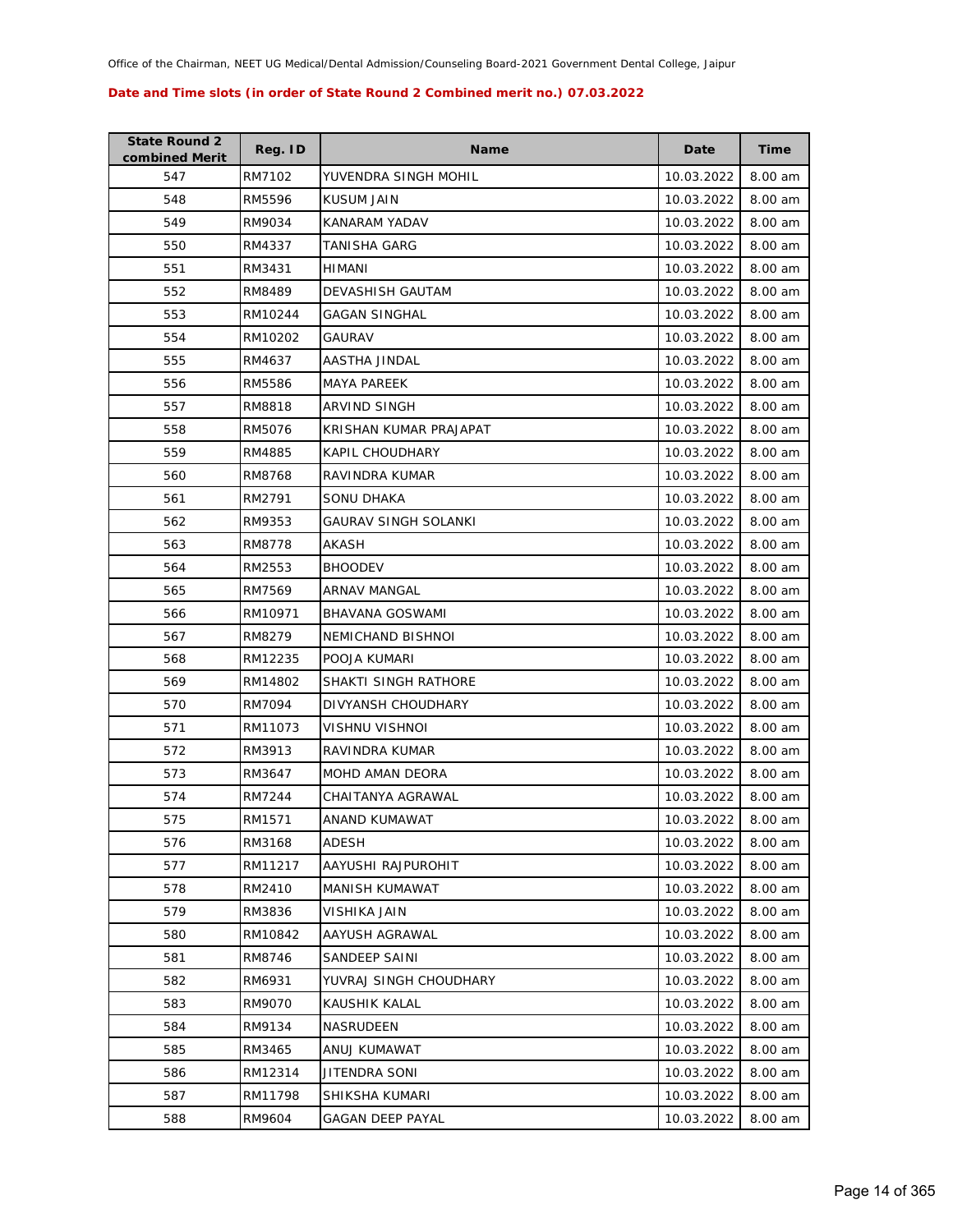| <b>State Round 2</b><br>combined Merit | Reg. ID | <b>Name</b>             | Date       | <b>Time</b> |
|----------------------------------------|---------|-------------------------|------------|-------------|
| 589                                    | RM1153  | <b>MOHAN CHOUDHARY</b>  | 10.03.2022 | 8.00 am     |
| 590                                    | RM6866  | JAVED AKHTAR            | 10.03.2022 | 8.00 am     |
| 591                                    | RM6501  | KANIKA VERMA            | 10.03.2022 | 8.00 am     |
| 592                                    | RM1850  | SHREYA MATHUR           | 10.03.2022 | 8.00 am     |
| 593                                    | RM2172  | <b>IMRAN KHAN</b>       | 10.03.2022 | 8.00 am     |
| 594                                    | RM1399  | RAKESH KUMAR            | 10.03.2022 | 8.00 am     |
| 595                                    | RM9779  | <b>ASHOK DHUNDHAWAL</b> | 10.03.2022 | 8.00 am     |
| 596                                    | RM9329  | ALTAF KHILJEE           | 10.03.2022 | 8.00 am     |
| 597                                    | RM9409  | <b>EKTA YADAV</b>       | 10.03.2022 | 8.00 am     |
| 598                                    | RM8075  | KARISHMA                | 10.03.2022 | 8.00 am     |
| 599                                    | RM2779  | DHANANJAY KUMAWAT       | 10.03.2022 | 8.00 am     |
| 600                                    | RM2461  | RITESH GARG             | 10.03.2022 | 8.00 am     |
| 601                                    | RM8862  | <b>ANKIT BAIRAD</b>     | 10.03.2022 | 2.00 pm     |
| 602                                    | RM4948  | AYUSHI AGARWAL          | 10.03.2022 | 2.00 pm     |
| 603                                    | RM5676  | NAVYA GUPTA             | 10.03.2022 | 2.00 pm     |
| 604                                    | RM4433  | SAARTHAK GUPTA          | 10.03.2022 | 2.00 pm     |
| 605                                    | RM2419  | JITENDRA                | 10.03.2022 | 2.00 pm     |
| 606                                    | RM7136  | AKASH MITTAL            | 10.03.2022 | 2.00 pm     |
| 607                                    | RM5544  | <b>IRAM NAAZ</b>        | 10.03.2022 | 2.00 pm     |
| 608                                    | RM8508  | RAJESH KUMAR            | 10.03.2022 | 2.00 pm     |
| 609                                    | RM5198  | GAURAV BHAWRIYA         | 10.03.2022 | 2.00 pm     |
| 610                                    | RM3636  | TANMAY SINGH JHAJHARIA  | 10.03.2022 | 2.00 pm     |
| 611                                    | RM2238  | AJAY YADAV              | 10.03.2022 | 2.00 pm     |
| 612                                    | RM12173 | <b>BUDHA RAM</b>        | 10.03.2022 | 2.00 pm     |
| 613                                    | RM5592  | <b>HARIOM</b>           | 10.03.2022 | 2.00 pm     |
| 614                                    | RM8230  | SOHAN LAL YADAV         | 10.03.2022 | 2.00 pm     |
| 615                                    | RM6212  | KRISHNA SHARMA          | 10.03.2022 | 2.00 pm     |
| 616                                    | RM8173  | JISHAN SIDDIQUI         | 10.03.2022 | 2.00 pm     |
| 617                                    | RM12936 | DROPADI THAKAN          | 10.03.2022 | $2.00$ pm   |
| 618                                    | RM6297  | <b>NISHA</b>            | 10.03.2022 | 2.00 pm     |
| 619                                    | RM4175  | KAVITA BENIWAL          | 10.03.2022 | 2.00 pm     |
| 620                                    | RM4956  | MANISH KUMAR SAINI      | 10.03.2022 | 2.00 pm     |
| 621                                    | RM2529  | <b>SUNIL SUMAN</b>      | 10.03.2022 | 2.00 pm     |
| 622                                    | RM10885 | ROHIT KUMAR BIJARNIA    | 10.03.2022 | 2.00 pm     |
| 623                                    | RM8995  | <b>BHARTI</b>           | 10.03.2022 | 2.00 pm     |
| 624                                    | RM12694 | <b>AKSHAY KUMAR</b>     | 10.03.2022 | 2.00 pm     |
| 625                                    | RM11285 | PRAVEEN KUMAR BISHNOI   | 10.03.2022 | 2.00 pm     |
| 626                                    | RM7786  | <b>KANAD YOGI</b>       | 10.03.2022 | 2.00 pm     |
| 627                                    | RM1417  | LAXMI CHOUDHARY         | 10.03.2022 | 2.00 pm     |
| 628                                    | RM12328 | RITIKA                  | 10.03.2022 | 2.00 pm     |
| 629                                    | RM10634 | LOKESH YADAV            | 10.03.2022 | 2.00 pm     |
| 630                                    | RM6148  | <b>ARPIT SHARMA</b>     | 10.03.2022 | 2.00 pm     |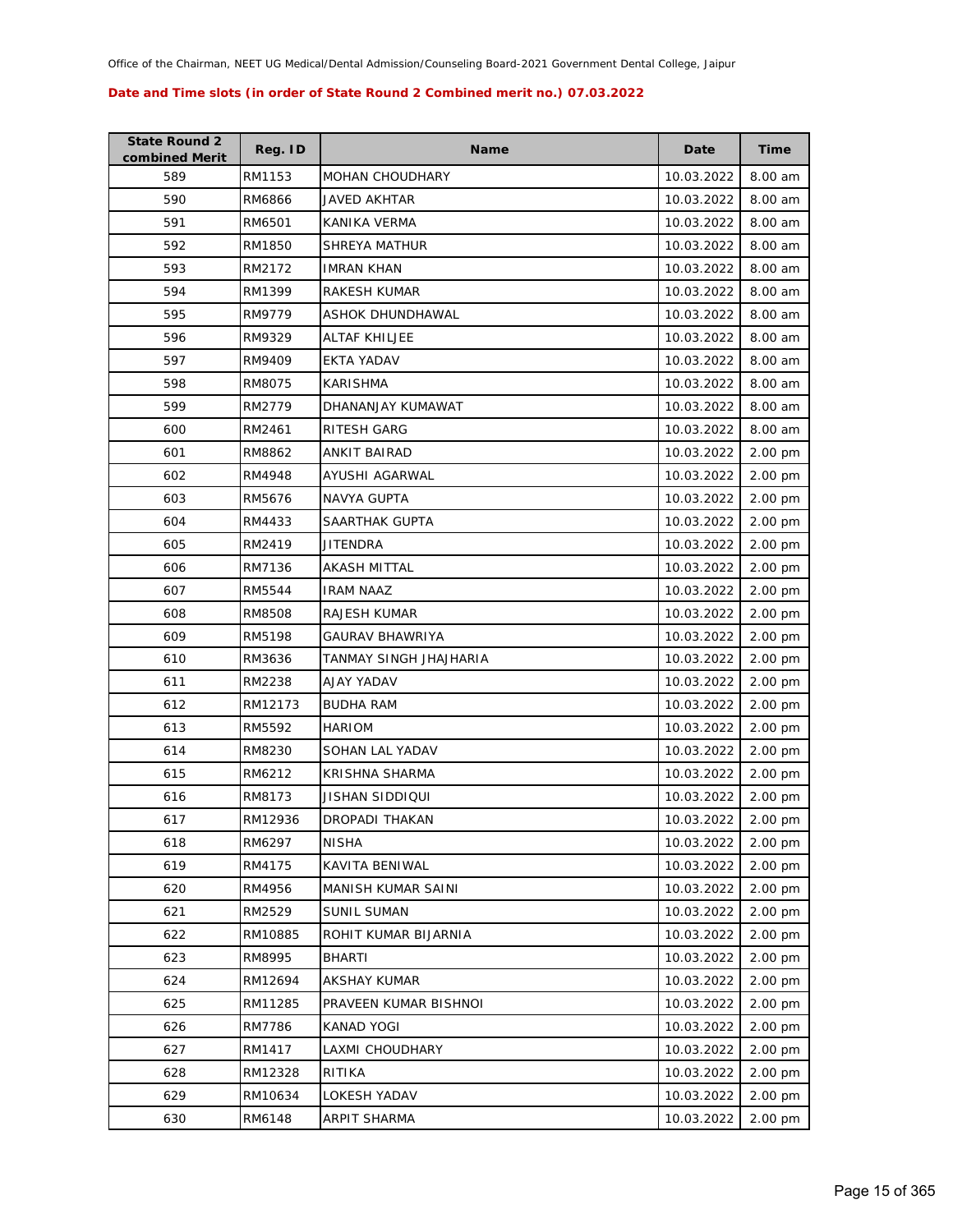| <b>State Round 2</b><br>combined Merit | Reg. ID       | <b>Name</b>          | Date       | <b>Time</b> |
|----------------------------------------|---------------|----------------------|------------|-------------|
| 631                                    | RM10395       | <b>ANKIT GUPTA</b>   | 10.03.2022 | 2.00 pm     |
| 632                                    | RM11324       | SIDDHANT KUMAR       | 10.03.2022 | 2.00 pm     |
| 633                                    | RM10700       | JITENDRA BALARA      | 10.03.2022 | 2.00 pm     |
| 634                                    | RM9149        | ABHISHEK SHARMA      | 10.03.2022 | 2.00 pm     |
| 635                                    | RM11434       | VISHVESH JANGIR      | 10.03.2022 | 2.00 pm     |
| 636                                    | RM5311        | RAKESH KUMAR YADAV   | 10.03.2022 | 2.00 pm     |
| 637                                    | RM9978        | MUBASSIR TAK         | 10.03.2022 | 2.00 pm     |
| 638                                    | RM2058        | KALINDI SARASWAT     | 10.03.2022 | 2.00 pm     |
| 639                                    | RM8888        | LOKESH CHOUDHARY     | 10.03.2022 | 2.00 pm     |
| 640                                    | RM5426        | GAURAV SONI          | 10.03.2022 | 2.00 pm     |
| 641                                    | RM4149        | DIKSHA SHARMA        | 10.03.2022 | 2.00 pm     |
| 642                                    | RM12807       | RAMESH CHOUDHARY     | 10.03.2022 | 2.00 pm     |
| 643                                    | <b>RM7080</b> | ANUSHKA NIRWAN       | 10.03.2022 | 2.00 pm     |
| 644                                    | RM11134       | <b>BHARAT SHARMA</b> | 10.03.2022 | 2.00 pm     |
| 645                                    | RM11847       | AMIT                 | 10.03.2022 | 2.00 pm     |
| 646                                    | RM8764        | SHUBHAM NAGAR        | 10.03.2022 | 2.00 pm     |
| 647                                    | RM8614        | PREETI KUMARI JANGIR | 10.03.2022 | 2.00 pm     |
| 648                                    | RM12858       | SALONI               | 10.03.2022 | 2.00 pm     |
| 649                                    | RM10008       | KAVITA SUTHAR        | 10.03.2022 | 2.00 pm     |
| 650                                    | RN16469       | VIKRAM SINGH         | 10.03.2022 | 2.00 pm     |
| 651                                    | RM2850        | HIMANSHU CHOUDHARY   | 10.03.2022 | 2.00 pm     |
| 652                                    | RM7793        | <b>VISHNU GOUTAM</b> | 10.03.2022 | 2.00 pm     |
| 653                                    | RM13771       | SURANIKA AGRAWAT     | 10.03.2022 | 2.00 pm     |
| 654                                    | RM8675        | RAMANAND SAINI       | 10.03.2022 | 2.00 pm     |
| 655                                    | RM1035        | ASHOK KUMAR          | 10.03.2022 | 2.00 pm     |
| 656                                    | RM5594        | RAJESH KUMAR         | 10.03.2022 | 2.00 pm     |
| 657                                    | RM10310       | <b>VIJAY PATEL</b>   | 10.03.2022 | 2.00 pm     |
| 658                                    | RM7694        | KHUSHI GUPTA         | 10.03.2022 | 2.00 pm     |
| 659                                    | RM3545        | <b>GUNJAN SHARMA</b> | 10.03.2022 | 2.00 pm     |
| 660                                    | RM8401        | RITU SHEKHAWAT       | 10.03.2022 | 2.00 pm     |
| 661                                    | RM9552        | PRIYA JAKHAD         | 10.03.2022 | 2.00 pm     |
| 662                                    | RM7959        | <b>TARUN JANGID</b>  | 10.03.2022 | 2.00 pm     |
| 663                                    | RM8174        | SURENDRA BISHNOI     | 10.03.2022 | 2.00 pm     |
| 664                                    | RM11002       | <b>KARTIK SONI</b>   | 10.03.2022 | 2.00 pm     |
| 665                                    | RM3959        | LIPIKA GARG          | 10.03.2022 | 2.00 pm     |
| 666                                    | RM11709       | RIJJWAL SANDHU       | 10.03.2022 | 2.00 pm     |
| 667                                    | RM8752        | POOJA MANDOLIYA      | 10.03.2022 | 2.00 pm     |
| 668                                    | RM3976        | MANISHA              | 10.03.2022 | 2.00 pm     |
| 669                                    | RM6582        | YASH PRATAP SINGH    | 10.03.2022 | 2.00 pm     |
| 670                                    | RM12610       | MANOJ SINGH          | 10.03.2022 | 2.00 pm     |
| 671                                    | RM5669        | PRANJAL SHARMA       | 10.03.2022 | 2.00 pm     |
| 672                                    | RM7709        | RACHNA JANGID        | 10.03.2022 | 2.00 pm     |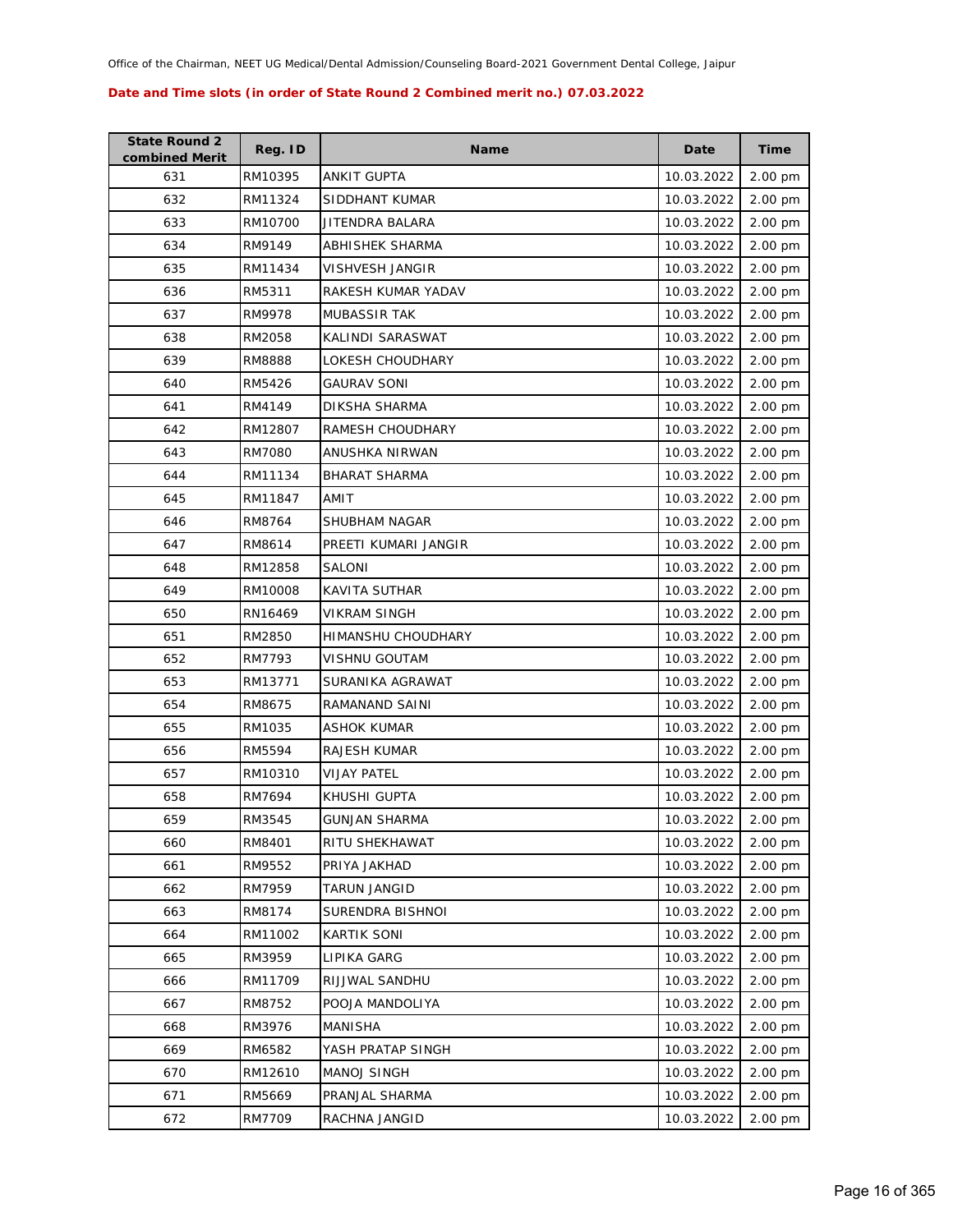| <b>State Round 2</b><br>combined Merit | Reg. ID | <b>Name</b>             | Date       | <b>Time</b> |
|----------------------------------------|---------|-------------------------|------------|-------------|
| 673                                    | RM6150  | <b>KELI KUMARI</b>      | 10.03.2022 | 2.00 pm     |
| 674                                    | RM7408  | PRIYANSHU AYANI         | 10.03.2022 | 2.00 pm     |
| 675                                    | RM14870 | <b>MANOJ KUMAR</b>      | 10.03.2022 | 2.00 pm     |
| 676                                    | RM1241  | ABHISHEK KUMAR SERAWAT  | 10.03.2022 | 2.00 pm     |
| 677                                    | RM11500 | JIGYASA AHUJA           | 10.03.2022 | 2.00 pm     |
| 678                                    | RM3077  | <b>BHOOMIKA GAHLOT</b>  | 10.03.2022 | 2.00 pm     |
| 679                                    | RM1791  | YASHWANT SHARMA         | 10.03.2022 | 2.00 pm     |
| 680                                    | RM9053  | <b>DIVYA SHARMA</b>     | 10.03.2022 | 2.00 pm     |
| 681                                    | RM9768  | <b>MOKSH GUPTA</b>      | 10.03.2022 | 2.00 pm     |
| 682                                    | RM7418  | SAVITA YADAV            | 10.03.2022 | 2.00 pm     |
| 683                                    | RM11240 | AVINASH TAKSHAK         | 10.03.2022 | 2.00 pm     |
| 684                                    | RM4122  | AMOGH SAXENA            | 10.03.2022 | 2.00 pm     |
| 685                                    | RM8987  | AMAN YADAV              | 10.03.2022 | 2.00 pm     |
| 686                                    | RM6122  | DEEPIKA KUMAWAT         | 10.03.2022 | 2.00 pm     |
| 687                                    | RM1186  | <b>CHIRAG SHARMA</b>    | 10.03.2022 | 2.00 pm     |
| 688                                    | RM6337  | <b>MANSHA SANKHALA</b>  | 10.03.2022 | 2.00 pm     |
| 689                                    | RM8287  | ANKIT                   | 10.03.2022 | 2.00 pm     |
| 690                                    | RM10119 | RAKESH MAHALA           | 10.03.2022 | 2.00 pm     |
| 691                                    | RM3720  | VISHWAJEET LIMBA        | 10.03.2022 | 2.00 pm     |
| 692                                    | RM11049 | SUTHAR NIRMALA JETHARAM | 10.03.2022 | 2.00 pm     |
| 693                                    | RM4794  | GAURAV AGRAWAL          | 10.03.2022 | 2.00 pm     |
| 694                                    | RM2588  | JITESH KUMAR BISHU      | 10.03.2022 | 2.00 pm     |
| 695                                    | RM12572 | HANSRAJ BHARGAV         | 10.03.2022 | 2.00 pm     |
| 696                                    | RM4966  | ANURAG                  | 10.03.2022 | 2.00 pm     |
| 697                                    | RM10249 | RADHIKA KUMARI BIYANI   | 10.03.2022 | 2.00 pm     |
| 698                                    | RM11479 | ARYAN AGRAWAL           | 10.03.2022 | 2.00 pm     |
| 699                                    | RM8265  | JOGA RAM                | 10.03.2022 | 2.00 pm     |
| 700                                    | RM6092  | SHIVLAL CHOUDHARY       | 10.03.2022 | 2.00 pm     |
| 701                                    | RM4078  | SADDAM HUSAIN           | 10.03.2022 | $2.00$ pm   |
| 702                                    | RM5817  | VANSHIKA DHAKA          | 10.03.2022 | 2.00 pm     |
| 703                                    | RM8046  | <b>ANKIT SINGH</b>      | 10.03.2022 | 2.00 pm     |
| 704                                    | RM6097  | DIKSHANT BHARDWAJ       | 10.03.2022 | 2.00 pm     |
| 705                                    | RM1313  | <b>SUNIL KUMAR</b>      | 10.03.2022 | 2.00 pm     |
| 706                                    | RM8506  | DEEPAK SHARMA           | 10.03.2022 | 2.00 pm     |
| 707                                    | RM5162  | RAHUL MANDIWAL          | 10.03.2022 | 2.00 pm     |
| 708                                    | RM10085 | PRADEEP KUMAR JAT       | 10.03.2022 | 2.00 pm     |
| 709                                    | RM5910  | VISHAL RANKAWAT         | 10.03.2022 | 2.00 pm     |
| 710                                    | RM5320  | SUMAN KUMARI KHOTH      | 10.03.2022 | 2.00 pm     |
| 711                                    | RM9048  | DHRUV CHAUDHARY         | 10.03.2022 | 2.00 pm     |
| 712                                    | RM13649 | MUNEZA KOSAR            | 10.03.2022 | 2.00 pm     |
| 713                                    | RM1727  | MEHUL SHARMA            | 10.03.2022 | 2.00 pm     |
| 714                                    | RM6335  | NIDHISHA RAWAT          | 10.03.2022 | 2.00 pm     |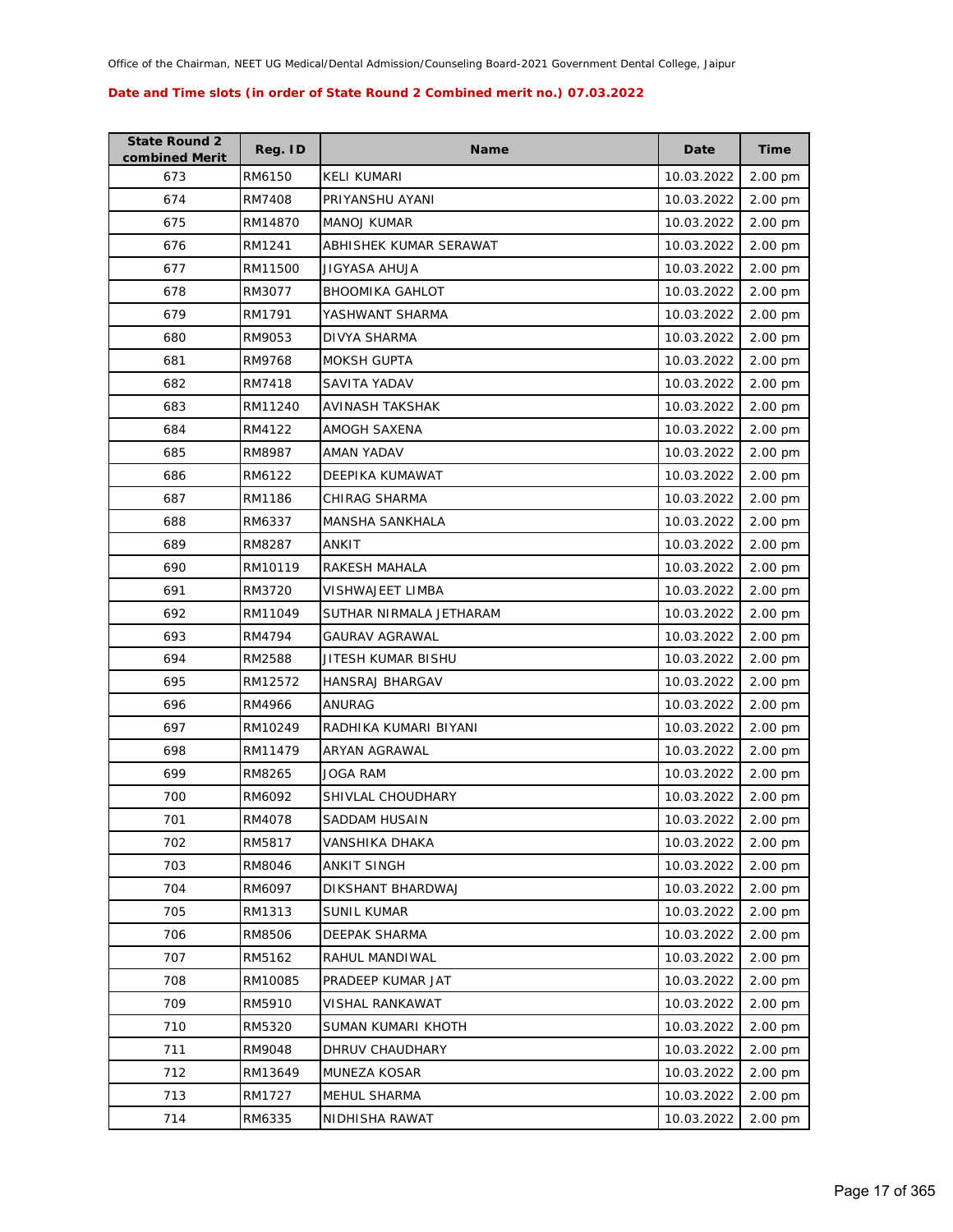| <b>State Round 2</b><br>combined Merit | Reg. ID | <b>Name</b>                | Date       | <b>Time</b> |
|----------------------------------------|---------|----------------------------|------------|-------------|
| 715                                    | RM13255 | ABHISHEK                   | 10.03.2022 | 2.00 pm     |
| 716                                    | RM3006  | <b>ANIL KUMAR</b>          | 10.03.2022 | 2.00 pm     |
| 717                                    | RM2043  | KAMLESH CHOUDHARY          | 10.03.2022 | 2.00 pm     |
| 718                                    | RM8847  | KAMAL GOSWAMI              | 10.03.2022 | 2.00 pm     |
| 719                                    | RM9464  | RAKESH KUMAR               | 10.03.2022 | 2.00 pm     |
| 720                                    | RM10435 | RAJARAM DHAKAR             | 10.03.2022 | 2.00 pm     |
| 721                                    | RM5515  | HIMANSHU YADAV             | 10.03.2022 | 2.00 pm     |
| 722                                    | RM8320  | SURENDRA BUGALIA           | 10.03.2022 | 2.00 pm     |
| 723                                    | RM7042  | VIPIN MANGAL               | 10.03.2022 | 2.00 pm     |
| 724                                    | RM14543 | <b>BADRI RAM</b>           | 10.03.2022 | 2.00 pm     |
| 725                                    | RM8416  | PRADEEP THEBAR             | 10.03.2022 | 2.00 pm     |
| 726                                    | RM3695  | PANKAJ JANGID              | 10.03.2022 | 2.00 pm     |
| 727                                    | RM8146  | <b>KESHAV NAMA</b>         | 10.03.2022 | 2.00 pm     |
| 728                                    | RM5117  | AMIT KUMAR SANWATHA        | 10.03.2022 | 2.00 pm     |
| 729                                    | RM9517  | SONAL KUMAWAT              | 10.03.2022 | 2.00 pm     |
| 730                                    | RM2979  | CHANDRA PRAKASH            | 10.03.2022 | 2.00 pm     |
| 731                                    | RM12589 | <b>RAJPAL</b>              | 10.03.2022 | 2.00 pm     |
| 732                                    | RM9594  | AMAN KRISHAN SHARMA        | 10.03.2022 | 2.00 pm     |
| 733                                    | RM2485  | RAJAT BANSAL               | 10.03.2022 | 2.00 pm     |
| 734                                    | RM8127  | PRATIBHA CHOUDHARY         | 10.03.2022 | 2.00 pm     |
| 735                                    | RM11244 | ANKITA SAIN                | 10.03.2022 | 2.00 pm     |
| 736                                    | RM6339  | DEVENDRA KUMAR BADHALA     | 10.03.2022 | 2.00 pm     |
| 737                                    | RM6077  | PINKI BANGARWA             | 10.03.2022 | 2.00 pm     |
| 738                                    | RM1086  | MUKESH YADAV               | 10.03.2022 | 2.00 pm     |
| 739                                    | RM5324  | ANTIMA CHOUDHARY           | 10.03.2022 | 2.00 pm     |
| 740                                    | RM2551  | <b>NAMAN MITTAL</b>        | 10.03.2022 | 2.00 pm     |
| 741                                    | RM5345  | PRASHANT                   | 10.03.2022 | 2.00 pm     |
| 742                                    | RM1703  | NAVEEN KUMAWAT             | 10.03.2022 | 2.00 pm     |
| 743                                    | RM8286  | RIYA GARG                  | 10.03.2022 | $2.00$ pm   |
| 744                                    | RM6892  | HARSHVARDHAN SINGH CHAUHAN | 10.03.2022 | 2.00 pm     |
| 745                                    | RM11167 | SUMIT YADAV                | 10.03.2022 | 2.00 pm     |
| 746                                    | RM11366 | <b>MANSI</b>               | 10.03.2022 | 2.00 pm     |
| 747                                    | RM2861  | SONU GARHWAL               | 10.03.2022 | 2.00 pm     |
| 748                                    | RM9269  | ANJALI YADAV               | 10.03.2022 | 2.00 pm     |
| 749                                    | RM6820  | <b>TANISHA TANWAR</b>      | 10.03.2022 | 2.00 pm     |
| 750                                    | RM5781  | AKANKSHA VIJAYVARGIYA      | 10.03.2022 | 2.00 pm     |
| 751                                    | RM5696  | PAWAN KUMAR                | 10.03.2022 | 2.00 pm     |
| 752                                    | RM11553 | MOHAMMED IDREES            | 10.03.2022 | 2.00 pm     |
| 753                                    | RM9391  | CHARCHIL YADAV             | 10.03.2022 | 2.00 pm     |
| 754                                    | RM3619  | RAVI SAINI                 | 10.03.2022 | 2.00 pm     |
| 755                                    | RM8273  | <b>VINAY PRATAP SINGH</b>  | 10.03.2022 | 2.00 pm     |
| 756                                    | RM3582  | ABHAY SINGH BENIWAL        | 10.03.2022 | 2.00 pm     |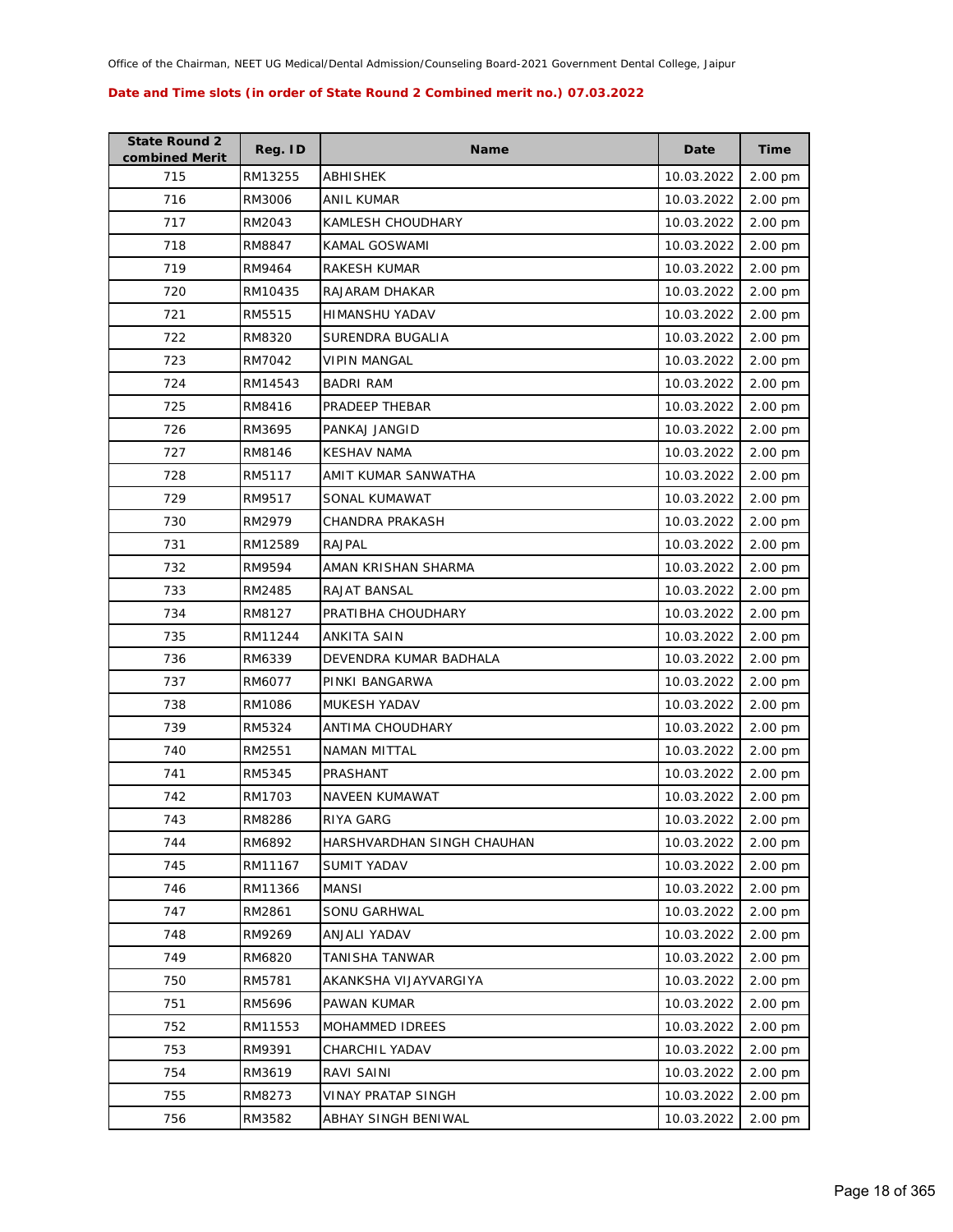| <b>State Round 2</b><br>combined Merit | Reg. ID | <b>Name</b>               | Date       | <b>Time</b> |
|----------------------------------------|---------|---------------------------|------------|-------------|
| 757                                    | RM1573  | SHIKSHA JAJU              | 10.03.2022 | 2.00 pm     |
| 758                                    | RM2265  | ABHISHEK MITTAL           | 10.03.2022 | 2.00 pm     |
| 759                                    | RM6211  | ARTI YADAV                | 10.03.2022 | 2.00 pm     |
| 760                                    | RM3898  | AISHWARYA VAISHNAV        | 10.03.2022 | 2.00 pm     |
| 761                                    | RM5086  | NEERAJ PALIWAL            | 10.03.2022 | 2.00 pm     |
| 762                                    | RM8312  | SHUBHAM AGARWAL           | 10.03.2022 | 2.00 pm     |
| 763                                    | RM4655  | AADITYA MEHROTRA          | 10.03.2022 | 2.00 pm     |
| 764                                    | RM5221  | PREM SUKH KUMAWAT         | 10.03.2022 | 2.00 pm     |
| 765                                    | RM12691 | ROSHNI DHAKA              | 10.03.2022 | 2.00 pm     |
| 766                                    | RM8680  | MAHENDRA                  | 10.03.2022 | 2.00 pm     |
| 767                                    | RM10708 | <b>SANJAY SINGH</b>       | 10.03.2022 | 2.00 pm     |
| 768                                    | RM8549  | SUMER SINGH YADAV         | 10.03.2022 | 2.00 pm     |
| 769                                    | RM2524  | MANOJ KUMAWAT             | 10.03.2022 | 2.00 pm     |
| 770                                    | RM8715  | <b>NIDHI</b>              | 10.03.2022 | 2.00 pm     |
| 771                                    | RM4209  | <b>BAJRANG LAL KASWAN</b> | 10.03.2022 | 2.00 pm     |
| 772                                    | RM3925  | PRAVEEN NAGAR             | 10.03.2022 | 2.00 pm     |
| 773                                    | RM8062  | <b>AJAY BHUKAR</b>        | 10.03.2022 | 2.00 pm     |
| 774                                    | RM7498  | POOJA RATHORE             | 10.03.2022 | 2.00 pm     |
| 775                                    | RM12992 | JYOTSHANA SINGH           | 10.03.2022 | 2.00 pm     |
| 776                                    | RM2548  | HARSHITA SONI             | 10.03.2022 | 2.00 pm     |
| 777                                    | RM1867  | HARSHIT KIRTI SHARMA      | 10.03.2022 | 2.00 pm     |
| 778                                    | RM4227  | VISHWAPRIYA SHARMA        | 10.03.2022 | 2.00 pm     |
| 779                                    | RM11911 | <b>SUNIL KHATOR</b>       | 10.03.2022 | 2.00 pm     |
| 780                                    | RM8966  | CHIRVANSH BANSAL          | 10.03.2022 | 2.00 pm     |
| 781                                    | RM7231  | ABHISHEK JINDAL           | 10.03.2022 | 2.00 pm     |
| 782                                    | RM10392 | <b>SANDEEP KUMAR</b>      | 10.03.2022 | 2.00 pm     |
| 783                                    | RM1610  | <b>NIMISH DEVNANI</b>     | 10.03.2022 | 2.00 pm     |
| 784                                    | RM5597  | YOGESH KUMAR JANGID       | 10.03.2022 | 2.00 pm     |
| 785                                    | RM7616  | NOORAIN SHAMIM            | 10.03.2022 | 2.00 pm     |
| 786                                    | RM7726  | MANISHA JANGID            | 10.03.2022 | 2.00 pm     |
| 787                                    | RM2726  | <b>ALOK GUPTA</b>         | 10.03.2022 | 2.00 pm     |
| 788                                    | RM7000  | ABHISHEK HARITWAL         | 10.03.2022 | 2.00 pm     |
| 789                                    | RM7274  | <b>MONIKA</b>             | 10.03.2022 | 2.00 pm     |
| 790                                    | RM2400  | <b>BHAVYA RATHORE</b>     | 10.03.2022 | 2.00 pm     |
| 791                                    | RM1786  | <b>GANESH LAL KUMAWAT</b> | 10.03.2022 | 2.00 pm     |
| 792                                    | RM11796 | JITENDRA KUMAR            | 10.03.2022 | 2.00 pm     |
| 793                                    | RM5664  | KAVYANSHU MAROO           | 10.03.2022 | 2.00 pm     |
| 794                                    | RM11140 | SHEESHRAM JHAJHARA        | 10.03.2022 | 2.00 pm     |
| 795                                    | RM12869 | ANDA RAM                  | 10.03.2022 | 2.00 pm     |
| 796                                    | RM3921  | HIMANSHU KUMAR THALOR     | 10.03.2022 | 2.00 pm     |
| 797                                    | RM8757  | CHAITANYA LAMBA           | 10.03.2022 | 2.00 pm     |
| 798                                    | RM6655  | OM PRAKASH SHARMA         | 10.03.2022 | 2.00 pm     |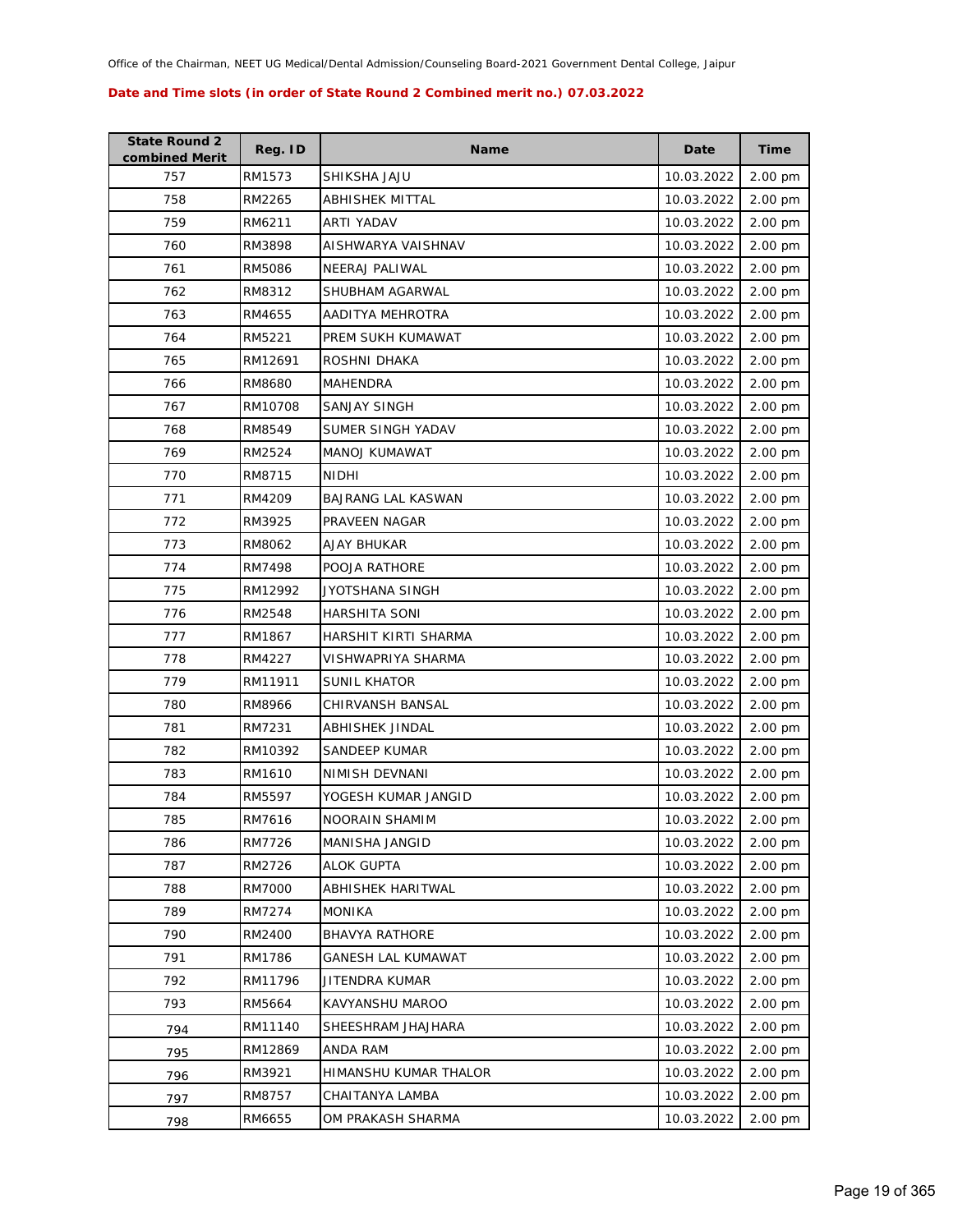| <b>State Round 2</b><br>combined Merit | Reg. ID | <b>Name</b>           | Date       | <b>Time</b> |
|----------------------------------------|---------|-----------------------|------------|-------------|
| 799                                    | RM5166  | PAVAN DESHWAL         | 10.03.2022 | 2.00 pm     |
| 800                                    | RM8496  | <b>ADITYA POONIA</b>  | 10.03.2022 | 2.00 pm     |
| 801                                    | RM6187  | PRADHUMN SHARMA       | 10.03.2022 | 2.00 pm     |
| 802                                    | RM6660  | PRIYANKA YADAV        | 10.03.2022 | 2.00 pm     |
| 803                                    | RM9037  | SAUMYA CHAWLA         | 10.03.2022 | 2.00 pm     |
| 804                                    | RM6502  | PRAVISHA SHARMA       | 10.03.2022 | 2.00 pm     |
| 805                                    | RM10821 | NUPUR SHARMA          | 10.03.2022 | 2.00 pm     |
| 806                                    | RM3810  | ROHIT KUMAR GUPTA     | 10.03.2022 | 2.00 pm     |
| 807                                    | RM7738  | JAIVEER               | 10.03.2022 | 2.00 pm     |
| 808                                    | RM4592  | SACHIN POONIA         | 10.03.2022 | 2.00 pm     |
| 809                                    | RM8156  | ROHIT SARASWAT        | 10.03.2022 | 2.00 pm     |
| 810                                    | RM9108  | MOHIT SAINI           | 10.03.2022 | 2.00 pm     |
| 811                                    | RM8607  | DIVESH KULHARI        | 10.03.2022 | 2.00 pm     |
| 812                                    | RM8503  | ROHIT KUMAR GURJAR    | 10.03.2022 | 2.00 pm     |
| 813                                    | RM13495 | PRANAV PALIWAL        | 10.03.2022 | 2.00 pm     |
| 814                                    | RM4293  | <b>BHAVESH JAIN</b>   | 10.03.2022 | 2.00 pm     |
| 815                                    | RM7003  | SIDDHARTH KUMAR       | 10.03.2022 | 2.00 pm     |
| 816                                    | RM7076  | LAKSHITA GYANCHANDANI | 10.03.2022 | 2.00 pm     |
| 817                                    | RM8019  | NIKHIL PATIDAR        | 10.03.2022 | 2.00 pm     |
| 818                                    | RM13215 | SUCHIT SWAMI          | 10.03.2022 | 2.00 pm     |
| 819                                    | RM8653  | CHANCHAL KUMARI       | 10.03.2022 | 2.00 pm     |
| 820                                    | RM12566 | HIMANSHU KUMAWAT      | 10.03.2022 | 2.00 pm     |
| 821                                    | RM4108  | DIYANSHI GUPTA        | 10.03.2022 | 2.00 pm     |
| 822                                    | RM3312  | MUKESH PRAJAPAT       | 10.03.2022 | 2.00 pm     |
| 823                                    | RM13389 | SHIVANI LAMORIA       | 10.03.2022 | 2.00 pm     |
| 824                                    | RM2462  | GAMAN BHAT            | 10.03.2022 | 2.00 pm     |
| 825                                    | RM9400  | PAWAN SHARMA          | 10.03.2022 | 2.00 pm     |
| 826                                    | RM9232  | CHANDAN SHARMA        | 10.03.2022 | 2.00 pm     |
| 827                                    | RM2298  | ANURAG CHANDAK        | 10.03.2022 | 2.00 pm     |
| 828                                    | RM4801  | <b>NITIN KUMAR</b>    | 10.03.2022 | 2.00 pm     |
| 829                                    | RM2316  | PARUL SAINI           | 10.03.2022 | 2.00 pm     |
| 830                                    | RM1328  | <b>ISHA GUPTA</b>     | 10.03.2022 | 2.00 pm     |
| 831                                    | RM8304  | NARESH KUMAR YADAV    | 10.03.2022 | 2.00 pm     |
| 832                                    | RM5885  | PRIYANKA VISHNOI      | 10.03.2022 | 2.00 pm     |
| 833                                    | RM8194  | <b>MANSHA</b>         | 10.03.2022 | 2.00 pm     |
| 834                                    | RM8178  | SURESH KASNIYAN       | 10.03.2022 | 2.00 pm     |
| 835                                    | RM3785  | AMAN SHARMA           | 10.03.2022 | 2.00 pm     |
| 836                                    | RM2782  | ADITI SHARMA          | 10.03.2022 | 2.00 pm     |
| 837                                    | RM6353  | <b>ASHISH KUMAR</b>   | 10.03.2022 | 2.00 pm     |
| 838                                    | RM2877  | RINKU KUMAWAT         | 10.03.2022 | 2.00 pm     |
| 839                                    | RM6743  | SHIVANGI SINGH        | 10.03.2022 | 2.00 pm     |
| 840                                    | RM7161  | MANISHA GAUTAM        | 10.03.2022 | 2.00 pm     |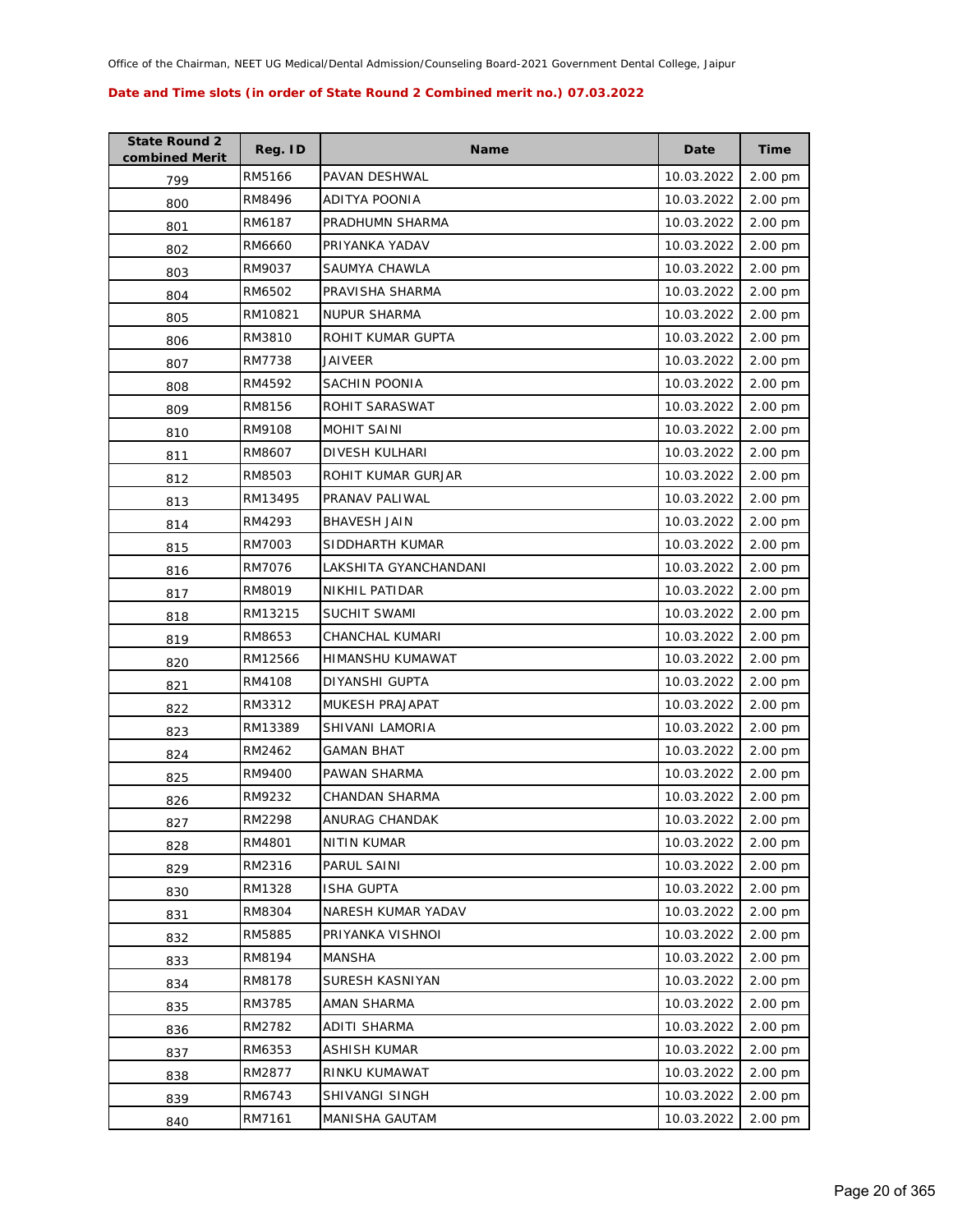| <b>State Round 2</b><br>combined Merit | Reg. ID | <b>Name</b>           | Date       | Time    |
|----------------------------------------|---------|-----------------------|------------|---------|
| 841                                    | RM2745  | KRITIKA SAINI         | 10.03.2022 | 2.00 pm |
| 842                                    | RM8867  | ANMOL                 | 10.03.2022 | 2.00 pm |
| 843                                    | RM11801 | VIKASH KUMAR SHARMA   | 10.03.2022 | 2.00 pm |
| 844                                    | RM7002  | VIMAL NITHARWAL       | 10.03.2022 | 2.00 pm |
| 845                                    | RM11763 | SAURABH KUMAR         | 10.03.2022 | 2.00 pm |
| 846                                    | RM7052  | PIYUSH SHARMA         | 10.03.2022 | 2.00 pm |
| 847                                    | RM4887  | RAJESH KAVDIA         | 10.03.2022 | 2.00 pm |
| 848                                    | RM10779 | PREETAM SINGH         | 10.03.2022 | 2.00 pm |
| 849                                    | RM8513  | HIMANSHU SAINI        | 10.03.2022 | 2.00 pm |
| 850                                    | RM13545 | GAURAV YADAV          | 10.03.2022 | 2.00 pm |
| 851                                    | RM6493  | ABHISHEK KULHARI      | 10.03.2022 | 2.00 pm |
| 852                                    | RM13592 | RAKESH                | 10.03.2022 | 2.00 pm |
| 853                                    | RM5006  | NITIN CHAWLA          | 10.03.2022 | 2.00 pm |
| 854                                    | RM4850  | DEEPAK ROLANIYA       | 10.03.2022 | 2.00 pm |
| 855                                    | RM2061  | RITIKA SONI           | 10.03.2022 | 2.00 pm |
| 856                                    | RM9645  | SIDDHARTH CHOUDHARY   | 10.03.2022 | 2.00 pm |
| 857                                    | RM1227  | SHRUTI SHARMA         | 10.03.2022 | 2.00 pm |
| 858                                    | RM7395  | TANVI MAHMIA          | 10.03.2022 | 2.00 pm |
| 859                                    | RM1182  | MARIYAM MODI          | 10.03.2022 | 2.00 pm |
| 860                                    | RM1701  | RAUNAK SHARMA         | 10.03.2022 | 2.00 pm |
| 861                                    | RM8368  | SAHIL                 | 10.03.2022 | 2.00 pm |
| 862                                    | RM9799  | ANKIT SHARMA          | 10.03.2022 | 2.00 pm |
| 863                                    | RM1672  | HEMLATA               | 10.03.2022 | 2.00 pm |
| 864                                    | RM6135  | <b>GAGAN SHARMA</b>   | 10.03.2022 | 2.00 pm |
| 865                                    | RM1637  | RASHI LODHA           | 10.03.2022 | 2.00 pm |
| 866                                    | RM6163  | ANAMIKA               | 10.03.2022 | 2.00 pm |
| 867                                    | RM9120  | AMAN SHARMA           | 10.03.2022 | 2.00 pm |
| 868                                    | RM2827  | <b>MANRA RAM</b>      | 10.03.2022 | 2.00 pm |
| 869                                    | RM6273  | SADHNA NAGAR          | 10.03.2022 | 2.00 pm |
| 870                                    | RM5479  | VASEEM KHAN           | 10.03.2022 | 2.00 pm |
| 871                                    | RM7133  | SANIYA BANO           | 10.03.2022 | 2.00 pm |
| 872                                    | RM5751  | KAVITA KUMARI KUMAWAT | 10.03.2022 | 2.00 pm |
| 873                                    | RM3741  | SHUBHAM BANSAL        | 10.03.2022 | 2.00 pm |
| 874                                    | RM9151  | SHIVPRAKASH KHATI     | 10.03.2022 | 2.00 pm |
| 875                                    | RM3975  | HIMANSHI JANGIR       | 10.03.2022 | 2.00 pm |
| 876                                    | RM5308  | KIRTIKA JAKHAR        | 10.03.2022 | 2.00 pm |
| 877                                    | RM5325  | JENENDRA SINGH        | 10.03.2022 | 2.00 pm |
| 878                                    | RM5118  | TANMAY MITTAL         | 10.03.2022 | 2.00 pm |
| 879                                    | RM6015  | <b>ANKIT KUMAR</b>    | 10.03.2022 | 2.00 pm |
| 880                                    | RM4628  | DISHITA JAIN          | 10.03.2022 | 2.00 pm |
| 881                                    | RM4038  | <b>BHAVESH NAGAR</b>  | 10.03.2022 | 2.00 pm |
| 882                                    | RM1951  | AKHIL KANSLIWAL       | 10.03.2022 | 2.00 pm |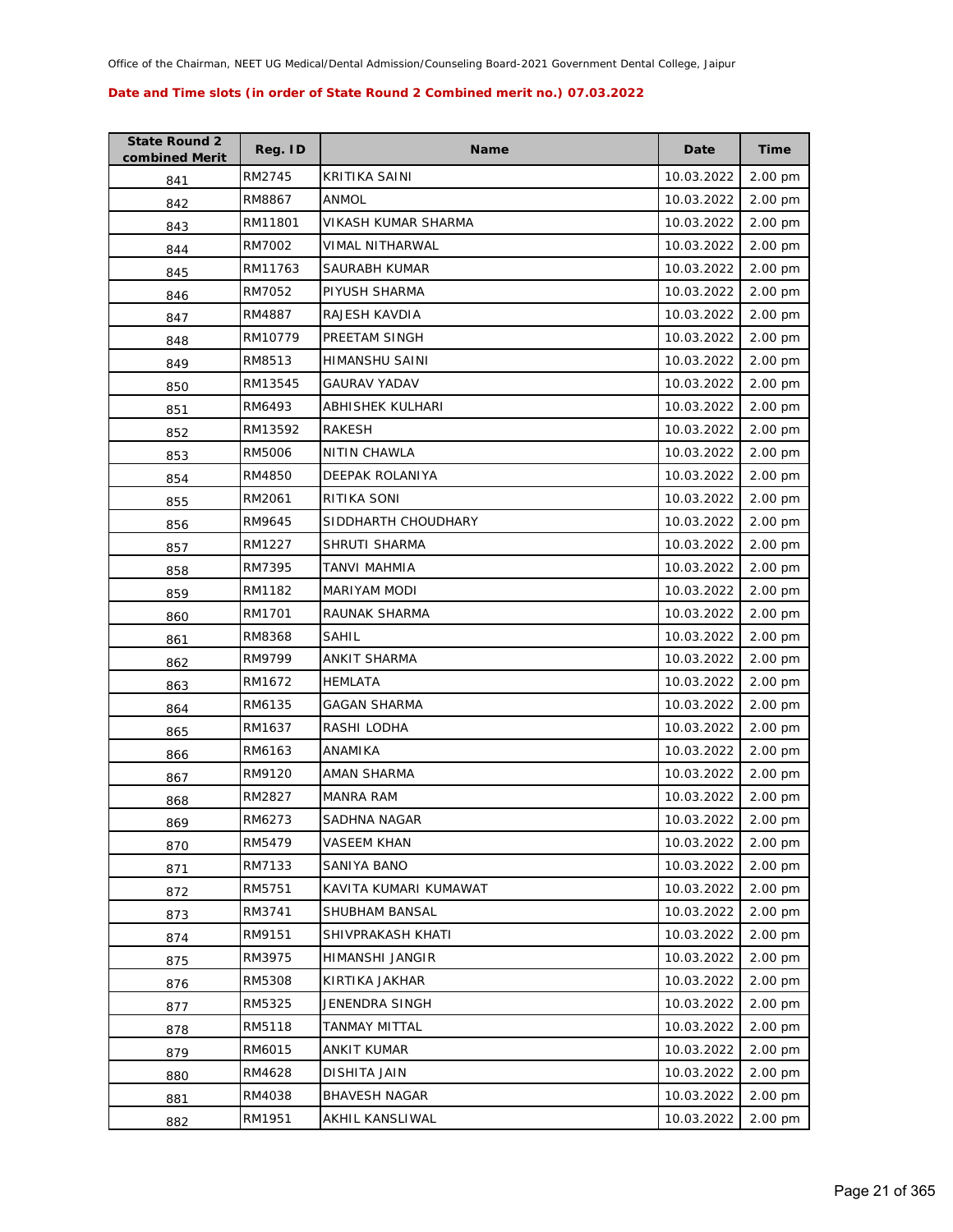| <b>State Round 2</b><br>combined Merit | Reg. ID       | <b>Name</b>           | Date       | <b>Time</b> |
|----------------------------------------|---------------|-----------------------|------------|-------------|
| 883                                    | RM10018       | MONIKA KANWAR         | 10.03.2022 | 2.00 pm     |
| 884                                    | RM10619       | VIJENDRA PALSANIA     | 10.03.2022 | 2.00 pm     |
| 885                                    | RM7098        | ANUBHAV HARITWAL      | 10.03.2022 | 2.00 pm     |
| 886                                    | RM4465        | PULKIT KISHORIA       | 10.03.2022 | 2.00 pm     |
| 887                                    | RM1652        | KANISHK MATHUR        | 10.03.2022 | 2.00 pm     |
| 888                                    | <b>RM7778</b> | SARITA BHAWRIYA       | 10.03.2022 | 2.00 pm     |
| 889                                    | RM2712        | NEERAJ BISHNOI        | 10.03.2022 | 2.00 pm     |
| 890                                    | RM7075        | RAMNIWAS LEGHA        | 10.03.2022 | 2.00 pm     |
| 891                                    | RM4706        | HIMANSHU PRAJAPATI    | 10.03.2022 | 2.00 pm     |
| 892                                    | RM8034        | SHUBHAM JAIN          | 10.03.2022 | 2.00 pm     |
| 893                                    | RM12430       | URMILA CHOUDHARY      | 10.03.2022 | 2.00 pm     |
| 894                                    | RM1577        | PRIYANKA              | 10.03.2022 | 2.00 pm     |
| 895                                    | RM5684        | <b>ADITYA SHARMA</b>  | 10.03.2022 | 2.00 pm     |
| 896                                    | RM6505        | EAKTA POONIA          | 10.03.2022 | 2.00 pm     |
| 897                                    | RM9782        | RIDHI SHREE           | 10.03.2022 | 2.00 pm     |
| 898                                    | RM6359        | ANIL KUMAR            | 10.03.2022 | 2.00 pm     |
| 899                                    | RM4690        | SHASHIKANT            | 10.03.2022 | 2.00 pm     |
| 900                                    | RM10365       | <b>DISHA AGARWAL</b>  | 10.03.2022 | 2.00 pm     |
| 901                                    | RM12912       | <b>KOMAL BHAT</b>     | 10.03.2022 | 2.00 pm     |
| 902                                    | RM12333       | <b>MANGI LAL</b>      | 10.03.2022 | 2.00 pm     |
| 903                                    | RM5276        | PRASOON SONI          | 10.03.2022 | 2.00 pm     |
| 904                                    | RM14841       | MUKESH KUMAR          | 10.03.2022 | 2.00 pm     |
| 905                                    | RM12190       | VISHAL SONI           | 10.03.2022 | 2.00 pm     |
| 906                                    | RM8536        | ANJALI SINGH          | 10.03.2022 | 2.00 pm     |
| 907                                    | RM9915        | <b>BHUMIKA GUPTA</b>  | 10.03.2022 | 2.00 pm     |
| 908                                    | RM8808        | SHANKRA RAM           | 10.03.2022 | 2.00 pm     |
| 909                                    | RM3500        | TEENA                 | 10.03.2022 | 2.00 pm     |
| 910                                    | RM8591        | RAHUL KUMAR           | 10.03.2022 | 2.00 pm     |
| 911                                    | RM6305        | MOHAMMAD AKRAM KHAN   | 10.03.2022 | 2.00 pm     |
| 912                                    | RM11122       | SHARVAN SAINI         | 10.03.2022 | 2.00 pm     |
| 913                                    | RM9107        | AJAY BENIWAL          | 10.03.2022 | 2.00 pm     |
| 914                                    | RM5412        | MAHAVEER V CHOUDHARY  | 10.03.2022 | 2.00 pm     |
| 915                                    | RM7104        | GAUTAM AGARWAL        | 10.03.2022 | 2.00 pm     |
| 916                                    | RM5963        | AMAN YADAV            | 10.03.2022 | 2.00 pm     |
| 917                                    | RM1039        | <b>HAPPY BIJARNIA</b> | 10.03.2022 | 2.00 pm     |
| 918                                    | RM7567        | MUSKAN SINGHAL        | 10.03.2022 | 2.00 pm     |
| 919                                    | RM10405       | PRIYANKA YADAV        | 10.03.2022 | 2.00 pm     |
| 920                                    | RM6400        | AVNI SINGH            | 10.03.2022 | 2.00 pm     |
| 921                                    | RM8165        | DINESH SHARMA         | 10.03.2022 | 2.00 pm     |
| 922                                    | RM9018        | SHRI RAM RULANIA      | 10.03.2022 | 2.00 pm     |
| 923                                    | RM4273        | RADHIKA               | 10.03.2022 | 2.00 pm     |
| 924                                    | RM1021        | CHHAVI SINGH BITHU    | 10.03.2022 | 2.00 pm     |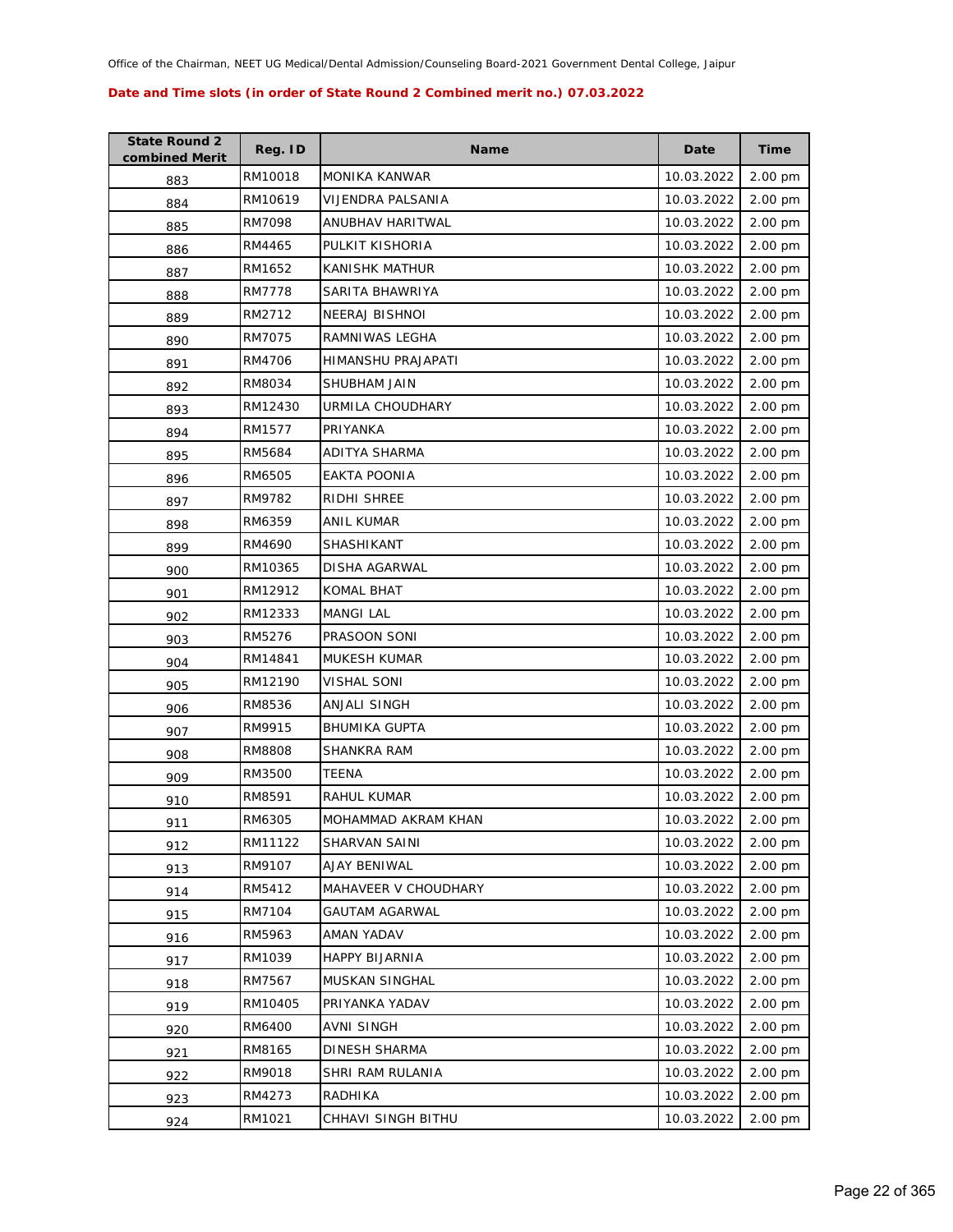| <b>State Round 2</b><br>combined Merit | Reg. ID | <b>Name</b>            | Date       | <b>Time</b> |
|----------------------------------------|---------|------------------------|------------|-------------|
| 925                                    | RM4930  | LOKENDER SINGH TANWAR  | 10.03.2022 | 2.00 pm     |
| 926                                    | RM8640  | ARBAZ KHAN             | 10.03.2022 | 2.00 pm     |
| 927                                    | RM5503  | NIKITA KUMARI          | 10.03.2022 | 2.00 pm     |
| 928                                    | RM5967  | MANISHA CHOUDHARY      | 10.03.2022 | 2.00 pm     |
| 929                                    | RM2670  | KAMLESH KUMAR POONIA   | 10.03.2022 | 2.00 pm     |
| 930                                    | RM2301  | KANISHK SHARMA         | 10.03.2022 | 2.00 pm     |
| 931                                    | RM4176  | SWATI SHARMA           | 10.03.2022 | 2.00 pm     |
| 932                                    | RM4172  | PRADYUMNA SINGH        | 10.03.2022 | 2.00 pm     |
| 933                                    | RM7471  | SAPNA YADAV            | 10.03.2022 | 2.00 pm     |
| 934                                    | RM4587  | ADITI GAUR             | 10.03.2022 | 2.00 pm     |
| 935                                    | RM2442  | RAHUL PRAKASH GUPTA    | 10.03.2022 | 2.00 pm     |
| 936                                    | RM2155  | MEHUL KUMAWAT          | 10.03.2022 | 2.00 pm     |
| 937                                    | RM4820  | <b>HEMANT PATEL</b>    | 10.03.2022 | 2.00 pm     |
| 938                                    | RM5929  | SUNIL KUMAR MAHALA     | 10.03.2022 | 2.00 pm     |
| 939                                    | RM6151  | <b>MANISHA BHAKHAR</b> | 10.03.2022 | 2.00 pm     |
| 940                                    | RM6118  | JAI KUMAR VARDANI      | 10.03.2022 | 2.00 pm     |
| 941                                    | RM5330  | <b>HARPAL SINGH</b>    | 10.03.2022 | 2.00 pm     |
| 942                                    | RM5517  | SHILPA MAHLAVAT        | 10.03.2022 | 2.00 pm     |
| 943                                    | RM5242  | MANVIK JAIN            | 10.03.2022 | 2.00 pm     |
| 944                                    | RM8834  | MANOJ KUMAR SAINI      | 10.03.2022 | 2.00 pm     |
| 945                                    | RM10870 | <b>GOPAL KRISHNA</b>   | 10.03.2022 | 2.00 pm     |
| 946                                    | RM11169 | PAKSHALIKA RATHORE     | 10.03.2022 | 2.00 pm     |
| 947                                    | RM4995  | MUKESH YADAV           | 10.03.2022 | 2.00 pm     |
| 948                                    | RM4757  | RAKESH PRAJAPAT        | 10.03.2022 | 2.00 pm     |
| 949                                    | RM10223 | <b>GAJANAND SAINI</b>  | 10.03.2022 | 2.00 pm     |
| 950                                    | RM1137  | DIVYA SHARMA           | 10.03.2022 | 2.00 pm     |
| 951                                    | RM7055  | KAMAL KISHOR           | 10.03.2022 | 2.00 pm     |
| 952                                    | RM12659 | SUNIL VISHNOI          | 10.03.2022 | 2.00 pm     |
| 953                                    | RM10974 | <b>VIKAS KUMAR</b>     | 10.03.2022 | 2.00 pm     |
| 954                                    | RM9722  | PRAKASH                | 10.03.2022 | 2.00 pm     |
| 955                                    | RM1878  | AKSHAT JHAMB           | 10.03.2022 | 2.00 pm     |
| 956                                    | RM2396  | KHUSHBOO GUPTA         | 10.03.2022 | 2.00 pm     |
| 957                                    | RM6220  | EKTA SHEKHAWAT         | 10.03.2022 | 2.00 pm     |
| 958                                    | RM3069  | JATIN SOLANKI          | 10.03.2022 | 2.00 pm     |
| 959                                    | RM9177  | <b>BABU LAL DURAN</b>  | 10.03.2022 | 2.00 pm     |
| 960                                    | RM14017 | <b>RAHUL</b>           | 10.03.2022 | 2.00 pm     |
| 961                                    | RM7720  | PRATEEK GOUR           | 10.03.2022 | 2.00 pm     |
| 962                                    | RM10364 | SHANKAR LAL            | 10.03.2022 | 2.00 pm     |
| 963                                    | RM12484 | <b>ASHOK SAINI</b>     | 10.03.2022 | 2.00 pm     |
| 964                                    | RM3341  | <b>MONIKA</b>          | 10.03.2022 | 2.00 pm     |
| 965                                    | RM4414  | HIMANSHU GUPTA         | 10.03.2022 | 2.00 pm     |
| 966                                    | RM8399  | ABHISHEK SAINI         | 10.03.2022 | 2.00 pm     |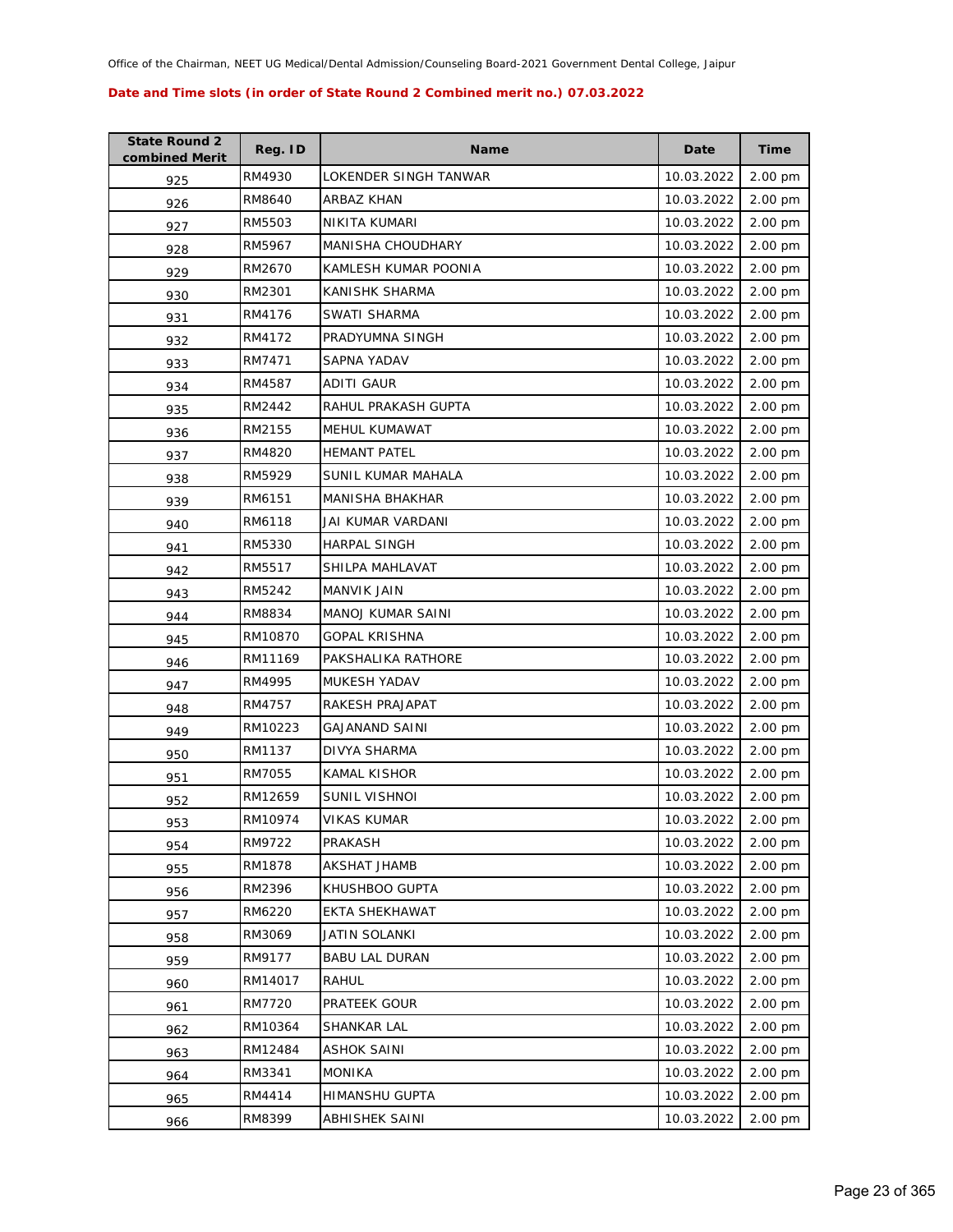| <b>State Round 2</b><br>combined Merit | Reg. ID | <b>Name</b>            | Date       | <b>Time</b> |
|----------------------------------------|---------|------------------------|------------|-------------|
| 967                                    | RM10992 | ANURADHA               | 10.03.2022 | 2.00 pm     |
| 968                                    | RM4741  | AVINASH YADAV          | 10.03.2022 | 2.00 pm     |
| 969                                    | RM4597  | MONU CHOUDHARY         | 10.03.2022 | 2.00 pm     |
| 970                                    | RM4217  | NEERAJ YADAV           | 10.03.2022 | 2.00 pm     |
| 971                                    | RM6924  | DHEERAJ SHIRADHANA     | 10.03.2022 | 2.00 pm     |
| 972                                    | RM5853  | <b>BHAGWAN BENIWAL</b> | 10.03.2022 | 2.00 pm     |
| 973                                    | RM9509  | <b>NIPUN DWIVEDI</b>   | 10.03.2022 | 2.00 pm     |
| 974                                    | RM3640  | NIKITA POONIA          | 10.03.2022 | 2.00 pm     |
| 975                                    | RM3178  | NEELIMA AGARWAL        | 10.03.2022 | 2.00 pm     |
| 976                                    | RM10549 | PAYAL KANWAR           | 10.03.2022 | 2.00 pm     |
| 977                                    | RM5481  | ANKIT YADAV            | 10.03.2022 | 2.00 pm     |
| 978                                    | RM7298  | VIKAS BISHNOI          | 10.03.2022 | 2.00 pm     |
| 979                                    | RM6523  | VIJAY KUMAR            | 10.03.2022 | 2.00 pm     |
| 980                                    | RM8702  | PARVEJ ALI             | 10.03.2022 | 2.00 pm     |
| 981                                    | RM3811  | AJAY KUMAR TYAGI       | 10.03.2022 | 2.00 pm     |
| 982                                    | RM9455  | STUTI KHANDELWAL       | 10.03.2022 | 2.00 pm     |
| 983                                    | RM2956  | DINESH KUMAR GODARA    | 10.03.2022 | 2.00 pm     |
| 984                                    | RM8924  | <b>HARSH KUMAR</b>     | 10.03.2022 | 2.00 pm     |
| 985                                    | RM5528  | RITIK                  | 10.03.2022 | 2.00 pm     |
| 986                                    | RM5917  | <b>SUMIT KUMAR</b>     | 10.03.2022 | 2.00 pm     |
| 987                                    | RM5362  | RAHUL JHAJHARA         | 10.03.2022 | 2.00 pm     |
| 988                                    | RM8169  | KOMAL JANGID           | 10.03.2022 | 2.00 pm     |
| 989                                    | RM1459  | HIMANSHU KUMAWAT       | 10.03.2022 | 2.00 pm     |
| 990                                    | RM11210 | MITHLESH SARAN         | 10.03.2022 | 2.00 pm     |
| 991                                    | RM7981  | PRIYANKA               | 10.03.2022 | 2.00 pm     |
| 992                                    | RM13656 | <b>BHANVRA RAM</b>     | 10.03.2022 | 2.00 pm     |
| 993                                    | RM14889 | SWAROOPA RAM           | 10.03.2022 | 2.00 pm     |
| 994                                    | RM9913  | ANUSHKA MAHESHWARI     | 10.03.2022 | 2.00 pm     |
| 995                                    | RM10930 | <b>BHAVESH KUMAR</b>   | 10.03.2022 | 2.00 pm     |
| 996                                    | RM9027  | YUKTA BHATI            | 10.03.2022 | 2.00 pm     |
| 997                                    | RM5870  | AMBIKA POONIA          | 10.03.2022 | 2.00 pm     |
| 998                                    | RM11426 | YASH TIWARI            | 10.03.2022 | 2.00 pm     |
| 999                                    | RM6916  | PRITI GUPTA            | 10.03.2022 | 2.00 pm     |
| 1000                                   | RM10208 | ANKIT KUMAR DADARWAL   | 10.03.2022 | 2.00 pm     |
| 1001                                   | RM7156  | KULDEEP KHAWA          | 10.03.2022 | 2.00 pm     |
| 1002                                   | RM8447  | ANISHA SAINI           | 10.03.2022 | 2.00 pm     |
| 1003                                   | RM5286  | SAVINDRA               | 10.03.2022 | 2.00 pm     |
| 1004                                   | RM1056  | KRATAGYA BANSAL        | 10.03.2022 | 2.00 pm     |
| 1005                                   | RM5332  | VANSHIKA RAJPUROHIT    | 10.03.2022 | 2.00 pm     |
| 1006                                   | RM2336  | <b>HEMANT KANGSIYA</b> | 10.03.2022 | 2.00 pm     |
| 1007                                   | RM8560  | VAIBHAV KHASAWAT       | 10.03.2022 | 2.00 pm     |
| 1008                                   | RM6228  | JAYANT SHARMA          | 10.03.2022 | 2.00 pm     |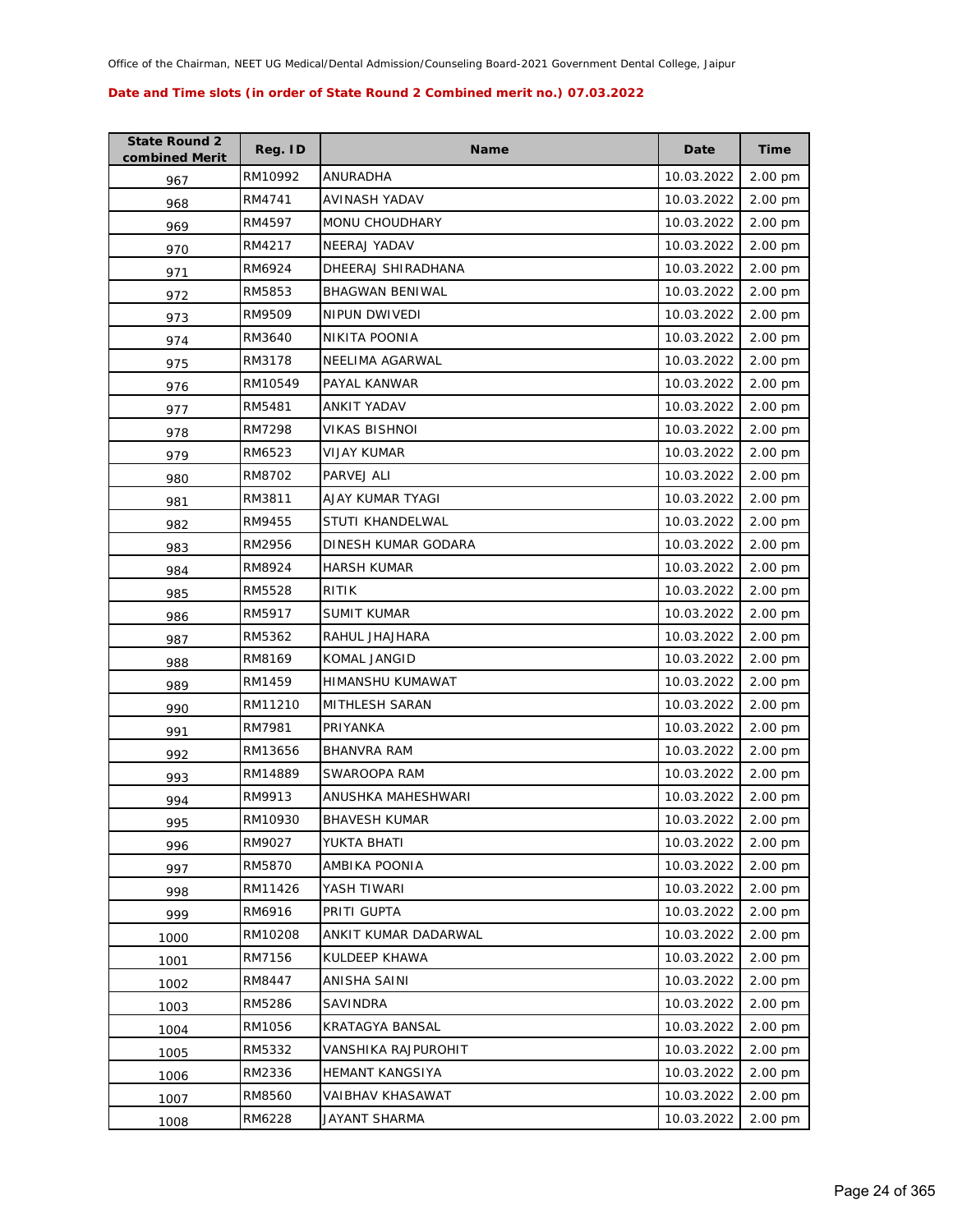| <b>State Round 2</b><br>combined Merit | Reg. ID | <b>Name</b>            | Date       | <b>Time</b> |
|----------------------------------------|---------|------------------------|------------|-------------|
| 1009                                   | RM8143  | POOJA CHOUDHARY        | 10.03.2022 | 2.00 pm     |
| 1010                                   | RM6757  | ANSHU YADAV            | 10.03.2022 | 2.00 pm     |
| 1011                                   | RM2539  | POOJA GARHWAL          | 10.03.2022 | 2.00 pm     |
| 1012                                   | RM11093 | HRIDAYA RAYZADA        | 10.03.2022 | 2.00 pm     |
| 1013                                   | RM12265 | KULDEEP MEHTA          | 10.03.2022 | 2.00 pm     |
| 1014                                   | RM3233  | <b>VIKAS YADAV</b>     | 10.03.2022 | 2.00 pm     |
| 1015                                   | RM6192  | VARSHA JAIN            | 10.03.2022 | 2.00 pm     |
| 1016                                   | RM11363 | VISHNU SHARMA          | 10.03.2022 | 2.00 pm     |
| 1017                                   | RM4445  | JWALANT PRATAP LADHA   | 10.03.2022 | 2.00 pm     |
| 1018                                   | RM10721 | MANISHA CHOUDHARY      | 10.03.2022 | 2.00 pm     |
| 1019                                   | RM10213 | ARYANSHE KHATURIA      | 10.03.2022 | 2.00 pm     |
| 1020                                   | RM8094  | VIKASH KUMAWAT         | 10.03.2022 | 2.00 pm     |
| 1021                                   | RM6322  | <b>BHAARAT NAROOKA</b> | 10.03.2022 | 2.00 pm     |
| 1022                                   | RM1531  | <b>KHET SINGH</b>      | 10.03.2022 | 2.00 pm     |
| 1023                                   | RM1636  | ANUSHKA JAIN           | 10.03.2022 | 2.00 pm     |
| 1024                                   | RM10755 | PANKAJ GODARA          | 10.03.2022 | 2.00 pm     |
| 1025                                   | RM1101  | KAVITA CARPENTER       | 10.03.2022 | 2.00 pm     |
| 1026                                   | RM12507 | SANJU BIJARNIYA        | 10.03.2022 | 2.00 pm     |
| 1027                                   | RM5558  | PRIYANSHU SAINI        | 10.03.2022 | 2.00 pm     |
| 1028                                   | RM9966  | MEGHNA JANGIR          | 10.03.2022 | 2.00 pm     |
| 1029                                   | RM3767  | PIYUSH KUMAR GOYAL     | 10.03.2022 | 2.00 pm     |
| 1030                                   | RM8168  | DEEPANSHU              | 10.03.2022 | 2.00 pm     |
| 1031                                   | RM1222  | NAAZ KHAN              | 10.03.2022 | 2.00 pm     |
| 1032                                   | RM8319  | ANKITA DHAKA           | 10.03.2022 | 2.00 pm     |
| 1033                                   | RM3813  | APEKSHA GUPTA          | 10.03.2022 | 2.00 pm     |
| 1034                                   | RM6147  | <b>MONU NAGAR</b>      | 10.03.2022 | 2.00 pm     |
| 1035                                   | RM11161 | <b>MAHENDRA KUMAR</b>  | 10.03.2022 | 2.00 pm     |
| 1036                                   | RM3027  | <b>ARUN KUMAR</b>      | 10.03.2022 | 2.00 pm     |
| 1037                                   | RM1272  | PRIYANSHU SONI         | 10.03.2022 | 2.00 pm     |
| 1038                                   | RM12602 | SAMEER CHOUDHARY       | 10.03.2022 | 2.00 pm     |
| 1039                                   | RM13111 | GAURAV KUMAR           | 10.03.2022 | 2.00 pm     |
| 1040                                   | RM9125  | KHUSHBU SHARMA         | 10.03.2022 | 2.00 pm     |
| 1041                                   | RM4507  | SAGAR KALRA            | 10.03.2022 | 2.00 pm     |
| 1042                                   | RM9136  | <b>DAKSHITA</b>        | 10.03.2022 | 2.00 pm     |
| 1043                                   | RM11715 | <b>JAS RAJ DHEER</b>   | 10.03.2022 | 2.00 pm     |
| 1044                                   | RM5758  | <b>SUBODH</b>          | 10.03.2022 | 2.00 pm     |
| 1045                                   | RM8938  | AASTHA KANWAR RATHORE  | 10.03.2022 | 2.00 pm     |
| 1046                                   | RM9166  | DHARMA RAM LOCHHAB     | 10.03.2022 | 2.00 pm     |
| 1047                                   | RM3333  | AARCHI                 | 10.03.2022 | 2.00 pm     |
| 1048                                   | RM13251 | RAKESH TARD            | 10.03.2022 | 2.00 pm     |
| 1049                                   | RM5567  | NEERAJ KUMAR PALSANIYA | 10.03.2022 | 2.00 pm     |
| 1050                                   | RM3679  | <b>AMIT KUMAR</b>      | 10.03.2022 | 2.00 pm     |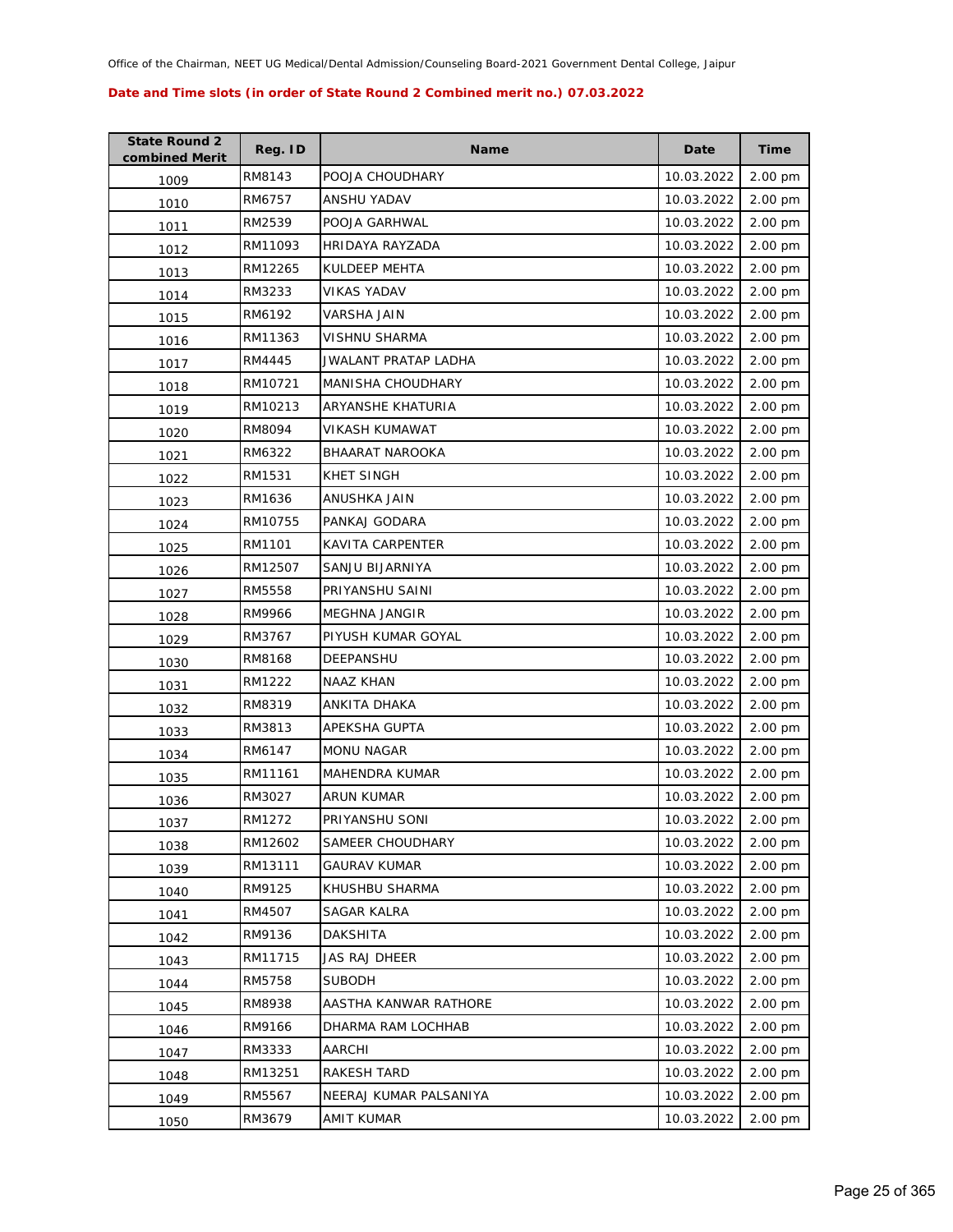| <b>State Round 2</b><br>combined Merit | Reg. ID | <b>Name</b>            | Date       | <b>Time</b> |
|----------------------------------------|---------|------------------------|------------|-------------|
| 1051                                   | RM4261  | PALAK JAIN             | 10.03.2022 | 2.00 pm     |
| 1052                                   | RM5662  | YASHVARDHAN SINGH      | 10.03.2022 | 2.00 pm     |
| 1053                                   | RM8395  | DEEPIKA YADAV          | 10.03.2022 | 2.00 pm     |
| 1054                                   | RM4632  | DIVYA SHARMA           | 10.03.2022 | 2.00 pm     |
| 1055                                   | RM7167  | MADHAV PARWAL          | 10.03.2022 | 2.00 pm     |
| 1056                                   | RM3224  | <b>ABHISHEK SONI</b>   | 10.03.2022 | 2.00 pm     |
| 1057                                   | RM5445  | LALITA SUTHAR          | 10.03.2022 | 2.00 pm     |
| 1058                                   | RM4516  | ABHISHEK SHARMA        | 10.03.2022 | 2.00 pm     |
| 1059                                   | RM1136  | RITIKA CHITLANGIA      | 10.03.2022 | 2.00 pm     |
| 1060                                   | RM8852  | NIKHIL KUMAR           | 10.03.2022 | 2.00 pm     |
| 1061                                   | RM11636 | KUMARI RAVINA          | 10.03.2022 | 2.00 pm     |
| 1062                                   | RM5736  | PALAK GARG             | 10.03.2022 | 2.00 pm     |
| 1063                                   | RM9234  | RAVINDRA KUMAR VERMA   | 10.03.2022 | 2.00 pm     |
| 1064                                   | RM8079  | <b>MONU SAINI</b>      | 10.03.2022 | 2.00 pm     |
| 1065                                   | RM5939  | MOHAMMAD SANEEF        | 10.03.2022 | 2.00 pm     |
| 1066                                   | RM7930  | MUKESH KUMAR VISHNOI   | 10.03.2022 | 2.00 pm     |
| 1067                                   | RM9312  | SHREE RAM CHOUDHARY    | 10.03.2022 | 2.00 pm     |
| 1068                                   | RM9501  | <b>SACHIN SAINI</b>    | 10.03.2022 | 2.00 pm     |
| 1069                                   | RM9382  | SUMIT SINGH SHEKHAWAT  | 10.03.2022 | 2.00 pm     |
| 1070                                   | RM6365  | MADHAV SHARMA          | 10.03.2022 | 2.00 pm     |
| 1071                                   | RM11020 | HEMANT BIJARANIYA      | 10.03.2022 | 2.00 pm     |
| 1072                                   | RM5423  | URVASHI CHOUDHARY      | 10.03.2022 | 2.00 pm     |
| 1073                                   | RM12169 | SURENDER MOOND         | 10.03.2022 | 2.00 pm     |
| 1074                                   | RM9893  | <b>ASHNA PARVEEN</b>   | 10.03.2022 | 2.00 pm     |
| 1075                                   | RM6716  | ADITYA SINGH           | 10.03.2022 | 2.00 pm     |
| 1076                                   | RM14941 | <b>RAMNARAYAN</b>      | 10.03.2022 | 2.00 pm     |
| 1077                                   | RM9259  | <b>HARSHAL SUTHAR</b>  | 10.03.2022 | 2.00 pm     |
| 1078                                   | RM10039 | RISHI NARAYAN YADAV    | 10.03.2022 | 2.00 pm     |
| 1079                                   | RM2530  | <b>ABHISHEK SUTHAR</b> | 10.03.2022 | 2.00 pm     |
| 1080                                   | RM6587  | AADITYA PRAJAPAT       | 10.03.2022 | 2.00 pm     |
| 1081                                   | RM9820  | VIJAYSHREE MALVIYA     | 10.03.2022 | 2.00 pm     |
| 1082                                   | RM12266 | RAJEEV GOYTAN          | 10.03.2022 | 2.00 pm     |
| 1083                                   | RM11278 | <b>AMIT PALIWAL</b>    | 10.03.2022 | 2.00 pm     |
| 1084                                   | RM7535  | DHRITI                 | 10.03.2022 | 2.00 pm     |
| 1085                                   | RM11657 | RINKI SHARMA           | 10.03.2022 | 2.00 pm     |
| 1086                                   | RM5285  | <b>HEMLATA SHARMA</b>  | 10.03.2022 | 2.00 pm     |
| 1087                                   | RM6352  | ANURAG SHARMA          | 10.03.2022 | 2.00 pm     |
| 1088                                   | RM12174 | SANJAY SAINI           | 10.03.2022 | 2.00 pm     |
| 1089                                   | RM9444  | PRIYANKA CHOUDHARY     | 10.03.2022 | 2.00 pm     |
| 1090                                   | RM2500  | LOKENDRA SINGH MAHECHA | 10.03.2022 | 2.00 pm     |
| 1091                                   | RM6914  | <b>AJIT SINGH</b>      | 10.03.2022 | 2.00 pm     |
| 1092                                   | RM3337  | SHISHRAM               | 10.03.2022 | 2.00 pm     |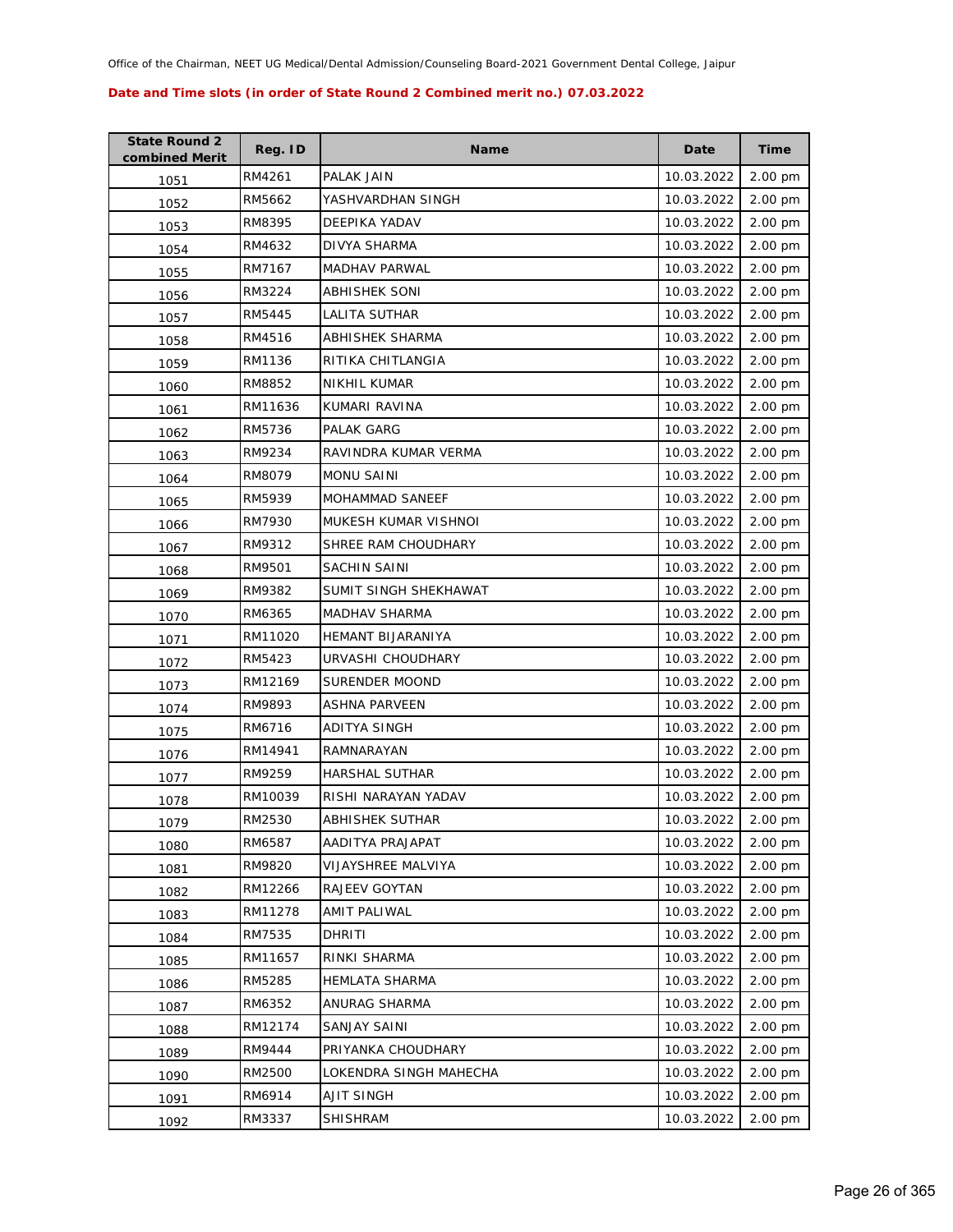| <b>State Round 2</b><br>combined Merit | Reg. ID | <b>Name</b>              | Date       | <b>Time</b> |
|----------------------------------------|---------|--------------------------|------------|-------------|
| 1093                                   | RM3081  | SUBHASH CHAND            | 10.03.2022 | 2.00 pm     |
| 1094                                   | RM1386  | DEEPENDRA KHICHAR        | 10.03.2022 | 2.00 pm     |
| 1095                                   | RM2696  | RITU SHARMA              | 10.03.2022 | 2.00 pm     |
| 1096                                   | RM1854  | MOHAMMED TABISH SHEIKH   | 10.03.2022 | 2.00 pm     |
| 1097                                   | RM9727  | HARSHIT KASOTIYA         | 10.03.2022 | 2.00 pm     |
| 1098                                   | RM6010  | ANNU SEORAN              | 10.03.2022 | 2.00 pm     |
| 1099                                   | RM7620  | <b>SARTHAK JAIN</b>      | 10.03.2022 | 2.00 pm     |
| 1100                                   | RM4527  | <b>ROSHANI</b>           | 10.03.2022 | 2.00 pm     |
| 1101                                   | RM1673  | PALAK KUSHWAH            | 10.03.2022 | 2.00 pm     |
| 1102                                   | RM5297  | VIKRAM DUSAD             | 10.03.2022 | 2.00 pm     |
| 1103                                   | RM8439  | MANISH BIJARNIYA         | 10.03.2022 | 2.00 pm     |
| 1104                                   | RM6075  | DHARMENDRA KUMAWAT       | 10.03.2022 | 2.00 pm     |
| 1105                                   | RM9990  | <b>SAPNA SWAMI</b>       | 10.03.2022 | 2.00 pm     |
| 1106                                   | RM3483  | <b>MANNAT SAINI</b>      | 10.03.2022 | 2.00 pm     |
| 1107                                   | RM8871  | <b>SHYAM YADAV</b>       | 10.03.2022 | 2.00 pm     |
| 1108                                   | RM11682 | <b>HIMANSHI</b>          | 10.03.2022 | 2.00 pm     |
| 1109                                   | RM10109 | KRISHNA KUMAR            | 10.03.2022 | 2.00 pm     |
| 1110                                   | RM11634 | KHUSHI DHAKED            | 10.03.2022 | 2.00 pm     |
| 1111                                   | RM7971  | ANISHA POONIA            | 10.03.2022 | 2.00 pm     |
| 1112                                   | RM4056  | YASH MANDIA              | 10.03.2022 | 2.00 pm     |
| 1113                                   | RM12635 | <b>HIMANSHU</b>          | 10.03.2022 | 2.00 pm     |
| 1114                                   | RM3521  | JYOTI KATARIA            | 10.03.2022 | 2.00 pm     |
| 1115                                   | RM1772  | ARYAN SINGHAL            | 10.03.2022 | 2.00 pm     |
| 1116                                   | RM6090  | RAUNAK SAINI             | 10.03.2022 | 2.00 pm     |
| 1117                                   | RM12149 | NITIN AGRAWAL            | 10.03.2022 | 2.00 pm     |
| 1118                                   | RM8944  | <b>MANISH YOGI</b>       | 10.03.2022 | 2.00 pm     |
| 1119                                   | RM11871 | ANSHIKA JOHARY           | 10.03.2022 | 2.00 pm     |
| 1120                                   | RM13863 | POONAM KUMAWAT           | 10.03.2022 | 2.00 pm     |
| 1121                                   | RM9983  | <b>BHUPENDRA KUMAR</b>   | 10.03.2022 | 2.00 pm     |
| 1122                                   | RM5547  | ARBAZ KHAN               | 10.03.2022 | 2.00 pm     |
| 1123                                   | RM13252 | NIKITA SWAMI             | 10.03.2022 | 2.00 pm     |
| 1124                                   | RM12221 | SHIKHAR GUPTA            | 10.03.2022 | 2.00 pm     |
| 1125                                   | RM4356  | MOHAMMED RAKHSHAN ANSARI | 10.03.2022 | 2.00 pm     |
| 1126                                   | RM5818  | SARJEET BIJARNIYA        | 10.03.2022 | 2.00 pm     |
| 1127                                   | RM9129  | PRATIBHA DHAYAL          | 10.03.2022 | 2.00 pm     |
| 1128                                   | RM11271 | RAHUL MAHALA             | 10.03.2022 | 2.00 pm     |
| 1129                                   | RM8601  | VIKRAM SINGH YADAV       | 10.03.2022 | 2.00 pm     |
| 1130                                   | RM10122 | NIKITA SHARMA            | 10.03.2022 | 2.00 pm     |
| 1131                                   | RM4467  | CHITRANSHI VERMA         | 10.03.2022 | 2.00 pm     |
| 1132                                   | RM5214  | HITESH KUMAR JAT         | 10.03.2022 | 2.00 pm     |
| 1133                                   | RM9089  | SANDEEP SINGH NARUKA     | 10.03.2022 | 2.00 pm     |
| 1134                                   | RM9272  | YASA                     | 10.03.2022 | 2.00 pm     |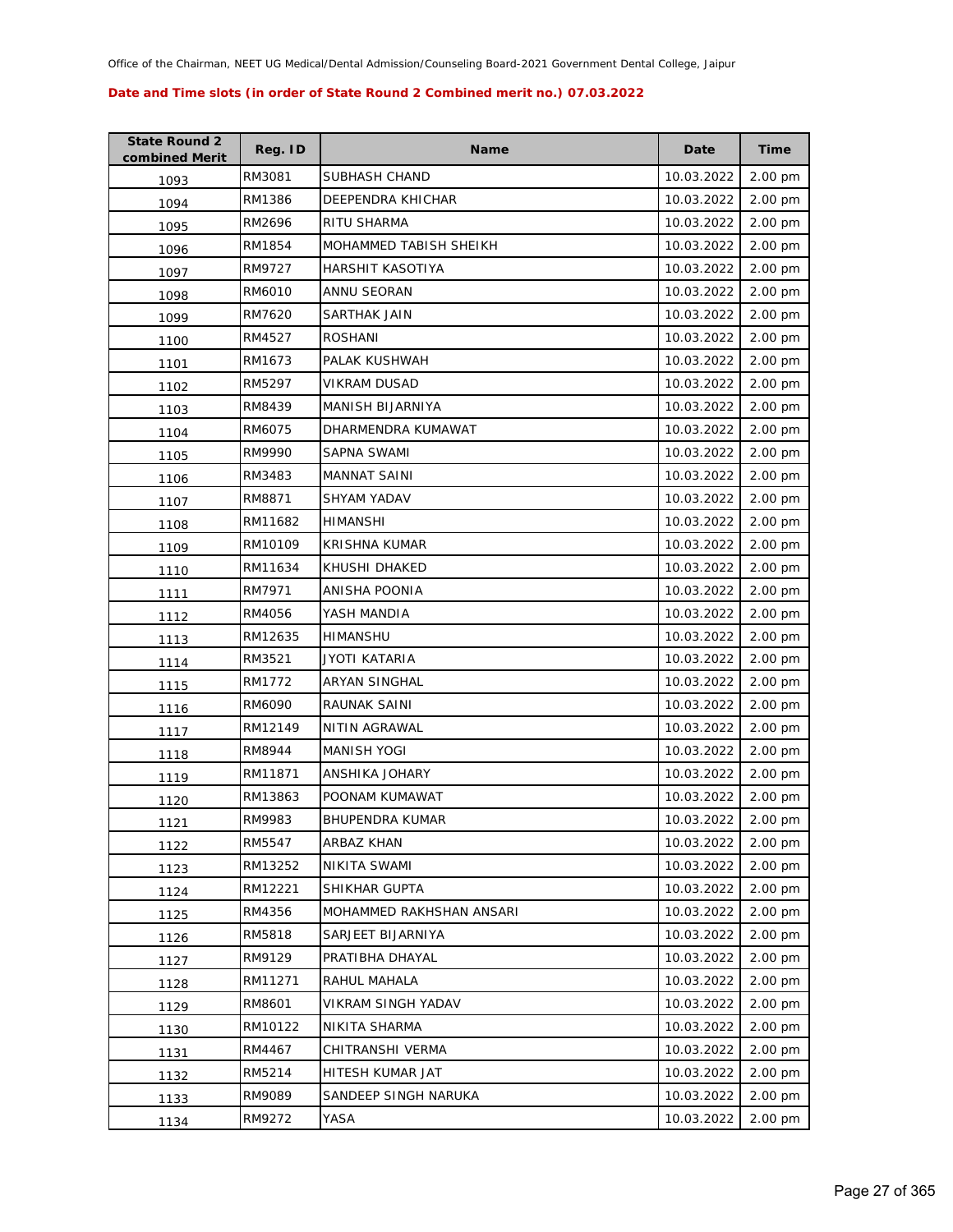| <b>State Round 2</b><br>combined Merit | Reg. ID | <b>Name</b>             | Date       | <b>Time</b> |
|----------------------------------------|---------|-------------------------|------------|-------------|
| 1135                                   | RM9730  | SHATAKSHI CHOUDHARY     | 10.03.2022 | 2.00 pm     |
| 1136                                   | RM2313  | CHETAN AGARWAL          | 10.03.2022 | 2.00 pm     |
| 1137                                   | RM13684 | RAHUL KURI              | 10.03.2022 | 2.00 pm     |
| 1138                                   | RM5894  | <b>VIKAS</b>            | 10.03.2022 | 2.00 pm     |
| 1139                                   | RM11077 | ASHUTOSH SINGH SIKARWAR | 10.03.2022 | 2.00 pm     |
| 1140                                   | RM10185 | <b>KARTIK KUMAR</b>     | 10.03.2022 | 2.00 pm     |
| 1141                                   | RM2083  | OMPRAKASH               | 10.03.2022 | 2.00 pm     |
| 1142                                   | RM4517  | KUNAL SHRIMALI          | 10.03.2022 | 2.00 pm     |
| 1143                                   | RM4052  | PARINEETA SHARMA        | 10.03.2022 | 2.00 pm     |
| 1144                                   | RM5609  | YOGESH SINGH KARNAWAT   | 10.03.2022 | 2.00 pm     |
| 1145                                   | RM9660  | <b>MONIKA</b>           | 10.03.2022 | 2.00 pm     |
| 1146                                   | RM3533  | POONAM KHICHAR          | 10.03.2022 | 2.00 pm     |
| 1147                                   | RM1632  | <b>ISHAN VIJAY</b>      | 10.03.2022 | 2.00 pm     |
| 1148                                   | RM2487  | RAHI KUMAWAT            | 10.03.2022 | 2.00 pm     |
| 1149                                   | RM10128 | NISHA SAINI             | 10.03.2022 | 2.00 pm     |
| 1150                                   | RM6519  | MAHESH GODARA           | 10.03.2022 | 2.00 pm     |
| 1151                                   | RM4324  | DHEERAJ PRAJAPAT        | 10.03.2022 | 2.00 pm     |
| 1152                                   | RM3740  | RIKHIL KALAL            | 10.03.2022 | 2.00 pm     |
| 1153                                   | RM13458 | RIPUL BISU              | 10.03.2022 | 2.00 pm     |
| 1154                                   | RM5715  | RAJNEESH KASWAN         | 10.03.2022 | 2.00 pm     |
| 1155                                   | RM7700  | LOKESH JANGID           | 10.03.2022 | 2.00 pm     |
| 1156                                   | RM10376 | VINOD KUMAR SHARMA      | 10.03.2022 | 2.00 pm     |
| 1157                                   | RM12510 | HANSRAJ JANGID          | 10.03.2022 | 2.00 pm     |
| 1158                                   | RM7092  | <b>BHUMIKA SHARMA</b>   | 10.03.2022 | 2.00 pm     |
| 1159                                   | RM4839  | AYUSHI JAIN             | 10.03.2022 | 2.00 pm     |
| 1160                                   | RM1327  | AMAN ALI ANSARI         | 10.03.2022 | 2.00 pm     |
| 1161                                   | RM11423 | <b>MUDITA MATHUR</b>    | 10.03.2022 | 2.00 pm     |
| 1162                                   | RM4744  | <b>JATIN GOYAL</b>      | 10.03.2022 | 2.00 pm     |
| 1163                                   | RM5716  | VISHAL MEHTA            | 10.03.2022 | 2.00 pm     |
| 1164                                   | RM2182  | ANSHU KUMARI            | 10.03.2022 | 2.00 pm     |
| 1165                                   | RM4304  | MUKUL CHUGH             | 10.03.2022 | 2.00 pm     |
| 1166                                   | RM9122  | KANHAIYA LAL CHHIMPA    | 10.03.2022 | 2.00 pm     |
| 1167                                   | RM7760  | DIVYANSHI               | 10.03.2022 | 2.00 pm     |
| 1168                                   | RM8250  | <b>MONIKA</b>           | 10.03.2022 | 2.00 pm     |
| 1169                                   | RM7763  | MS. VAISHNAVI PANCHAL   | 10.03.2022 | 2.00 pm     |
| 1170                                   | RM10809 | LOKESH KUMAR SARAN      | 10.03.2022 | 2.00 pm     |
| 1171                                   | RM12926 | CHARU JAIN              | 10.03.2022 | 2.00 pm     |
| 1172                                   | RM11224 | <b>ARVIND KUMAR</b>     | 10.03.2022 | 2.00 pm     |
| 1173                                   | RM6948  | RITESH YADAV            | 10.03.2022 | 2.00 pm     |
| 1174                                   | RM3095  | ANU KANWAR              | 10.03.2022 | 2.00 pm     |
| 1175                                   | RM5897  | KULDEEP JANGID          | 10.03.2022 | 2.00 pm     |
| 1176                                   | RM7356  | <b>MOHIT KHATRI</b>     | 10.03.2022 | 2.00 pm     |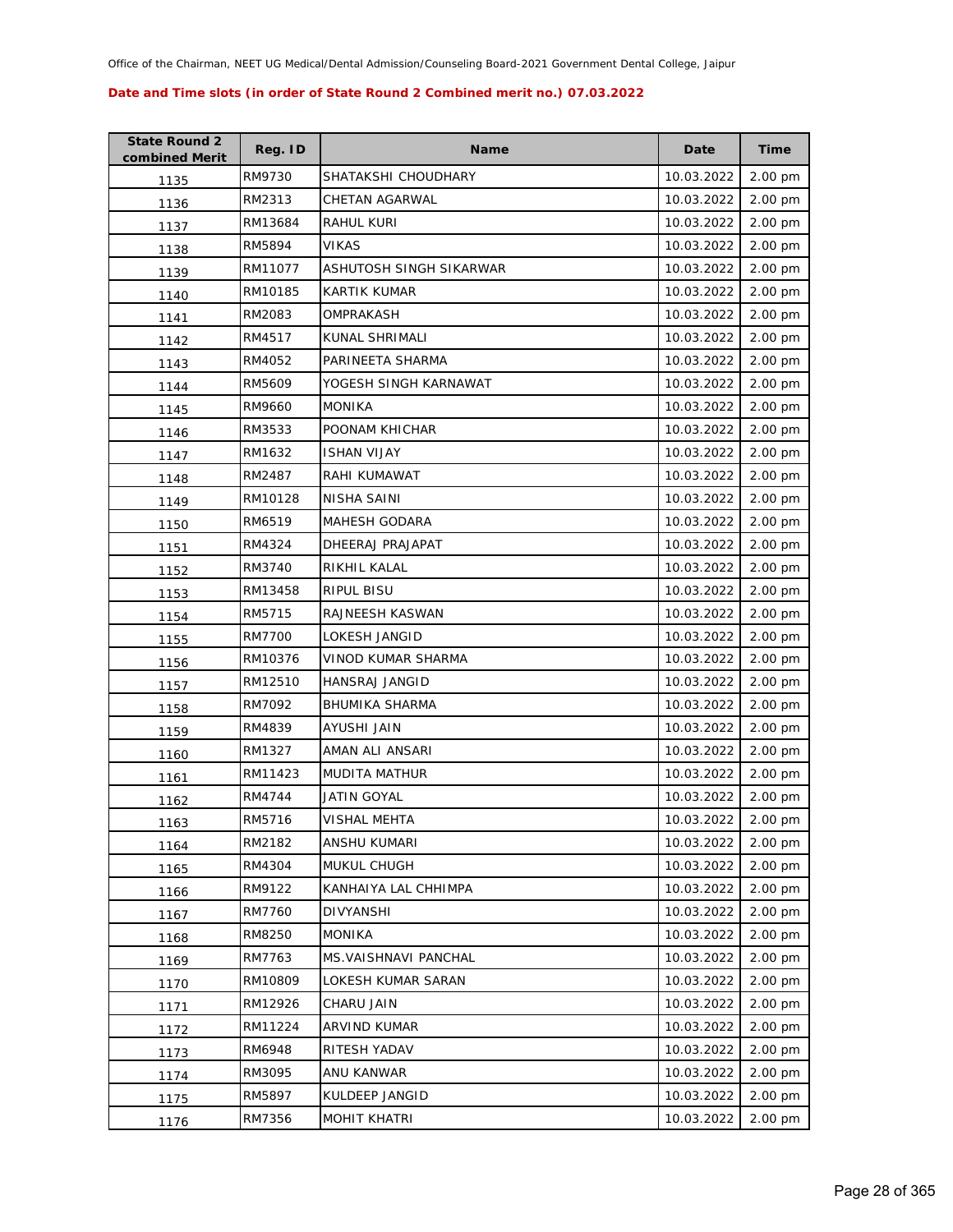| <b>State Round 2</b><br>combined Merit | Reg. ID | <b>Name</b>             | Date       | <b>Time</b> |
|----------------------------------------|---------|-------------------------|------------|-------------|
| 1177                                   | RM6959  | PRIYA DHAYAL            | 10.03.2022 | 2.00 pm     |
| 1178                                   | RM9076  | DEEPANSHU               | 10.03.2022 | 2.00 pm     |
| 1179                                   | RM12600 | <b>DEVESH VERMA</b>     | 10.03.2022 | 2.00 pm     |
| 1180                                   | RM10925 | <b>MOHIT NAGAR</b>      | 10.03.2022 | 2.00 pm     |
| 1181                                   | RM9522  | SHREERAM KHYALIA        | 10.03.2022 | 2.00 pm     |
| 1182                                   | RM13147 | KAVITA YADAV            | 10.03.2022 | 2.00 pm     |
| 1183                                   | RM3354  | AYAAN AHMED             | 10.03.2022 | 2.00 pm     |
| 1184                                   | RM5131  | <b>MANEET SAHU</b>      | 10.03.2022 | 2.00 pm     |
| 1185                                   | RM9753  | SMRITI SHARMA           | 10.03.2022 | 2.00 pm     |
| 1186                                   | RM4881  | DEEPAK AGRAWAL          | 10.03.2022 | 2.00 pm     |
| 1187                                   | RM11015 | MUDIT PALIWAL           | 10.03.2022 | 2.00 pm     |
| 1188                                   | RM4155  | SUMIT JANGID            | 10.03.2022 | 2.00 pm     |
| 1189                                   | RM10257 | ARJUN BISHNOI           | 10.03.2022 | 2.00 pm     |
| 1190                                   | RM15560 | REENA TETARWAL          | 10.03.2022 | 2.00 pm     |
| 1191                                   | RM5338  | DEVASHREE N JADAWALA    | 10.03.2022 | 2.00 pm     |
| 1192                                   | RM5709  | SOURAV KUMAR SAINI      | 10.03.2022 | 2.00 pm     |
| 1193                                   | RM2999  | RAKESH GURJAR           | 10.03.2022 | 2.00 pm     |
| 1194                                   | RM2327  | <b>KAVITA VERMA</b>     | 10.03.2022 | 2.00 pm     |
| 1195                                   | RM2952  | SALONI AGARWAL          | 10.03.2022 | 2.00 pm     |
| 1196                                   | RM10831 | KUBER SINGH RAJPUT      | 10.03.2022 | 2.00 pm     |
| 1197                                   | RM7847  | UJJWAL POHANI           | 10.03.2022 | 2.00 pm     |
| 1198                                   | RM1375  | LAKSHYA MITTAL          | 10.03.2022 | 2.00 pm     |
| 1199                                   | RM7385  | NILESH TANWAR           | 10.03.2022 | 2.00 pm     |
| 1200                                   | RM9014  | KAVINDRA CHOUDHARY      | 10.03.2022 | 2.00 pm     |
| 1201                                   | RM5993  | BANWARI LAL SHARMA      | 11.03.2022 | 8.00 am     |
| 1202                                   | RM6976  | RANJEET SINGH CHOUDHARY | 11.03.2022 | 8.00 am     |
| 1203                                   | RM8841  | SAJIYA BANU             | 11.03.2022 | 8.00 am     |
| 1204                                   | RM5255  | <b>ASHOK BAJIA</b>      | 11.03.2022 | 8.00 am     |
| 1205                                   | RM7536  | MOHIT DIXIT             | 11.03.2022 | 8.00 am     |
| 1206                                   | RM10538 | VINOD BARALA            | 11.03.2022 | 8.00 am     |
| 1207                                   | RM9283  | RAMKISHOR SANKHALA      | 11.03.2022 | 8.00 am     |
| 1208                                   | RM6663  | LAXMAN BARALA           | 11.03.2022 | 8.00 am     |
| 1209                                   | RM6046  | POONAM GEHLOT           | 11.03.2022 | 8.00 am     |
| 1210                                   | RM9989  | KAMLESH MENARIA         | 11.03.2022 | 8.00 am     |
| 1211                                   | RM8908  | AMAN BHATNAGAR          | 11.03.2022 | 8.00 am     |
| 1212                                   | RM2434  | POOJA SIDDH KUKNA       | 11.03.2022 | 8.00 am     |
| 1213                                   | RM8109  | ANUJ MAHALA             | 11.03.2022 | 8.00 am     |
| 1214                                   | RM3534  | MAHIPAL                 | 11.03.2022 | 8.00 am     |
| 1215                                   | RM3712  | HIMANI SAINI            | 11.03.2022 | 8.00 am     |
| 1216                                   | RM13561 | YASH PATWA              | 11.03.2022 | 8.00 am     |
| 1217                                   | RM7915  | AMRIT SINGH             | 11.03.2022 | 8.00 am     |
| 1218                                   | RM5905  | AMIT KUMAR JANGIR       | 11.03.2022 | 8.00 am     |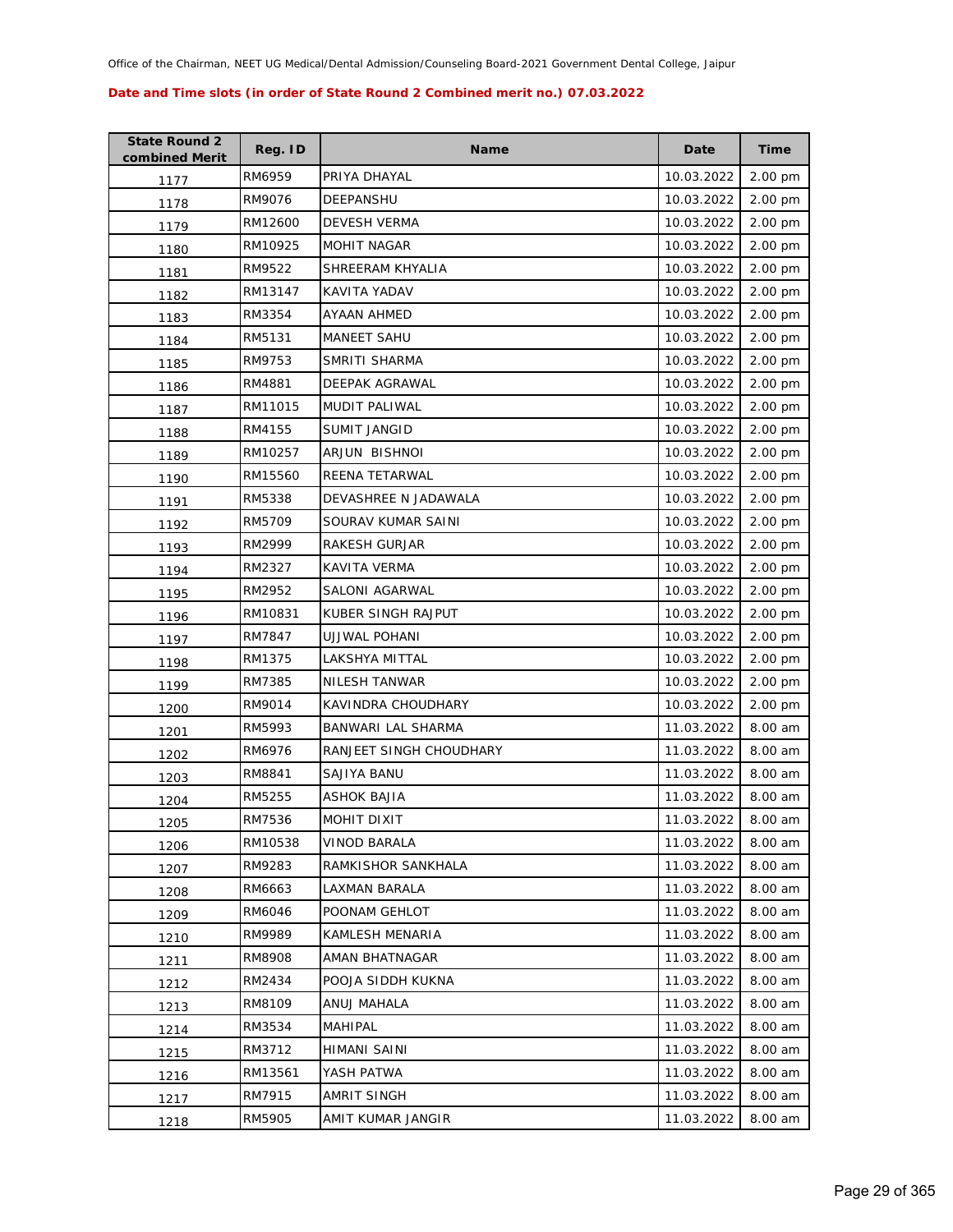| <b>State Round 2</b><br>combined Merit | Reg. ID | <b>Name</b>           | Date       | <b>Time</b> |
|----------------------------------------|---------|-----------------------|------------|-------------|
| 1219                                   | RM15467 | <b>GAURAV SHARMA</b>  | 11.03.2022 | 8.00 am     |
| 1220                                   | RM11394 | MAHIPALGODARA         | 11.03.2022 | 8.00 am     |
| 1221                                   | RM6898  | VIBHA YADAV           | 11.03.2022 | 8.00 am     |
| 1222                                   | RM12825 | PUSHPENDRA            | 11.03.2022 | 8.00 am     |
| 1223                                   | RM7963  | ALKA SUNDA            | 11.03.2022 | 8.00 am     |
| 1224                                   | RM6644  | <b>SUNIL SWAMI</b>    | 11.03.2022 | 8.00 am     |
| 1225                                   | RM5862  | <b>SALONI SAINI</b>   | 11.03.2022 | 8.00 am     |
| 1226                                   | RM10394 | RAJSHEKHAR YADAV      | 11.03.2022 | 8.00 am     |
| 1227                                   | RM11309 | <b>FIZA BANO</b>      | 11.03.2022 | 8.00 am     |
| 1228                                   | RM12182 | ANIL KUMAR SWAMI      | 11.03.2022 | 8.00 am     |
| 1229                                   | RM4138  | SAMEEKSHA SINGH       | 11.03.2022 | 8.00 am     |
| 1230                                   | RM3424  | JEETU OLLA            | 11.03.2022 | 8.00 am     |
| 1231                                   | RM9763  | RAMDAYAL              | 11.03.2022 | 8.00 am     |
| 1232                                   | RM5657  | NAVEEN KUMAR          | 11.03.2022 | 8.00 am     |
| 1233                                   | RM9442  | PRIYANKA KHICHAR      | 11.03.2022 | 8.00 am     |
| 1234                                   | RM6605  | RAHUL KUMAR SHARMA    | 11.03.2022 | 8.00 am     |
| 1235                                   | RM7296  | NIKITA HARITWAL       | 11.03.2022 | 8.00 am     |
| 1236                                   | RM3068  | RISHABH DUNGERWAL     | 11.03.2022 | 8.00 am     |
| 1237                                   | RM4869  | MEENA KUMAWAT         | 11.03.2022 | 8.00 am     |
| 1238                                   | RM7043  | DEEPIKA YADAV         | 11.03.2022 | 8.00 am     |
| 1239                                   | RM6773  | HARSHIT SHARMA        | 11.03.2022 | 8.00 am     |
| 1240                                   | RM9430  | OM PRAKASH SARAN      | 11.03.2022 | 8.00 am     |
| 1241                                   | RM3603  | SAVITRI CHAUDHARY     | 11.03.2022 | 8.00 am     |
| 1242                                   | RM2073  | PRAVEEN SINGH         | 11.03.2022 | 8.00 am     |
| 1243                                   | RM2370  | PRAKASH CHAND         | 11.03.2022 | 8.00 am     |
| 1244                                   | RM11765 | HIMANSHU SHARMA       | 11.03.2022 | 8.00 am     |
| 1245                                   | RM9831  | MOHIT KUMAWAT         | 11.03.2022 | 8.00 am     |
| 1246                                   | RM4896  | PREETI JOSHI          | 11.03.2022 | 8.00 am     |
| 1247                                   | RM7562  | <b>DITI SINGH</b>     | 11.03.2022 | 8.00 am     |
| 1248                                   | RM10375 | <b>VIKAS KUMAR</b>    | 11.03.2022 | 8.00 am     |
| 1249                                   | RM3753  | KAVITA                | 11.03.2022 | 8.00 am     |
| 1250                                   | RM9244  | <b>NAVEEN SHARMA</b>  | 11.03.2022 | 8.00 am     |
| 1251                                   | RM13639 | <b>ABHINAV SINGH</b>  | 11.03.2022 | 8.00 am     |
| 1252                                   | RM5030  | SACHIN YADAV          | 11.03.2022 | 8.00 am     |
| 1253                                   | RM3761  | <b>HEMENDRA AMETA</b> | 11.03.2022 | 8.00 am     |
| 1254                                   | RM2584  | MAHESH KUMAR PALIWAL  | 11.03.2022 | 8.00 am     |
| 1255                                   | RM8210  | ABHISHEK MITHARWAL    | 11.03.2022 | 8.00 am     |
| 1256                                   | RM8213  | YASHI SHARMA          | 11.03.2022 | 8.00 am     |
| 1257                                   | RM10205 | <b>SIMRAN KALLAR</b>  | 11.03.2022 | 8.00 am     |
| 1258                                   | RM2159  | SAWAI LAL             | 11.03.2022 | 8.00 am     |
| 1259                                   | RM7951  | VANDNA SHARMA         | 11.03.2022 | 8.00 am     |
| 1260                                   | RM4523  | CHITRANSHI SAINI      | 11.03.2022 | 8.00 am     |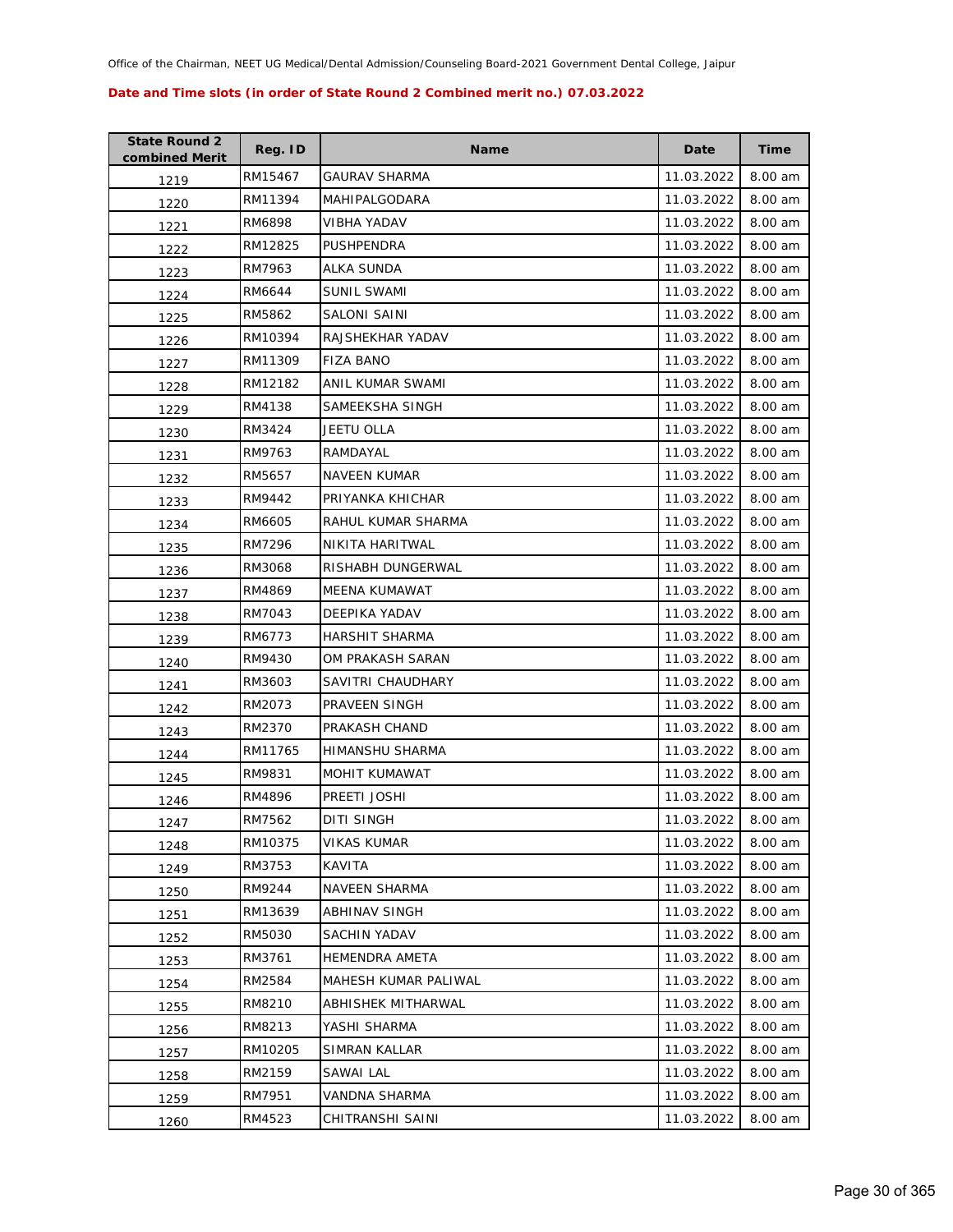| <b>State Round 2</b><br>combined Merit | Reg. ID | <b>Name</b>            | Date       | <b>Time</b> |
|----------------------------------------|---------|------------------------|------------|-------------|
| 1261                                   | RM12021 | HIMANSHU BIJLANI       | 11.03.2022 | 8.00 am     |
| 1262                                   | RM5649  | YOGESH PRAJAPAT        | 11.03.2022 | 8.00 am     |
| 1263                                   | RM4686  | RANA RAM               | 11.03.2022 | 8.00 am     |
| 1264                                   | RM4646  | JITENDRA CHOUDHARY     | 11.03.2022 | 8.00 am     |
| 1265                                   | RM10212 | PRIYANSHI SOMANI       | 11.03.2022 | 8.00 am     |
| 1266                                   | RM12061 | PRAMOD BIJARNIA        | 11.03.2022 | 8.00 am     |
| 1267                                   | RM10940 | KOMAL SHARMA           | 11.03.2022 | 8.00 am     |
| 1268                                   | RM9690  | JAI KUMAR SINGH        | 11.03.2022 | 8.00 am     |
| 1269                                   | RM5690  | RAHUL PALSANIYA        | 11.03.2022 | 8.00 am     |
| 1270                                   | RM11930 | ABHAY SINGH            | 11.03.2022 | 8.00 am     |
| 1271                                   | RM1010  | KIRAN NAMA             | 11.03.2022 | 8.00 am     |
| 1272                                   | RM1527  | AYUSHI JAIN            | 11.03.2022 | 8.00 am     |
| 1273                                   | RM7727  | KUSH KUMAR SINGHAL     | 11.03.2022 | 8.00 am     |
| 1274                                   | RM9262  | <b>NIKHIL RANWA</b>    | 11.03.2022 | 8.00 am     |
| 1275                                   | RM13428 | NISHANT KUMAWAT        | 11.03.2022 | 8.00 am     |
| 1276                                   | RM5861  | AMIT SAINI             | 11.03.2022 | 8.00 am     |
| 1277                                   | RM2391  | AZAD KUMAR             | 11.03.2022 | 8.00 am     |
| 1278                                   | RM2422  | CHARVI SAINI           | 11.03.2022 | 8.00 am     |
| 1279                                   | RM7206  | SAKSHI GOYAL           | 11.03.2022 | 8.00 am     |
| 1280                                   | RM10695 | PIYUSH RAJ             | 11.03.2022 | 8.00 am     |
| 1281                                   | RM11866 | NAVYA SAXENA           | 11.03.2022 | 8.00 am     |
| 1282                                   | RM11900 | <b>DILIP KUMAR</b>     | 11.03.2022 | 8.00 am     |
| 1283                                   | RM3286  | REKHA KUMAWAT          | 11.03.2022 | 8.00 am     |
| 1284                                   | RM6715  | CHANDRAPAL             | 11.03.2022 | 8.00 am     |
| 1285                                   | RM8981  | ABHISHEK PANDEY        | 11.03.2022 | 8.00 am     |
| 1286                                   | RM6850  | KAJAL SHEKHAWAT        | 11.03.2022 | 8.00 am     |
| 1287                                   | RM3743  | RUCHIKA CHOUDHARY      | 11.03.2022 | 8.00 am     |
| 1288                                   | RM11047 | SONU YADAV             | 11.03.2022 | 8.00 am     |
| 1289                                   | RM1460  | PAYAL JANGID           | 11.03.2022 | 8.00 am     |
| 1290                                   | RM1576  | ADITYA PAWAR           | 11.03.2022 | 8.00 am     |
| 1291                                   | RM7410  | PREM PRAKASH DELU      | 11.03.2022 | 8.00 am     |
| 1292                                   | RM10855 | KAVITA CHOUDHARY       | 11.03.2022 | 8.00 am     |
| 1293                                   | RM8240  | RAJA RAM GURJAR        | 11.03.2022 | 8.00 am     |
| 1294                                   | RM4428  | HARDIK AGARWAL         | 11.03.2022 | 8.00 am     |
| 1295                                   | RM12681 | <b>VIKAS CHOUDHARY</b> | 11.03.2022 | 8.00 am     |
| 1296                                   | RM6855  | SHIVESH MATHUR         | 11.03.2022 | 8.00 am     |
| 1297                                   | RM11996 | SANGEETA YADAV         | 11.03.2022 | 8.00 am     |
| 1298                                   | RM9560  | AYUSHI RAJPUROHIT      | 11.03.2022 | 8.00 am     |
| 1299                                   | RM5160  | PRIYA BANSAL           | 11.03.2022 | 8.00 am     |
| 1300                                   | RM11264 | <b>BHAGWATI</b>        | 11.03.2022 | 8.00 am     |
| 1301                                   | RM10432 | <b>SUNIL YADAV</b>     | 11.03.2022 | 8.00 am     |
| 1302                                   | RM5499  | POOJA KUMAWAT          | 11.03.2022 | 8.00 am     |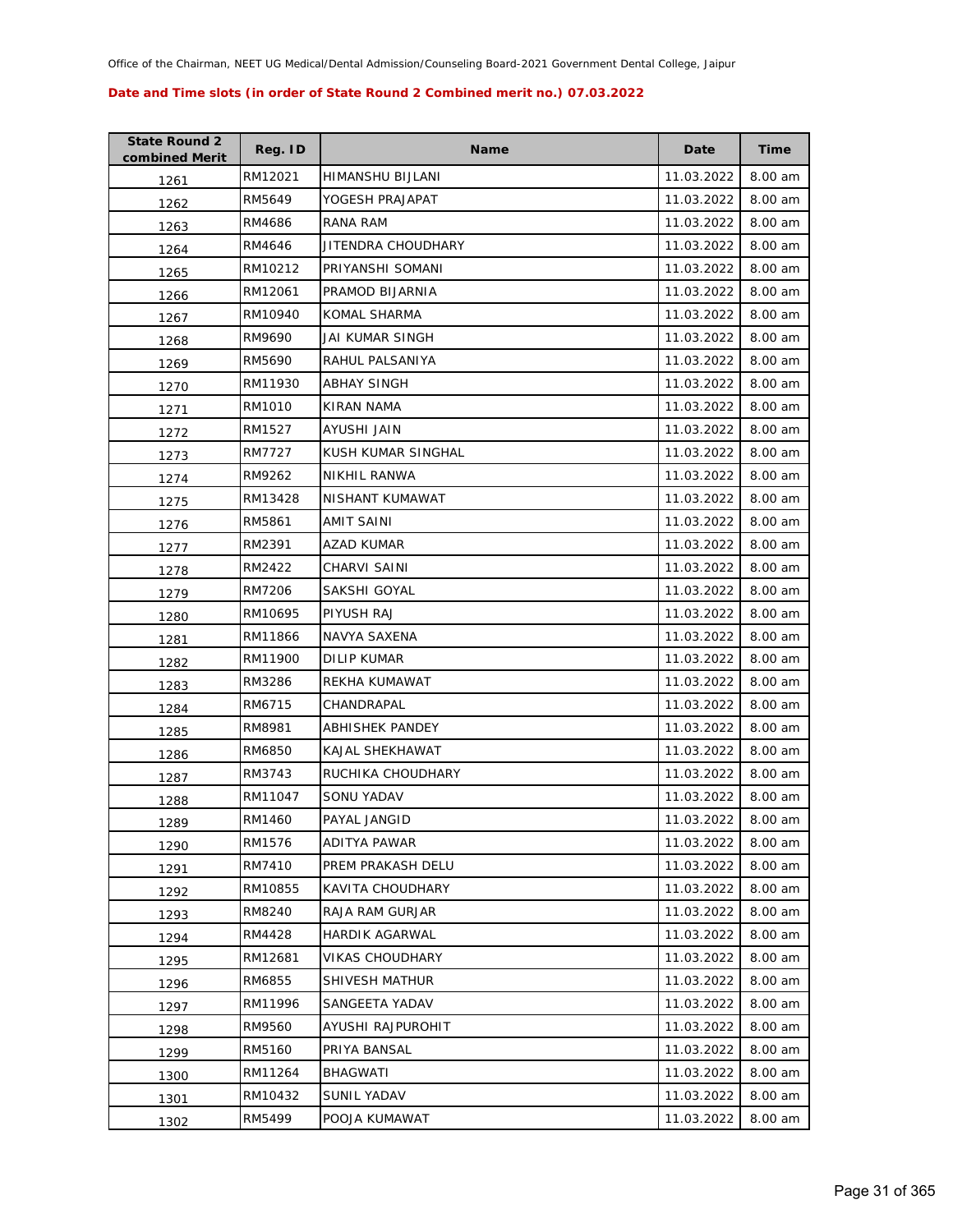| <b>State Round 2</b><br>combined Merit | Reg. ID | <b>Name</b>              | Date       | <b>Time</b> |
|----------------------------------------|---------|--------------------------|------------|-------------|
| 1303                                   | RM11685 | ARMAN KHAN               | 11.03.2022 | 8.00 am     |
| 1304                                   | RM1585  | HARSHITA MISHRA          | 11.03.2022 | 8.00 am     |
| 1305                                   | RM5366  | <b>KAMAL SONI</b>        | 11.03.2022 | 8.00 am     |
| 1306                                   | RM6738  | MS.DIVYA                 | 11.03.2022 | 8.00 am     |
| 1307                                   | RM3441  | <b>KOMAL</b>             | 11.03.2022 | 8.00 am     |
| 1308                                   | RM8992  | ARZOO BISHNOI            | 11.03.2022 | 8.00 am     |
| 1309                                   | RM6341  | ANSHUMAN SINGH SHEKHAWAT | 11.03.2022 | 8.00 am     |
| 1310                                   | RM2383  | VANDANA SUTHAR           | 11.03.2022 | 8.00 am     |
| 1311                                   | RM5427  | PRATIBHA                 | 11.03.2022 | 8.00 am     |
| 1312                                   | RM1943  | SONAKSHI KAUSHIK         | 11.03.2022 | 8.00 am     |
| 1313                                   | RM6769  | SAURABH KUMAR SHARMA     | 11.03.2022 | 8.00 am     |
| 1314                                   | RM8558  | MAHENDRA NETRA           | 11.03.2022 | 8.00 am     |
| 1315                                   | RM4341  | DIVYANSH VIJAY           | 11.03.2022 | 8.00 am     |
| 1316                                   | RM4733  | SARITA BISHNOI           | 11.03.2022 | 8.00 am     |
| 1317                                   | RM12617 | <b>PIYUSH</b>            | 11.03.2022 | 8.00 am     |
| 1318                                   | RM2747  | SOURABH TAK              | 11.03.2022 | 8.00 am     |
| 1319                                   | RM11315 | <b>MADHUR NAGAR</b>      | 11.03.2022 | 8.00 am     |
| 1320                                   | RM5344  | SAKSHI KATRE             | 11.03.2022 | 8.00 am     |
| 1321                                   | RM2935  | TEJSHAV SINGH RATHORE    | 11.03.2022 | 8.00 am     |
| 1322                                   | RM3430  | ANUJ TANTIA              | 11.03.2022 | 8.00 am     |
| 1323                                   | RM3405  | NILESH KUMAR DHAKAR      | 11.03.2022 | 8.00 am     |
| 1324                                   | RM9786  | AKSHITA GARG             | 11.03.2022 | 8.00 am     |
| 1325                                   | RM8600  | RAJESH SERAWAT           | 11.03.2022 | 8.00 am     |
| 1326                                   | RM1830  | PRANAY SANCHETI          | 11.03.2022 | 8.00 am     |
| 1327                                   | RM3433  | AJAY RAJ SINGH RATHORE   | 11.03.2022 | 8.00 am     |
| 1328                                   | RM6591  | ANIL CHOUDHARY           | 11.03.2022 | 8.00 am     |
| 1329                                   | RM9835  | ROHIT YADAV              | 11.03.2022 | 8.00 am     |
| 1330                                   | RM13320 | RAVINDRA KUMAR SHARMA    | 11.03.2022 | 8.00 am     |
| 1331                                   | RM11404 | ANSHUMAN GUPTA           | 11.03.2022 | 8.00 am     |
| 1332                                   | RM9467  | SUMIT PARSWAL            | 11.03.2022 | 8.00 am     |
| 1333                                   | RM7840  | AVINASH SAINI            | 11.03.2022 | 8.00 am     |
| 1334                                   | RM13041 | DIVYA CHOUHAN            | 11.03.2022 | 8.00 am     |
| 1335                                   | RM5385  | SHILPA SOLET             | 11.03.2022 | 8.00 am     |
| 1336                                   | RM2628  | SAURAV PALIWAL           | 11.03.2022 | 8.00 am     |
| 1337                                   | RM6409  | PARAG KHEMOT             | 11.03.2022 | 8.00 am     |
| 1338                                   | RM11262 | KARISHMA CHOUDHARY       | 11.03.2022 | 8.00 am     |
| 1339                                   | RM5151  | <b>KRISHNA</b>           | 11.03.2022 | 8.00 am     |
| 1340                                   | RM7892  | RAHUL YADAV              | 11.03.2022 | 8.00 am     |
| 1341                                   | RM12000 | SAARA SONI               | 11.03.2022 | 8.00 am     |
| 1342                                   | RM7705  | MAMTA                    | 11.03.2022 | 8.00 am     |
| 1343                                   | RM7801  | ROSHAN LAL KUMAWAT       | 11.03.2022 | 8.00 am     |
| 1344                                   | RM14114 | SUBHAM RATHI             | 11.03.2022 | 8.00 am     |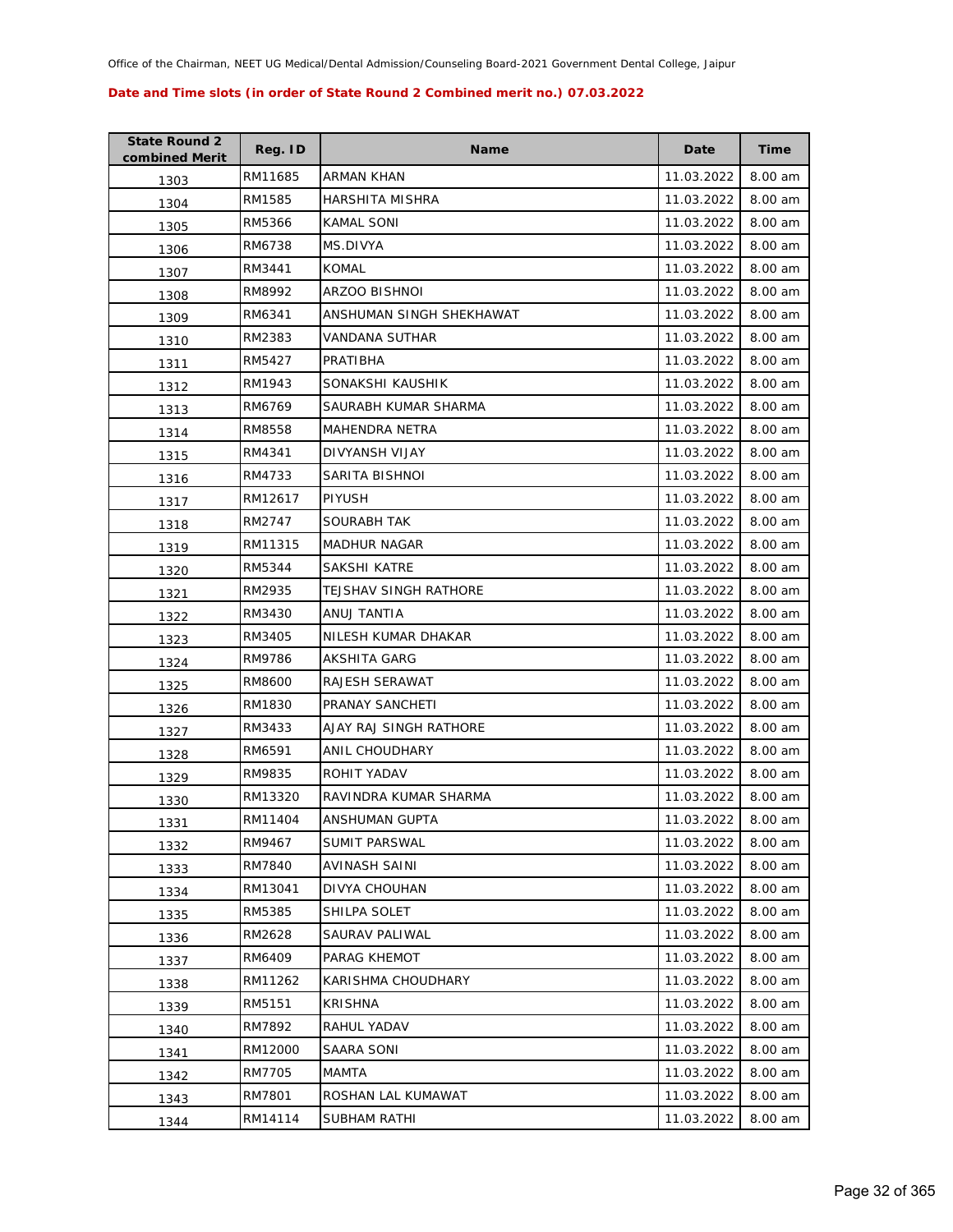| <b>State Round 2</b><br>combined Merit | Reg. ID | <b>Name</b>              | Date       | <b>Time</b> |
|----------------------------------------|---------|--------------------------|------------|-------------|
| 1345                                   | RM5600  | RAHUL SAINI              | 11.03.2022 | 8.00 am     |
| 1346                                   | RM5965  | PANKAJ KUMAR             | 11.03.2022 | 8.00 am     |
| 1347                                   | RM5578  | <b>MANISHA KUMARI</b>    | 11.03.2022 | 8.00 am     |
| 1348                                   | RM7939  | PRIYANKA                 | 11.03.2022 | 8.00 am     |
| 1349                                   | RM10370 | ANMOL BISHNOI            | 11.03.2022 | 8.00 am     |
| 1350                                   | RM9192  | NITIN BISHNOI            | 11.03.2022 | 8.00 am     |
| 1351                                   | RM3763  | NISHA KUMAWAT            | 11.03.2022 | 8.00 am     |
| 1352                                   | RM11345 | KRISHNANSH TANEJA        | 11.03.2022 | 8.00 am     |
| 1353                                   | RM3539  | KUMKUM JAIN              | 11.03.2022 | 8.00 am     |
| 1354                                   | RM13778 | KOMAL SHEKHAWAT          | 11.03.2022 | 8.00 am     |
| 1355                                   | RM10877 | KARTIK GAUTAM            | 11.03.2022 | 8.00 am     |
| 1356                                   | RM1081  | RAKSHIT JAIN             | 11.03.2022 | 8.00 am     |
| 1357                                   | RM6263  | ANURADHA SHARMA          | 11.03.2022 | 8.00 am     |
| 1358                                   | RM6495  | SUNIL SHYORAN            | 11.03.2022 | 8.00 am     |
| 1359                                   | RM2526  | KRISHN KUMAR SHARMA      | 11.03.2022 | 8.00 am     |
| 1360                                   | RM3344  | <b>VIKRAM JANGID</b>     | 11.03.2022 | 8.00 am     |
| 1361                                   | RM4492  | AASHISH BANSAL           | 11.03.2022 | 8.00 am     |
| 1362                                   | RM7550  | SARITA DAUKIYA           | 11.03.2022 | 8.00 am     |
| 1363                                   | RM6024  | SHIVANSH DUDI            | 11.03.2022 | 8.00 am     |
| 1364                                   | RM10352 | MANISH PURI              | 11.03.2022 | 8.00 am     |
| 1365                                   | RM6802  | MAHIPAL BISHNOI          | 11.03.2022 | 8.00 am     |
| 1366                                   | RM9659  | HARISH SAINI             | 11.03.2022 | 8.00 am     |
| 1367                                   | RM9116  | MANOJ PALSANIYA          | 11.03.2022 | 8.00 am     |
| 1368                                   | RM5232  | HIMANSHU CHOUDHARY       | 11.03.2022 | 8.00 am     |
| 1369                                   | RM12324 | PARVEJ KHAN              | 11.03.2022 | 8.00 am     |
| 1370                                   | RM13010 | RAHUL MAHALA             | 11.03.2022 | 8.00 am     |
| 1371                                   | RM12524 | VIDHYA KRISHNA CHOUDHARY | 11.03.2022 | 8.00 am     |
| 1372                                   | RM6350  | AKASH KUMAWAT            | 11.03.2022 | 8.00 am     |
| 1373                                   | RM12649 | PANKAJ GODARA            | 11.03.2022 | 8.00 am     |
| 1374                                   | RM1700  | ADITI SHARMA             | 11.03.2022 | 8.00 am     |
| 1375                                   | RM8433  | SANJU BHURIA             | 11.03.2022 | 8.00 am     |
| 1376                                   | RM9132  | <b>MOHIT KHANDELWAL</b>  | 11.03.2022 | 8.00 am     |
| 1377                                   | RM6778  | NITIJ YADAV              | 11.03.2022 | 8.00 am     |
| 1378                                   | RM6476  | PRIYAN                   | 11.03.2022 | 8.00 am     |
| 1379                                   | RM5838  | LAKSHYA KULHARI          | 11.03.2022 | 8.00 am     |
| 1380                                   | RM8647  | VIKAS BERA               | 11.03.2022 | 8.00 am     |
| 1381                                   | RM2907  | JYOTI MANDIWAL           | 11.03.2022 | 8.00 am     |
| 1382                                   | RM7556  | PRAVESH GUPTA            | 11.03.2022 | 8.00 am     |
| 1383                                   | RM14037 | <b>KETAN CHANDRA</b>     | 11.03.2022 | 8.00 am     |
| 1384                                   | RM5755  | ACHAL SAXENA             | 11.03.2022 | 8.00 am     |
| 1385                                   | RM5100  | MUSKAN POONIA            | 11.03.2022 | 8.00 am     |
| 1386                                   | RM7891  | KRISHNA GOSWAMI          | 11.03.2022 | 8.00 am     |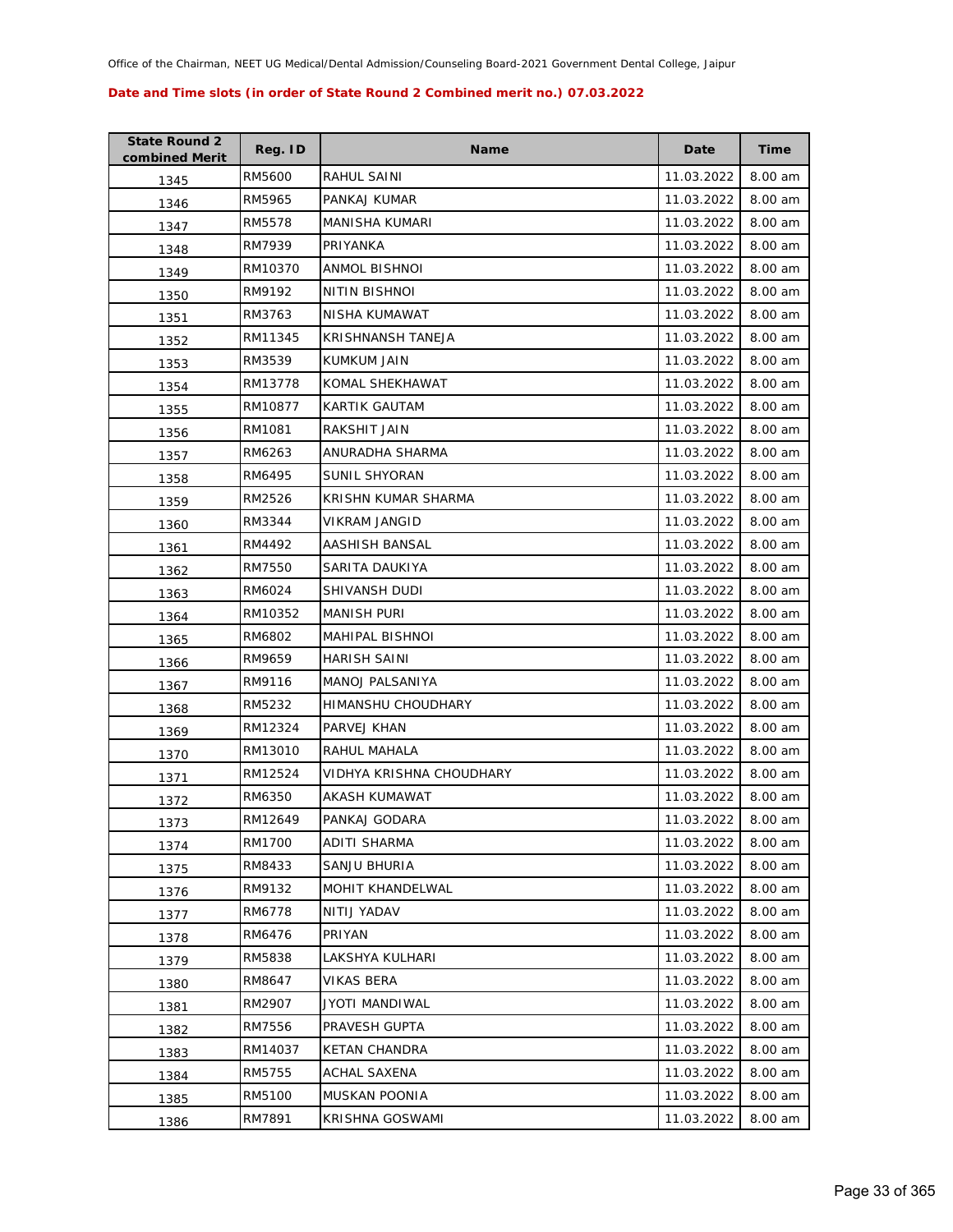| <b>State Round 2</b><br>combined Merit | Reg. ID | <b>Name</b>              | Date       | <b>Time</b> |
|----------------------------------------|---------|--------------------------|------------|-------------|
| 1387                                   | RM4865  | GHAN SHYAM SHARMA        | 11.03.2022 | 8.00 am     |
| 1388                                   | RM3422  | KARTIK SHARMA            | 11.03.2022 | 8.00 am     |
| 1389                                   | RM5688  | ASHISH YADAV             | 11.03.2022 | 8.00 am     |
| 1390                                   | RM4186  | RUKSAR BANO              | 11.03.2022 | 8.00 am     |
| 1391                                   | RM6141  | AYUSHI SAINI             | 11.03.2022 | 8.00 am     |
| 1392                                   | RM4431  | MOHIT CHOUDHARY          | 11.03.2022 | 8.00 am     |
| 1393                                   | RM12978 | KRISHNA SHARMA           | 11.03.2022 | 8.00 am     |
| 1394                                   | RM10832 | NAGENDRA YADAV           | 11.03.2022 | 8.00 am     |
| 1395                                   | RM6364  | <b>VISHAL DHAKER</b>     | 11.03.2022 | 8.00 am     |
| 1396                                   | RM12854 | <b>HARSH MITTAL</b>      | 11.03.2022 | 8.00 am     |
| 1397                                   | RM7957  | NAND PRIYA               | 11.03.2022 | 8.00 am     |
| 1398                                   | RM10519 | PRIYANSHU CHOUDHARY      | 11.03.2022 | 8.00 am     |
| 1399                                   | RM7012  | <b>MILAN JANGID</b>      | 11.03.2022 | 8.00 am     |
| 1400                                   | RM3565  | SANDEEP KUMHAR           | 11.03.2022 | 8.00 am     |
| 1401                                   | RM2196  | <b>UPENDRA</b>           | 11.03.2022 | 8.00 am     |
| 1402                                   | RM14846 | ALKA JAKHAR              | 11.03.2022 | 8.00 am     |
| 1403                                   | RM12183 | PRACHI YADAV             | 11.03.2022 | 8.00 am     |
| 1404                                   | RM6065  | SURESH OLA               | 11.03.2022 | 8.00 am     |
| 1405                                   | RM1594  | PRINCE YADAV             | 11.03.2022 | 8.00 am     |
| 1406                                   | RM3058  | ANU KUMARI               | 11.03.2022 | 8.00 am     |
| 1407                                   | RM1537  | DEEPAK YADAV             | 11.03.2022 | 8.00 am     |
| 1408                                   | RM2481  | SHEKHAR AHLUWALIA        | 11.03.2022 | 8.00 am     |
| 1409                                   | RM4369  | TANISHA KUMAWAT          | 11.03.2022 | 8.00 am     |
| 1410                                   | RM10196 | KAMLESH KUMAR SHARMA     | 11.03.2022 | 8.00 am     |
| 1411                                   | RM6602  | RINKU CHOUDHARY          | 11.03.2022 | 8.00 am     |
| 1412                                   | RM6529  | NIKITA MAHALA            | 11.03.2022 | 8.00 am     |
| 1413                                   | RM6537  | SHANKAR LAL SHARMA       | 11.03.2022 | 8.00 am     |
| 1414                                   | RM8765  | RAHUL SERAWAT            | 11.03.2022 | 8.00 am     |
| 1415                                   | RM5399  | <b>NEETU SHARMA</b>      | 11.03.2022 | 8.00 am     |
| 1416                                   | RM6346  | BHAVESH KUMAR YOGI       | 11.03.2022 | 8.00 am     |
| 1417                                   | RM12421 | SURESH KUMAR             | 11.03.2022 | 8.00 am     |
| 1418                                   | RM12056 | <b>SAKSHI</b>            | 11.03.2022 | 8.00 am     |
| 1419                                   | RM5353  | YUVRAJ SINGH SAINI       | 11.03.2022 | 8.00 am     |
| 1420                                   | RM2403  | PRABAL SINGH             | 11.03.2022 | 8.00 am     |
| 1421                                   | RM5315  | SUMIT KAMMA              | 11.03.2022 | 8.00 am     |
| 1422                                   | RM7189  | <b>HEMANT SINGH</b>      | 11.03.2022 | 8.00 am     |
| 1423                                   | RM12423 | DHRUVRAJ SINGH SINDAL    | 11.03.2022 | 8.00 am     |
| 1424                                   | RM7475  | SHUBHAM SHARMA           | 11.03.2022 | 8.00 am     |
| 1425                                   | RM9367  | <b>BHANVEE SHEKHAWAT</b> | 11.03.2022 | 8.00 am     |
| 1426                                   | RM3791  | PRAKASH CHAND KUMAWAT    | 11.03.2022 | 8.00 am     |
| 1427                                   | RM6869  | AMAN SONI                | 11.03.2022 | 8.00 am     |
| 1428                                   | RM2320  | PRATEEK SHARMA           | 11.03.2022 | 8.00 am     |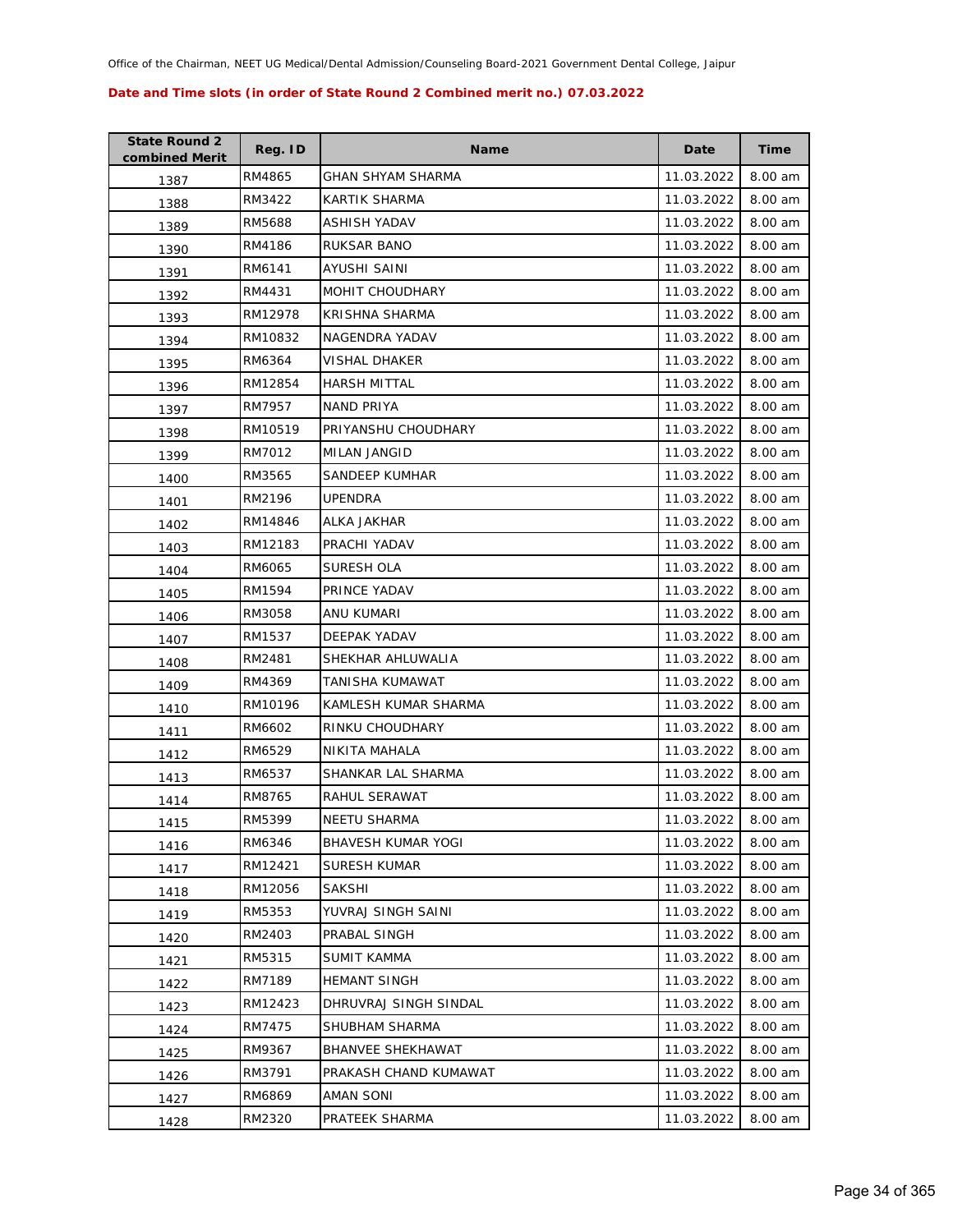| <b>State Round 2</b><br>combined Merit | Reg. ID | <b>Name</b>              | Date       | Time    |
|----------------------------------------|---------|--------------------------|------------|---------|
| 1429                                   | RM1582  | JEEYA CHOUDHARY          | 11.03.2022 | 8.00 am |
| 1430                                   | RM11677 | SATYAM BISHNOI           | 11.03.2022 | 8.00 am |
| 1431                                   | RM9215  | KHUSHI METHI             | 11.03.2022 | 8.00 am |
| 1432                                   | RM7405  | LAKSHYA TUTEJA           | 11.03.2022 | 8.00 am |
| 1433                                   | RM6276  | ATISHAY JAIN             | 11.03.2022 | 8.00 am |
| 1434                                   | RM6818  | <b>SEEMA CHOUDHARY</b>   | 11.03.2022 | 8.00 am |
| 1435                                   | RM3642  | AVISHKAR MANGAL          | 11.03.2022 | 8.00 am |
| 1436                                   | RM6284  | <b>PIYUSH</b>            | 11.03.2022 | 8.00 am |
| 1437                                   | RM4774  | YASH SHARMA              | 11.03.2022 | 8.00 am |
| 1438                                   | RM9381  | YASHIKA CHOUHAN          | 11.03.2022 | 8.00 am |
| 1439                                   | RM8840  | <b>VEER SINGH</b>        | 11.03.2022 | 8.00 am |
| 1440                                   | RM8209  | NAVEEN KUMAR BARALA      | 11.03.2022 | 8.00 am |
| 1441                                   | RM6444  | SHUBHAM KUMAWAT          | 11.03.2022 | 8.00 am |
| 1442                                   | RM2844  | SAMPATI KUMAWAT          | 11.03.2022 | 8.00 am |
| 1443                                   | RM10780 | JIGYASA BANSAL           | 11.03.2022 | 8.00 am |
| 1444                                   | RM5349  | PRAKASH SINGH            | 11.03.2022 | 8.00 am |
| 1445                                   | RM6006  | PRAVEEN KUMAR            | 11.03.2022 | 8.00 am |
| 1446                                   | RM1954  | <b>MANISHA CHAUDHARY</b> | 11.03.2022 | 8.00 am |
| 1447                                   | RM6588  | SHUBHAM VAISHNAV         | 11.03.2022 | 8.00 am |
| 1448                                   | RM7551  | SUMAN DAUKIYA            | 11.03.2022 | 8.00 am |
| 1449                                   | RM5295  | SOURABH JOSHI            | 11.03.2022 | 8.00 am |
| 1450                                   | RM11652 | SANKET KUMAR GUPTA       | 11.03.2022 | 8.00 am |
| 1451                                   | RM8343  | VIKRAM SINGH YADAV       | 11.03.2022 | 8.00 am |
| 1452                                   | RM1713  | MAYANK JANI              | 11.03.2022 | 8.00 am |
| 1453                                   | RM4816  | ADITYA VIJAY             | 11.03.2022 | 8.00 am |
| 1454                                   | RM5204  | <b>BABU LAL DUSAD</b>    | 11.03.2022 | 8.00 am |
| 1455                                   | RM1718  | ANJUMAN                  | 11.03.2022 | 8.00 am |
| 1456                                   | RM5663  | PULAKITA SHARMA          | 11.03.2022 | 8.00 am |
| 1457                                   | RM6788  | PIYUSH SHARMA            | 11.03.2022 | 8.00 am |
| 1458                                   | RM7874  | LAKSHAY LACKRANY         | 11.03.2022 | 8.00 am |
| 1459                                   | RM5460  | RAJAT SARSWAT            | 11.03.2022 | 8.00 am |
| 1460                                   | RM1234  | CHANDRAMOULI PANDEY      | 11.03.2022 | 8.00 am |
| 1461                                   | RM10126 | ANIL KUMAR JAT           | 11.03.2022 | 8.00 am |
| 1462                                   | RM5532  | SHYAM PUROHIT            | 11.03.2022 | 8.00 am |
| 1463                                   | RM8878  | <b>VIKRAM GURJAR</b>     | 11.03.2022 | 8.00 am |
| 1464                                   | RM9440  | <b>UJMA BANO</b>         | 11.03.2022 | 8.00 am |
| 1465                                   | RM13621 | OMPRAKASH                | 11.03.2022 | 8.00 am |
| 1466                                   | RM5442  | SHRUTI SHARMA            | 11.03.2022 | 8.00 am |
| 1467                                   | RM6376  | <b>GOURAV JANGID</b>     | 11.03.2022 | 8.00 am |
| 1468                                   | RM12603 | KALPANA MAHIYA           | 11.03.2022 | 8.00 am |
| 1469                                   | RM11717 | GAYATRI RAJPUROHIT       | 11.03.2022 | 8.00 am |
| 1470                                   | RM3428  | RISHABH JANGIR           | 11.03.2022 | 8.00 am |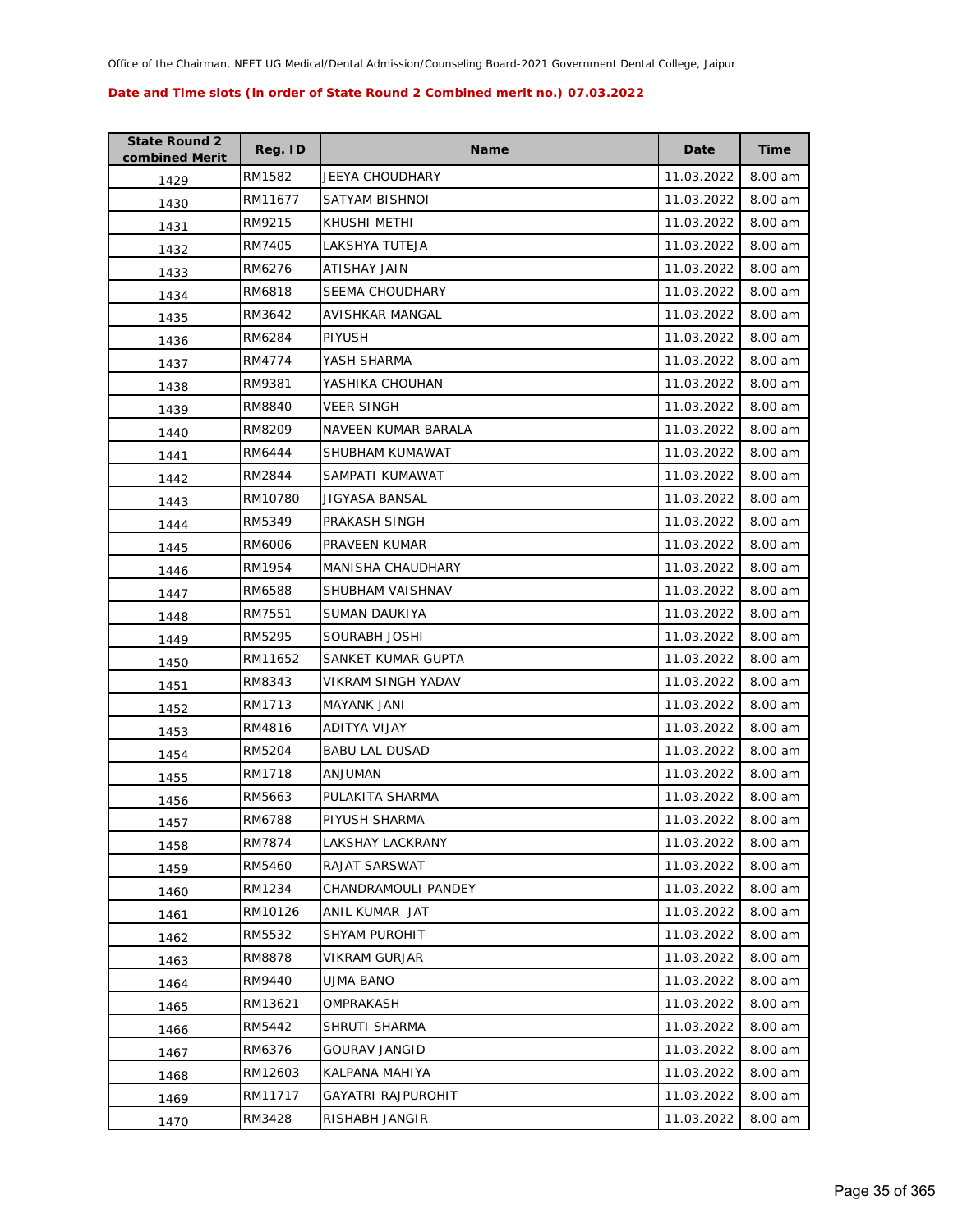| <b>State Round 2</b><br>combined Merit | Reg. ID | <b>Name</b>             | Date       | <b>Time</b> |
|----------------------------------------|---------|-------------------------|------------|-------------|
| 1471                                   | RM14563 | PRAJANAY SHEKHAWAT      | 11.03.2022 | 8.00 am     |
| 1472                                   | RM1947  | RAHUL AGARWAL           | 11.03.2022 | 8.00 am     |
| 1473                                   | RM8147  | AVINASH                 | 11.03.2022 | 8.00 am     |
| 1474                                   | RM6550  | VIBHOR KATARIYA         | 11.03.2022 | 8.00 am     |
| 1475                                   | RM11885 | <b>MOHIT SHARMA</b>     | 11.03.2022 | 8.00 am     |
| 1476                                   | RM6984  | ARSHI KHAN              | 11.03.2022 | 8.00 am     |
| 1477                                   | RM2616  | PRIYANKA CHOUDHARY      | 11.03.2022 | 8.00 am     |
| 1478                                   | RM8824  | <b>ASHISH MEEL</b>      | 11.03.2022 | 8.00 am     |
| 1479                                   | RM5164  | ADITYA DADARWAL         | 11.03.2022 | 8.00 am     |
| 1480                                   | RM9718  | PAYAL KUMARI PRAJAPATI  | 11.03.2022 | 8.00 am     |
| 1481                                   | RM9366  | CHETAN SONI             | 11.03.2022 | 8.00 am     |
| 1482                                   | RM15440 | <b>UMESH NAGAR</b>      | 11.03.2022 | 8.00 am     |
| 1483                                   | RM10916 | <b>MUKUND CHOUDHARY</b> | 11.03.2022 | 8.00 am     |
| 1484                                   | RM6474  | VIJAY PAL CHOUDHARY     | 11.03.2022 | 8.00 am     |
| 1485                                   | RM1020  | PRASHANT MACHRA         | 11.03.2022 | 8.00 am     |
| 1486                                   | RM8253  | MUSKAN                  | 11.03.2022 | 8.00 am     |
| 1487                                   | RM6921  | NISHANT CHATURVEDI      | 11.03.2022 | 8.00 am     |
| 1488                                   | RM8417  | <b>VANSHIKA JAIN</b>    | 11.03.2022 | 8.00 am     |
| 1489                                   | RM5652  | VARSHA                  | 11.03.2022 | 8.00 am     |
| 1490                                   | RM2389  | <b>BASANT SHARMA</b>    | 11.03.2022 | 8.00 am     |
| 1491                                   | RM2554  | KOMAL YADAV             | 11.03.2022 | 8.00 am     |
| 1492                                   | RM4945  | CHHAVI SWAMI            | 11.03.2022 | 8.00 am     |
| 1493                                   | RM9128  | SURENDRA KUMAR SAINI    | 11.03.2022 | 8.00 am     |
| 1494                                   | RM2608  | GIRRAJ PRASAD SHARMA    | 11.03.2022 | 8.00 am     |
| 1495                                   | RM7770  | ANKIT PRATAP SINGH      | 11.03.2022 | 8.00 am     |
| 1496                                   | RM5710  | <b>VANSH KHAITAN</b>    | 11.03.2022 | 8.00 am     |
| 1497                                   | RM11662 | RAJUL SAINI             | 11.03.2022 | 8.00 am     |
| 1498                                   | RM10526 | PRIYANKA KUMARI YADAV   | 11.03.2022 | 8.00 am     |
| 1499                                   | RM6197  | KARAN SINGH SOLANKI     | 11.03.2022 | 8.00 am     |
| 1500                                   | RM10493 | DEVENDRA SINGH          | 11.03.2022 | 8.00 am     |
| 1501                                   | RM7935  | <b>MANISH POONIA</b>    | 11.03.2022 | 8.00 am     |
| 1502                                   | RM5395  | <b>SAMPAT</b>           | 11.03.2022 | 8.00 am     |
| 1503                                   | RM1541  | RASHIKA SHARMA          | 11.03.2022 | 8.00 am     |
| 1504                                   | RM3066  | KRISHAN KUMAR SONI      | 11.03.2022 | 8.00 am     |
| 1505                                   | RM10485 | DEVESH SHARMA           | 11.03.2022 | 8.00 am     |
| 1506                                   | RM4316  | ARUN PALIWAL            | 11.03.2022 | 8.00 am     |
| 1507                                   | RM8819  | RAHUL YADAV             | 11.03.2022 | 8.00 am     |
| 1508                                   | RM10011 | ANURAAG DHAKA           | 11.03.2022 | 8.00 am     |
| 1509                                   | RM7378  | PRAGATI CHOUDHARY       | 11.03.2022 | 8.00 am     |
| 1510                                   | RM12012 | RAJESH KUMAR            | 11.03.2022 | 8.00 am     |
| 1511                                   | RM8755  | MANASVI KAUSHIK         | 11.03.2022 | 8.00 am     |
| 1512                                   | RM5092  | <b>GAURI SINGH</b>      | 17.03.2022 | 8.00 am     |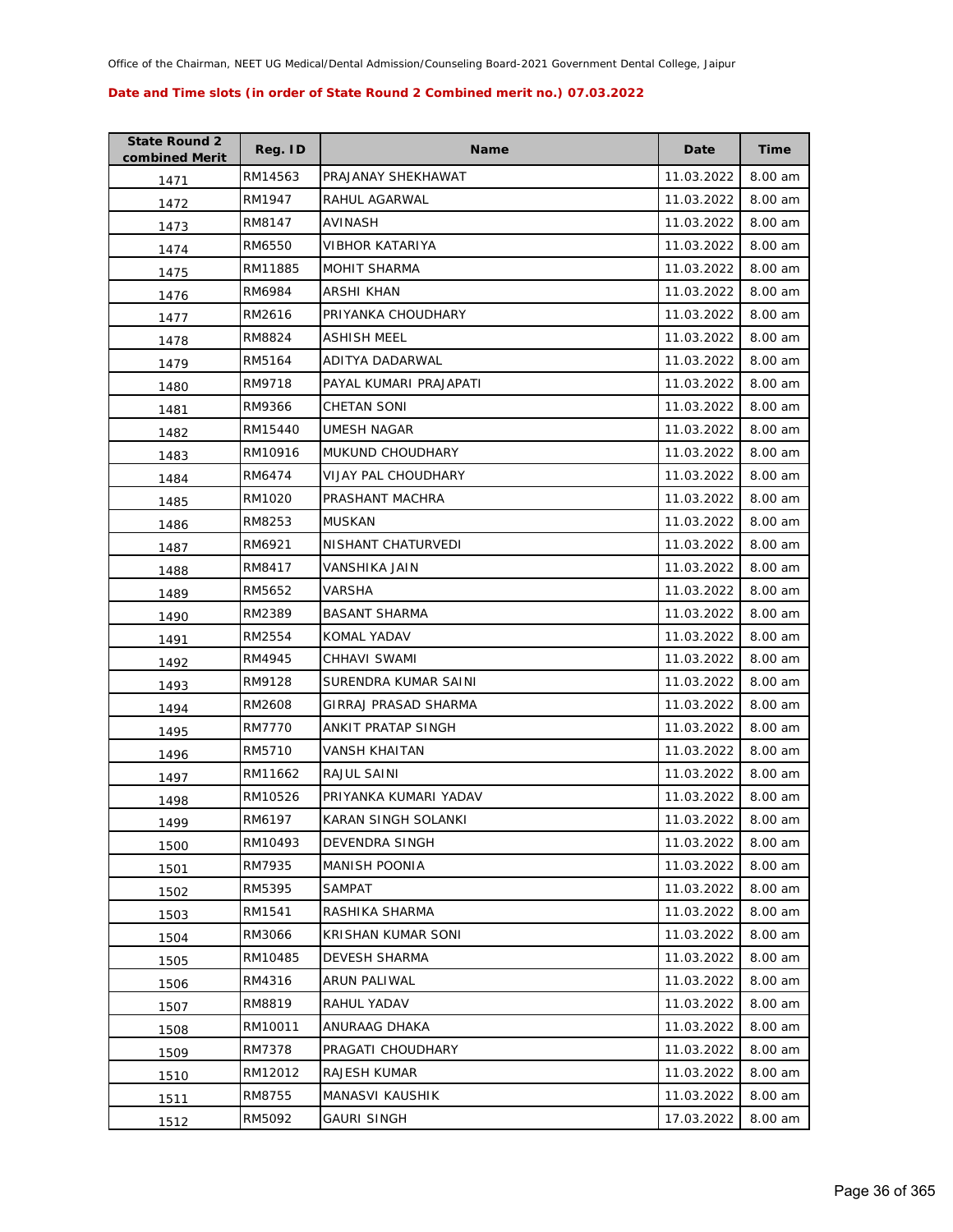| <b>State Round 2</b><br>combined Merit | Reg. ID | <b>Name</b>            | Date       | <b>Time</b> |
|----------------------------------------|---------|------------------------|------------|-------------|
| 1513                                   | RM10306 | HIMANSHI AGARWAL       | 11.03.2022 | 8.00 am     |
| 1514                                   | RM5121  | <b>MUKESH GODARA</b>   | 11.03.2022 | 8.00 am     |
| 1515                                   | RM2918  | RITIKA POONIA          | 11.03.2022 | 8.00 am     |
| 1516                                   | RM15812 | ARUN KUMAWAT           | 11.03.2022 | 8.00 am     |
| 1517                                   | RM1034  | HEMANT KUMAR MALAV     | 11.03.2022 | 8.00 am     |
| 1518                                   | RM5754  | <b>BHUPESH KHARRA</b>  | 11.03.2022 | 8.00 am     |
| 1519                                   | RM6598  | HARSHITA               | 11.03.2022 | 8.00 am     |
| 1520                                   | RM4534  | PRAHLAD SONI           | 11.03.2022 | 8.00 am     |
| 1521                                   | RM6614  | MUDIT SHARMA           | 11.03.2022 | 8.00 am     |
| 1522                                   | RM8469  | MANISHA PRAJAPATI      | 11.03.2022 | 8.00 am     |
| 1523                                   | RM10220 | VINITA KUMARI          | 11.03.2022 | 8.00 am     |
| 1524                                   | RM5432  | RITU                   | 11.03.2022 | 8.00 am     |
| 1525                                   | RM4702  | RAHUL CHOUDHARY        | 11.03.2022 | 8.00 am     |
| 1526                                   | RM8116  | <b>MOHIT LALWANI</b>   | 11.03.2022 | 8.00 am     |
| 1527                                   | RM5002  | VAIBHAV BANSAL         | 11.03.2022 | 8.00 am     |
| 1528                                   | RM12392 | RAHUL KUMAWAT          | 11.03.2022 | 8.00 am     |
| 1529                                   | RM3090  | SHAZAR ALI             | 11.03.2022 | 8.00 am     |
| 1530                                   | RM6205  | DEV GUPTA              | 11.03.2022 | 8.00 am     |
| 1531                                   | RM2193  | AARUSH KAMRA           | 11.03.2022 | 8.00 am     |
| 1532                                   | RM8216  | RAJENDER SINGH         | 11.03.2022 | 8.00 am     |
| 1533                                   | RM15205 | DEEPAK SANKHLA         | 11.03.2022 | 8.00 am     |
| 1534                                   | RM11429 | PRAMILA                | 11.03.2022 | 8.00 am     |
| 1535                                   | RM10189 | <b>TEENA JANGID</b>    | 11.03.2022 | 8.00 am     |
| 1536                                   | RM7250  | HARSHA CHOUDHARY       | 11.03.2022 | 8.00 am     |
| 1537                                   | RM2591  | VIMAL                  | 11.03.2022 | 8.00 am     |
| 1538                                   | RM10054 | MUMAL SHEKHAWAT        | 11.03.2022 | 8.00 am     |
| 1539                                   | RM5619  | KARISHMA NAGAR         | 11.03.2022 | 8.00 am     |
| 1540                                   | RM6342  | KOMAL SHEKHAWAT        | 11.03.2022 | 8.00 am     |
| 1541                                   | RM12117 | ALPESH KUMAWAT         | 11.03.2022 | 8.00 am     |
| 1542                                   | RM6851  | DEVANSHI TRIVEDI       | 11.03.2022 | 8.00 am     |
| 1543                                   | RM1120  | SAMIYA RIZVI           | 11.03.2022 | 8.00 am     |
| 1544                                   | RM5386  | AKANKSHA MISHRA        | 11.03.2022 | 8.00 am     |
| 1545                                   | RM4777  | <b>NAVEEN JANGIR</b>   | 11.03.2022 | 8.00 am     |
| 1546                                   | RM10129 | AMANPREET KAUR         | 11.03.2022 | 8.00 am     |
| 1547                                   | RM7821  | KUSUM KUMARI           | 11.03.2022 | 8.00 am     |
| 1548                                   | RM8272  | <b>ABHISHEK SHARMA</b> | 11.03.2022 | 8.00 am     |
| 1549                                   | RM9042  | VARSHA CHOUDHARY       | 11.03.2022 | 8.00 am     |
| 1550                                   | RM10167 | LOKESH SAINI           | 11.03.2022 | 8.00 am     |
| 1551                                   | RM1543  | RAJNI SAHARAN          | 11.03.2022 | 8.00 am     |
| 1552                                   | RM3748  | ROSHANI SEWADA         | 11.03.2022 | 8.00 am     |
| 1553                                   | RM3347  | NIKHIL SHEKHAWAT       | 11.03.2022 | 8.00 am     |
| 1554                                   | RM5936  | NIDHI BIJARNIA         | 11.03.2022 | 8.00 am     |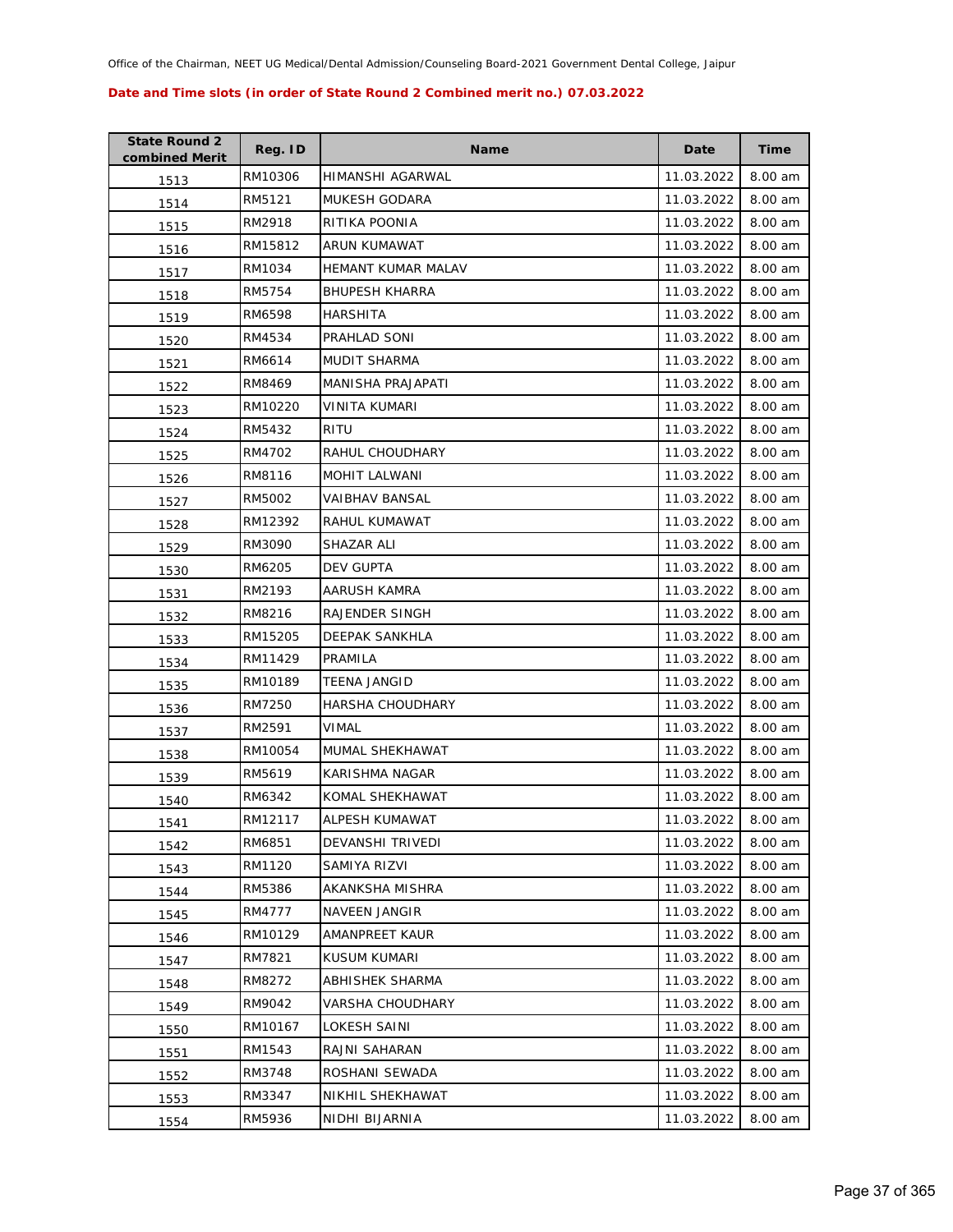| <b>State Round 2</b><br>combined Merit | Reg. ID | <b>Name</b>                  | Date       | <b>Time</b> |
|----------------------------------------|---------|------------------------------|------------|-------------|
| 1555                                   | RM1298  | YASHWARDHAN SINGH CHANDRAWAT | 11.03.2022 | 8.00 am     |
| 1556                                   | RM11000 | AAKANSHA SHARMA              | 11.03.2022 | 8.00 am     |
| 1557                                   | RM1030  | DIKESH SONI                  | 11.03.2022 | 8.00 am     |
| 1558                                   | RM9656  | APEKSHA GOYAL                | 11.03.2022 | 8.00 am     |
| 1559                                   | RM11947 | KAMLESH KUMAR SAINI          | 11.03.2022 | 8.00 am     |
| 1560                                   | RM8189  | <b>SUNIL KURI</b>            | 11.03.2022 | 8.00 am     |
| 1561                                   | RM12203 | HARKHA RAM                   | 11.03.2022 | 8.00 am     |
| 1562                                   | RM11751 | MONIKA KUMARI BHAWARIYA      | 11.03.2022 | 8.00 am     |
| 1563                                   | RM5616  | CHANDRA PRAKASH SHARMA       | 11.03.2022 | 8.00 am     |
| 1564                                   | RM8850  | KAMALJEET                    | 11.03.2022 | 8.00 am     |
| 1565                                   | RM5767  | SUMIT KUMAR PANDA            | 11.03.2022 | 8.00 am     |
| 1566                                   | RM7315  | ADITYA SHARMA                | 11.03.2022 | 8.00 am     |
| 1567                                   | RM4263  | LALITA CHARAN                | 11.03.2022 | 8.00 am     |
| 1568                                   | RM2763  | NEELMANI                     | 11.03.2022 | 8.00 am     |
| 1569                                   | RM11493 | ANIRUDH CHOUDHARY            | 11.03.2022 | 8.00 am     |
| 1570                                   | RM5115  | SHASHI PAL                   | 11.03.2022 | 8.00 am     |
| 1571                                   | RM8333  | PRIYA KARWASRA               | 11.03.2022 | 8.00 am     |
| 1572                                   | RM7477  | <b>GUNJAN SHARMA</b>         | 11.03.2022 | 8.00 am     |
| 1573                                   | RM4607  | KHATIK TUSHAR RATANLAL       | 11.03.2022 | 8.00 am     |
| 1574                                   | RM7039  | PREETI OJHA                  | 11.03.2022 | 8.00 am     |
| 1575                                   | RM11849 | MADHAV BADAYA                | 11.03.2022 | 8.00 am     |
| 1576                                   | RM4188  | PAYAL                        | 11.03.2022 | 8.00 am     |
| 1577                                   | RM8421  | DONA GAHLOT                  | 11.03.2022 | 8.00 am     |
| 1578                                   | RM3348  | DEEPAK SHARMA                | 11.03.2022 | 8.00 am     |
| 1579                                   | RM7680  | SUNITA CHOUDHARY             | 11.03.2022 | 8.00 am     |
| 1580                                   | RM2879  | ASHWANI BAHETI               | 11.03.2022 | 8.00 am     |
| 1581                                   | RM12653 | KAMLESH KUMAR CHOUDHARY      | 11.03.2022 | 8.00 am     |
| 1582                                   | RM4952  | NIKITA                       | 11.03.2022 | 8.00 am     |
| 1583                                   | RM10864 | YAMINI VERMA                 | 11.03.2022 | 8.00 am     |
| 1584                                   | RM1738  | <b>SUMAN CHOUDHARY</b>       | 11.03.2022 | 8.00 am     |
| 1585                                   | RM7905  | SUMAN KUMARI                 | 11.03.2022 | 8.00 am     |
| 1586                                   | RM12066 | DHARAMVEER JITARWAL          | 11.03.2022 | 8.00 am     |
| 1587                                   | RM6693  | JYOTI VISHNOI                | 11.03.2022 | 8.00 am     |
| 1588                                   | RM11862 | ASHWIN SINGH                 | 11.03.2022 | 8.00 am     |
| 1589                                   | RM8461  | ARYAN JANGIR                 | 11.03.2022 | 8.00 am     |
| 1590                                   | RM10204 | MUSTAK KHAN                  | 11.03.2022 | 8.00 am     |
| 1591                                   | RM8812  | ASHIYA                       | 11.03.2022 | 8.00 am     |
| 1592                                   | RM5478  | ANTIMA CHOUDHARY             | 11.03.2022 | 8.00 am     |
| 1593                                   | RM9119  | AAYUSHI BANSAL               | 11.03.2022 | 8.00 am     |
| 1594                                   | RM10879 | ADITYA SWAMI                 | 11.03.2022 | 8.00 am     |
| 1595                                   | RM3717  | ARYAN KHAN                   | 11.03.2022 | 8.00 am     |
| 1596                                   | RM4325  | <b>KANCHAN</b>               | 11.03.2022 | 8.00 am     |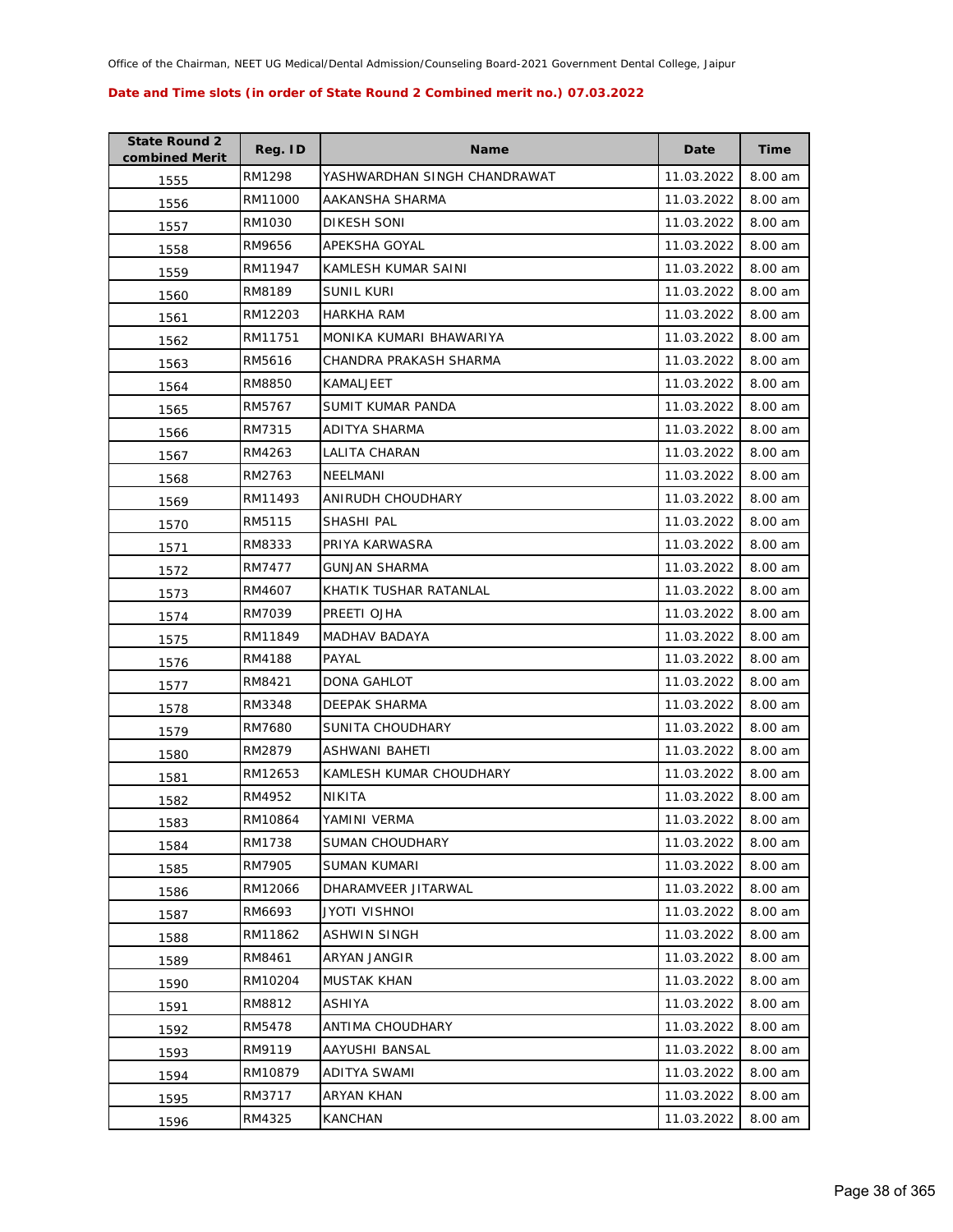| <b>State Round 2</b><br>combined Merit | Reg. ID | <b>Name</b>           | Date       | <b>Time</b> |
|----------------------------------------|---------|-----------------------|------------|-------------|
| 1597                                   | RM1106  | PRINCE JAIN           | 11.03.2022 | 8.00 am     |
| 1598                                   | RM8722  | ANAND KUMAWAT         | 11.03.2022 | 8.00 am     |
| 1599                                   | RM8604  | <b>TANUSH PANDEY</b>  | 11.03.2022 | 8.00 am     |
| 1600                                   | RM10444 | ANIL KUMAR            | 11.03.2022 | 8.00 am     |
| 1601                                   | RM5229  | SAROJ GEELA           | 11.03.2022 | 8.00 am     |
| 1602                                   | RM4700  | <b>BULBUL JAIN</b>    | 11.03.2022 | 8.00 am     |
| 1603                                   | RM3474  | ABDUL RAJJAK          | 11.03.2022 | 8.00 am     |
| 1604                                   | RM6113  | PRATEEK SINGH RAO     | 11.03.2022 | 8.00 am     |
| 1605                                   | RM5682  | DEEPAK KUMAR          | 11.03.2022 | 8.00 am     |
| 1606                                   | RM9052  | NUPUR GARG            | 11.03.2022 | 8.00 am     |
| 1607                                   | RM5244  | MATHIYA CHOUDHARY     | 11.03.2022 | 8.00 am     |
| 1608                                   | RM11261 | MEGHESH SHARMA        | 11.03.2022 | 8.00 am     |
| 1609                                   | RM10907 | <b>MANU SHARMA</b>    | 11.03.2022 | 8.00 am     |
| 1610                                   | RM6260  | KARTIKEYA NIMAWAT     | 11.03.2022 | 8.00 am     |
| 1611                                   | RM10315 | RAHUL SANKHLA         | 11.03.2022 | 8.00 am     |
| 1612                                   | RM7514  | GAURAV SINGH KAVIA    | 11.03.2022 | 8.00 am     |
| 1613                                   | RM12537 | RAJESH BAJIYA         | 11.03.2022 | 8.00 am     |
| 1614                                   | RM1415  | PRAVEEN SINGH         | 11.03.2022 | 8.00 am     |
| 1615                                   | RM7542  | AYUSHI SONI           | 11.03.2022 | 8.00 am     |
| 1616                                   | RM12264 | LAKSHITA GUPTA        | 11.03.2022 | 8.00 am     |
| 1617                                   | RM7545  | <b>BHAVESH GOYAL</b>  | 11.03.2022 | 8.00 am     |
| 1618                                   | RM4110  | SARTHAK AGRAWAL       | 11.03.2022 | 8.00 am     |
| 1619                                   | RM5978  | AMAN YADAV            | 11.03.2022 | 8.00 am     |
| 1620                                   | RM7268  | TUSHAR MEENA          | 11.03.2022 | 8.00 am     |
| 1621                                   | RM2136  | BHAGIRATH KHERIYA     | 11.03.2022 | 8.00 am     |
| 1622                                   | RM5564  | SIMRAN CHOUDHARY      | 11.03.2022 | 8.00 am     |
| 1623                                   | RM2334  | LUCKY CHAUHAN         | 11.03.2022 | 8.00 am     |
| 1624                                   | RM6933  | VIKASH CHOUDHARY      | 11.03.2022 | 8.00 am     |
| 1625                                   | RM11649 | PRABHU DAYAL          | 11.03.2022 | 8.00 am     |
| 1626                                   | RM11198 | VISHAL SHARMA         | 11.03.2022 | 8.00 am     |
| 1627                                   | RM9127  | PAWAN KUMAR YADAV     | 11.03.2022 | 8.00 am     |
| 1628                                   | RM13827 | KIRTI SHARMA          | 11.03.2022 | 8.00 am     |
| 1629                                   | RM6283  | <b>SEEMA RANI</b>     | 11.03.2022 | 8.00 am     |
| 1630                                   | RM3041  | AKSHAT DUNDA          | 11.03.2022 | 8.00 am     |
| 1631                                   | RM8091  | ABHINAV BENIWAL       | 11.03.2022 | 8.00 am     |
| 1632                                   | RM11465 | <b>GARVITA KHATRI</b> | 11.03.2022 | 8.00 am     |
| 1633                                   | RM6905  | KRISHAN KUMAR YADAV   | 11.03.2022 | 8.00 am     |
| 1634                                   | RM8534  | LOCHAN SINGHAL        | 11.03.2022 | 8.00 am     |
| 1635                                   | RM9707  | SUNITA KASWAN         | 11.03.2022 | 8.00 am     |
| 1636                                   | RM10539 | DHEERAJ PUROHIT       | 11.03.2022 | 8.00 am     |
| 1637                                   | RM7984  | POOJA KUMARI          | 11.03.2022 | 8.00 am     |
| 1638                                   | RM11317 | SHIVHARI GURJAR       | 11.03.2022 | 8.00 am     |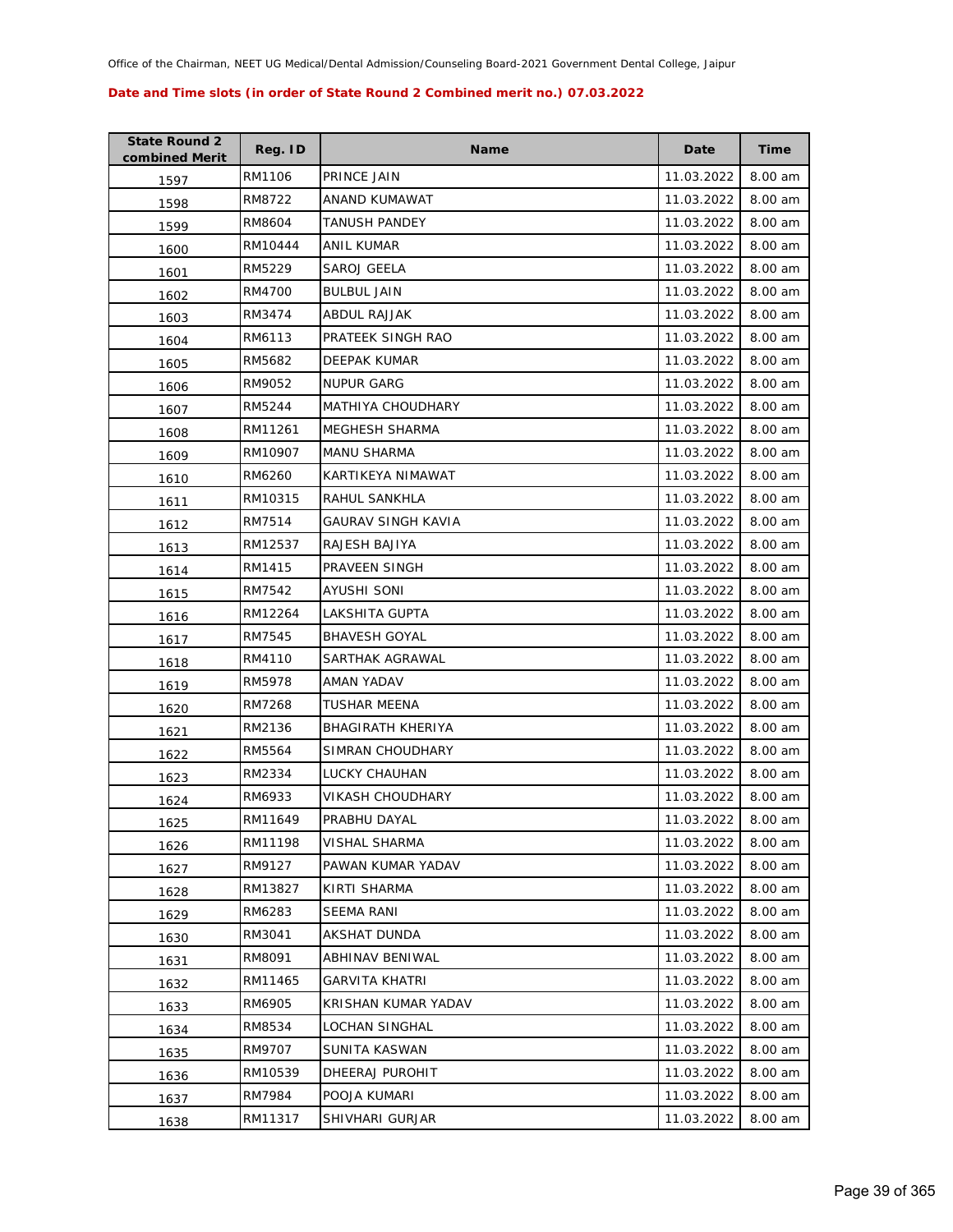| <b>State Round 2</b><br>combined Merit | Reg. ID | <b>Name</b>                     | Date       | <b>Time</b> |
|----------------------------------------|---------|---------------------------------|------------|-------------|
| 1639                                   | RM4013  | RAHUL CHOUDHARY                 | 11.03.2022 | 8.00 am     |
| 1640                                   | RM12126 | <b>HANSA RAM</b>                | 11.03.2022 | 8.00 am     |
| 1641                                   | RM8241  | HARDIK SANDU                    | 11.03.2022 | 8.00 am     |
| 1642                                   | RM3106  | SANTOSH CHOUDHARY               | 11.03.2022 | 8.00 am     |
| 1643                                   | RM1394  | SANDEEP KUMAR SUTHAR            | 11.03.2022 | 8.00 am     |
| 1644                                   | RM11321 | <b>NEHA MUNOT</b>               | 11.03.2022 | 8.00 am     |
| 1645                                   | RM9369  | ADITI CHOUDHARY                 | 11.03.2022 | 8.00 am     |
| 1646                                   | RM11812 | RAVI PRAKASH YADAV              | 11.03.2022 | 8.00 am     |
| 1647                                   | RM7834  | SNEHIL SAINI                    | 11.03.2022 | 8.00 am     |
| 1648                                   | RM7890  | MUSHARRAF RZA                   | 11.03.2022 | 8.00 am     |
| 1649                                   | RM4116  | SAKSHI JAIN                     | 11.03.2022 | 8.00 am     |
| 1650                                   | RM6483  | LOKESH GUPTA                    | 11.03.2022 | 8.00 am     |
| 1651                                   | RM1140  | <b>MADHUSUDAN SINGH RATHORE</b> | 11.03.2022 | 8.00 am     |
| 1652                                   | RM6563  | PUSHPENDRA SHARMA               | 11.03.2022 | 8.00 am     |
| 1653                                   | RM6375  | DEEPIKA SINGH                   | 11.03.2022 | 8.00 am     |
| 1654                                   | RM6500  | DIKSHA SHARMA                   | 11.03.2022 | 8.00 am     |
| 1655                                   | RM3260  | CHETANA SAINI                   | 11.03.2022 | 8.00 am     |
| 1656                                   | RM4864  | <b>BHANU PRATAP JOSHI</b>       | 11.03.2022 | 8.00 am     |
| 1657                                   | RM8950  | FARHAT FATIMA                   | 11.03.2022 | 8.00 am     |
| 1658                                   | RM10856 | ARVIND                          | 11.03.2022 | 8.00 am     |
| 1659                                   | RM9982  | VIJAY LAXMI SAINI               | 11.03.2022 | 8.00 am     |
| 1660                                   | RM5044  | CHOUDHARY JAGDISHKUMAR BABULAL  | 11.03.2022 | 8.00 am     |
| 1661                                   | RM6475  | VINAY BAGRA                     | 11.03.2022 | 8.00 am     |
| 1662                                   | RM8916  | ABHISHEK SHARMA                 | 11.03.2022 | 8.00 am     |
| 1663                                   | RM8160  | ANITA                           | 11.03.2022 | 8.00 am     |
| 1664                                   | RM9683  | CHANDRA PRAKASH KHATRI          | 11.03.2022 | 8.00 am     |
| 1665                                   | RM3162  | PRAMILA SHARMA                  | 11.03.2022 | 8.00 am     |
| 1666                                   | RM3876  | AKHILESH BISHNOI                | 11.03.2022 | 8.00 am     |
| 1667                                   | RM10170 | <b>NAMAN SHARMA</b>             | 11.03.2022 | 8.00 am     |
| 1668                                   | RM4085  | LEENA JAIN                      | 11.03.2022 | 8.00 am     |
| 1669                                   | RM4111  | DOODHA RAM                      | 11.03.2022 | 8.00 am     |
| 1670                                   | RM11521 | <b>BHAJAN SINGH KUSHWAH</b>     | 11.03.2022 | 8.00 am     |
| 1671                                   | RM5694  | <b>ASHUTOSH SAINI</b>           | 11.03.2022 | 8.00 am     |
| 1672                                   | RM1200  | KHUSHI SHARMA                   | 11.03.2022 | 8.00 am     |
| 1673                                   | RM7777  | <b>GAUTAM KUMAWAT</b>           | 11.03.2022 | 8.00 am     |
| 1674                                   | RM8991  | DEEPENDRA SAINI                 | 11.03.2022 | 8.00 am     |
| 1675                                   | RM13794 | KUNAL RAJPUROHIT                | 11.03.2022 | 8.00 am     |
| 1676                                   | RM1915  | RAHUL MALAV                     | 11.03.2022 | 8.00 am     |
| 1677                                   | RM8188  | SAGAR SHEKHAWAT                 | 11.03.2022 | 8.00 am     |
| 1678                                   | RM9315  | KHUSHI YADAV                    | 11.03.2022 | 8.00 am     |
| 1679                                   | RM8027  | JITENDRA YADAV                  | 11.03.2022 | 8.00 am     |
| 1680                                   | RM9255  | PRATEEK GOYAL                   | 11.03.2022 | 8.00 am     |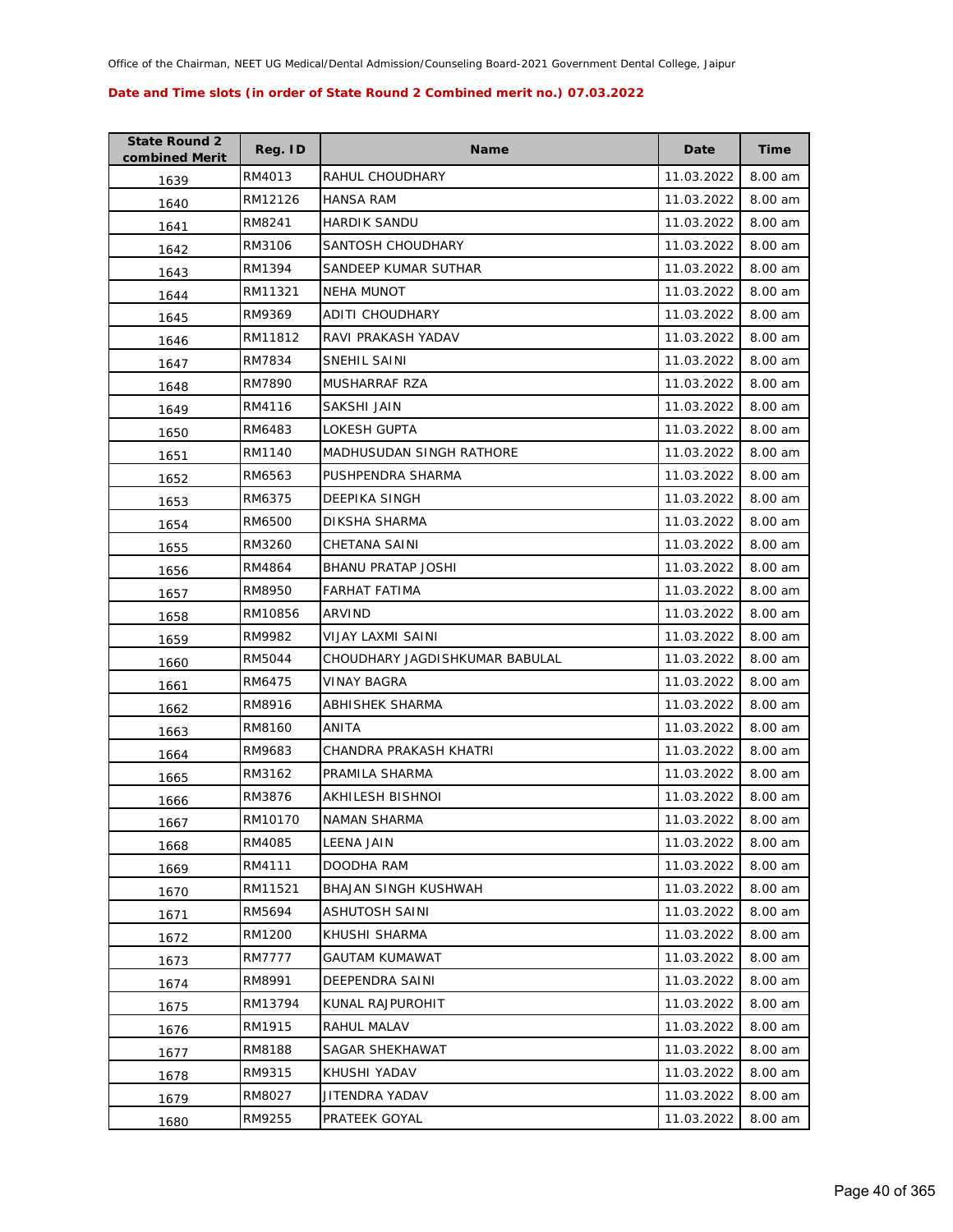| <b>State Round 2</b><br>combined Merit | Reg. ID | <b>Name</b>                | Date       | <b>Time</b> |
|----------------------------------------|---------|----------------------------|------------|-------------|
| 1681                                   | RM6467  | RAJOO MOOND                | 11.03.2022 | 8.00 am     |
| 1682                                   | RM8822  | ANKIT GARED                | 11.03.2022 | 8.00 am     |
| 1683                                   | RM9248  | ROHIT KUMAR                | 11.03.2022 | 8.00 am     |
| 1684                                   | RM11356 | NITIN GODARA               | 11.03.2022 | 8.00 am     |
| 1685                                   | RM4005  | RIYA AASIJA                | 11.03.2022 | 8.00 am     |
| 1686                                   | RM6062  | ANSHIKA CHOUDHARY          | 11.03.2022 | 8.00 am     |
| 1687                                   | RM12410 | SHREYA SINGH BENIWAL       | 11.03.2022 | 8.00 am     |
| 1688                                   | RM5293  | TANUJA YADAV               | 11.03.2022 | 8.00 am     |
| 1689                                   | RM3798  | <b>KESHRA RAM</b>          | 11.03.2022 | 8.00 am     |
| 1690                                   | RM3523  | SURAJ KUMAR MANDOLIYA      | 11.03.2022 | 8.00 am     |
| 1691                                   | RM1857  | PRADEEP TYAGI              | 11.03.2022 | 8.00 am     |
| 1692                                   | RM6576  | RAVINDRA CHOPRA            | 11.03.2022 | 8.00 am     |
| 1693                                   | RM9921  | ADITI JAIN                 | 11.03.2022 | 8.00 am     |
| 1694                                   | RM1173  | <b>BANALI RATHORE</b>      | 11.03.2022 | 8.00 am     |
| 1695                                   | RM8676  | <b>ANUSHI JAIN</b>         | 11.03.2022 | 8.00 am     |
| 1696                                   | RM5822  | ANIRUDH SINGH              | 11.03.2022 | 8.00 am     |
| 1697                                   | RM10339 | ANKIT                      | 11.03.2022 | 8.00 am     |
| 1698                                   | RM2706  | <b>HARI MOHAN SINGH</b>    | 11.03.2022 | 8.00 am     |
| 1699                                   | RM10242 | NITIN                      | 11.03.2022 | 8.00 am     |
| 1700                                   | RM8689  | RAJESH JITARWAL            | 11.03.2022 | 8.00 am     |
| 1701                                   | RM6566  | DURGESH KUMAWAT            | 11.03.2022 | 8.00 am     |
| 1702                                   | RM10074 | <b>HEMANT SHARMA</b>       | 11.03.2022 | 8.00 am     |
| 1703                                   | RM5444  | JITENDRA SHARMA            | 11.03.2022 | 8.00 am     |
| 1704                                   | RM8438  | KIRAN YADAV                | 11.03.2022 | 8.00 am     |
| 1705                                   | RM4567  | SAMAR PRATAP SHARMA        | 11.03.2022 | 8.00 am     |
| 1706                                   | RM3334  | <b>DINESH KUMAR</b>        | 11.03.2022 | 8.00 am     |
| 1707                                   | RM5701  | GANESH                     | 11.03.2022 | 8.00 am     |
| 1708                                   | RM6236  | SHRUTI SONI                | 11.03.2022 | 8.00 am     |
| 1709                                   | RM8520  | NAVEEN KUMAR JANGIR        | 11.03.2022 | 8.00 am     |
| 1710                                   | RM1974  | GANESH SAPKOTA             | 11.03.2022 | 8.00 am     |
| 1711                                   | RM3606  | <b>NAVYA BISHNOI</b>       | 11.03.2022 | 8.00 am     |
| 1712                                   | RM4509  | KARTIKEY GUPTA             | 11.03.2022 | 8.00 am     |
| 1713                                   | RM6321  | <b>MANISH KUMAR BURDAK</b> | 11.03.2022 | 8.00 am     |
| 1714                                   | RM2847  | NIKHIL MATHURIYA           | 11.03.2022 | 8.00 am     |
| 1715                                   | RM4289  | AVANI GARG                 | 11.03.2022 | 8.00 am     |
| 1716                                   | RM5036  | ASHUTOSH VYAS              | 11.03.2022 | 8.00 am     |
| 1717                                   | RM11883 | DEEPAK KUMAR               | 11.03.2022 | 8.00 am     |
| 1718                                   | RM10003 | POONAM CHAND               | 11.03.2022 | 8.00 am     |
| 1719                                   | RM10331 | VIDHIKA DHAKA              | 11.03.2022 | 8.00 am     |
| 1720                                   | RM1235  | RAHUL KUMAR SAINI          | 11.03.2022 | 8.00 am     |
| 1721                                   | RM9039  | RAHUL KUMAR SAINI          | 11.03.2022 | 8.00 am     |
| 1722                                   | RM6436  | SWATI BHARDWAJ             | 11.03.2022 | 8.00 am     |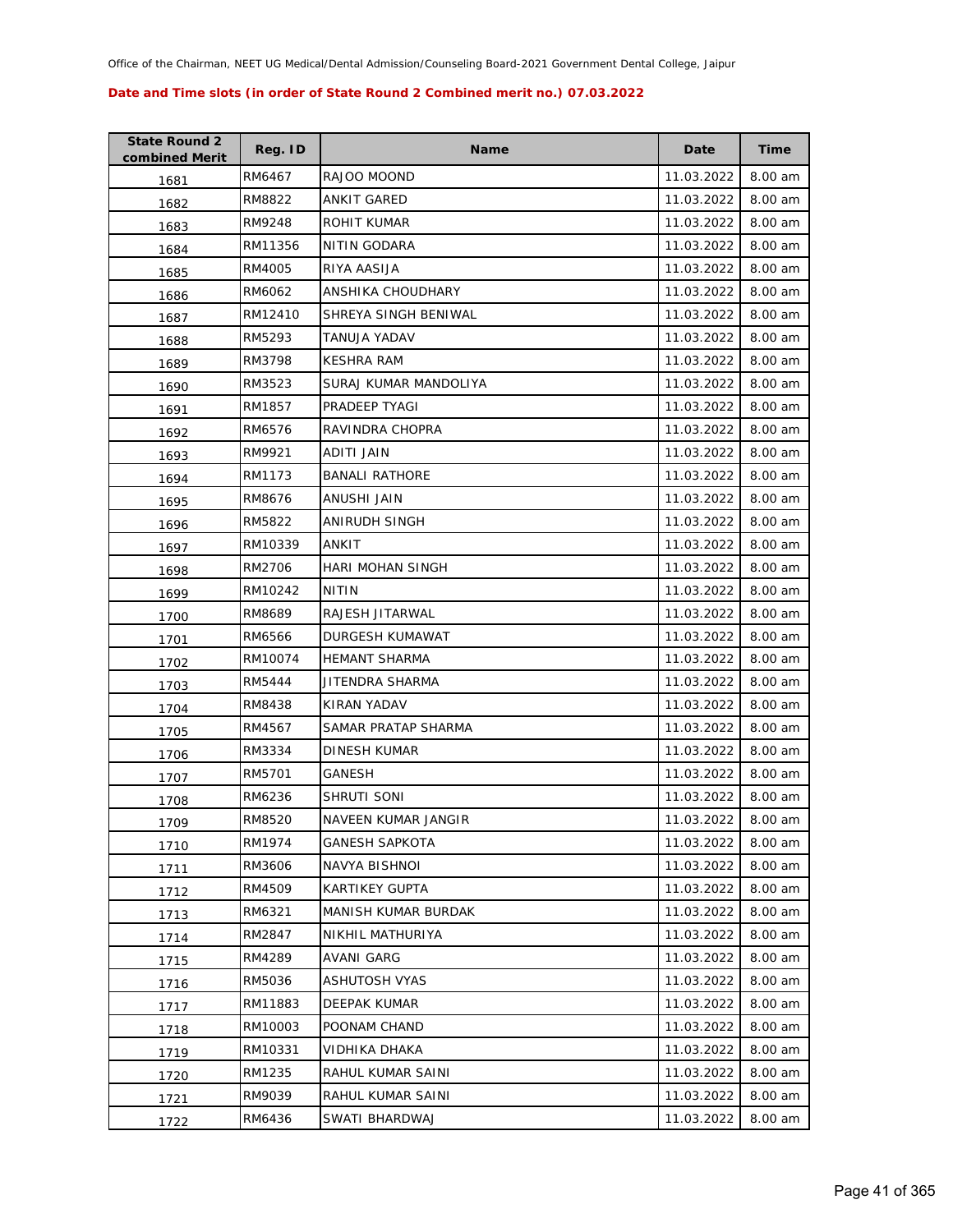| <b>State Round 2</b><br>combined Merit | Reg. ID | <b>Name</b>                | Date       | <b>Time</b> |
|----------------------------------------|---------|----------------------------|------------|-------------|
| 1723                                   | RM5722  | <b>INDRA KUMARI BURDAK</b> | 11.03.2022 | 8.00 am     |
| 1724                                   | RM2601  | <b>NETRAM GURJAR</b>       | 11.03.2022 | 8.00 am     |
| 1725                                   | RM10499 | ARUN KUMAR                 | 11.03.2022 | 8.00 am     |
| 1726                                   | RM8664  | MAMTA SAINI                | 11.03.2022 | 8.00 am     |
| 1727                                   | RM8425  | TILAK KUMAWAT              | 11.03.2022 | 8.00 am     |
| 1728                                   | RM8761  | YOGESH KASHANA             | 11.03.2022 | 8.00 am     |
| 1729                                   | RM4697  | MANISHA                    | 11.03.2022 | 8.00 am     |
| 1730                                   | RM4040  | SANJANA ARYA               | 11.03.2022 | 8.00 am     |
| 1731                                   | RM10960 | RAVINDRA JANGIR            | 11.03.2022 | 8.00 am     |
| 1732                                   | RM10101 | KAPIL YADAV                | 11.03.2022 | 8.00 am     |
| 1733                                   | RM9016  | AJAY KUMAR KURI            | 11.03.2022 | 8.00 am     |
| 1734                                   | RM8547  | NARENDRA LAMBA             | 11.03.2022 | 8.00 am     |
| 1735                                   | RM14546 | <b>NITIN CHHILLAR</b>      | 11.03.2022 | 8.00 am     |
| 1736                                   | RM7303  | <b>HARIOM MITTAL</b>       | 11.03.2022 | 8.00 am     |
| 1737                                   | RM8061  | <b>JITENDRA</b>            | 11.03.2022 | 8.00 am     |
| 1738                                   | RM6845  | SONAM CHOUDHARY            | 11.03.2022 | 8.00 am     |
| 1739                                   | RM2452  | <b>ARUN SAINI</b>          | 11.03.2022 | 8.00 am     |
| 1740                                   | RM9917  | ANIRUDH PALIWAL            | 11.03.2022 | 8.00 am     |
| 1741                                   | RM5264  | SHAHID CHOUHAN             | 11.03.2022 | 8.00 am     |
| 1742                                   | RM2757  | RAHUL BISHNOI              | 11.03.2022 | 8.00 am     |
| 1743                                   | RM7914  | GIRRAJ SHARMA              | 11.03.2022 | 8.00 am     |
| 1744                                   | RM1188  | <b>ISHWAR PRAJAPAT</b>     | 11.03.2022 | 8.00 am     |
| 1745                                   | RM6207  | MOHD. HASAN                | 11.03.2022 | 8.00 am     |
| 1746                                   | RM7619  | ANSHIKA BHARDWAJ           | 17.03.2022 | 8.00 am     |
| 1747                                   | RM9985  | NITIN YOGI                 | 11.03.2022 | 8.00 am     |
| 1748                                   | RM6949  | PRAVEEN KUMAR PRAJAPAT     | 11.03.2022 | 8.00 am     |
| 1749                                   | RM11018 | SANDEEP                    | 11.03.2022 | 8.00 am     |
| 1750                                   | RM4510  | MANUPRIYA                  | 11.03.2022 | 8.00 am     |
| 1751                                   | RM13952 | AMIT SHARMA                | 11.03.2022 | 8.00 am     |
| 1752                                   | RM6751  | <b>MANTHAN KOTHARI</b>     | 11.03.2022 | 8.00 am     |
| 1753                                   | RM2900  | <b>ASHOK KUMAR</b>         | 11.03.2022 | 8.00 am     |
| 1754                                   | RM8202  | <b>SOHAN LAL</b>           | 11.03.2022 | 8.00 am     |
| 1755                                   | RM9200  | <b>ANKIT KUMAWAT</b>       | 11.03.2022 | 8.00 am     |
| 1756                                   | RM5525  | ADITI JHAJHRIA             | 11.03.2022 | 8.00 am     |
| 1757                                   | RM10043 | <b>SURESH</b>              | 11.03.2022 | 8.00 am     |
| 1758                                   | RM11650 | KAMLESH KUMAR PRAJAPAT     | 11.03.2022 | 8.00 am     |
| 1759                                   | RM9609  | HITESH PALIWAL             | 11.03.2022 | 8.00 am     |
| 1760                                   | RM14788 | RIYA PAREEK                | 11.03.2022 | 8.00 am     |
| 1761                                   | RM3568  | VIKASH KUMAR SAINI         | 11.03.2022 | 8.00 am     |
| 1762                                   | RM5982  | ABDUL WAHID                | 11.03.2022 | 8.00 am     |
| 1763                                   | RM11705 | <b>BHAVNA</b>              | 11.03.2022 | 8.00 am     |
| 1764                                   | RM3960  | MUKESH CHOUDHARY           | 11.03.2022 | 8.00 am     |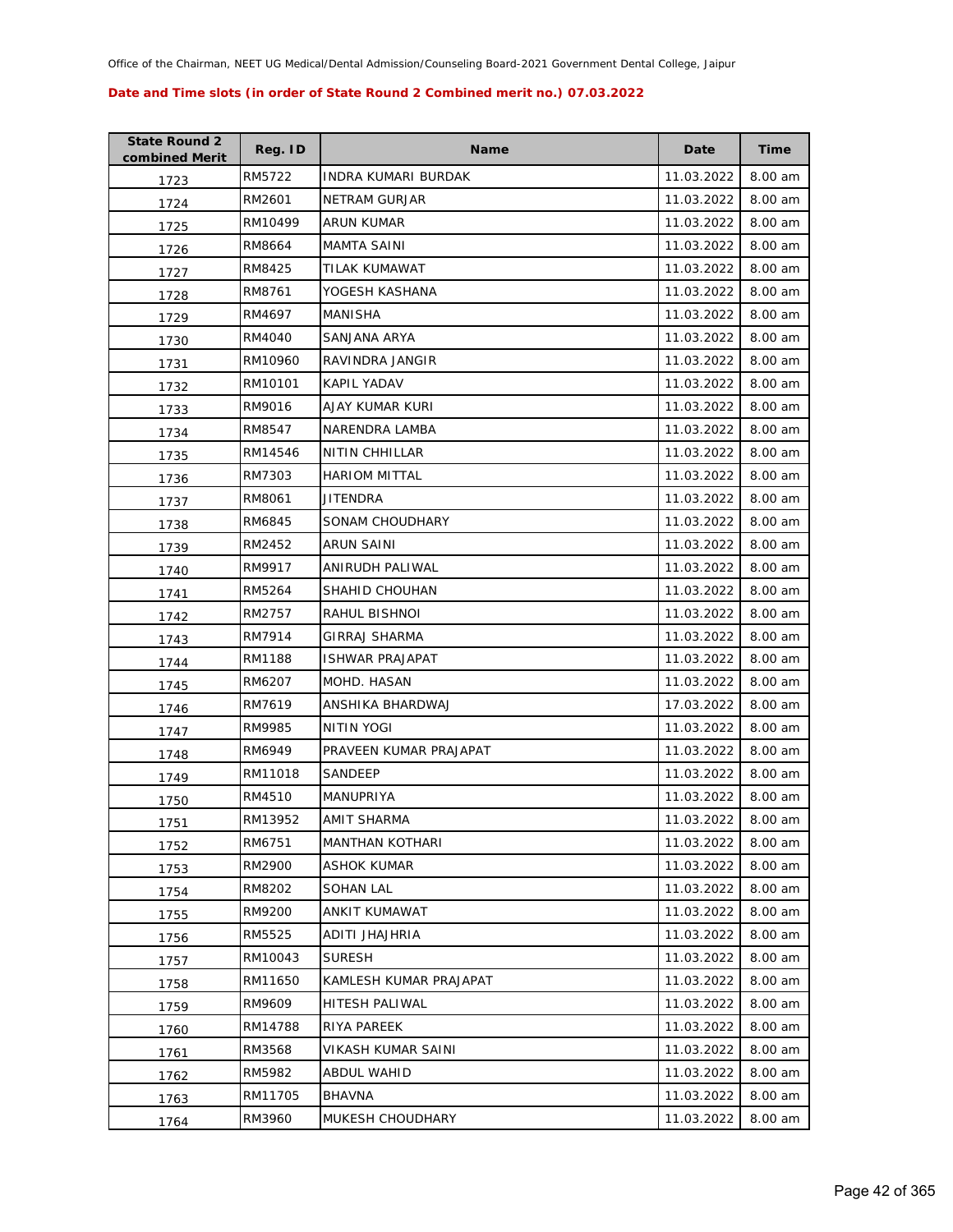| <b>State Round 2</b><br>combined Merit | Reg. ID | <b>Name</b>            | Date       | <b>Time</b> |
|----------------------------------------|---------|------------------------|------------|-------------|
| 1765                                   | RM9114  | ANIL KUMAWAT           | 11.03.2022 | 8.00 am     |
| 1766                                   | RM3966  | SHOAIBA IQBAL          | 11.03.2022 | 8.00 am     |
| 1767                                   | RM4604  | <b>VISHAL JAIN</b>     | 11.03.2022 | 8.00 am     |
| 1768                                   | RM3447  | <b>ISHETA KHARE</b>    | 11.03.2022 | 8.00 am     |
| 1769                                   | RM6632  | ASTIK SANKHALA         | 11.03.2022 | 8.00 am     |
| 1770                                   | RM6387  | PRAKASH CHOUDHARY      | 11.03.2022 | 8.00 am     |
| 1771                                   | RM7014  | MOHAN PRAKASH CHAPRANA | 11.03.2022 | 8.00 am     |
| 1772                                   | RM11034 | ASHISH SINGH           | 11.03.2022 | 8.00 am     |
| 1773                                   | RM13149 | ASHISH GARHWAL         | 11.03.2022 | 8.00 am     |
| 1774                                   | RM8404  | VARTIKA SHARMA         | 11.03.2022 | 8.00 am     |
| 1775                                   | RM12457 | SURJA RAM              | 11.03.2022 | 8.00 am     |
| 1776                                   | RM3845  | VIKAS GURJAR           | 11.03.2022 | 8.00 am     |
| 1777                                   | RM11234 | RAVEENA KUMARI         | 11.03.2022 | 8.00 am     |
| 1778                                   | RM4294  | HIMANSHU MANGLANI      | 11.03.2022 | 8.00 am     |
| 1779                                   | RM2804  | SHREEKANT MEEL         | 11.03.2022 | 8.00 am     |
| 1780                                   | RM9221  | BHAWANI SHANKAR NAIN   | 11.03.2022 | 8.00 am     |
| 1781                                   | RM4703  | DAKSH SINGH            | 11.03.2022 | 8.00 am     |
| 1782                                   | RM10021 | <b>SHIVANI</b>         | 11.03.2022 | 8.00 am     |
| 1783                                   | RM1409  | SONALI PRAJAPAT        | 11.03.2022 | 8.00 am     |
| 1784                                   | RM8042  | REVA BARDIA            | 11.03.2022 | 8.00 am     |
| 1785                                   | RM6480  | AJIT SINGH             | 11.03.2022 | 8.00 am     |
| 1786                                   | RM10497 | ASHOK KARWA            | 11.03.2022 | 8.00 am     |
| 1787                                   | RM2987  | AMIT KUMAR             | 11.03.2022 | 8.00 am     |
| 1788                                   | RM3470  | SARITA KUMARI          | 11.03.2022 | 8.00 am     |
| 1789                                   | RM12806 | VIVEK SHARMA           | 11.03.2022 | 8.00 am     |
| 1790                                   | RM12270 | VIRENDRA CHOUDHARY     | 11.03.2022 | 8.00 am     |
| 1791                                   | RM3941  | RAHUL PRAJAPAT         | 11.03.2022 | 8.00 am     |
| 1792                                   | RM1896  | AAYUSH JOHARY          | 11.03.2022 | 8.00 am     |
| 1793                                   | RM12134 | RAVI KUMAR             | 11.03.2022 | 8.00 am     |
| 1794                                   | RM4821  | DIKSHA RAJAWAT         | 11.03.2022 | 8.00 am     |
| 1795                                   | RM5775  | SUMITRA SINWAR         | 11.03.2022 | 8.00 am     |
| 1796                                   | RM10606 | NAVRATAN SHARMA        | 11.03.2022 | 8.00 am     |
| 1797                                   | RM2366  | ROOPANSHI VYAS         | 11.03.2022 | 8.00 am     |
| 1798                                   | RM5337  | ABHISHEK YADAV         | 11.03.2022 | 8.00 am     |
| 1799                                   | RM1028  | ANJALI CHITTLANGIA     | 11.03.2022 | 8.00 am     |
| 1800                                   | RM9080  | RIYA AGRAWAL           | 11.03.2022 | 8.00 am     |
| 1801                                   | RM6793  | PRIYANSH TRIPATHI      | 11.03.2022 | 8.00 am     |
| 1802                                   | RM2014  | SNEHA CHOUDHARY        | 11.03.2022 | 8.00 am     |
| 1803                                   | RM4487  | RAJVEER JAT            | 11.03.2022 | 8.00 am     |
| 1804                                   | RM4802  | AKSHITA PUROHIT        | 11.03.2022 | 8.00 am     |
| 1805                                   | RM1808  | <b>MOHSIN RAZZA</b>    | 11.03.2022 | 8.00 am     |
| 1806                                   | RM11579 | <b>IMRAN KHAN</b>      | 11.03.2022 | 8.00 am     |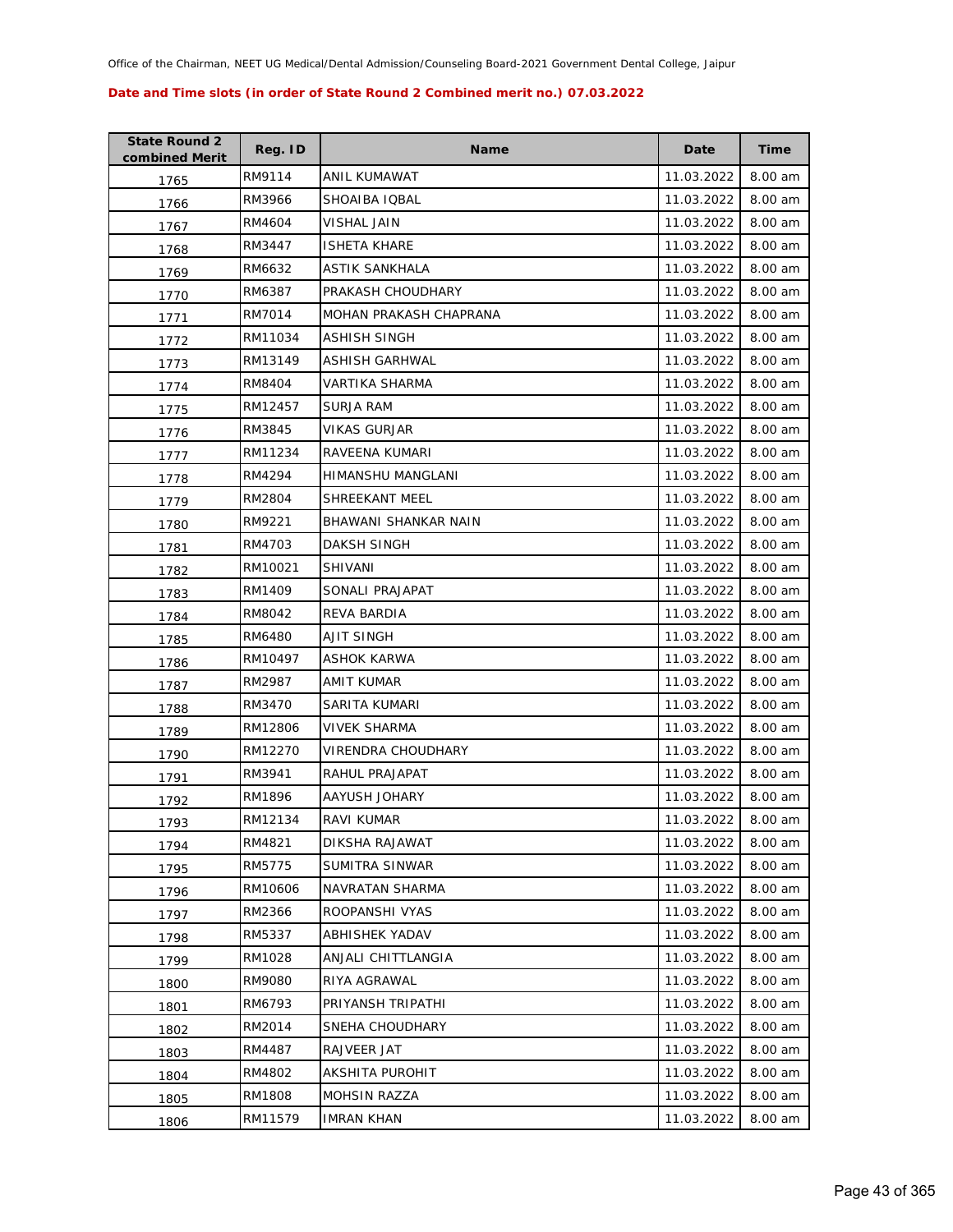| <b>State Round 2</b><br>combined Merit | Reg. ID | <b>Name</b>              | Date       | <b>Time</b> |
|----------------------------------------|---------|--------------------------|------------|-------------|
| 1807                                   | RM1696  | AKSHAY MEENA             | 11.03.2022 | 8.00 am     |
| 1808                                   | RM8994  | VISHVAJEET SINGH         | 11.03.2022 | 8.00 am     |
| 1809                                   | RM6880  | KIRTI BHASKAR            | 11.03.2022 | 8.00 am     |
| 1810                                   | RM6857  | ABHILASHA MALAV          | 11.03.2022 | 8.00 am     |
| 1811                                   | RM8471  | ANITA CHOUDHARY          | 11.03.2022 | 8.00 am     |
| 1812                                   | RM8759  | NEHA LUHANI              | 11.03.2022 | 8.00 am     |
| 1813                                   | RM5941  | DINESH CHOUDHARY         | 11.03.2022 | 8.00 am     |
| 1814                                   | RM6732  | <b>BHARAT KUMAR SAIN</b> | 11.03.2022 | 8.00 am     |
| 1815                                   | RM1593  | ROHIT KUMAR NAGAR        | 11.03.2022 | 8.00 am     |
| 1816                                   | RM6844  | ABHISHEK BINWAL          | 11.03.2022 | 8.00 am     |
| 1817                                   | RM11941 | <b>NARESH KUMAR</b>      | 11.03.2022 | 8.00 am     |
| 1818                                   | RM11454 | KULDEEP                  | 11.03.2022 | 8.00 am     |
| 1819                                   | RM2902  | RUCHI LATHAR             | 11.03.2022 | 8.00 am     |
| 1820                                   | RM5809  | KHUSHI AGRAWAL           | 11.03.2022 | 8.00 am     |
| 1821                                   | RM8259  | <b>HARSH SUWALKA</b>     | 11.03.2022 | 8.00 am     |
| 1822                                   | RM13110 | ARUN VERMA               | 11.03.2022 | 8.00 am     |
| 1823                                   | RM10626 | URVASHI SIAG             | 11.03.2022 | 8.00 am     |
| 1824                                   | RM3490  | KSHITIZ JINDAL           | 11.03.2022 | 8.00 am     |
| 1825                                   | RM11633 | DIVYA SAINI              | 11.03.2022 | 8.00 am     |
| 1826                                   | RM1254  | DIVYA GUPTA              | 11.03.2022 | 8.00 am     |
| 1827                                   | RM3249  | TEJA RAM                 | 11.03.2022 | 8.00 am     |
| 1828                                   | RM11222 | DEEPIKA PILANIA          | 11.03.2022 | 8.00 am     |
| 1829                                   | RM6016  | PANKAJ KUMAR             | 11.03.2022 | 8.00 am     |
| 1830                                   | RM7495  | YASHPRIYA PAGARIA        | 11.03.2022 | 8.00 am     |
| 1831                                   | RM5898  | VIJAY YADAV              | 11.03.2022 | 8.00 am     |
| 1832                                   | RM4259  | <b>NISHA</b>             | 11.03.2022 | 8.00 am     |
| 1833                                   | RM6831  | JYOTI SAINI              | 11.03.2022 | 8.00 am     |
| 1834                                   | RM5976  | HIMADRI RASTOGI          | 11.03.2022 | 8.00 am     |
| 1835                                   | RM12039 | JYOTI PRAJAPAT           | 11.03.2022 | 8.00 am     |
| 1836                                   | RM3127  | MONIKA KUMAWAT           | 11.03.2022 | 8.00 am     |
| 1837                                   | RM4109  | APARNA SHARMA            | 11.03.2022 | 8.00 am     |
| 1838                                   | RM8317  | ANITA                    | 11.03.2022 | 8.00 am     |
| 1839                                   | RM6574  | GIRISH SINSINWAR         | 11.03.2022 | 8.00 am     |
| 1840                                   | RM4955  | PRIYANSHI GUPTA          | 11.03.2022 | 8.00 am     |
| 1841                                   | RM4339  | TANISHA KANDA            | 11.03.2022 | 8.00 am     |
| 1842                                   | RM9997  | GARIMA AHARI             | 11.03.2022 | 8.00 am     |
| 1843                                   | RM7071  | VINOD KUMAR FENIN        | 11.03.2022 | 8.00 am     |
| 1844                                   | RM8388  | KAVITA HARITAWAL         | 11.03.2022 | 8.00 am     |
| 1845                                   | RM2676  | <b>GAUTAM SANKHLA</b>    | 11.03.2022 | 8.00 am     |
| 1846                                   | RM1201  | PRAVEENA BANO            | 11.03.2022 | 8.00 am     |
| 1847                                   | RM9815  | ABHISHEK SAINI           | 11.03.2022 | 8.00 am     |
| 1848                                   | RM9137  | JYOTI BENIWAL            | 11.03.2022 | 8.00 am     |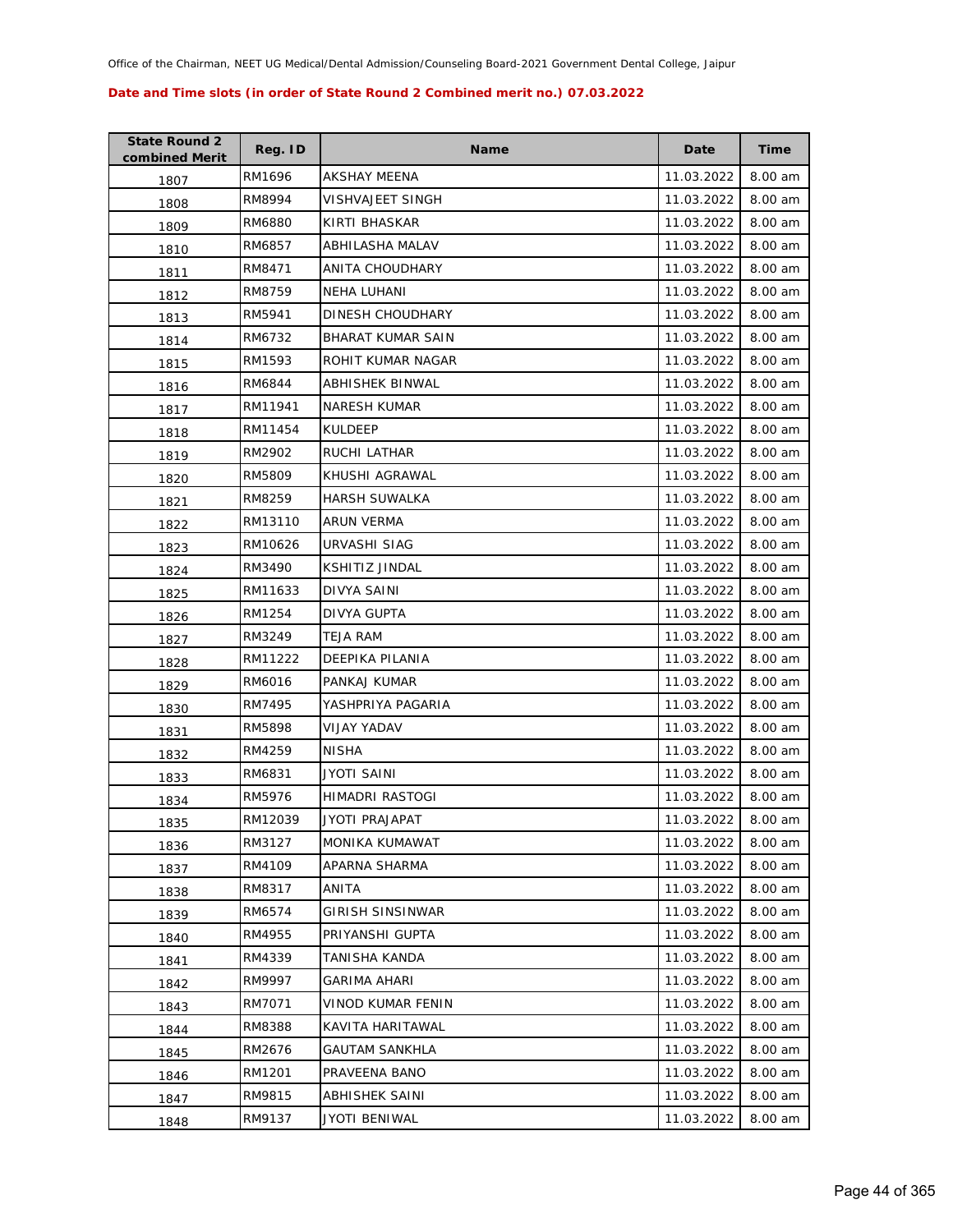| <b>State Round 2</b><br>combined Merit | Reg. ID | <b>Name</b>               | Date       | <b>Time</b> |
|----------------------------------------|---------|---------------------------|------------|-------------|
| 1849                                   | RM8826  | <b>SURESH KUMAR</b>       | 11.03.2022 | 8.00 am     |
| 1850                                   | RM6182  | SUCHIKA SHARMA            | 11.03.2022 | 8.00 am     |
| 1851                                   | RM1976  | YAJUSHA PALIWAL           | 11.03.2022 | 8.00 am     |
| 1852                                   | RM6451  | HITESH GIRI               | 11.03.2022 | 8.00 am     |
| 1853                                   | RM1355  | TEESTA SOLANKI            | 11.03.2022 | 8.00 am     |
| 1854                                   | RM2837  | VISHVESH GOLA             | 11.03.2022 | 8.00 am     |
| 1855                                   | RM11504 | ANJU YADAV                | 11.03.2022 | 8.00 am     |
| 1856                                   | RM11856 | SABHYA GOYAL              | 11.03.2022 | 8.00 am     |
| 1857                                   | RM1689  | KISHAN SHARMA             | 11.03.2022 | 8.00 am     |
| 1858                                   | RM3843  | TARUNA LOHAR              | 11.03.2022 | 8.00 am     |
| 1859                                   | RM3844  | DAKSH VAISHNAV            | 11.03.2022 | 8.00 am     |
| 1860                                   | RM9600  | ANKIT                     | 11.03.2022 | 8.00 am     |
| 1861                                   | RM2023  | ANANYA SHUKLA             | 11.03.2022 | 8.00 am     |
| 1862                                   | RM3331  | PRADEEP CHOUDHARY         | 11.03.2022 | 8.00 am     |
| 1863                                   | RM4842  | <b>UMESH SHARMA</b>       | 11.03.2022 | 8.00 am     |
| 1864                                   | RM4605  | <b>DEELIP SINGH BHATI</b> | 11.03.2022 | 8.00 am     |
| 1865                                   | RM9503  | YASH GUPTA                | 11.03.2022 | 8.00 am     |
| 1866                                   | RM8243  | NAMAN CHOUDHARY           | 11.03.2022 | 8.00 am     |
| 1867                                   | RM1365  | YANA SINGHAL              | 11.03.2022 | 8.00 am     |
| 1868                                   | RM12885 | <b>GARIMA PATIDAR</b>     | 11.03.2022 | 8.00 am     |
| 1869                                   | RM8586  | RAKESH KUMAR              | 11.03.2022 | 8.00 am     |
| 1870                                   | RM6463  | VISHVESH SINGH DIDEL      | 11.03.2022 | 8.00 am     |
| 1871                                   | RM8467  | RAMESH SAINI              | 11.03.2022 | 8.00 am     |
| 1872                                   | RM3017  | <b>HARSH YADAV</b>        | 11.03.2022 | 8.00 am     |
| 1873                                   | RM12118 | <b>HEMANT SHARMA</b>      | 11.03.2022 | 8.00 am     |
| 1874                                   | RM4326  | <b>DEVEN PARIHAR</b>      | 11.03.2022 | 8.00 am     |
| 1875                                   | RM7364  | <b>MOHAMMAD SHAHID</b>    | 11.03.2022 | 8.00 am     |
| 1876                                   | RM2579  | <b>DHEERA RAM</b>         | 11.03.2022 | 8.00 am     |
| 1877                                   | RM9105  | ANISHA BOLA               | 11.03.2022 | 8.00 am     |
| 1878                                   | RM10544 | HARSHITA INDORIYA         | 11.03.2022 | 8.00 am     |
| 1879                                   | RM3630  | MANNAT                    | 11.03.2022 | 8.00 am     |
| 1880                                   | RM7135  | PRACHI KASHYAP            | 11.03.2022 | 8.00 am     |
| 1881                                   | RM7736  | <b>VINOD KUMAR</b>        | 11.03.2022 | 8.00 am     |
| 1882                                   | RM7361  | <b>HARSH SHARMA</b>       | 11.03.2022 | 8.00 am     |
| 1883                                   | RM3217  | <b>KESHAV SHARMA</b>      | 11.03.2022 | 8.00 am     |
| 1884                                   | RM8517  | <b>KHUSHBOO</b>           | 11.03.2022 | 8.00 am     |
| 1885                                   | RM10947 | <b>SUBHASH</b>            | 11.03.2022 | 8.00 am     |
| 1886                                   | RM9592  | PRIYA                     | 11.03.2022 | 8.00 am     |
| 1887                                   | RM8884  | AMIT SINGH PANWAR         | 11.03.2022 | 8.00 am     |
| 1888                                   | RM6099  | HARSHU JAIN               | 11.03.2022 | 8.00 am     |
| 1889                                   | RM6344  | PREM PRAKASH YADAV        | 11.03.2022 | 8.00 am     |
| 1890                                   | RM1361  | <b>BHAVIN AMETA</b>       | 11.03.2022 | 8.00 am     |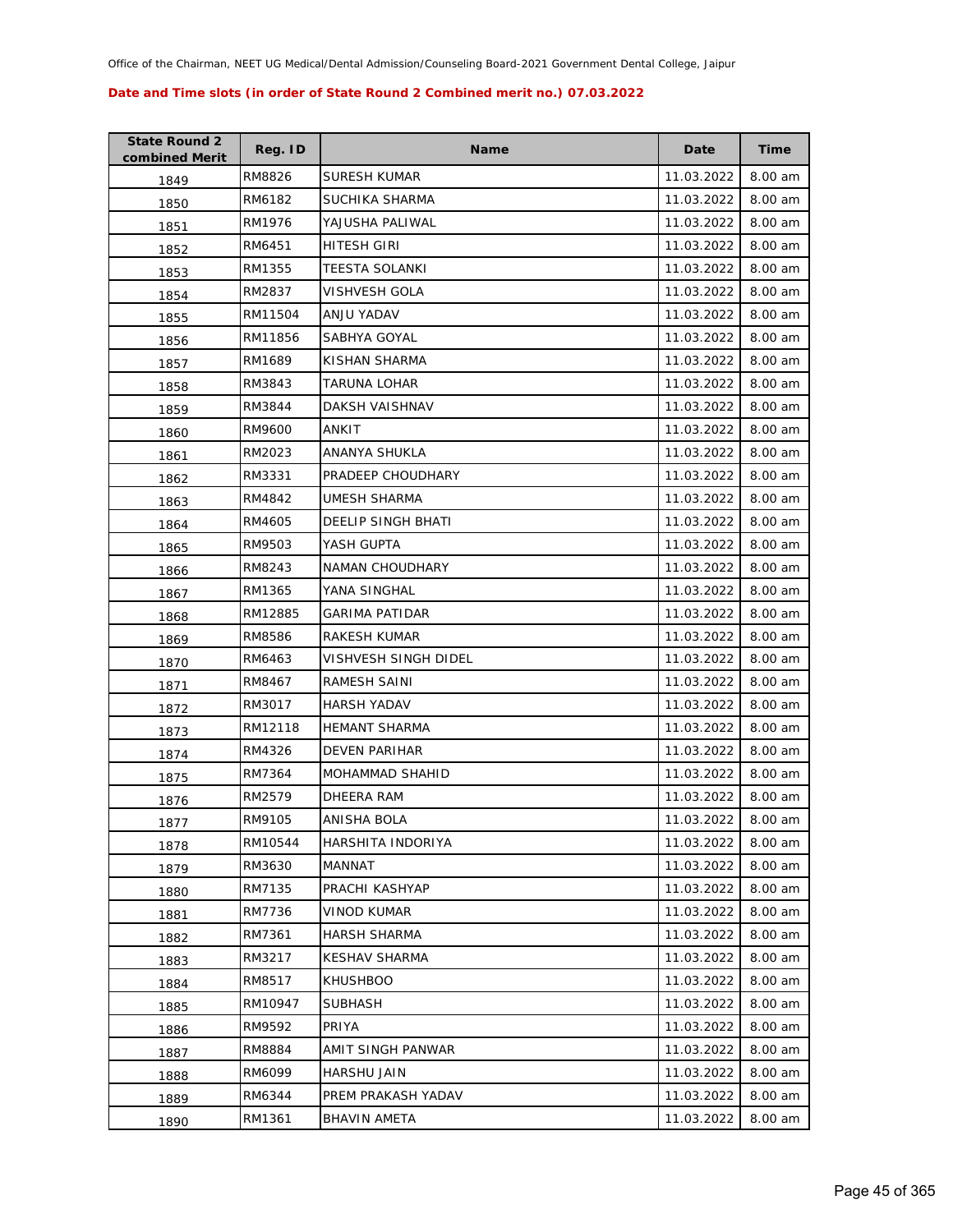| <b>State Round 2</b><br>combined Merit | Reg. ID | <b>Name</b>            | Date       | <b>Time</b> |
|----------------------------------------|---------|------------------------|------------|-------------|
| 1891                                   | RM11893 | RAM NIVAS SIDH         | 11.03.2022 | 8.00 am     |
| 1892                                   | RM15721 | KHUSHI JAIN            | 11.03.2022 | 8.00 am     |
| 1893                                   | RM1602  | ANKIT JOSHI            | 11.03.2022 | 8.00 am     |
| 1894                                   | RM7970  | NIVYA PAUL CHOUDHARY   | 11.03.2022 | 8.00 am     |
| 1895                                   | RM4141  | KAVITA YADAV           | 11.03.2022 | 8.00 am     |
| 1896                                   | RM2285  | <b>JANVI JAKHAR</b>    | 11.03.2022 | 8.00 am     |
| 1897                                   | RM8926  | BHANUPRIYA RATHORE     | 11.03.2022 | 8.00 am     |
| 1898                                   | RM11748 | <b>NERAJ JAT</b>       | 11.03.2022 | 8.00 am     |
| 1899                                   | RM6224  | GURNOOR SINGH          | 11.03.2022 | 8.00 am     |
| 1900                                   | RM13151 | SUMAN HARITWAL         | 11.03.2022 | 8.00 am     |
| 1901                                   | RM3692  | ISHITA VISHNOI         | 11.03.2022 | 8.00 am     |
| 1902                                   | RM4219  | HIMANSHU KHANDELWAL    | 11.03.2022 | 8.00 am     |
| 1903                                   | RM6827  | SUMIT DAGAR            | 11.03.2022 | 8.00 am     |
| 1904                                   | RM8477  | MANISH KUMAR CHOUDHARY | 11.03.2022 | 8.00 am     |
| 1905                                   | RM4334  | AASTIK POONIA          | 11.03.2022 | 8.00 am     |
| 1906                                   | RM3693  | AMANDEEP SINGH HANDA   | 11.03.2022 | 8.00 am     |
| 1907                                   | RM5554  | KANA RAM SHARMA        | 11.03.2022 | 8.00 am     |
| 1908                                   | RM7729  | AMIT KUMAR             | 11.03.2022 | 8.00 am     |
| 1909                                   | RM7943  | ARUN RAJPUROHIT        | 11.03.2022 | 8.00 am     |
| 1910                                   | RM7833  | SANJAY SALARIYA        | 11.03.2022 | 8.00 am     |
| 1911                                   | RM3832  | VIJAY PAL SINGH        | 11.03.2022 | 8.00 am     |
| 1912                                   | RM8573  | PAWAN KUMAR            | 11.03.2022 | 8.00 am     |
| 1913                                   | RM10269 | ARYAN                  | 11.03.2022 | 8.00 am     |
| 1914                                   | RM10403 | SUNITA RAJPUROHIT      | 11.03.2022 | 8.00 am     |
| 1915                                   | RM6601  | ASHOK KUMAR            | 11.03.2022 | 8.00 am     |
| 1916                                   | RM4579  | YASH                   | 11.03.2022 | 8.00 am     |
| 1917                                   | RM7630  | KHUSHI AGARWAL         | 11.03.2022 | 8.00 am     |
| 1918                                   | RM10525 | JITESH SHARMA          | 11.03.2022 | 8.00 am     |
| 1919                                   | RM5756  | SIMRAN GOYAL           | 11.03.2022 | 8.00 am     |
| 1920                                   | RM12852 | RINKU KUMARI           | 11.03.2022 | 8.00 am     |
| 1921                                   | RM4291  | PARWATI ACHARYA        | 11.03.2022 | 8.00 am     |
| 1922                                   | RM6234  | KAVITA JAT             | 11.03.2022 | 8.00 am     |
| 1923                                   | RM2603  | GAYATRI SUTHAR         | 11.03.2022 | 8.00 am     |
| 1924                                   | RM6661  | <b>SAWAI SINGH</b>     | 11.03.2022 | 8.00 am     |
| 1925                                   | RM9198  | REKHA SAINI            | 11.03.2022 | 8.00 am     |
| 1926                                   | RM4934  | PRAVEEN KUMAR SAINI    | 11.03.2022 | 8.00 am     |
| 1927                                   | RM7262  | VISHNU TYAGI           | 11.03.2022 | 8.00 am     |
| 1928                                   | RM5377  | SAKSHI CHOUDHARY       | 11.03.2022 | 8.00 am     |
| 1929                                   | RM9493  | <b>DINESH</b>          | 11.03.2022 | 8.00 am     |
| 1930                                   | RM9175  | KAPIL DEV SINGH        | 11.03.2022 | 8.00 am     |
| 1931                                   | RM7390  | PARV SINGHAL           | 11.03.2022 | 8.00 am     |
| 1932                                   | RM8828  | KAVITA BARALA          | 11.03.2022 | 8.00 am     |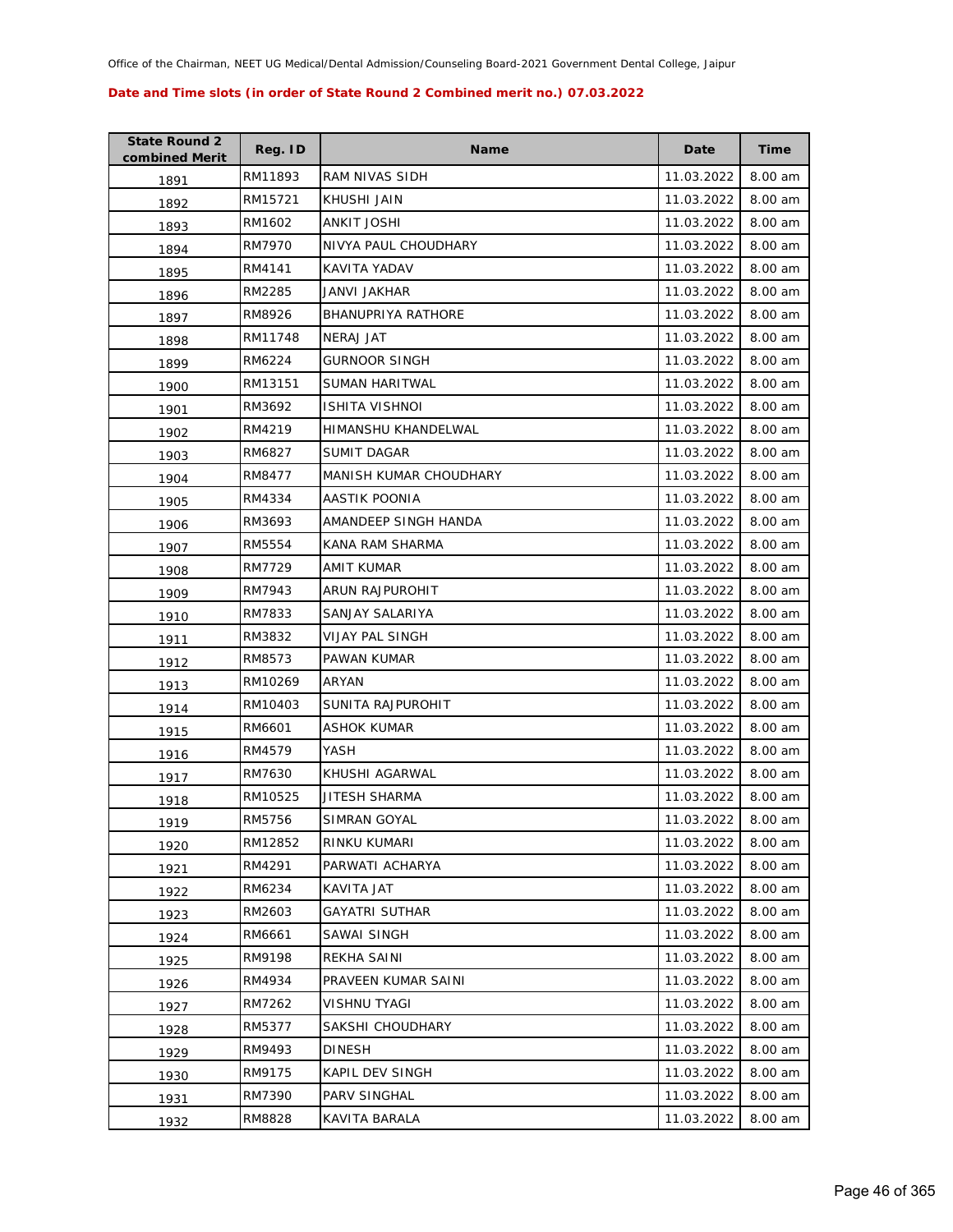| <b>State Round 2</b><br>combined Merit | Reg. ID | <b>Name</b>               | Date       | <b>Time</b> |
|----------------------------------------|---------|---------------------------|------------|-------------|
| 1933                                   | RM11131 | AJAY SINGH SHEKHAWAT      | 11.03.2022 | 8.00 am     |
| 1934                                   | RM7294  | PRADEEP KUMAR YADAV       | 11.03.2022 | 8.00 am     |
| 1935                                   | RM1834  | MRINAL BHARGAVA           | 11.03.2022 | 8.00 am     |
| 1936                                   | RM8708  | APARNA MEHTA              | 11.03.2022 | 8.00 am     |
| 1937                                   | RM6619  | VIJAY LAXMI SHARMA        | 11.03.2022 | 8.00 am     |
| 1938                                   | RM6190  | <b>MANOJ KUMAR BURDAK</b> | 11.03.2022 | 8.00 am     |
| 1939                                   | RM7652  | NIRAJ JHAJHRIA            | 11.03.2022 | 8.00 am     |
| 1940                                   | RM8315  | KAPIL GARG                | 11.03.2022 | 8.00 am     |
| 1941                                   | RM6863  | <b>GAURAV KEJRIWAL</b>    | 11.03.2022 | 8.00 am     |
| 1942                                   | RM8341  | RAHUL TYAGI               | 11.03.2022 | 8.00 am     |
| 1943                                   | RM3467  | CHETAN                    | 11.03.2022 | 8.00 am     |
| 1944                                   | RM7008  | MUKUL SHARMA              | 11.03.2022 | 8.00 am     |
| 1945                                   | RM5096  | DINESH PALIWAL            | 11.03.2022 | 8.00 am     |
| 1946                                   | RM8350  | PRIYANKA CHOUDHARY        | 11.03.2022 | 8.00 am     |
| 1947                                   | RM8896  | HARSHITA BINANI           | 11.03.2022 | 8.00 am     |
| 1948                                   | RM9801  | CHHAVI GOYAL              | 11.03.2022 | 8.00 am     |
| 1949                                   | RM9953  | HARSH VARDHAN SINGH       | 11.03.2022 | 8.00 am     |
| 1950                                   | RM9865  | ROHIT KUMAWAT             | 11.03.2022 | 8.00 am     |
| 1951                                   | RM12318 | <b>VISHAL SWAMI</b>       | 11.03.2022 | 8.00 am     |
| 1952                                   | RM1382  | SHIVANEE                  | 11.03.2022 | 8.00 am     |
| 1953                                   | RM8088  | REHAN KHAN                | 11.03.2022 | 8.00 am     |
| 1954                                   | RM3983  | ARUN KUMAR KUMAWAT        | 11.03.2022 | 8.00 am     |
| 1955                                   | RM9981  | SUNITA SEVADA             | 11.03.2022 | 8.00 am     |
| 1956                                   | RM10355 | PRAKASH GEHLOT            | 11.03.2022 | 8.00 am     |
| 1957                                   | RM8218  | SURAJ BAIRWA              | 11.03.2022 | 8.00 am     |
| 1958                                   | RM8357  | <b>IMRANA BEGUM</b>       | 11.03.2022 | 8.00 am     |
| 1959                                   | RM5984  | KARAN SINGH JADON         | 11.03.2022 | 8.00 am     |
| 1960                                   | RM10498 | BHAWANA KANWAR            | 11.03.2022 | 8.00 am     |
| 1961                                   | RM12499 | ARUN                      | 11.03.2022 | 8.00 am     |
| 1962                                   | RM3171  | RAJAT KUMAR REPSWAL       | 11.03.2022 | 8.00 am     |
| 1963                                   | RM5184  | ANJALI                    | 11.03.2022 | 8.00 am     |
| 1964                                   | RM10312 | VISHNU PRASAD SWAMI       | 11.03.2022 | 8.00 am     |
| 1965                                   | RM8150  | <b>NEHA BHIDURI</b>       | 11.03.2022 | 8.00 am     |
| 1966                                   | RM4606  | ANISHA NEHRA              | 11.03.2022 | 8.00 am     |
| 1967                                   | RM7830  | ROSHAN KUMAR SAINI        | 11.03.2022 | 8.00 am     |
| 1968                                   | RM1076  | DEEPIKA                   | 11.03.2022 | 8.00 am     |
| 1969                                   | RM6790  | PRADEEP SINGH             | 11.03.2022 | 8.00 am     |
| 1970                                   | RM11182 | PRAMOD CHAUDHARY          | 11.03.2022 | 8.00 am     |
| 1971                                   | RM9207  | NEETU                     | 11.03.2022 | 8.00 am     |
| 1972                                   | RM10142 | VIKAS KUMAR LOHAN         | 11.03.2022 | 8.00 am     |
| 1973                                   | RM2843  | <b>MAYANK SONI</b>        | 11.03.2022 | 8.00 am     |
| 1974                                   | RM8914  | <b>GIREERAJ YADAV</b>     | 11.03.2022 | 8.00 am     |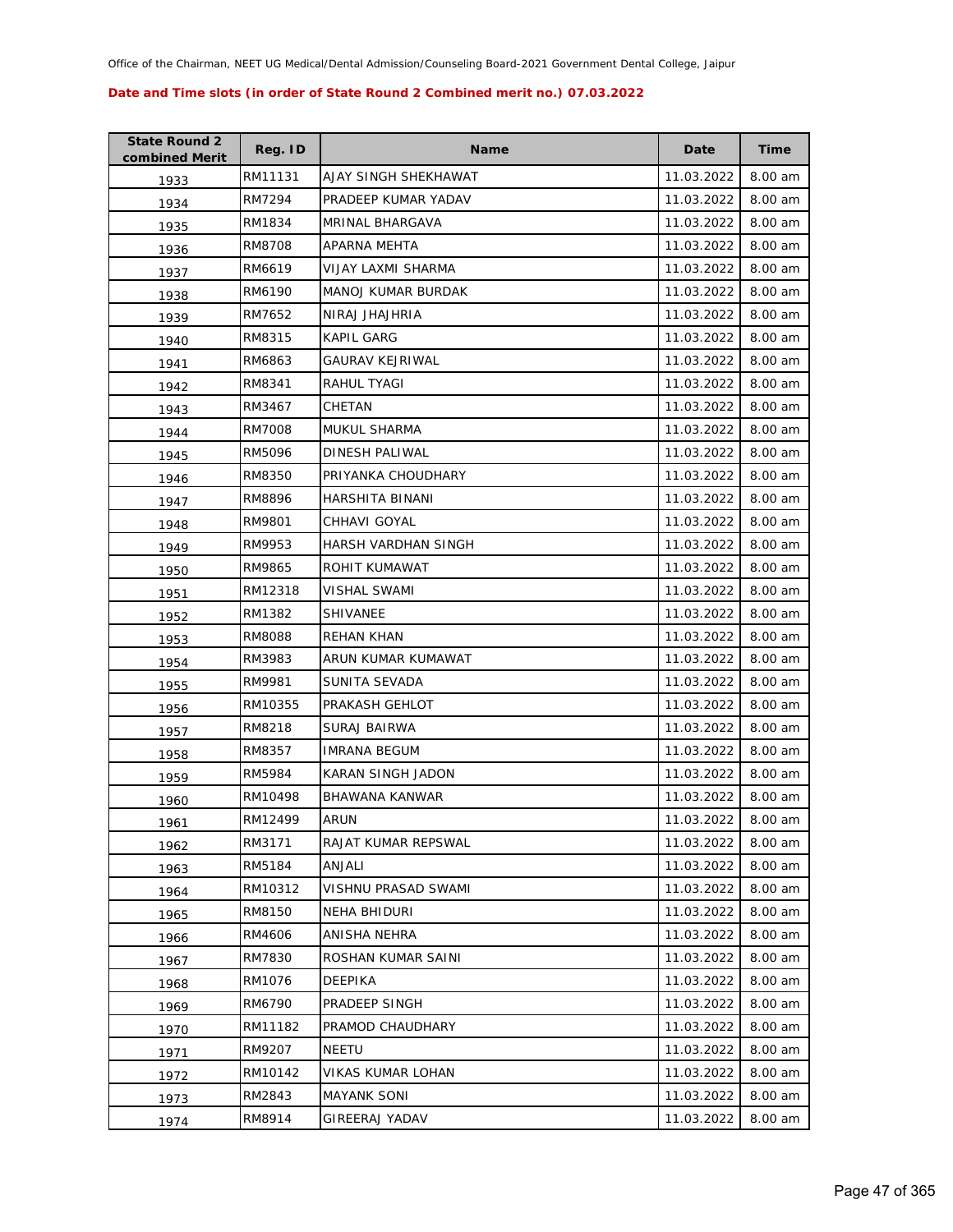| <b>State Round 2</b><br>combined Merit | Reg. ID | <b>Name</b>            | Date       | <b>Time</b> |
|----------------------------------------|---------|------------------------|------------|-------------|
| 1975                                   | RM10890 | AKSHAT RAWAT           | 11.03.2022 | 8.00 am     |
| 1976                                   | RM8910  | SHARSTI KUMARI         | 11.03.2022 | 8.00 am     |
| 1977                                   | RM9488  | RITESH SAINI           | 11.03.2022 | 8.00 am     |
| 1978                                   | RM11732 | KANISHKA SHARMA        | 11.03.2022 | 8.00 am     |
| 1979                                   | RM2398  | RAMNIWAS CHOUDHARY     | 11.03.2022 | 8.00 am     |
| 1980                                   | RM7214  | <b>MAMTA RAHAR</b>     | 11.03.2022 | 8.00 am     |
| 1981                                   | RM6825  | AJAY PRATAP BHAKAR     | 11.03.2022 | 8.00 am     |
| 1982                                   | RM7831  | SANGHARSH KUMAR SAMOTA | 11.03.2022 | 8.00 am     |
| 1983                                   | RM2463  | SANJAY KUMAR YADAV     | 11.03.2022 | 8.00 am     |
| 1984                                   | RM6917  | AARZOO AGRAWAL         | 11.03.2022 | 8.00 am     |
| 1985                                   | RM12762 | BHAWANA SATSANGI       | 11.03.2022 | 8.00 am     |
| 1986                                   | RM3557  | SAKSHI SARASWAT        | 11.03.2022 | 8.00 am     |
| 1987                                   | RM3800  | PRIYANKA BHADU         | 11.03.2022 | 8.00 am     |
| 1988                                   | RM5849  | NIKITA CHOUDHARY       | 11.03.2022 | 8.00 am     |
| 1989                                   | RM2377  | <b>NIKITA SAINI</b>    | 11.03.2022 | 8.00 am     |
| 1990                                   | RM3982  | KIRAN                  | 11.03.2022 | 8.00 am     |
| 1991                                   | RM10567 | PRIYA                  | 11.03.2022 | 8.00 am     |
| 1992                                   | RM6883  | PRASHANT YADAV         | 11.03.2022 | 8.00 am     |
| 1993                                   | RM5867  | LOKESH                 | 11.03.2022 | 8.00 am     |
| 1994                                   | RM4112  | SHANTI CHOUDHARY       | 11.03.2022 | 8.00 am     |
| 1995                                   | RM4514  | NARENDRA KUMAR SAINI   | 11.03.2022 | 8.00 am     |
| 1996                                   | RM9389  | ASHWANI NAIN           | 11.03.2022 | 8.00 am     |
| 1997                                   | RM4009  | CHHOTA RAM             | 11.03.2022 | 8.00 am     |
| 1998                                   | RM2153  | PRIYA GARG             | 11.03.2022 | 8.00 am     |
| 1999                                   | RM11802 | AKASH KHANDELWAL       | 11.03.2022 | 8.00 am     |
| 2000                                   | RM1337  | <b>AARZOO</b>          | 11.03.2022 | 8.00 am     |
| 2001                                   | RM12608 | JAIKEE KUMAR GARG      | 11.03.2022 | 8.00 am     |
| 2002                                   | RM2852  | CHANDNI SONAWAT        | 11.03.2022 | 8.00 am     |
| 2003                                   | RM2638  | ANTIMA KUMAWAT         | 11.03.2022 | 8.00 am     |
| 2004                                   | RM11164 | BHAGIRATH              | 11.03.2022 | 8.00 am     |
| 2005                                   | RM8979  | JITENDRA ROHILA        | 11.03.2022 | 8.00 am     |
| 2006                                   | RM2458  | <b>MOHIT KUMAR</b>     | 11.03.2022 | 8.00 am     |
| 2007                                   | RM4526  | PUNEET MITTAL          | 11.03.2022 | 8.00 am     |
| 2008                                   | RM1151  | RAGHAV YADAV           | 11.03.2022 | 8.00 am     |
| 2009                                   | RM1046  | LALITA SHARMA          | 11.03.2022 | 8.00 am     |
| 2010                                   | RM2240  | VANDANA KUMAWAT        | 11.03.2022 | 8.00 am     |
| 2011                                   | RM3156  | MOHIT KUMAR            | 11.03.2022 | 8.00 am     |
| 2012                                   | RM3651  | KHUSHI SHARMA          | 11.03.2022 | 8.00 am     |
| 2013                                   | RM12325 | YASH SWAMI             | 11.03.2022 | 8.00 am     |
| 2014                                   | RM8806  | NIDHI                  | 11.03.2022 | 8.00 am     |
| 2015                                   | RM4280  | GOPAL KRISHAN GAKKHAR  | 11.03.2022 | 8.00 am     |
| 2016                                   | RM3108  | <b>SUNIL YADAV</b>     | 11.03.2022 | 8.00 am     |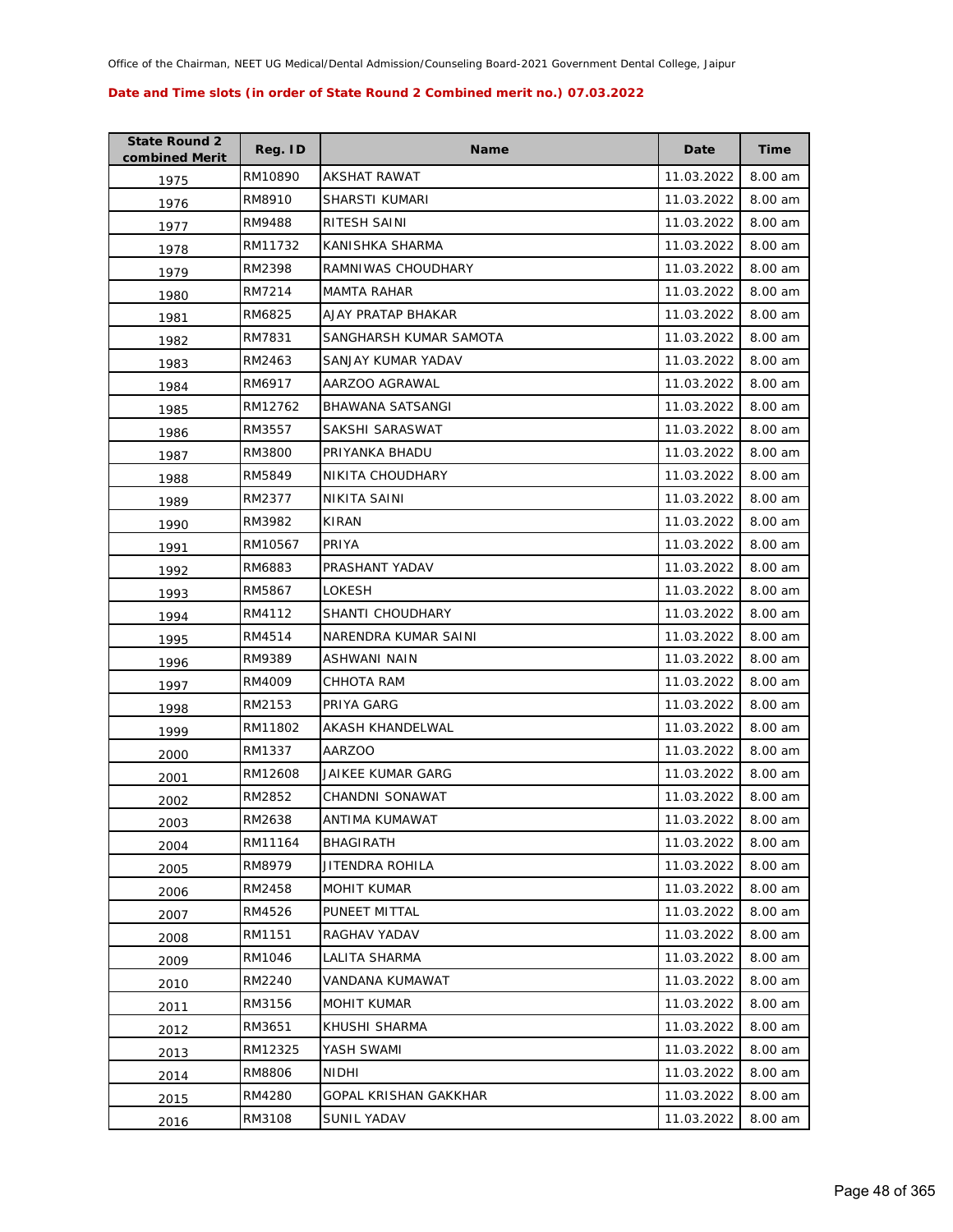| <b>State Round 2</b><br>combined Merit | Reg. ID | <b>Name</b>              | Date       | <b>Time</b> |
|----------------------------------------|---------|--------------------------|------------|-------------|
| 2017                                   | RM6721  | PRAKASH RATHORE          | 11.03.2022 | 8.00 am     |
| 2018                                   | RM10489 | <b>IMRAN</b>             | 11.03.2022 | 8.00 am     |
| 2019                                   | RM6497  | <b>MAMTA CHANGAL</b>     | 11.03.2022 | 8.00 am     |
| 2020                                   | RM12751 | ARCHANA JAJRA            | 11.03.2022 | 8.00 am     |
| 2021                                   | RM2662  | DEEPIKA MEEL             | 11.03.2022 | 8.00 am     |
| 2022                                   | RM10757 | <b>POOJA</b>             | 11.03.2022 | 8.00 am     |
| 2023                                   | RM2718  | GIRIRAJ                  | 11.03.2022 | 8.00 am     |
| 2024                                   | RM6956  | DHEERAJ JANGID           | 11.03.2022 | 8.00 am     |
| 2025                                   | RM3722  | JITESH NITHARWAL         | 11.03.2022 | 8.00 am     |
| 2026                                   | RM3455  | KUSHAL KORANI            | 11.03.2022 | 8.00 am     |
| 2027                                   | RM10850 | KULDEEP SINGH RAJPUROHIT | 11.03.2022 | 8.00 am     |
| 2028                                   | RM5004  | SURABHI MITAWA           | 11.03.2022 | 8.00 am     |
| 2029                                   | RM9449  | NIVEDITA POONIA          | 11.03.2022 | 8.00 am     |
| 2030                                   | RM6437  | PRANAV CHOUDHARY         | 11.03.2022 | 8.00 am     |
| 2031                                   | RM3071  | VIDHI SHARMA             | 11.03.2022 | 8.00 am     |
| 2032                                   | RM11516 | SANDEEP CHOUDHARY        | 11.03.2022 | 8.00 am     |
| 2033                                   | RM13726 | MEENA JAT                | 11.03.2022 | 8.00 am     |
| 2034                                   | RM12887 | POOJA JAIN               | 11.03.2022 | 8.00 am     |
| 2035                                   | RM5577  | RAKESH SAINI             | 11.03.2022 | 8.00 am     |
| 2036                                   | RM3908  | PRAVEEN KUMAR SHARMA     | 11.03.2022 | 8.00 am     |
| 2037                                   | RM11304 | DISHA BHOJWANI           | 11.03.2022 | 8.00 am     |
| 2038                                   | RM4594  | <b>KALPNA SUNDA</b>      | 11.03.2022 | 8.00 am     |
| 2039                                   | RM2625  | SAMEER SONI              | 11.03.2022 | 8.00 am     |
| 2040                                   | RM3110  | LASEE KUMARI             | 11.03.2022 | 8.00 am     |
| 2041                                   | RM5078  | NISHA SAINI              | 11.03.2022 | 8.00 am     |
| 2042                                   | RM2128  | POOJA KUMARI MAHALA      | 11.03.2022 | 8.00 am     |
| 2043                                   | RM2671  | GAUTAM                   | 11.03.2022 | 8.00 am     |
| 2044                                   | RM2367  | JAYANT SADHWANI          | 11.03.2022 | 8.00 am     |
| 2045                                   | RM3414  | RENU                     | 11.03.2022 | 8.00 am     |
| 2046                                   | RM10145 | OMPRAKASH BENIWAL        | 11.03.2022 | 8.00 am     |
| 2047                                   | RM10391 | MUKESH KUMAR             | 11.03.2022 | 8.00 am     |
| 2048                                   | RM11616 | SANDEEP CHOUDHARY        | 11.03.2022 | 8.00 am     |
| 2049                                   | RM5802  | <b>MRIDUL GOYAL</b>      | 11.03.2022 | 8.00 am     |
| 2050                                   | RM5068  | <b>VAIBHAVI RATHORE</b>  | 11.03.2022 | 8.00 am     |
| 2051                                   | RM2919  | KRISHNA YADAV            | 11.03.2022 | 8.00 am     |
| 2052                                   | RM2003  | <b>MUSKAN AGARWAL</b>    | 11.03.2022 | 8.00 am     |
| 2053                                   | RM5634  | SHREYA PUNIA             | 11.03.2022 | 8.00 am     |
| 2054                                   | RM4805  | KUNAL SEN                | 11.03.2022 | 8.00 am     |
| 2055                                   | RM12490 | KAVITA SAMOTA            | 11.03.2022 | 8.00 am     |
| 2056                                   | RM10732 | ANCHAL SWAMI             | 11.03.2022 | 8.00 am     |
| 2057                                   | RM4941  | AJEET KUMAWAT            | 11.03.2022 | 8.00 am     |
| 2058                                   | RM2078  | ABHISHEK SHARMA          | 11.03.2022 | 8.00 am     |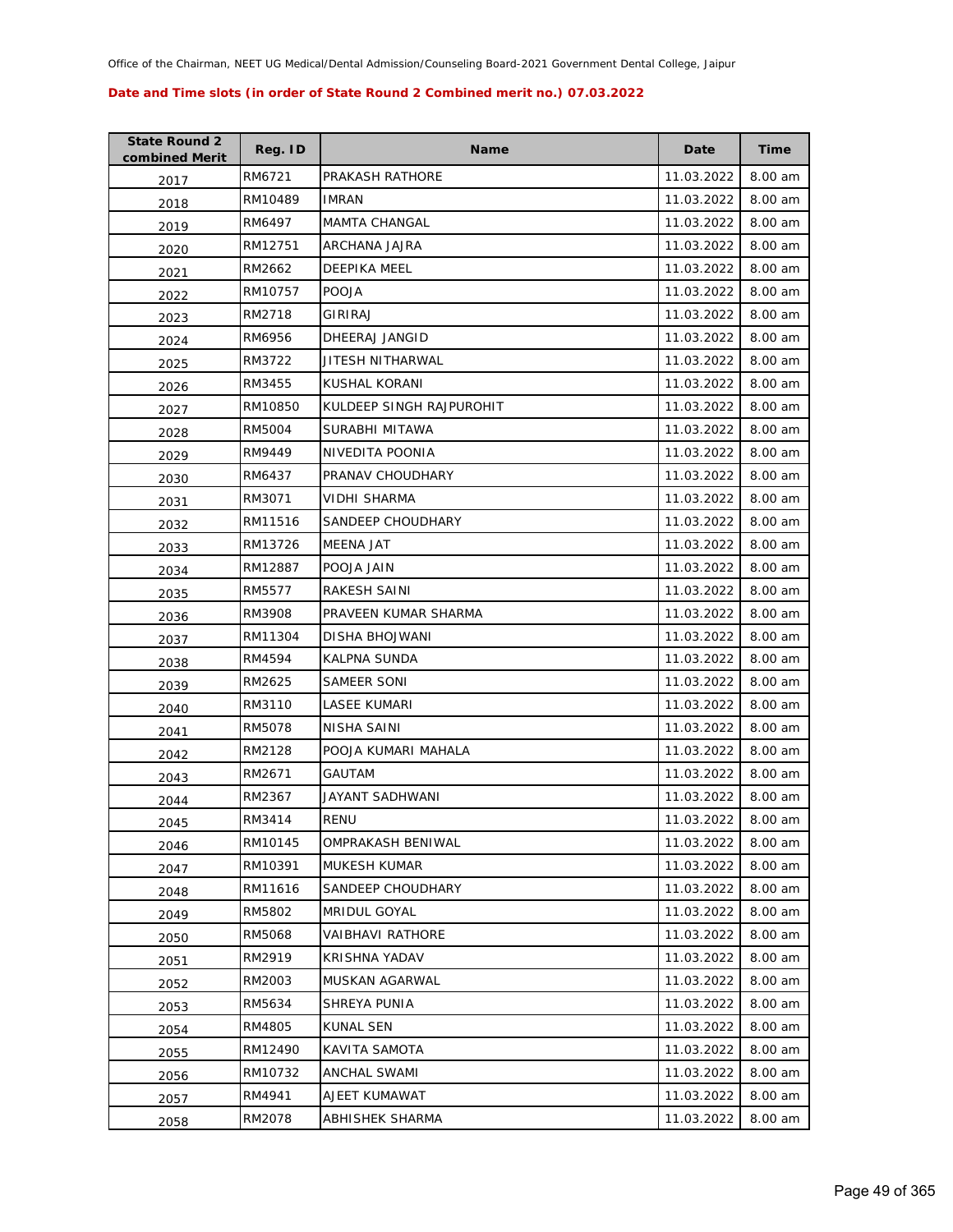| <b>State Round 2</b><br>combined Merit | Reg. ID | <b>Name</b>             | Date       | <b>Time</b> |
|----------------------------------------|---------|-------------------------|------------|-------------|
| 2059                                   | RM9570  | VIKAS KUMAR GURJAR      | 11.03.2022 | 8.00 am     |
| 2060                                   | RM2475  | <b>GARVIT CHOUDHARY</b> | 11.03.2022 | 8.00 am     |
| 2061                                   | RM1333  | NARENDRA VYAS           | 11.03.2022 | 8.00 am     |
| 2062                                   | RM10334 | ABHISHEK KUMAR DHAKA    | 11.03.2022 | 8.00 am     |
| 2063                                   | RM2059  | PRIYANKA                | 11.03.2022 | 8.00 am     |
| 2064                                   | RM9172  | NARAYAN JAT             | 11.03.2022 | 8.00 am     |
| 2065                                   | RM8365  | VAIBHAV BHARDWAJ        | 11.03.2022 | 8.00 am     |
| 2066                                   | RM9615  | JYOTI YADAV             | 11.03.2022 | 8.00 am     |
| 2067                                   | RM9194  | <b>MANISH SAMOTA</b>    | 11.03.2022 | 8.00 am     |
| 2068                                   | RM8176  | JAYESH NAGAR            | 11.03.2022 | 8.00 am     |
| 2069                                   | RM2737  | <b>GOVIND SAINI</b>     | 11.03.2022 | 8.00 am     |
| 2070                                   | RM10511 | MUSKAN YADAV            | 11.03.2022 | 8.00 am     |
| 2071                                   | RM7065  | PUSHKAL SHARMA          | 11.03.2022 | 8.00 am     |
| 2072                                   | RM5097  | SAKSHAM JANGID          | 11.03.2022 | 8.00 am     |
| 2073                                   | RM8570  | DEV KANTARIYA           | 11.03.2022 | 8.00 am     |
| 2074                                   | RM8043  | RAHUL KUMAR YADAV       | 11.03.2022 | 8.00 am     |
| 2075                                   | RM10768 | RITIKA PAREEK           | 11.03.2022 | 8.00 am     |
| 2076                                   | RM6130  | VIKAS MANDIWAL          | 11.03.2022 | 8.00 am     |
| 2077                                   | RM5780  | ANUBHA AGARWAL          | 11.03.2022 | 8.00 am     |
| 2078                                   | RM2652  | SAKSHI PAREEK           | 11.03.2022 | 8.00 am     |
| 2079                                   | RM8735  | AKHILESH YADAV          | 11.03.2022 | 8.00 am     |
| 2080                                   | RM2885  | DIVYA SONI              | 11.03.2022 | 8.00 am     |
| 2081                                   | RM4583  | INDIRA KADWASHRA        | 11.03.2022 | 8.00 am     |
| 2082                                   | RM10221 | <b>HARSH SHARMA</b>     | 11.03.2022 | 8.00 am     |
| 2083                                   | RM6235  | SURENDRA SARAN          | 11.03.2022 | 8.00 am     |
| 2084                                   | RM5883  | ANURADHA PRAJAPAT       | 11.03.2022 | 8.00 am     |
| 2085                                   | RM4818  | <b>NAVEEN SHARMA</b>    | 11.03.2022 | 8.00 am     |
| 2086                                   | RM4804  | ANSHU SHEKHAWAT         | 11.03.2022 | 8.00 am     |
| 2087                                   | RM6973  | <b>HRITIK JAIN</b>      | 11.03.2022 | 8.00 am     |
| 2088                                   | RM5384  | POONAM PRAJAPAT         | 11.03.2022 | 8.00 am     |
| 2089                                   | RM13973 | NIKHIL KULHARI          | 11.03.2022 | 8.00 am     |
| 2090                                   | RM10648 | <b>VINITA MANGAWA</b>   | 11.03.2022 | 8.00 am     |
| 2091                                   | RM8205  | PRIYA YADAV             | 11.03.2022 | 8.00 am     |
| 2092                                   | RM3713  | <b>MUKTASID</b>         | 11.03.2022 | 8.00 am     |
| 2093                                   | RM7996  | <b>MANOJ BUGASRA</b>    | 11.03.2022 | 8.00 am     |
| 2094                                   | RM11007 | <b>SHIVANI KUNTAL</b>   | 11.03.2022 | 8.00 am     |
| 2095                                   | RM12014 | <b>KISTURI</b>          | 11.03.2022 | 8.00 am     |
| 2096                                   | RM9214  | MANISHA SIHAG           | 11.03.2022 | 8.00 am     |
| 2097                                   | RM10952 | PRIYANKA BHAMBOO        | 11.03.2022 | 8.00 am     |
| 2098                                   | RM12630 | NEHA SWAMI              | 11.03.2022 | 8.00 am     |
| 2099                                   | RM12868 | SAKSHI JAIN             | 11.03.2022 | 2.00 pm     |
| 2100                                   | RM5134  | BHARATI YADAV           | 11.03.2022 | 2.00 pm     |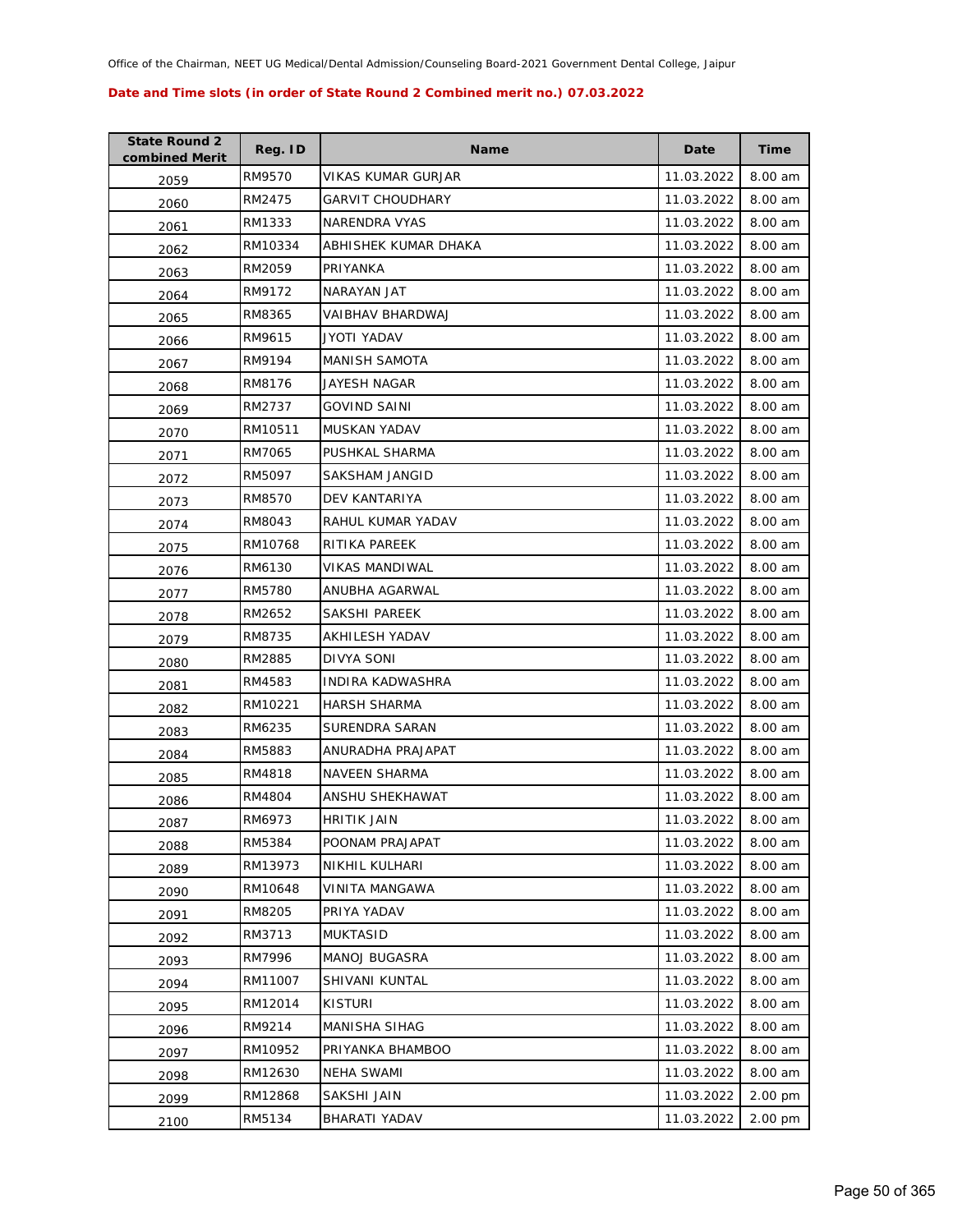| <b>State Round 2</b><br>combined Merit | Reg. ID | <b>Name</b>                 | Date       | <b>Time</b> |
|----------------------------------------|---------|-----------------------------|------------|-------------|
| 2101                                   | RM6206  | RUCHI BHARDWAJ              | 11.03.2022 | 2.00 pm     |
| 2102                                   | RM4687  | PREM KUMARI                 | 11.03.2022 | 2.00 pm     |
| 2103                                   | RM3971  | <b>MAHENDRA KUMAR</b>       | 11.03.2022 | 2.00 pm     |
| 2104                                   | RM8635  | <b>MANJU</b>                | 11.03.2022 | 2.00 pm     |
| 2105                                   | RM4836  | <b>SUMAN BAJIYA</b>         | 11.03.2022 | 2.00 pm     |
| 2106                                   | RM8355  | NIVEDITA                    | 11.03.2022 | 2.00 pm     |
| 2107                                   | RM4207  | <b>DEEPA JAISWAL</b>        | 11.03.2022 | 2.00 pm     |
| 2108                                   | RM10738 | SOURAV SHARMA               | 11.03.2022 | 2.00 pm     |
| 2109                                   | RM4617  | PRATYUSH AGRAWAL            | 11.03.2022 | 2.00 pm     |
| 2110                                   | RM10246 | BIHARIDAN                   | 11.03.2022 | 2.00 pm     |
| 2111                                   | RM5833  | HANSRAJ SAINI               | 11.03.2022 | 2.00 pm     |
| 2112                                   | RM8153  | MANISH KUMAR DHAKER         | 11.03.2022 | 2.00 pm     |
| 2113                                   | RM4900  | RAHUL KUMAR JAT             | 11.03.2022 | 2.00 pm     |
| 2114                                   | RM10568 | PRINCE YADAV                | 11.03.2022 | 2.00 pm     |
| 2115                                   | RM9112  | <b>VIMLA</b>                | 11.03.2022 | 2.00 pm     |
| 2116                                   | RM11214 | <b>MOHD SHAKIL</b>          | 11.03.2022 | 2.00 pm     |
| 2117                                   | RM10295 | NIVEDITA BHAYAL             | 11.03.2022 | 2.00 pm     |
| 2118                                   | RM6586  | DEEPAK SHARMA               | 11.03.2022 | 2.00 pm     |
| 2119                                   | RM8567  | <b>MAMTA BHADOO</b>         | 11.03.2022 | 2.00 pm     |
| 2120                                   | RM9333  | <b>MANVENDRA PRASAD</b>     | 11.03.2022 | 2.00 pm     |
| 2121                                   | RM5623  | AKASH SERAWAT               | 11.03.2022 | 2.00 pm     |
| 2122                                   | RM3031  | YASH VASHISHTH              | 11.03.2022 | 2.00 pm     |
| 2123                                   | RM4679  | AAKASH MEENA                | 11.03.2022 | 2.00 pm     |
| 2124                                   | RM1408  | ANJALI JANGIR               | 11.03.2022 | 2.00 pm     |
| 2125                                   | RM12481 | ROSHAN DEVANDA              | 11.03.2022 | 2.00 pm     |
| 2126                                   | RM5372  | <b>VISHWAS</b>              | 11.03.2022 | 2.00 pm     |
| 2127                                   | RM8226  | <b>ISHA GAUTAM</b>          | 11.03.2022 | 2.00 pm     |
| 2128                                   | RM10062 | <b>UDIT AGARWAL</b>         | 11.03.2022 | 2.00 pm     |
| 2129                                   | RM9804  | HARSHITA JAIN               | 11.03.2022 | 2.00 pm     |
| 2130                                   | RM5842  | ANITA DHAYAL                | 11.03.2022 | 2.00 pm     |
| 2131                                   | RM9201  | <b>NISHA</b>                | 11.03.2022 | 2.00 pm     |
| 2132                                   | RM8770  | DEVRAJ KUMAWAT              | 11.03.2022 | 2.00 pm     |
| 2133                                   | RM8738  | <b>BHUMIKA SHARMA</b>       | 11.03.2022 | 2.00 pm     |
| 2134                                   | RM1633  | HARSH VARDHAN SINGH TANWAR  | 11.03.2022 | 2.00 pm     |
| 2135                                   | RM2496  | DHAIRYA SHARMA              | 11.03.2022 | 2.00 pm     |
| 2136                                   | RM13318 | <b>BHARAT KUMAR</b>         | 11.03.2022 | 2.00 pm     |
| 2137                                   | RM11656 | ANITA YADAV                 | 11.03.2022 | 2.00 pm     |
| 2138                                   | RM2631  | CHANDRABHAN SINGH SHEKHAWAT | 11.03.2022 | 2.00 pm     |
| 2139                                   | RM10225 | RAJENDRA CHOUDHARY          | 11.03.2022 | 2.00 pm     |
| 2140                                   | RM10535 | ASHVINA BISHNOI             | 11.03.2022 | 2.00 pm     |
| 2141                                   | RM12330 | CHETNA CHOUDHARY            | 11.03.2022 | 2.00 pm     |
| 2142                                   | RM15443 | DHEERAJ DHAYAL              | 11.03.2022 | 2.00 pm     |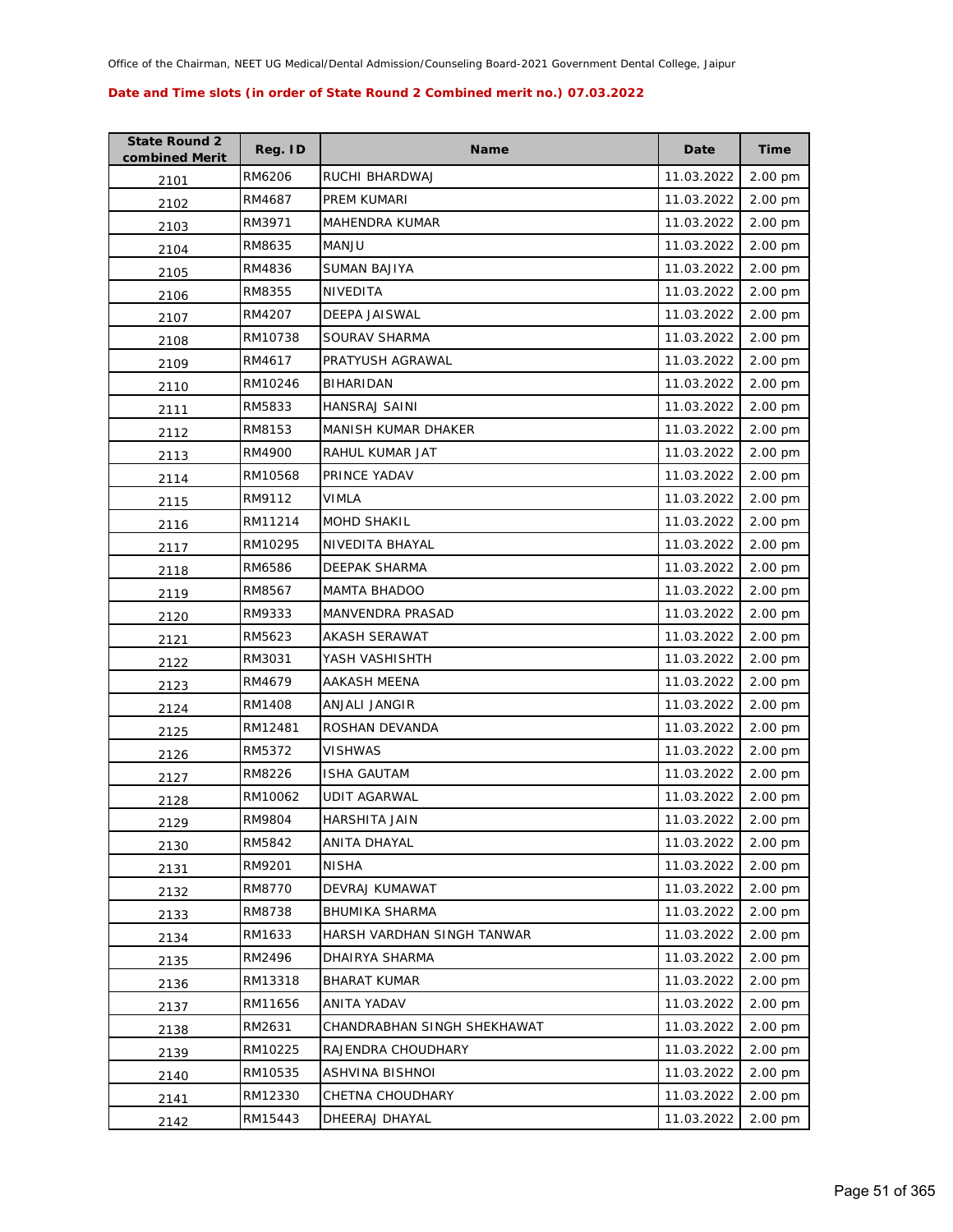| <b>State Round 2</b><br>combined Merit | Reg. ID | <b>Name</b>                   | Date       | <b>Time</b> |
|----------------------------------------|---------|-------------------------------|------------|-------------|
| 2143                                   | RM1934  | DEVPRAYAG SHARMA              | 11.03.2022 | 2.00 pm     |
| 2144                                   | RM3047  | NIKHIL REWAR                  | 11.03.2022 | 2.00 pm     |
| 2145                                   | RM9222  | DIVANSHU KUMAWAT              | 11.03.2022 | 2.00 pm     |
| 2146                                   | RM8431  | VIKAS KUMAR JANGIR            | 11.03.2022 | 2.00 pm     |
| 2147                                   | RM7796  | <b>MANOJ GATHALA</b>          | 11.03.2022 | 2.00 pm     |
| 2148                                   | RM5703  | SANIYA CHOUDHARY              | 11.03.2022 | 2.00 pm     |
| 2149                                   | RM1790  | VIKAS CHOUDHARY               | 11.03.2022 | 2.00 pm     |
| 2150                                   | RM7072  | <b>MONIKA KUMARI</b>          | 11.03.2022 | 2.00 pm     |
| 2151                                   | RM9417  | GOKHLESH SHARMA               | 11.03.2022 | 2.00 pm     |
| 2152                                   | RM5026  | GAJENDRA KHILERI              | 11.03.2022 | 2.00 pm     |
| 2153                                   | RM3793  | ANGEL SIYAG                   | 11.03.2022 | 2.00 pm     |
| 2154                                   | RM12666 | <b>SANTOSH</b>                | 11.03.2022 | 2.00 pm     |
| 2155                                   | RM4953  | <b>VIKRAM SINGH</b>           | 11.03.2022 | 2.00 pm     |
| 2156                                   | RM14236 | CHAND KANWAR                  | 11.03.2022 | 2.00 pm     |
| 2157                                   | RM1901  | NIKITA GOHIL                  | 11.03.2022 | 2.00 pm     |
| 2158                                   | RM6784  | ADITYA                        | 11.03.2022 | 2.00 pm     |
| 2159                                   | RM8142  | DEEPAK KHATRI                 | 11.03.2022 | 2.00 pm     |
| 2160                                   | RM2573  | RAVINDRA BISHNOI              | 11.03.2022 | 2.00 pm     |
| 2161                                   | RM9587  | PRIYA MANGAL                  | 11.03.2022 | 2.00 pm     |
| 2162                                   | RM7093  | PRIYANSHI SHARMA              | 11.03.2022 | 2.00 pm     |
| 2163                                   | RM6527  | RAHUL SHARMA                  | 11.03.2022 | 2.00 pm     |
| 2164                                   | RM7646  | SAHIL SAXENA                  | 11.03.2022 | 2.00 pm     |
| 2165                                   | RM2156  | ASHOK KUMAR                   | 11.03.2022 | 2.00 pm     |
| 2166                                   | RM7036  | PRIYANSHU SHANDILYA           | 11.03.2022 | 2.00 pm     |
| 2167                                   | RM4531  | LAVEENA PINJNANI              | 11.03.2022 | 2.00 pm     |
| 2168                                   | RM8856  | <b>CHHAGAN BAIRD</b>          | 11.03.2022 | 2.00 pm     |
| 2169                                   | RM5475  | MEENAKSHI BISHNOI             | 11.03.2022 | 2.00 pm     |
| 2170                                   | RM12624 | KAUSHAL KUMAR SONI            | 11.03.2022 | 2.00 pm     |
| 2171                                   | RM10428 | PRIYANKA BISHNOI              | 11.03.2022 | 2.00 pm     |
| 2172                                   | RM3040  | HITESH AGARWAL                | 11.03.2022 | 2.00 pm     |
| 2173                                   | RM7190  | UNNATI CHAWLA                 | 11.03.2022 | 2.00 pm     |
| 2174                                   | RM6399  | LOKESH SAINI                  | 11.03.2022 | 2.00 pm     |
| 2175                                   | RM12802 | UMMED SINGH                   | 11.03.2022 | 2.00 pm     |
| 2176                                   | RM1236  | HARSHVARDHAN SINGH RAJPUROHIT | 11.03.2022 | 2.00 pm     |
| 2177                                   | RM2437  | SHRUTI SHREYA                 | 11.03.2022 | 2.00 pm     |
| 2178                                   | RM12098 | DEVENDRA SINGH                | 11.03.2022 | 2.00 pm     |
| 2179                                   | RM6998  | RANU JAT                      | 11.03.2022 | 2.00 pm     |
| 2180                                   | RM1670  | ANUSHKA                       | 11.03.2022 | 2.00 pm     |
| 2181                                   | RM5874  | <b>AMIT TAILOR</b>            | 11.03.2022 | 2.00 pm     |
| 2182                                   | RM2722  | PREETI CHOUDHARY              | 11.03.2022 | 2.00 pm     |
| 2183                                   | RM4113  | VEDVRAT PALIWAL               | 11.03.2022 | 2.00 pm     |
| 2184                                   | RM11860 | TANYA KESHWANI                | 11.03.2022 | 2.00 pm     |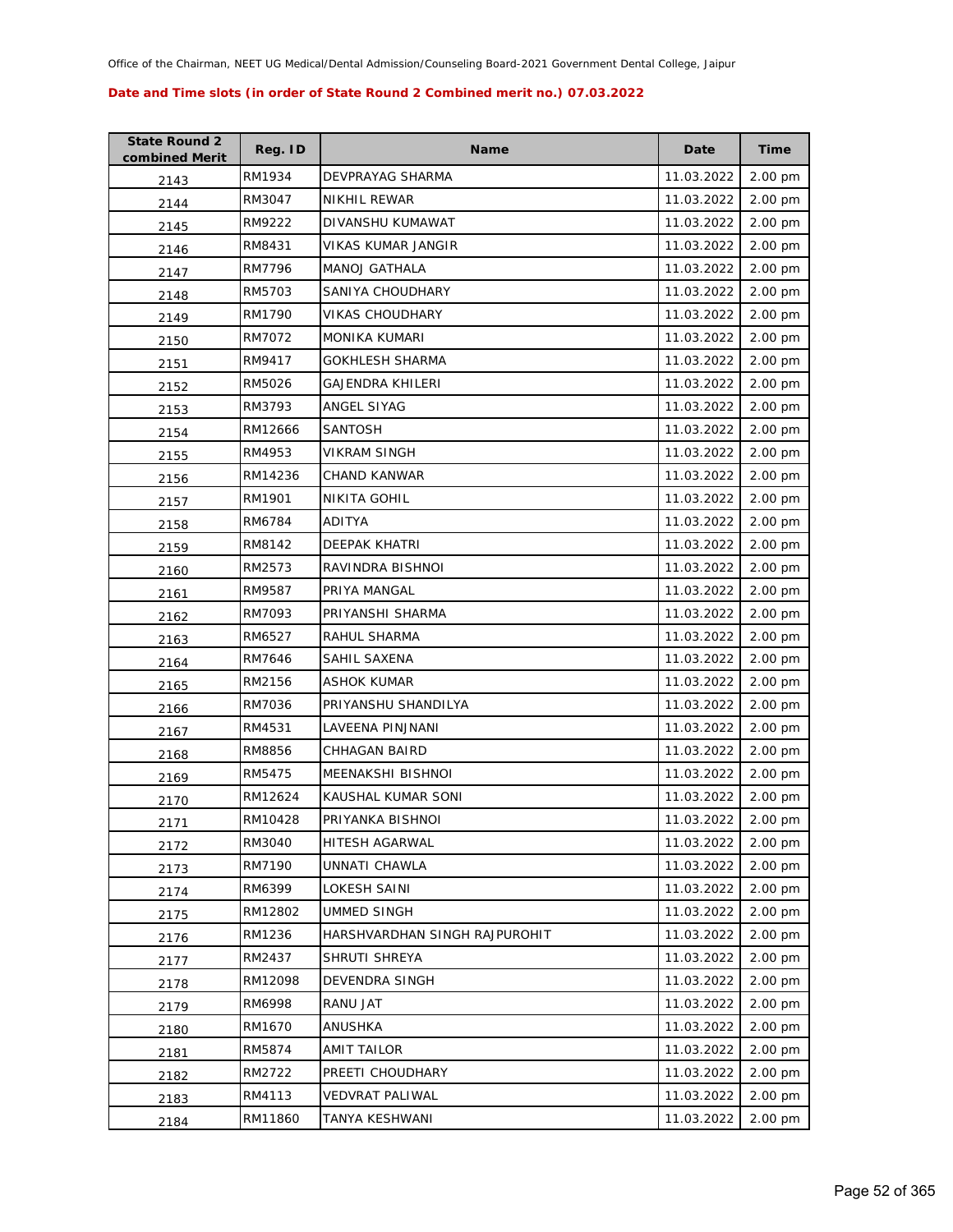| <b>State Round 2</b><br>combined Merit | Reg. ID | <b>Name</b>              | Date       | <b>Time</b> |
|----------------------------------------|---------|--------------------------|------------|-------------|
| 2185                                   | RM10294 | GULENDRA SINGH BARSANIYA | 11.03.2022 | 2.00 pm     |
| 2186                                   | RM11577 | <b>MOHD TABISH</b>       | 11.03.2022 | 2.00 pm     |
| 2187                                   | RM5667  | <b>MAHIMA CHOUDHARY</b>  | 11.03.2022 | 2.00 pm     |
| 2188                                   | RM11044 | MOHD ASIF KHAN           | 11.03.2022 | 2.00 pm     |
| 2189                                   | RM3377  | MUSKAN CHOUDHARY         | 11.03.2022 | 2.00 pm     |
| 2190                                   | RM2019  | VAIBHAV YADAV            | 11.03.2022 | 2.00 pm     |
| 2191                                   | RM5155  | AMITA SAINI              | 11.03.2022 | 2.00 pm     |
| 2192                                   | RM11819 | DINESH KUMAR SAINI       | 11.03.2022 | 2.00 pm     |
| 2193                                   | RM7185  | SHIVANEE HARITWAL        | 11.03.2022 | 2.00 pm     |
| 2194                                   | RM2353  | TANU PANDLA              | 11.03.2022 | 2.00 pm     |
| 2195                                   | RM13641 | <b>OM PRAKASH</b>        | 11.03.2022 | 2.00 pm     |
| 2196                                   | RM10233 | RISHABH KUMAWAT          | 11.03.2022 | 2.00 pm     |
| 2197                                   | RM10445 | <b>ARISH KHAN</b>        | 11.03.2022 | 2.00 pm     |
| 2198                                   | RM6257  | TANISHA PUROHIT          | 11.03.2022 | 2.00 pm     |
| 2199                                   | RM9078  | PIYUSH GAUTAM            | 11.03.2022 | 2.00 pm     |
| 2200                                   | RM15696 | AYUSH KUMAWAT            | 11.03.2022 | 2.00 pm     |
| 2201                                   | RM8603  | VIJAY SINGH KAJLA        | 11.03.2022 | 2.00 pm     |
| 2202                                   | RM3115  | DAANISH BHAGASRA         | 11.03.2022 | 2.00 pm     |
| 2203                                   | RM11387 | AMAN ROOP RAI            | 11.03.2022 | 2.00 pm     |
| 2204                                   | RM6233  | <b>SUNIL KUMAR</b>       | 11.03.2022 | 2.00 pm     |
| 2205                                   | RM8391  | SURENDRA BISHNOI         | 11.03.2022 | 2.00 pm     |
| 2206                                   | RM8865  | PRIYANKA CHOUDHARY       | 11.03.2022 | 2.00 pm     |
| 2207                                   | RM10670 | SHALU SAINI              | 11.03.2022 | 2.00 pm     |
| 2208                                   | RM2991  | MOHIT MALAV              | 11.03.2022 | 2.00 pm     |
| 2209                                   | RM10926 | <b>VIKAS BISHNOI</b>     | 11.03.2022 | 2.00 pm     |
| 2210                                   | RM6274  | <b>SUNNY CHOUDHARY</b>   | 11.03.2022 | 2.00 pm     |
| 2211                                   | RM3076  | AARTI YADAV              | 11.03.2022 | 2.00 pm     |
| 2212                                   | RM8199  | SWALEHA SIDDIQUI ZENAB   | 11.03.2022 | 2.00 pm     |
| 2213                                   | RM3583  | SHILPA VERMA             | 11.03.2022 | 2.00 pm     |
| 2214                                   | RM13073 | <b>NEERAJ MEHTA</b>      | 11.03.2022 | 2.00 pm     |
| 2215                                   | RM3737  | <b>TAMANNA SAINI</b>     | 11.03.2022 | 2.00 pm     |
| 2216                                   | RM4782  | <b>MOTI LAL SAIN</b>     | 11.03.2022 | 2.00 pm     |
| 2217                                   | RM12115 | PREM PRAKASH RAJPUROHIT  | 11.03.2022 | 2.00 pm     |
| 2218                                   | RM3661  | <b>SUMAN SHARMA</b>      | 11.03.2022 | 2.00 pm     |
| 2219                                   | RM10587 | ROHIT SHARMA             | 11.03.2022 | 2.00 pm     |
| 2220                                   | RM6543  | <b>SUNITA</b>            | 11.03.2022 | 2.00 pm     |
| 2221                                   | RM10238 | VIVEK KUMAR JANGIR       | 11.03.2022 | 2.00 pm     |
| 2222                                   | RM1223  | SAMATA BOTHRA            | 11.03.2022 | 2.00 pm     |
| 2223                                   | RM1312  | DEV GUPTA                | 11.03.2022 | 2.00 pm     |
| 2224                                   | RM8830  | AXITA SHARMA             | 11.03.2022 | 2.00 pm     |
| 2225                                   | RM7621  | <b>VIJAY RAJ</b>         | 11.03.2022 | 2.00 pm     |
| 2226                                   | RM6507  | SUNIL SHARMA             | 11.03.2022 | 2.00 pm     |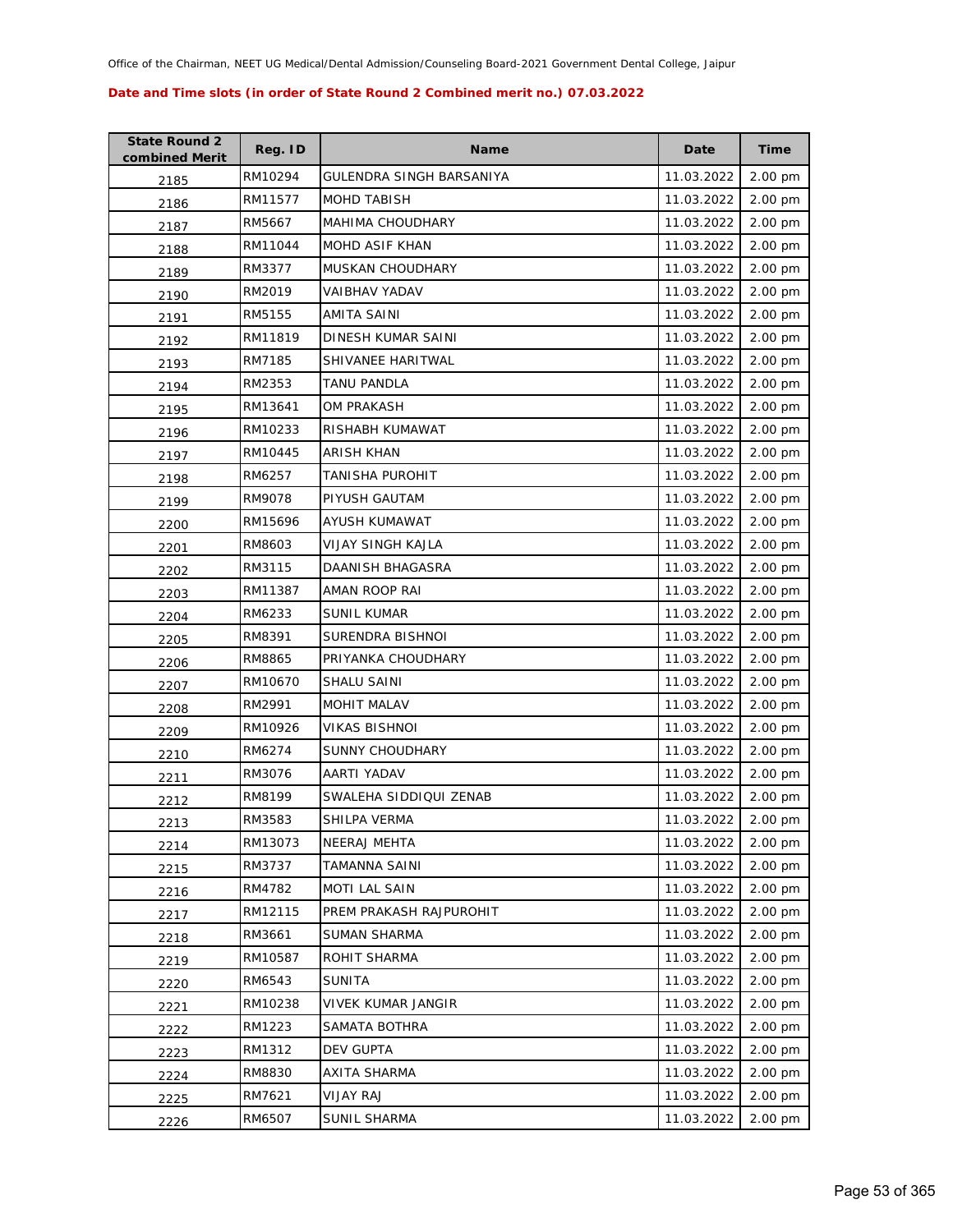| <b>State Round 2</b><br>combined Merit | Reg. ID | <b>Name</b>            | Date       | <b>Time</b> |
|----------------------------------------|---------|------------------------|------------|-------------|
| 2227                                   | RM3096  | KRISHNA RATHORE        | 11.03.2022 | 2.00 pm     |
| 2228                                   | RM10586 | <b>KOMAL</b>           | 11.03.2022 | 2.00 pm     |
| 2229                                   | RM1453  | VAIDEHI                | 11.03.2022 | 2.00 pm     |
| 2230                                   | RM14016 | PRAVEEN KUMAR          | 11.03.2022 | 2.00 pm     |
| 2231                                   | RM1347  | DIVYANSH GUPTA         | 11.03.2022 | 2.00 pm     |
| 2232                                   | RM7501  | <b>ASHISH GUPTA</b>    | 11.03.2022 | 2.00 pm     |
| 2233                                   | RM8385  | VIKRAM KUMAR           | 11.03.2022 | 2.00 pm     |
| 2234                                   | RM7731  | AAYUSHI                | 11.03.2022 | 2.00 pm     |
| 2235                                   | RM9527  | SAROJ CHOUDHARY        | 11.03.2022 | 2.00 pm     |
| 2236                                   | RM11468 | VANSHIKA KEJARIWAL     | 11.03.2022 | 2.00 pm     |
| 2237                                   | RM12776 | RAKESH KUMAR BIJARNIYA | 11.03.2022 | 2.00 pm     |
| 2238                                   | RM6774  | <b>BHOOMIKA GUPTA</b>  | 11.03.2022 | 2.00 pm     |
| 2239                                   | RM6569  | SWARNIMA SAXENA        | 11.03.2022 | 2.00 pm     |
| 2240                                   | RM5607  | POOJA CHOUDHARY        | 11.03.2022 | 2.00 pm     |
| 2241                                   | RM1518  | <b>ISHA AGRAWAL</b>    | 11.03.2022 | 2.00 pm     |
| 2242                                   | RM8035  | YUVRAJ TANWAR          | 11.03.2022 | 2.00 pm     |
| 2243                                   | RM1204  | AAYUSH LAKHAWAT        | 11.03.2022 | 2.00 pm     |
| 2244                                   | RM3833  | RINKU SINGH CHOUDHARY  | 11.03.2022 | 2.00 pm     |
| 2245                                   | RM7490  | <b>BULBUL BISHNOI</b>  | 11.03.2022 | 2.00 pm     |
| 2246                                   | RM8684  | SHYAM SUNDAR MEENA     | 11.03.2022 | 2.00 pm     |
| 2247                                   | RM10354 | CHANDER KANT POONIA    | 11.03.2022 | 2.00 pm     |
| 2248                                   | RM2849  | <b>TARUN</b>           | 11.03.2022 | 2.00 pm     |
| 2249                                   | RM4402  | ANKIT RANA             | 11.03.2022 | 2.00 pm     |
| 2250                                   | RM5519  | <b>SUNIL KUMAR</b>     | 11.03.2022 | 2.00 pm     |
| 2251                                   | RM7529  | PALAK SHARMA           | 11.03.2022 | 2.00 pm     |
| 2252                                   | RM5033  | <b>GITANKSHA</b>       | 11.03.2022 | 2.00 pm     |
| 2253                                   | RM2909  | KAILASH PUNIYA         | 11.03.2022 | 2.00 pm     |
| 2254                                   | RM5057  | PRIYANKA PIPLODA       | 11.03.2022 | 2.00 pm     |
| 2255                                   | RM5699  | PAYAL                  | 11.03.2022 | 2.00 pm     |
| 2256                                   | RM3114  | AASHISH NEHRA          | 11.03.2022 | 2.00 pm     |
| 2257                                   | RM5403  | RISHIPAL YADAV         | 11.03.2022 | 2.00 pm     |
| 2258                                   | RM8980  | PRIYA SHEKHAWAT        | 11.03.2022 | 2.00 pm     |
| 2259                                   | RM13465 | SHRUTI BEASPAL         | 11.03.2022 | 2.00 pm     |
| 2260                                   | RM12074 | SHAILENDRA MALAV       | 11.03.2022 | 2.00 pm     |
| 2261                                   | RM10673 | AYUSH MEHTA            | 11.03.2022 | 2.00 pm     |
| 2262                                   | RM3625  | GOPICHAND KUMAWAT      | 11.03.2022 | 2.00 pm     |
| 2263                                   | RM9478  | LAKSHYA CHOUDHARY      | 11.03.2022 | 2.00 pm     |
| 2264                                   | RM9930  | VIPIN KUMAR            | 11.03.2022 | 2.00 pm     |
| 2265                                   | RM8013  | SAROJ KUMARI           | 11.03.2022 | 2.00 pm     |
| 2266                                   | RM1719  | MANSI PARIHAR          | 11.03.2022 | 2.00 pm     |
| 2267                                   | RM11965 | PRIYANSHI SHARMA       | 11.03.2022 | 2.00 pm     |
| 2268                                   | RM4031  | <b>VEENA DORATA</b>    | 11.03.2022 | 2.00 pm     |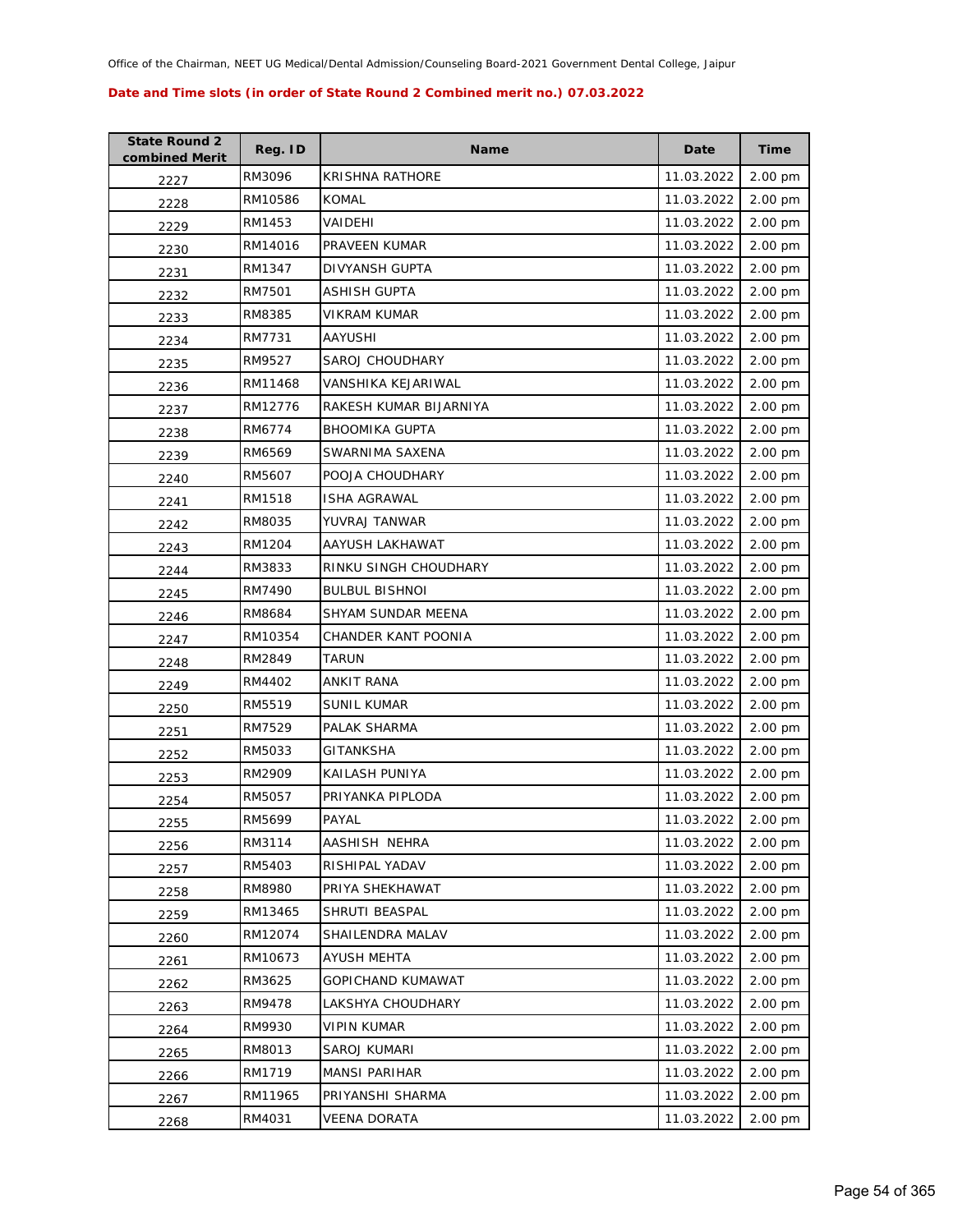| <b>State Round 2</b><br>combined Merit | Reg. ID | <b>Name</b>             | Date       | <b>Time</b> |
|----------------------------------------|---------|-------------------------|------------|-------------|
| 2269                                   | RM7768  | SANJAY SINGHMAR         | 11.03.2022 | 2.00 pm     |
| 2270                                   | RM8237  | SNEHA BHASKAR           | 11.03.2022 | 2.00 pm     |
| 2271                                   | RM4130  | ANSHUL SHARMA           | 11.03.2022 | 2.00 pm     |
| 2272                                   | RM8885  | RAMESH CHOUDHARY        | 11.03.2022 | 2.00 pm     |
| 2273                                   | RM6381  | SACHIN KUMAWAT          | 11.03.2022 | 2.00 pm     |
| 2274                                   | RM12229 | RAHUL KUMAR YADAV       | 11.03.2022 | 2.00 pm     |
| 2275                                   | RM6988  | <b>BHARAT KUMAR</b>     | 11.03.2022 | 2.00 pm     |
| 2276                                   | RM6633  | <b>ADITI SINGHAL</b>    | 11.03.2022 | 2.00 pm     |
| 2277                                   | RM5019  | MAYANK AGARWAL          | 11.03.2022 | 2.00 pm     |
| 2278                                   | RM8434  | KARNI SINGH SHEKHAWAT   | 11.03.2022 | 2.00 pm     |
| 2279                                   | RM8306  | <b>NAHUSH CHAUDHARY</b> | 11.03.2022 | 2.00 pm     |
| 2280                                   | RM2160  | AASHISH                 | 11.03.2022 | 2.00 pm     |
| 2281                                   | RM7851  | <b>MANOJ KUMAR</b>      | 11.03.2022 | 2.00 pm     |
| 2282                                   | RM9012  | MOHMMAD HARUN           | 11.03.2022 | 2.00 pm     |
| 2283                                   | RM10557 | KRISHNA KUMARI YADAV    | 11.03.2022 | 2.00 pm     |
| 2284                                   | RM15266 | SUDARSHAN JOSHI         | 11.03.2022 | 2.00 pm     |
| 2285                                   | RM6459  | <b>DEEPSHIKHA SWAMI</b> | 11.03.2022 | 2.00 pm     |
| 2286                                   | RM12111 | <b>UDAY KUMAR</b>       | 11.03.2022 | 2.00 pm     |
| 2287                                   | RM9537  | MANOJ YADAV             | 11.03.2022 | 2.00 pm     |
| 2288                                   | RM4559  | ANURAG DUDI             | 11.03.2022 | 2.00 pm     |
| 2289                                   | RM8245  | ANUJ NAMA               | 11.03.2022 | 2.00 pm     |
| 2290                                   | RM9708  | <b>SWETA BISHNOI</b>    | 11.03.2022 | 2.00 pm     |
| 2291                                   | RM8429  | ANKIT BAJIYA            | 11.03.2022 | 2.00 pm     |
| 2292                                   | RM11563 | <b>ASLAM KHAN</b>       | 11.03.2022 | 2.00 pm     |
| 2293                                   | RM5674  | SARITA KUMARI           | 11.03.2022 | 2.00 pm     |
| 2294                                   | RM8077  | <b>ASHOK DHAKA</b>      | 11.03.2022 | 2.00 pm     |
| 2295                                   | RM4753  | KHUSHBU SHARMA          | 11.03.2022 | 2.00 pm     |
| 2296                                   | RM4812  | KAVITA CHOUDHARY        | 11.03.2022 | 2.00 pm     |
| 2297                                   | RM1547  | <b>DIPIKA</b>           | 11.03.2022 | 2.00 pm     |
| 2298                                   | RM5604  | DIVYANSH CHOUDHARY      | 11.03.2022 | 2.00 pm     |
| 2299                                   | RM6033  | BHARTI SHARMA           | 11.03.2022 | 2.00 pm     |
| 2300                                   | RM11844 | RITIK                   | 11.03.2022 | 2.00 pm     |
| 2301                                   | RM4479  | ROCHISHNU SHARMA        | 11.03.2022 | 2.00 pm     |
| 2302                                   | RM4256  | SANTOSH GODARA          | 11.03.2022 | 2.00 pm     |
| 2303                                   | RM3847  | SUNISHA GURJAR          | 11.03.2022 | 2.00 pm     |
| 2304                                   | RM11351 | <b>MS.ARCHI BANSAL</b>  | 11.03.2022 | 2.00 pm     |
| 2305                                   | RM5059  | PRINCE KUMAR SAINI      | 11.03.2022 | 2.00 pm     |
| 2306                                   | RM2506  | SATYAM BHARDWAJ         | 11.03.2022 | 2.00 pm     |
| 2307                                   | RM6286  | PRIYANKA CHOUDHARY      | 11.03.2022 | 2.00 pm     |
| 2308                                   | RM4601  | SUNITA YADAV            | 11.03.2022 | 2.00 pm     |
| 2309                                   | RM11931 | SURAJ NITHARWAL         | 11.03.2022 | 2.00 pm     |
| 2310                                   | RM3193  | RAVINDRA SANGWA         | 11.03.2022 | 2.00 pm     |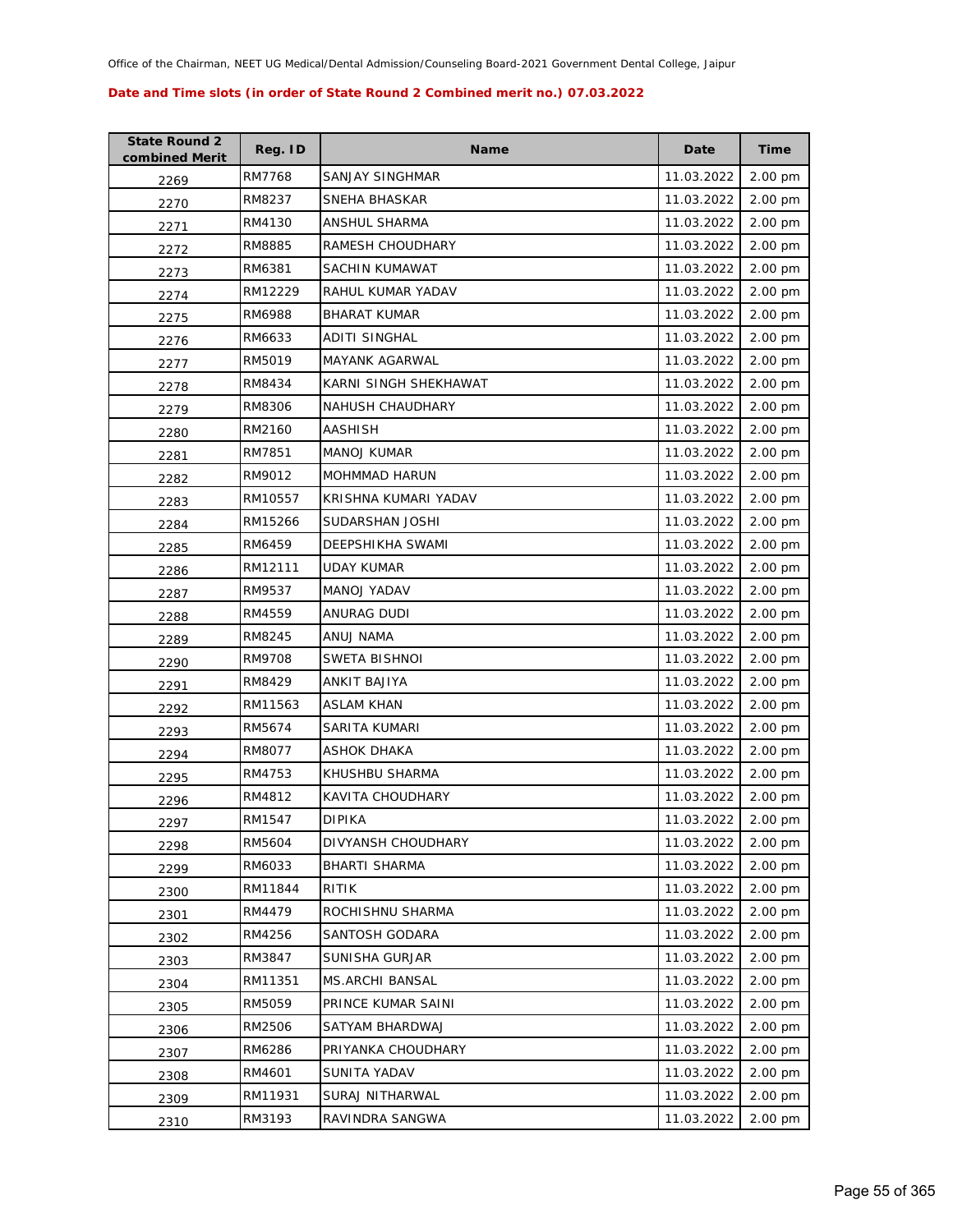| <b>State Round 2</b><br>combined Merit | Reg. ID | <b>Name</b>           | Date       | <b>Time</b> |
|----------------------------------------|---------|-----------------------|------------|-------------|
| 2311                                   | RM8811  | <b>HEERA RAM</b>      | 11.03.2022 | 2.00 pm     |
| 2312                                   | RM4684  | AJAY SHARMA           | 11.03.2022 | 2.00 pm     |
| 2313                                   | RM12357 | SUDHIR SETHI          | 11.03.2022 | 2.00 pm     |
| 2314                                   | RM9910  | <b>VINOD SHARMA</b>   | 11.03.2022 | 2.00 pm     |
| 2315                                   | RM11772 | ABHAY SINGH CHAUHAN   | 11.03.2022 | 2.00 pm     |
| 2316                                   | RM10505 | <b>SARLA KUMARI</b>   | 11.03.2022 | 2.00 pm     |
| 2317                                   | RM5914  | <b>NIDHI SAINI</b>    | 11.03.2022 | 2.00 pm     |
| 2318                                   | RM7320  | <b>KAUSHAL MITTAL</b> | 11.03.2022 | 2.00 pm     |
| 2319                                   | RM2338  | <b>GURMEET SINGH</b>  | 11.03.2022 | 2.00 pm     |
| 2320                                   | RM8157  | VIKASH KUMAR          | 11.03.2022 | 2.00 pm     |
| 2321                                   | RM6725  | DEWANSHU SANGWAN      | 11.03.2022 | 2.00 pm     |
| 2322                                   | RM10144 | VIRENDRA KUMAR JAKHAR | 11.03.2022 | 2.00 pm     |
| 2323                                   | RM2120  | DEEPAK KUMAR          | 11.03.2022 | 2.00 pm     |
| 2324                                   | RM6085  | YUGANSH DWIVEDI       | 11.03.2022 | 2.00 pm     |
| 2325                                   | RM6388  | SAHIL KHAN            | 11.03.2022 | 2.00 pm     |
| 2326                                   | RM3472  | NIKITA DHODHAWAT      | 11.03.2022 | 2.00 pm     |
| 2327                                   | RM8970  | MAINA KUMARI NAGAR    | 11.03.2022 | 2.00 pm     |
| 2328                                   | RM10869 | <b>SAWAI LAL</b>      | 11.03.2022 | 2.00 pm     |
| 2329                                   | RM5277  | <b>MANISH SHARMA</b>  | 11.03.2022 | 2.00 pm     |
| 2330                                   | RM7779  | ANKIT CHOUDHARY       | 11.03.2022 | 2.00 pm     |
| 2331                                   | RM2559  | ASHOK BAGARI          | 11.03.2022 | 2.00 pm     |
| 2332                                   | RM3315  | <b>MUKESH SEERVI</b>  | 11.03.2022 | 2.00 pm     |
| 2333                                   | RM8932  | <b>SHREY SONI</b>     | 11.03.2022 | 2.00 pm     |
| 2334                                   | RM8866  | TARUN KUMAR AGRAWAL   | 11.03.2022 | 2.00 pm     |
| 2335                                   | RM5441  | MS ANITA              | 11.03.2022 | 2.00 pm     |
| 2336                                   | RM9324  | ANIL KUMAR SAINI      | 11.03.2022 | 2.00 pm     |
| 2337                                   | RM2612  | ROHIT GURJAR          | 11.03.2022 | 2.00 pm     |
| 2338                                   | RM2246  | DURGESH SINGH RATHORE | 11.03.2022 | 2.00 pm     |
| 2339                                   | RM6252  | POOJA CHOUDHARY       | 11.03.2022 | 2.00 pm     |
| 2340                                   | RM14647 | SHIV KANWAR           | 11.03.2022 | 2.00 pm     |
| 2341                                   | RM1017  | DEVISHI SHARMA        | 11.03.2022 | 2.00 pm     |
| 2342                                   | RM9065  | RAKESH DAUKIYA        | 11.03.2022 | 2.00 pm     |
| 2343                                   | RM9639  | PRIYANSHI JAIN        | 11.03.2022 | 2.00 pm     |
| 2344                                   | RM7215  | NIKITA SHARMA         | 11.03.2022 | 2.00 pm     |
| 2345                                   | RM4497  | TWINKLE DIXIT         | 11.03.2022 | 2.00 pm     |
| 2346                                   | RM13696 | KHEMA RAM             | 11.03.2022 | 2.00 pm     |
| 2347                                   | RM12350 | SUBHASH NITHARWAL     | 11.03.2022 | 2.00 pm     |
| 2348                                   | RM2030  | PRIYA KUMARI          | 11.03.2022 | 2.00 pm     |
| 2349                                   | RM4570  | PANKAJ MALVIYA        | 11.03.2022 | 2.00 pm     |
| 2350                                   | RM1609  | <b>UDIT SINGH</b>     | 11.03.2022 | 2.00 pm     |
| 2351                                   | RM12556 | MOHAMMED AADIL RAZA   | 11.03.2022 | 2.00 pm     |
| 2352                                   | RM9682  | <b>NAVEEN KUMAR</b>   | 11.03.2022 | 2.00 pm     |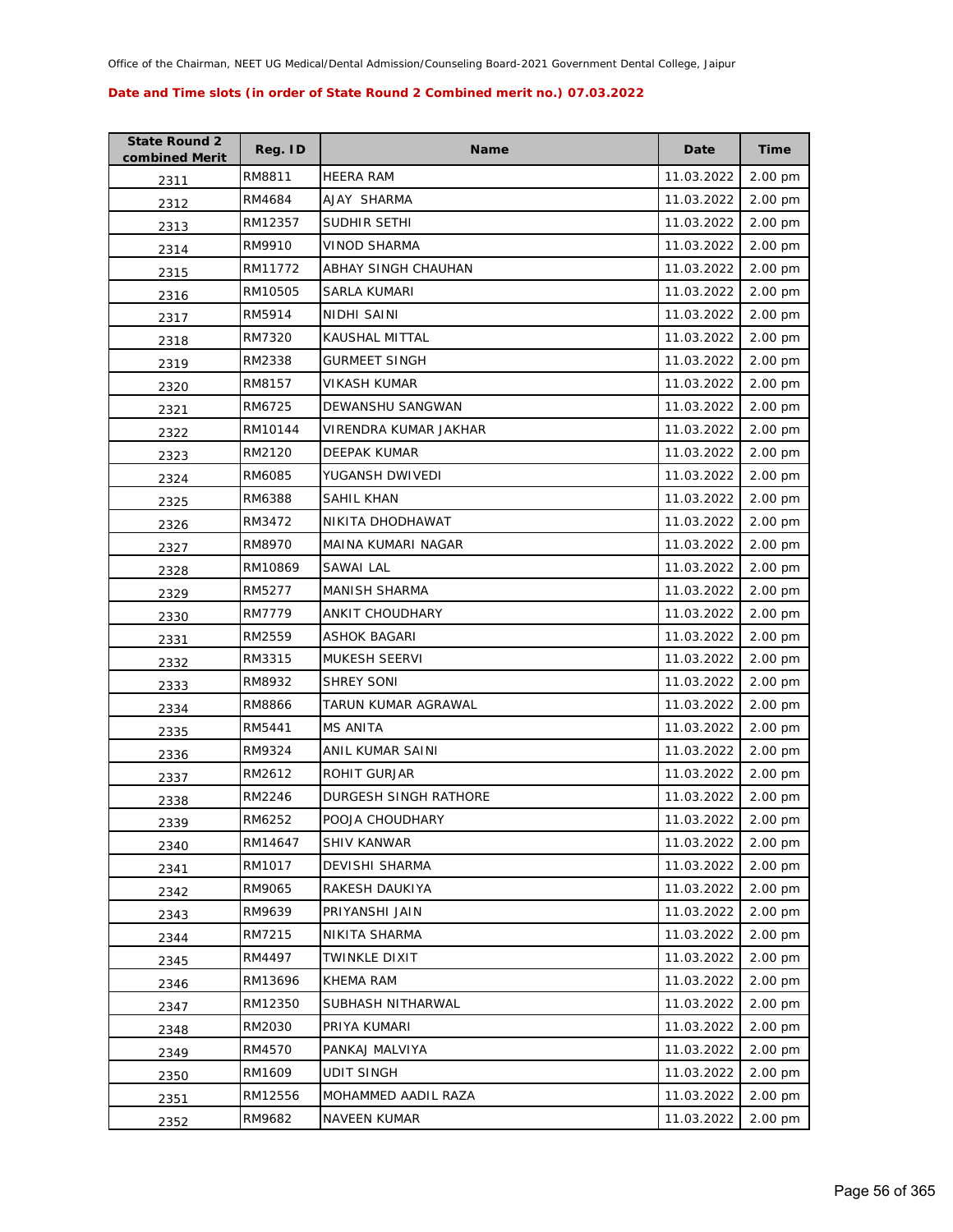| <b>State Round 2</b><br>combined Merit | Reg. ID | <b>Name</b>             | Date       | <b>Time</b>       |
|----------------------------------------|---------|-------------------------|------------|-------------------|
| 2353                                   | RM2867  | <b>SURESH KUMAR</b>     | 11.03.2022 | 2.00 pm           |
| 2354                                   | RM5274  | NIHARIKA YADAV          | 11.03.2022 | 2.00 pm           |
| 2355                                   | RM4981  | RAJESH SHARMA           | 11.03.2022 | 2.00 pm           |
| 2356                                   | RM2605  | SANDHYA                 | 11.03.2022 | 2.00 pm           |
| 2357                                   | RM6675  | DEEPAK PAREEK           | 11.03.2022 | 2.00 pm           |
| 2358                                   | RM5561  | MAULIK NUWAL            | 11.03.2022 | 2.00 pm           |
| 2359                                   | RM13399 | SANGEETA                | 11.03.2022 | 2.00 pm           |
| 2360                                   | RM4649  | RITIKA KUMARI           | 11.03.2022 | 2.00 pm           |
| 2361                                   | RM12031 | <b>VINEET YADAV</b>     | 11.03.2022 | 2.00 pm           |
| 2362                                   | RM3730  | POOJA CHOUDHARY         | 11.03.2022 | 2.00 pm           |
| 2363                                   | RM8381  | NAVEEN KUMARI           | 11.03.2022 | 2.00 pm           |
| 2364                                   | RM1715  | LAKSHYA BHAKAR          | 11.03.2022 | 2.00 pm           |
| 2365                                   | RM10682 | <b>SUSHIL KUMAR</b>     | 11.03.2022 | 2.00 pm           |
| 2366                                   | RM6271  | KANISHK GOYAL           | 11.03.2022 | 2.00 pm           |
| 2367                                   | RM8186  | NISHA BHATI             | 11.03.2022 | 2.00 pm           |
| 2368                                   | RM10764 | RAVINA KUMARI           | 11.03.2022 | 2.00 pm           |
| 2369                                   | RM2546  | ADWAIT GOSWAMI          | 11.03.2022 | 2.00 pm           |
| 2370                                   | RM11863 | SARITA VERMA            | 11.03.2022 | 2.00 pm           |
| 2371                                   | RM10138 | TILAK RAJ SAINI         | 11.03.2022 | 2.00 pm           |
| 2372                                   | RM13543 | <b>ALKA YADAV</b>       | 11.03.2022 | 2.00 pm           |
| 2373                                   | RM4917  | ANKIT GAUTTAM           | 11.03.2022 | 2.00 pm           |
| 2374                                   | RM9998  | LALIT KUMAR             | 11.03.2022 | 2.00 pm           |
| 2375                                   | RM2013  | MAHENDRA KUMAR NAINAWAT | 11.03.2022 | 2.00 pm           |
| 2376                                   | RM2218  | ROHIT SHARMA            | 11.03.2022 | 2.00 pm           |
| 2377                                   | RM10254 | NANDINI SANTLALANI      | 11.03.2022 | $2.00 \text{ pm}$ |
| 2378                                   | RM4822  | <b>VIVEK SHARMA</b>     | 11.03.2022 | 2.00 pm           |
| 2379                                   | RM12180 | <b>BHUPESH KUMAR</b>    | 11.03.2022 | 2.00 pm           |
| 2380                                   | RM7048  | MAHAVEER MEHTA          | 11.03.2022 | 2.00 pm           |
| 2381                                   | RM2103  | CHHAVI SINGODIA         | 11.03.2022 | 2.00 pm           |
| 2382                                   | RM5429  | MEHARDEEN               | 11.03.2022 | 2.00 pm           |
| 2383                                   | RM12657 | SHAILESH KUMAR SARAN    | 11.03.2022 | 2.00 pm           |
| 2384                                   | RM6012  | <b>GEETAM</b>           | 11.03.2022 | 2.00 pm           |
| 2385                                   | RM7798  | <b>VIJAY KUMAR</b>      | 11.03.2022 | 2.00 pm           |
| 2386                                   | RM6538  | <b>GAURAV GODARA</b>    | 11.03.2022 | 2.00 pm           |
| 2387                                   | RM3432  | <b>YASH JAIMINI</b>     | 11.03.2022 | 2.00 pm           |
| 2388                                   | RM10258 | <b>JATIN YADAV</b>      | 11.03.2022 | 2.00 pm           |
| 2389                                   | RM9460  | MANAN YADAV             | 11.03.2022 | 2.00 pm           |
| 2390                                   | RM2406  | <b>KRATI SONI</b>       | 11.03.2022 | 2.00 pm           |
| 2391                                   | RM7460  | HARSHIT GATHALA         | 11.03.2022 | 2.00 pm           |
| 2392                                   | RM3423  | <b>TANE RAJ</b>         | 11.03.2022 | 2.00 pm           |
| 2393                                   | RM13464 | SARITA BERA             | 11.03.2022 | 2.00 pm           |
| 2394                                   | RM12644 | <b>VIKAS BENIWAL</b>    | 11.03.2022 | 2.00 pm           |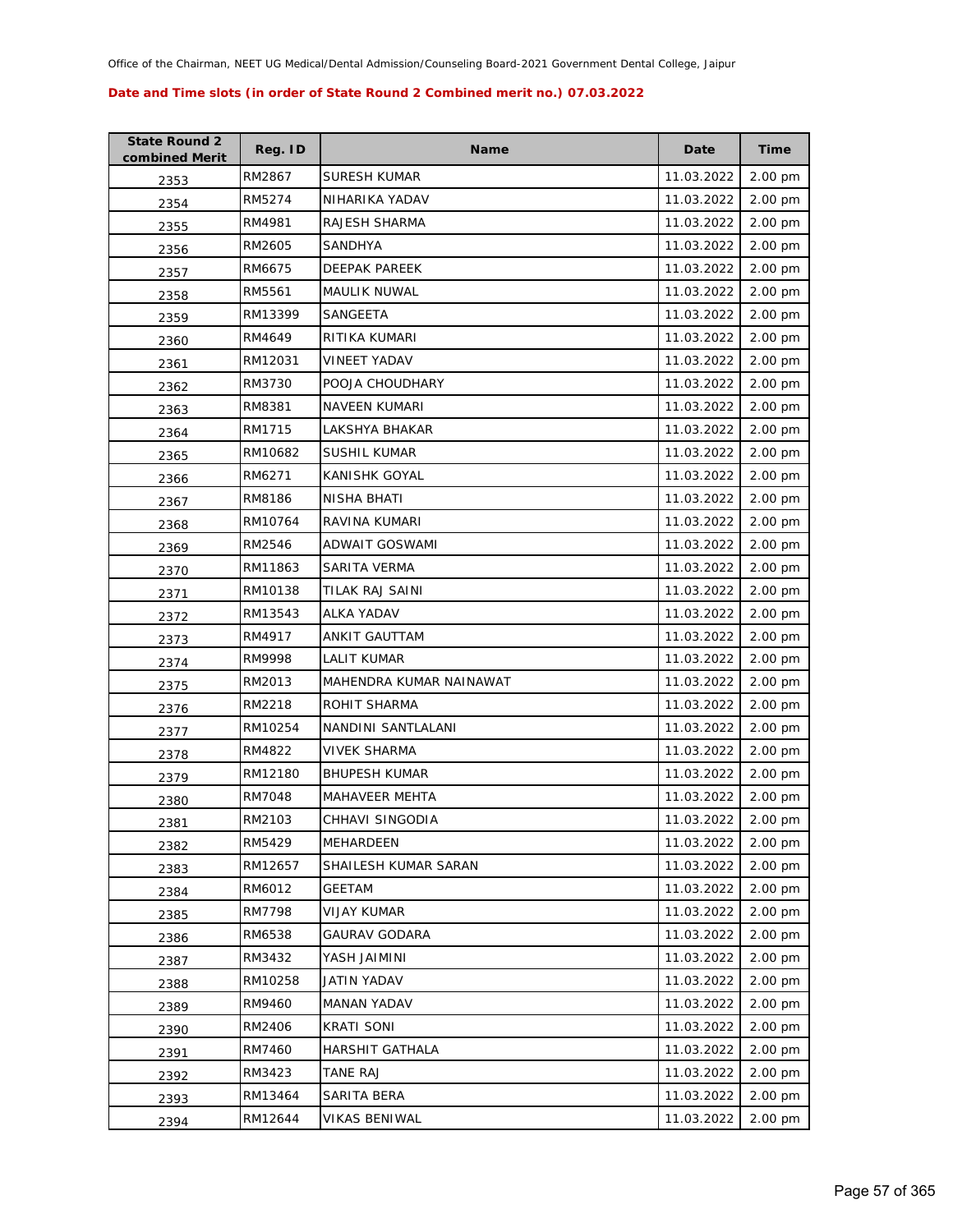| <b>State Round 2</b><br>combined Merit | Reg. ID | <b>Name</b>            | Date       | <b>Time</b>       |
|----------------------------------------|---------|------------------------|------------|-------------------|
| 2395                                   | RM6333  | KUMKUM SINGHAL         | 11.03.2022 | 2.00 pm           |
| 2396                                   | RM3948  | ANJALI SAINI           | 11.03.2022 | 2.00 pm           |
| 2397                                   | RM8707  | VIJAY YADAV            | 11.03.2022 | 2.00 pm           |
| 2398                                   | RM9001  | <b>GURDEEP BISHNOI</b> | 11.03.2022 | 2.00 pm           |
| 2399                                   | RM11712 | SUNIL KUMAR JITARWAL   | 11.03.2022 | 2.00 pm           |
| 2400                                   | RM2168  | <b>KRINA SOLANKI</b>   | 11.03.2022 | 2.00 pm           |
| 2401                                   | RM10922 | SAMRIDHI SHARMA        | 11.03.2022 | 2.00 pm           |
| 2402                                   | RM9751  | MANISH SAINI           | 11.03.2022 | 2.00 pm           |
| 2403                                   | RM8310  | ARUN GODRA             | 11.03.2022 | 2.00 pm           |
| 2404                                   | RM9063  | PRAGYA MAHESHWARI      | 11.03.2022 | 2.00 pm           |
| 2405                                   | RM7407  | ABHIMANYU              | 11.03.2022 | 2.00 pm           |
| 2406                                   | RM10822 | SRISHTI GUPTA          | 17.03.2022 | 8.00 am           |
| 2407                                   | RM9019  | DINESH YADAV           | 11.03.2022 | 2.00 pm           |
| 2408                                   | RM3475  | LOKESH                 | 11.03.2022 | 2.00 pm           |
| 2409                                   | RM10653 | JEEVAN BARATH          | 11.03.2022 | 2.00 pm           |
| 2410                                   | RM1358  | PREM KUMAR             | 11.03.2022 | 2.00 pm           |
| 2411                                   | RM5938  | <b>SUNIL KUMAR</b>     | 11.03.2022 | 2.00 pm           |
| 2412                                   | RM8380  | SACHIN PARIHAR         | 11.03.2022 | 2.00 pm           |
| 2413                                   | RM10420 | SHRI RAM BHADU         | 11.03.2022 | 2.00 pm           |
| 2414                                   | RM1133  | JAIDEEP SINGH          | 11.03.2022 | 2.00 pm           |
| 2415                                   | RM7507  | PRIYANSHU JAIN         | 11.03.2022 | 2.00 pm           |
| 2416                                   | RM10149 | <b>SIMRAN RATHORE</b>  | 11.03.2022 | 2.00 pm           |
| 2417                                   | RM7978  | PRADEEP KUMAR VISHNOI  | 11.03.2022 | 2.00 pm           |
| 2418                                   | RM9110  | PAWAN KUMAR JANGID     | 11.03.2022 | 2.00 pm           |
| 2419                                   | RM11402 | MUSKAN GUSAIWAL        | 11.03.2022 | $2.00 \text{ pm}$ |
| 2420                                   | RM1103  | PRERANA CHANDAK        | 11.03.2022 | 2.00 pm           |
| 2421                                   | RM12214 | KASHISH SAXENA         | 11.03.2022 | 2.00 pm           |
| 2422                                   | RM3353  | NIZA JATU              | 11.03.2022 | 2.00 pm           |
| 2423                                   | RM8367  | AJAY JANGID            | 11.03.2022 | 2.00 pm           |
| 2424                                   | RM3196  | KAPIL KUMAR SARAN      | 11.03.2022 | 2.00 pm           |
| 2425                                   | RM11106 | ABHIVAYAKTI CHATURVEDI | 11.03.2022 | 2.00 pm           |
| 2426                                   | RM3680  | ARPITA MEENA           | 11.03.2022 | 2.00 pm           |
| 2427                                   | RM4987  | ANKIT SHARMA           | 11.03.2022 | 2.00 pm           |
| 2428                                   | RM11536 | <b>AYUSH GUPTA</b>     | 11.03.2022 | 2.00 pm           |
| 2429                                   | RM9298  | RAKESH JHAJHDIYA       | 11.03.2022 | 2.00 pm           |
| 2430                                   | RM12302 | SHIVANI GUPTA          | 11.03.2022 | 2.00 pm           |
| 2431                                   | RM10418 | SUNIL BUGALIYA         | 11.03.2022 | 2.00 pm           |
| 2432                                   | RM9281  | <b>DEEPAK PATEL</b>    | 11.03.2022 | 2.00 pm           |
| 2433                                   | RM15329 | SHREE SHEKHAWAT        | 11.03.2022 | 2.00 pm           |
| 2434                                   | RM2602  | <b>HARSHA SONI</b>     | 11.03.2022 | 2.00 pm           |
| 2435                                   | RM4346  | SOHIT KHAN             | 11.03.2022 | 2.00 pm           |
| 2436                                   | RM8291  | ANSUYA CHOUDHARY       | 11.03.2022 | 2.00 pm           |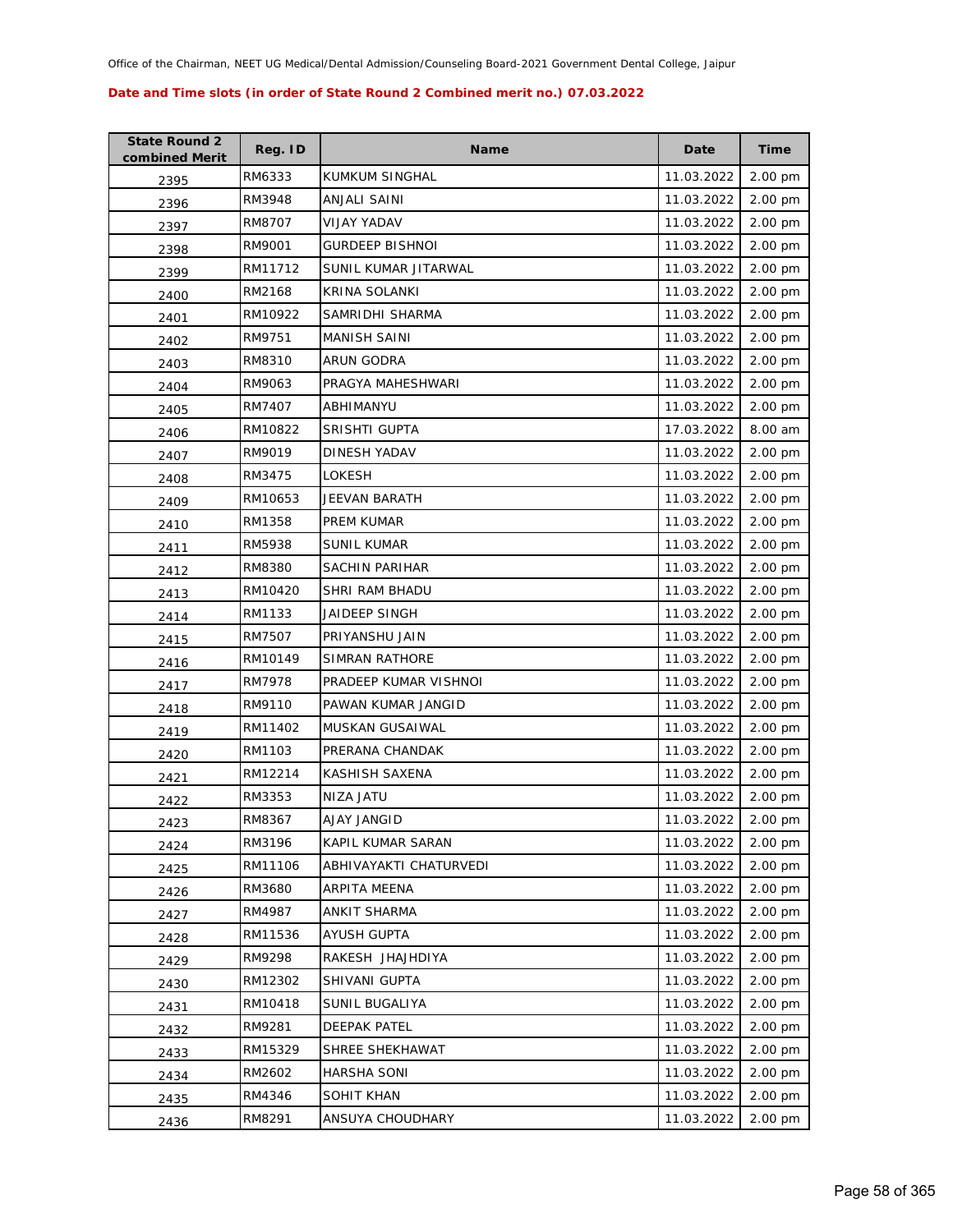| <b>State Round 2</b><br>combined Merit | Reg. ID | <b>Name</b>            | Date       | <b>Time</b> |
|----------------------------------------|---------|------------------------|------------|-------------|
| 2437                                   | RM2893  | ANSHUMAN SINGH HADA    | 11.03.2022 | 2.00 pm     |
| 2438                                   | RM11247 | <b>HEMANT SAINI</b>    | 11.03.2022 | 2.00 pm     |
| 2439                                   | RM3342  | ATUL CHAUDHARY         | 11.03.2022 | 2.00 pm     |
| 2440                                   | RM5171  | MEENAKSHI KULHARI      | 11.03.2022 | 2.00 pm     |
| 2441                                   | RM4621  | DHEERENDRA JOSHI       | 11.03.2022 | 2.00 pm     |
| 2442                                   | RM1895  | <b>POOJA</b>           | 11.03.2022 | 2.00 pm     |
| 2443                                   | RM1215  | MONIKA CHOUDHARY       | 11.03.2022 | 2.00 pm     |
| 2444                                   | RM12253 | KAVITA VISHNOI         | 11.03.2022 | 2.00 pm     |
| 2445                                   | RM1994  | <b>SHAKSHI</b>         | 11.03.2022 | 2.00 pm     |
| 2446                                   | RM4748  | ARNAV GUPTA            | 11.03.2022 | 2.00 pm     |
| 2447                                   | RM5219  | MS. SUNITA             | 11.03.2022 | 2.00 pm     |
| 2448                                   | RM7633  | <b>DEEPAK SUMAN</b>    | 11.03.2022 | 2.00 pm     |
| 2449                                   | RM12606 | JUNJA RAM              | 11.03.2022 | 2.00 pm     |
| 2450                                   | RM1332  | RAHUL RAY JAKHAR       | 11.03.2022 | 2.00 pm     |
| 2451                                   | RM5170  | HIMANSHU KUMAWAT       | 11.03.2022 | 2.00 pm     |
| 2452                                   | RM7251  | YUVRAJ KULARIYA        | 11.03.2022 | 2.00 pm     |
| 2453                                   | RM5569  | <b>NAMAN SHARMA</b>    | 11.03.2022 | 2.00 pm     |
| 2454                                   | RM3314  | PAYAL                  | 11.03.2022 | 2.00 pm     |
| 2455                                   | RM4853  | BHAVANI SHANKAR SHARMA | 11.03.2022 | 2.00 pm     |
| 2456                                   | RM3205  | AMIT RAV               | 11.03.2022 | 2.00 pm     |
| 2457                                   | RM10769 | RAKESH KASANA          | 11.03.2022 | 2.00 pm     |
| 2458                                   | RM5347  | RAJVEER SINGH JAT      | 11.03.2022 | 2.00 pm     |
| 2459                                   | RM4910  | CHERRY AGGARWAL        | 17.03.2022 | 8.00 am     |
| 2460                                   | RM6739  | DIPENDRA SINGH         | 11.03.2022 | 2.00 pm     |
| 2461                                   | RM15511 | RAKHI                  | 11.03.2022 | 2.00 pm     |
| 2462                                   | RM10994 | YASHIKA CHOUDHARY      | 11.03.2022 | 2.00 pm     |
| 2463                                   | RM10260 | ABHISHEK SINGHAL       | 11.03.2022 | 2.00 pm     |
| 2464                                   | RM1660  | MEHRA PARAS MANOJ      | 11.03.2022 | 2.00 pm     |
| 2465                                   | RM2026  | RAWALRAM PRAJAPAT      | 11.03.2022 | 2.00 pm     |
| 2466                                   | RM8370  | PREM PRAJAPAT          | 11.03.2022 | 2.00 pm     |
| 2467                                   | RM6720  | CHETAN KUMAR YOGI      | 11.03.2022 | 2.00 pm     |
| 2468                                   | RM7304  | DEEPAK SINGH RAWAT     | 11.03.2022 | 2.00 pm     |
| 2469                                   | RM1800  | KIRAN CHOUDHARY        | 11.03.2022 | 2.00 pm     |
| 2470                                   | RM8274  | BHANULATA PALIWAL      | 11.03.2022 | 2.00 pm     |
| 2471                                   | RM12290 | PRIYA GHOSLYA          | 11.03.2022 | 2.00 pm     |
| 2472                                   | RM9068  | SAVITA JEETARWAL       | 11.03.2022 | 2.00 pm     |
| 2473                                   | RM12130 | <b>TARANG KALAL</b>    | 11.03.2022 | 2.00 pm     |
| 2474                                   | RM6109  | <b>MANEESH KUMAR</b>   | 11.03.2022 | 2.00 pm     |
| 2475                                   | RM6029  | EKTA MANGAWA           | 11.03.2022 | 2.00 pm     |
| 2476                                   | RM12886 | SAHIL SHARMA           | 11.03.2022 | 2.00 pm     |
| 2477                                   | RM11094 | KARTIKEYA MITTAL       | 11.03.2022 | 2.00 pm     |
| 2478                                   | RM12618 | <b>ASTHA MANGAL</b>    | 11.03.2022 | 2.00 pm     |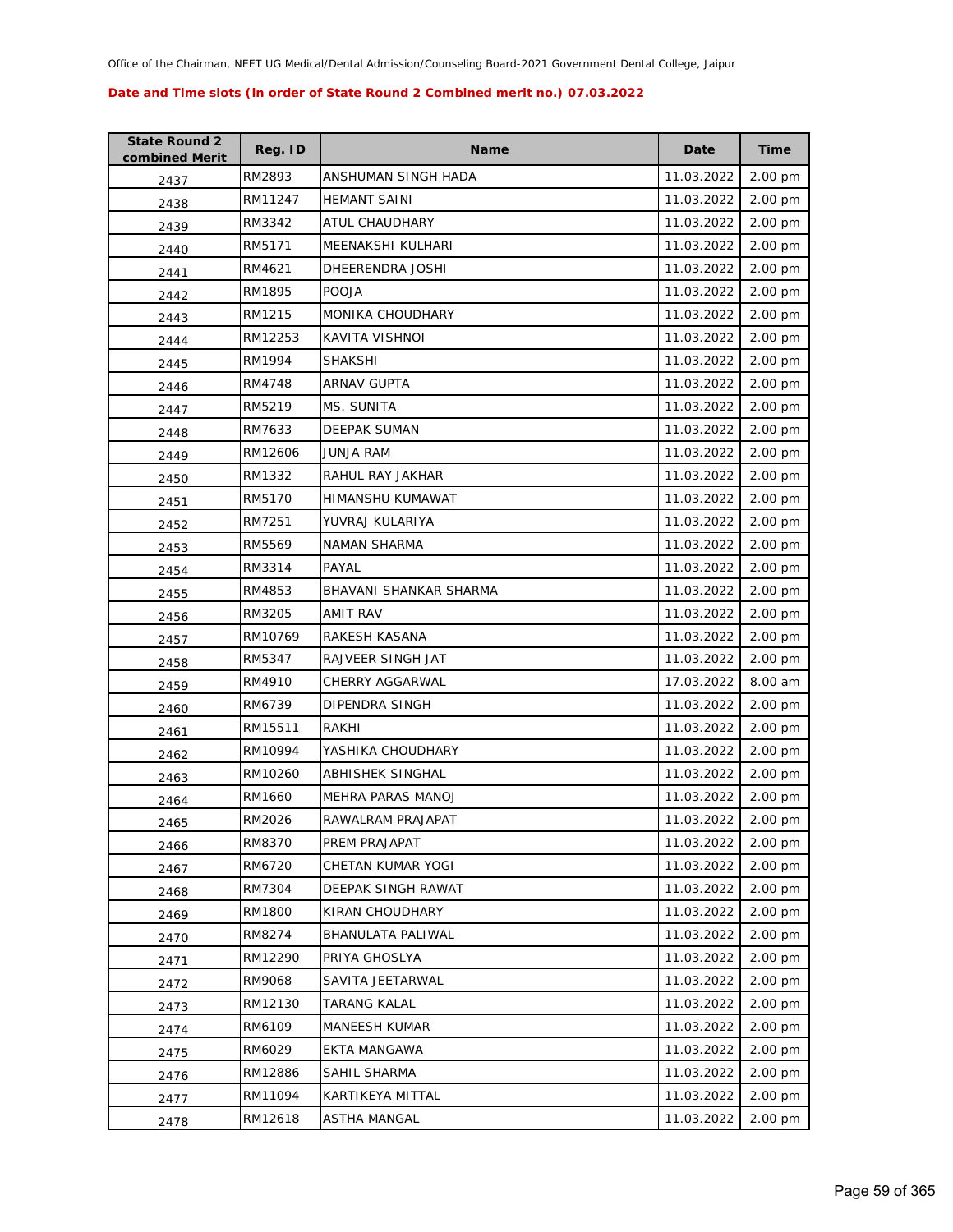| <b>State Round 2</b><br>combined Merit | Reg. ID | <b>Name</b>             | Date       | <b>Time</b> |
|----------------------------------------|---------|-------------------------|------------|-------------|
| 2479                                   | RM6530  | POORVI PAREEK           | 11.03.2022 | 2.00 pm     |
| 2480                                   | RM3830  | <b>HARSHIT GARG</b>     | 11.03.2022 | 2.00 pm     |
| 2481                                   | RM7255  | ARJUN RAM               | 11.03.2022 | 2.00 pm     |
| 2482                                   | RM4285  | RAHUL PUROHIT           | 11.03.2022 | 2.00 pm     |
| 2483                                   | RM3136  | NARENDRA KUMAR          | 11.03.2022 | 2.00 pm     |
| 2484                                   | RM1280  | SUNIL VISHNOI           | 11.03.2022 | 2.00 pm     |
| 2485                                   | RM6357  | <b>ASHISH KUMAWAT</b>   | 11.03.2022 | 2.00 pm     |
| 2486                                   | RM5705  | RAHUL SHARMA            | 11.03.2022 | 2.00 pm     |
| 2487                                   | RM4071  | <b>HARSH SHARMA</b>     | 11.03.2022 | 2.00 pm     |
| 2488                                   | RM10386 | <b>SACHDEV</b>          | 11.03.2022 | 2.00 pm     |
| 2489                                   | RM1592  | PRANITA BHARADIA        | 11.03.2022 | 2.00 pm     |
| 2490                                   | RM9543  | YASHODA                 | 11.03.2022 | 2.00 pm     |
| 2491                                   | RM9103  | <b>DEEPESH CHUGH</b>    | 11.03.2022 | 2.00 pm     |
| 2492                                   | RM10328 | RANJEET CHOUDHARY       | 11.03.2022 | 2.00 pm     |
| 2493                                   | RM9067  | ARNAV AGARWAL           | 11.03.2022 | 2.00 pm     |
| 2494                                   | RM10522 | AASTHA RAJPUROHIT       | 11.03.2022 | 2.00 pm     |
| 2495                                   | RM6979  | <b>GANPAT CHOUDHARY</b> | 11.03.2022 | 2.00 pm     |
| 2496                                   | RM5357  | KULDEEP SAINI           | 11.03.2022 | 2.00 pm     |
| 2497                                   | RM8070  | ASHOK CHOUDHARY         | 11.03.2022 | 2.00 pm     |
| 2498                                   | RM6047  | NISHA DUDY              | 11.03.2022 | 2.00 pm     |
| 2499                                   | RM8923  | SURENDRA BISHNOI        | 11.03.2022 | 2.00 pm     |
| 2500                                   | RM8285  | YOGESH GUPTA            | 11.03.2022 | 2.00 pm     |
| 2501                                   | RM3132  | <b>MEGHA PATIDAR</b>    | 11.03.2022 | 2.00 pm     |
| 2502                                   | RM6763  | PRIYANSHI BAJIYA        | 11.03.2022 | 2.00 pm     |
| 2503                                   | RM6040  | KOMAL SHARMA            | 11.03.2022 | 2.00 pm     |
| 2504                                   | RM7946  | VEDIKA JANU             | 11.03.2022 | 2.00 pm     |
| 2505                                   | RM10553 | <b>RAJAT KUMAR</b>      | 11.03.2022 | 2.00 pm     |
| 2506                                   | RM6423  | CHETAN CHOUDHARY        | 11.03.2022 | 2.00 pm     |
| 2507                                   | RM8921  | RAJESH PRAJAPAT         | 11.03.2022 | 2.00 pm     |
| 2508                                   | RM9408  | LAL CHAND MALI          | 11.03.2022 | 2.00 pm     |
| 2509                                   | RM4070  | <b>HARSH GAUTAM</b>     | 11.03.2022 | 2.00 pm     |
| 2510                                   | RM7352  | VARUN PAREEK            | 11.03.2022 | 2.00 pm     |
| 2511                                   | RM4750  | KAPIL KUMAR SHARMA      | 11.03.2022 | 2.00 pm     |
| 2512                                   | RM12152 | ANCHAL SHEKHAWAT        | 11.03.2022 | 2.00 pm     |
| 2513                                   | RM12136 | RAHUL SAINI             | 11.03.2022 | 2.00 pm     |
| 2514                                   | RM11326 | <b>KHUSHI</b>           | 17.03.2022 | 8.00 am     |
| 2515                                   | RM7865  | DEEPANSHU MEEL          | 11.03.2022 | 2.00 pm     |
| 2516                                   | RM2347  | GAURAV PRAJAPATI        | 11.03.2022 | 2.00 pm     |
| 2517                                   | RM9549  | ANAS KHALID             | 11.03.2022 | 2.00 pm     |
| 2518                                   | RM3866  | <b>UDIT SHARMA</b>      | 11.03.2022 | 2.00 pm     |
| 2519                                   | RM6146  | SUDHANSHU VASHISTH      | 11.03.2022 | 2.00 pm     |
| 2520                                   | RM4775  | <b>ESHIKA</b>           | 11.03.2022 | 2.00 pm     |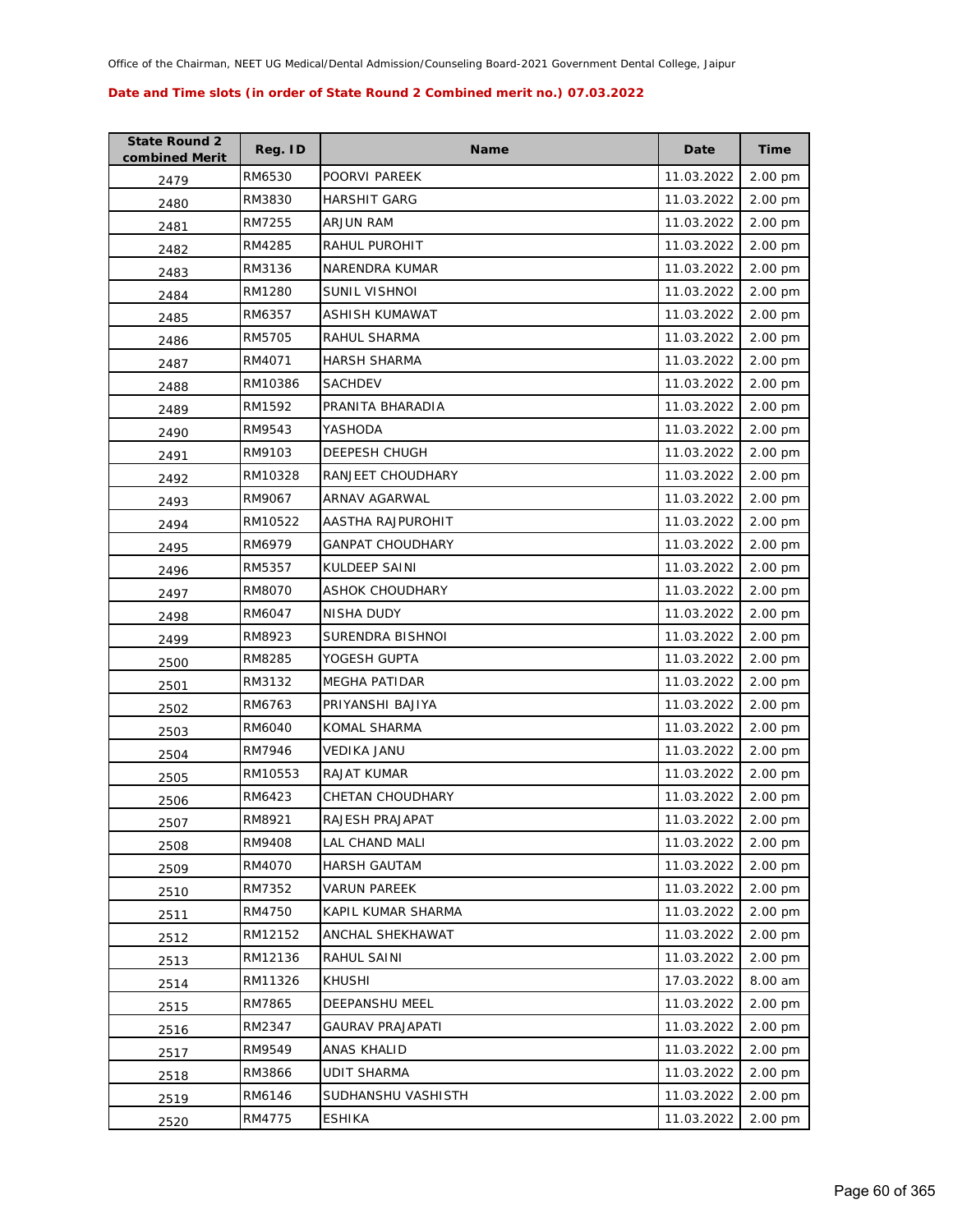| <b>State Round 2</b><br>combined Merit | Reg. ID | <b>Name</b>                 | Date       | <b>Time</b> |
|----------------------------------------|---------|-----------------------------|------------|-------------|
| 2521                                   | RM3618  | RAVI KUMAR SUMAN            | 11.03.2022 | 2.00 pm     |
| 2522                                   | RM1464  | HARSHITA YADAV              | 11.03.2022 | 2.00 pm     |
| 2523                                   | RM11737 | DEEPIKA YADAV               | 11.03.2022 | 2.00 pm     |
| 2524                                   | RM6650  | ABHISHEK BIHARI SHARMA      | 11.03.2022 | 2.00 pm     |
| 2525                                   | RM12228 | <b>KRISHAN KUMAR</b>        | 11.03.2022 | 2.00 pm     |
| 2526                                   | RM8217  | <b>VIKRAM DEWASI</b>        | 11.03.2022 | 2.00 pm     |
| 2527                                   | RM3028  | PRADEEP NAGAR               | 11.03.2022 | 2.00 pm     |
| 2528                                   | RM8484  | <b>DEVENDRA SINGH</b>       | 11.03.2022 | 2.00 pm     |
| 2529                                   | RM5708  | ABHAY SINGH RATHORE         | 11.03.2022 | 2.00 pm     |
| 2530                                   | RM10263 | MONALISHA SHARMA            | 11.03.2022 | 2.00 pm     |
| 2531                                   | RM5954  | ANITA BAJIYA                | 11.03.2022 | 2.00 pm     |
| 2532                                   | RM3923  | PALAK VAISHNAV              | 11.03.2022 | 2.00 pm     |
| 2533                                   | RM2657  | <b>SUNIL SHARMA</b>         | 11.03.2022 | 2.00 pm     |
| 2534                                   | RM2801  | ASHOK YADAV                 | 11.03.2022 | 2.00 pm     |
| 2535                                   | RM1944  | <b>HARSH AGARWAL</b>        | 11.03.2022 | 2.00 pm     |
| 2536                                   | RM1789  | TAMANNA GOYAL               | 11.03.2022 | 2.00 pm     |
| 2537                                   | RM11526 | <b>TAMANNA</b>              | 11.03.2022 | 2.00 pm     |
| 2538                                   | RM8051  | <b>SUBHASH CHAND</b>        | 11.03.2022 | 2.00 pm     |
| 2539                                   | RM11572 | <b>VIJAYKANT SHARMA</b>     | 11.03.2022 | 2.00 pm     |
| 2540                                   | RM6886  | <b>BHARAT SINGH PARIHAR</b> | 11.03.2022 | 2.00 pm     |
| 2541                                   | RM8899  | AKSHU YADAV                 | 11.03.2022 | 2.00 pm     |
| 2542                                   | RM9191  | SACHIN MUDGAL               | 11.03.2022 | 2.00 pm     |
| 2543                                   | RM9767  | ISHITA SHARMA               | 11.03.2022 | 2.00 pm     |
| 2544                                   | RM9802  | <b>HARSH SHARMA</b>         | 11.03.2022 | 2.00 pm     |
| 2545                                   | RM5851  | PRIYANKA YADAV              | 11.03.2022 | 2.00 pm     |
| 2546                                   | RM11166 | RAHUL KUMAR BHAGAT          | 11.03.2022 | 2.00 pm     |
| 2547                                   | RM13293 | NISTHA MAHALA               | 11.03.2022 | 2.00 pm     |
| 2548                                   | RM1088  | SALONI MITTAL               | 11.03.2022 | 2.00 pm     |
| 2549                                   | RM8451  | SANTOSH YADAV               | 11.03.2022 | 2.00 pm     |
| 2550                                   | RM4584  | SHIVRAJ SINGH LAVVANSHI     | 11.03.2022 | 2.00 pm     |
| 2551                                   | RM1967  | BHAVYA JAITAWAT             | 11.03.2022 | 2.00 pm     |
| 2552                                   | RM13432 | MANISH YADAV                | 11.03.2022 | 2.00 pm     |
| 2553                                   | RM5884  | RAKESH SINGH                | 11.03.2022 | 2.00 pm     |
| 2554                                   | RM9897  | <b>JASRAJ SUTHAR</b>        | 11.03.2022 | 2.00 pm     |
| 2555                                   | RM1352  | AVIRAL AIRAN                | 11.03.2022 | 2.00 pm     |
| 2556                                   | RM4054  | NARENDRA KUMAR CHOUDHARY    | 11.03.2022 | 2.00 pm     |
| 2557                                   | RM1480  | SRISHTI JALANDHRA           | 11.03.2022 | 2.00 pm     |
| 2558                                   | RM1591  | GURVEER SINGH BHULLAR       | 11.03.2022 | 2.00 pm     |
| 2559                                   | RM4645  | RACHIT SHARMA               | 11.03.2022 | 2.00 pm     |
| 2560                                   | RM4781  | NARESH KUMAR                | 11.03.2022 | 2.00 pm     |
| 2561                                   | RM12709 | SHANTI LAL                  | 11.03.2022 | 2.00 pm     |
| 2562                                   | RM4729  | AKANSHA KHANDELWAL          | 11.03.2022 | 2.00 pm     |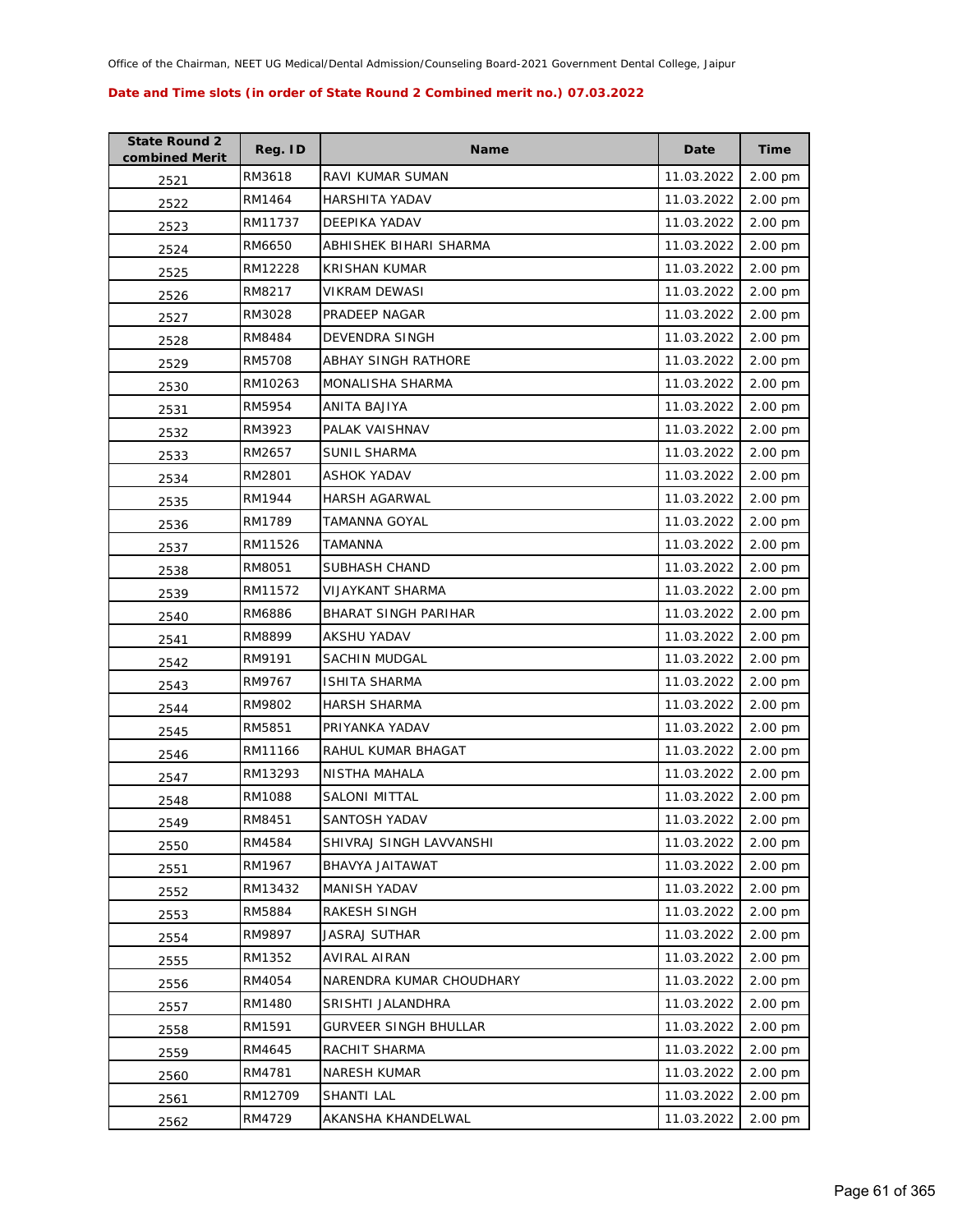| <b>State Round 2</b><br>combined Merit | Reg. ID | <b>Name</b>          | Date       | <b>Time</b> |
|----------------------------------------|---------|----------------------|------------|-------------|
| 2563                                   | RM4530  | MANISHA SUNDWA       | 11.03.2022 | 2.00 pm     |
| 2564                                   | RM6689  | TARUN KUMAR          | 11.03.2022 | 2.00 pm     |
| 2565                                   | RM7901  | RONAK CHANDAK        | 11.03.2022 | 2.00 pm     |
| 2566                                   | RM4819  | RAVINDRA GEHLOT      | 11.03.2022 | 2.00 pm     |
| 2567                                   | RM8933  | RAKSHITA SHARMA      | 11.03.2022 | 2.00 pm     |
| 2568                                   | RM4561  | <b>CHETAN PANWAR</b> | 11.03.2022 | 2.00 pm     |
| 2569                                   | RM9077  | ANITA KUMARI POONIA  | 11.03.2022 | 2.00 pm     |
| 2570                                   | RM10633 | RAJESH SARAN         | 11.03.2022 | 2.00 pm     |
| 2571                                   | RM5511  | YUVRAJ NAGAR         | 11.03.2022 | 2.00 pm     |
| 2572                                   | RM1686  | <b>INJILA AHMED</b>  | 11.03.2022 | 2.00 pm     |
| 2573                                   | RM10097 | AMIT KUMAR           | 11.03.2022 | 2.00 pm     |
| 2574                                   | RM3128  | POOJA TILWANI        | 11.03.2022 | 2.00 pm     |
| 2575                                   | RM7058  | DIVANSHU BHALAWAT    | 11.03.2022 | 2.00 pm     |
| 2576                                   | RM6179  | PAYAL LAMBA          | 11.03.2022 | 2.00 pm     |
| 2577                                   | RM7348  | TANIYA KHATRI        | 11.03.2022 | 2.00 pm     |
| 2578                                   | RM6292  | KIRAN GURJAR         | 11.03.2022 | 2.00 pm     |
| 2579                                   | RM11510 | PRADEEP KUMAR        | 11.03.2022 | 2.00 pm     |
| 2580                                   | RM11599 | ROSHAN YADAV         | 11.03.2022 | 2.00 pm     |
| 2581                                   | RM3302  | SURENDRA YADAV       | 11.03.2022 | 2.00 pm     |
| 2582                                   | RM6548  | DIVYANK SHARMA       | 11.03.2022 | 2.00 pm     |
| 2583                                   | RM3508  | RAHUL TANDI          | 11.03.2022 | 2.00 pm     |
| 2584                                   | RM6624  | GOURAV               | 11.03.2022 | 2.00 pm     |
| 2585                                   | RM4463  | SAURABH SAHARAN      | 11.03.2022 | 2.00 pm     |
| 2586                                   | RM1432  | ARVIND DEVANDA       | 11.03.2022 | 2.00 pm     |
| 2587                                   | RM2147  | AYUSH CHOUDHARY      | 11.03.2022 | 2.00 pm     |
| 2588                                   | RM2783  | <b>ANSH GARG</b>     | 17.03.2022 | 8.00 am     |
| 2589                                   | RM5175  | AJAY KUMAR           | 11.03.2022 | 2.00 pm     |
| 2590                                   | RM2035  | VISHNU               | 11.03.2022 | 2.00 pm     |
| 2591                                   | RM8309  | NAMRTA LAKHERA       | 11.03.2022 | 2.00 pm     |
| 2592                                   | RM8667  | <b>MONU KUMAWAT</b>  | 11.03.2022 | 2.00 pm     |
| 2593                                   | RM5549  | RITU CHOUDHARY       | 11.03.2022 | 2.00 pm     |
| 2594                                   | RM12939 | NISHANT SHARMA       | 11.03.2022 | 2.00 pm     |
| 2595                                   | RM3242  | ARVIND BURI          | 11.03.2022 | 2.00 pm     |
| 2596                                   | RM11960 | RAKESH CHOUDHARY     | 11.03.2022 | 2.00 pm     |
| 2597                                   | RM2486  | <b>DIVYA</b>         | 11.03.2022 | 2.00 pm     |
| 2598                                   | RM6936  | SHASHANK BHARDWAJ    | 11.03.2022 | 2.00 pm     |
| 2599                                   | RM11582 | VIKASH KUMAR YADAV   | 11.03.2022 | 2.00 pm     |
| 2600                                   | RM5058  | BHAVYA SHARMA        | 11.03.2022 | 2.00 pm     |
| 2601                                   | RM13982 | DEEPANSHU YADAV      | 11.03.2022 | 2.00 pm     |
| 2602                                   | RM10070 | MANOJ YADAV          | 11.03.2022 | 2.00 pm     |
| 2603                                   | RM2590  | MANOJ CHOUDHARY      | 11.03.2022 | 2.00 pm     |
| 2604                                   | RM13133 | SOURABH SHARMA       | 11.03.2022 | 2.00 pm     |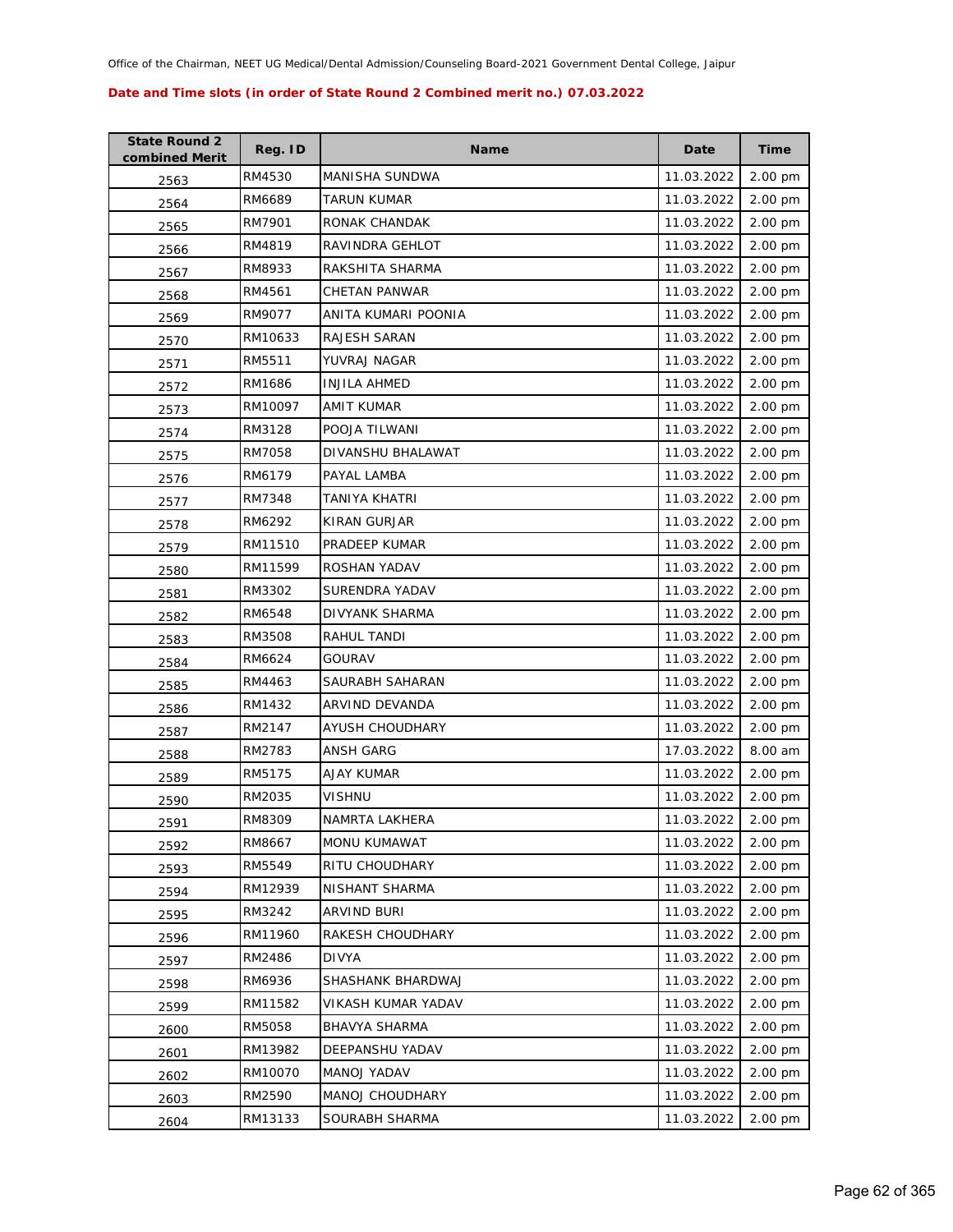| <b>State Round 2</b><br>combined Merit | Reg. ID | <b>Name</b>             | Date       | <b>Time</b> |
|----------------------------------------|---------|-------------------------|------------|-------------|
| 2605                                   | RM3397  | NIRMAL KUMAWAT          | 11.03.2022 | 2.00 pm     |
| 2606                                   | RM7845  | SHIVANI YADAV           | 11.03.2022 | 2.00 pm     |
| 2607                                   | RM9750  | AASTHA MANIHAR          | 11.03.2022 | 2.00 pm     |
| 2608                                   | RM10660 | <b>MANGI</b>            | 11.03.2022 | 2.00 pm     |
| 2609                                   | RM4385  | TANISHA SHARMA          | 11.03.2022 | 2.00 pm     |
| 2610                                   | RM3308  | ANKITA CHOUDHARY        | 11.03.2022 | 2.00 pm     |
| 2611                                   | RM9618  | MS.PRIYA JAIMAN         | 11.03.2022 | 2.00 pm     |
| 2612                                   | RM12496 | <b>DEEPAK SAINI</b>     | 11.03.2022 | 2.00 pm     |
| 2613                                   | RM2910  | PUNIT JANGIR            | 11.03.2022 | 2.00 pm     |
| 2614                                   | RM4436  | HARSHITA PRAFUL DASSANI | 17.03.2022 | 8.00 am     |
| 2615                                   | RM5126  | SURENDRA YADAV          | 11.03.2022 | 2.00 pm     |
| 2616                                   | RM8316  | MUSKAN DHINWA           | 11.03.2022 | 2.00 pm     |
| 2617                                   | RM1123  | SUNITA GODARA           | 11.03.2022 | 2.00 pm     |
| 2618                                   | RM8587  | <b>MANISH KUMAR</b>     | 11.03.2022 | 2.00 pm     |
| 2619                                   | RM11822 | PIYUSH KUMAWAT          | 11.03.2022 | 2.00 pm     |
| 2620                                   | RM11067 | NISHANT YADAV           | 11.03.2022 | 2.00 pm     |
| 2621                                   | RM4090  | <b>ASHI AGARWAL</b>     | 11.03.2022 | 2.00 pm     |
| 2622                                   | RM4787  | VISHNU GURJAR           | 11.03.2022 | 2.00 pm     |
| 2623                                   | RM3744  | RIYA JHALANI            | 11.03.2022 | 2.00 pm     |
| 2624                                   | RM4965  | SOBHA KUMARI            | 11.03.2022 | 2.00 pm     |
| 2625                                   | RM3821  | RANA RAM                | 11.03.2022 | 2.00 pm     |
| 2626                                   | RM2189  | SUMITRA JYANI           | 11.03.2022 | 2.00 pm     |
| 2627                                   | RM2066  | AJAY BAYAL              | 11.03.2022 | 2.00 pm     |
| 2628                                   | RM6637  | <b>RAJKUMAR</b>         | 11.03.2022 | 2.00 pm     |
| 2629                                   | RM9739  | PARIKRAMA JOSHI         | 11.03.2022 | 2.00 pm     |
| 2630                                   | RM4841  | YASH BAJAJ              | 11.03.2022 | 2.00 pm     |
| 2631                                   | RM3783  | NISHA JAT               | 11.03.2022 | 2.00 pm     |
| 2632                                   | RM5188  | KISHOR PRAJAPAT         | 11.03.2022 | 2.00 pm     |
| 2633                                   | RM1726  | <b>ASTHA MANCHHANI</b>  | 11.03.2022 | 2.00 pm     |
| 2634                                   | RM7711  | SHIVANI JHALANI         | 11.03.2022 | 2.00 pm     |
| 2635                                   | RM13814 | PRITI MEENA             | 11.03.2022 | 2.00 pm     |
| 2636                                   | RM5370  | <b>DIKSHA</b>           | 11.03.2022 | 2.00 pm     |
| 2637                                   | RM10190 | MAYA                    | 11.03.2022 | 2.00 pm     |
| 2638                                   | RM13547 | SHIVANSHU GAUTAM        | 11.03.2022 | 2.00 pm     |
| 2639                                   | RM10343 | MANVENDRA SINGH NARUKA  | 11.03.2022 | 2.00 pm     |
| 2640                                   | RM7887  | BANSHI CHALAWARIYA      | 11.03.2022 | 2.00 pm     |
| 2641                                   | RM11850 | <b>HANUMAN RAM</b>      | 11.03.2022 | 2.00 pm     |
| 2642                                   | RM8348  | SHAILESH CHOUDHARYA     | 11.03.2022 | 2.00 pm     |
| 2643                                   | RM13701 | ANKIT SHARMA            | 11.03.2022 | 2.00 pm     |
| 2644                                   | RM6940  | SUMIT NAGAR             | 11.03.2022 | 2.00 pm     |
| 2645                                   | RM13361 | RAHUL SHARMA            | 11.03.2022 | 2.00 pm     |
| 2646                                   | RM8329  | PRINJAL KUMAWAT         | 11.03.2022 | 2.00 pm     |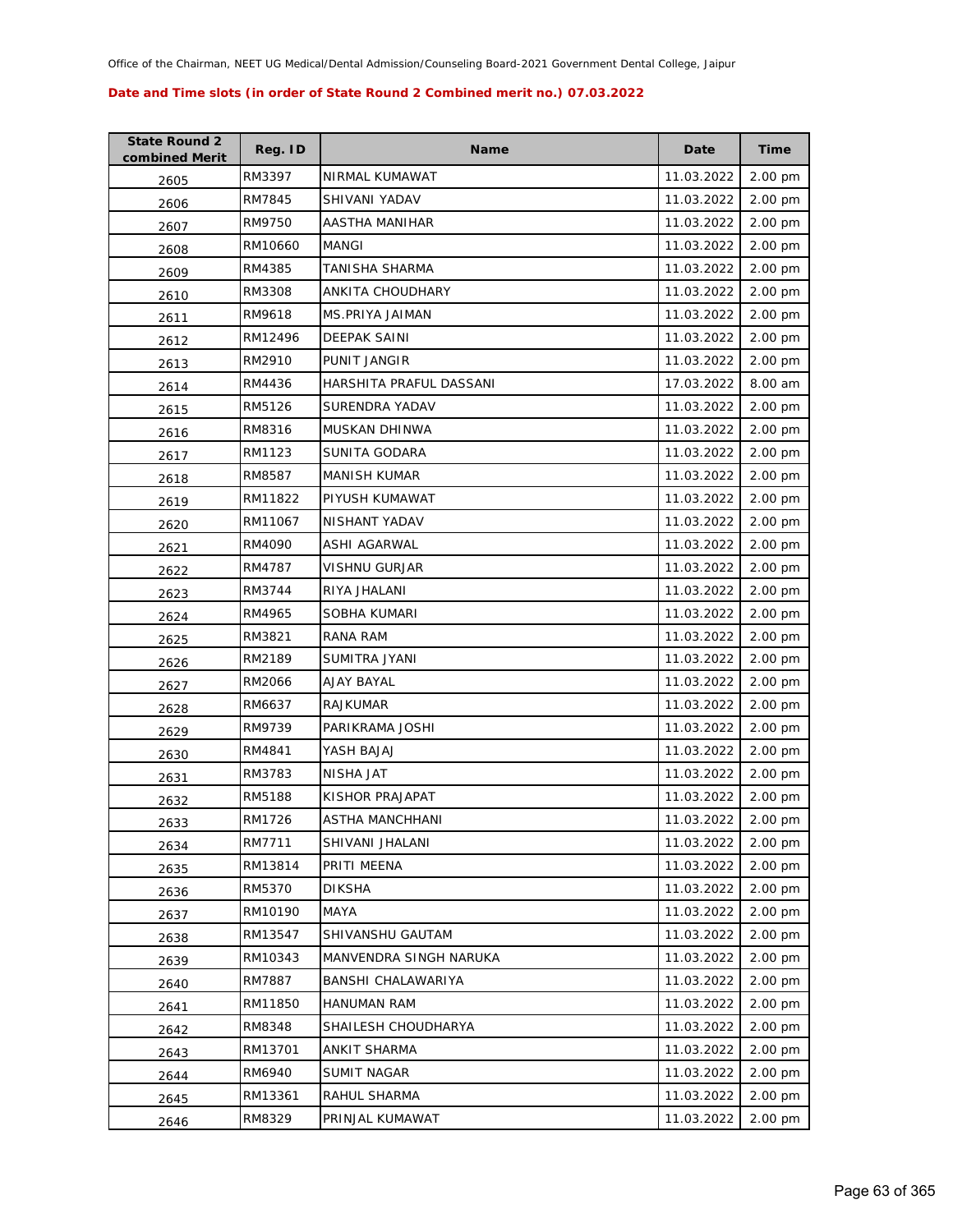| <b>State Round 2</b><br>combined Merit | Reg. ID | <b>Name</b>               | Date       | <b>Time</b> |
|----------------------------------------|---------|---------------------------|------------|-------------|
| 2647                                   | RM5889  | SHORYA SHIKHAR            | 11.03.2022 | 2.00 pm     |
| 2648                                   | RM2390  | PRAKASH PATEL             | 11.03.2022 | 2.00 pm     |
| 2649                                   | RM11118 | MANYATA                   | 11.03.2022 | 2.00 pm     |
| 2650                                   | RM10613 | CHIRAG KUMAR VIJAYVERGIYA | 11.03.2022 | 2.00 pm     |
| 2651                                   | RM12127 | AJAY RAJ RATHORE          | 11.03.2022 | 2.00 pm     |
| 2652                                   | RM4928  | PRAMOD KUMAR GURJAR       | 11.03.2022 | 2.00 pm     |
| 2653                                   | RM12467 | <b>VINOD KUMAR</b>        | 11.03.2022 | 2.00 pm     |
| 2654                                   | RM8016  | ROHIT KUMAR               | 11.03.2022 | 2.00 pm     |
| 2655                                   | RM4933  | NITISH SUTHAR             | 11.03.2022 | 2.00 pm     |
| 2656                                   | RM14717 | SARLA                     | 11.03.2022 | 2.00 pm     |
| 2657                                   | RM8085  | SHYAM SUNDAR KUMAWAT      | 11.03.2022 | 2.00 pm     |
| 2658                                   | RM4472  | AZRA NOOR                 | 11.03.2022 | 2.00 pm     |
| 2659                                   | RM9665  | AVANTIKA CHOUDHARY        | 11.03.2022 | 2.00 pm     |
| 2660                                   | RM5985  | <b>SHALEEN JAISWAL</b>    | 11.03.2022 | 2.00 pm     |
| 2661                                   | RM9270  | <b>MOD SINGH</b>          | 11.03.2022 | 2.00 pm     |
| 2662                                   | RM4395  | MAHALAXMI                 | 11.03.2022 | 2.00 pm     |
| 2663                                   | RM2859  | YASHI                     | 11.03.2022 | 2.00 pm     |
| 2664                                   | RM13538 | KRITIKA NATANI            | 11.03.2022 | 2.00 pm     |
| 2665                                   | RM9567  | SHUBHAM SHARMA            | 11.03.2022 | 2.00 pm     |
| 2666                                   | RM5289  | NIKITA                    | 11.03.2022 | 2.00 pm     |
| 2667                                   | RM9150  | RAJVEER GODARA            | 11.03.2022 | 2.00 pm     |
| 2668                                   | RM6188  | AASIF KHAN                | 11.03.2022 | 2.00 pm     |
| 2669                                   | RM11948 | ANIL CHOUDHARY            | 11.03.2022 | 2.00 pm     |
| 2670                                   | RM15617 | LOKESH KUMAR              | 11.03.2022 | 2.00 pm     |
| 2671                                   | RM1139  | PRATHAM KUMAR             | 11.03.2022 | 2.00 pm     |
| 2672                                   | RM11843 | MS. POOJA DHAYAL          | 11.03.2022 | 2.00 pm     |
| 2673                                   | RM8351  | TAMANNA CHOUDHARY         | 11.03.2022 | 2.00 pm     |
| 2674                                   | RM1740  | RONITA BALANI             | 11.03.2022 | 2.00 pm     |
| 2675                                   | RM5335  | <b>HEMENDER NAGAR</b>     | 11.03.2022 | 2.00 pm     |
| 2676                                   | RM3782  | RAKESH DADHICH            | 11.03.2022 | 2.00 pm     |
| 2677                                   | RM3064  | SHARUKH KHAN              | 11.03.2022 | 2.00 pm     |
| 2678                                   | RM8703  | <b>BANTI YADAV</b>        | 11.03.2022 | 2.00 pm     |
| 2679                                   | RM7756  | AAKASH CHOUDHARY          | 11.03.2022 | 2.00 pm     |
| 2680                                   | RM9661  | SHOYAB ALI                | 11.03.2022 | 2.00 pm     |
| 2681                                   | RM5785  | VIRENDRA DHABAS           | 11.03.2022 | 2.00 pm     |
| 2682                                   | RM3216  | DEEPAK NITHARWAL          | 11.03.2022 | 2.00 pm     |
| 2683                                   | RM4734  | LAKSHAY                   | 11.03.2022 | 2.00 pm     |
| 2684                                   | RM3180  | KAILASH SONI              | 11.03.2022 | 2.00 pm     |
| 2685                                   | RM10741 | POORAN SERAWAT            | 11.03.2022 | 2.00 pm     |
| 2686                                   | RM12251 | POOJA KHEDAR              | 11.03.2022 | 2.00 pm     |
| 2687                                   | RM6048  | SONU YADAV                | 11.03.2022 | 2.00 pm     |
| 2688                                   | RM3501  | YOGITA SHARMA             | 11.03.2022 | 2.00 pm     |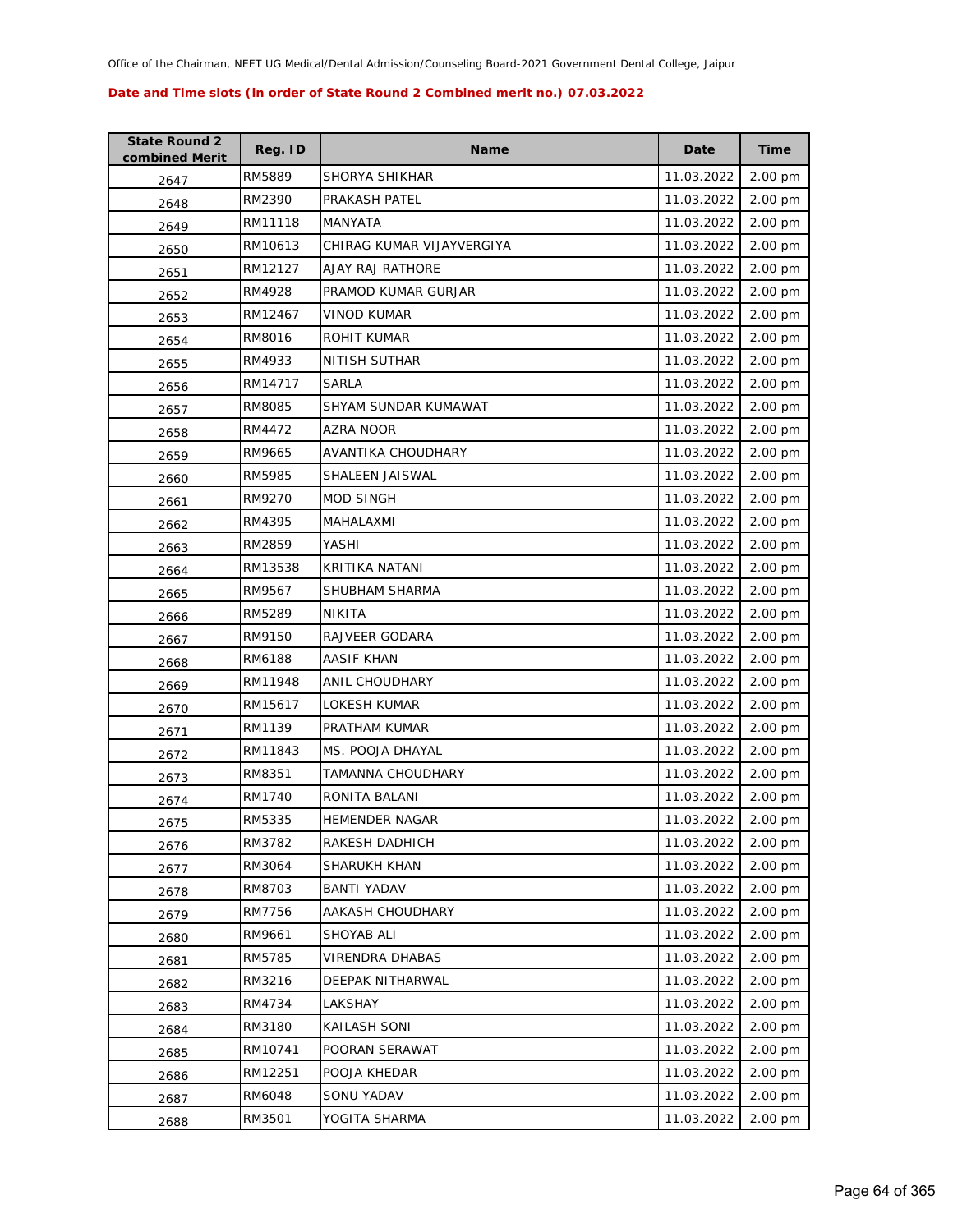| <b>State Round 2</b><br>combined Merit | Reg. ID | <b>Name</b>          | Date       | <b>Time</b> |
|----------------------------------------|---------|----------------------|------------|-------------|
| 2689                                   | RM1016  | <b>RANJNA</b>        | 11.03.2022 | 2.00 pm     |
| 2690                                   | RM10423 | TARACHAND            | 11.03.2022 | 2.00 pm     |
| 2691                                   | RM4624  | KAMAL SHARMA         | 11.03.2022 | 2.00 pm     |
| 2692                                   | RM9331  | NARAYAN SHARMA       | 11.03.2022 | 2.00 pm     |
| 2693                                   | RM9797  | RAHUL CHOUDHARY      | 11.03.2022 | 2.00 pm     |
| 2694                                   | RM5840  | <b>IRFANUDDEEN</b>   | 11.03.2022 | 2.00 pm     |
| 2695                                   | RM8478  | ANJU KUMAWAT         | 11.03.2022 | 2.00 pm     |
| 2696                                   | RM2335  | AVINASH NAGAR        | 11.03.2022 | 2.00 pm     |
| 2697                                   | RM6302  | SHUBHAM YADAV        | 11.03.2022 | 2.00 pm     |
| 2698                                   | RM10592 | RAHUL KUMAR YADAV    | 11.03.2022 | 2.00 pm     |
| 2699                                   | RM5038  | SHISHPAL CHOUDHARY   | 11.03.2022 | 2.00 pm     |
| 2700                                   | RM10658 | HARSHITA MEWARA      | 11.03.2022 | 2.00 pm     |
| 2701                                   | RM5672  | AFSAR ALI            | 11.03.2022 | 2.00 pm     |
| 2702                                   | RM9171  | MUKUL GOYAL          | 11.03.2022 | 2.00 pm     |
| 2703                                   | RM5581  | RAINA VERMA          | 11.03.2022 | 2.00 pm     |
| 2704                                   | RM9937  | SHIKHA POONIA        | 11.03.2022 | 2.00 pm     |
| 2705                                   | RM3688  | SAKSHAM DAYAMA       | 11.03.2022 | 2.00 pm     |
| 2706                                   | RM9655  | <b>ABHISHEK JAIN</b> | 11.03.2022 | 2.00 pm     |
| 2707                                   | RM8791  | RAVINA PANWAR        | 11.03.2022 | 2.00 pm     |
| 2708                                   | RM10401 | VAIBHAV SHARMA       | 11.03.2022 | 2.00 pm     |
| 2709                                   | RM7007  | VISHAKHA GUPTA       | 11.03.2022 | 2.00 pm     |
| 2710                                   | RM4119  | <b>RAM KASWAN</b>    | 11.03.2022 | 2.00 pm     |
| 2711                                   | RM13569 | <b>BHASKAR YADAV</b> | 11.03.2022 | 2.00 pm     |
| 2712                                   | RM3714  | <b>BHAVYA SAINI</b>  | 11.03.2022 | 2.00 pm     |
| 2713                                   | RM1428  | <b>DINESH</b>        | 11.03.2022 | 2.00 pm     |
| 2714                                   | RM4769  | AMIT KUMAR GOYAL     | 11.03.2022 | 2.00 pm     |
| 2715                                   | RM5864  | SIDDHI SHARMA        | 11.03.2022 | 2.00 pm     |
| 2716                                   | RM11141 | YOGA KUMAWAT         | 11.03.2022 | 2.00 pm     |
| 2717                                   | RM6561  | ANKIT SHARMA         | 11.03.2022 | 2.00 pm     |
| 2718                                   | RM3532  | HIMANSHI GAHLOT      | 11.03.2022 | 2.00 pm     |
| 2719                                   | RM8007  | SANDEEP YADAV        | 11.03.2022 | 2.00 pm     |
| 2720                                   | RM12929 | PUSHPENDRA KUMAR     | 11.03.2022 | 2.00 pm     |
| 2721                                   | RM10603 | HARENDRA SINWAR      | 11.03.2022 | 2.00 pm     |
| 2722                                   | RM6401  | DEVANSH SHARMA       | 11.03.2022 | 2.00 pm     |
| 2723                                   | RM2880  | <b>GAURAV RATHOR</b> | 11.03.2022 | 2.00 pm     |
| 2724                                   | RM7771  | ANITA BHAMU          | 11.03.2022 | 2.00 pm     |
| 2725                                   | RM9524  | PRIYANSHI PUNNI      | 11.03.2022 | 2.00 pm     |
| 2726                                   | RM7382  | <b>LALIT AGIWAL</b>  | 11.03.2022 | 2.00 pm     |
| 2727                                   | RM5484  | PANKAJ YADAV         | 11.03.2022 | 2.00 pm     |
| 2728                                   | RM2039  | AMIT KASWAN          | 11.03.2022 | 2.00 pm     |
| 2729                                   | RM8669  | BHAVYA JAKHARA       | 11.03.2022 | 2.00 pm     |
| 2730                                   | RM12395 | RAHUL PARIHAR        | 11.03.2022 | 2.00 pm     |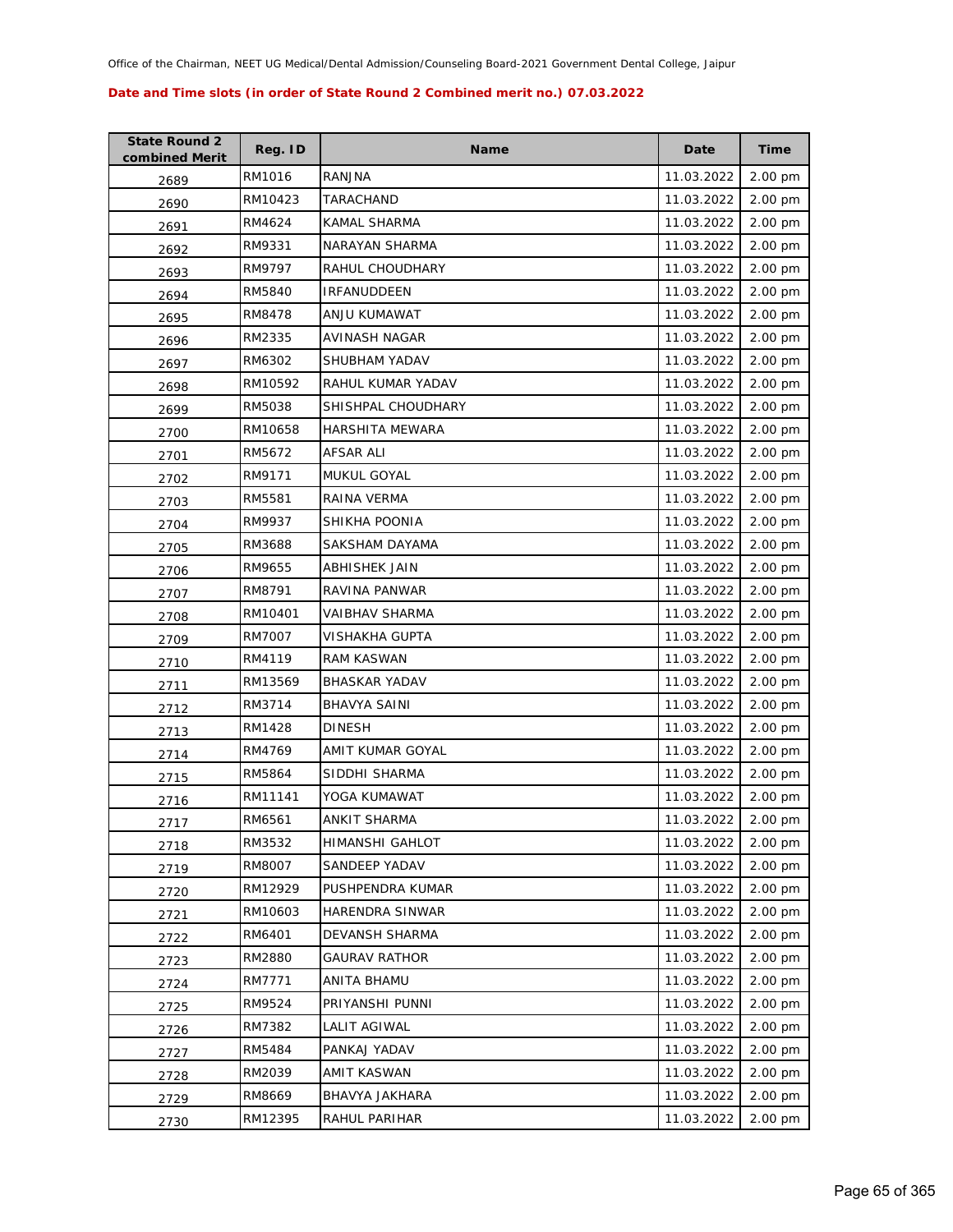| <b>State Round 2</b><br>combined Merit | Reg. ID | <b>Name</b>                | Date       | <b>Time</b> |
|----------------------------------------|---------|----------------------------|------------|-------------|
| 2731                                   | RM3454  | YASH KOTHARI               | 11.03.2022 | 2.00 pm     |
| 2732                                   | RM4824  | RISHABH BHAMBOO            | 11.03.2022 | 2.00 pm     |
| 2733                                   | RM6726  | TANISH NAGPAL              | 11.03.2022 | 2.00 pm     |
| 2734                                   | RM9852  | DHARMISHTHA SINGH BANKAWAT | 11.03.2022 | 2.00 pm     |
| 2735                                   | RM10560 | RAHUL ARYA                 | 11.03.2022 | 2.00 pm     |
| 2736                                   | RM12593 | ABHISHEK GOYAL             | 11.03.2022 | 2.00 pm     |
| 2737                                   | RM9954  | ASHUTOSH PARASHAR          | 11.03.2022 | 2.00 pm     |
| 2738                                   | RM10256 | STHUTI JOHN                | 11.03.2022 | 2.00 pm     |
| 2739                                   | RM8552  | SACHIN CHHAWARI            | 11.03.2022 | 2.00 pm     |
| 2740                                   | RM8774  | RAJAT DHAKA                | 11.03.2022 | 2.00 pm     |
| 2741                                   | RM3435  | VISHAL BAJIYA              | 11.03.2022 | 2.00 pm     |
| 2742                                   | RM1286  | <b>MANAV AMETA</b>         | 11.03.2022 | 2.00 pm     |
| 2743                                   | RM13059 | ANKITA SHEKHAWAT           | 11.03.2022 | 2.00 pm     |
| 2744                                   | RM5382  | <b>HANUMAN PRAJAPAT</b>    | 11.03.2022 | 2.00 pm     |
| 2745                                   | RM8295  | <b>KRITI DOSI</b>          | 11.03.2022 | 2.00 pm     |
| 2746                                   | RM9190  | PRAMOD KUMAR SAINI         | 11.03.2022 | 2.00 pm     |
| 2747                                   | RM10833 | <b>ISHITA ATREYA</b>       | 11.03.2022 | 2.00 pm     |
| 2748                                   | RM4518  | <b>MISHA KHANDELWAL</b>    | 11.03.2022 | 2.00 pm     |
| 2749                                   | RM3622  | NITESH PRAJAPATI           | 11.03.2022 | 2.00 pm     |
| 2750                                   | RM2871  | ASHA KUMAWAT               | 11.03.2022 | 2.00 pm     |
| 2751                                   | RM3248  | <b>CHETAN SHARMA</b>       | 11.03.2022 | 2.00 pm     |
| 2752                                   | RM4709  | <b>KOMAL BHATI</b>         | 11.03.2022 | 2.00 pm     |
| 2753                                   | RM5602  | <b>MONIKA</b>              | 11.03.2022 | 2.00 pm     |
| 2754                                   | RM9679  | RONAK CHOUDHARY            | 11.03.2022 | 2.00 pm     |
| 2755                                   | RM4307  | HIMANI GARG                | 11.03.2022 | 2.00 pm     |
| 2756                                   | RM10967 | PRAGYA KUMAWAT             | 11.03.2022 | 2.00 pm     |
| 2757                                   | RM2994  | DEON CLYDE COELHO          | 11.03.2022 | 2.00 pm     |
| 2758                                   | RM5745  | MUKESH KUMAR SHARMA        | 11.03.2022 | 2.00 pm     |
| 2759                                   | RM10075 | ANKIT NAGAR                | 11.03.2022 | 2.00 pm     |
| 2760                                   | RM10222 | ARTI PRAJAPAT              | 11.03.2022 | 2.00 pm     |
| 2761                                   | RM6832  | RITU CHOUDHARY             | 11.03.2022 | 2.00 pm     |
| 2762                                   | RM6765  | NARAYANLAL CHOUDHARY       | 11.03.2022 | 2.00 pm     |
| 2763                                   | RM7742  | ANKIT YADAV                | 11.03.2022 | 2.00 pm     |
| 2764                                   | RM8663  | RAKESH KUMAR               | 11.03.2022 | 2.00 pm     |
| 2765                                   | RM10706 | SHAITAN SINGH CHOUDHARY    | 11.03.2022 | 2.00 pm     |
| 2766                                   | RM3634  | ANTRIKSHA VISHNOI          | 11.03.2022 | 2.00 pm     |
| 2767                                   | RM10184 | <b>DURGESH KUMAR</b>       | 11.03.2022 | 2.00 pm     |
| 2768                                   | RM4234  | AFNAN KHAN                 | 11.03.2022 | 2.00 pm     |
| 2769                                   | RM7827  | MOHAMMAD AMAN ULLAH        | 11.03.2022 | 2.00 pm     |
| 2770                                   | RM13752 | ANKITA KUMARI              | 11.03.2022 | 2.00 pm     |
| 2771                                   | RM2927  | <b>GOPAL BISHNOI</b>       | 11.03.2022 | 2.00 pm     |
| 2772                                   | RM2920  | ALPANA VYAS                | 11.03.2022 | 2.00 pm     |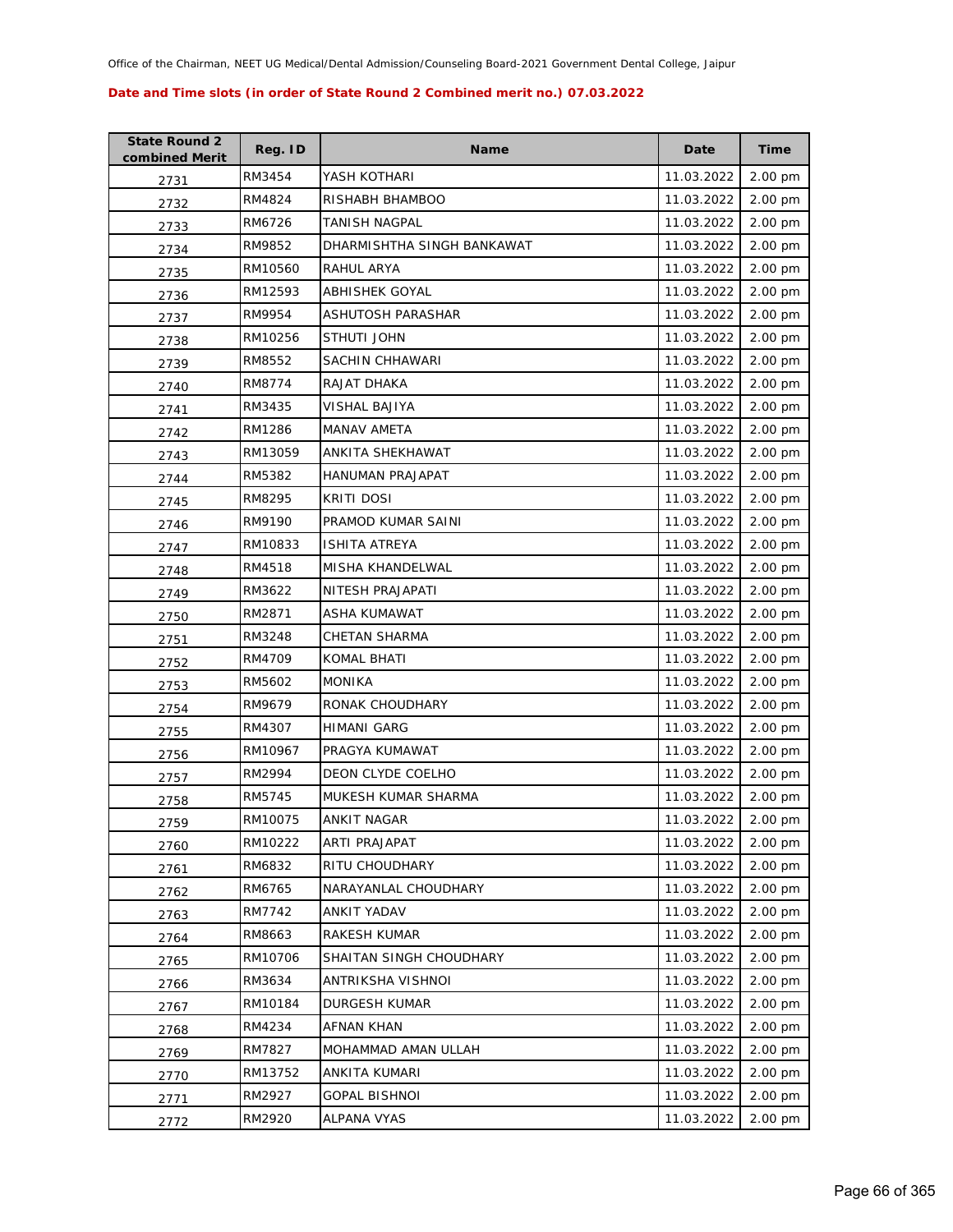| <b>State Round 2</b><br>combined Merit | Reg. ID | <b>Name</b>             | Date       | <b>Time</b>       |
|----------------------------------------|---------|-------------------------|------------|-------------------|
| 2773                                   | RM10083 | MEGHA SHARMA            | 11.03.2022 | 2.00 pm           |
| 2774                                   | RM7577  | SOMENDRA VYAS           | 11.03.2022 | 2.00 pm           |
| 2775                                   | RM4321  | AMIT KUMAR              | 11.03.2022 | 2.00 pm           |
| 2776                                   | RM8177  | RAHUL SHARMA            | 11.03.2022 | 2.00 pm           |
| 2777                                   | RM5046  | GOVIND PARIK            | 11.03.2022 | 2.00 pm           |
| 2778                                   | RM8234  | <b>TUSHAR RAMAWAT</b>   | 11.03.2022 | 2.00 pm           |
| 2779                                   | RM7773  | ADITYA SODHA            | 11.03.2022 | 2.00 pm           |
| 2780                                   | RM2944  | SIMRAN KANWAR           | 11.03.2022 | 2.00 pm           |
| 2781                                   | RM8293  | KAMAL KUMAWAT           | 11.03.2022 | 2.00 pm           |
| 2782                                   | RM4481  | SAJAL DHAKER            | 11.03.2022 | 2.00 pm           |
| 2783                                   | RM6698  | RAMSINGH YADAV          | 11.03.2022 | 2.00 pm           |
| 2784                                   | RM12034 | JAYA JOSHI              | 11.03.2022 | 2.00 pm           |
| 2785                                   | RM6309  | <b>HRITIK</b>           | 11.03.2022 | 2.00 pm           |
| 2786                                   | RM2408  | POOJA KUMARI SAINI      | 11.03.2022 | 2.00 pm           |
| 2787                                   | RM2544  | APOORVA BENIWAL         | 11.03.2022 | 2.00 pm           |
| 2788                                   | RM11494 | ANSHIKA JAIN            | 11.03.2022 | 2.00 pm           |
| 2789                                   | RM8463  | MOHAN LAL SHARMA        | 11.03.2022 | 2.00 pm           |
| 2790                                   | RM8978  | <b>VIKASH DHOLPURIA</b> | 11.03.2022 | 2.00 pm           |
| 2791                                   | RN16066 | SHAURYA SINGH           | 11.03.2022 | 2.00 pm           |
| 2792                                   | RM1861  | ISHITA AGRAWAL          | 11.03.2022 | 2.00 pm           |
| 2793                                   | RM8688  | <b>KOMAL</b>            | 11.03.2022 | 2.00 pm           |
| 2794                                   | RM5363  | <b>AJAY GOSWAMI</b>     | 11.03.2022 | 2.00 pm           |
| 2795                                   | RM4927  | NIKITA                  | 11.03.2022 | 2.00 pm           |
| 2796                                   | RM4314  | NOSHEEN SHEIKH          | 11.03.2022 | 2.00 pm           |
| 2797                                   | RM13116 | ANKUSHA SOLANKI         | 11.03.2022 | $2.00 \text{ pm}$ |
| 2798                                   | RM6506  | JASWANT SINGH BHATI     | 11.03.2022 | 2.00 pm           |
| 2799                                   | RM12411 | <b>MANASVI</b>          | 11.03.2022 | 2.00 pm           |
| 2800                                   | RM11878 | <b>NIRMLA</b>           | 11.03.2022 | 2.00 pm           |
| 2801                                   | RM3293  | <b>RAVI NUNIA</b>       | 11.03.2022 | 2.00 pm           |
| 2802                                   | RM5394  | RAKESH KUMAR SARAN      | 11.03.2022 | 2.00 pm           |
| 2803                                   | RM10683 | <b>VISHAL YADAV</b>     | 11.03.2022 | 2.00 pm           |
| 2804                                   | RM9936  | SHANKAR LAL             | 11.03.2022 | 2.00 pm           |
| 2805                                   | RM14650 | <b>ASHOK KUMAR</b>      | 11.03.2022 | 2.00 pm           |
| 2806                                   | RM7572  | NIKITA AGARWAL          | 11.03.2022 | 2.00 pm           |
| 2807                                   | RM2669  | SANJIV KUMAR            | 11.03.2022 | 2.00 pm           |
| 2808                                   | RM8102  | <b>BHAVIK KALAL</b>     | 11.03.2022 | 2.00 pm           |
| 2809                                   | RM3491  | JITENDRA JAT            | 11.03.2022 | 2.00 pm           |
| 2810                                   | RM3656  | NITISH SHARMA           | 11.03.2022 | 2.00 pm           |
| 2811                                   | RM1972  | ABHILASHA               | 11.03.2022 | 2.00 pm           |
| 2812                                   | RM3412  | AMAN SINGHAL            | 11.03.2022 | 2.00 pm           |
| 2813                                   | RM5396  | TANU CHOUDHARY          | 11.03.2022 | 2.00 pm           |
| 2814                                   | RM2174  | SHUBHAM KUMAR JANGID    | 11.03.2022 | 2.00 pm           |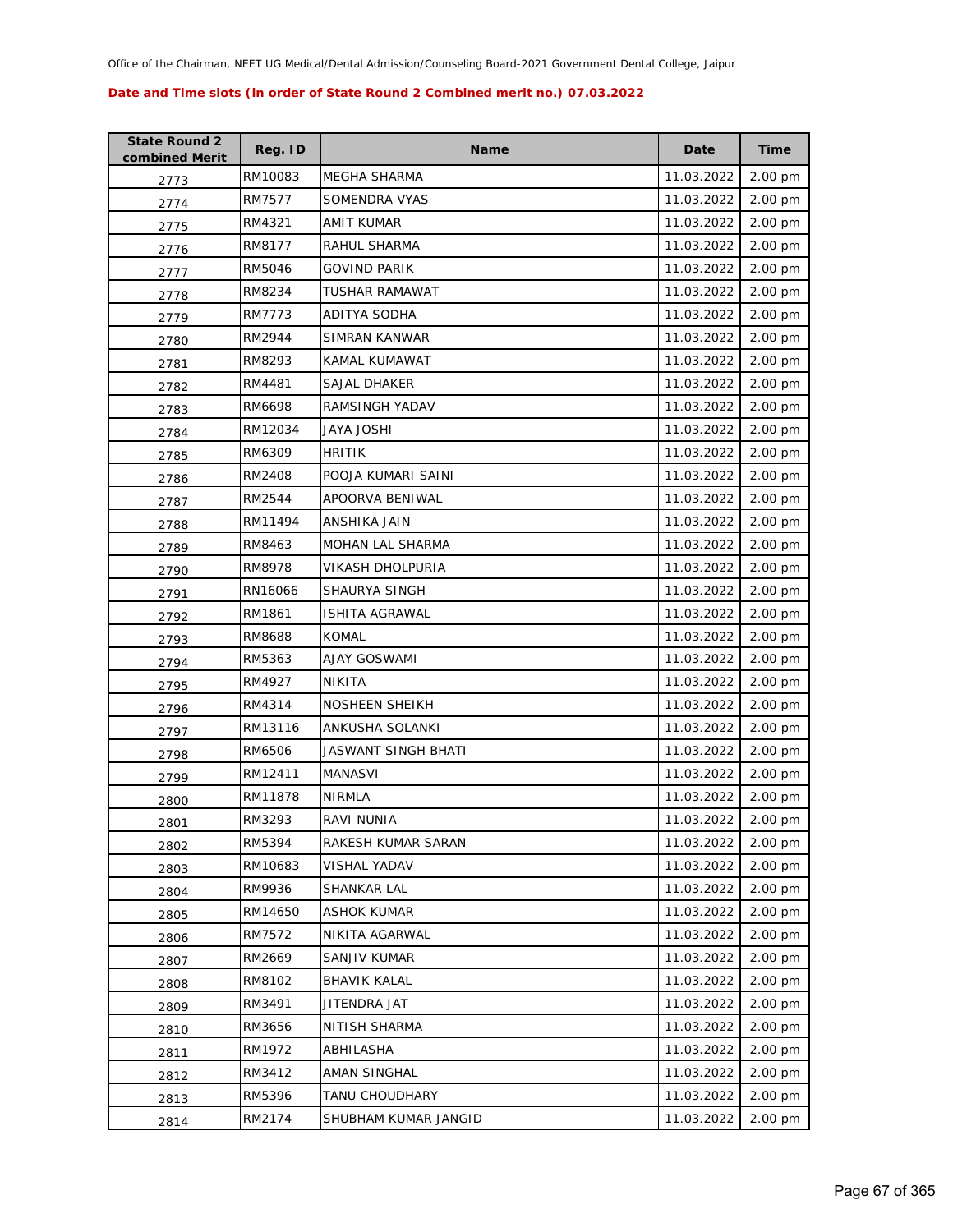| <b>State Round 2</b><br>combined Merit | Reg. ID | <b>Name</b>              | Date       | <b>Time</b> |
|----------------------------------------|---------|--------------------------|------------|-------------|
| 2815                                   | RM9439  | SHANTANU DADHICH         | 11.03.2022 | 2.00 pm     |
| 2816                                   | RM3978  | SARITA                   | 11.03.2022 | 2.00 pm     |
| 2817                                   | RM10532 | <b>HIMANSHU BANSAL</b>   | 11.03.2022 | 2.00 pm     |
| 2818                                   | RM8022  | <b>SACHIN KUMAR</b>      | 11.03.2022 | 2.00 pm     |
| 2819                                   | RM12408 | AARTI BHAWARIYA          | 11.03.2022 | 2.00 pm     |
| 2820                                   | RM10123 | <b>MEENA KUMARI</b>      | 11.03.2022 | 2.00 pm     |
| 2821                                   | RM10703 | ROHITASH SERAWAT         | 11.03.2022 | 2.00 pm     |
| 2822                                   | RM8377  | <b>VIKRAM SWAMI</b>      | 11.03.2022 | 2.00 pm     |
| 2823                                   | RM8777  | SAKSHI SHARMA            | 11.03.2022 | 2.00 pm     |
| 2824                                   | RM3609  | POONAM KULHARI           | 11.03.2022 | 2.00 pm     |
| 2825                                   | RM1433  | PRAGYA GUPTA             | 11.03.2022 | 2.00 pm     |
| 2826                                   | RM12429 | <b>VIVEK JYANI</b>       | 11.03.2022 | 2.00 pm     |
| 2827                                   | RM3868  | DHANANJAY YADAV          | 11.03.2022 | 2.00 pm     |
| 2828                                   | RM10625 | <b>SHITAL</b>            | 11.03.2022 | 2.00 pm     |
| 2829                                   | RM11172 | ANJALI BIJARNIA          | 11.03.2022 | 2.00 pm     |
| 2830                                   | RM8303  | DINESH KUMAR             | 11.03.2022 | 2.00 pm     |
| 2831                                   | RM13531 | MANOJ CHOUDHARY          | 11.03.2022 | 2.00 pm     |
| 2832                                   | RM11386 | AVINASH SAHU             | 11.03.2022 | 2.00 pm     |
| 2833                                   | RM11293 | DEEPSHIKHA JODHA         | 11.03.2022 | 2.00 pm     |
| 2834                                   | RM6020  | KAMAL KANT MINA          | 11.03.2022 | 2.00 pm     |
| 2835                                   | RM4499  | RAVINDRA SINGH SHEKHAWAT | 11.03.2022 | 2.00 pm     |
| 2836                                   | RM3566  | <b>MOSAM DHAKAR</b>      | 11.03.2022 | 2.00 pm     |
| 2837                                   | RM5816  | HARENDRA TETARWAL        | 11.03.2022 | 2.00 pm     |
| 2838                                   | RM5090  | RAVI GURJAR              | 11.03.2022 | 2.00 pm     |
| 2839                                   | RM2274  | NIKITA DHAKA             | 11.03.2022 | 2.00 pm     |
| 2840                                   | RM3192  | NEELKAMAL SHARMA         | 11.03.2022 | 2.00 pm     |
| 2841                                   | RM6824  | PRASHANT SAHU            | 11.03.2022 | 2.00 pm     |
| 2842                                   | RM1407  | AARUSHI LAXKAR           | 11.03.2022 | 2.00 pm     |
| 2843                                   | RM9479  | <b>ANKIT SHARMA</b>      | 11.03.2022 | 2.00 pm     |
| 2844                                   | RM7327  | AMAN SHARMA              | 11.03.2022 | 2.00 pm     |
| 2845                                   | RM2615  | ANJALI CHOUDHARY         | 11.03.2022 | 2.00 pm     |
| 2846                                   | RM8690  | JITESH YADAV             | 11.03.2022 | 2.00 pm     |
| 2847                                   | RM11545 | RAMDEV KUSHWAH           | 11.03.2022 | 2.00 pm     |
| 2848                                   | RM4635  | <b>SHRUTI</b>            | 11.03.2022 | 2.00 pm     |
| 2849                                   | RM7672  | CHIKU SAINI              | 11.03.2022 | 2.00 pm     |
| 2850                                   | RM7784  | <b>RAHUL</b>             | 11.03.2022 | 2.00 pm     |
| 2851                                   | RM9945  | RICHA KUMARI GOYAL       | 11.03.2022 | 2.00 pm     |
| 2852                                   | RM12250 | PRAKASH KUMAR            | 11.03.2022 | 2.00 pm     |
| 2853                                   | RM10644 | ANIL KUMAR BISHNOI       | 11.03.2022 | 2.00 pm     |
| 2854                                   | RM14225 | DESHRAJ YADAV            | 11.03.2022 | 2.00 pm     |
| 2855                                   | RM8197  | VIKASH GENAN             | 11.03.2022 | 2.00 pm     |
| 2856                                   | RM10582 | <b>MANISH KUMAR</b>      | 11.03.2022 | 2.00 pm     |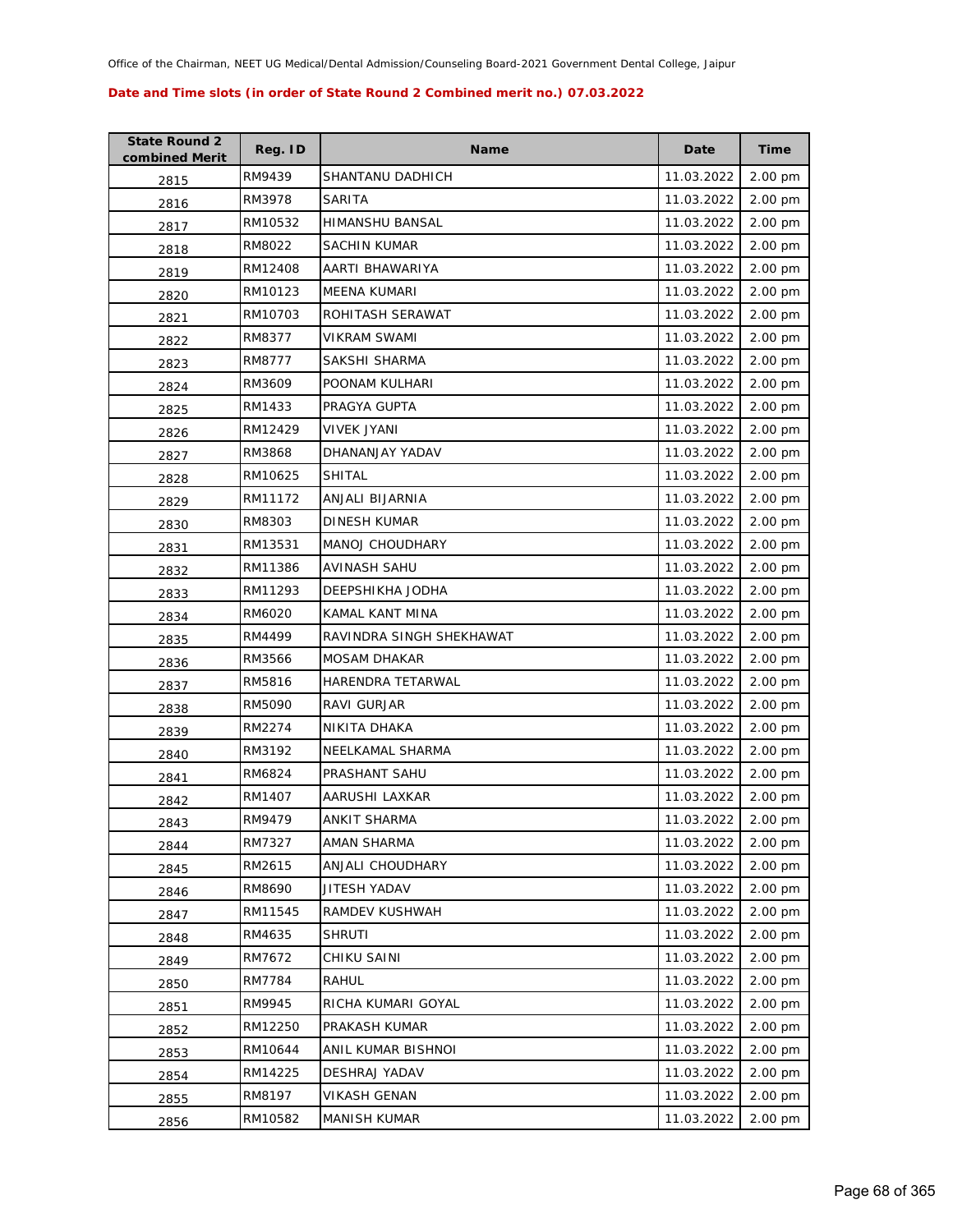| <b>State Round 2</b><br>combined Merit | Reg. ID | <b>Name</b>              | Date       | <b>Time</b> |
|----------------------------------------|---------|--------------------------|------------|-------------|
| 2857                                   | RM12128 | DINESH KUMAR BISHNOI     | 11.03.2022 | 2.00 pm     |
| 2858                                   | RM2941  | HARSHITA MALAKAR         | 11.03.2022 | 2.00 pm     |
| 2859                                   | RM9431  | SOPHIA KHAN              | 11.03.2022 | 2.00 pm     |
| 2860                                   | RM13005 | HANSRAJ JITARWAL         | 11.03.2022 | 2.00 pm     |
| 2861                                   | RM10297 | RAKESH KUMAR GURJAR      | 11.03.2022 | 2.00 pm     |
| 2862                                   | RM9526  | HARI SHANKER DAKOT       | 11.03.2022 | 2.00 pm     |
| 2863                                   | RM7855  | ABHISHEK ROLANIYA        | 11.03.2022 | 2.00 pm     |
| 2864                                   | RM6643  | NIKHIL AGARWAL           | 11.03.2022 | 2.00 pm     |
| 2865                                   | RM3351  | DUSHYANT YADAV           | 11.03.2022 | 2.00 pm     |
| 2866                                   | RM4999  | JUHI JAIN                | 11.03.2022 | 2.00 pm     |
| 2867                                   | RM13790 | <b>RAJVEER SINGH</b>     | 11.03.2022 | 2.00 pm     |
| 2868                                   | RM4654  | VEDPRAKASH YADAV         | 11.03.2022 | 2.00 pm     |
| 2869                                   | RM5072  | <b>MUSKAN SINGHAL</b>    | 11.03.2022 | 2.00 pm     |
| 2870                                   | RM6349  | MUKTA DHAKA              | 11.03.2022 | 2.00 pm     |
| 2871                                   | RM2711  | <b>GANPAT LAL</b>        | 11.03.2022 | 2.00 pm     |
| 2872                                   | RM1360  | DHEERENDRA               | 11.03.2022 | 2.00 pm     |
| 2873                                   | RM2497  | AYAN JAIN                | 11.03.2022 | 2.00 pm     |
| 2874                                   | RM10318 | SURENDRA VISHNOI         | 11.03.2022 | 2.00 pm     |
| 2875                                   | RM13342 | PRADEEP KUMAR JANGID     | 11.03.2022 | 2.00 pm     |
| 2876                                   | RM9375  | KOMAL DAGDI              | 11.03.2022 | 2.00 pm     |
| 2877                                   | RM1647  | JAYANT ARYA              | 11.03.2022 | 2.00 pm     |
| 2878                                   | RM1997  | MOHIT CHANDNANI          | 11.03.2022 | 2.00 pm     |
| 2879                                   | RM11083 | <b>SEEMA BALODA</b>      | 11.03.2022 | 2.00 pm     |
| 2880                                   | RM15328 | <b>NEHA SHARMA</b>       | 11.03.2022 | 2.00 pm     |
| 2881                                   | RM1938  | <b>BALRAM SHARMA</b>     | 11.03.2022 | 2.00 pm     |
| 2882                                   | RM7209  | <b>ANMOL</b>             | 11.03.2022 | 2.00 pm     |
| 2883                                   | RM5717  | YASH SHARMA              | 11.03.2022 | 2.00 pm     |
| 2884                                   | RM2417  | <b>AKSHAT MALVIYA</b>    | 11.03.2022 | 2.00 pm     |
| 2885                                   | RM6707  | <b>ISHA SHRIMALI</b>     | 11.03.2022 | 2.00 pm     |
| 2886                                   | RM12345 | LALITA KUMARI JAT        | 11.03.2022 | 2.00 pm     |
| 2887                                   | RM12504 | VIKRAM                   | 11.03.2022 | 2.00 pm     |
| 2888                                   | RM5614  | SAROJ                    | 11.03.2022 | 2.00 pm     |
| 2889                                   | RM10385 | MANISH KUMAR KUMAWAT     | 11.03.2022 | 2.00 pm     |
| 2890                                   | RM8590  | SUDESH KUMAR             | 11.03.2022 | 2.00 pm     |
| 2891                                   | RM9061  | AYUSHI                   | 11.03.2022 | 2.00 pm     |
| 2892                                   | RM12020 | SANJAY KUMAR             | 11.03.2022 | 2.00 pm     |
| 2893                                   | RM5946  | <b>KOMAL</b>             | 11.03.2022 | 2.00 pm     |
| 2894                                   | RM2024  | PARSHVAKUMAR MANISH SHAH | 17.03.2022 | 8.00 am     |
| 2895                                   | RM10454 | REENA YOGI               | 11.03.2022 | 2.00 pm     |
| 2896                                   | RM7944  | JITENDRA SINGH           | 11.03.2022 | 2.00 pm     |
| 2897                                   | RM12195 | SAROJ                    | 11.03.2022 | 2.00 pm     |
| 2898                                   | RM6744  | NAVDEEP SINGH SHEKHAWAT  | 11.03.2022 | 2.00 pm     |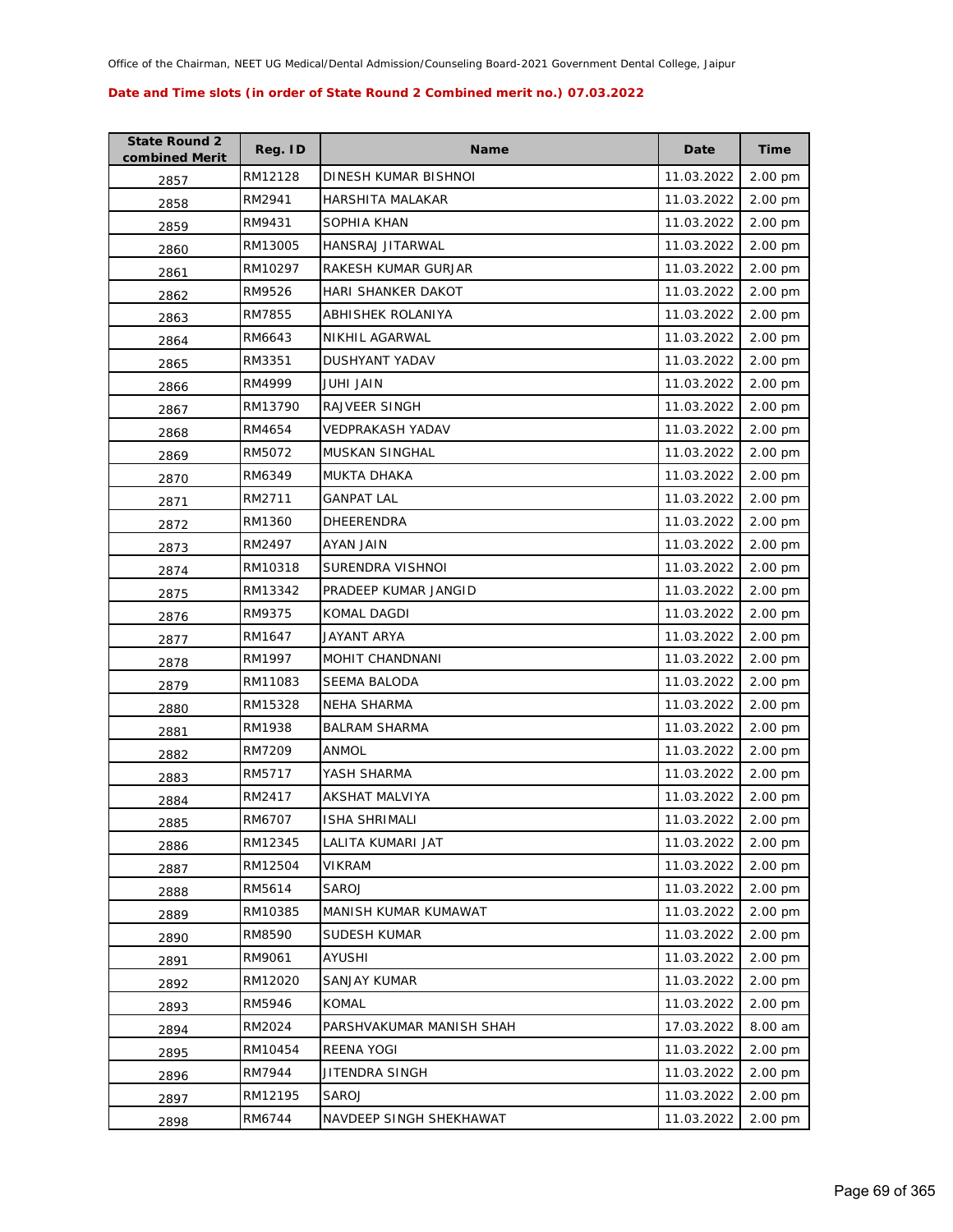| <b>State Round 2</b><br>combined Merit | Reg. ID | <b>Name</b>             | Date       | <b>Time</b> |
|----------------------------------------|---------|-------------------------|------------|-------------|
| 2899                                   | RM1678  | <b>MONIKA SINGH</b>     | 11.03.2022 | 2.00 pm     |
| 2900                                   | RM8544  | PRIYANKA                | 11.03.2022 | 2.00 pm     |
| 2901                                   | RM2984  | PRIYANKA SONI           | 11.03.2022 | 2.00 pm     |
| 2902                                   | RM2205  | <b>HARDIK SONI</b>      | 11.03.2022 | 2.00 pm     |
| 2903                                   | RM1098  | NARAYAN LAL JAT         | 11.03.2022 | 2.00 pm     |
| 2904                                   | RM7023  | <b>ULIA</b>             | 11.03.2022 | 2.00 pm     |
| 2905                                   | RM4658  | <b>ARPIT TAILOR</b>     | 11.03.2022 | 2.00 pm     |
| 2906                                   | RM7362  | <b>PREM PRAKASH</b>     | 11.03.2022 | 2.00 pm     |
| 2907                                   | RM3215  | SHIVAM NATANI           | 11.03.2022 | 2.00 pm     |
| 2908                                   | RM2072  | ANU MEENA               | 11.03.2022 | 2.00 pm     |
| 2909                                   | RM2518  | YOGESH KUMAR BAIRWA     | 11.03.2022 | 2.00 pm     |
| 2910                                   | RM2858  | KHUSHAL CHHIPA          | 11.03.2022 | 2.00 pm     |
| 2911                                   | RM9032  | LUBHANSHI GAHLOT        | 11.03.2022 | 2.00 pm     |
| 2912                                   | RM3900  | VISHWAS KHANDELWAL      | 11.03.2022 | 2.00 pm     |
| 2913                                   | RM4269  | NATWAR SINGH PANWAR     | 11.03.2022 | 2.00 pm     |
| 2914                                   | RM7278  | SAPNA SHARMA            | 11.03.2022 | 2.00 pm     |
| 2915                                   | RM7749  | ANUSHKA SHARMA          | 11.03.2022 | 2.00 pm     |
| 2916                                   | RM5284  | ISHIKA CHOUDHARY        | 11.03.2022 | 2.00 pm     |
| 2917                                   | RM8672  | NIKITA RAWAT            | 11.03.2022 | 2.00 pm     |
| 2918                                   | RM4187  | JYOTI BHATI             | 11.03.2022 | 2.00 pm     |
| 2919                                   | RM10563 | MANISH KUMAR YADAV      | 11.03.2022 | 2.00 pm     |
| 2920                                   | RM8608  | SWASTIK TRIPATHI        | 11.03.2022 | 2.00 pm     |
| 2921                                   | RM11419 | PRABHAT ROY             | 11.03.2022 | 2.00 pm     |
| 2922                                   | RM10309 | ANIKA                   | 11.03.2022 | 2.00 pm     |
| 2923                                   | RM14693 | PIYUSHI AGARWAL         | 11.03.2022 | 2.00 pm     |
| 2924                                   | RM2177  | <b>LOKENDRA SINGH</b>   | 11.03.2022 | 2.00 pm     |
| 2925                                   | RM6603  | RAHUL YADAV             | 11.03.2022 | 2.00 pm     |
| 2926                                   | RM10296 | MUKESH KUMAR YADAV      | 11.03.2022 | 2.00 pm     |
| 2927                                   | RM6383  | <b>VARTIKA JANGID</b>   | 11.03.2022 | 2.00 pm     |
| 2928                                   | RM3935  | RITIKA MAHLA            | 11.03.2022 | 2.00 pm     |
| 2929                                   | RM11409 | ROBIN GODARA            | 11.03.2022 | 2.00 pm     |
| 2930                                   | RM6324  | <b>NISHANT</b>          | 11.03.2022 | 2.00 pm     |
| 2931                                   | RM4390  | SRISHTI ARORA           | 11.03.2022 | 2.00 pm     |
| 2932                                   | RM6865  | ABHIMANYU POSWAL        | 11.03.2022 | 2.00 pm     |
| 2933                                   | RM4565  | KRISHAN KUMAR BASNIWAL  | 11.03.2022 | 2.00 pm     |
| 2934                                   | RM4614  | KARTIK KUMAR            | 11.03.2022 | 2.00 pm     |
| 2935                                   | RM9688  | MANISHA KUMAWAT         | 11.03.2022 | 2.00 pm     |
| 2936                                   | RM6970  | SNEH BANSAL             | 11.03.2022 | 2.00 pm     |
| 2937                                   | RM9328  | ANITA CHOUDHARY         | 11.03.2022 | 2.00 pm     |
| 2938                                   | RM14031 | MANVENDRA SINGH RATHORE | 11.03.2022 | 2.00 pm     |
| 2939                                   | RM6508  | HARSHIT JANGIR          | 11.03.2022 | 2.00 pm     |
| 2940                                   | RM2572  | SAKSHI SINGHAL          | 11.03.2022 | 2.00 pm     |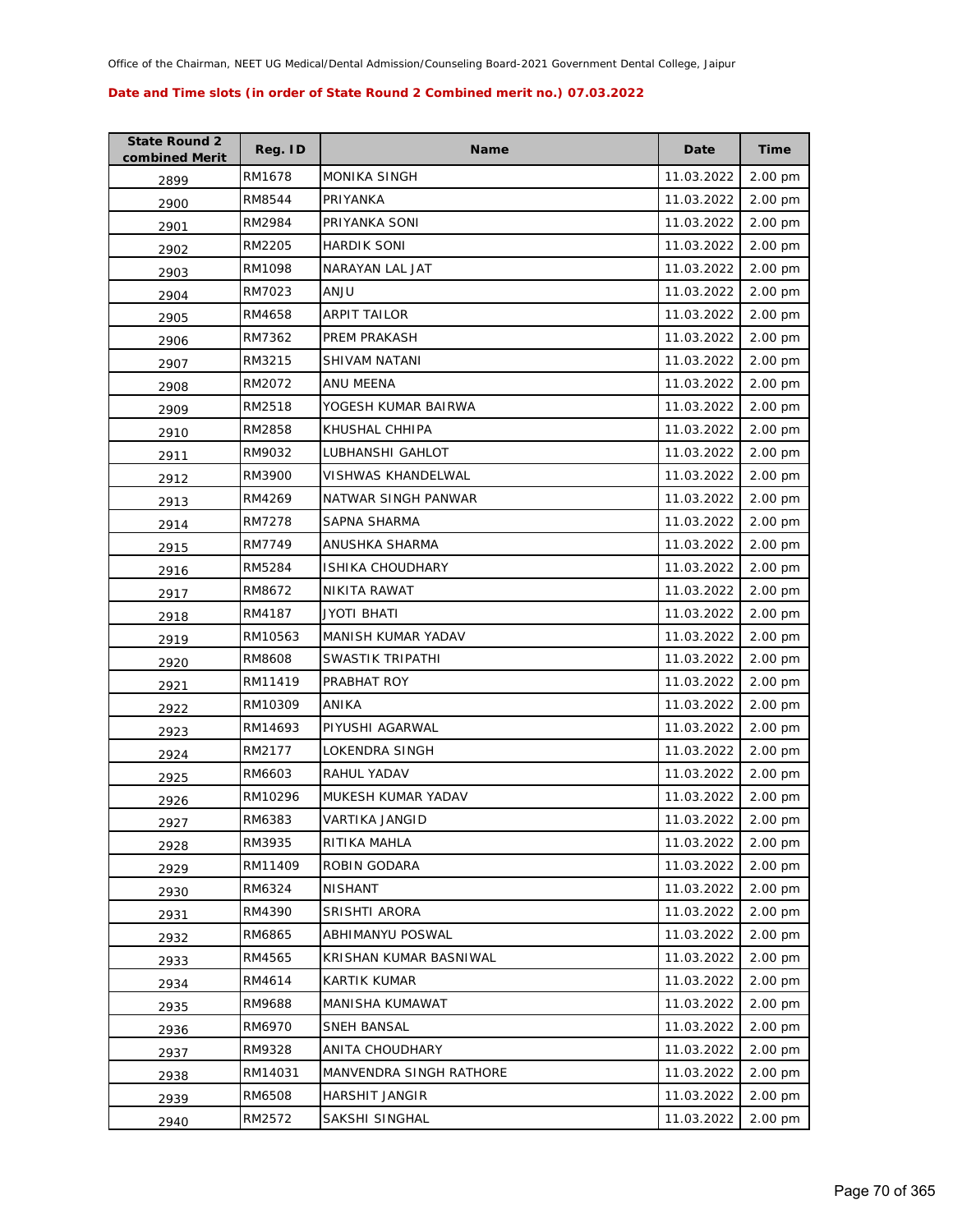| <b>State Round 2</b><br>combined Merit | Reg. ID | <b>Name</b>             | Date       | <b>Time</b> |
|----------------------------------------|---------|-------------------------|------------|-------------|
| 2941                                   | RM6254  | <b>MITHUN SAINI</b>     | 11.03.2022 | 2.00 pm     |
| 2942                                   | RM6063  | <b>SUMAN CHOUDHARY</b>  | 11.03.2022 | 2.00 pm     |
| 2943                                   | RM7609  | DINESH GADHWAL          | 11.03.2022 | 2.00 pm     |
| 2944                                   | RM12181 | <b>RANA RAM</b>         | 11.03.2022 | 2.00 pm     |
| 2945                                   | RM14471 | ROHIT GEHLOT            | 11.03.2022 | 2.00 pm     |
| 2946                                   | RM11655 | VARSHA                  | 11.03.2022 | 2.00 pm     |
| 2947                                   | RM6209  | LUCKY BADSHARA          | 11.03.2022 | 2.00 pm     |
| 2948                                   | RM4746  | DEEPIKA SWAMI           | 11.03.2022 | 2.00 pm     |
| 2949                                   | RM2565  | <b>SUNDAR LAL</b>       | 11.03.2022 | 2.00 pm     |
| 2950                                   | RM5501  | NEHA                    | 11.03.2022 | 2.00 pm     |
| 2951                                   | RM11128 | YATENDRA DHAKAR         | 11.03.2022 | 2.00 pm     |
| 2952                                   | RM8750  | TANUJ KUMAR             | 11.03.2022 | 2.00 pm     |
| 2953                                   | RM5548  | PANKAJ KUMAR MEENA      | 11.03.2022 | 2.00 pm     |
| 2954                                   | RM5526  | MANISH BIJARNIA         | 11.03.2022 | 2.00 pm     |
| 2955                                   | RM7894  | ANURAG RAJPUT           | 11.03.2022 | 2.00 pm     |
| 2956                                   | RM8472  | <b>MEHAK MATTA</b>      | 17.03.2022 | 8.00 am     |
| 2957                                   | RM6752  | <b>ARUN SAHU</b>        | 11.03.2022 | 2.00 pm     |
| 2958                                   | RM1185  | <b>NEHA SURANA</b>      | 11.03.2022 | 2.00 pm     |
| 2959                                   | RM11875 | <b>AJAY BABU</b>        | 11.03.2022 | 2.00 pm     |
| 2960                                   | RM8155  | RAMSARAN YADAV          | 11.03.2022 | 2.00 pm     |
| 2961                                   | RM4435  | YUVRAJ SINGHVI          | 11.03.2022 | 2.00 pm     |
| 2962                                   | RM10298 | <b>VIKAS SEERVI</b>     | 11.03.2022 | 2.00 pm     |
| 2963                                   | RM9814  | RISHITA MATHUR          | 11.03.2022 | 2.00 pm     |
| 2964                                   | RM10076 | <b>TARUN</b>            | 11.03.2022 | 2.00 pm     |
| 2965                                   | RM6669  | MAHENDRA KUMAR          | 11.03.2022 | 2.00 pm     |
| 2966                                   | RM10899 | AJAY KUMAR SHARMA       | 11.03.2022 | 2.00 pm     |
| 2967                                   | RM4843  | AYUSHI SHARMA           | 11.03.2022 | 2.00 pm     |
| 2968                                   | RM14972 | <b>KAMAL YADAV</b>      | 11.03.2022 | 2.00 pm     |
| 2969                                   | RM10819 | <b>ABHISHEK SERAWAT</b> | 11.03.2022 | 2.00 pm     |
| 2970                                   | RM3820  | SNEHA ARYA              | 11.03.2022 | 2.00 pm     |
| 2971                                   | RM4288  | RITEEK PRAJAPAT         | 11.03.2022 | 2.00 pm     |
| 2972                                   | RM3163  | <b>NISHA</b>            | 11.03.2022 | 2.00 pm     |
| 2973                                   | RM10028 | SAINI AKSHAY HANSRAJ    | 11.03.2022 | 2.00 pm     |
| 2974                                   | RM6288  | KAMLESH CHOUDHARY       | 11.03.2022 | 2.00 pm     |
| 2975                                   | RM5671  | <b>SACHIN</b>           | 11.03.2022 | 2.00 pm     |
| 2976                                   | RM11902 | SARFRAJ KHAN            | 11.03.2022 | 2.00 pm     |
| 2977                                   | RM7241  | <b>HARSHIT PUNIYA</b>   | 11.03.2022 | 2.00 pm     |
| 2978                                   | RM5828  | SONU JAKHAR             | 11.03.2022 | 2.00 pm     |
| 2979                                   | RM4852  | <b>KARTIK MEENA</b>     | 11.03.2022 | 2.00 pm     |
| 2980                                   | RM6736  | RAKESH PRAJAPAT         | 11.03.2022 | 2.00 pm     |
| 2981                                   | RM3451  | SHUBHAM PANDIA          | 11.03.2022 | 2.00 pm     |
| 2982                                   | RM12204 | GOPAL SINGH BALLA       | 11.03.2022 | 2.00 pm     |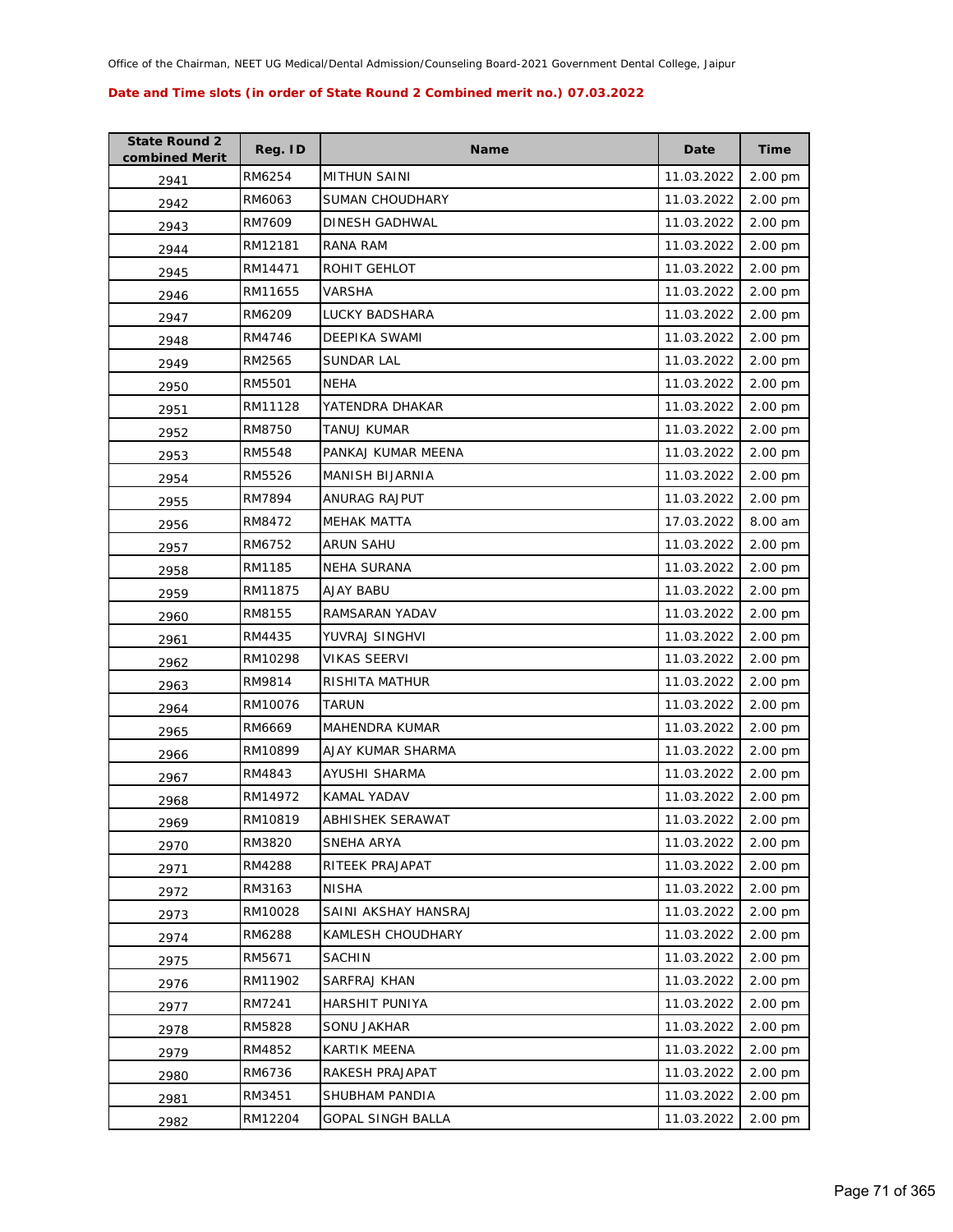| <b>State Round 2</b><br>combined Merit | Reg. ID | <b>Name</b>             | Date       | <b>Time</b> |
|----------------------------------------|---------|-------------------------|------------|-------------|
| 2983                                   | RM7021  | SURYAKALA SHYORAN       | 11.03.2022 | 2.00 pm     |
| 2984                                   | RM11603 | JYOTI PRAKASH SAINI     | 11.03.2022 | 2.00 pm     |
| 2985                                   | RM6002  | SAUBHAGYA ASIJA         | 11.03.2022 | 2.00 pm     |
| 2986                                   | RM8296  | NARENDER PAL CHOUDHARY  | 11.03.2022 | 2.00 pm     |
| 2987                                   | RM7380  | SHIVANI KUMARI          | 11.03.2022 | 2.00 pm     |
| 2988                                   | RM12629 | SHIVRAJ DEVANDA         | 11.03.2022 | 2.00 pm     |
| 2989                                   | RM14632 | MUKESH KUMAR CHOUDHARY  | 11.03.2022 | 2.00 pm     |
| 2990                                   | RM3594  | MAHENDRA YADAV          | 11.03.2022 | 2.00 pm     |
| 2991                                   | RM6416  | LALITA SIDDH            | 11.03.2022 | 2.00 pm     |
| 2992                                   | RM12297 | JITENDRA CHOUDHARY      | 11.03.2022 | 2.00 pm     |
| 2993                                   | RM9268  | NISHCHAY YADAV          | 11.03.2022 | 2.00 pm     |
| 2994                                   | RM10785 | SUNIL KUMAR MEHARA      | 11.03.2022 | 2.00 pm     |
| 2995                                   | RM8261  | NARENDRA SINGH          | 11.03.2022 | 2.00 pm     |
| 2996                                   | RM10783 | RAHUL                   | 11.03.2022 | 2.00 pm     |
| 2997                                   | RM7066  | <b>SACHIN YADAV</b>     | 11.03.2022 | 2.00 pm     |
| 2998                                   | RM10255 | <b>DEEPANSHU SHARMA</b> | 11.03.2022 | 2.00 pm     |
| 2999                                   | RM9025  | ARVIND KUMAR MEENA      | 11.03.2022 | 2.00 pm     |
| 3000                                   | RM13225 | MANEESHA JAT            | 11.03.2022 | 2.00 pm     |
| 3001                                   | RM10071 | <b>AARZOO</b>           | 14.03.2022 | 8.00 am     |
| 3002                                   | RM5497  | <b>NEELAM KUMARI</b>    | 14.03.2022 | 8.00 am     |
| 3003                                   | RM9530  | AADI GUPTA              | 17.03.2022 | 8.00 am     |
| 3004                                   | RM12439 | <b>BHAGA RAM</b>        | 14.03.2022 | 8.00 am     |
| 3005                                   | RM7341  | ALKESH HARITWAL         | 14.03.2022 | 8.00 am     |
| 3006                                   | RM11248 | ANIL CHOUDHARY          | 14.03.2022 | 8.00 am     |
| 3007                                   | RM6846  | RAHUL MAHARIYA          | 14.03.2022 | 8.00 am     |
| 3008                                   | RM7180  | SARITA                  | 12.03.2022 | 8.00 am     |
| 3009                                   | RM10724 | PRATEEK SARAWAGI        | 14.03.2022 | 8.00 am     |
| 3010                                   | RM9005  | ANJALI KUMARI PALIWAL   | 14.03.2022 | 8.00 am     |
| 3011                                   | RM4201  | ANUBHUTI SHARMA         | 14.03.2022 | 8.00 am     |
| 3012                                   | RM3270  | ROHAN KARWASRA          | 13.03.2022 | 8.00 am     |
| 3013                                   | RM12736 | KHINYA RAM GODARA       | 14.03.2022 | 8.00 am     |
| 3014                                   | RM3263  | PRAVEEN KUMAR           | 14.03.2022 | 8.00 am     |
| 3015                                   | RM3526  | LAVANYA SHIVNANI        | 14.03.2022 | 8.00 am     |
| 3016                                   | RM1029  | SOUMIL BALICHWAL        | 14.03.2022 | 8.00 am     |
| 3017                                   | RM7045  | ABHISHEK SAINI          | 14.03.2022 | 8.00 am     |
| 3018                                   | RM9557  | SNEHA BHATI             | 14.03.2022 | 8.00 am     |
| 3019                                   | RM10647 | <b>GAURAV NAGAR</b>     | 14.03.2022 | 8.00 am     |
| 3020                                   | RM9161  | ABHISHEK SUTHAR         | 14.03.2022 | 8.00 am     |
| 3021                                   | RM7896  | <b>MAYANK YADAV</b>     | 14.03.2022 | 8.00 am     |
| 3022                                   | RM12023 | POOJA YADAV             | 14.03.2022 | 8.00 am     |
| 3023                                   | RM5348  | AALIA KHAN              | 14.03.2022 | 8.00 am     |
| 3024                                   | RM4688  | RAVINDER SINGH          | 14.03.2022 | 8.00 am     |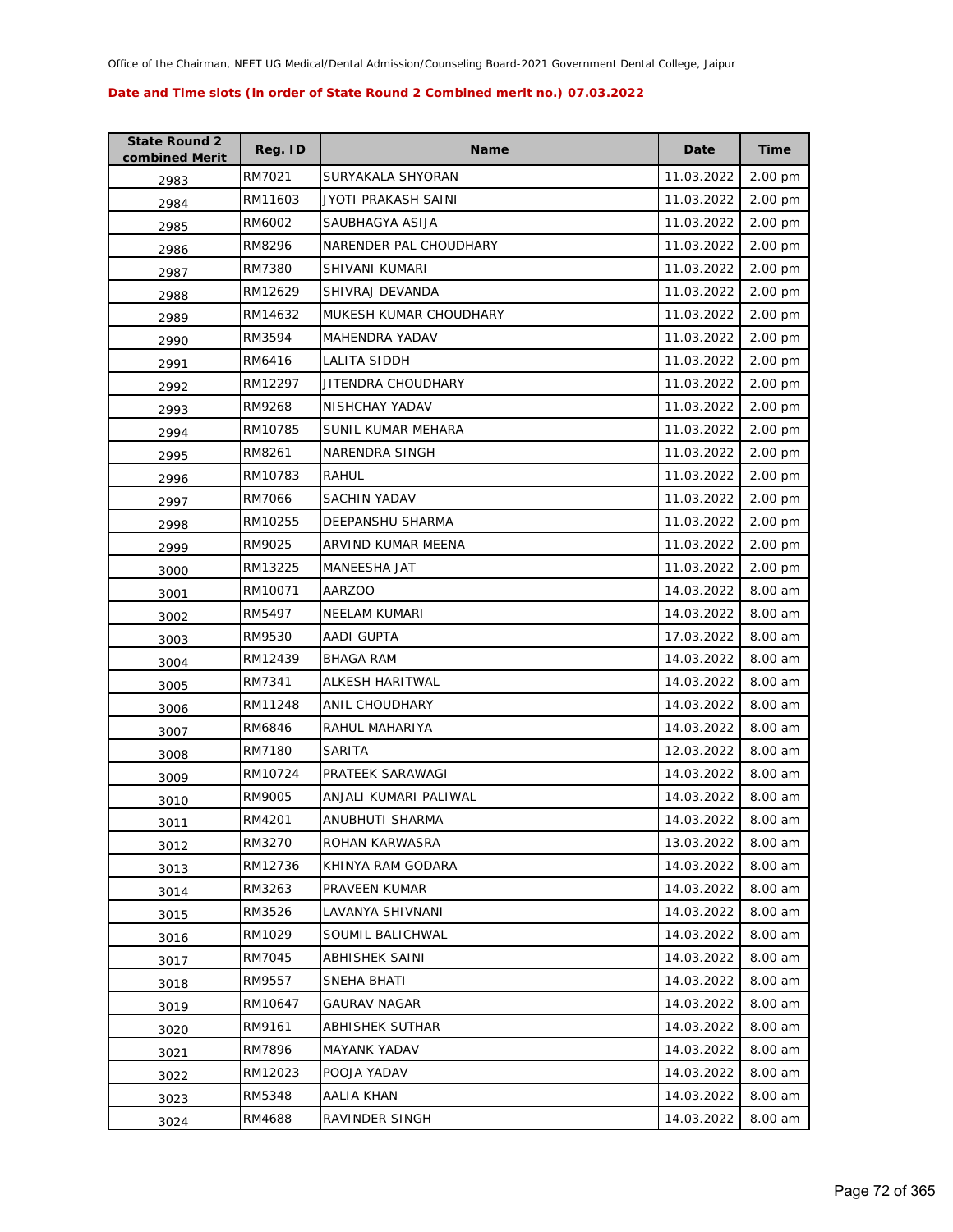| <b>State Round 2</b><br>combined Merit | Reg. ID | <b>Name</b>           | Date       | Time    |
|----------------------------------------|---------|-----------------------|------------|---------|
| 3025                                   | RM14241 | DIVYA SAIN            | 14.03.2022 | 8.00 am |
| 3026                                   | RM5687  | <b>HRISHITA</b>       | 14.03.2022 | 8.00 am |
| 3027                                   | RM6450  | RAVI NAGAR            | 14.03.2022 | 8.00 am |
| 3028                                   | RM2961  | PRINAL PALIWAL        | 14.03.2022 | 8.00 am |
| 3029                                   | RM2884  | RAHUL KUMAR DHAYAL    | 14.03.2022 | 8.00 am |
| 3030                                   | RM3181  | KASHISH DUGAR         | 14.03.2022 | 8.00 am |
| 3031                                   | RM7730  | NARENDRA KUMAR        | 14.03.2022 | 8.00 am |
| 3032                                   | RM6544  | PRIYANKA CHOUDHARY    | 14.03.2022 | 8.00 am |
| 3033                                   | RM8080  | SANDEEP MANGAWA       | 14.03.2022 | 8.00 am |
| 3034                                   | RM3814  | <b>SUNIL SARAN</b>    | 14.03.2022 | 8.00 am |
| 3035                                   | RM11773 | NADEEM HUSAIN KHAN    | 14.03.2022 | 8.00 am |
| 3036                                   | RM1875  | MS POOJA GARHWAL      | 14.03.2022 | 8.00 am |
| 3037                                   | RM9341  | HIMANSHU MITTAL       | 14.03.2022 | 8.00 am |
| 3038                                   | RM8283  | KAVITA                | 14.03.2022 | 8.00 am |
| 3039                                   | RM6951  | MUDIT KHANDELWAL      | 14.03.2022 | 8.00 am |
| 3040                                   | RM3135  | PRIYANKA SUWALKA      | 14.03.2022 | 8.00 am |
| 3041                                   | RM4557  | PALLAVI               | 14.03.2022 | 8.00 am |
| 3042                                   | RM4546  | ANKIT KUMAR OLKHA     | 14.03.2022 | 8.00 am |
| 3043                                   | RM7990  | SONU YADAV            | 14.03.2022 | 8.00 am |
| 3044                                   | RM5866  | SUNIL SAMOTA          | 14.03.2022 | 8.00 am |
| 3045                                   | RM5718  | VISHAL TODAWATA       | 14.03.2022 | 8.00 am |
| 3046                                   | RM7216  | ABHISHEK SHARMA       | 14.03.2022 | 8.00 am |
| 3047                                   | RM3379  | RICHA CHOUDHARY       | 14.03.2022 | 8.00 am |
| 3048                                   | RM1196  | <b>GARGI SINHA</b>    | 14.03.2022 | 8.00 am |
| 3049                                   | RM6014  | SUMAN                 | 14.03.2022 | 8.00 am |
| 3050                                   | RM11109 | POOJA JAT             | 14.03.2022 | 8.00 am |
| 3051                                   | RM5405  | PRAVEEN SHYORAN       | 14.03.2022 | 8.00 am |
| 3052                                   | RM3729  | <b>NASIF KHAN</b>     | 14.03.2022 | 8.00 am |
| 3053                                   | RM12570 | YOGESH KUMAR JHA      | 14.03.2022 | 8.00 am |
| 3054                                   | RM7441  | AVANITA VYAS          | 14.03.2022 | 8.00 am |
| 3055                                   | RM13611 | AASHIMA               | 14.03.2022 | 8.00 am |
| 3056                                   | RM3324  | JATIN SHARMA          | 14.03.2022 | 8.00 am |
| 3057                                   | RM10322 | SIMARAN SAINI         | 14.03.2022 | 8.00 am |
| 3058                                   | RM6222  | <b>BHAWANA SAINI</b>  | 14.03.2022 | 8.00 am |
| 3059                                   | RM2930  | <b>MAHAK SACHDEVA</b> | 14.03.2022 | 8.00 am |
| 3060                                   | RM10108 | RAHUL BHUKHARIYA      | 14.03.2022 | 8.00 am |
| 3061                                   | RM7414  | BRAJ MOHAN YADAV      | 14.03.2022 | 8.00 am |
| 3062                                   | RM2659  | RAGHAV CHANDAK        | 14.03.2022 | 8.00 am |
| 3063                                   | RM6564  | ANKITA KHICHAR        | 14.03.2022 | 8.00 am |
| 3064                                   | RM8063  | ASHA SAHU             | 14.03.2022 | 8.00 am |
| 3065                                   | RM8622  | RADHESHAYAM SHARMA    | 14.03.2022 | 8.00 am |
| 3066                                   | RM5248  | BHAVYA JOSHI          | 14.03.2022 | 8.00 am |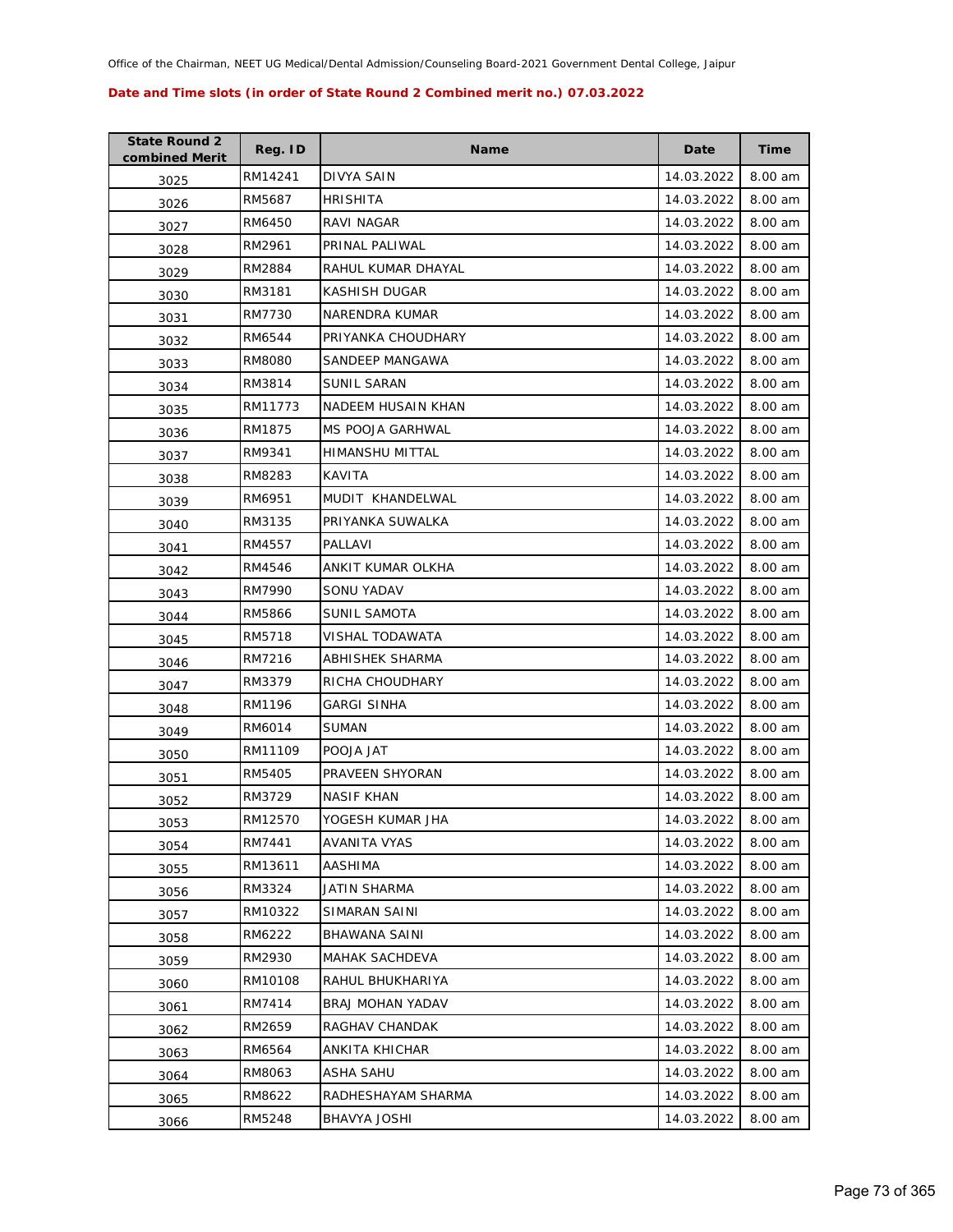| <b>State Round 2</b><br>combined Merit | Reg. ID | <b>Name</b>             | Date       | <b>Time</b> |
|----------------------------------------|---------|-------------------------|------------|-------------|
| 3067                                   | RM14038 | <b>KESHAR CHOUDHARY</b> | 14.03.2022 | 8.00 am     |
| 3068                                   | RM8532  | POOJA SHARMA            | 14.03.2022 | 8.00 am     |
| 3069                                   | RM7031  | TEENA SUTHAR            | 14.03.2022 | 8.00 am     |
| 3070                                   | RM2448  | POOJA CHOUDHARY         | 14.03.2022 | 8.00 am     |
| 3071                                   | RM4132  | <b>SUNIL MEHRA</b>      | 13.03.2022 | 8.00 am     |
| 3072                                   | RM4403  | TANISHQ SANKHALA        | 13.03.2022 | 8.00 am     |
| 3073                                   | RM6767  | <b>ARYAN CHOUDHARY</b>  | 14.03.2022 | 8.00 am     |
| 3074                                   | RM6816  | SAHIL SINGH RATHOR      | 14.03.2022 | 8.00 am     |
| 3075                                   | RM9499  | SURENDRA KUMAR KUMAWAT  | 14.03.2022 | 8.00 am     |
| 3076                                   | RM6955  | RISHIKA CHOUDHARY       | 14.03.2022 | 8.00 am     |
| 3077                                   | RM10865 | ADIL KHAN               | 14.03.2022 | 8.00 am     |
| 3078                                   | RM9461  | MOHIT GEHLOT            | 14.03.2022 | 8.00 am     |
| 3079                                   | RM4228  | <b>VATSAL SHARMA</b>    | 14.03.2022 | 8.00 am     |
| 3080                                   | RM3143  | DEVKARAN JYANI          | 14.03.2022 | 8.00 am     |
| 3081                                   | RM1224  | <b>BHAVANA KUMARI</b>   | 13.03.2022 | 8.00 am     |
| 3082                                   | RM10325 | LAKSHYA BATRA           | 14.03.2022 | 8.00 am     |
| 3083                                   | RM5957  | MANISHA CHOUDHARY       | 14.03.2022 | 8.00 am     |
| 3084                                   | RM8557  | SNEHA KUMARI            | 14.03.2022 | 8.00 am     |
| 3085                                   | RM4236  | SALONI GAHLOT           | 14.03.2022 | 8.00 am     |
| 3086                                   | RM4728  | KOMAL CHOUDHARY         | 14.03.2022 | 8.00 am     |
| 3087                                   | RM3457  | PRITAM SAINI            | 14.03.2022 | 8.00 am     |
| 3088                                   | RM8233  | DEEPIKA SEEMAR          | 14.03.2022 | 8.00 am     |
| 3089                                   | RM12647 | MANISHA SAINI           | 14.03.2022 | 8.00 am     |
| 3090                                   | RM3340  | AMIT KUMAWAT            | 14.03.2022 | 8.00 am     |
| 3091                                   | RM3709  | UMESH KUMAR REGAR       | 13.03.2022 | 8.00 am     |
| 3092                                   | RM9443  | DIVYANSHA SHUKLA        | 14.03.2022 | 8.00 am     |
| 3093                                   | RM12687 | ANIL KUMAR JANGID       | 14.03.2022 | 8.00 am     |
| 3094                                   | RM12069 | ASHA CHOUDHARY          | 14.03.2022 | 8.00 am     |
| 3095                                   | RM8275  | <b>AFZAL BELIM</b>      | 14.03.2022 | 8.00 am     |
| 3096                                   | RM13911 | PRAVEEN KUMAR YADAV     | 14.03.2022 | 8.00 am     |
| 3097                                   | RM7673  | VENUKA INANI            | 14.03.2022 | 8.00 am     |
| 3098                                   | RM9073  | NEHA YADAV              | 14.03.2022 | 8.00 am     |
| 3099                                   | RM4758  | SHREYA GAUTAM           | 14.03.2022 | 8.00 am     |
| 3100                                   | RM1004  | SONAL CHARAN            | 14.03.2022 | 8.00 am     |
| 3101                                   | RM3166  | NEHA SHARMA             | 14.03.2022 | 8.00 am     |
| 3102                                   | RM7199  | <b>BHARAT SHARMA</b>    | 14.03.2022 | 8.00 am     |
| 3103                                   | RM10617 | SEEMA CHOUDHARY         | 14.03.2022 | 8.00 am     |
| 3104                                   | RM10782 | NIKITA                  | 14.03.2022 | 8.00 am     |
| 3105                                   | RM9957  | SAURABH                 | 14.03.2022 | 8.00 am     |
| 3106                                   | RM9646  | RAHUL MEENA             | 12.03.2022 | 8.00 am     |
| 3107                                   | RM3345  | ROHIT INDOLIYA          | 14.03.2022 | 8.00 am     |
| 3108                                   | RM9700  | NIKHIL KHANDELWAL       | 14.03.2022 | 8.00 am     |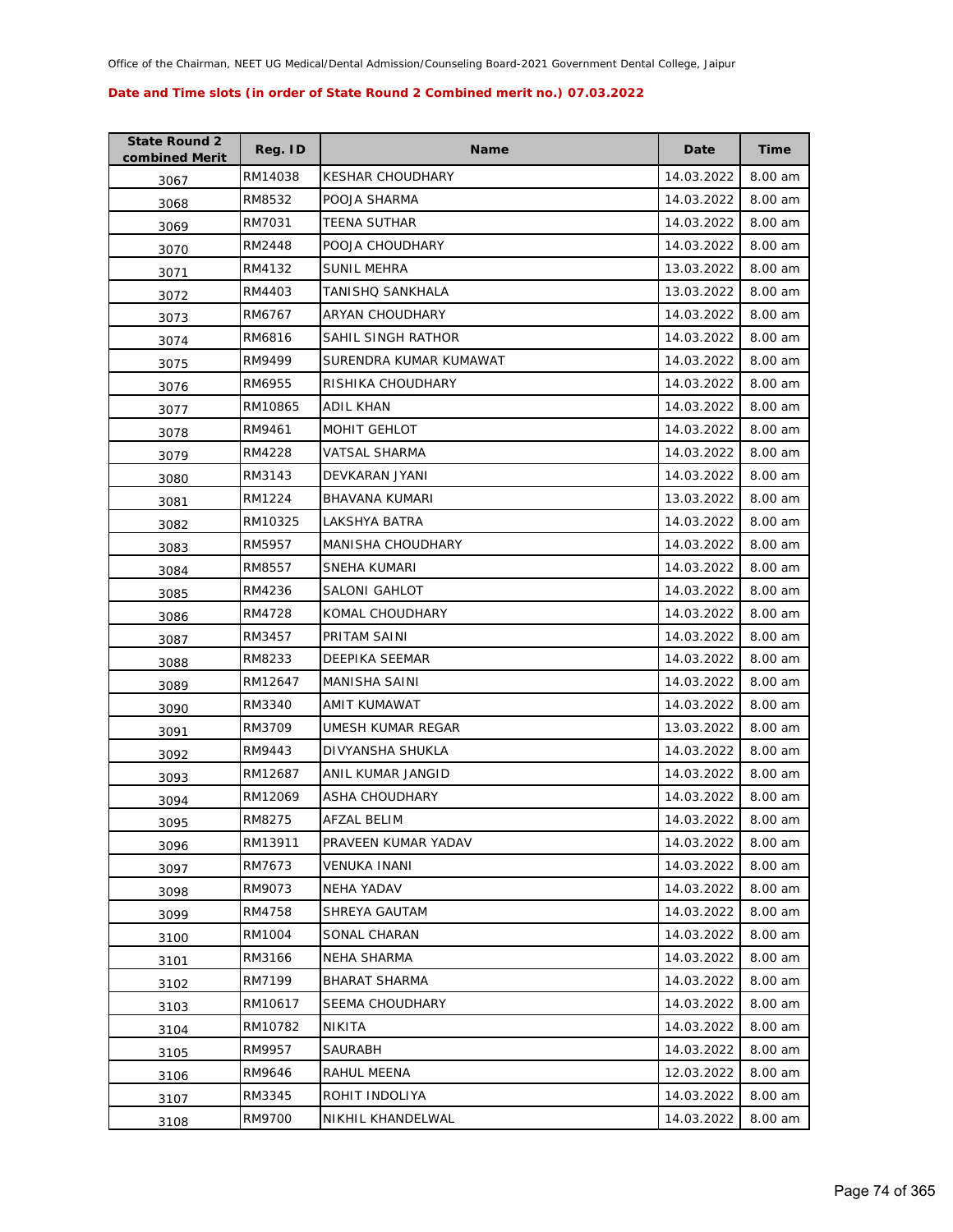| <b>State Round 2</b><br>combined Merit | Reg. ID | <b>Name</b>              | Date       | <b>Time</b> |
|----------------------------------------|---------|--------------------------|------------|-------------|
| 3109                                   | RM4924  | PRIYANKA YADAV           | 14.03.2022 | 8.00 am     |
| 3110                                   | RM5181  | SHASHANK CHAUHAN         | 13.03.2022 | 8.00 am     |
| 3111                                   | RM1880  | TAUSEEF RAZA KHAN PATHAN | 14.03.2022 | 8.00 am     |
| 3112                                   | RM6266  | <b>MANISH KULHARI</b>    | 14.03.2022 | 8.00 am     |
| 3113                                   | RM14353 | SANSKAR CHOUDHARY        | 14.03.2022 | 8.00 am     |
| 3114                                   | RM2686  | KOMAL BISHNOI            | 14.03.2022 | 8.00 am     |
| 3115                                   | RM6072  | SUSHIL KUMAR SAINI       | 14.03.2022 | 8.00 am     |
| 3116                                   | RM8529  | SAHIBA                   | 14.03.2022 | 8.00 am     |
| 3117                                   | RM12568 | LOKESH                   | 14.03.2022 | 8.00 am     |
| 3118                                   | RM1687  | DIKSHITA SAHARAN         | 14.03.2022 | 8.00 am     |
| 3119                                   | RM8743  | SWATI SHARMA             | 14.03.2022 | 8.00 am     |
| 3120                                   | RM8975  | DIVYA SHARMA             | 14.03.2022 | 8.00 am     |
| 3121                                   | RM10058 | KANISHKA                 | 14.03.2022 | 8.00 am     |
| 3122                                   | RM1586  | HRITIKA UPADHYAY         | 14.03.2022 | 8.00 am     |
| 3123                                   | RM7316  | BHAWANA CHOUDHARY        | 14.03.2022 | 8.00 am     |
| 3124                                   | RM12385 | BHARTI YADAV             | 14.03.2022 | 8.00 am     |
| 3125                                   | RM8790  | RAVI YADAV               | 14.03.2022 | 8.00 am     |
| 3126                                   | RM10699 | <b>RAKESH MOOND</b>      | 14.03.2022 | 8.00 am     |
| 3127                                   | RM12347 | TANYA GAJWANI            | 14.03.2022 | 8.00 am     |
| 3128                                   | RM12003 | KALPNA KUNWAR            | 14.03.2022 | 8.00 am     |
| 3129                                   | RM1614  | HARVEEN SINGH CHUGH      | 14.03.2022 | 8.00 am     |
| 3130                                   | RM12747 | ANKUSH DADHICH           | 14.03.2022 | 8.00 am     |
| 3131                                   | RM12001 | PRIYA SHARMA             | 14.03.2022 | 8.00 am     |
| 3132                                   | RM9519  | HITESH KUMAR             | 14.03.2022 | 8.00 am     |
| 3133                                   | RM10880 | PRAHLAD GEDHAR           | 14.03.2022 | 8.00 am     |
| 3134                                   | RM12100 | SUNITA PRAJAPAT          | 14.03.2022 | 8.00 am     |
| 3135                                   | RM6453  | HARSHIT SHRINGI          | 14.03.2022 | 8.00 am     |
| 3136                                   | RM10319 | ANJALI MANETHIYA         | 14.03.2022 | 8.00 am     |
| 3137                                   | RM10868 | PINTU KUMAR              | 14.03.2022 | 8.00 am     |
| 3138                                   | RM3593  | MAYA KUMARI              | 14.03.2022 | 8.00 am     |
| 3139                                   | RM10153 | MUKESH KUMAR             | 14.03.2022 | 8.00 am     |
| 3140                                   | RM13493 | SOYAB                    | 14.03.2022 | 8.00 am     |
| 3141                                   | RM11781 | MOHIT DHAYAL             | 14.03.2022 | 8.00 am     |
| 3142                                   | RM7766  | KOMAL PALSANIYA          | 14.03.2022 | 8.00 am     |
| 3143                                   | RM4922  | ANKUSH BHARDWAJ          | 14.03.2022 | 8.00 am     |
| 3144                                   | RM4891  | KRISHN KUMAR SONI        | 14.03.2022 | 8.00 am     |
| 3145                                   | RM13822 | ROHIT KUMAWAT            | 14.03.2022 | 8.00 am     |
| 3146                                   | RM9010  | KANISHK YADAV            | 14.03.2022 | 8.00 am     |
| 3147                                   | RM7196  | JANGID POOJA OMPRAKASH   | 14.03.2022 | 8.00 am     |
| 3148                                   | RM7409  | CHARMI JAIN              | 14.03.2022 | 8.00 am     |
| 3149                                   | RM1606  | HIMANSHU JOHARI          | 14.03.2022 | 8.00 am     |
| 3150                                   | RM4003  | KULDEEP SINGH            | 14.03.2022 | 8.00 am     |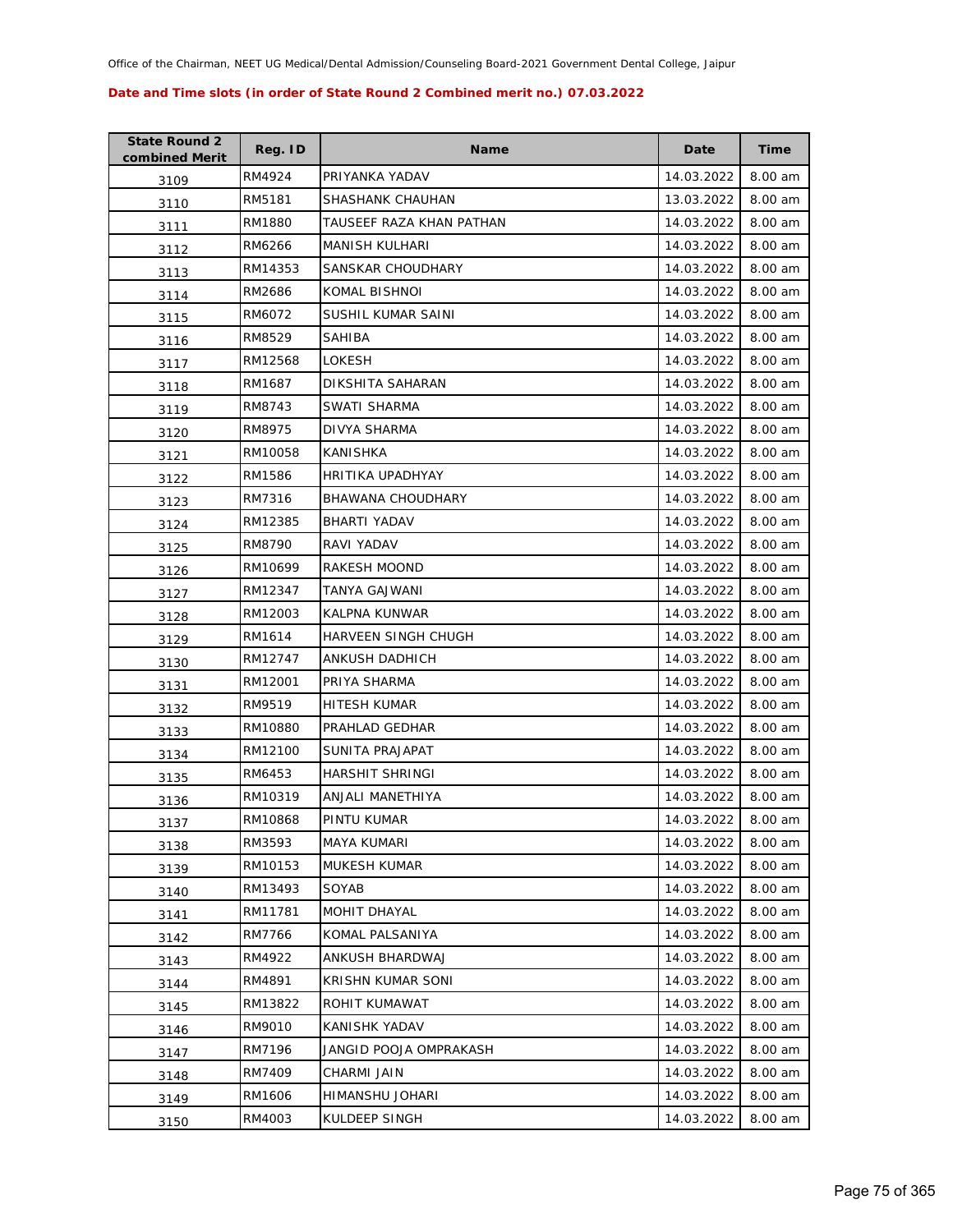| <b>State Round 2</b><br>combined Merit | Reg. ID | <b>Name</b>            | Date       | <b>Time</b> |
|----------------------------------------|---------|------------------------|------------|-------------|
| 3151                                   | RM5792  | GAURAV PARASHAR        | 14.03.2022 | 8.00 am     |
| 3152                                   | RM8594  | <b>MUSKAN SHARMA</b>   | 14.03.2022 | 8.00 am     |
| 3153                                   | RM6864  | PRITY SAINI            | 14.03.2022 | 8.00 am     |
| 3154                                   | RM1711  | LOKENDRA SINGH DHAKED  | 14.03.2022 | 8.00 am     |
| 3155                                   | RM12047 | <b>MS.KUSUM SONI</b>   | 14.03.2022 | 8.00 am     |
| 3156                                   | RM2416  | <b>SAPNA CHOUDHARY</b> | 14.03.2022 | 8.00 am     |
| 3157                                   | RM4831  | RAHUL KUMAWAT          | 14.03.2022 | 8.00 am     |
| 3158                                   | RM8498  | <b>KOMAL MAAN</b>      | 14.03.2022 | 8.00 am     |
| 3159                                   | RM3715  | <b>DEEPESH SUMAN</b>   | 14.03.2022 | 8.00 am     |
| 3160                                   | RM11143 | SHARVI JAIN            | 14.03.2022 | 8.00 am     |
| 3161                                   | RM10029 | RAVEENDRA KUMAR        | 14.03.2022 | 8.00 am     |
| 3162                                   | RM2140  | DEVANSHI SHARMA        | 14.03.2022 | 8.00 am     |
| 3163                                   | RM3050  | SAHIL KUMAR GUPTA      | 14.03.2022 | 8.00 am     |
| 3164                                   | RM15603 | ANUSHKA CHOUDHARY      | 14.03.2022 | 8.00 am     |
| 3165                                   | RM8801  | AMIT MOTHASARA         | 14.03.2022 | 8.00 am     |
| 3166                                   | RM7412  | <b>SHIVA PAREEK</b>    | 14.03.2022 | 8.00 am     |
| 3167                                   | RM5877  | CHETNA PARIHAR         | 14.03.2022 | 8.00 am     |
| 3168                                   | RM1181  | <b>WASIM AKRAM</b>     | 14.03.2022 | 8.00 am     |
| 3169                                   | RM8207  | <b>BHAJAN LAL</b>      | 14.03.2022 | 8.00 am     |
| 3170                                   | RM9035  | <b>VICKY SINGHANIA</b> | 14.03.2022 | 8.00 am     |
| 3171                                   | RM2540  | <b>NEETU YADAV</b>     | 14.03.2022 | 8.00 am     |
| 3172                                   | RM5800  | ASHISH SHARMA          | 14.03.2022 | 8.00 am     |
| 3173                                   | RM13625 | MANISHA YADAV          | 14.03.2022 | 8.00 am     |
| 3174                                   | RM11439 | <b>VAIBHAV SHARMA</b>  | 14.03.2022 | 8.00 am     |
| 3175                                   | RM2896  | SURENDRA GURJAR        | 12.03.2022 | 8.00 am     |
| 3176                                   | RM9783  | ANJALI SINGH           | 14.03.2022 | 8.00 am     |
| 3177                                   | RM7123  | BHAVIKA LAKHESAR       | 14.03.2022 | 8.00 am     |
| 3178                                   | RM11969 | RAHUL KUMAR SAINI      | 14.03.2022 | 8.00 am     |
| 3179                                   | RM4596  | SHIKSHA PHOGAT         | 14.03.2022 | 8.00 am     |
| 3180                                   | RM1907  | SHREYANSH JAIN         | 14.03.2022 | 8.00 am     |
| 3181                                   | RM2163  | <b>NEHA GURJAR</b>     | 12.03.2022 | 8.00 am     |
| 3182                                   | RM2281  | <b>HANSRAJ KUMAWAT</b> | 14.03.2022 | 8.00 am     |
| 3183                                   | RM2097  | RAVINA ARYA            | 14.03.2022 | 8.00 am     |
| 3184                                   | RM3580  | PRIYANKA SEERVI        | 14.03.2022 | 8.00 am     |
| 3185                                   | RM9961  | RAMDHAN GHASAL         | 14.03.2022 | 8.00 am     |
| 3186                                   | RM11053 | SAURABH FAGERIA        | 14.03.2022 | 8.00 am     |
| 3187                                   | RM15562 | VANSH AGRAWAL          | 14.03.2022 | 8.00 am     |
| 3188                                   | RM6385  | POOJA GURJAR           | 12.03.2022 | 8.00 am     |
| 3189                                   | RM5075  | ANJALI KUMAWAT         | 14.03.2022 | 8.00 am     |
| 3190                                   | RM3766  | RISHUL GOSWAMI         | 14.03.2022 | 8.00 am     |
| 3191                                   | RM13343 | <b>ISHWAR SAINI</b>    | 14.03.2022 | 8.00 am     |
| 3192                                   | RM1760  | <b>MANSI ARORA</b>     | 14.03.2022 | 8.00 am     |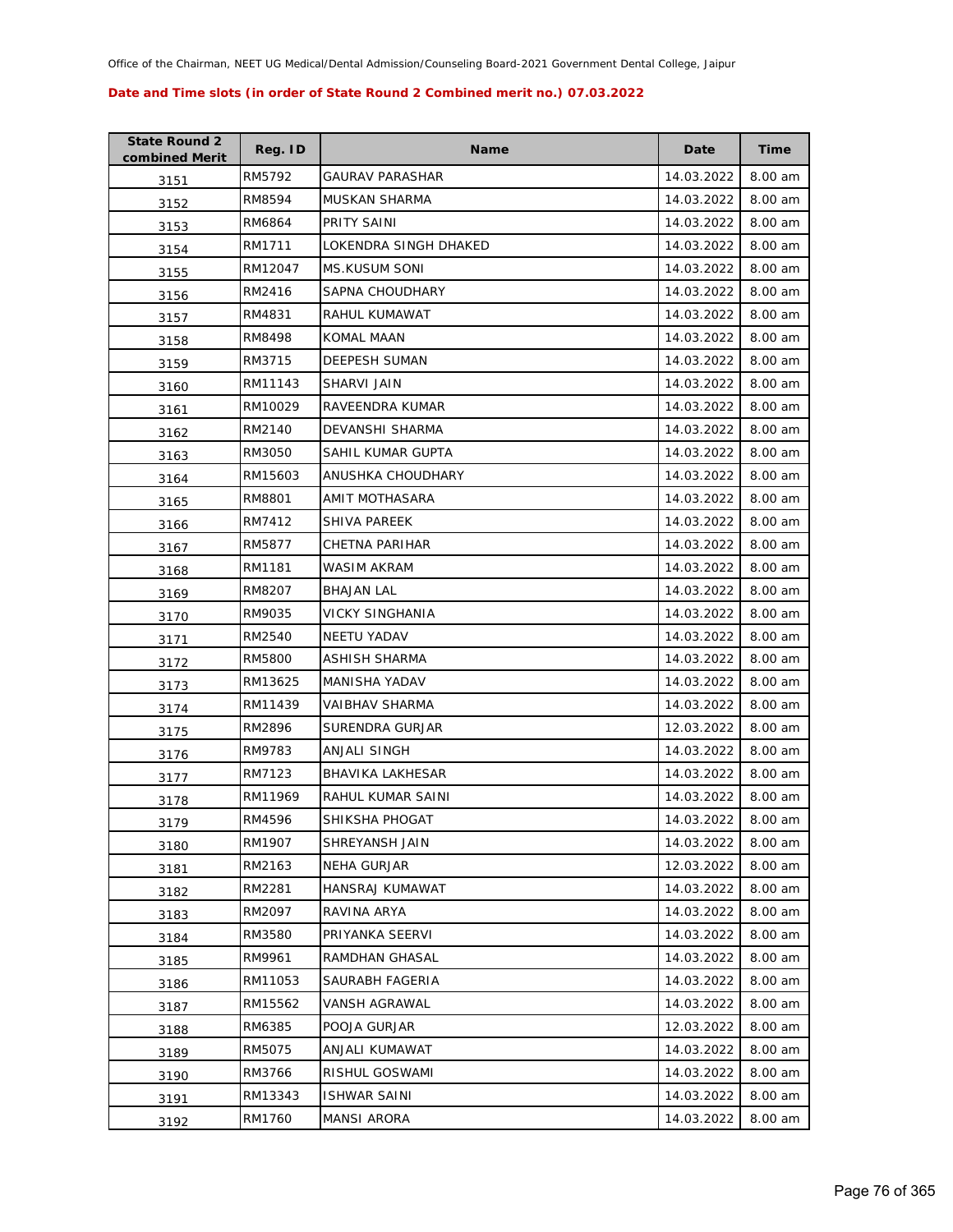| <b>State Round 2</b><br>combined Merit | Reg. ID | <b>Name</b>             | Date       | Time    |
|----------------------------------------|---------|-------------------------|------------|---------|
| 3193                                   | RM11412 | <b>DEVIKA</b>           | 14.03.2022 | 8.00 am |
| 3194                                   | RM2007  | ANJALI GAUTAM           | 14.03.2022 | 8.00 am |
| 3195                                   | RM11003 | AMIT BIJARNIA           | 14.03.2022 | 8.00 am |
| 3196                                   | RM4906  | JYOTSANA                | 14.03.2022 | 8.00 am |
| 3197                                   | RM10005 | LALIT KUMAR             | 13.03.2022 | 8.00 am |
| 3198                                   | RM2905  | CHIRAG JAIN             | 14.03.2022 | 8.00 am |
| 3199                                   | RM2364  | AMULYA TENG             | 14.03.2022 | 8.00 am |
| 3200                                   | RM1931  | PUSHPENDRA SINGH TANWAR | 14.03.2022 | 8.00 am |
| 3201                                   | RM10201 | AKANKSHA SHARMA         | 14.03.2022 | 8.00 am |
| 3202                                   | RM11440 | CHETAN NAGAR            | 14.03.2022 | 8.00 am |
| 3203                                   | RM6330  | KRISHAN CHOUDHARY       | 14.03.2022 | 8.00 am |
| 3204                                   | RM1418  | PRIYANKA SONI           | 14.03.2022 | 8.00 am |
| 3205                                   | RM11338 | SAHIL YADAV             | 14.03.2022 | 8.00 am |
| 3206                                   | RM10629 | GANESH SHARMA           | 14.03.2022 | 8.00 am |
| 3207                                   | RM9614  | <b>SAMERPIT BABER</b>   | 13.03.2022 | 8.00 am |
| 3208                                   | RM13103 | RAJU                    | 14.03.2022 | 8.00 am |
| 3209                                   | RM2876  | DHRUV UPADHYAY          | 14.03.2022 | 8.00 am |
| 3210                                   | RM9481  | AMAN SHARMA             | 14.03.2022 | 8.00 am |
| 3211                                   | RM2323  | GAURAV GUPTA            | 14.03.2022 | 8.00 am |
| 3212                                   | RM8450  | BHAWANA CHOUDHARY       | 14.03.2022 | 8.00 am |
| 3213                                   | RM8918  | JITENDRA KUMAR YADAV    | 14.03.2022 | 8.00 am |
| 3214                                   | RM8553  | RADHIKA GUPTA           | 14.03.2022 | 8.00 am |
| 3215                                   | RM7813  | RAKESH BANJARA          | 12.03.2022 | 8.00 am |
| 3216                                   | RM1308  | TANISHA SAHU            | 14.03.2022 | 8.00 am |
| 3217                                   | RM9923  | VIKRAM SAINI            | 14.03.2022 | 8.00 am |
| 3218                                   | RM1853  | <b>NEHA SONI</b>        | 14.03.2022 | 8.00 am |
| 3219                                   | RM6110  | SANGEETA                | 14.03.2022 | 8.00 am |
| 3220                                   | RM12766 | ANKIT KUMAR SAIN        | 14.03.2022 | 8.00 am |
| 3221                                   | RM2720  | <b>SACHIN GURJAR</b>    | 12.03.2022 | 8.00 am |
| 3222                                   | RM9536  | <b>NAMAN GAUTAM</b>     | 14.03.2022 | 8.00 am |
| 3223                                   | RM3361  | POOJA BURDAK            | 14.03.2022 | 8.00 am |
| 3224                                   | RM9900  | REKHA RAM               | 14.03.2022 | 8.00 am |
| 3225                                   | RM5051  | <b>SUMIT YADAV</b>      | 14.03.2022 | 8.00 am |
| 3226                                   | RM13949 | ASHWIN CHOUDHARY        | 14.03.2022 | 8.00 am |
| 3227                                   | RM4139  | RITIKA GAUR             | 14.03.2022 | 8.00 am |
| 3228                                   | RM4659  | MEGHA                   | 14.03.2022 | 8.00 am |
| 3229                                   | RM6203  | <b>GAURAV MEHTA</b>     | 14.03.2022 | 8.00 am |
| 3230                                   | RM2264  | PANKAJ KUMAR SHARMA     | 14.03.2022 | 8.00 am |
| 3231                                   | RM6596  | DHIRAJ DARJI            | 14.03.2022 | 8.00 am |
| 3232                                   | RM14011 | PINKI SAINI             | 14.03.2022 | 8.00 am |
| 3233                                   | RM3220  | RITU SINGH BANGARWA     | 14.03.2022 | 8.00 am |
| 3234                                   | RM3524  | YOGESH KUMAR            | 14.03.2022 | 8.00 am |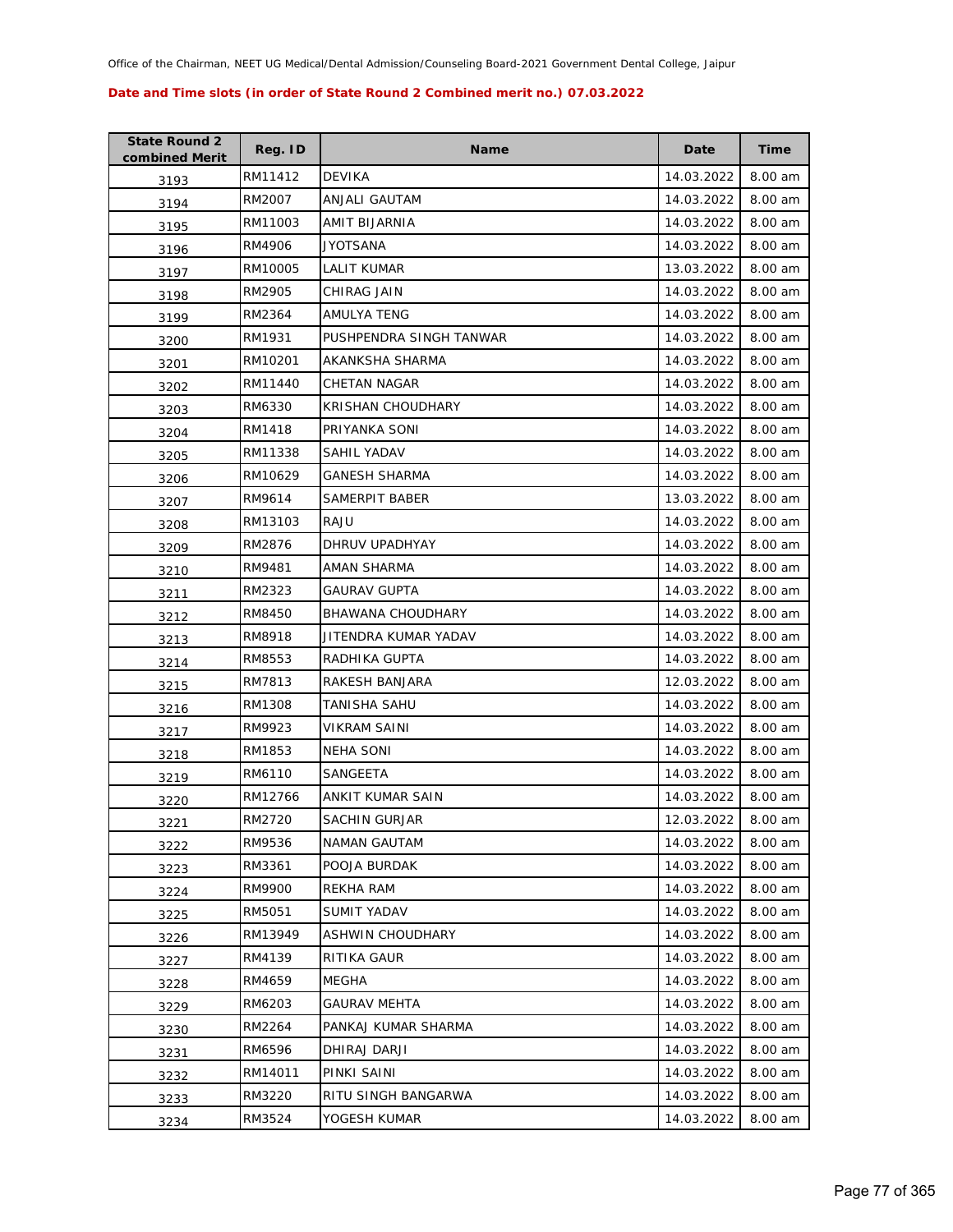| <b>State Round 2</b><br>combined Merit | Reg. ID | <b>Name</b>               | Date       | Time    |
|----------------------------------------|---------|---------------------------|------------|---------|
| 3235                                   | RM10047 | NAVED GOUR                | 14.03.2022 | 8.00 am |
| 3236                                   | RM9051  | ANIL KUMAR JAT            | 14.03.2022 | 8.00 am |
| 3237                                   | RM5911  | ARJUN                     | 14.03.2022 | 8.00 am |
| 3238                                   | RM8894  | VISHAKHA SHARMA           | 14.03.2022 | 8.00 am |
| 3239                                   | RM2216  | SAWAN KHAN                | 14.03.2022 | 8.00 am |
| 3240                                   | RM2713  | SHADAB KHAN               | 14.03.2022 | 8.00 am |
| 3241                                   | RM1389  | CHANDRAPAL SINGH RATNOO   | 14.03.2022 | 8.00 am |
| 3242                                   | RM6573  | RUPAKSHI KHANDELWAL       | 14.03.2022 | 8.00 am |
| 3243                                   | RM4776  | RAVINDRA MAAN             | 14.03.2022 | 8.00 am |
| 3244                                   | RM6879  | <b>HARSHUL MALAV</b>      | 14.03.2022 | 8.00 am |
| 3245                                   | RM10252 | ADITYA SINGH SHEKHAWAT    | 14.03.2022 | 8.00 am |
| 3246                                   | RM11641 | KUNAL CHOUDHARY           | 14.03.2022 | 8.00 am |
| 3247                                   | RM6595  | MANJEET                   | 12.03.2022 | 8.00 am |
| 3248                                   | RM9950  | RAHUL BIJARNIYA           | 14.03.2022 | 8.00 am |
| 3249                                   | RM6210  | TUSHAR SUTHAR             | 14.03.2022 | 8.00 am |
| 3250                                   | RM12375 | PRADEEP SINGH             | 14.03.2022 | 8.00 am |
| 3251                                   | RM9468  | AKHE SINGH                | 14.03.2022 | 8.00 am |
| 3252                                   | RM9747  | RUCHIKA KUMARI            | 14.03.2022 | 8.00 am |
| 3253                                   | RM1293  | <b>VARUN SAINI</b>        | 14.03.2022 | 8.00 am |
| 3254                                   | RM12905 | RAVI SAHU                 | 14.03.2022 | 8.00 am |
| 3255                                   | RM8645  | <b>SHREYA</b>             | 14.03.2022 | 8.00 am |
| 3256                                   | RM11157 | SHALINI SHARMA            | 14.03.2022 | 8.00 am |
| 3257                                   | RM9480  | <b>BABU LAL CHOUDHARY</b> | 14.03.2022 | 8.00 am |
| 3258                                   | RM5368  | <b>MANAN SHARMA</b>       | 14.03.2022 | 8.00 am |
| 3259                                   | RM3228  | KRISHNA KANSAL            | 14.03.2022 | 8.00 am |
| 3260                                   | RM6697  | KUNDAN SHARMA             | 14.03.2022 | 8.00 am |
| 3261                                   | RM9059  | RAHUL KUMAR SHARMA        | 14.03.2022 | 8.00 am |
| 3262                                   | RM6379  | VASU DEV                  | 14.03.2022 | 8.00 am |
| 3263                                   | RM5895  | KUNAL NAMA                | 14.03.2022 | 8.00 am |
| 3264                                   | RM6028  | MONAL KUMARI JAIN         | 14.03.2022 | 8.00 am |
| 3265                                   | RM2219  | HARMAN                    | 14.03.2022 | 8.00 am |
| 3266                                   | RM13017 | SARISHA CHUGH             | 14.03.2022 | 8.00 am |
| 3267                                   | RM10843 | RAHUL SINGH               | 14.03.2022 | 8.00 am |
| 3268                                   | RM1766  | ANUSHKA GUPTA             | 14.03.2022 | 8.00 am |
| 3269                                   | RM14770 | DISHA MANGLUNIA           | 14.03.2022 | 8.00 am |
| 3270                                   | RM2001  | SOMYA VERMA               | 14.03.2022 | 8.00 am |
| 3271                                   | RM9036  | LIVANSHI SONI             | 14.03.2022 | 8.00 am |
| 3272                                   | RM3698  | <b>SURESH</b>             | 14.03.2022 | 8.00 am |
| 3273                                   | RM3806  | MEENAKSHI SHEKHAWAT       | 14.03.2022 | 8.00 am |
| 3274                                   | RM3815  | PRIYANSHI SHARMA          | 14.03.2022 | 8.00 am |
| 3275                                   | RM7882  | ARUSHI KANTHER            | 14.03.2022 | 8.00 am |
| 3276                                   | RM8955  | ASHWINI CHOUDHARY         | 14.03.2022 | 8.00 am |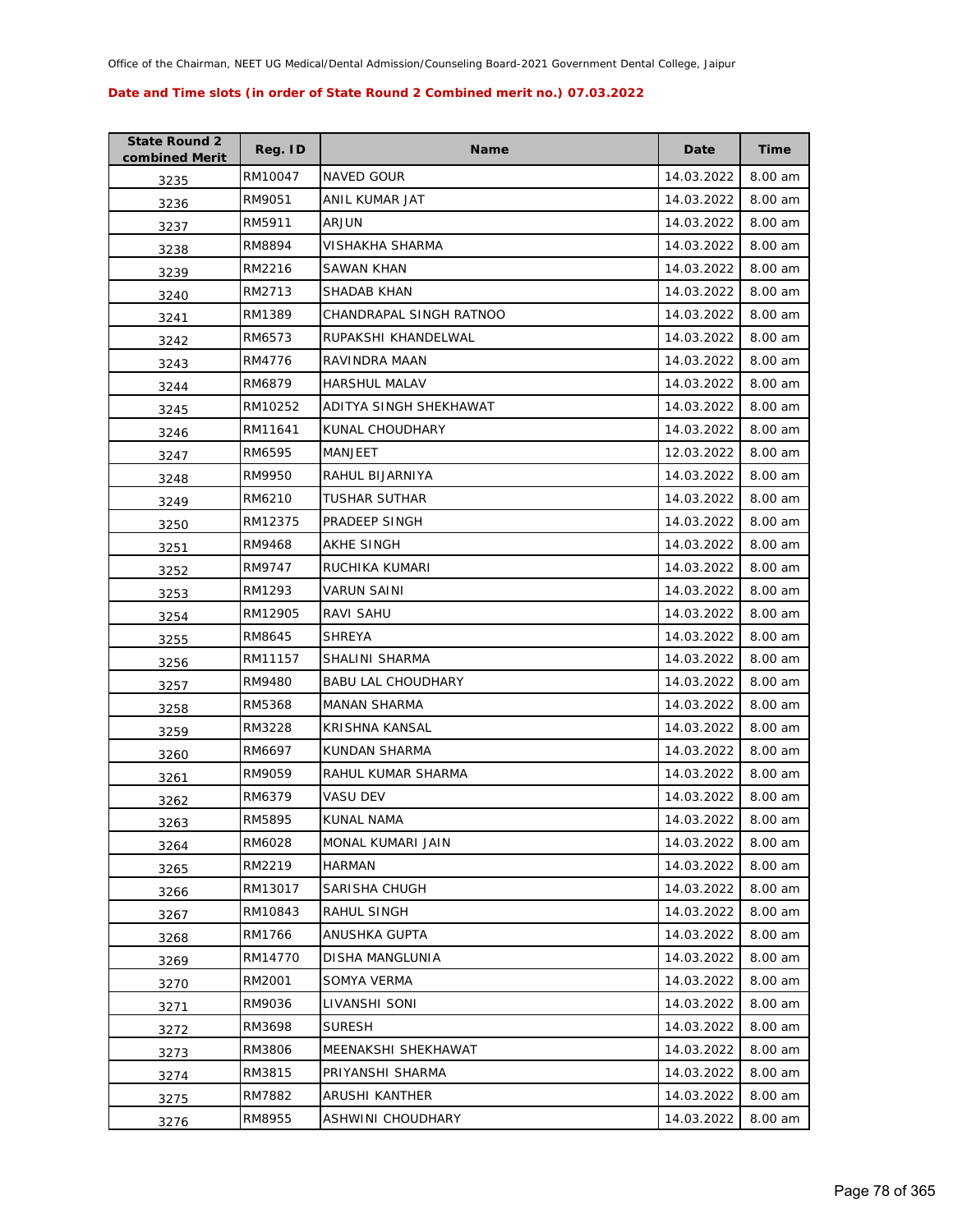| <b>State Round 2</b><br>combined Merit | Reg. ID | <b>Name</b>              | Date       | Time    |
|----------------------------------------|---------|--------------------------|------------|---------|
| 3277                                   | RM8977  | RAKSHIT KUMAR SHARMA     | 14.03.2022 | 8.00 am |
| 3278                                   | RM6392  | HIMANSHI SHARMA          | 14.03.2022 | 8.00 am |
| 3279                                   | RM12468 | DEEPAK KUMAR             | 14.03.2022 | 8.00 am |
| 3280                                   | RM10340 | NEERAJ KUMAR PRAJAPAT    | 14.03.2022 | 8.00 am |
| 3281                                   | RM15030 | LAKSHITA KUMAWAT         | 14.03.2022 | 8.00 am |
| 3282                                   | RM7708  | <b>SUNITA KUMARI</b>     | 14.03.2022 | 8.00 am |
| 3283                                   | RM10878 | DIVYA KHATRI             | 14.03.2022 | 8.00 am |
| 3284                                   | RM9046  | SITARAM SHARMA           | 14.03.2022 | 8.00 am |
| 3285                                   | RM9002  | ARPIT AGRAWAL            | 14.03.2022 | 8.00 am |
| 3286                                   | RM2734  | ASHISH                   | 14.03.2022 | 8.00 am |
| 3287                                   | RM10371 | KASHISH JAIN             | 14.03.2022 | 8.00 am |
| 3288                                   | RM8868  | ABHISHEK GARG            | 14.03.2022 | 8.00 am |
| 3289                                   | RM13898 | MOHAN SINGH DHAKAD       | 14.03.2022 | 8.00 am |
| 3290                                   | RN16307 | NITISHA JAIN             | 14.03.2022 | 8.00 am |
| 3291                                   | RM10852 | JITENDRA CHOUDHARY       | 14.03.2022 | 8.00 am |
| 3292                                   | RM15160 | MONIKA ACHARYA           | 14.03.2022 | 8.00 am |
| 3293                                   | RM8110  | <b>AMIT SHARMA</b>       | 14.03.2022 | 8.00 am |
| 3294                                   | RM13322 | <b>POONAM</b>            | 14.03.2022 | 8.00 am |
| 3295                                   | RM13661 | VARSHA CHOUDHARY         | 14.03.2022 | 8.00 am |
| 3296                                   | RM3295  | SUNIL CHOUHAN            | 14.03.2022 | 8.00 am |
| 3297                                   | RM2851  | <b>IKSHA MEEL</b>        | 14.03.2022 | 8.00 am |
| 3298                                   | RM1160  | JAYANT CHOUDHARY         | 14.03.2022 | 8.00 am |
| 3299                                   | RM3073  | <b>BHANUPRATAP TYAGI</b> | 14.03.2022 | 8.00 am |
| 3300                                   | RM8392  | AMAN KUMAR               | 14.03.2022 | 8.00 am |
| 3301                                   | RM4653  | AASHISH SHARMA           | 14.03.2022 | 8.00 am |
| 3302                                   | RM4756  | RAJESH SONI              | 14.03.2022 | 8.00 am |
| 3303                                   | RM10555 | <b>NAVNEET SARAN</b>     | 14.03.2022 | 8.00 am |
| 3304                                   | RM12679 | KAMLESH VISHNOI          | 14.03.2022 | 8.00 am |
| 3305                                   | RM10218 | SHIV RAM CHOYAL          | 14.03.2022 | 8.00 am |
| 3306                                   | RM8018  | RAM DAYAL PRAJAPAT       | 14.03.2022 | 8.00 am |
| 3307                                   | RM6932  | PRATISHTHA               | 14.03.2022 | 8.00 am |
| 3308                                   | RM9916  | MANOJ KUMAR SHARMA       | 14.03.2022 | 8.00 am |
| 3309                                   | RM10400 | GOVIND KHATI             | 14.03.2022 | 8.00 am |
| 3310                                   | RM9819  | SUMIT AGRAWAL            | 14.03.2022 | 8.00 am |
| 3311                                   | RM4609  | RAJENDRA YADAV           | 14.03.2022 | 8.00 am |
| 3312                                   | RM4248  | AASTHA                   | 14.03.2022 | 8.00 am |
| 3313                                   | RM5247  | ABHISHEK KUMAR GARG      | 14.03.2022 | 8.00 am |
| 3314                                   | RM11643 | AMULYA CHOUDHARY         | 14.03.2022 | 8.00 am |
| 3315                                   | RM6412  | KISHNA RAM               | 14.03.2022 | 8.00 am |
| 3316                                   | RM2271  | PINKY BANO               | 14.03.2022 | 8.00 am |
| 3317                                   | RM11584 | VIKAS KHICHAR            | 14.03.2022 | 8.00 am |
| 3318                                   | RM15588 | KOMAL CHARAN             | 14.03.2022 | 8.00 am |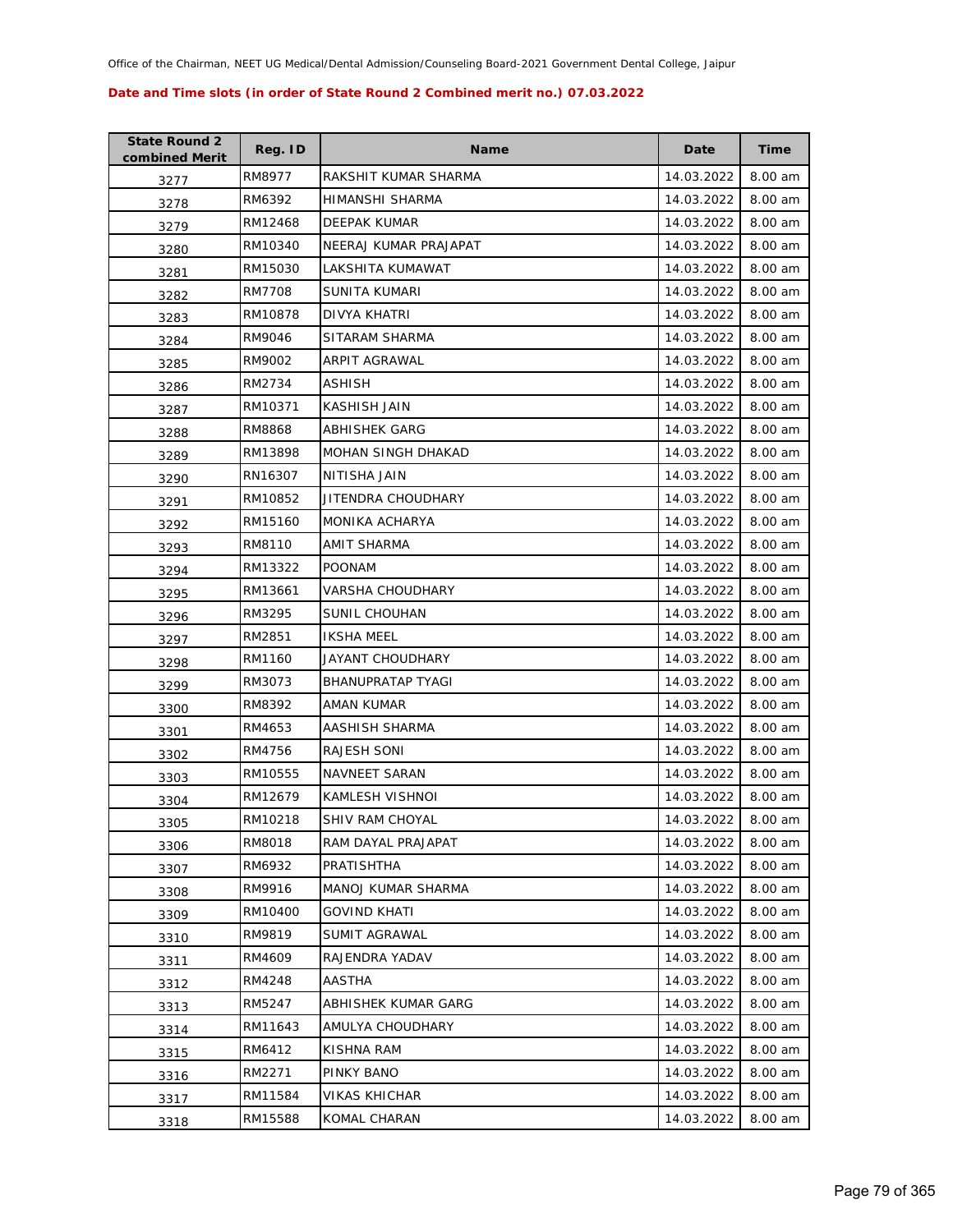| <b>State Round 2</b><br>combined Merit | Reg. ID | <b>Name</b>            | Date       | Time    |
|----------------------------------------|---------|------------------------|------------|---------|
| 3319                                   | RM5830  | NISHA JAT              | 14.03.2022 | 8.00 am |
| 3320                                   | RM7095  | MANISH KUMAWAT         | 14.03.2022 | 8.00 am |
| 3321                                   | RM11025 | ADITYA POONIA          | 14.03.2022 | 8.00 am |
| 3322                                   | RM4461  | ROHIT KUMAR SHARMA     | 14.03.2022 | 8.00 am |
| 3323                                   | RM7333  | CHANDRA SHEKHAR SHARMA | 14.03.2022 | 8.00 am |
| 3324                                   | RM8071  | RADHESHYAM BHASKAR     | 14.03.2022 | 8.00 am |
| 3325                                   | RM8479  | PURUSHOTTAM CHARAN     | 14.03.2022 | 8.00 am |
| 3326                                   | RM7020  | <b>ANIKET YADAV</b>    | 14.03.2022 | 8.00 am |
| 3327                                   | RM4682  | KANAK KHANDELWAL       | 14.03.2022 | 8.00 am |
| 3328                                   | RM7404  | KHUSHI JAIN            | 14.03.2022 | 8.00 am |
| 3329                                   | RM4015  | VISHAL SAINI           | 14.03.2022 | 8.00 am |
| 3330                                   | RM4677  | ROHIT KASWA            | 14.03.2022 | 8.00 am |
| 3331                                   | RM11949 | RAVINDRA CHOUDHARY     | 14.03.2022 | 8.00 am |
| 3332                                   | RM7240  | NIVYANSH JOSHI         | 14.03.2022 | 8.00 am |
| 3333                                   | RM1965  | RICHA YADAV            | 14.03.2022 | 8.00 am |
| 3334                                   | RM4571  | SUNIL GURJAR           | 12.03.2022 | 8.00 am |
| 3335                                   | RM6272  | ANITA                  | 14.03.2022 | 8.00 am |
| 3336                                   | RM7566  | ANVI JAIN              | 14.03.2022 | 8.00 am |
| 3337                                   | RM5603  | ADITI AGRAWAL          | 14.03.2022 | 8.00 am |
| 3338                                   | RM10740 | PAYAL                  | 14.03.2022 | 8.00 am |
| 3339                                   | RM2207  | ABDUL KALAM            | 14.03.2022 | 8.00 am |
| 3340                                   | RM11753 | KAVITA YADAV           | 14.03.2022 | 8.00 am |
| 3341                                   | RM5152  | <b>DIVYA</b>           | 14.03.2022 | 8.00 am |
| 3342                                   | RM4320  | VIDUSHEE RAO           | 14.03.2022 | 8.00 am |
| 3343                                   | RM3061  | YOGESH KUMAR           | 14.03.2022 | 8.00 am |
| 3344                                   | RM8711  | PRIYANKA KUMARI        | 14.03.2022 | 8.00 am |
| 3345                                   | RM3742  | YOGITA PRAJAPAT        | 14.03.2022 | 8.00 am |
| 3346                                   | RM5375  | ADITYA CHOUDHARY       | 14.03.2022 | 8.00 am |
| 3347                                   | RM8023  | <b>MANFUL SARAN</b>    | 14.03.2022 | 8.00 am |
| 3348                                   | RM6406  | DIKSHANT DHAYAL        | 14.03.2022 | 8.00 am |
| 3349                                   | RM2661  | SOMYA JANGID           | 14.03.2022 | 8.00 am |
| 3350                                   | RM5852  | KRITIKA PAREEK         | 14.03.2022 | 8.00 am |
| 3351                                   | RM9216  | DIVYA OJHA             | 14.03.2022 | 8.00 am |
| 3352                                   | RM6808  | NIRMAL CHAND PRAJAPAT  | 14.03.2022 | 8.00 am |
| 3353                                   | RM1596  | JYOTI                  | 14.03.2022 | 8.00 am |
| 3354                                   | RM7314  | <b>NEHA SONI</b>       | 14.03.2022 | 8.00 am |
| 3355                                   | RM8596  | <b>KARAN DHAYAL</b>    | 14.03.2022 | 8.00 am |
| 3356                                   | RM12292 | SHWETA SAINI           | 14.03.2022 | 8.00 am |
| 3357                                   | RM8889  | <b>GAUTAM KUMAR</b>    | 14.03.2022 | 8.00 am |
| 3358                                   | RM2678  | RAHUL DEV GURJAR       | 12.03.2022 | 8.00 am |
| 3359                                   | RM8749  | LOKESH KUMAR SAINI     | 14.03.2022 | 8.00 am |
| 3360                                   | RM1138  | SUNIL KUMAR YADAV      | 14.03.2022 | 8.00 am |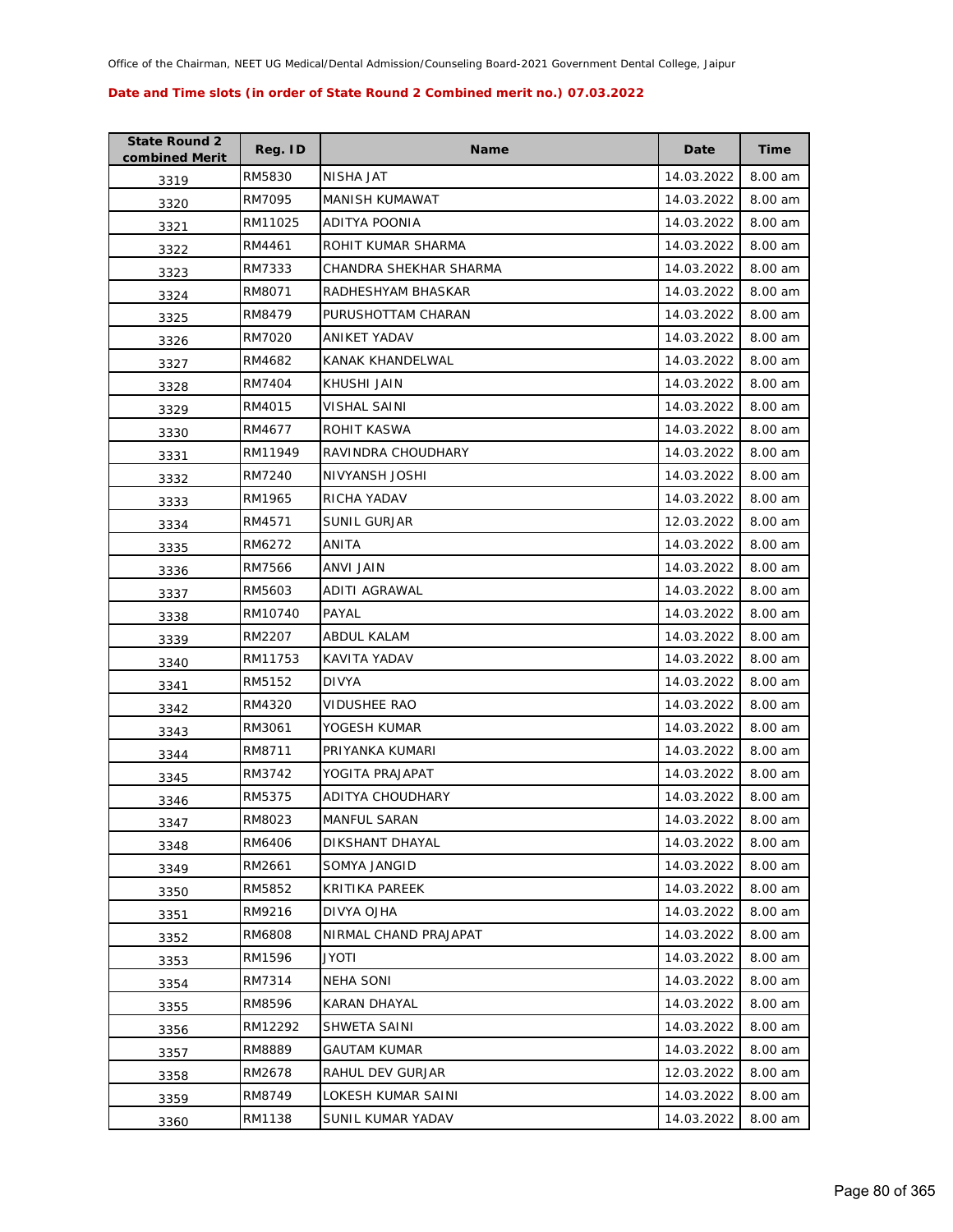| <b>State Round 2</b><br>combined Merit | Reg. ID | <b>Name</b>           | Date       | Time    |
|----------------------------------------|---------|-----------------------|------------|---------|
| 3361                                   | RM3335  | KOMAL GOUD            | 14.03.2022 | 8.00 am |
| 3362                                   | RM6665  | DILSHAD AARA          | 14.03.2022 | 8.00 am |
| 3363                                   | RM13769 | MAHADEV               | 14.03.2022 | 8.00 am |
| 3364                                   | RM6169  | RADHE SYAM            | 14.03.2022 | 8.00 am |
| 3365                                   | RM5451  | DEEPANSHU CHOUDHARY   | 14.03.2022 | 8.00 am |
| 3366                                   | RM3477  | YOGESH KUMAR          | 14.03.2022 | 8.00 am |
| 3367                                   | RM2296  | DUSHYANT KATARIA      | 14.03.2022 | 8.00 am |
| 3368                                   | RM6327  | BUDDHI PRAKASH DHAKAR | 14.03.2022 | 8.00 am |
| 3369                                   | RM10597 | <b>DIVYA</b>          | 14.03.2022 | 8.00 am |
| 3370                                   | RM8238  | RAMESH KUMAR RULANIYA | 14.03.2022 | 8.00 am |
| 3371                                   | RM12277 | AMIT KUMAR            | 14.03.2022 | 8.00 am |
| 3372                                   | RM6794  | SAMARTH BANSAL        | 14.03.2022 | 8.00 am |
| 3373                                   | RM2215  | MAHESH MEGHWAL        | 13.03.2022 | 8.00 am |
| 3374                                   | RM3352  | KARUNA PRAJAPAT       | 14.03.2022 | 8.00 am |
| 3375                                   | RM2502  | <b>MONIKA</b>         | 14.03.2022 | 8.00 am |
| 3376                                   | RM6216  | SUMITRA PALIWAL       | 14.03.2022 | 8.00 am |
| 3377                                   | RM11174 | KANCHAN KUMARI YADAV  | 14.03.2022 | 8.00 am |
| 3378                                   | RM3116  | VISHNU SHARMA         | 14.03.2022 | 8.00 am |
| 3379                                   | RM8122  | SAURABH               | 13.03.2022 | 8.00 am |
| 3380                                   | RM7599  | DEV MALAV             | 14.03.2022 | 8.00 am |
| 3381                                   | RM12028 | RAHUL KHOKHAR         | 14.03.2022 | 8.00 am |
| 3382                                   | RM6717  | SANTOSH REWAR         | 14.03.2022 | 8.00 am |
| 3383                                   | RM10808 | RAJPAL CHOUDHARY      | 14.03.2022 | 8.00 am |
| 3384                                   | RM1359  | IRA KATARIA           | 14.03.2022 | 8.00 am |
| 3385                                   | RM13999 | <b>NAMAN CHAHAR</b>   | 14.03.2022 | 8.00 am |
| 3386                                   | RM8140  | VISHNU KUMAR SAINI    | 14.03.2022 | 8.00 am |
| 3387                                   | RM6708  | PRAKASH CHAND JAT     | 14.03.2022 | 8.00 am |
| 3388                                   | RM12370 | HIMANSHI CHOUDHARY    | 14.03.2022 | 8.00 am |
| 3389                                   | RM5810  | HIMANI KHATANA        | 12.03.2022 | 8.00 am |
| 3390                                   | RM13652 | RUBINA KHAN           | 14.03.2022 | 8.00 am |
| 3391                                   | RM8000  | PRADEEP LABANA        | 12.03.2022 | 8.00 am |
| 3392                                   | RM10534 | RAKESH KUMAR YADAV    | 14.03.2022 | 8.00 am |
| 3393                                   | RM4072  | PRAKRITI SHARMA       | 14.03.2022 | 8.00 am |
| 3394                                   | RM12172 | SAMEEKSHA SAINI       | 14.03.2022 | 8.00 am |
| 3395                                   | RM3947  | VIPUL KUMAR YADAV     | 14.03.2022 | 8.00 am |
| 3396                                   | RM12280 | AKSHI JAIN            | 14.03.2022 | 8.00 am |
| 3397                                   | RM7516  | JYOTISHNA RAJAWAT     | 14.03.2022 | 8.00 am |
| 3398                                   | RM10086 | SANTOSH BISHNOI       | 14.03.2022 | 8.00 am |
| 3399                                   | RM4342  | MOHD AMAN MOLANI      | 14.03.2022 | 8.00 am |
| 3400                                   | RM4264  | TITHI GAUTAM          | 14.03.2022 | 8.00 am |
| 3401                                   | RM7270  | ARVIND KURADA         | 14.03.2022 | 8.00 am |
| 3402                                   | RM7991  | NITESH KUMAR SHARMA   | 14.03.2022 | 8.00 am |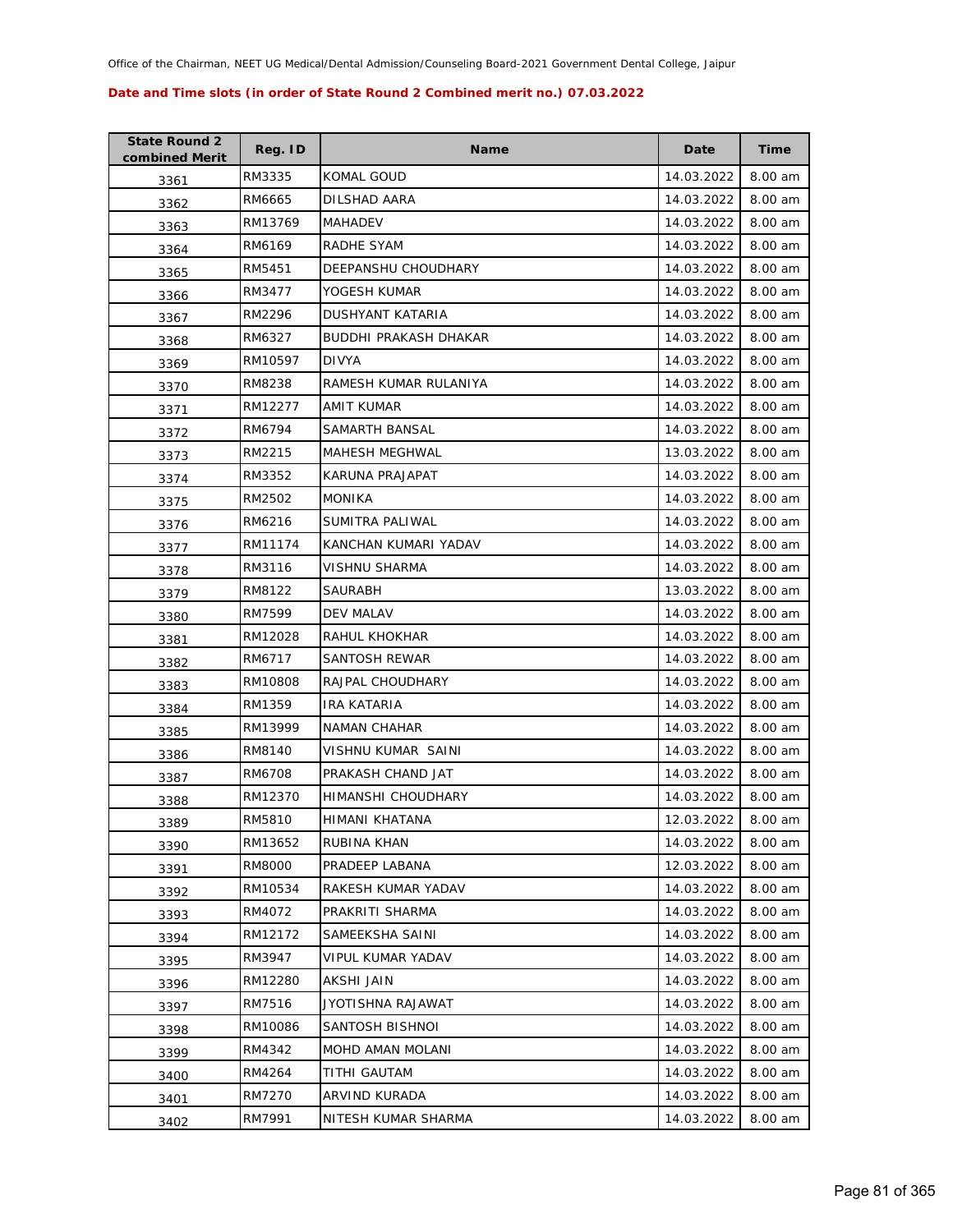| <b>State Round 2</b><br>combined Merit | Reg. ID | <b>Name</b>            | Date       | Time    |
|----------------------------------------|---------|------------------------|------------|---------|
| 3403                                   | RM8281  | <b>MISHITA TAK</b>     | 14.03.2022 | 8.00 am |
| 3404                                   | RM5197  | PURNIMA CHADHA         | 14.03.2022 | 8.00 am |
| 3405                                   | RM4286  | ISHIKA SWAMI           | 14.03.2022 | 8.00 am |
| 3406                                   | RM5748  | MUSKAN AGARWAL         | 14.03.2022 | 8.00 am |
| 3407                                   | RM2690  | DIXANT KUMAR           | 12.03.2022 | 8.00 am |
| 3408                                   | RM7288  | KUMKUM VERMA           | 13.03.2022 | 8.00 am |
| 3409                                   | RM2903  | LARAIB SALMAN          | 14.03.2022 | 8.00 am |
| 3410                                   | RM5823  | ANKITA KUMARI          | 14.03.2022 | 8.00 am |
| 3411                                   | RM7253  | ADITYA GUPTA           | 14.03.2022 | 8.00 am |
| 3412                                   | RM12236 | SONAM BANO             | 14.03.2022 | 8.00 am |
| 3413                                   | RM5759  | RAHUL KUMAWAT          | 14.03.2022 | 8.00 am |
| 3414                                   | RM4068  | NISHA                  | 14.03.2022 | 8.00 am |
| 3415                                   | RM1635  | NOUSHEEN HAJARA        | 14.03.2022 | 8.00 am |
| 3416                                   | RM2653  | CHANCHAL VERMA         | 14.03.2022 | 8.00 am |
| 3417                                   | RM3130  | KARUNA                 | 14.03.2022 | 8.00 am |
| 3418                                   | RM11301 | RAHUL PATIDAR          | 14.03.2022 | 8.00 am |
| 3419                                   | RM5925  | AKASH YADAV            | 14.03.2022 | 8.00 am |
| 3420                                   | RM6890  | RAHUL MALAV            | 14.03.2022 | 8.00 am |
| 3421                                   | RM8290  | RAHUL KUMAR            | 14.03.2022 | 8.00 am |
| 3422                                   | RM9792  | PRACHI DAIYA           | 14.03.2022 | 8.00 am |
| 3423                                   | RM12217 | AKSHAY BATAR           | 14.03.2022 | 8.00 am |
| 3424                                   | RM15522 | AMAN RATHOR            | 14.03.2022 | 8.00 am |
| 3425                                   | RM10384 | SAURABH SHARMA         | 14.03.2022 | 8.00 am |
| 3426                                   | RM1111  | KARAN NAIN             | 14.03.2022 | 8.00 am |
| 3427                                   | RM9879  | ANISHA KUMAWAT         | 14.03.2022 | 8.00 am |
| 3428                                   | RM14913 | <b>VIJAY TAKHAR</b>    | 14.03.2022 | 8.00 am |
| 3429                                   | RM12155 | ANKIT NAGA             | 14.03.2022 | 8.00 am |
| 3430                                   | RM8700  | DIVYANSHU YADAV        | 14.03.2022 | 8.00 am |
| 3431                                   | RM11374 | <b>NILESH</b>          | 14.03.2022 | 8.00 am |
| 3432                                   | RM7379  | KESHAV BHARDWAJ        | 14.03.2022 | 8.00 am |
| 3433                                   | RM8099  | <b>DEEPAK YADAV</b>    | 14.03.2022 | 8.00 am |
| 3434                                   | RM4074  | URMILA TAK             | 14.03.2022 | 8.00 am |
| 3435                                   | RM10750 | KANCHAN REWAR          | 14.03.2022 | 8.00 am |
| 3436                                   | RM2716  | VINITA KHATRI          | 14.03.2022 | 8.00 am |
| 3437                                   | RM2114  | <b>ARJUN LATHAR</b>    | 14.03.2022 | 8.00 am |
| 3438                                   | RM7375  | ABHINAV SHARMA         | 14.03.2022 | 8.00 am |
| 3439                                   | RM5677  | GAURAV PRASAD SWARNKAR | 14.03.2022 | 8.00 am |
| 3440                                   | RM14713 | RAVI KURI              | 14.03.2022 | 8.00 am |
| 3441                                   | RM6348  | MEENAL SINGH           | 14.03.2022 | 8.00 am |
| 3442                                   | RM7487  | MRAGAANK KHURANA       | 14.03.2022 | 8.00 am |
| 3443                                   | RM4854  | PRIYA SAINI            | 14.03.2022 | 8.00 am |
| 3444                                   | RM11371 | MEEMANSA SHARMA        | 14.03.2022 | 8.00 am |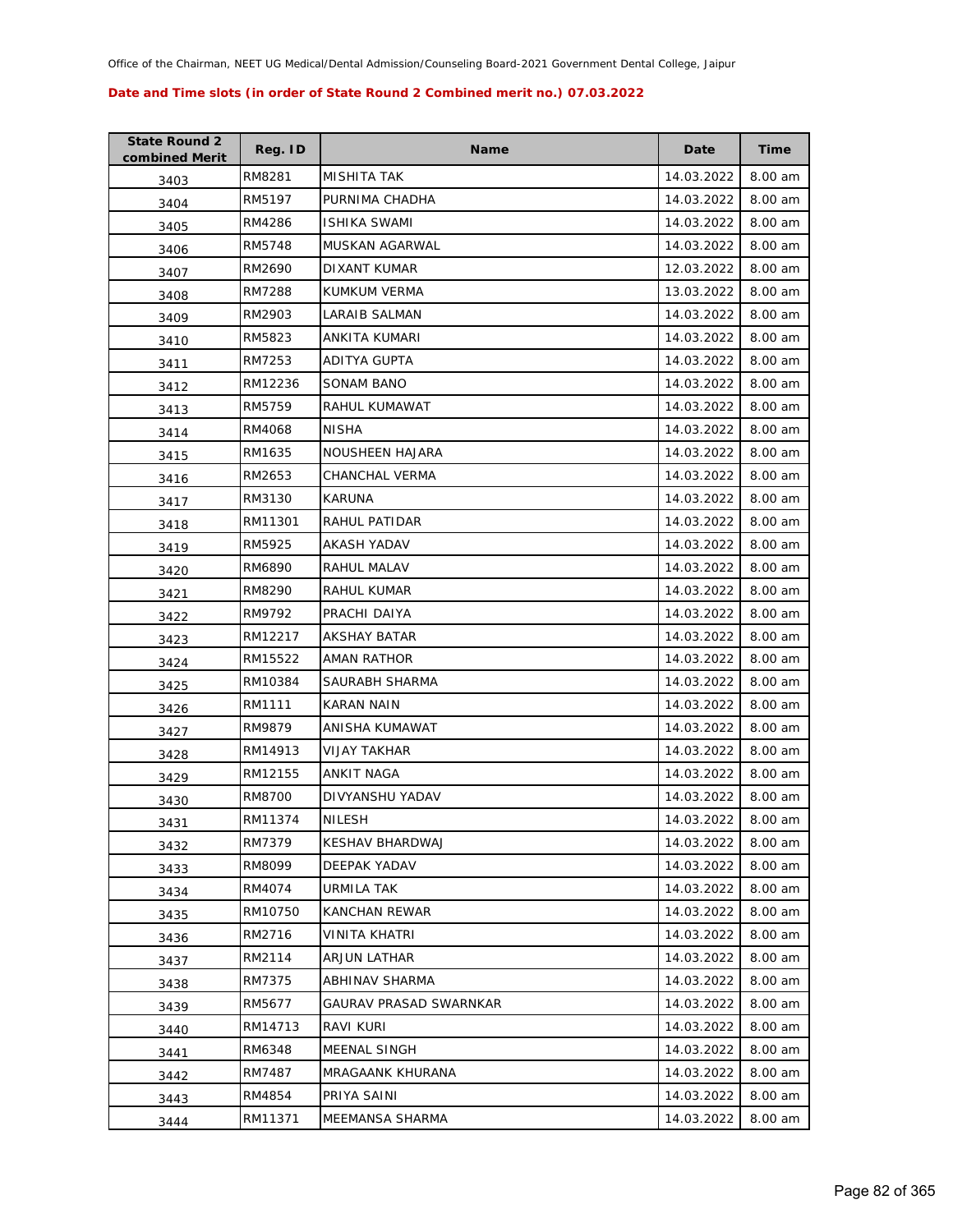| <b>State Round 2</b><br>combined Merit | Reg. ID | <b>Name</b>             | Date       | Time    |
|----------------------------------------|---------|-------------------------|------------|---------|
| 3445                                   | RM13283 | <b>MEHUL VYAS</b>       | 14.03.2022 | 8.00 am |
| 3446                                   | RM7417  | JATAN KHATOR            | 14.03.2022 | 8.00 am |
| 3447                                   | RM13539 | ADITYA SHARMA           | 14.03.2022 | 8.00 am |
| 3448                                   | RM7927  | <b>GAVARI DEVI</b>      | 14.03.2022 | 8.00 am |
| 3449                                   | RM1282  | ANKIT BHASKAR           | 14.03.2022 | 8.00 am |
| 3450                                   | RM15347 | KOMAL JANGIR            | 14.03.2022 | 8.00 am |
| 3451                                   | RM13016 | <b>GAYATRI KUMARI</b>   | 14.03.2022 | 8.00 am |
| 3452                                   | RM6138  | <b>SRISHTI SHARMA</b>   | 14.03.2022 | 8.00 am |
| 3453                                   | RM3954  | PANKAJ VERMA            | 14.03.2022 | 8.00 am |
| 3454                                   | RM9321  | MEENAKSHI SONI          | 14.03.2022 | 8.00 am |
| 3455                                   | RM8511  | DHANANJAY BHAGORA       | 12.03.2022 | 8.00 am |
| 3456                                   | RM5209  | VIPIN SONI              | 14.03.2022 | 8.00 am |
| 3457                                   | RM12383 | DIVYANSHU SHRINGI       | 14.03.2022 | 8.00 am |
| 3458                                   | RM10464 | SUNIL CHOUDHARY         | 14.03.2022 | 8.00 am |
| 3459                                   | RM10462 | SHRAVAN RAM             | 14.03.2022 | 8.00 am |
| 3460                                   | RM2816  | ANJU DHAYAL             | 14.03.2022 | 8.00 am |
| 3461                                   | RM1887  | TANU SHARMA             | 14.03.2022 | 8.00 am |
| 3462                                   | RM3448  | SACHIN POSWAL           | 12.03.2022 | 8.00 am |
| 3463                                   | RM4121  | VIDHI SINGH             | 14.03.2022 | 8.00 am |
| 3464                                   | RM3042  | MAMTA                   | 14.03.2022 | 8.00 am |
| 3465                                   | RM2249  | <b>DEEKSHA</b>          | 14.03.2022 | 8.00 am |
| 3466                                   | RM15140 | MONIKA YADAV            | 14.03.2022 | 8.00 am |
| 3467                                   | RM11929 | SAURABH KUMAR GHOSLYA   | 14.03.2022 | 8.00 am |
| 3468                                   | RM4010  | PRACHI SHARMA           | 14.03.2022 | 8.00 am |
| 3469                                   | RM13182 | YUVRAJ YADAV            | 14.03.2022 | 8.00 am |
| 3470                                   | RM8917  | <b>KAVITA</b>           | 14.03.2022 | 8.00 am |
| 3471                                   | RM6607  | <b>NARENDRA SINGH</b>   | 14.03.2022 | 8.00 am |
| 3472                                   | RM11081 | RAKESH KUMAR SHESHMA    | 14.03.2022 | 8.00 am |
| 3473                                   | RM8795  | SANJU                   | 14.03.2022 | 8.00 am |
| 3474                                   | RM1509  | DALPAT DAN              | 14.03.2022 | 8.00 am |
| 3475                                   | RM8615  | LOKESH KUMAR JAT        | 14.03.2022 | 8.00 am |
| 3476                                   | RM6615  | RAHUL KUMAR SAINI       | 14.03.2022 | 8.00 am |
| 3477                                   | RM5651  | <b>MAYANK</b>           | 14.03.2022 | 8.00 am |
| 3478                                   | RM1629  | ANIRUDH SINGH SHEKHAWAT | 14.03.2022 | 8.00 am |
| 3479                                   | RM2841  | <b>HARISH PARIHAR</b>   | 14.03.2022 | 8.00 am |
| 3480                                   | RM7941  | RAJAT SONI              | 14.03.2022 | 8.00 am |
| 3481                                   | RM9469  | <b>SIMRAN BANU</b>      | 14.03.2022 | 8.00 am |
| 3482                                   | RM9072  | RAJ DAGUR               | 14.03.2022 | 8.00 am |
| 3483                                   | RM10419 | REKHA BHINDA            | 14.03.2022 | 8.00 am |
| 3484                                   | RM2990  | AAINA OJHA              | 14.03.2022 | 8.00 am |
| 3485                                   | RM6997  | KRISHNA YADAV           | 14.03.2022 | 8.00 am |
| 3486                                   | RM8175  | PAYAL AMETA             | 14.03.2022 | 8.00 am |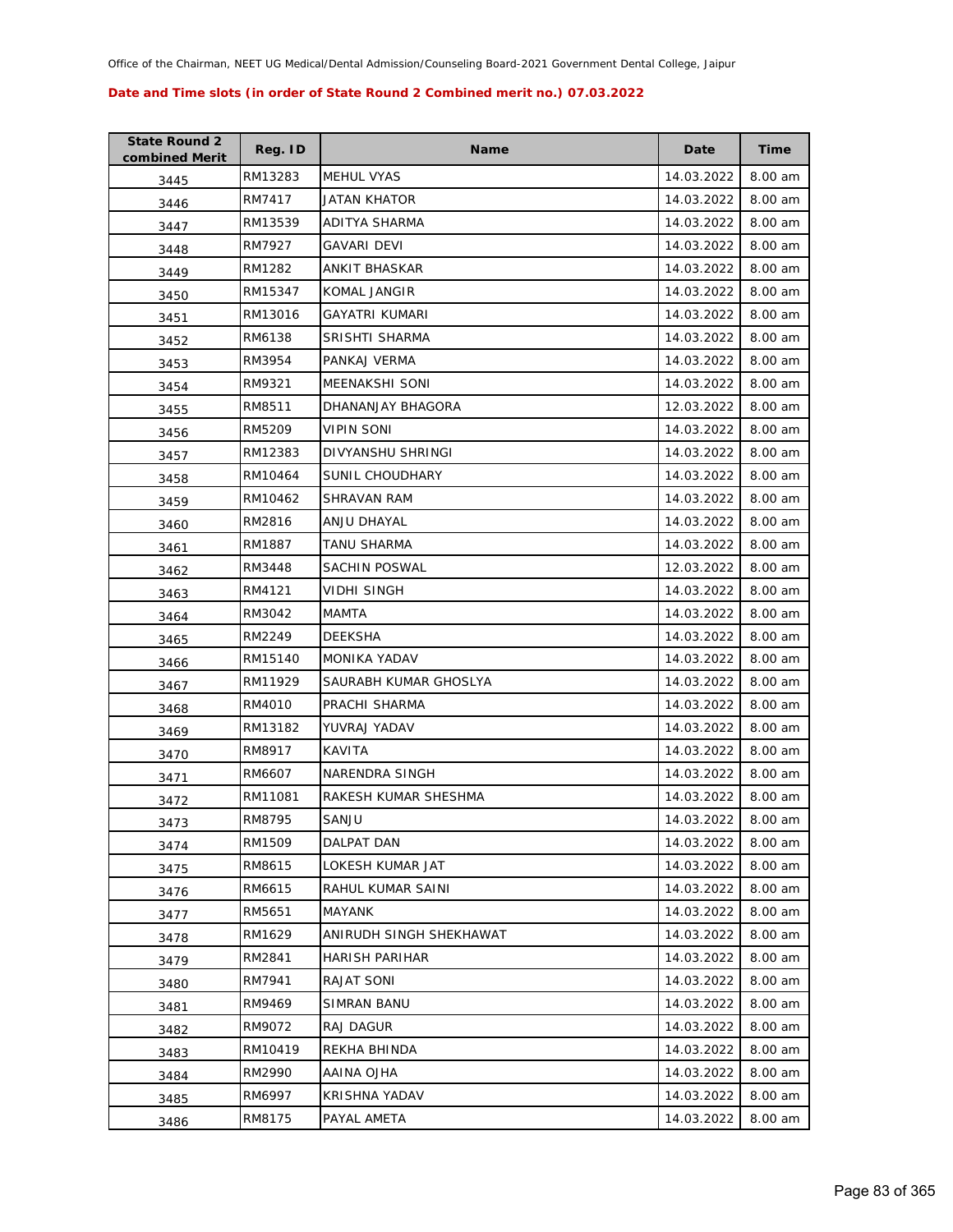| <b>State Round 2</b><br>combined Merit | Reg. ID | <b>Name</b>             | Date       | Time    |
|----------------------------------------|---------|-------------------------|------------|---------|
| 3487                                   | RM3989  | NITIN DAIYA             | 14.03.2022 | 8.00 am |
| 3488                                   | RM15278 | ADITYA PAREEK           | 14.03.2022 | 8.00 am |
| 3489                                   | RM4833  | ARYAN CHAYAL            | 13.03.2022 | 8.00 am |
| 3490                                   | RM1890  | DEVANG BHARADWAJ        | 14.03.2022 | 8.00 am |
| 3491                                   | RM2283  | AJAY PRADHAN            | 14.03.2022 | 8.00 am |
| 3492                                   | RM14970 | <b>NEHA SONI</b>        | 14.03.2022 | 8.00 am |
| 3493                                   | RM4536  | RAJAT BHASKAR           | 14.03.2022 | 8.00 am |
| 3494                                   | RM10436 | JITENDRA THAGRIYA       | 13.03.2022 | 8.00 am |
| 3495                                   | RM3803  | ABHINAY KUMAR           | 14.03.2022 | 8.00 am |
| 3496                                   | RM14528 | RAVI RAJ SINGH          | 14.03.2022 | 8.00 am |
| 3497                                   | RM3277  | MANISH BUGALIA          | 14.03.2022 | 8.00 am |
| 3498                                   | RM3176  | SAKSHI SHARMA           | 14.03.2022 | 8.00 am |
| 3499                                   | RM11639 | JYOTI SINHA             | 14.03.2022 | 8.00 am |
| 3500                                   | RM4740  | PRIYANKA RAO            | 14.03.2022 | 8.00 am |
| 3501                                   | RM10270 | ARADHYA SWARNKAR        | 14.03.2022 | 8.00 am |
| 3502                                   | RM6991  | LAKSHMI CHARAN          | 14.03.2022 | 8.00 am |
| 3503                                   | RM11658 | LAXMI CHOUDHARY         | 14.03.2022 | 8.00 am |
| 3504                                   | RM6929  | APURVA PAREEK           | 14.03.2022 | 8.00 am |
| 3505                                   | RM2440  | ANUSHKA BISHNOI         | 14.03.2022 | 8.00 am |
| 3506                                   | RM1966  | YASHASVI JAIN           | 14.03.2022 | 8.00 am |
| 3507                                   | RM9152  | MANOJ CHAUDHARY         | 14.03.2022 | 8.00 am |
| 3508                                   | RM3683  | PRIYA PIPLODA           | 14.03.2022 | 8.00 am |
| 3509                                   | RM1406  | TANISHQ SONI            | 14.03.2022 | 8.00 am |
| 3510                                   | RM12122 | AKANKSHA SHARMA         | 14.03.2022 | 8.00 am |
| 3511                                   | RM14496 | SIDDHARTH SINGH RATHORE | 14.03.2022 | 8.00 am |
| 3512                                   | RM2756  | ROHIT KUMAR SAINI       | 14.03.2022 | 8.00 am |
| 3513                                   | RM11659 | SANGEETA YADAV          | 14.03.2022 | 8.00 am |
| 3514                                   | RM11783 | <b>GAYTRI KANWAR</b>    | 14.03.2022 | 8.00 am |
| 3515                                   | RM5091  | ANANT KUMAR VAISHNAV    | 14.03.2022 | 8.00 am |
| 3516                                   | RM8985  | <b>BHARAT KUMAR</b>     | 14.03.2022 | 8.00 am |
| 3517                                   | RM1242  | NEETU                   | 14.03.2022 | 8.00 am |
| 3518                                   | RM7233  | <b>ISHA SINGH</b>       | 14.03.2022 | 8.00 am |
| 3519                                   | RM13605 | SANGEETA LODHA          | 14.03.2022 | 8.00 am |
| 3520                                   | RM9958  | ROHIT SAINI             | 14.03.2022 | 8.00 am |
| 3521                                   | RM2393  | HARSH VYAS              | 14.03.2022 | 8.00 am |
| 3522                                   | RM8056  | RAHUL SINGH             | 14.03.2022 | 8.00 am |
| 3523                                   | RM7401  | LAKSHIKA SAINI          | 14.03.2022 | 8.00 am |
| 3524                                   | RM6011  | ANIL KUMAR              | 14.03.2022 | 8.00 am |
| 3525                                   | RM8809  | GIRIRAJ GARG            | 14.03.2022 | 8.00 am |
| 3526                                   | RM13086 | SUPRIYA MOURYA          | 13.03.2022 | 8.00 am |
| 3527                                   | RM10540 | PRIYA SANGWAN           | 14.03.2022 | 8.00 am |
| 3528                                   | RM10778 | MAMATA                  | 14.03.2022 | 8.00 am |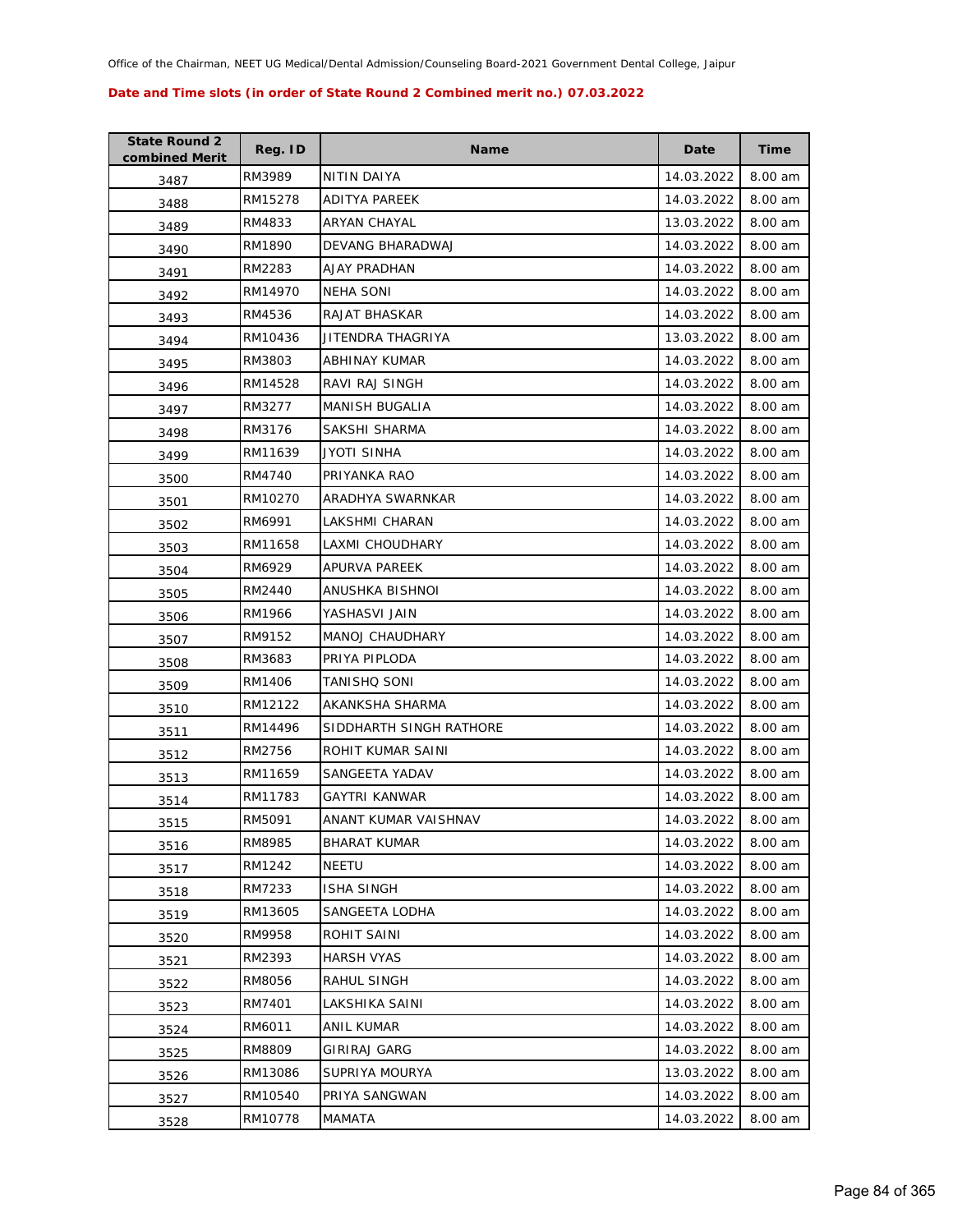| <b>State Round 2</b><br>combined Merit | Reg. ID | <b>Name</b>             | Date       | Time    |
|----------------------------------------|---------|-------------------------|------------|---------|
| 3529                                   | RM7828  | PARTH DAMARIA           | 14.03.2022 | 8.00 am |
| 3530                                   | RM14673 | VIKASH                  | 14.03.2022 | 8.00 am |
| 3531                                   | RM3359  | <b>MONIKA KUMAWAT</b>   | 14.03.2022 | 8.00 am |
| 3532                                   | RM2958  | ABHA KUMARI VAISHNAV    | 14.03.2022 | 8.00 am |
| 3533                                   | RM3360  | <b>GEETA CHOUDHARY</b>  | 14.03.2022 | 8.00 am |
| 3534                                   | RM1284  | YOJIT BINDAL            | 14.03.2022 | 8.00 am |
| 3535                                   | RM10261 | <b>SONU YADAV</b>       | 14.03.2022 | 8.00 am |
| 3536                                   | RM1641  | PRIYA JAIN              | 14.03.2022 | 8.00 am |
| 3537                                   | RM8976  | SURESH KUMAR            | 14.03.2022 | 8.00 am |
| 3538                                   | RM13742 | SUMIT MANDOLIYA         | 14.03.2022 | 8.00 am |
| 3539                                   | RM15130 | KHUSHI PRAJAPATI        | 14.03.2022 | 8.00 am |
| 3540                                   | RM10574 | KAILASH CHAND SAINI     | 14.03.2022 | 8.00 am |
| 3541                                   | RM8568  | AASHISH YADAV           | 14.03.2022 | 8.00 am |
| 3542                                   | RM14263 | <b>KRISHAN YADAV</b>    | 14.03.2022 | 8.00 am |
| 3543                                   | RM15597 | <b>NAMAN TAILOR</b>     | 14.03.2022 | 8.00 am |
| 3544                                   | RM14654 | <b>SURESH KUMAR</b>     | 14.03.2022 | 8.00 am |
| 3545                                   | RM14000 | NITIN YADAV             | 14.03.2022 | 8.00 am |
| 3546                                   | RM11033 | PREETI SHARMA           | 14.03.2022 | 8.00 am |
| 3547                                   | RM7376  | <b>BHAVIL SHARMA</b>    | 14.03.2022 | 8.00 am |
| 3548                                   | RM12374 | DISHANT ARYA            | 13.03.2022 | 8.00 am |
| 3549                                   | RM13196 | DINESH KUMAR BOCHALIYA  | 14.03.2022 | 8.00 am |
| 3550                                   | RM12838 | SHREYA TYAGI            | 14.03.2022 | 8.00 am |
| 3551                                   | RM9633  | CHHOTU RAM              | 14.03.2022 | 8.00 am |
| 3552                                   | RM13229 | ANITA                   | 14.03.2022 | 8.00 am |
| 3553                                   | RM7089  | NEERAJ KUMAR CHANDEL    | 13.03.2022 | 8.00 am |
| 3554                                   | RM8126  | <b>GHANSHYAM JAIMAN</b> | 14.03.2022 | 8.00 am |
| 3555                                   | RM11568 | <b>SUMIT BISHNOI</b>    | 14.03.2022 | 8.00 am |
| 3556                                   | RM11388 | MUSKAN GUPTA            | 14.03.2022 | 8.00 am |
| 3557                                   | RM11027 | PARIKSHIT NEHRA         | 14.03.2022 | 8.00 am |
| 3558                                   | RM8044  | PRAVESH DANGI           | 14.03.2022 | 8.00 am |
| 3559                                   | RM12820 | SHASHWAT BHARDWAJ       | 14.03.2022 | 8.00 am |
| 3560                                   | RM9472  | KUSUM SAXENA            | 14.03.2022 | 8.00 am |
| 3561                                   | RM4238  | <b>SUMIT SAINI</b>      | 14.03.2022 | 8.00 am |
| 3562                                   | RM1048  | <b>MITALI KANSARA</b>   | 14.03.2022 | 8.00 am |
| 3563                                   | RM4008  | NIKHIL KUMAR            | 14.03.2022 | 8.00 am |
| 3564                                   | RM7256  | PRIYANSHI VERMA         | 13.03.2022 | 8.00 am |
| 3565                                   | RM4737  | ARYAN RAJAWAT           | 14.03.2022 | 8.00 am |
| 3566                                   | RM5133  | POOJA CHOUDHARY         | 14.03.2022 | 8.00 am |
| 3567                                   | RM5448  | ANKITA CHOUDHARY        | 14.03.2022 | 8.00 am |
| 3568                                   | RM15489 | HIMANSHU SHARMA         | 14.03.2022 | 8.00 am |
| 3569                                   | RM10286 | JYOTI KASWAN            | 14.03.2022 | 8.00 am |
| 3570                                   | RM4539  | MANISH DIWAKAR          | 14.03.2022 | 8.00 am |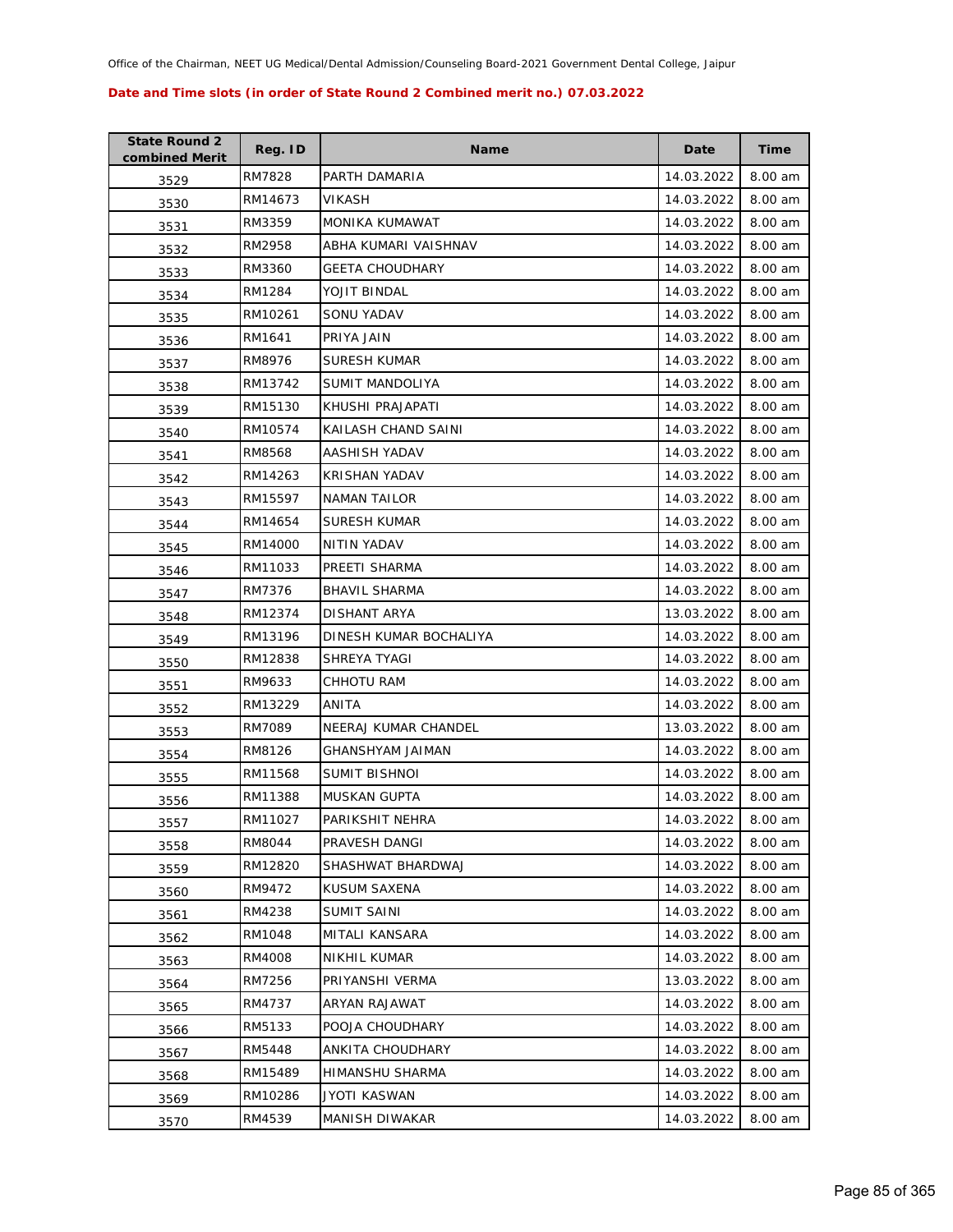| <b>State Round 2</b><br>combined Merit | Reg. ID | <b>Name</b>            | Date       | Time    |
|----------------------------------------|---------|------------------------|------------|---------|
| 3571                                   | RM6277  | VANDANA KANWAR         | 14.03.2022 | 8.00 am |
| 3572                                   | RM11055 | AKANKSHA               | 14.03.2022 | 8.00 am |
| 3573                                   | RM6511  | KARAN SINGH            | 14.03.2022 | 8.00 am |
| 3574                                   | RM7277  | DIYA SHARMA            | 14.03.2022 | 8.00 am |
| 3575                                   | RM11522 | KULDEEP SINGH HINUNIA  | 13.03.2022 | 8.00 am |
| 3576                                   | RM3299  | <b>CHELSY SAHARAN</b>  | 14.03.2022 | 8.00 am |
| 3577                                   | RM12655 | MONIKA TAK             | 14.03.2022 | 8.00 am |
| 3578                                   | RM11219 | NISHA SINSINWAR        | 14.03.2022 | 8.00 am |
| 3579                                   | RM14408 | ASHOK KUMAR PRAJAPAT   | 14.03.2022 | 8.00 am |
| 3580                                   | RM12307 | KHUSHI CHOHAN          | 14.03.2022 | 8.00 am |
| 3581                                   | RM2774  | MEENA JANGIR           | 14.03.2022 | 8.00 am |
| 3582                                   | RM10439 | AJAY KUMAR KARWASARA   | 14.03.2022 | 8.00 am |
| 3583                                   | RM3620  | <b>FIROJ KHAN</b>      | 14.03.2022 | 8.00 am |
| 3584                                   | RM6558  | <b>NAVEEN</b>          | 14.03.2022 | 8.00 am |
| 3585                                   | RM3138  | <b>VIBHU GUPTA</b>     | 14.03.2022 | 8.00 am |
| 3586                                   | RM9980  | AJAY YADAV             | 14.03.2022 | 8.00 am |
| 3587                                   | RM3531  | PREETI                 | 14.03.2022 | 8.00 am |
| 3588                                   | RM2360  | RAKSHITA VISHNOI       | 14.03.2022 | 8.00 am |
| 3589                                   | RM10469 | <b>RUCHIKA</b>         | 14.03.2022 | 8.00 am |
| 3590                                   | RM5435  | KINSHU GOYAL           | 14.03.2022 | 8.00 am |
| 3591                                   | RM4712  | DISHANT JAIN           | 14.03.2022 | 8.00 am |
| 3592                                   | RM7103  | AYUSHI GUPTA           | 14.03.2022 | 8.00 am |
| 3593                                   | RM13141 | SANGEETA               | 17.03.2022 | 8.00 am |
| 3594                                   | RM14044 | NITESH KUMAR           | 14.03.2022 | 8.00 am |
| 3595                                   | RM13161 | JYOTI SHARMA           | 14.03.2022 | 8.00 am |
| 3596                                   | RM1301  | <b>GAURAV JAIN</b>     | 14.03.2022 | 8.00 am |
| 3597                                   | RM1112  | <b>MADHAVI SHARMA</b>  | 14.03.2022 | 8.00 am |
| 3598                                   | RM6120  | SAMANVIT SINGH         | 14.03.2022 | 8.00 am |
| 3599                                   | RM5923  | ANSH AGARWAL           | 14.03.2022 | 8.00 am |
| 3600                                   | RM13408 | <b>MOHAMMAD KAIF</b>   | 14.03.2022 | 8.00 am |
| 3601                                   | RM3151  | SEJAL KANSWA           | 14.03.2022 | 8.00 am |
| 3602                                   | RM3092  | SHREYANSH NEHRIYA      | 14.03.2022 | 8.00 am |
| 3603                                   | RM9265  | <b>HITESH SONI</b>     | 14.03.2022 | 8.00 am |
| 3604                                   | RM1116  | SURAJ KUMAR ANSHIWAL   | 13.03.2022 | 8.00 am |
| 3605                                   | RM8119  | VISHAL KUMAWAT         | 14.03.2022 | 8.00 am |
| 3606                                   | RM2428  | <b>GAURAV AGGARWAL</b> | 14.03.2022 | 8.00 am |
| 3607                                   | RM13730 | PRIYA JANGID           | 14.03.2022 | 8.00 am |
| 3608                                   | RM11057 | ANKIT KUMAR            | 14.03.2022 | 8.00 am |
| 3609                                   | RM2962  | SIMRAN CHOUDHARY       | 14.03.2022 | 8.00 am |
| 3610                                   | RM15065 | ANNANYA BHARDWAJ       | 14.03.2022 | 8.00 am |
| 3611                                   | RM3182  | LAKSHIT AMETA          | 14.03.2022 | 8.00 am |
| 3612                                   | RM5419  | MANISH                 | 14.03.2022 | 8.00 am |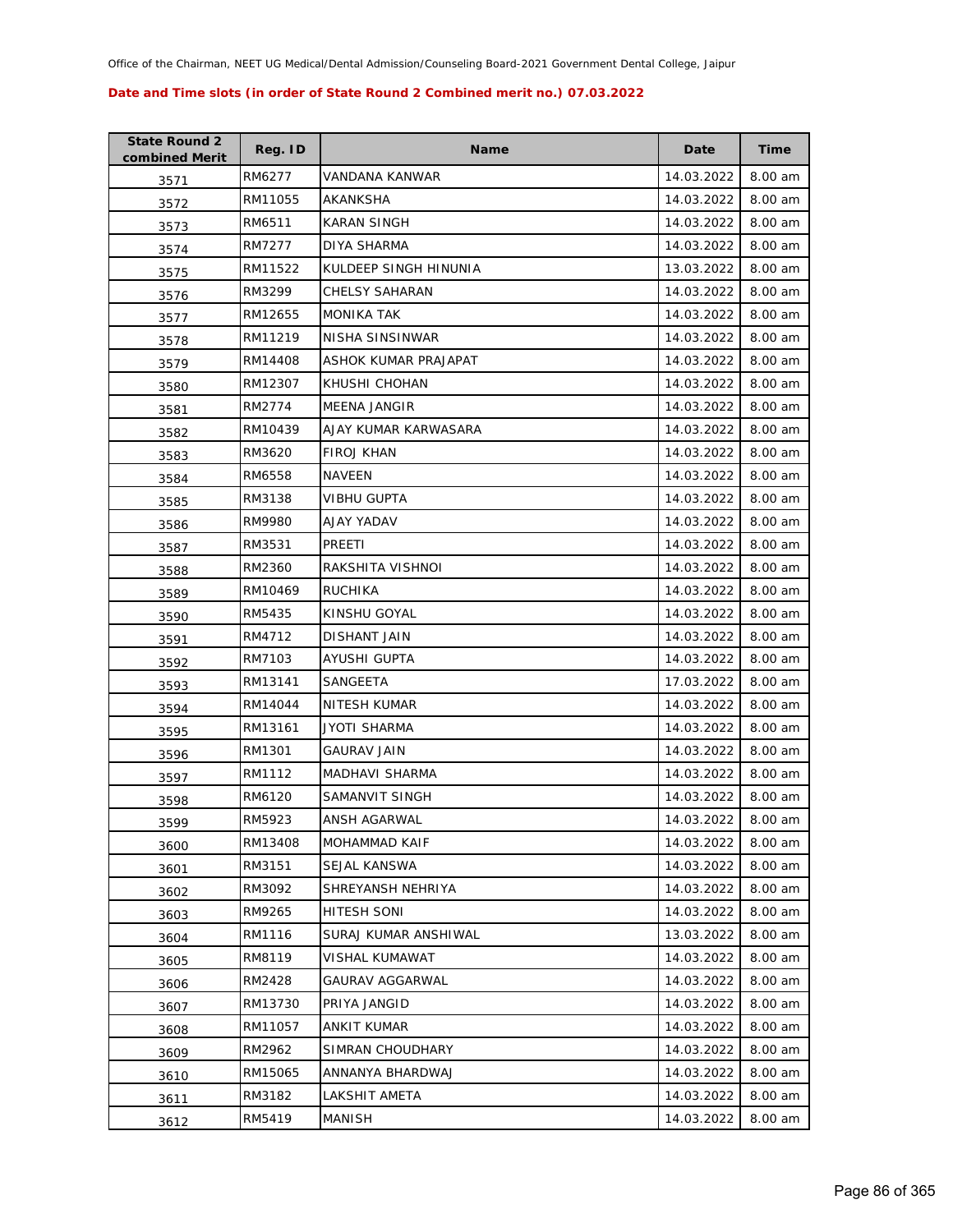| <b>State Round 2</b><br>combined Merit | Reg. ID | <b>Name</b>             | Date       | Time    |
|----------------------------------------|---------|-------------------------|------------|---------|
| 3613                                   | RM1067  | AJAY SIROHIYA           | 13.03.2022 | 8.00 am |
| 3614                                   | RM2819  | VANSHIKA KHOTANI        | 14.03.2022 | 8.00 am |
| 3615                                   | RM11518 | <b>ARYAN YADAV</b>      | 14.03.2022 | 8.00 am |
| 3616                                   | RM6565  | ARTIKA KHALMANIYA       | 14.03.2022 | 8.00 am |
| 3617                                   | RM4615  | PRIYANKA KUMAWAT        | 14.03.2022 | 8.00 am |
| 3618                                   | RM2158  | NARENDRA BISHNOI        | 14.03.2022 | 8.00 am |
| 3619                                   | RM10614 | MOHAMMED RIZWAN BHATI   | 14.03.2022 | 8.00 am |
| 3620                                   | RM8602  | MANJEET SINGH KANAWAT   | 14.03.2022 | 8.00 am |
| 3621                                   | RM7032  | ARPIT AGARWAL           | 14.03.2022 | 8.00 am |
| 3622                                   | RM2472  | VIJAY KUMAWAT           | 14.03.2022 | 8.00 am |
| 3623                                   | RM13065 | SIMRAN CHOUDHARY        | 14.03.2022 | 8.00 am |
| 3624                                   | RM13634 | ALI MOHAMAND            | 14.03.2022 | 8.00 am |
| 3625                                   | RM1975  | KAVITA GURJAR           | 12.03.2022 | 8.00 am |
| 3626                                   | RM9948  | KRISHAN KUMAR YADAV     | 14.03.2022 | 8.00 am |
| 3627                                   | RM11259 | MUSKAN RAMCHANDANI      | 14.03.2022 | 8.00 am |
| 3628                                   | RM9723  | NIKITA                  | 17.03.2022 | 8.00 am |
| 3629                                   | RM6542  | <b>ASHOK NATH</b>       | 14.03.2022 | 8.00 am |
| 3630                                   | RM6817  | <b>UMESH SEERVI</b>     | 14.03.2022 | 8.00 am |
| 3631                                   | RM6279  | NEERAJ SHARMA           | 14.03.2022 | 8.00 am |
| 3632                                   | RM15018 | KIRAN TAKHAR            | 14.03.2022 | 8.00 am |
| 3633                                   | RM6606  | DEEPAK DOODHWAL         | 14.03.2022 | 8.00 am |
| 3634                                   | RM10508 | KAVITA CHOUDHARY        | 14.03.2022 | 8.00 am |
| 3635                                   | RM14378 | SACHIN CHOUDHARY        | 14.03.2022 | 8.00 am |
| 3636                                   | RM5738  | PALAK JAIN              | 14.03.2022 | 8.00 am |
| 3637                                   | RM14725 | SAKSHI SONI             | 14.03.2022 | 8.00 am |
| 3638                                   | RM11836 | SHAMBHU LAL BHATIA      | 13.03.2022 | 8.00 am |
| 3639                                   | RM7293  | ANUSHKA DUBEY           | 14.03.2022 | 8.00 am |
| 3640                                   | RM4870  | <b>HARSHIT TRIPATHI</b> | 14.03.2022 | 8.00 am |
| 3641                                   | RM6893  | <b>OJASV KHANDELWAL</b> | 14.03.2022 | 8.00 am |
| 3642                                   | RM6140  | AMIT YADAV              | 14.03.2022 | 8.00 am |
| 3643                                   | RM14585 | JAI PRAKASH METHWANI    | 14.03.2022 | 8.00 am |
| 3644                                   | RM2256  | SOURAV YADAV            | 14.03.2022 | 8.00 am |
| 3645                                   | RM11694 | PARTHVI AGARWAL         | 17.03.2022 | 8.00 am |
| 3646                                   | RM4920  | RADHIKA BANG            | 14.03.2022 | 8.00 am |
| 3647                                   | RM12343 | <b>NISHTHA</b>          | 14.03.2022 | 8.00 am |
| 3648                                   | RM7027  | <b>MAYANK SHARMA</b>    | 14.03.2022 | 8.00 am |
| 3649                                   | RM9756  | ABHISHEK JADAUN         | 14.03.2022 | 8.00 am |
| 3650                                   | RM14511 | MANISH KUMAR            | 14.03.2022 | 8.00 am |
| 3651                                   | RM13657 | RUCHIR DESHPANDE        | 14.03.2022 | 8.00 am |
| 3652                                   | RM11746 | SOURABH KUMAR KUMAWAT   | 14.03.2022 | 8.00 am |
| 3653                                   | RM4569  | RAJESH KUMAR SAINI      | 14.03.2022 | 8.00 am |
| 3654                                   | RM9392  | <b>MANISH BAJROLIYA</b> | 14.03.2022 | 8.00 am |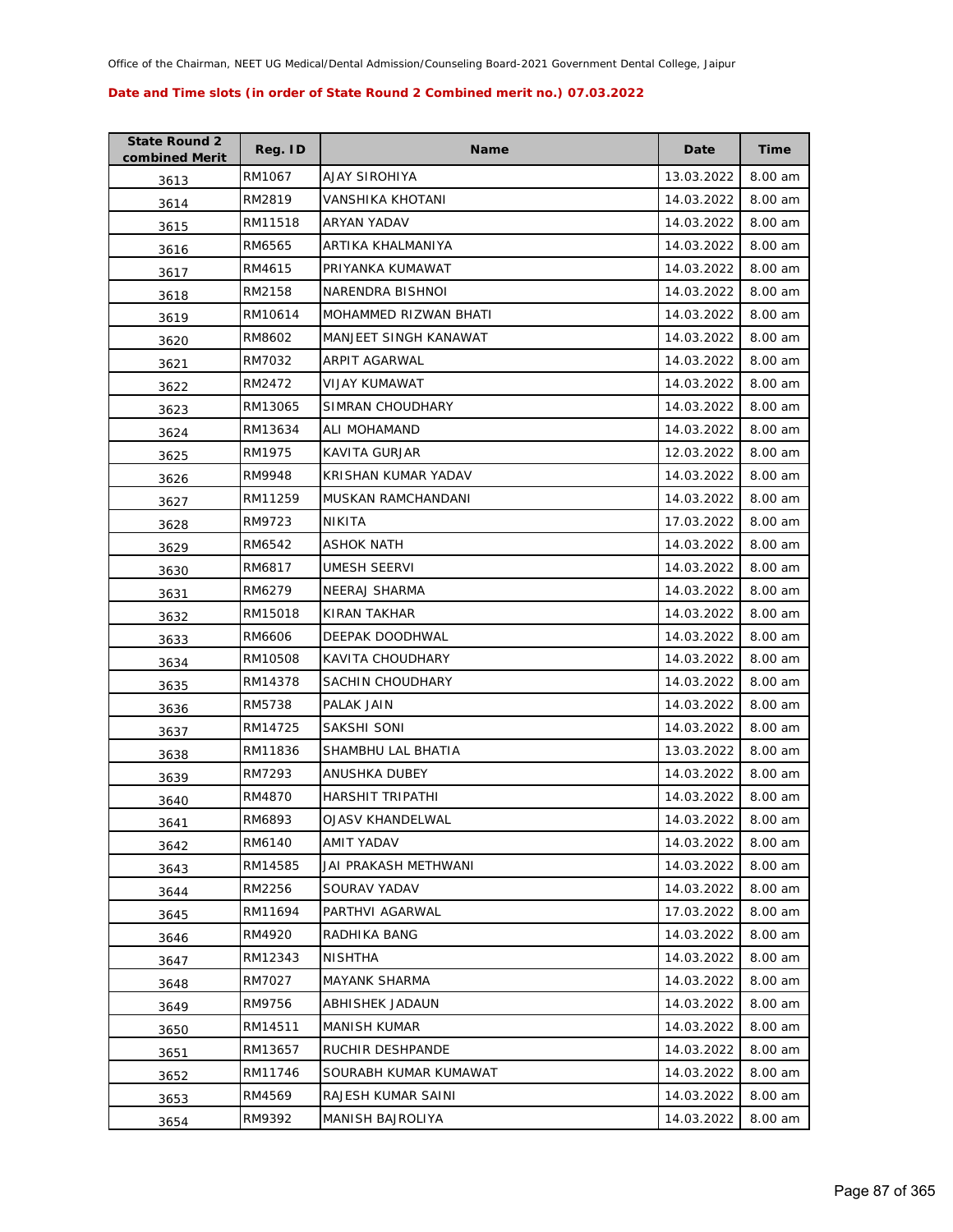| <b>State Round 2</b><br>combined Merit | Reg. ID | <b>Name</b>               | Date       | Time    |
|----------------------------------------|---------|---------------------------|------------|---------|
| 3655                                   | RM14425 | SHIVPAL                   | 14.03.2022 | 8.00 am |
| 3656                                   | RM2276  | ANUSHREE GAUTAM           | 14.03.2022 | 8.00 am |
| 3657                                   | RM7108  | ASHISH KUMAR              | 14.03.2022 | 8.00 am |
| 3658                                   | RM4695  | <b>SURENDRA</b>           | 14.03.2022 | 8.00 am |
| 3659                                   | RM9959  | ANIL KUMAR                | 14.03.2022 | 8.00 am |
| 3660                                   | RM8810  | VIRENDRA KUDI             | 14.03.2022 | 8.00 am |
| 3661                                   | RM10314 | PRADEEP CHOUDHARY         | 14.03.2022 | 8.00 am |
| 3662                                   | RM5052  | DEEPENDRA CHOUDHARY       | 14.03.2022 | 8.00 am |
| 3663                                   | RM2124  | DASHARATH SINGH           | 14.03.2022 | 8.00 am |
| 3664                                   | RM9687  | SAKSHI AGRAWAL            | 14.03.2022 | 8.00 am |
| 3665                                   | RM2041  | AYUSHI                    | 17.03.2022 | 8.00 am |
| 3666                                   | RM7841  | PRIYANKA BAJIYA           | 14.03.2022 | 8.00 am |
| 3667                                   | RM11381 | JYOTSANA KHANDELWAL       | 14.03.2022 | 8.00 am |
| 3668                                   | RM1995  | NATASHA DANDOTIA          | 14.03.2022 | 8.00 am |
| 3669                                   | RM4351  | <b>AARCHI RATHORE</b>     | 14.03.2022 | 8.00 am |
| 3670                                   | RM6443  | ADITYA SHARMA             | 14.03.2022 | 8.00 am |
| 3671                                   | RM9558  | KHUSHBOO GUPTA            | 14.03.2022 | 8.00 am |
| 3672                                   | RM14485 | <b>MUKESH YADAV</b>       | 14.03.2022 | 8.00 am |
| 3673                                   | RM13349 | KRITIKA CHOUHAN           | 14.03.2022 | 8.00 am |
| 3674                                   | RM10776 | MANJU YADAV               | 14.03.2022 | 8.00 am |
| 3675                                   | RM7852  | <b>HEMANT KUMAR</b>       | 14.03.2022 | 8.00 am |
| 3676                                   | RM4762  | RAHUL GURJAR              | 12.03.2022 | 8.00 am |
| 3677                                   | RM1840  | SHIYA RAM KHICHAR         | 14.03.2022 | 8.00 am |
| 3678                                   | RM11622 | ATUL SHARMA               | 14.03.2022 | 8.00 am |
| 3679                                   | RM3285  | MEGHA YADAV               | 14.03.2022 | 8.00 am |
| 3680                                   | RM10338 | ABHAY YADAV               | 14.03.2022 | 8.00 am |
| 3681                                   | RM14493 | PREETI SHARMA             | 14.03.2022 | 8.00 am |
| 3682                                   | RM4912  | <b>MRIDUL GARG</b>        | 14.03.2022 | 8.00 am |
| 3683                                   | RM7331  | SHIVANI JANGID            | 14.03.2022 | 8.00 am |
| 3684                                   | RM14648 | SACHIN GOYAL              | 14.03.2022 | 8.00 am |
| 3685                                   | RM10571 | <b>GEETA CHOUDHARY</b>    | 14.03.2022 | 8.00 am |
| 3686                                   | RM8220  | <b>VISHNU RAJPUROHIT</b>  | 14.03.2022 | 8.00 am |
| 3687                                   | RM7301  | HIMANI GODARA             | 14.03.2022 | 8.00 am |
| 3688                                   | RM12418 | KAJAL                     | 14.03.2022 | 8.00 am |
| 3689                                   | RM4486  | YOGESH DHAYAL             | 14.03.2022 | 8.00 am |
| 3690                                   | RM9621  | NIHAR CHOUDHARY           | 14.03.2022 | 8.00 am |
| 3691                                   | RM9422  | MEENAL AGRAWAL            | 14.03.2022 | 8.00 am |
| 3692                                   | RM4490  | <b>MAYANK VERMA</b>       | 14.03.2022 | 8.00 am |
| 3693                                   | RM6912  | NEHA SAINI                | 14.03.2022 | 8.00 am |
| 3694                                   | RM3558  | SHIVANI WADHWANI          | 14.03.2022 | 8.00 am |
| 3695                                   | RM4846  | <b>VINIT GUPTA</b>        | 14.03.2022 | 8.00 am |
| 3696                                   | RM12327 | <b>BHANU PRATAP SINGH</b> | 14.03.2022 | 8.00 am |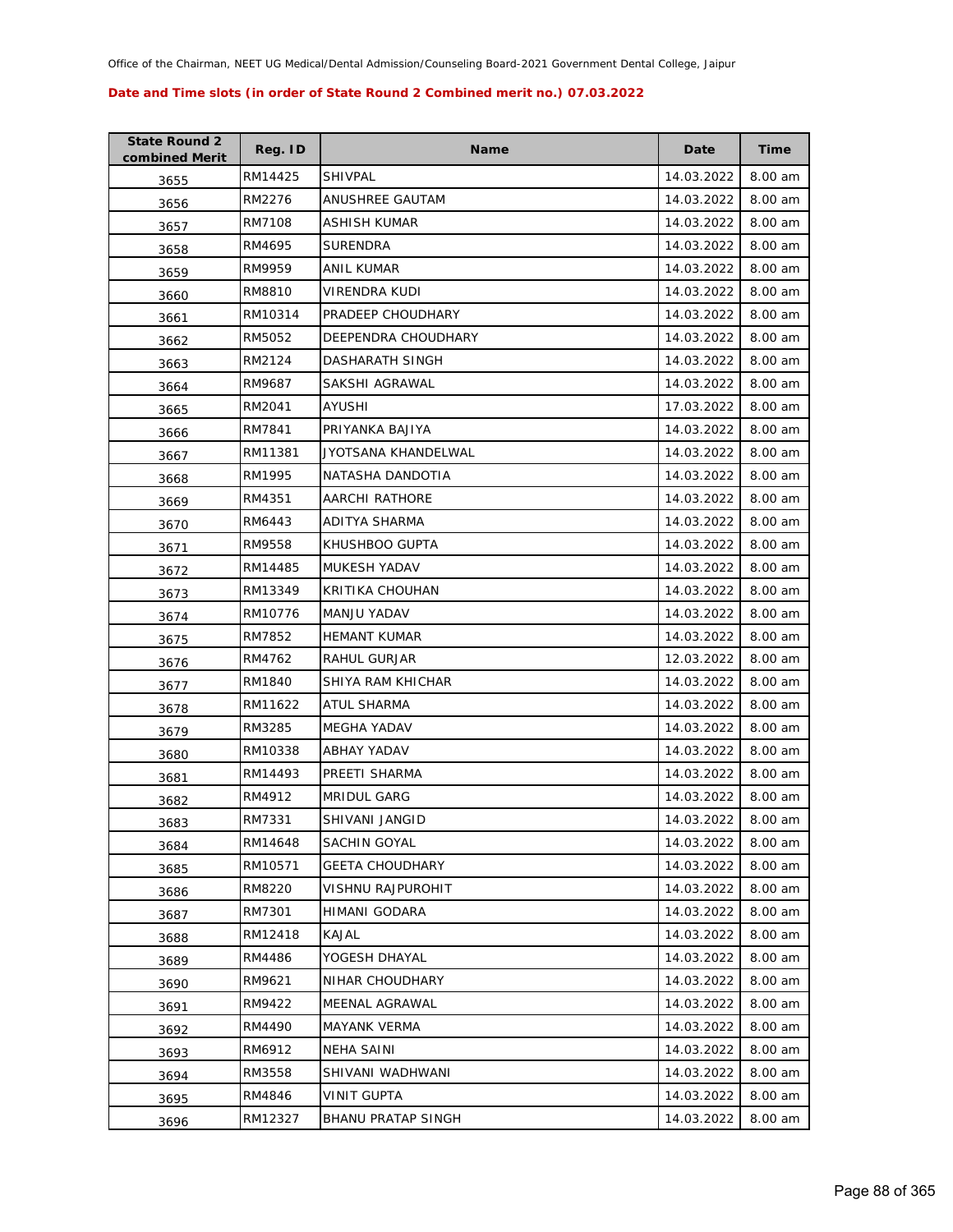| <b>State Round 2</b><br>combined Merit | Reg. ID | <b>Name</b>             | Date       | <b>Time</b> |
|----------------------------------------|---------|-------------------------|------------|-------------|
| 3697                                   | RM6861  | SURESH KUMAR YADAV      | 14.03.2022 | 8.00 am     |
| 3698                                   | RM13294 | DURGA GURJAR            | 12.03.2022 | 8.00 am     |
| 3699                                   | RM15101 | PRIYANSHU RAO           | 14.03.2022 | 8.00 am     |
| 3700                                   | RM5468  | SANWARMAL               | 14.03.2022 | 8.00 am     |
| 3701                                   | RM3253  | DIKSHA PUROHIT          | 14.03.2022 | 8.00 am     |
| 3702                                   | RM9515  | <b>BHAWANA RAWAT</b>    | 14.03.2022 | 8.00 am     |
| 3703                                   | RM8100  | ARYAN SHARMA            | 14.03.2022 | 8.00 am     |
| 3704                                   | RM11721 | SHARMILA YADAV          | 14.03.2022 | 8.00 am     |
| 3705                                   | RM13957 | REKHA SAINI             | 14.03.2022 | 8.00 am     |
| 3706                                   | RM9031  | NIEHIT SHARMA           | 14.03.2022 | 8.00 am     |
| 3707                                   | RM13847 | ARVIND VISHNOI          | 14.03.2022 | 8.00 am     |
| 3708                                   | RM9773  | AMISHA GODARA           | 14.03.2022 | 8.00 am     |
| 3709                                   | RM12979 | SEEMA PEEPLA            | 14.03.2022 | 8.00 am     |
| 3710                                   | RM9776  | <b>MANSI BHATI</b>      | 14.03.2022 | 8.00 am     |
| 3711                                   | RM14613 | ANKIT                   | 14.03.2022 | 8.00 am     |
| 3712                                   | RM12888 | SACHIN KUMAR YADAV      | 14.03.2022 | 8.00 am     |
| 3713                                   | RM10161 | <b>HEMANT SHEKHAWAT</b> | 14.03.2022 | 8.00 am     |
| 3714                                   | RM2627  | PRAKHYA GUPTA           | 14.03.2022 | 8.00 am     |
| 3715                                   | RM2096  | SUCHITA KUMARI MEEL     | 14.03.2022 | 8.00 am     |
| 3716                                   | RM8308  | RISHITA SHARMA          | 14.03.2022 | 8.00 am     |
| 3717                                   | RM6061  | <b>NAVEEN JOSHI</b>     | 14.03.2022 | 8.00 am     |
| 3718                                   | RM10918 | SUNITA KUMARI           | 14.03.2022 | 8.00 am     |
| 3719                                   | RM12242 | ANKIT CHOUDHARY         | 14.03.2022 | 8.00 am     |
| 3720                                   | RM8441  | <b>HARKESH MALI</b>     | 14.03.2022 | 8.00 am     |
| 3721                                   | RM4480  | DEEPAK DODWARIYA        | 14.03.2022 | 8.00 am     |
| 3722                                   | RM14512 | RAMPRAKASH              | 14.03.2022 | 8.00 am     |
| 3723                                   | RM3804  | <b>SUMIT CHOUDHARY</b>  | 14.03.2022 | 8.00 am     |
| 3724                                   | RM8716  | ARSHDEEP CHOUDHARY      | 14.03.2022 | 8.00 am     |
| 3725                                   | RM4348  | RIYA AERON              | 14.03.2022 | 8.00 am     |
| 3726                                   | RM8289  | ANKIT KUMAR SHARMA      | 14.03.2022 | 8.00 am     |
| 3727                                   | RM1108  | LAJVI MAHESHWARI        | 14.03.2022 | 8.00 am     |
| 3728                                   | RM6458  | FAREENA KHANAM          | 14.03.2022 | 8.00 am     |
| 3729                                   | RM5465  | PANKAJ KUMAR CHANEJA    | 12.03.2022 | 8.00 am     |
| 3730                                   | RM8948  | KUSUM YADAV             | 14.03.2022 | 8.00 am     |
| 3731                                   | RM1371  | RISHIKA                 | 14.03.2022 | 8.00 am     |
| 3732                                   | RM2157  | YUKTA SONI              | 14.03.2022 | 8.00 am     |
| 3733                                   | RM15024 | CHANDNI KUMAWAT         | 14.03.2022 | 8.00 am     |
| 3734                                   | RM6042  | KAMAL KUMAR             | 14.03.2022 | 8.00 am     |
| 3735                                   | RM2660  | JATIN RAMNANI           | 14.03.2022 | 8.00 am     |
| 3736                                   | RM3039  | NIKITA VERMA            | 14.03.2022 | 8.00 am     |
| 3737                                   | RM9884  | SWATI KAUSHIK           | 14.03.2022 | 8.00 am     |
| 3738                                   | RM2109  | NEHA SHARMA             | 14.03.2022 | 8.00 am     |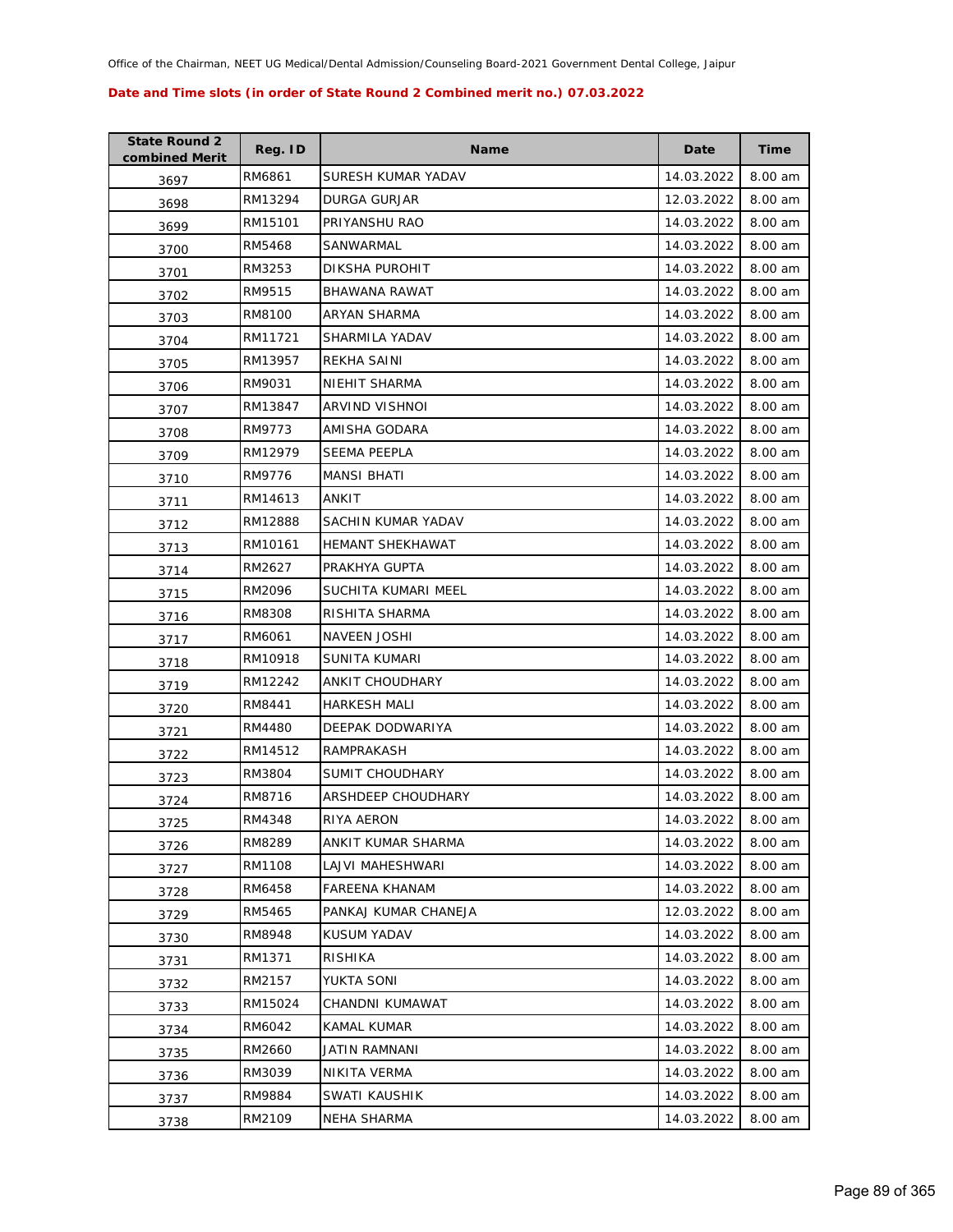| <b>State Round 2</b><br>combined Merit | Reg. ID | <b>Name</b>            | Date       | <b>Time</b> |
|----------------------------------------|---------|------------------------|------------|-------------|
| 3739                                   | RM2488  | YOGITA TIWARI          | 14.03.2022 | 8.00 am     |
| 3740                                   | RM8087  | NIRAL VIJAY            | 14.03.2022 | 8.00 am     |
| 3741                                   | RM2993  | RAVI PRAKASH MEENA     | 12.03.2022 | 8.00 am     |
| 3742                                   | RM4857  | LAKSHITA KUMARI        | 14.03.2022 | 8.00 am     |
| 3743                                   | RM8128  | SANDEEP JAT            | 14.03.2022 | 8.00 am     |
| 3744                                   | RM3684  | <b>ABHISHEK MISHRA</b> | 14.03.2022 | 8.00 am     |
| 3745                                   | RM11447 | <b>SHIVAM</b>          | 14.03.2022 | 8.00 am     |
| 3746                                   | RM14453 | JITENDRA PALSANIYA     | 14.03.2022 | 8.00 am     |
| 3747                                   | RM5001  | <b>MONIKA</b>          | 14.03.2022 | 8.00 am     |
| 3748                                   | RM7757  | <b>NEERU GURJAR</b>    | 12.03.2022 | 8.00 am     |
| 3749                                   | RM10536 | KULDEEP KHICHAR        | 14.03.2022 | 8.00 am     |
| 3750                                   | RM3509  | VISHAKA KUMARI         | 14.03.2022 | 8.00 am     |
| 3751                                   | RM2451  | RAJ BHAIYA             | 14.03.2022 | 8.00 am     |
| 3752                                   | RM5613  | PRIYA SETIA            | 14.03.2022 | 8.00 am     |
| 3753                                   | RM10224 | MAKKHAN LAL YADAV      | 14.03.2022 | 8.00 am     |
| 3754                                   | RM2493  | ANSHU KUMARI           | 14.03.2022 | 8.00 am     |
| 3755                                   | RM2780  | RUPALI SONI            | 14.03.2022 | 8.00 am     |
| 3756                                   | RM11998 | <b>SWATI</b>           | 14.03.2022 | 8.00 am     |
| 3757                                   | RM14516 | LAXMI                  | 14.03.2022 | 8.00 am     |
| 3758                                   | RM10016 | SUNITA GUPTA           | 14.03.2022 | 8.00 am     |
| 3759                                   | RM3346  | SAURABH JANGIR         | 14.03.2022 | 8.00 am     |
| 3760                                   | RM13442 | JYOTI KUMAWAT          | 14.03.2022 | 8.00 am     |
| 3761                                   | RM11064 | SUMIT KUMAR BHARDWAJ   | 14.03.2022 | 8.00 am     |
| 3762                                   | RM13901 | SUNIL CHOUDHARY        | 14.03.2022 | 8.00 am     |
| 3763                                   | RM9977  | <b>MANJU BHARGAV</b>   | 14.03.2022 | 8.00 am     |
| 3764                                   | RM9845  | MAYANK AGRAWAL         | 14.03.2022 | 8.00 am     |
| 3765                                   | RM8800  | MANISHA MANDOLIA       | 14.03.2022 | 8.00 am     |
| 3766                                   | RM15001 | LOKESH SAINI           | 14.03.2022 | 8.00 am     |
| 3767                                   | RM3990  | <b>MANISHA KHOJA</b>   | 14.03.2022 | 8.00 am     |
| 3768                                   | RM5995  | ATHARVA JAGAWAT        | 14.03.2022 | 8.00 am     |
| 3769                                   | RM4004  | RIYA SHARMA            | 14.03.2022 | 8.00 am     |
| 3770                                   | RM12132 | <b>JYOTI SWAMI</b>     | 14.03.2022 | 8.00 am     |
| 3771                                   | RM4989  | ADITI GAUTAM           | 14.03.2022 | 8.00 am     |
| 3772                                   | RM6201  | PALLAVI CHOUDHARY      | 14.03.2022 | 8.00 am     |
| 3773                                   | RM15409 | KESPY                  | 17.03.2022 | 8.00 am     |
| 3774                                   | RM12413 | DIVYANSHI CHOUDHARY    | 14.03.2022 | 8.00 am     |
| 3775                                   | RM11460 | KUSHAL JANGID          | 14.03.2022 | 8.00 am     |
| 3776                                   | RM9256  | <b>NIDHI</b>           | 13.03.2022 | 8.00 am     |
| 3777                                   | RM11777 | KOMAL NAGAR            | 14.03.2022 | 8.00 am     |
| 3778                                   | RM3807  | RIDHEE KUMARI          | 14.03.2022 | 8.00 am     |
| 3779                                   | RM2121  | TANISHKA GOYAL         | 14.03.2022 | 8.00 am     |
| 3780                                   | RM7725  | HARSHITA               | 14.03.2022 | 8.00 am     |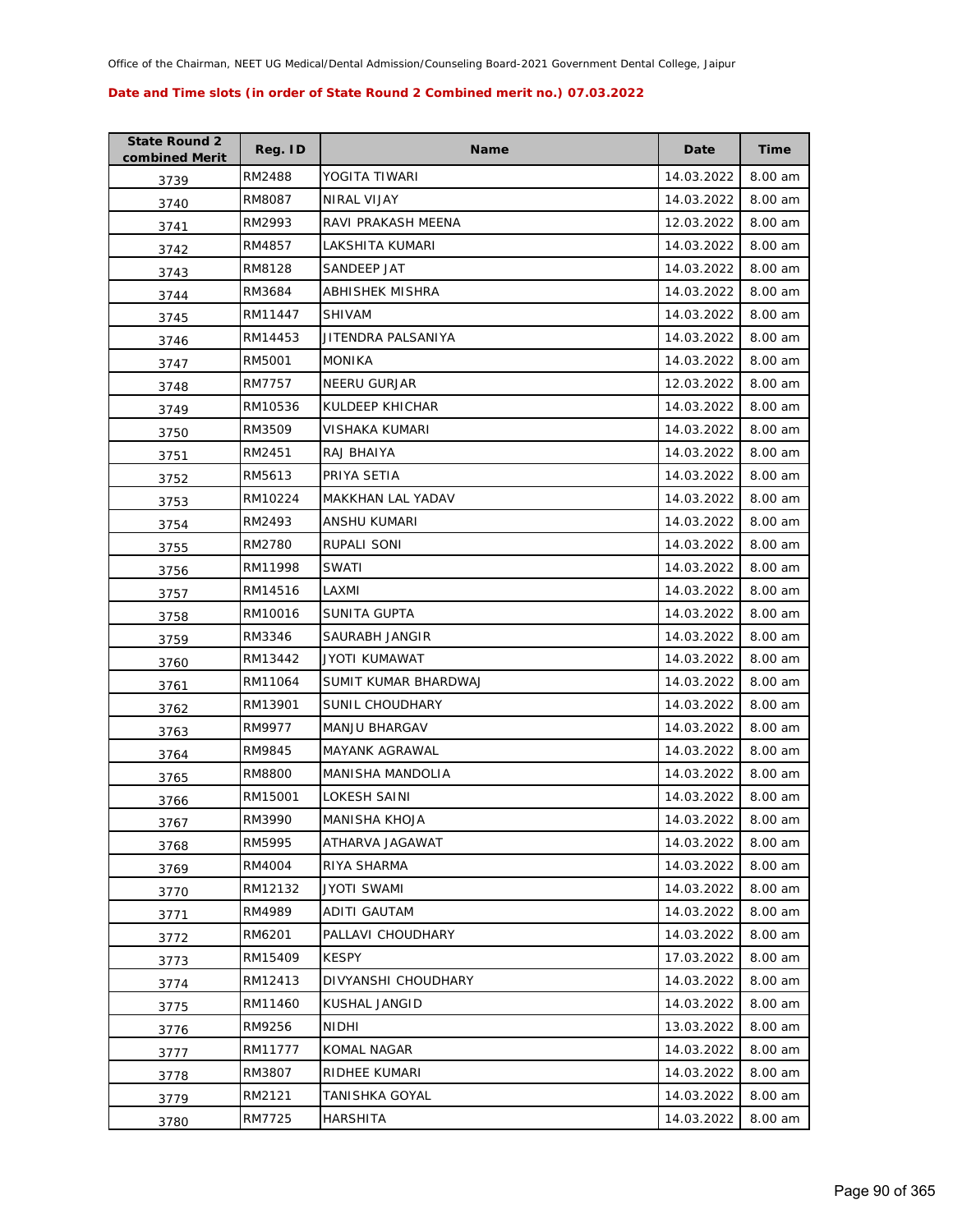| <b>State Round 2</b><br>combined Merit | Reg. ID | <b>Name</b>             | Date       | <b>Time</b> |
|----------------------------------------|---------|-------------------------|------------|-------------|
| 3781                                   | RM4254  | KANAN MITTAL            | 14.03.2022 | 8.00 am     |
| 3782                                   | RM13854 | ABHIJEET YADAV          | 14.03.2022 | 8.00 am     |
| 3783                                   | RM5825  | RAKESH PATIDAR          | 14.03.2022 | 8.00 am     |
| 3784                                   | RM9757  | SWARUP JANGID           | 14.03.2022 | 8.00 am     |
| 3785                                   | RM3530  | DEEPENDER KUMAR SAINI   | 14.03.2022 | 8.00 am     |
| 3786                                   | RM4199  | RONAK YADAV             | 14.03.2022 | 8.00 am     |
| 3787                                   | RM2607  | <b>MUSKAN CHOUDHARY</b> | 14.03.2022 | 8.00 am     |
| 3788                                   | RM2595  | TANNU KUMARI MUHAL      | 13.03.2022 | 8.00 am     |
| 3789                                   | RM7710  | AFIFA ANSARI            | 14.03.2022 | 8.00 am     |
| 3790                                   | RM3849  | PANKAJ BHASKAR          | 14.03.2022 | 8.00 am     |
| 3791                                   | RM2899  | <b>GARVIT JHALANI</b>   | 14.03.2022 | 8.00 am     |
| 3792                                   | RM7242  | SUNITA BIJARNIYA        | 14.03.2022 | 8.00 am     |
| 3793                                   | RM4012  | HARSHIT AGARWAL         | 14.03.2022 | 8.00 am     |
| 3794                                   | RM14294 | KANA RAM YADAV          | 14.03.2022 | 8.00 am     |
| 3795                                   | RM5762  | KHEMRAJ NITHARWAL       | 14.03.2022 | 8.00 am     |
| 3796                                   | RM15229 | KAVYA JANGID            | 14.03.2022 | 8.00 am     |
| 3797                                   | RM11308 | SANYA NARANG            | 17.03.2022 | 8.00 am     |
| 3798                                   | RM4309  | RAKESH JANGIR           | 14.03.2022 | 8.00 am     |
| 3799                                   | RM8677  | PRIYA                   | 14.03.2022 | 8.00 am     |
| 3800                                   | RM4503  | <b>BRAJESH KIRAD</b>    | 14.03.2022 | 8.00 am     |
| 3801                                   | RM10157 | <b>NEHA RAJPOOT</b>     | 14.03.2022 | 8.00 am     |
| 3802                                   | RM10367 | <b>MANSI DADHICH</b>    | 14.03.2022 | 8.00 am     |
| 3803                                   | RM4335  | BRINDA CHATURVEDI       | 14.03.2022 | 8.00 am     |
| 3804                                   | RM10954 | SUBHASH YADAV           | 14.03.2022 | 8.00 am     |
| 3805                                   | RM3126  | NAINA MAHLA             | 14.03.2022 | 8.00 am     |
| 3806                                   | RM7245  | NIDHI SUNKARIA          | 13.03.2022 | 8.00 am     |
| 3807                                   | RM3229  | SAKSHI JOSHI            | 14.03.2022 | 8.00 am     |
| 3808                                   | RM6154  | <b>RENUKA KUMARI</b>    | 14.03.2022 | 8.00 am     |
| 3809                                   | RM2891  | <b>BHAWNA RULANIYA</b>  | 14.03.2022 | 8.00 am     |
| 3810                                   | RM2411  | HITESH SHARMA           | 14.03.2022 | 8.00 am     |
| 3811                                   | RM3278  | KHUSHABU SHERSYA        | 13.03.2022 | 8.00 am     |
| 3812                                   | RM4878  | MANISHA SHARMA          | 14.03.2022 | 8.00 am     |
| 3813                                   | RM12972 | <b>JUHI SETHI</b>       | 14.03.2022 | 8.00 am     |
| 3814                                   | RM10096 | RAM PRATAP              | 14.03.2022 | 8.00 am     |
| 3815                                   | RM6162  | ANUSHKA HAWA            | 14.03.2022 | 8.00 am     |
| 3816                                   | RM7995  | ROHIT YADAV             | 14.03.2022 | 8.00 am     |
| 3817                                   | RM8986  | <b>HEMANT TIWARI</b>    | 14.03.2022 | 8.00 am     |
| 3818                                   | RM10120 | VIKASH PIPLODA          | 14.03.2022 | 8.00 am     |
| 3819                                   | RM6754  | MANISH KUMAR MISHRA     | 14.03.2022 | 8.00 am     |
| 3820                                   | RM9628  | HIMANSHU SAHU           | 14.03.2022 | 8.00 am     |
| 3821                                   | RM12944 | MONIKA DHAKA            | 14.03.2022 | 8.00 am     |
| 3822                                   | RM1818  | RAHUL SINGH             | 14.03.2022 | 8.00 am     |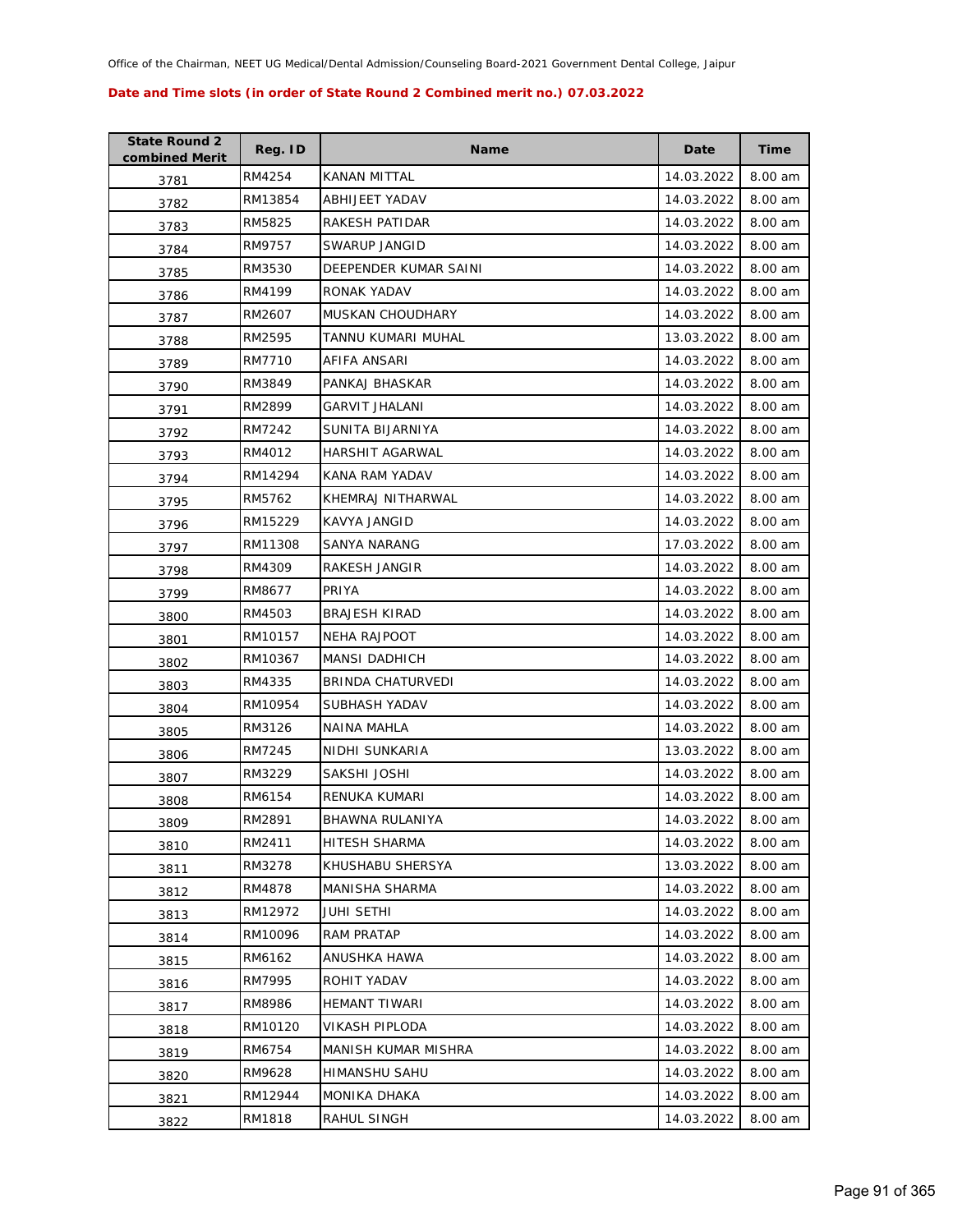| <b>State Round 2</b><br>combined Merit | Reg. ID | <b>Name</b>             | Date       | Time    |
|----------------------------------------|---------|-------------------------|------------|---------|
| 3823                                   | RM3179  | KHUSHI GUPTA            | 14.03.2022 | 8.00 am |
| 3824                                   | RM14468 | POOJA YADAV             | 14.03.2022 | 8.00 am |
| 3825                                   | RM12705 | <b>CHHAVI MANGAL</b>    | 14.03.2022 | 8.00 am |
| 3826                                   | RM13228 | POOJA KUMARI NAGAR      | 14.03.2022 | 8.00 am |
| 3827                                   | RM1567  | DEVID YADAV             | 14.03.2022 | 8.00 am |
| 3828                                   | RM8984  | <b>KARISHMA</b>         | 14.03.2022 | 8.00 am |
| 3829                                   | RM10350 | RISHIKA BHATI           | 14.03.2022 | 8.00 am |
| 3830                                   | RM13170 | MRIDULA SHARMA          | 14.03.2022 | 8.00 am |
| 3831                                   | RM1096  | NARENDER KUMAR          | 14.03.2022 | 8.00 am |
| 3832                                   | RM1167  | ANPURANA                | 14.03.2022 | 8.00 am |
| 3833                                   | RM6848  | TANVI GARG              | 14.03.2022 | 8.00 am |
| 3834                                   | RM9591  | KALPANA PATEL           | 14.03.2022 | 8.00 am |
| 3835                                   | RM12789 | <b>NEHA GIDRA</b>       | 14.03.2022 | 8.00 am |
| 3836                                   | RM7165  | RITIKA VERMA            | 14.03.2022 | 8.00 am |
| 3837                                   | RM11502 | <b>MONIKA</b>           | 14.03.2022 | 8.00 am |
| 3838                                   | RM6695  | HARSHITA PRAJAPAT       | 14.03.2022 | 8.00 am |
| 3839                                   | RM2476  | PIYUSH KUMAR SAINI      | 14.03.2022 | 8.00 am |
| 3840                                   | RM6512  | TANUJA CHARAN           | 14.03.2022 | 8.00 am |
| 3841                                   | RM9811  | HARSHAL MATHUR          | 14.03.2022 | 8.00 am |
| 3842                                   | RM13060 | RUKHSAR BANO            | 14.03.2022 | 8.00 am |
| 3843                                   | RM2055  | <b>HARSH KHANDELWAL</b> | 14.03.2022 | 8.00 am |
| 3844                                   | RM11258 | AKHILESH SAINI          | 14.03.2022 | 8.00 am |
| 3845                                   | RM9075  | KOMAL SHARMA            | 14.03.2022 | 8.00 am |
| 3846                                   | RM4760  | KAUSHAL JAIN            | 14.03.2022 | 8.00 am |
| 3847                                   | RM3007  | NEERAJ GUNWANI          | 14.03.2022 | 8.00 am |
| 3848                                   | RM1100  | <b>ISHITA GOYAL</b>     | 14.03.2022 | 8.00 am |
| 3849                                   | RM14700 | VENUS MIDDHA            | 14.03.2022 | 8.00 am |
| 3850                                   | RM3535  | <b>ISHITA MITHARWAL</b> | 14.03.2022 | 8.00 am |
| 3851                                   | RM13185 | <b>BABITA</b>           | 14.03.2022 | 8.00 am |
| 3852                                   | RM3675  | SANA                    | 14.03.2022 | 8.00 am |
| 3853                                   | RM13878 | VIKARAM VISHNOI         | 14.03.2022 | 8.00 am |
| 3854                                   | RM5458  | NARENDRA GURJAR         | 12.03.2022 | 8.00 am |
| 3855                                   | RM13513 | CHARAN SINGH            | 14.03.2022 | 8.00 am |
| 3856                                   | RM13345 | PREETI KUMARI           | 14.03.2022 | 8.00 am |
| 3857                                   | RM4093  | <b>BHASKAR JANU</b>     | 14.03.2022 | 8.00 am |
| 3858                                   | RM5485  | LOKESH KUMAR PRAJAPATI  | 14.03.2022 | 8.00 am |
| 3859                                   | RM6676  | RAJESH BIJARNIYA        | 14.03.2022 | 8.00 am |
| 3860                                   | RM10512 | PREETI YADAV            | 14.03.2022 | 8.00 am |
| 3861                                   | RM15657 | ANIL KUMAR GULIYA       | 14.03.2022 | 8.00 am |
| 3862                                   | RM13922 | SANGA RAM CHOUDHARY     | 14.03.2022 | 8.00 am |
| 3863                                   | RM3495  | SALONI VAISHNAV         | 14.03.2022 | 8.00 am |
| 3864                                   | RM7869  | RAJESH                  | 13.03.2022 | 8.00 am |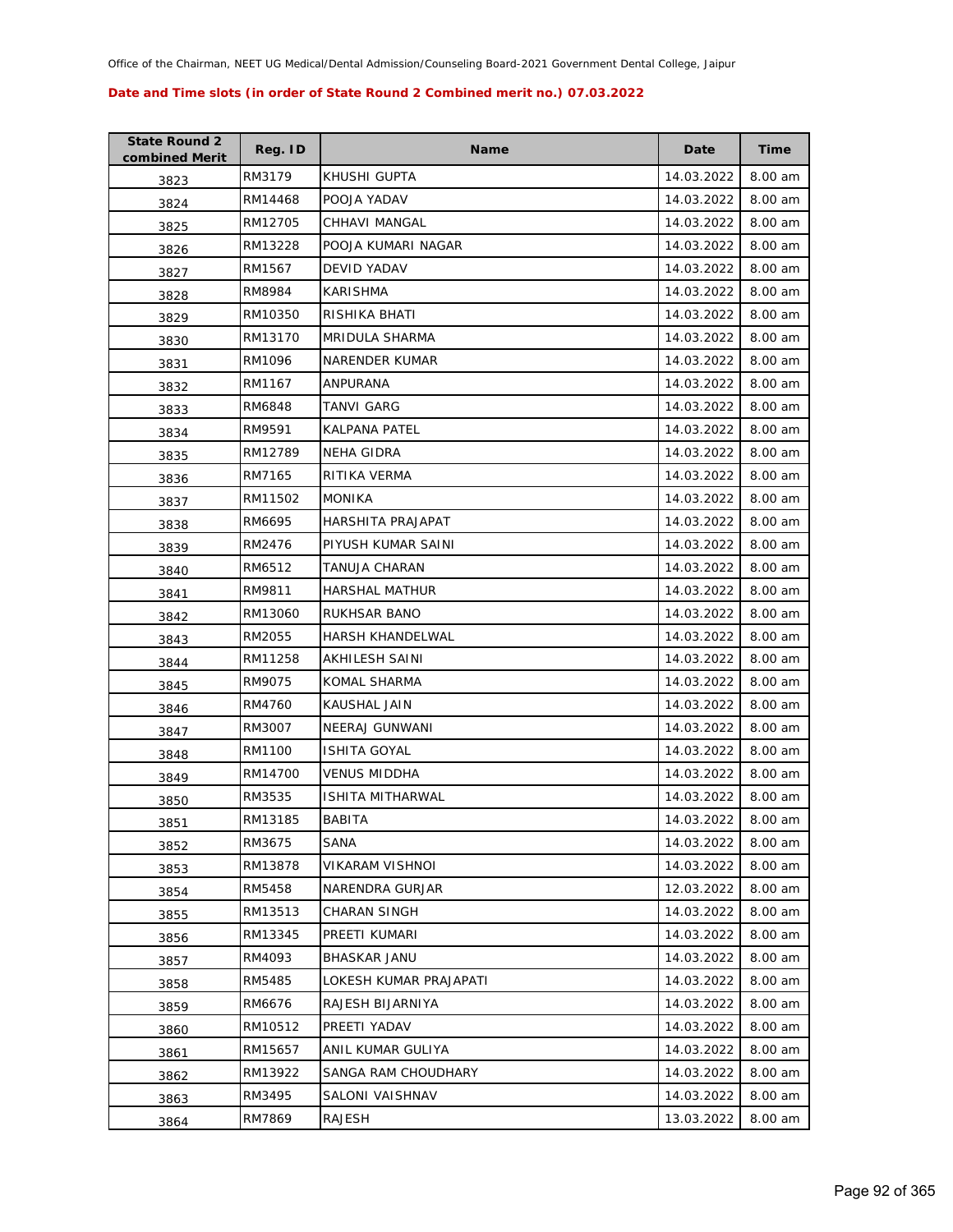| <b>State Round 2</b><br>combined Merit | Reg. ID | <b>Name</b>           | Date       | Time    |
|----------------------------------------|---------|-----------------------|------------|---------|
| 3865                                   | RM4698  | GIRRAJ YADAV          | 14.03.2022 | 8.00 am |
| 3866                                   | RM13859 | RAHUL DEV BAGRIYA     | 14.03.2022 | 8.00 am |
| 3867                                   | RM13405 | <b>KALYAN GURJAR</b>  | 12.03.2022 | 8.00 am |
| 3868                                   | RM12595 | AADITYA SINGH         | 14.03.2022 | 8.00 am |
| 3869                                   | RM3909  | <b>MOHIT KUMAR</b>    | 13.03.2022 | 8.00 am |
| 3870                                   | RM11661 | MANISH KUMAWAT        | 14.03.2022 | 8.00 am |
| 3871                                   | RM7279  | NAMAN SHARMA          | 14.03.2022 | 8.00 am |
| 3872                                   | RM14190 | <b>KARAN PARMAR</b>   | 17.03.2022 | 8.00 am |
| 3873                                   | RM7583  | JYOTI KUMARI          | 14.03.2022 | 8.00 am |
| 3874                                   | RM13968 | PRIYANKA              | 14.03.2022 | 8.00 am |
| 3875                                   | RM9703  | KAVITA KUMARI         | 14.03.2022 | 8.00 am |
| 3876                                   | RM6682  | AKSHAT TIWARI         | 14.03.2022 | 8.00 am |
| 3877                                   | RM4919  | ANIL ASHIWAL          | 13.03.2022 | 8.00 am |
| 3878                                   | RM2538  | PRIYA SUTHAR          | 14.03.2022 | 8.00 am |
| 3879                                   | RM5138  | <b>SHAHNAZ BANO</b>   | 14.03.2022 | 8.00 am |
| 3880                                   | RM7524  | KRITIKA PAREEK        | 14.03.2022 | 8.00 am |
| 3881                                   | RM7912  | <b>BHUMIKA MEENA</b>  | 12.03.2022 | 8.00 am |
| 3882                                   | RM13991 | <b>SUSHMITA SINGH</b> | 14.03.2022 | 8.00 am |
| 3883                                   | RM4313  | BHUMIKA KHANDELWAL    | 14.03.2022 | 8.00 am |
| 3884                                   | RM12157 | ASMI DADHICH          | 14.03.2022 | 8.00 am |
| 3885                                   | RM10942 | DARSHIT RATHOR        | 14.03.2022 | 8.00 am |
| 3886                                   | RM5015  | ANJU SHARMA           | 14.03.2022 | 8.00 am |
| 3887                                   | RM4006  | <b>KOMAL</b>          | 14.03.2022 | 8.00 am |
| 3888                                   | RM1440  | MOHIT CHOUDHARY       | 14.03.2022 | 8.00 am |
| 3889                                   | RM6701  | VAISHALI JAIN         | 14.03.2022 | 8.00 am |
| 3890                                   | RM11449 | DHRITI GROVER         | 17.03.2022 | 8.00 am |
| 3891                                   | RM8670  | TANVI PRAJAPATI       | 14.03.2022 | 8.00 am |
| 3892                                   | RM10607 | POOJA SAINI           | 14.03.2022 | 8.00 am |
| 3893                                   | RM2755  | <b>POOJA</b>          | 14.03.2022 | 8.00 am |
| 3894                                   | RM7212  | ANJALI NATWADIYA      | 14.03.2022 | 8.00 am |
| 3895                                   | RM2953  | ANJU MEENA            | 12.03.2022 | 8.00 am |
| 3896                                   | RM13593 | ARVIND KUMAR DANGI    | 14.03.2022 | 8.00 am |
| 3897                                   | RM10089 | <b>KANISHK JAIN</b>   | 14.03.2022 | 8.00 am |
| 3898                                   | RM6908  | RAHUL SAMOTA          | 14.03.2022 | 8.00 am |
| 3899                                   | RM5269  | <b>HARSHIT MALAV</b>  | 14.03.2022 | 8.00 am |
| 3900                                   | RM7926  | NEERAJ MEENA          | 12.03.2022 | 8.00 am |
| 3901                                   | RM3871  | SAURABH AGARWAL       | 14.03.2022 | 8.00 am |
| 3902                                   | RM12604 | ASHOK SAINI           | 14.03.2022 | 8.00 am |
| 3903                                   | RM12088 | YUVRAJ SINGH          | 14.03.2022 | 8.00 am |
| 3904                                   | RM14443 | LEELA GODARA          | 14.03.2022 | 8.00 am |
| 3905                                   | RM11776 | NIKITA                | 14.03.2022 | 8.00 am |
| 3906                                   | RM1545  | RIYANSHU SAINI        | 14.03.2022 | 8.00 am |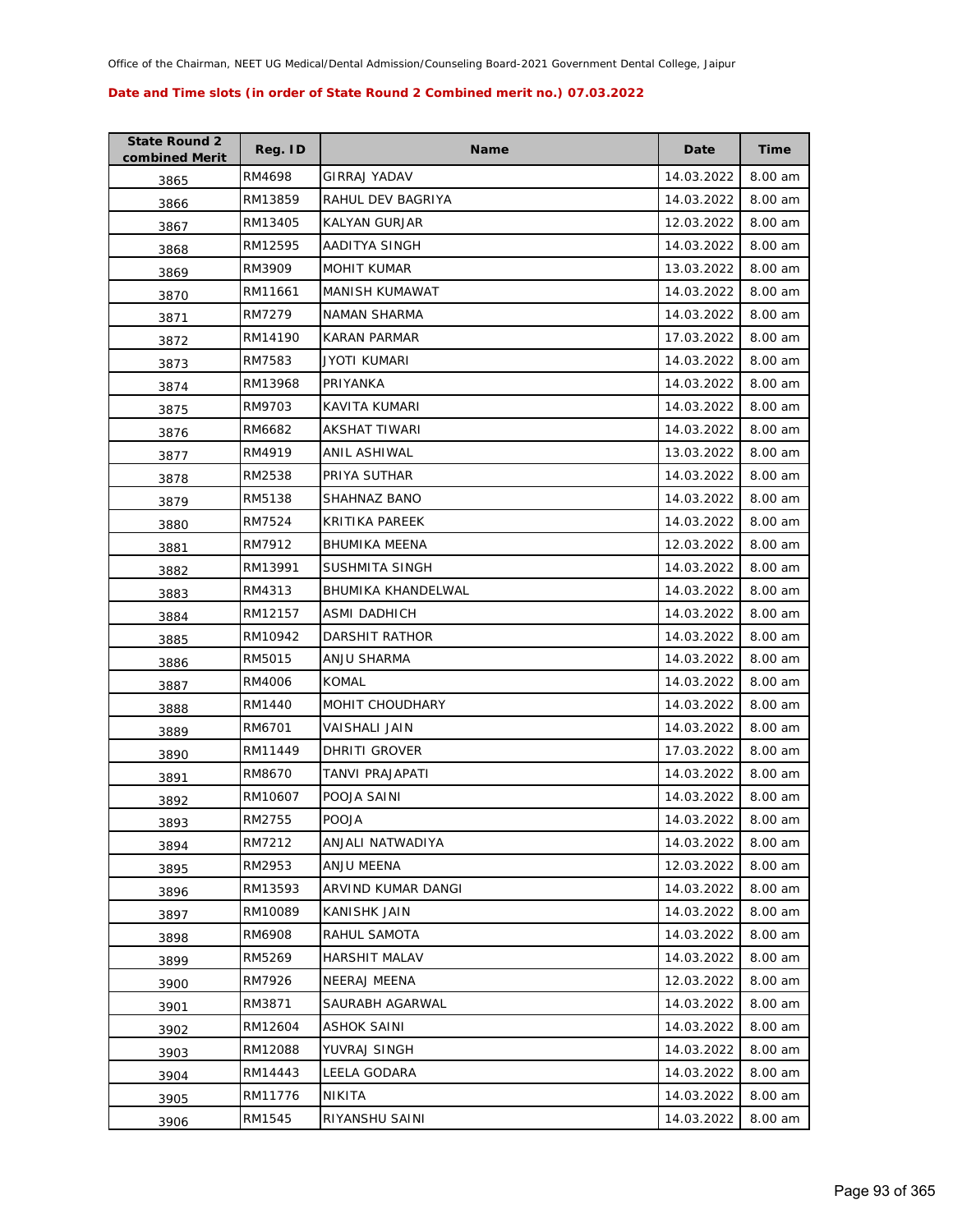| <b>State Round 2</b><br>combined Merit | Reg. ID | <b>Name</b>               | Date       | Time    |
|----------------------------------------|---------|---------------------------|------------|---------|
| 3907                                   | RM9653  | SONU SIYAK                | 14.03.2022 | 8.00 am |
| 3908                                   | RM8671  | <b>HEMANT NAGAR</b>       | 14.03.2022 | 8.00 am |
| 3909                                   | RM2161  | <b>NARESH KUMAR</b>       | 14.03.2022 | 8.00 am |
| 3910                                   | RM1959  | SHRUTIKA JANGIR           | 14.03.2022 | 8.00 am |
| 3911                                   | RM12633 | ANNU BAJIYA               | 14.03.2022 | 8.00 am |
| 3912                                   | RM12798 | <b>TEHREEMA</b>           | 14.03.2022 | 8.00 am |
| 3913                                   | RM14612 | ANSHU                     | 14.03.2022 | 8.00 am |
| 3914                                   | RM5111  | ROHIT BANYLA              | 13.03.2022 | 8.00 am |
| 3915                                   | RM12141 | SHARDA CHOUDHARY          | 14.03.2022 | 8.00 am |
| 3916                                   | RM12558 | VIKRAM KUMAR YADAV        | 14.03.2022 | 8.00 am |
| 3917                                   | RM6986  | RITISH PAL SINGH DHILLON  | 14.03.2022 | 8.00 am |
| 3918                                   | RM11397 | JITESH GUPTA              | 14.03.2022 | 8.00 am |
| 3919                                   | RM10027 | SANSKAR JOSHI             | 14.03.2022 | 8.00 am |
| 3920                                   | RM6103  | <b>HARSHITA YADAV</b>     | 14.03.2022 | 8.00 am |
| 3921                                   | RM15214 | <b>MANOJ LAKHRAN</b>      | 14.03.2022 | 8.00 am |
| 3922                                   | RM9386  | VARSHA KUMARI             | 14.03.2022 | 8.00 am |
| 3923                                   | RM7737  | SANJAY YADAV              | 14.03.2022 | 8.00 am |
| 3924                                   | RM4513  | <b>NEHA SHEORAN</b>       | 14.03.2022 | 8.00 am |
| 3925                                   | RM12865 | SUNITA CHOUDHARY          | 14.03.2022 | 8.00 am |
| 3926                                   | RM6181  | NIKITA CHOUDHARY          | 14.03.2022 | 8.00 am |
| 3927                                   | RM1099  | KUMKUM MAHESHWARI         | 14.03.2022 | 8.00 am |
| 3928                                   | RM11917 | CHETANA JANGIR            | 14.03.2022 | 8.00 am |
| 3929                                   | RM1230  | BHANUPRATAP SINGH RATHORE | 14.03.2022 | 8.00 am |
| 3930                                   | RM3105  | APPU SARAWAG              | 14.03.2022 | 8.00 am |
| 3931                                   | RM3631  | NIKHIL JANGIR             | 14.03.2022 | 8.00 am |
| 3932                                   | RM7393  | PRIYANSHU GAUTAM          | 14.03.2022 | 8.00 am |
| 3933                                   | RM15054 | DIKSHA GOUR               | 14.03.2022 | 8.00 am |
| 3934                                   | RM13167 | TANVEE WALIA              | 17.03.2022 | 8.00 am |
| 3935                                   | RM5814  | AMAN AGRAWAL              | 14.03.2022 | 8.00 am |
| 3936                                   | RM10752 | JAI SHREE BHUNWAL         | 14.03.2022 | 8.00 am |
| 3937                                   | RM8562  | AAYUSHI KULHARI           | 14.03.2022 | 8.00 am |
| 3938                                   | RM12382 | ARIF MOHAMMED             | 14.03.2022 | 8.00 am |
| 3939                                   | RM8181  | ANSHUL DHAKA              | 14.03.2022 | 8.00 am |
| 3940                                   | RM8375  | BARJESH KUMAR BURDAK      | 14.03.2022 | 8.00 am |
| 3941                                   | RM3702  | KRISHMA DHAKA             | 14.03.2022 | 8.00 am |
| 3942                                   | RM13146 | PRADEEP DHAKA             | 14.03.2022 | 8.00 am |
| 3943                                   | RM13308 | AISHWARYA KANWAR          | 14.03.2022 | 8.00 am |
| 3944                                   | RM2797  | KANIKA KACHHWAHA          | 14.03.2022 | 8.00 am |
| 3945                                   | RM7928  | VINITA PANWAR             | 13.03.2022 | 8.00 am |
| 3946                                   | RM5704  | VANSHIKA NAMA             | 14.03.2022 | 8.00 am |
| 3947                                   | RM5436  | GIRIRAJ KUMAWAT           | 14.03.2022 | 8.00 am |
| 3948                                   | RM14015 | PRASHANT SHARMA           | 14.03.2022 | 8.00 am |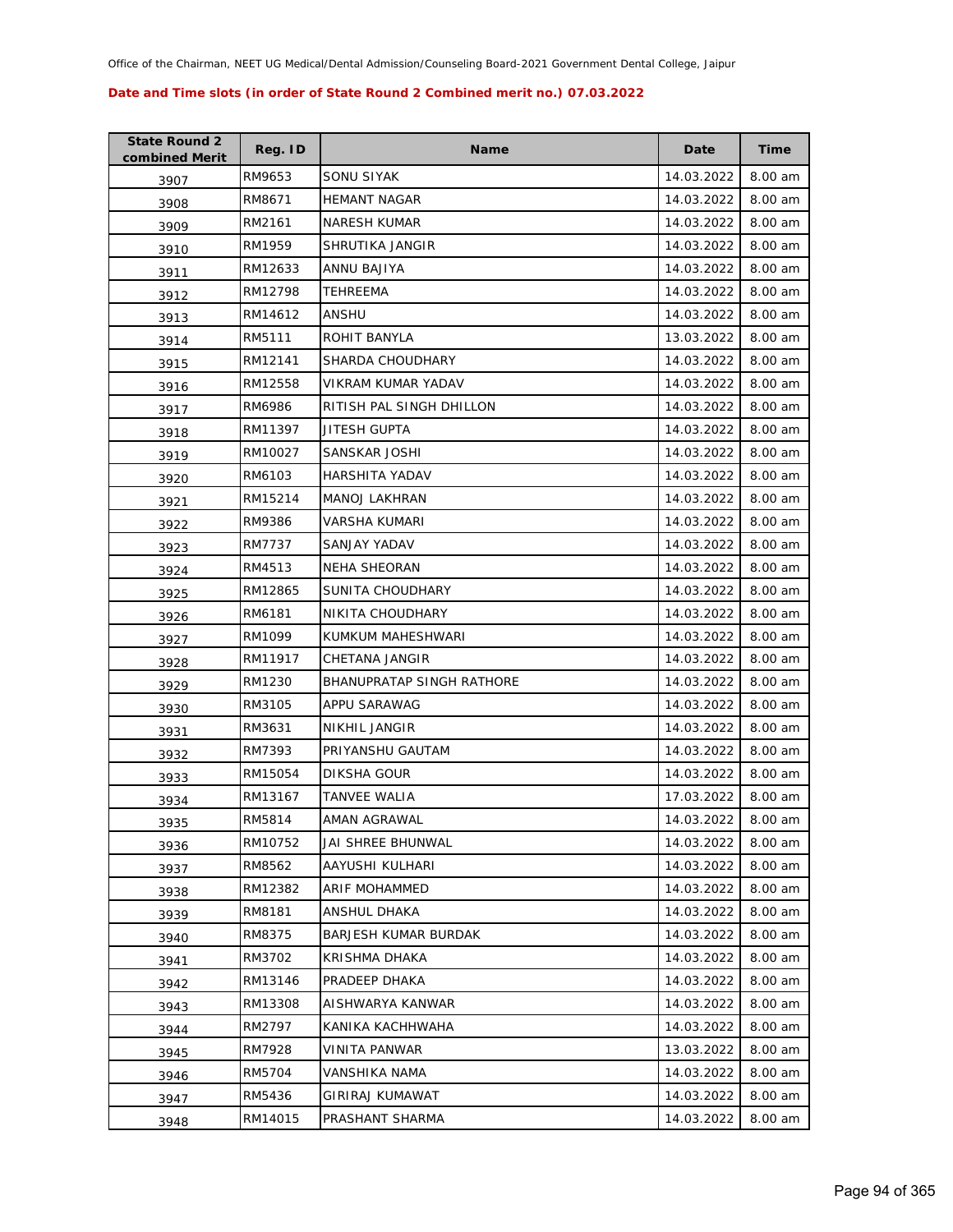| <b>State Round 2</b><br>combined Merit | Reg. ID | <b>Name</b>                 | Date       | <b>Time</b> |
|----------------------------------------|---------|-----------------------------|------------|-------------|
| 3949                                   | RM9193  | LOKESH PRAJAPATI            | 14.03.2022 | 8.00 am     |
| 3950                                   | RM12985 | RENU KUMARI                 | 14.03.2022 | 8.00 am     |
| 3951                                   | RM9491  | PANKAJ SHARMA               | 14.03.2022 | 8.00 am     |
| 3952                                   | RM9677  | <b>NEHA KUMAWAT</b>         | 14.03.2022 | 8.00 am     |
| 3953                                   | RM3153  | RAJESH KANWAR               | 14.03.2022 | 8.00 am     |
| 3954                                   | RM15311 | SONU KUMAWAT                | 14.03.2022 | 8.00 am     |
| 3955                                   | RN16577 | LAXMI CHOUDHARY             | 14.03.2022 | 8.00 am     |
| 3956                                   | RM13045 | RAMESH KUMAR                | 14.03.2022 | 8.00 am     |
| 3957                                   | RM11952 | PUSHPENDRA YADAV            | 14.03.2022 | 8.00 am     |
| 3958                                   | RM5365  | NARESH DHOLPURIYA           | 13.03.2022 | 8.00 am     |
| 3959                                   | RM1184  | <b>MANU FAUJDAR</b>         | 14.03.2022 | 8.00 am     |
| 3960                                   | RM5868  | RAKESH KUMAR SAINI          | 14.03.2022 | 8.00 am     |
| 3961                                   | RM2516  | RUDRAKSH SHARMA             | 14.03.2022 | 8.00 am     |
| 3962                                   | RM4045  | VISHAKHA JAIN               | 14.03.2022 | 8.00 am     |
| 3963                                   | RM1517  | <b>MANOJ KUMAR</b>          | 13.03.2022 | 8.00 am     |
| 3964                                   | RM2751  | <b>SIMRAN</b>               | 14.03.2022 | 8.00 am     |
| 3965                                   | RM3226  | <b>NEERAJ SUTHAR</b>        | 14.03.2022 | 8.00 am     |
| 3966                                   | RM4126  | HARSHITA SAINI              | 14.03.2022 | 8.00 am     |
| 3967                                   | RM11303 | KAMAL KUMAR GARG            | 14.03.2022 | 8.00 am     |
| 3968                                   | RM1601  | UMESH CHOUDHARY             | 14.03.2022 | 8.00 am     |
| 3969                                   | RM13777 | LOKESH AGARWAL              | 14.03.2022 | 8.00 am     |
| 3970                                   | RM4129  | ANUSHKA BALOT               | 12.03.2022 | 8.00 am     |
| 3971                                   | RM15090 | RAJNESH SAINI               | 14.03.2022 | 8.00 am     |
| 3972                                   | RM12232 | SUSHIL BUDANIA              | 14.03.2022 | 8.00 am     |
| 3973                                   | RM3861  | <b>HARSH YADAV</b>          | 14.03.2022 | 8.00 am     |
| 3974                                   | RN16404 | <b>GULNAZ SULEMANI</b>      | 14.03.2022 | 8.00 am     |
| 3975                                   | RM7372  | ARYAN CHARAN                | 14.03.2022 | 8.00 am     |
| 3976                                   | RM10636 | JITENDRA GOYAL              | 14.03.2022 | 8.00 am     |
| 3977                                   | RM11045 | KHUSHI CHOUDHARY            | 14.03.2022 | 8.00 am     |
| 3978                                   | RM2898  | TANUJ SHARMA                | 14.03.2022 | 8.00 am     |
| 3979                                   | RM1865  | ANUSHA SIDANA               | 14.03.2022 | 8.00 am     |
| 3980                                   | RM10006 | <b>NISHU</b>                | 14.03.2022 | 8.00 am     |
| 3981                                   | RM7049  | PANKAJ JAKHAR               | 14.03.2022 | 8.00 am     |
| 3982                                   | RM13003 | <b>MONIKA</b>               | 14.03.2022 | 8.00 am     |
| 3983                                   | RM7070  | SHARMA AJAYKUMAR SUNILKUMAR | 14.03.2022 | 8.00 am     |
| 3984                                   | RM2985  | DEVUM PRUTHI                | 17.03.2022 | 8.00 am     |
| 3985                                   | RM4271  | ANJALI YADAV                | 17.03.2022 | 8.00 am     |
| 3986                                   | RM6533  | HARSHIT MAHOLIYA            | 13.03.2022 | 8.00 am     |
| 3987                                   | RM6087  | VAISHNAVI CHAHAR            | 14.03.2022 | 8.00 am     |
| 3988                                   | RM4925  | RANI BANSAL                 | 14.03.2022 | 8.00 am     |
| 3989                                   | RM12323 | SANIYA CHOUDHARY            | 14.03.2022 | 8.00 am     |
| 3990                                   | RM8448  | VINEETA SWAMI               | 14.03.2022 | 8.00 am     |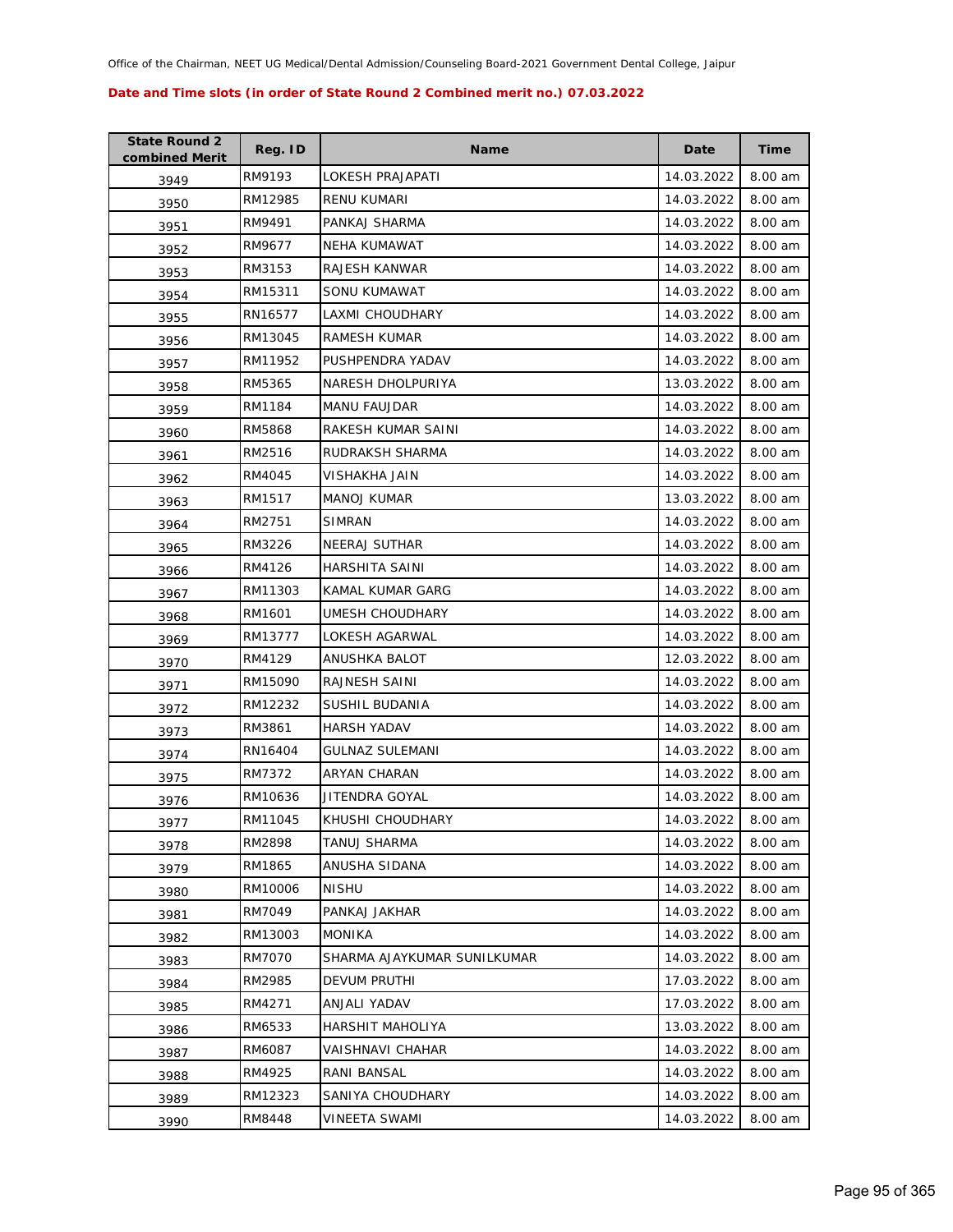| <b>State Round 2</b><br>combined Merit | Reg. ID | <b>Name</b>                     | Date       | <b>Time</b> |
|----------------------------------------|---------|---------------------------------|------------|-------------|
| 3991                                   | RM10177 | ADARSH GORA                     | 14.03.2022 | 8.00 am     |
| 3992                                   | RM5964  | NEERAJ YADAV                    | 14.03.2022 | 8.00 am     |
| 3993                                   | RM6294  | CHELSI JAKHAR                   | 14.03.2022 | 8.00 am     |
| 3994                                   | RM2656  | PARAMJEET SINGH                 | 12.03.2022 | 8.00 am     |
| 3995                                   | RM3993  | <b>MANISH BURDAK</b>            | 14.03.2022 | 8.00 am     |
| 3996                                   | RM3840  | KOUSAR RANGREJ                  | 14.03.2022 | 8.00 am     |
| 3997                                   | RM11924 | <b>MUKUL JAIN</b>               | 14.03.2022 | 8.00 am     |
| 3998                                   | RM9762  | LAXMAN KUMAWAT                  | 14.03.2022 | 8.00 am     |
| 3999                                   | RM7993  | MAHESH KUMAR SHARMA             | 14.03.2022 | 8.00 am     |
| 4000                                   | RM2380  | KULDEEP SINGH BHATI             | 14.03.2022 | 8.00 am     |
| 4001                                   | RM5055  | ALKA SAINI                      | 14.03.2022 | 8.00 am     |
| 4002                                   | RM2854  | DARSHAN JAIN                    | 14.03.2022 | 8.00 am     |
| 4003                                   | RM5621  | <b>SAKSHI</b>                   | 13.03.2022 | 8.00 am     |
| 4004                                   | RM1499  | ANUPRIYA                        | 14.03.2022 | 8.00 am     |
| 4005                                   | RM10837 | AMIT KUMAR                      | 14.03.2022 | 8.00 am     |
| 4006                                   | RM5928  | DIVYA MALAKAR                   | 14.03.2022 | 8.00 am     |
| 4007                                   | RM14976 | PRADEEP SAINI                   | 14.03.2022 | 8.00 am     |
| 4008                                   | RM7307  | SAKSHI PALECHA                  | 14.03.2022 | 8.00 am     |
| 4009                                   | RM14653 | NIKKU                           | 14.03.2022 | 8.00 am     |
| 4010                                   | RM13413 | AKSHAY SHARMA                   | 14.03.2022 | 8.00 am     |
| 4011                                   | RM14494 | ANSHU                           | 14.03.2022 | 8.00 am     |
| 4012                                   | RM15473 | AKASH CHOUDHARY                 | 14.03.2022 | 8.00 am     |
| 4013                                   | RM7530  | AASHISH CHUGH                   | 14.03.2022 | 8.00 am     |
| 4014                                   | RM2908  | NIKITA KUMARI                   | 14.03.2022 | 8.00 am     |
| 4015                                   | RM5585  | ISHA NEHRA                      | 14.03.2022 | 8.00 am     |
| 4016                                   | RM7217  | AASTHA BADHERA                  | 14.03.2022 | 8.00 am     |
| 4017                                   | RM11624 | JYOTIRADITYA SINGH CHOUHAN      | 14.03.2022 | 8.00 am     |
| 4018                                   | RN15979 | ROHIL CHOUDHARY                 | 14.03.2022 | 8.00 am     |
| 4019                                   | RM6953  | AVDESH KUMAR JAT                | 14.03.2022 | 8.00 am     |
| 4020                                   | RM14642 | ASHA KUMAWAT                    | 14.03.2022 | 8.00 am     |
| 4021                                   | RM1721  | NEERAJ KABRA                    | 14.03.2022 | 8.00 am     |
| 4022                                   | RM8832  | KIRAN KUNWAR RAJPUT             | 14.03.2022 | 8.00 am     |
| 4023                                   | RM8758  | MAHESHWARI KHUSHBOO HARISHKUMAR | 14.03.2022 | 8.00 am     |
| 4024                                   | RM9424  | DIVYA JAKAR                     | 14.03.2022 | 8.00 am     |
| 4025                                   | RM2651  | BHAVIKA AGARWAL                 | 14.03.2022 | 8.00 am     |
| 4026                                   | RM9263  | NIDHI SHARMA                    | 14.03.2022 | 8.00 am     |
| 4027                                   | RM14344 | ANKITA MANDIA                   | 14.03.2022 | 8.00 am     |
| 4028                                   | RM1205  | KESHAV KATARIYA                 | 13.03.2022 | 8.00 am     |
| 4029                                   | RM7197  | NEELAM CHOUDHARY                | 14.03.2022 | 8.00 am     |
| 4030                                   | RM6248  | SYEDA NAZIYA FATIMA             | 14.03.2022 | 8.00 am     |
| 4031                                   | RM6104  | ANKITA MEENA                    | 12.03.2022 | 8.00 am     |
| 4032                                   | RM12179 | ASTHA BANSAL                    | 14.03.2022 | 8.00 am     |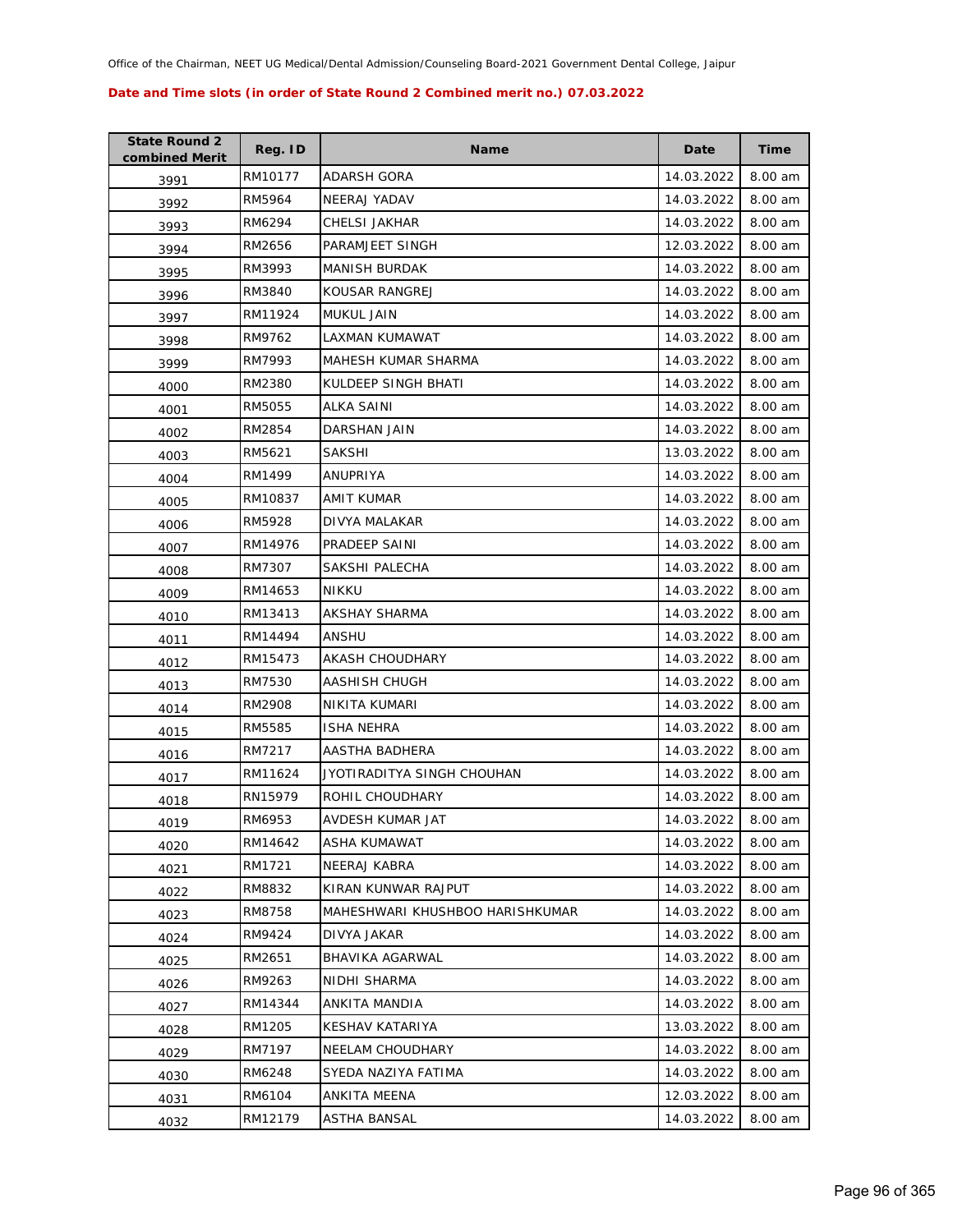| <b>State Round 2</b><br>combined Merit | Reg. ID | <b>Name</b>               | Date       | Time    |
|----------------------------------------|---------|---------------------------|------------|---------|
| 4033                                   | RM12103 | PALAK CHOUDHARY           | 14.03.2022 | 8.00 am |
| 4034                                   | RM11241 | SONI KUMARI               | 14.03.2022 | 8.00 am |
| 4035                                   | RM12673 | SUNIL CHOUDHARY           | 14.03.2022 | 8.00 am |
| 4036                                   | RM10250 | NITESH PATIDAR            | 14.03.2022 | 8.00 am |
| 4037                                   | RM3924  | SUMIT NITHARWAL           | 14.03.2022 | 8.00 am |
| 4038                                   | RM10332 | AAYUSH CHOUHAN            | 14.03.2022 | 8.00 am |
| 4039                                   | RM13057 | ANITA VERMA               | 14.03.2022 | 8.00 am |
| 4040                                   | RM10198 | <b>ASHISH GEHLOT</b>      | 14.03.2022 | 8.00 am |
| 4041                                   | RM11759 | JAINUL ABEDEEN            | 14.03.2022 | 8.00 am |
| 4042                                   | RM6532  | ASMA KHAN                 | 14.03.2022 | 8.00 am |
| 4043                                   | RM2112  | ANJALI KUMARI SHARMA      | 14.03.2022 | 8.00 am |
| 4044                                   | RM9229  | PREETI                    | 14.03.2022 | 8.00 am |
| 4045                                   | RM4670  | GYANVENDRA SINGH RAJPOOT  | 14.03.2022 | 8.00 am |
| 4046                                   | RM10711 | TANMAY GAUTAM             | 14.03.2022 | 8.00 am |
| 4047                                   | RM10632 | <b>MURLIDHAR GURJAR</b>   | 12.03.2022 | 8.00 am |
| 4048                                   | RM9457  | POOJA YADAV               | 14.03.2022 | 8.00 am |
| 4049                                   | RM3213  | CHITRANG JUNIWAL          | 14.03.2022 | 8.00 am |
| 4050                                   | RM3506  | ANISHA SINGHAL            | 14.03.2022 | 8.00 am |
| 4051                                   | RM3962  | KIRAN JANGID              | 14.03.2022 | 8.00 am |
| 4052                                   | RM10051 | SANJAY YADAV              | 14.03.2022 | 8.00 am |
| 4053                                   | RM12460 | NEERAJ SHARMA             | 14.03.2022 | 8.00 am |
| 4054                                   | RM8963  | NANCY SHEKHAWAT           | 14.03.2022 | 8.00 am |
| 4055                                   | RM14665 | <b>BAJRANG LAL GODARA</b> | 14.03.2022 | 8.00 am |
| 4056                                   | RM5537  | GAGANDEEP                 | 14.03.2022 | 8.00 am |
| 4057                                   | RM3434  | PREETI DADHICH            | 14.03.2022 | 8.00 am |
| 4058                                   | RM14222 | <b>JASHN GOYAL</b>        | 14.03.2022 | 8.00 am |
| 4059                                   | RM7269  | SAKSHAM SHARMA            | 14.03.2022 | 8.00 am |
| 4060                                   | RM11147 | <b>JUNAID ANWAR</b>       | 14.03.2022 | 8.00 am |
| 4061                                   | RM7127  | <b>HARISH KUMAR</b>       | 13.03.2022 | 8.00 am |
| 4062                                   | RM11820 | PRIYANKA                  | 14.03.2022 | 8.00 am |
| 4063                                   | RM5310  | ANIRUDDH VIJAY            | 14.03.2022 | 8.00 am |
| 4064                                   | RM12037 | NANDINI YADAV             | 14.03.2022 | 8.00 am |
| 4065                                   | RM7497  | AADITYA BHAMA             | 14.03.2022 | 8.00 am |
| 4066                                   | RM2955  | ROHIT SONI                | 14.03.2022 | 8.00 am |
| 4067                                   | RM7761  | SAYYED FARZAN EHSEN       | 14.03.2022 | 8.00 am |
| 4068                                   | RM13102 | <b>AYUSH NAMA</b>         | 14.03.2022 | 8.00 am |
| 4069                                   | RM5493  | KALPANA KUMARI            | 13.03.2022 | 8.00 am |
| 4070                                   | RM2245  | SAKSHI JANGIR             | 14.03.2022 | 8.00 am |
| 4071                                   | RM5843  | VISHWAS DHINWA            | 14.03.2022 | 8.00 am |
| 4072                                   | RM13990 | UPENDRA SINGH YADAV       | 14.03.2022 | 8.00 am |
| 4073                                   | RM6422  | RISHABH SHARMA            | 14.03.2022 | 8.00 am |
| 4074                                   | RM13140 | TARISHI SHARMA            | 14.03.2022 | 8.00 am |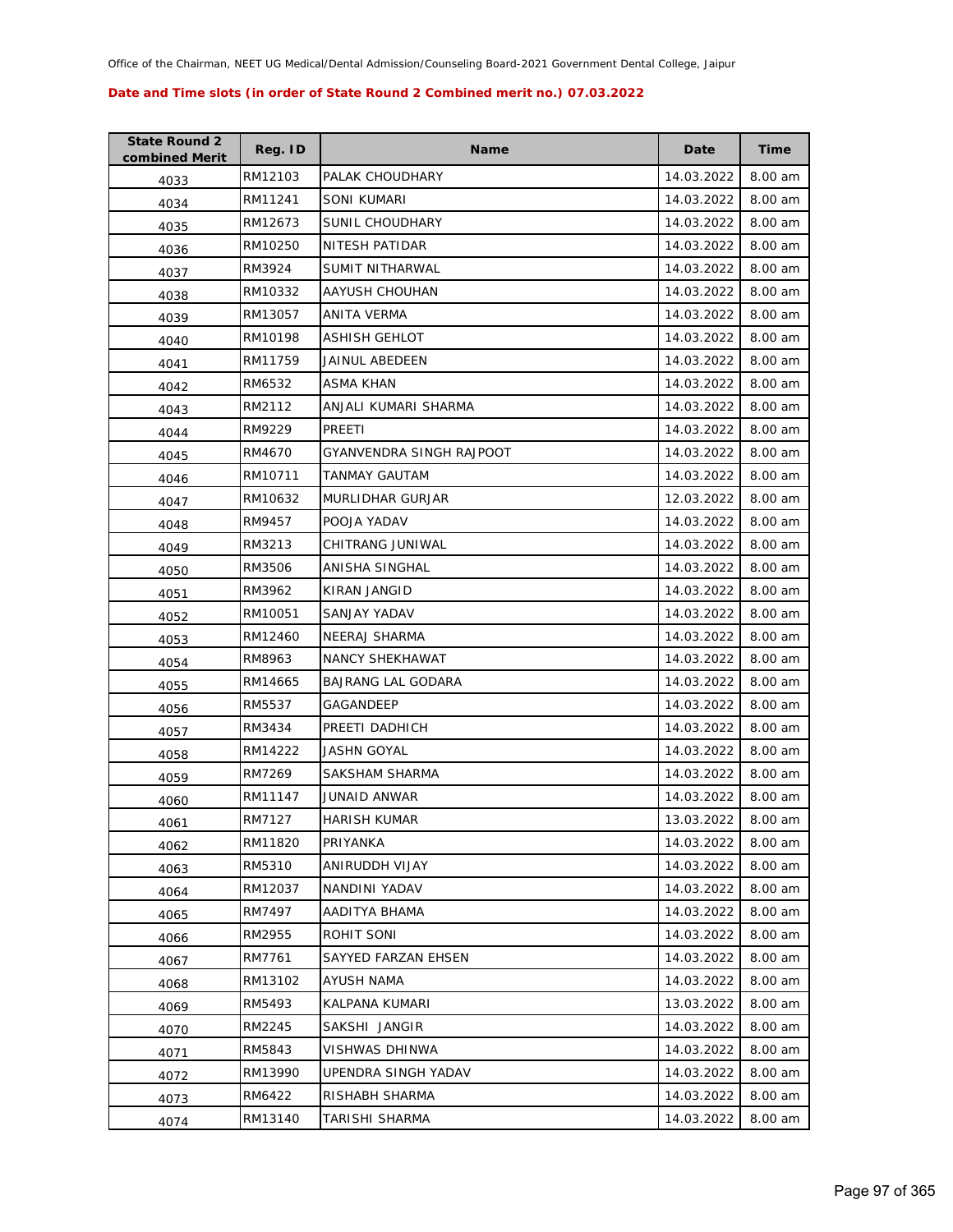| <b>State Round 2</b><br>combined Merit | Reg. ID | <b>Name</b>           | Date       | <b>Time</b> |
|----------------------------------------|---------|-----------------------|------------|-------------|
| 4075                                   | RM12260 | RAJAL SAINI           | 14.03.2022 | 8.00 am     |
| 4076                                   | RM5379  | CHANCHAL SHARMA       | 14.03.2022 | 8.00 am     |
| 4077                                   | RM5765  | <b>RONAK</b>          | 14.03.2022 | 8.00 am     |
| 4078                                   | RM10983 | AASTHA POONIA         | 14.03.2022 | 8.00 am     |
| 4079                                   | RM9580  | ADITI SHARMA          | 14.03.2022 | 8.00 am     |
| 4080                                   | RM1427  | <b>BHAVIK JOSHI</b>   | 14.03.2022 | 8.00 am     |
| 4081                                   | RM9429  | SONALI SINGH          | 14.03.2022 | 8.00 am     |
| 4082                                   | RM13741 | AJEET SINGH           | 14.03.2022 | 8.00 am     |
| 4083                                   | RM12803 | PRIYA CHOUDHARY       | 14.03.2022 | 8.00 am     |
| 4084                                   | RM5841  | KHUSHBOO KANWAR       | 14.03.2022 | 8.00 am     |
| 4085                                   | RM7932  | NIKHIL PANDEY         | 14.03.2022 | 8.00 am     |
| 4086                                   | RM4944  | RAJ JHURIA            | 14.03.2022 | 8.00 am     |
| 4087                                   | RM7484  | DHEERAJ SHARMA        | 14.03.2022 | 8.00 am     |
| 4088                                   | RM12091 | PRATIBHA TARACHANDANI | 14.03.2022 | 8.00 am     |
| 4089                                   | RM15445 | ANJALI KUMAWAT        | 14.03.2022 | 8.00 am     |
| 4090                                   | RM7442  | PRIYANKA GURJAR       | 12.03.2022 | 8.00 am     |
| 4091                                   | RM13047 | MANOJ KUMAWAT         | 14.03.2022 | 8.00 am     |
| 4092                                   | RM7938  | SHREYA JOSHI          | 14.03.2022 | 8.00 am     |
| 4093                                   | RM10659 | SANJANA PATIDAR       | 14.03.2022 | 8.00 am     |
| 4094                                   | RM3438  | AMISHA PATEL          | 14.03.2022 | 8.00 am     |
| 4095                                   | RM9412  | SOURAV JANGID         | 14.03.2022 | 8.00 am     |
| 4096                                   | RM10038 | REVASHARAN JOSHI      | 14.03.2022 | 8.00 am     |
| 4097                                   | RM6904  | GURSIFAT KAUR BAGGA   | 14.03.2022 | 8.00 am     |
| 4098                                   | RM9647  | HARSHITA SAINI        | 14.03.2022 | 8.00 am     |
| 4099                                   | RM12569 | NAZIYA BANU           | 14.03.2022 | 8.00 am     |
| 4100                                   | RM7151  | SAHIL MITTAL          | 14.03.2022 | 8.00 am     |
| 4101                                   | RM7318  | TINA SISODIYA         | 13.03.2022 | 8.00 am     |
| 4102                                   | RM8487  | PRITI SHARMA          | 14.03.2022 | 8.00 am     |
| 4103                                   | RM7512  | DIVYA JAIN            | 14.03.2022 | 8.00 am     |
| 4104                                   | RM5904  | TANU GUPTA            | 14.03.2022 | 8.00 am     |
| 4105                                   | RM11738 | PRATEEK PUROHIT       | 14.03.2022 | 8.00 am     |
| 4106                                   | RM9159  | DEEPANSHU GUPTA       | 14.03.2022 | 8.00 am     |
| 4107                                   | RM9563  | JOGENDRA SUTHAR       | 14.03.2022 | 8.00 am     |
| 4108                                   | RM1525  | SOPHIA NAAZ           | 14.03.2022 | 8.00 am     |
| 4109                                   | RM5200  | ASHISH PACHAURI       | 13.03.2022 | 8.00 am     |
| 4110                                   | RM3370  | <b>HASMUKH PARMAR</b> | 14.03.2022 | 8.00 am     |
| 4111                                   | RM3577  | NAMAN SAHARAN         | 14.03.2022 | 8.00 am     |
| 4112                                   | RM6347  | KHUSHAL               | 14.03.2022 | 8.00 am     |
| 4113                                   | RM11766 | DHEERAJ KUMAR         | 14.03.2022 | 8.00 am     |
| 4114                                   | RM6091  | LOKESH GARG           | 14.03.2022 | 8.00 am     |
| 4115                                   | RN16306 | UMESH NAGAR           | 14.03.2022 | 8.00 am     |
| 4116                                   | RM3626  | PIYUSH ATAL           | 13.03.2022 | 8.00 am     |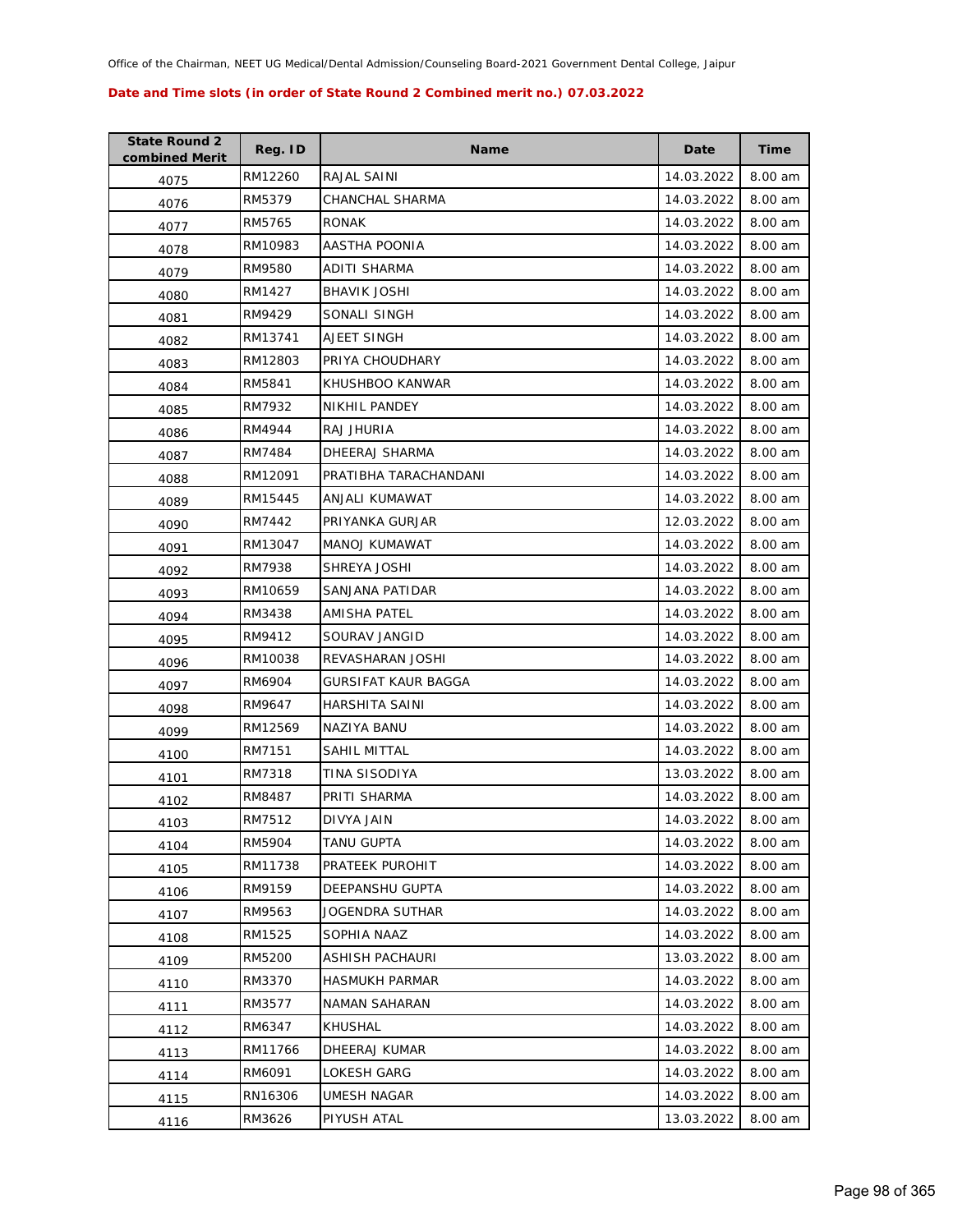| <b>State Round 2</b><br>combined Merit | Reg. ID | <b>Name</b>             | Date       | Time    |
|----------------------------------------|---------|-------------------------|------------|---------|
| 4117                                   | RM14131 | ASHISH SHARMA           | 14.03.2022 | 8.00 am |
| 4118                                   | RM10529 | <b>TEJASVINI GUPTA</b>  | 14.03.2022 | 8.00 am |
| 4119                                   | RM6834  | AVINASH NIRANIYA        | 14.03.2022 | 8.00 am |
| 4120                                   | RM6873  | MOHIT BHATI             | 14.03.2022 | 8.00 am |
| 4121                                   | RM9674  | <b>SIDDHARTH</b>        | 14.03.2022 | 8.00 am |
| 4122                                   | RM7391  | AYUSHI JANGID           | 14.03.2022 | 8.00 am |
| 4123                                   | RM12048 | MAHIMA KUMARI           | 14.03.2022 | 8.00 am |
| 4124                                   | RM14411 | <b>ARMAN SINGH</b>      | 14.03.2022 | 8.00 am |
| 4125                                   | RM14914 | JAHNVI YADAV            | 14.03.2022 | 8.00 am |
| 4126                                   | RM12060 | SHIVAS OLA              | 14.03.2022 | 8.00 am |
| 4127                                   | RM7526  | <b>PUSHPINDER</b>       | 17.03.2022 | 8.00 am |
| 4128                                   | RM12016 | HIMANSHU                | 13.03.2022 | 8.00 am |
| 4129                                   | RM9834  | DISHANT NEEMROTH        | 12.03.2022 | 8.00 am |
| 4130                                   | RM10823 | RAJO BAI SAINI          | 14.03.2022 | 8.00 am |
| 4131                                   | RM8017  | JHANVI SETH             | 14.03.2022 | 8.00 am |
| 4132                                   | RM2242  | SAWAI LAL               | 14.03.2022 | 8.00 am |
| 4133                                   | RM12549 | NISHA KUMARI            | 14.03.2022 | 8.00 am |
| 4134                                   | RM4664  | NAMAN AGARWAL           | 14.03.2022 | 8.00 am |
| 4135                                   | RM4468  | MANSI AGARWAL           | 14.03.2022 | 8.00 am |
| 4136                                   | RM13163 | VISHAL JAT              | 14.03.2022 | 8.00 am |
| 4137                                   | RM2482  | SARWAR KHAN             | 14.03.2022 | 8.00 am |
| 4138                                   | RM1271  | ANIL KUMAR SAINI        | 14.03.2022 | 8.00 am |
| 4139                                   | RM14217 | <b>FARHEEN HUSAIN</b>   | 14.03.2022 | 8.00 am |
| 4140                                   | RM2647  | RAGHURAJ SINGH          | 13.03.2022 | 8.00 am |
| 4141                                   | RM12210 | RAHUL SHARMA            | 14.03.2022 | 8.00 am |
| 4142                                   | RM7999  | ANU                     | 12.03.2022 | 8.00 am |
| 4143                                   | RM12968 | <b>GAURI MALHOTRA</b>   | 14.03.2022 | 8.00 am |
| 4144                                   | RM13877 | <b>KRISHNA YADAV</b>    | 14.03.2022 | 8.00 am |
| 4145                                   | RM4317  | RANU AGARWAL            | 14.03.2022 | 8.00 am |
| 4146                                   | RM5744  | PAWAN KUMAR MEGHWAL     | 13.03.2022 | 8.00 am |
| 4147                                   | RM10472 | ANJALI SHARMA           | 14.03.2022 | 8.00 am |
| 4148                                   | RM7096  | ISHITA AGARWAL          | 14.03.2022 | 8.00 am |
| 4149                                   | RM6404  | <b>MONIKA</b>           | 14.03.2022 | 8.00 am |
| 4150                                   | RM11775 | AJAY RAJPUT             | 14.03.2022 | 8.00 am |
| 4151                                   | RM8054  | ROMI KUMAR              | 13.03.2022 | 8.00 am |
| 4152                                   | RM9846  | HARSHITA PANWAR         | 14.03.2022 | 8.00 am |
| 4153                                   | RM1605  | KHUSHI AJMANI           | 14.03.2022 | 8.00 am |
| 4154                                   | RM15697 | BHAVYA                  | 17.03.2022 | 8.00 am |
| 4155                                   | RM11532 | <b>BUDHA RAM GURJAR</b> | 12.03.2022 | 8.00 am |
| 4156                                   | RM13738 | SACHIN KALWANIYA        | 14.03.2022 | 8.00 am |
| 4157                                   | RM7604  | PRIYANSHI SHARMA        | 14.03.2022 | 8.00 am |
| 4158                                   | RM13250 | OM PRAKASH SIRVI        | 14.03.2022 | 8.00 am |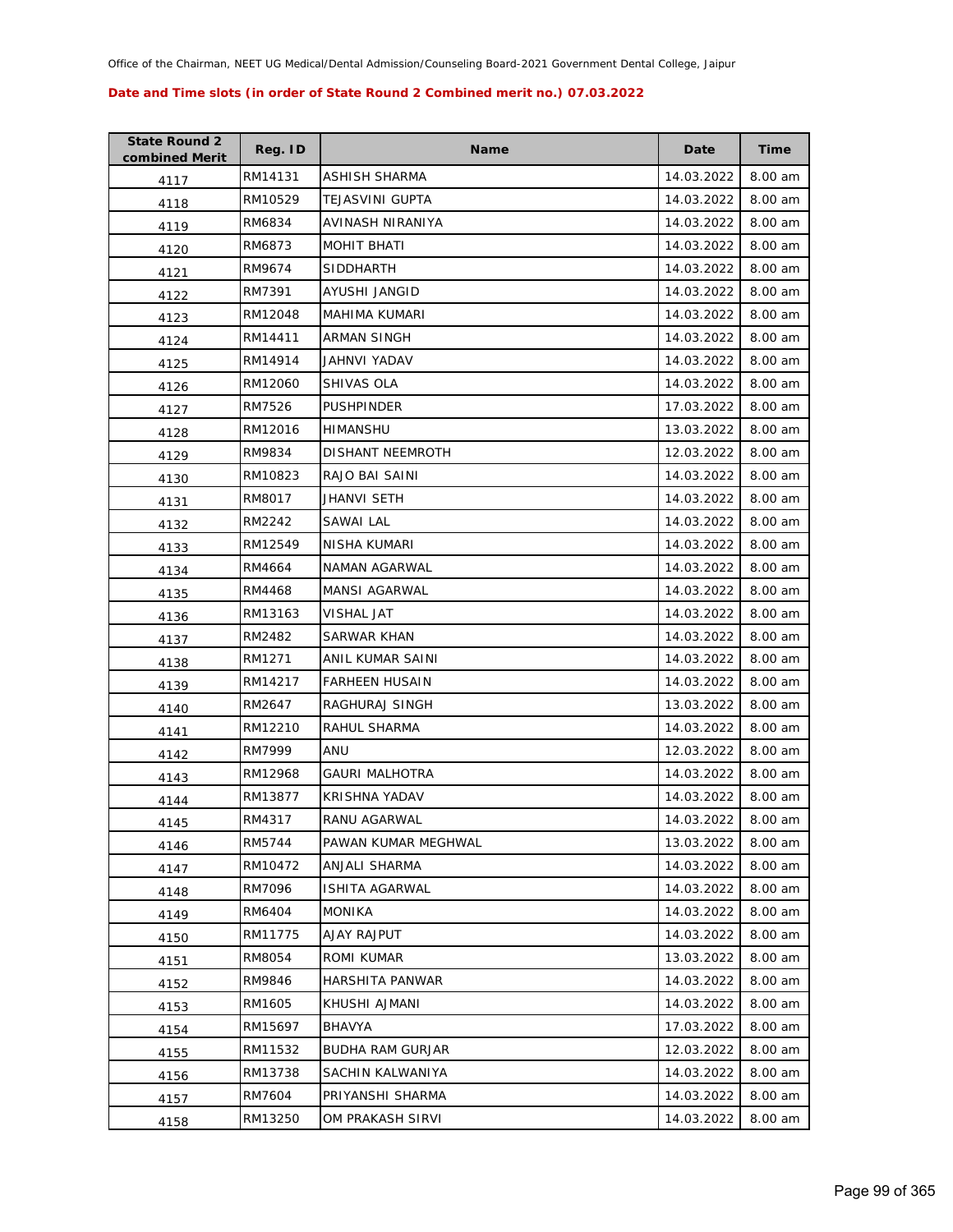| <b>State Round 2</b><br>combined Merit | Reg. ID | <b>Name</b>               | Date       | Time    |
|----------------------------------------|---------|---------------------------|------------|---------|
| 4159                                   | RM13963 | <b>SUNIL KUMAR</b>        | 14.03.2022 | 8.00 am |
| 4160                                   | RM6037  | ANSHITA SHARMA            | 14.03.2022 | 8.00 am |
| 4161                                   | RM11016 | RAJEEV CHOUDHARY          | 14.03.2022 | 8.00 am |
| 4162                                   | RM11036 | NITU                      | 13.03.2022 | 8.00 am |
| 4163                                   | RM11879 | PRINCE KUMAR              | 13.03.2022 | 8.00 am |
| 4164                                   | RM12809 | <b>SANDEEP SUNDA</b>      | 14.03.2022 | 8.00 am |
| 4165                                   | RM13806 | SAKUNA                    | 14.03.2022 | 8.00 am |
| 4166                                   | RM13743 | PAVAN NAGAR               | 14.03.2022 | 8.00 am |
| 4167                                   | RM7050  | ASHOK KUMAR               | 14.03.2022 | 8.00 am |
| 4168                                   | RM3496  | PRIYAL DHAKA              | 14.03.2022 | 8.00 am |
| 4169                                   | RM14288 | VANDANA KRISHNIA          | 14.03.2022 | 8.00 am |
| 4170                                   | RM7158  | ANUSHREE SHARMA           | 14.03.2022 | 8.00 am |
| 4171                                   | RM4736  | <b>AVINASH JOSHI</b>      | 14.03.2022 | 8.00 am |
| 4172                                   | RM9184  | SURBHI VYAS               | 14.03.2022 | 8.00 am |
| 4173                                   | RM4062  | <b>USHA CHOUDHARY</b>     | 14.03.2022 | 8.00 am |
| 4174                                   | RM12535 | ALOK KUMAR SAINI          | 14.03.2022 | 8.00 am |
| 4175                                   | RM5644  | MANISH                    | 13.03.2022 | 8.00 am |
| 4176                                   | RM8989  | MILAN KUMAR GUPTA         | 14.03.2022 | 8.00 am |
| 4177                                   | RM7088  | CHANCHAL BAIRWA           | 13.03.2022 | 8.00 am |
| 4178                                   | RM1702  | HETAL BHANDARI            | 14.03.2022 | 8.00 am |
| 4179                                   | RM7670  | AYUSH SHARMA              | 14.03.2022 | 8.00 am |
| 4180                                   | RM2138  | NARPAT RAM                | 14.03.2022 | 8.00 am |
| 4181                                   | RM1886  | TANUJ BAGARIA             | 14.03.2022 | 8.00 am |
| 4182                                   | RM7310  | <b>MANISHA MEENA</b>      | 12.03.2022 | 8.00 am |
| 4183                                   | RM4011  | VAGEESHA JOSHI            | 14.03.2022 | 8.00 am |
| 4184                                   | RM8247  | SONU                      | 14.03.2022 | 8.00 am |
| 4185                                   | RM3842  | RAKESH KUMAR BAWTA        | 12.03.2022 | 8.00 am |
| 4186                                   | RM3874  | TANMAY SINGH RAWAT        | 14.03.2022 | 8.00 am |
| 4187                                   | RM14944 | VISHVJEET SINGH JAT       | 14.03.2022 | 8.00 am |
| 4188                                   | RM6176  | NISHA BADHALA             | 14.03.2022 | 8.00 am |
| 4189                                   | RM6796  | SHWETA PILANIA            | 14.03.2022 | 8.00 am |
| 4190                                   | RM10361 | NIMISHA SHARMA            | 14.03.2022 | 8.00 am |
| 4191                                   | RM2101  | DIPTI AGARWAL             | 14.03.2022 | 8.00 am |
| 4192                                   | RM4251  | <b>GAURAV SHREE LODHA</b> | 14.03.2022 | 8.00 am |
| 4193                                   | RM10964 | DEEPALI GAHLOT            | 14.03.2022 | 8.00 am |
| 4194                                   | RM5670  | LOKESH SINGH              | 14.03.2022 | 8.00 am |
| 4195                                   | RM10277 | ABHIJEET JATAWAT          | 13.03.2022 | 8.00 am |
| 4196                                   | RM9840  | DIVYA VISHNOI             | 14.03.2022 | 8.00 am |
| 4197                                   | RM4349  | POOJA GULIA               | 14.03.2022 | 8.00 am |
| 4198                                   | RM8904  | SHIVRAJ KUMAWAT           | 14.03.2022 | 8.00 am |
| 4199                                   | RM2230  | HARNOOR SINGH SAINI       | 14.03.2022 | 8.00 am |
| 4200                                   | RM4069  | PREKSHA GOYAL             | 14.03.2022 | 8.00 am |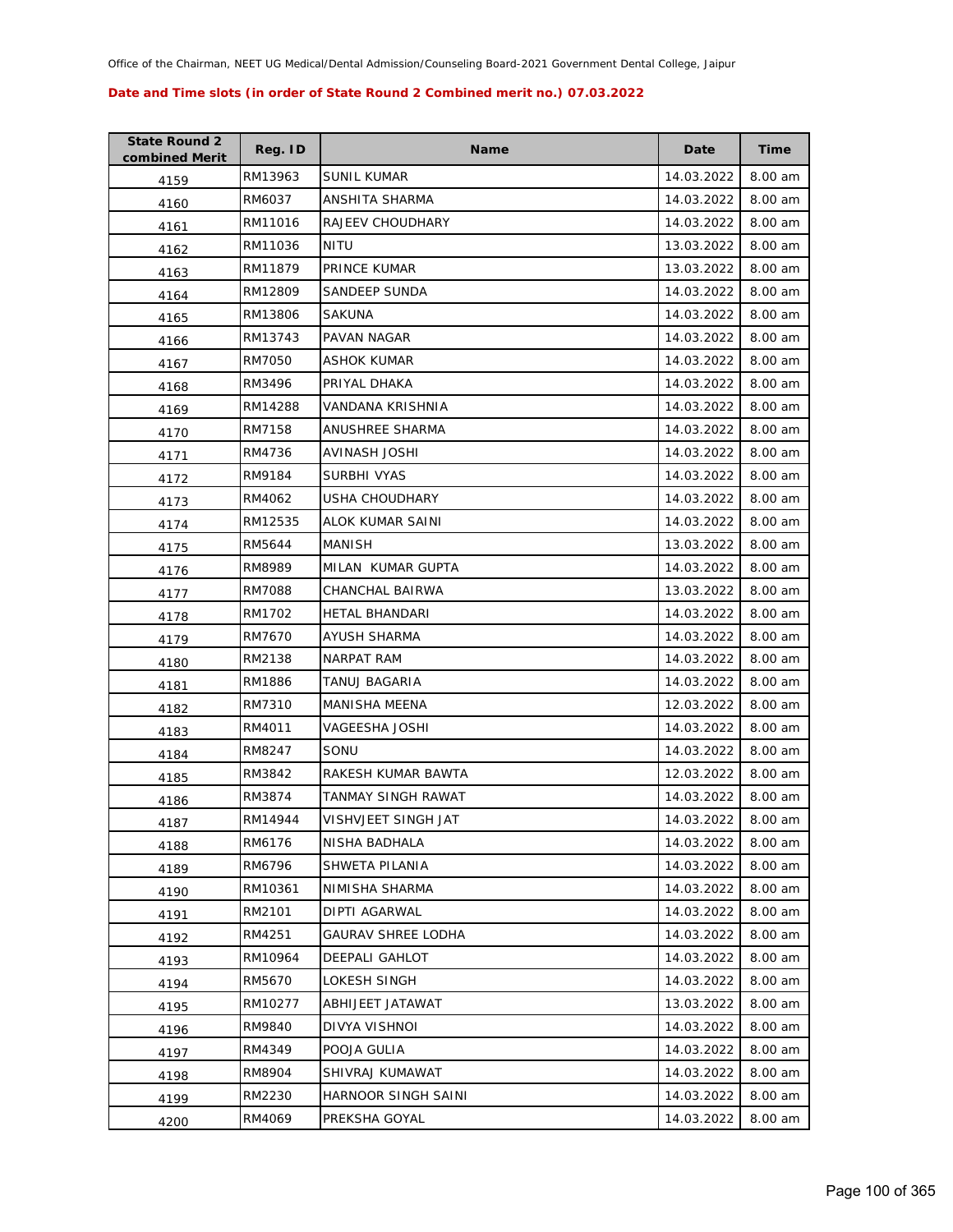| <b>State Round 2</b><br>combined Merit | Reg. ID | <b>Name</b>             | Date       | Time    |
|----------------------------------------|---------|-------------------------|------------|---------|
| 4201                                   | RM13435 | ANJALI JAIN             | 14.03.2022 | 8.00 am |
| 4202                                   | RM8734  | PRIYANKA                | 14.03.2022 | 8.00 am |
| 4203                                   | RM11407 | SANJU CHOUDHARY         | 14.03.2022 | 8.00 am |
| 4204                                   | RM9932  | <b>BHAWANI SINGH</b>    | 14.03.2022 | 8.00 am |
| 4205                                   | RM13956 | PANKAJ CHOUDHARY        | 14.03.2022 | 8.00 am |
| 4206                                   | RM11424 | <b>BHUVNESH SINGHAL</b> | 14.03.2022 | 8.00 am |
| 4207                                   | RM5159  | ABHISHEK CHATURVEDI     | 14.03.2022 | 8.00 am |
| 4208                                   | RM3296  | SAGAR                   | 14.03.2022 | 8.00 am |
| 4209                                   | RM1883  | <b>BHAVYA PAREEK</b>    | 14.03.2022 | 8.00 am |
| 4210                                   | RM3891  | ABHINAV RATHORE         | 14.03.2022 | 8.00 am |
| 4211                                   | RM12249 | <b>MOHAN LAL</b>        | 14.03.2022 | 8.00 am |
| 4212                                   | RM8807  | RAMESH CHAND SAINI      | 14.03.2022 | 8.00 am |
| 4213                                   | RM11288 | <b>SAMEER</b>           | 14.03.2022 | 8.00 am |
| 4214                                   | RM10009 | VIKAS SINGH GURJAR      | 12.03.2022 | 8.00 am |
| 4215                                   | RM3012  | <b>ISHITA SAXENA</b>    | 14.03.2022 | 8.00 am |
| 4216                                   | RM5185  | KALPANA SAINI           | 14.03.2022 | 8.00 am |
| 4217                                   | RM3944  | PURU S KHANDELWAL       | 14.03.2022 | 8.00 am |
| 4218                                   | RM2589  | VAISHNAVI GARG          | 14.03.2022 | 8.00 am |
| 4219                                   | RM13573 | DASHRATH KUMAR SAINI    | 14.03.2022 | 8.00 am |
| 4220                                   | RM4943  | SOMESH DANGI            | 13.03.2022 | 8.00 am |
| 4221                                   | RM10441 | SHANTANU KUMAR          | 14.03.2022 | 8.00 am |
| 4222                                   | RM10001 | ROHIT RATHI             | 14.03.2022 | 8.00 am |
| 4223                                   | RM10121 | MANISH                  | 14.03.2022 | 8.00 am |
| 4224                                   | RM15521 | POOJA CHOUDHARY         | 14.03.2022 | 8.00 am |
| 4225                                   | RM2064  | <b>MANOHAR JANGID</b>   | 14.03.2022 | 8.00 am |
| 4226                                   | RM7219  | <b>NIKHIL YADAV</b>     | 14.03.2022 | 8.00 am |
| 4227                                   | RM6230  | YASHODA MAHIA           | 14.03.2022 | 8.00 am |
| 4228                                   | RM2050  | <b>MEENAL SINGH</b>     | 14.03.2022 | 8.00 am |
| 4229                                   | RM4814  | ANKIT MEENA             | 12.03.2022 | 8.00 am |
| 4230                                   | RM8893  | CHIRAG SOLANKI          | 14.03.2022 | 8.00 am |
| 4231                                   | RM14742 | DEEPESH KUSHWAH         | 14.03.2022 | 8.00 am |
| 4232                                   | RM9168  | DURGA GURJAR            | 12.03.2022 | 8.00 am |
| 4233                                   | RM3601  | <b>TEENA PRAJAPAT</b>   | 14.03.2022 | 8.00 am |
| 4234                                   | RM2667  | NIRBHAY SINGHAL         | 17.03.2022 | 8.00 am |
| 4235                                   | RM10874 | AMIT KUMAR VERMA        | 14.03.2022 | 8.00 am |
| 4236                                   | RM10125 | PRIYANSHI GUPTA         | 14.03.2022 | 8.00 am |
| 4237                                   | RM9217  | PRITI JAIN              | 14.03.2022 | 8.00 am |
| 4238                                   | RM3133  | RADHIKA SONI            | 14.03.2022 | 8.00 am |
| 4239                                   | RM14014 | ASHFAQ KHAN             | 14.03.2022 | 8.00 am |
| 4240                                   | RM13341 | YASHWANT SINGH          | 14.03.2022 | 8.00 am |
| 4241                                   | RM6823  | JAYESH SONI             | 14.03.2022 | 8.00 am |
| 4242                                   | RM5915  | TEESHA GANGWAL          | 14.03.2022 | 8.00 am |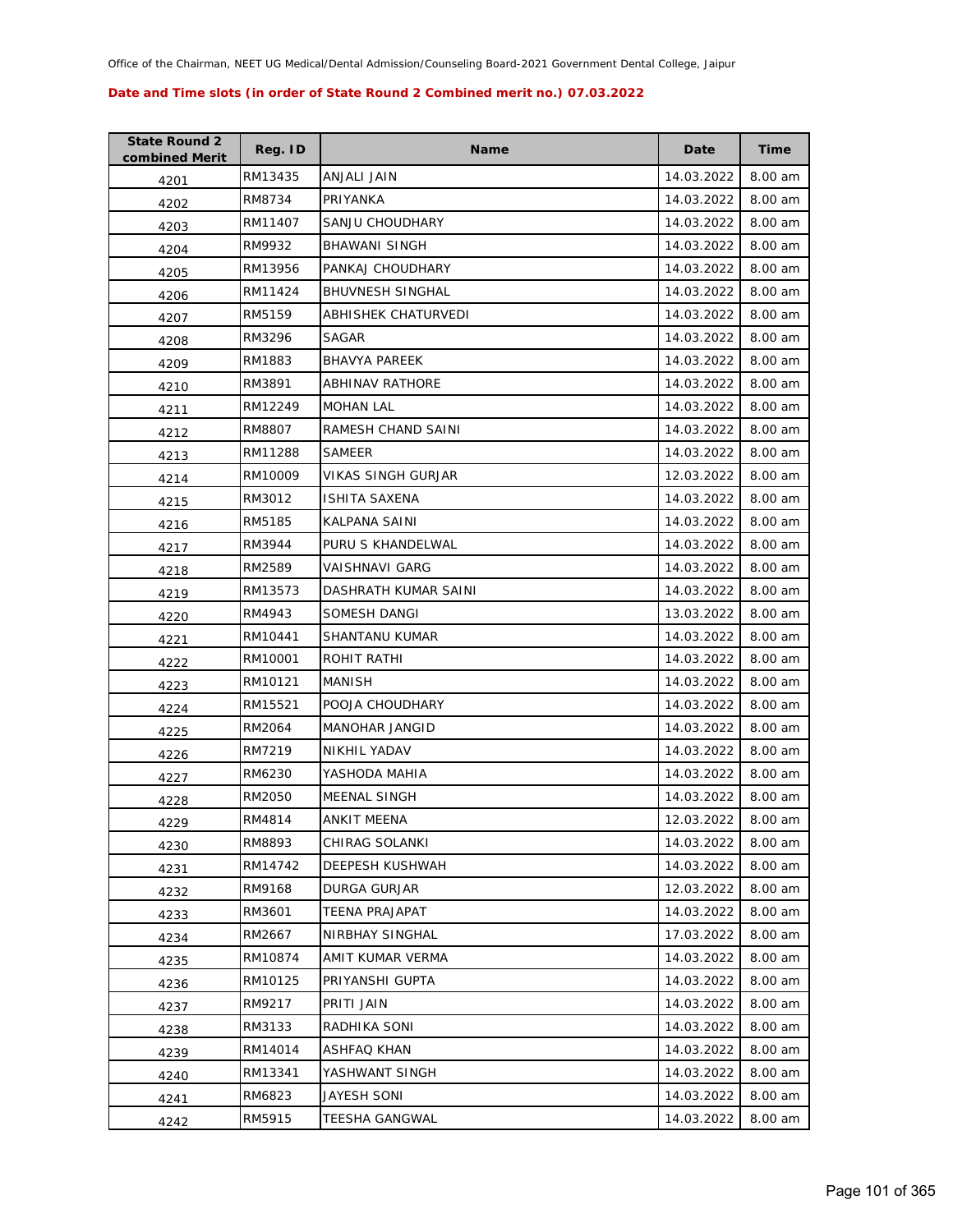| <b>State Round 2</b><br>combined Merit | Reg. ID | <b>Name</b>              | Date       | <b>Time</b> |
|----------------------------------------|---------|--------------------------|------------|-------------|
| 4243                                   | RM11729 | ABHISHEK KUMAR YADAV     | 14.03.2022 | 8.00 am     |
| 4244                                   | RM7145  | SALONI AGARWAL           | 14.03.2022 | 8.00 am     |
| 4245                                   | RM5483  | VISHVENDRA SINGH SOLANKI | 14.03.2022 | 8.00 am     |
| 4246                                   | RM10898 | <b>KANAK BANSAL</b>      | 14.03.2022 | 8.00 am     |
| 4247                                   | RM7110  | HIMANSHU SHARMA          | 14.03.2022 | 8.00 am     |
| 4248                                   | RM10316 | SONIA CHAUDHARY          | 14.03.2022 | 8.00 am     |
| 4249                                   | RM7302  | NISHA YADAV              | 14.03.2022 | 8.00 am     |
| 4250                                   | RM8460  | MANISHA CHOUDHARY        | 14.03.2022 | 8.00 am     |
| 4251                                   | RM10411 | ANITA KUMARI             | 14.03.2022 | 8.00 am     |
| 4252                                   | RM12808 | DILIP SUTHAR             | 14.03.2022 | 8.00 am     |
| 4253                                   | RM7435  | TANVI SAINI              | 14.03.2022 | 8.00 am     |
| 4254                                   | RM6704  | <b>VIVEK NANDHU</b>      | 14.03.2022 | 8.00 am     |
| 4255                                   | RM7132  | <b>SHREYA PAREEK</b>     | 14.03.2022 | 8.00 am     |
| 4256                                   | RM3190  | ANAND SOMANI             | 14.03.2022 | 8.00 am     |
| 4257                                   | RM10234 | SAURABH GEHLOT           | 14.03.2022 | 8.00 am     |
| 4258                                   | RM4856  | ANUJ KUMAR               | 14.03.2022 | 8.00 am     |
| 4259                                   | RM1508  | TARUN MORODIA            | 13.03.2022 | 8.00 am     |
| 4260                                   | RM9402  | <b>GARVITA GUPTA</b>     | 14.03.2022 | 8.00 am     |
| 4261                                   | RM6791  | SIDDHI SINGH NARUKA      | 14.03.2022 | 8.00 am     |
| 4262                                   | RM6639  | HARSHITA GOYAL           | 14.03.2022 | 8.00 am     |
| 4263                                   | RM1491  | PRANJUL VYAS             | 14.03.2022 | 8.00 am     |
| 4264                                   | RM10166 | AJEET CHOUDHARY          | 14.03.2022 | 8.00 am     |
| 4265                                   | RM3627  | RASHMI                   | 14.03.2022 | 8.00 am     |
| 4266                                   | RM10655 | <b>GARIMA MEENA</b>      | 12.03.2022 | 8.00 am     |
| 4267                                   | RM11739 | RAKESH KUMAR GHANSIL     | 14.03.2022 | 8.00 am     |
| 4268                                   | RM5089  | KISHAN SINGH NIRBAN      | 14.03.2022 | 8.00 am     |
| 4269                                   | RM14633 | ANIRUDH SINGH            | 14.03.2022 | 8.00 am     |
| 4270                                   | RM9156  | PRADEEP SEVLIYA          | 14.03.2022 | 8.00 am     |
| 4271                                   | RM6039  | VIJAY LAXMI DIXIT        | 14.03.2022 | 8.00 am     |
| 4272                                   | RM4755  | SAURABH SHARMA           | 14.03.2022 | 8.00 am     |
| 4273                                   | RM6036  | RAHUL KUMAR              | 14.03.2022 | 8.00 am     |
| 4274                                   | RM1373  | DEEPAK MISHRA            | 14.03.2022 | 8.00 am     |
| 4275                                   | RM9685  | ANJU CHOUDHARY           | 14.03.2022 | 8.00 am     |
| 4276                                   | RM10410 | CHANCHAL                 | 14.03.2022 | 8.00 am     |
| 4277                                   | RM4279  | SEEMA VISHNOI            | 14.03.2022 | 8.00 am     |
| 4278                                   | RM13939 | POONAM PRAJAPAT          | 14.03.2022 | 8.00 am     |
| 4279                                   | RM2967  | MADHURI KHANDELWAL       | 14.03.2022 | 8.00 am     |
| 4280                                   | RM12427 | AMAN                     | 14.03.2022 | 8.00 am     |
| 4281                                   | RM2892  | SATISH CHAND YADAV       | 14.03.2022 | 8.00 am     |
| 4282                                   | RM11242 | SAVITA MEENA             | 12.03.2022 | 8.00 am     |
| 4283                                   | RM12782 | <b>NAVEEN MALAV</b>      | 14.03.2022 | 8.00 am     |
| 4284                                   | RM1538  | SAKSHI SINGH             | 14.03.2022 | 8.00 am     |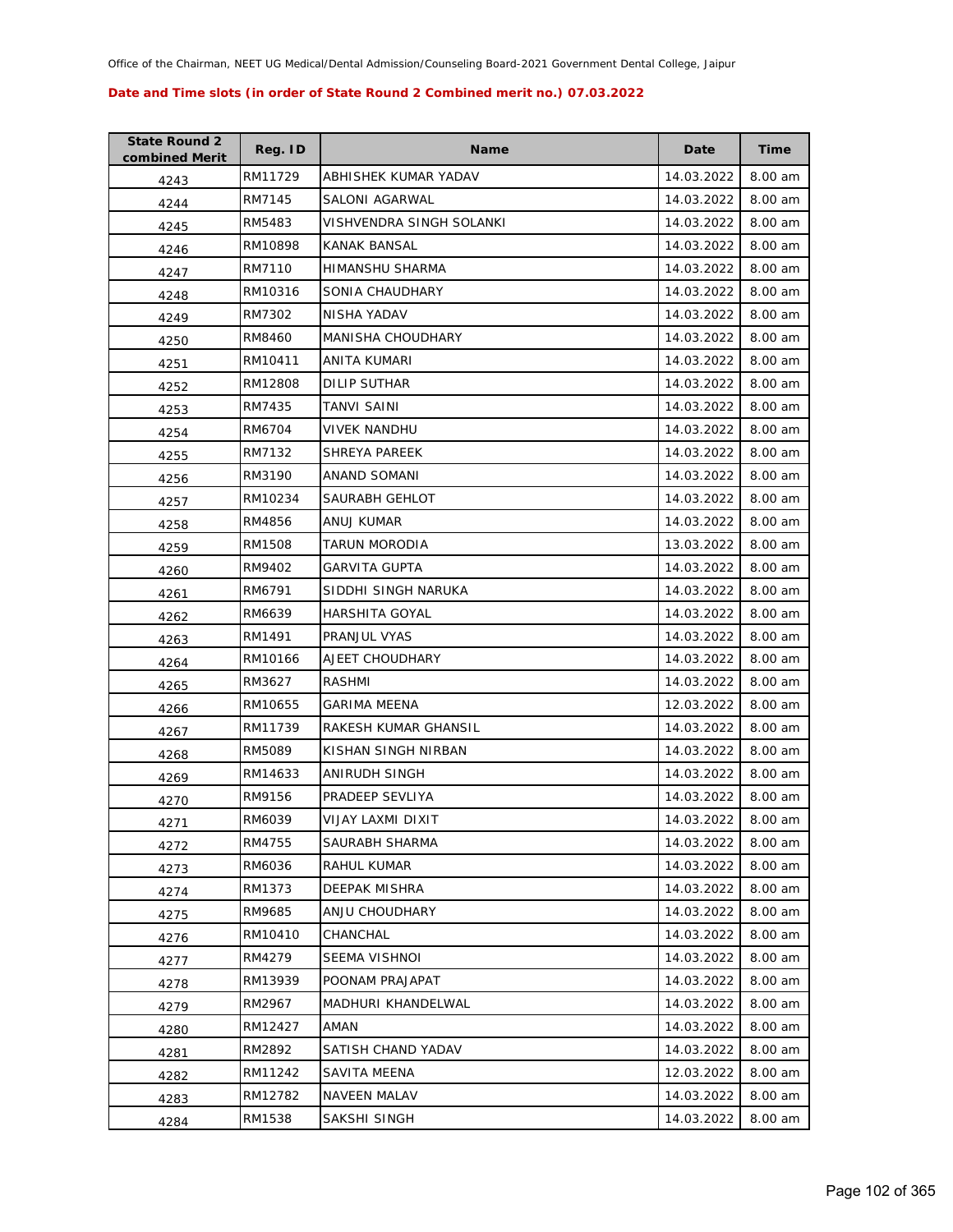| <b>State Round 2</b><br>combined Merit | Reg. ID | <b>Name</b>            | Date       | <b>Time</b> |
|----------------------------------------|---------|------------------------|------------|-------------|
| 4285                                   | RM8525  | PALAK AGRAWAL          | 14.03.2022 | 8.00 am     |
| 4286                                   | RM4718  | <b>SILKY BANSAL</b>    | 14.03.2022 | 8.00 am     |
| 4287                                   | RM10427 | MOHIL BANSAL           | 14.03.2022 | 8.00 am     |
| 4288                                   | RM9069  | PRASHANT SINGH         | 12.03.2022 | 8.00 am     |
| 4289                                   | RM6849  | DHEERAJ MEHRA          | 13.03.2022 | 8.00 am     |
| 4290                                   | RM3687  | ABHISHEK BISHNOI       | 14.03.2022 | 8.00 am     |
| 4291                                   | RM11725 | DIVYANSHU MAHALA       | 14.03.2022 | 8.00 am     |
| 4292                                   | RM11977 | ANSHU SINGH            | 14.03.2022 | 8.00 am     |
| 4293                                   | RM9285  | MANSI AGARWAL          | 17.03.2022 | 8.00 am     |
| 4294                                   | RM4426  | <b>MS.KANAK GAUTAM</b> | 14.03.2022 | 8.00 am     |
| 4295                                   | RM9325  | AAKANKSHA TANK         | 14.03.2022 | 8.00 am     |
| 4296                                   | RM13441 | ANJALI SHARMA          | 14.03.2022 | 8.00 am     |
| 4297                                   | RM8928  | <b>SUNIL MOOND</b>     | 14.03.2022 | 8.00 am     |
| 4298                                   | RM4568  | SAKSHAM SINGHAL        | 14.03.2022 | 8.00 am     |
| 4299                                   | RM6238  | DEEPENDRA SHARMA       | 14.03.2022 | 8.00 am     |
| 4300                                   | RM6280  | <b>HARSH SAHARAN</b>   | 14.03.2022 | 8.00 am     |
| 4301                                   | RM2875  | RISHABH JAIN           | 14.03.2022 | 8.00 am     |
| 4302                                   | RM12081 | DEEPIKA ARYA           | 13.03.2022 | 8.00 am     |
| 4303                                   | RM2091  | NEHAL AGARWAL          | 14.03.2022 | 8.00 am     |
| 4304                                   | RM2195  | ASTHA CHOUDHARY        | 14.03.2022 | 8.00 am     |
| 4305                                   | RM2549  | SAHIL KHAN USMANI      | 14.03.2022 | 8.00 am     |
| 4306                                   | RM11300 | PARVEZ KHAN            | 14.03.2022 | 8.00 am     |
| 4307                                   | RM14401 | <b>KRISHAN SHARMA</b>  | 14.03.2022 | 8.00 am     |
| 4308                                   | RM8891  | DASHRATH SINGH         | 14.03.2022 | 8.00 am     |
| 4309                                   | RM8359  | SHARLI SUMAN           | 14.03.2022 | 8.00 am     |
| 4310                                   | RM14771 | KANISHKA               | 14.03.2022 | 8.00 am     |
| 4311                                   | RM6781  | RAGHAV PAREEK          | 14.03.2022 | 8.00 am     |
| 4312                                   | RM7182  | NIDHI NEKELA           | 14.03.2022 | 8.00 am     |
| 4313                                   | RM5474  | <b>KHUSHI TAK</b>      | 14.03.2022 | 8.00 am     |
| 4314                                   | RM3376  | <b>SUNNY YADAV</b>     | 14.03.2022 | 8.00 am     |
| 4315                                   | RM9474  | DHEERAJ NAGAR          | 14.03.2022 | 8.00 am     |
| 4316                                   | RM9458  | DEVANG SINGH CHOUDHARY | 14.03.2022 | 8.00 am     |
| 4317                                   | RM6678  | POOJA YADAV            | 14.03.2022 | 8.00 am     |
| 4318                                   | RM14615 | LALIT CHOUDHARY        | 14.03.2022 | 8.00 am     |
| 4319                                   | RM7427  | RISHITA DEWAN          | 14.03.2022 | 8.00 am     |
| 4320                                   | RM11963 | POOJA DANODIYA         | 13.03.2022 | 8.00 am     |
| 4321                                   | RM13994 | <b>NAVNEET KUMAR</b>   | 14.03.2022 | 8.00 am     |
| 4322                                   | RM11955 | KHUSHI SIRAWAT         | 13.03.2022 | 8.00 am     |
| 4323                                   | RM11021 | SAROJ SARAN            | 14.03.2022 | 8.00 am     |
| 4324                                   | RM11618 | ADITI DHANOPIYA        | 14.03.2022 | 8.00 am     |
| 4325                                   | RM7753  | DEEPIKA RATHORE        | 14.03.2022 | 8.00 am     |
| 4326                                   | RM2996  | KOMAL BAROLIYA         | 13.03.2022 | 8.00 am     |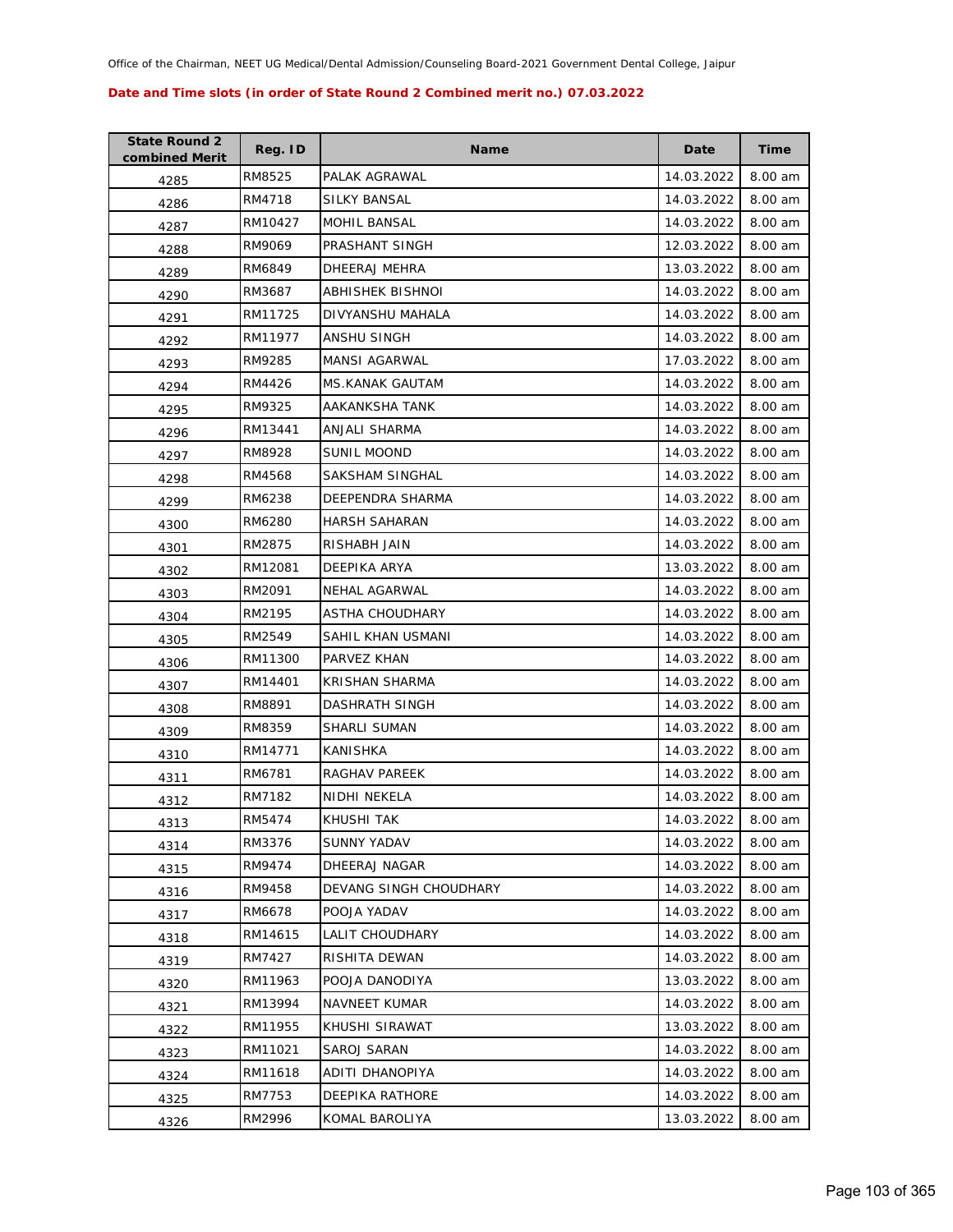| <b>State Round 2</b><br>combined Merit | Reg. ID | <b>Name</b>               | Date       | <b>Time</b> |
|----------------------------------------|---------|---------------------------|------------|-------------|
| 4327                                   | RM1419  | <b>AKSHAT GOCHAR</b>      | 12.03.2022 | 8.00 am     |
| 4328                                   | RM5921  | RADHIKA SONI              | 14.03.2022 | 8.00 am     |
| 4329                                   | RM6071  | RISHABH KUMAR PATIDAR     | 14.03.2022 | 8.00 am     |
| 4330                                   | RN16447 | ROHITASH SHARMA           | 14.03.2022 | 8.00 am     |
| 4331                                   | RM3291  | TUSHAR JAISWAL            | 14.03.2022 | 8.00 am     |
| 4332                                   | RM4590  | JASVINDRA ALHA            | 13.03.2022 | 8.00 am     |
| 4333                                   | RM9246  | PALAK SOMANI              | 14.03.2022 | 8.00 am     |
| 4334                                   | RM1380  | <b>AKHILESH AGRAWAL</b>   | 14.03.2022 | 8.00 am     |
| 4335                                   | RM3546  | <b>AKSHAT GARG</b>        | 14.03.2022 | 8.00 am     |
| 4336                                   | RM3838  | ROHAN BANSAL              | 14.03.2022 | 8.00 am     |
| 4337                                   | RM1977  | DIVYA SHAH                | 14.03.2022 | 8.00 am     |
| 4338                                   | RM7297  | SOMYA SHARMA              | 14.03.2022 | 8.00 am     |
| 4339                                   | RM7917  | MOHAMMAD FAIZAN ANSARI    | 14.03.2022 | 8.00 am     |
| 4340                                   | RM2250  | MOHD IDRISH KHAN          | 14.03.2022 | 8.00 am     |
| 4341                                   | RM2344  | AWADHESH CHOUDHARY        | 14.03.2022 | 8.00 am     |
| 4342                                   | RM6334  | YOGESH KUMAR              | 14.03.2022 | 8.00 am     |
| 4343                                   | RM12223 | <b>GUNJAN MALVIYA</b>     | 14.03.2022 | 8.00 am     |
| 4344                                   | RM6119  | PRASHANSA KATEWA          | 14.03.2022 | 8.00 am     |
| 4345                                   | RM1555  | SACHIN SAINI              | 14.03.2022 | 8.00 am     |
| 4346                                   | RM13306 | <b>GAGAN MEENA</b>        | 12.03.2022 | 8.00 am     |
| 4347                                   | RM7499  | SHRUTI SHARMA             | 14.03.2022 | 8.00 am     |
| 4348                                   | RM5374  | RAVI MEENA                | 12.03.2022 | 8.00 am     |
| 4349                                   | RM4837  | PRADEEP KUMAR             | 14.03.2022 | 8.00 am     |
| 4350                                   | RM12428 | SHREYA AVASTHI            | 14.03.2022 | 8.00 am     |
| 4351                                   | RM13201 | PUSHPA KUMARI PRAJAPAT    | 14.03.2022 | 8.00 am     |
| 4352                                   | RM8491  | <b>BHAVIKA JOSHI</b>      | 14.03.2022 | 8.00 am     |
| 4353                                   | RM6672  | <b>MOHD AFZAL ANSARI</b>  | 14.03.2022 | 8.00 am     |
| 4354                                   | RM6729  | ADITI MAHALA              | 14.03.2022 | 8.00 am     |
| 4355                                   | RM1124  | VANDANA SAINI             | 14.03.2022 | 8.00 am     |
| 4356                                   | RM3497  | <b>MUSKAN</b>             | 14.03.2022 | 8.00 am     |
| 4357                                   | RM11552 | MANTASHA                  | 14.03.2022 | 8.00 am     |
| 4358                                   | RM6217  | MAMTA HANSALIYA           | 13.03.2022 | 8.00 am     |
| 4359                                   | RM10578 | PRIYANKA KHICHAR          | 14.03.2022 | 8.00 am     |
| 4360                                   | RM2069  | <b>IMLA KUMARI</b>        | 14.03.2022 | 8.00 am     |
| 4361                                   | RM13094 | ARUNIMA SINGH             | 17.03.2022 | 8.00 am     |
| 4362                                   | RM15718 | YASH GAUR                 | 14.03.2022 | 8.00 am     |
| 4363                                   | RM9507  | <b>BHANU PRIYA</b>        | 14.03.2022 | 8.00 am     |
| 4364                                   | RM12997 | PEERA RAM                 | 14.03.2022 | 8.00 am     |
| 4365                                   | RM12478 | YADAV AMAN PRAHALAD SAHAI | 14.03.2022 | 8.00 am     |
| 4366                                   | RM11135 | RAVINDER SINGH            | 14.03.2022 | 8.00 am     |
| 4367                                   | RM13719 | RIYANSH SHARMA            | 14.03.2022 | 8.00 am     |
| 4368                                   | RM13364 | HARSH KUMAR SHARMA        | 14.03.2022 | 8.00 am     |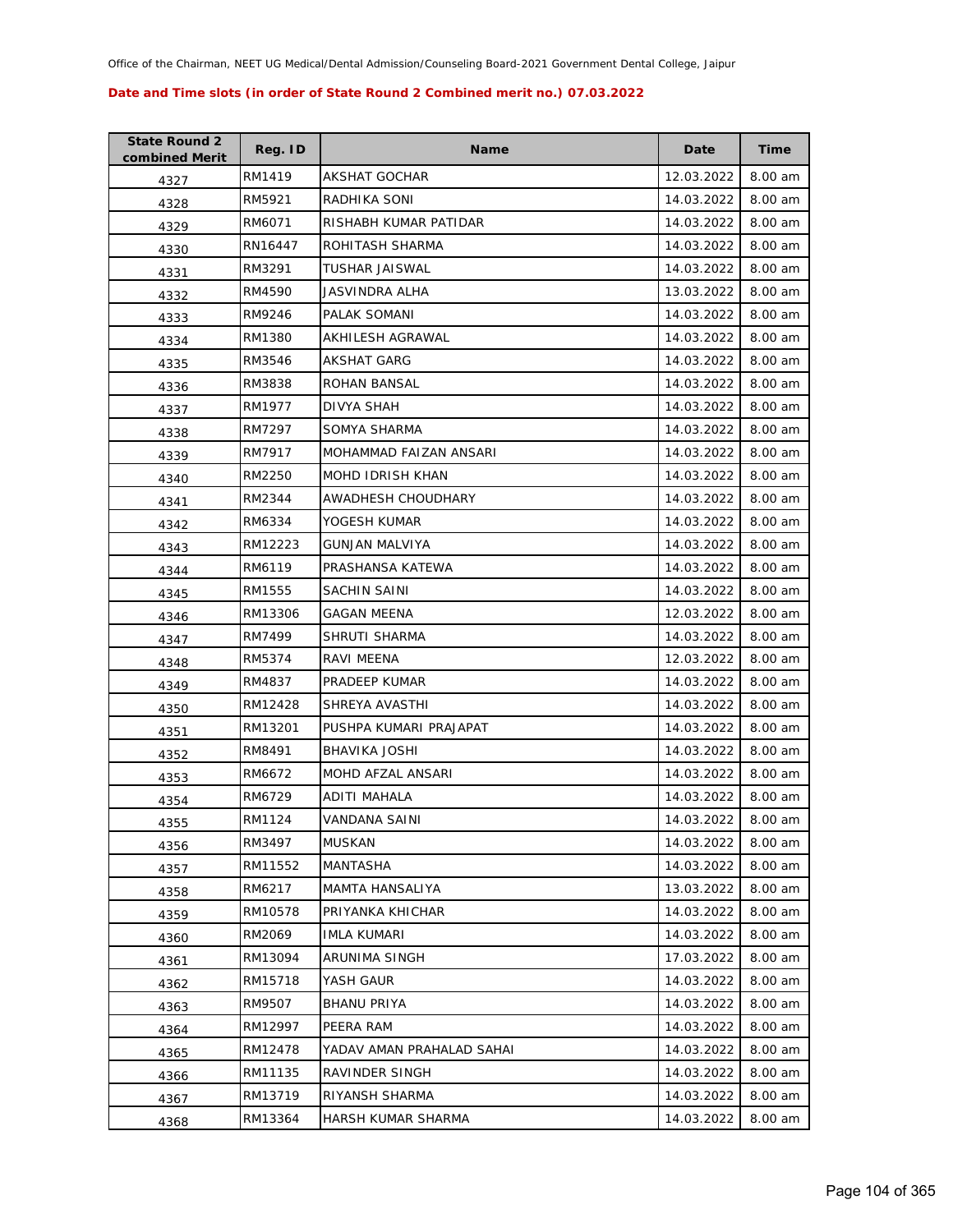| <b>State Round 2</b><br>combined Merit | Reg. ID | <b>Name</b>            | Date       | Time    |
|----------------------------------------|---------|------------------------|------------|---------|
| 4369                                   | RM2571  | VINITA                 | 14.03.2022 | 8.00 am |
| 4370                                   | RM4720  | ROHIT YADAV            | 14.03.2022 | 8.00 am |
| 4371                                   | RM12275 | PINKI KUMAWAT          | 14.03.2022 | 8.00 am |
| 4372                                   | RM13754 | SANJAY SONI            | 14.03.2022 | 8.00 am |
| 4373                                   | RM5959  | JASWANT SINGH          | 14.03.2022 | 8.00 am |
| 4374                                   | RM4017  | ANUP KUMAR VERMA       | 13.03.2022 | 8.00 am |
| 4375                                   | RM10788 | DIYA KRISHANIA         | 14.03.2022 | 8.00 am |
| 4376                                   | RM13311 | ASHIMA JAIN            | 14.03.2022 | 8.00 am |
| 4377                                   | RM2288  | SUNIL KUMAR KANWAT     | 13.03.2022 | 8.00 am |
| 4378                                   | RM9508  | PRIYANSHU SWARNKAR     | 14.03.2022 | 8.00 am |
| 4379                                   | RM8342  | MONIKA KULHARI         | 14.03.2022 | 8.00 am |
| 4380                                   | RM11760 | PARMHARSH DOTANIYA     | 13.03.2022 | 8.00 am |
| 4381                                   | RM6810  | SNEHA DUTT             | 14.03.2022 | 8.00 am |
| 4382                                   | RM14023 | <b>DIKSHA</b>          | 14.03.2022 | 8.00 am |
| 4383                                   | RM9188  | <b>NOOPUR SHARMA</b>   | 14.03.2022 | 8.00 am |
| 4384                                   | RM2373  | DIVYA KUMARI           | 14.03.2022 | 8.00 am |
| 4385                                   | RM3883  | PRACHI GARSSA          | 14.03.2022 | 8.00 am |
| 4386                                   | RM8823  | SACHIN DEV RATHORE     | 14.03.2022 | 8.00 am |
| 4387                                   | RM2988  | RAJESH GURJAR          | 12.03.2022 | 8.00 am |
| 4388                                   | RM7992  | <b>VINOD SHARMA</b>    | 14.03.2022 | 8.00 am |
| 4389                                   | RM14026 | <b>MANISHA MOOND</b>   | 14.03.2022 | 8.00 am |
| 4390                                   | RM1917  | AKSHAT PATNI           | 14.03.2022 | 8.00 am |
| 4391                                   | RM12702 | SHWETA SINHGVI         | 14.03.2022 | 8.00 am |
| 4392                                   | RM3266  | HIMANSHU BHUKAL        | 13.03.2022 | 8.00 am |
| 4393                                   | RM15060 | HARSHITA CHOUDHARY     | 14.03.2022 | 8.00 am |
| 4394                                   | RM13839 | DEEPAK KUMAR SHARMA    | 14.03.2022 | 8.00 am |
| 4395                                   | RM6287  | <b>MUSKAN GADIA</b>    | 14.03.2022 | 8.00 am |
| 4396                                   | RM13852 | RAKESH YADAV           | 14.03.2022 | 8.00 am |
| 4397                                   | RM4389  | <b>SRISHTY CHARAYA</b> | 14.03.2022 | 8.00 am |
| 4398                                   | RM3419  | KAJOD MAL GURJAR       | 12.03.2022 | 8.00 am |
| 4399                                   | RM9021  | <b>BHARTI KESWANI</b>  | 14.03.2022 | 8.00 am |
| 4400                                   | RM5966  | PRATHAM GOYANKA        | 14.03.2022 | 8.00 am |
| 4401                                   | RM7568  | PRATISHTHA SHARMA      | 14.03.2022 | 8.00 am |
| 4402                                   | RM8444  | NIKITA KUMARI          | 14.03.2022 | 8.00 am |
| 4403                                   | RM3221  | AVINASH CHOUDHARY      | 14.03.2022 | 8.00 am |
| 4404                                   | RM7159  | NEHA SHARMA            | 14.03.2022 | 8.00 am |
| 4405                                   | RM10709 | RAJENDRA SHARMA        | 14.03.2022 | 8.00 am |
| 4406                                   | RM4595  | AMIT KHATANA           | 12.03.2022 | 8.00 am |
| 4407                                   | RM2071  | SHUBHAM MEENA          | 12.03.2022 | 8.00 am |
| 4408                                   | RM8551  | MAHIMA NAGAR           | 14.03.2022 | 8.00 am |
| 4409                                   | RM7203  | KULDEEP PRAJAPAT       | 14.03.2022 | 8.00 am |
| 4410                                   | RM1918  | YASH DIXIT             | 14.03.2022 | 8.00 am |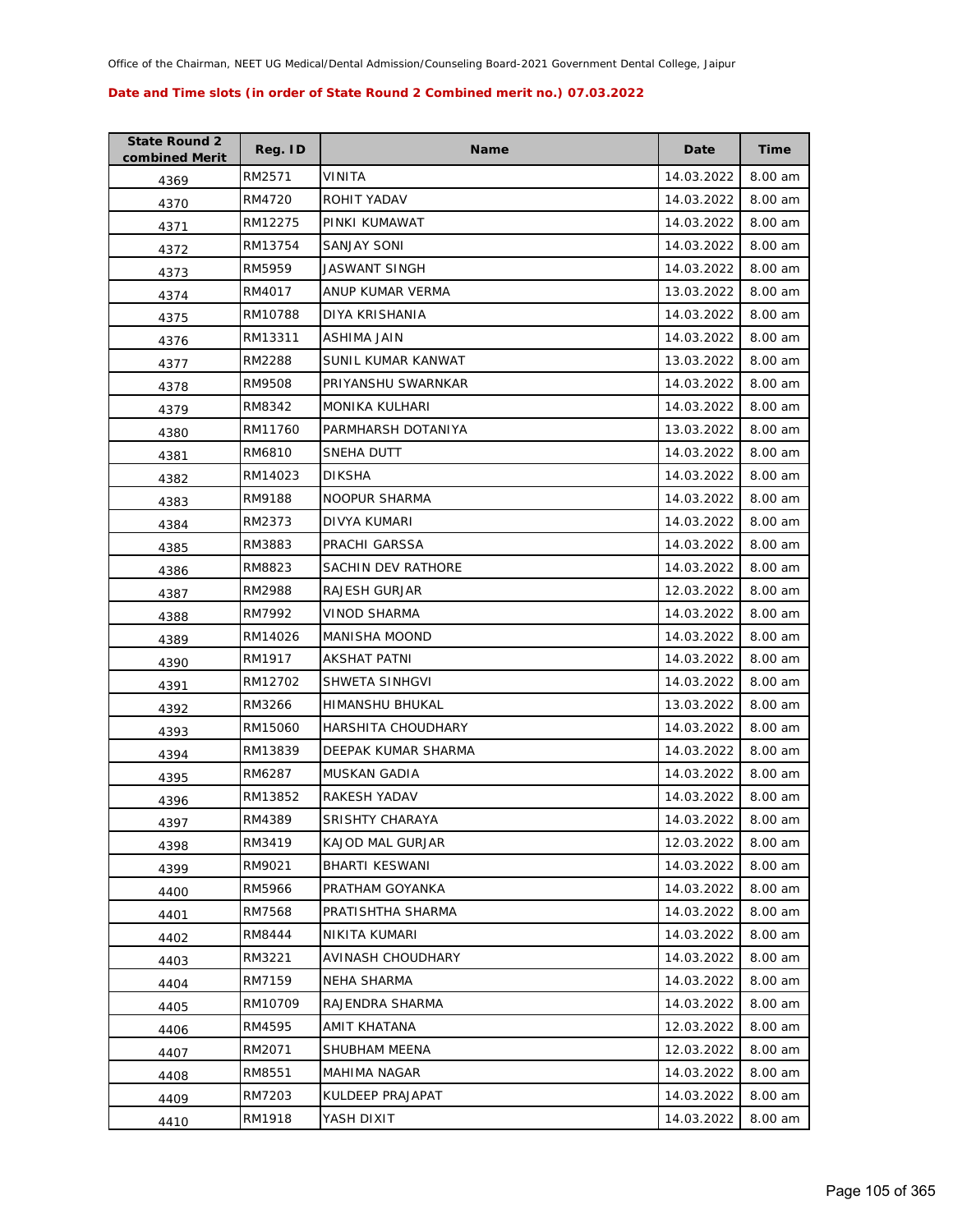| <b>State Round 2</b><br>combined Merit | Reg. ID | <b>Name</b>             | Date       | <b>Time</b> |
|----------------------------------------|---------|-------------------------|------------|-------------|
| 4411                                   | RM9596  | SANGEETA CHOUDHARY      | 14.03.2022 | 8.00 am     |
| 4412                                   | RM13013 | MS.USHA KUMARI YADAV    | 14.03.2022 | 8.00 am     |
| 4413                                   | RM6369  | PIYUSH SAINI            | 14.03.2022 | 8.00 am     |
| 4414                                   | RM9419  | <b>DUSHYANT SINGH</b>   | 14.03.2022 | 8.00 am     |
| 4415                                   | RM2613  | RISHIKA JAT             | 14.03.2022 | 8.00 am     |
| 4416                                   | RM3146  | <b>BHAVISH KUMAR</b>    | 14.03.2022 | 8.00 am     |
| 4417                                   | RM15000 | <b>VIPIN KUMAR</b>      | 14.03.2022 | 8.00 am     |
| 4418                                   | RM6554  | RIYA KYAL               | 14.03.2022 | 8.00 am     |
| 4419                                   | RM13144 | RAKESH KUMAR SAINI      | 14.03.2022 | 8.00 am     |
| 4420                                   | RM13095 | DEEPENDRA SINGH RANAWAT | 14.03.2022 | 8.00 am     |
| 4421                                   | RM3918  | PAWAN KUMAR GURJAR      | 12.03.2022 | 8.00 am     |
| 4422                                   | RM1471  | ANURODH SHANDILYA       | 14.03.2022 | 8.00 am     |
| 4423                                   | RM15258 | NIKETA                  | 14.03.2022 | 8.00 am     |
| 4424                                   | RM14418 | NIKITA SHARMA           | 14.03.2022 | 8.00 am     |
| 4425                                   | RM4826  | ARYAN PUROHIT           | 14.03.2022 | 8.00 am     |
| 4426                                   | RM8730  | CHAHAK SHARMA           | 14.03.2022 | 8.00 am     |
| 4427                                   | RM1267  | <b>ARUN VYAS</b>        | 14.03.2022 | 8.00 am     |
| 4428                                   | RM12075 | AFJAL                   | 14.03.2022 | 8.00 am     |
| 4429                                   | RM3343  | MARIYA ASAF ALI         | 14.03.2022 | 8.00 am     |
| 4430                                   | RM5834  | DEEPAK KUMAR YOGI       | 14.03.2022 | 8.00 am     |
| 4431                                   | RM9289  | RAKESH MANDAR           | 13.03.2022 | 8.00 am     |
| 4432                                   | RM10590 | REETIKA GEHLOT          | 14.03.2022 | 8.00 am     |
| 4433                                   | RM13686 | ANSHUL BHUGRA           | 14.03.2022 | 8.00 am     |
| 4434                                   | RM8248  | MASOOM JAIN             | 14.03.2022 | 8.00 am     |
| 4435                                   | RM7228  | SAKSHI BAKOLIA          | 13.03.2022 | 8.00 am     |
| 4436                                   | RM9853  | <b>SANA GAURI</b>       | 14.03.2022 | 8.00 am     |
| 4437                                   | RM9437  | <b>DIVYA</b>            | 14.03.2022 | 8.00 am     |
| 4438                                   | RM1164  | <b>NITIN KUMAR</b>      | 13.03.2022 | 8.00 am     |
| 4439                                   | RM7423  | MANISHA KUMAWAT         | 14.03.2022 | 8.00 am     |
| 4440                                   | RM9238  | CHANCHAL SHARMA         | 14.03.2022 | 8.00 am     |
| 4441                                   | RM12554 | MAHIMA CHATURVEDI       | 14.03.2022 | 8.00 am     |
| 4442                                   | RM10835 | <b>NOOR FATIMA</b>      | 14.03.2022 | 8.00 am     |
| 4443                                   | RM10478 | JYOTI NAGAR             | 14.03.2022 | 8.00 am     |
| 4444                                   | RM13179 | KRISHAN GOPAL SHARMA    | 14.03.2022 | 8.00 am     |
| 4445                                   | RM12601 | ASHISH SHARMA           | 14.03.2022 | 8.00 am     |
| 4446                                   | RM4815  | KARUNA SHARMA           | 14.03.2022 | 8.00 am     |
| 4447                                   | RM13559 | <b>GAURAV YADAV</b>     | 14.03.2022 | 8.00 am     |
| 4448                                   | RM14435 | ANJALI SAINI            | 14.03.2022 | 8.00 am     |
| 4449                                   | RM4618  | DHAIRYA NAGAR           | 14.03.2022 | 8.00 am     |
| 4450                                   | RM1725  | ISHIKA GOYAL            | 14.03.2022 | 8.00 am     |
| 4451                                   | RM11581 | NEHA                    | 13.03.2022 | 8.00 am     |
| 4452                                   | RM14662 | RITIK MITTAL            | 14.03.2022 | 8.00 am     |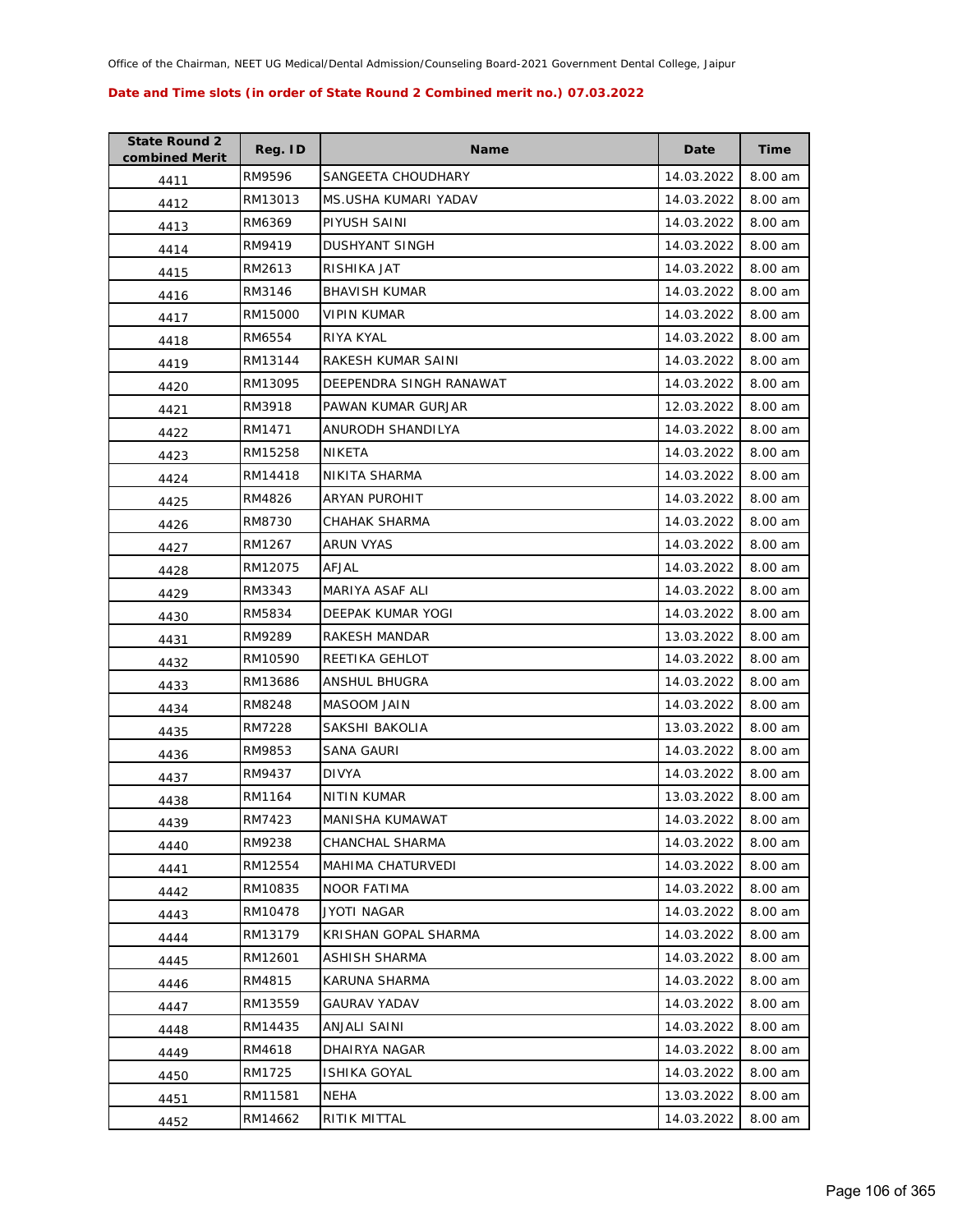| <b>State Round 2</b><br>combined Merit | Reg. ID | <b>Name</b>             | Date       | Time    |
|----------------------------------------|---------|-------------------------|------------|---------|
| 4453                                   | RM15701 | RUCHIKA PAREEK          | 14.03.2022 | 8.00 am |
| 4454                                   | RM12851 | ARISH ANSARI            | 14.03.2022 | 8.00 am |
| 4455                                   | RM9651  | KASHISH DHARIWAL        | 14.03.2022 | 8.00 am |
| 4456                                   | RM2833  | <b>NAKUL SONI</b>       | 14.03.2022 | 8.00 am |
| 4457                                   | RM9209  | GAGNESH CHAUHAN         | 13.03.2022 | 8.00 am |
| 4458                                   | RM9225  | VINOD KUMAR SAINI       | 14.03.2022 | 8.00 am |
| 4459                                   | RM6038  | KALPANA SHARMA          | 14.03.2022 | 8.00 am |
| 4460                                   | RM9689  | PALAK JAIN              | 14.03.2022 | 8.00 am |
| 4461                                   | RM4194  | HIMANSHI SONI           | 14.03.2022 | 8.00 am |
| 4462                                   | RM12278 | MOHD ALTAF KHAN         | 14.03.2022 | 8.00 am |
| 4463                                   | RM14636 | <b>VIKRAM KUDI</b>      | 14.03.2022 | 8.00 am |
| 4464                                   | RM1902  | SHIVIKA VIJAY           | 14.03.2022 | 8.00 am |
| 4465                                   | RM2178  | ANCHAL MAHESHWARI       | 14.03.2022 | 8.00 am |
| 4466                                   | RM11755 | PRATEEK JHANKAL         | 14.03.2022 | 8.00 am |
| 4467                                   | RM1677  | PAWAN KUMAR SAINI       | 14.03.2022 | 8.00 am |
| 4468                                   | RM4681  | YASH KUMAR              | 14.03.2022 | 8.00 am |
| 4469                                   | RM1646  | HARSHRAJ SINGH RAO      | 14.03.2022 | 8.00 am |
| 4470                                   | RM2959  | MUDIT ANJANA            | 14.03.2022 | 8.00 am |
| 4471                                   | RM7174  | AJAY KASANA             | 12.03.2022 | 8.00 am |
| 4472                                   | RM4739  | SHUBHAM SANKHALA        | 13.03.2022 | 8.00 am |
| 4473                                   | RM14483 | RAJ SHARMA              | 14.03.2022 | 8.00 am |
| 4474                                   | RM3494  | VIRENDRA KUMAR          | 13.03.2022 | 8.00 am |
| 4475                                   | RM6278  | VIVEK RAJ JALUTHARIA    | 13.03.2022 | 8.00 am |
| 4476                                   | RM1026  | RASAGANIA RAHUL PRAKASH | 13.03.2022 | 8.00 am |
| 4477                                   | RM8785  | SURABHI CHOUDHARY       | 14.03.2022 | 8.00 am |
| 4478                                   | RM12197 | MANISH KUMAWAT          | 14.03.2022 | 8.00 am |
| 4479                                   | RM12842 | SHIVA YADAV             | 14.03.2022 | 8.00 am |
| 4480                                   | RM8634  | <b>MONIKA</b>           | 14.03.2022 | 8.00 am |
| 4481                                   | RM2020  | <b>MANOJ DUKIYA</b>     | 14.03.2022 | 8.00 am |
| 4482                                   | RM4799  | ASHISH YADAV            | 14.03.2022 | 8.00 am |
| 4483                                   | RM3992  | AMICHAND GURJAR         | 12.03.2022 | 8.00 am |
| 4484                                   | RM12650 | ANNU YADAV              | 14.03.2022 | 8.00 am |
| 4485                                   | RM11830 | <b>TUSHAR JAIN</b>      | 14.03.2022 | 8.00 am |
| 4486                                   | RM12937 | AKSHIT KUMAR JAKHAR     | 14.03.2022 | 8.00 am |
| 4487                                   | RM6696  | VIKAS SARASWAT          | 14.03.2022 | 8.00 am |
| 4488                                   | RM11927 | RAJAN YADAV             | 14.03.2022 | 8.00 am |
| 4489                                   | RM8492  | SONALI                  | 14.03.2022 | 8.00 am |
| 4490                                   | RM11204 | NAVDEEP SINGH           | 14.03.2022 | 8.00 am |
| 4491                                   | RM10116 | SUSHMA YADAV            | 14.03.2022 | 8.00 am |
| 4492                                   | RM7339  | SAMRIDDHI SINGH         | 14.03.2022 | 8.00 am |
| 4493                                   | RM12914 | UTKARSH DIXIT           | 14.03.2022 | 8.00 am |
| 4494                                   | RM3014  | ABHISHEK CHOUDHARY      | 14.03.2022 | 8.00 am |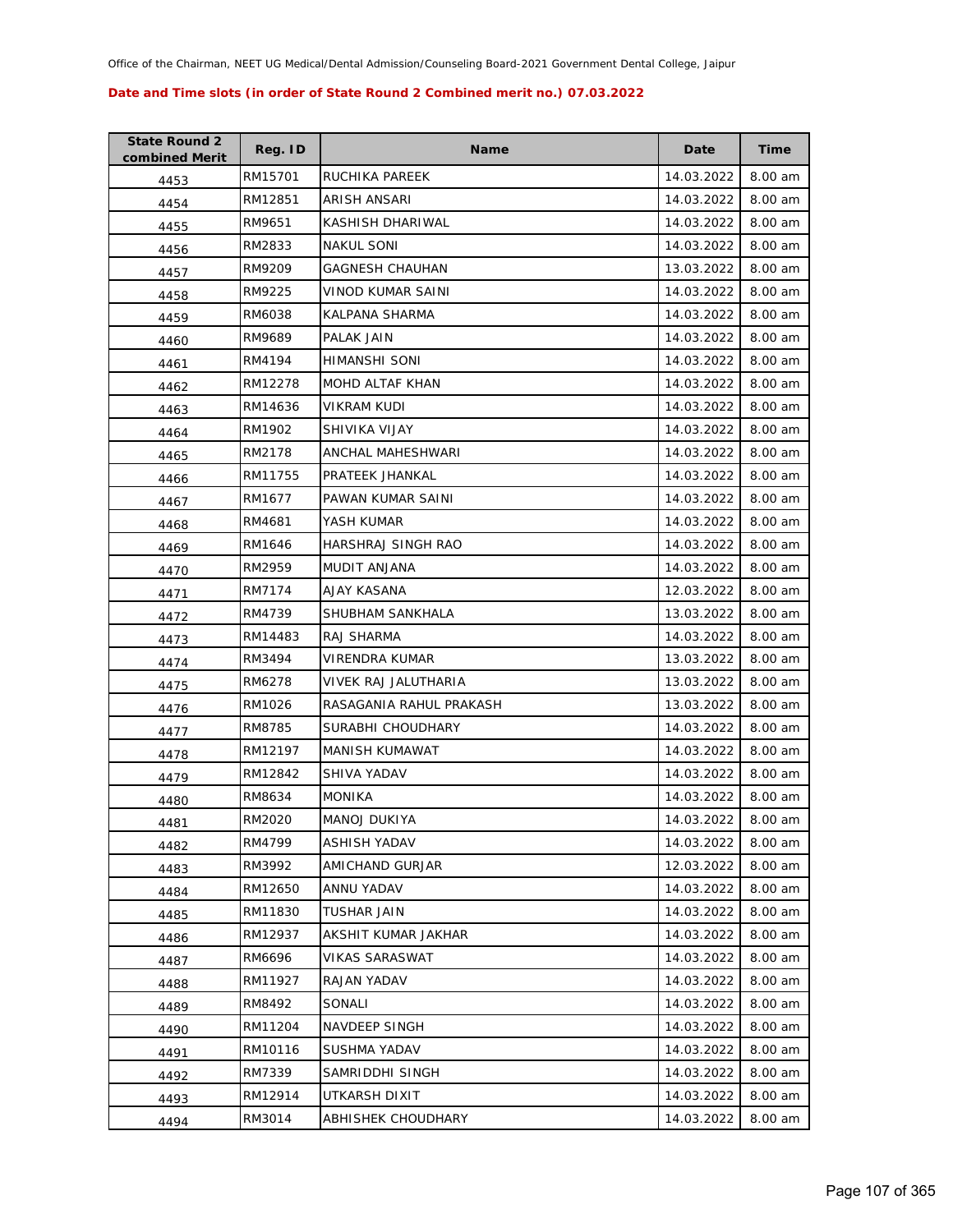| <b>State Round 2</b><br>combined Merit | Reg. ID | <b>Name</b>           | Date       | Time    |
|----------------------------------------|---------|-----------------------|------------|---------|
| 4495                                   | RM3926  | <b>MANISH KUMAR</b>   | 14.03.2022 | 8.00 am |
| 4496                                   | RM9806  | CHANCHAL JAIN         | 14.03.2022 | 8.00 am |
| 4497                                   | RM13557 | CHARVEE GAUTAM        | 14.03.2022 | 8.00 am |
| 4498                                   | RM10443 | PRIYANJALY            | 14.03.2022 | 8.00 am |
| 4499                                   | RM9654  | KHUSHI PERIWAL        | 14.03.2022 | 8.00 am |
| 4500                                   | RM13096 | PRIYANSHI JAIN        | 14.03.2022 | 8.00 am |
| 4501                                   | RM8982  | KULDEEP JANGID        | 14.03.2022 | 8.00 am |
| 4502                                   | RM1228  | <b>BHARAT CHARAN</b>  | 14.03.2022 | 8.00 am |
| 4503                                   | RM8713  | AKSHPREET KAUR        | 13.03.2022 | 8.00 am |
| 4504                                   | RM15830 | SUHANI JAIN           | 14.03.2022 | 8.00 am |
| 4505                                   | RM12116 | KHUSHBOO BUDANIA      | 14.03.2022 | 8.00 am |
| 4506                                   | RM4705  | GAURAV SIYOTA         | 14.03.2022 | 8.00 am |
| 4507                                   | RM12463 | POOJA CHOUDHARY       | 14.03.2022 | 8.00 am |
| 4508                                   | RM11445 | PRATEEK YOGI          | 14.03.2022 | 8.00 am |
| 4509                                   | RM1094  | POONAM CHOUDHARY      | 14.03.2022 | 8.00 am |
| 4510                                   | RM7819  | PALAK JAIN            | 14.03.2022 | 8.00 am |
| 4511                                   | RM11654 | <b>CHARVI GOYAL</b>   | 14.03.2022 | 8.00 am |
| 4512                                   | RM13332 | RATAN KUMAR MEGHWAL   | 13.03.2022 | 8.00 am |
| 4513                                   | RM11231 | SIKENDER KUDI         | 14.03.2022 | 8.00 am |
| 4514                                   | RM15730 | BHUVI KHATRI          | 14.03.2022 | 8.00 am |
| 4515                                   | RM8427  | SNEHA GOYAL           | 14.03.2022 | 8.00 am |
| 4516                                   | RM4046  | SACHIN MEENA          | 12.03.2022 | 8.00 am |
| 4517                                   | RM4742  | AYUSH KUMAR           | 13.03.2022 | 8.00 am |
| 4518                                   | RM5464  | CHARVI AGRAWAL        | 14.03.2022 | 8.00 am |
| 4519                                   | RM13585 | ROHAN SHARMA          | 14.03.2022 | 8.00 am |
| 4520                                   | RM14480 | RAKESH CHOUDHARY      | 14.03.2022 | 8.00 am |
| 4521                                   | RM5158  | SONU DHAKAD           | 14.03.2022 | 8.00 am |
| 4522                                   | RM4552  | NAVEEN KUMAWAT        | 14.03.2022 | 8.00 am |
| 4523                                   | RM11314 | MANISH SINGH          | 17.03.2022 | 8.00 am |
| 4524                                   | RM7459  | VARCHASV SHARMA       | 14.03.2022 | 8.00 am |
| 4525                                   | RM6282  | PARVAT                | 12.03.2022 | 8.00 am |
| 4526                                   | RM13159 | ANITA KUMARI YADAV    | 14.03.2022 | 8.00 am |
| 4527                                   | RM14952 | SOHAN LAL             | 14.03.2022 | 8.00 am |
| 4528                                   | RM3912  | TANU KHANDELWAL GUPTA | 14.03.2022 | 8.00 am |
| 4529                                   | RM14467 | <b>GARGI PAREEK</b>   | 14.03.2022 | 8.00 am |
| 4530                                   | RM13008 | KIRAN CHOUDHARY       | 14.03.2022 | 8.00 am |
| 4531                                   | RM1932  | HARSHITA JAIN         | 14.03.2022 | 8.00 am |
| 4532                                   | RM8583  | MANISH KUMAR MEENA    | 12.03.2022 | 8.00 am |
| 4533                                   | RM11401 | ANSHUL                | 14.03.2022 | 8.00 am |
| 4534                                   | RM13480 | KAVITA REWAR          | 14.03.2022 | 8.00 am |
| 4535                                   | RM13437 | ABHISHEK SAINI        | 14.03.2022 | 8.00 am |
| 4536                                   | RM13914 | NISHA KALA            | 14.03.2022 | 8.00 am |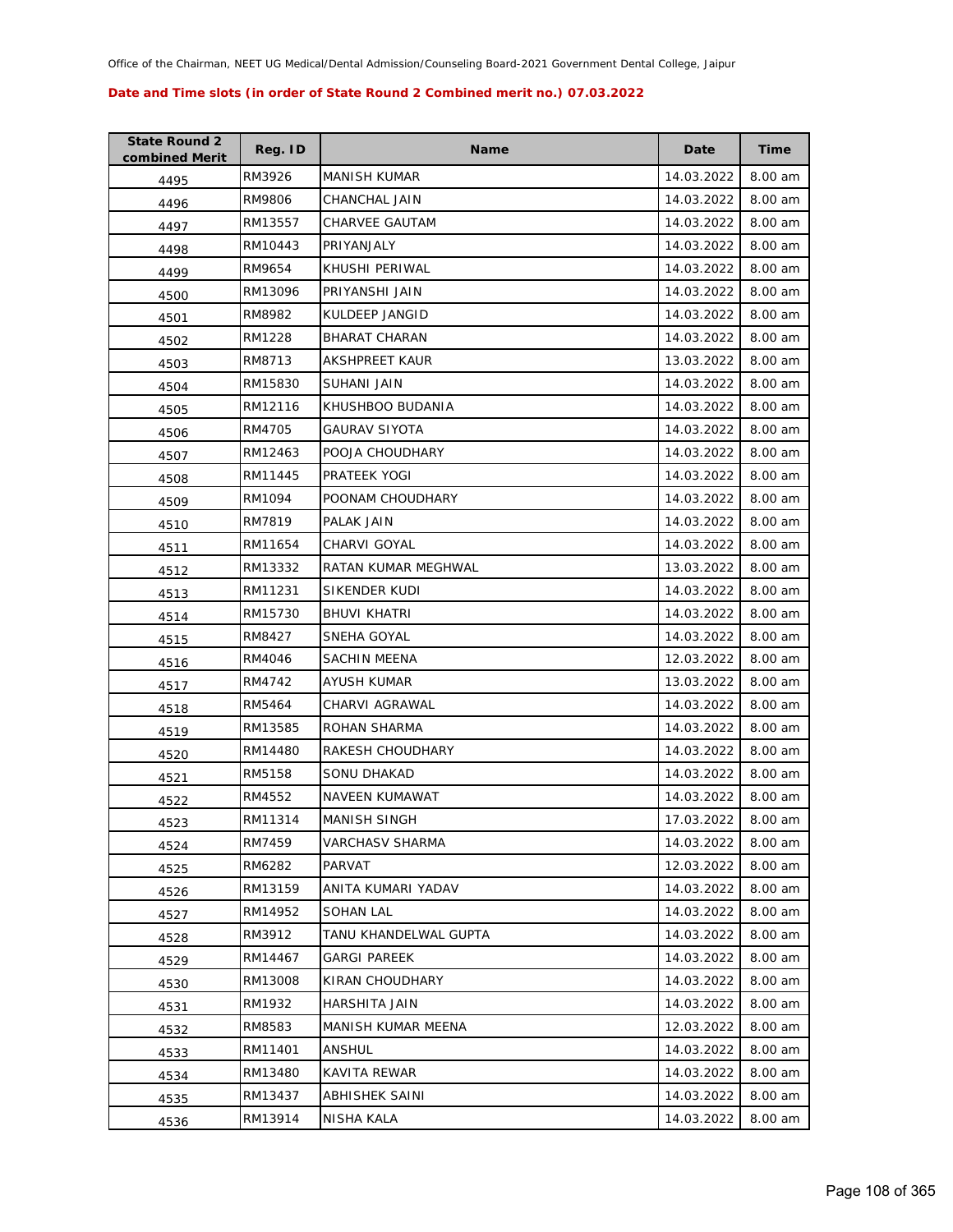| <b>State Round 2</b><br>combined Merit | Reg. ID | <b>Name</b>            | Date       | <b>Time</b> |
|----------------------------------------|---------|------------------------|------------|-------------|
| 4537                                   | RM4327  | AYUSH KHANDELWAL       | 14.03.2022 | 8.00 am     |
| 4538                                   | RM10287 | <b>GUNJAN CHIRANIA</b> | 13.03.2022 | 8.00 am     |
| 4539                                   | RM10608 | HARDIKA JAIN           | 14.03.2022 | 8.00 am     |
| 4540                                   | RM6069  | KUSUMLATA VERMA        | 13.03.2022 | 8.00 am     |
| 4541                                   | RM10450 | ARYA AGARWAL           | 14.03.2022 | 8.00 am     |
| 4542                                   | RM15814 | KASHISH SHARMA         | 14.03.2022 | 8.00 am     |
| 4543                                   | RM7266  | ABHIYANSHI ARORA       | 14.03.2022 | 8.00 am     |
| 4544                                   | RM12682 | GARIMA                 | 14.03.2022 | 8.00 am     |
| 4545                                   | RM10081 | JYOTI YADAV            | 14.03.2022 | 8.00 am     |
| 4546                                   | RM12732 | AYUSHI SHARMA          | 14.03.2022 | 8.00 am     |
| 4547                                   | RM2972  | PRATUL GHATIA          | 14.03.2022 | 8.00 am     |
| 4548                                   | RM13905 | <b>BHARTI YADAV</b>    | 14.03.2022 | 8.00 am     |
| 4549                                   | RM12083 | <b>SUMAN</b>           | 14.03.2022 | 8.00 am     |
| 4550                                   | RM2921  | PREETI DAD             | 14.03.2022 | 8.00 am     |
| 4551                                   | RM9861  | PRANJAL SHARMA         | 14.03.2022 | 8.00 am     |
| 4552                                   | RM13984 | YASHASVI SHEKHAWAT     | 14.03.2022 | 8.00 am     |
| 4553                                   | RM6127  | <b>ABHISHEK SHARMA</b> | 14.03.2022 | 8.00 am     |
| 4554                                   | RM11121 | JHANVI KHANDAL         | 14.03.2022 | 8.00 am     |
| 4555                                   | RM7947  | JYOTI YADAV            | 14.03.2022 | 8.00 am     |
| 4556                                   | RM2771  | <b>NEERAJ SWAMI</b>    | 14.03.2022 | 8.00 am     |
| 4557                                   | RM11415 | NANDINI AGARWAL        | 14.03.2022 | 8.00 am     |
| 4558                                   | RM2450  | NAMEERA RAHI           | 14.03.2022 | 8.00 am     |
| 4559                                   | RM12082 | HARSHIT KUMAR MEENA    | 12.03.2022 | 8.00 am     |
| 4560                                   | RM4150  | YOGESH SHARMA          | 14.03.2022 | 8.00 am     |
| 4561                                   | RM8539  | ABHISHEK PANKAJ        | 13.03.2022 | 8.00 am     |
| 4562                                   | RM12739 | ANKIT SINGH LODHI      | 14.03.2022 | 8.00 am     |
| 4563                                   | RM1174  | AAYUSH JINDAL          | 14.03.2022 | 8.00 am     |
| 4564                                   | RM7321  | SHRANYA CHOUDHARY      | 14.03.2022 | 8.00 am     |
| 4565                                   | RM1442  | <b>VISHAL SONI</b>     | 14.03.2022 | 8.00 am     |
| 4566                                   | RM7790  | AMAN SHARMA            | 14.03.2022 | 8.00 am     |
| 4567                                   | RM7953  | PREM SARAN             | 14.03.2022 | 8.00 am     |
| 4568                                   | RM6684  | <b>HEMANT DEV</b>      | 12.03.2022 | 8.00 am     |
| 4569                                   | RM11716 | <b>BHOOMIKA</b>        | 14.03.2022 | 8.00 am     |
| 4570                                   | RM13820 | <b>REVATEE RAMAN</b>   | 14.03.2022 | 8.00 am     |
| 4571                                   | RM11644 | HIMANSHU KUMAR         | 13.03.2022 | 8.00 am     |
| 4572                                   | RM5799  | <b>KAPIL CHAWLA</b>    | 13.03.2022 | 8.00 am     |
| 4573                                   | RM10598 | JEETENDRA KUMAR        | 14.03.2022 | 8.00 am     |
| 4574                                   | RM9800  | PRAVEEN KUMAR MAHLA    | 14.03.2022 | 8.00 am     |
| 4575                                   | RM12311 | MS.NIKITA KUMARI       | 14.03.2022 | 8.00 am     |
| 4576                                   | RM6492  | MANAN AGARWAL          | 14.03.2022 | 8.00 am     |
| 4577                                   | RM6562  | SANGEETA GOTHWAL       | 13.03.2022 | 8.00 am     |
| 4578                                   | RM4611  | LOKESH KUMAR PRADAN    | 14.03.2022 | 8.00 am     |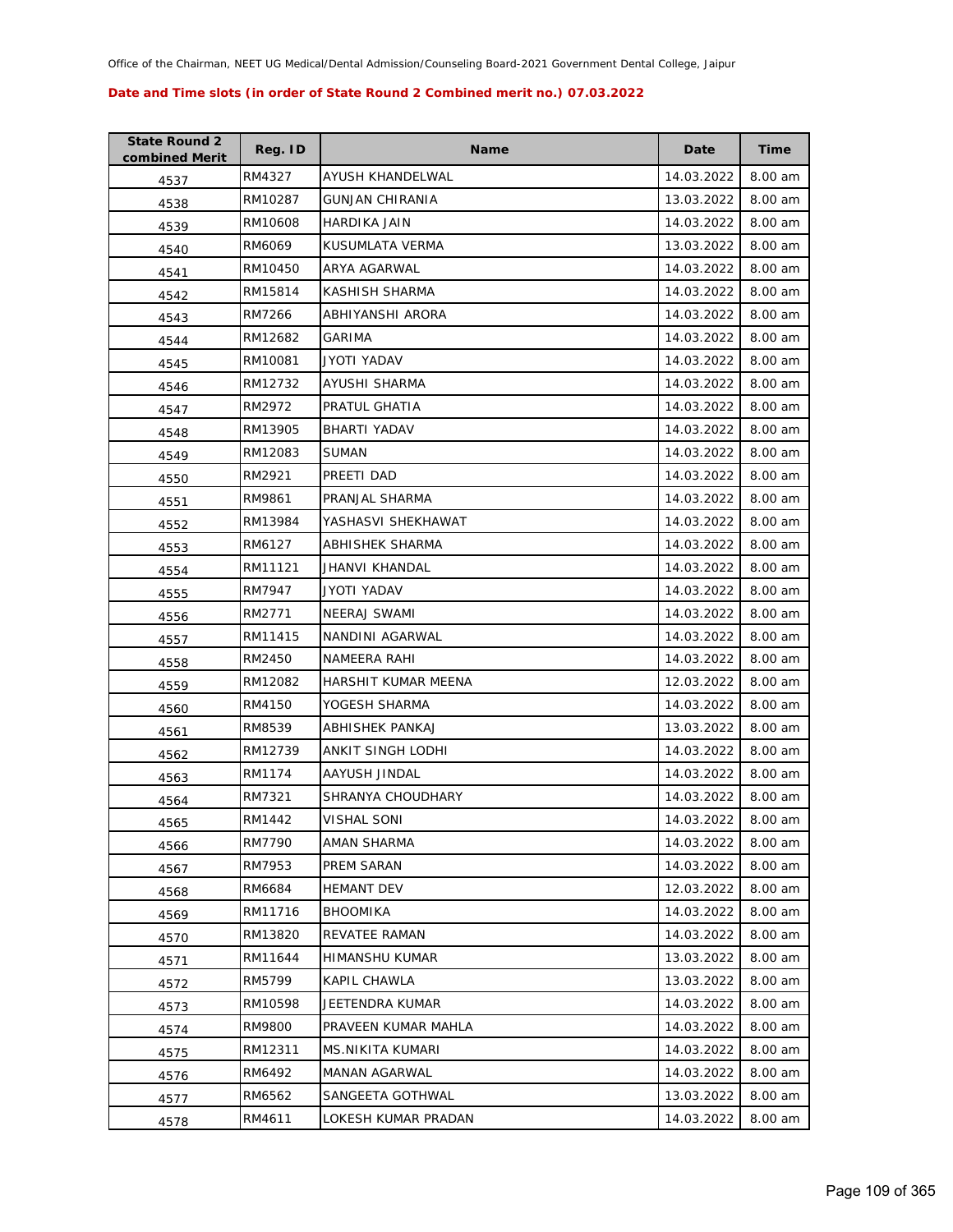| <b>State Round 2</b><br>combined Merit | Reg. ID | <b>Name</b>             | Date       | Time    |
|----------------------------------------|---------|-------------------------|------------|---------|
| 4579                                   | RM1557  | RITU BAIRWA             | 13.03.2022 | 8.00 am |
| 4580                                   | RM1710  | RITISHA PRAJAPATI       | 14.03.2022 | 8.00 am |
| 4581                                   | RM8585  | TANU CHOUDHARY          | 14.03.2022 | 8.00 am |
| 4582                                   | RM9986  | PRADEEP KHYALIYA        | 14.03.2022 | 8.00 am |
| 4583                                   | RM14765 | VANI                    | 14.03.2022 | 8.00 am |
| 4584                                   | RM9619  | <b>AKANKSH CHOPRA</b>   | 17.03.2022 | 8.00 am |
| 4585                                   | RM1314  | <b>DIVYA</b>            | 13.03.2022 | 8.00 am |
| 4586                                   | RM12770 | SWATI MATWA             | 14.03.2022 | 8.00 am |
| 4587                                   | RM14730 | KOMAL SHARMA            | 14.03.2022 | 8.00 am |
| 4588                                   | RM1781  | ANIL KUMAR              | 12.03.2022 | 8.00 am |
| 4589                                   | RM12839 | SIMRAN BILOCHI          | 14.03.2022 | 8.00 am |
| 4590                                   | RM11958 | PAWAN KUMAR CHOUDHARY   | 14.03.2022 | 8.00 am |
| 4591                                   | RM4915  | ABHAY GARG              | 14.03.2022 | 8.00 am |
| 4592                                   | RM10760 | MAHESH KUMAR JAT        | 14.03.2022 | 8.00 am |
| 4593                                   | RM10421 | <b>VIKRAM SAINI</b>     | 14.03.2022 | 8.00 am |
| 4594                                   | RM8015  | ANURADHA                | 14.03.2022 | 8.00 am |
| 4595                                   | RM8162  | NISHANT KUMAR NAGAR     | 14.03.2022 | 8.00 am |
| 4596                                   | RM14747 | SAVITRI SARAN           | 14.03.2022 | 8.00 am |
| 4597                                   | RM5974  | HIMANSHI SHARMA         | 14.03.2022 | 8.00 am |
| 4598                                   | RM6795  | NIKHIL SHARMA           | 14.03.2022 | 8.00 am |
| 4599                                   | RM14831 | ANIL KUMAR BUGALIYA     | 14.03.2022 | 8.00 am |
| 4600                                   | RM9086  | <b>MUSKAN KASERA</b>    | 14.03.2022 | 8.00 am |
| 4601                                   | RM5280  | ROHIT SAINI             | 14.03.2022 | 8.00 am |
| 4602                                   | RM9532  | <b>GOVIND POONIYA</b>   | 14.03.2022 | 8.00 am |
| 4603                                   | RM14233 | SUNIL                   | 17.03.2022 | 8.00 am |
| 4604                                   | RM5595  | <b>SEEMA POONIA</b>     | 14.03.2022 | 8.00 am |
| 4605                                   | RM13947 | ANKIT KUMAR SAINI       | 14.03.2022 | 8.00 am |
| 4606                                   | RM6143  | <b>NEKSHA</b>           | 14.03.2022 | 8.00 am |
| 4607                                   | RM8009  | PRAVEEN KUMAR           | 14.03.2022 | 8.00 am |
| 4608                                   | RM8576  | RITIK GOYAL             | 14.03.2022 | 8.00 am |
| 4609                                   | RM11406 | UTKARSH                 | 14.03.2022 | 8.00 am |
| 4610                                   | RM9520  | DHEERAJ KUMAR LAKWAL    | 13.03.2022 | 8.00 am |
| 4611                                   | RM14806 | MOHAN SINGH MEHTA       | 14.03.2022 | 8.00 am |
| 4612                                   | RM7989  | RAVANTIKA BAJAD         | 13.03.2022 | 8.00 am |
| 4613                                   | RM11887 | <b>GAUTAM PARKASH</b>   | 14.03.2022 | 8.00 am |
| 4614                                   | RM7162  | SUNIDHI RATHORE         | 14.03.2022 | 8.00 am |
| 4615                                   | RM8502  | ASHISH SHARMA           | 14.03.2022 | 8.00 am |
| 4616                                   | RM15479 | <b>GAURAV CHOUDHARY</b> | 14.03.2022 | 8.00 am |
| 4617                                   | RM11934 | SRISHTI SWAMI           | 14.03.2022 | 8.00 am |
| 4618                                   | RM6068  | <b>MUKESH GURJAR</b>    | 12.03.2022 | 8.00 am |
| 4619                                   | RM12434 | POOJA RAJPUROHIT        | 14.03.2022 | 8.00 am |
| 4620                                   | RM3275  | MONISHKA AGRAWAL        | 14.03.2022 | 8.00 am |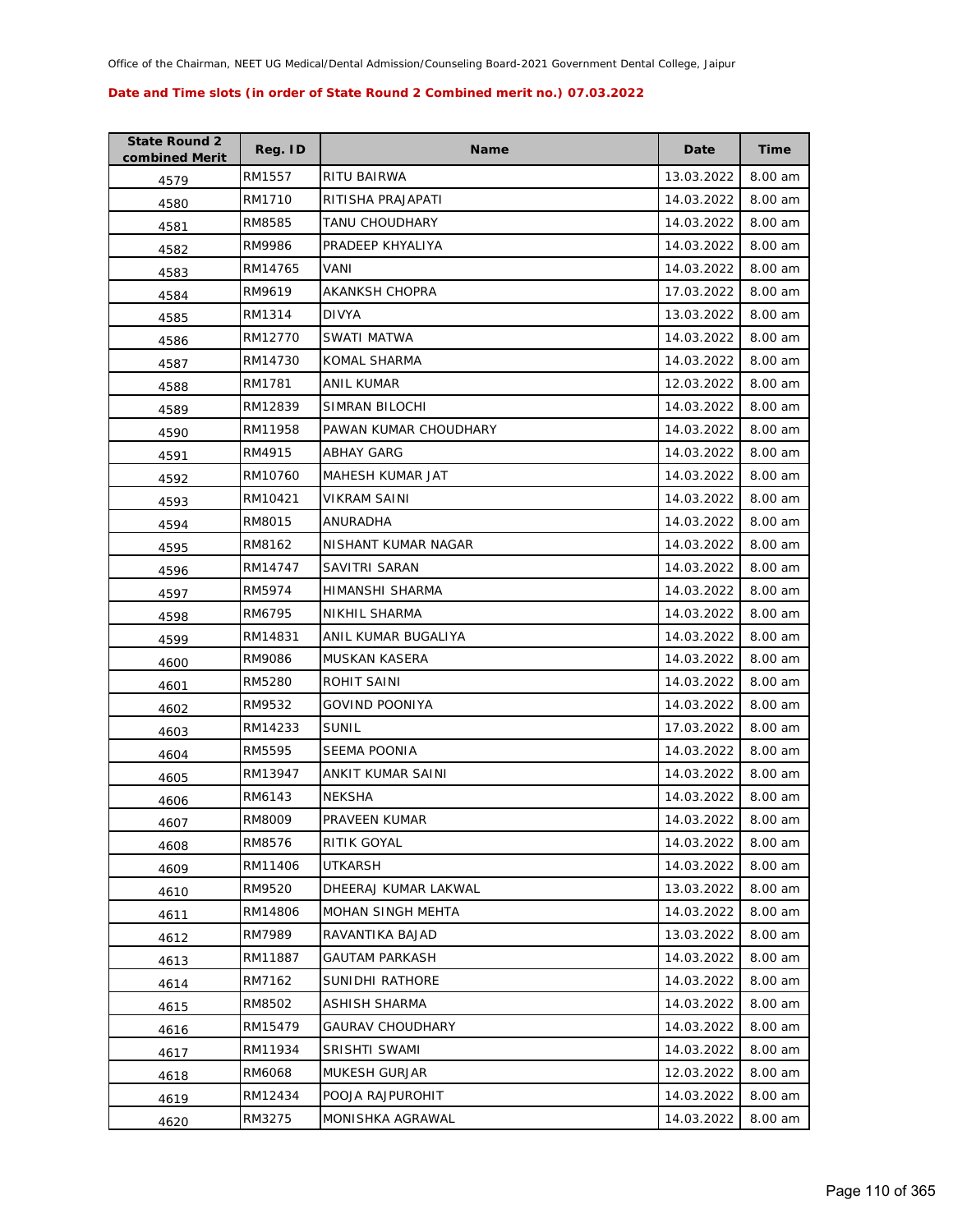| <b>State Round 2</b><br>combined Merit | Reg. ID | <b>Name</b>            | Date       | <b>Time</b> |
|----------------------------------------|---------|------------------------|------------|-------------|
| 4621                                   | RM12722 | MS.JAHURA SHEIKH       | 14.03.2022 | 8.00 am     |
| 4622                                   | RM11312 | PRAKHAR RAJ SHAKTAWAT  | 14.03.2022 | 8.00 am     |
| 4623                                   | RM13381 | <b>DEEPTI SINGHAL</b>  | 14.03.2022 | 8.00 am     |
| 4624                                   | RM6766  | KHUSHI GUPTA           | 14.03.2022 | 8.00 am     |
| 4625                                   | RM1505  | <b>NAMAN PAREEK</b>    | 14.03.2022 | 8.00 am     |
| 4626                                   | RM10324 | SONAL SAHU             | 14.03.2022 | 8.00 am     |
| 4627                                   | RM3612  | ANEESH KHAN            | 14.03.2022 | 8.00 am     |
| 4628                                   | RM1202  | TRIPTI AGARWAL         | 14.03.2022 | 8.00 am     |
| 4629                                   | RM14461 | <b>MAYANK LAKHANI</b>  | 14.03.2022 | 8.00 am     |
| 4630                                   | RM2912  | AJAY KHOKAR            | 14.03.2022 | 8.00 am     |
| 4631                                   | RM5388  | SANCHIT BHARGAVA       | 14.03.2022 | 8.00 am     |
| 4632                                   | RM2564  | ADITI AGARWAL          | 14.03.2022 | 8.00 am     |
| 4633                                   | RM12951 | <b>VIVEK KUMAR</b>     | 14.03.2022 | 8.00 am     |
| 4634                                   | RM3119  | ABBAS HUSSAIN KHAN     | 14.03.2022 | 8.00 am     |
| 4635                                   | RM10082 | NEHAL SHARMA           | 14.03.2022 | 8.00 am     |
| 4636                                   | RM11495 | BHAVIKA HARDASANI      | 14.03.2022 | 8.00 am     |
| 4637                                   | RM9907  | AJAY KUMAR             | 13.03.2022 | 8.00 am     |
| 4638                                   | RM8803  | <b>ISHA NUNIA</b>      | 14.03.2022 | 8.00 am     |
| 4639                                   | RM13819 | <b>VIKRANT SINGH</b>   | 14.03.2022 | 8.00 am     |
| 4640                                   | RM5082  | ANJU RAO               | 14.03.2022 | 8.00 am     |
| 4641                                   | RM14326 | KOMAL SHIVRAN          | 14.03.2022 | 8.00 am     |
| 4642                                   | RM7349  | AYUSH PAHADIYA         | 13.03.2022 | 8.00 am     |
| 4643                                   | RM3543  | KARTIK MEENA           | 12.03.2022 | 8.00 am     |
| 4644                                   | RM5378  | PRIYANKA CHANDELA      | 12.03.2022 | 8.00 am     |
| 4645                                   | RM5029  | ABHISHEK KUMAR TANWAR  | 13.03.2022 | 8.00 am     |
| 4646                                   | RM11660 | SANJAY KUMAR CHOUDHARY | 14.03.2022 | 8.00 am     |
| 4647                                   | RM6517  | ANJALI KUMARI GOYAL    | 14.03.2022 | 8.00 am     |
| 4648                                   | RM6486  | <b>SITA GURJAR</b>     | 12.03.2022 | 8.00 am     |
| 4649                                   | RM12921 | PRIYANKA BARALA        | 14.03.2022 | 8.00 am     |
| 4650                                   | RM3953  | PRATIKSHA MOHANPURIA   | 13.03.2022 | 8.00 am     |
| 4651                                   | RM15279 | ASHISH KUMAR SHARMA    | 14.03.2022 | 8.00 am     |
| 4652                                   | RM7949  | <b>MUKUL SONI</b>      | 14.03.2022 | 8.00 am     |
| 4653                                   | RM2243  | RUDRAKSH PANCHAL       | 14.03.2022 | 8.00 am     |
| 4654                                   | RM14911 | ABHISHEK YADAV         | 14.03.2022 | 8.00 am     |
| 4655                                   | RM3550  | RAM TAMBI              | 14.03.2022 | 8.00 am     |
| 4656                                   | RM1661  | PRIYA ATAL             | 13.03.2022 | 8.00 am     |
| 4657                                   | RM11566 | KAPIL KUMAR PARETA     | 14.03.2022 | 8.00 am     |
| 4658                                   | RM11311 | PRAVEEN TANWAR         | 12.03.2022 | 8.00 am     |
| 4659                                   | RN16228 | MOHIT CHABARWAL        | 14.03.2022 | 8.00 am     |
| 4660                                   | RM14182 | VIKAS MEENA            | 12.03.2022 | 8.00 am     |
| 4661                                   | RM13337 | LAKSHYA PUROHIT        | 14.03.2022 | 8.00 am     |
| 4662                                   | RM10931 | TANMAY KUMAR           | 14.03.2022 | 8.00 am     |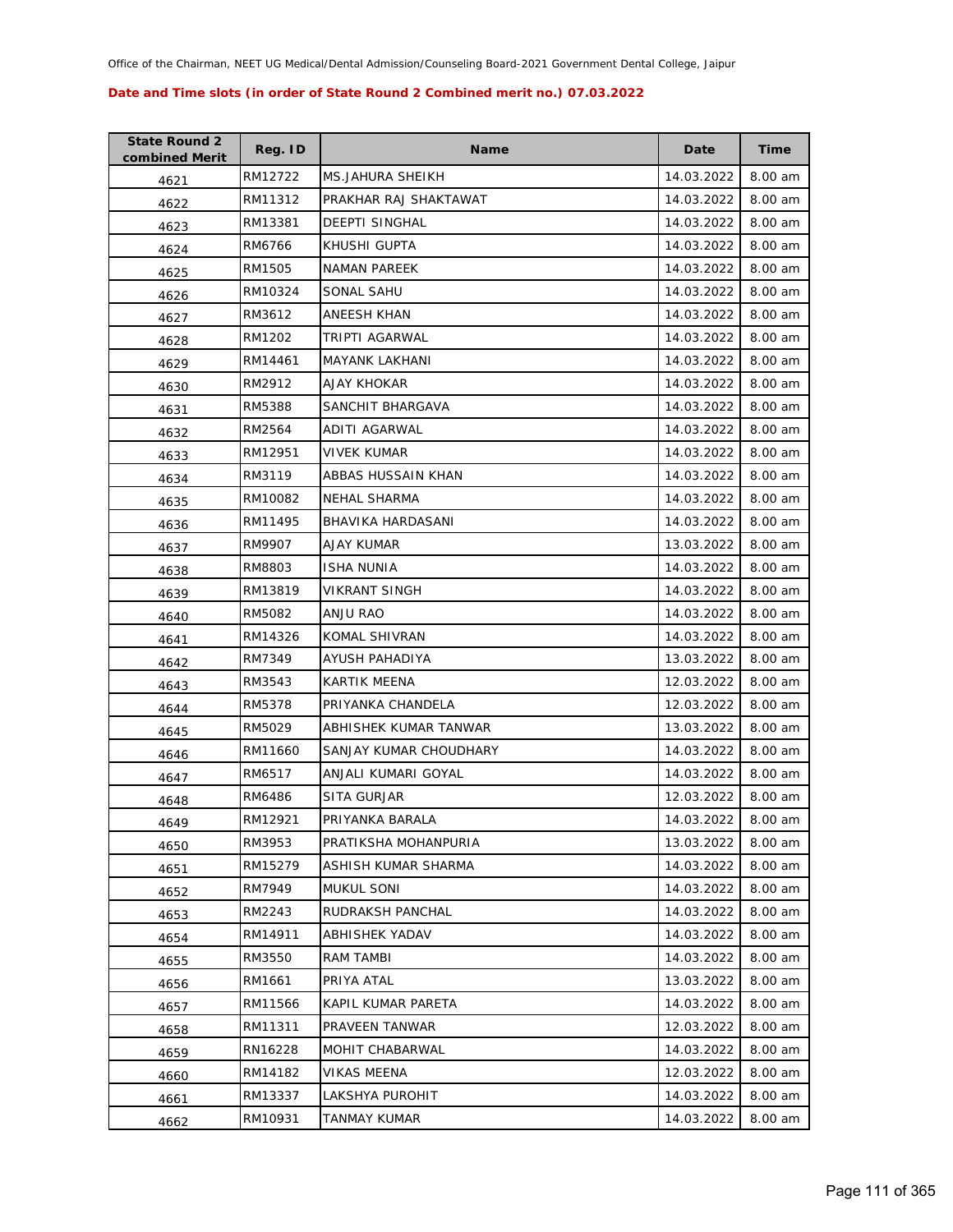| <b>State Round 2</b><br>combined Merit | Reg. ID | <b>Name</b>           | Date       | <b>Time</b> |
|----------------------------------------|---------|-----------------------|------------|-------------|
| 4663                                   | RM13665 | ANJALI GUPTA          | 14.03.2022 | 8.00 am     |
| 4664                                   | RM1390  | <b>NAVEEN MAHICH</b>  | 13.03.2022 | 8.00 am     |
| 4665                                   | RM7394  | ABHISHEK SHARMA       | 14.03.2022 | 8.00 am     |
| 4666                                   | RM5339  | DIVYA GUPTA           | 14.03.2022 | 8.00 am     |
| 4667                                   | RM1912  | SONALI MODI           | 14.03.2022 | 8.00 am     |
| 4668                                   | RM1225  | DEEPESH KUMAR AGARWAL | 14.03.2022 | 8.00 am     |
| 4669                                   | RM13921 | PRAKASH               | 14.03.2022 | 8.00 am     |
| 4670                                   | RN16229 | <b>MAYANK SAINI</b>   | 14.03.2022 | 8.00 am     |
| 4671                                   | RM14744 | VIKASH SHARMA         | 14.03.2022 | 8.00 am     |
| 4672                                   | RM7330  | YASH JHURIA           | 14.03.2022 | 8.00 am     |
| 4673                                   | RM10620 | SUNIL KUMAR MEENA     | 12.03.2022 | 8.00 am     |
| 4674                                   | RM4766  | AMIT KUMAR            | 12.03.2022 | 8.00 am     |
| 4675                                   | RM12830 | POOJA RANI BISHNOI    | 14.03.2022 | 8.00 am     |
| 4676                                   | RM9311  | PRIYANSHI SAINI       | 14.03.2022 | 8.00 am     |
| 4677                                   | RN16458 | KRISHANA CHOUDHARY    | 14.03.2022 | 8.00 am     |
| 4678                                   | RM2031  | GURAMRIT SINGH SIDHU  | 14.03.2022 | 8.00 am     |
| 4679                                   | RM15702 | <b>SUNIL</b>          | 14.03.2022 | 8.00 am     |
| 4680                                   | RM1437  | YASH GEHLOT           | 14.03.2022 | 8.00 am     |
| 4681                                   | RM13177 | SUMAN CHOUDHARY       | 14.03.2022 | 8.00 am     |
| 4682                                   | RM15221 | DARSHAN DAGA          | 14.03.2022 | 8.00 am     |
| 4683                                   | RM9974  | ROHIT JAIN            | 14.03.2022 | 8.00 am     |
| 4684                                   | RM6841  | <b>HARSHIT</b>        | 17.03.2022 | 8.00 am     |
| 4685                                   | RM9657  | LALIT POONIA          | 14.03.2022 | 8.00 am     |
| 4686                                   | RM1192  | <b>MUSKAN DOI</b>     | 12.03.2022 | 8.00 am     |
| 4687                                   | RM9013  | ADITI SOLANKI         | 13.03.2022 | 8.00 am     |
| 4688                                   | RM13153 | PRIYANKA YADAV        | 14.03.2022 | 8.00 am     |
| 4689                                   | RM14856 | DAYA GET              | 14.03.2022 | 8.00 am     |
| 4690                                   | RN16446 | <b>HEM PUSHPA SAU</b> | 14.03.2022 | 8.00 am     |
| 4691                                   | RM9291  | AMAN MOURYA           | 13.03.2022 | 8.00 am     |
| 4692                                   | RM7994  | SAVITA KASANA         | 12.03.2022 | 8.00 am     |
| 4693                                   | RM5005  | ASHOK KUMAR CHOUDHARY | 14.03.2022 | 8.00 am     |
| 4694                                   | RM1064  | HIMANSHU SAMADIA      | 14.03.2022 | 8.00 am     |
| 4695                                   | RM15457 | PRIYANKA KULHARI      | 14.03.2022 | 8.00 am     |
| 4696                                   | RM10369 | <b>MUSKAN SONI</b>    | 14.03.2022 | 8.00 am     |
| 4697                                   | RM4719  | KUSHAGRA ARORA        | 14.03.2022 | 8.00 am     |
| 4698                                   | RM10240 | VIJAY KUMAR           | 14.03.2022 | 8.00 am     |
| 4699                                   | RM1747  | KRITIKA MISHRA        | 14.03.2022 | 8.00 am     |
| 4700                                   | RM9015  | KAMLESH KUMAR SAINI   | 14.03.2022 | 8.00 am     |
| 4701                                   | RM8593  | SANGEETA              | 14.03.2022 | 8.00 am     |
| 4702                                   | RM3207  | ADITYA MUDGAL         | 14.03.2022 | 8.00 am     |
| 4703                                   | RM8413  | AASTHA JAKHAR         | 14.03.2022 | 8.00 am     |
| 4704                                   | RM12381 | PRIYANKA CHOUDHARY    | 14.03.2022 | 8.00 am     |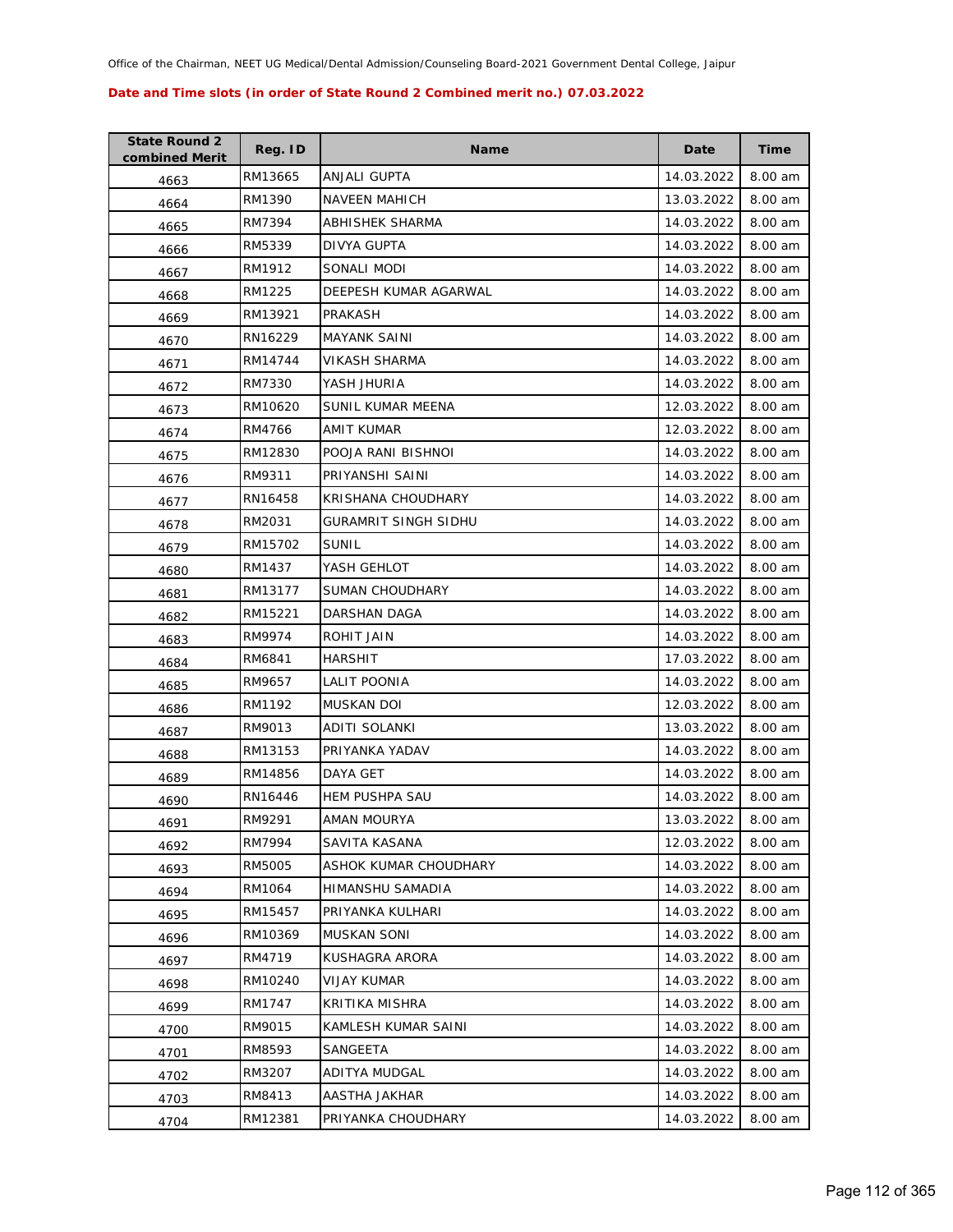| <b>State Round 2</b><br>combined Merit | Reg. ID | <b>Name</b>             | Date       | <b>Time</b> |
|----------------------------------------|---------|-------------------------|------------|-------------|
| 4705                                   | RM14119 | ADITI BISHNOI           | 14.03.2022 | 8.00 am     |
| 4706                                   | RM2889  | AMAN MEENA              | 12.03.2022 | 8.00 am     |
| 4707                                   | RM15120 | <b>NEHA KUMARI</b>      | 14.03.2022 | 8.00 am     |
| 4708                                   | RM14733 | ANKIT JYANI             | 14.03.2022 | 8.00 am     |
| 4709                                   | RM14773 | ADITI                   | 14.03.2022 | 8.00 am     |
| 4710                                   | RM5642  | RAHUL KUMAR ARYA        | 13.03.2022 | 8.00 am     |
| 4711                                   | RM13430 | ADITI                   | 14.03.2022 | 8.00 am     |
| 4712                                   | RM12960 | DEEPAK YADAV            | 14.03.2022 | 8.00 am     |
| 4713                                   | RM12202 | SHRUTI KHANDELWAL       | 14.03.2022 | 8.00 am     |
| 4714                                   | RM14029 | GUDDU YADAV             | 14.03.2022 | 8.00 am     |
| 4715                                   | RM12793 | UMA SHARMA              | 14.03.2022 | 8.00 am     |
| 4716                                   | RM1025  | MOHAMMED ADNAN          | 14.03.2022 | 8.00 am     |
| 4717                                   | RM14882 | <b>SUNITA</b>           | 14.03.2022 | 8.00 am     |
| 4718                                   | RM14606 | <b>ANOOP SINGH</b>      | 14.03.2022 | 8.00 am     |
| 4719                                   | RM9477  | MANJEET SINGH SHEKHAWAT | 14.03.2022 | 8.00 am     |
| 4720                                   | RM7056  | <b>NITYA PAREEK</b>     | 14.03.2022 | 8.00 am     |
| 4721                                   | RM14539 | SUNIL KUMAR KUDI        | 14.03.2022 | 8.00 am     |
| 4722                                   | RM8964  | ISHAAN MAHLA            | 14.03.2022 | 8.00 am     |
| 4723                                   | RM12987 | ADITYA SHARMA           | 14.03.2022 | 8.00 am     |
| 4724                                   | RM8215  | VINAY KUMAR PAREEK      | 14.03.2022 | 8.00 am     |
| 4725                                   | RM13348 | SHUBHAM SARWAL          | 14.03.2022 | 8.00 am     |
| 4726                                   | RM9705  | MOHIT SONI              | 14.03.2022 | 8.00 am     |
| 4727                                   | RM3881  | BHAWANI GURJAR          | 12.03.2022 | 8.00 am     |
| 4728                                   | RM12662 | <b>SUNIL KUMAR</b>      | 14.03.2022 | 8.00 am     |
| 4729                                   | RM7848  | NISHTHA KHANDELWAL      | 14.03.2022 | 8.00 am     |
| 4730                                   | RM5826  | SURAJ AGAL              | 14.03.2022 | 8.00 am     |
| 4731                                   | RM3903  | JITENDER TARUN          | 13.03.2022 | 8.00 am     |
| 4732                                   | RM5161  | BHAVNA KUMARI MANJIWAL  | 13.03.2022 | 8.00 am     |
| 4733                                   | RM13028 | AASHISH KUMAR MANGAL    | 14.03.2022 | 8.00 am     |
| 4734                                   | RM6585  | GAURAV MEENA            | 12.03.2022 | 8.00 am     |
| 4735                                   | RM13727 | MANISHA SHARMA          | 14.03.2022 | 8.00 am     |
| 4736                                   | RM7976  | ANJALI SHARMA           | 14.03.2022 | 8.00 am     |
| 4737                                   | RM11997 | SHILPA CHAUDHARY        | 14.03.2022 | 8.00 am     |
| 4738                                   | RM12186 | VIKAS SHARMA            | 14.03.2022 | 8.00 am     |
| 4739                                   | RM8280  | SHARWAN SINGH           | 14.03.2022 | 8.00 am     |
| 4740                                   | RM8629  | RAMESH GURJAR           | 12.03.2022 | 8.00 am     |
| 4741                                   | RM1720  | KHUSHI GUPTA            | 14.03.2022 | 8.00 am     |
| 4742                                   | RM13650 | AKSHITA SRIVASTAVA      | 14.03.2022 | 8.00 am     |
| 4743                                   | RM2202  | KARMA BAIRWA            | 13.03.2022 | 8.00 am     |
| 4744                                   | RM13554 | HERANYADA SINGH TANWAR  | 14.03.2022 | 8.00 am     |
| 4745                                   | RM3723  | RITIK                   | 14.03.2022 | 8.00 am     |
| 4746                                   | RM7017  | GUDDAN                  | 14.03.2022 | 8.00 am     |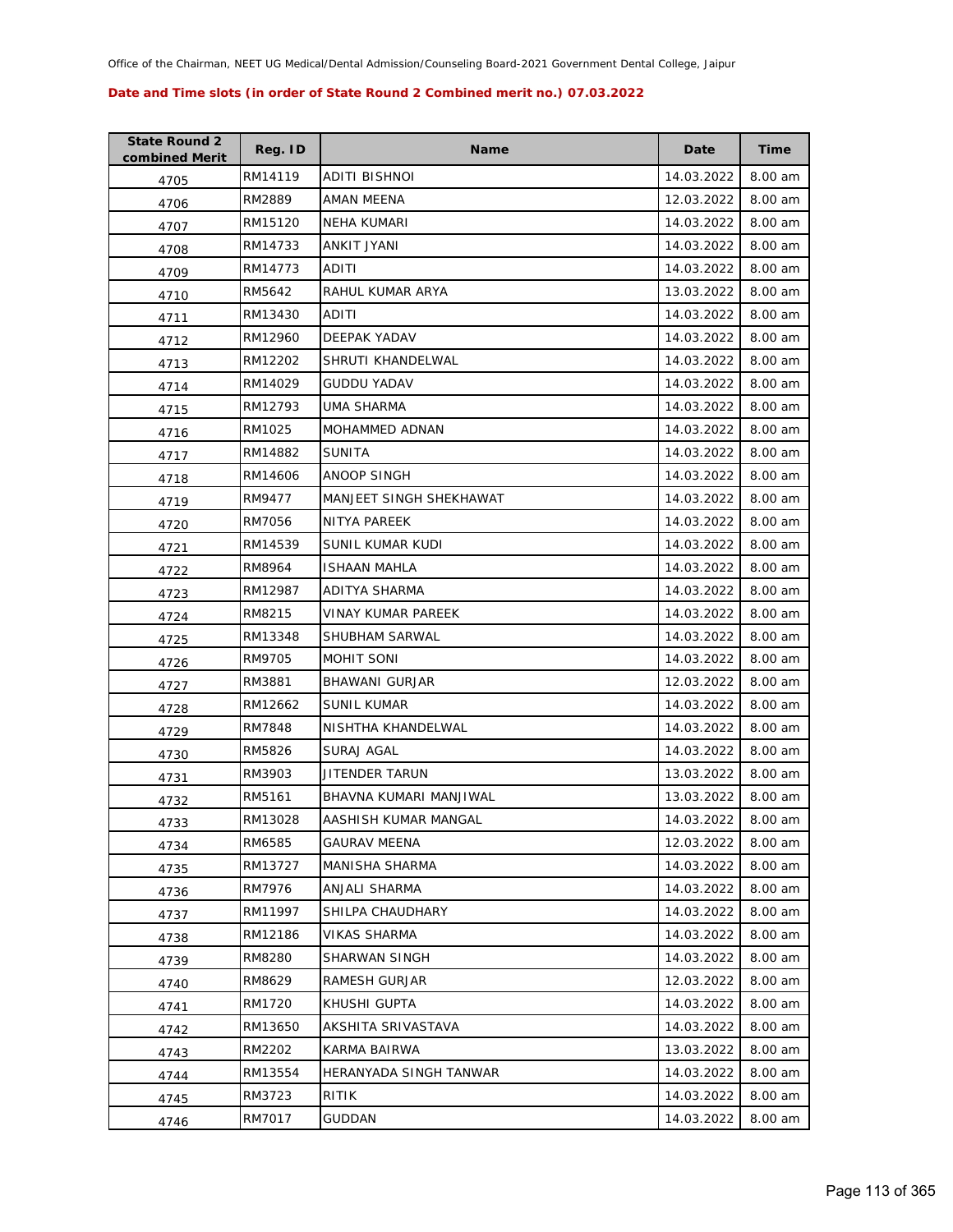| <b>State Round 2</b><br>combined Merit | Reg. ID | <b>Name</b>             | Date       | <b>Time</b> |
|----------------------------------------|---------|-------------------------|------------|-------------|
| 4747                                   | RM13113 | <b>MAYANK NEHRA</b>     | 14.03.2022 | 8.00 am     |
| 4748                                   | RM8859  | KAMAL PRAJAPATI         | 14.03.2022 | 8.00 am     |
| 4749                                   | RM3660  | SAKSHAM AGGARWAL        | 14.03.2022 | 8.00 am     |
| 4750                                   | RM10231 | STUTI JAIN              | 14.03.2022 | 8.00 am     |
| 4751                                   | RM13390 | SHRIYANSH BHATI         | 14.03.2022 | 8.00 am     |
| 4752                                   | RM12994 | NEHA                    | 14.03.2022 | 8.00 am     |
| 4753                                   | RM2425  | <b>TEJENDER KAUR</b>    | 14.03.2022 | 8.00 am     |
| 4754                                   | RM14440 | NISHTHA SINGH           | 17.03.2022 | 8.00 am     |
| 4755                                   | RM6776  | PRAGYA SHARMA           | 14.03.2022 | 8.00 am     |
| 4756                                   | RM5128  | RAHUL SHARMA            | 14.03.2022 | 8.00 am     |
| 4757                                   | RM15584 | LOKESH SINSINWAR        | 14.03.2022 | 8.00 am     |
| 4758                                   | RM6465  | KHUSHI JAIN             | 14.03.2022 | 8.00 am     |
| 4759                                   | RM14235 | NIKITA MOOND            | 17.03.2022 | 8.00 am     |
| 4760                                   | RM1621  | KRALETI SAI PRIYANKA    | 14.03.2022 | 8.00 am     |
| 4761                                   | RM2021  | <b>MEENU BHUKAR</b>     | 14.03.2022 | 8.00 am     |
| 4762                                   | RM13321 | MITALI SHARMA           | 14.03.2022 | 8.00 am     |
| 4763                                   | RM3946  | KISMAT RATHORE          | 14.03.2022 | 8.00 am     |
| 4764                                   | RM2936  | SAKSHI CHOUDHARY        | 14.03.2022 | 8.00 am     |
| 4765                                   | RM9709  | VIKRAM GUPTA            | 14.03.2022 | 8.00 am     |
| 4766                                   | RM2435  | ASHWINI PUNIYA          | 14.03.2022 | 8.00 am     |
| 4767                                   | RM10337 | NITESH KUMAR            | 14.03.2022 | 8.00 am     |
| 4768                                   | RM4368  | RITIK KALAL             | 14.03.2022 | 8.00 am     |
| 4769                                   | RM10430 | HIMANSHU JANGID         | 14.03.2022 | 8.00 am     |
| 4770                                   | RM13444 | ABHISHEK KUMAWAT        | 14.03.2022 | 8.00 am     |
| 4771                                   | RM8347  | RAMDAYAL GODARA         | 14.03.2022 | 8.00 am     |
| 4772                                   | RM1744  | <b>GARGI</b>            | 14.03.2022 | 8.00 am     |
| 4773                                   | RM12817 | KHUSHBU TIWARI          | 14.03.2022 | 8.00 am     |
| 4774                                   | RM8311  | RIYA JANGIR             | 14.03.2022 | 8.00 am     |
| 4775                                   | RM11365 | PREM SINGH              | 14.03.2022 | 8.00 am     |
| 4776                                   | RM12976 | <b>GAURANGI KUMAWAT</b> | 14.03.2022 | 8.00 am     |
| 4777                                   | RM7053  | <b>KAJAL GUPTA</b>      | 14.03.2022 | 8.00 am     |
| 4778                                   | RM2562  | DIVYA KARNOT            | 14.03.2022 | 8.00 am     |
| 4779                                   | RM10944 | RITU CHOUDHARY          | 14.03.2022 | 8.00 am     |
| 4780                                   | RM13183 | YASHVI ASWAL            | 13.03.2022 | 8.00 am     |
| 4781                                   | RM6157  | AMITA SHARMA            | 14.03.2022 | 8.00 am     |
| 4782                                   | RM7649  | DEEPAK NAMA             | 14.03.2022 | 8.00 am     |
| 4783                                   | RM3288  | VIKAS GURJAR            | 12.03.2022 | 8.00 am     |
| 4784                                   | RM1664  | DEEPANSHI SOLANKI       | 17.03.2022 | 8.00 am     |
| 4785                                   | RM2665  | DEEPANSHA AHUJA         | 14.03.2022 | 8.00 am     |
| 4786                                   | RM8058  | ABHISHEK SAHAL          | 13.03.2022 | 8.00 am     |
| 4787                                   | RM14049 | <b>GARVIT YADAV</b>     | 14.03.2022 | 8.00 am     |
| 4788                                   | RM15002 | DIVYANSH MAHESHWARI     | 14.03.2022 | 8.00 am     |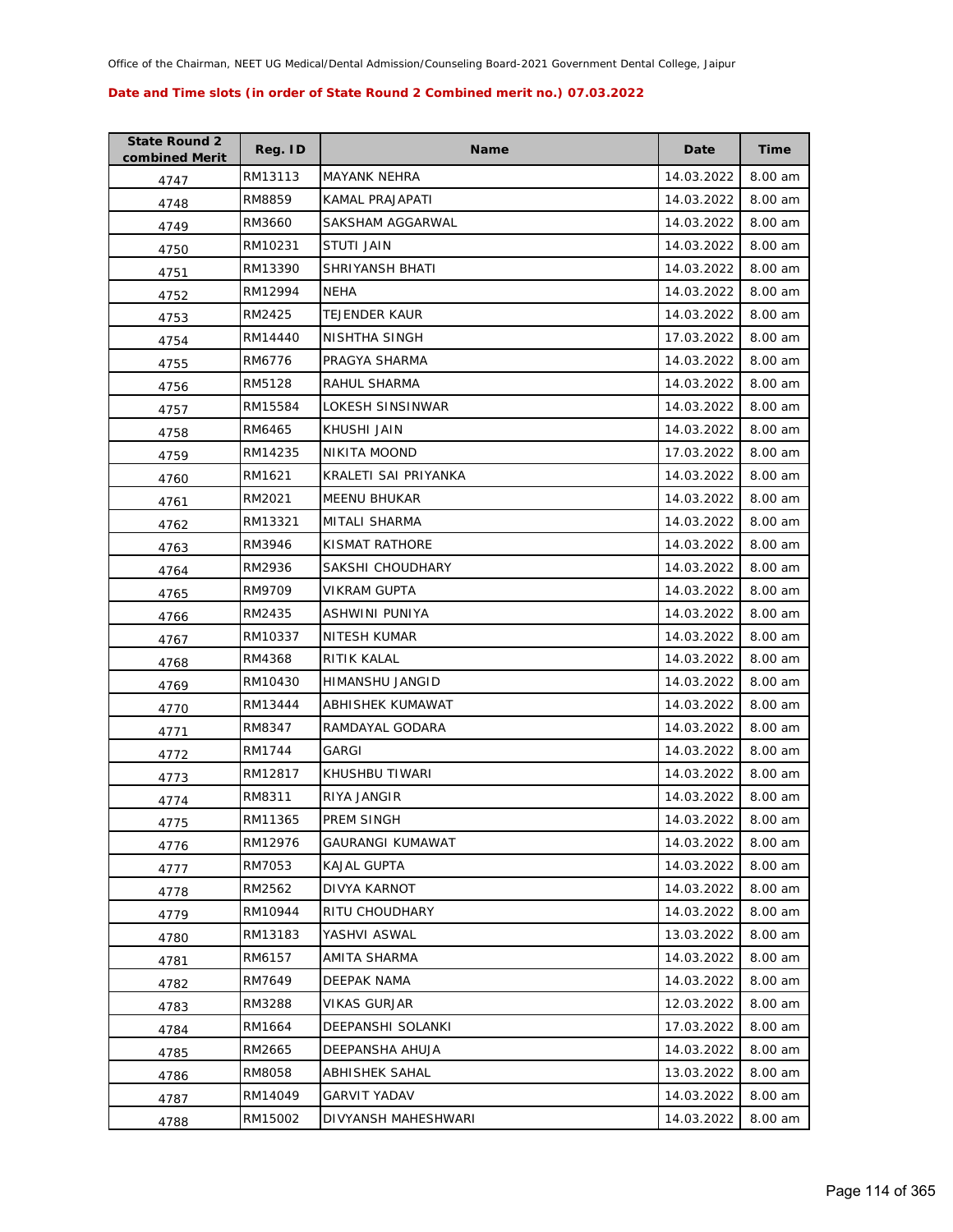| <b>State Round 2</b><br>combined Merit | Reg. ID | <b>Name</b>             | Date       | Time    |
|----------------------------------------|---------|-------------------------|------------|---------|
| 4789                                   | RM9542  | VEDANG PANDYA           | 14.03.2022 | 8.00 am |
| 4790                                   | RM10542 | CHINTESHVAR             | 12.03.2022 | 8.00 am |
| 4791                                   | RM8533  | BHAWANA BHADU           | 14.03.2022 | 8.00 am |
| 4792                                   | RM8354  | <b>HARSHITA PAREEK</b>  | 14.03.2022 | 8.00 am |
| 4793                                   | RM7129  | DHRUV SHARMA            | 14.03.2022 | 8.00 am |
| 4794                                   | RM13809 | <b>GARIMA CHOUDHARY</b> | 14.03.2022 | 8.00 am |
| 4795                                   | RM10729 | MAHAK JAIN              | 14.03.2022 | 8.00 am |
| 4796                                   | RM11136 | AYUSHI BHANDARI         | 14.03.2022 | 8.00 am |
| 4797                                   | RM10953 | ABHISHEK PATHAK         | 14.03.2022 | 8.00 am |
| 4798                                   | RM9026  | <b>SNEH</b>             | 14.03.2022 | 8.00 am |
| 4799                                   | RM4950  | <b>DEVESH KUMAR</b>     | 14.03.2022 | 8.00 am |
| 4800                                   | RM10825 | SANDEEP KUMAR ASIWAL    | 13.03.2022 | 8.00 am |
| 4801                                   | RM13565 | AYUSH RAWAT             | 14.03.2022 | 8.00 am |
| 4802                                   | RM11206 | <b>RAHUL SAINI</b>      | 14.03.2022 | 8.00 am |
| 4803                                   | RM9133  | YUGANDHAR ROPIYA        | 14.03.2022 | 8.00 am |
| 4804                                   | RM3758  | <b>GUNVANT PATIDAR</b>  | 14.03.2022 | 8.00 am |
| 4805                                   | RM7867  | SALONI PATIDAR          | 14.03.2022 | 8.00 am |
| 4806                                   | RM5685  | KIRODI LAL GURJAR       | 12.03.2022 | 8.00 am |
| 4807                                   | RM8626  | <b>BHARAT SEERVI</b>    | 14.03.2022 | 8.00 am |
| 4808                                   | RM12573 | KRISHAN KUMAR           | 14.03.2022 | 8.00 am |
| 4809                                   | RM9145  | <b>MUNSHI GURJAR</b>    | 12.03.2022 | 8.00 am |
| 4810                                   | RM14486 | UMESH DANGI             | 14.03.2022 | 8.00 am |
| 4811                                   | RM12998 | BHAVYA DIXIT            | 14.03.2022 | 8.00 am |
| 4812                                   | RM2402  | SHUBHAM GOYAL           | 14.03.2022 | 8.00 am |
| 4813                                   | RM12813 | RAJKUMAR YADAV          | 14.03.2022 | 8.00 am |
| 4814                                   | RM13577 | <b>DIVYA</b>            | 14.03.2022 | 8.00 am |
| 4815                                   | RM4627  | AMIT KUMAR              | 14.03.2022 | 8.00 am |
| 4816                                   | RM7850  | NARENDRA SINGH BHATI    | 14.03.2022 | 8.00 am |
| 4817                                   | RM4212  | ANAMIKA CHAUDHARY       | 14.03.2022 | 8.00 am |
| 4818                                   | RM4773  | MANISHA GAYREE          | 12.03.2022 | 8.00 am |
| 4819                                   | RM9629  | <b>DEVESH KUMAR</b>     | 13.03.2022 | 8.00 am |
| 4820                                   | RM4192  | <b>ISHU</b>             | 14.03.2022 | 8.00 am |
| 4821                                   | RM10609 | ARTI MEENA              | 12.03.2022 | 8.00 am |
| 4822                                   | RM7202  | JITENDRA KUMAR MEENA    | 12.03.2022 | 8.00 am |
| 4823                                   | RM1289  | MANJEET KUMAR           | 13.03.2022 | 8.00 am |
| 4824                                   | RM6111  | DEVRAJ GURJAR           | 12.03.2022 | 8.00 am |
| 4825                                   | RM4495  | MOHIT SINGH GURJAR      | 12.03.2022 | 8.00 am |
| 4826                                   | RM7829  | ADITYA TAK              | 14.03.2022 | 8.00 am |
| 4827                                   | RM3624  | ABHINAV GAUTAM          | 14.03.2022 | 8.00 am |
| 4828                                   | RM15139 | <b>HEENA RAWAT</b>      | 14.03.2022 | 8.00 am |
| 4829                                   | RM11698 | RIMJHIM SHARMA          | 14.03.2022 | 8.00 am |
| 4830                                   | RM12974 | SIJAL YADAV             | 14.03.2022 | 8.00 am |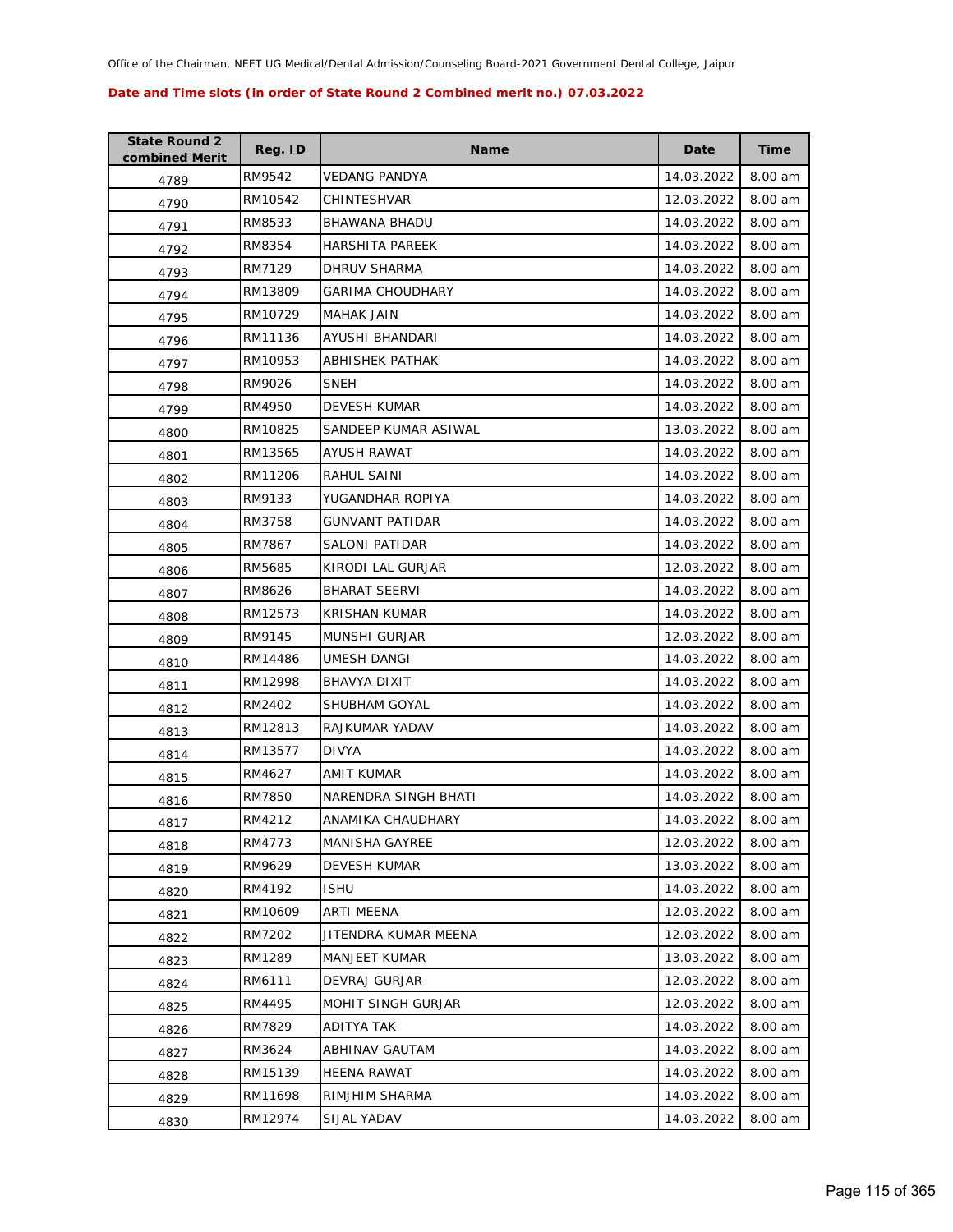| <b>State Round 2</b><br>combined Merit | Reg. ID | <b>Name</b>            | Date       | Time    |
|----------------------------------------|---------|------------------------|------------|---------|
| 4831                                   | RM9691  | <b>MOHIT GUPTA</b>     | 14.03.2022 | 8.00 am |
| 4832                                   | RM1107  | ANKIT MEENA            | 12.03.2022 | 8.00 am |
| 4833                                   | RM3421  | MOHAMMAD ADDIL CHHIPA  | 14.03.2022 | 8.00 am |
| 4834                                   | RM13074 | ARJUN KUMAR SURELA     | 13.03.2022 | 8.00 am |
| 4835                                   | RM2300  | KHUSHI AJMERA          | 14.03.2022 | 8.00 am |
| 4836                                   | RM11679 | BHAWNA KUMAWAT         | 14.03.2022 | 8.00 am |
| 4837                                   | RM4707  | <b>HEMANT GAUR</b>     | 14.03.2022 | 8.00 am |
| 4838                                   | RM12220 | HIMANSHU SHARMA        | 14.03.2022 | 8.00 am |
| 4839                                   | RM8998  | ASHISH GURJAR          | 12.03.2022 | 8.00 am |
| 4840                                   | RM14303 | DIVYANI SINGH          | 14.03.2022 | 8.00 am |
| 4841                                   | RM1090  | MUSKAN CHOURASIYA      | 14.03.2022 | 8.00 am |
| 4842                                   | RM6966  | BHAVIKA SHARMA         | 14.03.2022 | 8.00 am |
| 4843                                   | RM2636  | HIMANSHI               | 14.03.2022 | 8.00 am |
| 4844                                   | RM2814  | MANISHA                | 14.03.2022 | 8.00 am |
| 4845                                   | RM4081  | ABDUL RAZZAK           | 14.03.2022 | 8.00 am |
| 4846                                   | RM5530  | ANIL KUMAR             | 14.03.2022 | 8.00 am |
| 4847                                   | RM6088  | POOJA MEENA            | 12.03.2022 | 8.00 am |
| 4848                                   | RM4170  | VISHU SINGH            | 13.03.2022 | 8.00 am |
| 4849                                   | RM10200 | ANSHUL                 | 14.03.2022 | 8.00 am |
| 4850                                   | RM10317 | PALLAV SHARMA          | 14.03.2022 | 8.00 am |
| 4851                                   | RM15175 | YOGESH SIRVI           | 14.03.2022 | 8.00 am |
| 4852                                   | RM4538  | MAMTA PRAJAPAT         | 14.03.2022 | 8.00 am |
| 4853                                   | RM7765  | KAMAKSHI SONI          | 17.03.2022 | 8.00 am |
| 4854                                   | RM13646 | <b>BHAWANI SHANKAR</b> | 13.03.2022 | 8.00 am |
| 4855                                   | RM2480  | DEVENDRA CHOUBISA      | 14.03.2022 | 8.00 am |
| 4856                                   | RM11414 | <b>NEHA SHARMA</b>     | 14.03.2022 | 8.00 am |
| 4857                                   | RM5439  | <b>BHARTI SHARMA</b>   | 14.03.2022 | 8.00 am |
| 4858                                   | RM3999  | MRIDUL TIWARI          | 14.03.2022 | 8.00 am |
| 4859                                   | RM5074  | <b>GOVIND SINGH</b>    | 14.03.2022 | 8.00 am |
| 4860                                   | RM2939  | <b>GAURAV SHARMA</b>   | 14.03.2022 | 8.00 am |
| 4861                                   | RM13570 | MANISH KUMAR JAKHAR    | 14.03.2022 | 8.00 am |
| 4862                                   | RM1519  | KAVISH SHRIMAL         | 14.03.2022 | 8.00 am |
| 4863                                   | RM11072 | NANDRAM GURJAR         | 12.03.2022 | 8.00 am |
| 4864                                   | RM11505 | KOMAL SARRAF           | 14.03.2022 | 8.00 am |
| 4865                                   | RM13745 | MAYANK AGRAWAL         | 14.03.2022 | 8.00 am |
| 4866                                   | RM12442 | HIMANSHU               | 14.03.2022 | 8.00 am |
| 4867                                   | RM11808 | NEELAM MEENA           | 12.03.2022 | 8.00 am |
| 4868                                   | RM7280  | HARSHIT KHINCHI        | 13.03.2022 | 8.00 am |
| 4869                                   | RM9711  | RITEK VASHISHT         | 17.03.2022 | 8.00 am |
| 4870                                   | RM11327 | <b>DEEPALI MEEL</b>    | 14.03.2022 | 8.00 am |
| 4871                                   | RM1217  | NIKITA SHARMA          | 14.03.2022 | 8.00 am |
| 4872                                   | RM11302 | HIMANSHI TIWARI        | 14.03.2022 | 8.00 am |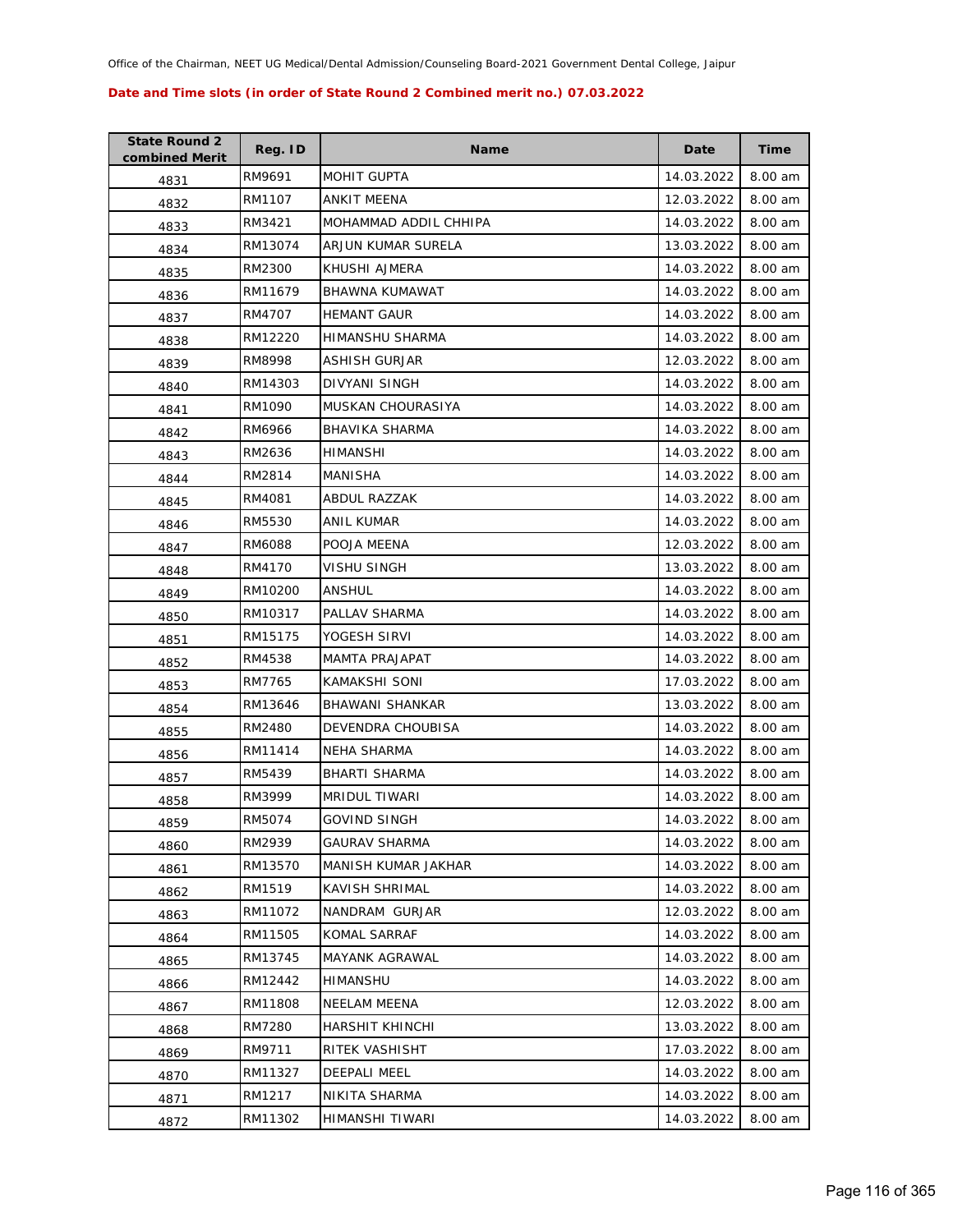| <b>State Round 2</b><br>combined Merit | Reg. ID | <b>Name</b>               | Date       | Time    |
|----------------------------------------|---------|---------------------------|------------|---------|
| 4873                                   | RM13305 | PARUL CHHABRA             | 14.03.2022 | 8.00 am |
| 4874                                   | RM14709 | ROHIT YADAV               | 14.03.2022 | 8.00 am |
| 4875                                   | RM13571 | GAGANDEEP                 | 14.03.2022 | 8.00 am |
| 4876                                   | RM14093 | AKSHITA TANK              | 14.03.2022 | 8.00 am |
| 4877                                   | RM12737 | KHUSHI HARITASH           | 14.03.2022 | 8.00 am |
| 4878                                   | RM4990  | ANITA DHABAI              | 12.03.2022 | 8.00 am |
| 4879                                   | RM8459  | JAHNAVI PATIDAR           | 14.03.2022 | 8.00 am |
| 4880                                   | RM12982 | PANKAJ KUMARI             | 14.03.2022 | 8.00 am |
| 4881                                   | RM12777 | <b>NANCY SAHARAN</b>      | 14.03.2022 | 8.00 am |
| 4882                                   | RM5769  | <b>SRISHTI</b>            | 14.03.2022 | 8.00 am |
| 4883                                   | RM13642 | PINTU RAM GURJAR          | 12.03.2022 | 8.00 am |
| 4884                                   | RM7807  | <b>MANISHA MEENA</b>      | 12.03.2022 | 8.00 am |
| 4885                                   | RM7472  | NILANSH ASIWAL            | 13.03.2022 | 8.00 am |
| 4886                                   | RM6371  | LOKESH KUMAR              | 13.03.2022 | 8.00 am |
| 4887                                   | RM13897 | <b>MANISH KUMAR MEENA</b> | 12.03.2022 | 8.00 am |
| 4888                                   | RM11146 | AJESH KUMAR               | 14.03.2022 | 8.00 am |
| 4889                                   | RM7823  | DEEPAK KUMAR              | 14.03.2022 | 8.00 am |
| 4890                                   | RM2807  | MAMTA KUMARI REPSWAL      | 14.03.2022 | 8.00 am |
| 4891                                   | RM13106 | <b>SADAF</b>              | 14.03.2022 | 8.00 am |
| 4892                                   | RM9610  | <b>SAPNA</b>              | 14.03.2022 | 8.00 am |
| 4893                                   | RM4125  | ANJALI MODI               | 14.03.2022 | 8.00 am |
| 4894                                   | RM5123  | <b>DEEPESH AGARWAL</b>    | 14.03.2022 | 8.00 am |
| 4895                                   | RM12317 | RITIKA AGRAWAL            | 14.03.2022 | 8.00 am |
| 4896                                   | RM12099 | PHIROJ KHAN               | 14.03.2022 | 8.00 am |
| 4897                                   | RM15125 | SAKSHI SEN                | 14.03.2022 | 8.00 am |
| 4898                                   | RM4483  | NANDINI KARAD             | 13.03.2022 | 8.00 am |
| 4899                                   | RM4916  | AKANKSHA JANGIR           | 14.03.2022 | 8.00 am |
| 4900                                   | RM12645 | AMIT SHARMA               | 14.03.2022 | 8.00 am |
| 4901                                   | RM14005 | KAUSHAL PRAJAPATI         | 14.03.2022 | 8.00 am |
| 4902                                   | RM1548  | <b>MONIKA GURJAR</b>      | 12.03.2022 | 8.00 am |
| 4903                                   | RM1325  | ADITI MAHESHWARI          | 14.03.2022 | 8.00 am |
| 4904                                   | RM12472 | <b>RAMPRATAP</b>          | 14.03.2022 | 8.00 am |
| 4905                                   | RM4225  | <b>MANASVEE JAJORIA</b>   | 13.03.2022 | 8.00 am |
| 4906                                   | RM2848  | ADITI SHARMA              | 14.03.2022 | 8.00 am |
| 4907                                   | RM8787  | <b>VIKAS SHARMA</b>       | 14.03.2022 | 8.00 am |
| 4908                                   | RM8706  | RISHI RAJ RATANU          | 14.03.2022 | 8.00 am |
| 4909                                   | RM7207  | VISHVARAJ SINGH CHUNDAWAT | 14.03.2022 | 8.00 am |
| 4910                                   | RM7860  | HIRENDRAJEET SINGH RAO    | 14.03.2022 | 8.00 am |
| 4911                                   | RM9728  | RASHI GHIYA               | 14.03.2022 | 8.00 am |
| 4912                                   | RM8541  | ABHISHEK CHOUDHARY        | 14.03.2022 | 8.00 am |
| 4913                                   | RM4547  | ANKIT SHARMA              | 14.03.2022 | 8.00 am |
| 4914                                   | RM10095 | NIRMAL MEENA              | 12.03.2022 | 8.00 am |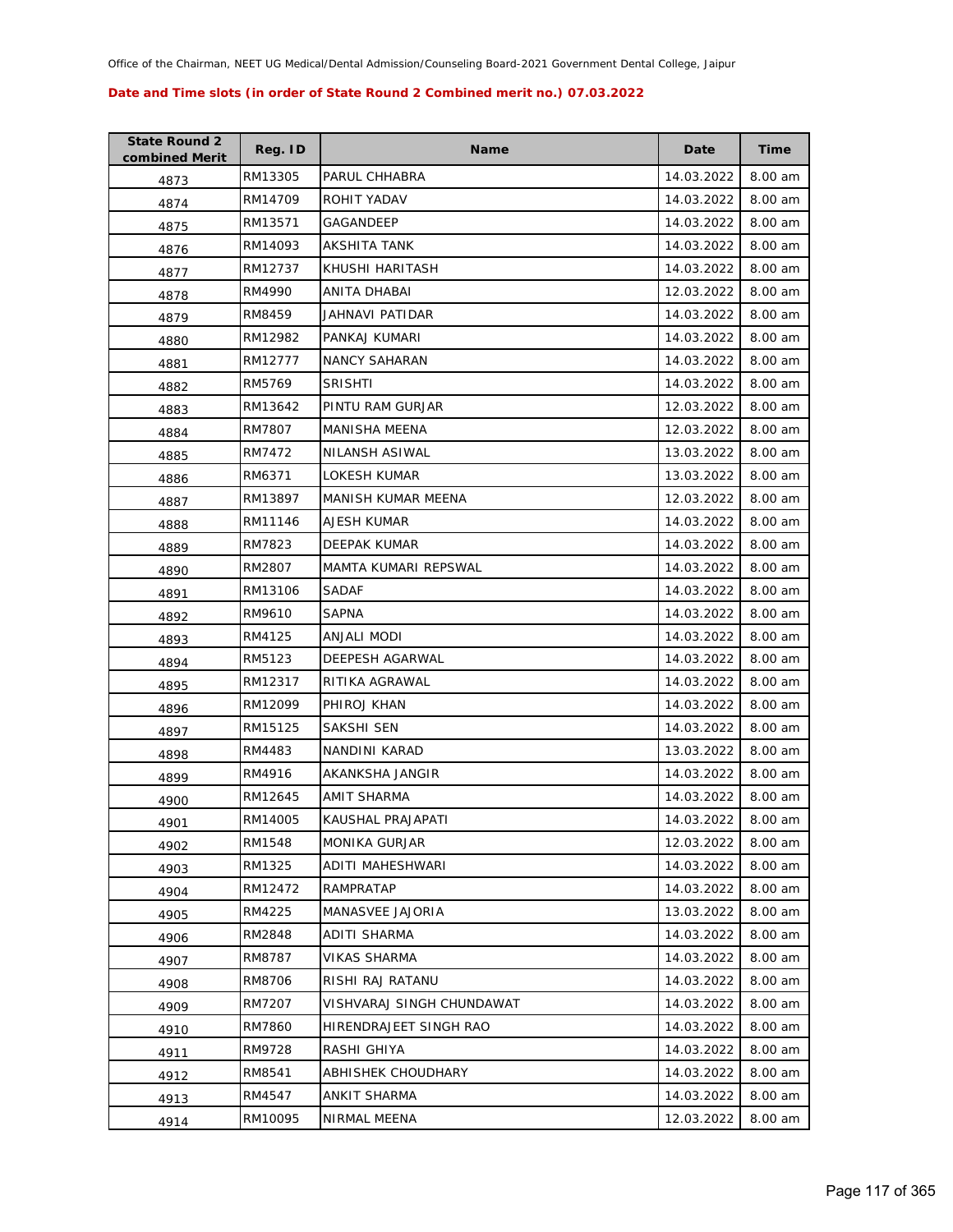| <b>State Round 2</b><br>combined Merit | Reg. ID | <b>Name</b>          | Date       | Time     |
|----------------------------------------|---------|----------------------|------------|----------|
| 4915                                   | RM12258 | <b>NEETU MAAN</b>    | 14.03.2022 | 8.00 am  |
| 4916                                   | RM8208  | RISHI SUTHAR         | 14.03.2022 | 8.00 am  |
| 4917                                   | RM2557  | DHAWAN SAINI         | 14.03.2022 | 8.00 am  |
| 4918                                   | RM3808  | KANISHKA HADA        | 13.03.2022 | 8.00 am  |
| 4919                                   | RM10701 | RAHUL KUNDU          | 14.03.2022 | 11.00 am |
| 4920                                   | RM6600  | KASHISH CHARAYA      | 14.03.2022 | 11.00 am |
| 4921                                   | RM7163  | MUSKAN CHITLANGIA    | 14.03.2022 | 11.00 am |
| 4922                                   | RM6941  | DAMODAR HATHIWAL     | 13.03.2022 | 8.00 am  |
| 4923                                   | RM2070  | ADNAN AHMED BELIM    | 17.03.2022 | 8.00 am  |
| 4924                                   | RM12516 | ARCHITA VERMA        | 14.03.2022 | 11.00 am |
| 4925                                   | RM11921 | <b>NISHA</b>         | 14.03.2022 | 11.00 am |
| 4926                                   | RM3212  | SAWAI SONI           | 14.03.2022 | 11.00 am |
| 4927                                   | RM8638  | DILSHANA BANO        | 14.03.2022 | 11.00 am |
| 4928                                   | RM13836 | YASH SHAKYAWAL       | 13.03.2022 | 8.00 am  |
| 4929                                   | RM13521 | PRIYANKA             | 14.03.2022 | 11.00 am |
| 4930                                   | RM1742  | ARMAN KHAN           | 14.03.2022 | 11.00 am |
| 4931                                   | RM4456  | NAVEEN KUMAR MEENA   | 12.03.2022 | 8.00 am  |
| 4932                                   | RM1935  | <b>BHAVYA SHARMA</b> | 14.03.2022 | 11.00 am |
| 4933                                   | RM9487  | SACHEST MAL          | 13.03.2022 | 8.00 am  |
| 4934                                   | RM4515  | NITIN KUMAR          | 14.03.2022 | 11.00 am |
| 4935                                   | RM8112  | RITU SHARMA          | 14.03.2022 | 11.00 am |
| 4936                                   | RM8709  | RUPALI SONI          | 14.03.2022 | 11.00 am |
| 4937                                   | RM1149  | DHRUV BAPNA          | 14.03.2022 | 11.00 am |
| 4938                                   | RM5979  | ARCHANA KHANDAL      | 14.03.2022 | 11.00 am |
| 4939                                   | RM12371 | NAMITA PANGADIA      | 14.03.2022 | 11.00 am |
| 4940                                   | RM7403  | <b>MANSI MARU</b>    | 14.03.2022 | 11.00 am |
| 4941                                   | RM13706 | DEVANSHU DHARMAWAT   | 14.03.2022 | 11.00 am |
| 4942                                   | RM3787  | <b>SHIVAM</b>        | 14.03.2022 | 11.00 am |
| 4943                                   | RM9635  | JITENDAR BHATI       | 13.03.2022 | 8.00 am  |
| 4944                                   | RM9456  | AKSHAT AGARWAL       | 14.03.2022 | 11.00 am |
| 4945                                   | RM9714  | HARSHIT SHARMA       | 14.03.2022 | 11.00 am |
| 4946                                   | RM5225  | HIMANSHI SHEKHAWAT   | 14.03.2022 | 11.00 am |
| 4947                                   | RM8597  | RAMSWAROOP RAIKA     | 12.03.2022 | 8.00 am  |
| 4948                                   | RM2916  | MIMANSHA JHA         | 17.03.2022 | 8.00 am  |
| 4949                                   | RM6686  | AKSHITA DADHICH      | 14.03.2022 | 11.00 am |
| 4950                                   | RM8076  | SAGAR KHANDELWAL     | 14.03.2022 | 11.00 am |
| 4951                                   | RM7259  | <b>MANI BANSAL</b>   | 14.03.2022 | 11.00 am |
| 4952                                   | RM6900  | NITIN KUMAR DARIYA   | 13.03.2022 | 8.00 am  |
| 4953                                   | RM5583  | PAYAL                | 12.03.2022 | 8.00 am  |
| 4954                                   | RM14729 | MANISHA BHALOTHIA    | 14.03.2022 | 11.00 am |
| 4955                                   | RM10676 | ASHISH SAINI         | 14.03.2022 | 11.00 am |
| 4956                                   | RM12113 | ANKIT KUMAR          | 14.03.2022 | 11.00 am |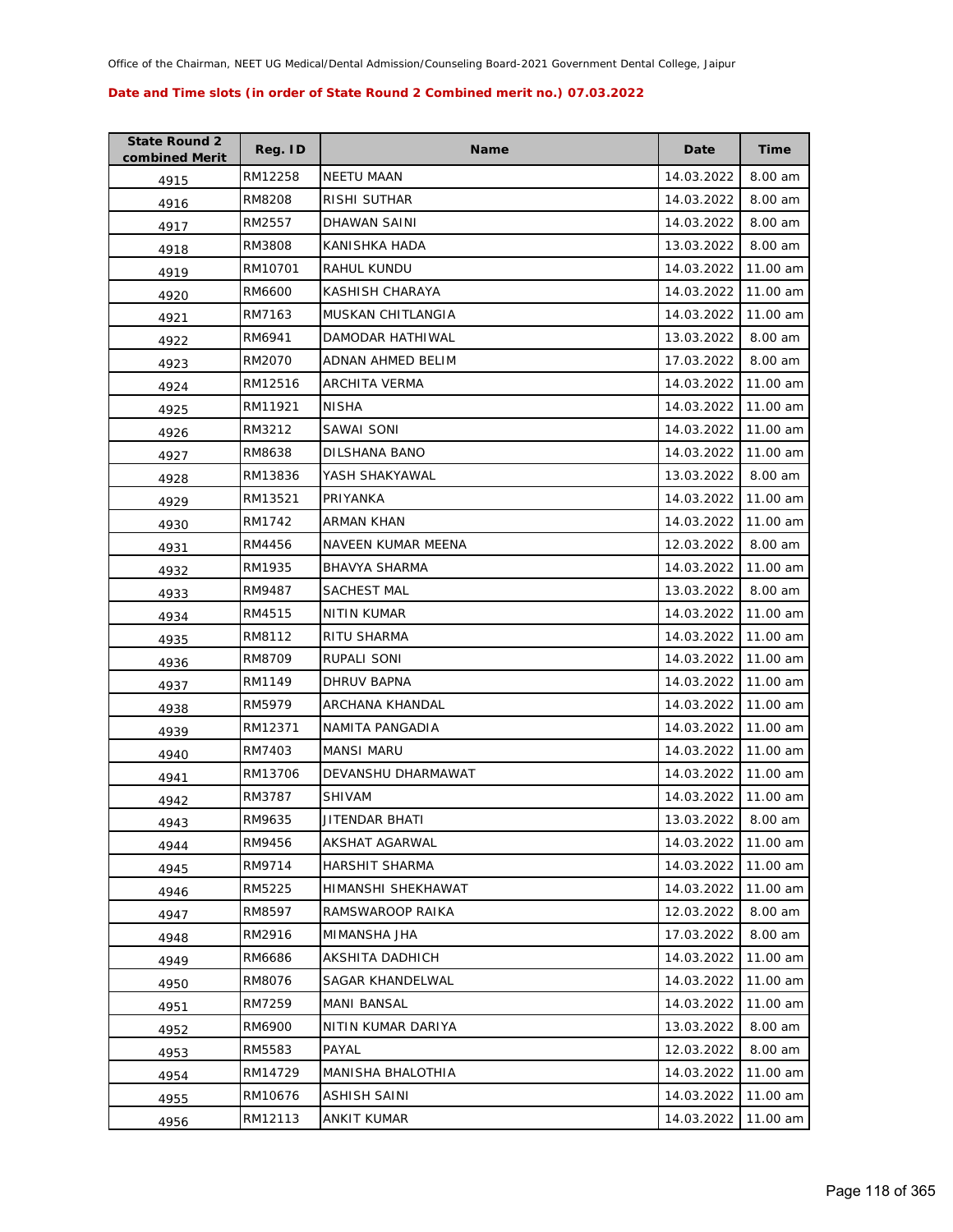| <b>State Round 2</b><br>combined Merit | Reg. ID | Name                   | Date       | Time     |
|----------------------------------------|---------|------------------------|------------|----------|
| 4957                                   | RM1630  | YASH BALOTIYA          | 13.03.2022 | 8.00 am  |
| 4958                                   | RM6830  | <b>MUKUL GARG</b>      | 14.03.2022 | 11.00 am |
| 4959                                   | RM9142  | JITENDRA               | 13.03.2022 | 8.00 am  |
| 4960                                   | RM10329 | NIRMALA BAJIYA         | 14.03.2022 | 11.00 am |
| 4961                                   | RM13449 | HIMANI FOUJDAR         | 14.03.2022 | 11.00 am |
| 4962                                   | RM7838  | <b>ANKIT JANGIR</b>    | 14.03.2022 | 11.00 am |
| 4963                                   | RM14740 | <b>SUNITA YADAV</b>    | 14.03.2022 | 11.00 am |
| 4964                                   | RM8443  | MOHIT LAMBA            | 14.03.2022 | 11.00 am |
| 4965                                   | RM12860 | ASHISH KUMAR           | 14.03.2022 | 11.00 am |
| 4966                                   | RM15045 | PALAK AGARWAL          | 14.03.2022 | 11.00 am |
| 4967                                   | RM1258  | <b>SARA CHOUDHARY</b>  | 14.03.2022 | 11.00 am |
| 4968                                   | RM6604  | ANSHU GUPTA            | 14.03.2022 | 11.00 am |
| 4969                                   | RM11443 | KAMLESH SANKHLA        | 14.03.2022 | 11.00 am |
| 4970                                   | RM1535  | SHRUTI SHARMA          | 14.03.2022 | 11.00 am |
| 4971                                   | RM8643  | <b>NAKUL TIWARI</b>    | 14.03.2022 | 11.00 am |
| 4972                                   | RM1599  | SHUBHANGI ACHARYA      | 14.03.2022 | 11.00 am |
| 4973                                   | RM6877  | MS. JANIFFER KHAN      | 14.03.2022 | 11.00 am |
| 4974                                   | RM11838 | SAROJ KUMAWAT          | 14.03.2022 | 11.00 am |
| 4975                                   | RM9040  | OJASVI YADAV           | 14.03.2022 | 11.00 am |
| 4976                                   | RM15687 | <b>ROHAN</b>           | 17.03.2022 | 8.00 am  |
| 4977                                   | RM5243  | NIVISHA JAIN           | 14.03.2022 | 11.00 am |
| 4978                                   | RM10473 | NEERAJ PRAJAPAT        | 14.03.2022 | 11.00 am |
| 4979                                   | RM2337  | VASUDEV                | 12.03.2022 | 8.00 am  |
| 4980                                   | RM8679  | NARAYAN GURJAR         | 12.03.2022 | 8.00 am  |
| 4981                                   | RM4300  | JYOTSANA SHARMA        | 14.03.2022 | 11.00 am |
| 4982                                   | RM2388  | <b>MRAGANSH GAUTAM</b> | 14.03.2022 | 11.00 am |
| 4983                                   | RM4437  | KHUSHI PAL             | 13.03.2022 | 8.00 am  |
| 4984                                   | RM2679  | ABHINANDAN JANGID      | 14.03.2022 | 11.00 am |
| 4985                                   | RM4343  | PRIYANSHU BANSAL       | 14.03.2022 | 11.00 am |
| 4986                                   | RM6469  | MOHIT SHARMA           | 14.03.2022 | 11.00 am |
| 4987                                   | RM7476  | DIVYANSHU KACHCHWAHA   | 14.03.2022 | 11.00 am |
| 4988                                   | RM15298 | AKSHAT SHARMA          | 14.03.2022 | 11.00 am |
| 4989                                   | RM4035  | PAYAL SHARMA           | 14.03.2022 | 11.00 am |
| 4990                                   | RM6007  | SITAL KUMARI           | 14.03.2022 | 11.00 am |
| 4991                                   | RM8988  | VIKAS BISHNOI          | 14.03.2022 | 11.00 am |
| 4992                                   | RM1221  | PAYAL GOYAL            | 14.03.2022 | 11.00 am |
| 4993                                   | RM13241 | AVDHESH JANGID         | 14.03.2022 | 11.00 am |
| 4994                                   | RM12171 | PIYUSH SHARMA          | 14.03.2022 | 11.00 am |
| 4995                                   | RM12177 | VANDANA AVASTHI        | 14.03.2022 | 11.00 am |
| 4996                                   | RM1877  | SHIVANI KUSHWAHA       | 14.03.2022 | 11.00 am |
| 4997                                   | RM4237  | VISHAKHA KUMARI SHARMA | 14.03.2022 | 11.00 am |
| 4998                                   | RM13831 | AMIT KUMAR PARASHAR    | 14.03.2022 | 11.00 am |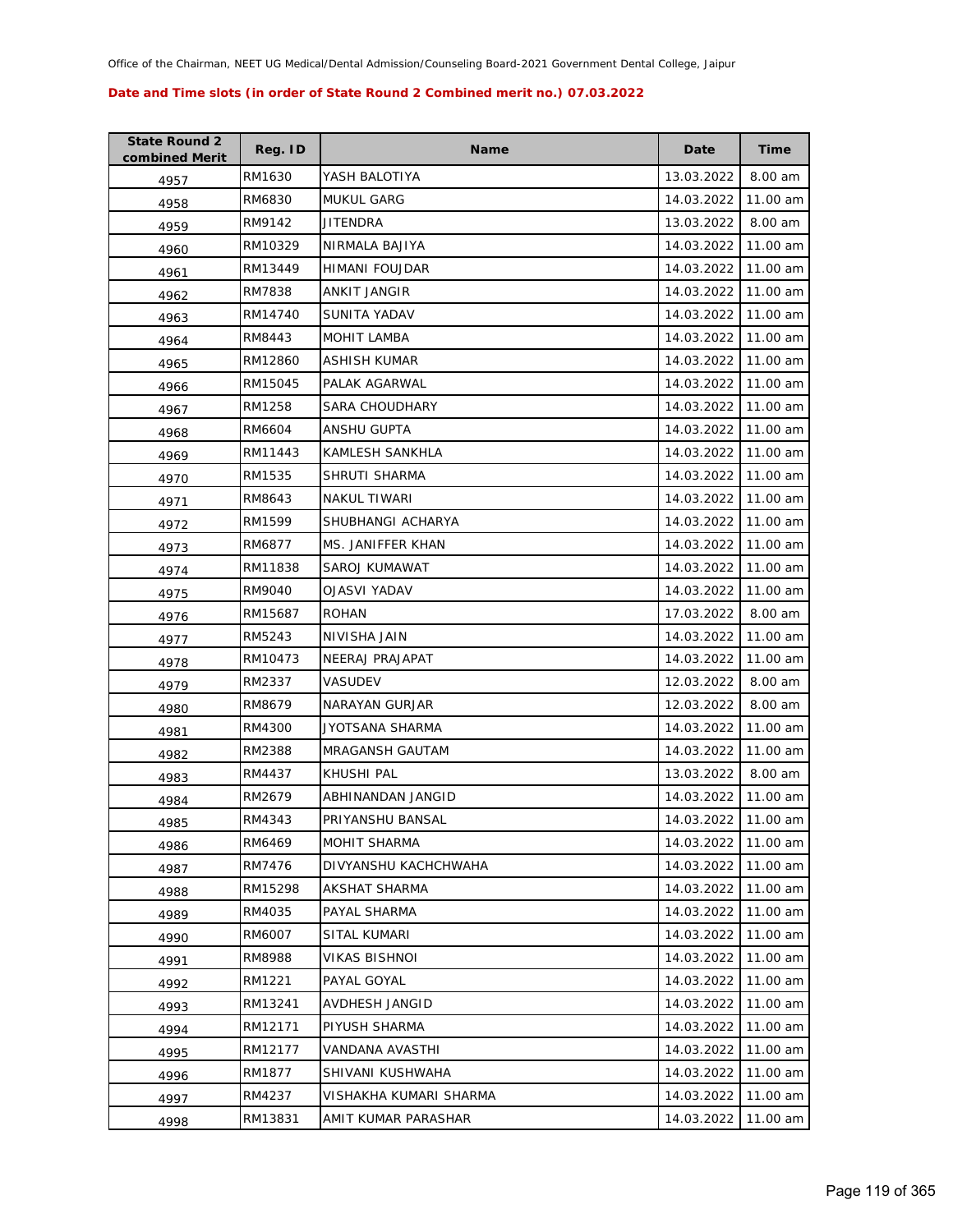| <b>State Round 2</b><br>combined Merit | Reg. ID | <b>Name</b>            | Date       | <b>Time</b> |
|----------------------------------------|---------|------------------------|------------|-------------|
| 4999                                   | RM8574  | PAWAN KUMAR MEENA      | 12.03.2022 | 8.00 am     |
| 5000                                   | RM4077  | ANISHA KULHARI         | 14.03.2022 | 11.00 am    |
| 5001                                   | RM12563 | ABHIMANYU SINGH        | 14.03.2022 | 11.00 am    |
| 5002                                   | RM1969  | <b>MEHAK AGGARWAL</b>  | 17.03.2022 | 8.00 am     |
| 5003                                   | RM10274 | ANJALI DHAKAD          | 14.03.2022 | 11.00 am    |
| 5004                                   | RM1851  | ANJALI VERMA           | 13.03.2022 | 8.00 am     |
| 5005                                   | RM13643 | DINESH SINGH           | 12.03.2022 | 8.00 am     |
| 5006                                   | RM5291  | NISHITA SHARMA         | 14.03.2022 | 11.00 am    |
| 5007                                   | RM14948 | <b>BABU LAL TAKHAR</b> | 14.03.2022 | 11.00 am    |
| 5008                                   | RM15203 | TARUN MEENA            | 12.03.2022 | 8.00 am     |
| 5009                                   | RM13533 | NARENDAR SINGH         | 14.03.2022 | 11.00 am    |
| 5010                                   | RM5186  | RAVI KUMAR VERMA       | 13.03.2022 | 8.00 am     |
| 5011                                   | RM6719  | PRACHI BANSAL          | 14.03.2022 | 11.00 am    |
| 5012                                   | RM15064 | <b>SALONI GUPTA</b>    | 14.03.2022 | 11.00 am    |
| 5013                                   | RM4230  | SALONI KUMAWAT         | 14.03.2022 | 11.00 am    |
| 5014                                   | RM7464  | GAURIKA KHANDELWAL     | 17.03.2022 | 8.00 am     |
| 5015                                   | RM1213  | RAHUL SUMAN            | 14.03.2022 | 11.00 am    |
| 5016                                   | RM11159 | SHREYA GUPTA           | 14.03.2022 | 11.00 am    |
| 5017                                   | RM13551 | AJAY VAISHNAV          | 14.03.2022 | 11.00 am    |
| 5018                                   | RM12925 | <b>BHANWRU RAM</b>     | 13.03.2022 | 8.00 am     |
| 5019                                   | RM4044  | ANJALI AHIR            | 14.03.2022 | 11.00 am    |
| 5020                                   | RM2609  | KOMAL NATWADIYA        | 14.03.2022 | 11.00 am    |
| 5021                                   | RM13511 | SUKIRTEE JHALA         | 14.03.2022 | 11.00 am    |
| 5022                                   | RM11790 | MOHIT CHOUDHARY        | 14.03.2022 | 11.00 am    |
| 5023                                   | RM1820  | AIKAGRA BHARGAVA       | 14.03.2022 | 11.00 am    |
| 5024                                   | RM3892  | <b>MANSHA GOYAL</b>    | 14.03.2022 | 11.00 am    |
| 5025                                   | RM8535  | VIKAS CHOUDHARY        | 14.03.2022 | 11.00 am    |
| 5026                                   | RM2358  | <b>HARSH SARAN</b>     | 14.03.2022 | 11.00 am    |
| 5027                                   | RM9622  | NISHA CHOUDHARY        | 14.03.2022 | 11.00 am    |
| 5028                                   | RM14262 | <b>MANAS KUMAR</b>     | 14.03.2022 | 11.00 am    |
| 5029                                   | RM3968  | SANGEETA               | 14.03.2022 | 11.00 am    |
| 5030                                   | RM9432  | DINA SUWALKA           | 14.03.2022 | 11.00 am    |
| 5031                                   | RM15779 | POOJA MEEL             | 14.03.2022 | 11.00 am    |
| 5032                                   | RM12167 | YUVRAJ JANGID          | 14.03.2022 | 11.00 am    |
| 5033                                   | RM13710 | SUHASI VERMA           | 14.03.2022 | 11.00 am    |
| 5034                                   | RM11344 | ABHISHEK JAKHAR        | 14.03.2022 | 11.00 am    |
| 5035                                   | RM9178  | <b>TANISHA SAINI</b>   | 14.03.2022 | 11.00 am    |
| 5036                                   | RM8737  | UTTAM CHOUDHARY        | 14.03.2022 | 11.00 am    |
| 5037                                   | RM4985  | DILIP CHAND            | 13.03.2022 | 8.00 am     |
| 5038                                   | RM12299 | BHUVNESH KUMAR MEENA   | 12.03.2022 | 8.00 am     |
| 5039                                   | RM3673  | KHYATI TIRGAR          | 13.03.2022 | 8.00 am     |
| 5040                                   | RM14228 | KAJAL                  | 14.03.2022 | 11.00 am    |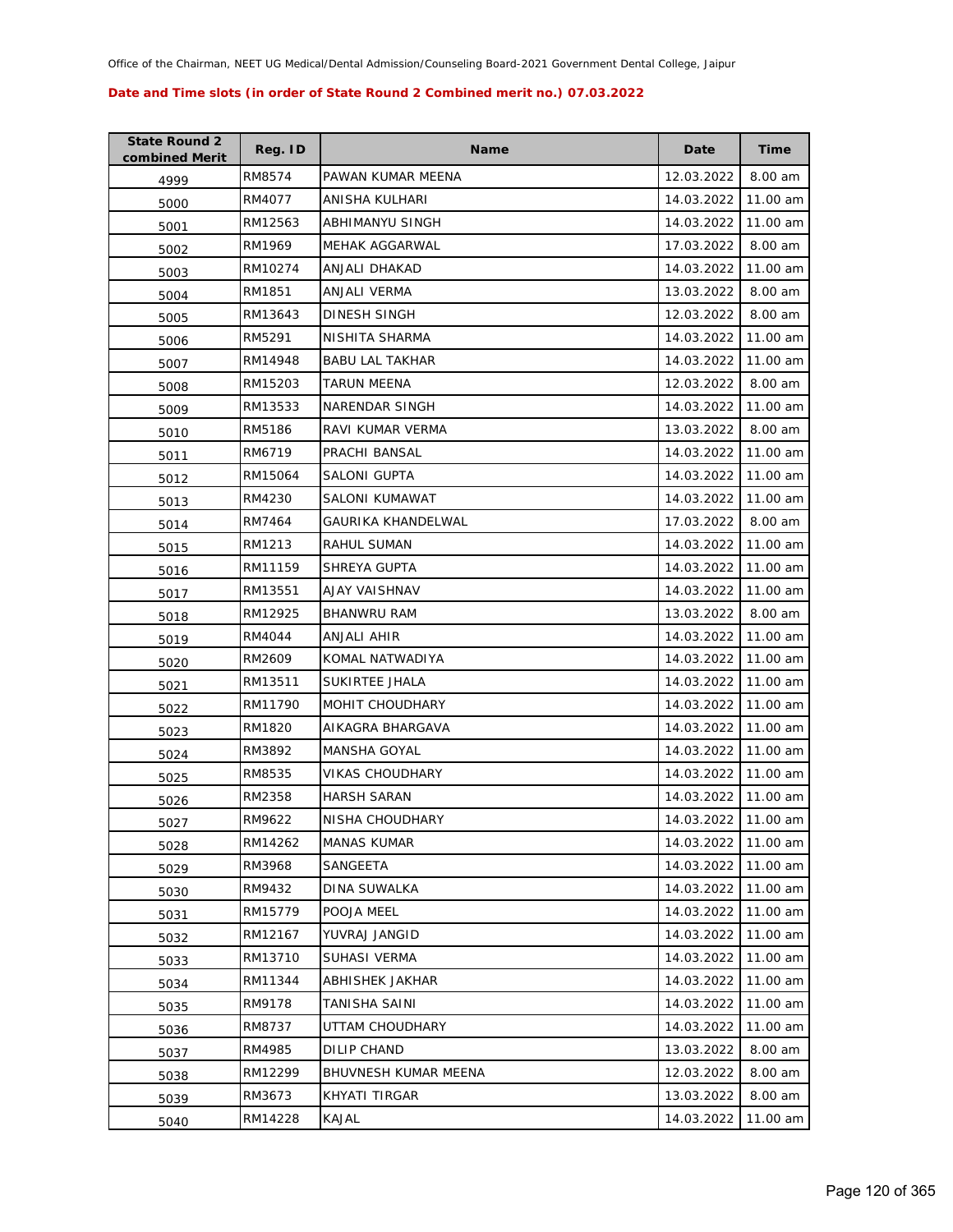| <b>State Round 2</b><br>combined Merit | Reg. ID | <b>Name</b>          | Date       | Time     |
|----------------------------------------|---------|----------------------|------------|----------|
| 5041                                   | RM3771  | YASHNA AGARWAL       | 17.03.2022 | 8.00 am  |
| 5042                                   | RM3408  | PRIYANKA CHOUDHARY   | 14.03.2022 | 11.00 am |
| 5043                                   | RM3652  | AKANKSHA             | 14.03.2022 | 11.00 am |
| 5044                                   | RM11768 | SHANU SHARMA         | 14.03.2022 | 11.00 am |
| 5045                                   | RM12943 | ANJALI SHAKYWAL      | 13.03.2022 | 8.00 am  |
| 5046                                   | RM2519  | HARIHET KUMAR GURJAR | 12.03.2022 | 8.00 am  |
| 5047                                   | RM11418 | ADITI GOYAL          | 14.03.2022 | 11.00 am |
| 5048                                   | RM9572  | KUMKUM SHARMA        | 14.03.2022 | 11.00 am |
| 5049                                   | RM9494  | SANIYA YADAV         | 14.03.2022 | 11.00 am |
| 5050                                   | RM7888  | GAJENDRA BHATI       | 12.03.2022 | 8.00 am  |
| 5051                                   | RM9699  | DILEEP KUMAR         | 14.03.2022 | 11.00 am |
| 5052                                   | RM10545 | AVANTIKA             | 14.03.2022 | 11.00 am |
| 5053                                   | RM1113  | KRUTIKA RAJESH OSWAL | 17.03.2022 | 8.00 am  |
| 5054                                   | RM9316  | AJAY BEDI            | 13.03.2022 | 8.00 am  |
| 5055                                   | RM11229 | AMIT CHOUDHARY       | 14.03.2022 | 11.00 am |
| 5056                                   | RM6620  | <b>MUKESH KUMAR</b>  | 14.03.2022 | 11.00 am |
| 5057                                   | RM11774 | NITESH KUMAR         | 14.03.2022 | 11.00 am |
| 5058                                   | RM12360 | RAKESH CHOUDHARY     | 14.03.2022 | 11.00 am |
| 5059                                   | RM1590  | SHAHIDA KHANAM       | 17.03.2022 | 8.00 am  |
| 5060                                   | RM1024  | <b>NEHA JAT</b>      | 14.03.2022 | 11.00 am |
| 5061                                   | RM8180  | VISHESH BADAL        | 13.03.2022 | 8.00 am  |
| 5062                                   | RM4473  | GAGAN SAROLIA        | 14.03.2022 | 11.00 am |
| 5063                                   | RM9550  | DHARAMDEEP VERMA     | 13.03.2022 | 8.00 am  |
| 5064                                   | RM13439 | ANKUR KUMAR          | 13.03.2022 | 8.00 am  |
| 5065                                   | RM14774 | PRADEEP SAINI        | 14.03.2022 | 11.00 am |
| 5066                                   | RM7029  | VAIDIT KUMAR         | 14.03.2022 | 11.00 am |
| 5067                                   | RM14603 | GUNJAN JAIN          | 14.03.2022 | 11.00 am |
| 5068                                   | RM1052  | ABHISHEK VISHNOI     | 14.03.2022 | 11.00 am |
| 5069                                   | RM13594 | BHUMIKA MAHESHWARI   | 14.03.2022 | 11.00 am |
| 5070                                   | RM12108 | HIMANSHU KUMARI      | 13.03.2022 | 8.00 am  |
| 5071                                   | RM14072 | RITIKA DHAKAR        | 14.03.2022 | 11.00 am |
| 5072                                   | RM9377  | <b>BALRAM MEENA</b>  | 12.03.2022 | 8.00 am  |
| 5073                                   | RM13114 | PRANAY CHAUDHARY     | 14.03.2022 | 11.00 am |
| 5074                                   | RM9476  | DIVYANSHU MANGAL     | 14.03.2022 | 11.00 am |
| 5075                                   | RM12461 | MOHIT PATWA          | 14.03.2022 | 11.00 am |
| 5076                                   | RM7997  | AARTI YADAV          | 14.03.2022 | 11.00 am |
| 5077                                   | RM13272 | UMESH RATHI          | 14.03.2022 | 11.00 am |
| 5078                                   | RM6343  | NIMAN SHARMA         | 14.03.2022 | 11.00 am |
| 5079                                   | RM6515  | MANISHA              | 12.03.2022 | 8.00 am  |
| 5080                                   | RM1003  | AKSHITA AGARWAL      | 14.03.2022 | 11.00 am |
| 5081                                   | RN16499 | YOGESH KILKA         | 14.03.2022 | 11.00 am |
| 5082                                   | RM14973 | MARIA                | 17.03.2022 | 8.00 am  |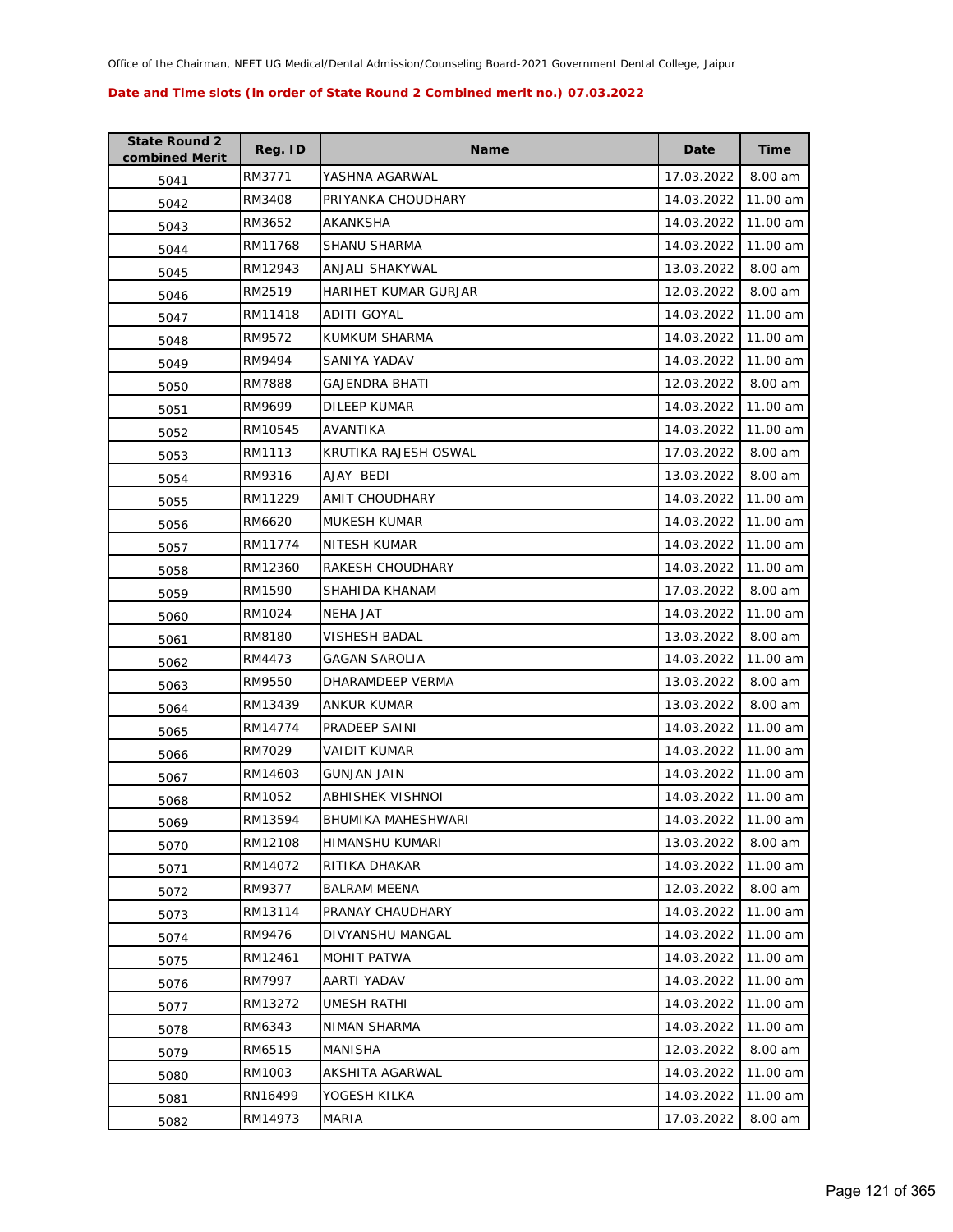| <b>State Round 2</b><br>combined Merit | Reg. ID | <b>Name</b>          | Date       | Time     |
|----------------------------------------|---------|----------------------|------------|----------|
| 5083                                   | RM10818 | SWATI VIJAY          | 14.03.2022 | 11.00 am |
| 5084                                   | RM10247 | HARSHVARDHAN SINGH   | 14.03.2022 | 11.00 am |
| 5085                                   | RM5742  | HARI SINGH BAGDIA    | 14.03.2022 | 11.00 am |
| 5086                                   | RM3172  | ANKIT MEENA          | 12.03.2022 | 8.00 am  |
| 5087                                   | RM3669  | SUJAL SUTHAR         | 14.03.2022 | 11.00 am |
| 5088                                   | RM7966  | HARSHIT DADHEECH     | 14.03.2022 | 11.00 am |
| 5089                                   | RM11068 | TANU MEENA           | 12.03.2022 | 8.00 am  |
| 5090                                   | RM11225 | PRAVEEN KUMAR        | 14.03.2022 | 11.00 am |
| 5091                                   | RM11514 | SOUMYA SAINI         | 14.03.2022 | 11.00 am |
| 5092                                   | RM2141  | IVA AGARWAL          | 14.03.2022 | 11.00 am |
| 5093                                   | RM11129 | ROHIT KUMAWAT        | 14.03.2022 | 11.00 am |
| 5094                                   | RM2811  | AJAY KUMAR           | 14.03.2022 | 11.00 am |
| 5095                                   | RM10383 | YUVRAJ BHATI         | 14.03.2022 | 11.00 am |
| 5096                                   | RM6323  | GUNJAN ROHILA        | 13.03.2022 | 8.00 am  |
| 5097                                   | RM10226 | <b>ISHWAR LAL</b>    | 14.03.2022 | 11.00 am |
| 5098                                   | RM5563  | AMAN SHARMA          | 14.03.2022 | 11.00 am |
| 5099                                   | RM13421 | ULIAA                | 14.03.2022 | 11.00 am |
| 5100                                   | RM12294 | AJAY POSWAL          | 12.03.2022 | 8.00 am  |
| 5101                                   | RM7929  | AVISHKA RATHORE      | 14.03.2022 | 11.00 am |
| 5102                                   | RM14964 | NIYATI CHOUDHARY     | 14.03.2022 | 11.00 am |
| 5103                                   | RM9830  | ADITYA KHANDELWAL    | 14.03.2022 | 11.00 am |
| 5104                                   | RM14661 | NEHA JAIN            | 14.03.2022 | 11.00 am |
| 5105                                   | RM7699  | PRAVEEN KUMAR SHARMA | 14.03.2022 | 11.00 am |
| 5106                                   | RM9829  | AMAN SINGH           | 14.03.2022 | 11.00 am |
| 5107                                   | RM6079  | SAKSHI KANUNGO       | 14.03.2022 | 11.00 am |
| 5108                                   | RM7605  | PRIYANKA CHOUDHARY   | 14.03.2022 | 11.00 am |
| 5109                                   | RM13734 | DIVYA DHAKAD         | 14.03.2022 | 11.00 am |
| 5110                                   | RM1497  | <b>ILESH BARWAL</b>  | 12.03.2022 | 8.00 am  |
| 5111                                   | RM8641  | ANIL KUMAR BAMNIYA   | 13.03.2022 | 8.00 am  |
| 5112                                   | RM13950 | VARSHA SAINI         | 14.03.2022 | 11.00 am |
| 5113                                   | RM1983  | AARUSHI SONI         | 14.03.2022 | 11.00 am |
| 5114                                   | RM11215 | VINITA SAINI         | 14.03.2022 | 11.00 am |
| 5115                                   | RM14524 | JYOTI SHARMA         | 14.03.2022 | 11.00 am |
| 5116                                   | RM3890  | PRAVEEN NAGAR        | 14.03.2022 | 11.00 am |
| 5117                                   | RM4066  | MANISHA              | 14.03.2022 | 11.00 am |
| 5118                                   | RM2051  | SURESH KUMAR JOGSAN  | 13.03.2022 | 8.00 am  |
| 5119                                   | RM2629  | RIYA KHANDELWAL      | 14.03.2022 | 11.00 am |
| 5120                                   | RM2306  | VIDHANSHU PRAJAPAT   | 14.03.2022 | 11.00 am |
| 5121                                   | RM13958 | KRISHNANKAR PANDAY   | 14.03.2022 | 11.00 am |
| 5122                                   | RM7100  | HENIL SHAH           | 14.03.2022 | 11.00 am |
| 5123                                   | RM11385 | ABHIMANYU SHARMA     | 14.03.2022 | 11.00 am |
| 5124                                   | RM7436  | RISHITA SHARMA       | 14.03.2022 | 11.00 am |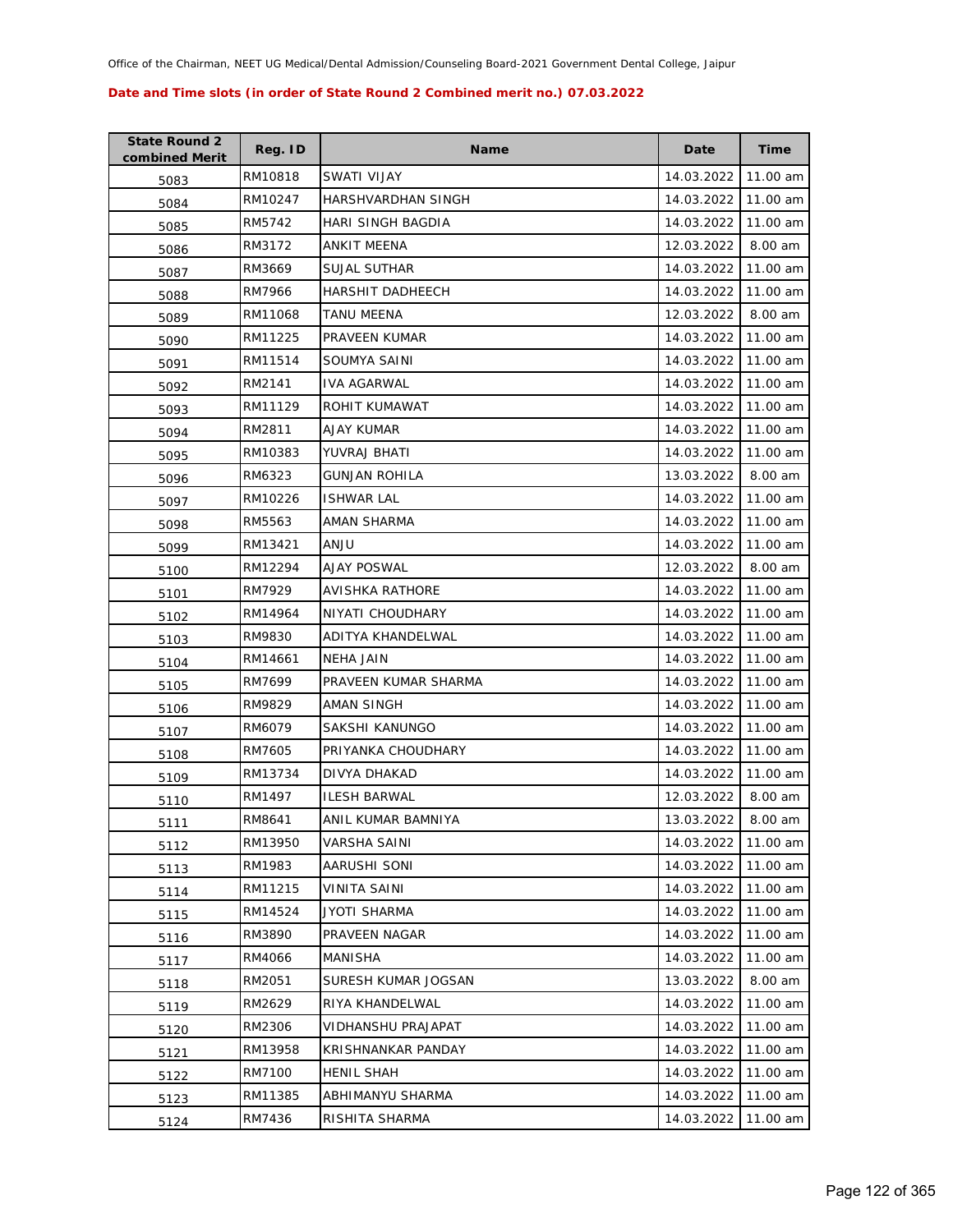| <b>State Round 2</b><br>combined Merit | Reg. ID | <b>Name</b>            | Date       | <b>Time</b> |
|----------------------------------------|---------|------------------------|------------|-------------|
| 5125                                   | RM15393 | ABHISHEK SINGH         | 14.03.2022 | 11.00 am    |
| 5126                                   | RM8318  | JHANVI LOHANI          | 14.03.2022 | 11.00 am    |
| 5127                                   | RN16319 | <b>SUNITA GURJAR</b>   | 12.03.2022 | 8.00 am     |
| 5128                                   | RM15058 | JAYESH MEENA           | 12.03.2022 | 8.00 am     |
| 5129                                   | RM12401 | PRIYA VISHNOI          | 14.03.2022 | 11.00 am    |
| 5130                                   | RM13160 | KHUSHI MALHOTRA        | 17.03.2022 | 8.00 am     |
| 5131                                   | RM6996  | RITU MAKWANA           | 13.03.2022 | 8.00 am     |
| 5132                                   | RM7420  | TANIKA SEKRA           | 14.03.2022 | 11.00 am    |
| 5133                                   | RM13988 | DEBASHISH SAHA         | 17.03.2022 | 8.00 am     |
| 5134                                   | RM10589 | NANDRAM MAAN           | 14.03.2022 | 11.00 am    |
| 5135                                   | RM2619  | <b>BALVEER SINGH</b>   | 14.03.2022 | 11.00 am    |
| 5136                                   | RM11090 | <b>POONAM</b>          | 14.03.2022 | 11.00 am    |
| 5137                                   | RM10604 | TANISHQA CHOUDHARY     | 14.03.2022 | 11.00 am    |
| 5138                                   | RM9668  | SAMRIN                 | 14.03.2022 | 11.00 am    |
| 5139                                   | RN16248 | <b>GARVITA SHARMA</b>  | 14.03.2022 | 11.00 am    |
| 5140                                   | RM13496 | <b>SUMANDEEP KAUR</b>  | 14.03.2022 | 11.00 am    |
| 5141                                   | RM8360  | <b>DISHA SHARMA</b>    | 14.03.2022 | 11.00 am    |
| 5142                                   | RM7998  | NEERAJ KUMAR MEENA     | 12.03.2022 | 8.00 am     |
| 5143                                   | RM2624  | AMIT KUMAR GARG        | 14.03.2022 | 11.00 am    |
| 5144                                   | RM12699 | SIMRAN CHAUDHARY       | 14.03.2022 | 11.00 am    |
| 5145                                   | RM7201  | BHARAT DUDI            | 14.03.2022 | 11.00 am    |
| 5146                                   | RM10127 | ANJALI DHAKER          | 14.03.2022 | 11.00 am    |
| 5147                                   | RM1066  | VINITA RAJORA          | 14.03.2022 | 11.00 am    |
| 5148                                   | RM13638 | RAHUL CHOUDHARY        | 14.03.2022 | 11.00 am    |
| 5149                                   | RM12313 | AMISHA JAIN            | 14.03.2022 | 11.00 am    |
| 5150                                   | RM6129  | PAWAN KUMAR            | 13.03.2022 | 8.00 am     |
| 5151                                   | RM11087 | <b>FALGUNI SHARMA</b>  | 14.03.2022 | 11.00 am    |
| 5152                                   | RM4024  | AISHWARYA CHAUHAN      | 14.03.2022 | 11.00 am    |
| 5153                                   | RM9956  | KANHAIYA LAL DHAKER    | 14.03.2022 | 11.00 am    |
| 5154                                   | RM2063  | DAKSH CHARAN           | 14.03.2022 | 11.00 am    |
| 5155                                   | RM8855  | ABHISHEK YADAV         | 14.03.2022 | 11.00 am    |
| 5156                                   | RM8212  | ADITI GOYAL            | 14.03.2022 | 11.00 am    |
| 5157                                   | RM15337 | <b>SRISTY GUPTA</b>    | 14.03.2022 | 11.00 am    |
| 5158                                   | RM7634  | SUHANI JAIN            | 14.03.2022 | 11.00 am    |
| 5159                                   | RM10789 | AJIT YADAV             | 14.03.2022 | 11.00 am    |
| 5160                                   | RM4860  | SACHIN KUMAR DOI       | 12.03.2022 | 8.00 am     |
| 5161                                   | RM11986 | AAMIR KHAN             | 14.03.2022 | 11.00 am    |
| 5162                                   | RM10584 | ANANYA TANK            | 14.03.2022 | 11.00 am    |
| 5163                                   | RM8509  | HARSHITA SHARMA        | 14.03.2022 | 11.00 am    |
| 5164                                   | RM2042  | SUMEDHA SHARMA         | 14.03.2022 | 11.00 am    |
| 5165                                   | RM2292  | GOKULENDRA SHARMA      | 14.03.2022 | 11.00 am    |
| 5166                                   | RM14108 | <b>MAMTA CHOUDHARY</b> | 14.03.2022 | 11.00 am    |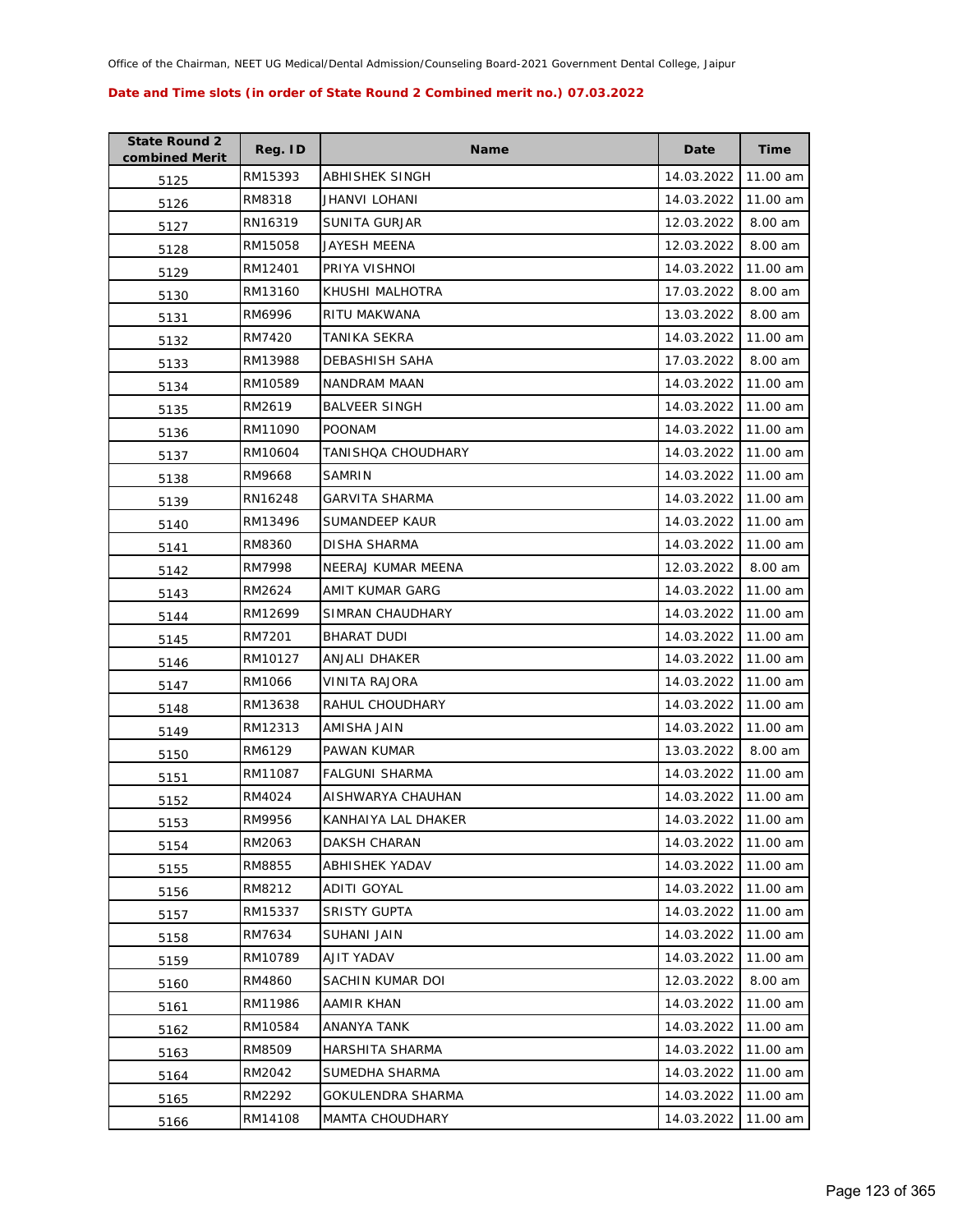| <b>State Round 2</b><br>combined Merit | Reg. ID | <b>Name</b>             | Date       | <b>Time</b> |
|----------------------------------------|---------|-------------------------|------------|-------------|
| 5167                                   | RM11546 | YASH KUMAR              | 14.03.2022 | 11.00 am    |
| 5168                                   | RM9583  | <b>SUMIT SONI</b>       | 14.03.2022 | 11.00 am    |
| 5169                                   | RM15171 | <b>MANOJ KUMAR</b>      | 12.03.2022 | 8.00 am     |
| 5170                                   | RM10991 | <b>KRITI GURJAR</b>     | 12.03.2022 | 8.00 am     |
| 5171                                   | RM11238 | AYUSH DADHICH           | 14.03.2022 | 11.00 am    |
| 5172                                   | RM5534  | NITIN KHANDELWAL        | 14.03.2022 | 11.00 am    |
| 5173                                   | RM3471  | PRANAY KUMAR            | 14.03.2022 | 11.00 am    |
| 5174                                   | RM3231  | NEHA                    | 12.03.2022 | 8.00 am     |
| 5175                                   | RM11895 | KANAK GUPTA             | 14.03.2022 | 11.00 am    |
| 5176                                   | RM12553 | <b>MOHIT KUMAR</b>      | 14.03.2022 | 11.00 am    |
| 5177                                   | RM13377 | NAUSHEEN GAURI          | 14.03.2022 | 11.00 am    |
| 5178                                   | RM13176 | <b>NISHA</b>            | 14.03.2022 | 11.00 am    |
| 5179                                   | RM9220  | BHARVI KUMARI JHALA     | 14.03.2022 | 11.00 am    |
| 5180                                   | RM12891 | BHARGAVI ARORA          | 17.03.2022 | 8.00 am     |
| 5181                                   | RM7884  | ABHISHEK AGARWAL        | 14.03.2022 | 11.00 am    |
| 5182                                   | RM4091  | LAKHAN SINGH            | 12.03.2022 | 8.00 am     |
| 5183                                   | RM5027  | SOMENDRA CHOUDHARY      | 14.03.2022 | 11.00 am    |
| 5184                                   | RM9857  | RAJESH KUMAR BHADALA    | 14.03.2022 | 11.00 am    |
| 5185                                   | RM9785  | NEHA ARORA              | 14.03.2022 | 11.00 am    |
| 5186                                   | RM12590 | SARA                    | 14.03.2022 | 11.00 am    |
| 5187                                   | RM1530  | KIRAN KASWAN            | 14.03.2022 | 11.00 am    |
| 5188                                   | RM12923 | JYOTI PRAJAPATI         | 14.03.2022 | 11.00 am    |
| 5189                                   | RM1478  | <b>DEVESH GURJAR</b>    | 12.03.2022 | 8.00 am     |
| 5190                                   | RM7437  | PUNIT GAUTAM            | 14.03.2022 | 11.00 am    |
| 5191                                   | RM5846  | <b>KESHAV KUMAR</b>     | 14.03.2022 | 11.00 am    |
| 5192                                   | RM7208  | NIKITA FAUJDAR          | 14.03.2022 | 11.00 am    |
| 5193                                   | RM8816  | VIJENDRA KUMAR ELWA     | 14.03.2022 | 11.00 am    |
| 5194                                   | RM1775  | ARVIND KUMAR AMBESH     | 13.03.2022 | 8.00 am     |
| 5195                                   | RM4971  | HITESH MINA             | 12.03.2022 | 8.00 am     |
| 5196                                   | RM14867 | SALONI GUPTA            | 14.03.2022 | 11.00 am    |
| 5197                                   | RM4405  | <b>AYUSH SINHA</b>      | 14.03.2022 | 11.00 am    |
| 5198                                   | RM2025  | HARI OM SHARMA          | 14.03.2022 | 11.00 am    |
| 5199                                   | RM10638 | AYUSHI SHARMA           | 14.03.2022 | 11.00 am    |
| 5200                                   | RM11357 | HARSHALI GUPTA          | 14.03.2022 | 11.00 am    |
| 5201                                   | RM5844  | BHAGYA LEKSHMI S PILLAI | 14.03.2022 | 11.00 am    |
| 5202                                   | RM15181 | ALKA SAINI              | 14.03.2022 | 11.00 am    |
| 5203                                   | RM14405 | YASH BHATI              | 14.03.2022 | 11.00 am    |
| 5204                                   | RM8882  | ARTI RAWAT              | 14.03.2022 | 11.00 am    |
| 5205                                   | RM10581 | <b>BHARAT KUMAR</b>     | 14.03.2022 | 11.00 am    |
| 5206                                   | RM5527  | <b>GURUDUTT SARSWAT</b> | 14.03.2022 | 11.00 am    |
| 5207                                   | RM9531  | HARSHIT GUNANI          | 14.03.2022 | 11.00 am    |
| 5208                                   | RM8661  | MUSKAN SHARMA           | 14.03.2022 | 11.00 am    |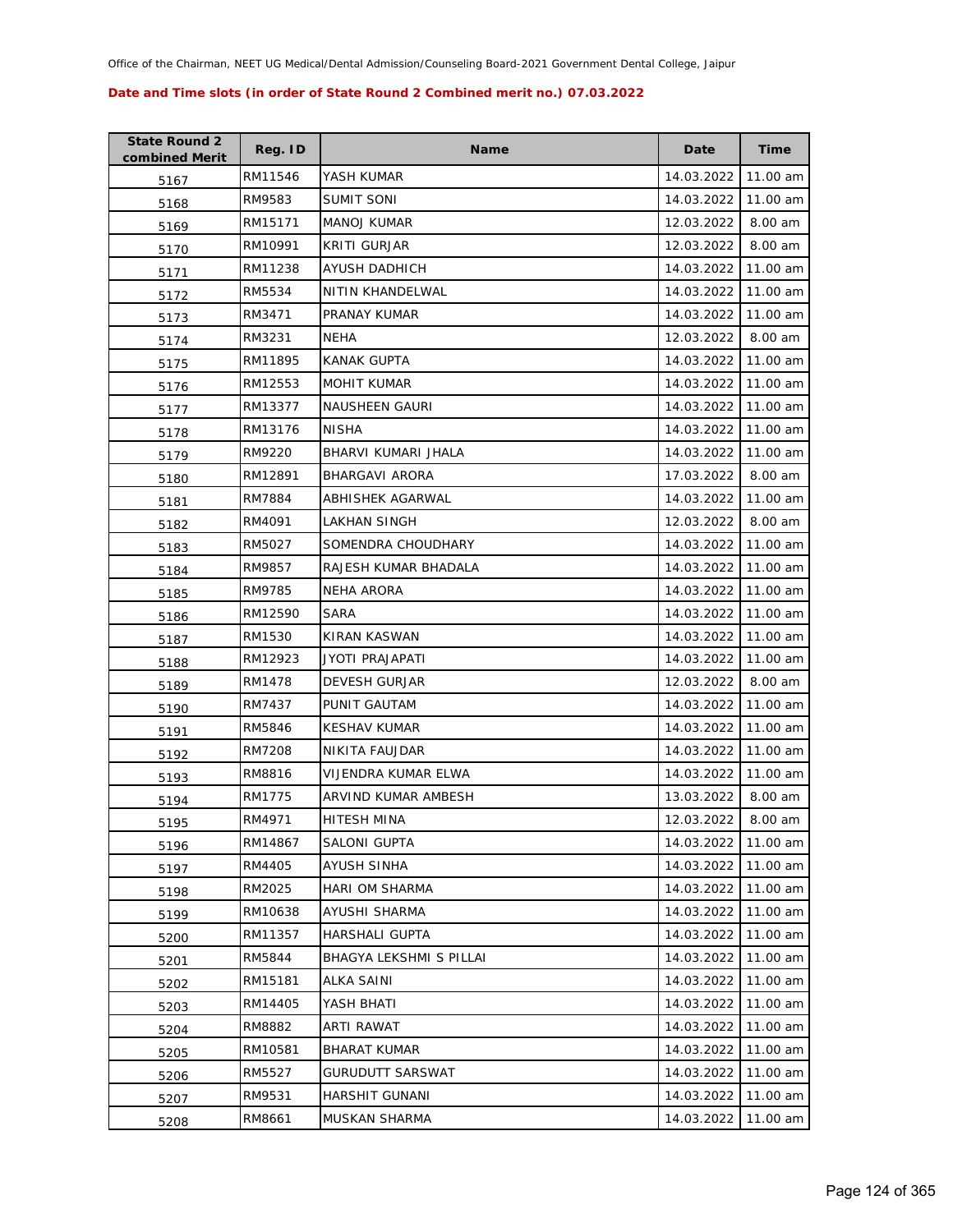| <b>State Round 2</b><br>combined Merit | Reg. ID | <b>Name</b>          | Date       | <b>Time</b> |
|----------------------------------------|---------|----------------------|------------|-------------|
| 5209                                   | RM6930  | <b>MONIKA</b>        | 14.03.2022 | 11.00 am    |
| 5210                                   | RM3158  | <b>GAURAV SHARMA</b> | 14.03.2022 | 11.00 am    |
| 5211                                   | RM4525  | POOJA YADAV          | 14.03.2022 | 11.00 am    |
| 5212                                   | RM5360  | ANKITA MEHARDA       | 13.03.2022 | 8.00 am     |
| 5213                                   | RM6928  | PRIYANSHU ALHA       | 13.03.2022 | 8.00 am     |
| 5214                                   | RM15567 | <b>SURESH GEHLOT</b> | 14.03.2022 | 11.00 am    |
| 5215                                   | RM14875 | BHAVESH KUMAR YADAV  | 14.03.2022 | 11.00 am    |
| 5216                                   | RM4452  | <b>UDAI SHARMA</b>   | 14.03.2022 | 11.00 am    |
| 5217                                   | RM15116 | ABHISHEK CHOUDHARY   | 14.03.2022 | 11.00 am    |
| 5218                                   | RM13798 | ANJALI CHOUDHARY     | 14.03.2022 | 11.00 am    |
| 5219                                   | RM12615 | PRIYANKA SHARMA      | 14.03.2022 | 11.00 am    |
| 5220                                   | RM11411 | POONAM NEHRA         | 14.03.2022 | 11.00 am    |
| 5221                                   | RM7105  | RAHUL MEENA          | 12.03.2022 | 8.00 am     |
| 5222                                   | RM6597  | SHALINI KUMARI       | 14.03.2022 | 11.00 am    |
| 5223                                   | RM13586 | <b>ADHYAYAN RAO</b>  | 14.03.2022 | 11.00 am    |
| 5224                                   | RM3267  | YAMINI SAINI         | 14.03.2022 | 11.00 am    |
| 5225                                   | RM15025 | PRIYANKA             | 14.03.2022 | 11.00 am    |
| 5226                                   | RM14822 | DEVESH JANGID        | 14.03.2022 | 11.00 am    |
| 5227                                   | RM14077 | AJAY SHARMA          | 14.03.2022 | 11.00 am    |
| 5228                                   | RM7254  | LAKSHITA SEN         | 14.03.2022 | 11.00 am    |
| 5229                                   | RM6301  | <b>SACHIN LAUR</b>   | 12.03.2022 | 8.00 am     |
| 5230                                   | RM1472  | AASHISH CHAHAR       | 14.03.2022 | 11.00 am    |
| 5231                                   | RM13704 | VINITA BABANI        | 14.03.2022 | 11.00 am    |
| 5232                                   | RM12331 | ABHISHEK CHOUDHARY   | 14.03.2022 | 11.00 am    |
| 5233                                   | RM3952  | ASHU SEWARIYA        | 13.03.2022 | 8.00 am     |
| 5234                                   | RM8571  | TANU VIDHURI         | 12.03.2022 | 8.00 am     |
| 5235                                   | RM10736 | JITENDRA KUMAR       | 13.03.2022 | 8.00 am     |
| 5236                                   | RM14007 | HEMANSHI KHATRI      | 14.03.2022 | 11.00 am    |
| 5237                                   | RM12308 | RAVINDRA             | 13.03.2022 | 8.00 am     |
| 5238                                   | RM7554  | KARISHMA GORA        | 13.03.2022 | 8.00 am     |
| 5239                                   | RM6218  | SUMIT SAINI          | 14.03.2022 | 11.00 am    |
| 5240                                   | RM10910 | ROHIT GURJAR         | 12.03.2022 | 8.00 am     |
| 5241                                   | RM12038 | <b>TRILOK MEENA</b>  | 12.03.2022 | 8.00 am     |
| 5242                                   | RM13298 | NEHA SAINI           | 14.03.2022 | 11.00 am    |
| 5243                                   | RM4638  | <b>MAMTA</b>         | 13.03.2022 | 8.00 am     |
| 5244                                   | RM7985  | POOJA SONI           | 14.03.2022 | 11.00 am    |
| 5245                                   | RM9354  | <b>VIMAL</b>         | 13.03.2022 | 8.00 am     |
| 5246                                   | RM9789  | <b>BINOD MEENA</b>   | 12.03.2022 | 8.00 am     |
| 5247                                   | RM4245  | ANISHA CHOUDHARY     | 14.03.2022 | 11.00 am    |
| 5248                                   | RM11484 | NISCHAL BANSAL       | 14.03.2022 | 11.00 am    |
| 5249                                   | RM7106  | ABHISHEK BHARDWAJ    | 14.03.2022 | 11.00 am    |
| 5250                                   | RM2998  | MANISH SANNEL        | 13.03.2022 | 8.00 am     |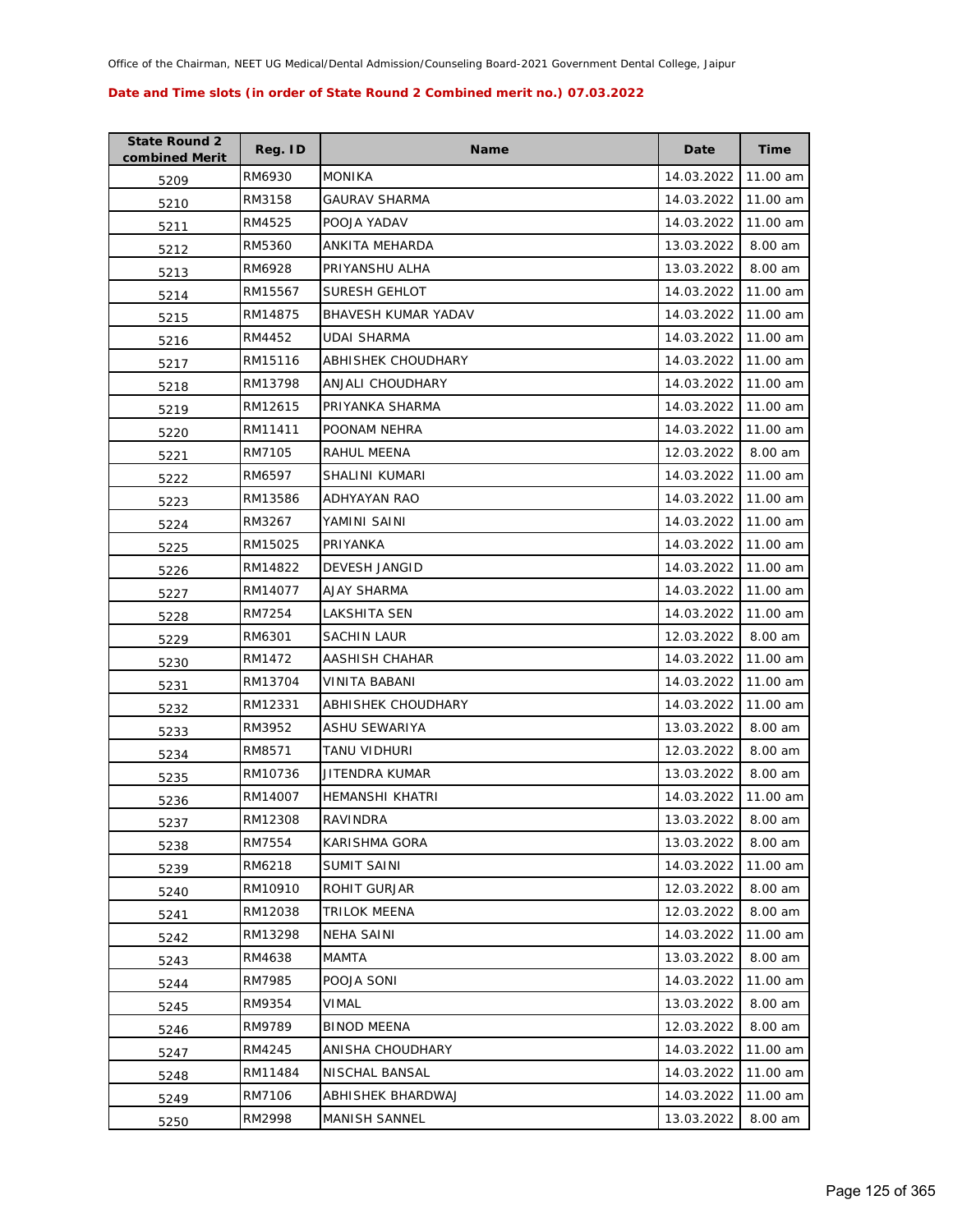| <b>State Round 2</b><br>combined Merit | Reg. ID | <b>Name</b>           | Date       | <b>Time</b> |
|----------------------------------------|---------|-----------------------|------------|-------------|
| 5251                                   | RM5241  | SONAL PRIYA           | 14.03.2022 | 11.00 am    |
| 5252                                   | RM10429 | SANDEEP KHATANA       | 12.03.2022 | 8.00 am     |
| 5253                                   | RM7336  | PALAK SHARMA          | 14.03.2022 | 11.00 am    |
| 5254                                   | RM9448  | <b>GOURAV SHARMA</b>  | 14.03.2022 | 11.00 am    |
| 5255                                   | RM13034 | PRIYANKA KUMARI       | 13.03.2022 | 8.00 am     |
| 5256                                   | RM3933  | ZUHAM NAAZ SAIFI      | 14.03.2022 | 11.00 am    |
| 5257                                   | RM6859  | RUPENDRA SINGH OLA    | 14.03.2022 | 11.00 am    |
| 5258                                   | RM14207 | <b>SACHIDANAND</b>    | 14.03.2022 | 11.00 am    |
| 5259                                   | RM15062 | KARAN CHOUDHARY       | 14.03.2022 | 11.00 am    |
| 5260                                   | RM9309  | AJAY SINGH            | 14.03.2022 | 11.00 am    |
| 5261                                   | RM4650  | ATISHA SHARMA         | 14.03.2022 | 11.00 am    |
| 5262                                   | RM2047  | MUSARRAT BANO         | 14.03.2022 | 11.00 am    |
| 5263                                   | RM2107  | VISHAL KISAN          | 14.03.2022 | 11.00 am    |
| 5264                                   | RM9045  | JAGDEEP SINGH BRAR    | 14.03.2022 | 11.00 am    |
| 5265                                   | RM10446 | SUNITA YADAV          | 14.03.2022 | 11.00 am    |
| 5266                                   | RM6920  | ROHIT BHARGAVA        | 14.03.2022 | 11.00 am    |
| 5267                                   | RM8004  | ANSHUMAN SINGH GURJAR | 12.03.2022 | 8.00 am     |
| 5268                                   | RM9951  | VIKRAM SINGH RATHORE  | 14.03.2022 | 11.00 am    |
| 5269                                   | RM8960  | KHUSHI JAIN           | 14.03.2022 | 11.00 am    |
| 5270                                   | RM11152 | ABHISHEK KUMAR        | 14.03.2022 | 11.00 am    |
| 5271                                   | RM6093  | <b>GOVIND MEGHWAL</b> | 13.03.2022 | 8.00 am     |
| 5272                                   | RM12835 | SOUMYA SHARMA         | 14.03.2022 | 11.00 am    |
| 5273                                   | RM9100  | ISHA BAJAJ            | 14.03.2022 | 11.00 am    |
| 5274                                   | RM4898  | MEGHNA BARWAR         | 13.03.2022 | 8.00 am     |
| 5275                                   | RM6021  | POONAM PATEL          | 14.03.2022 | 11.00 am    |
| 5276                                   | RM11289 | <b>GARIMA GARHWAL</b> | 14.03.2022 | 11.00 am    |
| 5277                                   | RM4438  | ABHINAV MEGHWAL       | 13.03.2022 | 8.00 am     |
| 5278                                   | RM14059 | PRIYANKA MEENA        | 12.03.2022 | 8.00 am     |
| 5279                                   | RM6267  | <b>SUMIT KUMAR</b>    | 13.03.2022 | 8.00 am     |
| 5280                                   | RM2456  | NAVANSHU GARG         | 14.03.2022 | 11.00 am    |
| 5281                                   | RM12578 | HRITIKA LAWANIYA      | 14.03.2022 | 11.00 am    |
| 5282                                   | RM6195  | AMIT SARAN            | 14.03.2022 | 11.00 am    |
| 5283                                   | RM10271 | RAJESH KUMAR MEENA    | 12.03.2022 | 8.00 am     |
| 5284                                   | RM8748  | JONIKA YADAV          | 14.03.2022 | 11.00 am    |
| 5285                                   | RM2427  | DINESH KUMAR          | 13.03.2022 | 8.00 am     |
| 5286                                   | RM15098 | SHASHANK DHAKAD       | 14.03.2022 | 11.00 am    |
| 5287                                   | RM2409  | KHUSHI KHANDELWAL     | 14.03.2022 | 11.00 am    |
| 5288                                   | RM12156 | YOGENDRA CHOUDHARY    | 14.03.2022 | 11.00 am    |
| 5289                                   | RM14295 | MOHIT NAGAR           | 14.03.2022 | 11.00 am    |
| 5290                                   | RM5793  | NEHA KUMARI GARG      | 14.03.2022 | 11.00 am    |
| 5291                                   | RM7198  | SHEETAL CHOUDHARY     | 14.03.2022 | 11.00 am    |
| 5292                                   | RM8683  | TANISHA CHAUDHARY     | 14.03.2022 | 11.00 am    |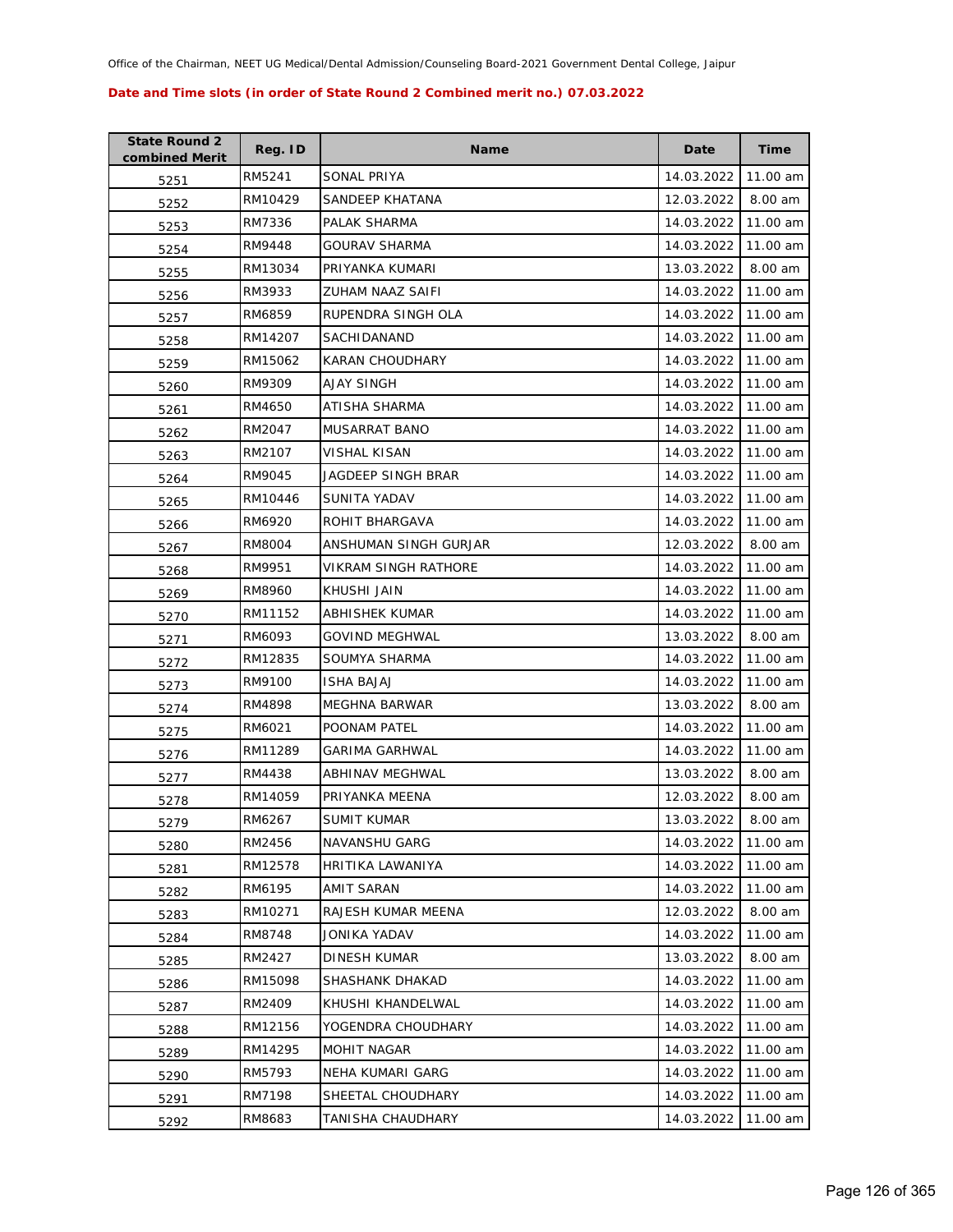| <b>State Round 2</b><br>combined Merit | Reg. ID | <b>Name</b>              | Date       | <b>Time</b> |
|----------------------------------------|---------|--------------------------|------------|-------------|
| 5293                                   | RM14835 | LALIT JOSHI              | 14.03.2022 | 11.00 am    |
| 5294                                   | RM14053 | <b>BADAL HERCHANDANI</b> | 14.03.2022 | 11.00 am    |
| 5295                                   | RM4610  | SUNIL KUMAR SAINI        | 14.03.2022 | 11.00 am    |
| 5296                                   | RM2940  | PAYAL PRAJAPATI          | 14.03.2022 | 11.00 am    |
| 5297                                   | RM6166  | MUSKAN SHEORAN           | 14.03.2022 | 11.00 am    |
| 5298                                   | RM15423 | SURESH KUMAR             | 14.03.2022 | 11.00 am    |
| 5299                                   | RM5533  | CHAUDHARY DEEPARAM       | 14.03.2022 | 11.00 am    |
| 5300                                   | RM12933 | ANKITA AGARWAL           | 14.03.2022 | 11.00 am    |
| 5301                                   | RM8090  | AJAY KUMAR MEENA         | 12.03.2022 | 8.00 am     |
| 5302                                   | RM2789  | NITIN SINGH              | 12.03.2022 | 8.00 am     |
| 5303                                   | RM15742 | AMAN CHOUDHARY           | 14.03.2022 | 11.00 am    |
| 5304                                   | RM11973 | PUSHPENDRA SHARMA        | 14.03.2022 | 11.00 am    |
| 5305                                   | RM1942  | NAMO NARAYAN SHARAMA     | 14.03.2022 | 11.00 am    |
| 5306                                   | RM13943 | RAHUL SHARMA             | 14.03.2022 | 11.00 am    |
| 5307                                   | RM2525  | <b>HARISH MEENA</b>      | 12.03.2022 | 8.00 am     |
| 5308                                   | RM2175  | SAKET BAIRWA             | 13.03.2022 | 8.00 am     |
| 5309                                   | RM13239 | REENA CHOUDHARY          | 14.03.2022 | 11.00 am    |
| 5310                                   | RM6165  | KHUSHBOO SHEKHAWAT       | 14.03.2022 | 11.00 am    |
| 5311                                   | RM1475  | KASHISH JANGID           | 14.03.2022 | 11.00 am    |
| 5312                                   | RM1669  | SHUBHAM KUMAR            | 13.03.2022 | 8.00 am     |
| 5313                                   | RM12255 | CHANDAN                  | 12.03.2022 | 8.00 am     |
| 5314                                   | RM12285 | <b>MOHMMED DANISH</b>    | 14.03.2022 | 11.00 am    |
| 5315                                   | RM7878  | PRATIBHA CHOUDHARY       | 14.03.2022 | 11.00 am    |
| 5316                                   | RM14884 | GABRIELLA JANGID         | 14.03.2022 | 11.00 am    |
| 5317                                   | RM1971  | NIKITA SUMAN             | 14.03.2022 | 11.00 am    |
| 5318                                   | RM9885  | <b>AFSHAAN SHAKEEL</b>   | 14.03.2022 | 11.00 am    |
| 5319                                   | RM12816 | <b>SEJAL SAINI</b>       | 14.03.2022 | 11.00 am    |
| 5320                                   | RM15187 | RISHIKA CHOUDHARY        | 14.03.2022 | 11.00 am    |
| 5321                                   | RM1031  | <b>SAKSHI SONI</b>       | 14.03.2022 | 11.00 am    |
| 5322                                   | RM14253 | PRATHMESH YADAV          | 14.03.2022 | 11.00 am    |
| 5323                                   | RM7125  | ALSHIFA QURESHI          | 14.03.2022 | 11.00 am    |
| 5324                                   | RM6621  | TARUN KUMAR              | 13.03.2022 | 8.00 am     |
| 5325                                   | RM6411  | TANMAY VIJAY             | 14.03.2022 | 11.00 am    |
| 5326                                   | RM7580  | PARUL GUPTA              | 14.03.2022 | 11.00 am    |
| 5327                                   | RM10908 | NAVYA BEHRANI            | 17.03.2022 | 8.00 am     |
| 5328                                   | RM13612 | MANU FAUJDAR             | 14.03.2022 | 11.00 am    |
| 5329                                   | RM11195 | EISHA CHOUDHARY          | 14.03.2022 | 11.00 am    |
| 5330                                   | RM8648  | DEEPAK SAINI             | 14.03.2022 | 11.00 am    |
| 5331                                   | RM12087 | KHUSHABU CHOUDHARY       | 14.03.2022 | 11.00 am    |
| 5332                                   | RM3823  | HARNIT SINGH SALUJA      | 14.03.2022 | 11.00 am    |
| 5333                                   | RM6366  | <b>RUKSAR</b>            | 14.03.2022 | 11.00 am    |
| 5334                                   | RM7184  | GARVIT KUMAR PARASHAR    | 14.03.2022 | 11.00 am    |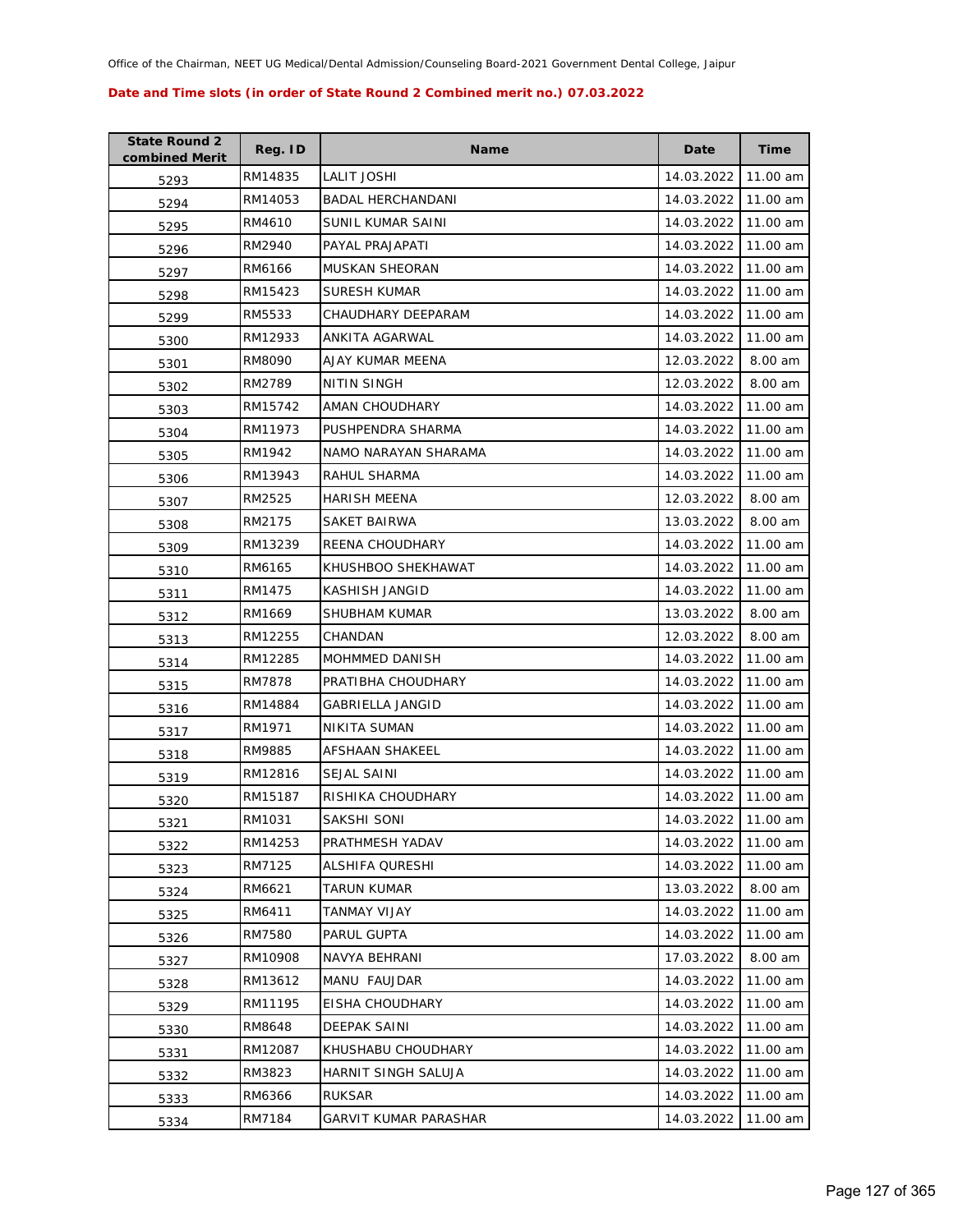| <b>State Round 2</b><br>combined Merit | Reg. ID | <b>Name</b>             | Date       | Time     |
|----------------------------------------|---------|-------------------------|------------|----------|
| 5335                                   | RM5061  | ANSHUL GOYAL            | 14.03.2022 | 11.00 am |
| 5336                                   | RM6992  | SHREYA RAO              | 14.03.2022 | 11.00 am |
| 5337                                   | RM15596 | <b>DEEPALI AVASTHI</b>  | 14.03.2022 | 11.00 am |
| 5338                                   | RM9293  | TARUN KUMAR             | 13.03.2022 | 8.00 am  |
| 5339                                   | RM1251  | RAHUL KARADIA           | 13.03.2022 | 8.00 am  |
| 5340                                   | RM7193  | <b>BHARAT SANKHLA</b>   | 14.03.2022 | 11.00 am |
| 5341                                   | RM7101  | <b>MANISHA GADGIL</b>   | 13.03.2022 | 8.00 am  |
| 5342                                   | RM13912 | SHIVIKA SHARMA          | 14.03.2022 | 11.00 am |
| 5343                                   | RM13894 | RINI MATHUR             | 14.03.2022 | 11.00 am |
| 5344                                   | RM2322  | SUNITA YADAV            | 14.03.2022 | 11.00 am |
| 5345                                   | RM3799  | <b>AKSH SHARMA</b>      | 14.03.2022 | 11.00 am |
| 5346                                   | RM13663 | <b>BASANTI PRAJAPAT</b> | 14.03.2022 | 11.00 am |
| 5347                                   | RM12786 | NAMIRA BEE              | 14.03.2022 | 11.00 am |
| 5348                                   | RM13654 | KAMLESH KUMAR           | 14.03.2022 | 11.00 am |
| 5349                                   | RM1845  | PRATHAM SOLANKI         | 14.03.2022 | 11.00 am |
| 5350                                   | RM9385  | CHAMPA                  | 13.03.2022 | 8.00 am  |
| 5351                                   | RM8257  | SAROJ KUMARI            | 13.03.2022 | 8.00 am  |
| 5352                                   | RM12329 | JAGDISH PRASAD GURJAR   | 12.03.2022 | 8.00 am  |
| 5353                                   | RM11683 | TARUN                   | 12.03.2022 | 8.00 am  |
| 5354                                   | RM5615  | SUNITA GURJAR           | 12.03.2022 | 8.00 am  |
| 5355                                   | RM13591 | VAIDEHI PALIWAL         | 14.03.2022 | 11.00 am |
| 5356                                   | RM15746 | KARISHMA YADAV          | 14.03.2022 | 11.00 am |
| 5357                                   | RM2960  | MOHAMMAD SOHAIL         | 14.03.2022 | 11.00 am |
| 5358                                   | RM14240 | DIVYA KANWAR NATHAWAT   | 14.03.2022 | 11.00 am |
| 5359                                   | RM9960  | ANKUR KUMAR SHARMA      | 14.03.2022 | 11.00 am |
| 5360                                   | RM6891  | RISHABH YADAV           | 14.03.2022 | 11.00 am |
| 5361                                   | RM13122 | <b>BHARTI GURJAR</b>    | 12.03.2022 | 8.00 am  |
| 5362                                   | RM10984 | ASHOK KUMAR SHARMA      | 14.03.2022 | 11.00 am |
| 5363                                   | RM14373 | RADHIKA RATHORE         | 14.03.2022 | 11.00 am |
| 5364                                   | RM8717  | <b>KRISHNA SAINI</b>    | 14.03.2022 | 11.00 am |
| 5365                                   | RM5012  | PRIYANSHU BARMAN        | 14.03.2022 | 11.00 am |
| 5366                                   | RM1250  | YUVRAJ ASERI            | 13.03.2022 | 8.00 am  |
| 5367                                   | RM14101 | PRADEEP KUMAR SWAMI     | 14.03.2022 | 11.00 am |
| 5368                                   | RM9748  | <b>BHARAT GAKHAR</b>    | 14.03.2022 | 11.00 am |
| 5369                                   | RM6568  | RITIKA GEHLOT           | 14.03.2022 | 11.00 am |
| 5370                                   | RM7413  | PRACHI                  | 12.03.2022 | 8.00 am  |
| 5371                                   | RM6590  | CHESHTA SONI            | 14.03.2022 | 11.00 am |
| 5372                                   | RM2838  | NEHA KASHYAP            | 14.03.2022 | 11.00 am |
| 5373                                   | RM11348 | SHRISTY ACHARYA         | 14.03.2022 | 11.00 am |
| 5374                                   | RM6954  | KHUSHI KHATRI           | 14.03.2022 | 11.00 am |
| 5375                                   | RM1717  | LAKSHITA CHHIPA         | 14.03.2022 | 11.00 am |
| 5376                                   | RM12094 | VIAJY BADIWAL           | 14.03.2022 | 11.00 am |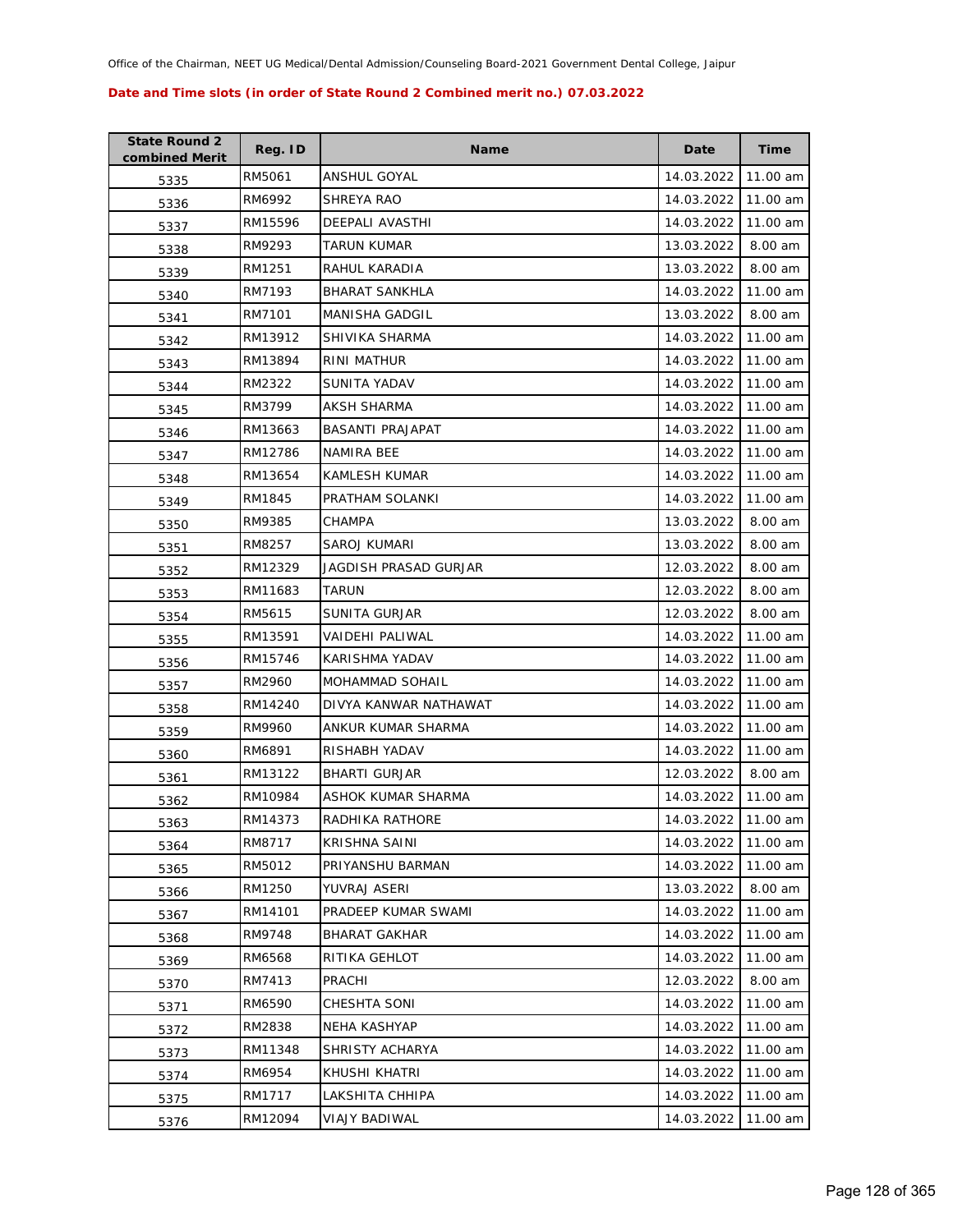| <b>State Round 2</b><br>combined Merit | Reg. ID | <b>Name</b>           | Date       | <b>Time</b> |
|----------------------------------------|---------|-----------------------|------------|-------------|
| 5377                                   | RM13975 | KOMAL SHARMA          | 14.03.2022 | 11.00 am    |
| 5378                                   | RM15224 | KHUSHI SINGH          | 17.03.2022 | 8.00 am     |
| 5379                                   | RM14626 | ANAMIKA SAHARAN       | 14.03.2022 | 11.00 am    |
| 5380                                   | RM5776  | PRAJAS MOOND          | 14.03.2022 | 11.00 am    |
| 5381                                   | RM6045  | <b>ISHU GAJRAJ</b>    | 14.03.2022 | 11.00 am    |
| 5382                                   | RM15514 | DEVANG GARG           | 14.03.2022 | 11.00 am    |
| 5383                                   | RM4037  | JATIN SHARMA          | 14.03.2022 | 11.00 am    |
| 5384                                   | RM10130 | ROHIT KUMAR SHARMA    | 14.03.2022 | 11.00 am    |
| 5385                                   | RM3057  | MOHIT KUMAR BIJARANIA | 14.03.2022 | 11.00 am    |
| 5386                                   | RM3199  | TUNGRIA MONIKA        | 13.03.2022 | 8.00 am     |
| 5387                                   | RM1598  | SIDDHARTH SONI        | 14.03.2022 | 11.00 am    |
| 5388                                   | RM14302 | JHILMIL SHARMA        | 14.03.2022 | 11.00 am    |
| 5389                                   | RM15755 | LAKSHYA KARWASRA      | 14.03.2022 | 11.00 am    |
| 5390                                   | RM14259 | PARAS GUPTA           | 14.03.2022 | 11.00 am    |
| 5391                                   | RM11022 | RAKSHITA BANSAL       | 14.03.2022 | 11.00 am    |
| 5392                                   | RM11333 | NEELU KUMARI PATIDAR  | 14.03.2022 | 11.00 am    |
| 5393                                   | RM3043  | <b>AKASH KOTHARI</b>  | 14.03.2022 | 11.00 am    |
| 5394                                   | RM10197 | SANJAY SHARMA         | 14.03.2022 | 11.00 am    |
| 5395                                   | RM11988 | PRIYASHI BADHALA      | 14.03.2022 | 11.00 am    |
| 5396                                   | RM12432 | ASHMITA SEN           | 14.03.2022 | 11.00 am    |
| 5397                                   | RM11626 | MS. AKANKSHA SODHA    | 13.03.2022 | 8.00 am     |
| 5398                                   | RM5400  | ASTHA SHARMA          | 14.03.2022 | 11.00 am    |
| 5399                                   | RM10437 | MAINA PRAJAPAT        | 14.03.2022 | 11.00 am    |
| 5400                                   | RM11690 | SHIWANK JANGID        | 14.03.2022 | 11.00 am    |
| 5401                                   | RM5163  | TANMAY KUMAR SHARMA   | 14.03.2022 | 11.00 am    |
| 5402                                   | RM9310  | KUNIKA SINGH          | 14.03.2022 | 11.00 am    |
| 5403                                   | RM14487 | LAKSHYA RAJ TYAGI     | 14.03.2022 | 11.00 am    |
| 5404                                   | RM4147  | <b>MOHIT KUMAR</b>    | 14.03.2022 | 11.00 am    |
| 5405                                   | RM8846  | <b>ANIL KUMAR</b>     | 13.03.2022 | 8.00 am     |
| 5406                                   | RM14045 | RIDDHI PANDIT         | 17.03.2022 | 8.00 am     |
| 5407                                   | RM5876  | KRITIKA JAIN          | 14.03.2022 | 11.00 am    |
| 5408                                   | RN15975 | RAO MONIKA PRAHLAD    | 17.03.2022 | 8.00 am     |
| 5409                                   | RM10133 | NIKHIL GUPTA          | 14.03.2022 | 11.00 am    |
| 5410                                   | RM4940  | SANTOSH KUMAR ANKUR   | 13.03.2022 | 8.00 am     |
| 5411                                   | RM11058 | <b>VIKRAM</b>         | 14.03.2022 | 11.00 am    |
| 5412                                   | RM13756 | <b>KESHAM AGRAWAL</b> | 14.03.2022 | 11.00 am    |
| 5413                                   | RM6426  | <b>SONU NIMIWAL</b>   | 14.03.2022 | 11.00 am    |
| 5414                                   | RM7386  | JYOTSANA GUPTA        | 14.03.2022 | 11.00 am    |
| 5415                                   | RM8420  | MAHESH KUMAR SAINI    | 14.03.2022 | 11.00 am    |
| 5416                                   | RM14723 | MEGHA NAGAR           | 14.03.2022 | 11.00 am    |
| 5417                                   | RM4504  | PRAVEEN KUMAR         | 12.03.2022 | 8.00 am     |
| 5418                                   | RM13969 | MANVI BOHRA           | 14.03.2022 | 11.00 am    |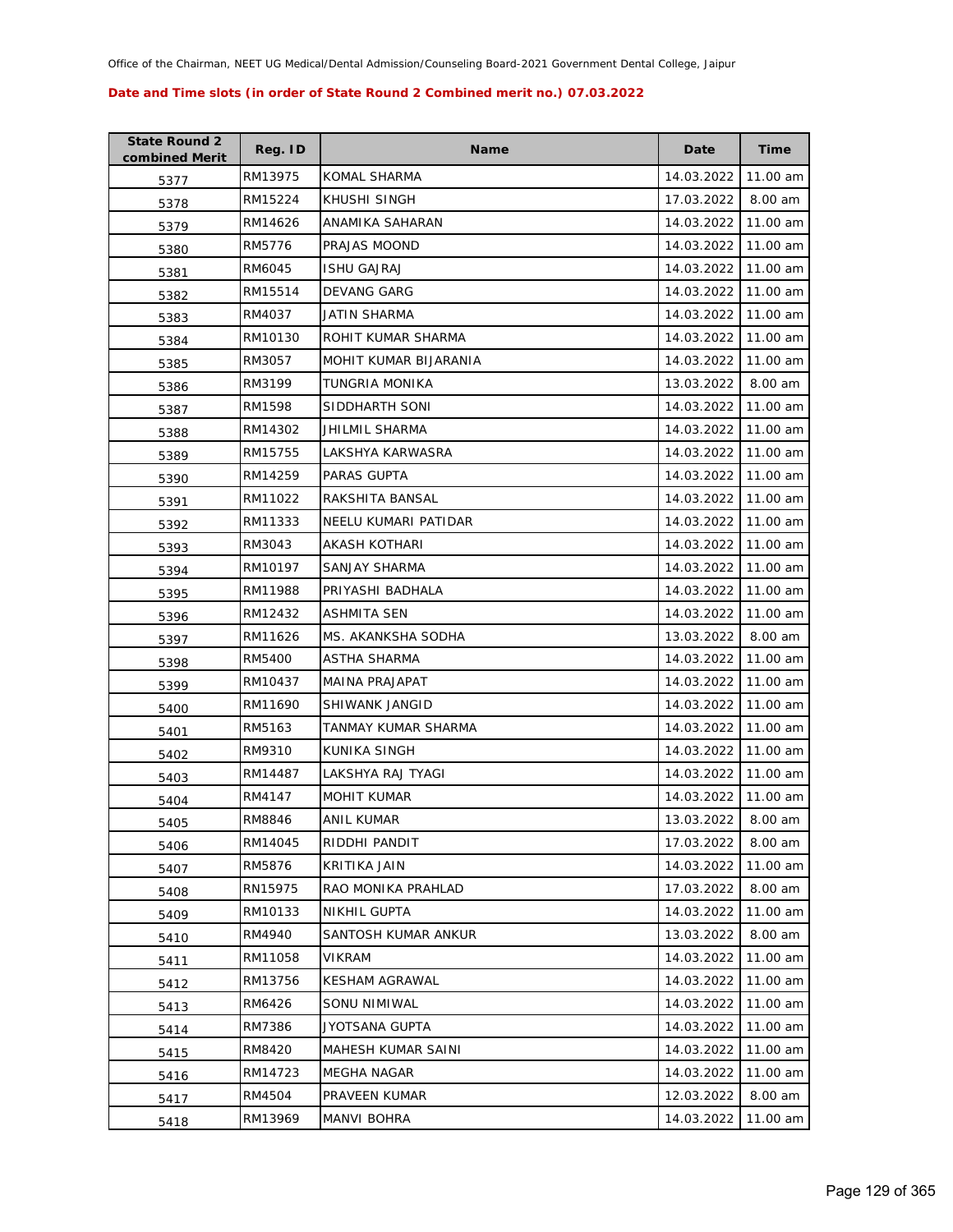| <b>State Round 2</b><br>combined Merit | Reg. ID | <b>Name</b>               | Date       | <b>Time</b> |
|----------------------------------------|---------|---------------------------|------------|-------------|
| 5419                                   | RM12438 | SHARDA SIDH               | 14.03.2022 | 11.00 am    |
| 5420                                   | RM9155  | SAMEER SHARMA             | 14.03.2022 | 11.00 am    |
| 5421                                   | RM7430  | LALIT JAIPAL              | 13.03.2022 | 8.00 am     |
| 5422                                   | RM1751  | SOMESH DUTT SONI          | 14.03.2022 | 11.00 am    |
| 5423                                   | RM2597  | GAUTAM                    | 13.03.2022 | 8.00 am     |
| 5424                                   | RM13876 | RIDHI GOYAL               | 14.03.2022 | 11.00 am    |
| 5425                                   | RM6332  | <b>DIVYANSH SUTWAL</b>    | 13.03.2022 | 8.00 am     |
| 5426                                   | RN16505 | SRISHTI VARSHNEY          | 17.03.2022 | 8.00 am     |
| 5427                                   | RM11059 | <b>TEJESVI JOSHI</b>      | 14.03.2022 | 11.00 am    |
| 5428                                   | RM3764  | <b>NEERAV KUMAR</b>       | 13.03.2022 | 8.00 am     |
| 5429                                   | RM10203 | RAHUL KUMAR JARWAL        | 12.03.2022 | 8.00 am     |
| 5430                                   | RM1856  | NARESH KUMAR VAISHNAV     | 14.03.2022 | 11.00 am    |
| 5431                                   | RM14456 | PRADEEP JAT               | 14.03.2022 | 11.00 am    |
| 5432                                   | RM5256  | MINAL SONI                | 14.03.2022 | 11.00 am    |
| 5433                                   | RM14526 | <b>MANISHA CHOUDHARY</b>  | 14.03.2022 | 11.00 am    |
| 5434                                   | RM13942 | <b>MANSI PUROHIT</b>      | 14.03.2022 | 11.00 am    |
| 5435                                   | RM15179 | <b>ANJANA</b>             | 14.03.2022 | 11.00 am    |
| 5436                                   | RM13664 | <b>FAIZAN ALI CHOUHAN</b> | 14.03.2022 | 11.00 am    |
| 5437                                   | RM1894  | KHUSHBOO CHOUHAN          | 13.03.2022 | 8.00 am     |
| 5438                                   | RM11180 | <b>HRITIK PARASHAR</b>    | 14.03.2022 | 11.00 am    |
| 5439                                   | RM9681  | <b>VEDANT PAREEK</b>      | 14.03.2022 | 11.00 am    |
| 5440                                   | RM10068 | PRIYANKA YADAV            | 14.03.2022 | 11.00 am    |
| 5441                                   | RM1987  | <b>KRITIK SONI</b>        | 14.03.2022 | 11.00 am    |
| 5442                                   | RM10577 | <b>BINDU BURDAK</b>       | 14.03.2022 | 11.00 am    |
| 5443                                   | RM7663  | JEETRAM GURJAR            | 12.03.2022 | 8.00 am     |
| 5444                                   | RM12400 | <b>GHANSHYAM PATEL</b>    | 14.03.2022 | 11.00 am    |
| 5445                                   | RM13821 | ASHOK PACHAR              | 14.03.2022 | 11.00 am    |
| 5446                                   | RM15245 | PRIYAL SANGHVI            | 14.03.2022 | 11.00 am    |
| 5447                                   | RM6594  | <b>ITOYL</b>              | 14.03.2022 | 11.00 am    |
| 5448                                   | RM1804  | SARTHAK KAPOOR            | 14.03.2022 | 11.00 am    |
| 5449                                   | RM13127 | RAKESH KUMAR GURJAR       | 12.03.2022 | 8.00 am     |
| 5450                                   | RM6525  | <b>DAKSH SINGH</b>        | 13.03.2022 | 8.00 am     |
| 5451                                   | RM10438 | POOJA YADAV               | 14.03.2022 | 11.00 am    |
| 5452                                   | RM6017  | YOGESH KUMAR              | 13.03.2022 | 8.00 am     |
| 5453                                   | RM10948 | KHUSHI SHARMA             | 14.03.2022 | 11.00 am    |
| 5454                                   | RM3945  | <b>SUMIT KUMAR</b>        | 13.03.2022 | 8.00 am     |
| 5455                                   | RM8145  | RITIKA CHOUDHARY          | 14.03.2022 | 11.00 am    |
| 5456                                   | RM2185  | YOGESH KUMAR MEENA        | 12.03.2022 | 8.00 am     |
| 5457                                   | RM3273  | HARSHITA KUMARI KHOKHAR   | 13.03.2022 | 8.00 am     |
| 5458                                   | RM5167  | TANSUKHRAY                | 13.03.2022 | 8.00 am     |
| 5459                                   | RM2818  | AJAYRAJ SHARMA            | 14.03.2022 | 11.00 am    |
| 5460                                   | RM2062  | BHARTI YADAV              | 14.03.2022 | 11.00 am    |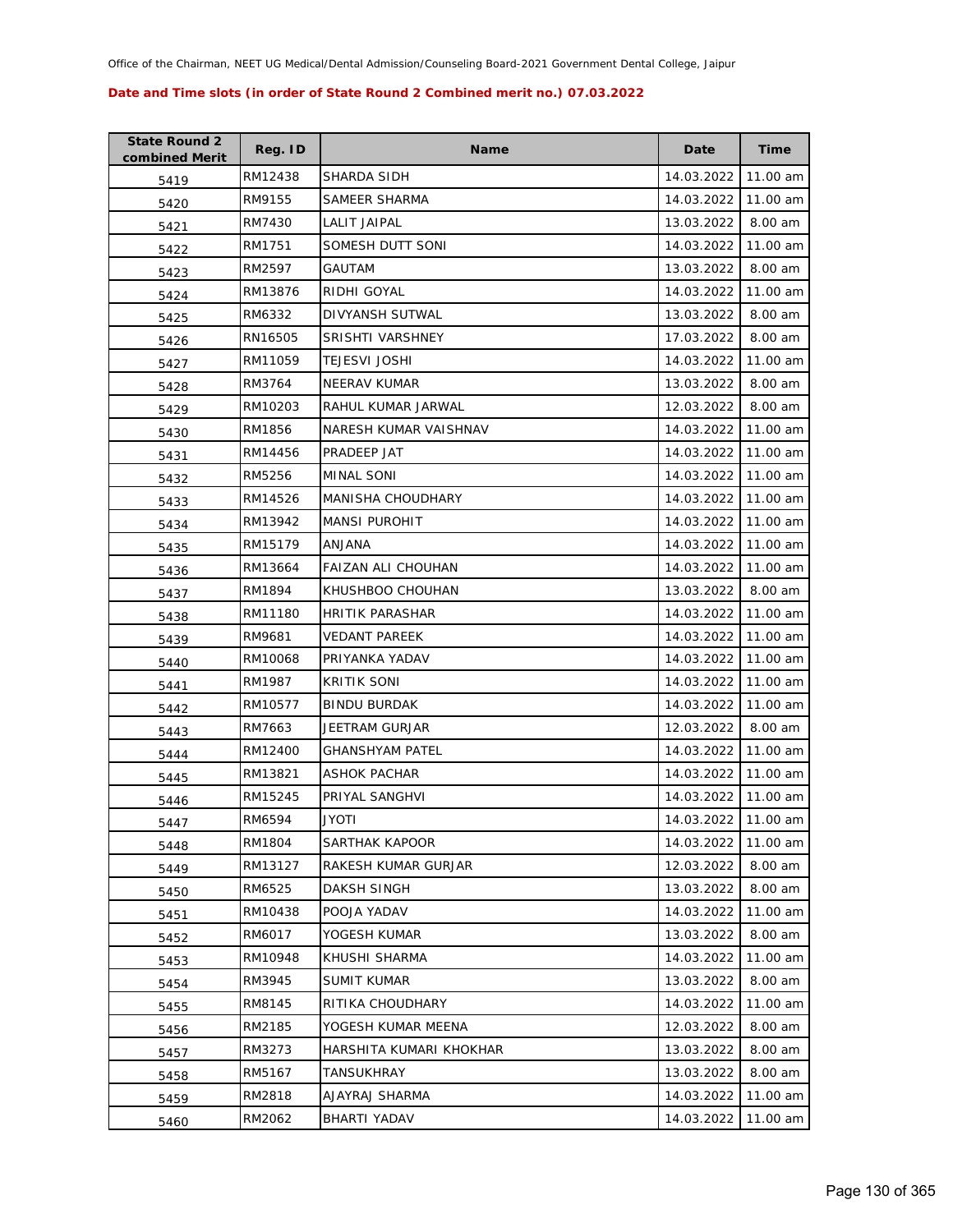| <b>State Round 2</b><br>combined Merit | Reg. ID | <b>Name</b>           | Date       | <b>Time</b> |
|----------------------------------------|---------|-----------------------|------------|-------------|
| 5461                                   | RM1911  | MRINALI HALDIYA       | 14.03.2022 | 11.00 am    |
| 5462                                   | RM3206  | <b>HARSH BAMNIYA</b>  | 13.03.2022 | 8.00 am     |
| 5463                                   | RM3452  | ROHIT MINA            | 12.03.2022 | 8.00 am     |
| 5464                                   | RM2754  | MANU JOSHI            | 13.03.2022 | 8.00 am     |
| 5465                                   | RM8895  | ANAND SINGH CHAUHAN   | 14.03.2022 | 11.00 am    |
| 5466                                   | RM11861 | KIRTI KUNTAL          | 14.03.2022 | 11.00 am    |
| 5467                                   | RM5753  | <b>KUNAL DEEGWAL</b>  | 13.03.2022 | 8.00 am     |
| 5468                                   | RM14360 | LOKENDRA MUWAL        | 14.03.2022 | 11.00 am    |
| 5469                                   | RM15411 | <b>ADESH KALER</b>    | 14.03.2022 | 11.00 am    |
| 5470                                   | RM6534  | DUSHYANT SHARMA       | 14.03.2022 | 11.00 am    |
| 5471                                   | RM2352  | DEEPENDRA JEENGAR     | 13.03.2022 | 8.00 am     |
| 5472                                   | RM3183  | YAMINI JANGIR         | 14.03.2022 | 11.00 am    |
| 5473                                   | RN16460 | ANJALI JANGIR         | 14.03.2022 | 11.00 am    |
| 5474                                   | RM2580  | DISHA PARMAR          | 14.03.2022 | 11.00 am    |
| 5475                                   | RM8578  | AMIT SHARMA           | 14.03.2022 | 11.00 am    |
| 5476                                   | RM12753 | PIYUSH SARAN          | 13.03.2022 | 8.00 am     |
| 5477                                   | RM2521  | SHUBHANGI AGARWAL     | 14.03.2022 | 11.00 am    |
| 5478                                   | RM14879 | PAVAN KUMAR PARASHAR  | 14.03.2022 | 11.00 am    |
| 5479                                   | RM15705 | <b>GAGANDEEP KOUR</b> | 14.03.2022 | 11.00 am    |
| 5480                                   | RM9513  | KAPIL SHARMA          | 14.03.2022 | 11.00 am    |
| 5481                                   | RM6975  | SUNITA PUNIYA         | 14.03.2022 | 11.00 am    |
| 5482                                   | RM14251 | <b>MAYANK SHARMA</b>  | 14.03.2022 | 11.00 am    |
| 5483                                   | RM2610  | YASHVEER KHATANA      | 12.03.2022 | 8.00 am     |
| 5484                                   | RM14596 | <b>BHANU DHAKAD</b>   | 14.03.2022 | 11.00 am    |
| 5485                                   | RM14738 | MANYA VARSHNEY        | 17.03.2022 | 8.00 am     |
| 5486                                   | RM12364 | AYUSHI SHARMA         | 14.03.2022 | 11.00 am    |
| 5487                                   | RM2082  | MOHIT NAYAK           | 12.03.2022 | 8.00 am     |
| 5488                                   | RM8405  | DINESH KUMAR MINA     | 12.03.2022 | 8.00 am     |
| 5489                                   | RM9832  | PRIYANSH S MISHRA     | 14.03.2022 | 11.00 am    |
| 5490                                   | RM8658  | LALIT KUMAR CHOUHAN   | 13.03.2022 | 8.00 am     |
| 5491                                   | RM8719  | ABHINAV VERGI         | 12.03.2022 | 8.00 am     |
| 5492                                   | RM9585  | MUSKAN MITTAL         | 14.03.2022 | 11.00 am    |
| 5493                                   | RM14003 | SANDEEP KUMAR KUMAWAT | 14.03.2022 | 11.00 am    |
| 5494                                   | RM13174 | SUNIDHI AJMERA        | 14.03.2022 | 11.00 am    |
| 5495                                   | RM3311  | CHINMAY SHARMA        | 14.03.2022 | 11.00 am    |
| 5496                                   | RM1544  | <b>HARSH NAGAR</b>    | 13.03.2022 | 8.00 am     |
| 5497                                   | RM10911 | SHUBHAM SINGH         | 14.03.2022 | 11.00 am    |
| 5498                                   | RM11743 | <b>SHRUTI</b>         | 14.03.2022 | 11.00 am    |
| 5499                                   | RM3822  | ROSHAN YADAV          | 14.03.2022 | 11.00 am    |
| 5500                                   | RM5806  | ADITI DAHIKAR         | 17.03.2022 | 8.00 am     |
| 5501                                   | RM2139  | HARSHITA KHASGIWALA   | 14.03.2022 | 11.00 am    |
| 5502                                   | RM15456 | SURMA SENCHA          | 14.03.2022 | 11.00 am    |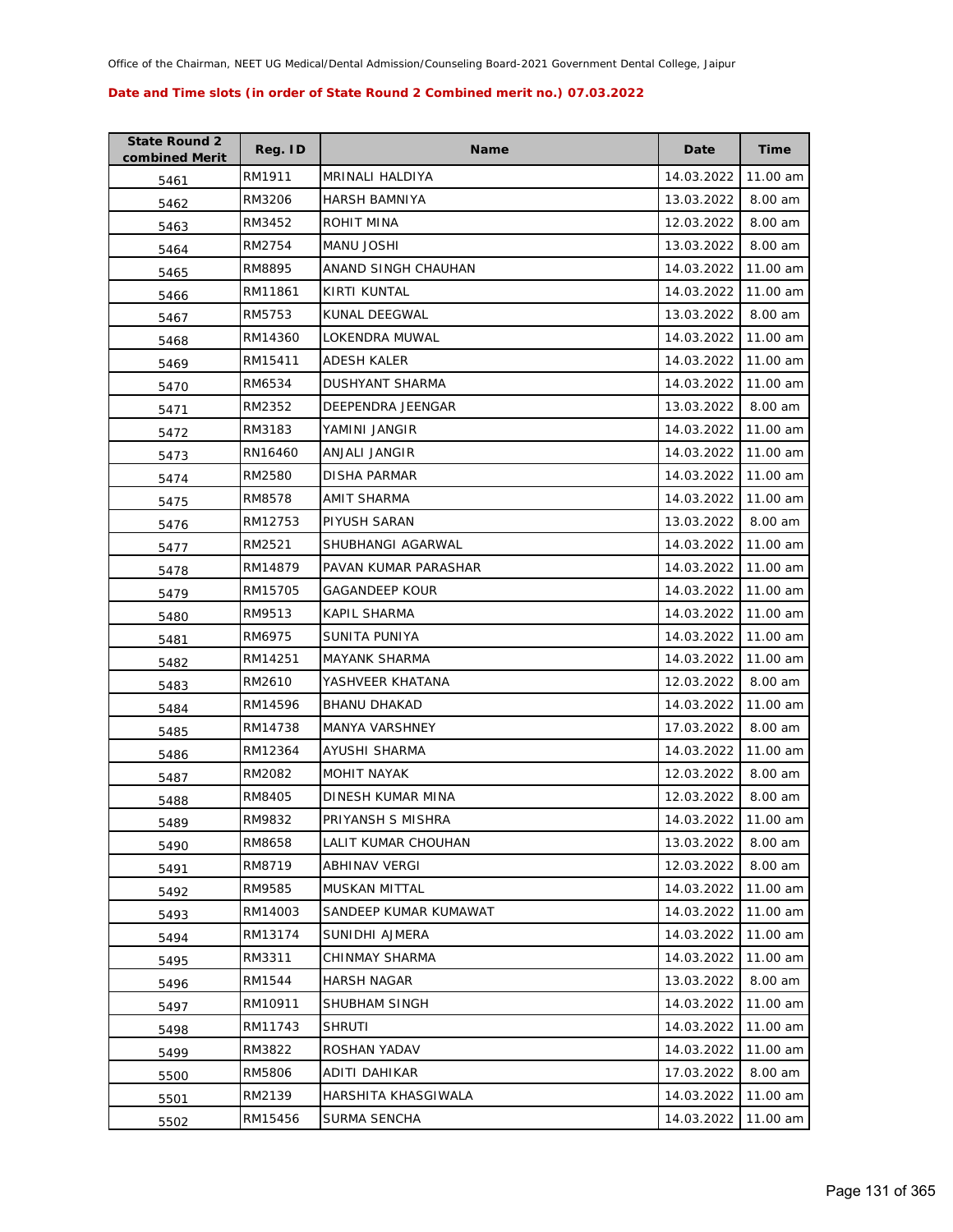| <b>State Round 2</b><br>combined Merit | Reg. ID | <b>Name</b>             | Date       | <b>Time</b> |
|----------------------------------------|---------|-------------------------|------------|-------------|
| 5503                                   | RM4489  | UDGEET VASHISTHA        | 14.03.2022 | 11.00 am    |
| 5504                                   | RM14704 | SANTOSH KUMAR SHARMA    | 14.03.2022 | 11.00 am    |
| 5505                                   | RM15626 | HARSHAL SHRINGI         | 14.03.2022 | 11.00 am    |
| 5506                                   | RM5972  | KONDAPALLI JATHIN       | 17.03.2022 | 8.00 am     |
| 5507                                   | RM14252 | ARUSHI BISHNOI          | 14.03.2022 | 11.00 am    |
| 5508                                   | RM5975  | <b>BHAVESH KUMAR</b>    | 14.03.2022 | 11.00 am    |
| 5509                                   | RM3586  | NISHITA RAWAL           | 14.03.2022 | 11.00 am    |
| 5510                                   | RM7739  | PRASHANT KUMAR          | 13.03.2022 | 8.00 am     |
| 5511                                   | RM8457  | MUNESH KUMAR MEENA      | 12.03.2022 | 8.00 am     |
| 5512                                   | RM3853  | <b>MOHIT GARG</b>       | 14.03.2022 | 11.00 am    |
| 5513                                   | RM9695  | ABHILASHA KUMARI        | 17.03.2022 | 8.00 am     |
| 5514                                   | RM5796  | ARCHITA SINGH           | 14.03.2022 | 11.00 am    |
| 5515                                   | RM13976 | <b>KARTIK GHOSH</b>     | 14.03.2022 | 11.00 am    |
| 5516                                   | RM13908 | KOMAL PUROHIT           | 14.03.2022 | 11.00 am    |
| 5517                                   | RM9230  | LOKESH KUMAR SANGHADIYA | 13.03.2022 | 8.00 am     |
| 5518                                   | RM1295  | AFSHEEN KHAN            | 14.03.2022 | 11.00 am    |
| 5519                                   | RM11916 | NISHTHA MALOT           | 14.03.2022 | 11.00 am    |
| 5520                                   | RM12477 | <b>ABKESH MEENA</b>     | 12.03.2022 | 8.00 am     |
| 5521                                   | RM3701  | SHUBHAM KANWADIYA       | 13.03.2022 | 8.00 am     |
| 5522                                   | RM10714 | ABHISHEK BANA           | 14.03.2022 | 11.00 am    |
| 5523                                   | RM12231 | JEBA KOSAR              | 14.03.2022 | 11.00 am    |
| 5524                                   | RM7047  | <b>GARVIT DOBWAL</b>    | 12.03.2022 | 8.00 am     |
| 5525                                   | RM13629 | SUNIL KUMAR BURDAK      | 14.03.2022 | 11.00 am    |
| 5526                                   | RM2100  | <b>BHAVY AMETA</b>      | 14.03.2022 | 11.00 am    |
| 5527                                   | RM5617  | GAUTMI SHARMA           | 14.03.2022 | 11.00 am    |
| 5528                                   | RM3019  | <b>VIKRAM SINGH</b>     | 13.03.2022 | 8.00 am     |
| 5529                                   | RM12406 | SULEKHA                 | 12.03.2022 | 8.00 am     |
| 5530                                   | RM6510  | <b>KOMAL SHARMA</b>     | 14.03.2022 | 11.00 am    |
| 5531                                   | RM10771 | KUNALIKAA PUNIA         | 14.03.2022 | 11.00 am    |
| 5532                                   | RM3251  | DHEERAJ BANSAL          | 13.03.2022 | 8.00 am     |
| 5533                                   | RM8769  | LAKSHIT JAIN            | 14.03.2022 | 11.00 am    |
| 5534                                   | RM12745 | PRANJAL                 | 14.03.2022 | 11.00 am    |
| 5535                                   | RM12321 | <b>SALONI TOMAR</b>     | 14.03.2022 | 11.00 am    |
| 5536                                   | RM10124 | ROBIN SANDHU            | 14.03.2022 | 11.00 am    |
| 5537                                   | RM15805 | VISHAL KUMAR SHARMA     | 14.03.2022 | 11.00 am    |
| 5538                                   | RM7685  | KUMARI EZIA             | 17.03.2022 | 8.00 am     |
| 5539                                   | RM11501 | RESHANT JASAIWAL        | 14.03.2022 | 11.00 am    |
| 5540                                   | RM9602  | <b>EKTA NAGORI</b>      | 13.03.2022 | 8.00 am     |
| 5541                                   | RM9352  | RAGHUNATH RAM           | 12.03.2022 | 8.00 am     |
| 5542                                   | RN16466 | KIRAN                   | 14.03.2022 | 11.00 am    |
| 5543                                   | RM11254 | PREETI RATHORE          | 14.03.2022 | 11.00 am    |
| 5544                                   | RM8726  | RAVISHANKAR PARSOYA     | 13.03.2022 | 8.00 am     |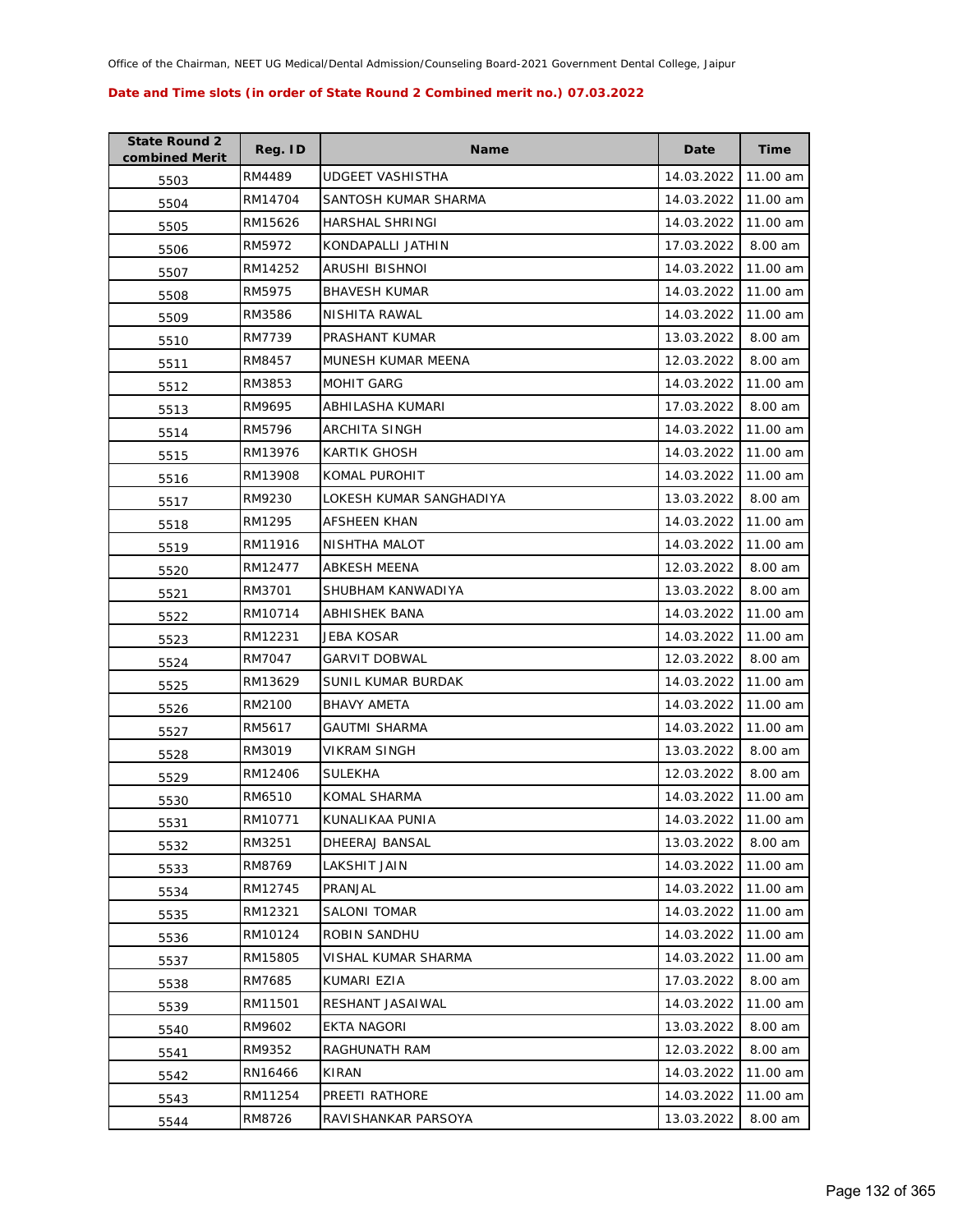| <b>State Round 2</b><br>combined Merit | Reg. ID | <b>Name</b>             | Date       | Time     |
|----------------------------------------|---------|-------------------------|------------|----------|
| 5545                                   | RM13857 | POOJA CHOUHAN           | 13.03.2022 | 8.00 am  |
| 5546                                   | RM4242  | SRIJANMANI GOSWAMI      | 14.03.2022 | 11.00 am |
| 5547                                   | RM3016  | <b>DEEPAK CHOUHAN</b>   | 13.03.2022 | 8.00 am  |
| 5548                                   | RM7812  | NEHA FAUJDAR            | 14.03.2022 | 11.00 am |
| 5549                                   | RM5467  | SANDLI CHOUHAN          | 14.03.2022 | 11.00 am |
| 5550                                   | RM5555  | NAZMA                   | 14.03.2022 | 11.00 am |
| 5551                                   | RM13575 | KHUSHI AGARWAL          | 14.03.2022 | 11.00 am |
| 5552                                   | RM4951  | KOMAL KHAJJA            | 12.03.2022 | 8.00 am  |
| 5553                                   | RM1273  | SIMRAN KASWAN           | 14.03.2022 | 11.00 am |
| 5554                                   | RM12544 | ASHOK KUMAR MEENA       | 12.03.2022 | 8.00 am  |
| 5555                                   | RM4001  | RAJARAM YADAV           | 14.03.2022 | 11.00 am |
| 5556                                   | RM13152 | AYUSH SWAMI             | 14.03.2022 | 11.00 am |
| 5557                                   | RM2785  | ASHOK KUMAR             | 14.03.2022 | 11.00 am |
| 5558                                   | RM2191  | PRIYANSHU KHOLIA        | 13.03.2022 | 8.00 am  |
| 5559                                   | RM9675  | SACHIN SHARMA           | 14.03.2022 | 11.00 am |
| 5560                                   | RM6963  | DIVY SHARMA             | 14.03.2022 | 11.00 am |
| 5561                                   | RM14568 | POOJA YADAV             | 14.03.2022 | 11.00 am |
| 5562                                   | RM1805  | SAMYAK JAIN             | 14.03.2022 | 11.00 am |
| 5563                                   | RM3036  | SAURABH SINGH PARMAR    | 14.03.2022 | 11.00 am |
| 5564                                   | RM11200 | NIHIT GOYAL             | 14.03.2022 | 11.00 am |
| 5565                                   | RM8132  | KAPIL NAGAR             | 14.03.2022 | 11.00 am |
| 5566                                   | RM11970 | DEEYA GARG              | 14.03.2022 | 11.00 am |
| 5567                                   | RM12661 | KALPESH KUMAR           | 14.03.2022 | 11.00 am |
| 5568                                   | RM1319  | NAMAN JINDAL            | 14.03.2022 | 11.00 am |
| 5569                                   | RM11550 | KUNIKA AGARWAL          | 14.03.2022 | 11.00 am |
| 5570                                   | RM14438 | NISHA KHADOLIYA         | 14.03.2022 | 11.00 am |
| 5571                                   | RM15395 | SATYA PRAKASH           | 14.03.2022 | 11.00 am |
| 5572                                   | RM11562 | SHRESHTHA PAREEK        | 14.03.2022 | 11.00 am |
| 5573                                   | RM8219  | ARVIND KUMAR SUTHAR     | 14.03.2022 | 11.00 am |
| 5574                                   | RM11876 | AKSHAY SHARMA           | 14.03.2022 | 11.00 am |
| 5575                                   | RM8792  | NITIKSHA KANWAR         | 14.03.2022 | 11.00 am |
| 5576                                   | RM1014  | ADESH KUMAR SHARMA      | 14.03.2022 | 11.00 am |
| 5577                                   | RM13061 | <b>HARSHITA BISHNOI</b> | 14.03.2022 | 11.00 am |
| 5578                                   | RM6897  | SHARDA RULANIYA         | 14.03.2022 | 11.00 am |
| 5579                                   | RM10004 | DEEPIKA                 | 14.03.2022 | 11.00 am |
| 5580                                   | RM12026 | DIMPAL RANI             | 12.03.2022 | 8.00 am  |
| 5581                                   | RM12949 | SANCHITA WADHWA         | 14.03.2022 | 11.00 am |
| 5582                                   | RM4185  | SHIKSHA RANKAWAT        | 14.03.2022 | 11.00 am |
| 5583                                   | RM8813  | PINKI MEENA             | 12.03.2022 | 8.00 am  |
| 5584                                   | RM15320 | VIKAS BHADANA           | 12.03.2022 | 8.00 am  |
| 5585                                   | RM9205  | PALLAVI NARANIWAL       | 14.03.2022 | 11.00 am |
| 5586                                   | RM3915  | CHARCHIT AGARWAL        | 14.03.2022 | 11.00 am |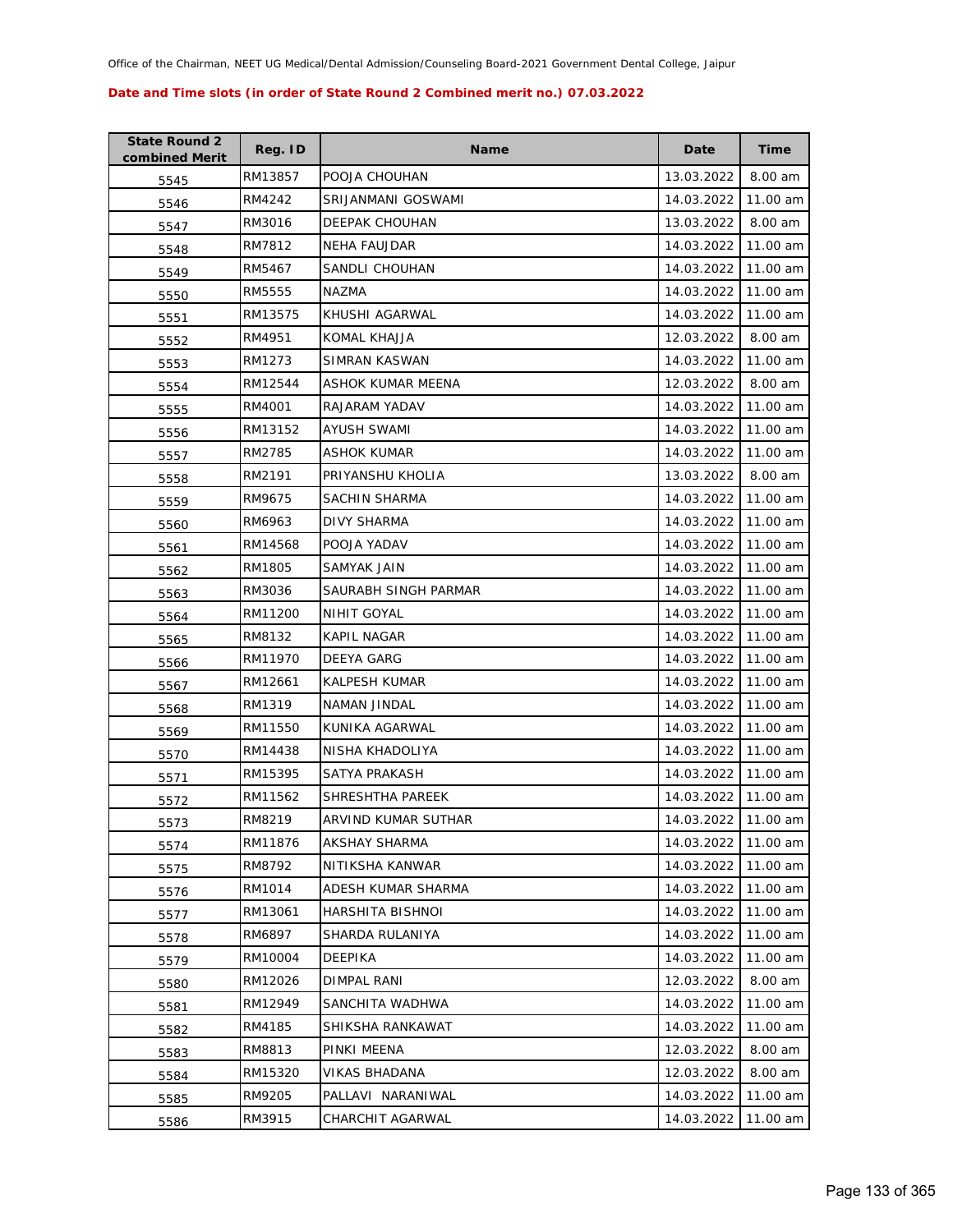| <b>State Round 2</b><br>combined Merit | Reg. ID | <b>Name</b>              | Date       | Time     |
|----------------------------------------|---------|--------------------------|------------|----------|
| 5587                                   | RM4586  | <b>SUMIT GOTHWAL</b>     | 13.03.2022 | 8.00 am  |
| 5588                                   | RM6760  | SUMAN MEENA              | 12.03.2022 | 8.00 am  |
| 5589                                   | RM11475 | VIKASH KUMAR MEENA       | 12.03.2022 | 8.00 am  |
| 5590                                   | RM14739 | RAVINDRA MAHIYA          | 14.03.2022 | 11.00 am |
| 5591                                   | RM2284  | VISHAL DHAWAN            | 13.03.2022 | 8.00 am  |
| 5592                                   | RM2259  | DHARAM SINGH NIRWAN      | 14.03.2022 | 11.00 am |
| 5593                                   | RM9825  | ABHISHEK                 | 14.03.2022 | 11.00 am |
| 5594                                   | RM11647 | DIVYA CHOHLA             | 13.03.2022 | 8.00 am  |
| 5595                                   | RM11792 | <b>MANJU CHOUDHARY</b>   | 14.03.2022 | 11.00 am |
| 5596                                   | RM9559  | AMAN MAHESHWARI          | 14.03.2022 | 11.00 am |
| 5597                                   | RM15349 | NIDHI YADAV              | 14.03.2022 | 11.00 am |
| 5598                                   | RM12956 | DARSHAN LAKHARA          | 14.03.2022 | 11.00 am |
| 5599                                   | RM12092 | YUVRAJ SINGH             | 14.03.2022 | 11.00 am |
| 5600                                   | RM6947  | ANAMIKA                  | 13.03.2022 | 8.00 am  |
| 5601                                   | RM4080  | AVESH ANSARI             | 14.03.2022 | 11.00 am |
| 5602                                   | RM4329  | <b>SWADHA MENROY</b>     | 14.03.2022 | 11.00 am |
| 5603                                   | RM13620 | KRISHNA KUMARI SHARMA    | 14.03.2022 | 11.00 am |
| 5604                                   | RM5932  | AMAN VERMA               | 14.03.2022 | 11.00 am |
| 5605                                   | RM15105 | VARSHA MENARIA           | 14.03.2022 | 11.00 am |
| 5606                                   | RM1560  | ADITI PANT               | 14.03.2022 | 11.00 am |
| 5607                                   | RM13713 | <b>MANOJ KUMAR</b>       | 14.03.2022 | 11.00 am |
| 5608                                   | RM13274 | TANISHA AGARWAL          | 17.03.2022 | 8.00 am  |
| 5609                                   | RM5267  | AARTI BILONIYA           | 13.03.2022 | 8.00 am  |
| 5610                                   | RM7954  | ANIL KUMAR BHAWARIYA     | 14.03.2022 | 11.00 am |
| 5611                                   | RM8556  | PREETAM YADAV            | 14.03.2022 | 11.00 am |
| 5612                                   | RM14705 | ANUSHKA GURJAR           | 12.03.2022 | 8.00 am  |
| 5613                                   | RM5850  | SHARWAN KUMAR            | 14.03.2022 | 11.00 am |
| 5614                                   | RM11541 | NITIN BENIWAL            | 13.03.2022 | 8.00 am  |
| 5615                                   | RM4725  | <b>AJAY KUMAR</b>        | 13.03.2022 | 8.00 am  |
| 5616                                   | RM5139  | APOORVA CHOUDHARY        | 14.03.2022 | 11.00 am |
| 5617                                   | RM1813  | <b>GARIMA SINGHAL</b>    | 14.03.2022 | 11.00 am |
| 5618                                   | RM9940  | <b>ITISHREE UPADHYAY</b> | 14.03.2022 | 11.00 am |
| 5619                                   | RM5702  | SHUBHAM MARETHA          | 13.03.2022 | 8.00 am  |
| 5620                                   | RM6829  | <b>AASHNA</b>            | 12.03.2022 | 8.00 am  |
| 5621                                   | RM12405 | VANSHIKA SHARMA          | 14.03.2022 | 11.00 am |
| 5622                                   | RM1755  | SHWETA SRIVASTAVA        | 14.03.2022 | 11.00 am |
| 5623                                   | RM14855 | RAHUL YADAV              | 14.03.2022 | 11.00 am |
| 5624                                   | RM7421  | AYUSHI DADHICH           | 14.03.2022 | 11.00 am |
| 5625                                   | RM6051  | BHARAT LAL BAIRWA        | 13.03.2022 | 8.00 am  |
| 5626                                   | RM13333 | ASHISH SWARNKAR          | 14.03.2022 | 11.00 am |
| 5627                                   | RM13867 | SACHIN SAINI             | 14.03.2022 | 11.00 am |
| 5628                                   | RM4550  | MAHENDRA MUNDWADIYA      | 14.03.2022 | 11.00 am |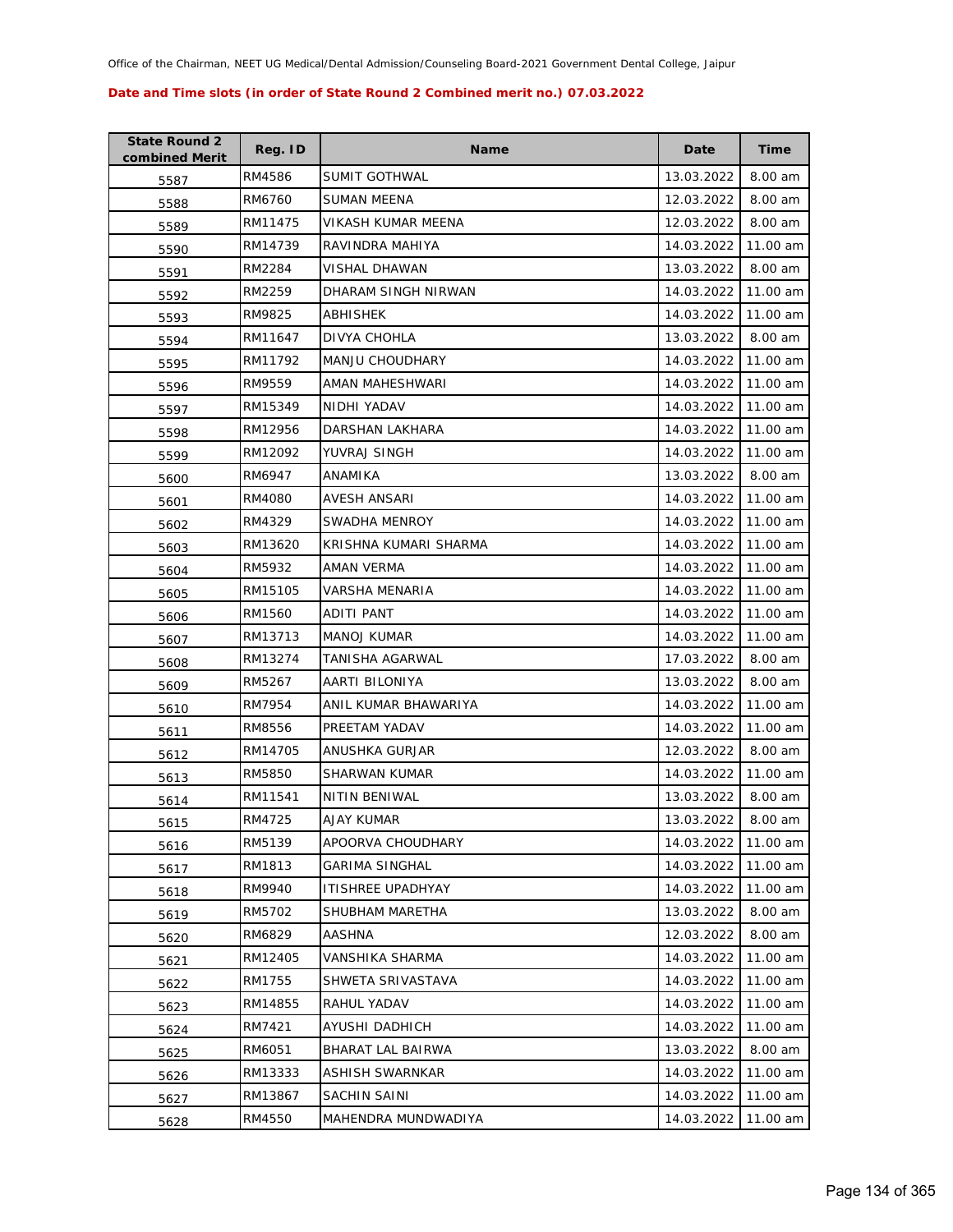| <b>State Round 2</b><br>combined Merit | Reg. ID | <b>Name</b>                | Date       | <b>Time</b> |
|----------------------------------------|---------|----------------------------|------------|-------------|
| 5629                                   | RM13358 | GURVISH KUMAR AGRAWAL      | 14.03.2022 | 11.00 am    |
| 5630                                   | RM7235  | <b>MANISH BAIRWA</b>       | 13.03.2022 | 8.00 am     |
| 5631                                   | RM10049 | AMIT KUMAR                 | 12.03.2022 | 8.00 am     |
| 5632                                   | RM7595  | APOORVA DADHICH            | 14.03.2022 | 11.00 am    |
| 5633                                   | RM3911  | KUNTAL CHARAN              | 14.03.2022 | 11.00 am    |
| 5634                                   | RM12340 | RAHUL BIJLANI              | 14.03.2022 | 11.00 am    |
| 5635                                   | RM13015 | MAHAK TAMBI                | 14.03.2022 | 11.00 am    |
| 5636                                   | RM1376  | <b>GARVIT MATHUR</b>       | 14.03.2022 | 11.00 am    |
| 5637                                   | RM1161  | <b>JAYA DADHICH</b>        | 14.03.2022 | 11.00 am    |
| 5638                                   | RM14133 | RISHIKA SHARMA             | 14.03.2022 | 11.00 am    |
| 5639                                   | RM11596 | VINIT BURDAK               | 14.03.2022 | 11.00 am    |
| 5640                                   | RM10754 | <b>BHANU PRATAP DEORA</b>  | 14.03.2022 | 11.00 am    |
| 5641                                   | RM4958  | <b>ISHITA GUPTA</b>        | 14.03.2022 | 11.00 am    |
| 5642                                   | RM9607  | ANIL BAIRWA                | 13.03.2022 | 8.00 am     |
| 5643                                   | RM11556 | SAARTHAK PANDEY            | 14.03.2022 | 11.00 am    |
| 5644                                   | RM12431 | HEMA RAM                   | 13.03.2022 | 8.00 am     |
| 5645                                   | RM11711 | <b>RENU NAGAR</b>          | 14.03.2022 | 11.00 am    |
| 5646                                   | RM13932 | YAGYA KHANDAL              | 14.03.2022 | 11.00 am    |
| 5647                                   | RM14324 | ANILA MAAN                 | 14.03.2022 | 11.00 am    |
| 5648                                   | RM9909  | RITIKA SANGWAN             | 14.03.2022 | 11.00 am    |
| 5649                                   | RM14644 | <b>HEMANT PATEL</b>        | 14.03.2022 | 11.00 am    |
| 5650                                   | RM4086  | GYANIKA RATHORE            | 14.03.2022 | 11.00 am    |
| 5651                                   | RM3929  | ABHINAV SAHARAN            | 14.03.2022 | 11.00 am    |
| 5652                                   | RM13402 | <b>VASUDHA</b>             | 14.03.2022 | 11.00 am    |
| 5653                                   | RM14874 | PARAG                      | 14.03.2022 | 11.00 am    |
| 5654                                   | RM10601 | SHAILANDER SINGH SHEKHAWAT | 14.03.2022 | 11.00 am    |
| 5655                                   | RM11697 | SARITA VERMA               | 13.03.2022 | 8.00 am     |
| 5656                                   | RM8161  | ALMESHA SHARMA             | 14.03.2022 | 11.00 am    |
| 5657                                   | RM4662  | SANIKA VIJAY               | 14.03.2022 | 11.00 am    |
| 5658                                   | RM6095  | MAHENDRA KUMAR BARUPAL     | 13.03.2022 | 8.00 am     |
| 5659                                   | RM8222  | AMRATRAJ MEENA             | 12.03.2022 | 8.00 am     |
| 5660                                   | RM5169  | RISHI SUWALKA              | 14.03.2022 | 11.00 am    |
| 5661                                   | RM8494  | PANKAJ KHANNA              | 13.03.2022 | 8.00 am     |
| 5662                                   | RM2225  | DIKSHA SUMAN               | 14.03.2022 | 11.00 am    |
| 5663                                   | RM5624  | NISHA SHARMA               | 14.03.2022 | 11.00 am    |
| 5664                                   | RM5888  | SUDITI MAHATMA             | 14.03.2022 | 11.00 am    |
| 5665                                   | RM13440 | SOHAN LAL                  | 14.03.2022 | 11.00 am    |
| 5666                                   | RM14362 | VIKRAM TARAR               | 14.03.2022 | 11.00 am    |
| 5667                                   | RM8228  | SAKSHI SHARMA              | 14.03.2022 | 11.00 am    |
| 5668                                   | RM7271  | MAHIMA SINGH               | 13.03.2022 | 8.00 am     |
| 5669                                   | RM3746  | MANISHA MEGHWAL            | 13.03.2022 | 8.00 am     |
| 5670                                   | RM12448 | PALLAVI CHOUDHARY          | 14.03.2022 | 11.00 am    |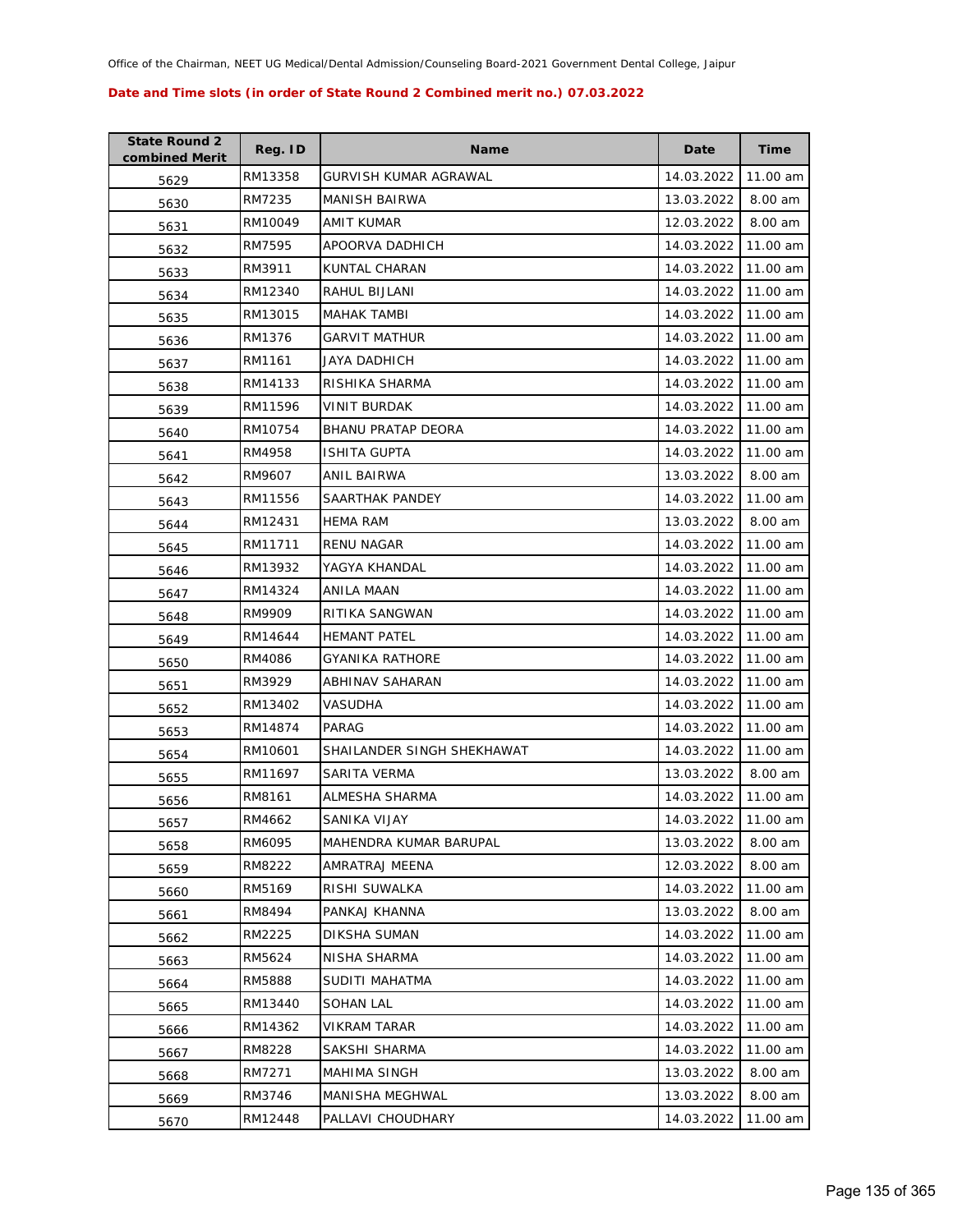| <b>State Round 2</b><br>combined Merit | Reg. ID | <b>Name</b>               | Date       | Time     |
|----------------------------------------|---------|---------------------------|------------|----------|
| 5671                                   | RM14845 | PRANJUL SHARMA            | 14.03.2022 | 11.00 am |
| 5672                                   | RM12781 | REEMA MAHAROO             | 14.03.2022 | 11.00 am |
| 5673                                   | RM7955  | PRIYANSHU CHOUDHARY       | 14.03.2022 | 11.00 am |
| 5674                                   | RM12080 | NEHA DANEWA               | 14.03.2022 | 11.00 am |
| 5675                                   | RM7906  | RAKESH CHOPRA             | 14.03.2022 | 11.00 am |
| 5676                                   | RM4564  | KORAL MOURYA              | 13.03.2022 | 8.00 am  |
| 5677                                   | RM9169  | PRAVESH KUMAR MEENA       | 12.03.2022 | 8.00 am  |
| 5678                                   | RM1653  | JYOTSANA PARETA           | 14.03.2022 | 11.00 am |
| 5679                                   | RM6526  | MOHAMMAD BASAR KHAN       | 14.03.2022 | 11.00 am |
| 5680                                   | RM4652  | ABHISHEK SHARMA           | 14.03.2022 | 11.00 am |
| 5681                                   | RM3383  | NIKITA BUCCHA             | 14.03.2022 | 11.00 am |
| 5682                                   | RM1238  | NEHA BHAMBI               | 13.03.2022 | 8.00 am  |
| 5683                                   | RM11427 | SANSKAR SHARMA            | 14.03.2022 | 11.00 am |
| 5684                                   | RM10923 | KHUSHBU SHARMA            | 14.03.2022 | 11.00 am |
| 5685                                   | RM11328 | RAKHI PRAJAPAT            | 14.03.2022 | 11.00 am |
| 5686                                   | RM4830  | HARISH KUMAR              | 14.03.2022 | 11.00 am |
| 5687                                   | RM6613  | DIVYANSH KHATANA          | 12.03.2022 | 8.00 am  |
| 5688                                   | RM15699 | RUCHIKA CHOUDHARY         | 14.03.2022 | 11.00 am |
| 5689                                   | RM2868  | PRADEEP SINGH             | 12.03.2022 | 8.00 am  |
| 5690                                   | RM1767  | ATUL KUMAR                | 13.03.2022 | 8.00 am  |
| 5691                                   | RM9903  | NIKITA AGRAWAL            | 14.03.2022 | 11.00 am |
| 5692                                   | RM6705  | SUMIT KUMAR SAINI         | 14.03.2022 | 11.00 am |
| 5693                                   | RM1533  | PRINCY OJHA               | 14.03.2022 | 11.00 am |
| 5694                                   | RM1546  | SAHIL ANKUR               | 13.03.2022 | 8.00 am  |
| 5695                                   | RM6925  | VINOD KHORWAL             | 13.03.2022 | 8.00 am  |
| 5696                                   | RM10363 | SAGAR SADHWANI            | 14.03.2022 | 11.00 am |
| 5697                                   | RM5958  | <b>BHUNESH KUMAR GARG</b> | 14.03.2022 | 11.00 am |
| 5698                                   | RM13033 | ARCHANA                   | 14.03.2022 | 11.00 am |
| 5699                                   | RM5598  | OKANDER MEENA             | 12.03.2022 | 8.00 am  |
| 5700                                   | RM3575  | LOTUS ASIWAL              | 14.03.2022 | 11.00 am |
| 5701                                   | RM10193 | KRISHAN KANT TIWARI       | 14.03.2022 | 11.00 am |
| 5702                                   | RM2105  | <b>AKASH CHOUDHARY</b>    | 14.03.2022 | 11.00 am |
| 5703                                   | RM5673  | <b>HIMANI SAHARAN</b>     | 14.03.2022 | 11.00 am |
| 5704                                   | RM13760 | MALVI DHILLO              | 14.03.2022 | 11.00 am |
| 5705                                   | RM8538  | PREETI PAL                | 14.03.2022 | 11.00 am |
| 5706                                   | RM13422 | POOJA DHAKER              | 14.03.2022 | 11.00 am |
| 5707                                   | RM15210 | ANURANJAN SAHU            | 14.03.2022 | 11.00 am |
| 5708                                   | RM6296  | PRINCY RATHORE            | 14.03.2022 | 11.00 am |
| 5709                                   | RM8844  | RAJVEER SINGH RATHORE     | 14.03.2022 | 11.00 am |
| 5710                                   | RM12542 | AMISHA                    | 12.03.2022 | 8.00 am  |
| 5711                                   | RM14997 | VAIBHAV MOR               | 14.03.2022 | 11.00 am |
| 5712                                   | RM13058 | SURBHI SUTHAR             | 14.03.2022 | 11.00 am |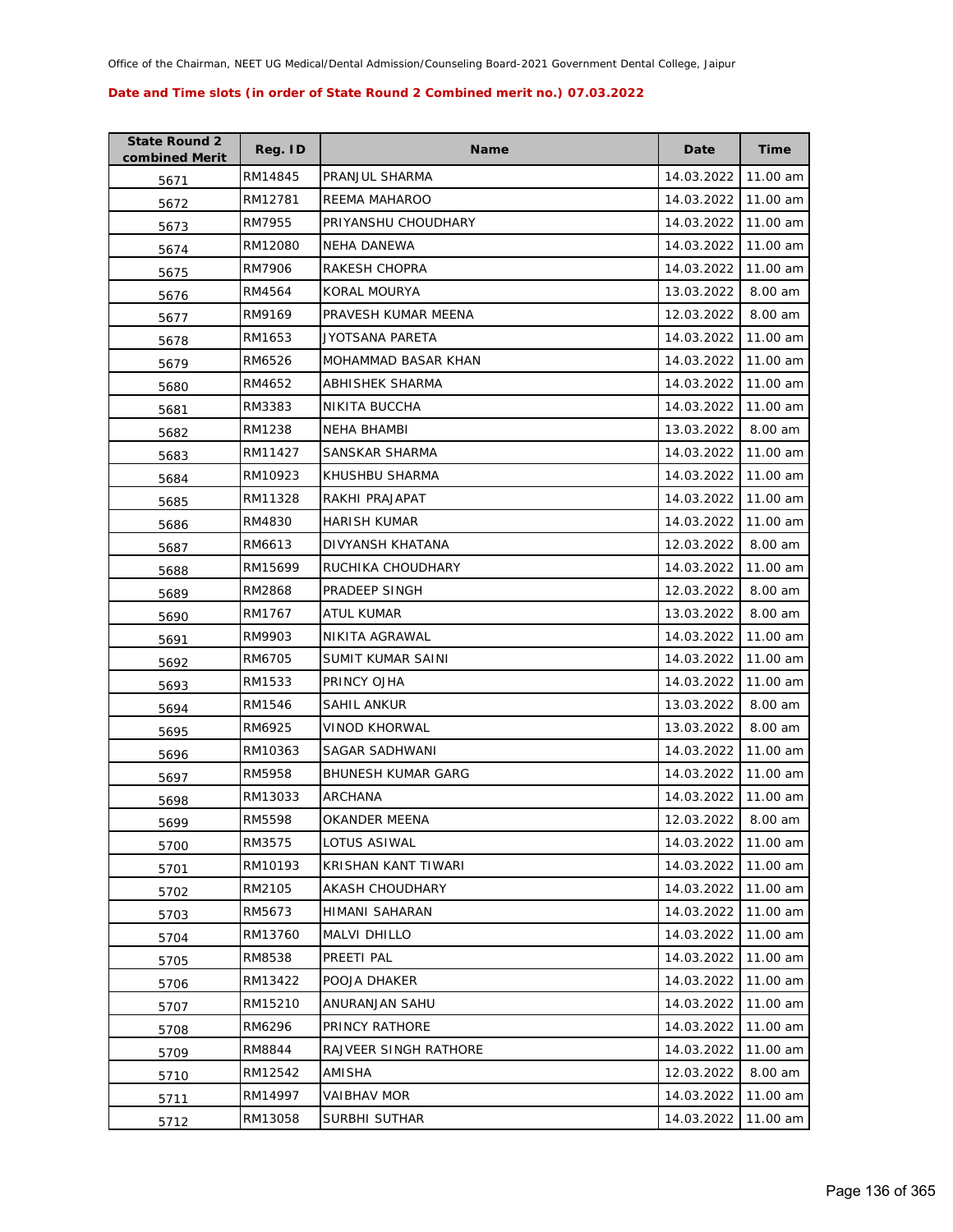| <b>State Round 2</b><br>combined Merit | Reg. ID | <b>Name</b>                 | Date       | <b>Time</b> |
|----------------------------------------|---------|-----------------------------|------------|-------------|
| 5713                                   | RM6631  | ARYAKA MAHALA               | 14.03.2022 | 11.00 am    |
| 5714                                   | RM14336 | PADMA RAM                   | 14.03.2022 | 11.00 am    |
| 5715                                   | RM1746  | TEENA MEENA                 | 12.03.2022 | 8.00 am     |
| 5716                                   | RM8942  | <b>BHUPESH GARASIYA</b>     | 12.03.2022 | 8.00 am     |
| 5717                                   | RM3487  | MOHIT KUMAR ROHILA          | 13.03.2022 | 8.00 am     |
| 5718                                   | RM9938  | SACHIN MEENA                | 12.03.2022 | 8.00 am     |
| 5719                                   | RM4501  | TUSHAR SEN                  | 14.03.2022 | 11.00 am    |
| 5720                                   | RM14147 | ANUSHREE MISHRA             | 14.03.2022 | 11.00 am    |
| 5721                                   | RM2969  | PULKIT VERMA                | 13.03.2022 | 8.00 am     |
| 5722                                   | RM2273  | DEEPESH PATIDAR             | 14.03.2022 | 11.00 am    |
| 5723                                   | RM10810 | SANJAY THEKLA               | 12.03.2022 | 8.00 am     |
| 5724                                   | RM11153 | VANSH VARDHAN SINGH RAJAWAT | 14.03.2022 | 11.00 am    |
| 5725                                   | RM6420  | MOHAN SINGH KHATANA         | 12.03.2022 | 8.00 am     |
| 5726                                   | RM12503 | SANTOSH KUMAR GURJAR        | 12.03.2022 | 8.00 am     |
| 5727                                   | RM6132  | RAJAT VERMA                 | 14.03.2022 | 11.00 am    |
| 5728                                   | RM11188 | JAGDISH GODARA              | 14.03.2022 | 11.00 am    |
| 5729                                   | RM4358  | BHAVISHYA SAINI             | 14.03.2022 | 11.00 am    |
| 5730                                   | RM11422 | PUNAM CHAND PATEER          | 13.03.2022 | 8.00 am     |
| 5731                                   | RM14169 | SHIVANGI SONI               | 14.03.2022 | 11.00 am    |
| 5732                                   | RM11187 | YAMINI SINGHAL              | 14.03.2022 | 11.00 am    |
| 5733                                   | RM9064  | KAILASH KUMAR               | 13.03.2022 | 8.00 am     |
| 5734                                   | RM6318  | <b>DEEPAK KUMAR</b>         | 13.03.2022 | 8.00 am     |
| 5735                                   | RM11602 | SAHIL GURJAR                | 12.03.2022 | 8.00 am     |
| 5736                                   | RM14116 | ANIRUDH SARASWAT            | 14.03.2022 | 11.00 am    |
| 5737                                   | RM7948  | ROHIT KUMAR SAIN            | 14.03.2022 | 11.00 am    |
| 5738                                   | RM12005 | LALA RAM                    | 13.03.2022 | 8.00 am     |
| 5739                                   | RM1144  | ARCHIT BHARDWAJ             | 14.03.2022 | 11.00 am    |
| 5740                                   | RM7388  | KIRTI SHANDILYA             | 14.03.2022 | 11.00 am    |
| 5741                                   | RM3633  | AVNISH SHARMA               | 14.03.2022 | 11.00 am    |
| 5742                                   | RM3022  | SATVED SIRADHNA             | 12.03.2022 | 8.00 am     |
| 5743                                   | RM7429  | MOHINDER SINGH SARAN        | 14.03.2022 | 11.00 am    |
| 5744                                   | RM10235 | PIYUSH KUMAWAT              | 14.03.2022 | 11.00 am    |
| 5745                                   | RM8581  | GAJRAJ SINGH                | 13.03.2022 | 8.00 am     |
| 5746                                   | RM12125 | <b>NIDHI</b>                | 17.03.2022 | 8.00 am     |
| 5747                                   | RM14173 | SUKANYA JOSHI               | 14.03.2022 | 11.00 am    |
| 5748                                   | RM8440  | JAYPRAKASH JATAV            | 13.03.2022 | 8.00 am     |
| 5749                                   | RM2840  | <b>ADITI MEHTA</b>          | 14.03.2022 | 11.00 am    |
| 5750                                   | RM2319  | HARSHCHHAYA SALVI           | 13.03.2022 | 8.00 am     |
| 5751                                   | RM15523 | YASH TANWAR                 | 17.03.2022 | 8.00 am     |
| 5752                                   | RM2384  | PRITI RACHHOYA              | 13.03.2022 | 8.00 am     |
| 5753                                   | RM4715  | <b>SUNIL MEENA</b>          | 12.03.2022 | 8.00 am     |
| 5754                                   | RM6386  | KRISHNA YADAV               | 14.03.2022 | 11.00 am    |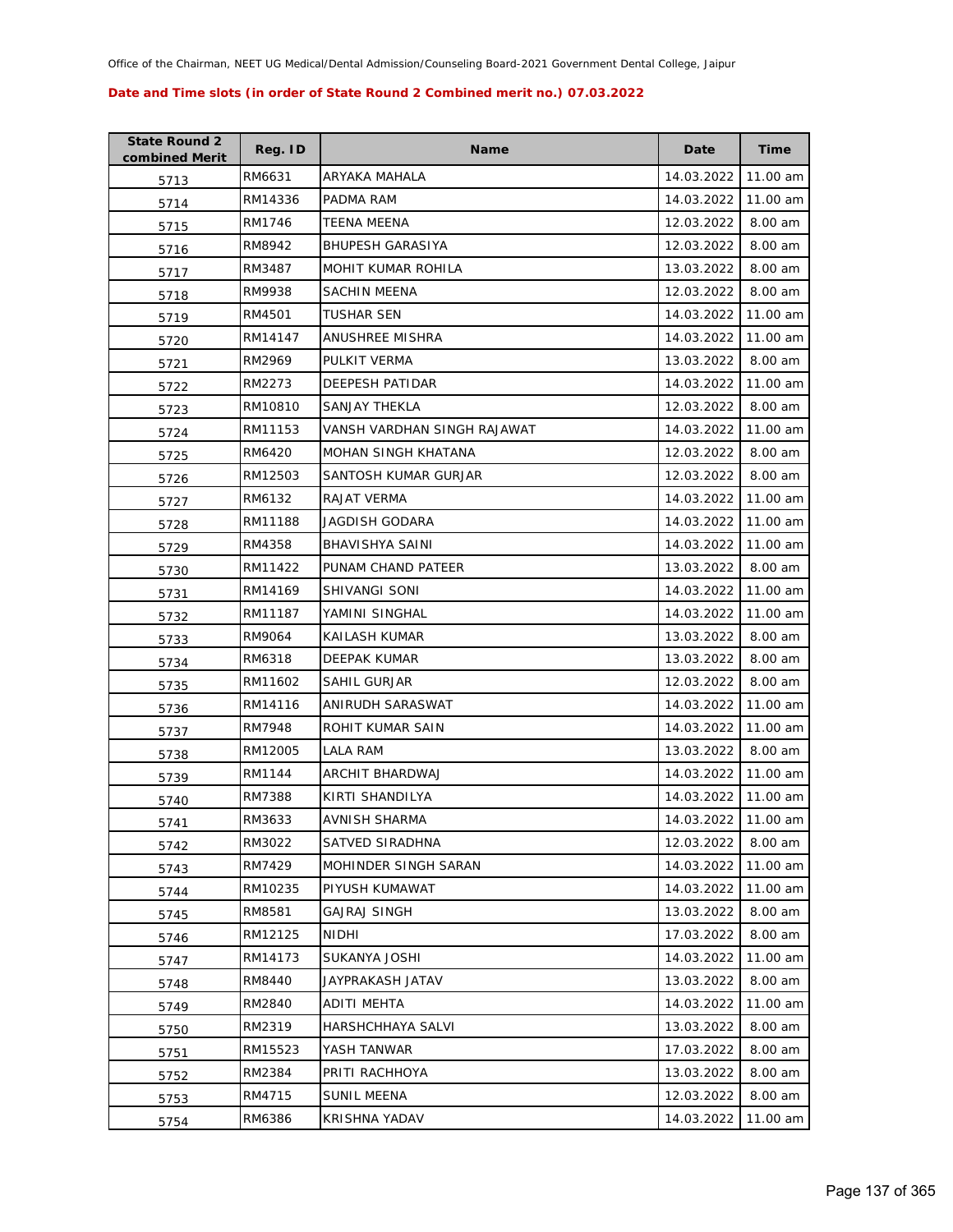| <b>State Round 2</b><br>combined Merit | Reg. ID | <b>Name</b>           | Date       | <b>Time</b> |
|----------------------------------------|---------|-----------------------|------------|-------------|
| 5755                                   | RM13488 | RAHUL YADAV           | 14.03.2022 | 11.00 am    |
| 5756                                   | RM1859  | DIVYANSHI             | 14.03.2022 | 11.00 am    |
| 5757                                   | RM13295 | ARYAN BANSAL          | 14.03.2022 | 11.00 am    |
| 5758                                   | RM7937  | DISHA SETH            | 14.03.2022 | 11.00 am    |
| 5759                                   | RM10943 | AJAY GODARA           | 14.03.2022 | 11.00 am    |
| 5760                                   | RM7128  | <b>KABIR SONI</b>     | 14.03.2022 | 11.00 am    |
| 5761                                   | RM14384 | RAJ MEENA             | 12.03.2022 | 8.00 am     |
| 5762                                   | RM7690  | <b>MANAN CHARAN</b>   | 14.03.2022 | 11.00 am    |
| 5763                                   | RM8039  | SIDDHARTH JAIN        | 14.03.2022 | 11.00 am    |
| 5764                                   | RM15374 | DEVANSHI CHOUHAN      | 14.03.2022 | 11.00 am    |
| 5765                                   | RM4253  | MAHENDRA KUMAR SAINI  | 14.03.2022 | 11.00 am    |
| 5766                                   | RM8561  | MANISH KUMAR DHANKIYA | 13.03.2022 | 8.00 am     |
| 5767                                   | RM13410 | NAVEEN KUMAR SHARMA   | 14.03.2022 | 11.00 am    |
| 5768                                   | RM11382 | ABHISHEK KUMAWAT      | 14.03.2022 | 11.00 am    |
| 5769                                   | RM15463 | GARGI                 | 14.03.2022 | 11.00 am    |
| 5770                                   | RM11026 | AYAN KHAN             | 14.03.2022 | 11.00 am    |
| 5771                                   | RM7799  | JITENDRA KUMAR        | 14.03.2022 | 11.00 am    |
| 5772                                   | RM4231  | <b>GUDDI</b>          | 14.03.2022 | 11.00 am    |
| 5773                                   | RM10431 | ANJUBALA              | 14.03.2022 | 11.00 am    |
| 5774                                   | RN16335 | VAIBHAV MONDAL        | 17.03.2022 | 8.00 am     |
| 5775                                   | RM5149  | USHA                  | 14.03.2022 | 11.00 am    |
| 5776                                   | RM1425  | VARSHA                | 13.03.2022 | 8.00 am     |
| 5777                                   | RM3256  | ADITYA KUMAR MODI     | 14.03.2022 | 11.00 am    |
| 5778                                   | RM3751  | AYUSHI AGGARWAL       | 17.03.2022 | 8.00 am     |
| 5779                                   | RM9516  | KHUSHI YADAV          | 14.03.2022 | 11.00 am    |
| 5780                                   | RM14559 | ANURAG FOUJDAR        | 14.03.2022 | 11.00 am    |
| 5781                                   | RM6498  | DIVYANK VYAS          | 14.03.2022 | 11.00 am    |
| 5782                                   | RM6838  | ASHA PRATIBHA TANAN   | 13.03.2022 | 8.00 am     |
| 5783                                   | RM4612  | <b>SAHIL MEGHWAL</b>  | 13.03.2022 | 8.00 am     |
| 5784                                   | RM9249  | PALAK NETAR           | 14.03.2022 | 11.00 am    |
| 5785                                   | RM5510  | KOMAL SAINI           | 14.03.2022 | 11.00 am    |
| 5786                                   | RM6555  | <b>ISHA NAGAR</b>     | 14.03.2022 | 11.00 am    |
| 5787                                   | RM8920  | VAISHALI SHARMA       | 14.03.2022 | 11.00 am    |
| 5788                                   | RM1466  | BRAHMA VASANIYA       | 14.03.2022 | 11.00 am    |
| 5789                                   | RM4873  | AJAY BANSHIWAL        | 13.03.2022 | 8.00 am     |
| 5790                                   | RM8969  | MOHIT NAGAR           | 14.03.2022 | 11.00 am    |
| 5791                                   | RM14575 | AVINA JAIN            | 14.03.2022 | 11.00 am    |
| 5792                                   | RM14300 | MONIKA GOYAL          | 14.03.2022 | 11.00 am    |
| 5793                                   | RM1691  | DEEPENDRA SINGH       | 12.03.2022 | 8.00 am     |
| 5794                                   | RM13139 | AARADHYA DEV PANDEY   | 17.03.2022 | 8.00 am     |
| 5795                                   | RM4678  | NARENDRA BANYALA      | 13.03.2022 | 8.00 am     |
| 5796                                   | RM10305 | HANSA KUMARI BADHALA  | 14.03.2022 | 11.00 am    |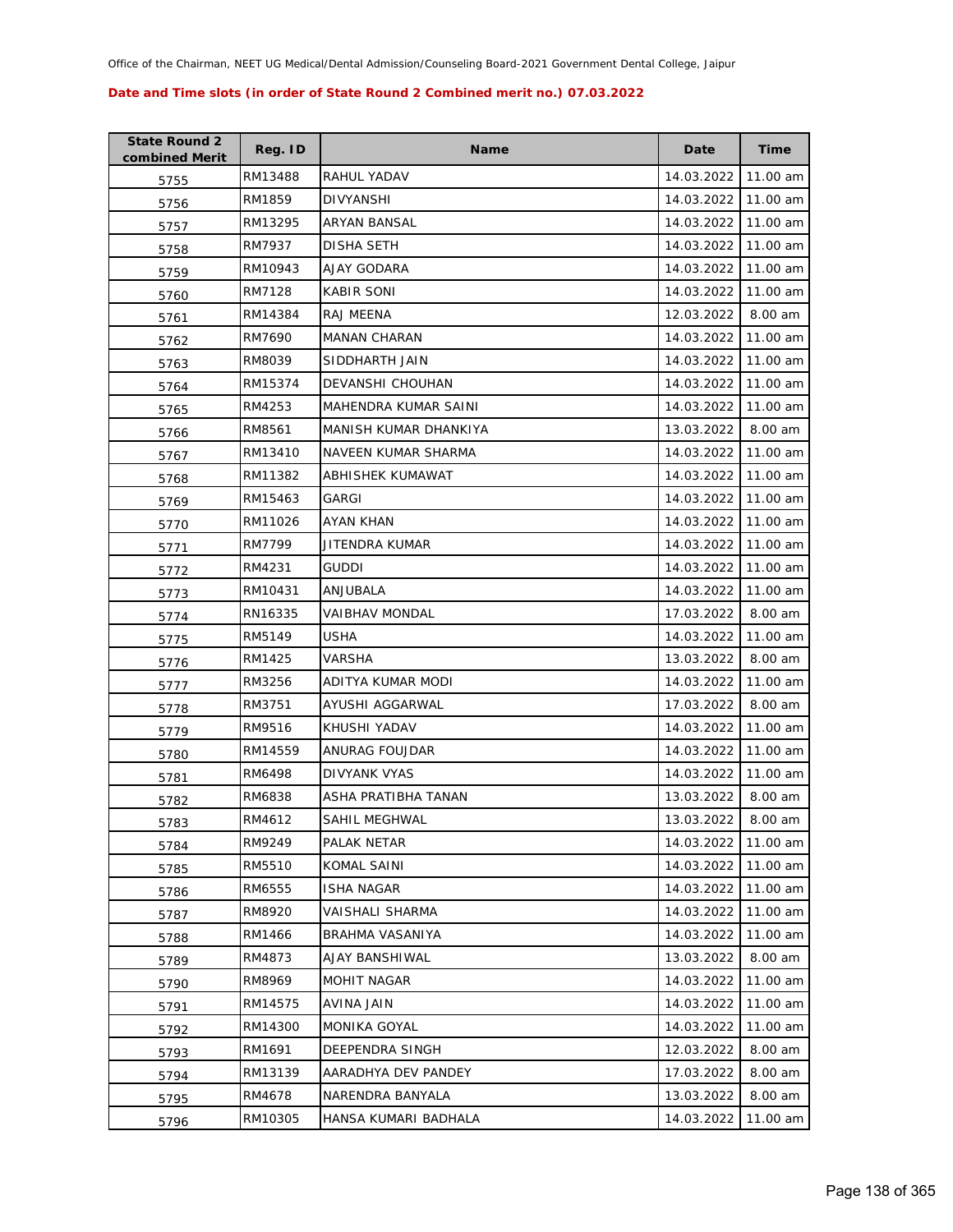| <b>State Round 2</b><br>combined Merit | Reg. ID | <b>Name</b>             | Date       | <b>Time</b> |
|----------------------------------------|---------|-------------------------|------------|-------------|
| 5797                                   | RM15131 | <b>ADITYA KUMAR</b>     | 14.03.2022 | 11.00 am    |
| 5798                                   | RM11185 | <b>BHARGAV SAIKIA</b>   | 14.03.2022 | 11.00 am    |
| 5799                                   | RM14495 | MANAN JAIN              | 14.03.2022 | 11.00 am    |
| 5800                                   | RM8687  | SAURABH KUMAR MAHAMNA   | 13.03.2022 | 8.00 am     |
| 5801                                   | RM9055  | DEEPAK KUMAR            | 14.03.2022 | 11.00 am    |
| 5802                                   | RM2077  | VISHIST KUMAR KHINCHI   | 13.03.2022 | 8.00 am     |
| 5803                                   | RM6636  | <b>DURLABH CHAUBISA</b> | 14.03.2022 | 11.00 am    |
| 5804                                   | RM5065  | PRATIK SHARMA           | 14.03.2022 | 11.00 am    |
| 5805                                   | RM1580  | SUDERSHAN GODARA        | 14.03.2022 | 11.00 am    |
| 5806                                   | RM6887  | AKSHAY NAYAK            | 12.03.2022 | 8.00 am     |
| 5807                                   | RM15544 | RICHPAL BINDA           | 14.03.2022 | 11.00 am    |
| 5808                                   | RM8462  | RITIKA PAREEK           | 14.03.2022 | 11.00 am    |
| 5809                                   | RM3055  | <b>BABU LAL GURJAR</b>  | 12.03.2022 | 8.00 am     |
| 5810                                   | RM13691 | ANUSHREE SAXENA         | 14.03.2022 | 11.00 am    |
| 5811                                   | RM12378 | NEHAL JAIN              | 14.03.2022 | 11.00 am    |
| 5812                                   | RM11432 | PRERNA SHARMA           | 14.03.2022 | 11.00 am    |
| 5813                                   | RM7719  | <b>ARVIND KUMAR</b>     | 14.03.2022 | 11.00 am    |
| 5814                                   | RM5869  | KARAN MINA              | 12.03.2022 | 8.00 am     |
| 5815                                   | RM5323  | VIJAY BAIRWA            | 13.03.2022 | 8.00 am     |
| 5816                                   | RM4200  | SHANTNU SHARMA          | 14.03.2022 | 11.00 am    |
| 5817                                   | RM9254  | NARENDER SINGH          | 14.03.2022 | 11.00 am    |
| 5818                                   | RM11979 | SHWETA SHARMA           | 14.03.2022 | 11.00 am    |
| 5819                                   | RM14731 | ANKITA KUMARI           | 12.03.2022 | 8.00 am     |
| 5820                                   | RM8990  | KARAN ADWANI            | 14.03.2022 | 11.00 am    |
| 5821                                   | RM8500  | SACHIN KUMAR            | 13.03.2022 | 8.00 am     |
| 5822                                   | RM3503  | YUGANSHI KHANDELWAL     | 14.03.2022 | 11.00 am    |
| 5823                                   | RM1302  | NAMAN NANDAWAT          | 14.03.2022 | 11.00 am    |
| 5824                                   | RM6882  | YATAN MEENA             | 12.03.2022 | 8.00 am     |
| 5825                                   | RM2447  | <b>TANU MAHICH</b>      | 13.03.2022 | 8.00 am     |
| 5826                                   | RM12352 | NIKHIL REPSWAL          | 14.03.2022 | 11.00 am    |
| 5827                                   | RM11368 | PIYUSH KUMAR PRAJAPATI  | 14.03.2022 | 11.00 am    |
| 5828                                   | RN16238 | AASHEE GARG             | 17.03.2022 | 8.00 am     |
| 5829                                   | RM9686  | PRERNA CHAUHAN          | 14.03.2022 | 11.00 am    |
| 5830                                   | RM12746 | <b>SHAGUN GUPTA</b>     | 14.03.2022 | 11.00 am    |
| 5831                                   | RM11080 | KARAN AGARWAL           | 14.03.2022 | 11.00 am    |
| 5832                                   | RM11945 | JAYADITYA SINGH RANA    | 14.03.2022 | 11.00 am    |
| 5833                                   | RM12129 | MONIKA BIJARNIA         | 14.03.2022 | 11.00 am    |
| 5834                                   | RM10245 | <b>GAURAV YOGI</b>      | 14.03.2022 | 11.00 am    |
| 5835                                   | RM2934  | SHALU SONI              | 14.03.2022 | 11.00 am    |
| 5836                                   | RM5848  | NISHA MINA              | 12.03.2022 | 8.00 am     |
| 5837                                   | RM12660 | DIKSHA BARSARA          | 14.03.2022 | 11.00 am    |
| 5838                                   | RM6393  | SADBHAWANA              | 14.03.2022 | 11.00 am    |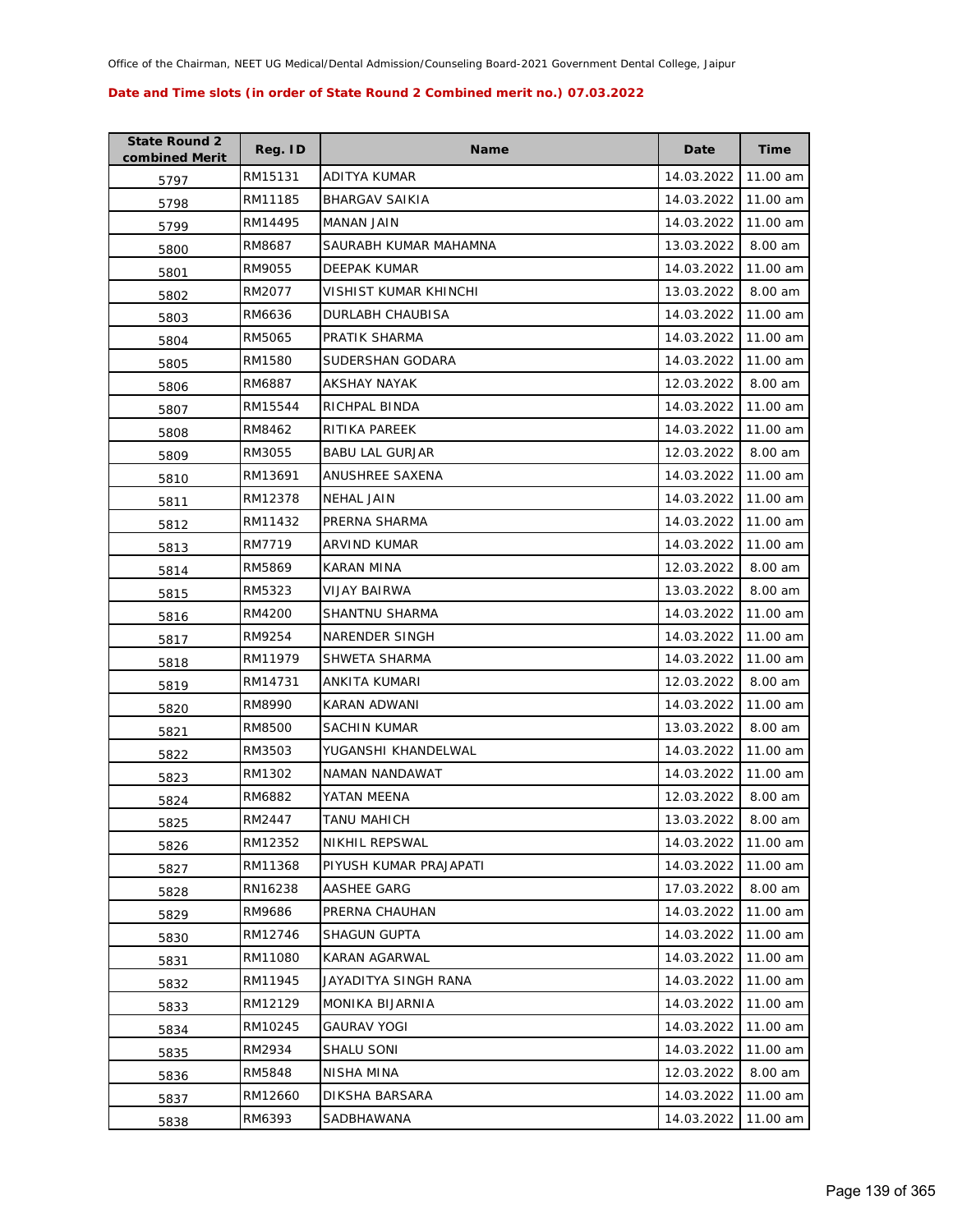| <b>State Round 2</b><br>combined Merit | Reg. ID | <b>Name</b>             | Date       | <b>Time</b> |
|----------------------------------------|---------|-------------------------|------------|-------------|
| 5839                                   | RM13032 | HRISHIKESH DILIP MOHITE | 14.03.2022 | 11.00 am    |
| 5840                                   | RM6126  | SWECHCHHA GOYAL         | 14.03.2022 | 11.00 am    |
| 5841                                   | RM11029 | HONEY SONI              | 14.03.2022 | 11.00 am    |
| 5842                                   | RM6995  | SHUBHAM GAJRAJ          | 13.03.2022 | 8.00 am     |
| 5843                                   | RM6429  | NITU SUTHAR             | 14.03.2022 | 11.00 am    |
| 5844                                   | RM4355  | LAKSHYA FAUZDAR         | 14.03.2022 | 11.00 am    |
| 5845                                   | RM7328  | SHRUTI MANDOWARA        | 14.03.2022 | 11.00 am    |
| 5846                                   | RM9808  | CHAHAT GARWA            | 13.03.2022 | 8.00 am     |
| 5847                                   | RM12787 | SAQIB AHMED             | 14.03.2022 | 11.00 am    |
| 5848                                   | RM12755 | HARSHITA CHOUDHARY      | 14.03.2022 | 11.00 am    |
| 5849                                   | RM14634 | SHANI KUMAR SHARMA      | 14.03.2022 | 11.00 am    |
| 5850                                   | RM1650  | VAIBHAV JAYANT          | 13.03.2022 | 8.00 am     |
| 5851                                   | RM8732  | MOHAMMED LUKMAAN        | 14.03.2022 | 11.00 am    |
| 5852                                   | RM14553 | POOJA JANGIR            | 14.03.2022 | 11.00 am    |
| 5853                                   | RM9233  | DISHI BHANSALI          | 14.03.2022 | 11.00 am    |
| 5854                                   | RM10266 | MOHAMMAD ADNAN          | 14.03.2022 | 11.00 am    |
| 5855                                   | RM7982  | NIHARIKA SISODIA        | 14.03.2022 | 11.00 am    |
| 5856                                   | RM12541 | LUCKY PAL DUDI          | 14.03.2022 | 11.00 am    |
| 5857                                   | RM12029 | CHAITANYA SINGHAL       | 14.03.2022 | 11.00 am    |
| 5858                                   | RM12367 | NITESH NAGAR            | 14.03.2022 | 11.00 am    |
| 5859                                   | RM14760 | PALAK DUDI              | 14.03.2022 | 11.00 am    |
| 5860                                   | RM8624  | ABHISHEK BOHRA          | 14.03.2022 | 11.00 am    |
| 5861                                   | RM7077  | PRIYANKA GARG           | 14.03.2022 | 11.00 am    |
| 5862                                   | RM14755 | <b>KETAN SINGH</b>      | 14.03.2022 | 11.00 am    |
| 5863                                   | RM11749 | <b>KAJOL GURJAR</b>     | 12.03.2022 | 8.00 am     |
| 5864                                   | RM2937  | DAAKSHI VERMA           | 17.03.2022 | 8.00 am     |
| 5865                                   | RM13000 | KUNAL SHARMA            | 14.03.2022 | 11.00 am    |
| 5866                                   | RM3415  | SWEETY CHOUDHARY        | 14.03.2022 | 11.00 am    |
| 5867                                   | RM6556  | RENUKA KULDEEP          | 13.03.2022 | 8.00 am     |
| 5868                                   | RM11347 | NEHA                    | 14.03.2022 | 11.00 am    |
| 5869                                   | RM12219 | <b>EKTA RAO</b>         | 14.03.2022 | 11.00 am    |
| 5870                                   | RM14174 | KANISHKA SHARMA         | 14.03.2022 | 11.00 am    |
| 5871                                   | RM4599  | ARPANA KIRAN            | 13.03.2022 | 8.00 am     |
| 5872                                   | RM4899  | HEENA                   | 14.03.2022 | 11.00 am    |
| 5873                                   | RM4575  | <b>DISHA MASKARA</b>    | 14.03.2022 | 11.00 am    |
| 5874                                   | RM13238 | DIVYANSHI SONI          | 14.03.2022 | 11.00 am    |
| 5875                                   | RM1578  | NIKITA SANWARIYA        | 13.03.2022 | 8.00 am     |
| 5876                                   | RM1838  | MANISHANKAR GAUTAM      | 14.03.2022 | 11.00 am    |
| 5877                                   | RM5237  | SUMER CHOUDHARY         | 14.03.2022 | 11.00 am    |
| 5878                                   | RM14905 | MANISH PRAJAPAT         | 14.03.2022 | 11.00 am    |
| 5879                                   | RM14777 | RAJAL JAIN              | 17.03.2022 | 8.00 am     |
| 5880                                   | RM1903  | ANJU RAIGER             | 13.03.2022 | 8.00 am     |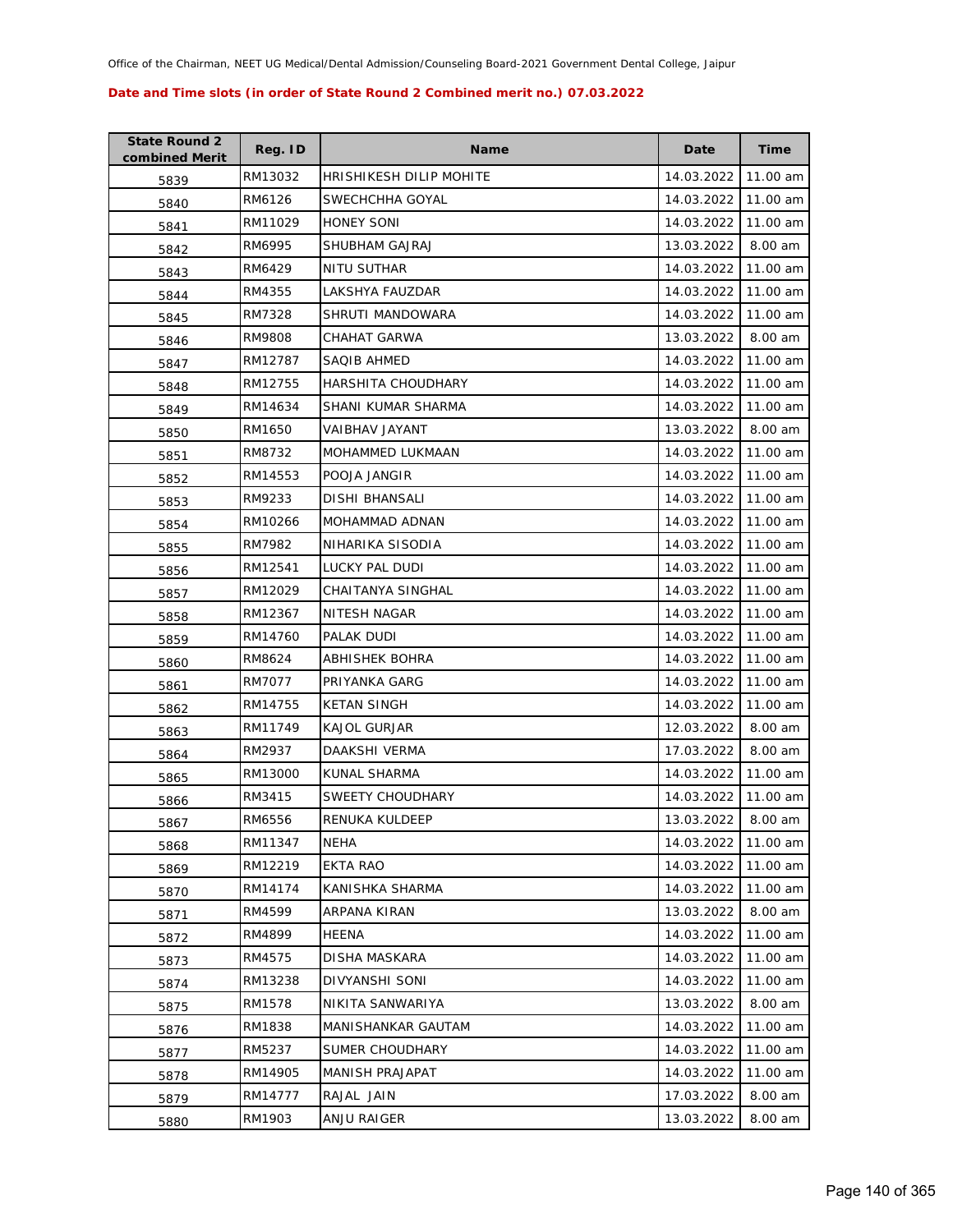| <b>State Round 2</b><br>combined Merit | Reg. ID | <b>Name</b>                  | Date       | Time     |
|----------------------------------------|---------|------------------------------|------------|----------|
| 5881                                   | RM7178  | TANU KAWAT                   | 12.03.2022 | 8.00 am  |
| 5882                                   | RM2856  | REKHA BOHARA                 | 14.03.2022 | 11.00 am |
| 5883                                   | RM13516 | <b>RAM KUMAR</b>             | 14.03.2022 | 11.00 am |
| 5884                                   | RM12114 | DIVYA MEEL                   | 14.03.2022 | 11.00 am |
| 5885                                   | RM4159  | ABHISHEK MEENA               | 12.03.2022 | 8.00 am  |
| 5886                                   | RM2204  | <b>SUJATA</b>                | 14.03.2022 | 11.00 am |
| 5887                                   | RM9143  | ANURAG MAROTHIA              | 14.03.2022 | 11.00 am |
| 5888                                   | RM2227  | VIKRAM SINGH GURJAR          | 12.03.2022 | 8.00 am  |
| 5889                                   | RM15686 | LAVANYA                      | 17.03.2022 | 8.00 am  |
| 5890                                   | RM3940  | DIYA SIHAG                   | 14.03.2022 | 11.00 am |
| 5891                                   | RM5180  | MIHIKA CHHAPERWAL            | 14.03.2022 | 11.00 am |
| 5892                                   | RM12714 | JETA RAM                     | 12.03.2022 | 8.00 am  |
| 5893                                   | RM4107  | ARJUN LAL BUNKER             | 13.03.2022 | 8.00 am  |
| 5894                                   | RM9264  | GARIMA JOSHI                 | 14.03.2022 | 11.00 am |
| 5895                                   | RM1291  | PRIYANSH GUPTA               | 14.03.2022 | 11.00 am |
| 5896                                   | RM10657 | VIKASH LUNIWAL               | 13.03.2022 | 8.00 am  |
| 5897                                   | RM9074  | <b>MAHENDRA SINGH GURJAR</b> | 12.03.2022 | 8.00 am  |
| 5898                                   | RM12252 | KIRAN YADAV                  | 14.03.2022 | 11.00 am |
| 5899                                   | RM4929  | CHARVI DANGAYACH             | 14.03.2022 | 11.00 am |
| 5900                                   | RM8402  | PRIYANKA PRAJAPAT            | 14.03.2022 | 11.00 am |
| 5901                                   | RM11464 | SUHANI SHARMA                | 17.03.2022 | 8.00 am  |
| 5902                                   | RM6909  | <b>BHAWANA SAINI</b>         | 14.03.2022 | 11.00 am |
| 5903                                   | RM3048  | DIPANSHU AGARWAL             | 14.03.2022 | 11.00 am |
| 5904                                   | RM14812 | <b>BHUVAN CHOUDHARY</b>      | 14.03.2022 | 11.00 am |
| 5905                                   | RM12877 | RAMESH PATEL                 | 14.03.2022 | 11.00 am |
| 5906                                   | RM1568  | RISHABH RAJ JOSHI            | 14.03.2022 | 11.00 am |
| 5907                                   | RM14530 | SUJAL MAHESHWARI             | 14.03.2022 | 11.00 am |
| 5908                                   | RM7681  | SHREYA AGARWAL               | 14.03.2022 | 11.00 am |
| 5909                                   | RM8505  | <b>MANISH</b>                | 13.03.2022 | 8.00 am  |
| 5910                                   | RM11944 | ANUKRATI AGRAWAL             | 14.03.2022 | 11.00 am |
| 5911                                   | RM5407  | ANJALI KATARIA               | 14.03.2022 | 11.00 am |
| 5912                                   | RM6439  | ABHISHEK KANTIWAL            | 13.03.2022 | 8.00 am  |
| 5913                                   | RM12517 | <b>JAYARAM KAREL</b>         | 14.03.2022 | 11.00 am |
| 5914                                   | RM10434 | DEEPENDRA SINGH              | 14.03.2022 | 11.00 am |
| 5915                                   | RM14415 | PRIYANSHI NEHRA              | 14.03.2022 | 11.00 am |
| 5916                                   | RM2381  | DIPESH VERMA                 | 13.03.2022 | 8.00 am  |
| 5917                                   | RM1463  | ARPITA SONI                  | 14.03.2022 | 11.00 am |
| 5918                                   | RM12748 | UMESH NIGANIA                | 14.03.2022 | 11.00 am |
| 5919                                   | RM1340  | RIMJHIM KUNDARA              | 13.03.2022 | 8.00 am  |
| 5920                                   | RM5306  | AMAN SHARMA                  | 14.03.2022 | 11.00 am |
| 5921                                   | RM9555  | PRASHANT JAGARWAL            | 13.03.2022 | 8.00 am  |
| 5922                                   | RM12491 | LALIT KUMAR                  | 14.03.2022 | 11.00 am |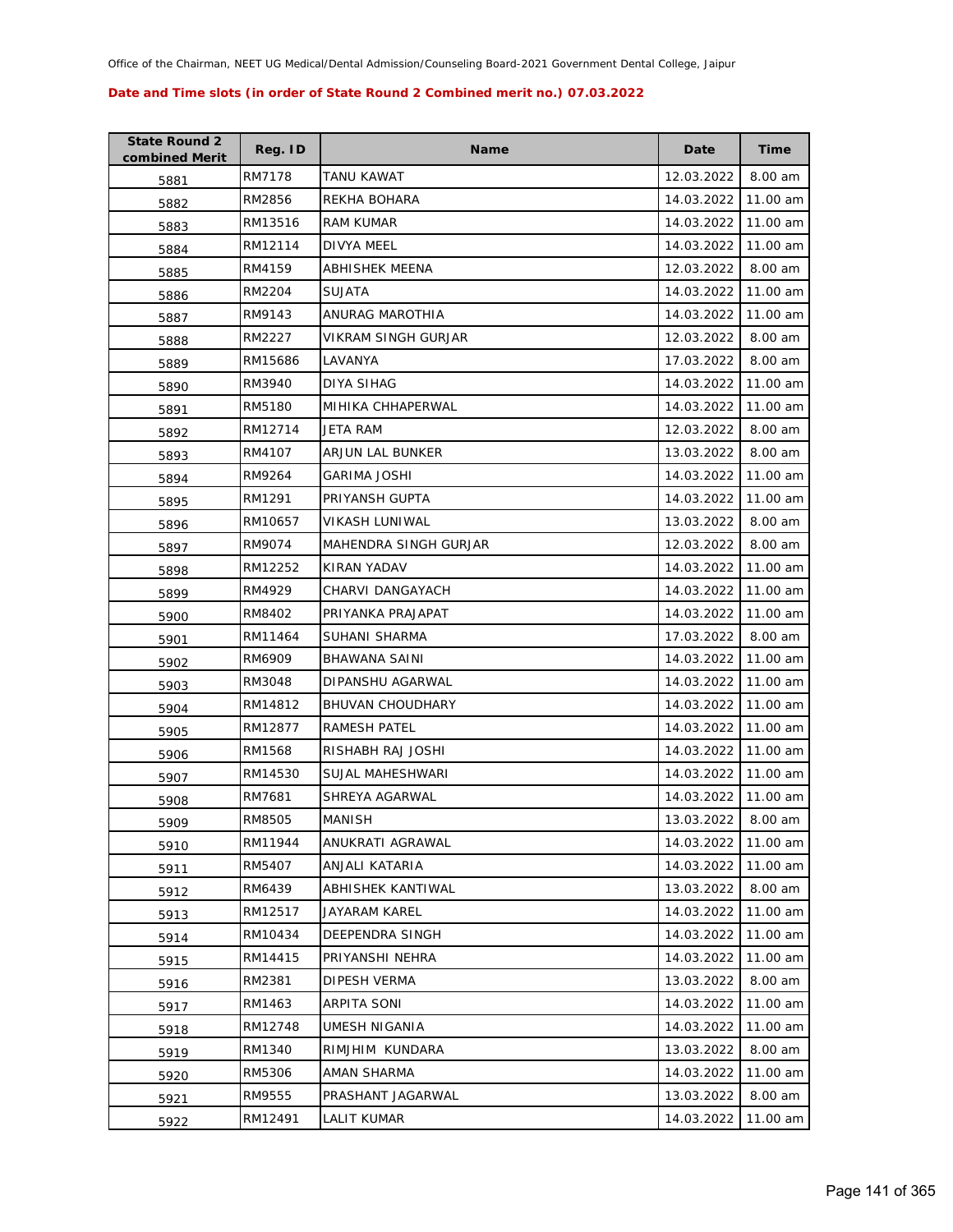| <b>State Round 2</b><br>combined Merit | Reg. ID | <b>Name</b>            | Date                | <b>Time</b> |
|----------------------------------------|---------|------------------------|---------------------|-------------|
| 5923                                   | RM3736  | DIKSHA SAINI           | 14.03.2022          | 11.00 am    |
| 5924                                   | RM6152  | SHIVENDER SINGH        | 14.03.2022          | 11.00 am    |
| 5925                                   | RM11882 | <b>RUDHIR</b>          | 14.03.2022          | 11.00 am    |
| 5926                                   | RM10241 | REENA DHAKED           | 14.03.2022          | 11.00 am    |
| 5927                                   | RM11575 | MAHIPAL JEENGAR        | 13.03.2022          | 8.00 am     |
| 5928                                   | RM14551 | NEETIKA AGARWAL        | 14.03.2022          | 11.00 am    |
| 5929                                   | RM7119  | SUHANI GARG            | 14.03.2022          | 11.00 am    |
| 5930                                   | RM12159 | DEEPENDRA VERMA        | 13.03.2022          | 8.00 am     |
| 5931                                   | RM12271 | PRIYANKA               | 14.03.2022          | 11.00 am    |
| 5932                                   | RM12525 | ANITA PATEL            | 14.03.2022          | 11.00 am    |
| 5933                                   | RM10814 | USHA ISRANI            | 14.03.2022          | 11.00 am    |
| 5934                                   | RM8038  | PUSHPENDRA KUMAR JATAV | 13.03.2022          | 8.00 am     |
| 5935                                   | RM7480  | MS. DEEPIKA KUMAWAT    | 14.03.2022          | 11.00 am    |
| 5936                                   | RM1148  | <b>SUNIL MANKAS</b>    | 12.03.2022          | 8.00 am     |
| 5937                                   | RM2280  | SHIVANGI CHOUDHARY     | 14.03.2022          | 11.00 am    |
| 5938                                   | RM5859  | SANJAY                 | 13.03.2022          | 8.00 am     |
| 5939                                   | RM8284  | SOURAV KANSOTIYA       | 13.03.2022          | 8.00 am     |
| 5940                                   | RM2269  | AISHWARYA MATHUR       | 14.03.2022          | 11.00 am    |
| 5941                                   | RM11561 | PRIYA                  | 13.03.2022          | 8.00 am     |
| 5942                                   | RM13046 | SURUCHI ASOPA          | 14.03.2022          | 11.00 am    |
| 5943                                   | RM2796  | KUNAL JATAV            | 13.03.2022          | 8.00 am     |
| 5944                                   | RM5146  | YASHASHVINI GWALA      | 14.03.2022          | 11.00 am    |
| 5945                                   | RM2820  | POOJA CHOUDHARY        | 14.03.2022          | 11.00 am    |
| 5946                                   | RM14583 | MANISHA MANJU          | 14.03.2022          | 11.00 am    |
| 5947                                   | RM12444 | ZUHAIB MOHAMMED        | 14.03.2022          | 11.00 am    |
| 5948                                   | RM1445  | AKSHITA VYAS           | 14.03.2022          | 11.00 am    |
| 5949                                   | RM2460  | AMISHA SHARMA          | 14.03.2022          | 11.00 am    |
| 5950                                   | RM4591  | KAMLA KUMARI           | 14.03.2022          | 11.00 am    |
| 5951                                   | RM11177 | <b>VIKAS CHAUDHARY</b> | 14.03.2022 11.00 am |             |
| 5952                                   | RM13871 | SHIVANI RATHORE        | 14.03.2022          | 11.00 am    |
| 5953                                   | RM8740  | SUCHITA KUMARI MAHICH  | 13.03.2022          | 8.00 am     |
| 5954                                   | RM1900  | VIKRAM BANJARA         | 12.03.2022          | 8.00 am     |
| 5955                                   | RM11028 | PRIYADARSHINI BALA     | 14.03.2022          | 11.00 am    |
| 5956                                   | RM10326 | NIKITA JATAWAT         | 13.03.2022          | 8.00 am     |
| 5957                                   | RM12707 | DEVENDRA PANNU         | 13.03.2022          | 8.00 am     |
| 5958                                   | RM9416  | NISHA DANGA            | 14.03.2022          | 11.00 am    |
| 5959                                   | RM13812 | PRIYANSHI PATEL        | 12.03.2022          | 8.00 am     |
| 5960                                   | RM7344  | NIKITA                 | 14.03.2022          | 11.00 am    |
| 5961                                   | RM11054 | SWETA SHARMA           | 14.03.2022          | 11.00 am    |
| 5962                                   | RM5584  | RAMAN SINGH            | 12.03.2022          | 8.00 am     |
| 5963                                   | RN16364 | <b>HRITIK YADAV</b>    | 14.03.2022          | 11.00 am    |
| 5964                                   | RM3691  | YASHWANT VARMA         | 13.03.2022          | 8.00 am     |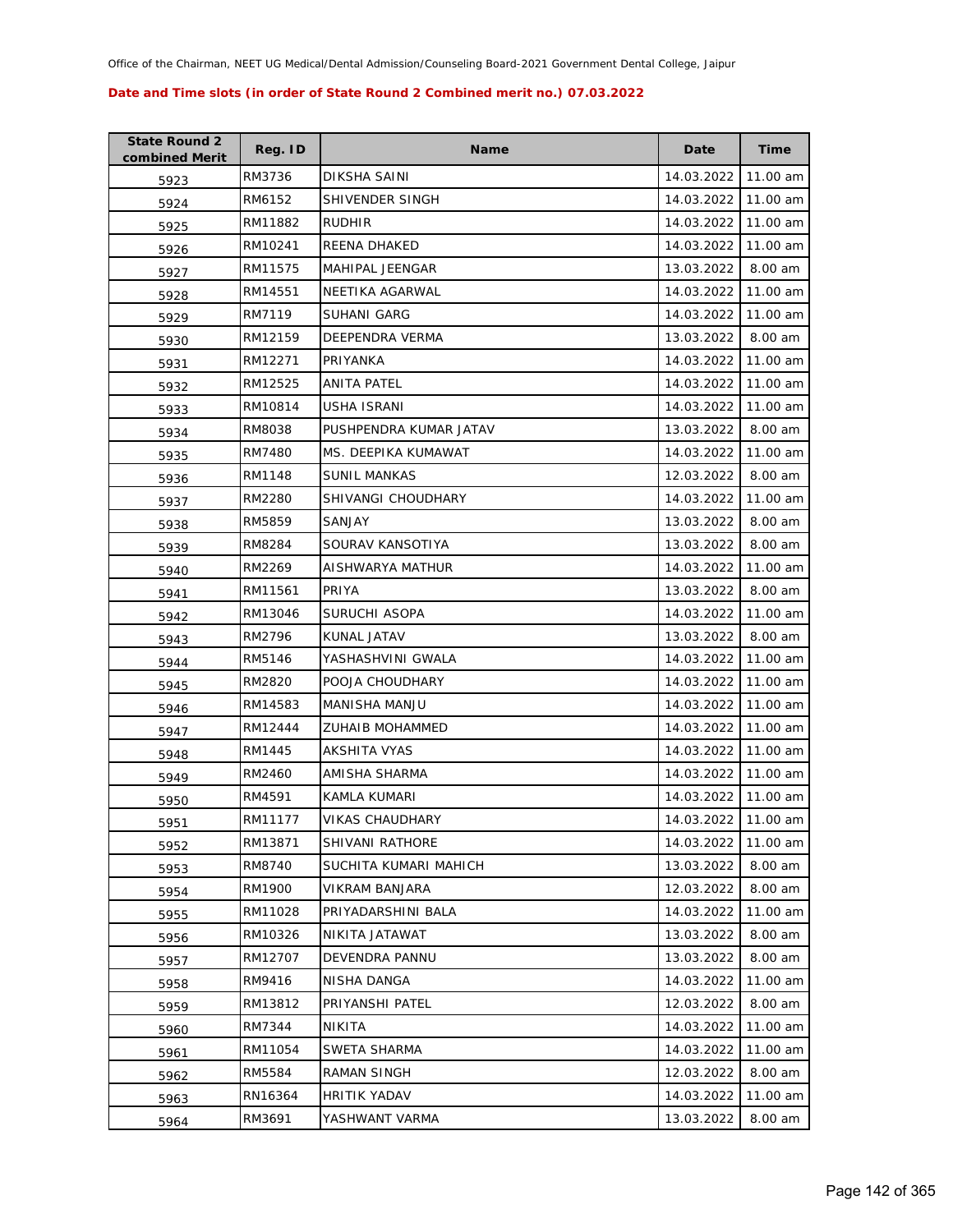| <b>State Round 2</b><br>combined Merit | Reg. ID | <b>Name</b>          | Date       | <b>Time</b> |
|----------------------------------------|---------|----------------------|------------|-------------|
| 5965                                   | RM10104 | RITURAJ JATAV        | 13.03.2022 | 8.00 am     |
| 5966                                   | RM11864 | JYOTI SAINI          | 14.03.2022 | 11.00 am    |
| 5967                                   | RM2817  | AADHAR SHARMA        | 14.03.2022 | 11.00 am    |
| 5968                                   | RM6121  | SURESH KUMAR BAIRWA  | 13.03.2022 | 8.00 am     |
| 5969                                   | RM5968  | <b>SAKSHI</b>        | 14.03.2022 | 11.00 am    |
| 5970                                   | RM2222  | RISHITA AGRAWAL      | 14.03.2022 | 11.00 am    |
| 5971                                   | RM3338  | <b>NEHA MAHICHA</b>  | 13.03.2022 | 8.00 am     |
| 5972                                   | RM15273 | <b>SALONI RATHI</b>  | 14.03.2022 | 11.00 am    |
| 5973                                   | RM7907  | RAJENDRA KUMAR       | 14.03.2022 | 11.00 am    |
| 5974                                   | RM6479  | YUVRAJ CHAUHAN       | 13.03.2022 | 8.00 am     |
| 5975                                   | RM10635 | POOJA KANWAR         | 14.03.2022 | 11.00 am    |
| 5976                                   | RM8696  | KRATIKA SHARMA       | 14.03.2022 | 11.00 am    |
| 5977                                   | RM2928  | PRIYANKA SINGADIYA   | 13.03.2022 | 8.00 am     |
| 5978                                   | RM1264  | RUHANI MUTNEJA       | 14.03.2022 | 11.00 am    |
| 5979                                   | RM7588  | <b>SUNIL GURJAR</b>  | 12.03.2022 | 8.00 am     |
| 5980                                   | RM8053  | HARSHITA YADAV       | 14.03.2022 | 11.00 am    |
| 5981                                   | RM15510 | DIPTI GHOGHAR        | 14.03.2022 | 11.00 am    |
| 5982                                   | RM10283 | <b>SUSHILA SEJU</b>  | 13.03.2022 | 8.00 am     |
| 5983                                   | RM8655  | SURESH KUMAR MEENA   | 12.03.2022 | 8.00 am     |
| 5984                                   | RM5003  | JYOTSNA VERMA        | 13.03.2022 | 8.00 am     |
| 5985                                   | RM5428  | KISHOR RAM           | 13.03.2022 | 8.00 am     |
| 5986                                   | RM5437  | RAHUL MEENA          | 12.03.2022 | 8.00 am     |
| 5987                                   | RM13011 | DILKHUSH MEENA       | 12.03.2022 | 8.00 am     |
| 5988                                   | RM2788  | JITENDRA MEENA       | 12.03.2022 | 8.00 am     |
| 5989                                   | RM4202  | KOMAL GUPTA          | 14.03.2022 | 11.00 am    |
| 5990                                   | RM7854  | SURAJ BAIRWA         | 13.03.2022 | 8.00 am     |
| 5991                                   | RM10102 | PANKAJ KUMAR DARIYA  | 13.03.2022 | 8.00 am     |
| 5992                                   | RM8833  | SHREYA M SINGH       | 17.03.2022 | 8.00 am     |
| 5993                                   | RM11722 | <b>GIRDHAR MEENA</b> | 12.03.2022 | 8.00 am     |
| 5994                                   | RM14714 | KAMLESH KUMARI       | 14.03.2022 | 11.00 am    |
| 5995                                   | RM7864  | SNEHA POONIA         | 14.03.2022 | 11.00 am    |
| 5996                                   | RM6722  | KHUSHI VYAS          | 14.03.2022 | 11.00 am    |
| 5997                                   | RM4101  | NITYA VAISHNAW       | 14.03.2022 | 11.00 am    |
| 5998                                   | RM8837  | ADITI SHARMA         | 14.03.2022 | 11.00 am    |
| 5999                                   | RM2341  | RAMPRASAD NAYAK      | 13.03.2022 | 8.00 am     |
| 6000                                   | RM5625  | MANISH KUMAR SAMRIYA | 13.03.2022 | 8.00 am     |
| 6001                                   | RM13216 | DURGA DUTT SHARMA    | 14.03.2022 | 11.00 am    |
| 6002                                   | RM11205 | AAYUSHI SHARMA       | 14.03.2022 | 11.00 am    |
| 6003                                   | RM3818  | PRIYA KUMARI         | 12.03.2022 | 8.00 am     |
| 6004                                   | RM2134  | PAWAN KUMAR          | 14.03.2022 | 11.00 am    |
| 6005                                   | RM1231  | SATAYVEER SINGH      | 12.03.2022 | 8.00 am     |
| 6006                                   | RM12027 | VIRAL SHARMA         | 14.03.2022 | 11.00 am    |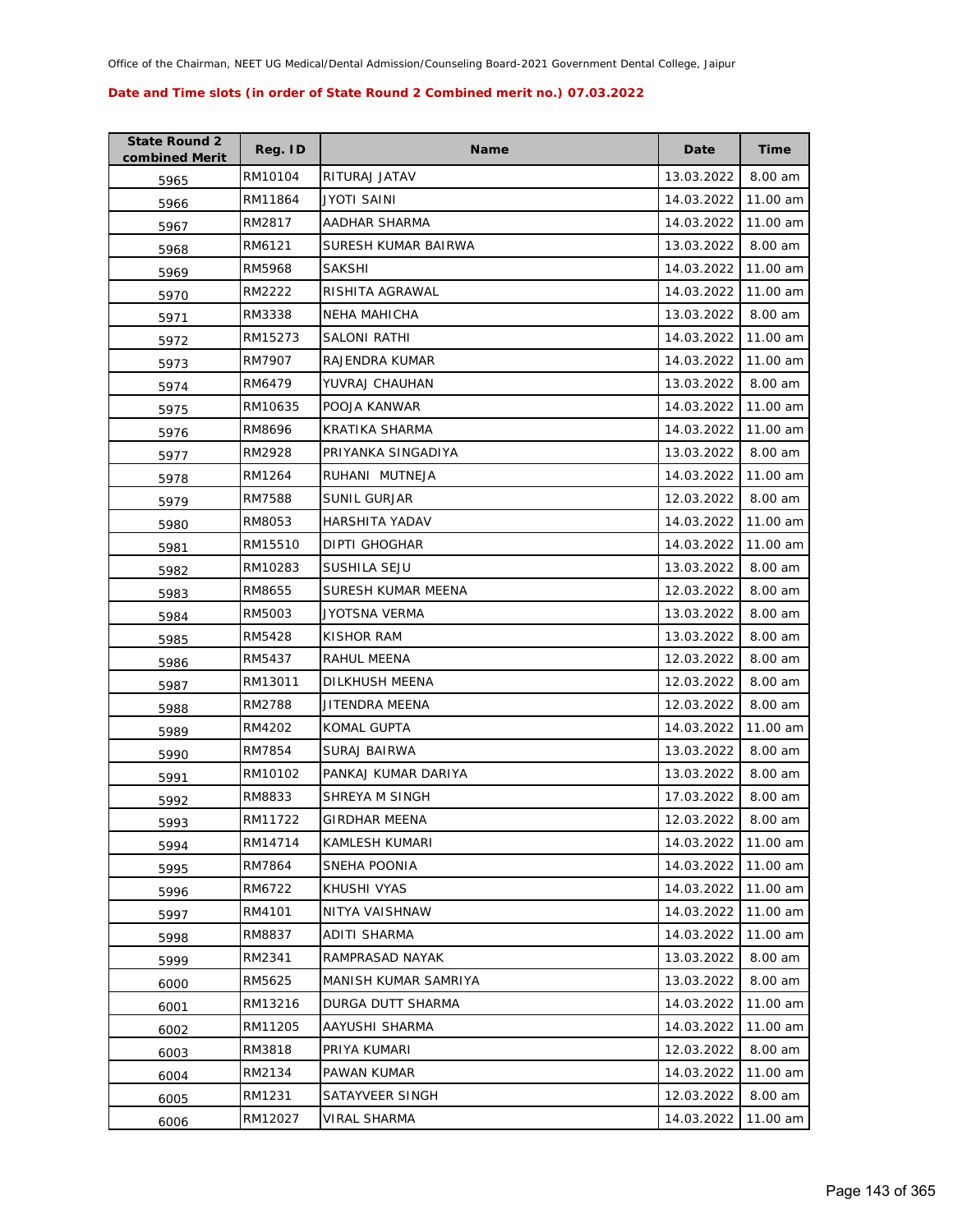| <b>State Round 2</b><br>combined Merit | Reg. ID | <b>Name</b>             | Date       | <b>Time</b> |
|----------------------------------------|---------|-------------------------|------------|-------------|
| 6007                                   | RM9294  | SHUBHI SHRIVASTAVA      | 14.03.2022 | 11.00 am    |
| 6008                                   | RM3765  | <b>BHAVYA CHOUDHARY</b> | 14.03.2022 | 11.00 am    |
| 6009                                   | RM9778  | GARVIT SHARMA           | 14.03.2022 | 11.00 am    |
| 6010                                   | RM8455  | JHALAK CHOUDHARY        | 14.03.2022 | 11.00 am    |
| 6011                                   | RM6635  | CHETNA SAINI            | 17.03.2022 | 8.00 am     |
| 6012                                   | RN16128 | TAVREZ ALAM             | 17.03.2022 | 8.00 am     |
| 6013                                   | RM1676  | YASHWANT SOLANKI        | 14.03.2022 | 11.00 am    |
| 6014                                   | RM11456 | ARUSHI AGGARWAL         | 14.03.2022 | 11.00 am    |
| 6015                                   | RM15460 | <b>LUCKY RATHORE</b>    | 14.03.2022 | 11.00 am    |
| 6016                                   | RM3703  | SATISH YADAV            | 14.03.2022 | 11.00 am    |
| 6017                                   | RM1351  | DIYA BAGRA              | 14.03.2022 | 11.00 am    |
| 6018                                   | RM10640 | DINESH KUMAR            | 13.03.2022 | 8.00 am     |
| 6019                                   | RM14363 | PANKAJ KUMAR            | 13.03.2022 | 8.00 am     |
| 6020                                   | RM9277  | <b>KSHAMA CHAUHAN</b>   | 13.03.2022 | 8.00 am     |
| 6021                                   | RM1135  | RAHUL KHATANA           | 12.03.2022 | 8.00 am     |
| 6022                                   | RM4197  | NUSAIBA SAYMA           | 14.03.2022 | 11.00 am    |
| 6023                                   | RM15202 | YASH CHHABRA            | 14.03.2022 | 11.00 am    |
| 6024                                   | RM2343  | <b>HARSH BASNA</b>      | 12.03.2022 | 8.00 am     |
| 6025                                   | RM14255 | MAHIPAL RAJPUT          | 14.03.2022 | 11.00 am    |
| 6026                                   | RM13928 | AMAN GOYAL              | 14.03.2022 | 11.00 am    |
| 6027                                   | RM1257  | SUNIL KUMAR JANGIR      | 14.03.2022 | 11.00 am    |
| 6028                                   | RM7176  | RAJAT YADAV             | 14.03.2022 | 11.00 am    |
| 6029                                   | RM11530 | DHANRAJ BAIRWA          | 13.03.2022 | 8.00 am     |
| 6030                                   | RM13801 | VISHAL MEGHWAL          | 13.03.2022 | 8.00 am     |
| 6031                                   | RM5871  | PRIYANKA BAGORIYA       | 13.03.2022 | 8.00 am     |
| 6032                                   | RM3919  | <b>DIPESH SAINI</b>     | 14.03.2022 | 11.00 am    |
| 6033                                   | RM14043 | VITASTA                 | 17.03.2022 | 8.00 am     |
| 6034                                   | RM13795 | <b>FAHIZ AHMED</b>      | 14.03.2022 | 11.00 am    |
| 6035                                   | RM12741 | SHIVANI BANSAL          | 14.03.2022 | 11.00 am    |
| 6036                                   | RM12613 | <b>BHAWNA SAINI</b>     | 14.03.2022 | 11.00 am    |
| 6037                                   | RM5147  | PRAMOD RATHOUR          | 13.03.2022 | 8.00 am     |
| 6038                                   | RM2870  | VIDHYA PHULWARI         | 13.03.2022 | 8.00 am     |
| 6039                                   | RM3425  | UDIT KAPOOR             | 14.03.2022 | 11.00 am    |
| 6040                                   | RM10048 | TUSHAR JAGARVAD         | 12.03.2022 | 8.00 am     |
| 6041                                   | RM6174  | EKTA KUMARI             | 14.03.2022 | 11.00 am    |
| 6042                                   | RM6032  | NARENDRA KUMAR          | 12.03.2022 | 8.00 am     |
| 6043                                   | RM1874  | ANKANA DASGUPTA         | 17.03.2022 | 8.00 am     |
| 6044                                   | RM10187 | TUSHAR KUMAR            | 17.03.2022 | 8.00 am     |
| 6045                                   | RM1429  | LAVANYA BAGORIA         | 14.03.2022 | 11.00 am    |
| 6046                                   | RM13618 | REKHA JAT               | 14.03.2022 | 11.00 am    |
| 6047                                   | RM14832 | GARIMA                  | 14.03.2022 | 11.00 am    |
| 6048                                   | RM11120 | <b>VIJAY KUMAR</b>      | 13.03.2022 | 8.00 am     |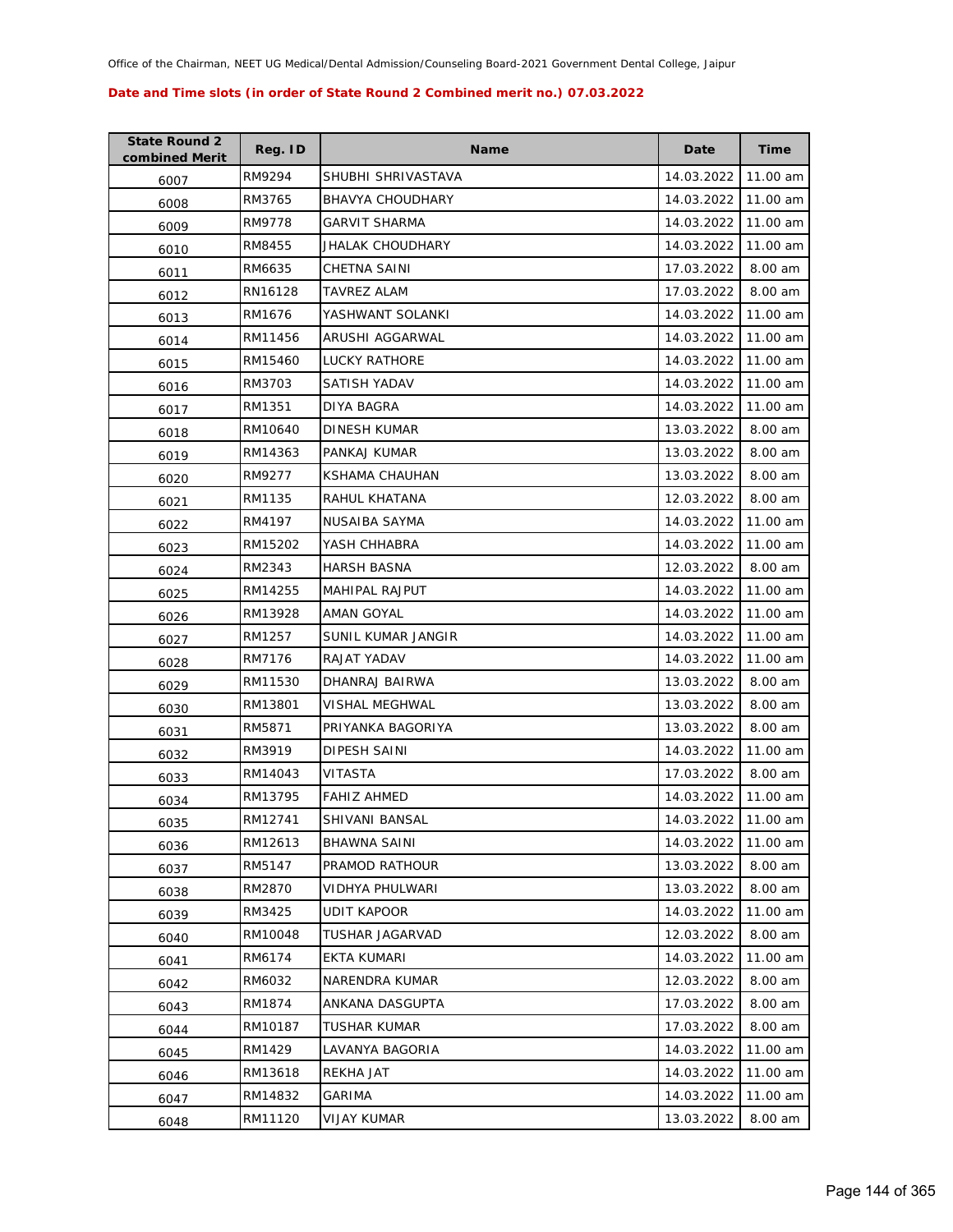| <b>State Round 2</b><br>combined Merit | Reg. ID | <b>Name</b>               | Date       | Time     |
|----------------------------------------|---------|---------------------------|------------|----------|
| 6049                                   | RM9423  | RONIT SUVANSHYA           | 12.03.2022 | 8.00 am  |
| 6050                                   | RM1252  | CHHAVI BINDAL             | 14.03.2022 | 11.00 am |
| 6051                                   | RM1423  | ABUBAKR QURESHI           | 14.03.2022 | 11.00 am |
| 6052                                   | RM4000  | <b>ASHU CHOPRA</b>        | 13.03.2022 | 8.00 am  |
| 6053                                   | RM6536  | SHALINI                   | 13.03.2022 | 8.00 am  |
| 6054                                   | RM4411  | <b>RITU CHAWLA</b>        | 13.03.2022 | 8.00 am  |
| 6055                                   | RM6881  | SHREYA GUPTA              | 14.03.2022 | 11.00 am |
| 6056                                   | RM1420  | AVISHA JAIN               | 14.03.2022 | 11.00 am |
| 6057                                   | RM12337 | TANVI YADAV               | 14.03.2022 | 11.00 am |
| 6058                                   | RM7168  | SAPNA SUHAVANI            | 14.03.2022 | 11.00 am |
| 6059                                   | RM14956 | <b>NAVNEET KAUR</b>       | 14.03.2022 | 11.00 am |
| 6060                                   | RM3637  | LOKENDRA MEENA            | 12.03.2022 | 8.00 am  |
| 6061                                   | RM11747 | ASHOK MEGHWAL             | 13.03.2022 | 8.00 am  |
| 6062                                   | RM6115  | KAMLESH KUMAR             | 14.03.2022 | 11.00 am |
| 6063                                   | RM14753 | CHINMAI SOLANKI           | 14.03.2022 | 11.00 am |
| 6064                                   | RM2165  | <b>NAVEEN MEWARA</b>      | 14.03.2022 | 11.00 am |
| 6065                                   | RM6807  | MUSKAN AGRAWAL            | 14.03.2022 | 11.00 am |
| 6066                                   | RM10611 | AKASH KUMAR JATAV         | 13.03.2022 | 8.00 am  |
| 6067                                   | RM7026  | NISHANT NAGARWAL          | 13.03.2022 | 8.00 am  |
| 6068                                   | RM1802  | <b>MADHURA MANDAL</b>     | 17.03.2022 | 8.00 am  |
| 6069                                   | RM10826 | ABHISHEK NIRMAL           | 13.03.2022 | 8.00 am  |
| 6070                                   | RM4143  | RENUKA TALNIYA            | 13.03.2022 | 8.00 am  |
| 6071                                   | RM14004 | VINITA SHARMA             | 14.03.2022 | 11.00 am |
| 6072                                   | RM4798  | DHANVEER MEENA            | 12.03.2022 | 8.00 am  |
| 6073                                   | RM8224  | PRAHLAD KUMAR MEENA       | 12.03.2022 | 8.00 am  |
| 6074                                   | RM6030  | ANKITA                    | 13.03.2022 | 8.00 am  |
| 6075                                   | RM12847 | ARACHNA KUMARI VAISHNAV   | 14.03.2022 | 11.00 am |
| 6076                                   | RM1063  | KHET SINGH                | 14.03.2022 | 11.00 am |
| 6077                                   | RM12962 | SHARVI KOTIA              | 14.03.2022 | 11.00 am |
| 6078                                   | RM9790  | NISHA CHOUDHARY           | 14.03.2022 | 11.00 am |
| 6079                                   | RM2421  | ANANYA MEENA              | 12.03.2022 | 8.00 am  |
| 6080                                   | RM3969  | YASH PARMAR               | 14.03.2022 | 11.00 am |
| 6081                                   | RM4417  | <b>BHUMI SINGHAL</b>      | 14.03.2022 | 11.00 am |
| 6082                                   | RM5342  | VISHAL KUMAR VERMA        | 13.03.2022 | 8.00 am  |
| 6083                                   | RM3124  | VINAYAK SINGH             | 13.03.2022 | 8.00 am  |
| 6084                                   | RM1023  | VISHAL KUMAR SUNARIWAL    | 13.03.2022 | 8.00 am  |
| 6085                                   | RM11897 | <b>ISHANI SINGH SAINI</b> | 17.03.2022 | 8.00 am  |
| 6086                                   | RM8458  | ATUL BASERA               | 14.03.2022 | 11.00 am |
| 6087                                   | RM1336  | LOKESH BAIRWA             | 13.03.2022 | 8.00 am  |
| 6088                                   | RM3696  | AKSHAT CHOUDHARY          | 14.03.2022 | 11.00 am |
| 6089                                   | RM12281 | CHIRAG AGRAWAL            | 14.03.2022 | 11.00 am |
| 6090                                   | RM2067  | MOHAMMED YASIR            | 14.03.2022 | 11.00 am |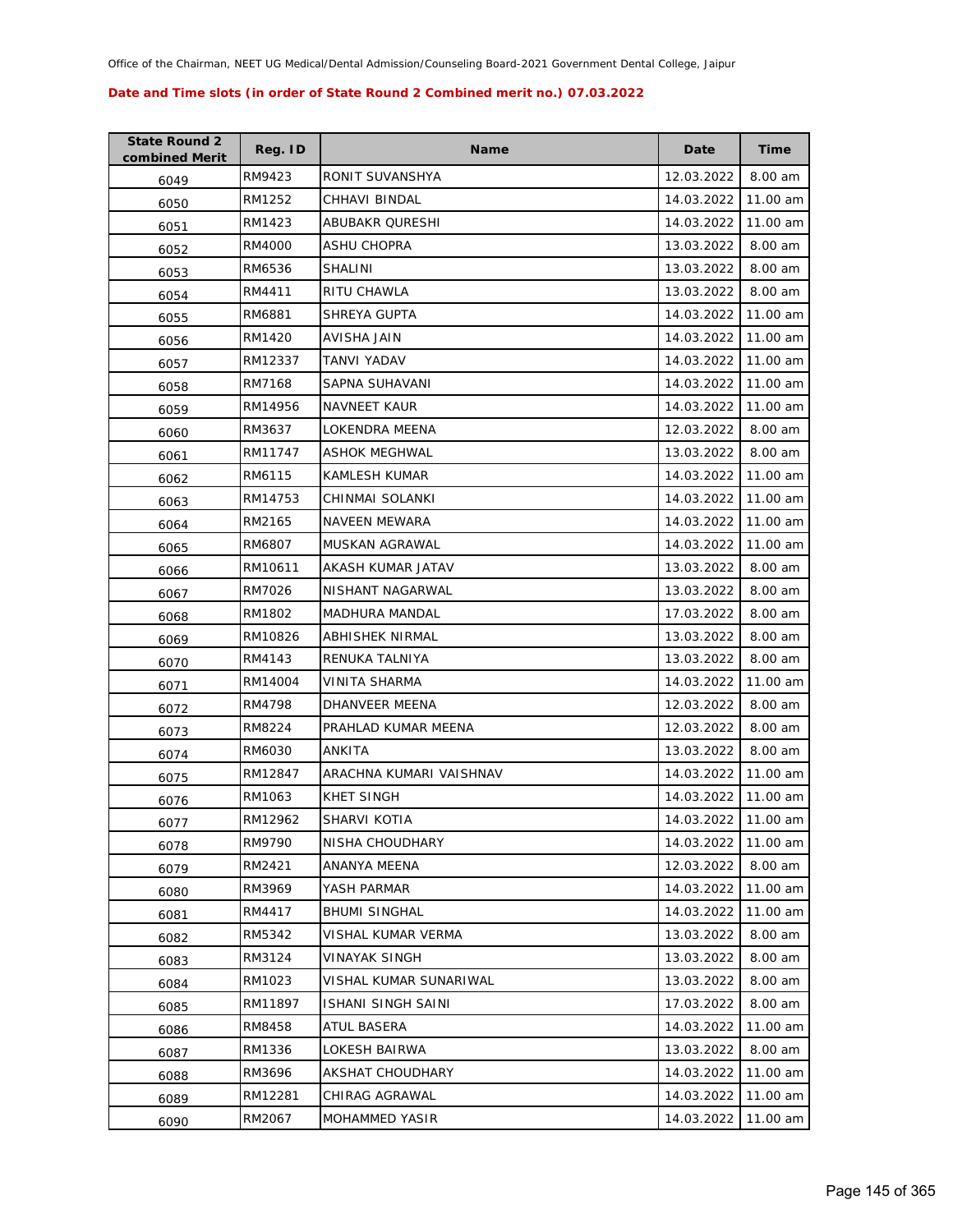| <b>State Round 2</b><br>combined Merit | Reg. ID | <b>Name</b>          | Date       | <b>Time</b> |
|----------------------------------------|---------|----------------------|------------|-------------|
| 6091                                   | RM1114  | <b>GURPREET KAUR</b> | 13.03.2022 | 8.00 am     |
| 6092                                   | RM5950  | PUSHPENDRA SINGH     | 14.03.2022 | 11.00 am    |
| 6093                                   | RM5127  | PARAS MAL            | 13.03.2022 | 8.00 am     |
| 6094                                   | RM8384  | NARENDRA SINGH       | 13.03.2022 | 8.00 am     |
| 6095                                   | RM11218 | <b>GARIMA GUPTA</b>  | 14.03.2022 | 11.00 am    |
| 6096                                   | RM2236  | RAKESH JAIPAL        | 13.03.2022 | 8.00 am     |
| 6097                                   | RM6611  | SANJAL KUMAR         | 13.03.2022 | 8.00 am     |
| 6098                                   | RM7655  | AYUSH GOYAL          | 14.03.2022 | 11.00 am    |
| 6099                                   | RM4158  | SALONI MEENA         | 12.03.2022 | 8.00 am     |
| 6100                                   | RM3596  | HARISH PRAJAPATI     | 14.03.2022 | 11.00 am    |
| 6101                                   | RM7701  | ANUSHKA AGARWAL      | 14.03.2022 | 11.00 am    |
| 6102                                   | RM6313  | ANISHA KANWARIA      | 13.03.2022 | 8.00 am     |
| 6103                                   | RM4704  | MUSKAN MEENA         | 12.03.2022 | 8.00 am     |
| 6104                                   | RM6872  | ASHISH SOLANKI       | 14.03.2022 | 11.00 am    |
| 6105                                   | RM1889  | <b>MUKTA</b>         | 17.03.2022 | 8.00 am     |
| 6106                                   | RM7383  | SUHAANI BHARADWAJ    | 14.03.2022 | 11.00 am    |
| 6107                                   | RM10156 | KRITIKA KUMAWAT      | 14.03.2022 | 11.00 am    |
| 6108                                   | RM14406 | MANISH KUMAR BAIRWA  | 13.03.2022 | 8.00 am     |
| 6109                                   | RM7872  | <b>TANNU</b>         | 13.03.2022 | 8.00 am     |
| 6110                                   | RM6249  | ARTI KAUSHIK         | 17.03.2022 | 8.00 am     |
| 6111                                   | RM3704  | VISHAL JAGRAT        | 13.03.2022 | 8.00 am     |
| 6112                                   | RN16203 | <b>MANISHA</b>       | 14.03.2022 | 11.00 am    |
| 6113                                   | RM3957  | JIGYASA SINGHVI      | 14.03.2022 | 11.00 am    |
| 6114                                   | RM13761 | ANKIT KUMAR          | 13.03.2022 | 8.00 am     |
| 6115                                   | RM7483  | DEVIKA GUPTA         | 14.03.2022 | 11.00 am    |
| 6116                                   | RM5907  | YUGAL KISHOR JAIMAN  | 14.03.2022 | 11.00 am    |
| 6117                                   | RM5056  | PANKAJ PANWAR        | 13.03.2022 | 8.00 am     |
| 6118                                   | RM12749 | PRIYAL PATEL         | 14.03.2022 | 11.00 am    |
| 6119                                   | RM5172  | RAHUL KUMAR KALYAN   | 13.03.2022 | 8.00 am     |
| 6120                                   | RM14912 | <b>SUBHASH</b>       | 14.03.2022 | 11.00 am    |
| 6121                                   | RM12257 | PRIYANKA BINDAL      | 14.03.2022 | 11.00 am    |
| 6122                                   | RM7598  | AKSHANSH AGRAWAL     | 14.03.2022 | 11.00 am    |
| 6123                                   | RM13383 | RAKESH KARODIWAL     | 14.03.2022 | 11.00 am    |
| 6124                                   | RM7889  | SURBHI PATEL         | 14.03.2022 | 11.00 am    |
| 6125                                   | RM5415  | TANISHA SONKARIA     | 13.03.2022 | 8.00 am     |
| 6126                                   | RM11700 | KINSHUK AGARWAL      | 14.03.2022 | 11.00 am    |
| 6127                                   | RM13001 | PULKIT JOSHI         | 14.03.2022 | 11.00 am    |
| 6128                                   | RM11756 | MAYANK KUMAR SHARMA  | 14.03.2022 | 11.00 am    |
| 6129                                   | RM8082  | AKSHIT JAIN          | 14.03.2022 | 11.00 am    |
| 6130                                   | RM2574  | VAIBHAV SHRIMALI     | 14.03.2022 | 11.00 am    |
| 6131                                   | RM12971 | ARPANA NAGA          | 14.03.2022 | 11.00 am    |
| 6132                                   | RM12543 | SHREYA CHHABRA       | 14.03.2022 | 11.00 am    |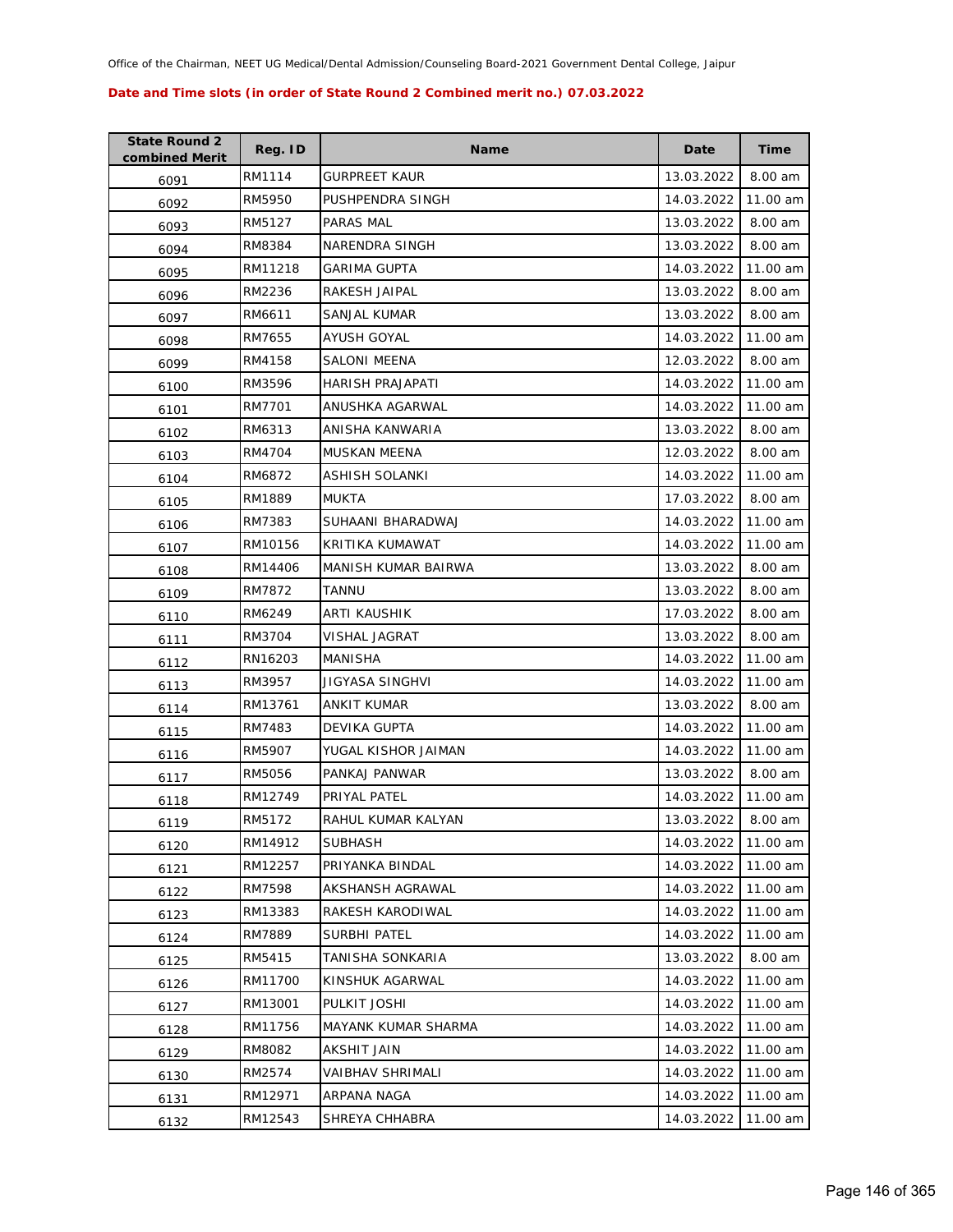| <b>State Round 2</b><br>combined Merit | Reg. ID | <b>Name</b>            | Date       | <b>Time</b> |
|----------------------------------------|---------|------------------------|------------|-------------|
| 6133                                   | RM1684  | DISHITA RENWAL         | 14.03.2022 | 11.00 am    |
| 6134                                   | RM15031 | ABHISHEK TARAR         | 14.03.2022 | 11.00 am    |
| 6135                                   | RM13523 | <b>HEMLATA MEENA</b>   | 12.03.2022 | 8.00 am     |
| 6136                                   | RM1909  | KHUSHI SHARMA          | 14.03.2022 | 11.00 am    |
| 6137                                   | RM9111  | DEEPIKA VERMA          | 14.03.2022 | 11.00 am    |
| 6138                                   | RM2924  | KANUPRIYA MEGHWAL      | 13.03.2022 | 8.00 am     |
| 6139                                   | RM7817  | AJAY KUMAR GURJAR      | 12.03.2022 | 8.00 am     |
| 6140                                   | RM4694  | SHEFALI ARYA           | 13.03.2022 | 8.00 am     |
| 6141                                   | RM14138 | HARSHVARDHAN GARG      | 14.03.2022 | 11.00 am    |
| 6142                                   | RM13514 | ANURAG MEENA           | 12.03.2022 | 8.00 am     |
| 6143                                   | RM4763  | SATVEER SINGH          | 13.03.2022 | 8.00 am     |
| 6144                                   | RM7945  | KIRAN KUMARI           | 13.03.2022 | 8.00 am     |
| 6145                                   | RM15362 | ANJU SHARMA            | 14.03.2022 | 11.00 am    |
| 6146                                   | RM3872  | LAKSHYA SHARMA         | 14.03.2022 | 11.00 am    |
| 6147                                   | RM10969 | AAKANKSHA BAID         | 14.03.2022 | 11.00 am    |
| 6148                                   | RM4220  | ARPITA                 | 14.03.2022 | 11.00 am    |
| 6149                                   | RM14369 | <b>NEHA SHARMA</b>     | 14.03.2022 | 11.00 am    |
| 6150                                   | RM15048 | JAGDISH DEWASI         | 12.03.2022 | 8.00 am     |
| 6151                                   | RM7968  | GUNJAN                 | 12.03.2022 | 8.00 am     |
| 6152                                   | RM5896  | SITARAM PRAJAPAT       | 14.03.2022 | 11.00 am    |
| 6153                                   | RM13874 | ANURADHA SHARMA        | 14.03.2022 | 11.00 am    |
| 6154                                   | RM5733  | SANA                   | 14.03.2022 | 11.00 am    |
| 6155                                   | RM3873  | RUCHIKA PRAJAPATI      | 14.03.2022 | 11.00 am    |
| 6156                                   | RM10264 | HARSHINI SINGH RATHORE | 14.03.2022 | 11.00 am    |
| 6157                                   | RM6056  | VIKASH CHANDOLIYA      | 13.03.2022 | 8.00 am     |
| 6158                                   | RM7639  | AMAN MEENA             | 12.03.2022 | 8.00 am     |
| 6159                                   | RM7559  | JAHNAVI DAK            | 14.03.2022 | 11.00 am    |
| 6160                                   | RM10615 | <b>NAVEEN MEENA</b>    | 12.03.2022 | 8.00 am     |
| 6161                                   | RM9868  | ANISHA USHAHARA        | 12.03.2022 | 8.00 am     |
| 6162                                   | RM11666 | NIKITA CHANDRWAL       | 13.03.2022 | 8.00 am     |
| 6163                                   | RM4580  | MONIKA KALA            | 13.03.2022 | 8.00 am     |
| 6164                                   | RM3951  | KARTIK SAINI           | 14.03.2022 | 11.00 am    |
| 6165                                   | RM1728  | DAKSHITA AGRAWAL       | 14.03.2022 | 11.00 am    |
| 6166                                   | RM2973  | UDIT JAIN              | 14.03.2022 | 11.00 am    |
| 6167                                   | RM7439  | SHASHANK UPADHYAY      | 14.03.2022 | 11.00 am    |
| 6168                                   | RM14092 | SHAGUFTA KHAN          | 14.03.2022 | 11.00 am    |
| 6169                                   | RN16402 | LAKSHITA BHATI         | 14.03.2022 | 11.00 am    |
| 6170                                   | RM10999 | PUNITA HINGYA          | 14.03.2022 | 11.00 am    |
| 6171                                   | RM9240  | MANSVI                 | 13.03.2022 | 8.00 am     |
| 6172                                   | RM8729  | NARENDRA KUMAR         | 13.03.2022 | 8.00 am     |
| 6173                                   | RM1771  | <b>SOURABH</b>         | 14.03.2022 | 11.00 am    |
| 6174                                   | RM3173  | MANISHA MEENA          | 12.03.2022 | 8.00 am     |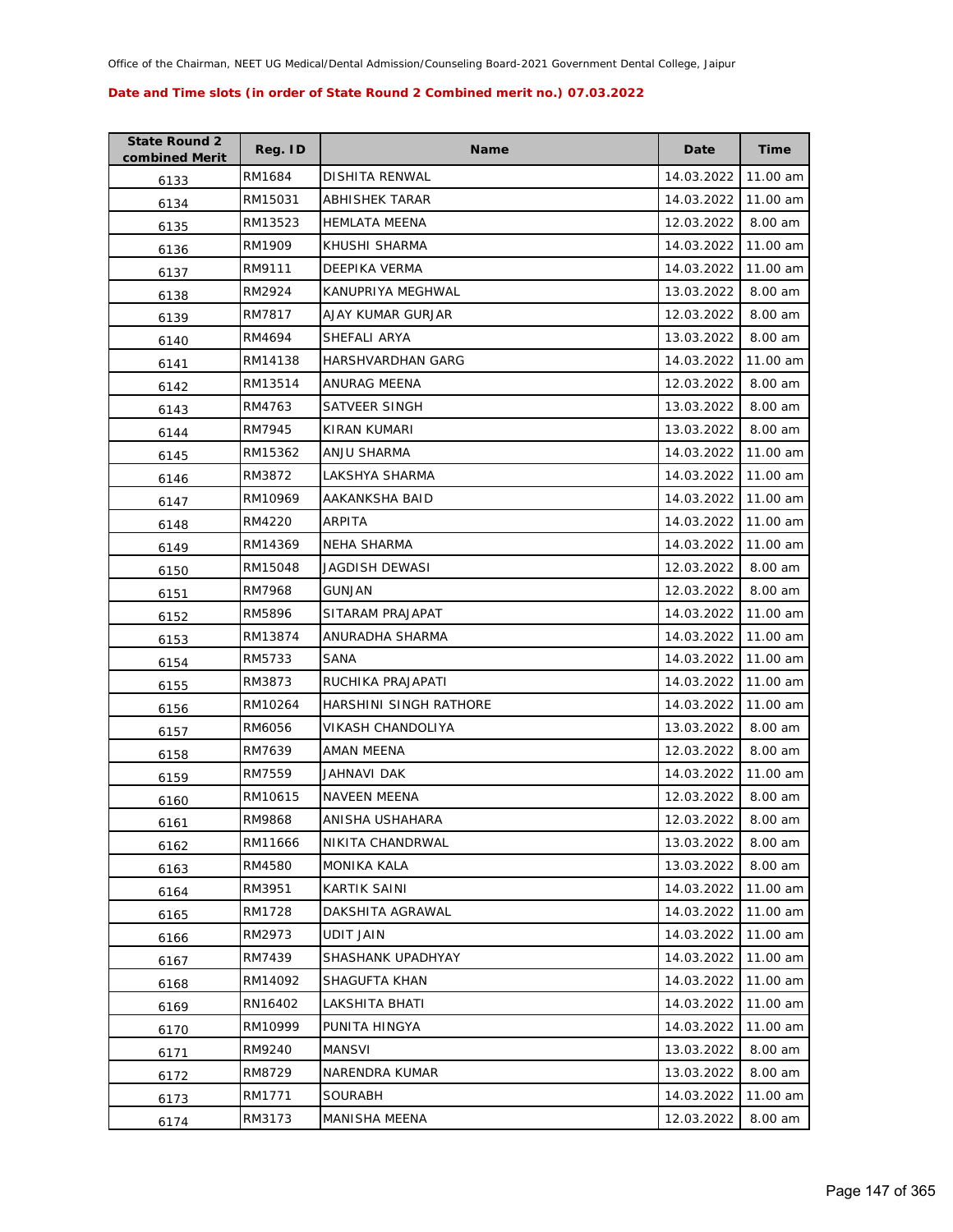| <b>State Round 2</b><br>combined Merit | Reg. ID | <b>Name</b>           | Date       | <b>Time</b> |
|----------------------------------------|---------|-----------------------|------------|-------------|
| 6175                                   | RM3511  | DEVENDRA SANKHALA     | 13.03.2022 | 8.00 am     |
| 6176                                   | RM9197  | SHARVAN KUMAR         | 13.03.2022 | 8.00 am     |
| 6177                                   | RM11339 | JYOTSHMIKA NARENDRA   | 17.03.2022 | 8.00 am     |
| 6178                                   | RM8268  | ANKIT MEENA           | 12.03.2022 | 8.00 am     |
| 6179                                   | RM13993 | ANNIE JAIN            | 14.03.2022 | 11.00 am    |
| 6180                                   | RM1612  | TRIPTI SINGH          | 17.03.2022 | 8.00 am     |
| 6181                                   | RM2190  | PANKAJ DEVARTH        | 14.03.2022 | 11.00 am    |
| 6182                                   | RM2473  | PRANJAL SONI          | 14.03.2022 | 11.00 am    |
| 6183                                   | RM3588  | RAMSINGH GURJAR       | 12.03.2022 | 8.00 am     |
| 6184                                   | RM14293 | YASH GAUR             | 14.03.2022 | 11.00 am    |
| 6185                                   | RM2186  | RIJUL AGRAWAL         | 14.03.2022 | 11.00 am    |
| 6186                                   | RM9425  | KAMNA RANI            | 14.03.2022 | 11.00 am    |
| 6187                                   | RM1722  | <b>GYANESH GOCHER</b> | 12.03.2022 | 8.00 am     |
| 6188                                   | RM3279  | KAVITA BADARIYA       | 13.03.2022 | 8.00 am     |
| 6189                                   | RM5660  | VIDHI GUPTA           | 14.03.2022 | 11.00 am    |
| 6190                                   | RM9731  | <b>GOVIND KUMAR</b>   | 13.03.2022 | 8.00 am     |
| 6191                                   | RM15103 | <b>MOHD ARSALAN</b>   | 14.03.2022 | 11.00 am    |
| 6192                                   | RM7078  | <b>LAXMI NAGAR</b>    | 14.03.2022 | 11.00 am    |
| 6193                                   | RM12560 | VIKASH MEENA          | 12.03.2022 | 8.00 am     |
| 6194                                   | RM11498 | <b>MAHEK SONI</b>     | 14.03.2022 | 11.00 am    |
| 6195                                   | RM9212  | VAISHALI PARIHAR      | 14.03.2022 | 11.00 am    |
| 6196                                   | RM7282  | GARGI MATHUR          | 14.03.2022 | 11.00 am    |
| 6197                                   | RM4868  | SACHU SAXENA          | 14.03.2022 | 11.00 am    |
| 6198                                   | RM4817  | PRASHANT              | 13.03.2022 | 8.00 am     |
| 6199                                   | RM7715  | SUNITA BHAKAR         | 14.03.2022 | 11.00 am    |
| 6200                                   | RM11269 | RISHABH SANWARIA      | 13.03.2022 | 8.00 am     |
| 6201                                   | RM11598 | NAVJYOT SINGH         | 14.03.2022 | 11.00 am    |
| 6202                                   | RM13849 | ANCHAL KUMARI DHAKAR  | 14.03.2022 | 11.00 am    |
| 6203                                   | RM1980  | PRIYANK MITTAL        | 14.03.2022 | 11.00 am    |
| 6204                                   | RM9109  | <b>SACHIN KUMAR</b>   | 13.03.2022 | 8.00 am     |
| 6205                                   | RM5692  | ANKUSH KUMAR GUPTA    | 14.03.2022 | 11.00 am    |
| 6206                                   | RM11260 | PARUL CHOUDHARY       | 14.03.2022 | 11.00 am    |
| 6207                                   | RM11815 | SUVIRA KATOUDIA       | 14.03.2022 | 11.00 am    |
| 6208                                   | RM3204  | VISHAL MEENA          | 12.03.2022 | 8.00 am     |
| 6209                                   | RM5513  | <b>ABHISHEK SAHU</b>  | 14.03.2022 | 11.00 am    |
| 6210                                   | RM12898 | RAMKRISHAN SAINI      | 14.03.2022 | 11.00 am    |
| 6211                                   | RM3148  | MINAKSHI VERMA        | 13.03.2022 | 8.00 am     |
| 6212                                   | RM5408  | DINESH MEGHWAL        | 13.03.2022 | 8.00 am     |
| 6213                                   | RM11378 | RAVI KUMAR SHARMA     | 14.03.2022 | 11.00 am    |
| 6214                                   | RM11051 | POOJA KUMARI          | 14.03.2022 | 11.00 am    |
| 6215                                   | RM9140  | UMESH MUNDOTIYA       | 13.03.2022 | 8.00 am     |
| 6216                                   | RM5387  | AAKASHDEEP SINGH      | 13.03.2022 | 8.00 am     |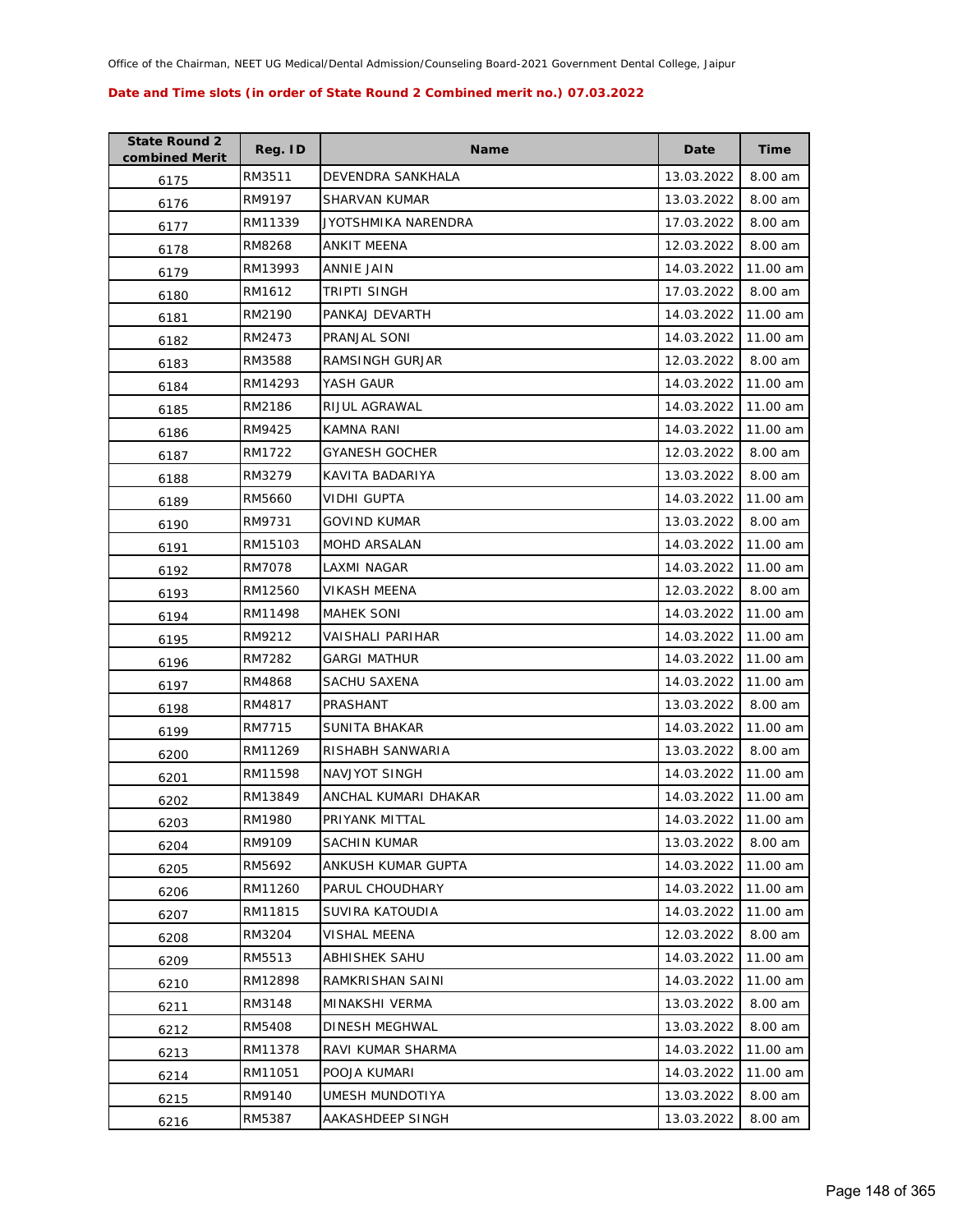| <b>State Round 2</b><br>combined Merit | Reg. ID | <b>Name</b>              | Date       | <b>Time</b> |
|----------------------------------------|---------|--------------------------|------------|-------------|
| 6217                                   | RM1826  | <b>HEMLATA SAINI</b>     | 14.03.2022 | 11.00 am    |
| 6218                                   | RM3466  | KIRTI GAJRA              | 14.03.2022 | 11.00 am    |
| 6219                                   | RM2469  | <b>GARVIT KHANDELWAL</b> | 14.03.2022 | 11.00 am    |
| 6220                                   | RM14566 | <b>BHAVESH KASERA</b>    | 14.03.2022 | 11.00 am    |
| 6221                                   | RM15739 | SANJU KUMARI             | 14.03.2022 | 11.00 am    |
| 6222                                   | RM4265  | YOGENDRA SINGH           | 13.03.2022 | 8.00 am     |
| 6223                                   | RM3003  | ARYAN CHOUDHARY          | 14.03.2022 | 11.00 am    |
| 6224                                   | RM11235 | <b>SUMIT THAKUR</b>      | 14.03.2022 | 11.00 am    |
| 6225                                   | RM13135 | ROHITASHV KUMAR SAINI    | 14.03.2022 | 11.00 am    |
| 6226                                   | RM9071  | <b>SEJAL SONI</b>        | 14.03.2022 | 11.00 am    |
| 6227                                   | RM8356  | POOJA MEEL               | 14.03.2022 | 11.00 am    |
| 6228                                   | RM15706 | NAMITA MISHRA            | 14.03.2022 | 11.00 am    |
| 6229                                   | RM10863 | LALIT KUMAR              | 13.03.2022 | 8.00 am     |
| 6230                                   | RM4153  | JANITA GURJAR            | 12.03.2022 | 8.00 am     |
| 6231                                   | RM1410  | SOUMYA SAHU              | 17.03.2022 | 8.00 am     |
| 6232                                   | RM14170 | DIVYAANSHI MOHAN         | 17.03.2022 | 8.00 am     |
| 6233                                   | RM6367  | <b>BABITA MEENA</b>      | 12.03.2022 | 8.00 am     |
| 6234                                   | RM14278 | <b>AKHIL PARASHAR</b>    | 14.03.2022 | 11.00 am    |
| 6235                                   | RM1515  | KUSHAGRA BUDHGAYA        | 13.03.2022 | 8.00 am     |
| 6236                                   | RM12701 | MOHD HAFIZ RAZA          | 14.03.2022 | 11.00 am    |
| 6237                                   | RM7868  | PARMOD KUMAR             | 13.03.2022 | 8.00 am     |
| 6238                                   | RM8096  | <b>HEMRAJ MEENA</b>      | 12.03.2022 | 8.00 am     |
| 6239                                   | RM12587 | MONIKA YADAV             | 14.03.2022 | 11.00 am    |
| 6240                                   | RM11984 | <b>KANAK PATEL</b>       | 12.03.2022 | 8.00 am     |
| 6241                                   | RM8026  | SAURABH SINGH            | 12.03.2022 | 8.00 am     |
| 6242                                   | RM4302  | PRATEEK KAMAL            | 13.03.2022 | 8.00 am     |
| 6243                                   | RM15186 | SHALINI SOLANKI          | 14.03.2022 | 11.00 am    |
| 6244                                   | RM11483 | DIVA AGRAWAL             | 14.03.2022 | 11.00 am    |
| 6245                                   | RM5757  | CHANDRA SHEKHAR BAIRWA   | 13.03.2022 | 8.00 am     |
| 6246                                   | RM13834 | <b>MAYANK SHARMA</b>     | 14.03.2022 | 11.00 am    |
| 6247                                   | RM9928  | DHRUV TIWARI             | 14.03.2022 | 11.00 am    |
| 6248                                   | RM9965  | AMISHA LUNA              | 13.03.2022 | 8.00 am     |
| 6249                                   | RM3776  | PIYUSH KUMAR             | 13.03.2022 | 8.00 am     |
| 6250                                   | RM14107 | MANASVI SHARMA           | 14.03.2022 | 11.00 am    |
| 6251                                   | RM12151 | UTKARSH SHUKLA           | 14.03.2022 | 11.00 am    |
| 6252                                   | RM4051  | NISHA KANWARIYA          | 13.03.2022 | 8.00 am     |
| 6253                                   | RM2672  | NAVEEN KUMAR JATIYA      | 13.03.2022 | 8.00 am     |
| 6254                                   | RM1435  | NITIN MEENA              | 12.03.2022 | 8.00 am     |
| 6255                                   | RM6673  | NITISH YADAV             | 17.03.2022 | 8.00 am     |
| 6256                                   | RM4566  | DAKSH JAIN               | 14.03.2022 | 11.00 am    |
| 6257                                   | RM3458  | RAHUL KUMAR KULDEEP      | 13.03.2022 | 8.00 am     |
| 6258                                   | RM14932 | YOGITA                   | 12.03.2022 | 8.00 am     |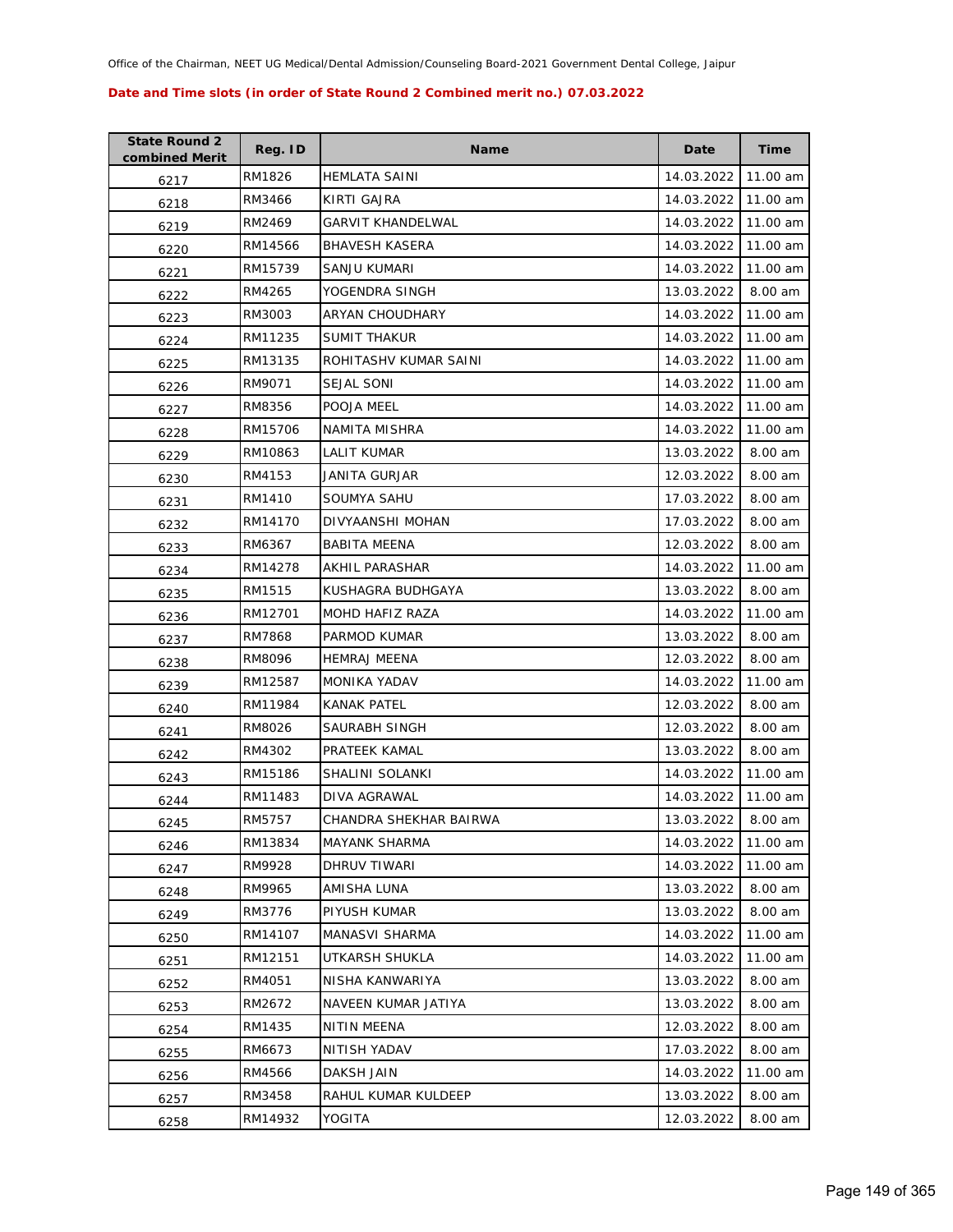| <b>State Round 2</b><br>combined Merit | Reg. ID | <b>Name</b>           | Date       | <b>Time</b> |
|----------------------------------------|---------|-----------------------|------------|-------------|
| 6259                                   | RM15485 | SANGEETA CHOUDHARY    | 14.03.2022 | 11.00 am    |
| 6260                                   | RM4761  | PREETI VERMA          | 13.03.2022 | 8.00 am     |
| 6261                                   | RM1737  | DIKSHA VERMA          | 13.03.2022 | 8.00 am     |
| 6262                                   | RM14896 | SALONI SINGAL         | 17.03.2022 | 8.00 am     |
| 6263                                   | RM13173 | SWATI CHOUDHARY       | 14.03.2022 | 11.00 am    |
| 6264                                   | RM13528 | HARSHITA SAINI        | 14.03.2022 | 11.00 am    |
| 6265                                   | RM5788  | GANESH BAIRWA         | 13.03.2022 | 8.00 am     |
| 6266                                   | RM3824  | <b>MAYANK KHAJJA</b>  | 12.03.2022 | 8.00 am     |
| 6267                                   | RM15529 | SINGHVI MISHTY VIKAS  | 17.03.2022 | 8.00 am     |
| 6268                                   | RM3906  | AKSHI KHADAV          | 14.03.2022 | 11.00 am    |
| 6269                                   | RM11060 | GANGESH KUMAR SHARMA  | 14.03.2022 | 11.00 am    |
| 6270                                   | RM12993 | RAHUL DEV             | 14.03.2022 | 11.00 am    |
| 6271                                   | RM10936 | PREETAM SINGH         | 13.03.2022 | 8.00 am     |
| 6272                                   | RN16064 | <b>MEHUL</b>          | 17.03.2022 | 8.00 am     |
| 6273                                   | RM4371  | <b>VINAYAK RAWAT</b>  | 14.03.2022 | 11.00 am    |
| 6274                                   | RM9926  | MAYANK MAHESHWARI     | 14.03.2022 | 11.00 am    |
| 6275                                   | RM8423  | <b>ABHAY MEENA</b>    | 12.03.2022 | 8.00 am     |
| 6276                                   | RM10479 | NIMISH SHARMA         | 14.03.2022 | 11.00 am    |
| 6277                                   | RM10055 | VISHAL DANGI          | 13.03.2022 | 8.00 am     |
| 6278                                   | RM11684 | <b>VIPIN SARAN</b>    | 14.03.2022 | 11.00 am    |
| 6279                                   | RM5608  | ANNU                  | 12.03.2022 | 8.00 am     |
| 6280                                   | RM4422  | <b>SARANSH SINGH</b>  | 13.03.2022 | 8.00 am     |
| 6281                                   | RM2968  | <b>HARSH GAUTTAM</b>  | 14.03.2022 | 11.00 am    |
| 6282                                   | RM12720 | BHAVIKA KHANKHARIA    | 13.03.2022 | 8.00 am     |
| 6283                                   | RM9533  | AMIT PANWAR           | 13.03.2022 | 8.00 am     |
| 6284                                   | RM9798  | PIYUSH BISHNOI        | 14.03.2022 | 11.00 am    |
| 6285                                   | RM10927 | DIMPLE SUTHAR         | 14.03.2022 | 11.00 am    |
| 6286                                   | RM12861 | SOURABH SONI          | 14.03.2022 | 11.00 am    |
| 6287                                   | RM7691  | SHIVANI SINGH         | 14.03.2022 | 11.00 am    |
| 6288                                   | RM12377 | HITESH YADAV          | 14.03.2022 | 11.00 am    |
| 6289                                   | RM4089  | HARSHIT GOMLADU       | 12.03.2022 | 8.00 am     |
| 6290                                   | RM3468  | KIRAN KHINCHI         | 13.03.2022 | 8.00 am     |
| 6291                                   | RM1288  | AMIT MEENA            | 12.03.2022 | 8.00 am     |
| 6292                                   | RM7083  | <b>PARDEEP</b>        | 12.03.2022 | 8.00 am     |
| 6293                                   | RM11477 | <b>ADITI MEWARA</b>   | 14.03.2022 | 11.00 am    |
| 6294                                   | RM7173  | RAHUL                 | 13.03.2022 | 8.00 am     |
| 6295                                   | RM2853  | TRISHA PANDEY         | 14.03.2022 | 11.00 am    |
| 6296                                   | RM9307  | RAVI CHOUDHARY        | 14.03.2022 | 11.00 am    |
| 6297                                   | RM4124  | LAXITA RATHORE        | 14.03.2022 | 11.00 am    |
| 6298                                   | RM12466 | PRASHANSHA NANDWANA   | 14.03.2022 | 11.00 am    |
| 6299                                   | RM1008  | <b>GAURAV DADHICH</b> | 14.03.2022 | 11.00 am    |
| 6300                                   | RM8133  | SOURABH CHITARA       | 13.03.2022 | 8.00 am     |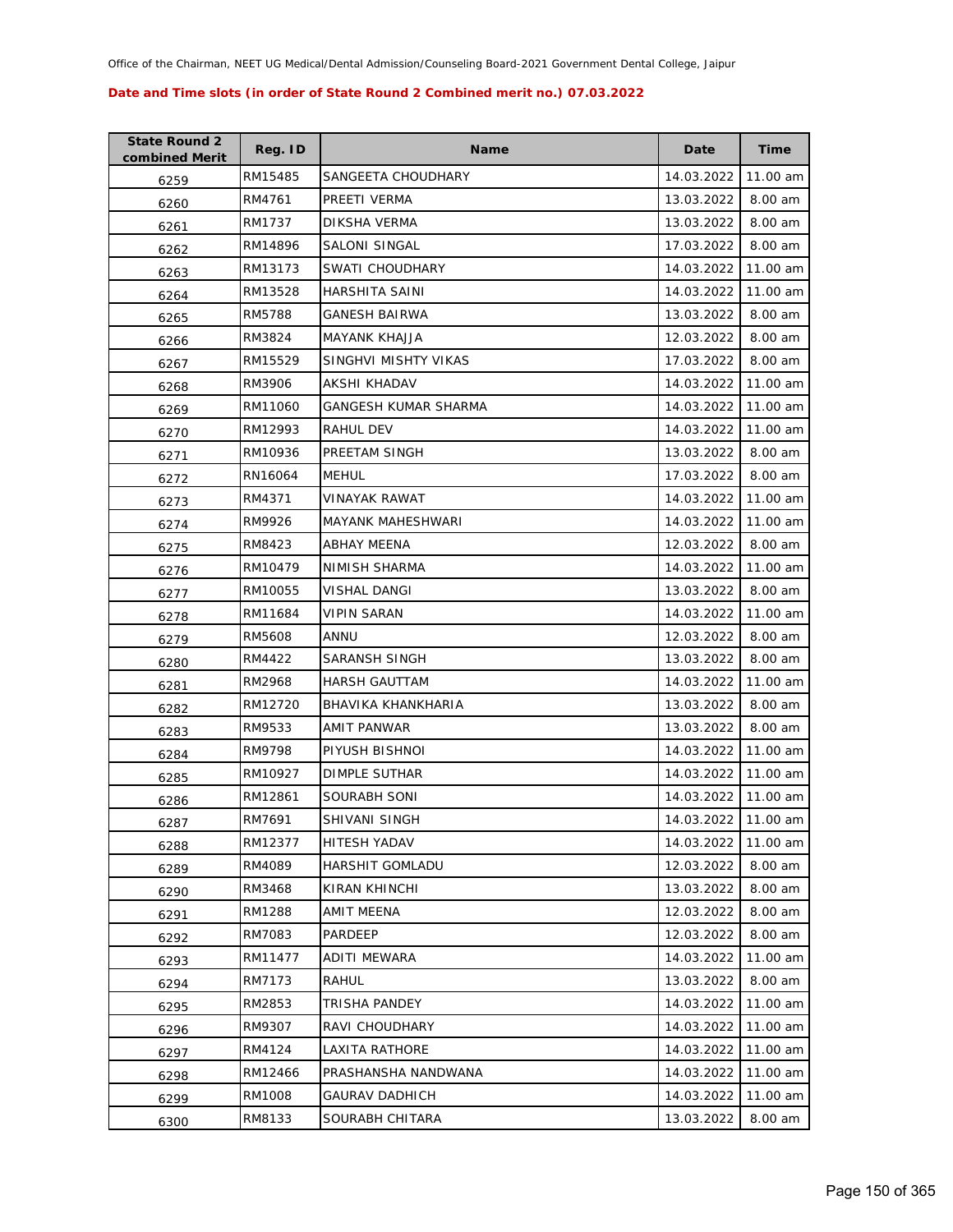| <b>State Round 2</b><br>combined Merit | Reg. ID | <b>Name</b>            | Date       | <b>Time</b> |
|----------------------------------------|---------|------------------------|------------|-------------|
| 6301                                   | RM9795  | <b>SANGAM MANUJA</b>   | 14.03.2022 | 11.00 am    |
| 6302                                   | RM1927  | ROSHAN KUMAR CHOUDHARY | 14.03.2022 | 11.00 am    |
| 6303                                   | RM13610 | SHRISHTI CHAUHAN       | 13.03.2022 | 8.00 am     |
| 6304                                   | RM3888  | VIKRAM SINGH           | 12.03.2022 | 8.00 am     |
| 6305                                   | RM2787  | ABHISHEK MEENA         | 12.03.2022 | 8.00 am     |
| 6306                                   | RM9632  | SOURABH YADAV          | 14.03.2022 | 11.00 am    |
| 6307                                   | RM1906  | SONAM MEENA            | 12.03.2022 | 8.00 am     |
| 6308                                   | RM13907 | DATARAM MEENA          | 12.03.2022 | 8.00 am     |
| 6309                                   | RM14060 | SHUBHAM SAINI          | 14.03.2022 | 11.00 am    |
| 6310                                   | RM14319 | MAINA KUMARI           | 14.03.2022 | 11.00 am    |
| 6311                                   | RM10666 | DHRUV PAREEK           | 14.03.2022 | 11.00 am    |
| 6312                                   | RM6656  | <b>SACHIN</b>          | 13.03.2022 | 8.00 am     |
| 6313                                   | RM4399  | SHREYA JAIN            | 14.03.2022 | 11.00 am    |
| 6314                                   | RM10934 | KIRAN                  | 13.03.2022 | 8.00 am     |
| 6315                                   | RM2239  | <b>NEELANSHI JAIN</b>  | 14.03.2022 | 11.00 am    |
| 6316                                   | RM3581  | HARSH VIJAY            | 14.03.2022 | 11.00 am    |
| 6317                                   | RM1855  | <b>ARYAN CHOURASIA</b> | 14.03.2022 | 11.00 am    |
| 6318                                   | RM4689  | SONAL AGARWAL          | 14.03.2022 | 11.00 am    |
| 6319                                   | RM14351 | <b>HARSH NARANG</b>    | 17.03.2022 | 8.00 am     |
| 6320                                   | RM1262  | KHUSHI JAIN            | 14.03.2022 | 11.00 am    |
| 6321                                   | RM8694  | ANISHA RATHORE         | 14.03.2022 | 11.00 am    |
| 6322                                   | RM6764  | SUMAN VERMA            | 13.03.2022 | 8.00 am     |
| 6323                                   | RM14513 | <b>NAKUL THAKORE</b>   | 14.03.2022 | 11.00 am    |
| 6324                                   | RM15608 | <b>MS.SONALI JAIN</b>  | 14.03.2022 | 11.00 am    |
| 6325                                   | RM3706  | <b>VIPIN MEENA</b>     | 12.03.2022 | 8.00 am     |
| 6326                                   | RM9864  | RAVINDRA SINGH MEENA   | 12.03.2022 | 8.00 am     |
| 6327                                   | RM7381  | KHUSHI SONI            | 14.03.2022 | 11.00 am    |
| 6328                                   | RM1795  | LIZA PANWAR            | 13.03.2022 | 8.00 am     |
| 6329                                   | RM7818  | RADHAMOHAN MAHAVAR     | 13.03.2022 | 8.00 am     |
| 6330                                   | RM2378  | JAGDISH MALI           | 14.03.2022 | 11.00 am    |
| 6331                                   | RM13467 | GAURAV KUMAR JAIN      | 14.03.2022 | 11.00 am    |
| 6332                                   | RM5986  | ANKUSH BAIRWA          | 13.03.2022 | 8.00 am     |
| 6333                                   | RM11992 | SONU JANGIR            | 14.03.2022 | 11.00 am    |
| 6334                                   | RM8654  | RUPENDRA SINGH         | 13.03.2022 | 8.00 am     |
| 6335                                   | RM6487  | <b>GARIMA MEENA</b>    | 12.03.2022 | 8.00 am     |
| 6336                                   | RM11904 | ADITYA VERMA           | 13.03.2022 | 8.00 am     |
| 6337                                   | RM6005  | PRATEEK MUNDRA         | 14.03.2022 | 11.00 am    |
| 6338                                   | RM13602 | DHARMENDRA RAJ TOMAR   | 14.03.2022 | 11.00 am    |
| 6339                                   | RM14385 | ALFIYA KHAN            | 14.03.2022 | 11.00 am    |
| 6340                                   | RM9473  | PRANAV VASHISTHA       | 14.03.2022 | 11.00 am    |
| 6341                                   | RM1996  | ARUSHI KUMAWAT         | 14.03.2022 | 11.00 am    |
| 6342                                   | RM13597 | RHYTHM KUMAR           | 14.03.2022 | 11.00 am    |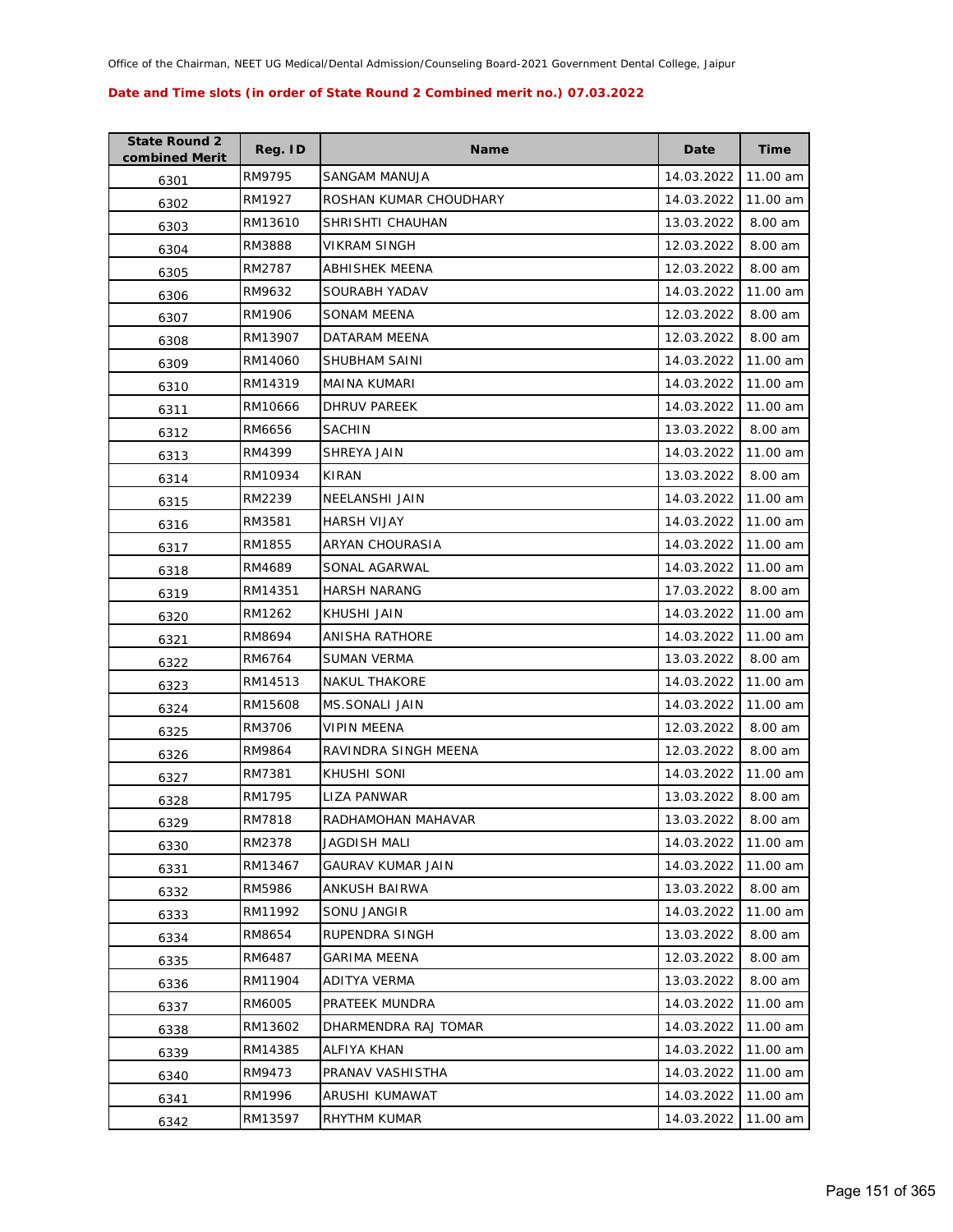| <b>State Round 2</b><br>combined Merit | Reg. ID | <b>Name</b>                  | Date       | <b>Time</b> |
|----------------------------------------|---------|------------------------------|------------|-------------|
| 6343                                   | RM11113 | KALPANA SONI                 | 14.03.2022 | 11.00 am    |
| 6344                                   | RM6215  | URMILA MEENA                 | 12.03.2022 | 8.00 am     |
| 6345                                   | RM9672  | SARA SIRIN                   | 14.03.2022 | 11.00 am    |
| 6346                                   | RM6289  | PANKAJ CHOUHAN               | 13.03.2022 | 8.00 am     |
| 6347                                   | RM5318  | RAUNAK MINA                  | 12.03.2022 | 8.00 am     |
| 6348                                   | RM6291  | POOJA SOMRA                  | 14.03.2022 | 11.00 am    |
| 6349                                   | RM15444 | ALEFIYA BARUDWALA            | 14.03.2022 | 11.00 am    |
| 6350                                   | RM15117 | KHUSHBOO KOLI                | 13.03.2022 | 8.00 am     |
| 6351                                   | RM1130  | <b>MANJEET SINGH RATHORE</b> | 14.03.2022 | 11.00 am    |
| 6352                                   | RM10000 | ANTIMA DAYAMA                | 13.03.2022 | 8.00 am     |
| 6353                                   | RM13694 | HARISH DAHIYA                | 14.03.2022 | 11.00 am    |
| 6354                                   | RM7015  | PRIYAKSHI SAINI              | 14.03.2022 | 11.00 am    |
| 6355                                   | RM8025  | SACHIN KUMAR MEENA           | 12.03.2022 | 8.00 am     |
| 6356                                   | RM2762  | DIVYANSHU PIPALWA            | 13.03.2022 | 8.00 am     |
| 6357                                   | RM11160 | SONU MEENA                   | 12.03.2022 | 8.00 am     |
| 6358                                   | RM9252  | UJALA                        | 13.03.2022 | 8.00 am     |
| 6359                                   | RM3188  | PRAVEEN PARMAR               | 13.03.2022 | 8.00 am     |
| 6360                                   | RM1759  | DINESH                       | 12.03.2022 | 8.00 am     |
| 6361                                   | RM2399  | ASHOK BAIRWA                 | 13.03.2022 | 8.00 am     |
| 6362                                   | RM1011  | KIRAN MEENA                  | 12.03.2022 | 8.00 am     |
| 6363                                   | RM1456  | SURAJ KIRAN GURJAR           | 12.03.2022 | 8.00 am     |
| 6364                                   | RM7257  | MOHIT KUMAWAT                | 14.03.2022 | 11.00 am    |
| 6365                                   | RM7406  | ASHIKA SHARMA                | 14.03.2022 | 11.00 am    |
| 6366                                   | RM5480  | AJAY KUMAR MEENA             | 12.03.2022 | 8.00 am     |
| 6367                                   | RM15294 | DHUN BHARDWAJ                | 14.03.2022 | 11.00 am    |
| 6368                                   | RM1162  | RIMJHIM TRIPATHI             | 14.03.2022 | 11.00 am    |
| 6369                                   | RM2547  | VANDANA SHARMA               | 14.03.2022 | 11.00 am    |
| 6370                                   | RM13962 | <b>HARSHIT SETHI</b>         | 14.03.2022 | 11.00 am    |
| 6371                                   | RM8137  | <b>GARIMA SAINI</b>          | 14.03.2022 | 11.00 am    |
| 6372                                   | RM14079 | ANJALI GUPTA                 | 14.03.2022 | 11.00 am    |
| 6373                                   | RM13324 | ANURAG DUTTA                 | 17.03.2022 | 8.00 am     |
| 6374                                   | RM13587 | <b>ISHA SWAMI</b>            | 14.03.2022 | 11.00 am    |
| 6375                                   | RM14289 | KHUSHI KHANDELWAL            | 14.03.2022 | 11.00 am    |
| 6376                                   | RM4409  | KHUSHI AGARWAL               | 14.03.2022 | 11.00 am    |
| 6377                                   | RM10798 | RAHUL MEENA                  | 12.03.2022 | 8.00 am     |
| 6378                                   | RM11892 | MONIL CHOUDHARY              | 14.03.2022 | 11.00 am    |
| 6379                                   | RM14946 | SUMIT ACHARA                 | 14.03.2022 | 11.00 am    |
| 6380                                   | RM9662  | YASHSVI VYAS                 | 14.03.2022 | 11.00 am    |
| 6381                                   | RM4451  | DEEKSHA MAHAR                | 12.03.2022 | 8.00 am     |
| 6382                                   | RM9545  | SEEMA SAINI                  | 14.03.2022 | 11.00 am    |
| 6383                                   | RM4914  | RAHUL BUNKER                 | 13.03.2022 | 8.00 am     |
| 6384                                   | RM6078  | YOGENDRA PRAJAPAT            | 14.03.2022 | 11.00 am    |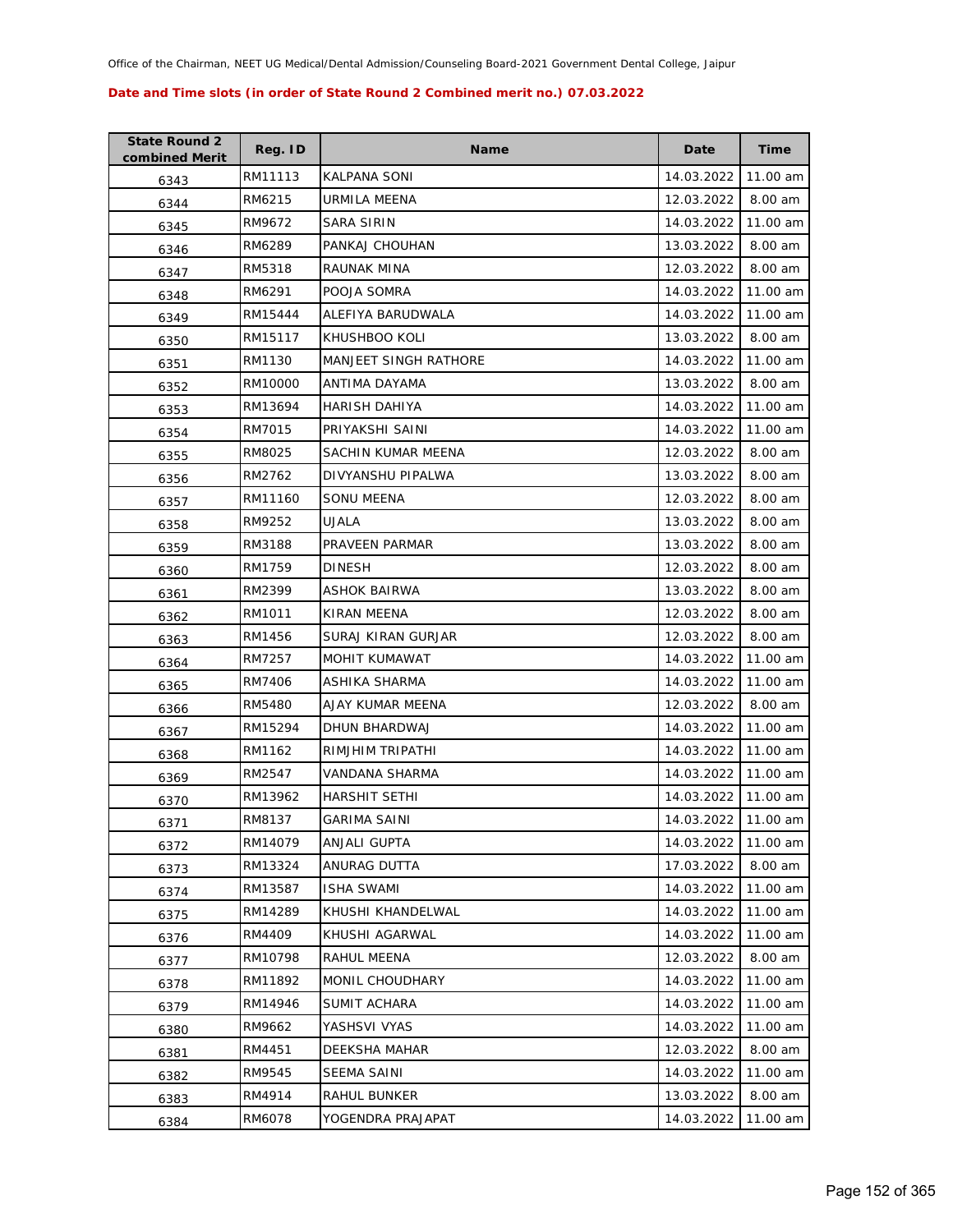| <b>State Round 2</b><br>combined Merit | Reg. ID | <b>Name</b>            | Date       | <b>Time</b> |
|----------------------------------------|---------|------------------------|------------|-------------|
| 6385                                   | RM13429 | SHELENDRA SINGH        | 14.03.2022 | 11.00 am    |
| 6386                                   | RM10649 | <b>SONAM YADAV</b>     | 14.03.2022 | 11.00 am    |
| 6387                                   | RM4457  | ROHIT KUMAWAT          | 14.03.2022 | 11.00 am    |
| 6388                                   | RM4716  | <b>MONIKA MEENA</b>    | 12.03.2022 | 8.00 am     |
| 6389                                   | RM15312 | <b>MANSI RATHI</b>     | 14.03.2022 | 11.00 am    |
| 6390                                   | RM5784  | TANISHA SOLANKI        | 14.03.2022 | 11.00 am    |
| 6391                                   | RM5573  | LOKESH MEENA           | 12.03.2022 | 8.00 am     |
| 6392                                   | RM10767 | <b>KARAMVEER SINGH</b> | 14.03.2022 | 11.00 am    |
| 6393                                   | RM15616 | DEVENDRA KUMAR SAINI   | 14.03.2022 | 11.00 am    |
| 6394                                   | RM1654  | RAJAT SALODIYA         | 13.03.2022 | 8.00 am     |
| 6395                                   | RM5726  | VIJIYANT               | 14.03.2022 | 11.00 am    |
| 6396                                   | RM13873 | DEEPAK KUMAR SAINI     | 14.03.2022 | 11.00 am    |
| 6397                                   | RM1488  | <b>MANSI MISHRA</b>    | 14.03.2022 | 11.00 am    |
| 6398                                   | RM5766  | <b>DEVA RAM</b>        | 13.03.2022 | 8.00 am     |
| 6399                                   | RM9167  | NARANIYA VISHNU        | 13.03.2022 | 8.00 am     |
| 6400                                   | RM14110 | <b>HARSHIL SHARMA</b>  | 14.03.2022 | 11.00 am    |
| 6401                                   | RM4851  | <b>NITESH KUMAR</b>    | 12.03.2022 | 8.00 am     |
| 6402                                   | RM2966  | SHREYA KULSHRESHTHA    | 14.03.2022 | 11.00 am    |
| 6403                                   | RM14121 | UCHITA MAKKAR          | 14.03.2022 | 11.00 am    |
| 6404                                   | RM4274  | VANSHIKA KHOSLA        | 14.03.2022 | 11.00 am    |
| 6405                                   | RM4619  | SAGAR MEENA            | 12.03.2022 | 8.00 am     |
| 6406                                   | RM3987  | AMITA                  | 14.03.2022 | 11.00 am    |
| 6407                                   | RM13126 | YOGITA                 | 14.03.2022 | 11.00 am    |
| 6408                                   | RM5934  | PUJA VERMA             | 13.03.2022 | 8.00 am     |
| 6409                                   | RM12726 | ANUSHKA CHOUDHARY      | 14.03.2022 | 11.00 am    |
| 6410                                   | RM6983  | PRIYA MINA             | 12.03.2022 | 8.00 am     |
| 6411                                   | RM9803  | AAROHI SINGH           | 13.03.2022 | 8.00 am     |
| 6412                                   | RM13044 | YOGITA DADHICH         | 14.03.2022 | 11.00 am    |
| 6413                                   | RM15464 | SAROJ                  | 14.03.2022 | 11.00 am    |
| 6414                                   | RM4198  | AMIT JHAROTIYA         | 13.03.2022 | 8.00 am     |
| 6415                                   | RM12913 | AYUSH GAUR             | 14.03.2022 | 11.00 am    |
| 6416                                   | RM10118 | AMARJEET SINGH         | 14.03.2022 | 11.00 am    |
| 6417                                   | RM2009  | SANJAY TATWAL          | 12.03.2022 | 8.00 am     |
| 6418                                   | RM15351 | SHUBH AGRAWAL          | 17.03.2022 | 8.00 am     |
| 6419                                   | RM7509  | KULISH BHATT           | 14.03.2022 | 11.00 am    |
| 6420                                   | RM4608  | MANISHA SHARMA         | 14.03.2022 | 11.00 am    |
| 6421                                   | RM7533  | TEPENDRA KUMAR JAJORIA | 13.03.2022 | 8.00 am     |
| 6422                                   | RM12070 | SUMIT YADAVENDRA       | 14.03.2022 | 11.00 am    |
| 6423                                   | RM3097  | RAJENDRA KUMAR MEENA   | 12.03.2022 | 8.00 am     |
| 6424                                   | RM6425  | PIYUSH DAYAMA          | 13.03.2022 | 8.00 am     |
| 6425                                   | RM6213  | ANUGRAH SHARMA         | 14.03.2022 | 11.00 am    |
| 6426                                   | RM8396  | <b>BHUMIKA CHHABRA</b> | 14.03.2022 | 11.00 am    |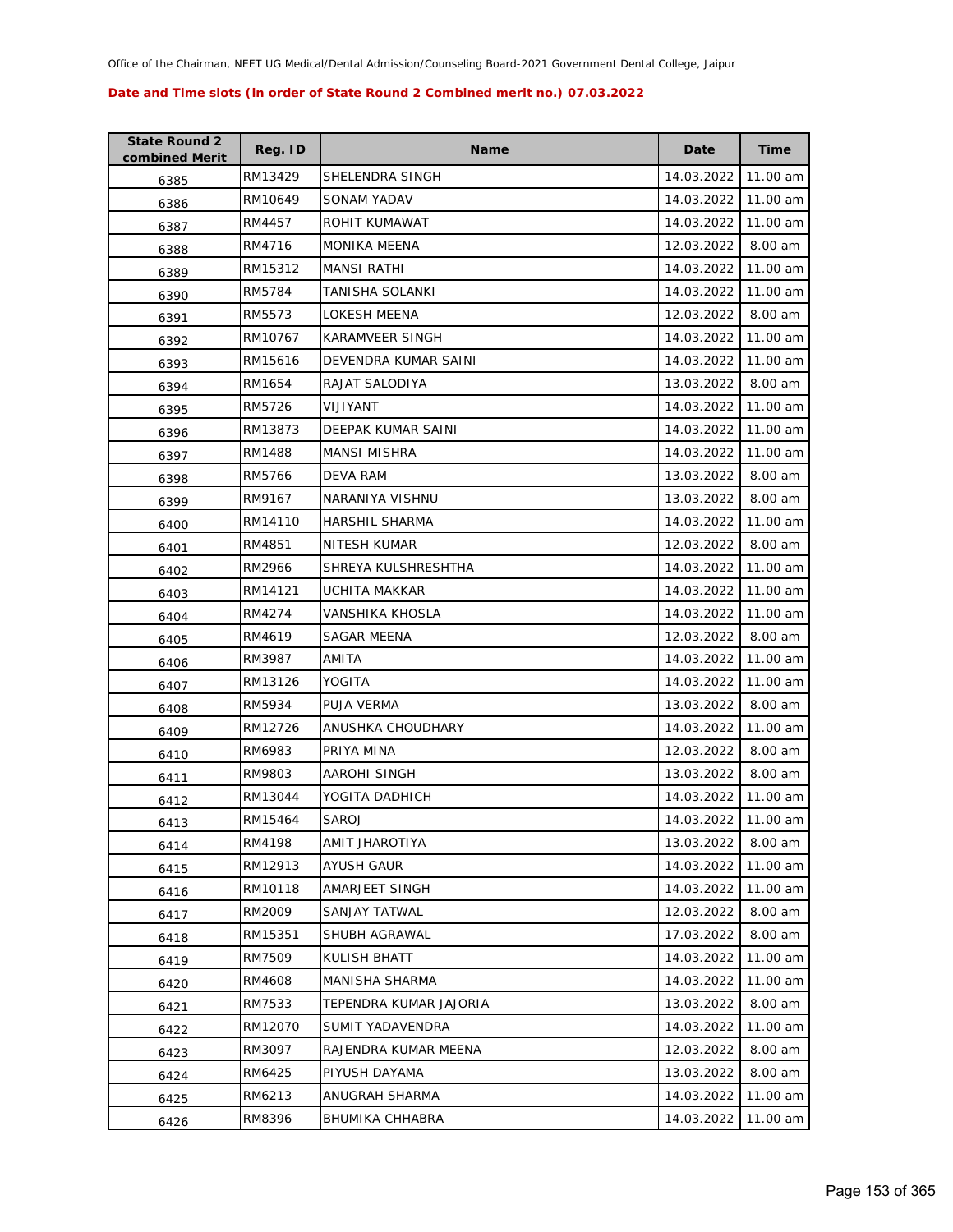| <b>State Round 2</b><br>combined Merit | Reg. ID | <b>Name</b>                | Date       | Time     |
|----------------------------------------|---------|----------------------------|------------|----------|
| 6427                                   | RM7122  | VAISHALI OSWAL             | 13.03.2022 | 8.00 am  |
| 6428                                   | RM9999  | DEEKSHA CHOPRA             | 13.03.2022 | 8.00 am  |
| 6429                                   | RM7560  | JHANVI MEHLAWAT            | 14.03.2022 | 11.00 am |
| 6430                                   | RM2738  | KIRAN KANWADIA             | 13.03.2022 | 8.00 am  |
| 6431                                   | RM8195  | TAPASYA SALVI              | 13.03.2022 | 8.00 am  |
| 6432                                   | RM1697  | DISHA KANWAR               | 14.03.2022 | 11.00 am |
| 6433                                   | RM7024  | HARSHITA BISHNOI           | 14.03.2022 | 11.00 am |
| 6434                                   | RM1524  | SHRUTI PUNGLIYA            | 14.03.2022 | 11.00 am |
| 6435                                   | RM6862  | ANUSHKA MEENA              | 12.03.2022 | 8.00 am  |
| 6436                                   | RM3384  | SONIYA CHOUHAN             | 13.03.2022 | 8.00 am  |
| 6437                                   | RM13595 | NAMIRA KHAN                | 14.03.2022 | 11.00 am |
| 6438                                   | RM14595 | LAVANYA TYAGI              | 14.03.2022 | 11.00 am |
| 6439                                   | RM11202 | KARTIK PADIHAR             | 13.03.2022 | 8.00 am  |
| 6440                                   | RM9347  | RHYTHM KALRA               | 14.03.2022 | 11.00 am |
| 6441                                   | RM12896 | ASHUTOSH MITTAL            | 14.03.2022 | 11.00 am |
| 6442                                   | RM12953 | ARYAA SHAIL                | 14.03.2022 | 11.00 am |
| 6443                                   | RM5406  | RAHUL KUMAR MEENA          | 12.03.2022 | 8.00 am  |
| 6444                                   | RM7879  | HANSIKA                    | 14.03.2022 | 11.00 am |
| 6445                                   | RM8474  | <b>BINDIYA GUPTA</b>       | 14.03.2022 | 11.00 am |
| 6446                                   | RM13619 | ABHISHEK VAID              | 17.03.2022 | 8.00 am  |
| 6447                                   | RM5021  | MAHIMA KUMARI              | 14.03.2022 | 11.00 am |
| 6448                                   | RM11163 | POONAM KUMARI              | 12.03.2022 | 8.00 am  |
| 6449                                   | RM13172 | <b>BHUMIKA TAK</b>         | 14.03.2022 | 11.00 am |
| 6450                                   | RM14984 | KOMAL YADAV                | 14.03.2022 | 11.00 am |
| 6451                                   | RM10111 | SONIYA AGRAWAL             | 14.03.2022 | 11.00 am |
| 6452                                   | RM5487  | RAHUL KUMAR                | 12.03.2022 | 8.00 am  |
| 6453                                   | RN16403 | RAHUL CHOUDHARY            | 14.03.2022 | 11.00 am |
| 6454                                   | RM7138  | BHAVANA PRAJAPAT           | 14.03.2022 | 11.00 am |
| 6455                                   | RM9955  | <b>HARSHIT PALIWAL</b>     | 14.03.2022 | 11.00 am |
| 6456                                   | RM14592 | HARSHVARDHAN SINGH CHAUHAN | 17.03.2022 | 8.00 am  |
| 6457                                   | RM12212 | <b>BHANU VASHISHTHA</b>    | 14.03.2022 | 11.00 am |
| 6458                                   | RM7345  | RUVI KUMARI                | 17.03.2022 | 8.00 am  |
| 6459                                   | RM13720 | DEEPSHIKHA JAIN            | 14.03.2022 | 11.00 am |
| 6460                                   | RM5568  | NIKITA NOTIYA              | 13.03.2022 | 8.00 am  |
| 6461                                   | RM4640  | LOKESH DARANGA             | 12.03.2022 | 8.00 am  |
| 6462                                   | RM13972 | <b>BABU LAL NAYAK</b>      | 13.03.2022 | 8.00 am  |
| 6463                                   | RM5443  | <b>VIKRAM RATHI</b>        | 13.03.2022 | 8.00 am  |
| 6464                                   | RM12245 | PRATISTHA DHEWA            | 14.03.2022 | 11.00 am |
| 6465                                   | RM9370  | PURAN KUMAR                | 13.03.2022 | 8.00 am  |
| 6466                                   | RM9574  | PRIYAM KUMAWAT             | 14.03.2022 | 11.00 am |
| 6467                                   | RM5447  | SACHIN MEENA               | 12.03.2022 | 8.00 am  |
| 6468                                   | RM10278 | DIVISHA SHEKHAWAT          | 14.03.2022 | 11.00 am |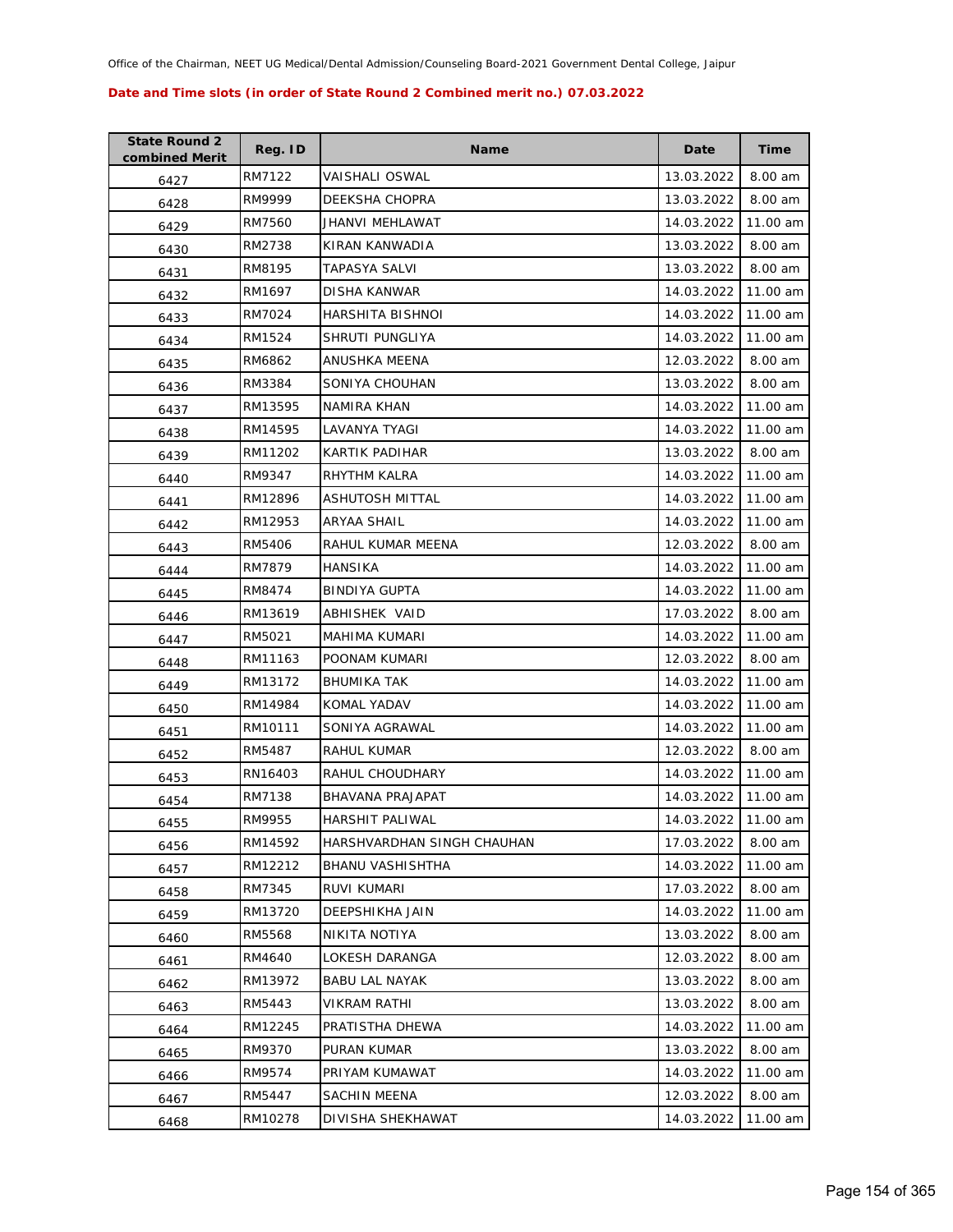| <b>State Round 2</b><br>combined Merit | Reg. ID | Name                   | Date       | Time     |
|----------------------------------------|---------|------------------------|------------|----------|
| 6469                                   | RM1396  | <b>SUNIL MEENA</b>     | 12.03.2022 | 8.00 am  |
| 6470                                   | RM2329  | CHANCHAL JADON         | 14.03.2022 | 11.00 am |
| 6471                                   | RM8782  | <b>BUDHRAM MEENA</b>   | 12.03.2022 | 8.00 am  |
| 6472                                   | RM2664  | <b>GARVIT MITTAL</b>   | 14.03.2022 | 11.00 am |
| 6473                                   | RM13537 | <b>MADHUR SHARMA</b>   | 14.03.2022 | 11.00 am |
| 6474                                   | RM6504  | ROHIT MEGHWAL          | 13.03.2022 | 8.00 am  |
| 6475                                   | RM6789  | JYOTI REGAR            | 13.03.2022 | 8.00 am  |
| 6476                                   | RM15729 | SHARAD KOTRIWAL        | 17.03.2022 | 8.00 am  |
| 6477                                   | RM8775  | PRIYANSHI GOLECHA      | 14.03.2022 | 11.00 am |
| 6478                                   | RM2255  | HARSHITA SHARMA        | 14.03.2022 | 11.00 am |
| 6479                                   | RM8542  | MANISHA                | 14.03.2022 | 11.00 am |
| 6480                                   | RM4959  | CHARAN SINGH           | 14.03.2022 | 11.00 am |
| 6481                                   | RM7635  | NARPAT KUMAR           | 13.03.2022 | 8.00 am  |
| 6482                                   | RM4642  | TANEESHA SAINI         | 14.03.2022 | 11.00 am |
| 6483                                   | RM11396 | SAKSHI YADAV           | 14.03.2022 | 11.00 am |
| 6484                                   | RM1929  | PULKIT JOSHI           | 14.03.2022 | 11.00 am |
| 6485                                   | RM9540  | HARSHITA JAIN          | 14.03.2022 | 11.00 am |
| 6486                                   | RM9182  | PANKAJ KARWASRA        | 14.03.2022 | 11.00 am |
| 6487                                   | RM9826  | SHIVANG BANSAL         | 14.03.2022 | 11.00 am |
| 6488                                   | RM8326  | VAIBHAV AGGARWAL       | 14.03.2022 | 11.00 am |
| 6489                                   | RM12788 | <b>RENCY TAKKAR</b>    | 14.03.2022 | 11.00 am |
| 6490                                   | RM9716  | EUREKA SINGH           | 14.03.2022 | 11.00 am |
| 6491                                   | RM2089  | NIKITA MEENA           | 12.03.2022 | 8.00 am  |
| 6492                                   | RM8366  | UMANG MEENA            | 12.03.2022 | 8.00 am  |
| 6493                                   | RM5801  | PRACHI                 | 14.03.2022 | 11.00 am |
| 6494                                   | RM6059  | ABHISHEK               | 13.03.2022 | 8.00 am  |
| 6495                                   | RM5322  | <b>CHETAN VERMA</b>    | 13.03.2022 | 8.00 am  |
| 6496                                   | RM4810  | LAKSHYA SHRINGI        | 14.03.2022 | 11.00 am |
| 6497                                   | RM13783 | SHAZIYA HASAN          | 14.03.2022 | 11.00 am |
| 6498                                   | RM12988 | <b>GARGI AGRAWAL</b>   | 14.03.2022 | 11.00 am |
| 6499                                   | RM4701  | NEERAJ KUMAR LAKHAN    | 13.03.2022 | 8.00 am  |
| 6500                                   | RM5632  | SHREYANSH GARG         | 14.03.2022 | 11.00 am |
| 6501                                   | RM15677 | CHOUDHARY DIVYA DINESH | 14.03.2022 | 11.00 am |
| 6502                                   | RM9906  | SATISH KUMAR           | 14.03.2022 | 11.00 am |
| 6503                                   | RM4421  | LAYE SINGHAL           | 14.03.2022 | 11.00 am |
| 6504                                   | RM8652  | AARTI MEENA            | 12.03.2022 | 8.00 am  |
| 6505                                   | RM4469  | ROHIT VERMA            | 13.03.2022 | 8.00 am  |
| 6506                                   | RM7721  | LOKENDRA MEENA         | 12.03.2022 | 8.00 am  |
| 6507                                   | RM9605  | ANANYA NAGAR           | 17.03.2022 | 8.00 am  |
| 6508                                   | RM15410 | ANSHUL TRIVEDI         | 14.03.2022 | 11.00 am |
| 6509                                   | RM11586 | <b>ISHIKA JAIN</b>     | 14.03.2022 | 11.00 am |
| 6510                                   | RM7743  | LOKESH KUMAR MEENA     | 12.03.2022 | 8.00 am  |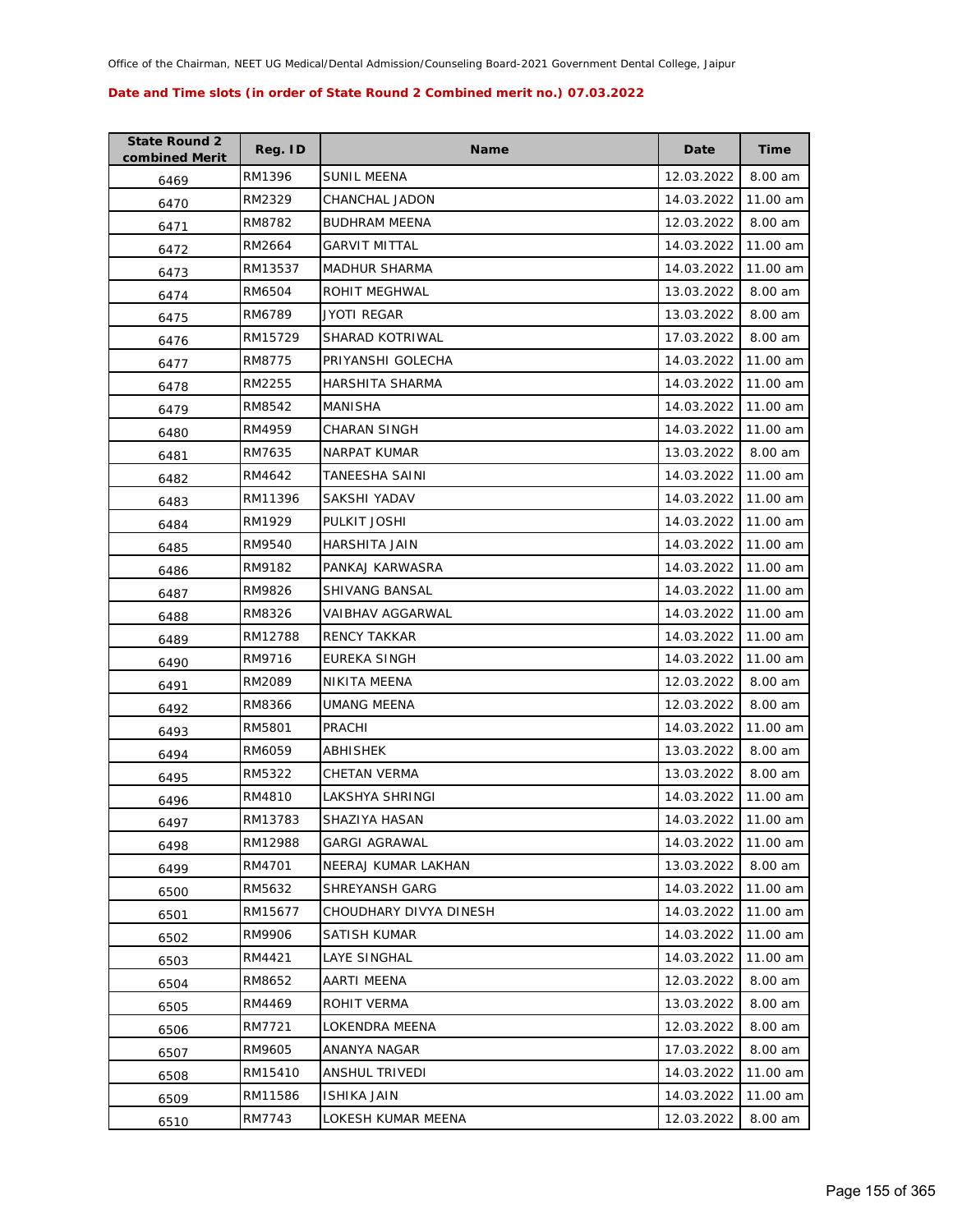| <b>State Round 2</b><br>combined Merit | Reg. ID | Name                    | Date       | Time     |
|----------------------------------------|---------|-------------------------|------------|----------|
| 6511                                   | RM9471  | HITESH BAINSLA          | 12.03.2022 | 8.00 am  |
| 6512                                   | RM5502  | MOULY AGARWAL           | 14.03.2022 | 11.00 am |
| 6513                                   | RM2872  | SAHIL MEENA             | 12.03.2022 | 8.00 am  |
| 6514                                   | RM3643  | ABHISHEK PUSHP          | 14.03.2022 | 11.00 am |
| 6515                                   | RM8040  | RAKSHIT MOHAN SOOD      | 17.03.2022 | 8.00 am  |
| 6516                                   | RM15503 | NIYANTA KATARIA         | 17.03.2022 | 8.00 am  |
| 6517                                   | RM11024 | REKHA                   | 12.03.2022 | 8.00 am  |
| 6518                                   | RM4935  | GOURAV MAHAWAR          | 13.03.2022 | 8.00 am  |
| 6519                                   | RM2226  | ABHISHEK GAUTAM         | 14.03.2022 | 11.00 am |
| 6520                                   | RM5903  | DEVENDRA BHADU          | 14.03.2022 | 11.00 am |
| 6521                                   | RM9576  | SHIVANI YADAV           | 14.03.2022 | 11.00 am |
| 6522                                   | RM5681  | SAVIT                   | 13.03.2022 | 8.00 am  |
| 6523                                   | RM2361  | PRINCE DAVE             | 14.03.2022 | 11.00 am |
| 6524                                   | RM4747  | SUNITA REWAR            | 14.03.2022 | 11.00 am |
| 6525                                   | RM12515 | ALI IBRAHIM             | 17.03.2022 | 8.00 am  |
| 6526                                   | RM1069  | <b>LAKHAN LAL JATAV</b> | 13.03.2022 | 8.00 am  |
| 6527                                   | RM14651 | AGRAJ SHARMA            | 14.03.2022 | 11.00 am |
| 6528                                   | RM4357  | <b>SKAND PAREEK</b>     | 14.03.2022 | 11.00 am |
| 6529                                   | RM4374  | SIDDHANT GAUTAM         | 17.03.2022 | 8.00 am  |
| 6530                                   | RM14535 | PRIYA VYAS              | 14.03.2022 | 11.00 am |
| 6531                                   | RM10765 | SAIJAL TAK              | 14.03.2022 | 11.00 am |
| 6532                                   | RM3998  | ANUSHKA SHARMA          | 14.03.2022 | 11.00 am |
| 6533                                   | RM6977  | DISHA AGARWAL           | 14.03.2022 | 11.00 am |
| 6534                                   | RM7112  | KAMAL PANWAR            | 13.03.2022 | 8.00 am  |
| 6535                                   | RM4991  | PRIYASI HUMAD           | 14.03.2022 | 11.00 am |
| 6536                                   | RM14507 | SAKSHI SINGH            | 17.03.2022 | 8.00 am  |
| 6537                                   | RM5251  | KHUSHI GOYAL            | 14.03.2022 | 11.00 am |
| 6538                                   | RM12840 | SWASTI GANGWAR          | 14.03.2022 | 11.00 am |
| 6539                                   | RM7010  | KOMAL KUMAWAT           | 14.03.2022 | 11.00 am |
| 6540                                   | RM2045  | <b>VIKAS NAGAR</b>      | 13.03.2022 | 8.00 am  |
| 6541                                   | RM13258 | AMAN BHARAT CHHIMPA     | 14.03.2022 | 11.00 am |
| 6542                                   | RM4749  | PRAMOD KUMAR MEENA      | 12.03.2022 | 8.00 am  |
| 6543                                   | RM14865 | KARTIK YADAV            | 14.03.2022 | 11.00 am |
| 6544                                   | RM9640  | RUCHIKA JOSHI           | 14.03.2022 | 11.00 am |
| 6545                                   | RM11519 | POOJA JAT               | 14.03.2022 | 11.00 am |
| 6546                                   | RM10569 | SHAFEEN MANSOORY        | 14.03.2022 | 11.00 am |
| 6547                                   | RM11162 | SONAM MINA              | 12.03.2022 | 8.00 am  |
| 6548                                   | RM8037  | UMESH VANAL             | 13.03.2022 | 8.00 am  |
| 6549                                   | RM9349  | RAHUL NAROLIYA          | 13.03.2022 | 8.00 am  |
| 6550                                   | RM4036  | MOHIT PARMAR            | 13.03.2022 | 8.00 am  |
| 6551                                   | RM10957 | HONEY KUMAR GAGAR       | 13.03.2022 | 8.00 am  |
| 6552                                   | RM9374  | KHUSHBOO MEGHWAL        | 13.03.2022 | 8.00 am  |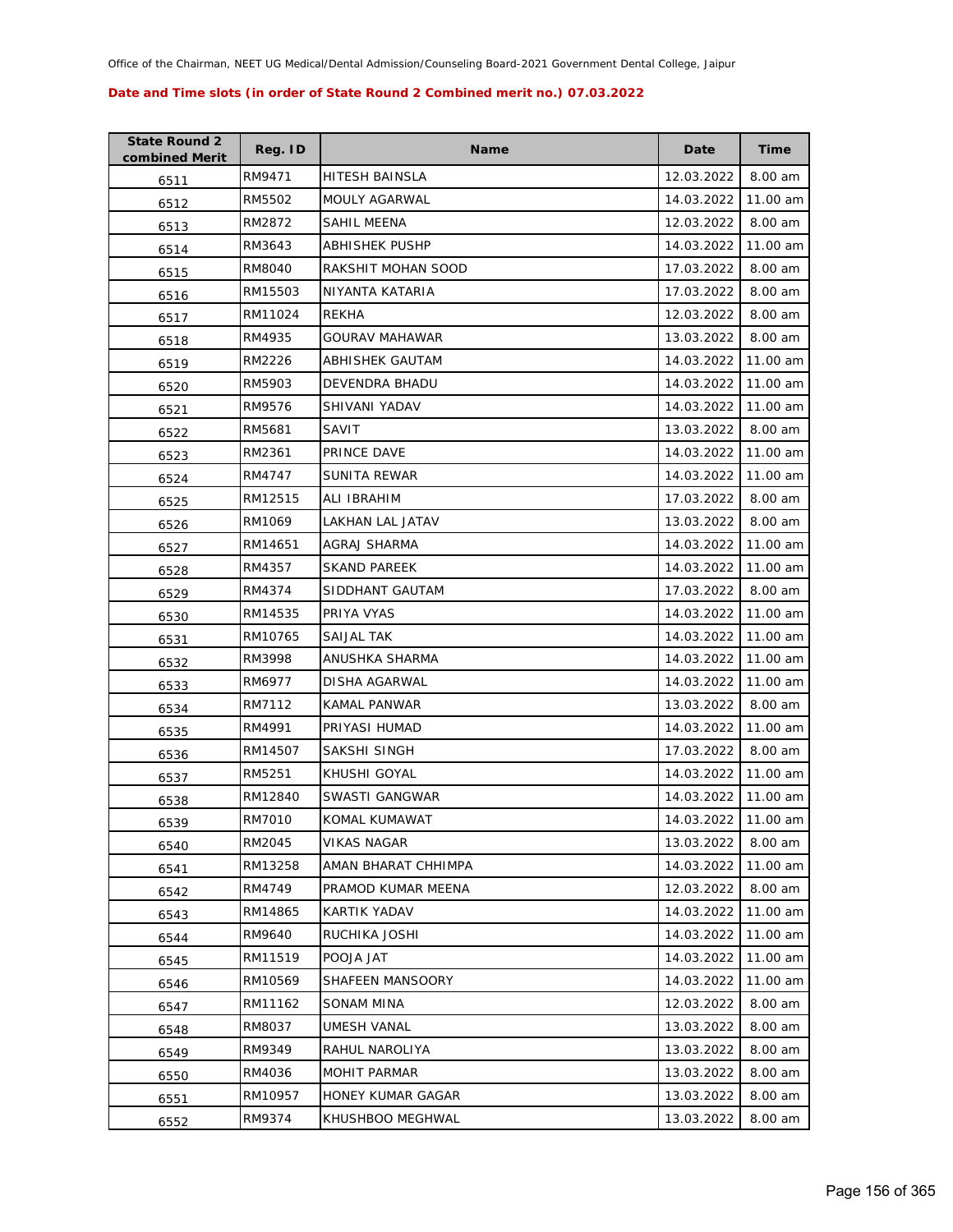| <b>State Round 2</b><br>combined Merit | Reg. ID | Name                    | Date       | Time     |
|----------------------------------------|---------|-------------------------|------------|----------|
| 6553                                   | RM10501 | ANITA MEENA             | 12.03.2022 | 8.00 am  |
| 6554                                   | RM9933  | ADITYA PRAJAPATI        | 14.03.2022 | 11.00 am |
| 6555                                   | RM10667 | RAHUL                   | 13.03.2022 | 8.00 am  |
| 6556                                   | RM11535 | SUMIT ADHANA            | 12.03.2022 | 8.00 am  |
| 6557                                   | RM3195  | MALVIKA MEENA           | 12.03.2022 | 8.00 am  |
| 6558                                   | RM14039 | SARDAR KUMAR            | 12.03.2022 | 8.00 am  |
| 6559                                   | RM11133 | VIKAS VERMA             | 13.03.2022 | 8.00 am  |
| 6560                                   | RM11507 | SHIKHA RAWAT            | 14.03.2022 | 11.00 am |
| 6561                                   | RM12146 | SANGEETA BISHNOI        | 14.03.2022 | 11.00 am |
| 6562                                   | RM15750 | DEEPAK KUMAR SUTHAR     | 14.03.2022 | 11.00 am |
| 6563                                   | RM1714  | SHREYA GAUR             | 14.03.2022 | 11.00 am |
| 6564                                   | RM5290  | PUKH RAJ BAKOLIYA       | 13.03.2022 | 8.00 am  |
| 6565                                   | RM9729  | <b>HRIDESH TIWARI</b>   | 14.03.2022 | 11.00 am |
| 6566                                   | RM7664  | DIVYANSHI LUNU          | 13.03.2022 | 8.00 am  |
| 6567                                   | RM11621 | <b>VAIBHAV VERMA</b>    | 13.03.2022 | 8.00 am  |
| 6568                                   | RM3570  | KUNDAN MANOHAR          | 13.03.2022 | 8.00 am  |
| 6569                                   | RM15634 | VINAY PRAKASH GURJAR    | 12.03.2022 | 8.00 am  |
| 6570                                   | RM7842  | <b>BABULAL ATAL</b>     | 13.03.2022 | 8.00 am  |
| 6571                                   | RM14605 | ABHISHEK SUNALIYA       | 14.03.2022 | 11.00 am |
| 6572                                   | RM6599  | DINESH BAKOLIYA         | 13.03.2022 | 8.00 am  |
| 6573                                   | RM14558 | YOGITA SAINI            | 14.03.2022 | 11.00 am |
| 6574                                   | RM6102  | LALIT BAIRWA            | 13.03.2022 | 8.00 am  |
| 6575                                   | RM12634 | NANCY OJHA              | 14.03.2022 | 11.00 am |
| 6576                                   | RM12658 | <b>MEENAL ROHIRA</b>    | 14.03.2022 | 11.00 am |
| 6577                                   | RM1316  | PRACHI SHAKTAWAT        | 14.03.2022 | 11.00 am |
| 6578                                   | RM1115  | <b>ABHAY MINA</b>       | 12.03.2022 | 8.00 am  |
| 6579                                   | RM15178 | PALLAVI PARAG           | 14.03.2022 | 11.00 am |
| 6580                                   | RM13851 | DEVENDRA KUMAR          | 14.03.2022 | 11.00 am |
| 6581                                   | RM5462  | <b>MRITYUNJAY VERMA</b> | 13.03.2022 | 8.00 am  |
| 6582                                   | RM3780  | RONAK KUMAWAT           | 14.03.2022 | 11.00 am |
| 6583                                   | RM9866  | GAJALA KHAN             | 14.03.2022 | 11.00 am |
| 6584                                   | RM5580  | <b>BHAVNA</b>           | 13.03.2022 | 8.00 am  |
| 6585                                   | RM4867  | NAVEEN KUMAR MAHAWAR    | 13.03.2022 | 8.00 am  |
| 6586                                   | RM2180  | RIYA JAIN               | 14.03.2022 | 11.00 am |
| 6587                                   | RM8412  | <b>ISHAN JAISWAL</b>    | 14.03.2022 | 11.00 am |
| 6588                                   | RM8559  | MAHENDRA MEENA          | 12.03.2022 | 8.00 am  |
| 6589                                   | RM2834  | ATISHAY JAIN            | 14.03.2022 | 11.00 am |
| 6590                                   | RM7624  | MANISHA RAJPUT          | 14.03.2022 | 11.00 am |
| 6591                                   | RM12703 | ROHAN KUMAR             | 14.03.2022 | 11.00 am |
| 6592                                   | RM10624 | RAKESH                  | 13.03.2022 | 8.00 am  |
| 6593                                   | RM7479  | RUCHIKA SHARMA          | 14.03.2022 | 11.00 am |
| 6594                                   | RM1393  | <b>UDIT CHOUHAN</b>     | 13.03.2022 | 8.00 am  |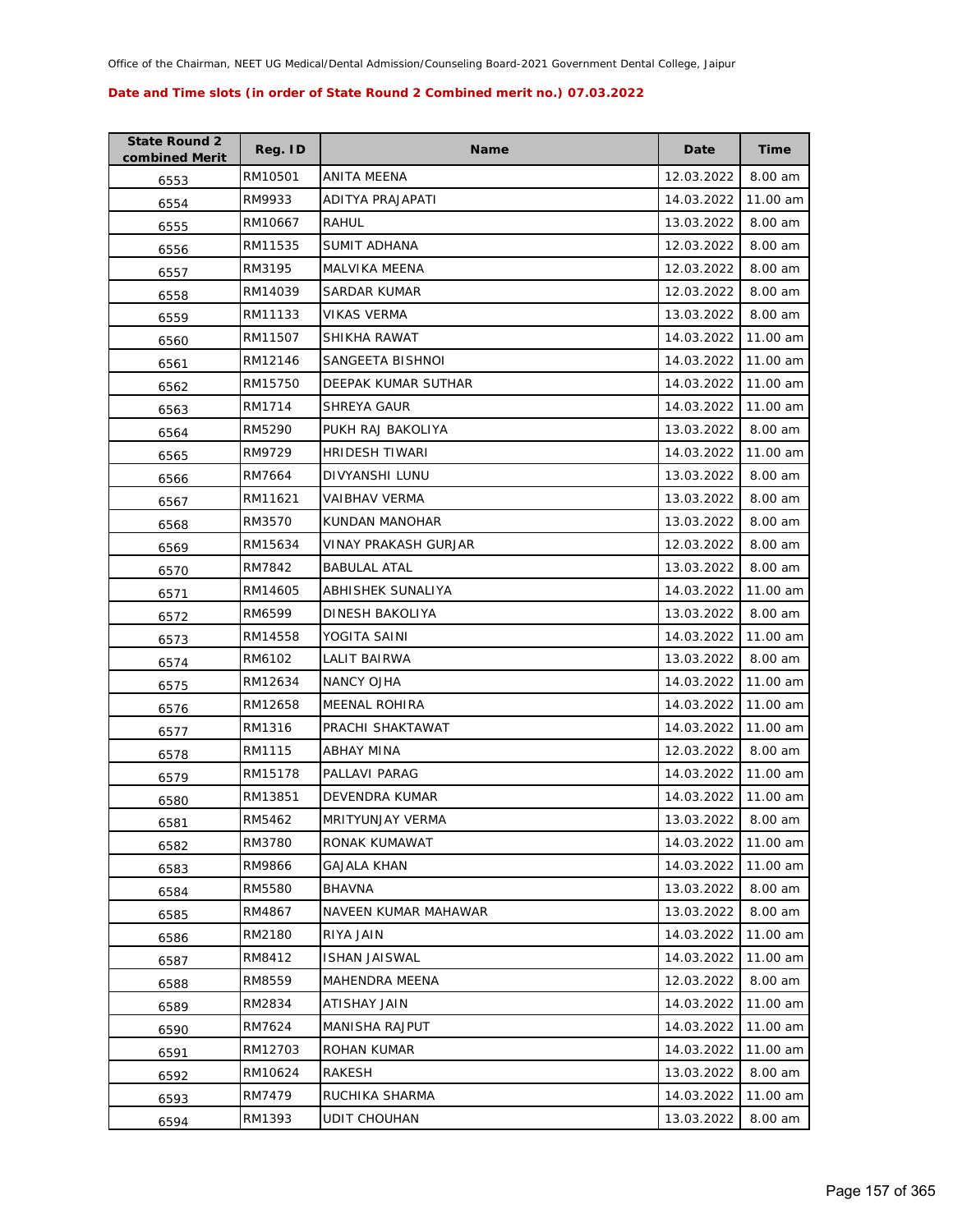| <b>State Round 2</b><br>combined Merit | Reg. ID | <b>Name</b>            | Date       | <b>Time</b> |
|----------------------------------------|---------|------------------------|------------|-------------|
| 6595                                   | RM5150  | GAURI SINGAL           | 14.03.2022 | 11.00 am    |
| 6596                                   | RM6096  | SHAHISTA SHAIKH        | 14.03.2022 | 11.00 am    |
| 6597                                   | RM9860  | YASHI SONI             | 14.03.2022 | 11.00 am    |
| 6598                                   | RM7908  | ASTHA MEENA            | 12.03.2022 | 8.00 am     |
| 6599                                   | RM15049 | SAFIYA KHANAM          | 14.03.2022 | 11.00 am    |
| 6600                                   | RM14143 | ANANDI CHOPRA          | 14.03.2022 | 11.00 am    |
| 6601                                   | RM14918 | <b>MAHIR ALI</b>       | 14.03.2022 | 11.00 am    |
| 6602                                   | RM2318  | <b>MONIKA YADAV</b>    | 14.03.2022 | 11.00 am    |
| 6603                                   | RM10179 | SANDEEP NAGAR          | 13.03.2022 | 8.00 am     |
| 6604                                   | RM5389  | HANSRAJ BAIRWA         | 13.03.2022 | 8.00 am     |
| 6605                                   | RM9755  | SRISHTI SIWASIA        | 13.03.2022 | 8.00 am     |
| 6606                                   | RM6980  | KARINA KURSIJA         | 14.03.2022 | 11.00 am    |
| 6607                                   | RM5179  | JATIYA JAGDISH RAMU    | 13.03.2022 | 8.00 am     |
| 6608                                   | RN16350 | VRINDA BHARDWAJ        | 14.03.2022 | 11.00 am    |
| 6609                                   | RM13674 | TEJASVI                | 14.03.2022 | 11.00 am    |
| 6610                                   | RM4168  | APURVA SHARMA          | 14.03.2022 | 11.00 am    |
| 6611                                   | RM12837 | <b>VEDIKA BHURARIA</b> | 17.03.2022 | 8.00 am     |
| 6612                                   | RM8419  | MAHENDRA SINGH MEENA   | 12.03.2022 | 8.00 am     |
| 6613                                   | RM2826  | ARUN KUMAR MEENA       | 12.03.2022 | 8.00 am     |
| 6614                                   | RM9988  | <b>MOHIT MEENA</b>     | 12.03.2022 | 8.00 am     |
| 6615                                   | RM7924  | RAVI KUMAR MEENA       | 12.03.2022 | 8.00 am     |
| 6616                                   | RM14076 | AKASH SONI             | 14.03.2022 | 11.00 am    |
| 6617                                   | RM11353 | SHREE SHARMA           | 14.03.2022 | 11.00 am    |
| 6618                                   | RM6247  | VARSHA MEENA           | 12.03.2022 | 8.00 am     |
| 6619                                   | RM5359  | KHUSHI VERMA           | 13.03.2022 | 8.00 am     |
| 6620                                   | RM2970  | LOVE JOYA              | 13.03.2022 | 8.00 am     |
| 6621                                   | RM11211 | KISHOR VERMA           | 13.03.2022 | 8.00 am     |
| 6622                                   | RM10686 | <b>POOJA</b>           | 13.03.2022 | 8.00 am     |
| 6623                                   | RM1315  | MANISHA KUMARI         | 14.03.2022 | 11.00 am    |
| 6624                                   | RM2675  | <b>HEMLATA NAYAK</b>   | 13.03.2022 | 8.00 am     |
| 6625                                   | RM9968  | TANISHQ MUNDOTIA       | 13.03.2022 | 8.00 am     |
| 6626                                   | RM14469 | SHIVANI KHANDELWAL     | 14.03.2022 | 11.00 am    |
| 6627                                   | RM6888  | MAHENDRA KUMAR         | 13.03.2022 | 8.00 am     |
| 6628                                   | RM6978  | MAHENDER KUMAR MINA    | 12.03.2022 | 8.00 am     |
| 6629                                   | RM2465  | <b>MAMTA KUMARI</b>    | 13.03.2022 | 8.00 am     |
| 6630                                   | RM9528  | NEETIKA SAMPLAY        | 17.03.2022 | 8.00 am     |
| 6631                                   | RM9781  | JOSHITA JAIN           | 14.03.2022 | 11.00 am    |
| 6632                                   | RM6433  | SACHIN BAGRI           | 13.03.2022 | 8.00 am     |
| 6633                                   | RM11523 | BHARTI RAO             | 17.03.2022 | 8.00 am     |
| 6634                                   | RM1198  | KHUSHALI R MEENA       | 12.03.2022 | 8.00 am     |
| 6635                                   | RM15314 | ANUPREKSHA JAIN        | 17.03.2022 | 8.00 am     |
| 6636                                   | RM5326  | SATYA NARAYAN BAIRWA   | 13.03.2022 | 8.00 am     |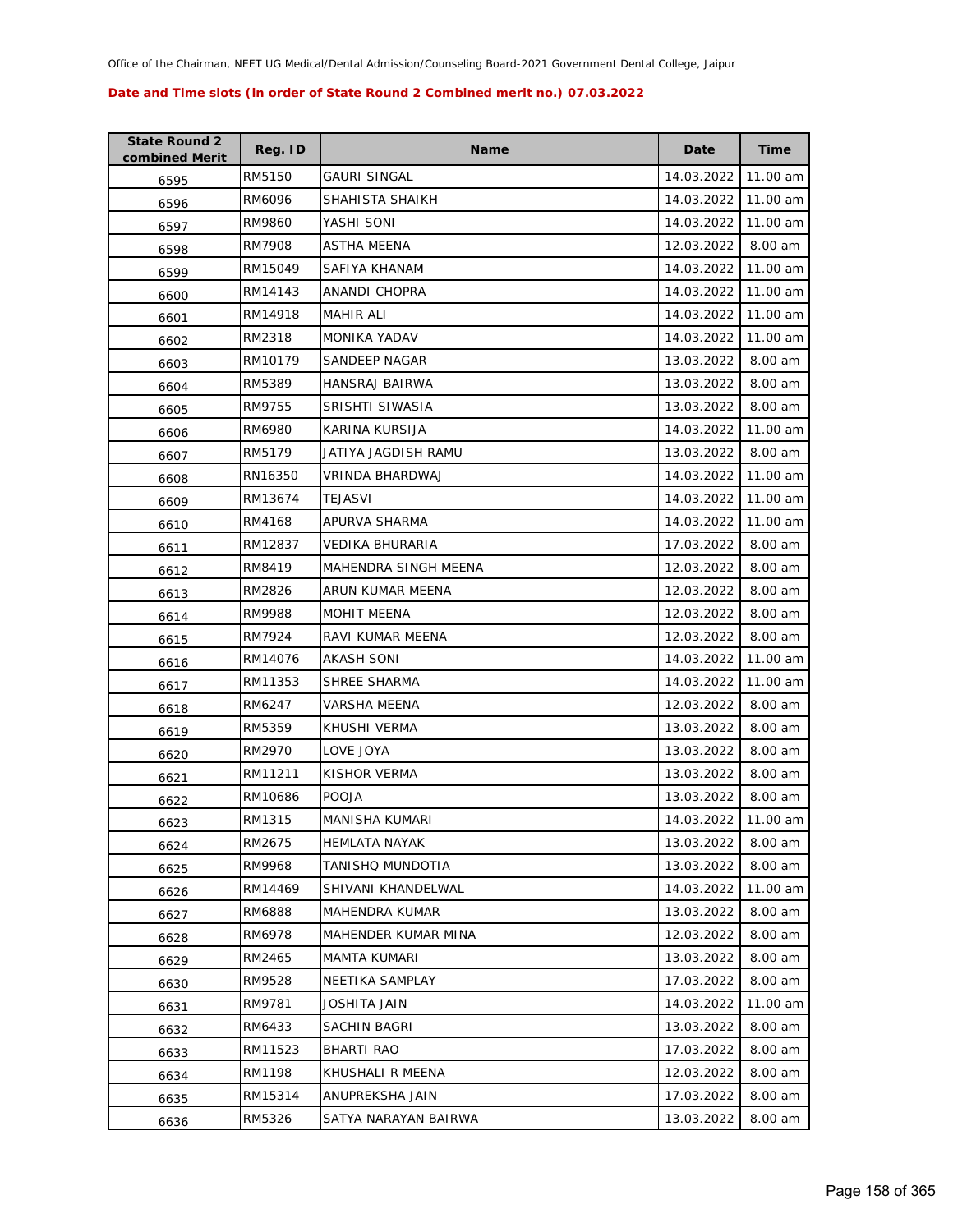| <b>State Round 2</b><br>combined Merit | Reg. ID | <b>Name</b>             | Date       | Time     |
|----------------------------------------|---------|-------------------------|------------|----------|
| 6637                                   | RM9844  | DEEPIKA DEHRU           | 14.03.2022 | 11.00 am |
| 6638                                   | RM15220 | SAMANTA                 | 14.03.2022 | 11.00 am |
| 6639                                   | RM8301  | VINEET ALADIA           | 13.03.2022 | 8.00 am  |
| 6640                                   | RM3809  | SOMYA SHARMA            | 14.03.2022 | 11.00 am |
| 6641                                   | RM14167 | SHRIYANSH SAHU SUJODIYA | 14.03.2022 | 11.00 am |
| 6642                                   | RM9564  | <b>NEHA MEENA</b>       | 12.03.2022 | 8.00 am  |
| 6643                                   | RM15197 | ARPIT KARNAWAT          | 14.03.2022 | 11.00 am |
| 6644                                   | RM10078 | <b>DEVESH NAREDA</b>    | 12.03.2022 | 8.00 am  |
| 6645                                   | RM6969  | SANIYA MEENA            | 12.03.2022 | 8.00 am  |
| 6646                                   | RM7859  | SUSHIL KUMAR MEENA      | 12.03.2022 | 8.00 am  |
| 6647                                   | RM5000  | KULDEEP SINGH BAIRWA    | 13.03.2022 | 8.00 am  |
| 6648                                   | RM9204  | NARESH HALDIA           | 14.03.2022 | 11.00 am |
| 6649                                   | RM3436  | URMILA RAWAT            | 14.03.2022 | 11.00 am |
| 6650                                   | RM3493  | KHUSHI                  | 14.03.2022 | 11.00 am |
| 6651                                   | RM11323 | SNEHA MALHOTRA          | 13.03.2022 | 8.00 am  |
| 6652                                   | RM11672 | ANJALI                  | 14.03.2022 | 11.00 am |
| 6653                                   | RM3282  | ABHINANDITA VERMA       | 14.03.2022 | 11.00 am |
| 6654                                   | RM7528  | <b>RAJESH KUMAR</b>     | 13.03.2022 | 8.00 am  |
| 6655                                   | RM3796  | VIKAS KUMAR VERMA       | 13.03.2022 | 8.00 am  |
| 6656                                   | RM5901  | AMBIKA BUNKAR           | 13.03.2022 | 8.00 am  |
| 6657                                   | RM15577 | PRADEEP KUMAR           | 14.03.2022 | 11.00 am |
| 6658                                   | RM2260  | <b>KANCHAN</b>          | 13.03.2022 | 8.00 am  |
| 6659                                   | RM7593  | JYOTI MEENA             | 12.03.2022 | 8.00 am  |
| 6660                                   | RM9028  | SUNIL KUMAR MEENA       | 12.03.2022 | 8.00 am  |
| 6661                                   | RM13693 | DEEPIKA                 | 14.03.2022 | 11.00 am |
| 6662                                   | RM6971  | KRITIKA CHAUHAN         | 13.03.2022 | 8.00 am  |
| 6663                                   | RM4477  | KAMLESH GURJAR          | 17.03.2022 | 8.00 am  |
| 6664                                   | RM1193  | ANTIMA GUJARIYA         | 13.03.2022 | 8.00 am  |
| 6665                                   | RM6547  | ROHIT SOKHARIYA         | 13.03.2022 | 8.00 am  |
| 6666                                   | RM2170  | TANISHA JAIN            | 14.03.2022 | 11.00 am |
| 6667                                   | RM9693  | PARIKSHIT PAREEK        | 14.03.2022 | 11.00 am |
| 6668                                   | RM4442  | ARANYA PANDA            | 17.03.2022 | 8.00 am  |
| 6669                                   | RM9082  | PRATIBHA VERMA          | 13.03.2022 | 8.00 am  |
| 6670                                   | RM4136  | SPARSH GOYAL            | 14.03.2022 | 11.00 am |
| 6671                                   | RM9713  | YUKTI GAUR              | 14.03.2022 | 11.00 am |
| 6672                                   | RM11001 | <b>BHARGAVI KORAP</b>   | 12.03.2022 | 8.00 am  |
| 6673                                   | RM4847  | KAUSHAL BHATT           | 14.03.2022 | 11.00 am |
| 6674                                   | RM8595  | <b>IESHANI SHARMA</b>   | 17.03.2022 | 8.00 am  |
| 6675                                   | RM15482 | DIWAKAR KHANDAL         | 14.03.2022 | 11.00 am |
| 6676                                   | RM9593  | ANISHQUE RAJPUROHIT     | 14.03.2022 | 11.00 am |
| 6677                                   | RM9124  | <b>GAJENDRA KUMAR</b>   | 13.03.2022 | 8.00 am  |
| 6678                                   | RM15736 | RAHUL KUMAR             | 17.03.2022 | 8.00 am  |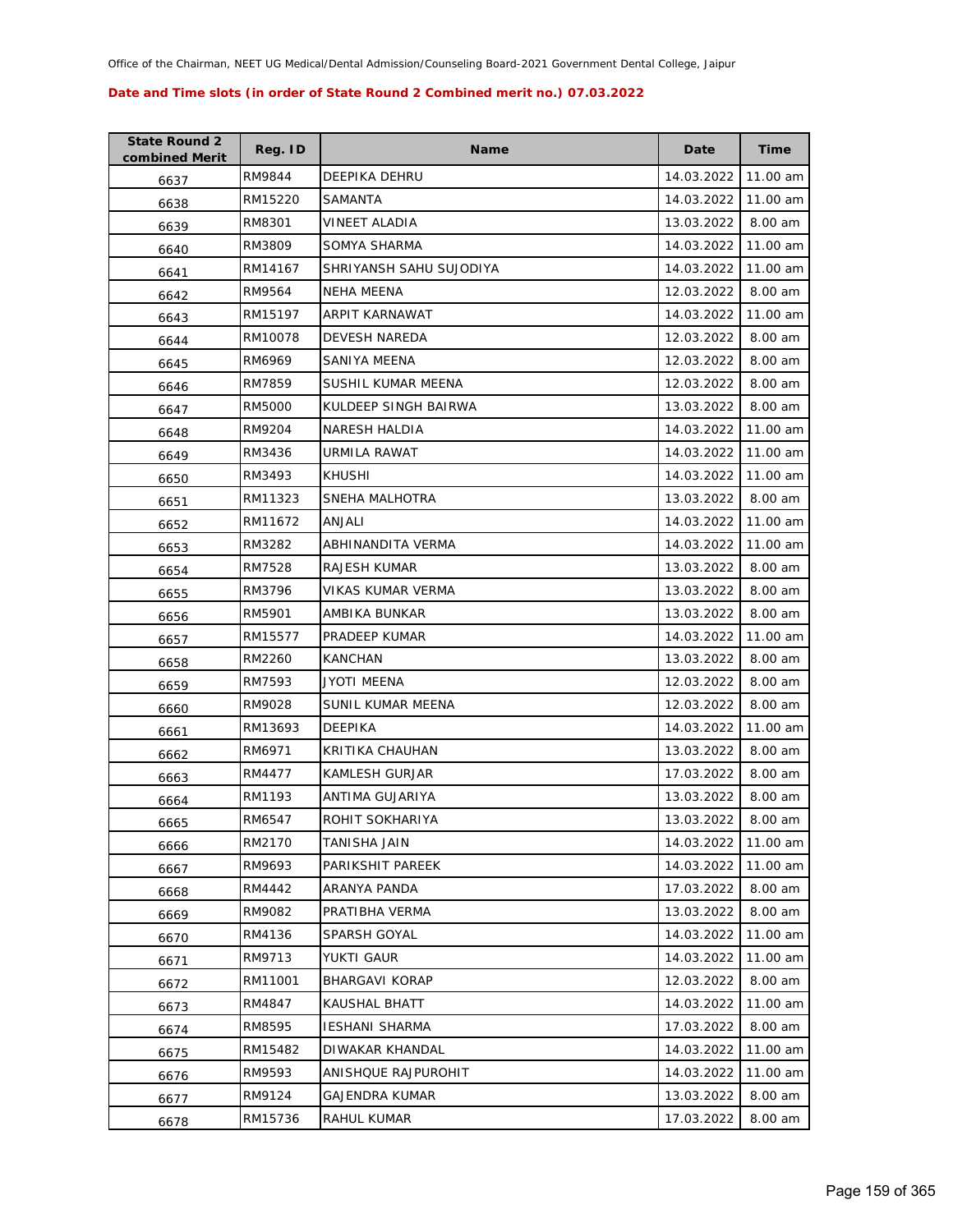| <b>State Round 2</b><br>combined Merit | Reg. ID | <b>Name</b>         | Date       | Time     |
|----------------------------------------|---------|---------------------|------------|----------|
| 6679                                   | RM3239  | ANISHA              | 13.03.2022 | 8.00 am  |
| 6680                                   | RM8231  | ATIN MEENA          | 12.03.2022 | 8.00 am  |
| 6681                                   | RM3752  | SACHIN MEENA        | 12.03.2022 | 8.00 am  |
| 6682                                   | RM8305  | <b>IRTIKA JAHAN</b> | 14.03.2022 | 11.00 am |
| 6683                                   | RM1949  | ABHISHEK CHOUDHARY  | 14.03.2022 | 11.00 am |
| 6684                                   | RM1191  | AYUSHI SHARMA       | 14.03.2022 | 11.00 am |
| 6685                                   | RM3595  | KULDEEP RAJORA      | 13.03.2022 | 8.00 am  |
| 6686                                   | RM12668 | POOJA SHARMA        | 14.03.2022 | 11.00 am |
| 6687                                   | RM14249 | ASHISH GURJAR       | 12.03.2022 | 8.00 am  |
| 6688                                   | RM10110 | VISHVENDRA SINGH    | 13.03.2022 | 8.00 am  |
| 6689                                   | RM2332  | <b>GUNJAN SWAMI</b> | 14.03.2022 | 11.00 am |
| 6690                                   | RM8736  | DEEPAK GURJAR       | 12.03.2022 | 8.00 am  |
| 6691                                   | RM3091  | PANKAJ MEENA        | 12.03.2022 | 8.00 am  |
| 6692                                   | RM14260 | <b>MANSI SONI</b>   | 17.03.2022 | 8.00 am  |
| 6693                                   | RM9941  | DAKSHITA CHOUDHARY  | 14.03.2022 | 11.00 am |
| 6694                                   | RM5752  | <b>RUPINDER RAI</b> | 14.03.2022 | 11.00 am |
| 6695                                   | RM1914  | PRATYAKSH           | 13.03.2022 | 8.00 am  |
| 6696                                   | RM15672 | SAMEER GUPTA        | 14.03.2022 | 11.00 am |
| 6697                                   | RM1058  | <b>HARDIK SAINI</b> | 14.03.2022 | 11.00 am |
| 6698                                   | RM7548  | RIYA SANJEEV SHARMA | 17.03.2022 | 8.00 am  |
| 6699                                   | RM9577  | YUVRAJ NAINAWAT     | 13.03.2022 | 8.00 am  |
| 6700                                   | RM6875  | <b>HEMANT MEENA</b> | 12.03.2022 | 8.00 am  |
| 6701                                   | RM12033 | PRADEEP KACHHAWAHA  | 14.03.2022 | 11.00 am |
| 6702                                   | RM4204  | PRIYA SHARMA        | 14.03.2022 | 11.00 am |
| 6703                                   | RM3254  | ROHIT KUMAR BUNKAR  | 13.03.2022 | 8.00 am  |
| 6704                                   | RM4656  | HANUMAN BISHNOI     | 14.03.2022 | 11.00 am |
| 6705                                   | RM4620  | <b>RAVI PRAKASH</b> | 13.03.2022 | 8.00 am  |
| 6706                                   | RM8060  | JAGRITI             | 14.03.2022 | 11.00 am |
| 6707                                   | RM6629  | RAHUL SHARMA        | 14.03.2022 | 11.00 am |
| 6708                                   | RM15801 | SHUBHAM GURJAR      | 14.03.2022 | 11.00 am |
| 6709                                   | RM5949  | AAYUSHI AMAT        | 12.03.2022 | 8.00 am  |
| 6710                                   | RM4861  | ANKIT VERMA         | 13.03.2022 | 8.00 am  |
| 6711                                   | RM8353  | ANITA BIRDA         | 14.03.2022 | 11.00 am |
| 6712                                   | RM5258  | KHUSHI CHARAN       | 14.03.2022 | 11.00 am |
| 6713                                   | RM1812  | MANSI               | 13.03.2022 | 8.00 am  |
| 6714                                   | RM13401 | RADHA GOVIND SINGH  | 14.03.2022 | 11.00 am |
| 6715                                   | RM13085 | PARVINDER SINGH     | 14.03.2022 | 11.00 am |
| 6716                                   | RM2948  | ARVIND PRAJAPAT     | 14.03.2022 | 11.00 am |
| 6717                                   | RM1600  | ANKIT RANWA         | 14.03.2022 | 11.00 am |
| 6718                                   | RM13315 | URMILA GHOSALYA     | 14.03.2022 | 11.00 am |
| 6719                                   | RM4890  | MAHADEV HALDAR      | 13.03.2022 | 8.00 am  |
| 6720                                   | RM9418  | SHUBHRA SHRI        | 17.03.2022 | 8.00 am  |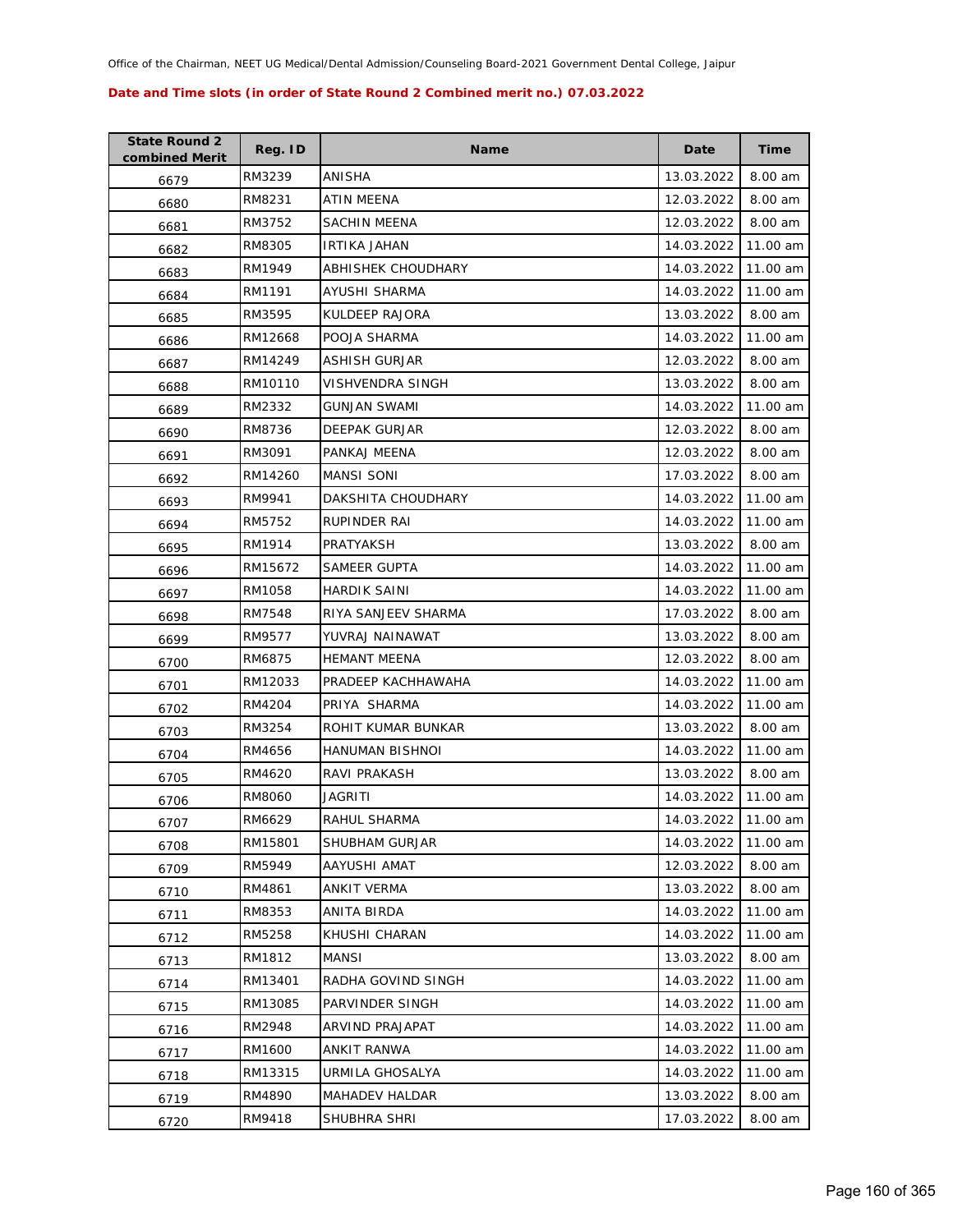| <b>State Round 2</b><br>combined Merit | Reg. ID | <b>Name</b>          | Date       | <b>Time</b> |
|----------------------------------------|---------|----------------------|------------|-------------|
| 6721                                   | RM5283  | LEKHRAJ KHORWAL      | 13.03.2022 | 8.00 am     |
| 6722                                   | RM9196  | AMRITPAL KAUR KANG   | 14.03.2022 | 11.00 am    |
| 6723                                   | RM6462  | <b>HARSH SHARMA</b>  | 14.03.2022 | 11.00 am    |
| 6724                                   | RM14931 | NAMRA SULTANA        | 14.03.2022 | 11.00 am    |
| 6725                                   | RM4440  | <b>HARSH SONI</b>    | 14.03.2022 | 11.00 am    |
| 6726                                   | RM1487  | NARENDRA JAIPAL      | 13.03.2022 | 8.00 am     |
| 6727                                   | RM9859  | ANJALI               | 14.03.2022 | 11.00 am    |
| 6728                                   | RM3129  | PRAMOD KUMAR REGAR   | 13.03.2022 | 8.00 am     |
| 6729                                   | RM6552  | YUSUF HUSSAIN        | 14.03.2022 | 11.00 am    |
| 6730                                   | RM1831  | ARCHANA SOLANKI      | 14.03.2022 | 11.00 am    |
| 6731                                   | RM7600  | PRAKRITI JAIN        | 14.03.2022 | 11.00 am    |
| 6732                                   | RM13889 | SUSHIL KUMAR SAINI   | 14.03.2022 | 11.00 am    |
| 6733                                   | RM14434 | <b>NEERU SAINI</b>   | 14.03.2022 | 11.00 am    |
| 6734                                   | RM12449 | RAKSHITA             | 14.03.2022 | 11.00 am    |
| 6735                                   | RM12387 | RICHA SAINI          | 14.03.2022 | 11.00 am    |
| 6736                                   | RM8373  | <b>NEHA SONI</b>     | 14.03.2022 | 11.00 am    |
| 6737                                   | RM2060  | HIMANSHU PAREWA      | 13.03.2022 | 8.00 am     |
| 6738                                   | RM12728 | KHUSHI KARANPURIA    | 14.03.2022 | 11.00 am    |
| 6739                                   | RM2085  | CHIRAG RAJPUROHIT    | 14.03.2022 | 11.00 am    |
| 6740                                   | RM1690  | MISHIKA SONI         | 14.03.2022 | 11.00 am    |
| 6741                                   | RM11330 | MANISHA              | 14.03.2022 | 11.00 am    |
| 6742                                   | RM2088  | <b>HARKA RAM</b>     | 13.03.2022 | 8.00 am     |
| 6743                                   | RM8418  | CHAINA RAM           | 13.03.2022 | 8.00 am     |
| 6744                                   | RM6468  | ANKIT KUMAR GORYA    | 13.03.2022 | 8.00 am     |
| 6745                                   | RM2689  | KIRAN MEENA          | 12.03.2022 | 8.00 am     |
| 6746                                   | RM13926 | <b>GUNJAN ARYA</b>   | 13.03.2022 | 8.00 am     |
| 6747                                   | RM3518  | SONIYA SUTHAR        | 14.03.2022 | 11.00 am    |
| 6748                                   | RM7741  | <b>GUDDI MEENA</b>   | 12.03.2022 | 8.00 am     |
| 6749                                   | RM1849  | PARIJAT CHATURVEDI   | 14.03.2022 | 11.00 am    |
| 6750                                   | RM4210  | DIYA SINGHAL         | 17.03.2022 | 8.00 am     |
| 6751                                   | RM5336  | SAURABH KUMAR        | 13.03.2022 | 8.00 am     |
| 6752                                   | RM2017  | NAVARATAN BAKOLIYA   | 13.03.2022 | 8.00 am     |
| 6753                                   | RM13868 | MOHAMMAD MOIN        | 14.03.2022 | 11.00 am    |
| 6754                                   | RM7853  | MUSKAN MEENA         | 12.03.2022 | 8.00 am     |
| 6755                                   | RM7037  | <b>ADITYA PRATAP</b> | 13.03.2022 | 8.00 am     |
| 6756                                   | RM14910 | <b>GIRRAJ MEENA</b>  | 12.03.2022 | 8.00 am     |
| 6757                                   | RM8518  | <b>DEEPA</b>         | 13.03.2022 | 8.00 am     |
| 6758                                   | RM8522  | ROHIT MEENA          | 12.03.2022 | 8.00 am     |
| 6759                                   | RM1259  | SHUBHAM KATARIA      | 14.03.2022 | 11.00 am    |
| 6760                                   | RM6801  | ASHWANI VERMA        | 13.03.2022 | 8.00 am     |
| 6761                                   | RM5881  | ANKIT ROYAL          | 13.03.2022 | 8.00 am     |
| 6762                                   | RM12856 | <b>JUNO BISHNOI</b>  | 14.03.2022 | 11.00 am    |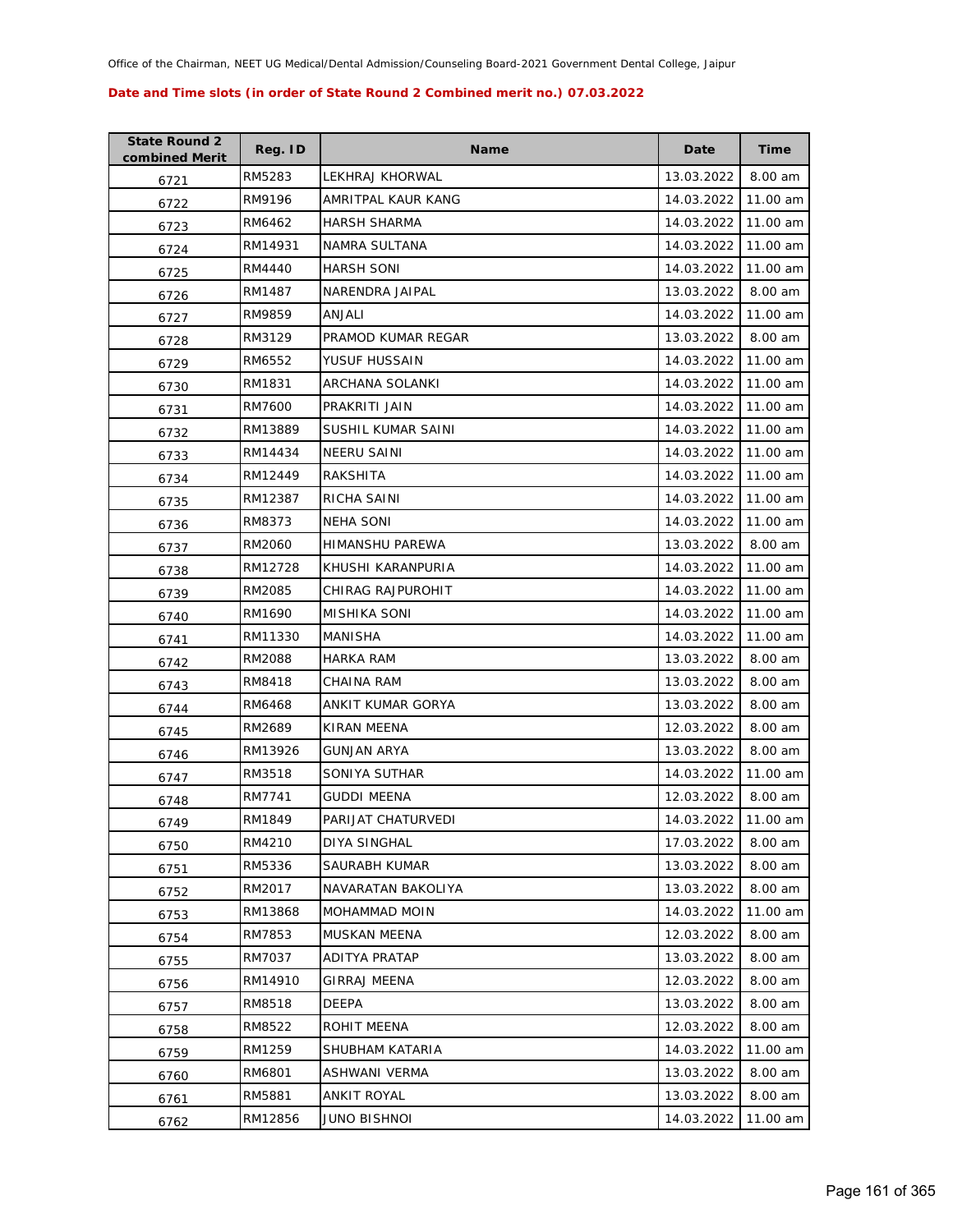| <b>State Round 2</b><br>combined Merit | Reg. ID | <b>Name</b>                  | Date       | <b>Time</b> |
|----------------------------------------|---------|------------------------------|------------|-------------|
| 6763                                   | RM1169  | ADITI SINGHAL                | 12.03.2022 | 8.00 am     |
| 6764                                   | RM5739  | SOURABH MEENA                | 12.03.2022 | 8.00 am     |
| 6765                                   | RM14311 | <b>VEER PRATAP SINGH</b>     | 12.03.2022 | 8.00 am     |
| 6766                                   | RM12611 | PINKY BOLA                   | 14.03.2022 | 11.00 am    |
| 6767                                   | RM3863  | SIDDHARTH NAYAK              | 13.03.2022 | 8.00 am     |
| 6768                                   | RM9774  | <b>GARIMA KULDEEP</b>        | 13.03.2022 | 8.00 am     |
| 6769                                   | RM5837  | LAKSHYA PRATAP SINGH RATHORE | 14.03.2022 | 11.00 am    |
| 6770                                   | RM14036 | HARSHAL CHAUHAN              | 14.03.2022 | 11.00 am    |
| 6771                                   | RM9405  | PUKHRAJ GARG                 | 13.03.2022 | 8.00 am     |
| 6772                                   | RM2623  | <b>SUVEL BISWAS</b>          | 17.03.2022 | 8.00 am     |
| 6773                                   | RM9843  | MANASVINI SHARMA             | 14.03.2022 | 11.00 am    |
| 6774                                   | RM4137  | KALPIT SHARMA                | 14.03.2022 | 11.00 am    |
| 6775                                   | RM13360 | <b>VEDANT GOUR</b>           | 14.03.2022 | 11.00 am    |
| 6776                                   | RM15586 | SHREYA GAUR                  | 14.03.2022 | 11.00 am    |
| 6777                                   | RM12279 | PURVA GOYAL                  | 14.03.2022 | 11.00 am    |
| 6778                                   | RN15954 | <b>HARSH JANGIR</b>          | 14.03.2022 | 11.00 am    |
| 6779                                   | RM11841 | <b>SHIVANI RATHORE</b>       | 14.03.2022 | 11.00 am    |
| 6780                                   | RM3104  | <b>MONU</b>                  | 13.03.2022 | 8.00 am     |
| 6781                                   | RM9452  | AMAN SINGH                   | 14.03.2022 | 11.00 am    |
| 6782                                   | RM8266  | RAHUL KULDEEP                | 13.03.2022 | 8.00 am     |
| 6783                                   | RM7702  | AMAN SHARMA                  | 14.03.2022 | 11.00 am    |
| 6784                                   | RM13040 | <b>DEVRAJ</b>                | 12.03.2022 | 8.00 am     |
| 6785                                   | RM1837  | ANURAG                       | 13.03.2022 | 8.00 am     |
| 6786                                   | RM8069  | KULBHUSHAN SHARMA            | 14.03.2022 | 11.00 am    |
| 6787                                   | RM11408 | SABA KHAN                    | 14.03.2022 | 11.00 am    |
| 6788                                   | RM4563  | KAMAL KISHORE MEENA          | 12.03.2022 | 8.00 am     |
| 6789                                   | RM9637  | GARIMA                       | 17.03.2022 | 8.00 am     |
| 6790                                   | RM5650  | KOMAL KAJLA                  | 14.03.2022 | 11.00 am    |
| 6791                                   | RM10506 | <b>BANWARI LAL MEENA</b>     | 12.03.2022 | 8.00 am     |
| 6792                                   | RM12855 | POOJA MEENA                  | 12.03.2022 | 8.00 am     |
| 6793                                   | RM6258  | MANISH KUMAR BAIRWA          | 13.03.2022 | 8.00 am     |
| 6794                                   | RM9582  | LAKSHITA SODHA               | 14.03.2022 | 11.00 am    |
| 6795                                   | RM4555  | TEJ PAL CHOUDHARY            | 14.03.2022 | 11.00 am    |
| 6796                                   | RM9613  | VIDHI RAJPUROHIT             | 14.03.2022 | 11.00 am    |
| 6797                                   | RM4732  | <b>BHOJRAJ MEENA</b>         | 12.03.2022 | 8.00 am     |
| 6798                                   | RM5789  | <b>SUMIT KUMAR</b>           | 14.03.2022 | 11.00 am    |
| 6799                                   | RM2857  | <b>DINESH BAIRWA</b>         | 13.03.2022 | 8.00 am     |
| 6800                                   | RM12981 | <b>MAHAK BATRA</b>           | 14.03.2022 | 11.00 am    |
| 6801                                   | RM5565  | MURLIDHAR MALINDA            | 13.03.2022 | 8.00 am     |
| 6802                                   | RM4278  | SONAL SHARMA                 | 14.03.2022 | 11.00 am    |
| 6803                                   | RM15297 | RAGHAV SHARMA                | 17.03.2022 | 8.00 am     |
| 6804                                   | RM5839  | APOORVA MATHUR               | 14.03.2022 | 11.00 am    |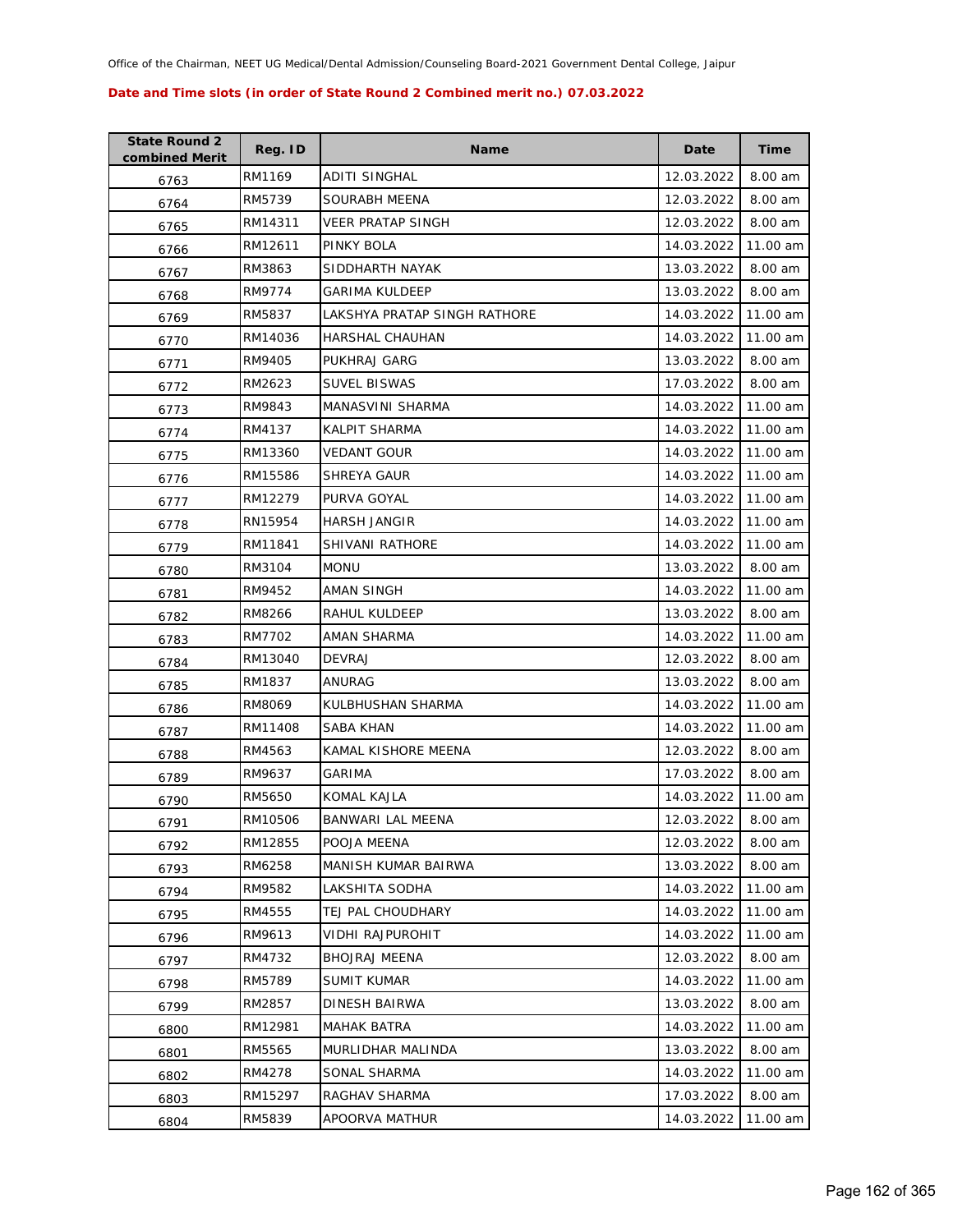| <b>State Round 2</b><br>combined Merit | Reg. ID | <b>Name</b>            | Date       | Time     |
|----------------------------------------|---------|------------------------|------------|----------|
| 6805                                   | RM5486  | KHUSHBOO DHAWAL        | 13.03.2022 | 8.00 am  |
| 6806                                   | RM13786 | AJAY SHARMA            | 14.03.2022 | 11.00 am |
| 6807                                   | RM2560  | ARCHI GUPTA            | 14.03.2022 | 11.00 am |
| 6808                                   | RM1492  | KRISHNA KUMAR          | 14.03.2022 | 11.00 am |
| 6809                                   | RM9666  | SHRESHTH JAIN          | 14.03.2022 | 11.00 am |
| 6810                                   | RM13509 | <b>KUVAM SARIN</b>     | 17.03.2022 | 8.00 am  |
| 6811                                   | RM3755  | <b>MITALI VERMA</b>    | 13.03.2022 | 8.00 am  |
| 6812                                   | RM8422  | OM PRAKASH SINGH       | 14.03.2022 | 11.00 am |
| 6813                                   | RM14034 | ARYAN BANSAL           | 14.03.2022 | 11.00 am |
| 6814                                   | RM4680  | RAHUL KUMAR            | 13.03.2022 | 8.00 am  |
| 6815                                   | RM3855  | RAJESH KUMAR           | 13.03.2022 | 8.00 am  |
| 6816                                   | RM2815  | GANITA RAWAT           | 12.03.2022 | 8.00 am  |
| 6817                                   | RM7811  | PRAVEEN KUMAR          | 13.03.2022 | 8.00 am  |
| 6818                                   | RM14357 | SANJAY GURJAR          | 12.03.2022 | 8.00 am  |
| 6819                                   | RM8065  | ANCHAL MEENA           | 12.03.2022 | 8.00 am  |
| 6820                                   | RM11038 | RAJU RAM LEELAWAT      | 13.03.2022 | 8.00 am  |
| 6821                                   | RM2049  | <b>ANURAG KUMAR</b>    | 17.03.2022 | 8.00 am  |
| 6822                                   | RM8364  | HEMA KUMARI            | 13.03.2022 | 8.00 am  |
| 6823                                   | RM13529 | <b>DEEPAK</b>          | 13.03.2022 | 8.00 am  |
| 6824                                   | RM5640  | <b>NEETU KUMARI</b>    | 14.03.2022 | 11.00 am |
| 6825                                   | RM5042  | KHYATI SHARMA          | 14.03.2022 | 11.00 am |
| 6826                                   | RM14140 | <b>VEDISH GEHLOT</b>   | 17.03.2022 | 8.00 am  |
| 6827                                   | RM1829  | SAMIT DANGARA          | 13.03.2022 | 8.00 am  |
| 6828                                   | RM1218  | SATPAL CHOUDHARY       | 14.03.2022 | 11.00 am |
| 6829                                   | RM5990  | ANKIT KUMAR JHARWAL    | 12.03.2022 | 8.00 am  |
| 6830                                   | RM4875  | <b>MAYA MEENA</b>      | 12.03.2022 | 8.00 am  |
| 6831                                   | RM8300  | <b>GOVIND SHARMA</b>   | 14.03.2022 | 11.00 am |
| 6832                                   | RM11855 | NARAYAN PANCHARIYA     | 14.03.2022 | 11.00 am |
| 6833                                   | RM8592  | <b>KUNAL VYAS</b>      | 14.03.2022 | 11.00 am |
| 6834                                   | RM2504  | YASHASVEE SINGH        | 13.03.2022 | 8.00 am  |
| 6835                                   | RM8339  | RAMESH JORIYA          | 13.03.2022 | 8.00 am  |
| 6836                                   | RM13640 | <b>POOJA</b>           | 14.03.2022 | 11.00 am |
| 6837                                   | RM12123 | <b>TEENA GUPTA</b>     | 14.03.2022 | 11.00 am |
| 6838                                   | RM13384 | SURENDRA KUMAR VERMA   | 13.03.2022 | 8.00 am  |
| 6839                                   | RM10977 | VIJENDRA SINGH GURJAR  | 12.03.2022 | 8.00 am  |
| 6840                                   | RM7261  | VATSALA VASHISTHA      | 14.03.2022 | 11.00 am |
| 6841                                   | RM8432  | MS. ANMOL JAIN         | 14.03.2022 | 11.00 am |
| 6842                                   | RM5970  | ASHOK KUMAR            | 12.03.2022 | 8.00 am  |
| 6843                                   | RM4134  | UMESH YADAV            | 13.03.2022 | 8.00 am  |
| 6844                                   | RM10912 | LOKENDRA RATHORE       | 14.03.2022 | 11.00 am |
| 6845                                   | RM1189  | SATVINDER SINGH KIRNOT | 13.03.2022 | 8.00 am  |
| 6846                                   | RM6250  | APARAJITA SHAH         | 14.03.2022 | 11.00 am |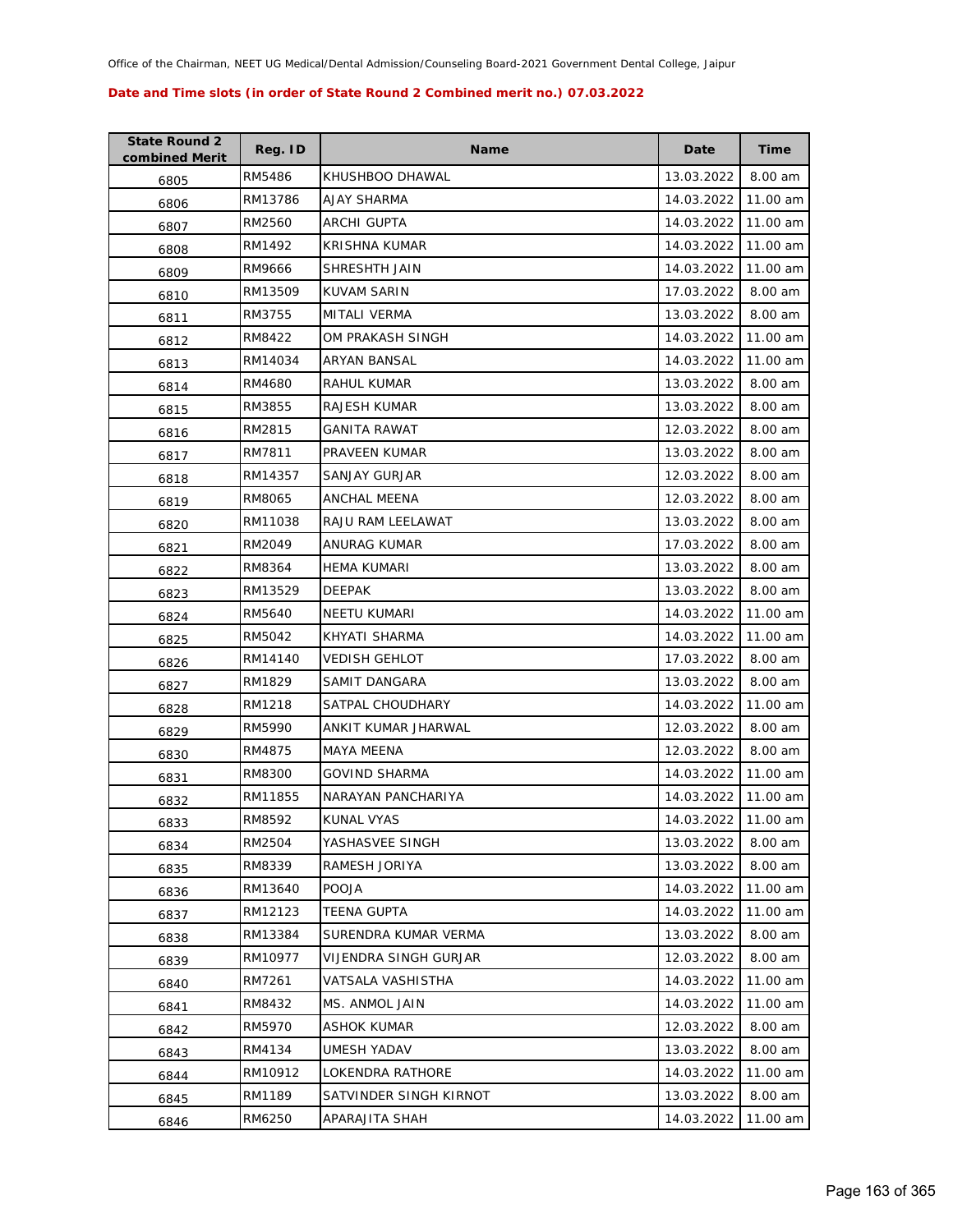| <b>State Round 2</b><br>combined Merit | Reg. ID | <b>Name</b>            | Date       | <b>Time</b> |
|----------------------------------------|---------|------------------------|------------|-------------|
| 6847                                   | RM13892 | <b>MONIKA KUMARI</b>   | 12.03.2022 | 11.00 am    |
| 6848                                   | RM14989 | CHIYANSHI SETH         | 14.03.2022 | 11.00 am    |
| 6849                                   | RM13884 | MUHAMMAD RAMZAN        | 14.03.2022 | 11.00 am    |
| 6850                                   | RM6172  | YAMANDEEP              | 12.03.2022 | 8.00 am     |
| 6851                                   | RM15578 | AJAY SHARMA            | 14.03.2022 | 11.00 am    |
| 6852                                   | RM3974  | <b>JAYA GURJAR</b>     | 12.03.2022 | 11.00 am    |
| 6853                                   | RM6145  | SANTOSH KUMARI         | 13.03.2022 | 8.00 am     |
| 6854                                   | RM3910  | <b>MUKUL KOLI</b>      | 13.03.2022 | 8.00 am     |
| 6855                                   | RM3648  | ANTIMA MEENA           | 12.03.2022 | 8.00 am     |
| 6856                                   | RM13049 | SAMMA RAM              | 13.03.2022 | 8.00 am     |
| 6857                                   | RM7511  | KALPESH KUMAR KHATIK   | 13.03.2022 | 8.00 am     |
| 6858                                   | RM5495  | NITESH DARIYA          | 13.03.2022 | 8.00 am     |
| 6859                                   | RM14919 | MANJU BAJIYA           | 14.03.2022 | 11.00 am    |
| 6860                                   | RM7317  | YESHU KUMAR            | 12.03.2022 | 8.00 am     |
| 6861                                   | RM3075  | <b>HEMANT KUMAR</b>    | 13.03.2022 | 8.00 am     |
| 6862                                   | RM5518  | <b>KARAN NARNOLIYA</b> | 13.03.2022 | 8.00 am     |
| 6863                                   | RM14158 | <b>CHAROOL SAHU</b>    | 14.03.2022 | 11.00 am    |
| 6864                                   | RM6161  | ABHISHEK BHANWARIA     | 13.03.2022 | 8.00 am     |
| 6865                                   | RM7628  | <b>HARDIK KHATRI</b>   | 14.03.2022 | 11.00 am    |
| 6866                                   | RM4962  | POOJA MEENA            | 12.03.2022 | 8.00 am     |
| 6867                                   | RM5920  | SIMRAN MAAN            | 14.03.2022 | 11.00 am    |
| 6868                                   | RM2266  | MONIKA SHARMA          | 14.03.2022 | 11.00 am    |
| 6869                                   | RM14335 | JANUAL KAUSAR          | 14.03.2022 | 11.00 am    |
| 6870                                   | RM3770  | DIVYA SOLANKI          | 14.03.2022 | 11.00 am    |
| 6871                                   | RM10417 | PIYUSH NAGAR           | 14.03.2022 | 11.00 am    |
| 6872                                   | RM15639 | ROHIT SHARMA           | 14.03.2022 | 11.00 am    |
| 6873                                   | RN15962 | <b>HEMANT DHAKED</b>   | 14.03.2022 | 11.00 am    |
| 6874                                   | RM6535  | TUSHAR GHATELA         | 14.03.2022 | 11.00 am    |
| 6875                                   | RM7398  | MUKH RAM JINDOLIYA     | 13.03.2022 | 8.00 am     |
| 6876                                   | RM14825 | CHHAYA JANGIR          | 14.03.2022 | 11.00 am    |
| 6877                                   | RM10380 | KRATIKA SHARMA         | 14.03.2022 | 11.00 am    |
| 6878                                   | RM7950  | KAVITA VERMA           | 13.03.2022 | 8.00 am     |
| 6879                                   | RM5605  | <b>SIMON</b>           | 13.03.2022 | 8.00 am     |
| 6880                                   | RM10588 | SWASTI JAIN            | 14.03.2022 | 11.00 am    |
| 6881                                   | RM14594 | BHRAT                  | 17.03.2022 | 8.00 am     |
| 6882                                   | RM13946 | <b>SHASHANK GARG</b>   | 14.03.2022 | 11.00 am    |
| 6883                                   | RM2131  | HARSH JAIN             | 14.03.2022 | 11.00 am    |
| 6884                                   | RM4997  | SIDDHARTH VERMA        | 13.03.2022 | 8.00 am     |
| 6885                                   | RM3492  | ABHISHEK DOUCHANIA     | 13.03.2022 | 8.00 am     |
| 6886                                   | RM3812  | SHAILESH KUMAR         | 14.03.2022 | 11.00 am    |
| 6887                                   | RM7172  | KIRTI BAIRWA           | 13.03.2022 | 8.00 am     |
| 6888                                   | RM5190  | YUKTA PANWAR           | 14.03.2022 | 11.00 am    |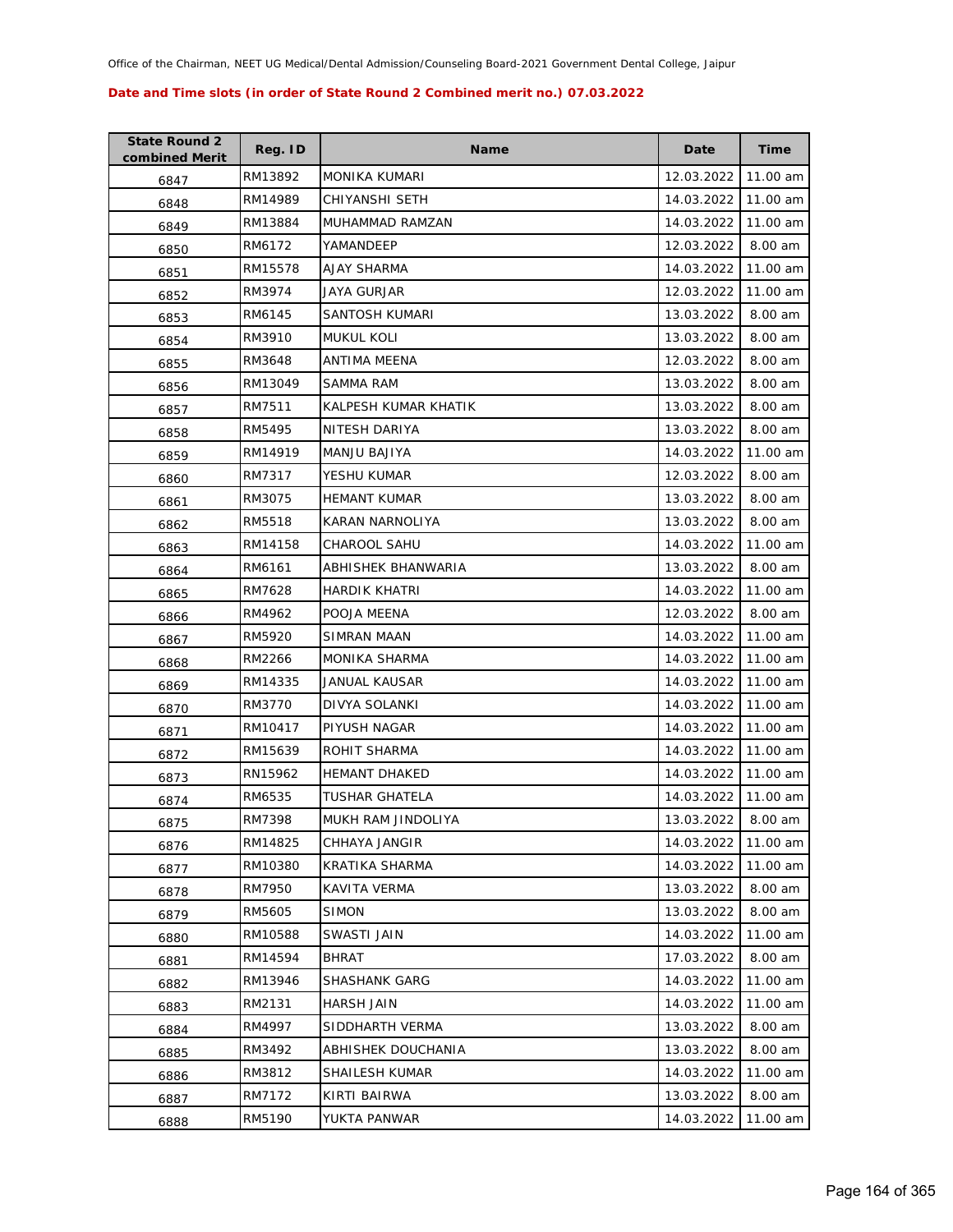| <b>State Round 2</b><br>combined Merit | Reg. ID | Name                   | Date       | <b>Time</b> |
|----------------------------------------|---------|------------------------|------------|-------------|
| 6889                                   | RM8589  | PRIYA AGARWAL          | 14.03.2022 | 11.00 am    |
| 6890                                   | RM12918 | RICHA MEHTA            | 14.03.2022 | 11.00 am    |
| 6891                                   | RM12216 | <b>GEET AJMERA</b>     | 14.03.2022 | 11.00 am    |
| 6892                                   | RM13826 | <b>TUSHAR SHRIMAL</b>  | 14.03.2022 | 11.00 am    |
| 6893                                   | RM3375  | <b>MODIT MEENA</b>     | 12.03.2022 | 8.00 am     |
| 6894                                   | RM3834  | PRIYA SISODIYA         | 13.03.2022 | 8.00 am     |
| 6895                                   | RM11859 | SNEHA KANSOTIYA        | 13.03.2022 | 8.00 am     |
| 6896                                   | RM2954  | DINESH KUMAR MEENA     | 12.03.2022 | 8.00 am     |
| 6897                                   | RM2148  | SUMAN SEERVI           | 14.03.2022 | 11.00 am    |
| 6898                                   | RM7114  | VINIT KUMAR MEENA      | 12.03.2022 | 8.00 am     |
| 6899                                   | RM3140  | PRIYA SAINI            | 14.03.2022 | 11.00 am    |
| 6900                                   | RM8052  | TEJKARAN               | 13.03.2022 | 8.00 am     |
| 6901                                   | RM8012  | RACHNA KUMARI          | 12.03.2022 | 8.00 am     |
| 6902                                   | RM4094  | AASHISH BHIMWAL        | 13.03.2022 | 8.00 am     |
| 6903                                   | RM5835  | RITIKA NIRMAL          | 13.03.2022 | 8.00 am     |
| 6904                                   | RM10494 | NIDHI                  | 17.03.2022 | 8.00 am     |
| 6905                                   | RM9817  | <b>BHARTI SONI</b>     | 14.03.2022 | 11.00 am    |
| 6906                                   | RN16183 | MS.SULOCHANA           | 14.03.2022 | 11.00 am    |
| 6907                                   | RM1732  | NIKITA KHANNA          | 13.03.2022 | 8.00 am     |
| 6908                                   | RM9726  | NEETU GURJAR           | 12.03.2022 | 11.00 am    |
| 6909                                   | RM14727 | SAURABH JANGID         | 14.03.2022 | 11.00 am    |
| 6910                                   | RM1468  | SADHANA VERMA          | 13.03.2022 | 8.00 am     |
| 6911                                   | RM13479 | <b>SUMAN CHOUDHARY</b> | 14.03.2022 | 11.00 am    |
| 6912                                   | RM3775  | <b>SUNIL</b>           | 13.03.2022 | 8.00 am     |
| 6913                                   | RM14416 | NEHA POONIA            | 14.03.2022 | 11.00 am    |
| 6914                                   | RM8047  | RAHUL KUMAR VERMA      | 13.03.2022 | 8.00 am     |
| 6915                                   | RM10194 | <b>BHAVESH</b>         | 13.03.2022 | 8.00 am     |
| 6916                                   | RM13721 | RAKHI YADAV            | 14.03.2022 | 11.00 am    |
| 6917                                   | RM15594 | SHRUTI SHARMA          | 14.03.2022 | 11.00 am    |
| 6918                                   | RM3463  | REKHA MEENA            | 12.03.2022 | 8.00 am     |
| 6919                                   | RM5952  | VIRENDRA SINGH         | 12.03.2022 | 11.00 am    |
| 6920                                   | RM5262  | ROHITASH KUMAR KHORWAL | 13.03.2022 | 8.00 am     |
| 6921                                   | RM5924  | KHUSHI SONI            | 14.03.2022 | 11.00 am    |
| 6922                                   | RM1603  | DEEPIKA KHATRI         | 13.03.2022 | 8.00 am     |
| 6923                                   | RM14475 | KIRAN                  | 14.03.2022 | 11.00 am    |
| 6924                                   | RM5630  | KRISHNA RAM            | 13.03.2022 | 8.00 am     |
| 6925                                   | RM13416 | ANANYA SINGH           | 14.03.2022 | 11.00 am    |
| 6926                                   | RM4893  | KUNAL N. SOAN          | 13.03.2022 | 8.00 am     |
| 6927                                   | RM1131  | KAUSHAL KUMAR JANGID   | 14.03.2022 | 11.00 am    |
| 6928                                   | RM5887  | LOKESH                 | 13.03.2022 | 8.00 am     |
| 6929                                   | RM10963 | CHELSI SUWALKA         | 14.03.2022 | 11.00 am    |
| 6930                                   | RM7582  | <b>SURJEET</b>         | 13.03.2022 | 8.00 am     |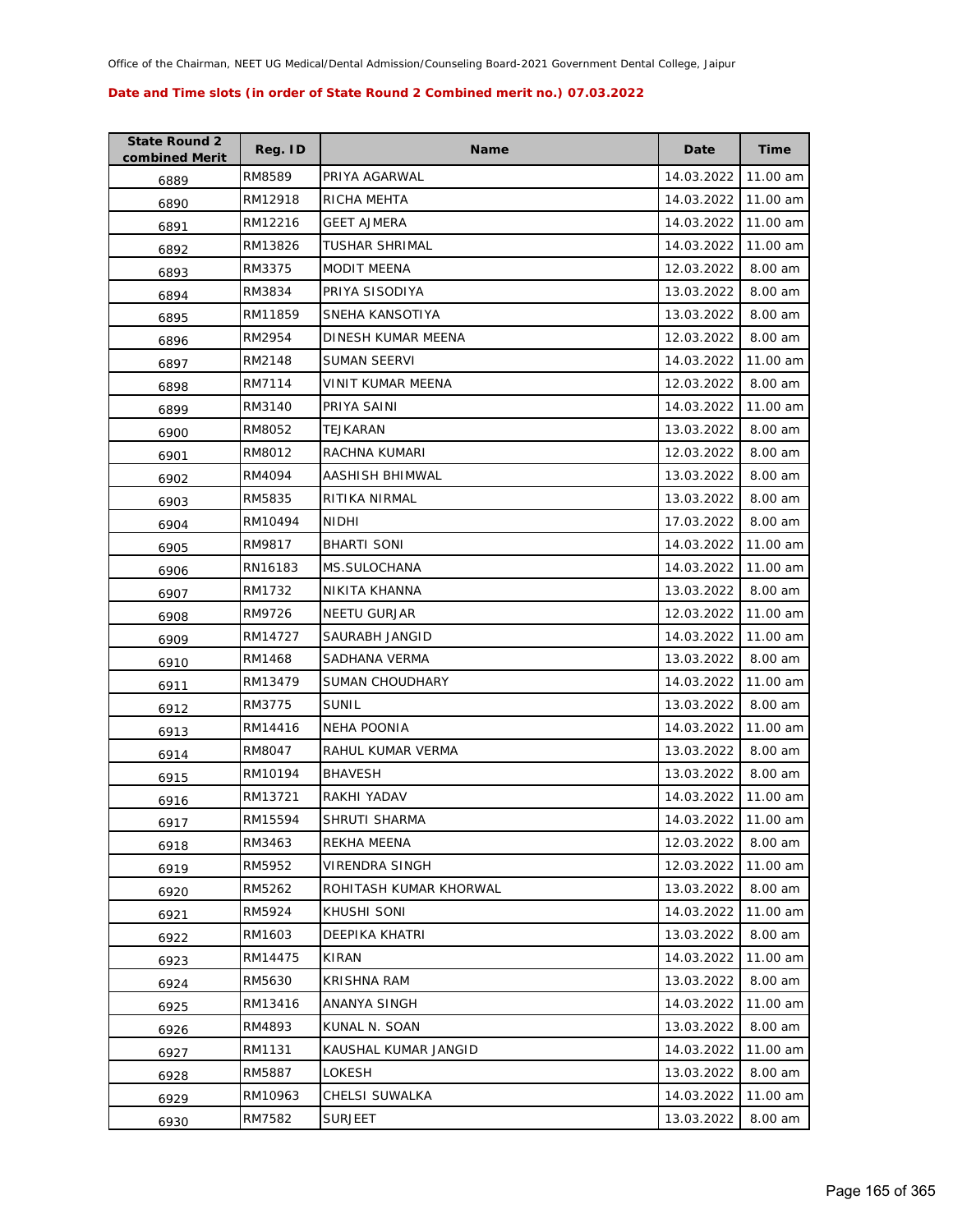| <b>State Round 2</b><br>combined Merit | Reg. ID | <b>Name</b>               | Date       | <b>Time</b> |
|----------------------------------------|---------|---------------------------|------------|-------------|
| 6931                                   | RM11680 | SAKSHI GOYAL              | 14.03.2022 | 11.00 am    |
| 6932                                   | RM1483  | ABHISHEK JALUTHRIA        | 13.03.2022 | 8.00 am     |
| 6933                                   | RM3544  | ADITYA KUMAR GUPTA        | 14.03.2022 | 11.00 am    |
| 6934                                   | RM4792  | NAGPAL JOGSAN             | 13.03.2022 | 8.00 am     |
| 6935                                   | RM11473 | SAMANDAR SINGH            | 13.03.2022 | 8.00 am     |
| 6936                                   | RM8436  | <b>DASHARATH KUMAR</b>    | 13.03.2022 | 8.00 am     |
| 6937                                   | RM11846 | PRIYANKA                  | 13.03.2022 | 8.00 am     |
| 6938                                   | RM13231 | <b>ABHISHEK SONI</b>      | 14.03.2022 | 11.00 am    |
| 6939                                   | RM10026 | SHIVANSHI GUPTA           | 14.03.2022 | 11.00 am    |
| 6940                                   | RM3321  | NEELAM                    | 13.03.2022 | 8.00 am     |
| 6941                                   | RM3385  | KHUSHBOO KUMARI MEENA     | 12.03.2022 | 8.00 am     |
| 6942                                   | RM5273  | SHUBHAM AGARWAL           | 17.03.2022 | 8.00 am     |
| 6943                                   | RM10541 | <b>KAVITA MEENA</b>       | 12.03.2022 | 8.00 am     |
| 6944                                   | RM6674  | KALPNA KUMARI MEENA       | 12.03.2022 | 8.00 am     |
| 6945                                   | RM14873 | YASH VASHISHTH            | 17.03.2022 | 8.00 am     |
| 6946                                   | RM4558  | RUKASAR BANU              | 14.03.2022 | 11.00 am    |
| 6947                                   | RM11416 | <b>ASHMIN BANO</b>        | 14.03.2022 | 11.00 am    |
| 6948                                   | RM2778  | ADITI PANWAR              | 13.03.2022 | 8.00 am     |
| 6949                                   | RM7861  | <b>HITESH</b>             | 13.03.2022 | 8.00 am     |
| 6950                                   | RM10017 | MANEESH KUMAR DAYAMA      | 13.03.2022 | 8.00 am     |
| 6951                                   | RM6200  | ANKIT RAJ                 | 13.03.2022 | 8.00 am     |
| 6952                                   | RM4553  | RASHI GAUTAM              | 14.03.2022 | 11.00 am    |
| 6953                                   | RM6740  | SAGAR KUMAR BAIRWA        | 13.03.2022 | 8.00 am     |
| 6954                                   | RM10281 | <b>HARIOM BERAWA</b>      | 13.03.2022 | 8.00 am     |
| 6955                                   | RM15505 | <b>UDIT VERMA</b>         | 14.03.2022 | 11.00 am    |
| 6956                                   | RM10628 | VIKASH VISHNOI            | 14.03.2022 | 11.00 am    |
| 6957                                   | RM12366 | GARVITA MAHESHWARI        | 14.03.2022 | 11.00 am    |
| 6958                                   | RM7422  | TANU MEENA                | 12.03.2022 | 8.00 am     |
| 6959                                   | RM7747  | <b>ISHA SINGH BENIWAL</b> | 14.03.2022 | 11.00 am    |
| 6960                                   | RM13858 | PRERNA                    | 13.03.2022 | 8.00 am     |
| 6961                                   | RM12996 | ANJALI KUMARI             | 14.03.2022 | 11.00 am    |
| 6962                                   | RM8362  | YUVRAJ KHATIK             | 13.03.2022 | 8.00 am     |
| 6963                                   | RM7820  | MUKESH CHOUHAN            | 13.03.2022 | 8.00 am     |
| 6964                                   | RM8656  | DIVYA SHEKHAWAT           | 14.03.2022 | 11.00 am    |
| 6965                                   | RM7751  | KHEMRAJ BAIRWA            | 13.03.2022 | 8.00 am     |
| 6966                                   | RM13572 | <b>VANDANA MEENA</b>      | 12.03.2022 | 8.00 am     |
| 6967                                   | RM9242  | DEEPIKA DHANAWAT          | 12.03.2022 | 8.00 am     |
| 6968                                   | RM5854  | RAJESH KUMAR              | 13.03.2022 | 8.00 am     |
| 6969                                   | RM11216 | DIVYA MANGALHARA          | 14.03.2022 | 11.00 am    |
| 6970                                   | RM13078 | <b>MANJU MEENA</b>        | 12.03.2022 | 8.00 am     |
| 6971                                   | RM5679  | RAMESH KUMAR              | 13.03.2022 | 8.00 am     |
| 6972                                   | RM15040 | POOJA KUMAWAT             | 14.03.2022 | 11.00 am    |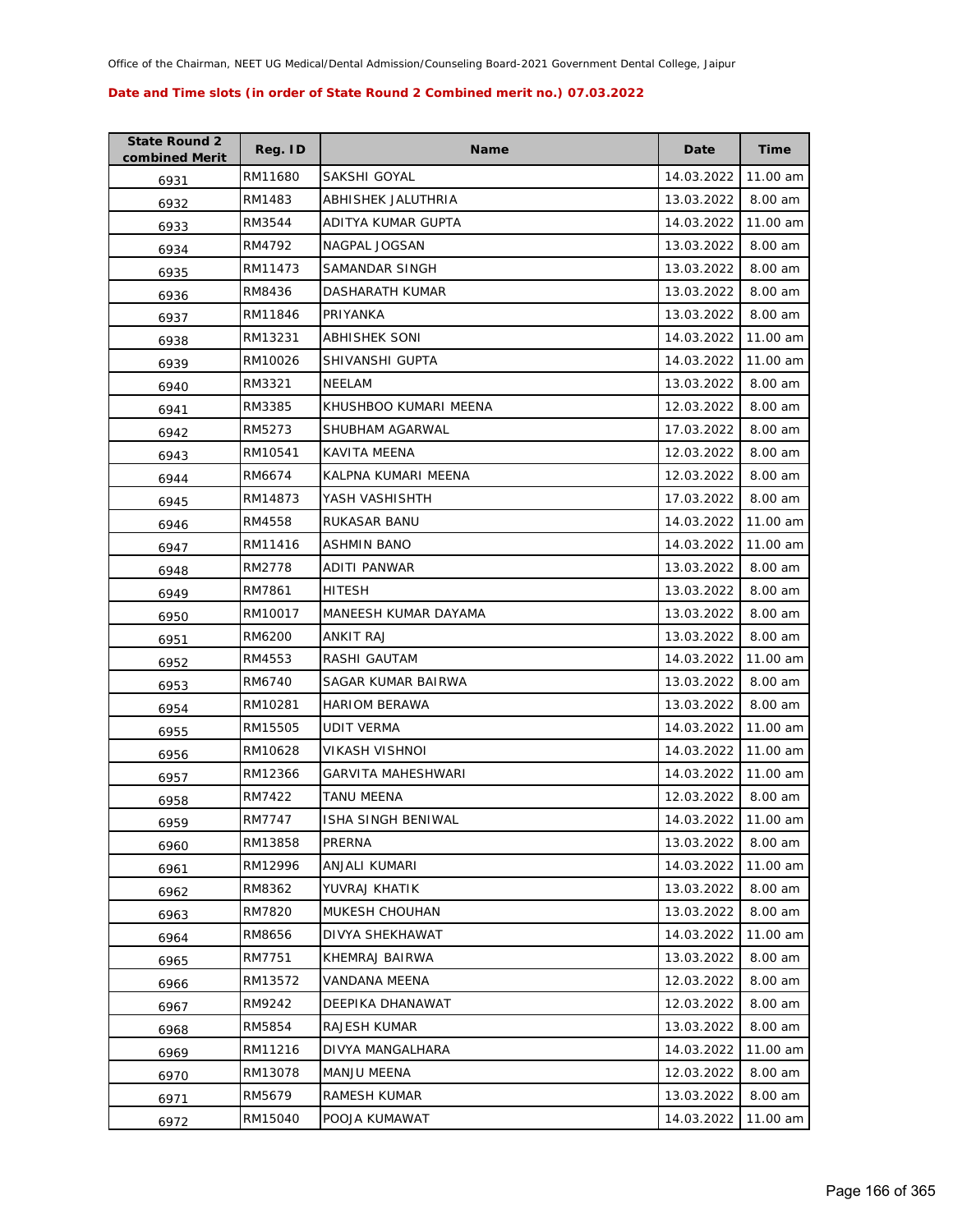| <b>State Round 2</b><br>combined Merit | Reg. ID | <b>Name</b>            | Date       | <b>Time</b> |
|----------------------------------------|---------|------------------------|------------|-------------|
| 6973                                   | RM9314  | <b>NEZY JAIN</b>       | 14.03.2022 | 11.00 am    |
| 6974                                   | RM4295  | GURJAR AJAY SINGH      | 12.03.2022 | 11.00 am    |
| 6975                                   | RM9502  | ASHOK KUMAR            | 13.03.2022 | 8.00 am     |
| 6976                                   | RM14584 | SHIKHA KOTWAL          | 12.03.2022 | 8.00 am     |
| 6977                                   | RM7225  | TOSIF RAZA             | 14.03.2022 | 11.00 am    |
| 6978                                   | RM1150  | <b>BHAWANA</b>         | 14.03.2022 | 11.00 am    |
| 6979                                   | RM6666  | ATUL KUMAR CHHIPA      | 17.03.2022 | 8.00 am     |
| 6980                                   | RM9855  | MOHIT DEWARA           | 13.03.2022 | 8.00 am     |
| 6981                                   | RM8996  | MS. SANGEETA MEENA     | 12.03.2022 | 8.00 am     |
| 6982                                   | RM8599  | RADHIKA SHARMA         | 14.03.2022 | 11.00 am    |
| 6983                                   | RM10697 | NAVEEN DAWKIYA         | 13.03.2022 | 8.00 am     |
| 6984                                   | RM6521  | NEETESH KUMAR MEENA    | 12.03.2022 | 8.00 am     |
| 6985                                   | RM10988 | MITALI SAINI           | 14.03.2022 | 11.00 am    |
| 6986                                   | RM8937  | PRIYANSHI SHARMA       | 14.03.2022 | 11.00 am    |
| 6987                                   | RM12723 | BHAVYA BHANDARI        | 14.03.2022 | 11.00 am    |
| 6988                                   | RM15771 | <b>RUHEEN KHAN</b>     | 17.03.2022 | 8.00 am     |
| 6989                                   | RM9302  | PIYUSH BADAYA          | 14.03.2022 | 11.00 am    |
| 6990                                   | RM1828  | <b>NAMAN SINGH</b>     | 12.03.2022 | 11.00 am    |
| 6991                                   | RM7825  | ASHISH KUMAR SIROHIWAL | 13.03.2022 | 8.00 am     |
| 6992                                   | RM8426  | <b>HRITIK MEENA</b>    | 12.03.2022 | 8.00 am     |
| 6993                                   | RM11565 | SHREYAS RAMAN          | 17.03.2022 | 8.00 am     |
| 6994                                   | RM1334  | VINAYAK NAGAR          | 14.03.2022 | 11.00 am    |
| 6995                                   | RM7069  | ATUL VERMA             | 13.03.2022 | 8.00 am     |
| 6996                                   | RM7091  | ANANY MEHRIYA          | 14.03.2022 | 11.00 am    |
| 6997                                   | RM2594  | GAURAV KUMAR           | 14.03.2022 | 11.00 am    |
| 6998                                   | RM15407 | SIMRAN TATWAL          | 12.03.2022 | 8.00 am     |
| 6999                                   | RM6380  | AYUSHI VERMA           | 13.03.2022 | 8.00 am     |
| 7000                                   | RM8033  | KAPIL KUMAR SIWASIA    | 13.03.2022 | 8.00 am     |
| 7001                                   | RM10712 | <b>JAYANT KUMAR</b>    | 13.03.2022 | 8.00 am     |
| 7002                                   | RM11901 | ADITI VERMA            | 12.03.2022 | 8.00 am     |
| 7003                                   | RM4947  | AKSHAY KUMAR MARMAT    | 13.03.2022 | 8.00 am     |
| 7004                                   | RM13767 | ADITYA DHUSABAT        | 12.03.2022 | 8.00 am     |
| 7005                                   | RM1528  | ROHIT VERMA            | 13.03.2022 | 8.00 am     |
| 7006                                   | RM7107  | <b>GARIMA MEENA</b>    | 12.03.2022 | 8.00 am     |
| 7007                                   | RM14317 | MAHIMA PANWAR          | 14.03.2022 | 11.00 am    |
| 7008                                   | RM7323  | SHRISTI PANWAR         | 13.03.2022 | 8.00 am     |
| 7009                                   | RM1248  | RATANA MEENA           | 12.03.2022 | 8.00 am     |
| 7010                                   | RM11803 | <b>GEETIKA TANANIA</b> | 13.03.2022 | 8.00 am     |
| 7011                                   | RM11612 | POOJA KUMARI MEENA     | 12.03.2022 | 8.00 am     |
| 7012                                   | RM9459  | SHUBHAM KHANDELWAL     | 14.03.2022 | 11.00 am    |
| 7013                                   | RM8183  | <b>SAPNA</b>           | 13.03.2022 | 8.00 am     |
| 7014                                   | RM1037  | AKSHITA SINGH          | 14.03.2022 | 11.00 am    |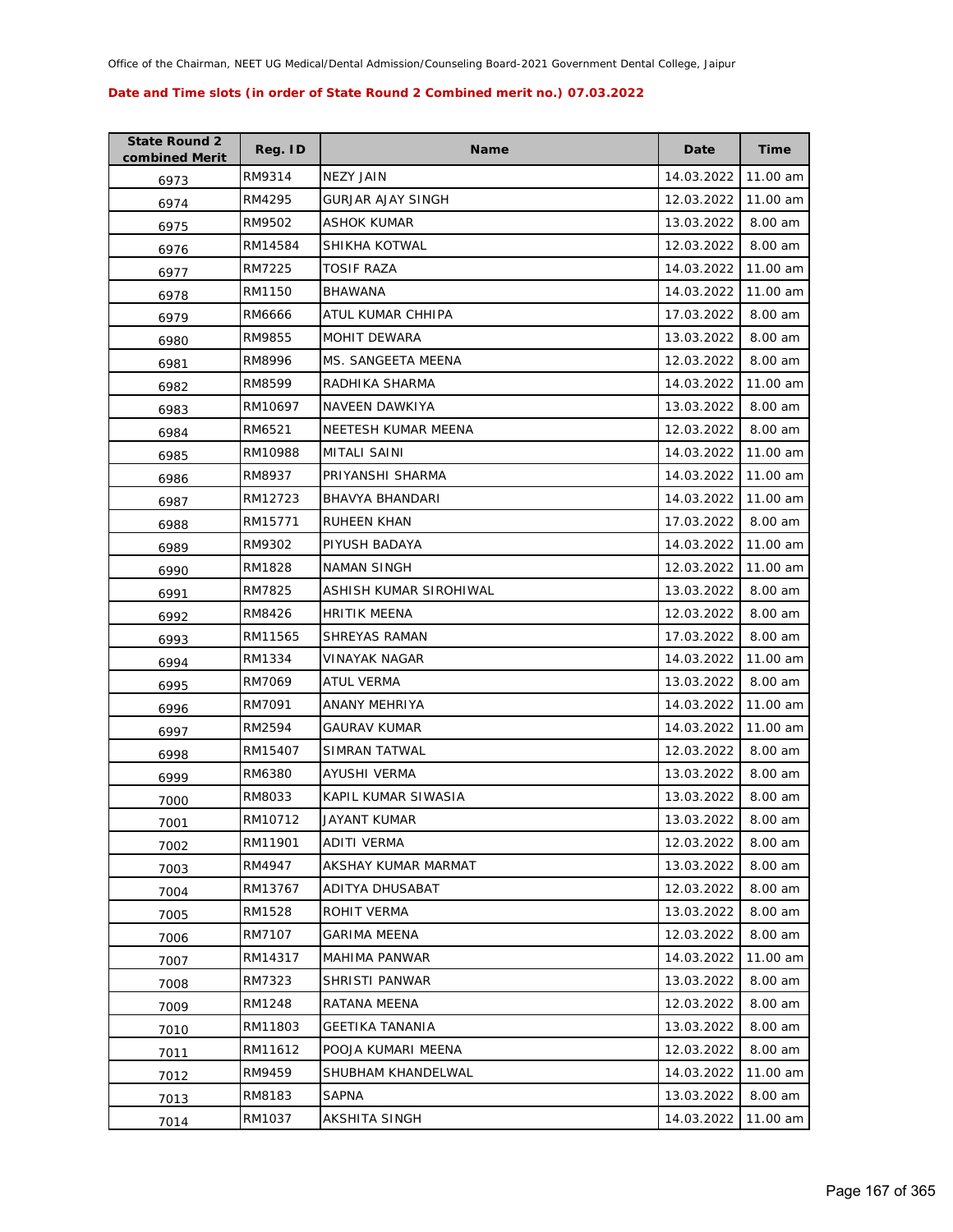| <b>State Round 2</b><br>combined Merit | Reg. ID | <b>Name</b>               | Date       | <b>Time</b> |
|----------------------------------------|---------|---------------------------|------------|-------------|
| 7015                                   | RM10917 | SANYA SHARMA              | 14.03.2022 | 11.00 am    |
| 7016                                   | RM2752  | RANJANA DANGI             | 14.03.2022 | 11.00 am    |
| 7017                                   | RM6374  | NIKITA NAGAR              | 14.03.2022 | 11.00 am    |
| 7018                                   | RM7035  | KUNAL ALHA                | 13.03.2022 | 8.00 am     |
| 7019                                   | RM5107  | <b>MOHAMMED ARIF</b>      | 14.03.2022 | 11.00 am    |
| 7020                                   | RM2830  | KHEELIT PRUTHI            | 17.03.2022 | 8.00 am     |
| 7021                                   | RM9092  | <b>KAMLESH NINAMA</b>     | 12.03.2022 | 8.00 am     |
| 7022                                   | RM5050  | VAISHNAVI SONI            | 14.03.2022 | 11.00 am    |
| 7023                                   | RM14052 | <b>MAHESH KUMAR</b>       | 13.03.2022 | 8.00 am     |
| 7024                                   | RM5177  | JITENDRA                  | 13.03.2022 | 8.00 am     |
| 7025                                   | RM4791  | DEEKSHA CHAUHAN           | 13.03.2022 | 8.00 am     |
| 7026                                   | RM2743  | VIKAS MEENA               | 12.03.2022 | 8.00 am     |
| 7027                                   | RM6944  | MANVENDRA SINGH KHANGAROT | 14.03.2022 | 11.00 am    |
| 7028                                   | RM10791 | RAHUL KAJLA               | 14.03.2022 | 11.00 am    |
| 7029                                   | RM4377  | AARUSHI NATANI            | 14.03.2022 | 11.00 am    |
| 7030                                   | RM5961  | JAYA ACHARYA              | 14.03.2022 | 11.00 am    |
| 7031                                   | RM14797 | YASH                      | 17.03.2022 | 8.00 am     |
| 7032                                   | RM9809  | MEDHAVINI SHARMA          | 14.03.2022 | 11.00 am    |
| 7033                                   | RM11257 | RAKSHA KUMARI             | 13.03.2022 | 8.00 am     |
| 7034                                   | RM6057  | DUNGAR SINGH MEENA        | 12.03.2022 | 8.00 am     |
| 7035                                   | RM11714 | NEMI CHAND VERMA          | 13.03.2022 | 8.00 am     |
| 7036                                   | RM7759  | VIKAS UJJAINIA            | 13.03.2022 | 8.00 am     |
| 7037                                   | RM1649  | ANANYA JINDAL             | 14.03.2022 | 11.00 am    |
| 7038                                   | RM7300  | SAHJAD KHAN               | 14.03.2022 | 11.00 am    |
| 7039                                   | RM13614 | MANYA SINGHAL             | 17.03.2022 | 8.00 am     |
| 7040                                   | RM8121  | <b>AYUSH GARG</b>         | 14.03.2022 | 11.00 am    |
| 7041                                   | RM12208 | RINKAL BHAWSAR            | 14.03.2022 | 11.00 am    |
| 7042                                   | RM2307  | MEENAKSHI VERMA           | 13.03.2022 | 8.00 am     |
| 7043                                   | RM8371  | PRIYANKA MEENA            | 12.03.2022 | 8.00 am     |
| 7044                                   | RM4203  | PRIYANK GOYAL             | 17.03.2022 | 8.00 am     |
| 7045                                   | RM13887 | NAQIYHA HITA WALA         | 14.03.2022 | 11.00 am    |
| 7046                                   | RM14374 | <b>ISHVENDER SINGH</b>    | 13.03.2022 | 8.00 am     |
| 7047                                   | RM10775 | CHETAN ARYA               | 13.03.2022 | 8.00 am     |
| 7048                                   | RM10217 | SANGEETA YADAV            | 14.03.2022 | 11.00 am    |
| 7049                                   | RM2203  | PRAKASH GURJAR            | 12.03.2022 | 11.00 am    |
| 7050                                   | RM7921  | <b>BUDHDARAM MEENA</b>    | 12.03.2022 | 8.00 am     |
| 7051                                   | RM6657  | LALIT KUMAR               | 13.03.2022 | 8.00 am     |
| 7052                                   | RM11065 | BHARAT LAKHANI            | 13.03.2022 | 8.00 am     |
| 7053                                   | RM4162  | AAQIL FAROOQ              | 14.03.2022 | 11.00 am    |
| 7054                                   | RM4380  | GAURI DIXIT               | 17.03.2022 | 8.00 am     |
| 7055                                   | RM7061  | ANKITA BAKOLIA            | 13.03.2022 | 8.00 am     |
| 7056                                   | RM4913  | ROSHAN MEENA              | 12.03.2022 | 8.00 am     |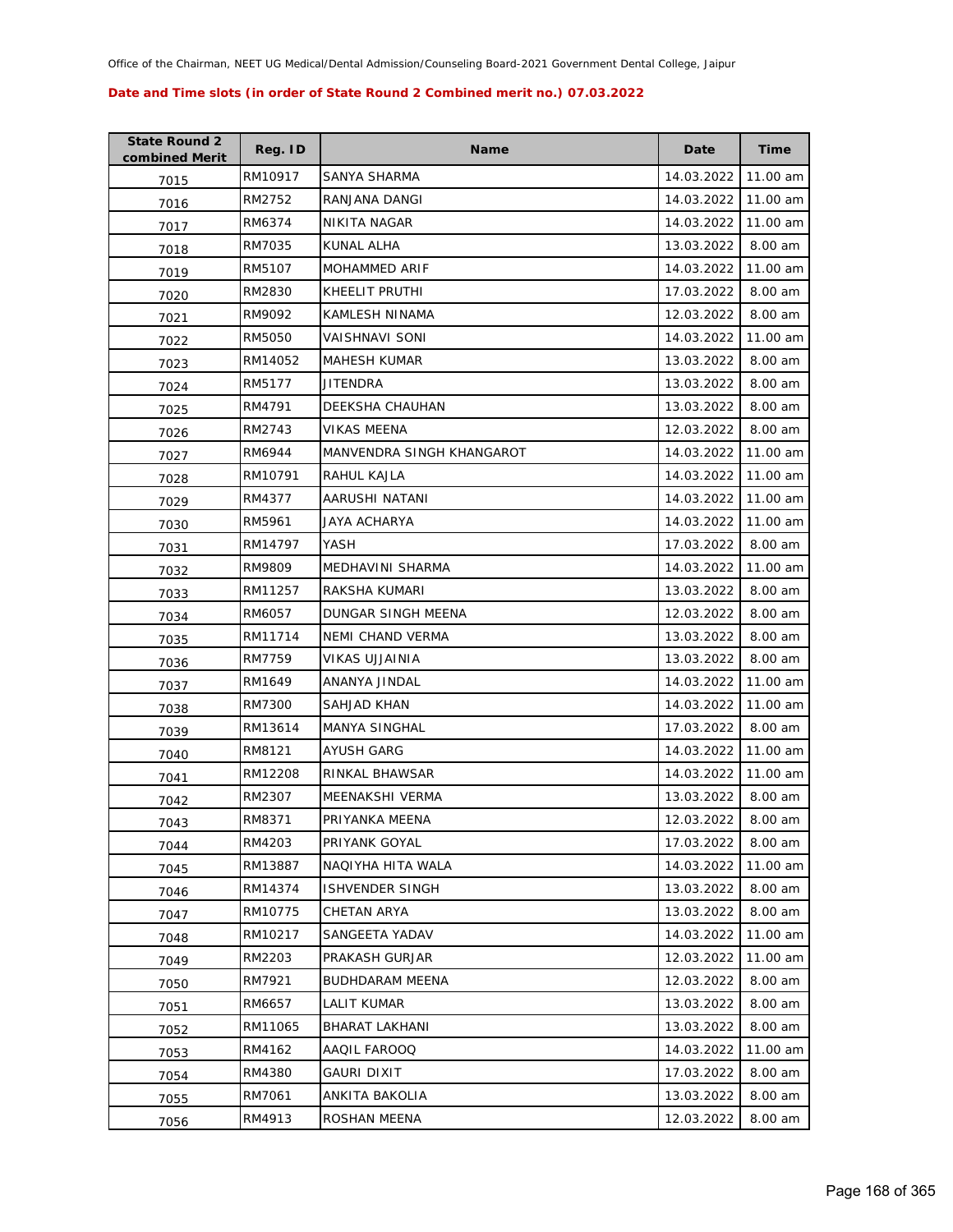| <b>State Round 2</b><br>combined Merit | Reg. ID | <b>Name</b>              | Date       | <b>Time</b> |
|----------------------------------------|---------|--------------------------|------------|-------------|
| 7057                                   | RM1939  | RAHUL BATTAAR            | 12.03.2022 | 11.00 am    |
| 7058                                   | RM10053 | VEDANJALI SHARMA         | 14.03.2022 | 11.00 am    |
| 7059                                   | RM7750  | DHEERAJ PANWAR           | 13.03.2022 | 8.00 am     |
| 7060                                   | RN15966 | <b>BANVARI</b>           | 14.03.2022 | 11.00 am    |
| 7061                                   | RM12519 | MONIKA GURAWA            | 13.03.2022 | 8.00 am     |
| 7062                                   | RM2931  | <b>SUNIL KUMAR</b>       | 13.03.2022 | 8.00 am     |
| 7063                                   | RM11788 | ABHINAV MEENA            | 12.03.2022 | 8.00 am     |
| 7064                                   | RM10191 | AMIT KUMAR BUNKAR        | 13.03.2022 | 8.00 am     |
| 7065                                   | RM13491 | DHEERAJ KUMAR PARIHAR    | 13.03.2022 | 8.00 am     |
| 7066                                   | RM12224 | MANISH KUMAR MEENA       | 12.03.2022 | 8.00 am     |
| 7067                                   | RM8158  | PRIYANKA GOTHWAL         | 13.03.2022 | 8.00 am     |
| 7068                                   | RM8754  | PRINCY GARG              | 14.03.2022 | 11.00 am    |
| 7069                                   | RM1870  | <b>BHAVYA SONI</b>       | 14.03.2022 | 11.00 am    |
| 7070                                   | RM10524 | AYUSHI                   | 12.03.2022 | 8.00 am     |
| 7071                                   | RM9376  | <b>GEETA PATEL</b>       | 14.03.2022 | 11.00 am    |
| 7072                                   | RN16266 | <b>KAJAL RATHORE</b>     | 14.03.2022 | 11.00 am    |
| 7073                                   | RM7131  | ISHIKA SAXENA            | 14.03.2022 | 11.00 am    |
| 7074                                   | RM9976  | PRIYANKA                 | 14.03.2022 | 11.00 am    |
| 7075                                   | RM11745 | SAMPAT SAMARIYA          | 13.03.2022 | 8.00 am     |
| 7076                                   | RM7792  | RAHUL BAIRWA             | 13.03.2022 | 8.00 am     |
| 7077                                   | RM13233 | YASH KHANDELWAL          | 14.03.2022 | 11.00 am    |
| 7078                                   | RM8073  | <b>MANSI SHARMA</b>      | 14.03.2022 | 11.00 am    |
| 7079                                   | RM1496  | PANKAJ KUMAR             | 13.03.2022 | 8.00 am     |
| 7080                                   | RM14008 | ADITYA DHIRAWAT          | 12.03.2022 | 8.00 am     |
| 7081                                   | RM14501 | DHRUVANSH JOSHI          | 14.03.2022 | 11.00 am    |
| 7082                                   | RM13675 | SHAAMBHAVI SINGH         | 17.03.2022 | 8.00 am     |
| 7083                                   | RM6008  | NAINA SINGH              | 13.03.2022 | 8.00 am     |
| 7084                                   | RM15671 | DEEKSHA BANSAL           | 14.03.2022 | 11.00 am    |
| 7085                                   | RM4043  | <b>KAPIL</b>             | 13.03.2022 | 8.00 am     |
| 7086                                   | RM7675  | ANANYA SONGRA            | 13.03.2022 | 8.00 am     |
| 7087                                   | RM12557 | MANISH KUMAR MEENA       | 12.03.2022 | 8.00 am     |
| 7088                                   | RM10341 | SANGEETA                 | 12.03.2022 | 8.00 am     |
| 7089                                   | RM10447 | RAHUL BAIRWA             | 13.03.2022 | 8.00 am     |
| 7090                                   | RM11770 | POONAM GOYAL             | 14.03.2022 | 11.00 am    |
| 7091                                   | RM9880  | AADITYA MOHANLAL BISHNOI | 14.03.2022 | 11.00 am    |
| 7092                                   | RM8005  | URMILA AANJANA           | 17.03.2022 | 8.00 am     |
| 7093                                   | RM12078 | <b>STUTI SURYA</b>       | 17.03.2022 | 8.00 am     |
| 7094                                   | RN16234 | PANDIT MRUNMAYI GIRISH   | 17.03.2022 | 8.00 am     |
| 7095                                   | RM2626  | <b>KANCHAN</b>           | 13.03.2022 | 8.00 am     |
| 7096                                   | RM2866  | JITENDRA VERMA           | 17.03.2022 | 8.00 am     |
| 7097                                   | RM14560 | <b>HARSHIT MATHUR</b>    | 14.03.2022 | 11.00 am    |
| 7098                                   | RM11138 | KIRAN CHOUDHARY          | 14.03.2022 | 11.00 am    |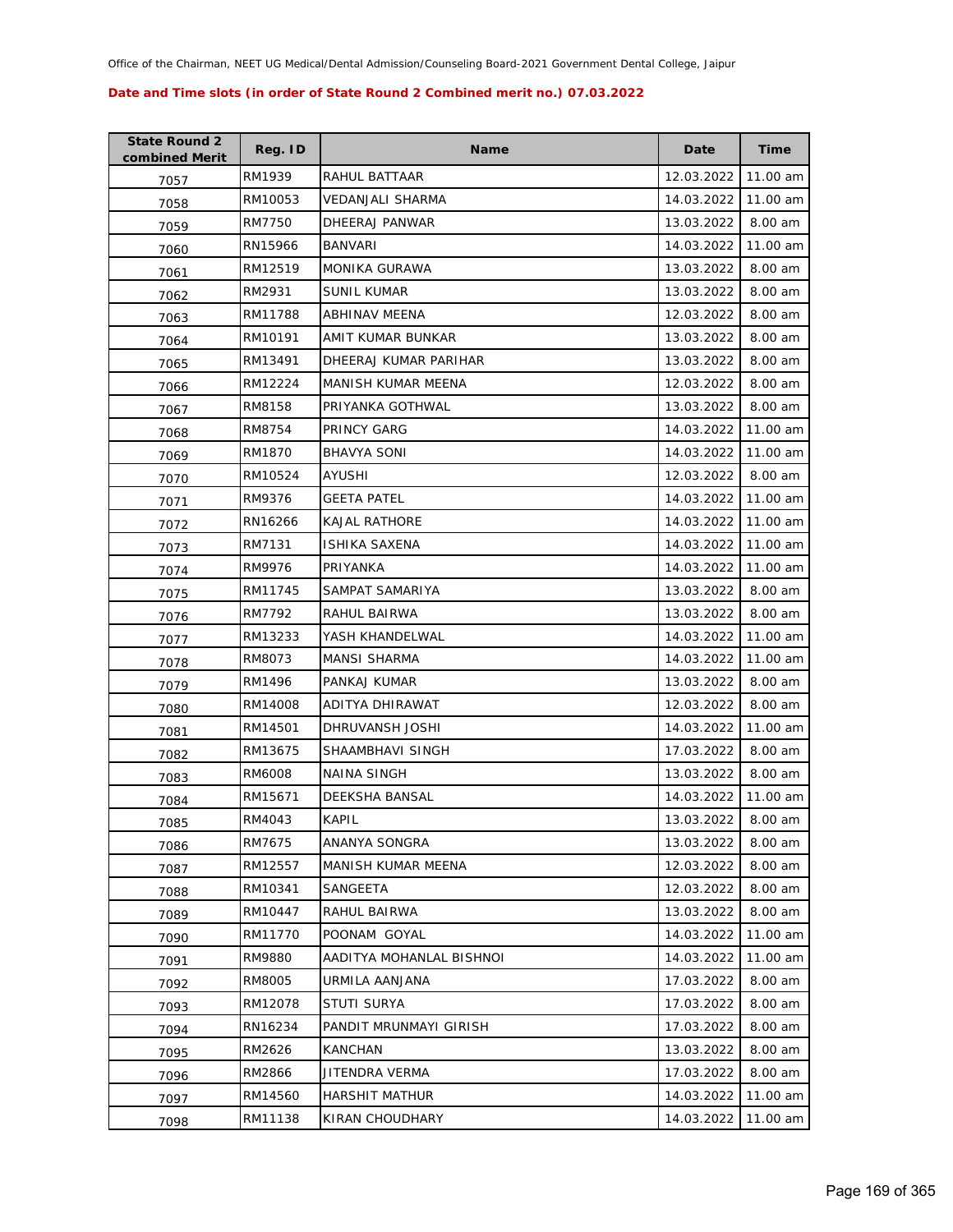| <b>State Round 2</b><br>combined Merit | Reg. ID | <b>Name</b>            | Date       | <b>Time</b> |
|----------------------------------------|---------|------------------------|------------|-------------|
| 7099                                   | RM3032  | LOKESH KUMAR KARELA    | 13.03.2022 | 8.00 am     |
| 7100                                   | RM6654  | <b>BHUMIKA MODI</b>    | 14.03.2022 | 11.00 am    |
| 7101                                   | RM14267 | <b>KUMKUM</b>          | 14.03.2022 | 11.00 am    |
| 7102                                   | RM13568 | AKSHITA KUMARI MEENA   | 12.03.2022 | 8.00 am     |
| 7103                                   | RM13200 | SHREYA AGARWAL         | 17.03.2022 | 8.00 am     |
| 7104                                   | RM1993  | NILAKSHI DAS           | 17.03.2022 | 8.00 am     |
| 7105                                   | RM15753 | SOHAN SHARMA           | 14.03.2022 | 11.00 am    |
| 7106                                   | RM4676  | PRATIBHA SHARMA        | 14.03.2022 | 11.00 am    |
| 7107                                   | RM11361 | KANIKA JAIN            | 14.03.2022 | 11.00 am    |
| 7108                                   | RM5266  | VIJETA JEPH            | 12.03.2022 | 8.00 am     |
| 7109                                   | RM1060  | DIKSHANT KUMAR KHARDIA | 13.03.2022 | 8.00 am     |
| 7110                                   | RM14329 | POOJA SAINI            | 14.03.2022 | 11.00 am    |
| 7111                                   | RM7857  | SONU GOYAL             | 13.03.2022 | 8.00 am     |
| 7112                                   | RM5469  | DEEPENDRA SINGH MEHRA  | 13.03.2022 | 8.00 am     |
| 7113                                   | RM6509  | RIYA MEHRA             | 13.03.2022 | 8.00 am     |
| 7114                                   | RM2949  | JITENDRA KUMAR BAWRIYA | 13.03.2022 | 8.00 am     |
| 7115                                   | RM7627  | <b>HARSHUL HEMKAR</b>  | 14.03.2022 | 11.00 am    |
| 7116                                   | RM7160  | MEGHNA BAKOLIA         | 13.03.2022 | 8.00 am     |
| 7117                                   | RM6159  | PIYUSH KUMAR           | 13.03.2022 | 8.00 am     |
| 7118                                   | RM8839  | SACHIN KUMAR           | 13.03.2022 | 8.00 am     |
| 7119                                   | RM1868  | LAVINA VAISHNAV        | 14.03.2022 | 11.00 am    |
| 7120                                   | RM3772  | ABHAY MEHRA            | 13.03.2022 | 8.00 am     |
| 7121                                   | RM6107  | YUSHMITA BENIWAL       | 13.03.2022 | 8.00 am     |
| 7122                                   | RM12175 | <b>BHARTI JOSHI</b>    | 14.03.2022 | 11.00 am    |
| 7123                                   | RM10414 | ANJESH BAIRWA          | 13.03.2022 | 8.00 am     |
| 7124                                   | RM3549  | NISHANT SINGH MEENA    | 12.03.2022 | 8.00 am     |
| 7125                                   | RM10333 | KAUSHAL SHARMA         | 14.03.2022 | 11.00 am    |
| 7126                                   | RM6642  | PRASHANSA AGRAWAL      | 14.03.2022 | 11.00 am    |
| 7127                                   | RM10796 | DIKSHA SHARMA          | 14.03.2022 | 11.00 am    |
| 7128                                   | RM15218 | YOGITA JAIN            | 14.03.2022 | 11.00 am    |
| 7129                                   | RM10509 | TANUJ SHARMA           | 14.03.2022 | 11.00 am    |
| 7130                                   | RM8872  | PRABHASH KUMAR         | 13.03.2022 | 8.00 am     |
| 7131                                   | RM11237 | ANUPRIYA PARMAR        | 12.03.2022 | 8.00 am     |
| 7132                                   | RM14529 | RAGHUVEER MEENA        | 12.03.2022 | 8.00 am     |
| 7133                                   | RM12883 | PARUL MAHESHWARI       | 14.03.2022 | 11.00 am    |
| 7134                                   | RM4359  | YASH PRAJAPAT          | 14.03.2022 | 11.00 am    |
| 7135                                   | RM5858  | NEHA SHARMA            | 14.03.2022 | 11.00 am    |
| 7136                                   | RM9608  | VEDANT SETHI           | 17.03.2022 | 8.00 am     |
| 7137                                   | RM6651  | KANTA                  | 13.03.2022 | 8.00 am     |
| 7138                                   | RM3102  | ROHIT KUMAR BAIRWA     | 13.03.2022 | 8.00 am     |
| 7139                                   | RN16220 | NISHANT SHARMA         | 14.03.2022 | 11.00 am    |
| 7140                                   | RM10641 | NIKITA RAR             | 14.03.2022 | 11.00 am    |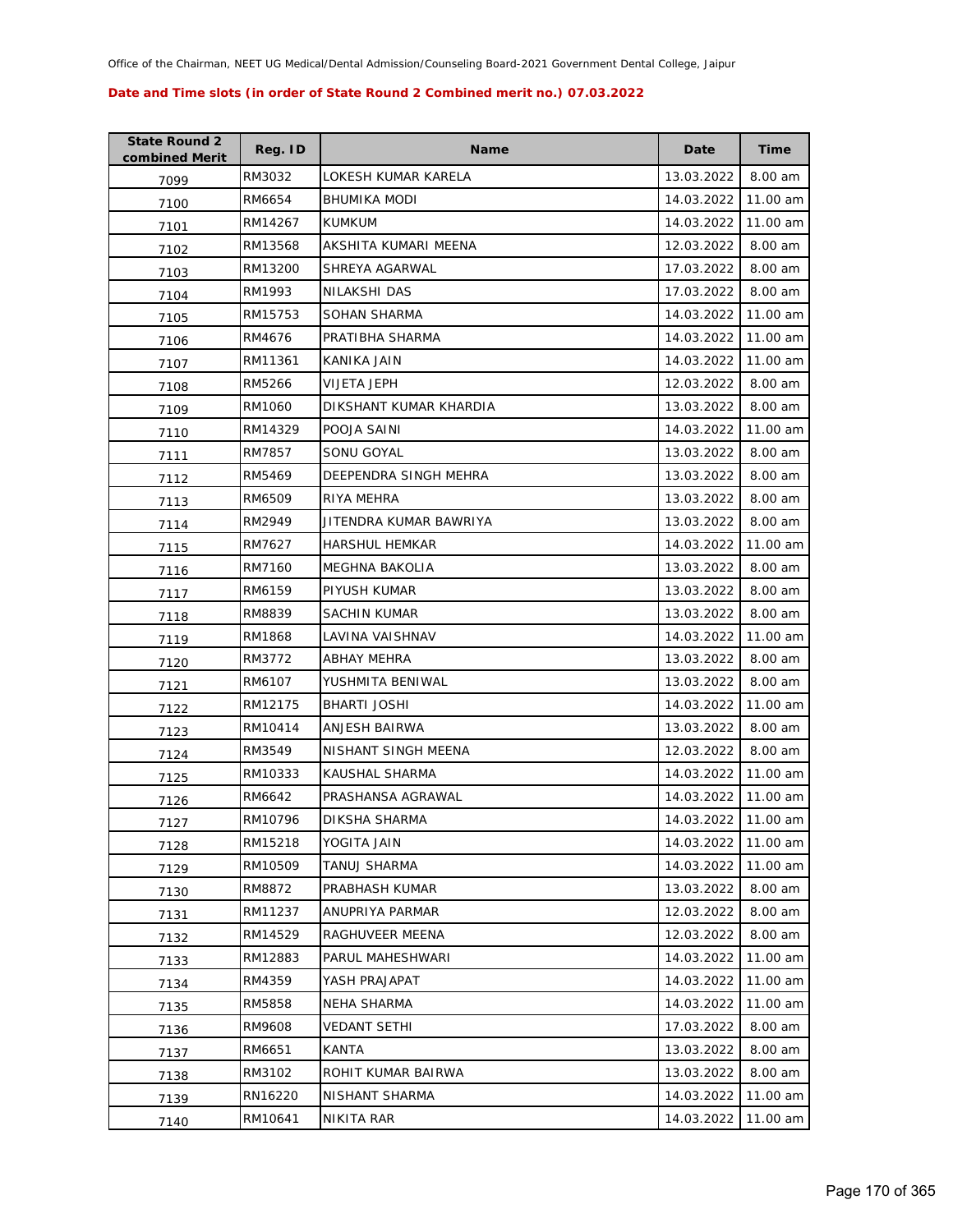| <b>State Round 2</b><br>combined Merit | Reg. ID | <b>Name</b>            | Date       | <b>Time</b> |
|----------------------------------------|---------|------------------------|------------|-------------|
| 7141                                   | RM11785 | PREETI KUMARI          | 13.03.2022 | 8.00 am     |
| 7142                                   | RM14439 | ASHMITA CHOUDHARY      | 14.03.2022 | 11.00 am    |
| 7143                                   | RM8407  | ROHIT SAHU             | 14.03.2022 | 11.00 am    |
| 7144                                   | RM10753 | YOGESH MEENA           | 12.03.2022 | 8.00 am     |
| 7145                                   | RM10610 | UMM E HANI             | 17.03.2022 | 8.00 am     |
| 7146                                   | RM15831 | DIVYANSHI BHATT        | 14.03.2022 | 11.00 am    |
| 7147                                   | RM5812  | SAPNA MEENA            | 12.03.2022 | 8.00 am     |
| 7148                                   | RM2767  | <b>VISHAL</b>          | 13.03.2022 | 8.00 am     |
| 7149                                   | RM10173 | ANUSHIKHA MEENA        | 12.03.2022 | 8.00 am     |
| 7150                                   | RM13352 | <b>FARHA KHAN</b>      | 14.03.2022 | 11.00 am    |
| 7151                                   | RM1514  | ANJU MEENA             | 12.03.2022 | 8.00 am     |
| 7152                                   | RM9195  | LALITA BAGRI           | 13.03.2022 | 8.00 am     |
| 7153                                   | RM7623  | RITTIK GUPTA           | 14.03.2022 | 11.00 am    |
| 7154                                   | RM2922  | VISHAL                 | 13.03.2022 | 8.00 am     |
| 7155                                   | RM5218  | NARENDER MEENA         | 12.03.2022 | 8.00 am     |
| 7156                                   | RM1482  | KRISHN CHAND MEENA     | 12.03.2022 | 8.00 am     |
| 7157                                   | RM6658  | ADITYA SHARMA          | 14.03.2022 | 11.00 am    |
| 7158                                   | RM12143 | KOMAL NEMIWAL          | 14.03.2022 | 11.00 am    |
| 7159                                   | RM11991 | KARTIK GEHLOT          | 14.03.2022 | 11.00 am    |
| 7160                                   | RM8223  | <b>GUNJAN JAIMAN</b>   | 14.03.2022 | 11.00 am    |
| 7161                                   | RM3157  | <b>DEEPCHAND</b>       | 12.03.2022 | 8.00 am     |
| 7162                                   | RM4191  | AYUSH ANAND SHARMA     | 14.03.2022 | 11.00 am    |
| 7163                                   | RM8747  | MANVI MEGHWAL          | 13.03.2022 | 8.00 am     |
| 7164                                   | RM9939  | MUKESH KUMAR MEENA     | 12.03.2022 | 8.00 am     |
| 7165                                   | RM11117 | VANSHIKA NAGPAL        | 14.03.2022 | 11.00 am    |
| 7166                                   | RM9889  | CHAITANYA CHARUL       | 17.03.2022 | 8.00 am     |
| 7167                                   | RM15292 | YOGITA MAHAWAR         | 13.03.2022 | 8.00 am     |
| 7168                                   | RM2214  | JEETRAM MEENA          | 12.03.2022 | 8.00 am     |
| 7169                                   | RM12441 | VISHAKHA KALA          | 13.03.2022 | 8.00 am     |
| 7170                                   | RM14885 | SHUBHAM MALPANI        | 17.03.2022 | 8.00 am     |
| 7171                                   | RM7767  | RAHUL KUMAR VERMA      | 13.03.2022 | 8.00 am     |
| 7172                                   | RM6772  | BHARTENDU JADON        | 14.03.2022 | 11.00 am    |
| 7173                                   | RM7520  | <b>JINENDRA SHARMA</b> | 14.03.2022 | 11.00 am    |
| 7174                                   | RM1823  | POOJA KISHNAWA         | 13.03.2022 | 8.00 am     |
| 7175                                   | RM4088  | ADITI SHARMA           | 14.03.2022 | 11.00 am    |
| 7176                                   | RM8864  | CHINTU MEENA           | 12.03.2022 | 8.00 am     |
| 7177                                   | RM3059  | PARIKSHIT KHANDELWAL   | 14.03.2022 | 11.00 am    |
| 7178                                   | RM1898  | PREETI                 | 14.03.2022 | 11.00 am    |
| 7179                                   | RM9365  | YOGESH BARWAR          | 13.03.2022 | 8.00 am     |
| 7180                                   | RM9964  | KESHAV CHATURVEDI      | 14.03.2022 | 11.00 am    |
| 7181                                   | RM13986 | SONU MEENA             | 12.03.2022 | 8.00 am     |
| 7182                                   | RM2717  | ANKIT KUMAR            | 13.03.2022 | 8.00 am     |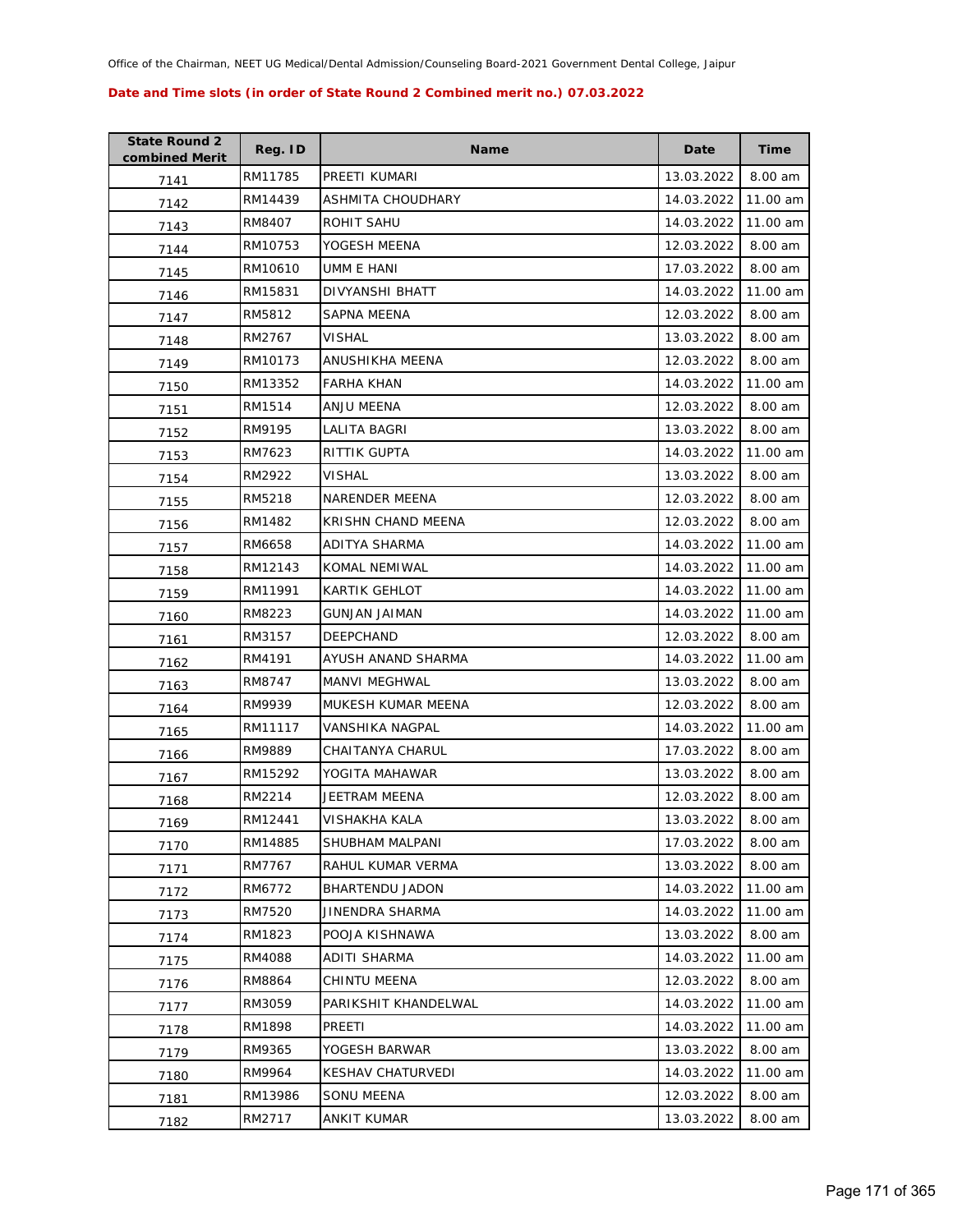| <b>State Round 2</b><br>combined Merit | Reg. ID | <b>Name</b>            | Date       | <b>Time</b> |
|----------------------------------------|---------|------------------------|------------|-------------|
| 7183                                   | RM12530 | CHANDARCHUD SINGH HADA | 13.03.2022 | 8.00 am     |
| 7184                                   | RM8327  | PRIYANKA               | 12.03.2022 | 8.00 am     |
| 7185                                   | RM14749 | VIKAS KUMAR KULDEEP    | 13.03.2022 | 8.00 am     |
| 7186                                   | RM10564 | RAJNESH MEENA          | 12.03.2022 | 8.00 am     |
| 7187                                   | RM15256 | SUHAAN KANUNGO         | 14.03.2022 | 11.00 am    |
| 7188                                   | RM9083  | MS. MANISHA VERMA      | 13.03.2022 | 8.00 am     |
| 7189                                   | RM15700 | MAHIMA JAIN            | 14.03.2022 | 11.00 am    |
| 7190                                   | RM10063 | KOMAL KATARIYA         | 13.03.2022 | 8.00 am     |
| 7191                                   | RM1078  | ARVIND SINGH           | 14.03.2022 | 11.00 am    |
| 7192                                   | RM6652  | DAMODAR PRASAD RAIGAR  | 13.03.2022 | 8.00 am     |
| 7193                                   | RM1237  | <b>GAURAV SINGH</b>    | 13.03.2022 | 8.00 am     |
| 7194                                   | RM4084  | AJAY CHANDRAWAL        | 13.03.2022 | 8.00 am     |
| 7195                                   | RM13053 | SHIVAM SAINI           | 14.03.2022 | 11.00 am    |
| 7196                                   | RM14963 | ASHISH MEENA           | 12.03.2022 | 8.00 am     |
| 7197                                   | RM11571 | SURESH KUMAR           | 13.03.2022 | 8.00 am     |
| 7198                                   | RM11486 | DRISHTI BHAGWANI       | 14.03.2022 | 11.00 am    |
| 7199                                   | RM3010  | <b>MANISH SABAL</b>    | 13.03.2022 | 8.00 am     |
| 7200                                   | RM7745  | RAHUL                  | 13.03.2022 | 8.00 am     |
| 7201                                   | RM10092 | MEENAKSHI MEENA        | 12.03.2022 | 8.00 am     |
| 7202                                   | RM12692 | DEVENDRA KUMAR ALORIA  | 13.03.2022 | 8.00 am     |
| 7203                                   | RM5992  | PREETI MAHAWAR         | 13.03.2022 | 8.00 am     |
| 7204                                   | RM2845  | GARGI GAUTAM           | 14.03.2022 | 11.00 am    |
| 7205                                   | RM13207 | HARSHVARDHAN SINGH     | 14.03.2022 | 11.00 am    |
| 7206                                   | RM10839 | MEENAL CHHANGANI       | 14.03.2022 | 11.00 am    |
| 7207                                   | RM15531 | <b>MADHU SAINI</b>     | 17.03.2022 | 8.00 am     |
| 7208                                   | RM12501 | ANIL VERMA             | 13.03.2022 | 8.00 am     |
| 7209                                   | RM15296 | NEHA BHATI             | 14.03.2022 | 11.00 am    |
| 7210                                   | RM5553  | LAKHAN KUMAR           | 13.03.2022 | 8.00 am     |
| 7211                                   | RM3996  | SAMEER DAYAMA          | 13.03.2022 | 8.00 am     |
| 7212                                   | RM9187  | SUMAN MEENA            | 12.03.2022 | 8.00 am     |
| 7213                                   | RM8352  | POOJA MEENA            | 12.03.2022 | 8.00 am     |
| 7214                                   | RM3587  | DIPTY PRASAD SAINI     | 14.03.2022 | 11.00 am    |
| 7215                                   | RM14150 | ROHIT KUMAR MAHAWAR    | 13.03.2022 | 8.00 am     |
| 7216                                   | RM12284 | ABHISHEK KUMAR         | 17.03.2022 | 8.00 am     |
| 7217                                   | RM4520  | RAHUL MEENA            | 12.03.2022 | $8.00$ am   |
| 7218                                   | RM11920 | TANYA JAIN             | 14.03.2022 | 11.00 am    |
| 7219                                   | RM13746 | PRAMOD BALOT           | 12.03.2022 | 8.00 am     |
| 7220                                   | RM12916 | <b>BRAJESH GURJAR</b>  | 12.03.2022 | 11.00 am    |
| 7221                                   | RM3462  | MANISH SALVI           | 13.03.2022 | 8.00 am     |
| 7222                                   | RM9410  | LOKESH MEENA           | 12.03.2022 | 8.00 am     |
| 7223                                   | RM5629  | SANCHITA SINGHAL       | 17.03.2022 | 8.00 am     |
| 7224                                   | RM10998 | <b>HEMANT GODHA</b>    | 13.03.2022 | 8.00 am     |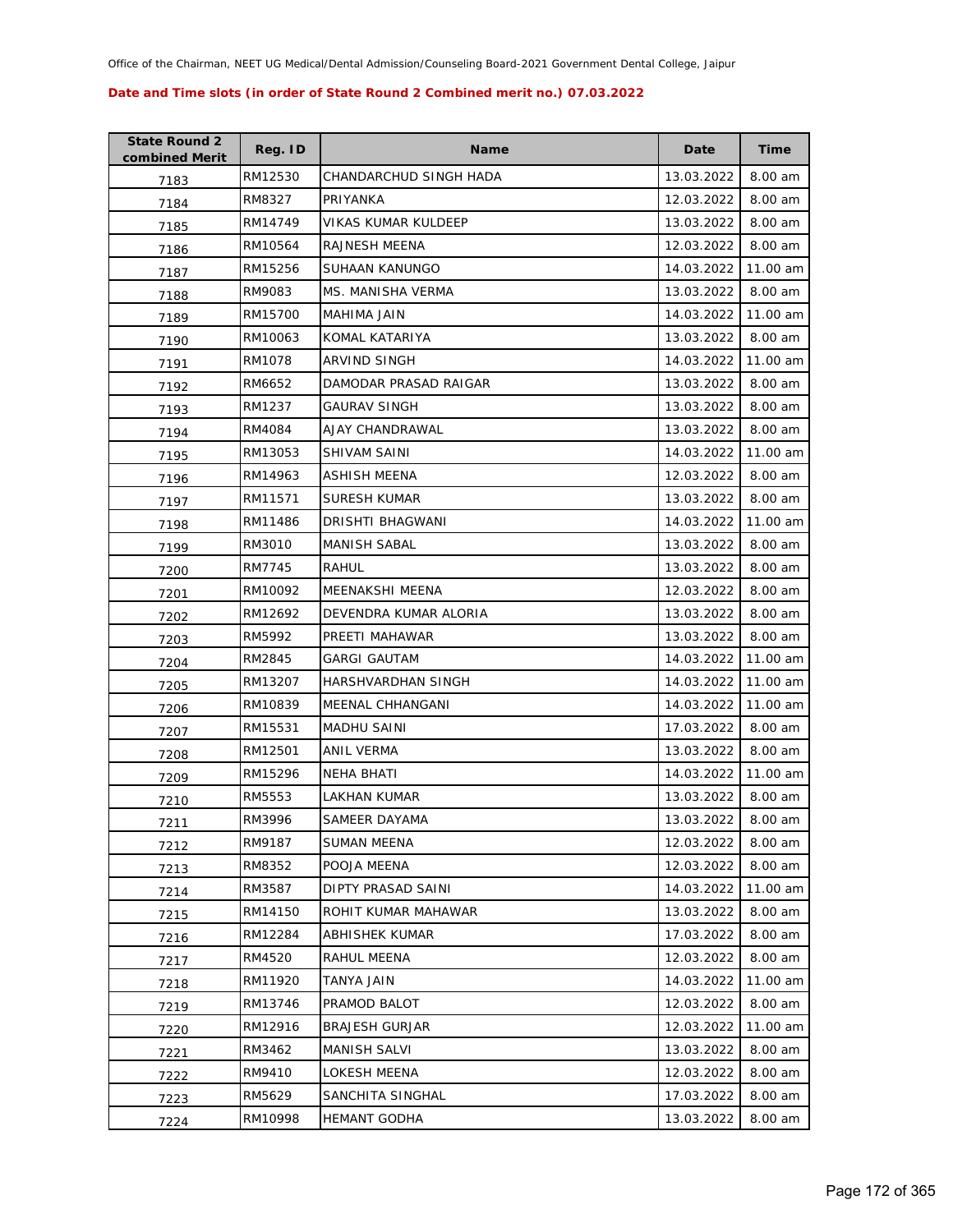| <b>State Round 2</b><br>combined Merit | Reg. ID | <b>Name</b>              | Date       | Time     |
|----------------------------------------|---------|--------------------------|------------|----------|
| 7225                                   | RM13526 | ANURAG AGARWAL           | 14.03.2022 | 11.00 am |
| 7226                                   | RM4683  | SACHIN KUMAR MEENA       | 12.03.2022 | 8.00 am  |
| 7227                                   | RM12794 | <b>DEVANSH GONAWAT</b>   | 13.03.2022 | 8.00 am  |
| 7228                                   | RM1356  | <b>ANANT JAIN</b>        | 14.03.2022 | 11.00 am |
| 7229                                   | RM6407  | ANURAG VERMA             | 13.03.2022 | 8.00 am  |
| 7230                                   | RM10756 | VAISHALI DHAKA           | 14.03.2022 | 11.00 am |
| 7231                                   | RM9339  | DIVYA KUMARI             | 13.03.2022 | 8.00 am  |
| 7232                                   | RN16195 | SWATI SHARMA             | 14.03.2022 | 11.00 am |
| 7233                                   | RM15735 | <b>GULISTA JAHAN</b>     | 14.03.2022 | 11.00 am |
| 7234                                   | RM12989 | POOJA SABLANIYA          | 13.03.2022 | 8.00 am  |
| 7235                                   | RM1145  | CHETAN MEENA             | 12.03.2022 | 8.00 am  |
| 7236                                   | RN15943 | OMPRAKASH                | 14.03.2022 | 11.00 am |
| 7237                                   | RM4222  | <b>HARSHITA MEENA</b>    | 12.03.2022 | 8.00 am  |
| 7238                                   | RM11928 | SHIVANI SHARMA           | 14.03.2022 | 11.00 am |
| 7239                                   | RM2812  | RITIK KUMARI             | 14.03.2022 | 11.00 am |
| 7240                                   | RM9253  | <b>MADAN MOHAN MEENA</b> | 12.03.2022 | 8.00 am  |
| 7241                                   | RM13323 | AMISHA SHARMA            | 14.03.2022 | 11.00 am |
| 7242                                   | RM13270 | ANJALI TAILOR            | 14.03.2022 | 11.00 am |
| 7243                                   | RM3641  | TARUN BAIRWA             | 13.03.2022 | 8.00 am  |
| 7244                                   | RM4660  | <b>NEHAL NAIN</b>        | 14.03.2022 | 11.00 am |
| 7245                                   | RM10467 | <b>JAIDEEP TAGAYA</b>    | 13.03.2022 | 8.00 am  |
| 7246                                   | RM4298  | LAKSHYA BANSHIWAL        | 13.03.2022 | 8.00 am  |
| 7247                                   | RM4476  | KASHISH DAS              | 17.03.2022 | 8.00 am  |
| 7248                                   | RM6128  | ABHILASHA MEENA          | 12.03.2022 | 8.00 am  |
| 7249                                   | RN16556 | SHIVANI SHARMA           | 14.03.2022 | 11.00 am |
| 7250                                   | RM1613  | ADITYA PAKHARIYA         | 13.03.2022 | 8.00 am  |
| 7251                                   | RM5257  | RISHABH MALVI            | 13.03.2022 | 8.00 am  |
| 7252                                   | RM2356  | NITIN VERMA              | 13.03.2022 | 8.00 am  |
| 7253                                   | RM14801 | SANGEETA BAGARIYA        | 14.03.2022 | 11.00 am |
| 7254                                   | RM8781  | ABHILASHA GARG           | 14.03.2022 | 11.00 am |
| 7255                                   | RM9617  | MUSKAN KUMARI            | 13.03.2022 | 8.00 am  |
| 7256                                   | RM15622 | SANTOSH KUMARI           | 14.03.2022 | 11.00 am |
| 7257                                   | RM2181  | RAHUL KUMAR ATAL         | 13.03.2022 | 8.00 am  |
| 7258                                   | RM7496  | BHUPENDRA MEENA          | 12.03.2022 | 8.00 am  |
| 7259                                   | RM5815  | OMRAJ JADU               | 13.03.2022 | 8.00 am  |
| 7260                                   | RM5633  | KAPIL SETHI              | 13.03.2022 | 8.00 am  |
| 7261                                   | RM1933  | <b>TAMANNA BAI</b>       | 12.03.2022 | 11.00 am |
| 7262                                   | RM15227 | KHUSHI GUPTA             | 14.03.2022 | 11.00 am |
| 7263                                   | RM3527  | LAKHAN MEENA             | 12.03.2022 | 8.00 am  |
| 7264                                   | RM9962  | NEHA BADIWAL             | 13.03.2022 | 8.00 am  |
| 7265                                   | RM4803  | ARMAN CHUGH              | 14.03.2022 | 11.00 am |
| 7266                                   | RM14604 | VIKAS NAVARIYA           | 13.03.2022 | 8.00 am  |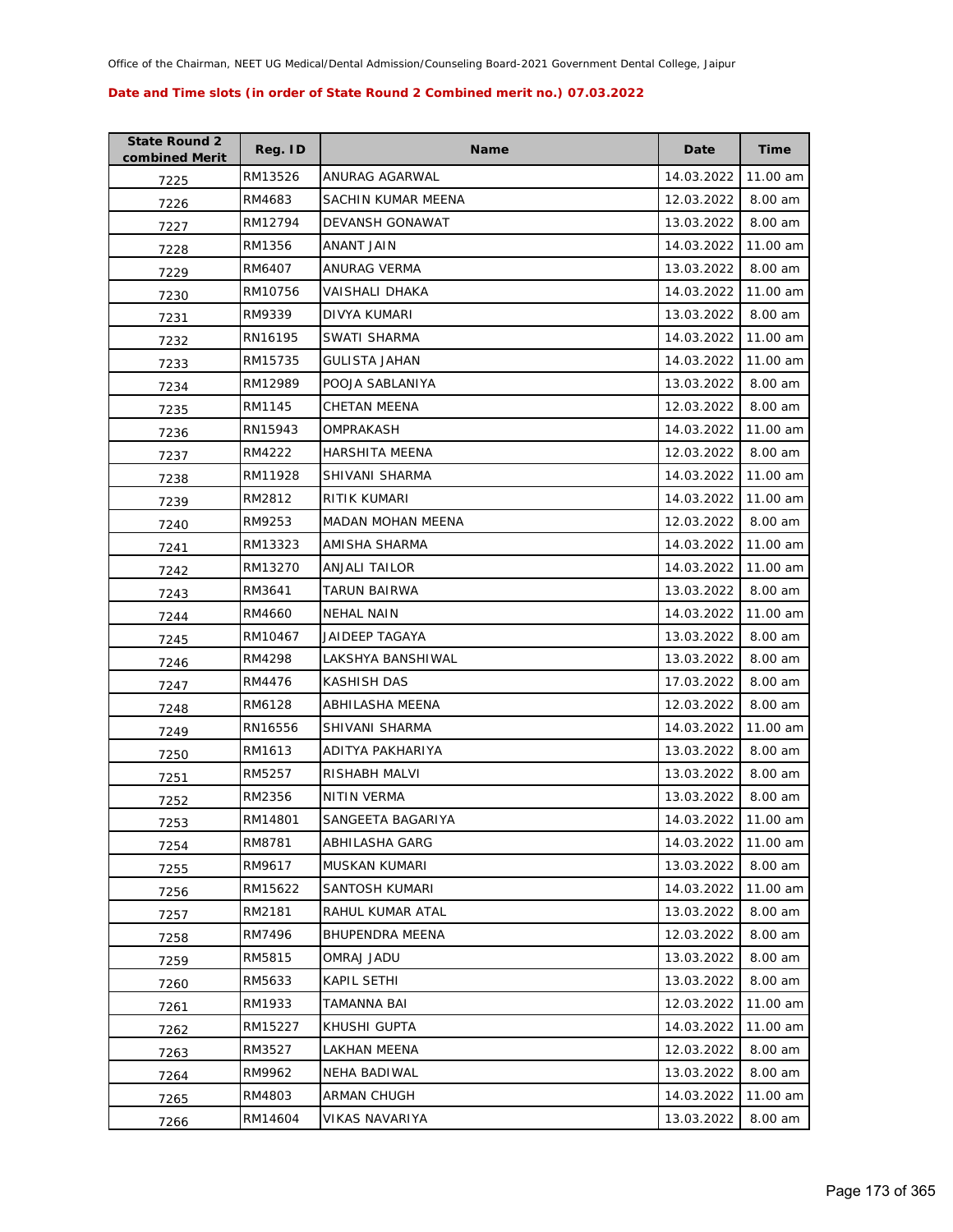| <b>State Round 2</b><br>combined Merit | Reg. ID | <b>Name</b>             | Date       | <b>Time</b> |
|----------------------------------------|---------|-------------------------|------------|-------------|
| 7267                                   | RM15518 | GUNJAN RATHI            | 14.03.2022 | 11.00 am    |
| 7268                                   | RM9784  | AKSHAT TIWARI           | 14.03.2022 | 11.00 am    |
| 7269                                   | RM9247  | NEHA GURJAR             | 12.03.2022 | 11.00 am    |
| 7270                                   | RM11478 | JUHI DHAKAD             | 14.03.2022 | 11.00 am    |
| 7271                                   | RM5120  | PRIYANKA MEENA          | 12.03.2022 | 8.00 am     |
| 7272                                   | RM13909 | RAHUL TANWAR            | 13.03.2022 | 8.00 am     |
| 7273                                   | RM13930 | SMRITI SHARMA           | 14.03.2022 | 11.00 am    |
| 7274                                   | RM4692  | ATUL KUMAR              | 13.03.2022 | 8.00 am     |
| 7275                                   | RM11752 | <b>SHWETA</b>           | 14.03.2022 | 11.00 am    |
| 7276                                   | RM14160 | PALLAVI SHARMA          | 14.03.2022 | 11.00 am    |
| 7277                                   | RM7338  | ANNU MEENA              | 12.03.2022 | 8.00 am     |
| 7278                                   | RM8827  | SNEHA GOYAL             | 13.03.2022 | 8.00 am     |
| 7279                                   | RM12969 | RASHMI CHOUDHARY        | 14.03.2022 | 11.00 am    |
| 7280                                   | RM7438  | PIYUSH GAUTAM           | 13.03.2022 | 8.00 am     |
| 7281                                   | RM9165  | SHUBHAM SALODIYA        | 13.03.2022 | 8.00 am     |
| 7282                                   | RM10558 | SHARWAN NAHALIA         | 13.03.2022 | 8.00 am     |
| 7283                                   | RM5011  | KIRAN KUMARI            | 13.03.2022 | 8.00 am     |
| 7284                                   | RM8449  | DEEPAK KUMAR DHAKED     | 14.03.2022 | 11.00 am    |
| 7285                                   | RM2673  | ASHOK BAIRWA            | 13.03.2022 | 8.00 am     |
| 7286                                   | RM9575  | TRIPTI SUNKARIA         | 13.03.2022 | 8.00 am     |
| 7287                                   | RM8014  | <b>BHUVNESH MEENA</b>   | 12.03.2022 | 8.00 am     |
| 7288                                   | RM4331  | RACHIT SHARMA           | 14.03.2022 | 11.00 am    |
| 7289                                   | RM14067 | DIVYANSHU SHARMA        | 14.03.2022 | 11.00 am    |
| 7290                                   | RM1187  | JATIN BANSAL            | 14.03.2022 | 11.00 am    |
| 7291                                   | RM7353  | PATEL ADHVAITKUMAR      | 17.03.2022 | 8.00 am     |
| 7292                                   | RM9043  | SIDDHARTH MIMROTH       | 12.03.2022 | 8.00 am     |
| 7293                                   | RM5212  | SIDDHARTH KUMAR         | 13.03.2022 | 8.00 am     |
| 7294                                   | RM2680  | MILAN JUNWAL            | 13.03.2022 | 8.00 am     |
| 7295                                   | RM14226 | <b>GAGAN SIROHI</b>     | 17.03.2022 | 8.00 am     |
| 7296                                   | RM3086  | SIRUS DATTA             | 17.03.2022 | 8.00 am     |
| 7297                                   | RM2729  | SONA MEGHWANSHI         | 13.03.2022 | 8.00 am     |
| 7298                                   | RM15295 | AAKASH BAIRWA           | 13.03.2022 | 8.00 am     |
| 7299                                   | RM2176  | <b>MS SAROJ VERMA</b>   | 13.03.2022 | 8.00 am     |
| 7300                                   | RM14863 | <b>MINTU YADAV</b>      | 14.03.2022 | 11.00 am    |
| 7301                                   | RM6251  | <b>SUNNY MEENA</b>      | 12.03.2022 | 8.00 am     |
| 7302                                   | RM9908  | <b>ABHISHEK PARSOYA</b> | 13.03.2022 | 8.00 am     |
| 7303                                   | RM6551  | PAYAL JEENGAR           | 13.03.2022 | 8.00 am     |
| 7304                                   | RM5272  | SAPNA GOYAL             | 13.03.2022 | 8.00 am     |
| 7305                                   | RM12947 | LAKSHIT GUPTA           | 14.03.2022 | 11.00 am    |
| 7306                                   | RM14400 | NIKHIL YADAV            | 14.03.2022 | 11.00 am    |
| 7307                                   | RN16018 | ASHOK CHOUDHARY         | 14.03.2022 | 11.00 am    |
| 7308                                   | RM11816 | <b>NAVEEN KUMAR</b>     | 13.03.2022 | 8.00 am     |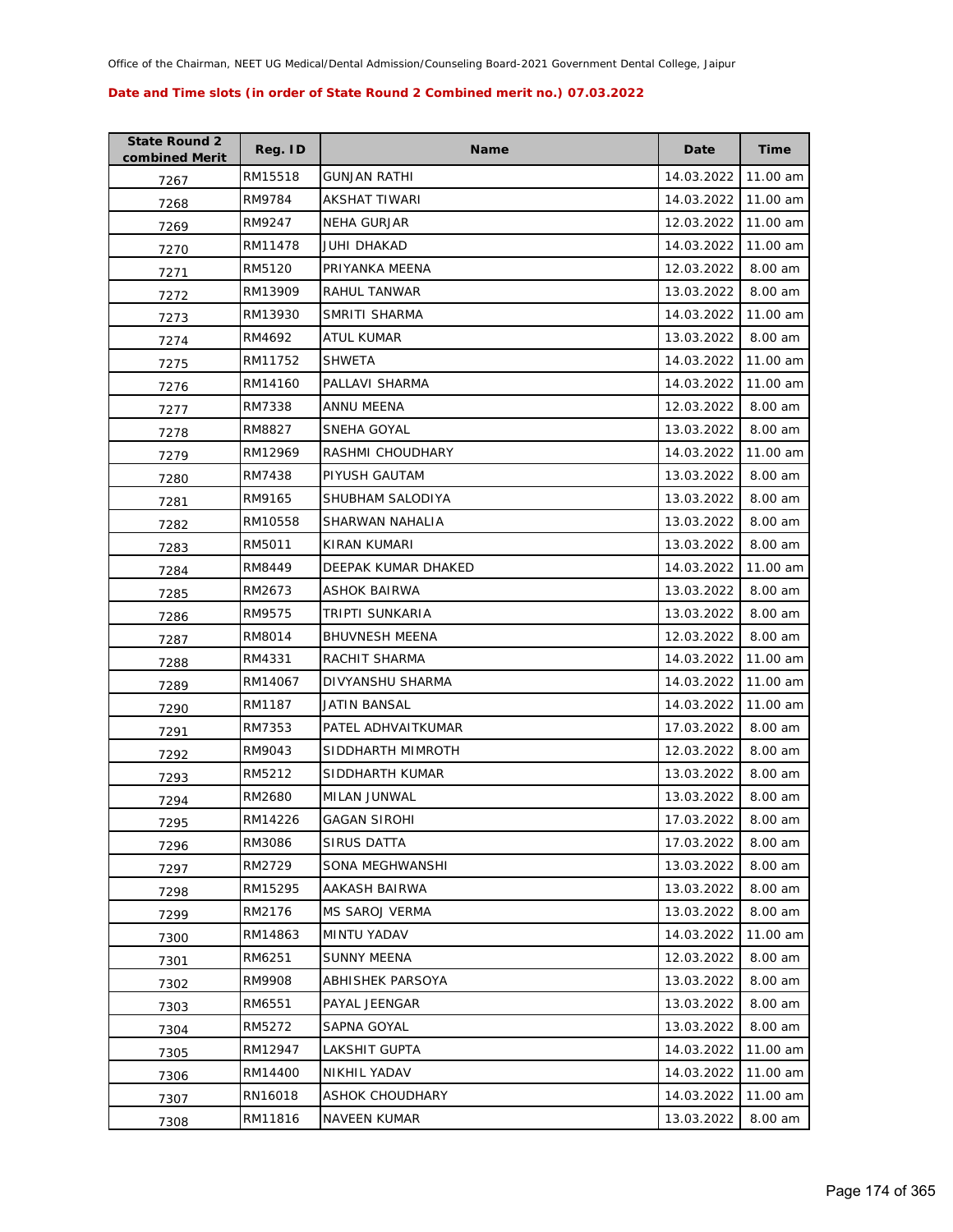| <b>State Round 2</b><br>combined Merit | Reg. ID | <b>Name</b>           | Date       | <b>Time</b> |
|----------------------------------------|---------|-----------------------|------------|-------------|
| 7309                                   | RM12512 | ASMA NAQVI            | 14.03.2022 | 11.00 am    |
| 7310                                   | RM9975  | RITIKA JAIN           | 14.03.2022 | 11.00 am    |
| 7311                                   | RM2786  | NIDHI                 | 14.03.2022 | 11.00 am    |
| 7312                                   | RM8903  | <b>DIPTI KALAWAT</b>  | 13.03.2022 | 8.00 am     |
| 7313                                   | RM5010  | RITU KUMARI           | 12.03.2022 | 8.00 am     |
| 7314                                   | RM12326 | AKSHYA KUMAR NARUKA   | 14.03.2022 | 11.00 am    |
| 7315                                   | RM2668  | <b>FIZA KHAN</b>      | 14.03.2022 | 11.00 am    |
| 7316                                   | RM12614 | YASH KUMAR YADAV      | 13.03.2022 | 8.00 am     |
| 7317                                   | RM13054 | SAMEER KUMAR GUPTA    | 17.03.2022 | 8.00 am     |
| 7318                                   | RM3520  | NEHA VERMA            | 13.03.2022 | 8.00 am     |
| 7319                                   | RM11719 | HIMANSHU DEEGWAL      | 13.03.2022 | 8.00 am     |
| 7320                                   | RM14105 | SEJAL KESHRI          | 17.03.2022 | 8.00 am     |
| 7321                                   | RM5643  | KAMAKSHI MEENA        | 12.03.2022 | 8.00 am     |
| 7322                                   | RM6901  | PRIYA MANDAL          | 13.03.2022 | 8.00 am     |
| 7323                                   | RM15716 | ANOOP KUMAR           | 14.03.2022 | 11.00 am    |
| 7324                                   | RM13014 | RENU                  | 14.03.2022 | 11.00 am    |
| 7325                                   | RM8139  | <b>MANJEET SINGH</b>  | 13.03.2022 | 8.00 am     |
| 7326                                   | RM2705  | ASHISH KUMAR MEENA    | 12.03.2022 | 8.00 am     |
| 7327                                   | RM2394  | <b>GRISHM PALIWAL</b> | 13.03.2022 | 8.00 am     |
| 7328                                   | RM12734 | ABHISHEK KANSOTIYA    | 13.03.2022 | 8.00 am     |
| 7329                                   | RM13462 | MUSKAN JAIN           | 14.03.2022 | 11.00 am    |
| 7330                                   | RM9512  | RAHUL GOYAL           | 14.03.2022 | 11.00 am    |
| 7331                                   | RM1562  | VIPIN AGARWAL         | 14.03.2022 | 11.00 am    |
| 7332                                   | RM10490 | ADITYA CHOUHAN        | 13.03.2022 | 8.00 am     |
| 7333                                   | RM8200  | NIKITA SAMRIA         | 13.03.2022 | 8.00 am     |
| 7334                                   | RM8745  | <b>SULOCHNA</b>       | 13.03.2022 | 8.00 am     |
| 7335                                   | RM4363  | RAVIN SINGH           | 14.03.2022 | 11.00 am    |
| 7336                                   | RM10949 | <b>ANKIT CHETIWAL</b> | 13.03.2022 | 8.00 am     |
| 7337                                   | RM14184 | <b>HITESH KHATANA</b> | 12.03.2022 | 11.00 am    |
| 7338                                   | RM12296 | KOMAL BUGALIYA        | 13.03.2022 | 8.00 am     |
| 7339                                   | RM7057  | <b>MAMTA LOHIYA</b>   | 13.03.2022 | 8.00 am     |
| 7340                                   | RM11707 | YASHASVI              | 14.03.2022 | 11.00 am    |
| 7341                                   | RM10739 | YASH SUKHWAL          | 14.03.2022 | 11.00 am    |
| 7342                                   | RM7654  | AKSHITA SONI          | 14.03.2022 | 11.00 am    |
| 7343                                   | RM3671  | ANJALI VASHISHTH      | 13.03.2022 | 8.00 am     |
| 7344                                   | RM7933  | LOKESH VERMA          | 13.03.2022 | 8.00 am     |
| 7345                                   | RM12508 | <b>MUSKAN</b>         | 13.03.2022 | 8.00 am     |
| 7346                                   | RM14881 | VISHAKHA              | 13.03.2022 | 8.00 am     |
| 7347                                   | RM9701  | AMAN MEENA            | 12.03.2022 | 8.00 am     |
| 7348                                   | RM6718  | SAHIL MEENA           | 12.03.2022 | 8.00 am     |
| 7349                                   | RM12801 | VIKASH KUMAR VERMA    | 13.03.2022 | 8.00 am     |
| 7350                                   | RM5574  | ARVIND KUMAR MEENA    | 12.03.2022 | 8.00 am     |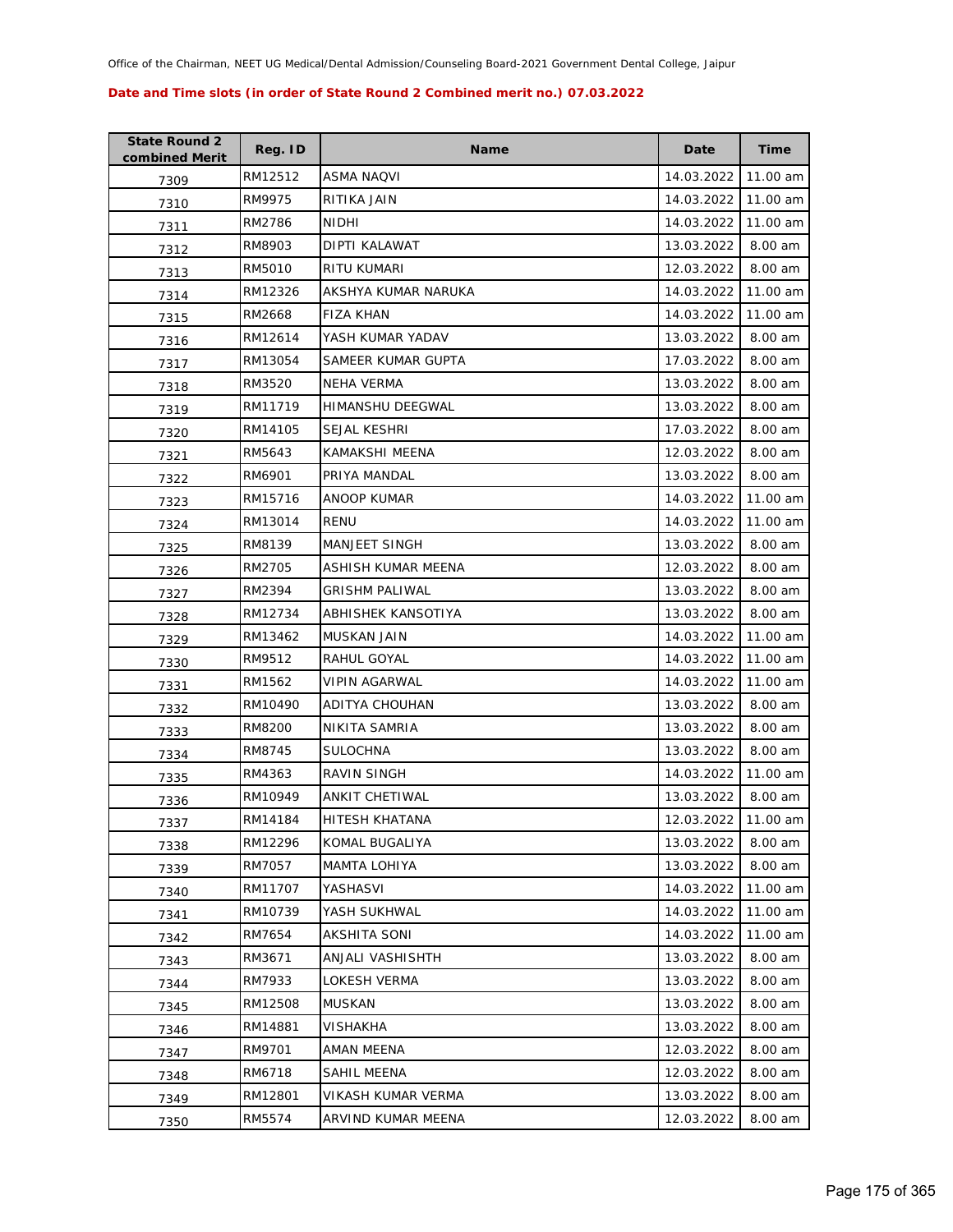| <b>State Round 2</b><br>combined Merit | Reg. ID | <b>Name</b>              | Date       | <b>Time</b> |
|----------------------------------------|---------|--------------------------|------------|-------------|
| 7351                                   | RM11232 | RAAJAL DOBWAL            | 12.03.2022 | 8.00 am     |
| 7352                                   | RM13004 | NITESH RATHOR            | 13.03.2022 | 8.00 am     |
| 7353                                   | RM14625 | DASHRATH KUMAR MEGHWAL   | 13.03.2022 | 8.00 am     |
| 7354                                   | RM8267  | ANISHA MEENA             | 12.03.2022 | 8.00 am     |
| 7355                                   | RM6255  | NARAYAN LAL KOLI         | 13.03.2022 | 8.00 am     |
| 7356                                   | RM7504  | KANEEZ FATIMA BOHRA      | 14.03.2022 | 11.00 am    |
| 7357                                   | RM13998 | ADITYA GURJAR            | 12.03.2022 | 11.00 am    |
| 7358                                   | RM6240  | SHIVANI SHARMA           | 14.03.2022 | 11.00 am    |
| 7359                                   | RM12022 | DANISH MUSTAFA SHEIKH    | 14.03.2022 | 11.00 am    |
| 7360                                   | RM13203 | POOJA VISHWAKARMA        | 17.03.2022 | 8.00 am     |
| 7361                                   | RM7006  | JANVI NAGORI             | 13.03.2022 | 8.00 am     |
| 7362                                   | RM2441  | POOJA MEENA              | 12.03.2022 | 8.00 am     |
| 7363                                   | RM8644  | POONAM CHOUHAN           | 13.03.2022 | 8.00 am     |
| 7364                                   | RM8170  | SANJEEV KUMAR MEENA      | 12.03.2022 | 8.00 am     |
| 7365                                   | RM6671  | SANSKRITI DADHEECH       | 14.03.2022 | 11.00 am    |
| 7366                                   | RM5106  | <b>PIYUSH</b>            | 14.03.2022 | 11.00 am    |
| 7367                                   | RM14099 | JYOTSHNA TAPARIA         | 17.03.2022 | 8.00 am     |
| 7368                                   | RM10639 | <b>KHEMRAJ</b>           | 12.03.2022 | 8.00 am     |
| 7369                                   | RN16536 | RITIK GOYAL              | 14.03.2022 | 11.00 am    |
| 7370                                   | RM2449  | LAKSHAY SHARMA           | 14.03.2022 | 11.00 am    |
| 7371                                   | RM7517  | VIDHI MANDOWARA          | 14.03.2022 | 11.00 am    |
| 7372                                   | RM12482 | LATIKA GOENKA            | 14.03.2022 | 11.00 am    |
| 7373                                   | RM4144  | MANJEET BADARDA          | 14.03.2022 | 11.00 am    |
| 7374                                   | RM14646 | PRACHI SHARMA            | 14.03.2022 | 11.00 am    |
| 7375                                   | RM11615 | AKASH KUMAR VERMA        | 13.03.2022 | 8.00 am     |
| 7376                                   | RM5064  | <b>AKASH SHARMA</b>      | 14.03.2022 | 11.00 am    |
| 7377                                   | RM4164  | KUDIA MINAKSHI GHANSHYAM | 13.03.2022 | 8.00 am     |
| 7378                                   | RM3269  | ALKA KALAWAT             | 13.03.2022 | 8.00 am     |
| 7379                                   | RM3484  | MUKESH VERMA             | 13.03.2022 | 8.00 am     |
| 7380                                   | RM13599 | <b>ISHA GAUR</b>         | 14.03.2022 | 11.00 am    |
| 7381                                   | RM4050  | SAURABH KUMAR MEENA      | 12.03.2022 | 8.00 am     |
| 7382                                   | RM12533 | DEEPAK BANKOLIYA         | 17.03.2022 | 8.00 am     |
| 7383                                   | RM14593 | AAYUSHI SARASWAT         | 14.03.2022 | 11.00 am    |
| 7384                                   | RM8103  | KARISHMA KUMARI MEENA    | 12.03.2022 | 8.00 am     |
| 7385                                   | RM10451 | <b>GULSHAN KUMAR</b>     | 13.03.2022 | 8.00 am     |
| 7386                                   | RM13580 | KHUSHI TRIVEDI           | 14.03.2022 | 11.00 am    |
| 7387                                   | RM7334  | YOGESH KUMAR HATILA      | 13.03.2022 | 8.00 am     |
| 7388                                   | RM11891 | DIYA SETHI               | 14.03.2022 | 11.00 am    |
| 7389                                   | RM11703 | SAVIGYA SONI             | 14.03.2022 | 11.00 am    |
| 7390                                   | RM12853 | ASIF KHAN                | 14.03.2022 | 11.00 am    |
| 7391                                   | RM11273 | RASHMI KUMRAWAT          | 14.03.2022 | 11.00 am    |
| 7392                                   | RM3175  | DHARMRAJ MEENA           | 12.03.2022 | 8.00 am     |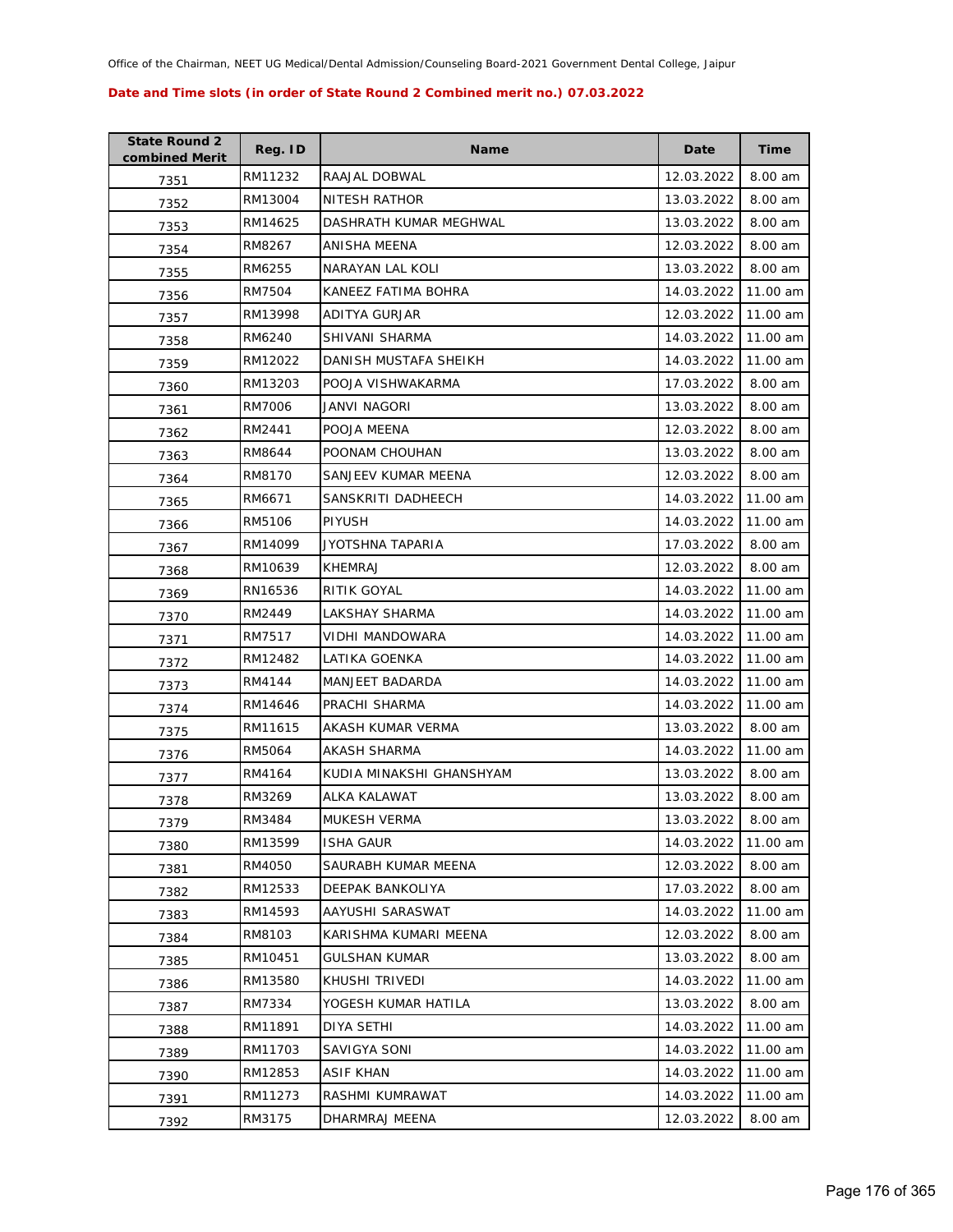| <b>State Round 2</b><br>combined Merit | Reg. ID | <b>Name</b>              | Date       | <b>Time</b> |
|----------------------------------------|---------|--------------------------|------------|-------------|
| 7393                                   | RM5857  | KHUSHI SOLANKI           | 14.03.2022 | 11.00 am    |
| 7394                                   | RM15748 | JIGYASHA SHARMA          | 14.03.2022 | 11.00 am    |
| 7395                                   | RM10531 | AROHI SHARMA             | 14.03.2022 | 11.00 am    |
| 7396                                   | RM1370  | LUCKY KUMAWAT            | 14.03.2022 | 11.00 am    |
| 7397                                   | RM5711  | DILASHA JANGID           | 14.03.2022 | 11.00 am    |
| 7398                                   | RM12191 | <b>SEEMEEN QURESHI</b>   | 14.03.2022 | 11.00 am    |
| 7399                                   | RM13825 | DIVYA JATWA              | 13.03.2022 | 8.00 am     |
| 7400                                   | RM4921  | RAKSHITA JAISANI         | 14.03.2022 | 11.00 am    |
| 7401                                   | RM1885  | ASHWANI KUMAR            | 14.03.2022 | 11.00 am    |
| 7402                                   | RM14934 | <b>GURPREET SINGH</b>    | 14.03.2022 | 11.00 am    |
| 7403                                   | RM11170 | SAKSHI UJJAVAL           | 14.03.2022 | 11.00 am    |
| 7404                                   | RM9973  | JAHNAVI RATHORE          | 14.03.2022 | 11.00 am    |
| 7405                                   | RM6391  | <b>SHIVAM KUMAR</b>      | 14.03.2022 | 11.00 am    |
| 7406                                   | RM11380 | RISHABH DUDEJA           | 14.03.2022 | 11.00 am    |
| 7407                                   | RM3276  | NARENDRA KUMAR MEENA     | 12.03.2022 | 8.00 am     |
| 7408                                   | RM11578 | UPENDRA SINGHADIYA       | 13.03.2022 | 8.00 am     |
| 7409                                   | RM11340 | RAVITA MEENA             | 12.03.2022 | 8.00 am     |
| 7410                                   | RM13244 | ANKITA THAKUR            | 17.03.2022 | 8.00 am     |
| 7411                                   | RM13470 | NIKHIL SHARMA            | 14.03.2022 | 11.00 am    |
| 7412                                   | RM3638  | <b>FAIZAL NAQVI</b>      | 14.03.2022 | 11.00 am    |
| 7413                                   | RM10669 | MINAKSHI MEENA           | 12.03.2022 | 8.00 am     |
| 7414                                   | RM12288 | <b>VINAY KADELA</b>      | 13.03.2022 | 8.00 am     |
| 7415                                   | RM4394  | SHEETAL MEGHWAL          | 13.03.2022 | 8.00 am     |
| 7416                                   | RM1097  | <b>NITESH</b>            | 13.03.2022 | 8.00 am     |
| 7417                                   | RM13886 | DIVYANSHI SHARMA         | 14.03.2022 | 11.00 am    |
| 7418                                   | RM3668  | <b>KARISHMA</b>          | 14.03.2022 | 11.00 am    |
| 7419                                   | RM14538 | PALAK GUPTA              | 14.03.2022 | 11.00 am    |
| 7420                                   | RM14342 | <b>NISHA CHAHAR</b>      | 14.03.2022 | 11.00 am    |
| 7421                                   | RM2881  | <b>SUNIL MEENA</b>       | 12.03.2022 | 8.00 am     |
| 7422                                   | RM5130  | HARSHITA ATHIYA          | 13.03.2022 | 8.00 am     |
| 7423                                   | RM11012 | MAHATI KAPUGANTY         | 17.03.2022 | 8.00 am     |
| 7424                                   | RM11728 | SONU JEWARIA             | 13.03.2022 | 8.00 am     |
| 7425                                   | RM7602  | PARMANAND MEENA          | 12.03.2022 | 8.00 am     |
| 7426                                   | RM4082  | DEVENDRA PRATAP          | 13.03.2022 | 8.00 am     |
| 7427                                   | RM12597 | ANAMIKA MUDGAL           | 14.03.2022 | 11.00 am    |
| 7428                                   | RM11393 | ANIRUDH GUPTA            | 14.03.2022 | 11.00 am    |
| 7429                                   | RM1157  | <b>ABHISHEK MADHIWAL</b> | 13.03.2022 | 8.00 am     |
| 7430                                   | RM9085  | NARESH CHAWLA            | 13.03.2022 | 8.00 am     |
| 7431                                   | RM3816  | RAKSHIT PAHADIA          | 13.03.2022 | 8.00 am     |
| 7432                                   | RM12841 | RUPESH KUMAR VERMA       | 14.03.2022 | 11.00 am    |
| 7433                                   | RM13747 | BHARTI NAWAL             | 13.03.2022 | 8.00 am     |
| 7434                                   | RM2810  | <b>GIRIRAJ MALI</b>      | 14.03.2022 | 11.00 am    |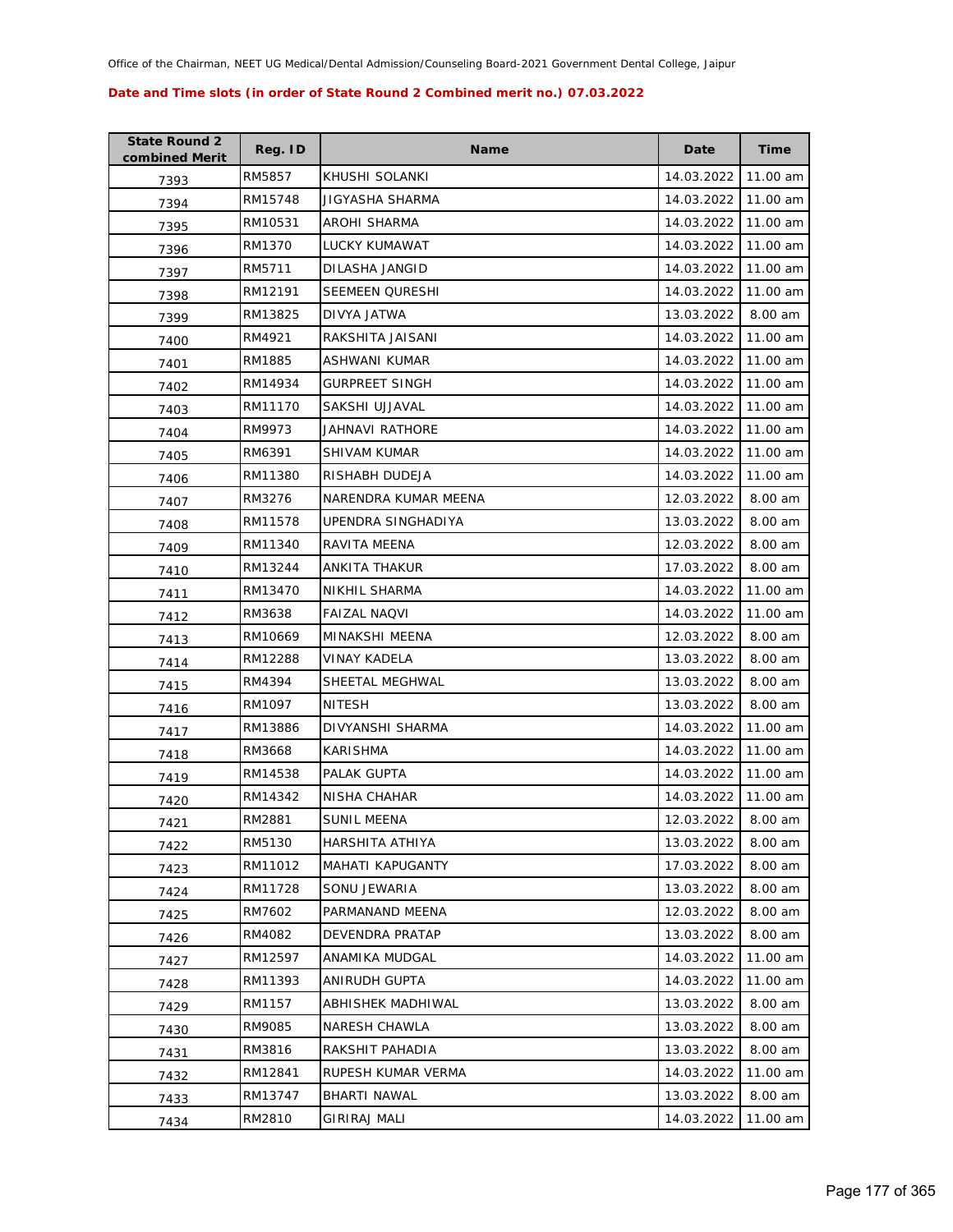| <b>State Round 2</b><br>combined Merit | Reg. ID | <b>Name</b>              | Date       | <b>Time</b> |
|----------------------------------------|---------|--------------------------|------------|-------------|
| 7435                                   | RM7150  | <b>MANISH INKHIYA</b>    | 13.03.2022 | 8.00 am     |
| 7436                                   | RN16439 | RIYA SINGH               | 13.03.2022 | 8.00 am     |
| 7437                                   | RM12450 | GULAB SAINI              | 14.03.2022 | 11.00 am    |
| 7438                                   | RM1190  | DHAWAL JAIN              | 14.03.2022 | 11.00 am    |
| 7439                                   | RM9003  | MINAKSHI MEENA           | 12.03.2022 | 8.00 am     |
| 7440                                   | RM2252  | KRISHNA MEENA            | 12.03.2022 | 8.00 am     |
| 7441                                   | RM4834  | <b>SNEHA KUMARI</b>      | 13.03.2022 | 8.00 am     |
| 7442                                   | RM2781  | NEETU KUMARI MAHAR       | 12.03.2022 | 8.00 am     |
| 7443                                   | RM7034  | <b>VIVEK MEENA</b>       | 12.03.2022 | 8.00 am     |
| 7444                                   | RM4030  | RAJESH KUMAR BAIRWA      | 13.03.2022 | 8.00 am     |
| 7445                                   | RM4305  | PUNEET KARADIA           | 13.03.2022 | 8.00 am     |
| 7446                                   | RM13009 | MANOJ KUMAR BAIRWA       | 13.03.2022 | 8.00 am     |
| 7447                                   | RM14266 | JAYA JALIYAWARA          | 14.03.2022 | 11.00 am    |
| 7448                                   | RM13997 | ARTHADA SANKHALA         | 14.03.2022 | 11.00 am    |
| 7449                                   | RM13423 | <b>NEHA NAVAL</b>        | 13.03.2022 | 8.00 am     |
| 7450                                   | RM6415  | RAHUL RAJPUROHIT         | 14.03.2022 | 11.00 am    |
| 7451                                   | RM7518  | SHIVANGI SHARMA          | 14.03.2022 | 11.00 am    |
| 7452                                   | RM1278  | YASHWANT                 | 13.03.2022 | 8.00 am     |
| 7453                                   | RM14155 | MEDHAVEE PAREEK          | 14.03.2022 | 11.00 am    |
| 7454                                   | RM4903  | JAYPRAKASH DEWAL         | 13.03.2022 | 8.00 am     |
| 7455                                   | RM2701  | <b>MEENA SARSVAT</b>     | 14.03.2022 | 11.00 am    |
| 7456                                   | RM10685 | ASHA YADAV               | 17.03.2022 | 8.00 am     |
| 7457                                   | RM4061  | YASHODA                  | 14.03.2022 | 11.00 am    |
| 7458                                   | RM3368  | PRATIBHA PEEPLIWAL       | 13.03.2022 | 8.00 am     |
| 7459                                   | RM4277  | SAARTHAK AGGARWAL        | 17.03.2022 | 8.00 am     |
| 7460                                   | RM2698  | SANTATI JAIN             | 14.03.2022 | 11.00 am    |
| 7461                                   | RM11833 | PAYAL GUPTA              | 14.03.2022 | 11.00 am    |
| 7462                                   | RM1369  | MOHIT NAREDA             | 12.03.2022 | 8.00 am     |
| 7463                                   | RM7155  | DEEPAK CHOUDHARY         | 14.03.2022 | 11.00 am    |
| 7464                                   | RM4511  | TANISHKA SOLANKI         | 13.03.2022 | 8.00 am     |
| 7465                                   | RM3949  | RAJ KUMAR V PRATAP SINGH | 14.03.2022 | 11.00 am    |
| 7466                                   | RM4674  | RISHABH BUNTOLIA         | 13.03.2022 | 8.00 am     |
| 7467                                   | RM7581  | PULKIT GARG              | 14.03.2022 | 11.00 am    |
| 7468                                   | RM8789  | <b>MANSI GAUTAM</b>      | 14.03.2022 | 11.00 am    |
| 7469                                   | RM2522  | NITESH PARIHAR           | 13.03.2022 | 8.00 am     |
| 7470                                   | RM8780  | SAKSHI SAINI             | 14.03.2022 | 11.00 am    |
| 7471                                   | RM2075  | POOJA CHOUDHARY          | 14.03.2022 | 11.00 am    |
| 7472                                   | RM9428  | AKSHITA                  | 14.03.2022 | 11.00 am    |
| 7473                                   | RM9368  | PRIYA                    | 14.03.2022 | 11.00 am    |
| 7474                                   | RM15439 | <b>ESHA SOLANKI</b>      | 14.03.2022 | 11.00 am    |
| 7475                                   | RM9141  | ROMIKA                   | 12.03.2022 | 8.00 am     |
| 7476                                   | RM3658  | MANTA KUMARI MEENA       | 12.03.2022 | 8.00 am     |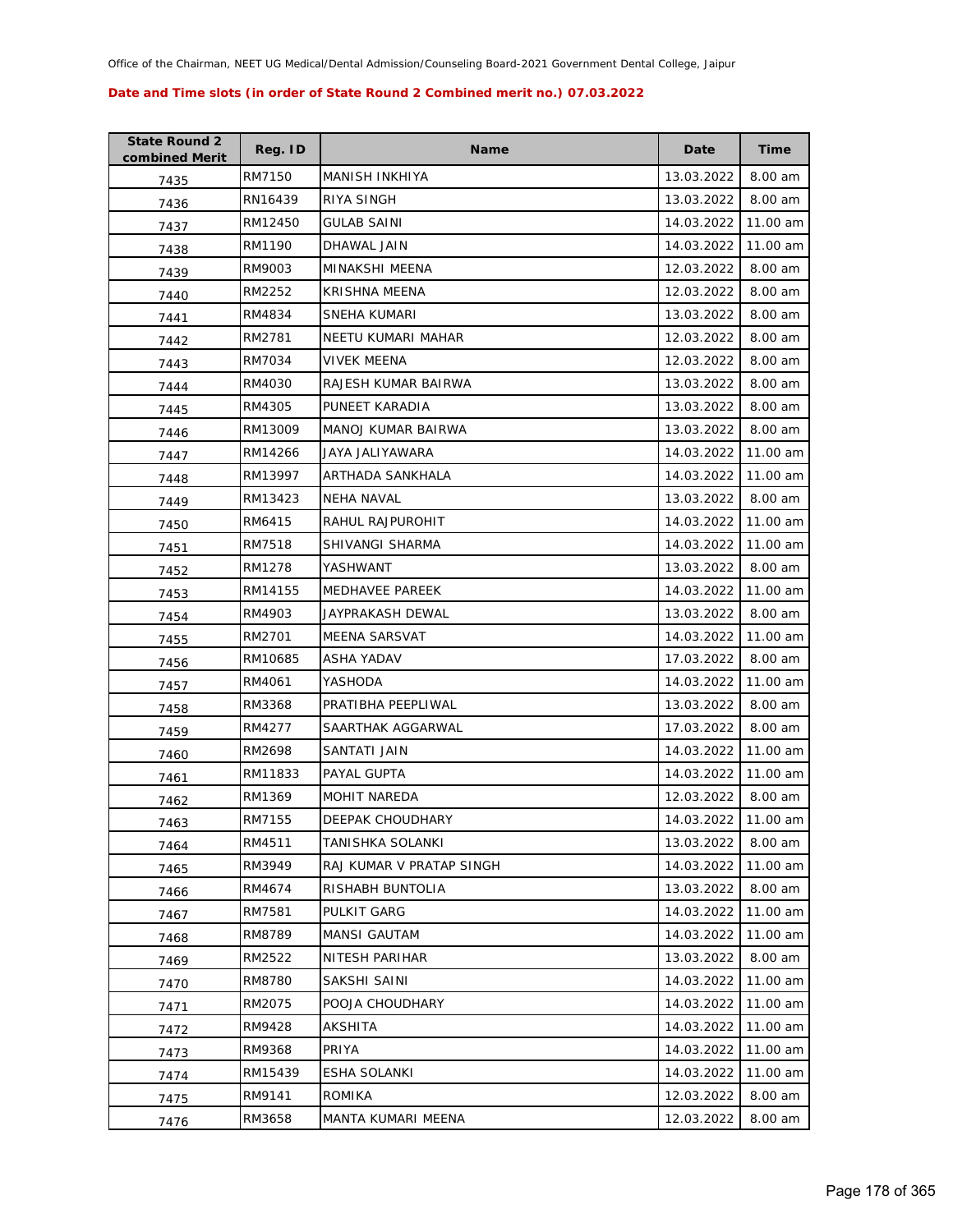| <b>State Round 2</b><br>combined Merit | Reg. ID | <b>Name</b>                     | Date       | Time     |
|----------------------------------------|---------|---------------------------------|------------|----------|
| 7477                                   | RM14697 | DHANRAJ VARMA                   | 13.03.2022 | 8.00 am  |
| 7478                                   | RM2581  | SHREEYAA SHARMA                 | 14.03.2022 | 11.00 am |
| 7479                                   | RM13729 | BHATI SURENDRASINGH BHAVARSINGH | 14.03.2022 | 11.00 am |
| 7480                                   | RM8282  | RAHUL KUMAR JANAGAL             | 13.03.2022 | 8.00 am  |
| 7481                                   | RM4613  | HIMANSHI JAIN                   | 17.03.2022 | 8.00 am  |
| 7482                                   | RM10215 | DAISY KANWAR                    | 14.03.2022 | 11.00 am |
| 7483                                   | RM13574 | PALAK GUPTA                     | 14.03.2022 | 11.00 am |
| 7484                                   | RM13105 | POOJA KUMARI ATAL               | 13.03.2022 | 8.00 am  |
| 7485                                   | RM1667  | VIRENDRA KUMAR JHOTWAL          | 13.03.2022 | 8.00 am  |
| 7486                                   | RM4811  | ANUJ SHARMA                     | 14.03.2022 | 11.00 am |
| 7487                                   | RM7449  | RAHUL GARG                      | 14.03.2022 | 11.00 am |
| 7488                                   | RM7424  | KHUSHBOO SAINI                  | 14.03.2022 | 11.00 am |
| 7489                                   | RM9872  | RAKESH MEENA                    | 12.03.2022 | 8.00 am  |
| 7490                                   | RM8131  | KASHIF HUSSAIN                  | 14.03.2022 | 11.00 am |
| 7491                                   | RM7746  | <b>SHIVAM KUMAR</b>             | 14.03.2022 | 11.00 am |
| 7492                                   | RM11731 | PRERNA JAIN                     | 14.03.2022 | 11.00 am |
| 7493                                   | RM9088  | <b>MEHUL KUMAWAT</b>            | 14.03.2022 | 11.00 am |
| 7494                                   | RM1486  | RIYA CHAWLA                     | 13.03.2022 | 8.00 am  |
| 7495                                   | RM13536 | PANKAJ MEENA                    | 12.03.2022 | 8.00 am  |
| 7496                                   | RM8466  | SHEETAL KANWAR                  | 14.03.2022 | 11.00 am |
| 7497                                   | RM3997  | <b>JYOTI MEENA</b>              | 12.03.2022 | 8.00 am  |
| 7498                                   | RM2350  | CHETAN KUMAR MEENA              | 12.03.2022 | 8.00 am  |
| 7499                                   | RM11727 | PHOOLCHAND                      | 13.03.2022 | 8.00 am  |
| 7500                                   | RM13056 | SONU VERMA                      | 13.03.2022 | 8.00 am  |
| 7501                                   | RM11376 | AJAY KUMAR BHATI                | 13.03.2022 | 8.00 am  |
| 7502                                   | RM3878  | CHANDNI KALOT                   | 13.03.2022 | 8.00 am  |
| 7503                                   | RM7515  | NAVEEN SINGH                    | 13.03.2022 | 8.00 am  |
| 7504                                   | RM15590 | <b>ARSHIN BAHAMNI</b>           | 14.03.2022 | 11.00 am |
| 7505                                   | RM3155  | <b>BHARAT BAGRI</b>             | 13.03.2022 | 8.00 am  |
| 7506                                   | RM5173  | YOJASVI CHARAYA                 | 14.03.2022 | 11.00 am |
| 7507                                   | RM9267  | <b>BHAVYA GOYAL</b>             | 14.03.2022 | 11.00 am |
| 7508                                   | RM8135  | ABHILASHA GAUR                  | 14.03.2022 | 11.00 am |
| 7509                                   | RM8516  | SHIWALI VERMA                   | 17.03.2022 | 8.00 am  |
| 7510                                   | RM5948  | <b>KIRAN MEENA</b>              | 12.03.2022 | 8.00 am  |
| 7511                                   | RM15804 | KARAN SINGH                     | 13.03.2022 | 8.00 am  |
| 7512                                   | RM5794  | <b>MANOJ KUMAR</b>              | 13.03.2022 | 8.00 am  |
| 7513                                   | RM7752  | PUKHA RAJ SARAN                 | 14.03.2022 | 11.00 am |
| 7514                                   | RM6627  | PURAN MAL BUNKAR                | 13.03.2022 | 8.00 am  |
| 7515                                   | RM7281  | ROHITASH MEENA                  | 12.03.2022 | 8.00 am  |
| 7516                                   | RM13722 | KRISHAN GOPAL REGAR             | 13.03.2022 | 8.00 am  |
| 7517                                   | RM11151 | JASODA                          | 13.03.2022 | 8.00 am  |
| 7518                                   | RM10970 | <b>VINAYAK LAKHANI</b>          | 17.03.2022 | 8.00 am  |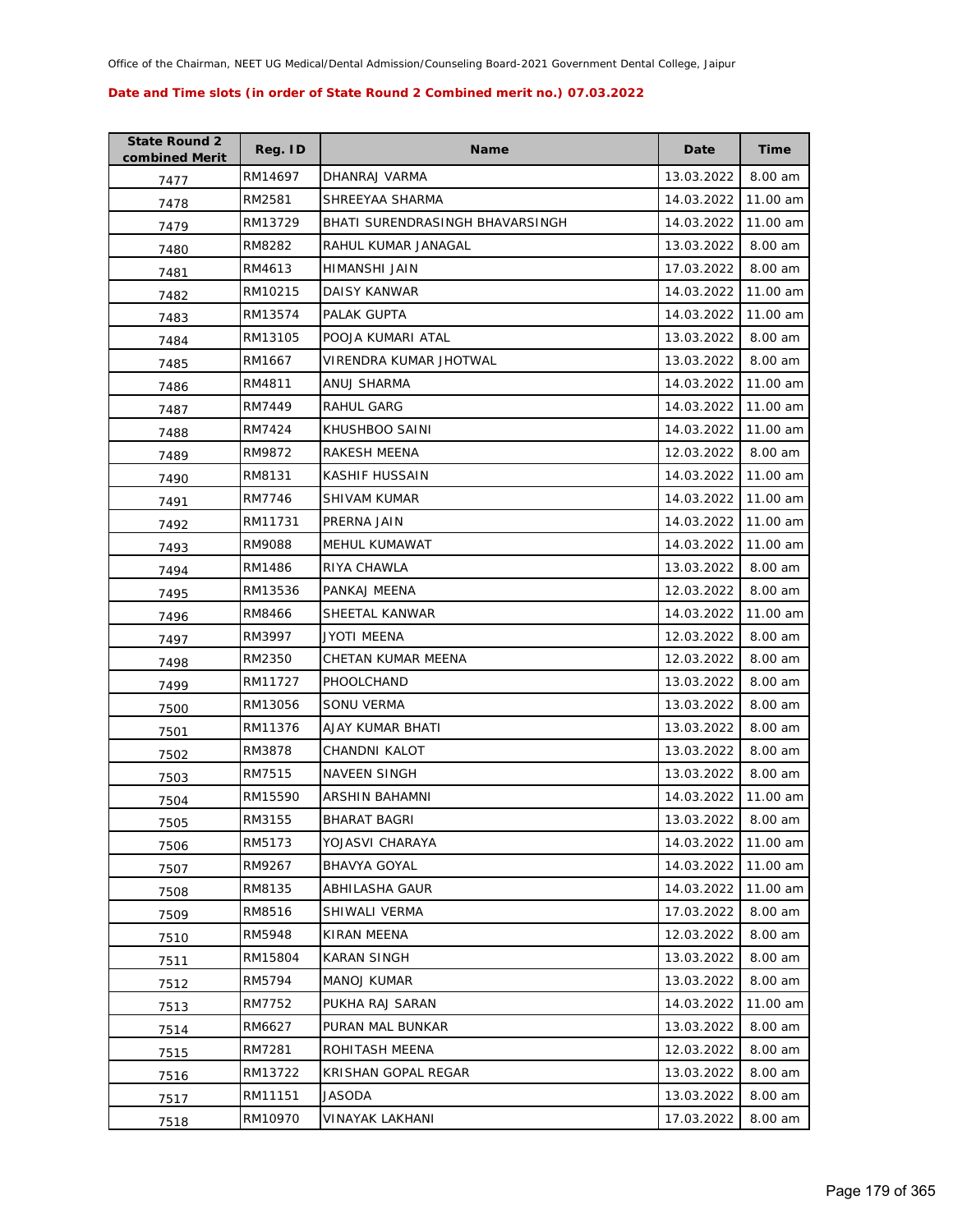| <b>State Round 2</b><br>combined Merit | Reg. ID | <b>Name</b>              | Date       | <b>Time</b> |
|----------------------------------------|---------|--------------------------|------------|-------------|
| 7519                                   | RN16422 | <b>NARESH KUMAR</b>      | 14.03.2022 | 11.00 am    |
| 7520                                   | RM3551  | JUHI CHELANI             | 14.03.2022 | 11.00 am    |
| 7521                                   | RM3678  | KUMARI ANJEETA           | 12.03.2022 | 11.00 am    |
| 7522                                   | RM9041  | <b>BHARTI JANGID</b>     | 14.03.2022 | 11.00 am    |
| 7523                                   | RM9355  | SANKET BUNKER            | 13.03.2022 | 8.00 am     |
| 7524                                   | RM12945 | MITTALI VERMA            | 13.03.2022 | 8.00 am     |
| 7525                                   | RM1183  | DEEPAK YADAV             | 13.03.2022 | 8.00 am     |
| 7526                                   | RM9849  | <b>GULSHAN KUMAR</b>     | 14.03.2022 | 11.00 am    |
| 7527                                   | RM14148 | <b>REENI CHOPRA</b>      | 14.03.2022 | 11.00 am    |
| 7528                                   | RM5223  | VARSHA LUTAWAT           | 13.03.2022 | 8.00 am     |
| 7529                                   | RM14346 | MANSI KUMAWAT            | 14.03.2022 | 11.00 am    |
| 7530                                   | RM15763 | <b>ARYAN SONI</b>        | 14.03.2022 | 11.00 am    |
| 7531                                   | RM8974  | HIMANSHU BARUPAL         | 13.03.2022 | 8.00 am     |
| 7532                                   | RN16391 | AJAY MEENA               | 12.03.2022 | 8.00 am     |
| 7533                                   | RM1958  | VANSHIKA BHAGERIA        | 14.03.2022 | 11.00 am    |
| 7534                                   | RM13555 | PRIYANKA SINGH GURJAR    | 12.03.2022 | 11.00 am    |
| 7535                                   | RM6968  | ASHISH MEENA             | 12.03.2022 | 8.00 am     |
| 7536                                   | RM10192 | <b>ARJUN GOYAL</b>       | 17.03.2022 | 8.00 am     |
| 7537                                   | RM13281 | AFREEN                   | 14.03.2022 | 11.00 am    |
| 7538                                   | RM11676 | ABHISHEK KUMAR           | 13.03.2022 | 8.00 am     |
| 7539                                   | RM12727 | <b>PARUL</b>             | 13.03.2022 | 8.00 am     |
| 7540                                   | RM1910  | <b>NEHA SINGH</b>        | 13.03.2022 | 8.00 am     |
| 7541                                   | RM10841 | KHILIKA PARIHAR          | 13.03.2022 | 8.00 am     |
| 7542                                   | RM10275 | SAKSHAM SHAH             | 17.03.2022 | 8.00 am     |
| 7543                                   | RM5103  | PRAGATI MEENA            | 12.03.2022 | 8.00 am     |
| 7544                                   | RM10561 | <b>ROHIT NIRWAN</b>      | 12.03.2022 | 8.00 am     |
| 7545                                   | RM11724 | RAKESH KUMAR MAMODIYA    | 13.03.2022 | 8.00 am     |
| 7546                                   | RM14070 | <b>HEENA JHALA</b>       | 14.03.2022 | 11.00 am    |
| 7547                                   | RM9969  | KISHAN LAL TELI          | 14.03.2022 | 11.00 am    |
| 7548                                   | RM11693 | CHARU GOYAL              | 14.03.2022 | 11.00 am    |
| 7549                                   | RM6270  | DEEPAKSHI                | 14.03.2022 | 11.00 am    |
| 7550                                   | RM14204 | <b>VIVEK PAL SINGH</b>   | 14.03.2022 | 11.00 am    |
| 7551                                   | RM4284  | <b>NAMAN CHOUHAN</b>     | 13.03.2022 | 8.00 am     |
| 7552                                   | RM8880  | DURGESH MEENA            | 12.03.2022 | 8.00 am     |
| 7553                                   | RM7084  | <b>GARGI SHRIVASTAVA</b> | 14.03.2022 | 11.00 am    |
| 7554                                   | RM13382 | SUMANDEEP                | 14.03.2022 | 11.00 am    |
| 7555                                   | RM6867  | <b>MONIKA MEENA</b>      | 12.03.2022 | 8.00 am     |
| 7556                                   | RM11764 | AMIT KUMAR VERMA         | 13.03.2022 | 8.00 am     |
| 7557                                   | RM8298  | KOMAL MEENA              | 12.03.2022 | 8.00 am     |
| 7558                                   | RM10372 | DHARMENDRA CHOUDHARY     | 14.03.2022 | 11.00 am    |
| 7559                                   | RM5346  | RONIT SONI               | 14.03.2022 | 11.00 am    |
| 7560                                   | RM7451  | REHAN MEENA              | 12.03.2022 | 8.00 am     |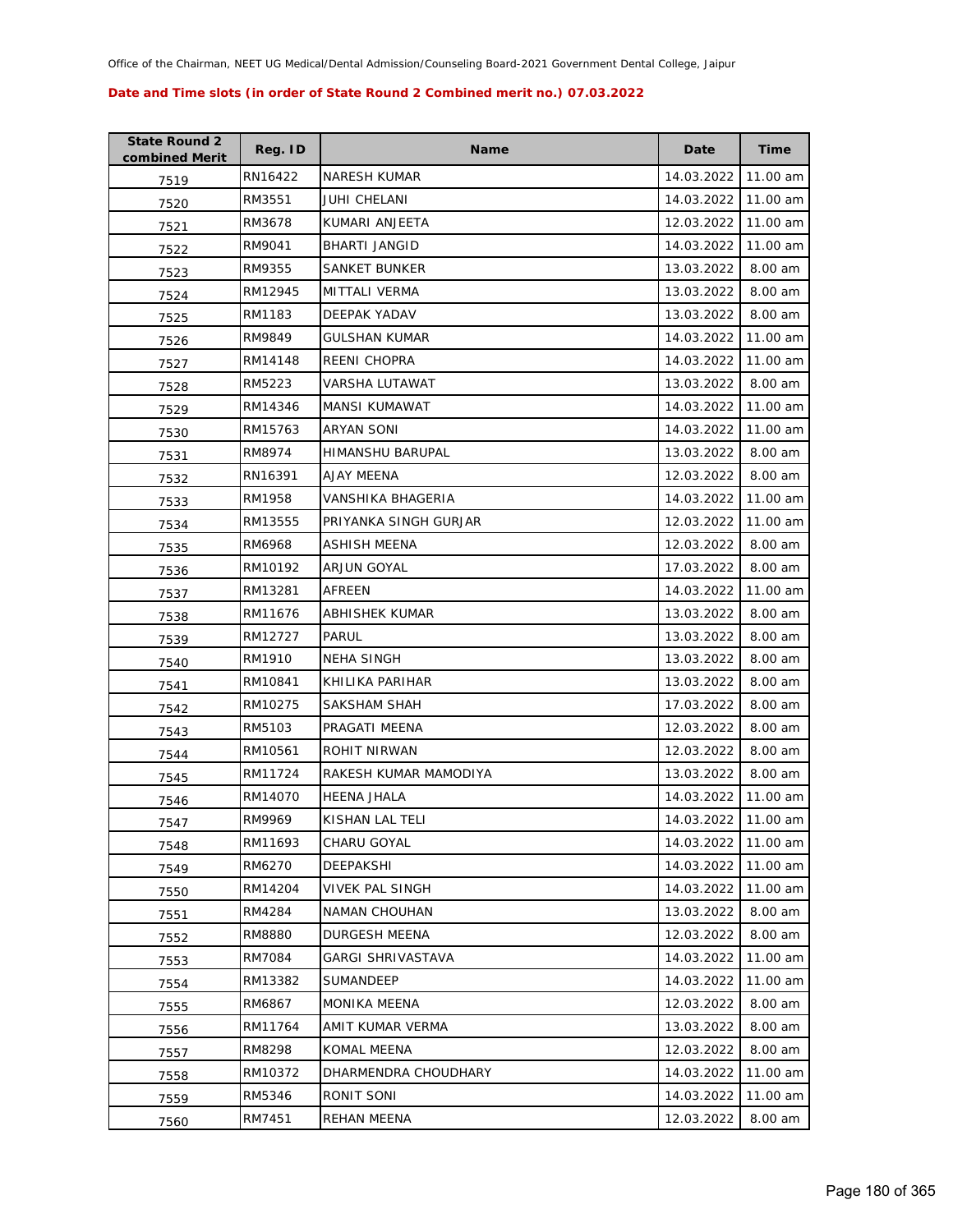| <b>State Round 2</b><br>combined Merit | Reg. ID | <b>Name</b>               | Date       | <b>Time</b> |
|----------------------------------------|---------|---------------------------|------------|-------------|
| 7561                                   | RM13974 | AJAY SUKARIYA             | 13.03.2022 | 8.00 am     |
| 7562                                   | RM14444 | MOHIT ROLAN               | 13.03.2022 | 8.00 am     |
| 7563                                   | RM15236 | SAKSHI BAJAJ              | 17.03.2022 | 8.00 am     |
| 7564                                   | RM5119  | NIKHILESH KUMAR KALOYA    | 13.03.2022 | 8.00 am     |
| 7565                                   | RM11442 | <b>POOJA</b>              | 13.03.2022 | 8.00 am     |
| 7566                                   | RM6804  | RAHUL TATAVAT             | 13.03.2022 | 8.00 am     |
| 7567                                   | RM7975  | <b>MANOJ MEENA</b>        | 12.03.2022 | 8.00 am     |
| 7568                                   | RM12303 | <b>SNEHA</b>              | 13.03.2022 | 8.00 am     |
| 7569                                   | RM8697  | VIKESH BHATRA             | 14.03.2022 | 11.00 am    |
| 7570                                   | RM9754  | MANYA JAISWAL             | 17.03.2022 | 8.00 am     |
| 7571                                   | RM13265 | MOHIT KUMAR YADAV         | 14.03.2022 | 11.00 am    |
| 7572                                   | RM2846  | JITENDRA KUMAR MEENA      | 12.03.2022 | 8.00 am     |
| 7573                                   | RM15253 | AYUSHI SIGAR              | 14.03.2022 | 11.00 am    |
| 7574                                   | RM10643 | RAVINDRA BAROR            | 13.03.2022 | 8.00 am     |
| 7575                                   | RM14719 | <b>DHANESH VERMA</b>      | 14.03.2022 | 11.00 am    |
| 7576                                   | RN16188 | YASHIKA MOTWANI           | 14.03.2022 | 11.00 am    |
| 7577                                   | RM12412 | SAKSHI MEHTA              | 17.03.2022 | 8.00 am     |
| 7578                                   | RM3088  | ANKIT MEENA               | 12.03.2022 | 8.00 am     |
| 7579                                   | RM1199  | JASVANT SINGH MEENA       | 12.03.2022 | 8.00 am     |
| 7580                                   | RM2808  | ANJALI RAJORIYA           | 13.03.2022 | 8.00 am     |
| 7581                                   | RM1762  | VERMA HEMANT AKASHCHANDRA | 12.03.2022 | 11.00 am    |
| 7582                                   | RM9282  | <b>KALYAN SINGH</b>       | 12.03.2022 | 8.00 am     |
| 7583                                   | RM9565  | KASHISH BAGARI            | 12.03.2022 | 8.00 am     |
| 7584                                   | RM6089  | KUSHAGRA ARYA             | 13.03.2022 | 8.00 am     |
| 7585                                   | RM12724 | RICHA SHARMA              | 14.03.2022 | 11.00 am    |
| 7586                                   | RM10742 | <b>MANISHA MEENA</b>      | 12.03.2022 | 8.00 am     |
| 7587                                   | RM13517 | SARA SADAT                | 14.03.2022 | 11.00 am    |
| 7588                                   | RM10661 | <b>KHUSHI</b>             | 14.03.2022 | 11.00 am    |
| 7589                                   | RM11667 | PANKAJ MEENA              | 12.03.2022 | 8.00 am     |
| 7590                                   | RM7594  | RAKSHIT                   | 14.03.2022 | 11.00 am    |
| 7591                                   | RM11389 | <b>DHANESH KAROL</b>      | 12.03.2022 | 8.00 am     |
| 7592                                   | RM13632 | MS. DEEPIKA VERMA         | 13.03.2022 | 8.00 am     |
| 7593                                   | RM14238 | VISHWAS VERMA             | 14.03.2022 | 11.00 am    |
| 7594                                   | RM15204 | RAHUL SHARMA              | 14.03.2022 | 11.00 am    |
| 7595                                   | RM14735 | SHIVAM SHARMA             | 14.03.2022 | 11.00 am    |
| 7596                                   | RM2137  | NISHA BAIRWA              | 13.03.2022 | 8.00 am     |
| 7597                                   | RM14839 | CHANCHAL TRIVEDI          | 14.03.2022 | 11.00 am    |
| 7598                                   | RM7054  | VIMAL KUMAR MEENA         | 12.03.2022 | 8.00 am     |
| 7599                                   | RM14069 | SAMARJEET SINGH SHEKHAWAT | 14.03.2022 | 11.00 am    |
| 7600                                   | RM15047 | NIKITA                    | 13.03.2022 | 8.00 am     |
| 7601                                   | RM11433 | KOMAL VERMA               | 13.03.2022 | 8.00 am     |
| 7602                                   | RM15797 | PREETI AGRAWAL            | 14.03.2022 | 11.00 am    |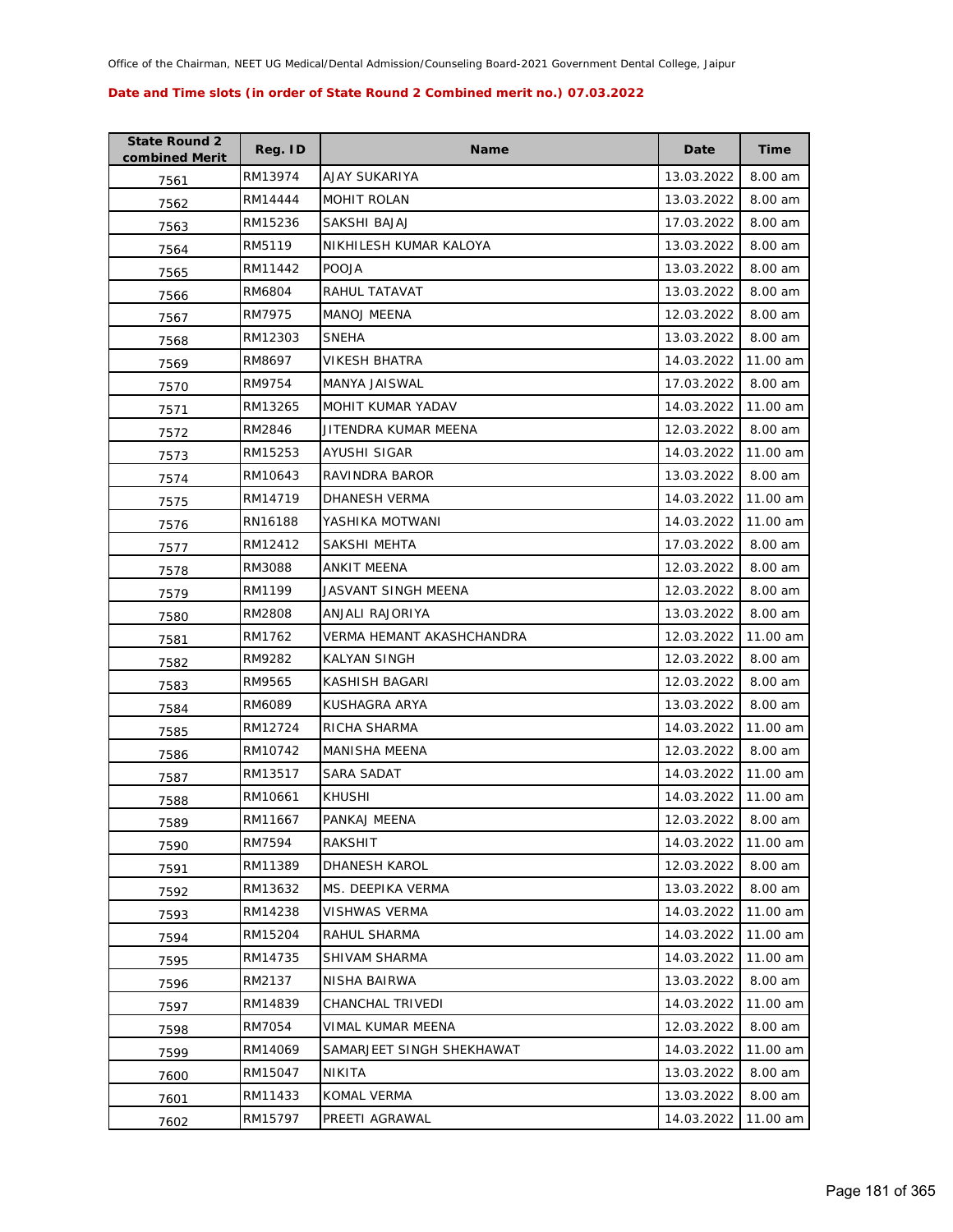| <b>State Round 2</b><br>combined Merit | Reg. ID | <b>Name</b>             | Date       | <b>Time</b> |
|----------------------------------------|---------|-------------------------|------------|-------------|
| 7603                                   | RM15468 | NEHA SAHARAN            | 14.03.2022 | 11.00 am    |
| 7604                                   | RM11436 | MUKESH RELAWAT          | 13.03.2022 | 8.00 am     |
| 7605                                   | RM1516  | KALPANA JEWALIYA        | 14.03.2022 | 11.00 am    |
| 7606                                   | RM12591 | <b>VIKAS KUMAR</b>      | 13.03.2022 | 8.00 am     |
| 7607                                   | RM12416 | SHAHEEN MOLANI          | 14.03.2022 | 11.00 am    |
| 7608                                   | RM2046  | AYUSHI DANGI            | 13.03.2022 | 8.00 am     |
| 7609                                   | RM9286  | SANJAY SOUKARIYA        | 13.03.2022 | 8.00 am     |
| 7610                                   | RM6670  | PRIYANKA                | 12.03.2022 | 11.00 am    |
| 7611                                   | RM4780  | RAJ KUMAR MEENA         | 12.03.2022 | 8.00 am     |
| 7612                                   | RM8095  | GAGAN YADAV             | 17.03.2022 | 8.00 am     |
| 7613                                   | RM1323  | <b>MOHIT KALAL</b>      | 14.03.2022 | 11.00 am    |
| 7614                                   | RM8203  | KARTIK KUMAR JONWAL     | 13.03.2022 | 8.00 am     |
| 7615                                   | RM11585 | NOORE AAISHA            | 14.03.2022 | 11.00 am    |
| 7616                                   | RM2976  | NANDITA NIRMAL          | 17.03.2022 | 8.00 am     |
| 7617                                   | RM14816 | <b>JAI CHAWLA</b>       | 14.03.2022 | 11.00 am    |
| 7618                                   | RM13331 | MS.KOMAL                | 13.03.2022 | 8.00 am     |
| 7619                                   | RM7289  | <b>NEHA BARGUJAR</b>    | 13.03.2022 | 8.00 am     |
| 7620                                   | RM5420  | <b>DEBROOP SAHA</b>     | 14.03.2022 | 11.00 am    |
| 7621                                   | RM5144  | JAIPRASHANT GODARA      | 14.03.2022 | 11.00 am    |
| 7622                                   | RM3141  | SHARMA AYUSHI LOKESH    | 14.03.2022 | 11.00 am    |
| 7623                                   | RM11037 | <b>VINOD CHOUDHARY</b>  | 14.03.2022 | 11.00 am    |
| 7624                                   | RM15037 | RAJU LAL MINA           | 12.03.2022 | 8.00 am     |
| 7625                                   | RM12121 | MONA KANWAR RAJAWAT     | 14.03.2022 | 11.00 am    |
| 7626                                   | RM6981  | AMIT KUMAR MEENA        | 12.03.2022 | 8.00 am     |
| 7627                                   | RN16170 | PRASHANT KUMAR          | 17.03.2022 | 8.00 am     |
| 7628                                   | RM11789 | <b>DEEPMALA</b>         | 12.03.2022 | 8.00 am     |
| 7629                                   | RM9361  | DIMPLE DHAKAD           | 14.03.2022 | 11.00 am    |
| 7630                                   | RM15609 | ANKIT                   | 13.03.2022 | 8.00 am     |
| 7631                                   | RM3184  | SREE PAVANI ADARI       | 17.03.2022 | 8.00 am     |
| 7632                                   | RM8929  | <b>VIKRAM BAIRWA</b>    | 13.03.2022 | 8.00 am     |
| 7633                                   | RM1378  | HARSHVARDHAN            | 13.03.2022 | 8.00 am     |
| 7634                                   | RM6906  | KHUSHWANT SINGH RATHORE | 14.03.2022 | 11.00 am    |
| 7635                                   | RM7001  | RUTURAJ SANDEEP PATHAK  | 17.03.2022 | 8.00 am     |
| 7636                                   | RM8793  | SANJANA KHOIWAL         | 13.03.2022 | 8.00 am     |
| 7637                                   | RM8820  | MANIKA AGARWAL          | 17.03.2022 | 8.00 am     |
| 7638                                   | RM7696  | RISHITA LUNU            | 13.03.2022 | 8.00 am     |
| 7639                                   | RM11757 | <b>GUNJAN JAIN</b>      | 14.03.2022 | 11.00 am    |
| 7640                                   | RM8105  | MILNE YADAV             | 17.03.2022 | 8.00 am     |
| 7641                                   | RM5845  | POOJA MEENA             | 12.03.2022 | 8.00 am     |
| 7642                                   | RM9744  | RITIKA CHOUDHARY        | 14.03.2022 | 11.00 am    |
| 7643                                   | RM15174 | AKASH KUMAR SINGHAL     | 14.03.2022 | 11.00 am    |
| 7644                                   | RM9590  | PRAVEEN LAXKAR          | 14.03.2022 | 11.00 am    |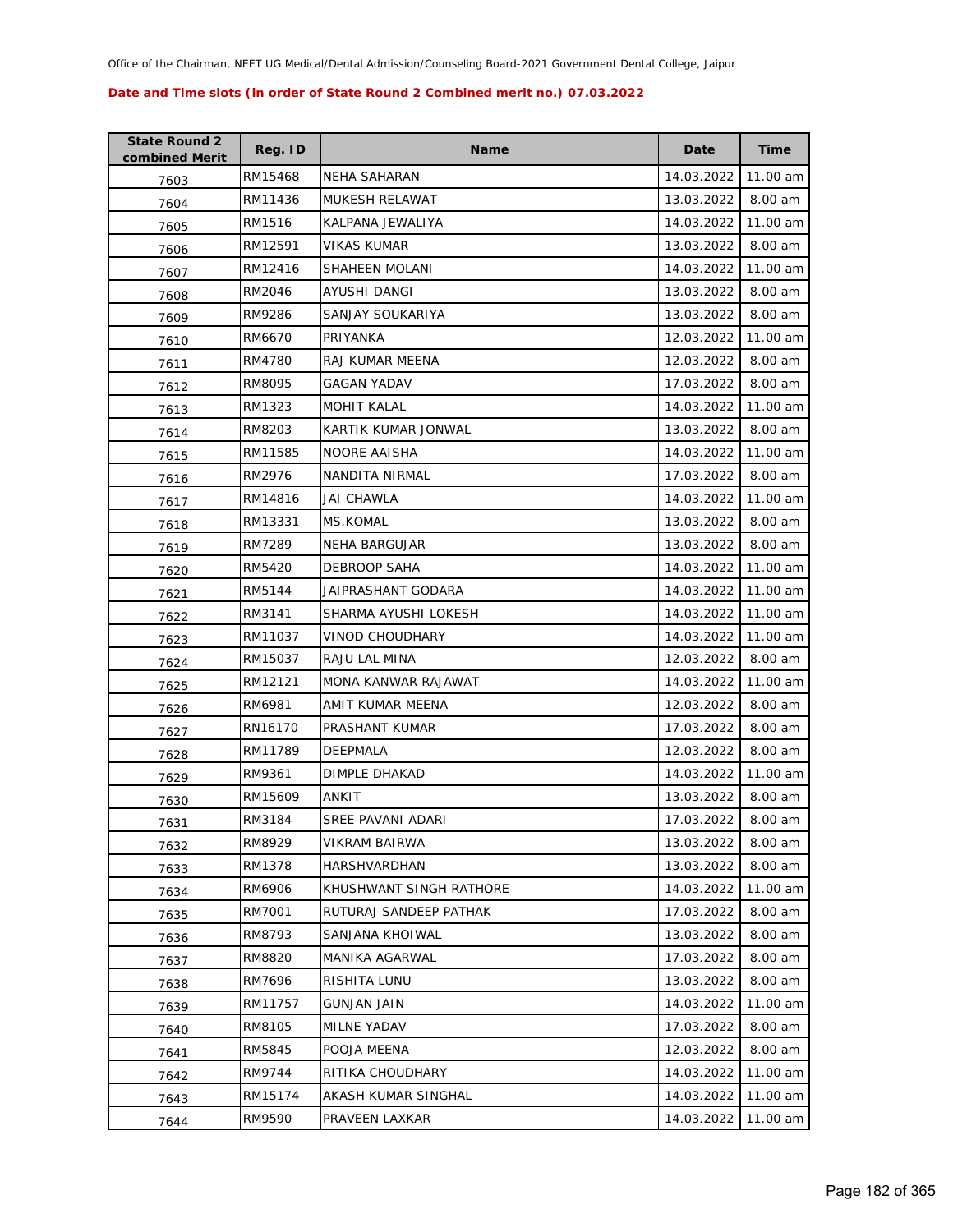| <b>State Round 2</b><br>combined Merit | Reg. ID | <b>Name</b>            | Date       | <b>Time</b> |
|----------------------------------------|---------|------------------------|------------|-------------|
| 7645                                   | RM7478  | JAYANT YADAV           | 14.03.2022 | 11.00 am    |
| 7646                                   | RM2471  | ASHWIN                 | 13.03.2022 | 8.00 am     |
| 7647                                   | RM10698 | PRIYANKA MEENA         | 12.03.2022 | 8.00 am     |
| 7648                                   | RM5402  | <b>VIJENDRA MEENA</b>  | 12.03.2022 | 8.00 am     |
| 7649                                   | RM3591  | MUSKAN GONAWAT         | 13.03.2022 | 8.00 am     |
| 7650                                   | RM5101  | ANSHUL VERMA           | 13.03.2022 | 8.00 am     |
| 7651                                   | RN16328 | ANISHA MISHRA          | 17.03.2022 | 8.00 am     |
| 7652                                   | RM2634  | <b>ASOMYA JAIN</b>     | 14.03.2022 | 11.00 am    |
| 7653                                   | RM10060 | YAMINI TATAWAT         | 12.03.2022 | 8.00 am     |
| 7654                                   | RM11865 | MOHIT KUMAR BAYLA      | 13.03.2022 | 8.00 am     |
| 7655                                   | RM5137  | <b>NIKHIL SUMAN</b>    | 13.03.2022 | 8.00 am     |
| 7656                                   | RM13326 | SALONI VYAS            | 14.03.2022 | 11.00 am    |
| 7657                                   | RM12676 | <b>HARSHITA TAILOR</b> | 14.03.2022 | 11.00 am    |
| 7658                                   | RM12539 | BHAVYANSHI VISHNOI     | 14.03.2022 | 11.00 am    |
| 7659                                   | RM10612 | <b>GAURISH ATAL</b>    | 13.03.2022 | 8.00 am     |
| 7660                                   | RM3392  | SANJAYA REGAR          | 13.03.2022 | 8.00 am     |
| 7661                                   | RM6836  | ROHIT KUMAR            | 13.03.2022 | 8.00 am     |
| 7662                                   | RM3797  | LAVESH KUMAR JAGARIYA  | 13.03.2022 | 8.00 am     |
| 7663                                   | RM7866  | SHIVANGI SHARMA        | 14.03.2022 | 11.00 am    |
| 7664                                   | RM11534 | ARCHANA MINA           | 12.03.2022 | 8.00 am     |
| 7665                                   | RM7897  | UPASANA JATAV          | 13.03.2022 | 8.00 am     |
| 7666                                   | RM15513 | HIMANSHU AIRAN         | 14.03.2022 | 11.00 am    |
| 7667                                   | RM14917 | MANISH KUMAR GURJAR    | 12.03.2022 | 11.00 am    |
| 7668                                   | RM4301  | MUKESH KUMAR SALVI     | 13.03.2022 | 8.00 am     |
| 7669                                   | RM10066 | SNEHA SAMADHIYA        | 14.03.2022 | 11.00 am    |
| 7670                                   | RM2620  | JYOTI PRAJAPAT         | 14.03.2022 | 11.00 am    |
| 7671                                   | RM4367  | <b>SHLOK JAISWAL</b>   | 17.03.2022 | 8.00 am     |
| 7672                                   | RM14313 | SURENDRA MALAWAT       | 13.03.2022 | 8.00 am     |
| 7673                                   | RM6910  | PIYUSH BHARDWAJ        | 14.03.2022 | 11.00 am    |
| 7674                                   | RM13714 | KARAN VERMA            | 14.03.2022 | 11.00 am    |
| 7675                                   | RM14745 | HARSHIT CHAUDHARY      | 14.03.2022 | 11.00 am    |
| 7676                                   | RM1510  | PRANJAL                | 14.03.2022 | 11.00 am    |
| 7677                                   | RM4779  | <b>ISHA PUROHIT</b>    | 14.03.2022 | 11.00 am    |
| 7678                                   | RM1391  | SHREYA AGARWAL         | 14.03.2022 | 11.00 am    |
| 7679                                   | RM10112 | <b>GIRIJA FAUZDAR</b>  | 14.03.2022 | 11.00 am    |
| 7680                                   | RM8390  | POONAM SINGH           | 12.03.2022 | 11.00 am    |
| 7681                                   | RM6913  | AMIT MEHAR             | 12.03.2022 | 8.00 am     |
| 7682                                   | RM5270  | RAHUL MINA             | 12.03.2022 | 8.00 am     |
| 7683                                   | RM5522  | ANCHAL RANI            | 13.03.2022 | 8.00 am     |
| 7684                                   | RM11880 | TEJAS CHOLE            | 17.03.2022 | 8.00 am     |
| 7685                                   | RM6680  | NEERU KUMAWAT          | 14.03.2022 | 11.00 am    |
| 7686                                   | RM15372 | SRISHTI RAJPUROHIT     | 14.03.2022 | 11.00 am    |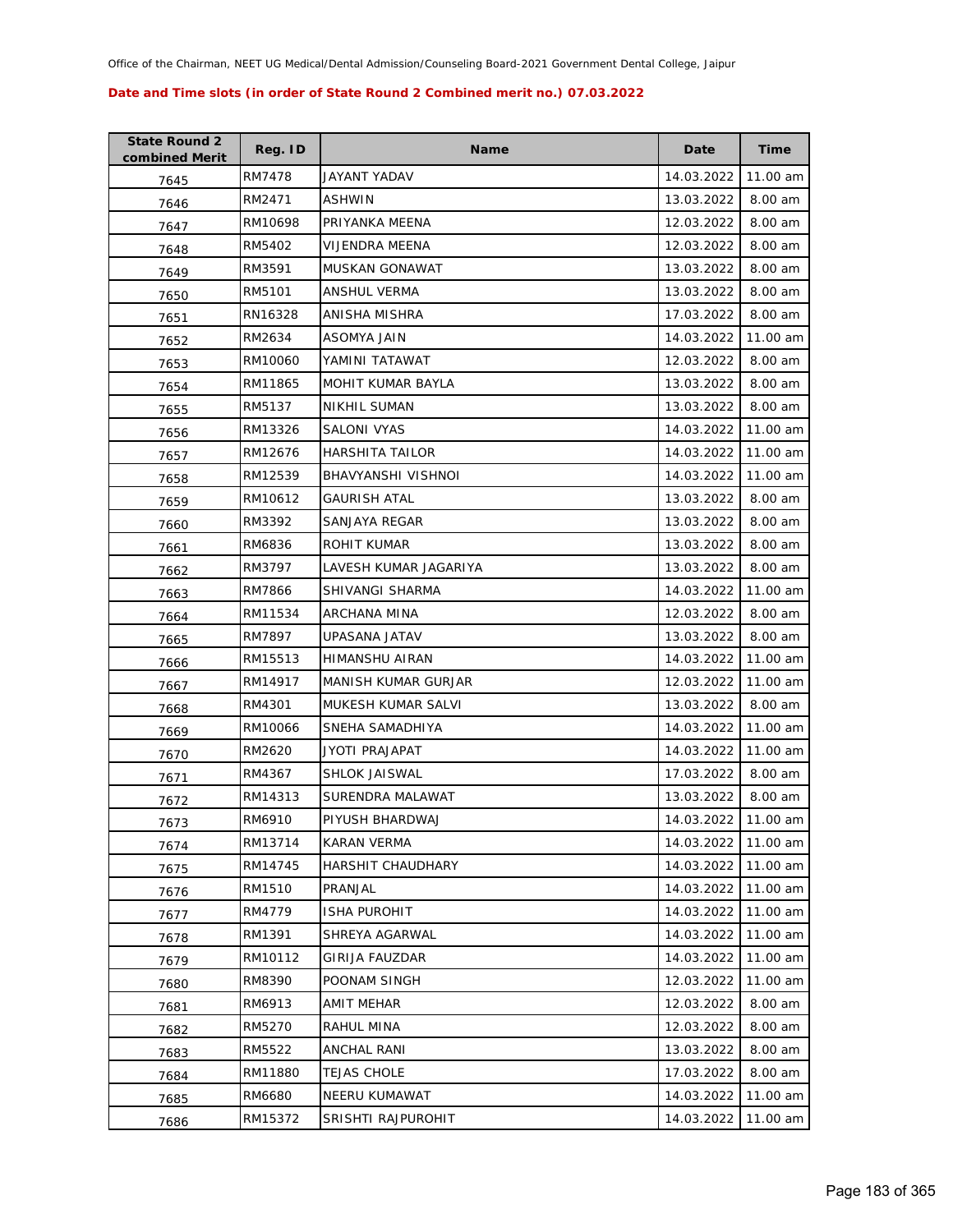| <b>State Round 2</b><br>combined Merit | Reg. ID | <b>Name</b>            | Date       | <b>Time</b> |
|----------------------------------------|---------|------------------------|------------|-------------|
| 7687                                   | RM4699  | UMESH KUMAR MAHAWER    | 13.03.2022 | 8.00 am     |
| 7688                                   | RM3349  | MUSKAN MEENA           | 12.03.2022 | 8.00 am     |
| 7689                                   | RM10484 | HEM RAJ DHANKA         | 12.03.2022 | 8.00 am     |
| 7690                                   | RM5593  | JYOTI MEHARA           | 13.03.2022 | 8.00 am     |
| 7691                                   | RM1270  | ANKITA DAHIYA          | 13.03.2022 | 8.00 am     |
| 7692                                   | RM9017  | SALONI MODI            | 14.03.2022 | 11.00 am    |
| 7693                                   | RM7494  | <b>BHAVANA MEENA</b>   | 12.03.2022 | 8.00 am     |
| 7694                                   | RM3393  | RUPESH MEENA           | 12.03.2022 | 8.00 am     |
| 7695                                   | RM12342 | PREM PATEL             | 14.03.2022 | 11.00 am    |
| 7696                                   | RM8712  | PRIYA SINGH GURJAR     | 12.03.2022 | 11.00 am    |
| 7697                                   | RM2792  | <b>HEMLATA JANGIR</b>  | 14.03.2022 | 11.00 am    |
| 7698                                   | RM10424 | KRISHNA SINGARIYA      | 13.03.2022 | 8.00 am     |
| 7699                                   | RM7758  | GAJENDRA SINGH MEENA   | 12.03.2022 | 8.00 am     |
| 7700                                   | RM11922 | KISHOR SOLANKI         | 14.03.2022 | 11.00 am    |
| 7701                                   | RM15363 | NAMIT NEHRA            | 13.03.2022 | 8.00 am     |
| 7702                                   | RM15146 | SONAM KUMARI           | 13.03.2022 | 8.00 am     |
| 7703                                   | RM10399 | <b>SUMAN</b>           | 13.03.2022 | 8.00 am     |
| 7704                                   | RM9511  | <b>BHAVANA KUMARI</b>  | 13.03.2022 | 8.00 am     |
| 7705                                   | RM14019 | ROHIT RANJAN           | 17.03.2022 | 8.00 am     |
| 7706                                   | RM13224 | BHAGYA SHREE VERMA     | 13.03.2022 | 8.00 am     |
| 7707                                   | RM13217 | RAJ CHOUDHARY          | 14.03.2022 | 11.00 am    |
| 7708                                   | RM12870 | <b>KOMAL GUPTA</b>     | 14.03.2022 | 11.00 am    |
| 7709                                   | RM10901 | PRERNA CHOUDHARY       | 14.03.2022 | 11.00 am    |
| 7710                                   | RM13604 | <b>GOKUL VYAS</b>      | 14.03.2022 | 11.00 am    |
| 7711                                   | RM9287  | KUNJAL MANDOWARA       | 14.03.2022 | 11.00 am    |
| 7712                                   | RM15712 | <b>KARAN SONI</b>      | 14.03.2022 | 11.00 am    |
| 7713                                   | RM4049  | <b>KAMLESH SEPAT</b>   | 14.03.2022 | 11.00 am    |
| 7714                                   | RM13118 | DEEPAK KUMAR MEENA     | 12.03.2022 | 8.00 am     |
| 7715                                   | RM1655  | KUNAL SAMARIYA         | 13.03.2022 | 8.00 am     |
| 7716                                   | RM14466 | KARTIK LAKHIWAL        | 13.03.2022 | 8.00 am     |
| 7717                                   | RM5482  | <b>RITIK MALVI</b>     | 13.03.2022 | 8.00 am     |
| 7718                                   | RM7656  | SOMILA HARSH           | 14.03.2022 | 11.00 am    |
| 7719                                   | RM10746 | SAURAV MEENA           | 12.03.2022 | 8.00 am     |
| 7720                                   | RM6545  | SANDEEP KUMAR CHANDEL  | 13.03.2022 | 8.00 am     |
| 7721                                   | RM13396 | MONU KUMAR MEENA       | 12.03.2022 | 8.00 am     |
| 7722                                   | RM9634  | RAJESH KUMAR MAKRANIYA | 13.03.2022 | 8.00 am     |
| 7723                                   | RM6025  | KRISHNA JHA            | 14.03.2022 | 11.00 am    |
| 7724                                   | RM13376 | ANIL GEHLOT            | 14.03.2022 | 11.00 am    |
| 7725                                   | RM12706 | MOHIT KUMAR            | 13.03.2022 | 8.00 am     |
| 7726                                   | RM14068 | DIVYA CHOUDHARY        | 14.03.2022 | 11.00 am    |
| 7727                                   | RM8662  | VIDHI NATH             | 17.03.2022 | 8.00 am     |
| 7728                                   | RM13853 | KHUSHI SHARMA          | 17.03.2022 | 8.00 am     |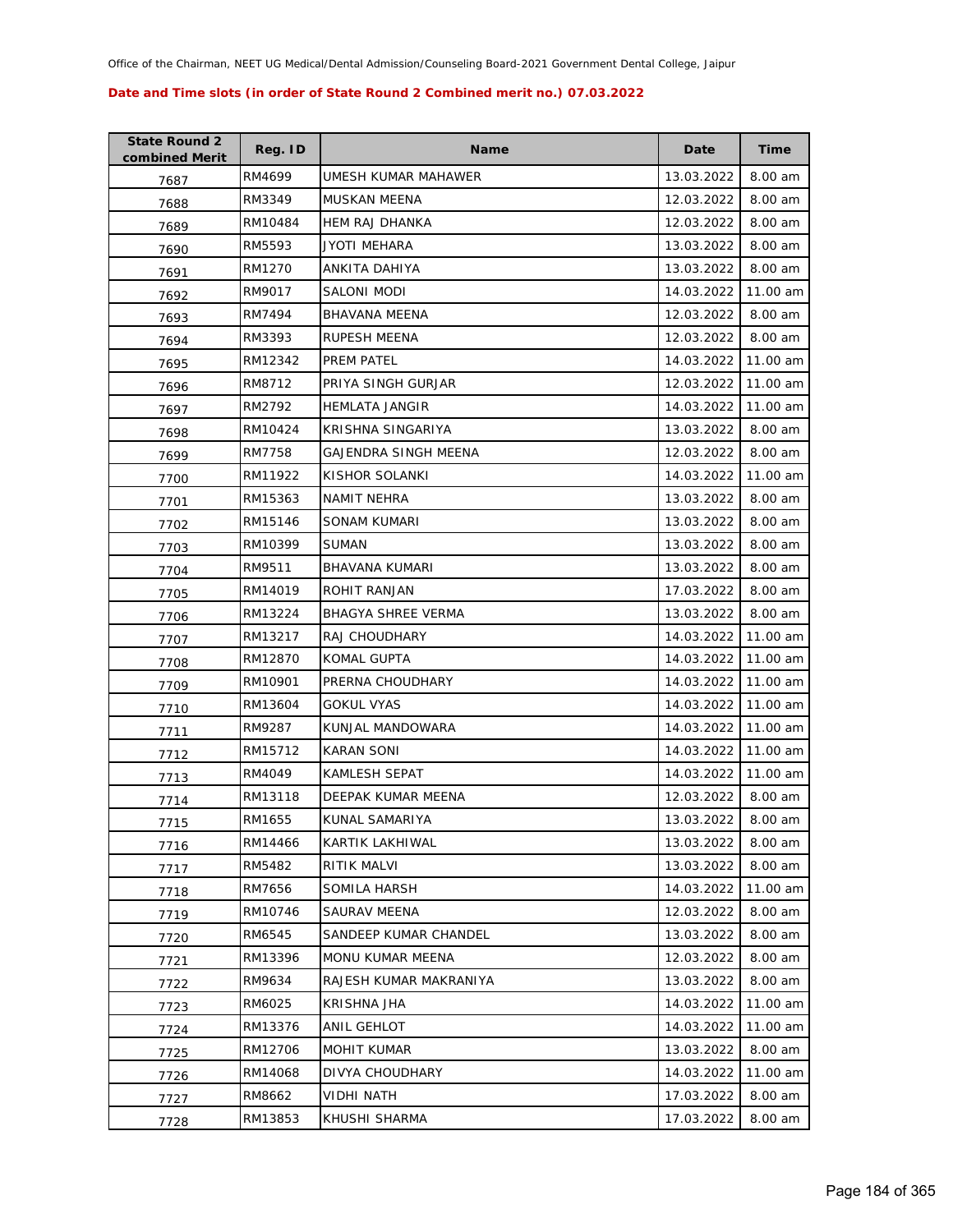| <b>State Round 2</b><br>combined Merit | Reg. ID | <b>Name</b>             | Date       | <b>Time</b> |
|----------------------------------------|---------|-------------------------|------------|-------------|
| 7729                                   | RM7309  | PRANAV KUMAR            | 13.03.2022 | 8.00 am     |
| 7730                                   | RM12213 | MUNNI MEENA             | 12.03.2022 | 8.00 am     |
| 7731                                   | RM7433  | <b>MUSKAN LASOD</b>     | 14.03.2022 | 11.00 am    |
| 7732                                   | RM5878  | RAKSHITA JAIN           | 14.03.2022 | 11.00 am    |
| 7733                                   | RM3676  | ADITYA BANSAL           | 14.03.2022 | 11.00 am    |
| 7734                                   | RM11544 | <b>MOHIT NAGAR</b>      | 13.03.2022 | 8.00 am     |
| 7735                                   | RM6546  | KHUSHBU JEENGAR         | 13.03.2022 | 8.00 am     |
| 7736                                   | RM6577  | RACHANA RACHHOYA        | 13.03.2022 | 8.00 am     |
| 7737                                   | RM3667  | <b>DEVESH MEENA</b>     | 12.03.2022 | 8.00 am     |
| 7738                                   | RM11213 | HITESH SINGHAL          | 13.03.2022 | 8.00 am     |
| 7739                                   | RM1344  | DOLLY PARMAR            | 13.03.2022 | 8.00 am     |
| 7740                                   | RM4630  | ABHISHEK MEENA          | 12.03.2022 | 8.00 am     |
| 7741                                   | RM2906  | GARVITA CHANDRAWAT      | 14.03.2022 | 11.00 am    |
| 7742                                   | RM10763 | <b>HARSHIT JALWANIA</b> | 13.03.2022 | 8.00 am     |
| 7743                                   | RM5639  | SHRUTI SINGH            | 12.03.2022 | 8.00 am     |
| 7744                                   | RM4669  | TEJASVI                 | 12.03.2022 | 8.00 am     |
| 7745                                   | RM2733  | <b>ISHIKA MEENA</b>     | 12.03.2022 | 8.00 am     |
| 7746                                   | RM8957  | GAURAV KUMAR MEENA      | 12.03.2022 | 8.00 am     |
| 7747                                   | RM2784  | JEETRAM MEENA           | 12.03.2022 | 8.00 am     |
| 7748                                   | RM10406 | ANUJ KUMAR MEENA        | 12.03.2022 | 8.00 am     |
| 7749                                   | RM5440  | ANISHA KHORWAL          | 13.03.2022 | 8.00 am     |
| 7750                                   | RM2795  | KAPIL MEENA             | 12.03.2022 | 8.00 am     |
| 7751                                   | RM4177  | ARSALAN MOHAMMAD ANSARI | 14.03.2022 | 11.00 am    |
| 7752                                   | RM15695 | PRATIBHA MEGHWAL        | 13.03.2022 | 8.00 am     |
| 7753                                   | RM9176  | TINKU KUMAR MEENA       | 12.03.2022 | 8.00 am     |
| 7754                                   | RM14903 | <b>MONIKA PATIDAR</b>   | 14.03.2022 | 11.00 am    |
| 7755                                   | RM11547 | <b>HARIOM MEENA</b>     | 12.03.2022 | 8.00 am     |
| 7756                                   | RM11066 | RUPESH GUJJAR           | 12.03.2022 | 11.00 am    |
| 7757                                   | RM12733 | <b>HARSH NAREDI</b>     | 14.03.2022 | 11.00 am    |
| 7758                                   | RM9102  | AJEET KUMAR MEENA       | 12.03.2022 | 8.00 am     |
| 7759                                   | RM2208  | ANIL KUMAR MINA         | 12.03.2022 | $8.00$ am   |
| 7760                                   | RM10681 | LAKKHI BAI MEENA        | 12.03.2022 | 8.00 am     |
| 7761                                   | RM15014 | <b>RENU KULDEEP</b>     | 13.03.2022 | 8.00 am     |
| 7762                                   | RN15892 | HARSHAL SHARMA          | 14.03.2022 | 11.00 am    |
| 7763                                   | RM1554  | ANJALI CHOUDHARY        | 14.03.2022 | 11.00 am    |
| 7764                                   | RM2277  | SAHAJ CHARED            | 13.03.2022 | 8.00 am     |
| 7765                                   | RM9712  | PRIYANKA VERMA          | 13.03.2022 | 8.00 am     |
| 7766                                   | RM5658  | NARENDRA KUMAR          | 13.03.2022 | 8.00 am     |
| 7767                                   | RM7898  | <b>HARSH RAJPOOT</b>    | 14.03.2022 | 11.00 am    |
| 7768                                   | RM9788  | AAYUSHMAN SINGH         | 14.03.2022 | 11.00 am    |
| 7769                                   | RM1688  | PARTH BHARGAVA          | 14.03.2022 | 11.00 am    |
| 7770                                   | RM2776  | SANVI BALDWA            | 14.03.2022 | 11.00 am    |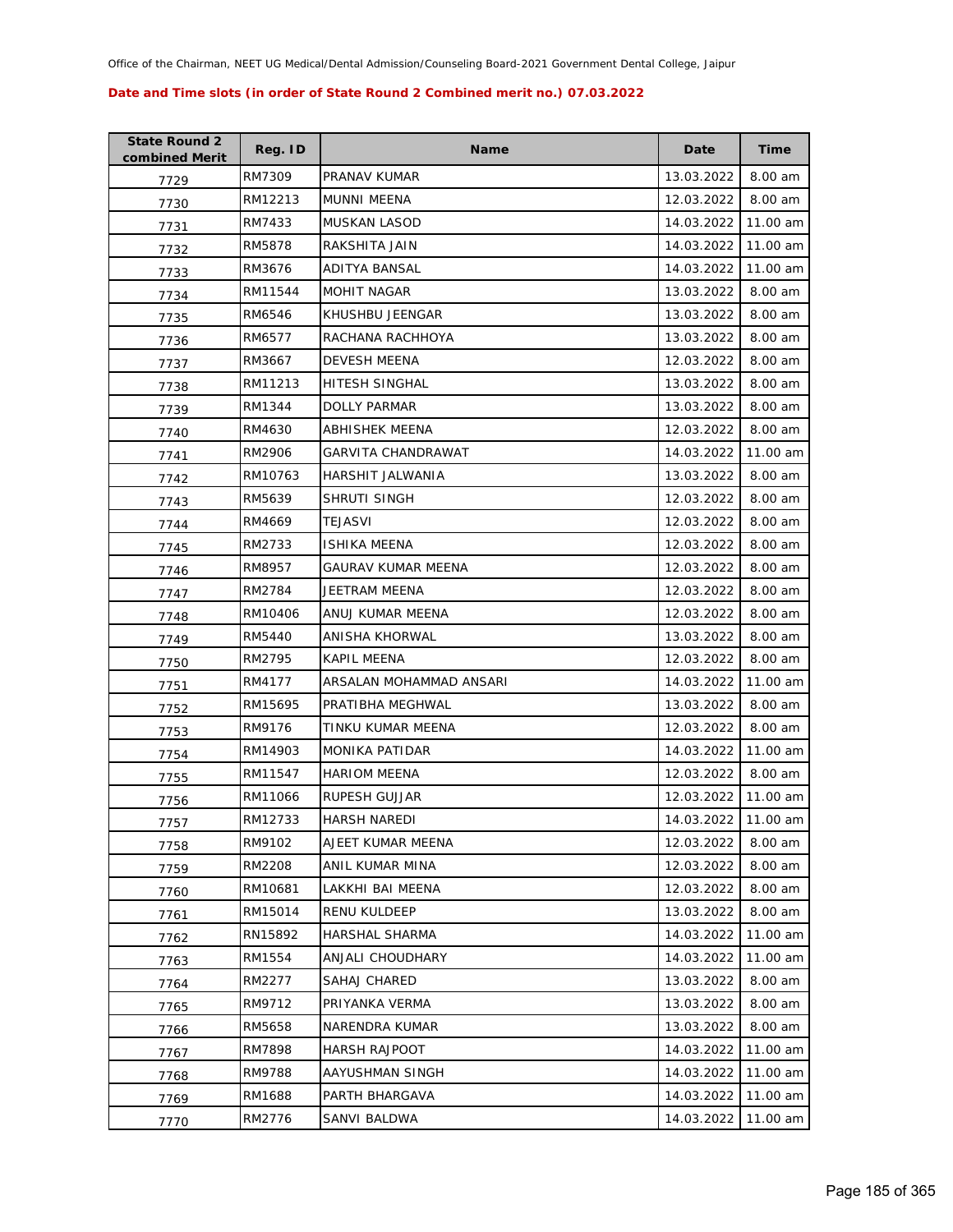| <b>State Round 2</b><br>combined Merit | Reg. ID | <b>Name</b>            | Date       | <b>Time</b> |
|----------------------------------------|---------|------------------------|------------|-------------|
| 7771                                   | RM12153 | SHAITANA RAM           | 13.03.2022 | 8.00 am     |
| 7772                                   | RM6659  | MANISH KUMAR MEENA     | 12.03.2022 | 8.00 am     |
| 7773                                   | RM2929  | YOGITA MEENA           | 12.03.2022 | 8.00 am     |
| 7774                                   | RM3255  | LILESH MEENA           | 12.03.2022 | 8.00 am     |
| 7775                                   | RM5720  | <b>GOURAV DHAWAN</b>   | 13.03.2022 | 8.00 am     |
| 7776                                   | RM7755  | TANISHA VERMA          | 13.03.2022 | 8.00 am     |
| 7777                                   | RM5457  | NEETESH KUMAR MEENA    | 12.03.2022 | 8.00 am     |
| 7778                                   | RM1388  | SOURABH BISWAS         | 13.03.2022 | 8.00 am     |
| 7779                                   | RM5971  | MANISH KUMAR MEENA     | 12.03.2022 | 8.00 am     |
| 7780                                   | RM10061 | MEENAKSHI SHARMA       | 14.03.2022 | 11.00 am    |
| 7781                                   | RM2392  | POOJA JORWAL           | 12.03.2022 | 8.00 am     |
| 7782                                   | RM8335  | HANSA MEENA            | 12.03.2022 | 8.00 am     |
| 7783                                   | RM1110  | <b>GAGAN KUMAWAT</b>   | 14.03.2022 | 11.00 am    |
| 7784                                   | RM10458 | PANINI TRIPATHI        | 14.03.2022 | 11.00 am    |
| 7785                                   | RM15387 | LOKENDRA SINGH RAJAWAT | 14.03.2022 | 11.00 am    |
| 7786                                   | RM6491  | KARTIK SHARMA          | 14.03.2022 | 11.00 am    |
| 7787                                   | RM12384 | SAROJ KUMARI MEENA     | 12.03.2022 | 8.00 am     |
| 7788                                   | RM13724 | TANISHKA GUPTA         | 14.03.2022 | 11.00 am    |
| 7789                                   | RM6759  | PRANAY UTTAM           | 17.03.2022 | 8.00 am     |
| 7790                                   | RM14414 | SYED NADEEM AHMED      | 14.03.2022 | 11.00 am    |
| 7791                                   | RM1665  | <b>GARGI SHARMA</b>    | 14.03.2022 | 11.00 am    |
| 7792                                   | RM4858  | SHRUTI MOR             | 14.03.2022 | 11.00 am    |
| 7793                                   | RM3896  | PRANAV RAJORA          | 14.03.2022 | 11.00 am    |
| 7794                                   | RM10893 | AJEET CHHAPOLA         | 13.03.2022 | 8.00 am     |
| 7795                                   | RM9123  | HUKAM SINGH GURJAR     | 12.03.2022 | 11.00 am    |
| 7796                                   | RM7789  | SURENDRA KUMAR VERMA   | 13.03.2022 | 8.00 am     |
| 7797                                   | RM5279  | DEVANSHI GAUR          | 14.03.2022 | 11.00 am    |
| 7798                                   | RM9414  | <b>KUSUM MEENA</b>     | 12.03.2022 | 8.00 am     |
| 7799                                   | RM3372  | <b>SANJU MEENA</b>     | 12.03.2022 | 8.00 am     |
| 7800                                   | RM8742  | MITALI                 | 13.03.2022 | 8.00 am     |
| 7801                                   | RM13240 | ANKUSH SHARMA          | 14.03.2022 | 11.00 am    |
| 7802                                   | RM15419 | DUPESH SINGH RAIKA     | 12.03.2022 | 11.00 am    |
| 7803                                   | RM11954 | SANA AAFRIN            | 14.03.2022 | 11.00 am    |
| 7804                                   | RM6709  | PRIYANSHI BAIRWA       | 13.03.2022 | 8.00 am     |
| 7805                                   | RM12983 | DHAWAL PATIDAR         | 14.03.2022 | 11.00 am    |
| 7806                                   | RM12685 | SUMAN BISHNOI          | 14.03.2022 | 11.00 am    |
| 7807                                   | RM8786  | <b>POOJA</b>           | 13.03.2022 | 8.00 am     |
| 7808                                   | RM13128 | KRISHANKANT MAHESHWARI | 14.03.2022 | 11.00 am    |
| 7809                                   | RM5631  | PRIYANSHI BHAUMIK      | 14.03.2022 | 11.00 am    |
| 7810                                   | RM1276  | JHANVI SHEKHAWAT       | 14.03.2022 | 11.00 am    |
| 7811                                   | RM6315  | KULDEEP BAIRWA         | 13.03.2022 | 8.00 am     |
| 7812                                   | RM12050 | RASHMI MEENA           | 12.03.2022 | 8.00 am     |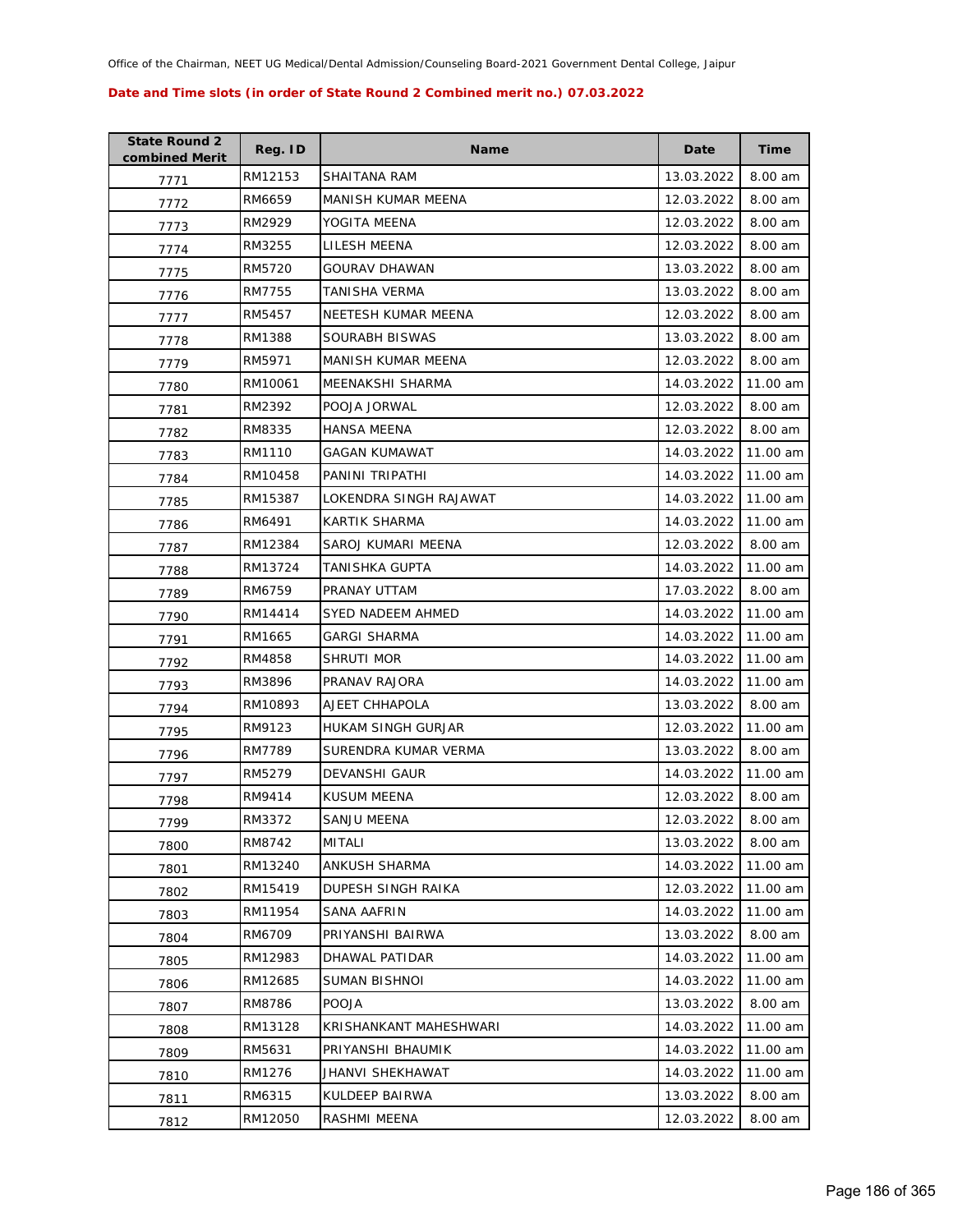| <b>State Round 2</b><br>combined Merit | Reg. ID | <b>Name</b>             | Date                | <b>Time</b> |
|----------------------------------------|---------|-------------------------|---------------------|-------------|
| 7813                                   | RM15571 | SUNIL KUMAR PANNU       | 13.03.2022          | 8.00 am     |
| 7814                                   | RM6390  | <b>NEHAL GUPTA</b>      | 14.03.2022          | 11.00 am    |
| 7815                                   | RM7885  | ANGAD SINGH DHAM        | 17.03.2022          | 8.00 am     |
| 7816                                   | RM11559 | KOMAL RAIGAR            | 13.03.2022          | 8.00 am     |
| 7817                                   | RM6653  | MAHENDRA KUMAR          | 14.03.2022          | 11.00 am    |
| 7818                                   | RM12850 | MUSKAN PRAJAPAT         | 14.03.2022          | 11.00 am    |
| 7819                                   | RM15816 | PRIYANKA CHINDALIYA     | 13.03.2022          | 8.00 am     |
| 7820                                   | RM6649  | RIDAM YADAV             | 13.03.2022          | 8.00 am     |
| 7821                                   | RM12538 | ARUSH UL ISLAM          | 17.03.2022          | 8.00 am     |
| 7822                                   | RM1012  | <b>KESHAV SAMRIYA</b>   | 13.03.2022          | 8.00 am     |
| 7823                                   | RM4392  | MANYA MODI              | 14.03.2022          | 11.00 am    |
| 7824                                   | RM10521 | SALONI ANURAG MANGLIK   | 17.03.2022          | 8.00 am     |
| 7825                                   | RM13371 | LAKSHIKA GADORIA        | 13.03.2022          | 8.00 am     |
| 7826                                   | RM12226 | <b>BHUPENDRA MEENA</b>  | 12.03.2022          | 8.00 am     |
| 7827                                   | RM12131 | ANKIT MEENA             | 12.03.2022          | 8.00 am     |
| 7828                                   | RM11176 | PRIYANKA MINA           | 12.03.2022          | 8.00 am     |
| 7829                                   | RM2945  | ABHISHEK MEENA          | 12.03.2022          | 8.00 am     |
| 7830                                   | RM2739  | GAURAV SONI             | 14.03.2022          | 11.00 am    |
| 7831                                   | RM9158  | ANITA PATEL             | 14.03.2022          | 11.00 am    |
| 7832                                   | RM6692  | TANISHA MEENA           | 12.03.2022          | 8.00 am     |
| 7833                                   | RM5202  | NARENDRA NINAMA         | 12.03.2022          | 8.00 am     |
| 7834                                   | RM5933  | RAMPRASAD MEENA         | 12.03.2022          | 8.00 am     |
| 7835                                   | RM8704  | RAHUL KUNTAL            | 13.03.2022          | 8.00 am     |
| 7836                                   | RM4508  | KUMARI ANJALI PINGOLIA  | 13.03.2022          | 8.00 am     |
| 7837                                   | RM6355  | SONAM KUMARI SUMAN      | 13.03.2022          | 8.00 am     |
| 7838                                   | RM7287  | POOJA KUMARI MEENA      | 12.03.2022          | 8.00 am     |
| 7839                                   | RM1749  | PANKAJ KUMAR            | 13.03.2022          | 8.00 am     |
| 7840                                   | RM7285  | ABHISHEK KUMAR          | 14.03.2022          | 11.00 am    |
| 7841                                   | RM14818 | ANJALI KASSANA          | 12.03.2022 11.00 am |             |
| 7842                                   | RM14784 | AKANKSHA CHOUDHARY      | 14.03.2022          | 11.00 am    |
| 7843                                   | RM3485  | SOUMIL CHOUDHARY        | 14.03.2022          | 11.00 am    |
| 7844                                   | RM11150 | TULSI                   | 14.03.2022          | 11.00 am    |
| 7845                                   | RM8136  | SNEHA PANWAR            | 13.03.2022          | 8.00 am     |
| 7846                                   | RM10480 | JAIPRAKASH BERWAL       | 13.03.2022          | 8.00 am     |
| 7847                                   | RM7625  | PRIYA CHOUDHARY         | 14.03.2022          | 11.00 am    |
| 7848                                   | RM10824 | <b>AMIT MEGHWAL</b>     | 13.03.2022          | 8.00 am     |
| 7849                                   | RM1443  | DIKSHEETA MUNISH MATHUR | 14.03.2022          | 11.00 am    |
| 7850                                   | RM7343  | SANJAY BANARA           | 12.03.2022          | 8.00 am     |
| 7851                                   | RM11266 | RAHUL JAKHAR            | 17.03.2022          | 8.00 am     |
| 7852                                   | RM7816  | PUSHPENDRA MEENA        | 12.03.2022          | 8.00 am     |
| 7853                                   | RM12954 | VARUN RAJESHKUMAR PATIL | 17.03.2022          | 8.00 am     |
| 7854                                   | RM14691 | SHRESTHA GARG           | 14.03.2022          | 11.00 am    |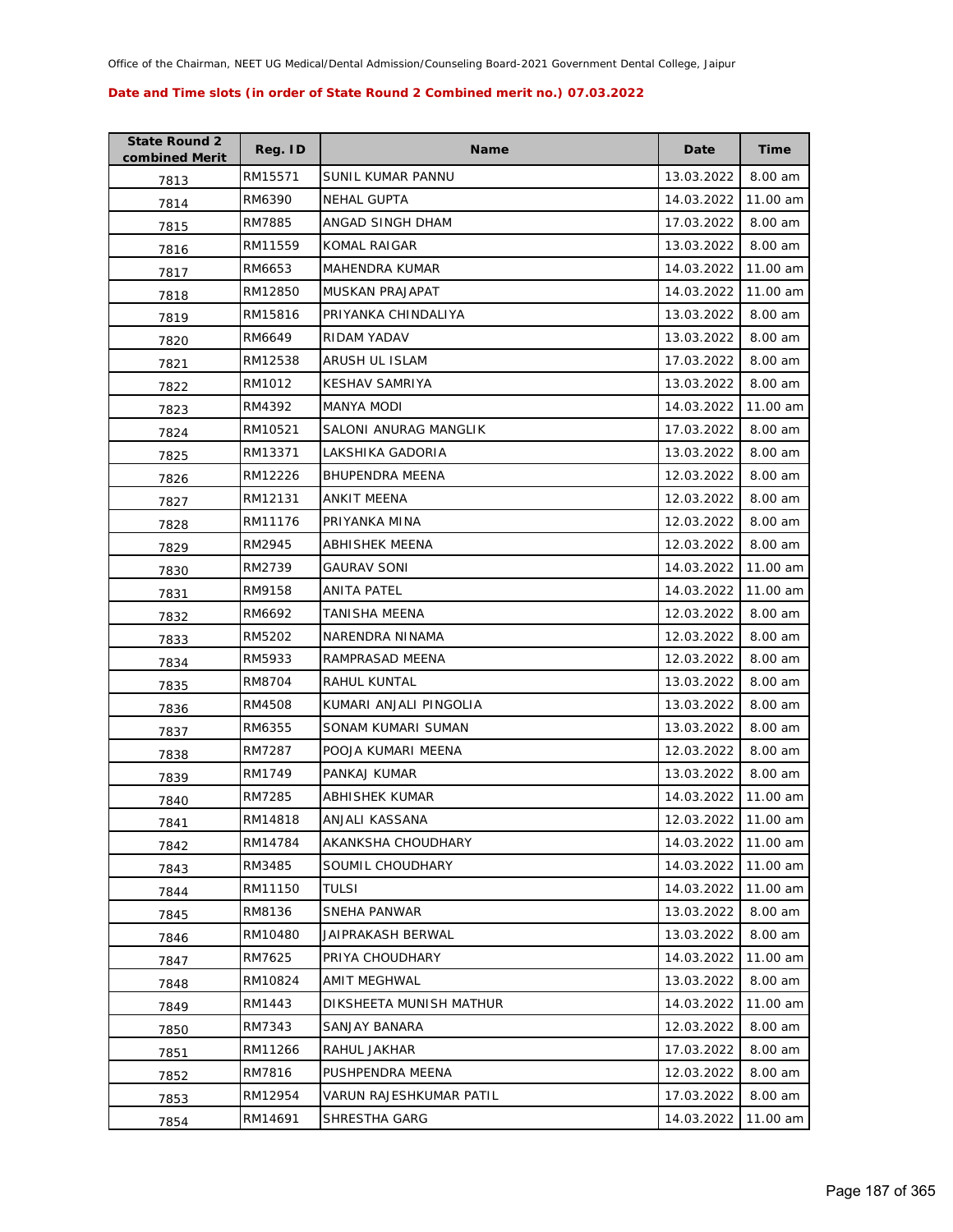| <b>State Round 2</b><br>combined Merit | Reg. ID | <b>Name</b>              | Date       | <b>Time</b> |
|----------------------------------------|---------|--------------------------|------------|-------------|
| 7855                                   | RM10551 | VISHAL SINGH             | 13.03.2022 | 8.00 am     |
| 7856                                   | RM10020 | PRIYANKA DAYAMA          | 13.03.2022 | 8.00 am     |
| 7857                                   | RM6610  | HIMANSHI ARYA            | 13.03.2022 | 8.00 am     |
| 7858                                   | RM11110 | SHIVRAJ SINGH RAJPUROHIT | 14.03.2022 | 11.00 am    |
| 7859                                   | RM13502 | BHAWNA LALWANI           | 14.03.2022 | 11.00 am    |
| 7860                                   | RM6432  | SACHIN MEENA             | 12.03.2022 | 8.00 am     |
| 7861                                   | RM9371  | SANGEETA JATAV           | 13.03.2022 | 8.00 am     |
| 7862                                   | RM6397  | MUSKAN SINGH MAKWANA     | 13.03.2022 | 8.00 am     |
| 7863                                   | RM11840 | AKSHITA SAINI            | 14.03.2022 | 11.00 am    |
| 7864                                   | RM10168 | DILKHUSH MIROTHA         | 13.03.2022 | 8.00 am     |
| 7865                                   | RM3610  | KHUSHI AGGARWAL          | 17.03.2022 | 8.00 am     |
| 7866                                   | RM11179 | NARENDRA KUMAR PARSOYA   | 13.03.2022 | 8.00 am     |
| 7867                                   | RM8993  | NIKITA VERMA             | 13.03.2022 | 8.00 am     |
| 7868                                   | RM11635 | ISHA SOLAVIYA            | 12.03.2022 | 8.00 am     |
| 7869                                   | RM10169 | SANJANA SHARMA           | 14.03.2022 | 11.00 am    |
| 7870                                   | RM6648  | JEEVNA RAM               | 13.03.2022 | 8.00 am     |
| 7871                                   | RM2040  | <b>MANOJ KUMAR</b>       | 13.03.2022 | 8.00 am     |
| 7872                                   | RM4895  | VANI MALVIYA             | 14.03.2022 | 11.00 am    |
| 7873                                   | RM10002 | AAYUSH CHAHAR            | 14.03.2022 | 11.00 am    |
| 7874                                   | RM5037  | <b>VIPUL AGARWAL</b>     | 14.03.2022 | 11.00 am    |
| 7875                                   | RM11686 | ADESH LAKHIWAL           | 13.03.2022 | 8.00 am     |
| 7876                                   | RM8817  | SANJIVANI SAINI          | 14.03.2022 | 11.00 am    |
| 7877                                   | RM8092  | SURAJ KHATIK             | 13.03.2022 | 8.00 am     |
| 7878                                   | RN15950 | PINKESH YOGI             | 14.03.2022 | 11.00 am    |
| 7879                                   | RM4336  | NISHTHA MATHUR           | 14.03.2022 | 11.00 am    |
| 7880                                   | RM4057  | <b>HARSH MORWAL</b>      | 14.03.2022 | 11.00 am    |
| 7881                                   | RM3440  | <b>VIJAY GAHNOLIA</b>    | 13.03.2022 | 8.00 am     |
| 7882                                   | RM10725 | SANJAY NAGARWAL          | 13.03.2022 | 8.00 am     |
| 7883                                   | RM4970  | PRERNA MISHRA            | 14.03.2022 | 11.00 am    |
| 7884                                   | RM11342 | <b>MANISH REGAR</b>      | 13.03.2022 | 8.00 am     |
| 7885                                   | RM2894  | <b>GAGAN SINGH</b>       | 17.03.2022 | 8.00 am     |
| 7886                                   | RM13211 | LOKENDRA SINGH           | 13.03.2022 | 8.00 am     |
| 7887                                   | RM10407 | NEHA KUMARI              | 13.03.2022 | 8.00 am     |
| 7888                                   | RM2457  | MAMATA KUMAWAT           | 14.03.2022 | 11.00 am    |
| 7889                                   | RM3125  | ARYAN MEENA              | 12.03.2022 | 8.00 am     |
| 7890                                   | RM13206 | <b>GOLU WASHERMAN</b>    | 13.03.2022 | 8.00 am     |
| 7891                                   | RM11903 | <b>GUNJAN DEWASI</b>     | 12.03.2022 | 11.00 am    |
| 7892                                   | RM11139 | ELURI BHARGAVI           | 17.03.2022 | 8.00 am     |
| 7893                                   | RM12919 | <b>NOBEL KUMARI</b>      | 14.03.2022 | 11.00 am    |
| 7894                                   | RM13964 | MANISH CHOUDHARY         | 14.03.2022 | 11.00 am    |
| 7895                                   | RM9706  | SONAKSHI MEENA           | 12.03.2022 | 8.00 am     |
| 7896                                   | RM14617 | KOMAL KUMARI KAMAL       | 13.03.2022 | 8.00 am     |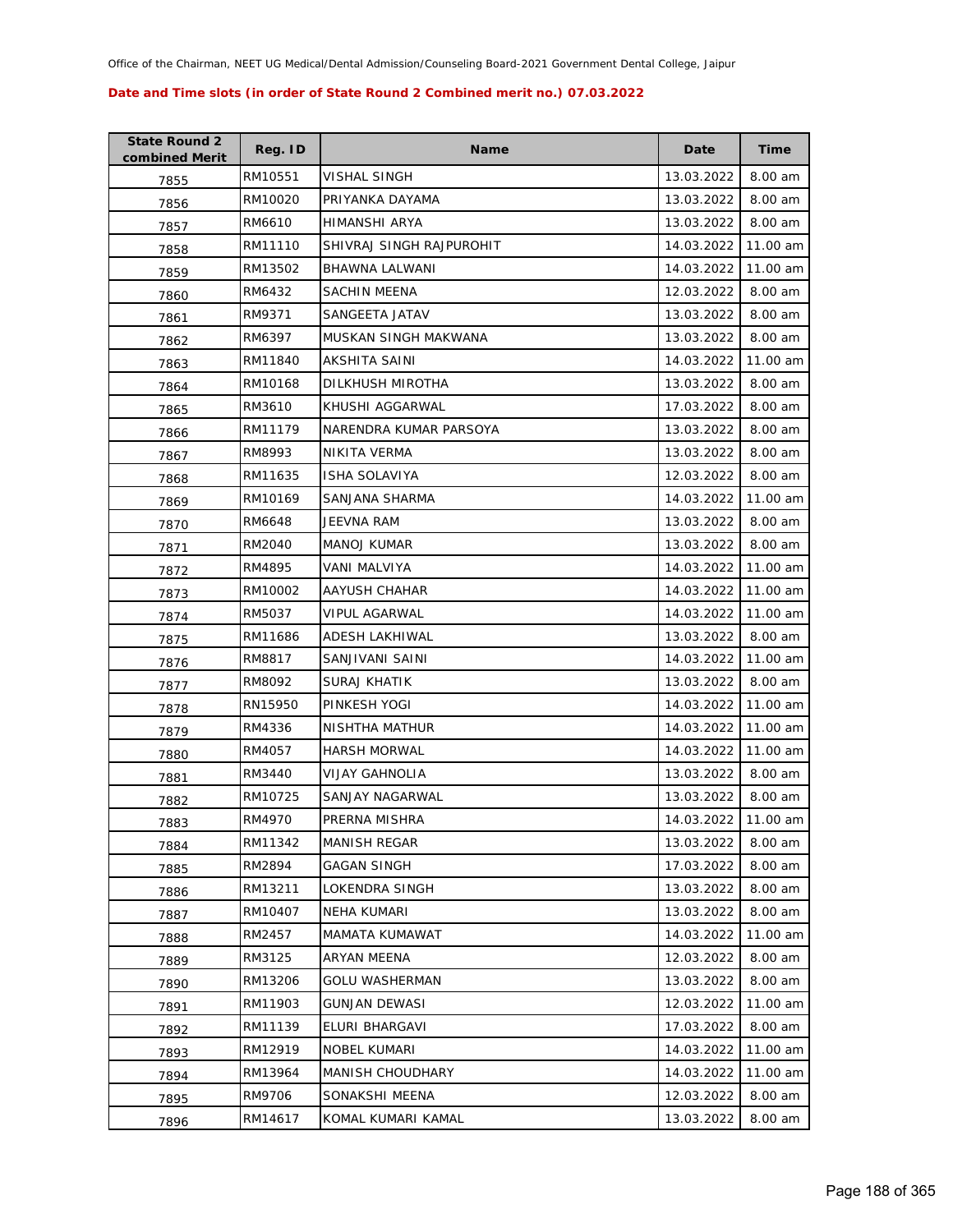| <b>State Round 2</b><br>combined Merit | Reg. ID | <b>Name</b>              | Date       | Time     |
|----------------------------------------|---------|--------------------------|------------|----------|
| 7897                                   | RM5271  | <b>GAURAV</b>            | 13.03.2022 | 8.00 am  |
| 7898                                   | RM11825 | KRISHAN KUMAR GURJAR     | 12.03.2022 | 11.00 am |
| 7899                                   | RM9927  | KOMAL PREET              | 14.03.2022 | 11.00 am |
| 7900                                   | RM5873  | RAMAN LAL MEENA          | 12.03.2022 | 8.00 am  |
| 7901                                   | RM12356 | SANJAY                   | 14.03.2022 | 11.00 am |
| 7902                                   | RM11209 | EKTA KUMARI              | 14.03.2022 | 11.00 am |
| 7903                                   | RM6712  | LATIKA VERMA             | 13.03.2022 | 8.00 am  |
| 7904                                   | RM7308  | SHAILESH KUMAR           | 12.03.2022 | 8.00 am  |
| 7905                                   | RM15083 | <b>TULSI DASS</b>        | 17.03.2022 | 8.00 am  |
| 7906                                   | RM2346  | HIMANSHU KUMAR           | 13.03.2022 | 8.00 am  |
| 7907                                   | RM1372  | VIKAS GUPTA              | 14.03.2022 | 11.00 am |
| 7908                                   | RM13359 | <b>ASHUTOSH MEENA</b>    | 12.03.2022 | 8.00 am  |
| 7909                                   | RM13313 | NIKITA MEENA             | 12.03.2022 | 8.00 am  |
| 7910                                   | RM1572  | GOURAV AGARWAL           | 14.03.2022 | 11.00 am |
| 7911                                   | RM11132 | <b>MADHURAM VYAS</b>     | 14.03.2022 | 11.00 am |
| 7912                                   | RM3294  | PRIYANKA INDALIYA        | 13.03.2022 | 8.00 am  |
| 7913                                   | RM4721  | NIMPHIYA                 | 14.03.2022 | 11.00 am |
| 7914                                   | RM13109 | SANJAY CHOUDHARY         | 14.03.2022 | 11.00 am |
| 7915                                   | RM10979 | ANKITA MAHAWAR           | 13.03.2022 | 8.00 am  |
| 7916                                   | RM9514  | HEMANT BHARDWAJ          | 14.03.2022 | 11.00 am |
| 7917                                   | RM5034  | PUSHPENDRA KUMAR VERMA   | 13.03.2022 | 8.00 am  |
| 7918                                   | RN16226 | AMISHA MEENA             | 12.03.2022 | 8.00 am  |
| 7919                                   | RM8727  | SONU MEENA               | 12.03.2022 | 8.00 am  |
| 7920                                   | RM3219  | <b>NEHA RAM</b>          | 13.03.2022 | 8.00 am  |
| 7921                                   | RM14154 | ABHISHEK BASWAL          | 13.03.2022 | 8.00 am  |
| 7922                                   | RM3628  | <b>RAKESH</b>            | 13.03.2022 | 8.00 am  |
| 7923                                   | RM12637 | <b>GURPREET SIDHU</b>    | 14.03.2022 | 11.00 am |
| 7924                                   | RM7022  | ALKA BAGARIYA            | 13.03.2022 | 8.00 am  |
| 7925                                   | RM14423 | RINKU KUMAR MEENA        | 12.03.2022 | 8.00 am  |
| 7926                                   | RM7230  | SANJANA YADAV            | 14.03.2022 | 11.00 am |
| 7927                                   | RM12555 | DIMPLE SHARMA            | 14.03.2022 | 11.00 am |
| 7928                                   | RM15556 | <b>GAGAN DOTANIYA</b>    | 13.03.2022 | 8.00 am  |
| 7929                                   | RM8386  | <b>VARDHANAYE VERMA</b>  | 17.03.2022 | 8.00 am  |
| 7930                                   | RM12368 | <b>GOLU KUMAR BAIRWA</b> | 13.03.2022 | 8.00 am  |
| 7931                                   | RN15845 | PALAK KUMAWAT            | 14.03.2022 | 11.00 am |
| 7932                                   | RM3867  | MUKESH VISHNOI           | 14.03.2022 | 11.00 am |
| 7933                                   | RM6419  | AJIT SINGH MEGHWANSHI    | 13.03.2022 | 8.00 am  |
| 7934                                   | RM1814  | NEHA SAINI               | 14.03.2022 | 11.00 am |
| 7935                                   | RM9223  | PUNEET KUMAR MAHAWAR     | 13.03.2022 | 8.00 am  |
| 7936                                   | RM10719 | <b>VIVEK TOLIA</b>       | 13.03.2022 | 8.00 am  |
| 7937                                   | RM4151  | LAVINA RARIYA            | 13.03.2022 | 8.00 am  |
| 7938                                   | RM8725  | POOJA MEENA              | 12.03.2022 | 8.00 am  |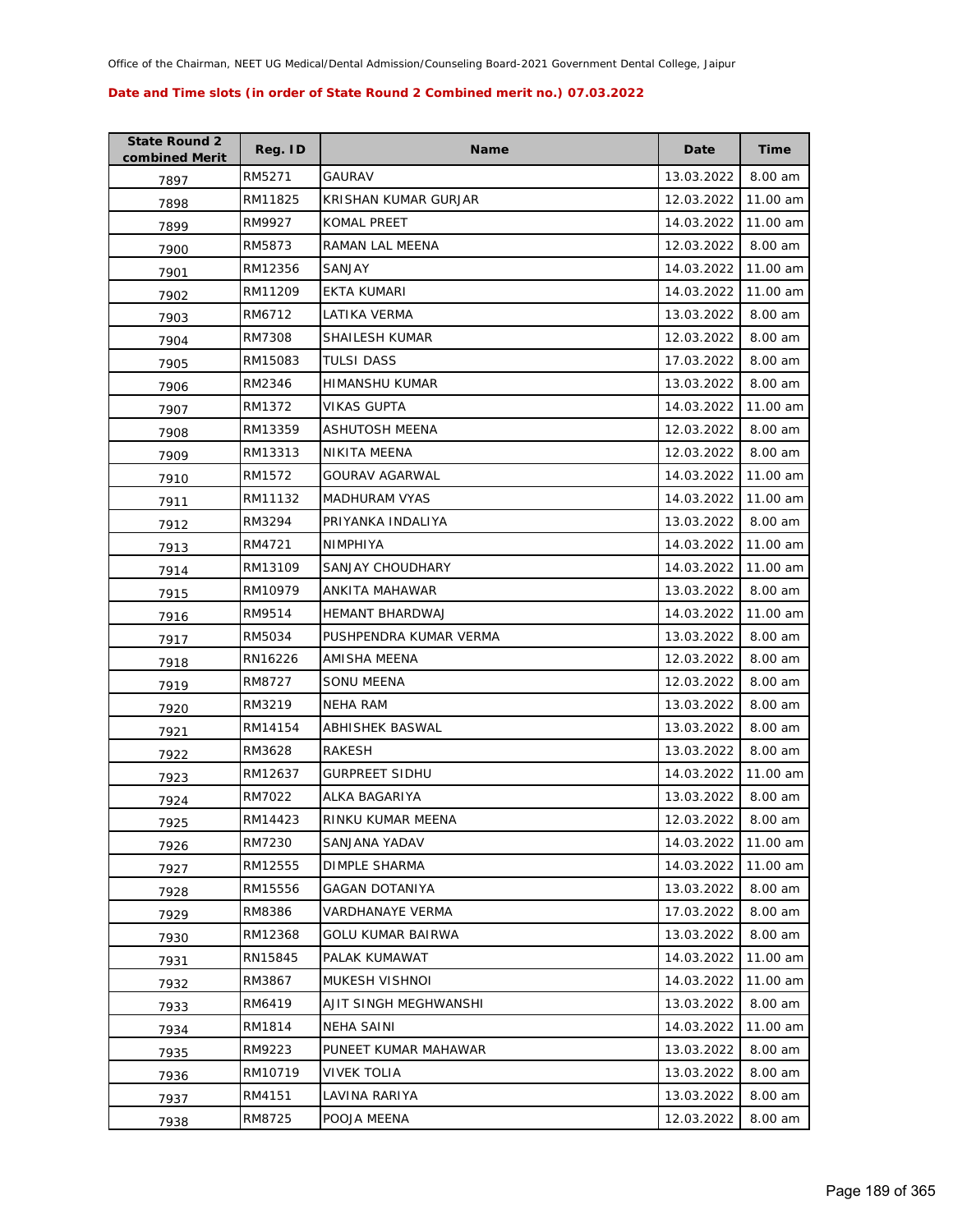| <b>State Round 2</b><br>combined Merit | Reg. ID | <b>Name</b>             | Date       | <b>Time</b> |
|----------------------------------------|---------|-------------------------|------------|-------------|
| 7939                                   | RM8941  | PRIYANSHU CHOUDHARY     | 14.03.2022 | 11.00 am    |
| 7940                                   | RM2439  | LALIT KUMAR             | 13.03.2022 | 8.00 am     |
| 7941                                   | RM5732  | <b>SUMIT MEENA</b>      | 12.03.2022 | 8.00 am     |
| 7942                                   | RM13138 | ROHIT KUMAR NAWARIYA    | 13.03.2022 | 8.00 am     |
| 7943                                   | RM11467 | SOMYA GAHLOT            | 14.03.2022 | 11.00 am    |
| 7944                                   | RM11496 | UNNATI SHARMA           | 14.03.2022 | 11.00 am    |
| 7945                                   | RM15299 | HARSHIT KUMAR GOYAL     | 14.03.2022 | 11.00 am    |
| 7946                                   | RM1616  | ADNAN JUNAID            | 14.03.2022 | 11.00 am    |
| 7947                                   | RM11588 | RAGHAV PANDEY           | 17.03.2022 | 8.00 am     |
| 7948                                   | RM6168  | VANISHA JALANDRA        | 14.03.2022 | 11.00 am    |
| 7949                                   | RM7079  | <b>BHAVESH MEENA</b>    | 12.03.2022 | 8.00 am     |
| 7950                                   | RM7004  | YASHWANT CHOUDHARY      | 14.03.2022 | 11.00 am    |
| 7951                                   | RM14711 | <b>MONIKA BAIRWA</b>    | 13.03.2022 | 8.00 am     |
| 7952                                   | RM10794 | PALAK KANWAL            | 12.03.2022 | 8.00 am     |
| 7953                                   | RM14286 | KIRAN KUMAWAT           | 14.03.2022 | 11.00 am    |
| 7954                                   | RM6241  | SANJAY KUMAR MEENA      | 12.03.2022 | 8.00 am     |
| 7955                                   | RM12254 | YASHVARDHAN RATHORE     | 13.03.2022 | 8.00 am     |
| 7956                                   | RM1022  | MEENA AVANTIKA          | 12.03.2022 | 8.00 am     |
| 7957                                   | RM14393 | RITIK PERSOYA           | 13.03.2022 | 8.00 am     |
| 7958                                   | RM10199 | PAWAN DHARIWAL          | 13.03.2022 | 8.00 am     |
| 7959                                   | RM8548  | AAGAM JAIN              | 14.03.2022 | 11.00 am    |
| 7960                                   | RM10889 | EKTA MEENA              | 12.03.2022 | 8.00 am     |
| 7961                                   | RM14706 | NAMAN DHINGRA           | 14.03.2022 | 11.00 am    |
| 7962                                   | RM7179  | KRITIKA KHANDELWAL      | 14.03.2022 | 11.00 am    |
| 7963                                   | RM9162  | <b>BHARTI SHANKHLA</b>  | 13.03.2022 | 8.00 am     |
| 7964                                   | RM1657  | <b>NIKHIL BAJAJ</b>     | 14.03.2022 | 11.00 am    |
| 7965                                   | RM14151 | <b>MANEESHA BAIRWA</b>  | 13.03.2022 | 8.00 am     |
| 7966                                   | RM3444  | HARSHITA RAJESH CHOUHAN | 13.03.2022 | 8.00 am     |
| 7967                                   | RM15483 | LAVANAYA GARG           | 14.03.2022 | 11.00 am    |
| 7968                                   | RM7540  | SAAKSHI BOHRA           | 14.03.2022 | 11.00 am    |
| 7969                                   | RM7893  | ANJALI KAMAL            | 13.03.2022 | 8.00 am     |
| 7970                                   | RM15555 | <b>SUMAN VISHNOI</b>    | 14.03.2022 | 11.00 am    |
| 7971                                   | RM3236  | CHANCHAL SHARMA         | 14.03.2022 | 11.00 am    |
| 7972                                   | RM8394  | ANJANI TAPARIA          | 14.03.2022 | 11.00 am    |
| 7973                                   | RM11665 | <b>HARSHITA</b>         | 13.03.2022 | 8.00 am     |
| 7974                                   | RM8773  | NISHA CHOUDHARY         | 14.03.2022 | 11.00 am    |
| 7975                                   | RN15927 | MANDEEP                 | 14.03.2022 | 11.00 am    |
| 7976                                   | RM3063  | TANISHA SACHDEVA        | 14.03.2022 | 11.00 am    |
| 7977                                   | RM4183  | KHUSHI CHAUHAN          | 14.03.2022 | 11.00 am    |
| 7978                                   | RM12796 | <b>MANSEE VERMA</b>     | 14.03.2022 | 11.00 am    |
| 7979                                   | RM13772 | RAHUL                   | 13.03.2022 | 8.00 am     |
| 7980                                   | RM15450 | ARVIND MEENA            | 12.03.2022 | 8.00 am     |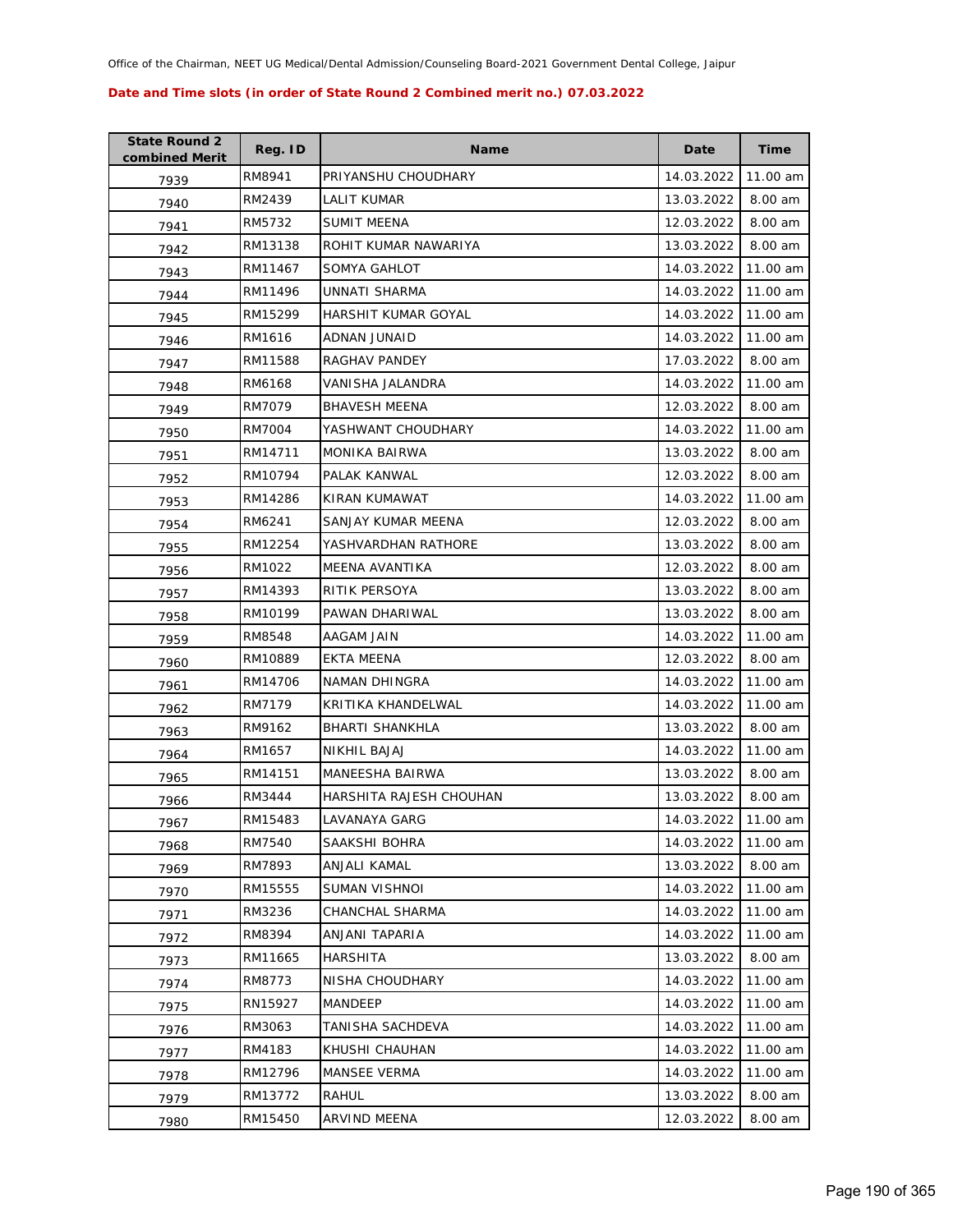| <b>State Round 2</b><br>combined Merit | Reg. ID | <b>Name</b>               | Date       | <b>Time</b> |
|----------------------------------------|---------|---------------------------|------------|-------------|
| 7981                                   | RM12346 | MUKESH MEENA              | 12.03.2022 | 8.00 am     |
| 7982                                   | RM11638 | HARSHVARDHAN MEENA        | 12.03.2022 | 8.00 am     |
| 7983                                   | RM8483  | VANSHIKA MITTAL           | 17.03.2022 | 8.00 am     |
| 7984                                   | RM7466  | RAJANI TANWAR             | 13.03.2022 | 8.00 am     |
| 7985                                   | RM15247 | VISHAL CHOUDHURY          | 14.03.2022 | 11.00 am    |
| 7986                                   | RM8089  | SONAL DAMOR               | 12.03.2022 | 8.00 am     |
| 7987                                   | RM8521  | YASHI ROHILLA             | 14.03.2022 | 11.00 am    |
| 7988                                   | RM2150  | <b>ISHI JAIN</b>          | 14.03.2022 | 11.00 am    |
| 7989                                   | RM13380 | RITURAJ CHELARWAL         | 12.03.2022 | 11.00 am    |
| 7990                                   | RM2224  | ABHIJEET SINGH RAJPUROHIT | 14.03.2022 | 11.00 am    |
| 7991                                   | RM2294  | DILKUSH MINA              | 12.03.2022 | 8.00 am     |
| 7992                                   | RM1523  | SAVITA                    | 14.03.2022 | 11.00 am    |
| 7993                                   | RM2468  | SAHBAN ADEEB KHAN         | 14.03.2022 | 11.00 am    |
| 7994                                   | RM10433 | HARSHALI NAGAR            | 14.03.2022 | 11.00 am    |
| 7995                                   | RM13933 | <b>MAHESH KUMAR MEENA</b> | 12.03.2022 | 8.00 am     |
| 7996                                   | RM2555  | <b>ANIL MAIDA</b>         | 12.03.2022 | 8.00 am     |
| 7997                                   | RM11595 | CHANDA                    | 12.03.2022 | 11.00 am    |
| 7998                                   | RM4976  | HIMADRI DURGESH           | 12.03.2022 | 11.00 am    |
| 7999                                   | RM5254  | PRIYANSH KHANDELWAL       | 14.03.2022 | 11.00 am    |
| 8000                                   | RM7205  | GAURI SHARMA              | 14.03.2022 | 11.00 am    |
| 8001                                   | RN16420 | <b>BHAGRAJ PATEL</b>      | 15.03.2022 | 8.00 am     |
| 8002                                   | RM11156 | MOHAMMAD AAMIR KHAN       | 15.03.2022 | 8.00 am     |
| 8003                                   | RM8956  | <b>MANJOT KAUR</b>        | 17.03.2022 | 8.00 am     |
| 8004                                   | RM3963  | <b>BHAVYA SOLANKI</b>     | 15.03.2022 | 8.00 am     |
| 8005                                   | RM6539  | KAMAL JEET                | 12.03.2022 | 8.00 am     |
| 8006                                   | RM4533  | CHANDRA SHEKHAR MEENA     | 12.03.2022 | 8.00 am     |
| 8007                                   | RM13325 | SUMAN MEENA               | 12.03.2022 | 8.00 am     |
| 8008                                   | RM6852  | ANKIT KUMAR               | 13.03.2022 | 8.00 am     |
| 8009                                   | RM7791  | AMAN DEEP MEENA           | 12.03.2022 | 8.00 am     |
| 8010                                   | RM12656 | <b>BHAVYA SINGH</b>       | 17.03.2022 | 8.00 am     |
| 8011                                   | RM5193  | PRIYANKA KUMARI PARGI     | 12.03.2022 | 8.00 am     |
| 8012                                   | RM4386  | JIYA GILHOTRA             | 15.03.2022 | 8.00 am     |
| 8013                                   | RM12990 | SYEDA AALIYA              | 15.03.2022 | 8.00 am     |
| 8014                                   | RM13271 | <b>NOUSHEEN KHAN</b>      | 15.03.2022 | 8.00 am     |
| 8015                                   | RM9579  | <b>ADITYA SAINI</b>       | 15.03.2022 | 8.00 am     |
| 8016                                   | RM6903  | YASHEE PUROHIT            | 15.03.2022 | 8.00 am     |
| 8017                                   | RM2997  | RUPAL SUHANI MANDOWARA    | 13.03.2022 | 8.00 am     |
| 8018                                   | RM15225 | AARCHISHA AGARWAL         | 17.03.2022 | 8.00 am     |
| 8019                                   | RM10377 | PAWAN                     | 15.03.2022 | 8.00 am     |
| 8020                                   | RM5880  | PIYUSH KUMAR              | 12.03.2022 | 8.00 am     |
| 8021                                   | RM2688  | SAPNA SINGH GURJAR        | 12.03.2022 | 11.00 am    |
| 8022                                   | RM14098 | SURAJ GUNAWAT             | 12.03.2022 | 8.00 am     |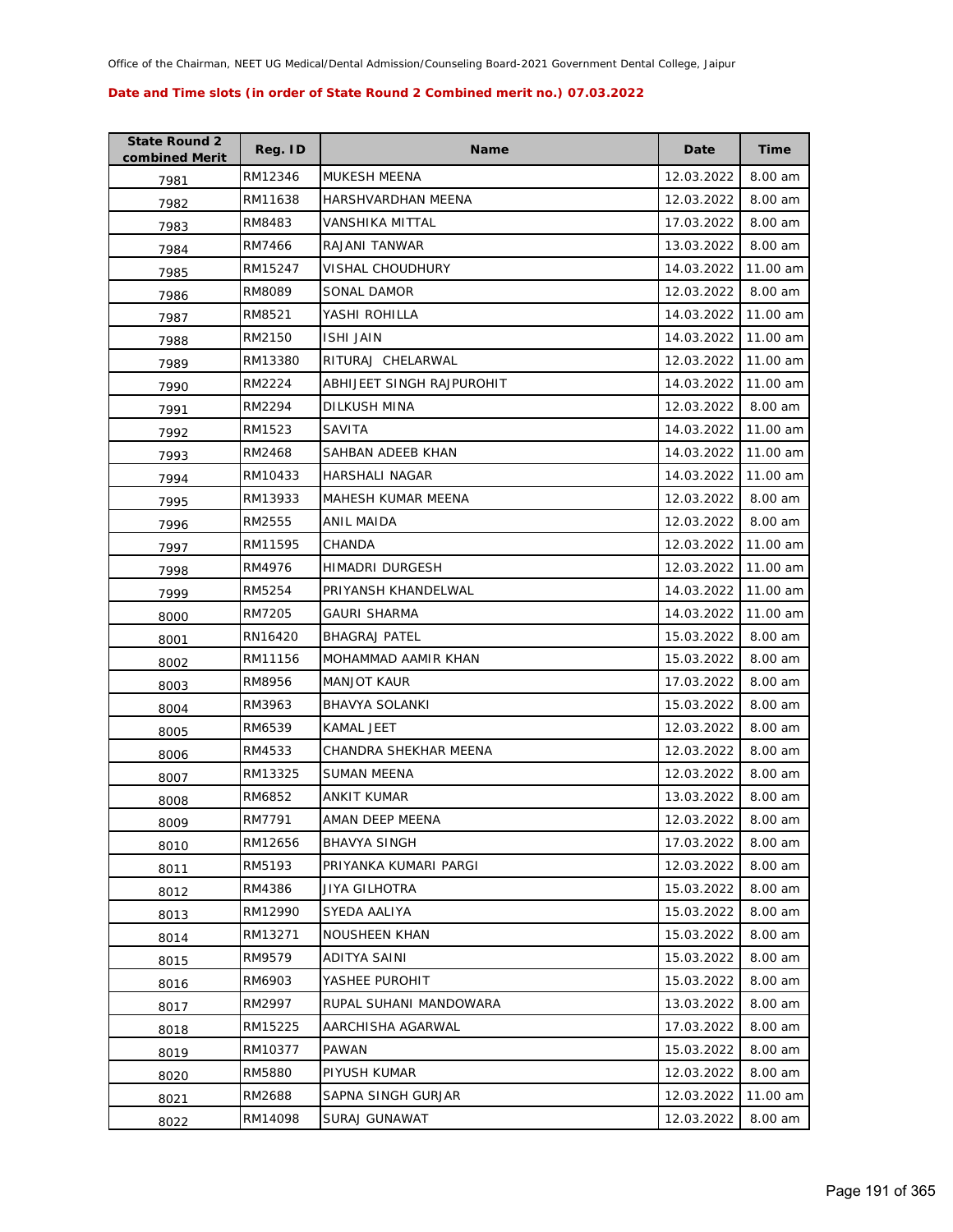| <b>State Round 2</b><br>combined Merit | Reg. ID | <b>Name</b>            | Date       | Time     |
|----------------------------------------|---------|------------------------|------------|----------|
| 8023                                   | RM3449  | KARUNA CHHAPUNIA       | 13.03.2022 | 8.00 am  |
| 8024                                   | RM2086  | PUNEET MEGHWAL         | 13.03.2022 | 8.00 am  |
| 8025                                   | RM14153 | APURVA SINGH           | 15.03.2022 | 8.00 am  |
| 8026                                   | RM9350  | JYOTSNA KHATRI         | 13.03.2022 | 8.00 am  |
| 8027                                   | RM2118  | MADHAVI TIWARI         | 17.03.2022 | 8.00 am  |
| 8028                                   | RM9667  | KAVITA PRAJAPAT        | 15.03.2022 | 8.00 am  |
| 8029                                   | RM4114  | SITA CHOWDHARY         | 15.03.2022 | 8.00 am  |
| 8030                                   | RM8739  | <b>MAHAVEER GURJAR</b> | 12.03.2022 | 11.00 am |
| 8031                                   | RM9895  | SAURABH KUMAR MEENA    | 12.03.2022 | 8.00 am  |
| 8032                                   | RM14046 | <b>NITIN KUMAR</b>     | 13.03.2022 | 8.00 am  |
| 8033                                   | RM2119  | ANKIT BHATIA           | 13.03.2022 | 8.00 am  |
| 8034                                   | RM7734  | KAUSHAL AGARWAL        | 17.03.2022 | 8.00 am  |
| 8035                                   | RM14980 | KANIKA SHARMA          | 17.03.2022 | 8.00 am  |
| 8036                                   | RM9766  | VAIBHAV YADAV          | 15.03.2022 | 8.00 am  |
| 8037                                   | RM12315 | ANITA YADAV            | 15.03.2022 | 8.00 am  |
| 8038                                   | RM13708 | <b>ASHIMA GARG</b>     | 17.03.2022 | 8.00 am  |
| 8039                                   | RM1476  | AVANI JAIN             | 15.03.2022 | 8.00 am  |
| 8040                                   | RM15606 | PRAKSHI SOMANI         | 15.03.2022 | 8.00 am  |
| 8041                                   | RM14618 | DEEPENDRA MEENA        | 12.03.2022 | 8.00 am  |
| 8042                                   | RM1881  | VASHU SOLIRIA          | 13.03.2022 | 8.00 am  |
| 8043                                   | RN15838 | AADITYA YADAV          | 15.03.2022 | 8.00 am  |
| 8044                                   | RM14102 | PREETY POONIA          | 15.03.2022 | 8.00 am  |
| 8045                                   | RM13987 | ARCHITA BINNANI        | 15.03.2022 | 8.00 am  |
| 8046                                   | RM7152  | ANKIT KHATIK           | 13.03.2022 | 8.00 am  |
| 8047                                   | RM10137 | MANISHA KUMARI         | 13.03.2022 | 8.00 am  |
| 8048                                   | RM14849 | SURYANSHU BARWAR       | 13.03.2022 | 8.00 am  |
| 8049                                   | RM1283  | SRISHTI SINHA          | 15.03.2022 | 8.00 am  |
| 8050                                   | RM12991 | LAXMI HATHIWAL         | 13.03.2022 | 8.00 am  |
| 8051                                   | RM11256 | LALIT PANWAR           | 13.03.2022 | 8.00 am  |
| 8052                                   | RM15819 | SAKSHI SHARMA          | 15.03.2022 | 8.00 am  |
| 8053                                   | RM10966 | <b>ISHA CHOUHAN</b>    | 15.03.2022 | 8.00 am  |
| 8054                                   | RM1266  | <b>HARSHIT GARG</b>    | 15.03.2022 | 8.00 am  |
| 8055                                   | RM1884  | HANSRAJ BAIRWA         | 13.03.2022 | 8.00 am  |
| 8056                                   | RM5309  | HEMANT LEELAWAT        | 13.03.2022 | 8.00 am  |
| 8057                                   | RM3264  | <b>MANISH KUMAR</b>    | 13.03.2022 | 8.00 am  |
| 8058                                   | RM14282 | RAHUL BARIYA           | 12.03.2022 | 8.00 am  |
| 8059                                   | RM9243  | SHARVI SHARMA          | 15.03.2022 | 8.00 am  |
| 8060                                   | RM10007 | SAROJ VERMA            | 13.03.2022 | 8.00 am  |
| 8061                                   | RM11191 | SONA MEENA             | 12.03.2022 | 8.00 am  |
| 8062                                   | RM13018 | SHER KUMAR             | 13.03.2022 | 8.00 am  |
| 8063                                   | RM3932  | ABHINAV MEENA          | 12.03.2022 | 8.00 am  |
| 8064                                   | RM12822 | VARSHA KANWAR          | 15.03.2022 | 8.00 am  |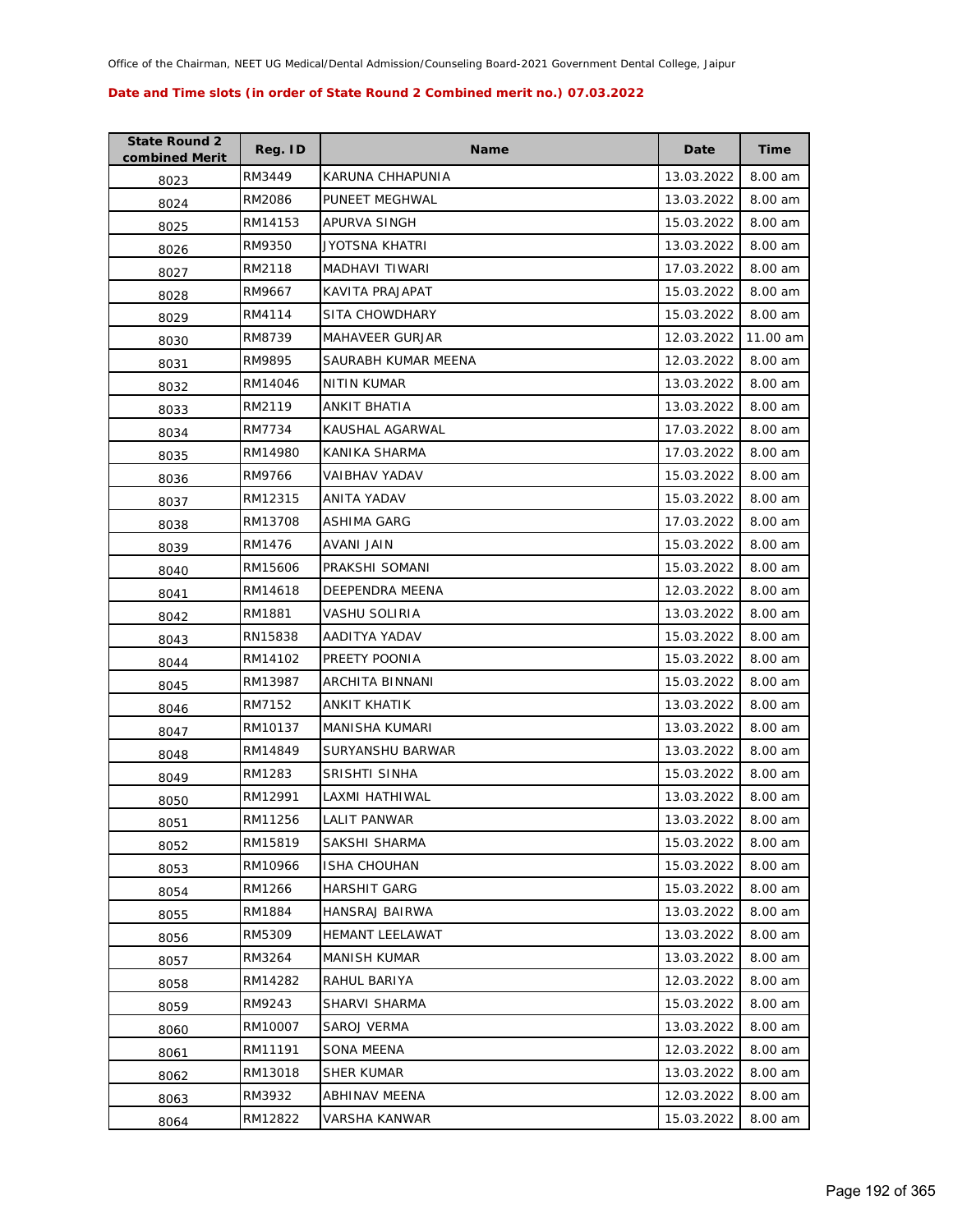| <b>State Round 2</b><br>combined Merit | Reg. ID | Name                 | Date       | Time     |
|----------------------------------------|---------|----------------------|------------|----------|
| 8065                                   | RM3292  | KAVYA GAUTAM         | 17.03.2022 | 8.00 am  |
| 8066                                   | RM12272 | KAUSHAL MEENA        | 12.03.2022 | 8.00 am  |
| 8067                                   | RM4967  | ANUSHKA ARYA         | 13.03.2022 | 8.00 am  |
| 8068                                   | RM11379 | PAYAL MAHICH         | 13.03.2022 | 8.00 am  |
| 8069                                   | RM11471 | <b>SHRUTI</b>        | 15.03.2022 | 8.00 am  |
| 8070                                   | RM5786  | VISHRAM MEENA        | 12.03.2022 | 8.00 am  |
| 8071                                   | RM4961  | MOHIKA SARAWATA      | 13.03.2022 | 8.00 am  |
| 8072                                   | RN16464 | SANWAL RAM           | 15.03.2022 | 8.00 am  |
| 8073                                   | RM15526 | SHRUTI MAHAWER       | 13.03.2022 | 8.00 am  |
| 8074                                   | RM12663 | YASHIKA FAUJDAR      | 15.03.2022 | 8.00 am  |
| 8075                                   | RM13219 | PRIYANKA MEENA       | 12.03.2022 | 8.00 am  |
| 8076                                   | RM10962 | AKSHAT THAKUR        | 17.03.2022 | 8.00 am  |
| 8077                                   | RM9697  | ANIL YADAV           | 15.03.2022 | 8.00 am  |
| 8078                                   | RM14316 | <b>SALONI MEWARA</b> | 15.03.2022 | 8.00 am  |
| 8079                                   | RM7775  | ARPNA SAINI          | 15.03.2022 | 8.00 am  |
| 8080                                   | RM5449  | <b>GARV AGGARWAL</b> | 15.03.2022 | 8.00 am  |
| 8081                                   | RM11962 | ASHA CHOUDHARY       | 15.03.2022 | 8.00 am  |
| 8082                                   | RM11043 | DEVRAJ GURJAR        | 12.03.2022 | 11.00 am |
| 8083                                   | RM13068 | VIMLA                | 13.03.2022 | 8.00 am  |
| 8084                                   | RM9250  | GITANJALI PARSOYA    | 13.03.2022 | 8.00 am  |
| 8085                                   | RM3247  | HRIDAYA PAREEK       | 15.03.2022 | 8.00 am  |
| 8086                                   | RM9084  | PRIYANKA MEENA       | 12.03.2022 | 8.00 am  |
| 8087                                   | RM1450  | NIDHIKA AGARWAL      | 15.03.2022 | 8.00 am  |
| 8088                                   | RM2314  | AKSHITA SHARMA       | 15.03.2022 | 8.00 am  |
| 8089                                   | RM10600 | VIKAS SAINI          | 15.03.2022 | 8.00 am  |
| 8090                                   | RM12093 | ANKITA               | 13.03.2022 | 8.00 am  |
| 8091                                   | RM10552 | <b>HARSHIT MALAV</b> | 15.03.2022 | 8.00 am  |
| 8092                                   | RM6447  | PRIYANSHU PARASHAR   | 15.03.2022 | 8.00 am  |
| 8093                                   | RM8958  | <b>SAURABH MEENA</b> | 12.03.2022 | 8.00 am  |
| 8094                                   | RM1712  | <b>VIDHYA RANI</b>   | 13.03.2022 | 8.00 am  |
| 8095                                   | RM10981 | <b>NEHA MAURYA</b>   | 13.03.2022 | 8.00 am  |
| 8096                                   | RM11873 | <b>VIKASH KUMAR</b>  | 13.03.2022 | 8.00 am  |
| 8097                                   | RM3904  | MOHAMMED ANAS        | 15.03.2022 | 8.00 am  |
| 8098                                   | RM12363 | ANOOP KUMAR MEENA    | 12.03.2022 | 8.00 am  |
| 8099                                   | RM11111 | JYOTI SOOTHWAL       | 13.03.2022 | 8.00 am  |
| 8100                                   | RM12276 | <b>AKSH SINGHAL</b>  | 15.03.2022 | 8.00 am  |
| 8101                                   | RM9925  | ABHIRAJ MEENA        | 12.03.2022 | 8.00 am  |
| 8102                                   | RM3942  | LALIT RATHORE        | 13.03.2022 | 8.00 am  |
| 8103                                   | RM9266  | YOGESH MEENA         | 12.03.2022 | 8.00 am  |
| 8104                                   | RM6775  | DEVENDRA SINGH       | 13.03.2022 | 8.00 am  |
| 8105                                   | RM12768 | AKSHITA RAGHAV       | 15.03.2022 | 8.00 am  |
| 8106                                   | RM13830 | DINESH VERMA         | 13.03.2022 | 8.00 am  |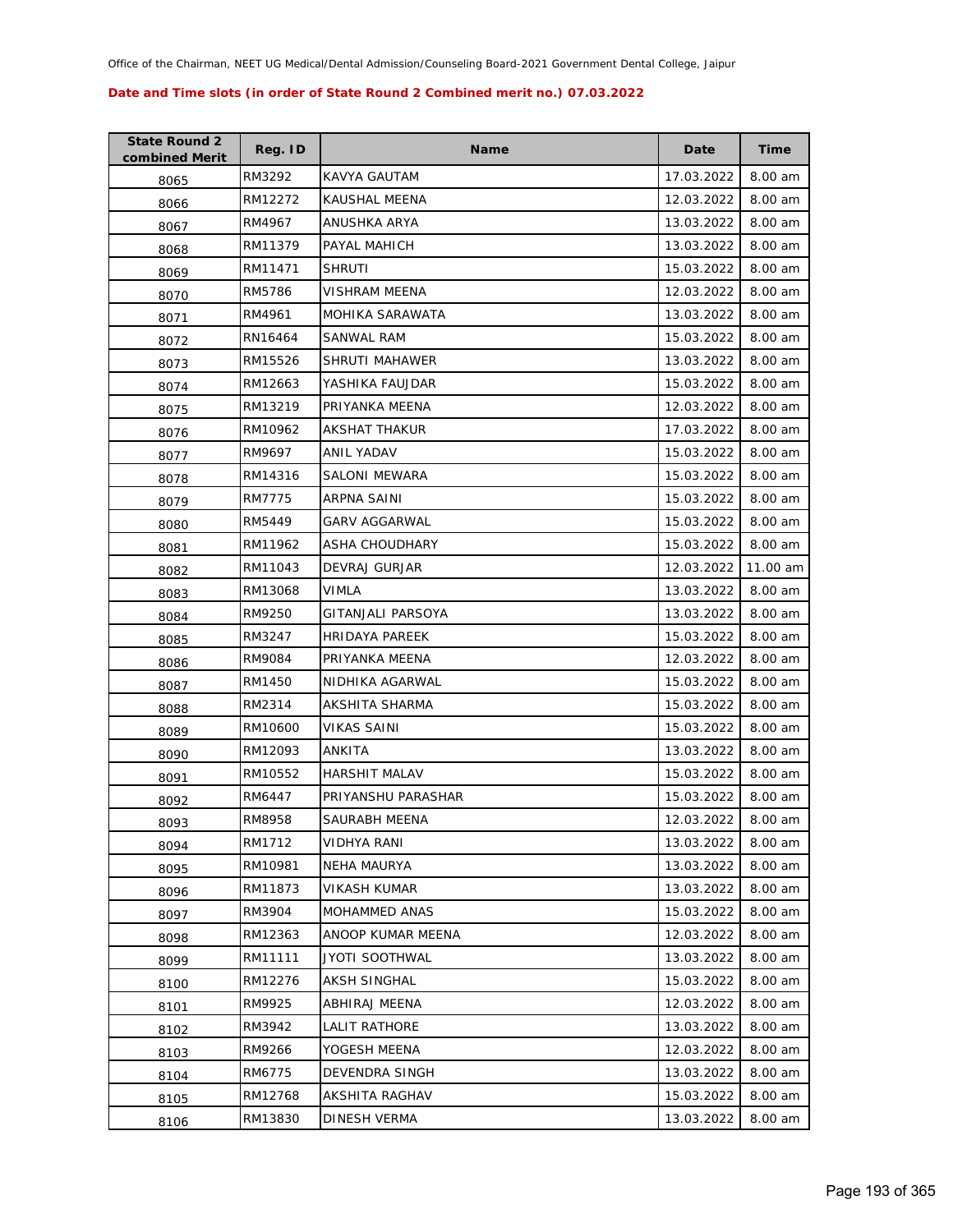| <b>State Round 2</b><br>combined Merit | Reg. ID | <b>Name</b>           | Date       | <b>Time</b> |
|----------------------------------------|---------|-----------------------|------------|-------------|
| 8107                                   | RM12469 | YASHITA               | 17.03.2022 | 8.00 am     |
| 8108                                   | RM13123 | ADITI MANGAL          | 15.03.2022 | 8.00 am     |
| 8109                                   | RM14120 | SHIVAM MEENA          | 12.03.2022 | 8.00 am     |
| 8110                                   | RM2257  | <b>FATIMA SHAIKH</b>  | 15.03.2022 | 8.00 am     |
| 8111                                   | RM11446 | MS.KHUSHI KHETANI     | 13.03.2022 | 8.00 am     |
| 8112                                   | RM12859 | <b>MANISH JATOLIA</b> | 13.03.2022 | 8.00 am     |
| 8113                                   | RM3450  | HARI NARAYAN MEENA    | 12.03.2022 | 8.00 am     |
| 8114                                   | RM6345  | <b>ABHISHEK MEENA</b> | 12.03.2022 | 8.00 am     |
| 8115                                   | RM2363  | <b>MUSKAN BAGHEL</b>  | 17.03.2022 | 8.00 am     |
| 8116                                   | RM10637 | CHANDRA PRAKASH MEENA | 12.03.2022 | 8.00 am     |
| 8117                                   | RM10726 | TANISHKA JALAN        | 15.03.2022 | 8.00 am     |
| 8118                                   | RM9598  | MUKESH PRAJAPAT       | 15.03.2022 | 8.00 am     |
| 8119                                   | RM15330 | SHAILJA MEEL          | 15.03.2022 | 8.00 am     |
| 8120                                   | RN16452 | <b>BHAVYA SHARMA</b>  | 15.03.2022 | 8.00 am     |
| 8121                                   | RM12338 | <b>MEGHA JOSHI</b>    | 15.03.2022 | 8.00 am     |
| 8122                                   | RM14686 | RAHUL DEVANDA         | 15.03.2022 | 8.00 am     |
| 8123                                   | RM14590 | KHUSHI AGARWAL        | 15.03.2022 | 8.00 am     |
| 8124                                   | RM13365 | PRACHI CHOUHAN        | 15.03.2022 | 8.00 am     |
| 8125                                   | RM2494  | NEELAM KUMARI MEENA   | 12.03.2022 | 8.00 am     |
| 8126                                   | RM13485 | KRISHAN KUMAR JINDAL  | 13.03.2022 | 8.00 am     |
| 8127                                   | RM1260  | PREETI SHEKHAWAT      | 15.03.2022 | 8.00 am     |
| 8128                                   | RN16212 | PRANIL JAGTAP         | 13.03.2022 | 8.00 am     |
| 8129                                   | RM3931  | <b>VINAY PARMAR</b>   | 13.03.2022 | 8.00 am     |
| 8130                                   | RM15124 | <b>KASHISH GARG</b>   | 15.03.2022 | 8.00 am     |
| 8131                                   | RM7637  | K RISHIRAJAN          | 13.03.2022 | 8.00 am     |
| 8132                                   | RM14124 | SHOAIB AKHTER MANSURI | 15.03.2022 | 8.00 am     |
| 8133                                   | RM11804 | YOGITA SURELA         | 13.03.2022 | 11.00 am    |
| 8134                                   | RM15143 | ANANDITA AGGARWAL     | 17.03.2022 | 8.00 am     |
| 8135                                   | RM11524 | ALAKH GOTHWAL         | 13.03.2022 | 11.00 am    |
| 8136                                   | RM2144  | MINESH MEENA          | 12.03.2022 | 8.00 am     |
| 8137                                   | RM12454 | SOUMYA GANGWAR        | 17.03.2022 | 8.00 am     |
| 8138                                   | RM12487 | PRABHJOT SINGH BAGGA  | 15.03.2022 | 8.00 am     |
| 8139                                   | RM11091 | <b>KAVITA KHOWAL</b>  | 13.03.2022 | 11.00 am    |
| 8140                                   | RM11453 | NIKITA SHARMA         | 15.03.2022 | 8.00 am     |
| 8141                                   | RM4936  | NAVEEN KUMAR MEENA    | 12.03.2022 | 8.00 am     |
| 8142                                   | RM3445  | SUSHIL KATARA         | 12.03.2022 | 8.00 am     |
| 8143                                   | RM5805  | <b>NALIN PARIHAR</b>  | 15.03.2022 | 8.00 am     |
| 8144                                   | RM2192  | HIMANSHU JAJORIYA     | 13.03.2022 | 11.00 am    |
| 8145                                   | RM6957  | ANKIT MEGHWAL         | 13.03.2022 | 11.00 am    |
| 8146                                   | RM12824 | <b>VINAY NAKWAL</b>   | 12.03.2022 | 8.00 am     |
| 8147                                   | RM1897  | LAKSHAY MANGLUNIA     | 15.03.2022 | 8.00 am     |
| 8148                                   | RM13992 | ANKIT YADAV           | 15.03.2022 | 8.00 am     |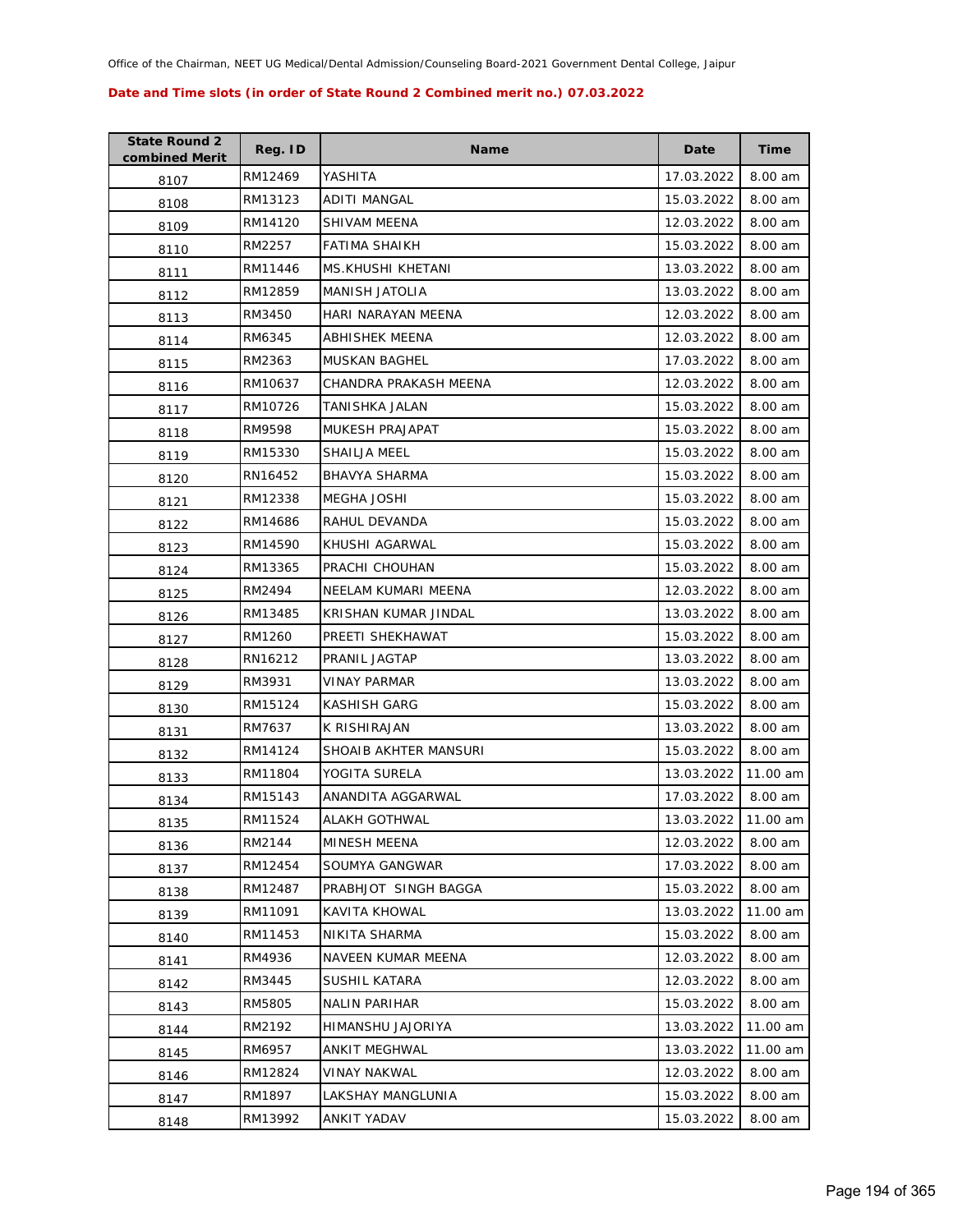| <b>State Round 2</b><br>combined Merit | Reg. ID | <b>Name</b>           | Date       | <b>Time</b> |
|----------------------------------------|---------|-----------------------|------------|-------------|
| 8149                                   | RM12170 | MANISH KUMAR PARIHAR  | 13.03.2022 | 11.00 am    |
| 8150                                   | RM9581  | <b>GAURAV SEHRA</b>   | 12.03.2022 | 8.00 am     |
| 8151                                   | RM2244  | <b>BIDYA SARKAR</b>   | 15.03.2022 | 8.00 am     |
| 8152                                   | RM12147 | NISHA NARANIYA        | 13.03.2022 | 11.00 am    |
| 8153                                   | RM3707  | ANKIT MEENA           | 12.03.2022 | 8.00 am     |
| 8154                                   | RM10219 | YUVRAJ MEENA          | 12.03.2022 | 8.00 am     |
| 8155                                   | RM6553  | <b>ATHARV VYAS</b>    | 17.03.2022 | 8.00 am     |
| 8156                                   | RM13931 | DHARMJEET PARODA      | 15.03.2022 | 8.00 am     |
| 8157                                   | RM7808  | <b>SUMAN DEVI</b>     | 15.03.2022 | 8.00 am     |
| 8158                                   | RM12928 | MANISHA SINGH         | 13.03.2022 | 11.00 am    |
| 8159                                   | RM10968 | AJAY                  | 17.03.2022 | 8.00 am     |
| 8160                                   | RM6362  | <b>TEENA SUTHAR</b>   | 15.03.2022 | 8.00 am     |
| 8161                                   | RM1627  | RASHMI HARSHWAL       | 13.03.2022 | 11.00 am    |
| 8162                                   | RM9670  | <b>BORANA GOPAL</b>   | 13.03.2022 | 11.00 am    |
| 8163                                   | RM3655  | KIRTI MORDIA          | 13.03.2022 | 11.00 am    |
| 8164                                   | RM7809  | THAN SINGH            | 12.03.2022 | 11.00 am    |
| 8165                                   | RM9344  | KIRTI MEENA           | 12.03.2022 | 8.00 am     |
| 8166                                   | RM7087  | CHANDANI BAGHMAR      | 15.03.2022 | 8.00 am     |
| 8167                                   | RM9091  | SOHAN SINGH JATAV     | 13.03.2022 | 11.00 am    |
| 8168                                   | RM12107 | GAURAV KUMAR BAIRWA   | 13.03.2022 | 11.00 am    |
| 8169                                   | RM2869  | <b>SUSHMA</b>         | 12.03.2022 | 8.00 am     |
| 8170                                   | RM1666  | MILAN VASANWAL        | 12.03.2022 | 8.00 am     |
| 8171                                   | RM9441  | SHRUTI JANGIR         | 17.03.2022 | 8.00 am     |
| 8172                                   | RM9290  | VIRENDRA KUMAR MEENA  | 12.03.2022 | 8.00 am     |
| 8173                                   | RM9992  | YASHI SINGHAL         | 15.03.2022 | 8.00 am     |
| 8174                                   | RM4366  | <b>ANJALI VERMA</b>   | 13.03.2022 | 11.00 am    |
| 8175                                   | RM14332 | POOJA KUMARI MEENA    | 12.03.2022 | 8.00 am     |
| 8176                                   | RM4157  | DHARM SINGH MEENA     | 12.03.2022 | 8.00 am     |
| 8177                                   | RM3956  | <b>HEMANT MEENA</b>   | 12.03.2022 | 8.00 am     |
| 8178                                   | RM3920  | KAJAL MEENA           | 12.03.2022 | 8.00 am     |
| 8179                                   | RM14966 | RAVI KUMAR VERMA      | 13.03.2022 | 11.00 am    |
| 8180                                   | RM8543  | MAMTA ASIWAL          | 13.03.2022 | 11.00 am    |
| 8181                                   | RM7640  | ARYAN SHARMA          | 15.03.2022 | 8.00 am     |
| 8182                                   | RN16058 | <b>BRAJESH SHARMA</b> | 15.03.2022 | 8.00 am     |
| 8183                                   | RM14428 | LOVE KANSAL           | 15.03.2022 | 8.00 am     |
| 8184                                   | RM3358  | <b>GOVIND MEENA</b>   | 12.03.2022 | 8.00 am     |
| 8185                                   | RM3710  | MEENAKSHEE MEENA      | 12.03.2022 | 8.00 am     |
| 8186                                   | RM9033  | SHILPA BARUPAL        | 13.03.2022 | 11.00 am    |
| 8187                                   | RM11793 | A ARVIND DIGLAR       | 12.03.2022 | 8.00 am     |
| 8188                                   | RM2709  | ADITI AGARWAL         | 15.03.2022 | 8.00 am     |
| 8189                                   | RM15789 | YASH KUMAR ASUDANI    | 15.03.2022 | 8.00 am     |
| 8190                                   | RM4382  | PRIYA NITHARWAL       | 15.03.2022 | 8.00 am     |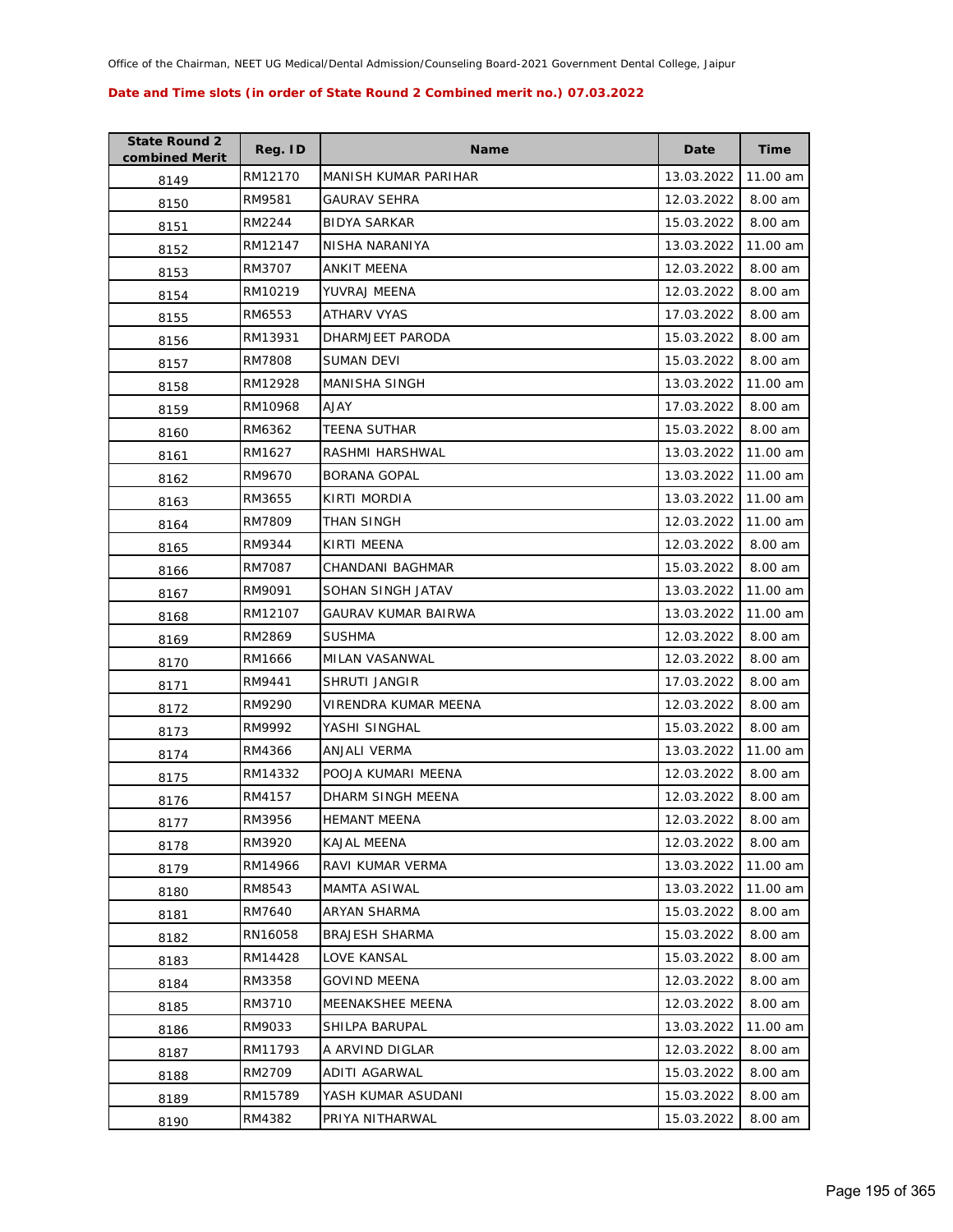| <b>State Round 2</b><br>combined Merit | Reg. ID | Name                  | Date       | Time     |
|----------------------------------------|---------|-----------------------|------------|----------|
| 8191                                   | RM2095  | ANSHU MEENA           | 12.03.2022 | 8.00 am  |
| 8192                                   | RM7552  | SHREYA JANGID         | 15.03.2022 | 8.00 am  |
| 8193                                   | RM6723  | AKSHITA YADAV         | 15.03.2022 | 8.00 am  |
| 8194                                   | RM10105 | RHITIK MEENA          | 12.03.2022 | 8.00 am  |
| 8195                                   | RM4484  | PREKSHA JAIN          | 15.03.2022 | 8.00 am  |
| 8196                                   | RM10548 | NIKITA YADAV          | 15.03.2022 | 8.00 am  |
| 8197                                   | RM3657  | ABHAY PRATAP SHARMA   | 15.03.2022 | 8.00 am  |
| 8198                                   | RM14309 | DIVYANSHU             | 15.03.2022 | 8.00 am  |
| 8199                                   | RM13609 | SAURABH MEENA         | 12.03.2022 | 8.00 am  |
| 8200                                   | RM4146  | DRISHTI OSTWAL        | 15.03.2022 | 8.00 am  |
| 8201                                   | RM13433 | KIRAN MEENA           | 12.03.2022 | 8.00 am  |
| 8202                                   | RM15006 | KASHISH VASHIST       | 17.03.2022 | 8.00 am  |
| 8203                                   | RM9569  | JASLEEN KAUR          | 13.03.2022 | 11.00 am |
| 8204                                   | RM8481  | MIHIR NAGAR           | 13.03.2022 | 11.00 am |
| 8205                                   | RM15429 | TANISHA PAREVA        | 13.03.2022 | 11.00 am |
| 8206                                   | RM2545  | NIKITA KUMAWAT        | 15.03.2022 | 8.00 am  |
| 8207                                   | RM5288  | SHIVANI MEENA         | 12.03.2022 | 8.00 am  |
| 8208                                   | RM2592  | YASHVENDRA            | 13.03.2022 | 11.00 am |
| 8209                                   | RM7563  | DISHI JAIN            | 15.03.2022 | 8.00 am  |
| 8210                                   | RM2209  | ANUSHKA GARG          | 15.03.2022 | 8.00 am  |
| 8211                                   | RM3137  | SHREYA SHARMA         | 15.03.2022 | 8.00 am  |
| 8212                                   | RM6691  | DINESH KUMAR MEENA    | 12.03.2022 | 8.00 am  |
| 8213                                   | RM9056  | PANKAJ                | 15.03.2022 | 8.00 am  |
| 8214                                   | RM5504  | SEEMABAI MAHESH MEENA | 12.03.2022 | 8.00 am  |
| 8215                                   | RM1117  | ARYAN SEAHRA          | 12.03.2022 | 8.00 am  |
| 8216                                   | RM4048  | KHUSHI SAHARIA        | 17.03.2022 | 8.00 am  |
| 8217                                   | RM9905  | LOKESH MEENA          | 12.03.2022 | 8.00 am  |
| 8218                                   | RM5249  | SHUBHAM DHENDWAL      | 13.03.2022 | 11.00 am |
| 8219                                   | RM2433  | <b>ADITYA SINGHAL</b> | 13.03.2022 | 11.00 am |
| 8220                                   | RM7229  | SURYA DEV KULDEEP     | 13.03.2022 | 11.00 am |
| 8221                                   | RM4544  | PRERNA                | 13.03.2022 | 11.00 am |
| 8222                                   | RM7033  | JYOTI MEENA           | 12.03.2022 | 8.00 am  |
| 8223                                   | RM4862  | <b>MANOJ KUMAR</b>    | 13.03.2022 | 11.00 am |
| 8224                                   | RM4549  | <b>DAVID SHARMA</b>   | 15.03.2022 | 8.00 am  |
| 8225                                   | RM15631 | KHUSHI MAHESHWARI     | 15.03.2022 | 8.00 am  |
| 8226                                   | RM10195 | PRAGATI SONWAL        | 13.03.2022 | 11.00 am |
| 8227                                   | RM11817 | RAHUL MEENA           | 12.03.2022 | 8.00 am  |
| 8228                                   | RM6559  | MINAKSHI MEENA        | 12.03.2022 | 8.00 am  |
| 8229                                   | RM14669 | AANCHAL BHATEJA       | 15.03.2022 | 8.00 am  |
| 8230                                   | RM11818 | KRISHAN KUMAR RAIGAR  | 13.03.2022 | 11.00 am |
| 8231                                   | RM15127 | SAHIL JAIN            | 15.03.2022 | 8.00 am  |
| 8232                                   | RM4785  | NAVYA DHAKA           | 15.03.2022 | 8.00 am  |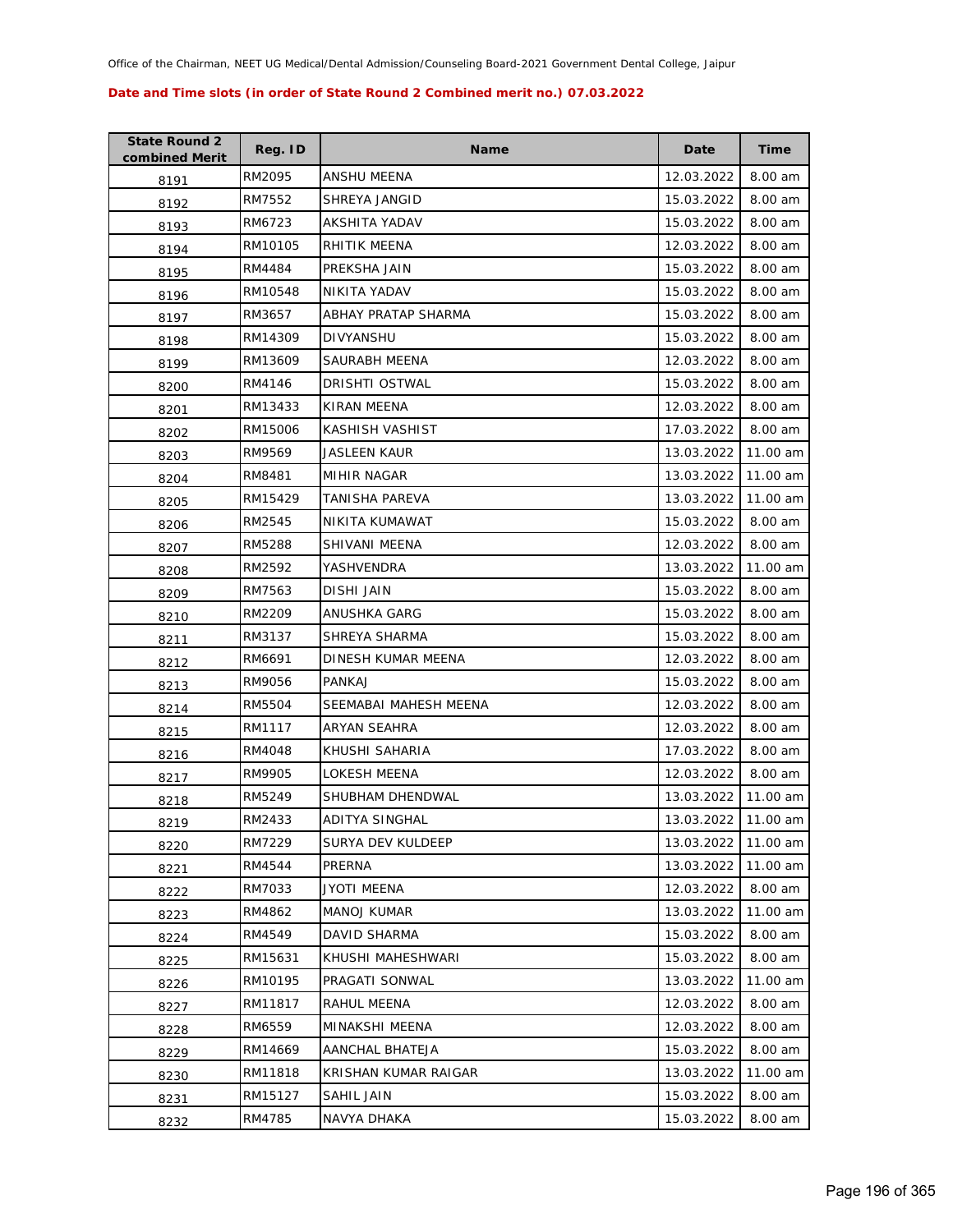| <b>State Round 2</b><br>combined Merit | Reg. ID | <b>Name</b>                  | Date       | Time      |
|----------------------------------------|---------|------------------------------|------------|-----------|
| 8233                                   | RM14894 | VIMLA CHOUDHARY              | 15.03.2022 | 8.00 am   |
| 8234                                   | RM12609 | MISBAH ULLA KHAN             | 15.03.2022 | 8.00 am   |
| 8235                                   | RM7224  | <b>GUNJAN MEENA</b>          | 12.03.2022 | 8.00 am   |
| 8236                                   | RM3779  | ANKIT MEENA                  | 12.03.2022 | 8.00 am   |
| 8237                                   | RM11653 | ALAM FATIMA KHATOON          | 17.03.2022 | 8.00 am   |
| 8238                                   | RM12607 | LOKESH KUMAR SAINI           | 15.03.2022 | 8.00 am   |
| 8239                                   | RM13697 | <b>HIMANSHU GOYAL</b>        | 15.03.2022 | 8.00 am   |
| 8240                                   | RM10646 | <b>ANKIT KUMAR</b>           | 13.03.2022 | 11.00 am  |
| 8241                                   | RM6798  | <b>BHUMIJA SAINI</b>         | 15.03.2022 | 8.00 am   |
| 8242                                   | RM14188 | NISHA DUBEY                  | 17.03.2022 | 8.00 am   |
| 8243                                   | RM10905 | PANKAJ KUMAR MEENA           | 12.03.2022 | 8.00 am   |
| 8244                                   | RM3839  | <b>MONIKA MEENA</b>          | 12.03.2022 | 8.00 am   |
| 8245                                   | RM12163 | MAHESH KUMAR MEENA           | 12.03.2022 | 8.00 am   |
| 8246                                   | RM15401 | KARTIK KARELA                | 13.03.2022 | 11.00 am  |
| 8247                                   | RM9891  | RAKESH                       | 13.03.2022 | 11.00 am  |
| 8248                                   | RM14356 | VAIBHAV RATHI                | 15.03.2022 | 8.00 am   |
| 8249                                   | RM11329 | <b>MANJU PANWAR</b>          | 13.03.2022 | 11.00 am  |
| 8250                                   | RM7519  | KAJAL                        | 13.03.2022 | 11.00 am  |
| 8251                                   | RM14459 | DESAI SHREYABEN DINESHKUMAR  | 17.03.2022 | 8.00 am   |
| 8252                                   | RM12959 | PRATEEK PRAKASH              | 13.03.2022 | 11.00 am  |
| 8253                                   | RM10565 | RAJKUMARI MEENA              | 12.03.2022 | 8.00 am   |
| 8254                                   | RM5741  | ELINA SINGH                  | 17.03.2022 | 8.00 am   |
| 8255                                   | RM4270  | SANJANA YADAV                | 17.03.2022 | 8.00 am   |
| 8256                                   | RM7692  | SANJU MEENA                  | 12.03.2022 | 8.00 am   |
| 8257                                   | RM6054  | POONAM MEGHWAL               | 13.03.2022 | 11.00 am  |
| 8258                                   | RM6837  | CHIRANKSHI BHARDWAJ          | 15.03.2022 | 8.00 am   |
| 8259                                   | RM6878  | ANUPRIYA RAJORIYA            | 15.03.2022 | $8.00$ am |
| 8260                                   | RM1055  | YUVRAJ SINGH RATHORE         | 15.03.2022 | 8.00 am   |
| 8261                                   | RM3567  | PRIYA PINGOLIA               | 13.03.2022 | 11.00 am  |
| 8262                                   | RM9643  | SHREYA SHARMA                | 15.03.2022 | 8.00 am   |
| 8263                                   | RM9882  | JAS KIRAT KAUR CHHABRA       | 15.03.2022 | 8.00 am   |
| 8264                                   | RM9066  | MANISH KUMAR MEENA           | 12.03.2022 | 8.00 am   |
| 8265                                   | RM8620  | RITIKA MEENA                 | 12.03.2022 | 8.00 am   |
| 8266                                   | RM13310 | <b>SURAJMAL KOLI</b>         | 13.03.2022 | 11.00 am  |
| 8267                                   | RM14548 | KOTHARI MAHARSHI PIYUSHKUMAR | 17.03.2022 | 8.00 am   |
| 8268                                   | RM3087  | MEENA LAXMI BALRAM           | 12.03.2022 | 8.00 am   |
| 8269                                   | RM6724  | DEEPANSHU SHARMA             | 15.03.2022 | 8.00 am   |
| 8270                                   | RM10749 | ASHOK KUMAR MEENA            | 12.03.2022 | 8.00 am   |
| 8271                                   | RM14221 | ADITI MIDHA                  | 17.03.2022 | 8.00 am   |
| 8272                                   | RM13929 | <b>BALWANT SHARMA</b>        | 15.03.2022 | 8.00 am   |
| 8273                                   | RM4102  | AMIT KUMAR MEENA             | 12.03.2022 | 8.00 am   |
| 8274                                   | RM2535  | PREETI VERMA                 | 13.03.2022 | 11.00 am  |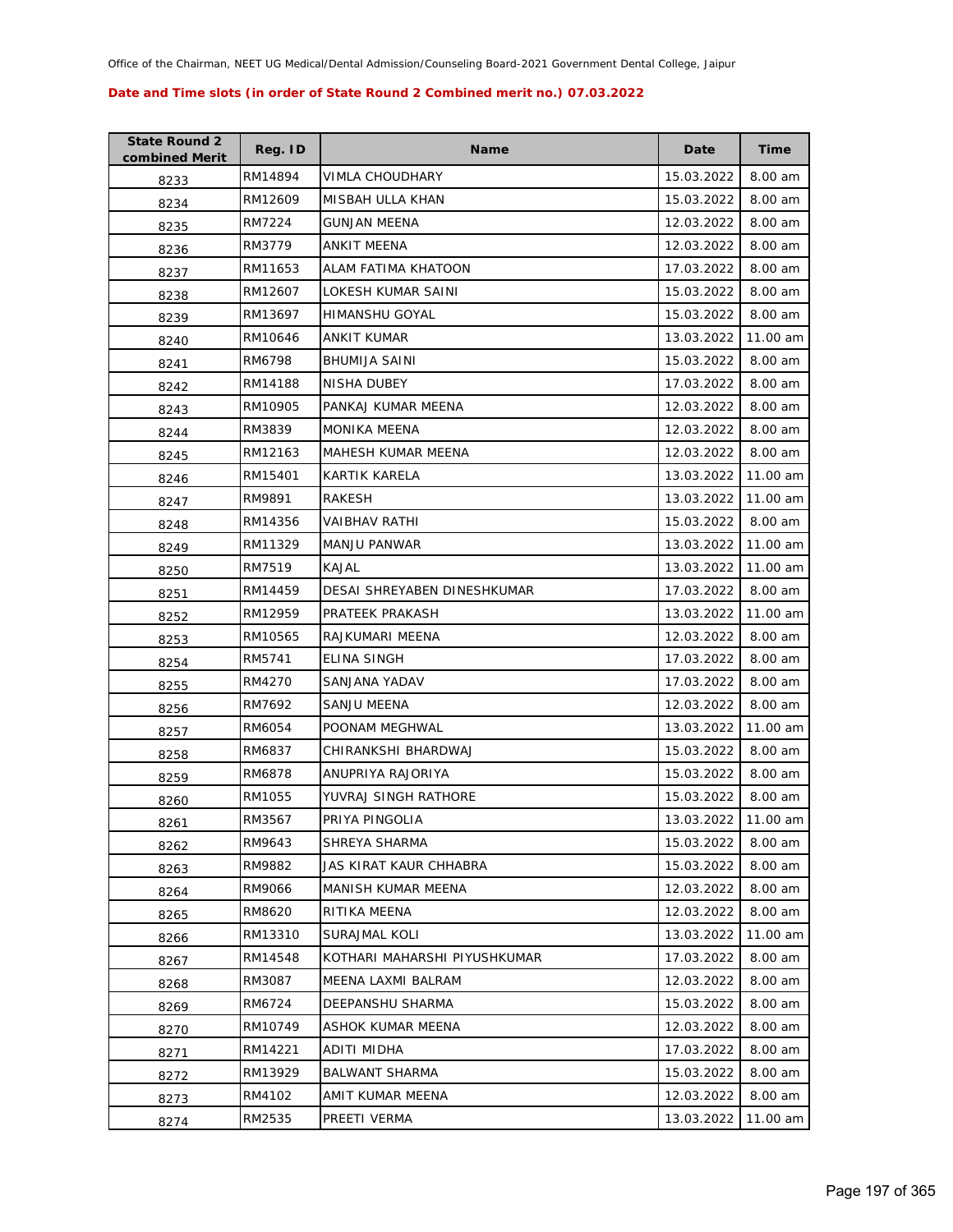| <b>State Round 2</b><br>combined Merit | Reg. ID | <b>Name</b>           | Date       | Time     |
|----------------------------------------|---------|-----------------------|------------|----------|
| 8275                                   | RM9260  | VANISHA LUNIA         | 13.03.2022 | 11.00 am |
| 8276                                   | RM5416  | CHETAN BUTOLIYA       | 13.03.2022 | 11.00 am |
| 8277                                   | RM11823 | PAWAN KUMAR CHANDEL   | 13.03.2022 | 11.00 am |
| 8278                                   | RM6306  | <b>IHZOL VAMA</b>     | 15.03.2022 | 8.00 am  |
| 8279                                   | RM6681  | PRATEEK               | 13.03.2022 | 11.00 am |
| 8280                                   | RM11154 | ANIL KUMAR DHYAWANA   | 12.03.2022 | 8.00 am  |
| 8281                                   | RM1782  | RAJVEER               | 15.03.2022 | 8.00 am  |
| 8282                                   | RM7764  | ANUSHKA CHAUDHARY     | 15.03.2022 | 8.00 am  |
| 8283                                   | RM8120  | ISHA AHLUWALIA        | 17.03.2022 | 8.00 am  |
| 8284                                   | RM8314  | TUSHAR CHOUDHARY      | 15.03.2022 | 8.00 am  |
| 8285                                   | RM10045 | TANISHA AGARWAL       | 15.03.2022 | 8.00 am  |
| 8286                                   | RM3777  | SAKSHI                | 15.03.2022 | 8.00 am  |
| 8287                                   | RM12263 | PARTH SINWAR          | 15.03.2022 | 8.00 am  |
| 8288                                   | RM15498 | AMAN SHARMA           | 15.03.2022 | 8.00 am  |
| 8289                                   | RN15911 | <b>GANPAT MEENA</b>   | 12.03.2022 | 8.00 am  |
| 8290                                   | RN16575 | SHARVAN KUMAR         | 13.03.2022 | 11.00 am |
| 8291                                   | RM4410  | SAJID SOLANKI         | 15.03.2022 | 8.00 am  |
| 8292                                   | RM12319 | AKTA MEENA            | 12.03.2022 | 8.00 am  |
| 8293                                   | RM13589 | ABHILEKH VIJAY        | 15.03.2022 | 8.00 am  |
| 8294                                   | RM15249 | DHAKAD PANKAJ MUKESH  | 15.03.2022 | 8.00 am  |
| 8295                                   | RM7607  | PRASHANT KAUSHIK      | 15.03.2022 | 8.00 am  |
| 8296                                   | RM6516  | LAKSHYA NAMA          | 15.03.2022 | 8.00 am  |
| 8297                                   | RM1038  | PRATHAM KALRA         | 17.03.2022 | 8.00 am  |
| 8298                                   | RM4988  | PUSHPA DEVI           | 17.03.2022 | 8.00 am  |
| 8299                                   | RM3576  | SONIKA MITTAL         | 15.03.2022 | 8.00 am  |
| 8300                                   | RM2459  | <b>HARSHIL PAREEK</b> | 15.03.2022 | 8.00 am  |
| 8301                                   | RM4889  | KRISHAN KUMAR MEENA   | 12.03.2022 | 8.00 am  |
| 8302                                   | RN16349 | <b>NARESH KUMAR</b>   | 15.03.2022 | 8.00 am  |
| 8303                                   | RM14898 | RITIKA AGGARWAL       | 15.03.2022 | 8.00 am  |
| 8304                                   | RM7960  | VISHAL                | 13.03.2022 | 11.00 am |
| 8305                                   | RM3185  | MANISH KUMAR MEENA    | 12.03.2022 | 8.00 am  |
| 8306                                   | RM14330 | NISHA GURJAR          | 12.03.2022 | 11.00 am |
| 8307                                   | RM13850 | NISHA SAINI           | 17.03.2022 | 8.00 am  |
| 8308                                   | RM8437  | PIYUSH KUMAR MEENA    | 12.03.2022 | 8.00 am  |
| 8309                                   | RM10148 | HARSHITA BYADWAL      | 12.03.2022 | 8.00 am  |
| 8310                                   | RM2649  | SONU                  | 15.03.2022 | 8.00 am  |
| 8311                                   | RM15286 | DIVYA SHARMA          | 15.03.2022 | 8.00 am  |
| 8312                                   | RM11671 | BHARAT SINGH          | 13.03.2022 | 11.00 am |
| 8313                                   | RM10537 | MANISH KUMAR BAIRWA   | 13.03.2022 | 11.00 am |
| 8314                                   | RM6625  | PRAKTI SHARMA         | 15.03.2022 | 8.00 am  |
| 8315                                   | RM15264 | RAJSHREE TIWARI       | 15.03.2022 | 8.00 am  |
| 8316                                   | RM3517  | DEEPANSH CHOUHAN      | 13.03.2022 | 11.00 am |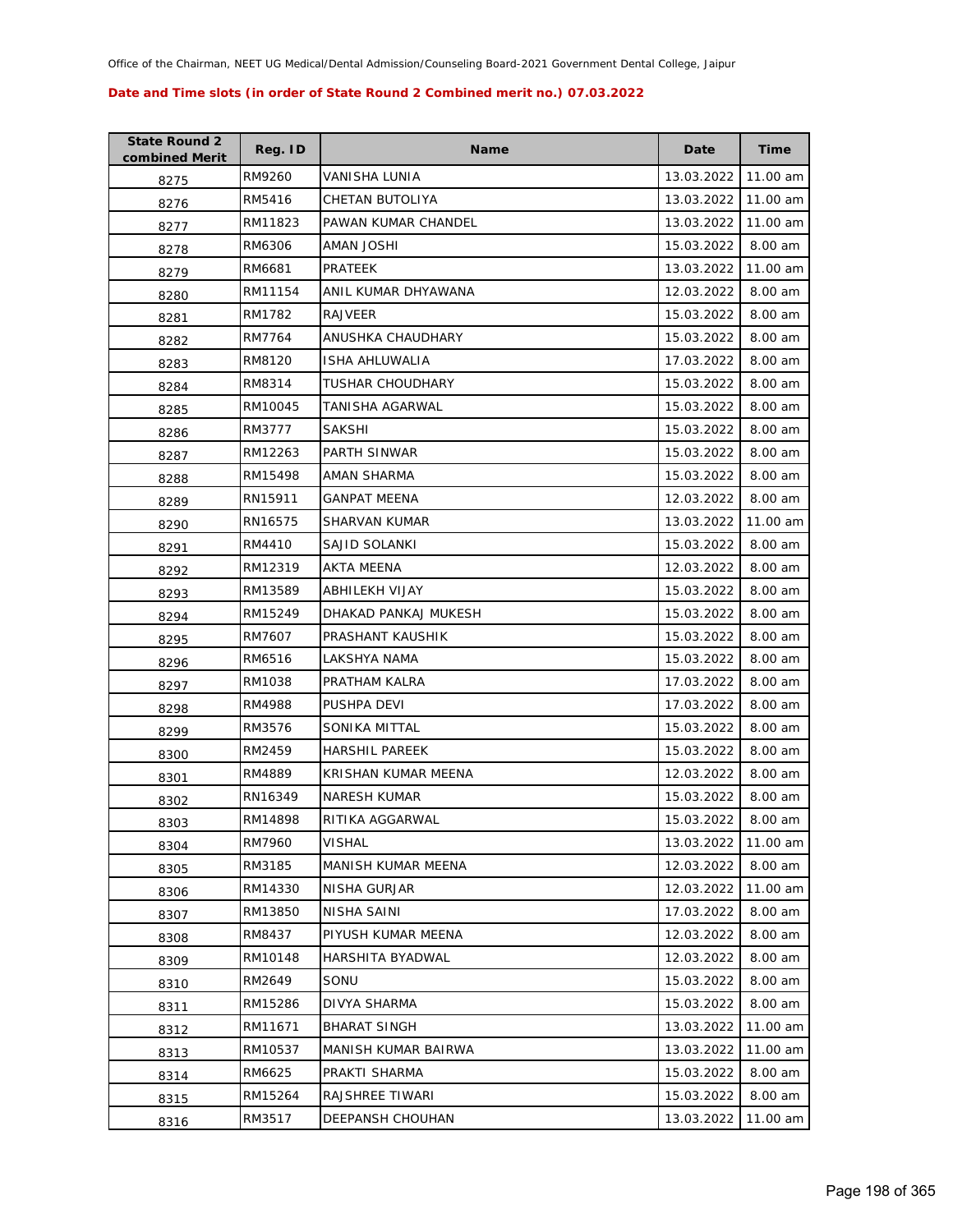| <b>State Round 2</b><br>combined Merit | Reg. ID | <b>Name</b>              | Date       | <b>Time</b> |
|----------------------------------------|---------|--------------------------|------------|-------------|
| 8317                                   | RM6325  | VAIBHAV VERMA            | 13.03.2022 | 11.00 am    |
| 8318                                   | RM13497 | YOGESH KUMAR REGAR       | 13.03.2022 | 11.00 am    |
| 8319                                   | RM8804  | HITESHI SANWARIA         | 13.03.2022 | 11.00 am    |
| 8320                                   | RM3860  | ANUJ MUDGAL              | 17.03.2022 | 8.00 am     |
| 8321                                   | RM3529  | CHAKSHU DEV              | 13.03.2022 | 11.00 am    |
| 8322                                   | RM3194  | DEEPAK KUMAR             | 13.03.2022 | 11.00 am    |
| 8323                                   | RM14248 | ASHOK KUMAR JATAV        | 13.03.2022 | 11.00 am    |
| 8324                                   | RM12077 | RIYA CHOUDHARY           | 15.03.2022 | 8.00 am     |
| 8325                                   | RM12502 | DILEEP MEENA             | 12.03.2022 | 8.00 am     |
| 8326                                   | RM13319 | UTKARSH PATHAK           | 15.03.2022 | 8.00 am     |
| 8327                                   | RM13100 | MS.SHIVANI JUNWAL        | 13.03.2022 | 11.00 am    |
| 8328                                   | RM3711  | PAKHI AGARWAL            | 15.03.2022 | 8.00 am     |
| 8329                                   | RM8623  | <b>BHEEM SINGH MEENA</b> | 12.03.2022 | 8.00 am     |
| 8330                                   | RM14395 | NARODIA HEET GIRISHBHAI  | 17.03.2022 | 8.00 am     |
| 8331                                   | RM14769 | HANSRAJ YADAV            | 15.03.2022 | 8.00 am     |
| 8332                                   | RM1619  | <b>RAKESH PATEL</b>      | 15.03.2022 | 8.00 am     |
| 8333                                   | RM4408  | HARSHITA KHIYANI         | 15.03.2022 | 8.00 am     |
| 8334                                   | RM14285 | <b>DESHRAJ JAT</b>       | 15.03.2022 | 8.00 am     |
| 8335                                   | RM12917 | SACHIN KUMAR MEENA       | 12.03.2022 | 8.00 am     |
| 8336                                   | RM9404  | <b>KAMLESH KUMAR</b>     | 13.03.2022 | 11.00 am    |
| 8337                                   | RM13330 | PINTU KUMAR              | 13.03.2022 | 11.00 am    |
| 8338                                   | RM15135 | <b>MEGHA BHATI</b>       | 15.03.2022 | 8.00 am     |
| 8339                                   | RM14254 | ANISHA MEENA             | 12.03.2022 | 8.00 am     |
| 8340                                   | RM10486 | <b>GARGI KANWAL</b>      | 12.03.2022 | 8.00 am     |
| 8341                                   | RM4022  | MANISH KUMAR MEENA       | 12.03.2022 | 8.00 am     |
| 8342                                   | RM7170  | YASH KHANERA             | 12.03.2022 | 8.00 am     |
| 8343                                   | RM14257 | PADAM KUMAR MEENA        | 12.03.2022 | 8.00 am     |
| 8344                                   | RM3174  | SURBHI MEENA             | 12.03.2022 | 8.00 am     |
| 8345                                   | RM7902  | <b>MITHLESH</b>          | 12.03.2022 | 11.00 am    |
| 8346                                   | RM7527  | <b>NAMAN PANKAJ</b>      | 13.03.2022 | 11.00 am    |
| 8347                                   | RM11165 | POOJA KUMARI BAIRWA      | 13.03.2022 | 11.00 am    |
| 8348                                   | RM9008  | PRIYANKA                 | 13.03.2022 | 11.00 am    |
| 8349                                   | RM12695 | SONALI MEENA             | 12.03.2022 | 8.00 am     |
| 8350                                   | RM13002 | <b>PARTH KUMAR</b>       | 13.03.2022 | 11.00 am    |
| 8351                                   | RM15172 | SHREYA KHANDAL           | 15.03.2022 | 8.00 am     |
| 8352                                   | RM13082 | NIKITA AGGARWAL          | 15.03.2022 | 8.00 am     |
| 8353                                   | RM11042 | SONU KUMARI BHARTI       | 13.03.2022 | 11.00 am    |
| 8354                                   | RM1998  | ANISH GUPTA              | 17.03.2022 | 8.00 am     |
| 8355                                   | RM4717  | <b>ULIA</b>              | 15.03.2022 | 8.00 am     |
| 8356                                   | RN16507 | <b>BHOOMI JAIN</b>       | 17.03.2022 | 8.00 am     |
| 8357                                   | RM13064 | KRISHNA KUMAR YADAV      | 13.03.2022 | 11.00 am    |
| 8358                                   | RM9342  | DIVYA KUMARI DHAWAL      | 13.03.2022 | 11.00 am    |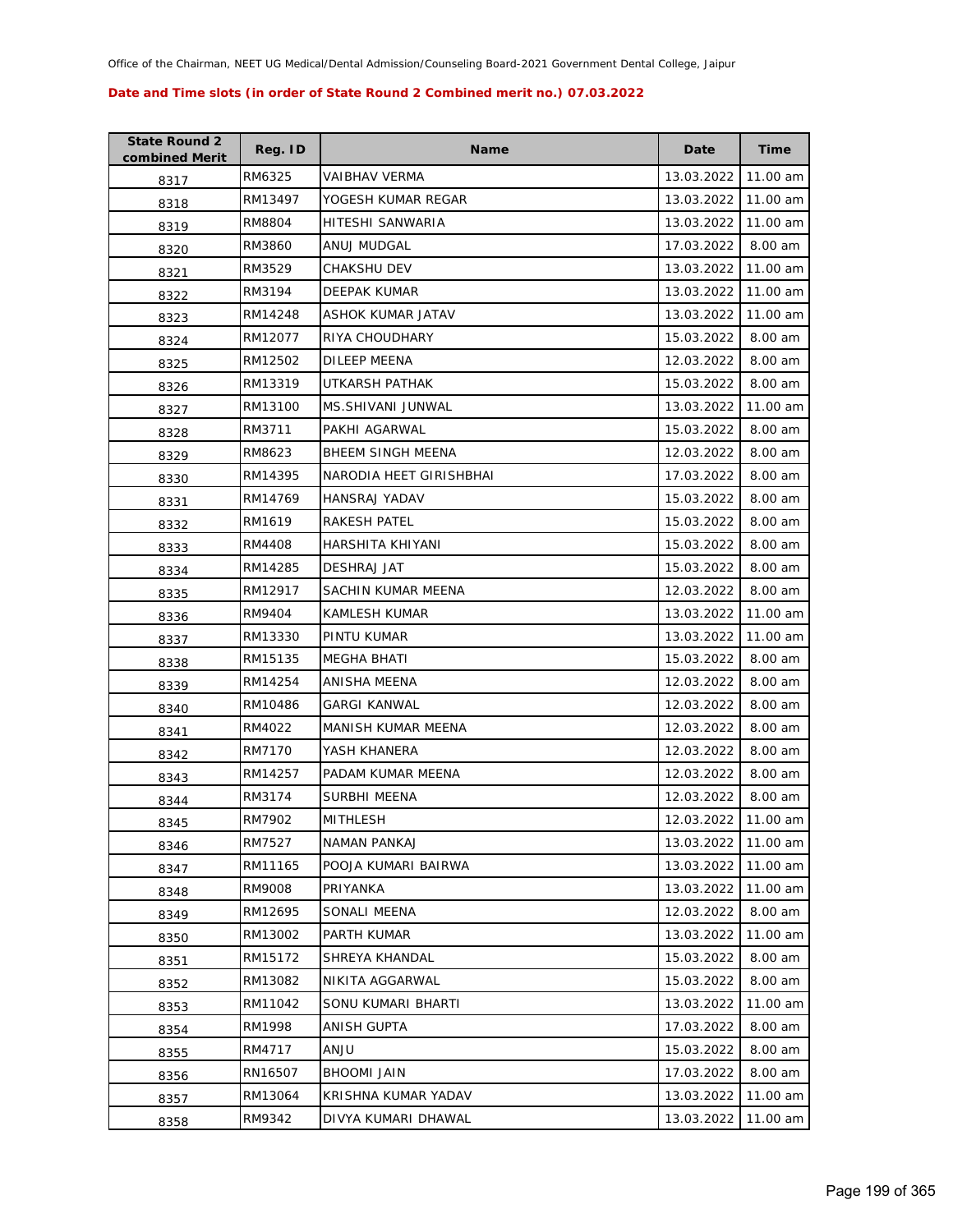| <b>State Round 2</b><br>combined Merit | Reg. ID | <b>Name</b>             | Date       | Time     |
|----------------------------------------|---------|-------------------------|------------|----------|
| 8359                                   | RM11359 | YOGITA OJHA             | 15.03.2022 | 8.00 am  |
| 8360                                   | RM5176  | PRIYANSHI KARWASRA      | 15.03.2022 | 8.00 am  |
| 8361                                   | RM13134 | REKHA VERMA             | 13.03.2022 | 11.00 am |
| 8362                                   | RM13245 | <b>POOJA</b>            | 15.03.2022 | 8.00 am  |
| 8363                                   | RM8744  | ASHWIN BHABHOR          | 12.03.2022 | 8.00 am  |
| 8364                                   | RM6945  | KOUSAR ZAIDI            | 15.03.2022 | 8.00 am  |
| 8365                                   | RM8753  | NISHITA MATHUR          | 15.03.2022 | 8.00 am  |
| 8366                                   | RM7835  | POOJA KUMARI            | 12.03.2022 | 11.00 am |
| 8367                                   | RM8041  | NEELAM MEENA            | 12.03.2022 | 8.00 am  |
| 8368                                   | RM10547 | MANISH MEENA            | 12.03.2022 | 8.00 am  |
| 8369                                   | RM14775 | ABHISHEK BISHNOI        | 15.03.2022 | 8.00 am  |
| 8370                                   | RM4354  | ANKISHA YADAV           | 15.03.2022 | 8.00 am  |
| 8371                                   | RM14616 | <b>MEENA SHREESHTEE</b> | 12.03.2022 | 8.00 am  |
| 8372                                   | RM12397 | PRASHASTI SINGH         | 17.03.2022 | 8.00 am  |
| 8373                                   | RM3907  | PAWAN KUMAR             | 15.03.2022 | 8.00 am  |
| 8374                                   | RM8468  | NISHA VERMA             | 13.03.2022 | 11.00 am |
| 8375                                   | RM14279 | SHWETA GORA             | 13.03.2022 | 11.00 am |
| 8376                                   | RM6125  | <b>CHETNA SINGH</b>     | 15.03.2022 | 8.00 am  |
| 8377                                   | RM3099  | <b>GAURAV MEENA</b>     | 12.03.2022 | 8.00 am  |
| 8378                                   | RM4585  | BHAGVANTI               | 15.03.2022 | 8.00 am  |
| 8379                                   | RM13235 | SANTOSH MEENA           | 12.03.2022 | 8.00 am  |
| 8380                                   | RM7419  | GAURAV BANSHIWAL        | 13.03.2022 | 11.00 am |
| 8381                                   | RM10412 | PANKAJ MEENA            | 12.03.2022 | 8.00 am  |
| 8382                                   | RM13339 | PUSHPA MEENA            | 12.03.2022 | 8.00 am  |
| 8383                                   | RM8340  | UDITA                   | 13.03.2022 | 11.00 am |
| 8384                                   | RM15255 | VINEET KUMAR SABAL      | 13.03.2022 | 11.00 am |
| 8385                                   | RM14762 | <b>HARDIK MEENA</b>     | 12.03.2022 | 8.00 am  |
| 8386                                   | RM12716 | TILAK RAJ SHARMA        | 15.03.2022 | 8.00 am  |
| 8387                                   | RM4379  | <b>GAURAV JAJORIA</b>   | 13.03.2022 | 11.00 am |
| 8388                                   | RM3837  | GARIMA                  | 13.03.2022 | 11.00 am |
| 8389                                   | RM7305  | <b>DEVANGI MATHUR</b>   | 15.03.2022 | 8.00 am  |
| 8390                                   | RM14862 | TARUN KUMAR MEENA       | 12.03.2022 | 8.00 am  |
| 8391                                   | RM6204  | <b>MITUSHI</b>          | 13.03.2022 | 11.00 am |
| 8392                                   | RM6243  | LOKESH KUMAR KHICHAR    | 15.03.2022 | 8.00 am  |
| 8393                                   | RM8332  | MARSHA SIDDIQUI         | 17.03.2022 | 8.00 am  |
| 8394                                   | RM15169 | SONA RAM                | 12.03.2022 | 8.00 am  |
| 8395                                   | RM7275  | ASHISH KUMAR MEENA      | 12.03.2022 | 8.00 am  |
| 8396                                   | RM8269  | VISHAL CHAWLA           | 13.03.2022 | 11.00 am |
| 8397                                   | RM11108 | RAHUL MEENA             | 12.03.2022 | 8.00 am  |
| 8398                                   | RM2569  | SIDDHI JAIN             | 15.03.2022 | 8.00 am  |
| 8399                                   | RM1043  | MONIKA CHAUDHARY        | 15.03.2022 | 8.00 am  |
| 8400                                   | RM15792 | PRABHUVENDRA UPADHYAY   | 15.03.2022 | 8.00 am  |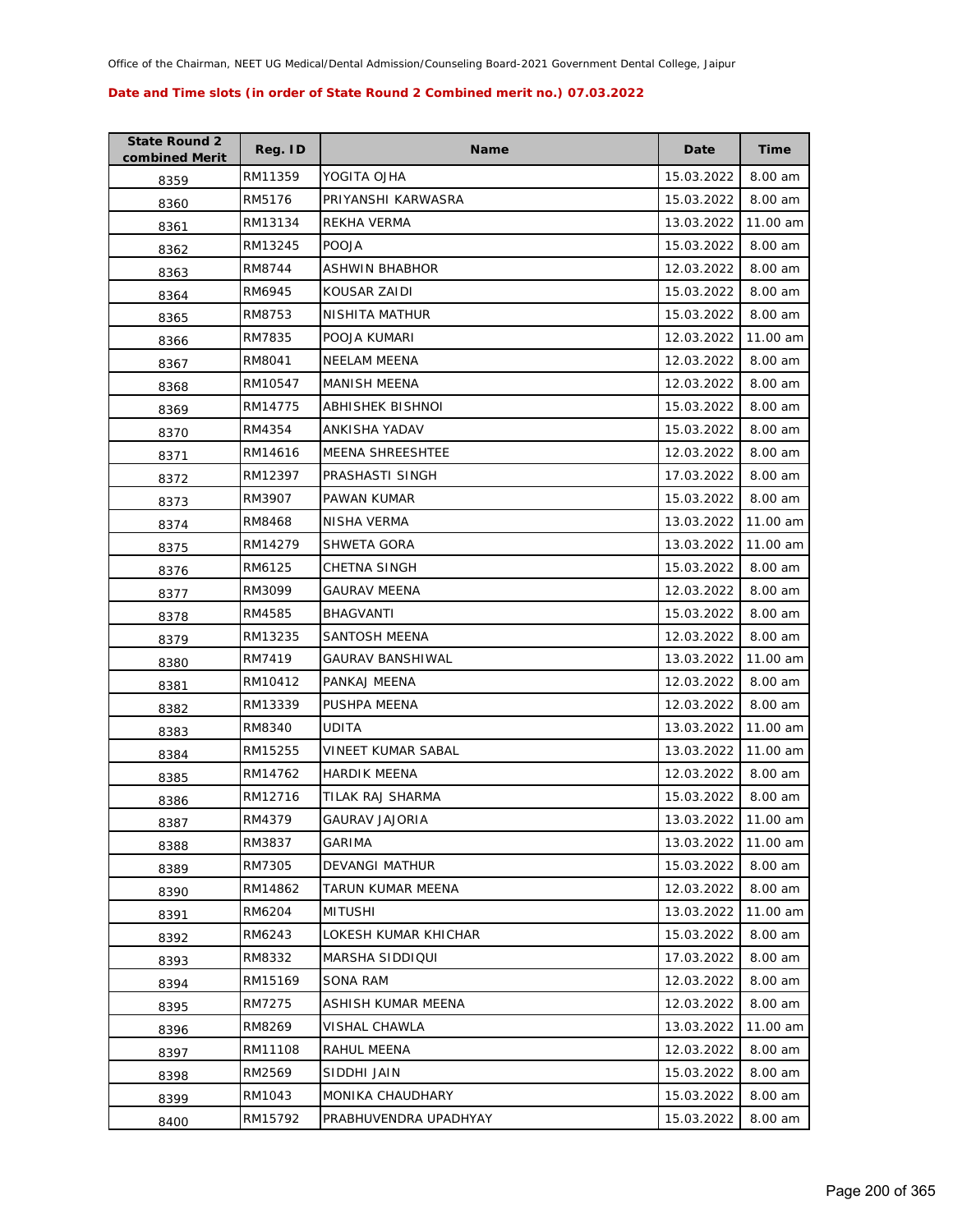| <b>State Round 2</b><br>combined Merit | Reg. ID | <b>Name</b>              | Date       | <b>Time</b> |
|----------------------------------------|---------|--------------------------|------------|-------------|
| 8401                                   | RM5328  | ANUKUL MEENA             | 12.03.2022 | 8.00 am     |
| 8402                                   | RM13763 | MOHAMMED JUNED           | 15.03.2022 | 8.00 am     |
| 8403                                   | RM3020  | MAHESH KUMAR MEENA       | 12.03.2022 | 8.00 am     |
| 8404                                   | RM12455 | RAM LAKHAN MEENA         | 12.03.2022 | 8.00 am     |
| 8405                                   | RM11349 | NISHANT MEENA            | 12.03.2022 | 8.00 am     |
| 8406                                   | RN15932 | <b>SHARWAN KUMAR</b>     | 15.03.2022 | 8.00 am     |
| 8407                                   | RM9760  | LAKHAN SINGH BALOT       | 12.03.2022 | 8.00 am     |
| 8408                                   | RM15579 | PRAGYA VERMA             | 13.03.2022 | 11.00 am    |
| 8409                                   | RM10867 | <b>BHAVESH MEGHWAL</b>   | 13.03.2022 | 11.00 am    |
| 8410                                   | RM6965  | ARUN KANT SHARMA         | 13.03.2022 | 11.00 am    |
| 8411                                   | RM12693 | VINAYAK SHARMA           | 15.03.2022 | 8.00 am     |
| 8412                                   | RM3973  | <b>GULSHAN JATWA</b>     | 13.03.2022 | 11.00 am    |
| 8413                                   | RM3034  | DIVY JYOTI MEENA         | 12.03.2022 | 8.00 am     |
| 8414                                   | RM3261  | YAMINEE KATARA           | 12.03.2022 | 8.00 am     |
| 8415                                   | RM9589  | SANJEEV KUMAR            | 13.03.2022 | 11.00 am    |
| 8416                                   | RM15710 | RASHI RANI               | 15.03.2022 | 8.00 am     |
| 8417                                   | RM12304 | VANSHIKA                 | 13.03.2022 | 11.00 am    |
| 8418                                   | RM1952  | SIMRAN BALOTIYA          | 13.03.2022 | 11.00 am    |
| 8419                                   | RM13452 | KULDEEP SHARMA           | 15.03.2022 | 8.00 am     |
| 8420                                   | RM3851  | HITARTH SAINI            | 15.03.2022 | 8.00 am     |
| 8421                                   | RM14371 | PARV SHARMA              | 17.03.2022 | 8.00 am     |
| 8422                                   | RM14581 | PRAGYA BOTHRA            | 15.03.2022 | 8.00 am     |
| 8423                                   | RM6066  | RAJAT PRASAD             | 17.03.2022 | 8.00 am     |
| 8424                                   | RN15861 | <b>BHUMICA SETHIA</b>    | 17.03.2022 | 8.00 am     |
| 8425                                   | RM3617  | ABHISHEK SUKHADIA        | 13.03.2022 | 11.00 am    |
| 8426                                   | RN16303 | <b>MUKESH</b>            | 15.03.2022 | 8.00 am     |
| 8427                                   | RM3854  | PRIYANKA MEGHWAL         | 13.03.2022 | 11.00 am    |
| 8428                                   | RM14219 | NAVNEET CHOWHAN          | 13.03.2022 | 11.00 am    |
| 8429                                   | RM7983  | MANISHA MEENA            | 12.03.2022 | 8.00 am     |
| 8430                                   | RM7181  | ANVITA LAKSHMI BHAT      | 17.03.2022 | 8.00 am     |
| 8431                                   | RM12674 | PRIYA MEENA              | 12.03.2022 | 8.00 am     |
| 8432                                   | RM8565  | <b>BHUMIKA YADAV</b>     | 13.03.2022 | 11.00 am    |
| 8433                                   | RM12062 | RENU MEENA               | 12.03.2022 | 8.00 am     |
| 8434                                   | RM5582  | <b>NARESH KUMAR</b>      | 15.03.2022 | 8.00 am     |
| 8435                                   | RM12259 | SINGADIA DINESH RAMNIWAS | 13.03.2022 | 11.00 am    |
| 8436                                   | RM6700  | PRAMOD KUMAR MEENA       | 12.03.2022 | 8.00 am     |
| 8437                                   | RM6398  | PARMESHWARI SIRVI        | 15.03.2022 | 8.00 am     |
| 8438                                   | RM3554  | JESIKA MOLAT             | 12.03.2022 | 8.00 am     |
| 8439                                   | RM4211  | DIVANSHU JAIMAN          | 15.03.2022 | 8.00 am     |
| 8440                                   | RM13457 | VANSHITA                 | 15.03.2022 | 8.00 am     |
| 8441                                   | RM9759  | PAKHUSHI YADAV           | 15.03.2022 | 8.00 am     |
| 8442                                   | RM9079  | DEEPAK KUMAR             | 13.03.2022 | 11.00 am    |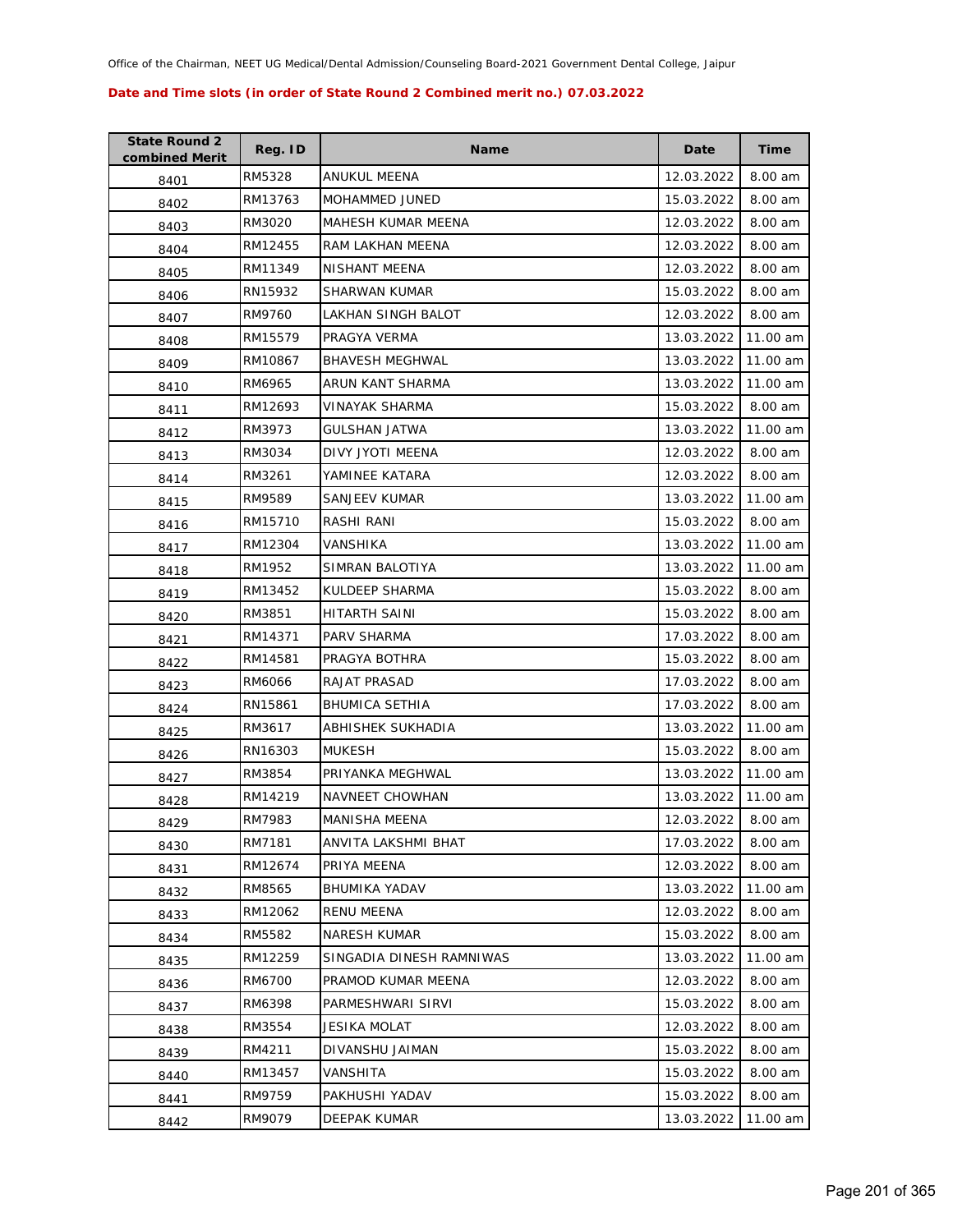| <b>State Round 2</b><br>combined Merit | Reg. ID | <b>Name</b>            | Date       | Time     |
|----------------------------------------|---------|------------------------|------------|----------|
| 8443                                   | RM5706  | PRIYANSHI JAIN         | 15.03.2022 | 8.00 am  |
| 8444                                   | RM13023 | NISHTHA CHOWDHARY      | 15.03.2022 | 8.00 am  |
| 8445                                   | RM12957 | NIYATI DHOLPURIA       | 13.03.2022 | 11.00 am |
| 8446                                   | RM15240 | ANSHU BHARDWAJ         | 15.03.2022 | 8.00 am  |
| 8447                                   | RM12585 | GAUR HARSHITA GANESH   | 15.03.2022 | 8.00 am  |
| 8448                                   | RM11335 | KIRAN KUMARI           | 15.03.2022 | 8.00 am  |
| 8449                                   | RM7674  | LAVISH PANKAJ          | 13.03.2022 | 11.00 am |
| 8450                                   | RM15825 | DEEPIKA RACHHOYA       | 13.03.2022 | 11.00 am |
| 8451                                   | RM8575  | GAURAV KUMAR           | 13.03.2022 | 11.00 am |
| 8452                                   | RM8064  | IMAN BHATTACHARYYA     | 17.03.2022 | 8.00 am  |
| 8453                                   | RM3738  | RONAK PRATAP           | 13.03.2022 | 11.00 am |
| 8454                                   | RM13263 | SNEHIL RAJ             | 13.03.2022 | 11.00 am |
| 8455                                   | RM12864 | KHUSHBU VERMA          | 17.03.2022 | 8.00 am  |
| 8456                                   | RM15288 | DEEPAK KUMAR REGAR     | 13.03.2022 | 11.00 am |
| 8457                                   | RM12523 | NIHAL PARIHAR          | 13.03.2022 | 11.00 am |
| 8458                                   | RM10449 | <b>KIRAN YADAV</b>     | 15.03.2022 | 8.00 am  |
| 8459                                   | RM13520 | RANJIT KUMAR           | 13.03.2022 | 11.00 am |
| 8460                                   | RM13012 | KHINCHI SHRADDHA       | 13.03.2022 | 11.00 am |
| 8461                                   | RM5102  | PRIYANSHI SOLANKI      | 13.03.2022 | 11.00 am |
| 8462                                   | RM13980 | POOJA GURJAR           | 12.03.2022 | 11.00 am |
| 8463                                   | RM2248  | MAHIMA JEENGAR         | 13.03.2022 | 11.00 am |
| 8464                                   | RM14002 | VIKRAM DADHICH         | 15.03.2022 | 8.00 am  |
| 8465                                   | RM13626 | JYOTI MEENA            | 12.03.2022 | 8.00 am  |
| 8466                                   | RM4593  | DEEPAK SAINI           | 15.03.2022 | 8.00 am  |
| 8467                                   | RM10656 | SUNITA SHESHMA         | 15.03.2022 | 8.00 am  |
| 8468                                   | RM12963 | SWATI MEENA            | 12.03.2022 | 8.00 am  |
| 8469                                   | RM4576  | ASHUTOSH SHARMA        | 15.03.2022 | 8.00 am  |
| 8470                                   | RM3426  | GAURI MATHUR           | 15.03.2022 | 8.00 am  |
| 8471                                   | RM9104  | KIRAN KUMAWAT          | 15.03.2022 | 8.00 am  |
| 8472                                   | RM10455 | <b>BHARTI SAINI</b>    | 15.03.2022 | 8.00 am  |
| 8473                                   | RM6524  | SNEHALATA              | 13.03.2022 | 11.00 am |
| 8474                                   | RM15270 | <b>FAZILA SHAFIQUE</b> | 17.03.2022 | 8.00 am  |
| 8475                                   | RM10618 | <b>KESAR NAWAL</b>     | 13.03.2022 | 11.00 am |
| 8476                                   | RM11144 | NIHARIKA VERMA         | 13.03.2022 | 11.00 am |
| 8477                                   | RM3316  | CHETAN KUMAR           | 13.03.2022 | 11.00 am |
| 8478                                   | RM3988  | ARZOO MEENA            | 12.03.2022 | 8.00 am  |
| 8479                                   | RM10813 | SAPNA AHARI            | 12.03.2022 | 8.00 am  |
| 8480                                   | RM10559 | NAINA BHAVSAR          | 15.03.2022 | 8.00 am  |
| 8481                                   | RM1597  | YOGENDER KUMAR         | 12.03.2022 | 8.00 am  |
| 8482                                   | RM14678 | HIMANSHI FULWANI       | 13.03.2022 | 11.00 am |
| 8483                                   | RM5300  | CHANCHAL JORWAL        | 13.03.2022 | 11.00 am |
| 8484                                   | RM15480 | DIVYA DHAKAR           | 15.03.2022 | 8.00 am  |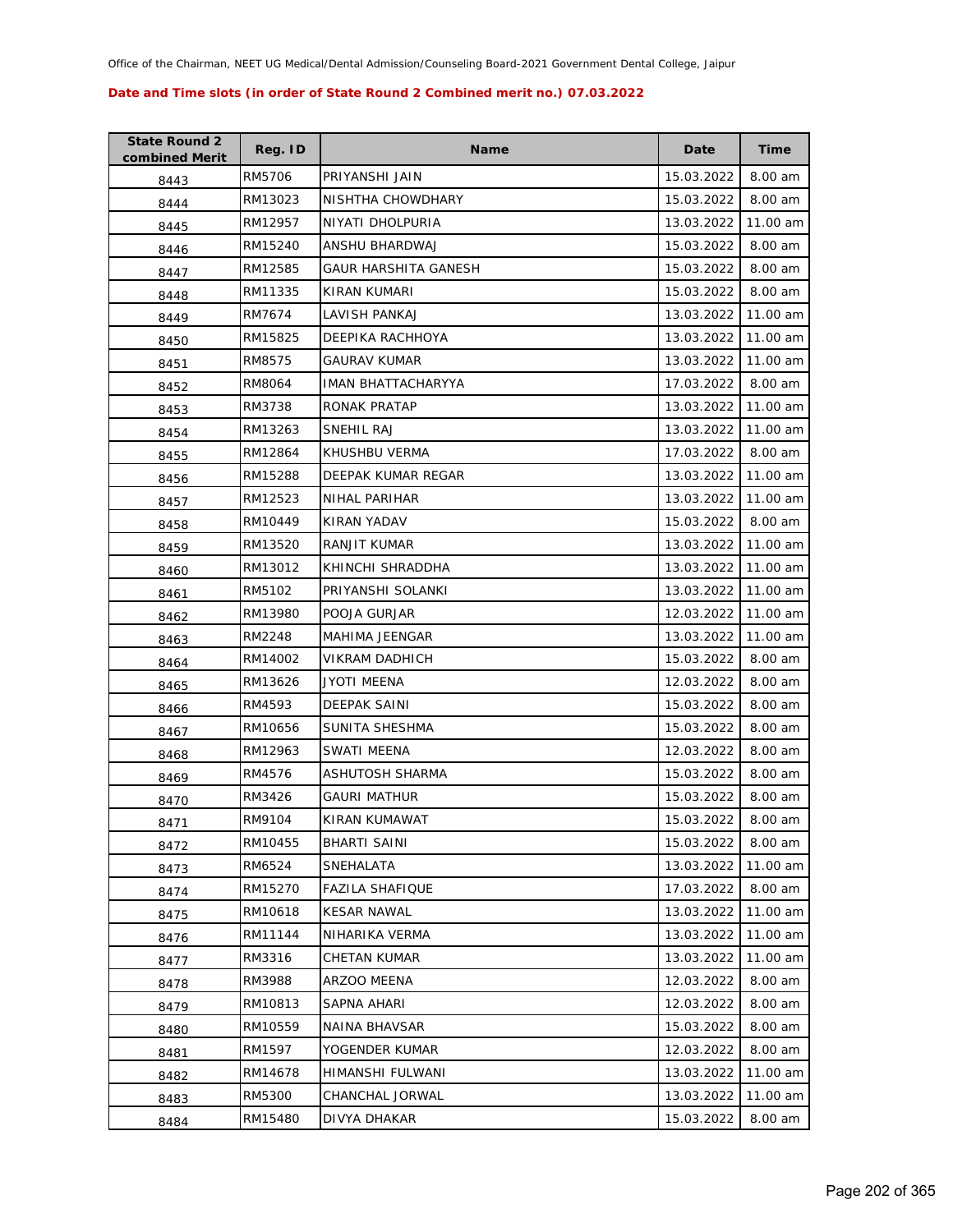| <b>State Round 2</b><br>combined Merit | Reg. ID | <b>Name</b>            | Date       | Time      |
|----------------------------------------|---------|------------------------|------------|-----------|
| 8485                                   | RM11168 | AASIF KHAN             | 15.03.2022 | 8.00 am   |
| 8486                                   | RM8465  | DAKSH VERMA            | 13.03.2022 | 11.00 am  |
| 8487                                   | RM13690 | ANKIT SHARMA           | 15.03.2022 | 8.00 am   |
| 8488                                   | RM13728 | BHAVYA JAIN            | 15.03.2022 | 8.00 am   |
| 8489                                   | RM8915  | CHINMAY KHANDELWAL     | 15.03.2022 | 8.00 am   |
| 8490                                   | RM13204 | <b>MANJU LATA</b>      | 15.03.2022 | 8.00 am   |
| 8491                                   | RM3513  | ADITYA RAJ             | 15.03.2022 | 8.00 am   |
| 8492                                   | RM15112 | RAHUL KUMAR MEENA      | 12.03.2022 | 8.00 am   |
| 8493                                   | RM12790 | KRITI JAIN             | 15.03.2022 | 8.00 am   |
| 8494                                   | RM5206  | MOHIT MAIDA            | 12.03.2022 | 8.00 am   |
| 8495                                   | RM8138  | RAHUL KUMAR RACHHOYA   | 13.03.2022 | 11.00 am  |
| 8496                                   | RM6826  | PREETI                 | 13.03.2022 | 11.00 am  |
| 8497                                   | RM14897 | MOHIT SINGH            | 13.03.2022 | 11.00 am  |
| 8498                                   | RN16081 | PRAKASH KUMAR          | 15.03.2022 | 8.00 am   |
| 8499                                   | RM14185 | RAJPRIYA GARSSA        | 15.03.2022 | 8.00 am   |
| 8500                                   | RM5080  | DOLCY NAROLIYA         | 13.03.2022 | 11.00 am  |
| 8501                                   | RM6833  | NIDA KHAN              | 15.03.2022 | 8.00 am   |
| 8502                                   | RN16528 | <b>HANUMANA RAM</b>    | 15.03.2022 | 8.00 am   |
| 8503                                   | RM5319  | TRILOK NAGAR           | 15.03.2022 | 8.00 am   |
| 8504                                   | RM9823  | VIPUL PRABHAKAR        | 15.03.2022 | 8.00 am   |
| 8505                                   | RM12300 | JIVIDHA MALI           | 15.03.2022 | 8.00 am   |
| 8506                                   | RM4290  | <b>MANISH KUMAR</b>    | 15.03.2022 | 8.00 am   |
| 8507                                   | RM5698  | LISHIKA DAGARIYA       | 15.03.2022 | 8.00 am   |
| 8508                                   | RM11372 | BHATI YOGITA PRAKASH   | 15.03.2022 | 8.00 am   |
| 8509                                   | RM7740  | SUKHSENA KUMARI        | 12.03.2022 | 8.00 am   |
| 8510                                   | RM2803  | <b>HITESH ARYA</b>     | 13.03.2022 | 11.00 am  |
| 8511                                   | RM11101 | NAVEEN KUMAR GAHLOT    | 15.03.2022 | $8.00$ am |
| 8512                                   | RM13556 | KHUSHBOO JANGIR        | 15.03.2022 | 8.00 am   |
| 8513                                   | RM8922  | VANSHIKA JAIN          | 15.03.2022 | 8.00 am   |
| 8514                                   | RM10379 | SIDDHARTH JAIMINI      | 15.03.2022 | 8.00 am   |
| 8515                                   | RM5865  | FARHAT ALAM SILAWAT    | 15.03.2022 | 8.00 am   |
| 8516                                   | RM6073  | ANSHUMAAN SINGH        | 15.03.2022 | 8.00 am   |
| 8517                                   | RN16587 | ANSHUL JOSHI           | 15.03.2022 | 8.00 am   |
| 8518                                   | RM12475 | MAMTA                  | 13.03.2022 | 11.00 am  |
| 8519                                   | RM4986  | MS REKHA CHOUDHARY     | 15.03.2022 | 8.00 am   |
| 8520                                   | RM2725  | SAKSHI CHOUDHARY       | 15.03.2022 | 8.00 am   |
| 8521                                   | RM11832 | HIMANSHU RATHORE       | 15.03.2022 | 8.00 am   |
| 8522                                   | RM15042 | NIKITA GODARA          | 15.03.2022 | 8.00 am   |
| 8523                                   | RM5893  | MOHAMMED DANISH SHEIKH | 15.03.2022 | 8.00 am   |
| 8524                                   | RM12540 | BHAWANA MEENA          | 12.03.2022 | 8.00 am   |
| 8525                                   | RM9544  | RONIKA JOLIA           | 13.03.2022 | 11.00 am  |
| 8526                                   | RM5287  | DIVAKAR KHANDELWAL     | 15.03.2022 | 8.00 am   |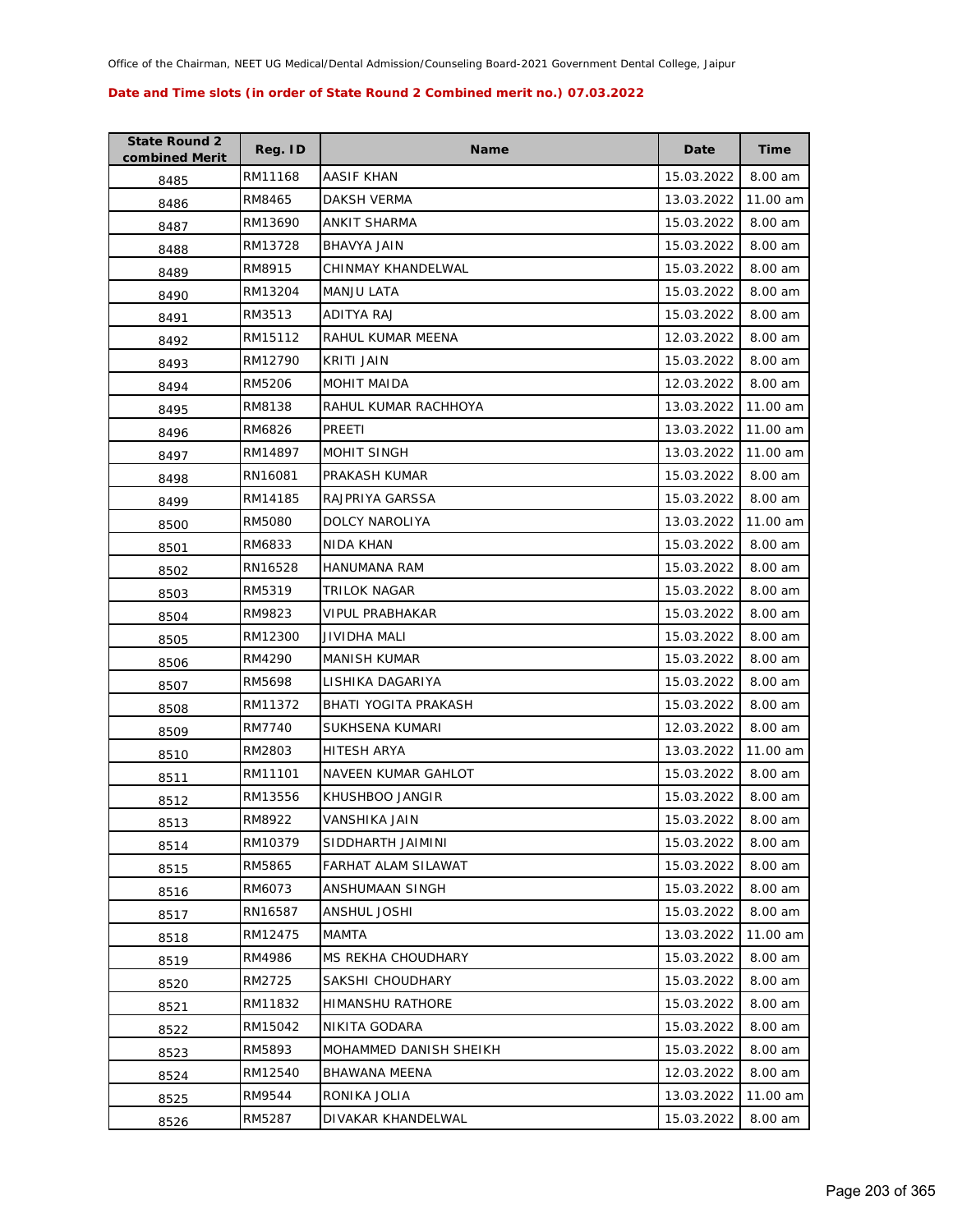| <b>State Round 2</b><br>combined Merit | Reg. ID | <b>Name</b>            | Date       | Time     |
|----------------------------------------|---------|------------------------|------------|----------|
| 8527                                   | RM2220  | JAIPRAKASH MEENA       | 12.03.2022 | 8.00 am  |
| 8528                                   | RM6105  | NISHA KUMARI           | 15.03.2022 | 8.00 am  |
| 8529                                   | RM12975 | PRANAY CHAUHAN         | 13.03.2022 | 11.00 am |
| 8530                                   | RM13678 | <b>HARSHITA MEENA</b>  | 12.03.2022 | 8.00 am  |
| 8531                                   | RM11115 | VAIBHAVI KARAMCHANDANI | 15.03.2022 | 8.00 am  |
| 8532                                   | RM6522  | DIVYA KHAROL           | 15.03.2022 | 8.00 am  |
| 8533                                   | RM7073  | POOJA KALA             | 13.03.2022 | 11.00 am |
| 8534                                   | RM5157  | TITIKSHA SHARMA        | 15.03.2022 | 8.00 am  |
| 8535                                   | RM6428  | VIJAYRAM MEENA         | 12.03.2022 | 8.00 am  |
| 8536                                   | RM4106  | ANIKA JAIN             | 15.03.2022 | 8.00 am  |
| 8537                                   | RM15427 | ANJALI TANWAR          | 12.03.2022 | 11.00 am |
| 8538                                   | RM5260  | NIKITA                 | 13.03.2022 | 11.00 am |
| 8539                                   | RM6946  | PRIYANKA MEENA         | 12.03.2022 | 8.00 am  |
| 8540                                   | RM13042 | MANVI MEENA            | 12.03.2022 | 8.00 am  |
| 8541                                   | RM1470  | YASHASVI RAINA         | 13.03.2022 | 11.00 am |
| 8542                                   | RM11583 | SWAPNIL NAYAK          | 12.03.2022 | 11.00 am |
| 8543                                   | RM6477  | PRAKASH MEENA          | 12.03.2022 | 8.00 am  |
| 8544                                   | RM13043 | ASTHA SHARMA           | 15.03.2022 | 8.00 am  |
| 8545                                   | RM15765 | YASHASAVI KULHARI      | 15.03.2022 | 8.00 am  |
| 8546                                   | RM12903 | SANJEEV GOYAL          | 13.03.2022 | 11.00 am |
| 8547                                   | RM2630  | MS. RAVEENA YADAV      | 15.03.2022 | 8.00 am  |
| 8548                                   | RM4100  | NIVITA JAIN            | 15.03.2022 | 8.00 am  |
| 8549                                   | RM1441  | TINA TUNGARIA          | 13.03.2022 | 11.00 am |
| 8550                                   | RM5282  | NARENDRA KUMAR BAIRWA  | 13.03.2022 | 11.00 am |
| 8551                                   | RM12920 | MUNESH KAUSHIK         | 15.03.2022 | 8.00 am  |
| 8552                                   | RM9929  | RAJNEESH JOSHI         | 15.03.2022 | 8.00 am  |
| 8553                                   | RM4025  | PRACHI                 | 13.03.2022 | 11.00 am |
| 8554                                   | RM12756 | AKSHITA CHOUDHARY      | 15.03.2022 | 8.00 am  |
| 8555                                   | RM2325  | AMIT JAIN              | 15.03.2022 | 8.00 am  |
| 8556                                   | RM9724  | JAGRITI GOMA           | 13.03.2022 | 11.00 am |
| 8557                                   | RM8952  | ANJANA PARIHAR         | 13.03.2022 | 11.00 am |
| 8558                                   | RM12032 | DIVISHA GOYAL          | 15.03.2022 | 8.00 am  |
| 8559                                   | RN15960 | ARVIND KUMAR           | 15.03.2022 | 8.00 am  |
| 8560                                   | RM14945 | BHAWANI PRASAD         | 13.03.2022 | 11.00 am |
| 8561                                   | RM4299  | HIMANSHU KHANNA        | 15.03.2022 | 8.00 am  |
| 8562                                   | RM11834 | ANANYA SHARMA          | 15.03.2022 | 8.00 am  |
| 8563                                   | RM4292  | SHREYA MAHESHWARI      | 15.03.2022 | 8.00 am  |
| 8564                                   | RM12620 | NAHATA VIDITH VINOD    | 17.03.2022 | 8.00 am  |
| 8565                                   | RM13550 | PRANAV SHARMA          | 17.03.2022 | 8.00 am  |
| 8566                                   | RM1146  | OM SHREE MEHRA         | 13.03.2022 | 11.00 am |
| 8567                                   | RM13051 | SAKEENA                | 15.03.2022 | 8.00 am  |
| 8568                                   | RM3404  | ARPIT VERMA            | 13.03.2022 | 11.00 am |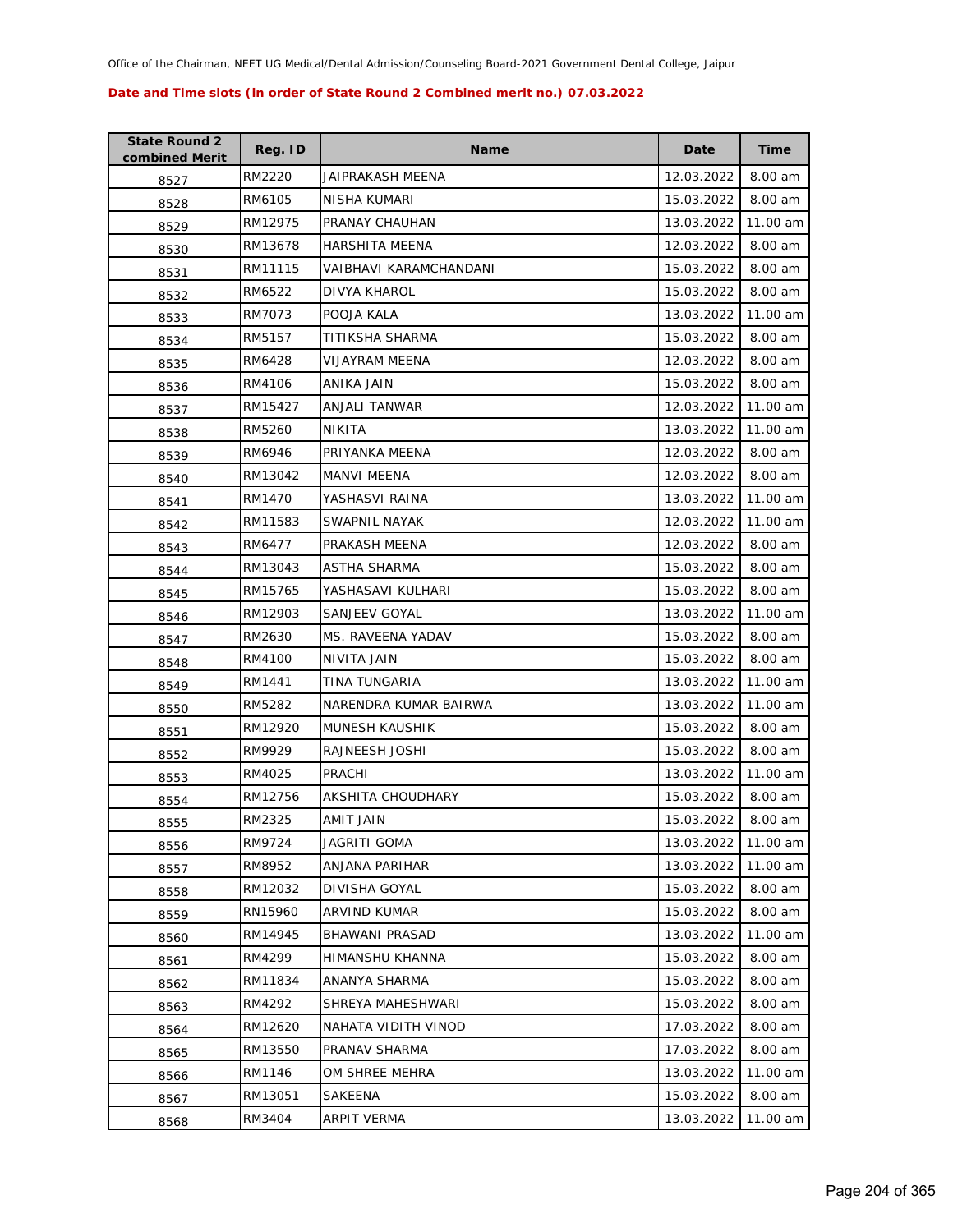| <b>State Round 2</b><br>combined Merit | Reg. ID | <b>Name</b>             | Date       | <b>Time</b> |
|----------------------------------------|---------|-------------------------|------------|-------------|
| 8569                                   | RM12785 | ADISHI DHAWAN           | 17.03.2022 | 8.00 am     |
| 8570                                   | RM13006 | SMRITI PARASHAR         | 17.03.2022 | 8.00 am     |
| 8571                                   | RM15239 | TANAY SRIVASTAVA        | 17.03.2022 | 8.00 am     |
| 8572                                   | RM2552  | ALISHA RAZA KHAN PATHAN | 15.03.2022 | 8.00 am     |
| 8573                                   | RM1071  | VINAYAK PANCHOLI        | 15.03.2022 | 8.00 am     |
| 8574                                   | RM14974 | SHUMAILA PARVEEN        | 17.03.2022 | 8.00 am     |
| 8575                                   | RM14677 | MANYA GAUR              | 15.03.2022 | 8.00 am     |
| 8576                                   | RM15564 | <b>GURDEEP CHAHAL</b>   | 17.03.2022 | 8.00 am     |
| 8577                                   | RM4087  | SAVITA MEENA            | 12.03.2022 | 8.00 am     |
| 8578                                   | RM10734 | KALPANA PRASAD          | 13.03.2022 | 11.00 am    |
| 8579                                   | RM10851 | SOMYA HARIT             | 15.03.2022 | 8.00 am     |
| 8580                                   | RM8106  | AKASH MEENA             | 12.03.2022 | 8.00 am     |
| 8581                                   | RM15744 | <b>NISHA</b>            | 15.03.2022 | 8.00 am     |
| 8582                                   | RM13414 | CHETANA SHARMA          | 15.03.2022 | 8.00 am     |
| 8583                                   | RM8898  | SANJAY KUMAR JARWAL     | 12.03.2022 | 8.00 am     |
| 8584                                   | RM1674  | PRACHI GURJAR           | 12.03.2022 | 11.00 am    |
| 8585                                   | RM15663 | <b>DIXITA</b>           | 13.03.2022 | 11.00 am    |
| 8586                                   | RM1377  | SHUBHAM FAUZDAR         | 15.03.2022 | 8.00 am     |
| 8587                                   | RM4651  | VISHIKA SUTHAR          | 15.03.2022 | 8.00 am     |
| 8588                                   | RM5659  | SHIKHANSH SINGH THAKUR  | 17.03.2022 | 8.00 am     |
| 8589                                   | RM13459 | <b>MOHD FAYEQUE</b>     | 15.03.2022 | 8.00 am     |
| 8590                                   | RM12833 | SEERVI BHAVESH THANARAM | 15.03.2022 | 8.00 am     |
| 8591                                   | RM12372 | YOGESH                  | 12.03.2022 | 8.00 am     |
| 8592                                   | RM13910 | ANITA KUMARI            | 12.03.2022 | 11.00 am    |
| 8593                                   | RM6496  | NITESH KUMAR MEENA      | 12.03.2022 | 8.00 am     |
| 8594                                   | RM1581  | <b>AKSHITA VERMA</b>    | 13.03.2022 | 11.00 am    |
| 8595                                   | RM8206  | ANJALI MEGHWAL          | 13.03.2022 | 11.00 am    |
| 8596                                   | RM12137 | NIRMAL MEENA            | 12.03.2022 | 8.00 am     |
| 8597                                   | RM15077 | APURVA SINHA            | 17.03.2022 | 8.00 am     |
| 8598                                   | RM12899 | HARSHITA JEENGAR        | 13.03.2022 | 11.00 am    |
| 8599                                   | RM10239 | HIMIKA MEENA            | 12.03.2022 | 8.00 am     |
| 8600                                   | RM15213 | KUNDAN MEENA            | 12.03.2022 | 8.00 am     |
| 8601                                   | RM14128 | RITESH KUMAR            | 15.03.2022 | 8.00 am     |
| 8602                                   | RM5421  | PRASHANT TATU           | 12.03.2022 | 8.00 am     |
| 8603                                   | RM12369 | <b>MANJEET ANAND</b>    | 13.03.2022 | 11.00 am    |
| 8604                                   | RM9525  | AKSHITA                 | 12.03.2022 | 8.00 am     |
| 8605                                   | RM4427  | <b>ROSHI</b>            | 15.03.2022 | 8.00 am     |
| 8606                                   | RM9911  | JYOTI MEENA             | 12.03.2022 | 8.00 am     |
| 8607                                   | RM15820 | RAVEENA                 | 12.03.2022 | 8.00 am     |
| 8608                                   | RM14965 | DHANESHWARY PATIDAR     | 15.03.2022 | 8.00 am     |
| 8609                                   | RM1311  | ANKITA SHARMA           | 15.03.2022 | 8.00 am     |
| 8610                                   | RM14365 | <b>KRISHAN MEENA</b>    | 12.03.2022 | 8.00 am     |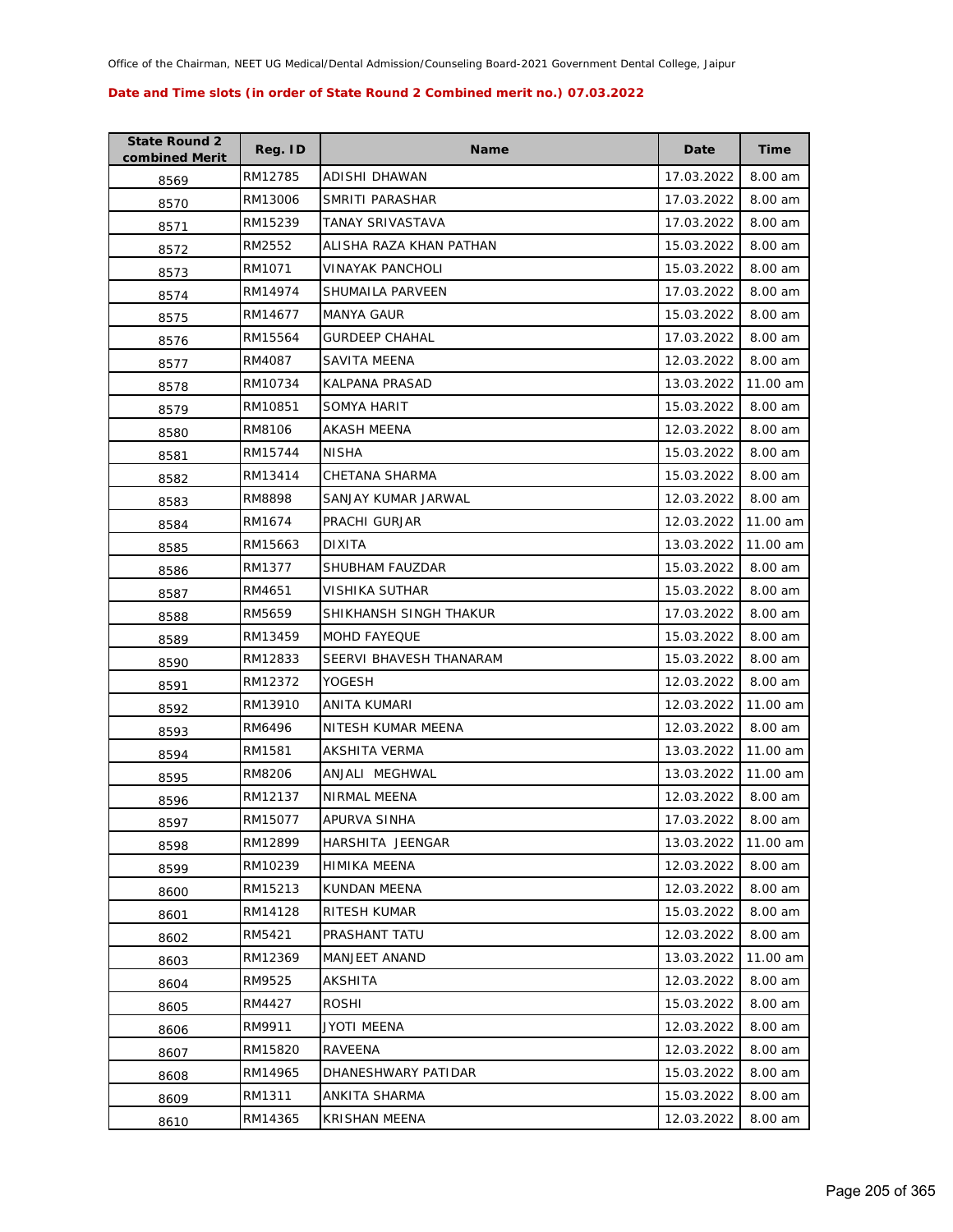| <b>State Round 2</b><br>combined Merit | Reg. ID | <b>Name</b>           | Date       | Time     |
|----------------------------------------|---------|-----------------------|------------|----------|
| 8611                                   | RM13709 | DINESH KUMAR BAIRWA   | 13.03.2022 | 11.00 am |
| 8612                                   | RM7019  | NITIN DAMOR           | 12.03.2022 | 8.00 am  |
| 8613                                   | RM15541 | SHUBHAM BYADWAL       | 12.03.2022 | 8.00 am  |
| 8614                                   | RM15633 | LAXMI MAHAWAR         | 13.03.2022 | 11.00 am |
| 8615                                   | RM15322 | YUVRAJ SINGH RANAWAT  | 15.03.2022 | 8.00 am  |
| 8616                                   | RM13195 | VIPUL KUMAR SOKHAL    | 15.03.2022 | 8.00 am  |
| 8617                                   | RM15827 | ANIL KUMAR DOUTANIYA  | 13.03.2022 | 11.00 am |
| 8618                                   | RM6003  | NANDLAL KHARADI       | 12.03.2022 | 8.00 am  |
| 8619                                   | RM12185 | TRILOK CHOUDHARY      | 15.03.2022 | 8.00 am  |
| 8620                                   | RM6239  | ISHITA DAHERA         | 13.03.2022 | 11.00 am |
| 8621                                   | RM1322  | DHRUV MEENA           | 12.03.2022 | 8.00 am  |
| 8622                                   | RM6911  | ANGELINA              | 12.03.2022 | 8.00 am  |
| 8623                                   | RM7252  | SANJAY MEENA          | 12.03.2022 | 8.00 am  |
| 8624                                   | RN16459 | BIRAM RAM             | 15.03.2022 | 8.00 am  |
| 8625                                   | RM5611  | <b>ISHANI SHARMA</b>  | 15.03.2022 | 8.00 am  |
| 8626                                   | RM3846  | SARITA KULDEEP        | 13.03.2022 | 11.00 am |
| 8627                                   | RM12348 | SAVITRI MEENA         | 12.03.2022 | 8.00 am  |
| 8628                                   | RM4384  | TEENA BAIRWA          | 13.03.2022 | 11.00 am |
| 8629                                   | RM1447  | YASH GAUTAM           | 15.03.2022 | 8.00 am  |
| 8630                                   | RM6628  | VALA RAM MEENA        | 12.03.2022 | 8.00 am  |
| 8631                                   | RM7574  | NISHANT JAIN          | 15.03.2022 | 8.00 am  |
| 8632                                   | RM15420 | AYUSHI KUMARI AGARWAL | 15.03.2022 | 8.00 am  |
| 8633                                   | RM11620 | PRIYANKA MEHRA        | 13.03.2022 | 11.00 am |
| 8634                                   | RM13039 | <b>HONEY AGARWAL</b>  | 15.03.2022 | 8.00 am  |
| 8635                                   | RM3773  | DILKHUSH BAIRWA       | 13.03.2022 | 11.00 am |
| 8636                                   | RM7140  | ROBIN SINGH           | 12.03.2022 | 8.00 am  |
| 8637                                   | RM9740  | FALAK CHATTER JAIN    | 15.03.2022 | 8.00 am  |
| 8638                                   | RM15013 | MANJU MEENA           | 12.03.2022 | 8.00 am  |
| 8639                                   | RM10722 | <b>NOFIL KHAN</b>     | 15.03.2022 | 8.00 am  |
| 8640                                   | RM10165 | AASTHA POONIA         | 15.03.2022 | 8.00 am  |
| 8641                                   | RM14627 | YOGITA                | 17.03.2022 | 8.00 am  |
| 8642                                   | RM13050 | ASHOK KUMAR SALVI     | 13.03.2022 | 11.00 am |
| 8643                                   | RM13541 | SAYJAL DEEDWANIYA     | 15.03.2022 | 8.00 am  |
| 8644                                   | RM3749  | AKANKSHA JAIN         | 15.03.2022 | 8.00 am  |
| 8645                                   | RM1411  | NAMAN MEENA           | 12.03.2022 | 11.00 am |
| 8646                                   | RM8972  | ASHESHA BHUNIA        | 17.03.2022 | 8.00 am  |
| 8647                                   | RM14607 | AMIT YADAV            | 15.03.2022 | 8.00 am  |
| 8648                                   | RM12024 | PRIYA                 | 13.03.2022 | 11.00 am |
| 8649                                   | RM14318 | ASHOK KUMAR MEENA     | 12.03.2022 | 11.00 am |
| 8650                                   | RM3482  | ADITYA JHA            | 15.03.2022 | 8.00 am  |
| 8651                                   | RM3170  | MANISH KASHANIYA      | 15.03.2022 | 8.00 am  |
| 8652                                   | RM7794  | YASH TRIPATHI         | 15.03.2022 | 8.00 am  |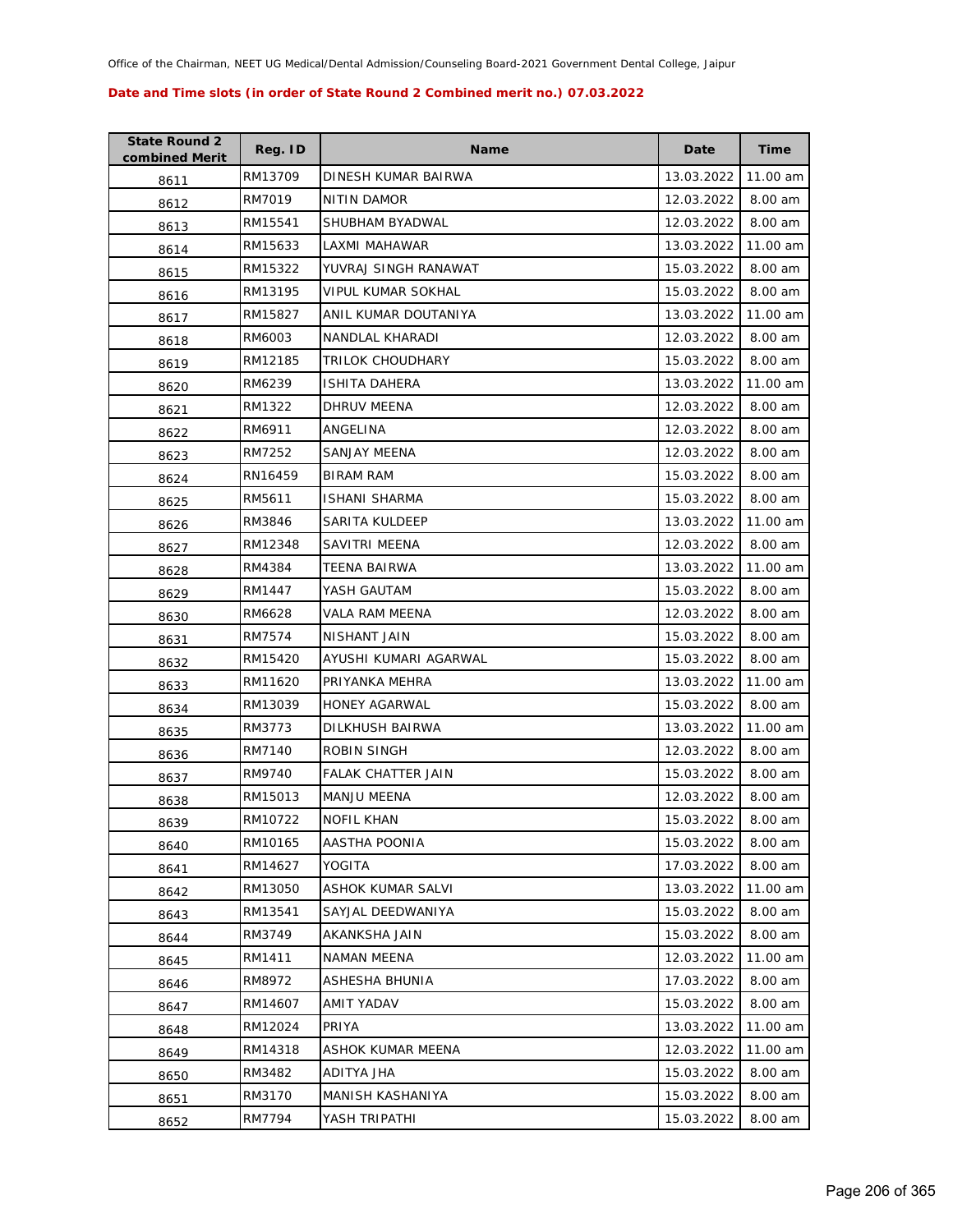| <b>State Round 2</b><br>combined Merit | Reg. ID | <b>Name</b>                   | Date       | <b>Time</b> |
|----------------------------------------|---------|-------------------------------|------------|-------------|
| 8653                                   | RM13829 | SARANSH GUPTA                 | 15.03.2022 | 8.00 am     |
| 8654                                   | RM7143  | ANJALI BAIRWA                 | 13.03.2022 | 11.00 am    |
| 8655                                   | RM12376 | <b>HARIOM MEENA</b>           | 12.03.2022 | 11.00 am    |
| 8656                                   | RM14061 | <b>KHUSHI</b>                 | 17.03.2022 | 8.00 am     |
| 8657                                   | RM11413 | YUVIKA MAHAWAR                | 13.03.2022 | 11.00 am    |
| 8658                                   | RM8400  | SATISH MEENA                  | 12.03.2022 | 11.00 am    |
| 8659                                   | RM12938 | KAVYA SINGH SOLANKI           | 17.03.2022 | 8.00 am     |
| 8660                                   | RM5228  | PRIYANKA KUMARI MEENA         | 12.03.2022 | 11.00 am    |
| 8661                                   | RM12064 | SORABH KUMAR MOURYA           | 13.03.2022 | 11.00 am    |
| 8662                                   | RM4548  | VIJAY LAKSHMI                 | 17.03.2022 | 8.00 am     |
| 8663                                   | RM13403 | VIKRAM MEENA                  | 12.03.2022 | 11.00 am    |
| 8664                                   | RM7455  | PALLAVI PRASAD                | 13.03.2022 | 11.00 am    |
| 8665                                   | RM14083 | CHANDRA PRAKASH               | 13.03.2022 | 11.00 am    |
| 8666                                   | RM10965 | PRAMOD MEENA                  | 12.03.2022 | 11.00 am    |
| 8667                                   | RM9278  | UTTAM VERMA                   | 13.03.2022 | 11.00 am    |
| 8668                                   | RM11831 | NIKITA BHATI                  | 17.03.2022 | 8.00 am     |
| 8669                                   | RM9334  | <b>DEEPIKA TELI</b>           | 15.03.2022 | 8.00 am     |
| 8670                                   | RM8239  | PARUL SHARMA                  | 15.03.2022 | 8.00 am     |
| 8671                                   | RM7839  | VISHAL BAGRI                  | 13.03.2022 | 11.00 am    |
| 8672                                   | RM8361  | <b>MEJAL KALAL</b>            | 15.03.2022 | 8.00 am     |
| 8673                                   | RM13367 | ANCHAL CHUGH                  | 15.03.2022 | 8.00 am     |
| 8674                                   | RM15545 | KACHCHHAVA BHAUMIK BHARATBHAI | 17.03.2022 | 8.00 am     |
| 8675                                   | RM11800 | DEVENDRA KUMAR                | 13.03.2022 | 11.00 am    |
| 8676                                   | RM14985 | <b>STUTI GOEL</b>             | 17.03.2022 | 8.00 am     |
| 8677                                   | RM10861 | PRASHI MEGHANI                | 15.03.2022 | 8.00 am     |
| 8678                                   | RM3209  | <b>SHRUTI SHARMA</b>          | 15.03.2022 | 8.00 am     |
| 8679                                   | RM11196 | ASHUTOSH VERMA                | 15.03.2022 | 8.00 am     |
| 8680                                   | RM9505  | NIDHIRAJ PARMAR               | 12.03.2022 | 8.00 am     |
| 8681                                   | RM10704 | <b>MAMTA MENARIYA</b>         | 15.03.2022 | 8.00 am     |
| 8682                                   | RM3937  | ANIRUDDH SINGHAL              | 17.03.2022 | 8.00 am     |
| 8683                                   | RM7130  | MEGHAL BANSAL                 | 15.03.2022 | 8.00 am     |
| 8684                                   | RM13419 | HRITIK BHIMRA                 | 15.03.2022 | 8.00 am     |
| 8685                                   | RM6452  | HARSH DEV CHALOTRA            | 17.03.2022 | 8.00 am     |
| 8686                                   | RM12289 | SHAKTIYASHA VYAS              | 15.03.2022 | 8.00 am     |
| 8687                                   | RM11466 | ANANYA SHRIVASTAVA            | 15.03.2022 | 8.00 am     |
| 8688                                   | RM12531 | RASHMI MEENA                  | 12.03.2022 | 11.00 am    |
| 8689                                   | RM4287  | <b>MOHIT BAIRWA</b>           | 13.03.2022 | 11.00 am    |
| 8690                                   | RM11006 | VIKASH KUMAR MINA             | 12.03.2022 | 11.00 am    |
| 8691                                   | RM14165 | PRACHI SHARMA                 | 15.03.2022 | 8.00 am     |
| 8692                                   | RM6186  | NIKITA SINGH                  | 17.03.2022 | 8.00 am     |
| 8693                                   | RM15057 | DINIZ KUMAR LAWAS             | 13.03.2022 | 11.00 am    |
| 8694                                   | RM7448  | PRANJUL SHARMA                | 15.03.2022 | 8.00 am     |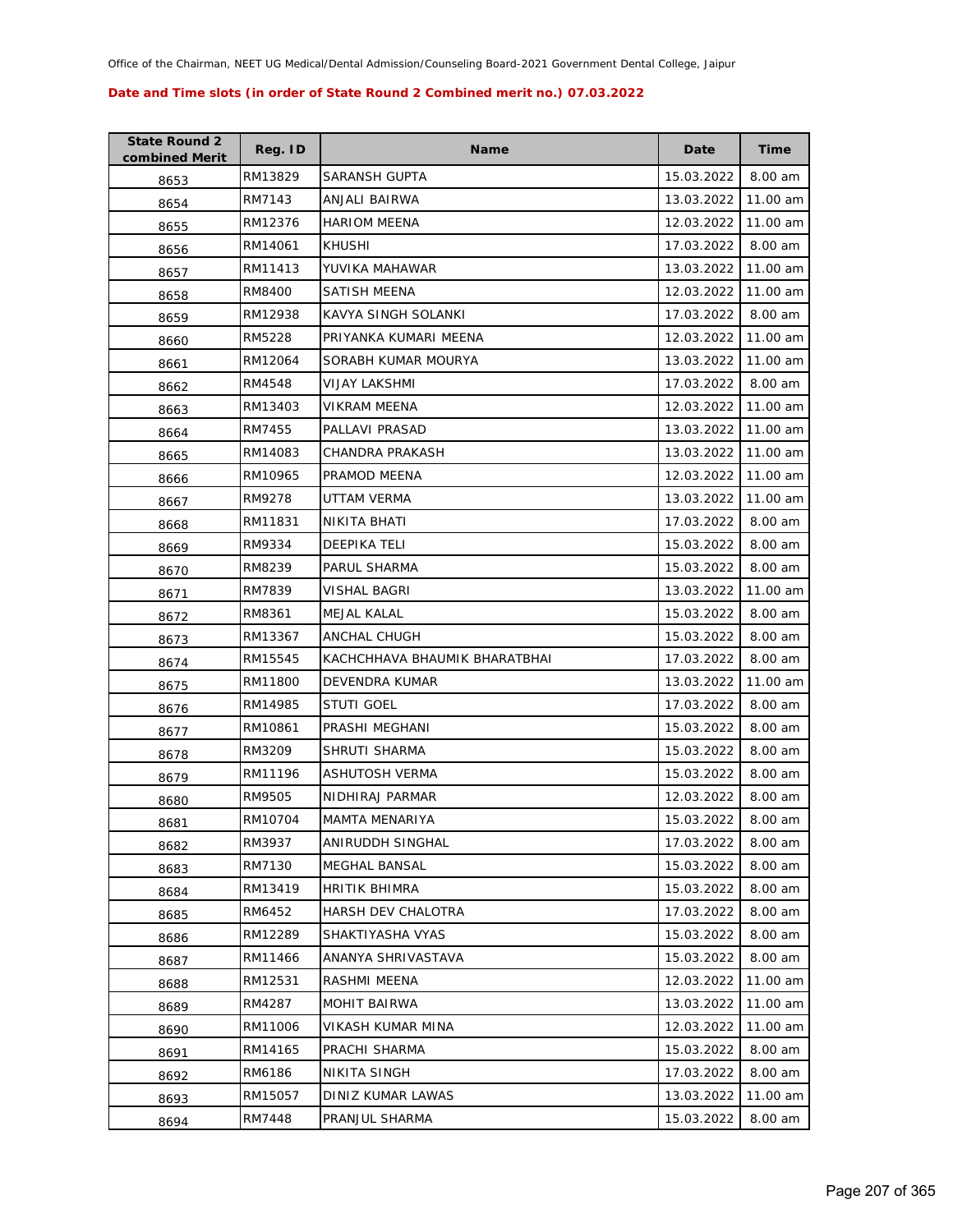| <b>State Round 2</b><br>combined Merit | Reg. ID | <b>Name</b>            | Date       | <b>Time</b> |
|----------------------------------------|---------|------------------------|------------|-------------|
| 8695                                   | RM10285 | PRANCHAL AGRAWAL       | 15.03.2022 | 8.00 am     |
| 8696                                   | RM15664 | NANDINI MARAN          | 12.03.2022 | 11.00 am    |
| 8697                                   | RM14010 | JAGRATI CHANDEL        | 13.03.2022 | 11.00 am    |
| 8698                                   | RM9236  | DEVENDRA MEENA         | 12.03.2022 | 11.00 am    |
| 8699                                   | RM14703 | HIMANI KHANDELWAL      | 15.03.2022 | 8.00 am     |
| 8700                                   | RM5590  | MANVI SHARMA           | 15.03.2022 | 8.00 am     |
| 8701                                   | RM11851 | <b>BHARTI</b>          | 13.03.2022 | 11.00 am    |
| 8702                                   | RM8705  | SARITA                 | 12.03.2022 | 11.00 am    |
| 8703                                   | RN16076 | SANJAY ROLANIYA        | 15.03.2022 | 8.00 am     |
| 8704                                   | RM10131 | MOHIT KUMAR MEENA      | 12.03.2022 | 11.00 am    |
| 8705                                   | RM7051  | POOJA YADAV            | 15.03.2022 | 8.00 am     |
| 8706                                   | RM13503 | NIDHI NAGARWAL         | 13.03.2022 | 11.00 am    |
| 8707                                   | RN16413 | SHAMMA BADSHAH         | 17.03.2022 | 8.00 am     |
| 8708                                   | RM7134  | PHOOLCHAND HATHIWAL    | 13.03.2022 | 11.00 am    |
| 8709                                   | RM7669  | FALGUNI MEGHWAL        | 13.03.2022 | 11.00 am    |
| 8710                                   | RM13121 | POONAM KUMARI          | 15.03.2022 | 8.00 am     |
| 8711                                   | RM1481  | <b>NEHA MEENA</b>      | 12.03.2022 | 11.00 am    |
| 8712                                   | RM7396  | SUDHANSHU PUNJOT       | 15.03.2022 | 8.00 am     |
| 8713                                   | RM1579  | CHIRAG SONI            | 15.03.2022 | 8.00 am     |
| 8714                                   | RM12417 | NAVIN KHATRI           | 13.03.2022 | 11.00 am    |
| 8715                                   | RM3858  | <b>SONU CHOUDHARY</b>  | 15.03.2022 | 8.00 am     |
| 8716                                   | RM14824 | VARSHA SHARMA          | 15.03.2022 | 8.00 am     |
| 8717                                   | RM14660 | ANUSHKA CHOUDHARY      | 15.03.2022 | 8.00 am     |
| 8718                                   | RM7638  | SWATI BUNDELA          | 13.03.2022 | 11.00 am    |
| 8719                                   | RM14901 | DEEPAK SHARMA          | 15.03.2022 | 8.00 am     |
| 8720                                   | RM13631 | NITI VAISHNAV          | 15.03.2022 | 8.00 am     |
| 8721                                   | RM7195  | <b>NUPUR AUDICHYA</b>  | 15.03.2022 | 8.00 am     |
| 8722                                   | RM4806  | MS. ANNU               | 13.03.2022 | 11.00 am    |
| 8723                                   | RM15834 | PALLAVI KUMARI MEENA   | 12.03.2022 | 11.00 am    |
| 8724                                   | RM2233  | <b>KAPIL DAMOR</b>     | 12.03.2022 | 8.00 am     |
| 8725                                   | RM11287 | KHEMRAJ                | 13.03.2022 | 11.00 am    |
| 8726                                   | RM7329  | NIKHIL JAIN            | 15.03.2022 | 8.00 am     |
| 8727                                   | RN15871 | SNEHA AGARWAL          | 17.03.2022 | 8.00 am     |
| 8728                                   | RM6456  | RIYA SHARMA            | 15.03.2022 | 8.00 am     |
| 8729                                   | RM11968 | KAILASH                | 12.03.2022 | 11.00 am    |
| 8730                                   | RM13494 | <b>SHIV LAL</b>        | 12.03.2022 | 11.00 am    |
| 8731                                   | RM14959 | BRIJESH KUMAR SEWALIYA | 13.03.2022 | 11.00 am    |
| 8732                                   | RM10583 | ROHIT SHARMA           | 15.03.2022 | 8.00 am     |
| 8733                                   | RM13751 | SAKSHI PHULWARI        | 13.03.2022 | 11.00 am    |
| 8734                                   | RM8214  | <b>BHAUMIK</b>         | 17.03.2022 | 8.00 am     |
| 8735                                   | RM5746  | RAJENDRA YADAV         | 15.03.2022 | 8.00 am     |
| 8736                                   | RM2173  | SHUBHAM PATEL          | 12.03.2022 | 11.00 am    |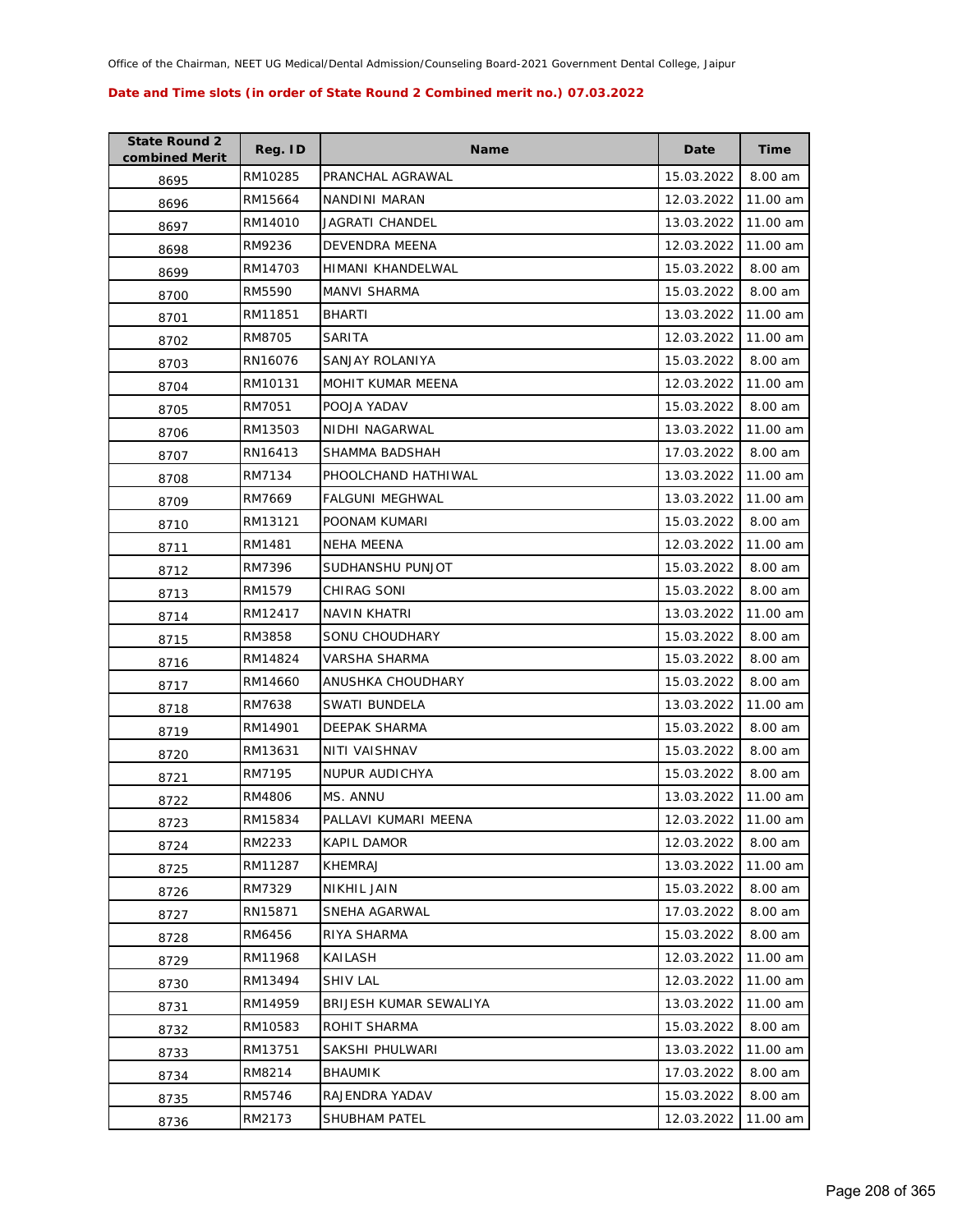| <b>State Round 2</b><br>combined Merit | Reg. ID | Name                   | Date       | <b>Time</b> |
|----------------------------------------|---------|------------------------|------------|-------------|
| 8737                                   | RM13370 | SNEHA GUPTA            | 15.03.2022 | 8.00 am     |
| 8738                                   | RM2385  | YASHASHVI BHATI        | 15.03.2022 | 8.00 am     |
| 8739                                   | RM5668  | AANCHAL SINGH          | 13.03.2022 | 11.00 am    |
| 8740                                   | RM4588  | URMILA MEHRA           | 13.03.2022 | 11.00 am    |
| 8741                                   | RM1668  | O GOPI SHARNYA         | 17.03.2022 | 8.00 am     |
| 8742                                   | RM13702 | DAMANI DIVYA RAMKUMAR  | 17.03.2022 | 8.00 am     |
| 8743                                   | RM8363  | JAYESH ROAT            | 12.03.2022 | 8.00 am     |
| 8744                                   | RM14193 | SUHAAVI KAUR CHAWLA    | 17.03.2022 | 8.00 am     |
| 8745                                   | RM7068  | KUMUD JESWANI          | 15.03.2022 | 8.00 am     |
| 8746                                   | RM5860  | SAURABH KUMAR MEENA    | 12.03.2022 | 11.00 am    |
| 8747                                   | RM10946 | JITENDRA KUMAR BAIRWA  | 13.03.2022 | 11.00 am    |
| 8748                                   | RM10387 | SWASTIK CHAHAR         | 15.03.2022 | 8.00 am     |
| 8749                                   | RM6640  | NISHANT AGARWAL        | 15.03.2022 | 8.00 am     |
| 8750                                   | RM3592  | <b>MAMTA MEENA</b>     | 12.03.2022 | 11.00 am    |
| 8751                                   | RM11512 | <b>MANOJ KUMAR</b>     | 13.03.2022 | 11.00 am    |
| 8752                                   | RM3478  | SNEHA KHINCHI          | 13.03.2022 | 11.00 am    |
| 8753                                   | RM11668 | <b>MUDIT AGRAWAL</b>   | 15.03.2022 | 8.00 am     |
| 8754                                   | RM10786 | ANKUSH MEENA           | 12.03.2022 | 11.00 am    |
| 8755                                   | RM7116  | PRADHUMAN KUMAR        | 12.03.2022 | 11.00 am    |
| 8756                                   | RM7210  | ARTI LODWAL            | 13.03.2022 | 11.00 am    |
| 8757                                   | RM12627 | AYUSH KUMAR PATHAK     | 15.03.2022 | 8.00 am     |
| 8758                                   | RM15627 | <b>HADRIAN XAVIER</b>  | 15.03.2022 | 8.00 am     |
| 8759                                   | RM8863  | ASHOK TANWAR           | 13.03.2022 | 11.00 am    |
| 8760                                   | RM4963  | DHARMESH MINA          | 12.03.2022 | 11.00 am    |
| 8761                                   | RM9030  | PRATIKA KRIPLANI       | 13.03.2022 | 11.00 am    |
| 8762                                   | RM13967 | <b>GARIMA DEVNANI</b>  | 15.03.2022 | 8.00 am     |
| 8763                                   | RM14586 | RAKSHA KUMAWAT         | 15.03.2022 | 8.00 am     |
| 8764                                   | RM14780 | MANASVI SUSAWAT        | 12.03.2022 | 11.00 am    |
| 8765                                   | RM2382  | <b>SHIVA PAREEK</b>    | 15.03.2022 | 8.00 am     |
| 8766                                   | RM6922  | KANHAIYA LAL MEENA     | 12.03.2022 | 11.00 am    |
| 8767                                   | RM12145 | <b>VIKAS JHALANI</b>   | 15.03.2022 | 8.00 am     |
| 8768                                   | RM13882 | <b>BHUPENDRA NOGIA</b> | 13.03.2022 | 11.00 am    |
| 8769                                   | RM2221  | PUNEET KUMAR           | 15.03.2022 | 8.00 am     |
| 8770                                   | RM9745  | <b>MOHIT MORAYA</b>    | 13.03.2022 | 11.00 am    |
| 8771                                   | RM6360  | CHIRAG SALVI           | 13.03.2022 | 11.00 am    |
| 8772                                   | RM12109 | DEEPAK KUMAR MEENA     | 12.03.2022 | 11.00 am    |
| 8773                                   | RN16558 | <b>MANJU KANWAR</b>    | 15.03.2022 | 8.00 am     |
| 8774                                   | RM8951  | <b>MUSKAN MEENA</b>    | 12.03.2022 | 11.00 am    |
| 8775                                   | RM10159 | PRATIBHA MEENA         | 12.03.2022 | 11.00 am    |
| 8776                                   | RM1953  | HIMANSHU NANDWANA      | 15.03.2022 | 8.00 am     |
| 8777                                   | RM11540 | JAI KUMAR BABERWAL     | 13.03.2022 | 11.00 am    |
| 8778                                   | RM11537 | <b>TUSHAR DANGI</b>    | 15.03.2022 | 8.00 am     |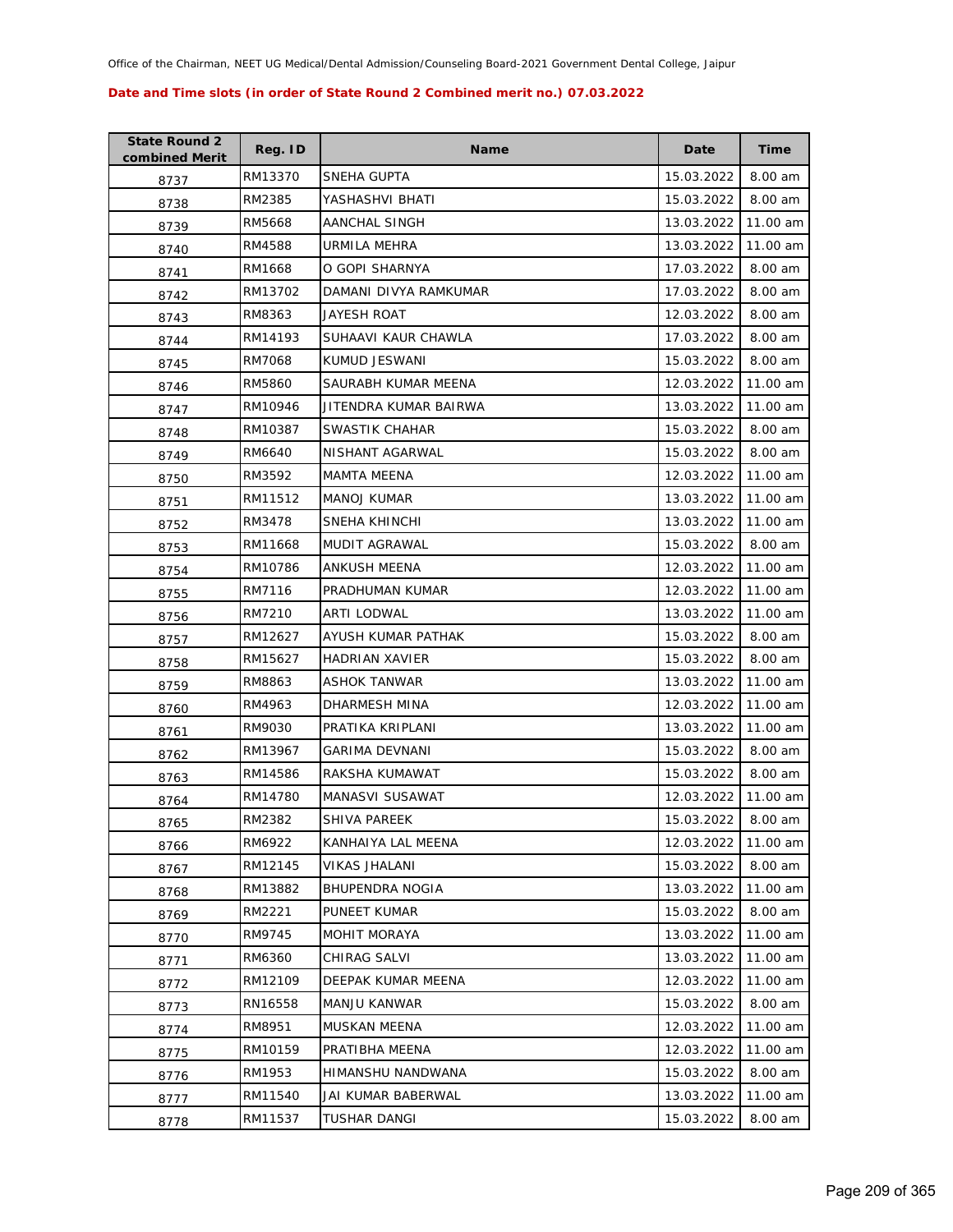| <b>State Round 2</b><br>combined Merit | Reg. ID | Name                   | Date       | <b>Time</b> |
|----------------------------------------|---------|------------------------|------------|-------------|
| 8779                                   | RM13290 | NIKHIL KULDEEP         | 13.03.2022 | 11.00 am    |
| 8780                                   | RM2379  | AMAN KUMAWAT           | 15.03.2022 | 8.00 am     |
| 8781                                   | RM14969 | <b>SANJANA MEENA</b>   | 12.03.2022 | 11.00 am    |
| 8782                                   | RM3605  | SAMRIDHI SHARMA        | 15.03.2022 | 8.00 am     |
| 8783                                   | RM5808  | ASHISH SALVI           | 13.03.2022 | 11.00 am    |
| 8784                                   | RM5956  | JAYAS KUMAR MEENA      | 12.03.2022 | 11.00 am    |
| 8785                                   | RM6013  | KASHISH HUSSAIN        | 15.03.2022 | 8.00 am     |
| 8786                                   | RM1277  | RAHUL MEENA            | 12.03.2022 | 11.00 am    |
| 8787                                   | RM15381 | AJAY MINA              | 12.03.2022 | 11.00 am    |
| 8788                                   | RM3298  | <b>ZEBA PARVEEN</b>    | 15.03.2022 | 8.00 am     |
| 8789                                   | RM15569 | KOMAL SHARMA           | 15.03.2022 | 8.00 am     |
| 8790                                   | RM3060  | RUCHIKA                | 15.03.2022 | 8.00 am     |
| 8791                                   | RM12320 | SHUBHAM MEENA          | 12.03.2022 | 11.00 am    |
| 8792                                   | RM9426  | DILKUSH MEENA          | 12.03.2022 | 11.00 am    |
| 8793                                   | RM9535  | PRABAL AGARWAL         | 15.03.2022 | 8.00 am     |
| 8794                                   | RN15957 | ASHOK KUMAR SAINI      | 15.03.2022 | 8.00 am     |
| 8795                                   | RM14492 | <b>BHAVYA SISODIYA</b> | 13.03.2022 | 11.00 am    |
| 8796                                   | RM8476  | KRATIKA JANGID         | 15.03.2022 | 8.00 am     |
| 8797                                   | RM11511 | JAYANT SINGH           | 15.03.2022 | 8.00 am     |
| 8798                                   | RM13553 | HARSHITA SONI          | 15.03.2022 | 8.00 am     |
| 8799                                   | RM14399 | SHRESTHA BAGDI         | 12.03.2022 | 11.00 am    |
| 8800                                   | RN16398 | SUBHASH KUMAR          | 15.03.2022 | 8.00 am     |
| 8801                                   | RM8278  | NIRMA DEWASI           | 12.03.2022 | 11.00 am    |
| 8802                                   | RM13450 | REKHA MEENA            | 12.03.2022 | 11.00 am    |
| 8803                                   | RM10327 | ABHIJEET MEENA         | 12.03.2022 | 11.00 am    |
| 8804                                   | RM12354 | PRADEEP KUMAR          | 15.03.2022 | 8.00 am     |
| 8805                                   | RM14451 | KIRAN KUMARI           | 15.03.2022 | 8.00 am     |
| 8806                                   | RM4133  | AMAN SAINI             | 15.03.2022 | 8.00 am     |
| 8807                                   | RM14734 | SUNITA MEGHWAL         | 13.03.2022 | 11.00 am    |
| 8808                                   | RM2234  | POOJA BAIRWA           | 13.03.2022 | 11.00 am    |
| 8809                                   | RM13284 | MADAN GOPAL MAHAWAR    | 13.03.2022 | 11.00 am    |
| 8810                                   | RM13588 | <b>MANNAT MEENA</b>    | 12.03.2022 | 11.00 am    |
| 8811                                   | RM14094 | AASHNA MITTAL          | 17.03.2022 | 8.00 am     |
| 8812                                   | RM9327  | POOJA KUMARI           | 13.03.2022 | 11.00 am    |
| 8813                                   | RM11403 | <b>MANISH KUMAR</b>    | 12.03.2022 | 11.00 am    |
| 8814                                   | RM13875 | PRAGATI MARU           | 15.03.2022 | 8.00 am     |
| 8815                                   | RM10307 | PRIYA BAIRWA           | 13.03.2022 | 11.00 am    |
| 8816                                   | RM13026 | PRIYANKA LOCHHAB       | 15.03.2022 | 8.00 am     |
| 8817                                   | RM14339 | ASHRAV SHARMA          | 15.03.2022 | 8.00 am     |
| 8818                                   | RM12341 | ABHIJEET SINGH         | 15.03.2022 | 8.00 am     |
| 8819                                   | RN16455 | <b>MOHAN CHOUDHARY</b> | 15.03.2022 | 8.00 am     |
| 8820                                   | RM1324  | HARSHITA AHUJA         | 17.03.2022 | 8.00 am     |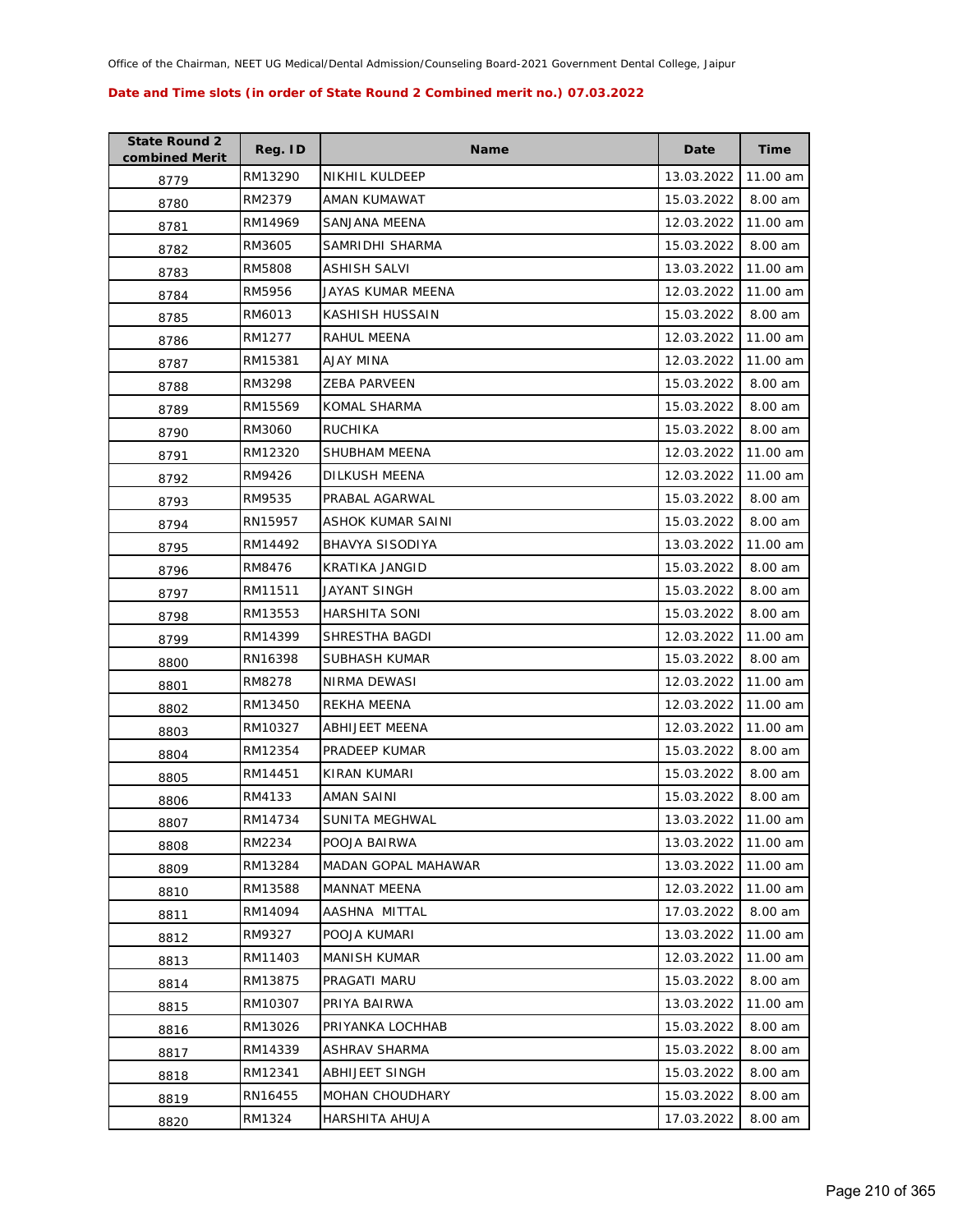| <b>State Round 2</b><br>combined Merit | Reg. ID | <b>Name</b>           | Date       | <b>Time</b> |
|----------------------------------------|---------|-----------------------|------------|-------------|
| 8821                                   | RM3357  | SUSHIL KUMAR MEENA    | 12.03.2022 | 11.00 am    |
| 8822                                   | RM6985  | ANANYA BINDLISH       | 17.03.2022 | 8.00 am     |
| 8823                                   | RM7748  | MANISHA               | 15.03.2022 | 8.00 am     |
| 8824                                   | RM9360  | AARJU MALIK           | 17.03.2022 | 8.00 am     |
| 8825                                   | RM1768  | <b>MANASVEET KAUR</b> | 15.03.2022 | 8.00 am     |
| 8826                                   | RM13965 | ROHIT KUMAR           | 12.03.2022 | 11.00 am    |
| 8827                                   | RM9097  | <b>VAIBHAV GAMAR</b>  | 12.03.2022 | 8.00 am     |
| 8828                                   | RN16400 | JANVI GENWA           | 13.03.2022 | 11.00 am    |
| 8829                                   | RM3004  | KOMAL MEENA           | 12.03.2022 | 11.00 am    |
| 8830                                   | RM7546  | <b>ISHAAN BAYAD</b>   | 13.03.2022 | 11.00 am    |
| 8831                                   | RM14574 | VIKRAM SINGH KHINCHI  | 13.03.2022 | 11.00 am    |
| 8832                                   | RM6472  | DIVYANSH MISHRA       | 15.03.2022 | 8.00 am     |
| 8833                                   | RM5512  | CHIRAG                | 13.03.2022 | 11.00 am    |
| 8834                                   | RM11906 | <b>ISHITA</b>         | 15.03.2022 | 8.00 am     |
| 8835                                   | RM15414 | RAMANDEEP SINGH       | 15.03.2022 | 8.00 am     |
| 8836                                   | RM13267 | RAVI KUMAR            | 17.03.2022 | 8.00 am     |
| 8837                                   | RM4545  | AMAN BUGALIA          | 15.03.2022 | 8.00 am     |
| 8838                                   | RM13989 | <b>SIDDHIVINAYAK</b>  | 17.03.2022 | 8.00 am     |
| 8839                                   | RM5294  | KULDEEP BHOJ          | 13.03.2022 | 11.00 am    |
| 8840                                   | RM6994  | RAVISHANKAR MEGHWAL   | 13.03.2022 | 11.00 am    |
| 8841                                   | RM2235  | RANI MAHESHWARI       | 15.03.2022 | 8.00 am     |
| 8842                                   | RM13672 | ANKIT KUMAR MEENA     | 12.03.2022 | 11.00 am    |
| 8843                                   | RM4224  | SIMAR SINGH           | 17.03.2022 | 8.00 am     |
| 8844                                   | RM11010 | <b>EKAS KAUR</b>      | 17.03.2022 | 8.00 am     |
| 8845                                   | RM14569 | POORVA KAUSHIK        | 15.03.2022 | 8.00 am     |
| 8846                                   | RM10253 | PRIYANKA LODHI        | 13.03.2022 | 11.00 am    |
| 8847                                   | RN16440 | KREENA RAO            | 15.03.2022 | 8.00 am     |
| 8848                                   | RM10955 | <b>NAYAN PATIDAR</b>  | 15.03.2022 | 8.00 am     |
| 8849                                   | RM2167  | MUKUL SHERSIA         | 13.03.2022 | 11.00 am    |
| 8850                                   | RM2229  | AASTHA CHOUDHARY      | 15.03.2022 | 8.00 am     |
| 8851                                   | RN15993 | DHAIRYA PADALIYA      | 17.03.2022 | 8.00 am     |
| 8852                                   | RM7264  | NIKITA KUSHWAHA       | 15.03.2022 | 8.00 am     |
| 8853                                   | RM3283  | MOHIT PANWAR          | 12.03.2022 | 11.00 am    |
| 8854                                   | RM15600 | KASHISH JHARWAL       | 12.03.2022 | 11.00 am    |
| 8855                                   | RM13069 | SHRUTI BANSAL         | 17.03.2022 | 8.00 am     |
| 8856                                   | RM4880  | RITUJA BHOJANE        | 15.03.2022 | 8.00 am     |
| 8857                                   | RM13748 | RAVI JANGID           | 15.03.2022 | 8.00 am     |
| 8858                                   | RM13879 | SATISH KUMAR MEENA    | 12.03.2022 | 11.00 am    |
| 8859                                   | RM15365 | SARJAL SIHAG          | 15.03.2022 | 8.00 am     |
| 8860                                   | RM6737  | KANAK TALAYCHA        | 13.03.2022 | 11.00 am    |
| 8861                                   | RM9644  | <b>NILAY MATHUR</b>   | 15.03.2022 | 8.00 am     |
| 8862                                   | RM6427  | PRIYANKA JALWANIYA    | 13.03.2022 | 11.00 am    |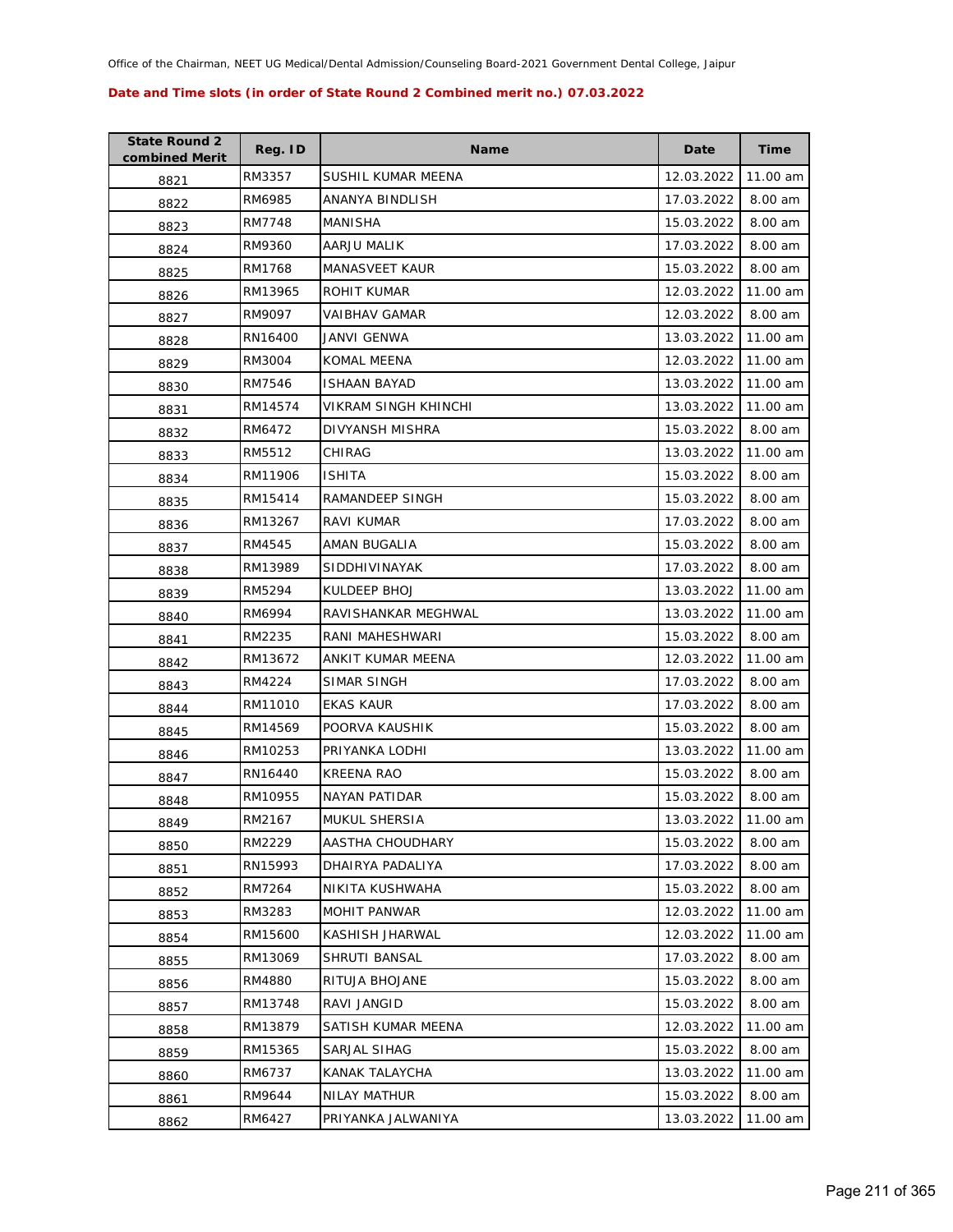| <b>State Round 2</b><br>combined Merit | Reg. ID | Name                    | Date       | Time     |
|----------------------------------------|---------|-------------------------|------------|----------|
| 8863                                   | RM6421  | ARJUN RAHEJA            | 17.03.2022 | 8.00 am  |
| 8864                                   | RM4216  | PRASHANSA PRANAV        | 17.03.2022 | 8.00 am  |
| 8865                                   | RM5081  | PATEL PRIYANK           | 17.03.2022 | 8.00 am  |
| 8866                                   | RM5627  | ANIL MEENA              | 12.03.2022 | 8.00 am  |
| 8867                                   | RM12445 | RAKSHITA                | 15.03.2022 | 8.00 am  |
| 8868                                   | RM15396 | VARSHITA PALSANIA       | 15.03.2022 | 8.00 am  |
| 8869                                   | RM12513 | <b>DHANANJAY</b>        | 12.03.2022 | 11.00 am |
| 8870                                   | RM13387 | PAYAL JAIN              | 15.03.2022 | 8.00 am  |
| 8871                                   | RM12580 | ABHISHEK MEENA          | 12.03.2022 | 11.00 am |
| 8872                                   | RM2455  | ISHITA MALHOTRA         | 15.03.2022 | 8.00 am  |
| 8873                                   | RM11857 | KRISHAN KUMAR MEENA     | 12.03.2022 | 11.00 am |
| 8874                                   | RM6470  | UMARANI                 | 13.03.2022 | 11.00 am |
| 8875                                   | RM15301 | ANIL KUMAR BAIRWA       | 13.03.2022 | 11.00 am |
| 8876                                   | RM14025 | PALAK SINGHAL           | 15.03.2022 | 8.00 am  |
| 8877                                   | RM14684 | JITENDRA SINGH CHHAWARI | 12.03.2022 | 11.00 am |
| 8878                                   | RM14192 | PAAWAN SHARMA           | 15.03.2022 | 8.00 am  |
| 8879                                   | RM4142  | MUSKAN KHAN             | 15.03.2022 | 8.00 am  |
| 8880                                   | RM7886  | ANURAG DAMOR            | 12.03.2022 | 8.00 am  |
| 8881                                   | RM14991 | SHEETAL                 | 13.03.2022 | 11.00 am |
| 8882                                   | RM7561  | TANUSHA ARORA           | 15.03.2022 | 8.00 am  |
| 8883                                   | RM10457 | DIVYA BAIRWA            | 13.03.2022 | 11.00 am |
| 8884                                   | RM6326  | DEVESH BASWAL           | 13.03.2022 | 11.00 am |
| 8885                                   | RM3571  | ABHINAV PALIWAL         | 15.03.2022 | 8.00 am  |
| 8886                                   | RM8255  | DIMPLE SHARMA           | 15.03.2022 | 8.00 am  |
| 8887                                   | RM9093  | CHIRAYU SONI            | 15.03.2022 | 8.00 am  |
| 8888                                   | RM13699 | <b>SEEMA MEENA</b>      | 12.03.2022 | 11.00 am |
| 8889                                   | RM9396  | VISHAL MEENA            | 12.03.2022 | 11.00 am |
| 8890                                   | RM14544 | <b>MANISHA MEENA</b>    | 12.03.2022 | 11.00 am |
| 8891                                   | RM5049  | <b>MANSI PARIHAR</b>    | 13.03.2022 | 11.00 am |
| 8892                                   | RM10556 | SHOBHA MARU             | 15.03.2022 | 8.00 am  |
| 8893                                   | RM11957 | KRISHIKA NIMAWAT        | 13.03.2022 | 11.00 am |
| 8894                                   | RM2611  | AJAY CHOUDHARY          | 13.03.2022 | 11.00 am |
| 8895                                   | RM10471 | ANUJA SHARMA            | 15.03.2022 | 8.00 am  |
| 8896                                   | RM6354  | VARSHA SAGAR            | 13.03.2022 | 11.00 am |
| 8897                                   | RM1745  | DIVYA AGGARWAL          | 17.03.2022 | 8.00 am  |
| 8898                                   | RM15682 | AVNI JAIN               | 15.03.2022 | 8.00 am  |
| 8899                                   | RM2311  | JYOTI CHOUDHARY         | 15.03.2022 | 8.00 am  |
| 8900                                   | RM7531  | SEJAL RANKA             | 15.03.2022 | 8.00 am  |
| 8901                                   | RM12310 | CHARU KARWA             | 17.03.2022 | 8.00 am  |
| 8902                                   | RM1891  | KRITIKA GANGULY         | 15.03.2022 | 8.00 am  |
| 8903                                   | RM11149 | KAPIL MEENA             | 12.03.2022 | 11.00 am |
| 8904                                   | RM13758 | AMAN MEENA              | 12.03.2022 | 11.00 am |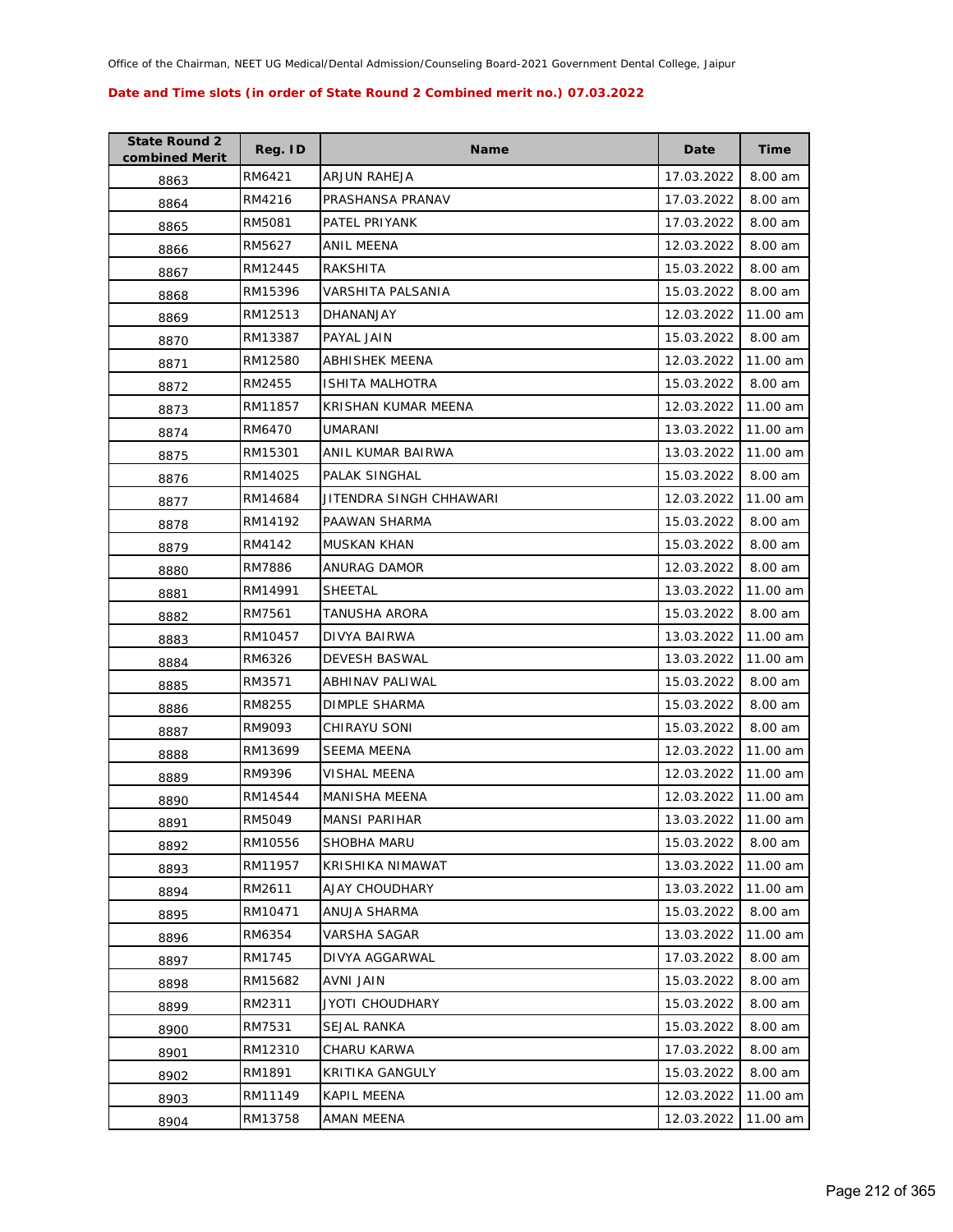| <b>State Round 2</b><br>combined Merit | Reg. ID | <b>Name</b>               | Date       | Time     |
|----------------------------------------|---------|---------------------------|------------|----------|
| 8905                                   | RM1168  | SHUBHIKA SINGH            | 15.03.2022 | 8.00 am  |
| 8906                                   | RM7374  | LEELA KUMARI              | 13.03.2022 | 11.00 am |
| 8907                                   | RM4471  | <b>SIMON KHAN</b>         | 15.03.2022 | 8.00 am  |
| 8908                                   | RM6962  | SHRADDHA JHA              | 15.03.2022 | 8.00 am  |
| 8909                                   | RM7952  | PURAB RAWAT               | 15.03.2022 | 8.00 am  |
| 8910                                   | RM14514 | ANITA SAINI               | 15.03.2022 | 8.00 am  |
| 8911                                   | RM6580  | SAUMYA SHAHI              | 15.03.2022 | 8.00 am  |
| 8912                                   | RM3922  | CHIRAG BHAGORA            | 12.03.2022 | 8.00 am  |
| 8913                                   | RM5707  | RASHIKA KUMAWAT           | 15.03.2022 | 8.00 am  |
| 8914                                   | RM11538 | NISHANT SAINI             | 15.03.2022 | 8.00 am  |
| 8915                                   | RM14381 | RAKESH YADAV              | 15.03.2022 | 8.00 am  |
| 8916                                   | RM2663  | NEETU JEPH                | 12.03.2022 | 11.00 am |
| 8917                                   | RM2621  | SHRAVAN KUMAR BHIL        | 12.03.2022 | 11.00 am |
| 8918                                   | RM4296  | VIDHI GURJAR              | 12.03.2022 | 11.00 am |
| 8919                                   | RM7505  | SHIVANI CHOUDHARI         | 15.03.2022 | 8.00 am  |
| 8920                                   | RM3429  | <b>HANSIKA BHAMBHANEY</b> | 15.03.2022 | 8.00 am  |
| 8921                                   | RM14484 | PAVANI CHAUDHARY          | 17.03.2022 | 8.00 am  |
| 8922                                   | RM13596 | ABHISHEK GUPTA            | 17.03.2022 | 8.00 am  |
| 8923                                   | RM14659 | SHIKHA SHARMA             | 15.03.2022 | 8.00 am  |
| 8924                                   | RM5951  | SHOAIB KHAN               | 15.03.2022 | 8.00 am  |
| 8925                                   | RM12946 | LAKSHYA NAWARIA           | 13.03.2022 | 11.00 am |
| 8926                                   | RM2483  | KUMBHAR ANIRUDH SAMBHAJI  | 17.03.2022 | 8.00 am  |
| 8927                                   | RM1033  | ISHIKA                    | 17.03.2022 | 8.00 am  |
| 8928                                   | RM11243 | VINAY PANWAR              | 13.03.2022 | 11.00 am |
| 8929                                   | RM12873 | <b>BHARAT CHOUHAN</b>     | 13.03.2022 | 11.00 am |
| 8930                                   | RM3072  | <b>KRATI SHARMA</b>       | 15.03.2022 | 8.00 am  |
| 8931                                   | RM3985  | SHOAIB ALI                | 15.03.2022 | 8.00 am  |
| 8932                                   | RM6265  | <b>FALAK NAAZ</b>         | 15.03.2022 | 8.00 am  |
| 8933                                   | RM14815 | ARAVALI VERMA             | 13.03.2022 | 11.00 am |
| 8934                                   | RM15004 | POONAM MEENA              | 12.03.2022 | 11.00 am |
| 8935                                   | RM11629 | RAJLAXMI JATOLIYA         | 13.03.2022 | 11.00 am |
| 8936                                   | RM6815  | <b>ANKIT MAHOLIA</b>      | 13.03.2022 | 11.00 am |
| 8937                                   | RM15542 | KRISHNA MISHRA            | 17.03.2022 | 8.00 am  |
| 8938                                   | RM13781 | TAMANNA VERMA             | 13.03.2022 | 11.00 am |
| 8939                                   | RM14694 | YASHVI YADAV              | 15.03.2022 | 8.00 am  |
| 8940                                   | RM2263  | ANJALI MEENA              | 12.03.2022 | 11.00 am |
| 8941                                   | RM1639  | <b>ASHI MEEL</b>          | 15.03.2022 | 8.00 am  |
| 8942                                   | RM1989  | SHIVANGI KAPUR            | 17.03.2022 | 8.00 am  |
| 8943                                   | RM14840 | AHINSA GOSWAMI            | 15.03.2022 | 8.00 am  |
| 8944                                   | RM11310 | <b>MANSI SHARMA</b>       | 17.03.2022 | 8.00 am  |
| 8945                                   | RM12396 | <b>MAMTA KHATIK</b>       | 13.03.2022 | 11.00 am |
| 8946                                   | RM15164 | AISHWARYA KUMAWAT         | 15.03.2022 | 8.00 am  |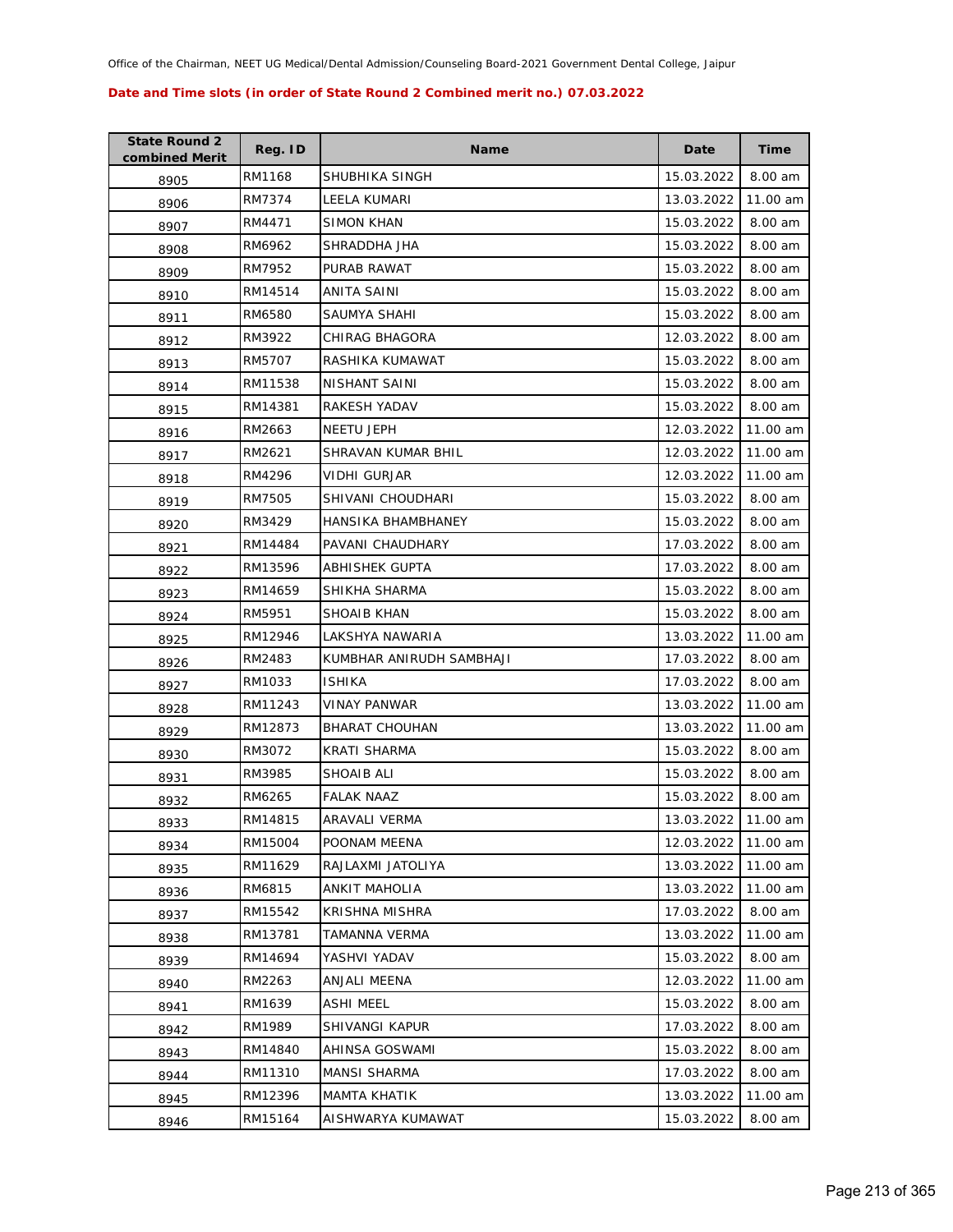| <b>State Round 2</b><br>combined Merit | Reg. ID | Name                     | Date       | <b>Time</b> |
|----------------------------------------|---------|--------------------------|------------|-------------|
| 8947                                   | RM13888 | RUKUN JOAD               | 15.03.2022 | 8.00 am     |
| 8948                                   | RM9320  | ANUSHKA MEENA            | 12.03.2022 | 11.00 am    |
| 8949                                   | RM13904 | VRISHA ARUN KUMAR SHARMA | 15.03.2022 | 8.00 am     |
| 8950                                   | RM9009  | MANEESH KUMAR MEENA      | 12.03.2022 | 11.00 am    |
| 8951                                   | RM14515 | RAMNARESH MEENA          | 12.03.2022 | 11.00 am    |
| 8952                                   | RM9777  | RAGHAV ARORA             | 17.03.2022 | 8.00 am     |
| 8953                                   | RM12804 | TAPASYA MEENA            | 12.03.2022 | 11.00 am    |
| 8954                                   | RM3784  | VIPIN GAHNOLIA           | 13.03.2022 | 11.00 am    |
| 8955                                   | RM11391 | AASTHA PANDEY            | 15.03.2022 | 8.00 am     |
| 8956                                   | RM11448 | DEVENDRA KHOJA           | 15.03.2022 | 8.00 am     |
| 8957                                   | RM13676 | VIVEK VERMA              | 13.03.2022 | 11.00 am    |
| 8958                                   | RM2715  | DEVANG MEENA             | 12.03.2022 | 11.00 am    |
| 8959                                   | RM11966 | <b>MANJEET CHOUHAN</b>   | 13.03.2022 | 11.00 am    |
| 8960                                   | RM5245  | ANSHIKA JAIN             | 15.03.2022 | 8.00 am     |
| 8961                                   | RM5987  | AAISHA VERMA             | 13.03.2022 | 11.00 am    |
| 8962                                   | RM15788 | MOHIT BENIWAL            | 13.03.2022 | 11.00 am    |
| 8963                                   | RM7237  | PAWAN MEENA              | 12.03.2022 | 11.00 am    |
| 8964                                   | RM9839  | LOKENDRA PRATAP MINA     | 12.03.2022 | 11.00 am    |
| 8965                                   | RM7144  | RAHUL MEENA              | 12.03.2022 | 11.00 am    |
| 8966                                   | RM14836 | RUPESH SHARMA            | 15.03.2022 | 8.00 am     |
| 8967                                   | RM7397  | <b>ISHANK SEHRA</b>      | 12.03.2022 | 11.00 am    |
| 8968                                   | RM10773 | ASHOK KUMAR              | 15.03.2022 | 8.00 am     |
| 8969                                   | RM10853 | NIKKU JANAGAL            | 13.03.2022 | 11.00 am    |
| 8970                                   | RM12575 | <b>BHARTI SAINI</b>      | 15.03.2022 | 8.00 am     |
| 8971                                   | RM4115  | SOURABH VYAS             | 15.03.2022 | 8.00 am     |
| 8972                                   | RM1962  | AYUSHI KHANDELWAL        | 15.03.2022 | 8.00 am     |
| 8973                                   | RM3827  | DARSHIKA NANDINI         | 15.03.2022 | 8.00 am     |
| 8974                                   | RM15397 | DHEERAJ MEENA            | 12.03.2022 | 11.00 am    |
| 8975                                   | RM11268 | VED PRAKASH FULWARIYA    | 13.03.2022 | 11.00 am    |
| 8976                                   | RM12579 | ANSHUL KUMAR             | 13.03.2022 | 11.00 am    |
| 8977                                   | RM3950  | KUNAL HARSH              | 15.03.2022 | 8.00 am     |
| 8978                                   | RM7797  | RADHESHYAM               | 15.03.2022 | 8.00 am     |
| 8979                                   | RM8003  | ANIL PHARESHA            | 13.03.2022 | 11.00 am    |
| 8980                                   | RM10050 | VINITA MIMROT            | 13.03.2022 | 11.00 am    |
| 8981                                   | RM13584 | AJAY KUMAR MEENA         | 12.03.2022 | 11.00 am    |
| 8982                                   | RM12437 | SOMYA MEENA              | 12.03.2022 | 11.00 am    |
| 8983                                   | RM2115  | SUDHANSHOO HARSH VARDHAN | 13.03.2022 | 11.00 am    |
| 8984                                   | RM4364  | RISHITA KAPOOR           | 17.03.2022 | 8.00 am     |
| 8985                                   | RM11576 | ARPANDEEP KAUR           | 17.03.2022 | 8.00 am     |
| 8986                                   | RM15085 | ANKIT LALAWAT            | 13.03.2022 | 11.00 am    |
| 8987                                   | RM15717 | SULAKSHANA SALVI         | 13.03.2022 | 11.00 am    |
| 8988                                   | RM6153  | CHARIT BAMANIYA          | 12.03.2022 | 8.00 am     |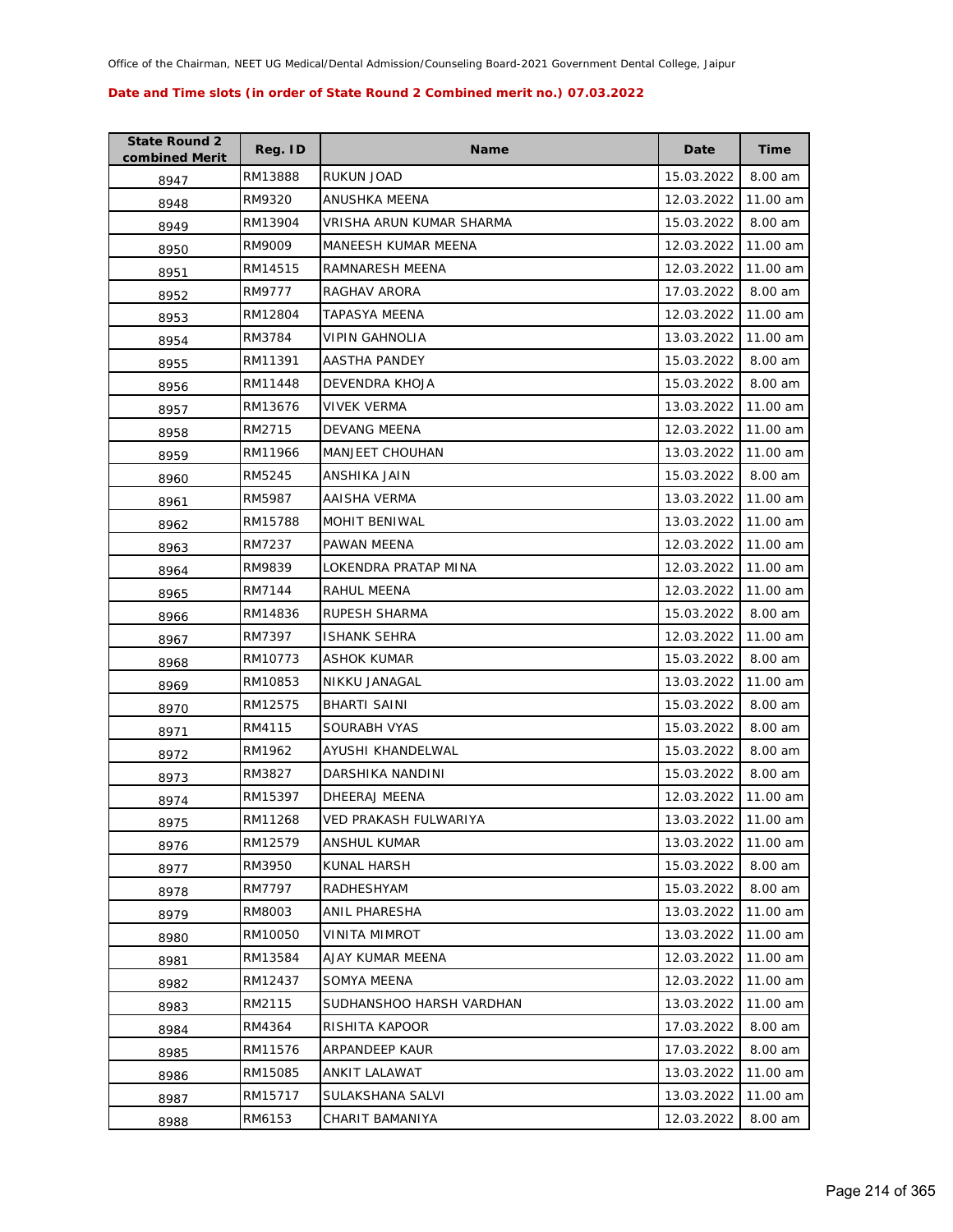| <b>State Round 2</b><br>combined Merit | Reg. ID | <b>Name</b>               | Date       | Time     |
|----------------------------------------|---------|---------------------------|------------|----------|
| 8989                                   | RM11035 | <b>ABHISHEK SINOR</b>     | 13.03.2022 | 11.00 am |
| 8990                                   | RM13590 | SUMEET KUMAR SINGH        | 15.03.2022 | 8.00 am  |
| 8991                                   | RM1401  | ANKITA                    | 15.03.2022 | 8.00 am  |
| 8992                                   | RM8182  | <b>NUKUL</b>              | 13.03.2022 | 11.00 am |
| 8993                                   | RM11105 | JAISHREE MEENA            | 12.03.2022 | 11.00 am |
| 8994                                   | RM9276  | NANDINI JARWAL            | 13.03.2022 | 11.00 am |
| 8995                                   | RM11124 | MANISH KUMAR MEENA        | 12.03.2022 | 11.00 am |
| 8996                                   | RM15731 | <b>NITIN YADAV</b>        | 15.03.2022 | 8.00 am  |
| 8997                                   | RM5122  | KHUSHVARDHAN PARIHAR      | 15.03.2022 | 8.00 am  |
| 8998                                   | RM14191 | FARHEEN QURESHI           | 15.03.2022 | 8.00 am  |
| 8999                                   | RM8524  | KRATI GUPTA               | 17.03.2022 | 8.00 am  |
| 9000                                   | RM3035  | ANUSHREE CHAWLA           | 13.03.2022 | 11.00 am |
| 9001                                   | RM12473 | <b>GAURAV KUMAR MEENA</b> | 12.03.2022 | 11.00 am |
| 9002                                   | RM5350  | JATIN SAINI               | 15.03.2022 | 8.00 am  |
| 9003                                   | RM13369 | VAISHALI JAIN             | 15.03.2022 | 8.00 am  |
| 9004                                   | RM1919  | ARPIT JAIN                | 15.03.2022 | 8.00 am  |
| 9005                                   | RM11098 | ANJALI KUMARI MINA        | 12.03.2022 | 11.00 am |
| 9006                                   | RM8968  | ANAND                     | 13.03.2022 | 11.00 am |
| 9007                                   | RM14851 | <b>GOVIND MEENA</b>       | 12.03.2022 | 11.00 am |
| 9008                                   | RM7041  | ROHAN MEENA               | 12.03.2022 | 11.00 am |
| 9009                                   | RM3781  | SIDDHANT HINGER           | 15.03.2022 | 8.00 am  |
| 9010                                   | RM8113  | MAHAK BAIRWA              | 13.03.2022 | 11.00 am |
| 9011                                   | RM14234 | ASHOK KUMAR MEENA         | 12.03.2022 | 11.00 am |
| 9012                                   | RM14366 | ANANT KUMAR DAKSH         | 15.03.2022 | 8.00 am  |
| 9013                                   | RM2357  | ABHISHEK CHOUDHARY        | 15.03.2022 | 8.00 am  |
| 9014                                   | RM9500  | RAVI KUMAR BAROLIA        | 13.03.2022 | 11.00 am |
| 9015                                   | RM15474 | RINKU SENCHA              | 15.03.2022 | 8.00 am  |
| 9016                                   | RM14844 | ANIL BISHNOI              | 15.03.2022 | 8.00 am  |
| 9017                                   | RM14936 | <b>MANOJ KUMAR</b>        | 15.03.2022 | 8.00 am  |
| 9018                                   | RM12752 | SANCHALI AMETA            | 15.03.2022 | 8.00 am  |
| 9019                                   | RM15066 | AMIT KALOT                | 12.03.2022 | 11.00 am |
| 9020                                   | RM10103 | NIKHIL MEGHWAL            | 13.03.2022 | 11.00 am |
| 9021                                   | RM11489 | SUMITRA KUMARI            | 13.03.2022 | 11.00 am |
| 9022                                   | RM8829  | DEEPANSHI MAHARWAL        | 15.03.2022 | 8.00 am  |
| 9023                                   | RM11096 | SONIYA DAMOR              | 12.03.2022 | 8.00 am  |
| 9024                                   | RM4096  | SAMARTH CHOUDHARY         | 15.03.2022 | 8.00 am  |
| 9025                                   | RM15709 | KANWARIYA PINKY           | 13.03.2022 | 11.00 am |
| 9026                                   | RM15553 | NIKITA KHORWAL            | 13.03.2022 | 11.00 am |
| 9027                                   | RM1479  | RIVA RAWAT                | 13.03.2022 | 11.00 am |
| 9028                                   | RM14327 | MUSKAAN SOMANI            | 15.03.2022 | 8.00 am  |
| 9029                                   | RM14433 | PRAGATI BILTORIA          | 17.03.2022 | 8.00 am  |
| 9030                                   | RN16415 | RAKESH                    | 15.03.2022 | 8.00 am  |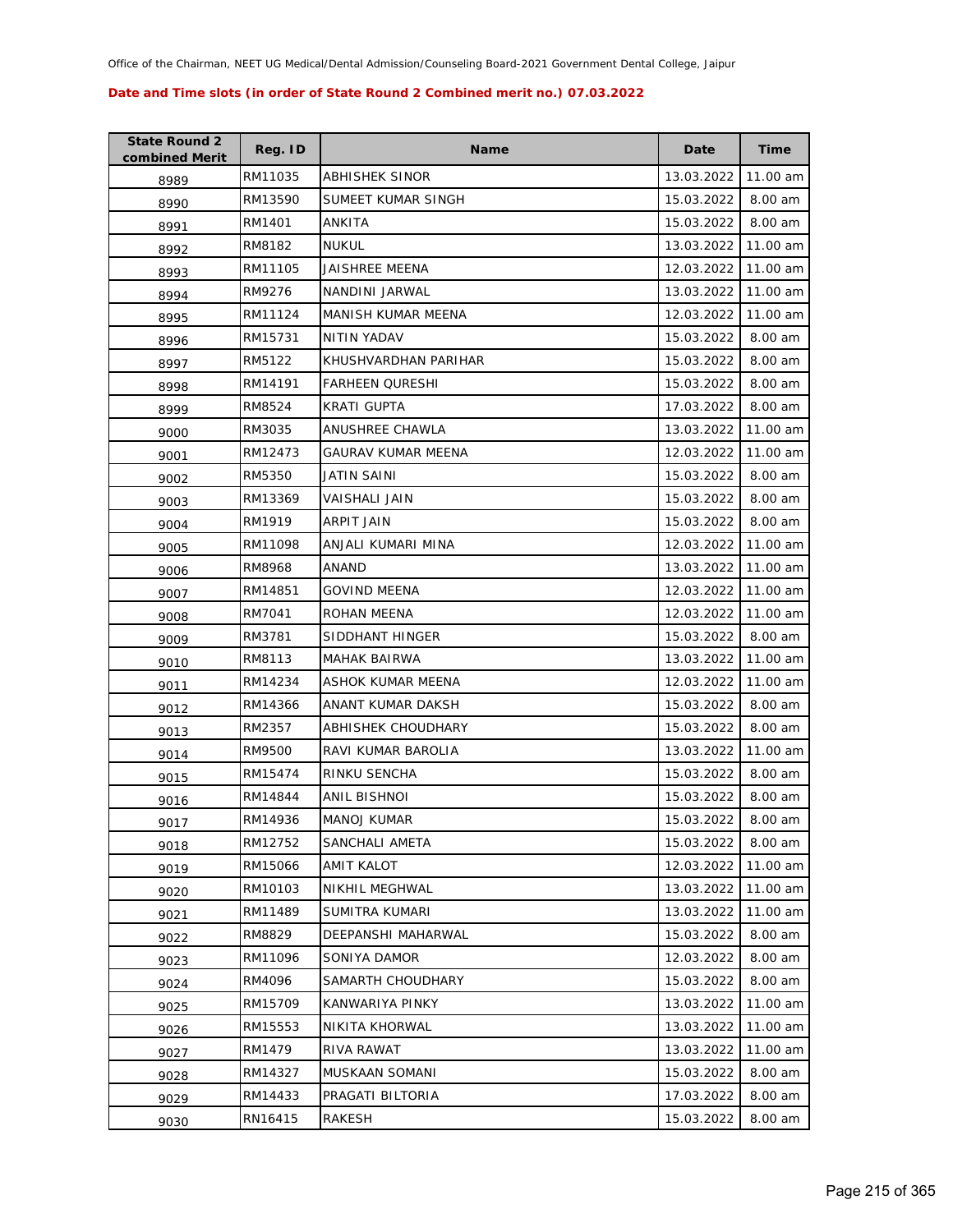| <b>State Round 2</b><br>combined Merit | Reg. ID | <b>Name</b>              | Date       | <b>Time</b> |
|----------------------------------------|---------|--------------------------|------------|-------------|
| 9031                                   | RM15766 | KANCHAN MORODIA          | 13.03.2022 | 11.00 am    |
| 9032                                   | RM14947 | ABHISHEK M PATIL         | 17.03.2022 | 8.00 am     |
| 9033                                   | RM3686  | MEGHA MEENA              | 12.03.2022 | 11.00 am    |
| 9034                                   | RM13286 | JANISHA                  | 12.03.2022 | 11.00 am    |
| 9035                                   | RM4315  | JIMMY SINGH              | 17.03.2022 | 8.00 am     |
| 9036                                   | RM11824 | SEEMA JEPH               | 12.03.2022 | 11.00 am    |
| 9037                                   | RM5980  | PREETI KHARADI           | 12.03.2022 | 8.00 am     |
| 9038                                   | RM14152 | DIKSHA TANWAR            | 17.03.2022 | 8.00 am     |
| 9039                                   | RM14341 | <b>MAMTA SIMAR</b>       | 15.03.2022 | 8.00 am     |
| 9040                                   | RM12102 | RAVEENA CHOUDHARY        | 15.03.2022 | 8.00 am     |
| 9041                                   | RM8204  | KRITIKA BHARDWAJ         | 17.03.2022 | 8.00 am     |
| 9042                                   | RM12373 | HIMANSHNU SHARMA         | 15.03.2022 | 8.00 am     |
| 9043                                   | RM7911  | DEEPIKA DAMOR            | 12.03.2022 | 8.00 am     |
| 9044                                   | RM9228  | RANU MACHHAR             | 12.03.2022 | 8.00 am     |
| 9045                                   | RM2799  | AISHWARYA VIKAS BHADANGE | 17.03.2022 | 8.00 am     |
| 9046                                   | RM10172 | ANIL KUMAR MEENA         | 12.03.2022 | 11.00 am    |
| 9047                                   | RM3553  | SANDEEP JIROLIYA         | 13.03.2022 | 11.00 am    |
| 9048                                   | RM2386  | RANGOLI SINGH            | 15.03.2022 | 8.00 am     |
| 9049                                   | RM12124 | RIPUDAMAN RATHORE        | 15.03.2022 | 8.00 am     |
| 9050                                   | RM10044 | AJAY KUMAR DHAWAN        | 13.03.2022 | 11.00 am    |
| 9051                                   | RM5997  | KULJEET PACHAR           | 15.03.2022 | 8.00 am     |
| 9052                                   | RM6081  | KIRAN MAHAWAR            | 13.03.2022 | 11.00 am    |
| 9053                                   | RM7774  | SHALINI                  | 12.03.2022 | 11.00 am    |
| 9054                                   | RM6227  | <b>MAHESH KUMAR</b>      | 15.03.2022 | 8.00 am     |
| 9055                                   | RM14454 | DEEPENDRA MEENA          | 12.03.2022 | 11.00 am    |
| 9056                                   | RM14472 | KALPESH BARIYA           | 12.03.2022 | 8.00 am     |
| 9057                                   | RM5143  | SOURAV SHUKLA            | 15.03.2022 | 8.00 am     |
| 9058                                   | RM10496 | YUVRAJ                   | 13.03.2022 | 11.00 am    |
| 9059                                   | RM6473  | <b>GULAB CHAND</b>       | 13.03.2022 | 11.00 am    |
| 9060                                   | RM8324  | ARUNDHTI JHARWAL         | 12.03.2022 | 11.00 am    |
| 9061                                   | RM10150 | RITIK                    | 15.03.2022 | 8.00 am     |
| 9062                                   | RM9292  | SUMUKHI ARORA            | 15.03.2022 | 8.00 am     |
| 9063                                   | RM14280 | <b>MITUL GUPTA</b>       | 17.03.2022 | 8.00 am     |
| 9064                                   | RM10134 | NISHU YADAV              | 15.03.2022 | 8.00 am     |
| 9065                                   | RM11078 | PRATAP SINGH GARASIYA    | 12.03.2022 | 8.00 am     |
| 9066                                   | RM14213 | <b>VAGMITA UPADHYAY</b>  | 17.03.2022 | 8.00 am     |
| 9067                                   | RM10259 | PRERNA BANSAL            | 15.03.2022 | 8.00 am     |
| 9068                                   | RM2914  | SHEELA KUMARI GARASIYA   | 12.03.2022 | 8.00 am     |
| 9069                                   | RM6856  | <b>HARSHIT MEENA</b>     | 12.03.2022 | 8.00 am     |
| 9070                                   | RM2010  | KHUSHABOO JATAWAT        | 13.03.2022 | 11.00 am    |
| 9071                                   | RM12769 | MS. GARIMA JORWAL        | 12.03.2022 | 11.00 am    |
| 9072                                   | RM4029  | <b>KRISHNA</b>           | 13.03.2022 | 11.00 am    |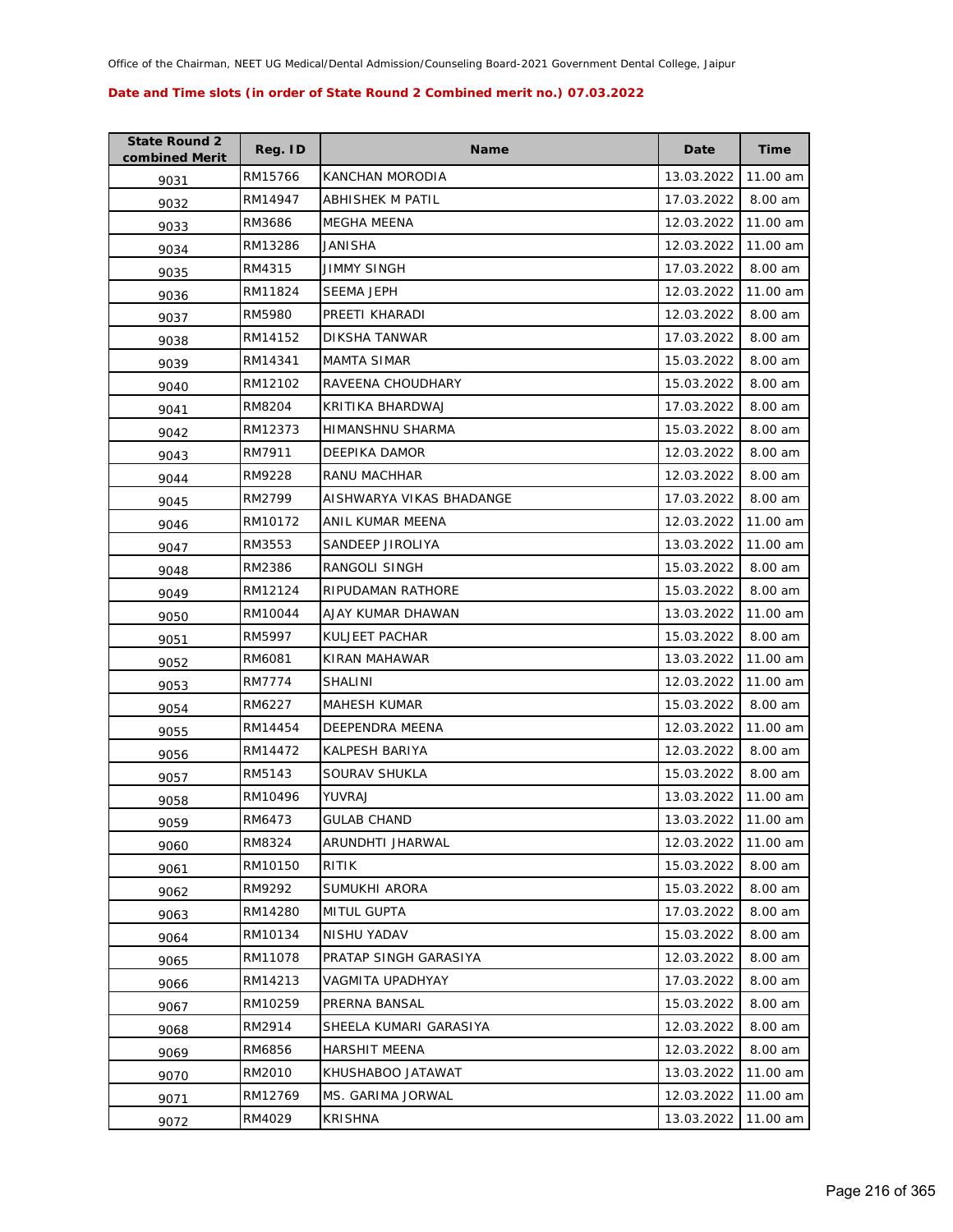| <b>State Round 2</b><br>combined Merit | Reg. ID | <b>Name</b>            | Date       | <b>Time</b> |
|----------------------------------------|---------|------------------------|------------|-------------|
| 9073                                   | RM9650  | CHAKSHU                | 13.03.2022 | 11.00 am    |
| 9074                                   | RM15650 | ROHIT MEENA            | 12.03.2022 | 11.00 am    |
| 9075                                   | RM8263  | MADHU GARASIYA         | 12.03.2022 | 8.00 am     |
| 9076                                   | RM13448 | ASHWANI CHAUHAN        | 15.03.2022 | 8.00 am     |
| 9077                                   | RM13784 | ABHISHEK MALHOTRA      | 13.03.2022 | 11.00 am    |
| 9078                                   | RM3223  | <b>BHARAT MORWAL</b>   | 15.03.2022 | 8.00 am     |
| 9079                                   | RM14245 | ADITI SHARMA           | 15.03.2022 | 8.00 am     |
| 9080                                   | RM2977  | <b>DEEPTI CHANDEL</b>  | 13.03.2022 | 11.00 am    |
| 9081                                   | RM3459  | <b>BHAWANA MEENA</b>   | 12.03.2022 | 11.00 am    |
| 9082                                   | RM5734  | VANDANA MAIDA          | 12.03.2022 | 8.00 am     |
| 9083                                   | RM5680  | KRISHNKANT MAHAWAR     | 13.03.2022 | 11.00 am    |
| 9084                                   | RM6972  | SUNIL RAIGAR           | 13.03.2022 | 11.00 am    |
| 9085                                   | RM4532  | <b>JUGMOHAN MEENA</b>  | 12.03.2022 | 11.00 am    |
| 9086                                   | RM13673 | AKSHAY SOLANKI         | 15.03.2022 | 8.00 am     |
| 9087                                   | RM14268 | SAKSHI TIWARI          | 15.03.2022 | 8.00 am     |
| 9088                                   | RM14429 | <b>HARSH AGARWAL</b>   | 17.03.2022 | 8.00 am     |
| 9089                                   | RM2317  | GOVIND CHANDOLIA       | 13.03.2022 | 11.00 am    |
| 9090                                   | RM6702  | VANDANA PANYOWAR       | 13.03.2022 | 11.00 am    |
| 9091                                   | RM12086 | KRISHAN KUMAR KOLI     | 13.03.2022 | 11.00 am    |
| 9092                                   | RM3788  | VAIBHAV TRIPHTHI       | 15.03.2022 | 8.00 am     |
| 9093                                   | RM11137 | SHUBHAM UJJAINIYA      | 13.03.2022 | 11.00 am    |
| 9094                                   | RM10550 | YASHICA KANOJIA        | 13.03.2022 | 11.00 am    |
| 9095                                   | RM4502  | DARSHIKA BHAIYA        | 15.03.2022 | 8.00 am     |
| 9096                                   | RM10304 | SOMESH CHANDEL         | 13.03.2022 | 11.00 am    |
| 9097                                   | RM9179  | ANKITA MEENA           | 12.03.2022 | 11.00 am    |
| 9098                                   | RM7332  | NISHANT KUMAR BAMNAWAT | 12.03.2022 | 11.00 am    |
| 9099                                   | RM12459 | NEHA KHICHI            | 13.03.2022 | 11.00 am    |
| 9100                                   | RM10483 | PARDEEP KUMAR          | 13.03.2022 | 11.00 am    |
| 9101                                   | RM1070  | SAVITA VERMA           | 13.03.2022 | 11.00 am    |
| 9102                                   | RM7785  | KUMARI ARJU SAINI      | 15.03.2022 | 8.00 am     |
| 9103                                   | RM11835 | <b>HIMANSHU SINGH</b>  | 15.03.2022 | 8.00 am     |
| 9104                                   | RM5737  | YOGESH                 | 17.03.2022 | 8.00 am     |
| 9105                                   | RM13130 | SHUBHRA GODARA         | 15.03.2022 | 8.00 am     |
| 9106                                   | RM15628 | <b>ABHISHEK MEENA</b>  | 12.03.2022 | 11.00 am    |
| 9107                                   | RM2479  | DINESH MEENA           | 12.03.2022 | 11.00 am    |
| 9108                                   | RM14372 | <b>BABLI RAJAWAT</b>   | 15.03.2022 | 8.00 am     |
| 9109                                   | RN16368 | CHANCHAL BHAGWANI      | 15.03.2022 | 8.00 am     |
| 9110                                   | RM15501 | VIKAS KUMAR MEENA      | 17.03.2022 | 8.00 am     |
| 9111                                   | RM10037 | <b>DEEPAK PRATIHAR</b> | 12.03.2022 | 11.00 am    |
| 9112                                   | RM12857 | YUVRAJ SHARMA          | 15.03.2022 | 8.00 am     |
| 9113                                   | RM5900  | ASFIYA NEELGAR         | 15.03.2022 | 8.00 am     |
| 9114                                   | RM15358 | ROSHAN KUMAWAT         | 15.03.2022 | 8.00 am     |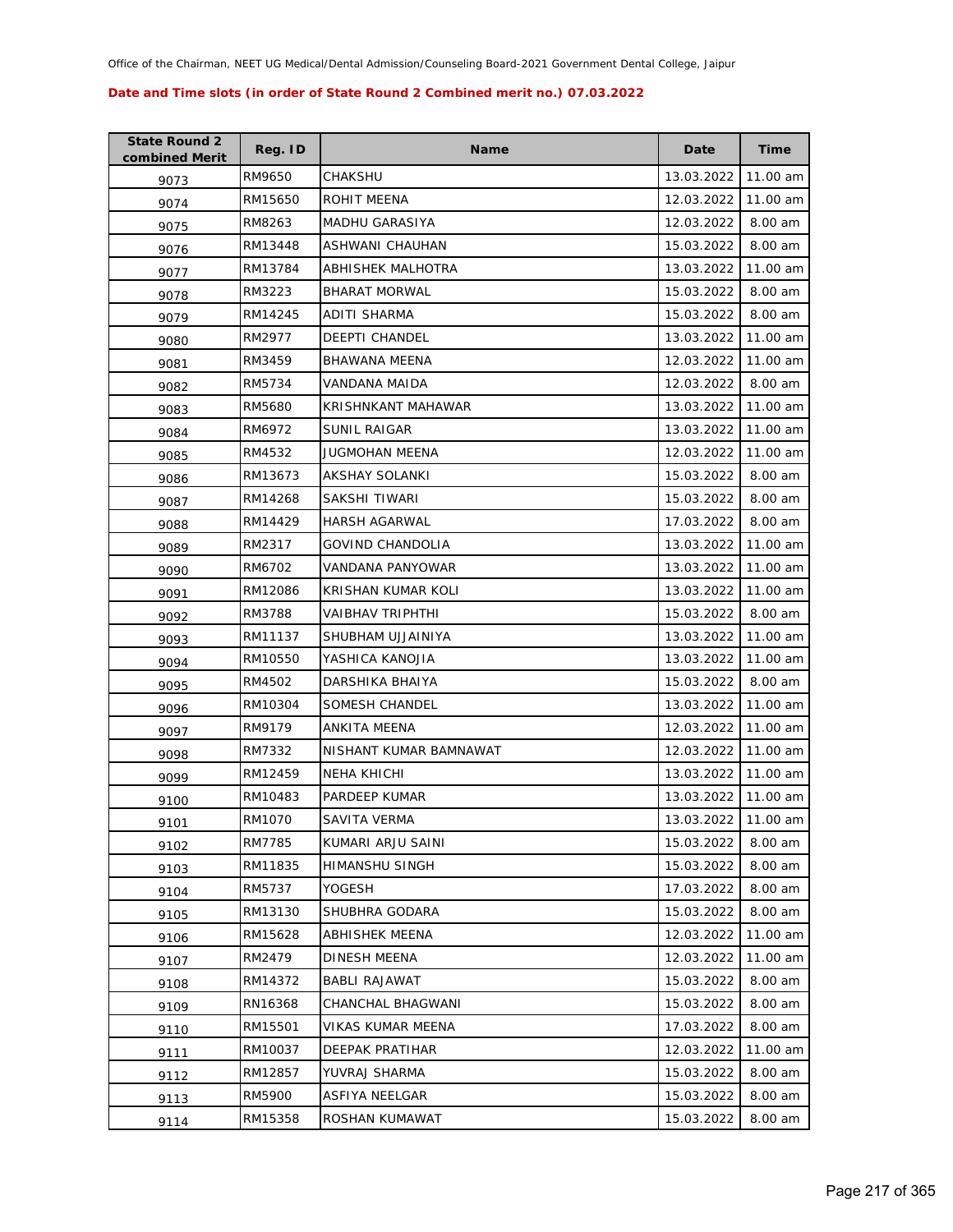| <b>State Round 2</b><br>combined Merit | Reg. ID | <b>Name</b>              | Date       | <b>Time</b> |
|----------------------------------------|---------|--------------------------|------------|-------------|
| 9115                                   | RM12574 | LAKSHYA JOSHI            | 15.03.2022 | 8.00 am     |
| 9116                                   | RM15053 | MS.KANAK MEENA           | 12.03.2022 | 11.00 am    |
| 9117                                   | RM12105 | MEHUL SAINI              | 15.03.2022 | 8.00 am     |
| 9118                                   | RM14430 | VARTIKA VASHISTH         | 15.03.2022 | 8.00 am     |
| 9119                                   | RM4542  | HIMANSHU YADAV           | 15.03.2022 | 8.00 am     |
| 9120                                   | RM1658  | <b>MANPREET SINGH</b>    | 13.03.2022 | 11.00 am    |
| 9121                                   | RM11220 | PRIYANSHI GARG           | 15.03.2022 | 8.00 am     |
| 9122                                   | RM8246  | DEVESH RAWAT             | 15.03.2022 | 8.00 am     |
| 9123                                   | RM7904  | JYOTI MEENA              | 12.03.2022 | 11.00 am    |
| 9124                                   | RM7843  | YUVRAJ MEGHWAL           | 13.03.2022 | 11.00 am    |
| 9125                                   | RM15176 | <b>MANN NAGAR</b>        | 13.03.2022 | 11.00 am    |
| 9126                                   | RM14314 | MAHIMA                   | 15.03.2022 | 8.00 am     |
| 9127                                   | RM5018  | TUSHAR NAGAR             | 15.03.2022 | 8.00 am     |
| 9128                                   | RM13906 | NEERAJ KUMAR NONWAL      | 13.03.2022 | 11.00 am    |
| 9129                                   | RM10973 | POOJA KUMARI MEENA       | 12.03.2022 | 11.00 am    |
| 9130                                   | RM10178 | HIMANSHI MEENA           | 12.03.2022 | 11.00 am    |
| 9131                                   | RM13617 | <b>AJAY SUTHAR</b>       | 15.03.2022 | 8.00 am     |
| 9132                                   | RM4598  | KAPIL GUPTA              | 15.03.2022 | 8.00 am     |
| 9133                                   | RM9300  | GANESHLAL                | 12.03.2022 | 8.00 am     |
| 9134                                   | RM15547 | KOMAL CHAWLA             | 13.03.2022 | 11.00 am    |
| 9135                                   | RM10132 | NIKITA KUMARI            | 12.03.2022 | 8.00 am     |
| 9136                                   | RM12552 | TEENA YADAV              | 15.03.2022 | 8.00 am     |
| 9137                                   | RM3120  | PAYLET BAIRWA            | 13.03.2022 | 11.00 am    |
| 9138                                   | RM15461 | SAGAR KADELA             | 13.03.2022 | 11.00 am    |
| 9139                                   | RM6378  | ANJALI MEENA             | 12.03.2022 | 11.00 am    |
| 9140                                   | RM14413 | YASH MEHRA               | 13.03.2022 | 11.00 am    |
| 9141                                   | RM13813 | KIRTI KUMARI             | 13.03.2022 | 11.00 am    |
| 9142                                   | RM11699 | HARSHITA JALUTHARIA      | 13.03.2022 | 11.00 am    |
| 9143                                   | RM8939  | SADAF ANSARI             | 15.03.2022 | 8.00 am     |
| 9144                                   | RM2707  | ANTRA KAUL               | 17.03.2022 | 8.00 am     |
| 9145                                   | RM4443  | PRAMOD MEGHWAL           | 13.03.2022 | 11.00 am    |
| 9146                                   | RN15839 | SHREYA PALWALIA          | 13.03.2022 | 11.00 am    |
| 9147                                   | RM11980 | MANYA SHIVRAJ            | 17.03.2022 | 8.00 am     |
| 9148                                   | RM11384 | SAKSHI SINGHAL           | 17.03.2022 | 8.00 am     |
| 9149                                   | RM7337  | <b>ABHISHEK MEENA</b>    | 12.03.2022 | 11.00 am    |
| 9150                                   | RM13317 | <b>GUNJAN OLYA</b>       | 13.03.2022 | 11.00 am    |
| 9151                                   | RM13192 | <b>SAHIL LOTAN</b>       | 12.03.2022 | 11.00 am    |
| 9152                                   | RM4075  | KHUSHI MALIWAD           | 12.03.2022 | 8.00 am     |
| 9153                                   | RM1085  | DHARMVEER GURJAR         | 12.03.2022 | 11.00 am    |
| 9154                                   | RN15879 | SONU MEENA               | 12.03.2022 | 11.00 am    |
| 9155                                   | RM11252 | <b>DIYA SINGH</b>        | 15.03.2022 | 8.00 am     |
| 9156                                   | RM3726  | YATENDRA SINGH SHEKHAWAT | 15.03.2022 | 8.00 am     |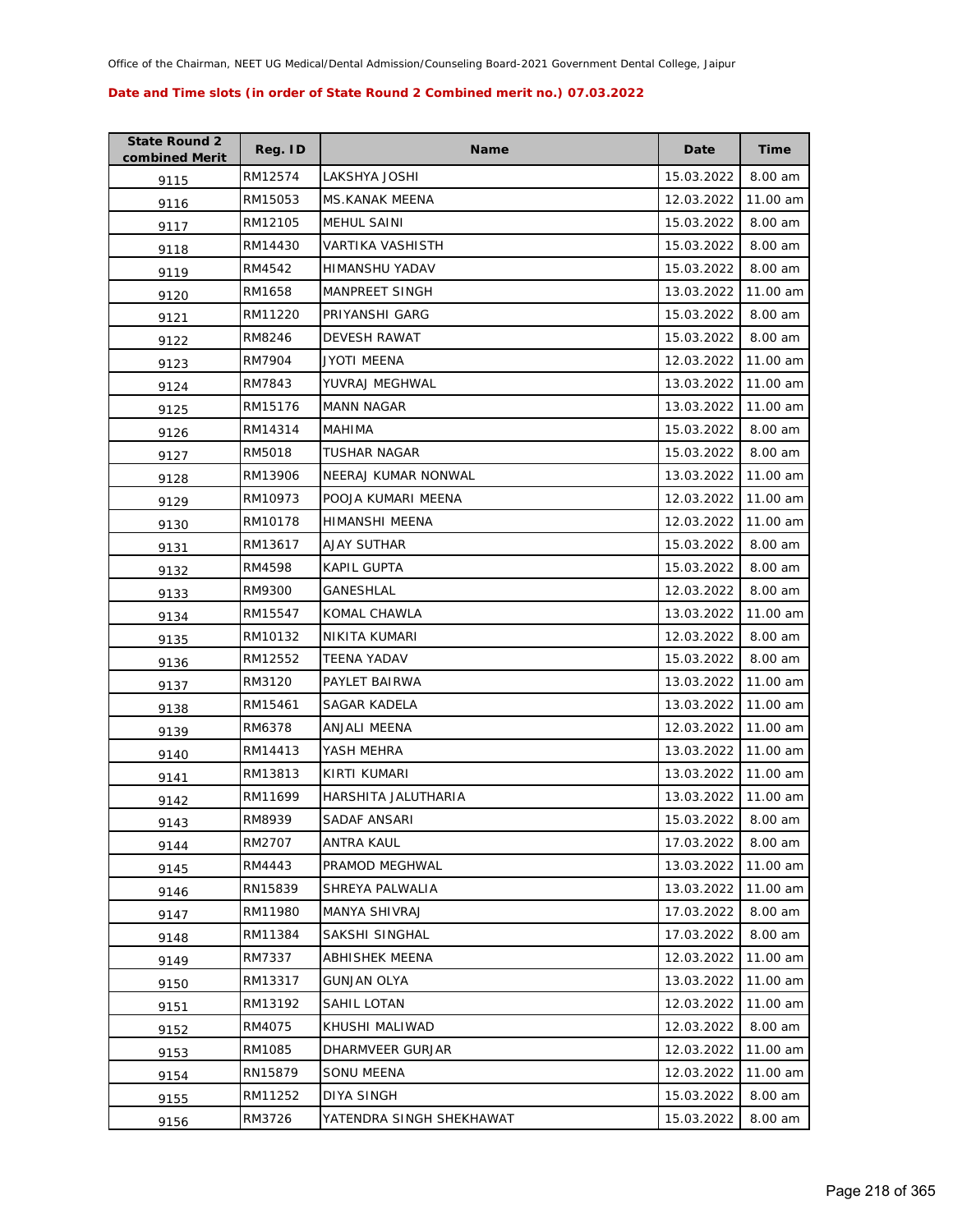| <b>State Round 2</b><br>combined Merit | Reg. ID | <b>Name</b>            | Date       | <b>Time</b> |
|----------------------------------------|---------|------------------------|------------|-------------|
| 9157                                   | RM12632 | ISHIKA SINGH           | 13.03.2022 | 11.00 am    |
| 9158                                   | RM5194  | AJAY SINGH MEENA       | 12.03.2022 | 11.00 am    |
| 9159                                   | RM15089 | CHAHAK GUPTA           | 15.03.2022 | 8.00 am     |
| 9160                                   | RM14146 | RAHUL KUMAR MEENA      | 12.03.2022 | 11.00 am    |
| 9161                                   | RM7824  | MANEESH KUMAR MEENA    | 12.03.2022 | 11.00 am    |
| 9162                                   | RN16050 | SUBHASH PRAJAPAT       | 15.03.2022 | 8.00 am     |
| 9163                                   | RM11533 | <b>SAPNA</b>           | 12.03.2022 | 11.00 am    |
| 9164                                   | RM6782  | ARUN MAURYA            | 13.03.2022 | 11.00 am    |
| 9165                                   | RM13860 | CHAINPAL SINGH         | 13.03.2022 | 11.00 am    |
| 9166                                   | RM15193 | JAHNAVI AGRAWAL        | 15.03.2022 | 8.00 am     |
| 9167                                   | RM3000  | <b>MANISHA MEENA</b>   | 17.03.2022 | 8.00 am     |
| 9168                                   | RM1091  | SNEHA SARAN            | 15.03.2022 | 8.00 am     |
| 9169                                   | RM2053  | RAHUL TAILOR           | 15.03.2022 | 8.00 am     |
| 9170                                   | RM11405 | TANISHKA MEENA         | 12.03.2022 | 11.00 am    |
| 9171                                   | RM7446  | SURBHI AGRAWAL         | 15.03.2022 | 8.00 am     |
| 9172                                   | RM14474 | RISHIKA BHARDWAJ       | 17.03.2022 | 8.00 am     |
| 9173                                   | RM5455  | SNEHA JAIN             | 15.03.2022 | 8.00 am     |
| 9174                                   | RM11531 | <b>SHIVANGI BARETH</b> | 15.03.2022 | 8.00 am     |
| 9175                                   | RM4016  | <b>SIDDHARTH</b>       | 17.03.2022 | 8.00 am     |
| 9176                                   | RM13670 | SHAILENDRA KUMAR       | 13.03.2022 | 11.00 am    |
| 9177                                   | RM1736  | AMATULLAH BOHRA        | 15.03.2022 | 8.00 am     |
| 9178                                   | RM11587 | <b>NEHA MEENA</b>      | 12.03.2022 | 11.00 am    |
| 9179                                   | RM12584 | PRIYA BAGOTIA          | 13.03.2022 | 11.00 am    |
| 9180                                   | RM6018  | KRITY AHUJA            | 15.03.2022 | 8.00 am     |
| 9181                                   | RM15424 | PRIYA                  | 12.03.2022 | 11.00 am    |
| 9182                                   | RM10152 | <b>NEHA</b>            | 15.03.2022 | 8.00 am     |
| 9183                                   | RM7482  | AISHA VIJAY            | 15.03.2022 | 8.00 am     |
| 9184                                   | RM13985 | <b>AARCHI RAJORA</b>   | 13.03.2022 | 11.00 am    |
| 9185                                   | RM11591 | YOGESH KUMAR           | 13.03.2022 | 11.00 am    |
| 9186                                   | RM1569  | PRIYANKA LALAWAT       | 13.03.2022 | 11.00 am    |
| 9187                                   | RM2304  | NEHA MEENA             | 12.03.2022 | 11.00 am    |
| 9188                                   | RM11306 | MUSKAN MANDAWAT        | 13.03.2022 | 11.00 am    |
| 9189                                   | RM12287 | VISHAWJEET SINGH YADAV | 15.03.2022 | 8.00 am     |
| 9190                                   | RM11937 | DILRAJ MEENA           | 12.03.2022 | 11.00 am    |
| 9191                                   | RM8831  | VAIBHAV MEENA          | 12.03.2022 | 11.00 am    |
| 9192                                   | RM13296 | POOJA KUMARI MEENA     | 12.03.2022 | 11.00 am    |
| 9193                                   | RM9737  | PRIYANKA KUMARI        | 12.03.2022 | 11.00 am    |
| 9194                                   | RM5054  | KOMAL MEENA            | 12.03.2022 | 11.00 am    |
| 9195                                   | RM8886  | PRATEETI RATHOR        | 15.03.2022 | 8.00 am     |
| 9196                                   | RM9332  | RAGHAV BHATIA          | 17.03.2022 | 8.00 am     |
| 9197                                   | RM12196 | KHUSHI CHOUDHARY       | 15.03.2022 | 8.00 am     |
| 9198                                   | RM6758  | HIMANSHU CHOURADIYA    | 13.03.2022 | 11.00 am    |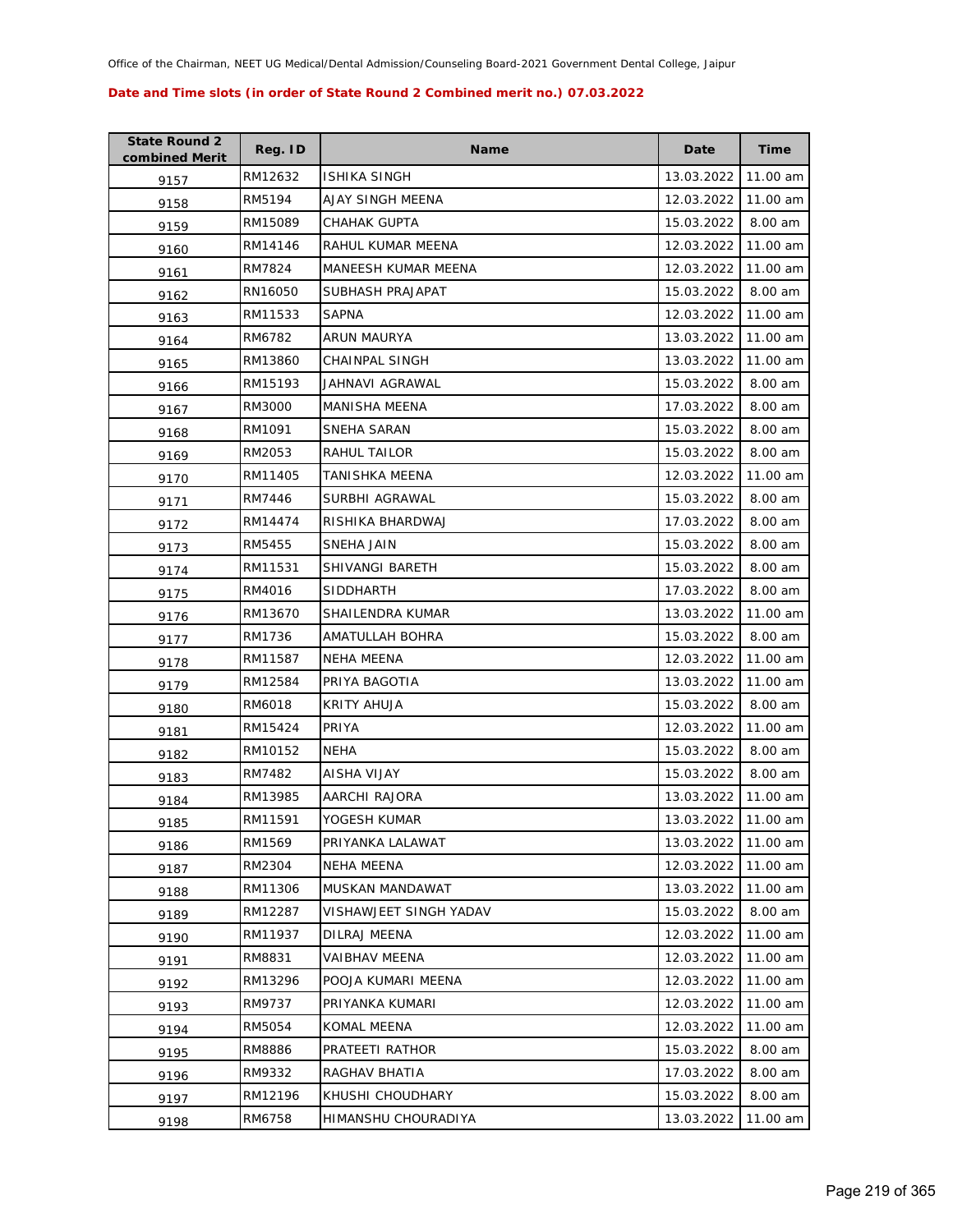| <b>State Round 2</b><br>combined Merit | Reg. ID | <b>Name</b>             | Date       | <b>Time</b> |
|----------------------------------------|---------|-------------------------|------------|-------------|
| 9199                                   | RM4328  | DEEPESH YADAV           | 13.03.2022 | 11.00 am    |
| 9200                                   | RM13048 | LISA GOYAL              | 17.03.2022 | 8.00 am     |
| 9201                                   | RM4493  | PRERNA MEENA            | 12.03.2022 | 11.00 am    |
| 9202                                   | RM15096 | RAKSHITA PARASHAR       | 15.03.2022 | 8.00 am     |
| 9203                                   | RM8264  | NEHA JAIN               | 15.03.2022 | 8.00 am     |
| 9204                                   | RM13483 | <b>AVISH GUMBER</b>     | 15.03.2022 | 8.00 am     |
| 9205                                   | RM4724  | ATISHAY KUMAR JAIN      | 15.03.2022 | 8.00 am     |
| 9206                                   | RM8383  | LAKSHIT AHARI           | 12.03.2022 | 8.00 am     |
| 9207                                   | RM8907  | YASHPAL DINDOR          | 12.03.2022 | 8.00 am     |
| 9208                                   | RM14587 | MS SHAGUFTA ANSARI      | 15.03.2022 | 8.00 am     |
| 9209                                   | RM11485 | AYUSH SHARMA            | 17.03.2022 | 8.00 am     |
| 9210                                   | RM10527 | SANIYA                  | 15.03.2022 | 8.00 am     |
| 9211                                   | RM12952 | <b>NAVEEN NAGAURI</b>   | 13.03.2022 | 11.00 am    |
| 9212                                   | RM5771  | SHILA PARGI             | 12.03.2022 | 8.00 am     |
| 9213                                   | RM4657  | <b>KALSUM BANO</b>      | 15.03.2022 | 8.00 am     |
| 9214                                   | RM12740 | <b>ABHISHEK MEENA</b>   | 12.03.2022 | 11.00 am    |
| 9215                                   | RM5425  | PRIYA KUMARI MEENA      | 12.03.2022 | 11.00 am    |
| 9216                                   | RM1846  | SHUBHANGI MAHESHWARI    | 15.03.2022 | 8.00 am     |
| 9217                                   | RM10034 | RAHUL KHARADI           | 12.03.2022 | 8.00 am     |
| 9218                                   | RM10919 | ABHINAV KUMAR           | 13.03.2022 | 11.00 am    |
| 9219                                   | RM5246  | MEGHA RANI OZHA         | 15.03.2022 | 8.00 am     |
| 9220                                   | RM14024 | PRAVEER NARAYAN DESHWAL | 17.03.2022 | 8.00 am     |
| 9221                                   | RM11778 | KHAIMRAJ JATAV          | 13.03.2022 | 11.00 am    |
| 9222                                   | RM9822  | MAYANK JEWARIA          | 13.03.2022 | 11.00 am    |
| 9223                                   | RM6967  | SHIVIKA CHOUDHARY       | 15.03.2022 | 8.00 am     |
| 9224                                   | RM2129  | <b>REWA MEHRA</b>       | 17.03.2022 | 8.00 am     |
| 9225                                   | RM4214  | VARTIKA AGRAWAL         | 15.03.2022 | 8.00 am     |
| 9226                                   | RM2331  | <b>KESHAV SINGH</b>     | 13.03.2022 | 11.00 am    |
| 9227                                   | RM5637  | VIJAY KUMAR SHARMA      | 15.03.2022 | 8.00 am     |
| 9228                                   | RM3234  | <b>HARSH AARYAN</b>     | 17.03.2022 | 8.00 am     |
| 9229                                   | RN16491 | AAYUSHI AJMERA          | 15.03.2022 | 8.00 am     |
| 9230                                   | RM13688 | MEDHA MANI RANGA        | 15.03.2022 | 8.00 am     |
| 9231                                   | RM13660 | MANASVI MANOJ SAXENA    | 17.03.2022 | 8.00 am     |
| 9232                                   | RM10459 | CHAITANYA               | 13.03.2022 | 11.00 am    |
| 9233                                   | RM8108  | DIVYANSH KANOONGO       | 15.03.2022 | 8.00 am     |
| 9234                                   | RM12322 | SANIYA                  | 17.03.2022 | 8.00 am     |
| 9235                                   | RM10408 | <b>MANISH CHOPRA</b>    | 15.03.2022 | 8.00 am     |
| 9236                                   | RM2111  | JATIN POONIA            | 15.03.2022 | 8.00 am     |
| 9237                                   | RM12161 | SUKHPAL SINGH BAIDWAN   | 17.03.2022 | 8.00 am     |
| 9238                                   | RM7169  | MANISH KUMAR MEENA      | 12.03.2022 | 11.00 am    |
| 9239                                   | RM5025  | NISHANT PACHHOLA        | 13.03.2022 | 11.00 am    |
| 9240                                   | RM1077  | MUHAMMAD SHAHBAJ        | 15.03.2022 | 8.00 am     |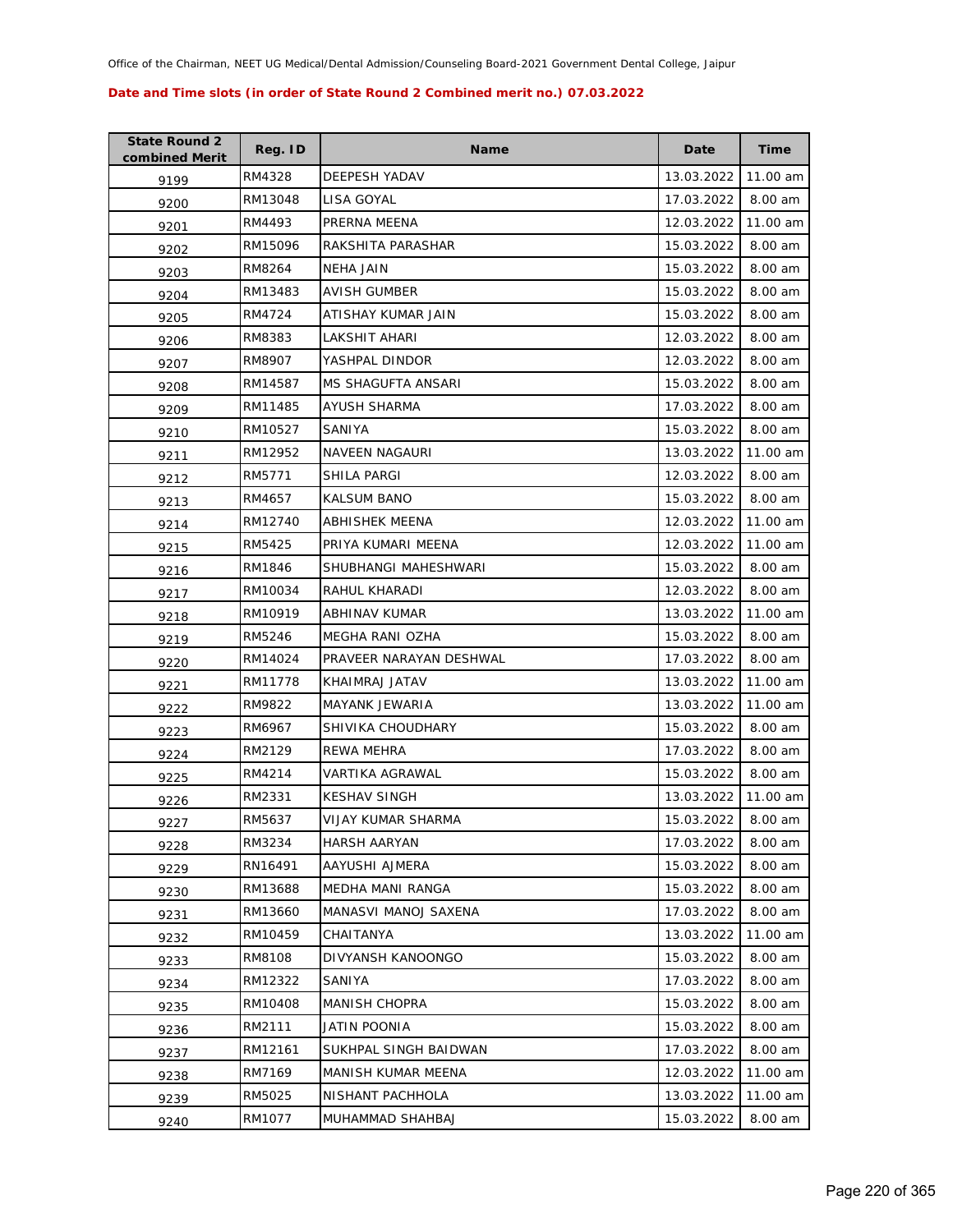| <b>State Round 2</b><br>combined Merit | Reg. ID | <b>Name</b>              | Date       | Time     |
|----------------------------------------|---------|--------------------------|------------|----------|
| 9241                                   | RM4671  | HIMANSHU RATHI           | 15.03.2022 | 8.00 am  |
| 9242                                   | RM11203 | <b>NAZNEEN BANO</b>      | 15.03.2022 | 8.00 am  |
| 9243                                   | RM3599  | <b>NAVNEET VYAS</b>      | 15.03.2022 | 8.00 am  |
| 9244                                   | RM1053  | DEEYA KHINCHI            | 13.03.2022 | 11.00 am |
| 9245                                   | RM15835 | RITIKA BENIWAL           | 13.03.2022 | 11.00 am |
| 9246                                   | RM6098  | SAKET UPADHYAY           | 17.03.2022 | 8.00 am  |
| 9247                                   | RM12164 | YATENDRA GURJAR          | 12.03.2022 | 11.00 am |
| 9248                                   | RM2116  | SAURABH SHRIMALI         | 15.03.2022 | 8.00 am  |
| 9249                                   | RM7249  | PRIYANKA MAHIL           | 13.03.2022 | 11.00 am |
| 9250                                   | RM11797 | SANDESH MANAT            | 12.03.2022 | 8.00 am  |
| 9251                                   | RM1006  | SHAILESH SOLANKI         | 12.03.2022 | 8.00 am  |
| 9252                                   | RM1761  | MITALI KACHHAWA          | 15.03.2022 | 8.00 am  |
| 9253                                   | RM14323 | JANI PRANSHU SANJAYKUMAR | 17.03.2022 | 8.00 am  |
| 9254                                   | RM13959 | RITO RIBA                | 17.03.2022 | 8.00 am  |
| 9255                                   | RM4752  | <b>MAHIPAL CHOUDHARY</b> | 15.03.2022 | 8.00 am  |
| 9256                                   | RM11295 | SUHANI GUPTA             | 15.03.2022 | 8.00 am  |
| 9257                                   | RM2328  | YACHNA MEENA             | 12.03.2022 | 11.00 am |
| 9258                                   | RM9101  | PAL PATEL                | 17.03.2022 | 8.00 am  |
| 9259                                   | RM5165  | SONU VERMA               | 13.03.2022 | 11.00 am |
| 9260                                   | RM12051 | RENUKA SHAILENDRA AMBE   | 17.03.2022 | 8.00 am  |
| 9261                                   | RM2223  | KANTA                    | 13.03.2022 | 11.00 am |
| 9262                                   | RM7522  | MANISH LODHA             | 15.03.2022 | 8.00 am  |
| 9263                                   | RM11199 | MOHAMMAD AMAN            | 15.03.2022 | 8.00 am  |
| 9264                                   | RM12708 | POORVI DUBE              | 15.03.2022 | 8.00 am  |
| 9265                                   | RN16053 | SUMAN KUMARI MAHATO      | 17.03.2022 | 8.00 am  |
| 9266                                   | RM13598 | NISHA JANGIR             | 15.03.2022 | 8.00 am  |
| 9267                                   | RM11076 | <b>NITIN JEENGAR</b>     | 13.03.2022 | 11.00 am |
| 9268                                   | RM14432 | SAPNA TANWAR             | 13.03.2022 | 11.00 am |
| 9269                                   | RM13285 | NAVEEN KANWARIA          | 13.03.2022 | 11.00 am |
| 9270                                   | RM11341 | <b>GAURANG KHANDAL</b>   | 15.03.2022 | 8.00 am  |
| 9271                                   | RM2534  | HITESH KUMAR MEENA       | 12.03.2022 | 8.00 am  |
| 9272                                   | RM9323  | SANGEETA MEENA           | 12.03.2022 | 11.00 am |
| 9273                                   | RM3100  | KAMLESH MAIDA            | 12.03.2022 | 8.00 am  |
| 9274                                   | RM15392 | PRACHI MEENA             | 12.03.2022 | 11.00 am |
| 9275                                   | RM13132 | <b>MANISH KUMAR</b>      | 13.03.2022 | 11.00 am |
| 9276                                   | RM10440 | ADITI MISHRA             | 17.03.2022 | 8.00 am  |
| 9277                                   | RM15369 | NEHA PRAJAPAT            | 15.03.2022 | 8.00 am  |
| 9278                                   | RM6822  | VAIBHAV DAMOR            | 12.03.2022 | 8.00 am  |
| 9279                                   | RM9384  | YASH YADAV               | 15.03.2022 | 8.00 am  |
| 9280                                   | RM6142  | KASHVI SAINI             | 15.03.2022 | 8.00 am  |
| 9281                                   | RM11630 | JYOTIKA VERMA            | 15.03.2022 | 8.00 am  |
| 9282                                   | RM15704 | SWATI SHARMA             | 15.03.2022 | 8.00 am  |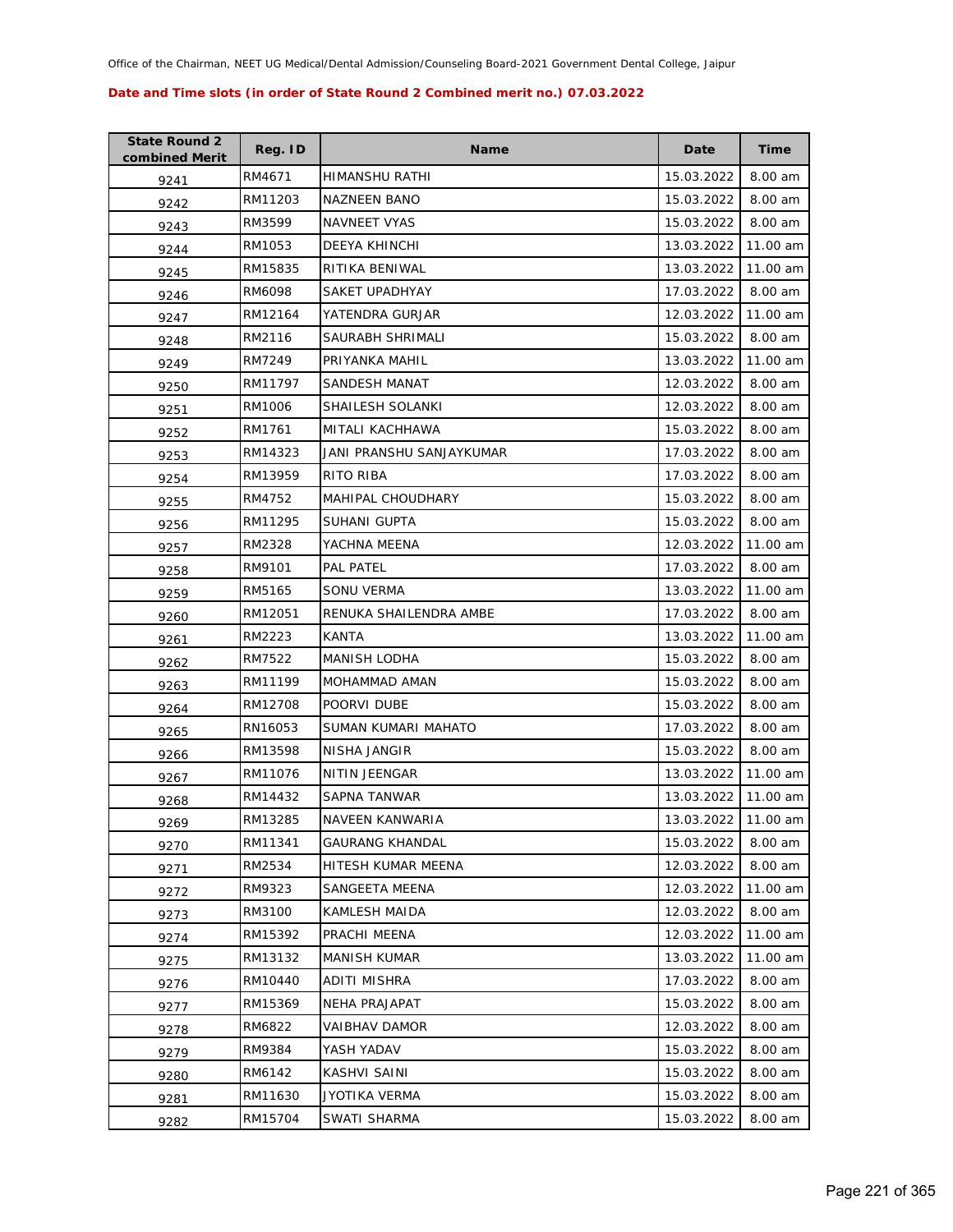| <b>State Round 2</b><br>combined Merit | Reg. ID | <b>Name</b>            | Date       | <b>Time</b> |
|----------------------------------------|---------|------------------------|------------|-------------|
| 9283                                   | RM4849  | PALLAV BHAGORA         | 12.03.2022 | 8.00 am     |
| 9284                                   | RM6623  | AAKANKSHA RAJORIYA     | 15.03.2022 | 8.00 am     |
| 9285                                   | RM11704 | <b>MOHIT KHURRA</b>    | 12.03.2022 | 11.00 am    |
| 9286                                   | RM1503  | <b>HARSH CHOUDHARY</b> | 15.03.2022 | 8.00 am     |
| 9287                                   | RN15969 | AVIJIT GHATAK          | 17.03.2022 | 8.00 am     |
| 9288                                   | RM3134  | REKHA MUNPARIYA        | 13.03.2022 | 11.00 am    |
| 9289                                   | RM10214 | <b>AKSHAT JAIN</b>     | 15.03.2022 | 8.00 am     |
| 9290                                   | RM14296 | <b>BHUDEV</b>          | 15.03.2022 | 8.00 am     |
| 9291                                   | RM1165  | PRERNA SURELA          | 13.03.2022 | 11.00 am    |
| 9292                                   | RM3062  | SUNIL BHAWRIYA         | 15.03.2022 | 8.00 am     |
| 9293                                   | RN16388 | DINDAYAL KUMAR         | 17.03.2022 | 8.00 am     |
| 9294                                   | RN16477 | SUNIL BISHNOI          | 15.03.2022 | 8.00 am     |
| 9295                                   | RM13475 | SUSHEEL KUMAR MEENA    | 12.03.2022 | 11.00 am    |
| 9296                                   | RM15394 | PRAGYA SUMAN           | 15.03.2022 | 8.00 am     |
| 9297                                   | RM8666  | SOHIT SHARMA           | 15.03.2022 | 8.00 am     |
| 9298                                   | RM12443 | SONAM KUMARI           | 13.03.2022 | 11.00 am    |
| 9299                                   | RM6531  | MANISH BADARIYA        | 13.03.2022 | 11.00 am    |
| 9300                                   | RM15402 | <b>RENU YADAV</b>      | 17.03.2022 | 8.00 am     |
| 9301                                   | RM3859  | KAVITA                 | 13.03.2022 | 11.00 am    |
| 9302                                   | RM10500 | AKSHITA MALHOTRA       | 17.03.2022 | 8.00 am     |
| 9303                                   | RM5777  | <b>SETU PALTA</b>      | 17.03.2022 | 8.00 am     |
| 9304                                   | RM9335  | RAMANDEEP SINGH        | 13.03.2022 | 11.00 am    |
| 9305                                   | RM7491  | VANSHIKA SHARMA        | 15.03.2022 | 8.00 am     |
| 9306                                   | RM15574 | CHARUL PAREEK          | 15.03.2022 | 8.00 am     |
| 9307                                   | RN16204 | <b>DEEPTI SHARMA</b>   | 15.03.2022 | 8.00 am     |
| 9308                                   | RM5450  | <b>VIKAS NINAMA</b>    | 12.03.2022 | 8.00 am     |
| 9309                                   | RM13280 | ALISHA BUDANIA         | 15.03.2022 | 8.00 am     |
| 9310                                   | RM12393 | JYOTI JAIN             | 15.03.2022 | 8.00 am     |
| 9311                                   | RM3825  | SIDDHARTH SAINI        | 15.03.2022 | 8.00 am     |
| 9312                                   | RM13792 | SHUBHANGI VERMA        | 13.03.2022 | 11.00 am    |
| 9313                                   | RM5373  | SWEETY SANWA           | 13.03.2022 | 11.00 am    |
| 9314                                   | RM9971  | <b>BABITA</b>          | 15.03.2022 | 8.00 am     |
| 9315                                   | RM12049 | YUVRAJ MEGHWAL         | 13.03.2022 | 11.00 am    |
| 9316                                   | RM10012 | ANOUSHKA SANKRITYA     | 17.03.2022 | 8.00 am     |
| 9317                                   | RM3210  | LAKSHITA TAMOLI        | 13.03.2022 | 11.00 am    |
| 9318                                   | RM9652  | MEGHNA SHARMA          | 17.03.2022 | 8.00 am     |
| 9319                                   | RM2983  | ANUSHKA JEDIA          | 13.03.2022 | 11.00 am    |
| 9320                                   | RM1864  | ARPIT AGARWAL          | 15.03.2022 | 8.00 am     |
| 9321                                   | RM4308  | VIRENDRA KUMAR         | 13.03.2022 | 11.00 am    |
| 9322                                   | RM11869 | SWAROOP SUDHIR GHULE   | 17.03.2022 | 8.00 am     |
| 9323                                   | RN16274 | AKASH KUMAR BAIRWA     | 15.03.2022 | 8.00 am     |
| 9324                                   | RM1253  | AYUSH KHEDAR           | 15.03.2022 | 8.00 am     |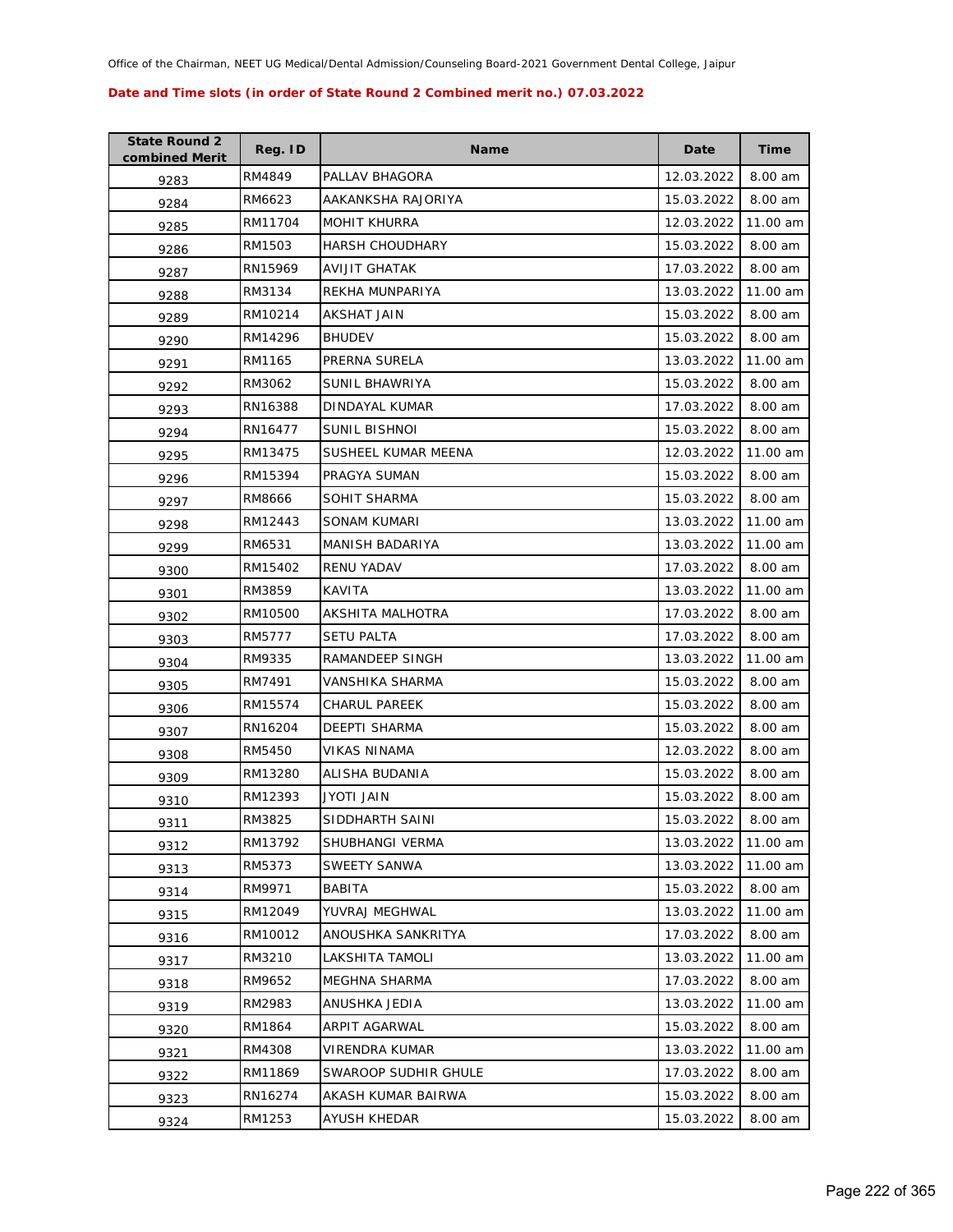| <b>State Round 2</b><br>combined Merit | Reg. ID | <b>Name</b>              | Date       | Time     |
|----------------------------------------|---------|--------------------------|------------|----------|
| 9325                                   | RM9135  | SWETA SHARMA             | 17.03.2022 | 8.00 am  |
| 9326                                   | RM13434 | GAURAV MAHLAWAT          | 15.03.2022 | 8.00 am  |
| 9327                                   | RM9873  | JAKHAR SIMRAN BHANWARLAL | 15.03.2022 | 8.00 am  |
| 9328                                   | RM13723 | EKATA KHICHI             | 13.03.2022 | 11.00 am |
| 9329                                   | RM7322  | ADITI SIROWA             | 13.03.2022 | 11.00 am |
| 9330                                   | RM3121  | KOMAL PAHADIA            | 13.03.2022 | 11.00 am |
| 9331                                   | RM13636 | <b>RAKESH MEENA</b>      | 12.03.2022 | 11.00 am |
| 9332                                   | RM11331 | MUKUND TANWAR            | 15.03.2022 | 8.00 am  |
| 9333                                   | RM12451 | AYUSHI MEENA             | 12.03.2022 | 11.00 am |
| 9334                                   | RM13936 | AVNEEK KAUR              | 17.03.2022 | 8.00 am  |
| 9335                                   | RM14231 | PREETAM CHOUDHARY        | 13.03.2022 | 11.00 am |
| 9336                                   | RM5434  | ANKITA KHINCHI           | 13.03.2022 | 11.00 am |
| 9337                                   | RM6742  | <b>ANSHUL TIWARI</b>     | 15.03.2022 | 8.00 am  |
| 9338                                   | RM8111  | RAVI MEENA               | 12.03.2022 | 11.00 am |
| 9339                                   | RM2270  | RONAK KASWAN             | 15.03.2022 | 8.00 am  |
| 9340                                   | RM9510  | ANUSHKA SINGH            | 12.03.2022 | 11.00 am |
| 9341                                   | RM13353 | UPASNA DOTANIYA          | 13.03.2022 | 11.00 am |
| 9342                                   | RM12581 | PUJA SIMAR               | 15.03.2022 | 8.00 am  |
| 9343                                   | RM3109  | RITU CHAUHAN             | 13.03.2022 | 11.00 am |
| 9344                                   | RM11593 | MAYA CHOUHAN             | 13.03.2022 | 11.00 am |
| 9345                                   | RM11019 | AJAY MEHRA               | 13.03.2022 | 11.00 am |
| 9346                                   | RM13338 | MUKTIKA JAIN             | 15.03.2022 | 8.00 am  |
| 9347                                   | RM12194 | AKANKSHA                 | 12.03.2022 | 11.00 am |
| 9348                                   | RM15619 | RAVINDER H VERMA         | 13.03.2022 | 11.00 am |
| 9349                                   | RM12654 | MUSKAN SHEKH             | 15.03.2022 | 8.00 am  |
| 9350                                   | RM5693  | <b>VANSHIKA SHARMA</b>   | 17.03.2022 | 8.00 am  |
| 9351                                   | RM13789 | JAGRITI WADHWANI         | 15.03.2022 | 8.00 am  |
| 9352                                   | RM4267  | BHAVESH KUMAR SALVI      | 13.03.2022 | 11.00 am |
| 9353                                   | RM2201  | KANIKA                   | 13.03.2022 | 11.00 am |
| 9354                                   | RM1730  | JANVI SAMARIYA           | 13.03.2022 | 11.00 am |
| 9355                                   | RM11574 | CHANDRESH VERMA          | 13.03.2022 | 11.00 am |
| 9356                                   | RM4338  | ESHA                     | 12.03.2022 | 11.00 am |
| 9357                                   | RM10210 | ABHISHEK TIMAN           | 13.03.2022 | 11.00 am |
| 9358                                   | RM10836 | KANUSHKA                 | 15.03.2022 | 8.00 am  |
| 9359                                   | RM14887 | MANISH KUMAR DHAKED      | 15.03.2022 | 8.00 am  |
| 9360                                   | RM6363  | HRIDAYA MEGHWAL          | 13.03.2022 | 11.00 am |
| 9361                                   | RM8965  | SAUMYA VERMA             | 15.03.2022 | 8.00 am  |
| 9362                                   | RM15601 | URUJ SIDDIQUI            | 15.03.2022 | 8.00 am  |
| 9363                                   | RM1484  | VAIBHAV SHEKHAWAT        | 15.03.2022 | 8.00 am  |
| 9364                                   | RM10248 | AMAN YADAV               | 13.03.2022 | 11.00 am |
| 9365                                   | RM4957  | CHHAVI SINGHAL           | 15.03.2022 | 8.00 am  |
| 9366                                   | RM1843  | RADHIKA SRIVASTAVA       | 15.03.2022 | 8.00 am  |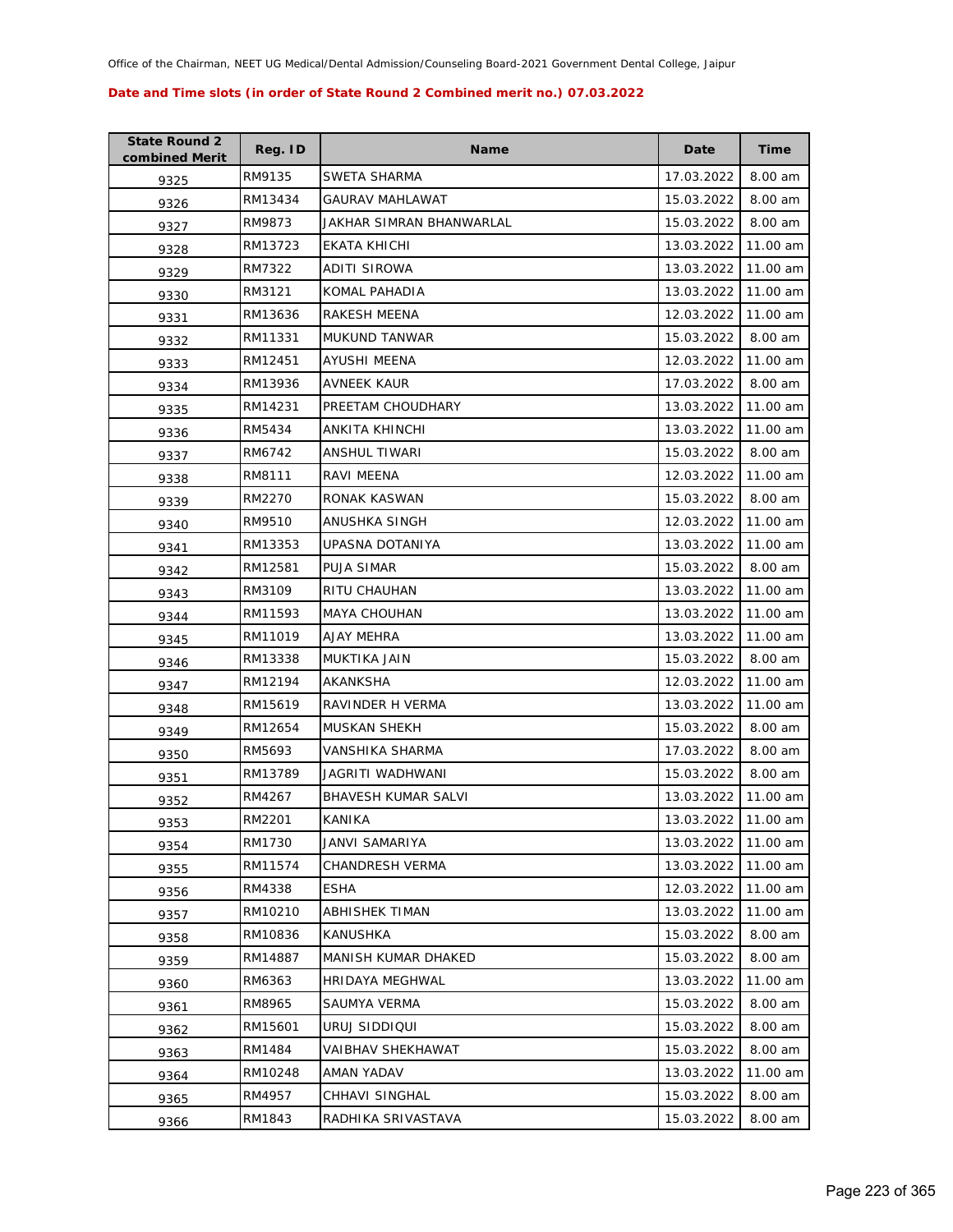| <b>State Round 2</b><br>combined Merit | Reg. ID | <b>Name</b>            | Date       | Time     |
|----------------------------------------|---------|------------------------|------------|----------|
| 9367                                   | RM15550 | PAYAL MEENA            | 12.03.2022 | 11.00 am |
| 9368                                   | RM7629  | SIMRAN VARMA           | 17.03.2022 | 8.00 am  |
| 9369                                   | RM12009 | PRADEEP KUMAR MEENA    | 12.03.2022 | 11.00 am |
| 9370                                   | RM11181 | ANUPRIYA               | 13.03.2022 | 11.00 am |
| 9371                                   | RM15102 | SHYAM BHARTI           | 13.03.2022 | 11.00 am |
| 9372                                   | RM11542 | BHANU PRATAP MEENA     | 12.03.2022 | 11.00 am |
| 9373                                   | RM7987  | ADITI SINGH            | 17.03.2022 | 8.00 am  |
| 9374                                   | RN15982 | NEERAJ DEVI            | 17.03.2022 | 8.00 am  |
| 9375                                   | RM8050  | PRASHANT KUMAR         | 13.03.2022 | 11.00 am |
| 9376                                   | RM4969  | NIDHI RAJPUROHIT       | 15.03.2022 | 8.00 am  |
| 9377                                   | RM12561 | JAYA SAHU              | 17.03.2022 | 8.00 am  |
| 9378                                   | RM12101 | RIDDHI GUPTA           | 17.03.2022 | 8.00 am  |
| 9379                                   | RM15136 | <b>HARAM HASAN</b>     | 15.03.2022 | 8.00 am  |
| 9380                                   | RM12238 | MUJFFAR                | 15.03.2022 | 8.00 am  |
| 9381                                   | RM8531  | YASHVANT KUMAR MEENA   | 12.03.2022 | 11.00 am |
| 9382                                   | RM15824 | MANYA KUMAR            | 15.03.2022 | 8.00 am  |
| 9383                                   | RM5735  | PUSHPENDRA GOYAL       | 15.03.2022 | 8.00 am  |
| 9384                                   | RM4474  | VIDIT GANDHI           | 15.03.2022 | 8.00 am  |
| 9385                                   | RM11733 | PRANIKA BHARDWAJ       | 17.03.2022 | 8.00 am  |
| 9386                                   | RM11233 | SAKSHAM JAIN           | 17.03.2022 | 8.00 am  |
| 9387                                   | RM5973  | MANISH KUMAR           | 13.03.2022 | 11.00 am |
| 9388                                   | RM8646  | LEEMA SONI             | 15.03.2022 | 8.00 am  |
| 9389                                   | RM5763  | BHAVYA AGRAWAL         | 15.03.2022 | 8.00 am  |
| 9390                                   | RM1988  | PURVA YADAV            | 13.03.2022 | 11.00 am |
| 9391                                   | RM2822  | KAJAL MANGAL           | 15.03.2022 | 8.00 am  |
| 9392                                   | RM13379 | KHEMRAJ MEENA          | 12.03.2022 | 11.00 am |
| 9393                                   | RM2593  | PRIYA                  | 15.03.2022 | 8.00 am  |
| 9394                                   | RM1848  | YASHVINDRA YADAV       | 15.03.2022 | 8.00 am  |
| 9395                                   | RM5641  | KRITI KHANDELWAL       | 15.03.2022 | 8.00 am  |
| 9396                                   | RM14106 | PRIYANKA KANSOTIA      | 13.03.2022 | 11.00 am |
| 9397                                   | RM9664  | MANISHA MEENA          | 12.03.2022 | 11.00 am |
| 9398                                   | RM12940 | OJUS KUMAR NAYAK       | 13.03.2022 | 11.00 am |
| 9399                                   | RM13872 | MANISH SARAN           | 15.03.2022 | 8.00 am  |
| 9400                                   | RM12309 | AASTHA MANTRI          | 17.03.2022 | 8.00 am  |
| 9401                                   | RM9875  | CHARVI SAINI           | 15.03.2022 | 8.00 am  |
| 9402                                   | RM13202 | <b>NEERAJ KUMAR</b>    | 13.03.2022 | 11.00 am |
| 9403                                   | RM15532 | <b>GHANSHYAM YADAV</b> | 15.03.2022 | 8.00 am  |
| 9404                                   | RM10344 | HARSHVARDHAN SINGH     | 15.03.2022 | 8.00 am  |
| 9405                                   | RN16409 | SURENDRA KUMAR BENIWAL | 15.03.2022 | 8.00 am  |
| 9406                                   | RM10945 | SHEKHAR GOTHWAL        | 12.03.2022 | 11.00 am |
| 9407                                   | RM6185  | ANMOL SONGRA           | 13.03.2022 | 11.00 am |
| 9408                                   | RM1438  | VISHAL LAKHIWAL        | 13.03.2022 | 11.00 am |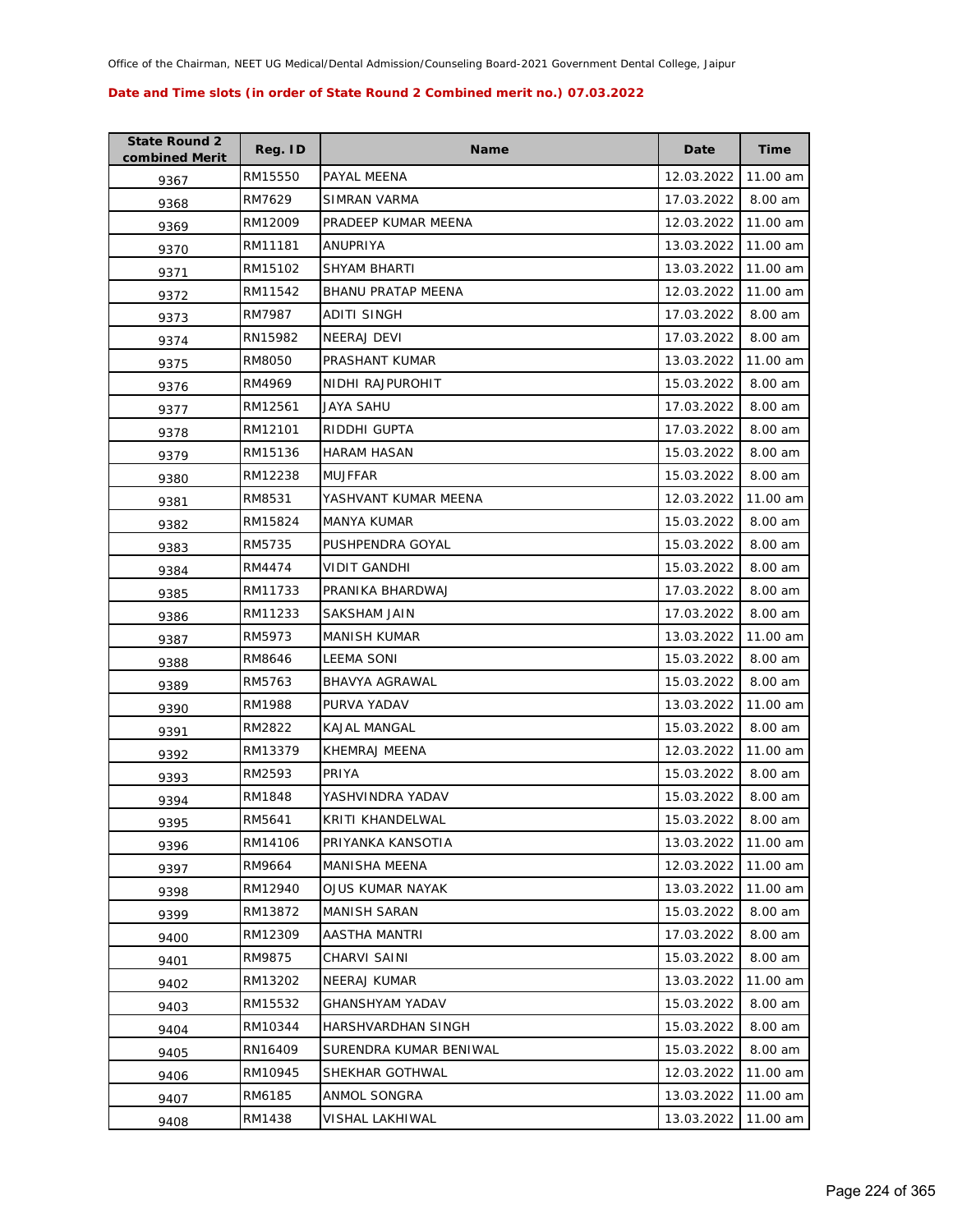| <b>State Round 2</b><br>combined Merit | Reg. ID | <b>Name</b>           | Date       | <b>Time</b> |
|----------------------------------------|---------|-----------------------|------------|-------------|
| 9409                                   | RM14304 | NISHITA GOYAL         | 15.03.2022 | 8.00 am     |
| 9410                                   | RN16532 | ANMOL SHARMA          | 15.03.2022 | 8.00 am     |
| 9411                                   | RM14194 | NISHTHA CHATURVEDI    | 17.03.2022 | 8.00 am     |
| 9412                                   | RM4778  | KRITIKA BHANAT        | 12.03.2022 | 8.00 am     |
| 9413                                   | RM14842 | SEJAL KAPOOR          | 17.03.2022 | 8.00 am     |
| 9414                                   | RM6373  | NIKITA BHARTI         | 13.03.2022 | 11.00 am    |
| 9415                                   | RM13099 | VANSHIKA SANWARIA     | 13.03.2022 | 11.00 am    |
| 9416                                   | RM2104  | ANJALI MEENA          | 12.03.2022 | 11.00 am    |
| 9417                                   | RM10546 | RONIKA MEENA          | 12.03.2022 | 11.00 am    |
| 9418                                   | RM9538  | MOHIT SEHRA           | 12.03.2022 | 11.00 am    |
| 9419                                   | RM9199  | YUVANSH BALOT         | 12.03.2022 | 11.00 am    |
| 9420                                   | RM13476 | PAWAN YADAV           | 15.03.2022 | 8.00 am     |
| 9421                                   | RM11858 | HIMANI ASWAL          | 13.03.2022 | 11.00 am    |
| 9422                                   | RM11950 | SONAM MEENA           | 12.03.2022 | 8.00 am     |
| 9423                                   | RM11183 | <b>VAIBHAV SHARMA</b> | 17.03.2022 | 8.00 am     |
| 9424                                   | RM3604  | SANJANA               | 13.03.2022 | 11.00 am    |
| 9425                                   | RM11017 | <b>NAINSI SHARMA</b>  | 15.03.2022 | 8.00 am     |
| 9426                                   | RM2228  | ANJALI RATHORE        | 13.03.2022 | 11.00 am    |
| 9427                                   | RM1269  | AMAN KIRI             | 15.03.2022 | 8.00 am     |
| 9428                                   | RM15391 | RISHIKESH ASHOK KALE  | 15.03.2022 | 8.00 am     |
| 9429                                   | RM13232 | SONIYA KUMARI         | 13.03.2022 | 11.00 am    |
| 9430                                   | RM12646 | <b>MUSKAN QURESHI</b> | 15.03.2022 | 8.00 am     |
| 9431                                   | RM14541 | KHUSHI PRADHAN        | 15.03.2022 | 8.00 am     |
| 9432                                   | RM2703  | LAKSHIT DAMOR         | 12.03.2022 | 8.00 am     |
| 9433                                   | RM11223 | DEVANSH SAINI         | 17.03.2022 | 8.00 am     |
| 9434                                   | RM11786 | <b>HEMANT AMLIA</b>   | 12.03.2022 | 8.00 am     |
| 9435                                   | RM2349  | MUSKAAN HALDUNIA      | 13.03.2022 | 11.00 am    |
| 9436                                   | RM4793  | RITESH MEGHWAL        | 13.03.2022 | 11.00 am    |
| 9437                                   | RM12908 | <b>SHRUTI</b>         | 15.03.2022 | 8.00 am     |
| 9438                                   | RM13624 | SHRADDHA SHARMA       | 15.03.2022 | 8.00 am     |
| 9439                                   | RM5505  | <b>DIPESH AHARI</b>   | 12.03.2022 | 8.00 am     |
| 9440                                   | RM8714  | MANISH SHARMA         | 15.03.2022 | 8.00 am     |
| 9441                                   | RM14307 | KARAN KUMAR           | 13.03.2022 | 11.00 am    |
| 9442                                   | RM12241 | DEEPAK KUNDARA        | 13.03.2022 | 11.00 am    |
| 9443                                   | RN16168 | <b>BEAUTY KUMARI</b>  | 17.03.2022 | 8.00 am     |
| 9444                                   | RM2145  | DIVYA SONI            | 15.03.2022 | 8.00 am     |
| 9445                                   | RM15091 | MANISHA SAINI         | 15.03.2022 | 8.00 am     |
| 9446                                   | RM8515  | RAHUL MEENA           | 12.03.2022 | 11.00 am    |
| 9447                                   | RN16218 | RAGHUVIR SINGH        | 15.03.2022 | 8.00 am     |
| 9448                                   | RM9096  | JAYDEEP               | 13.03.2022 | 11.00 am    |
| 9449                                   | RM3306  | NAVEEN KASHANIYA      | 15.03.2022 | 8.00 am     |
| 9450                                   | RM10720 | ROOPAM CHOUDHARY      | 15.03.2022 | 8.00 am     |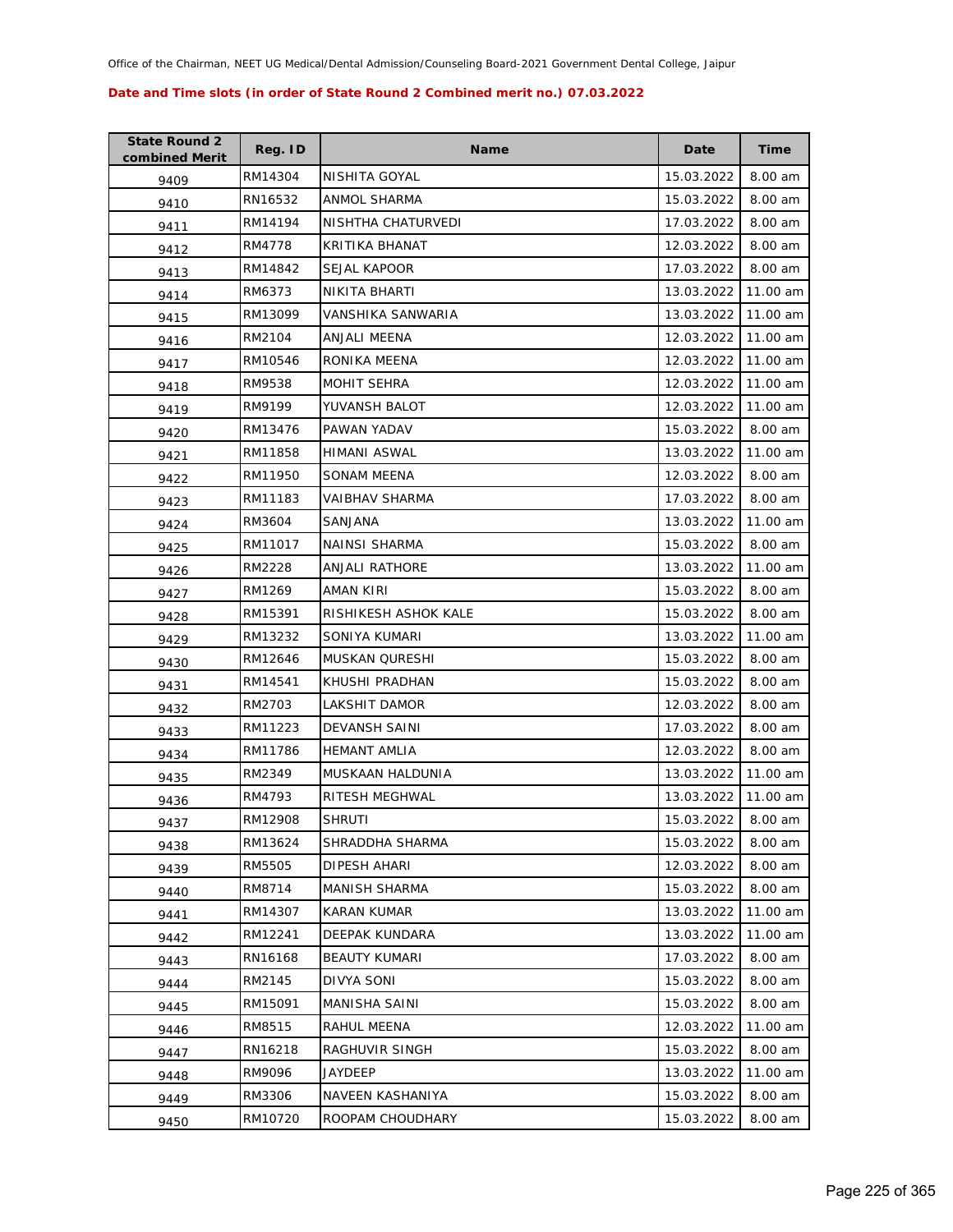| <b>State Round 2</b><br>combined Merit | Reg. ID | <b>Name</b>              | Date       | Time     |
|----------------------------------------|---------|--------------------------|------------|----------|
| 9451                                   | RM4140  | <b>KESHAV SUKHWAL</b>    | 15.03.2022 | 8.00 am  |
| 9452                                   | RM13257 | SHUBHAM SHARMA           | 15.03.2022 | 8.00 am  |
| 9453                                   | RM15192 | <b>KOMAL SHARMA</b>      | 15.03.2022 | 8.00 am  |
| 9454                                   | RM9337  | <b>BHAWNA VERMA</b>      | 13.03.2022 | 11.00 am |
| 9455                                   | RM8049  | ASHISH KUMAR             | 12.03.2022 | 11.00 am |
| 9456                                   | RM13824 | <b>VIDHI BANSIWAL</b>    | 13.03.2022 | 11.00 am |
| 9457                                   | RM14239 | AVNEE JAIN               | 17.03.2022 | 8.00 am  |
| 9458                                   | RM4330  | YASHPAL SINGH            | 15.03.2022 | 8.00 am  |
| 9459                                   | RM2582  | AMIT KUMAR               | 13.03.2022 | 11.00 am |
| 9460                                   | RM10491 | LALIT MEENA              | 12.03.2022 | 11.00 am |
| 9461                                   | RM14785 | SAKSHI SEN               | 15.03.2022 | 8.00 am  |
| 9462                                   | RM3240  | SARFARAZ ANSARI          | 15.03.2022 | 8.00 am  |
| 9463                                   | RM12625 | RAJENDRA GOCHAR          | 12.03.2022 | 11.00 am |
| 9464                                   | RM8514  | <b>ISHIKA MEENA</b>      | 12.03.2022 | 11.00 am |
| 9465                                   | RM14937 | SHEIVANGI GAURANIYA      | 17.03.2022 | 8.00 am  |
| 9466                                   | RM1607  | RICHA KATARA             | 12.03.2022 | 8.00 am  |
| 9467                                   | RM11848 | PUSHPA KUMAWAT           | 15.03.2022 | 8.00 am  |
| 9468                                   | RN16383 | HEERA RAM                | 13.03.2022 | 11.00 am |
| 9469                                   | RM2231  | PRITAM KATARA            | 12.03.2022 | 8.00 am  |
| 9470                                   | RM9996  | SHREE KRISHAN KANT SAINI | 15.03.2022 | 8.00 am  |
| 9471                                   | RM4393  | SAHIL ANEJA              | 15.03.2022 | 8.00 am  |
| 9472                                   | RM15783 | KASHISH SHARMA           | 15.03.2022 | 8.00 am  |
| 9473                                   | RM11886 | RAHUL MEENA              | 12.03.2022 | 11.00 am |
| 9474                                   | RM3201  | <b>BHAVANA</b>           | 17.03.2022 | 8.00 am  |
| 9475                                   | RM7368  | SAUMYA VERMA             | 13.03.2022 | 11.00 am |
| 9476                                   | RM4996  | RITIK KUMAR JATIYA       | 13.03.2022 | 11.00 am |
| 9477                                   | RN16230 | <b>VAIBHAV PADIYAR</b>   | 13.03.2022 | 11.00 am |
| 9478                                   | RM14555 | <b>CHITRANSH SONI</b>    | 15.03.2022 | 8.00 am  |
| 9479                                   | RM6304  | KARDAM JANVI SUNILKUMAR  | 13.03.2022 | 11.00 am |
| 9480                                   | RM3326  | <b>GEETISHA KHINCHI</b>  | 13.03.2022 | 11.00 am |
| 9481                                   | RM12440 | RAVINA KUMARI MEGHWAL    | 13.03.2022 | 11.00 am |
| 9482                                   | RM13190 | CHETNA VIJ               | 17.03.2022 | 8.00 am  |
| 9483                                   | RM5452  | <b>HEETIKA BOHRA</b>     | 12.03.2022 | 11.00 am |
| 9484                                   | RM4450  | DHRUVA KHANNA            | 17.03.2022 | 8.00 am  |
| 9485                                   | RM11961 | KHUSHI KHOLIA            | 13.03.2022 | 11.00 am |
| 9486                                   | RM13481 | KAVITA SONI              | 15.03.2022 | 8.00 am  |
| 9487                                   | RM13436 | YASH SHARMA              | 15.03.2022 | 8.00 am  |
| 9488                                   | RM9006  | KAMLESH KUMAR MAIDA      | 12.03.2022 | 8.00 am  |
| 9489                                   | RM9007  | PRERNA                   | 13.03.2022 | 11.00 am |
| 9490                                   | RM3805  | KAMLESH KUMAR MEENA      | 12.03.2022 | 11.00 am |
| 9491                                   | RM2094  | PEEYUSH VERMA            | 13.03.2022 | 11.00 am |
| 9492                                   | RM7936  | HARINI KUMARAVEL         | 17.03.2022 | 8.00 am  |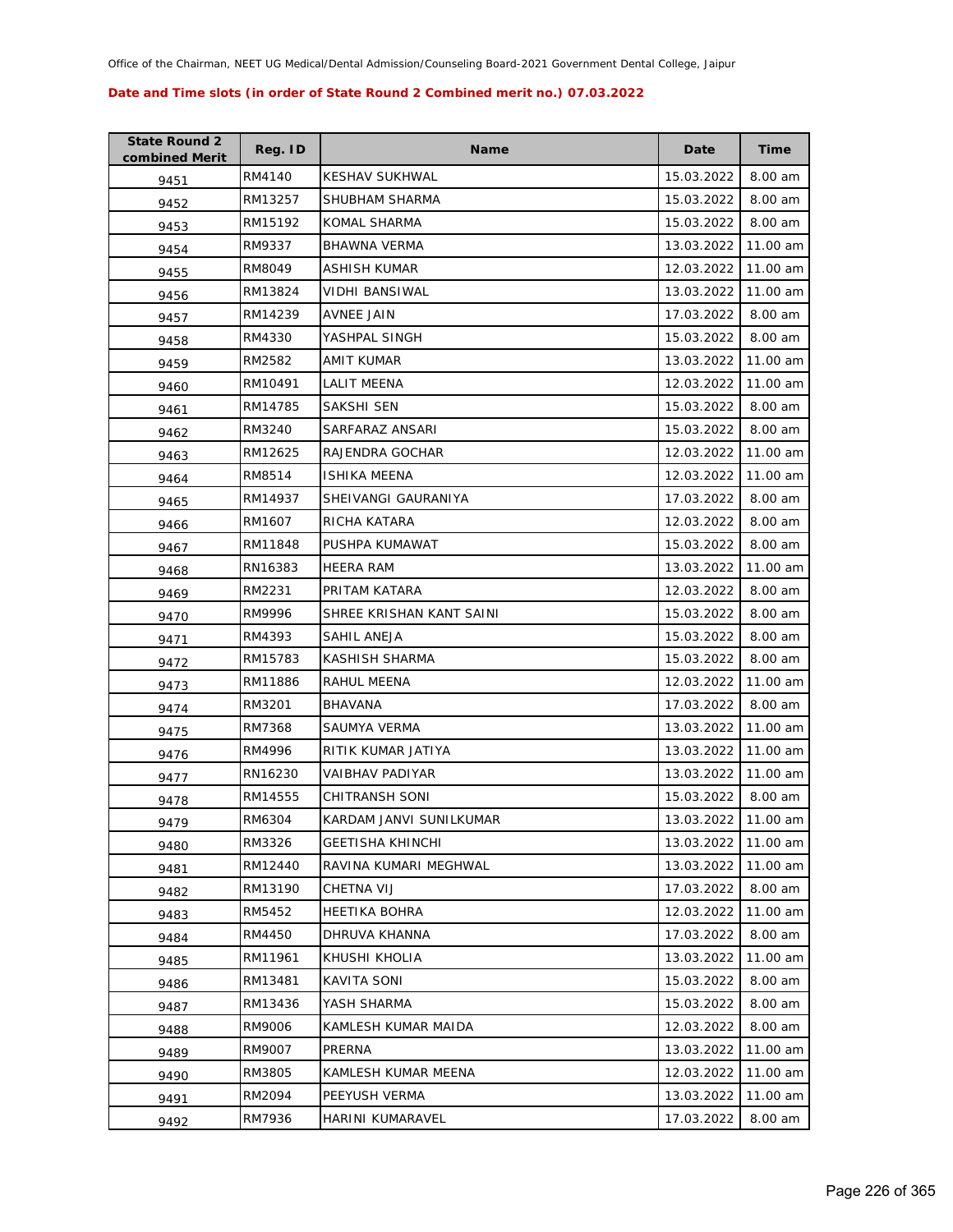| <b>State Round 2</b><br>combined Merit | Reg. ID | <b>Name</b>            | Date       | <b>Time</b> |
|----------------------------------------|---------|------------------------|------------|-------------|
| 9493                                   | RM13076 | <b>MANISH MAHAWAR</b>  | 13.03.2022 | 11.00 am    |
| 9494                                   | RM3644  | DEEPANJALI CHANDEL     | 13.03.2022 | 11.00 am    |
| 9495                                   | RM6805  | JAYESH DAMOR           | 12.03.2022 | 8.00 am     |
| 9496                                   | RM12761 | CHARUL PALIWAL         | 15.03.2022 | 8.00 am     |
| 9497                                   | RM2760  | NIKITA BUNTOLIYA       | 13.03.2022 | 11.00 am    |
| 9498                                   | RM5413  | <b>GAURAV MEENA</b>    | 12.03.2022 | 11.00 am    |
| 9499                                   | RM11735 | SHUBHAM PAHADIYA       | 13.03.2022 | 11.00 am    |
| 9500                                   | RM7631  | ANISH KUMAR GULPADIYA  | 13.03.2022 | 11.00 am    |
| 9501                                   | RM11610 | YATENDRA KUMAR         | 12.03.2022 | 11.00 am    |
| 9502                                   | RM10939 | MANISH KUMAR MEENA     | 12.03.2022 | 11.00 am    |
| 9503                                   | RM12881 | <b>NEHA KUMAWAT</b>    | 15.03.2022 | 8.00 am     |
| 9504                                   | RM12055 | DHRUVI AMETA           | 15.03.2022 | 8.00 am     |
| 9505                                   | RM4407  | <b>BHAVYA SONI</b>     | 15.03.2022 | 8.00 am     |
| 9506                                   | RM12966 | VINAY KATEWA           | 15.03.2022 | 8.00 am     |
| 9507                                   | RM13124 | <b>BHARAT CHOUHAN</b>  | 13.03.2022 | 11.00 am    |
| 9508                                   | RM10330 | <b>INDRAJEET PATEL</b> | 12.03.2022 | 8.00 am     |
| 9509                                   | RM14926 | <b>GUDIYA</b>          | 15.03.2022 | 8.00 am     |
| 9510                                   | RM3681  | AASTHA SINGH           | 17.03.2022 | 8.00 am     |
| 9511                                   | RM15113 | JITESH SAINI           | 15.03.2022 | 8.00 am     |
| 9512                                   | RM14999 | SUNIL KUMAR MEENA      | 12.03.2022 | 11.00 am    |
| 9513                                   | RM14920 | NISHITA VERMA          | 13.03.2022 | 11.00 am    |
| 9514                                   | RN16416 | DEEPANSHU              | 15.03.2022 | 8.00 am     |
| 9515                                   | RM14383 | SORABH SEPAT           | 15.03.2022 | 8.00 am     |
| 9516                                   | RM4372  | <b>NEELAM MEENA</b>    | 12.03.2022 | 11.00 am    |
| 9517                                   | RM11971 | GOVIND                 | 13.03.2022 | 11.00 am    |
| 9518                                   | RM15543 | MOHIT KUMAR SAINI      | 17.03.2022 | 8.00 am     |
| 9519                                   | RM11253 | SUDIKSHA SHRIVASTAVA   | 17.03.2022 | 8.00 am     |
| 9520                                   | RM13548 | ANITA                  | 15.03.2022 | 8.00 am     |
| 9521                                   | RM14291 | MANMOHAN SINGH MEENA   | 12.03.2022 | 11.00 am    |
| 9522                                   | RM12612 | DIPANJAN NATH          | 17.03.2022 | 8.00 am     |
| 9523                                   | RM6080  | JAYESH GAUR            | 17.03.2022 | 8.00 am     |
| 9524                                   | RM4907  | SURESH KUMAR GARASIA   | 12.03.2022 | 8.00 am     |
| 9525                                   | RM6641  | ANIL GURJAR            | 12.03.2022 | 11.00 am    |
| 9526                                   | RM5361  | MOHIT KUMAR            | 17.03.2022 | 8.00 am     |
| 9527                                   | RM9305  | PIYUSHI SINGH          | 17.03.2022 | 8.00 am     |
| 9528                                   | RM14823 | <b>ANOOP POSWAL</b>    | 12.03.2022 | 11.00 am    |
| 9529                                   | RM14187 | <b>HARIOM NARANIYA</b> | 13.03.2022 | 11.00 am    |
| 9530                                   | RM11286 | ISHIKA RAJAWAT         | 15.03.2022 | 8.00 am     |
| 9531                                   | RM15007 | MAHAKDEEP KAUR RAINU   | 17.03.2022 | 8.00 am     |
| 9532                                   | RM5953  | <b>GAURAV MEENA</b>    | 12.03.2022 | 11.00 am    |
| 9533                                   | RM4180  | ASHUTOSH GANJOO        | 15.03.2022 | 8.00 am     |
| 9534                                   | RM5855  | VIKAS KUMAR            | 13.03.2022 | 11.00 am    |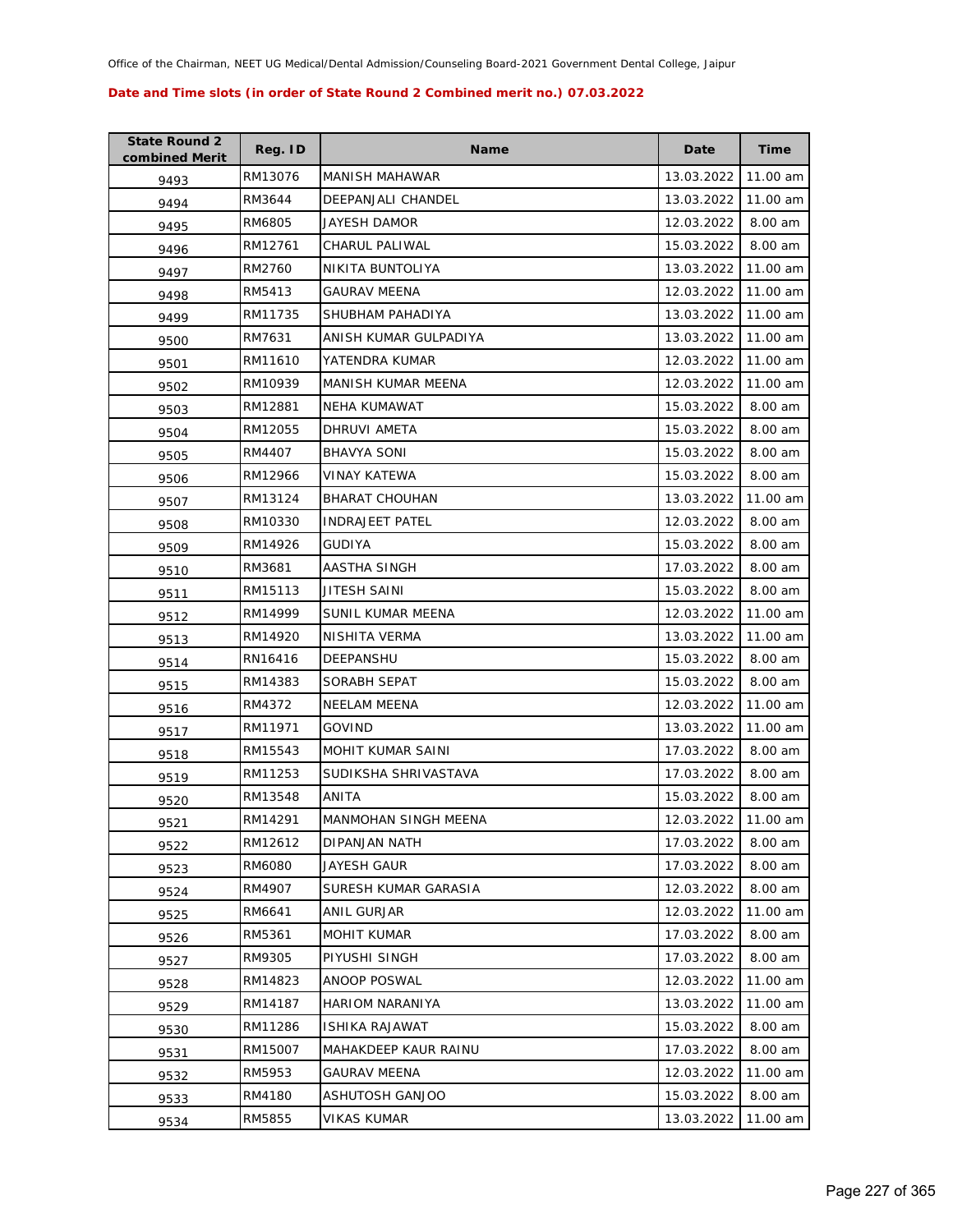| <b>State Round 2</b><br>combined Merit | Reg. ID | <b>Name</b>                    | Date       | <b>Time</b> |
|----------------------------------------|---------|--------------------------------|------------|-------------|
| 9535                                   | RM4425  | VAHBIZ RUSTOM PALSETIA         | 17.03.2022 | 8.00 am     |
| 9536                                   | RM15549 | ANKUSH GURJAR                  | 15.03.2022 | 8.00 am     |
| 9537                                   | RM15826 | AARAT SHARMA                   | 15.03.2022 | 8.00 am     |
| 9538                                   | RN16287 | KRISHAN KUMAR SAINI            | 15.03.2022 | 8.00 am     |
| 9539                                   | RM5689  | SWATI DHAKAD                   | 15.03.2022 | 8.00 am     |
| 9540                                   | RM9553  | <b>PUNEET</b>                  | 15.03.2022 | 8.00 am     |
| 9541                                   | RM2684  | PARTH KHADRIA                  | 15.03.2022 | 8.00 am     |
| 9542                                   | RM3828  | <b>ADITYA MISHRA</b>           | 15.03.2022 | 8.00 am     |
| 9543                                   | RM6403  | CHITRANSH PARIHAR              | 15.03.2022 | 8.00 am     |
| 9544                                   | RM14211 | LOVESH GURJAR                  | 12.03.2022 | 11.00 am    |
| 9545                                   | RM11008 | YASH VERMA                     | 13.03.2022 | 11.00 am    |
| 9546                                   | RM13703 | JYOTINAYANA DAS                | 17.03.2022 | 8.00 am     |
| 9547                                   | RM11201 | RAKSHA BARIYA                  | 12.03.2022 | 8.00 am     |
| 9548                                   | RM13945 | AJEET MEENA                    | 12.03.2022 | 11.00 am    |
| 9549                                   | RM6114  | <b>KHUSBOO</b>                 | 13.03.2022 | 11.00 am    |
| 9550                                   | RM2232  | SARIKA KHADIYA                 | 12.03.2022 | 8.00 am     |
| 9551                                   | RM1502  | ANUSHKA MISHRA                 | 15.03.2022 | 8.00 am     |
| 9552                                   | RM6308  | THOKCHOM AKSHIT SINGH          | 15.03.2022 | 8.00 am     |
| 9553                                   | RM12209 | SONIA CHOUDHARY                | 15.03.2022 | 8.00 am     |
| 9554                                   | RM9348  | <b>ARSH SUHEL</b>              | 12.03.2022 | 11.00 am    |
| 9555                                   | RM4543  | NISHCHAYA DEVPURA              | 15.03.2022 | 8.00 am     |
| 9556                                   | RM8172  | PRACHI SINGH                   | 15.03.2022 | 8.00 am     |
| 9557                                   | RM4808  | VARUN KUMAR MEENA              | 12.03.2022 | 11.00 am    |
| 9558                                   | RM12719 | <b>GUNJAN MEENA</b>            | 12.03.2022 | 11.00 am    |
| 9559                                   | RM12462 | SITARAM MEENA                  | 12.03.2022 | 11.00 am    |
| 9560                                   | RM13234 | MS.RADHIKA GARG                | 15.03.2022 | 8.00 am     |
| 9561                                   | RM4229  | YAKOOB ALI GAURI               | 15.03.2022 | 8.00 am     |
| 9562                                   | RM15611 | KOMAL SHARMA                   | 15.03.2022 | 8.00 am     |
| 9563                                   | RM14458 | CHIRANJEEVI SANKHLA            | 13.03.2022 | 11.00 am    |
| 9564                                   | RM14142 | RAJPUROHIT KAMLESH MANGALSINGH | 15.03.2022 | 8.00 am     |
| 9565                                   | RM13504 | SANKALP VIJAYVARGIYA           | 15.03.2022 | 8.00 am     |
| 9566                                   | RM7454  | SHIV KUMAR KOTWAL              | 12.03.2022 | 11.00 am    |
| 9567                                   | RM15035 | <b>DEEPIKA KANWAR</b>          | 15.03.2022 | 8.00 am     |
| 9568                                   | RM12076 | <b>NIKITA GAUTAM</b>           | 17.03.2022 | 8.00 am     |
| 9569                                   | RM12041 | PATEL VEDANT ASHISHKUMAR       | 17.03.2022 | 8.00 am     |
| 9570                                   | RM7940  | PARAS KUMAR MEENA              | 12.03.2022 | 11.00 am    |
| 9571                                   | RM4554  | SANKHALA JYOTHI MAHAVEER       | 15.03.2022 | 8.00 am     |
| 9572                                   | RM3995  | MANISH MANAT                   | 12.03.2022 | 8.00 am     |
| 9573                                   | RM4131  | ABHISHEK CHOUHAN               | 13.03.2022 | 11.00 am    |
| 9574                                   | RM1047  | MUKESH KATARA                  | 12.03.2022 | 8.00 am     |
| 9575                                   | RM14103 | DIVYANSHI SINGH                | 15.03.2022 | 8.00 am     |
| 9576                                   | RM14977 | LAKSH GARG                     | 15.03.2022 | 8.00 am     |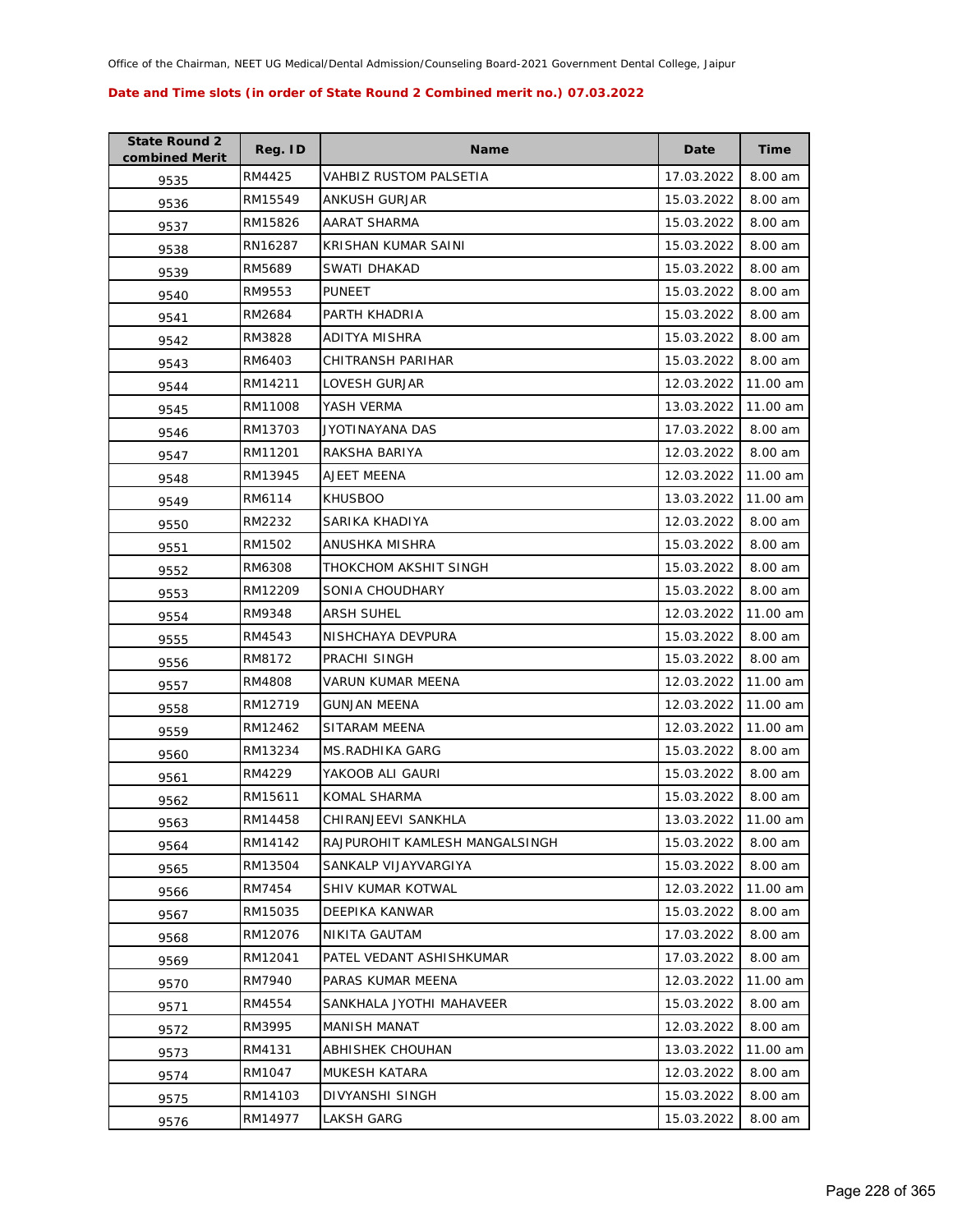| <b>State Round 2</b><br>combined Merit | Reg. ID | <b>Name</b>                        | Date       | <b>Time</b> |
|----------------------------------------|---------|------------------------------------|------------|-------------|
| 9577                                   | RM9869  | DHARAMTHOK ABHISHEK GAJANAN        | 17.03.2022 | 8.00 am     |
| 9578                                   | RM2700  | <b>NEETU</b>                       | 13.03.2022 | 11.00 am    |
| 9579                                   | RM4488  | MITI BHARDWAJ                      | 15.03.2022 | 8.00 am     |
| 9580                                   | RM14021 | <b>MANISHA MEENA</b>               | 12.03.2022 | 11.00 am    |
| 9581                                   | RM9420  | KHUSHI AGARWAL                     | 15.03.2022 | 8.00 am     |
| 9582                                   | RM7611  | VIKASH SATTAVAN                    | 12.03.2022 | 11.00 am    |
| 9583                                   | RM10146 | <b>DIVYA DHANKHAR</b>              | 15.03.2022 | 8.00 am     |
| 9584                                   | RM9890  | ANUSHKA CHOUDHARY                  | 15.03.2022 | 8.00 am     |
| 9585                                   | RM14232 | ADITI SAMERIA                      | 13.03.2022 | 11.00 am    |
| 9586                                   | RM14135 | DEEKSHITH MOHAN                    | 17.03.2022 | 8.00 am     |
| 9587                                   | RM6876  | SAHIL GUPTA                        | 15.03.2022 | 8.00 am     |
| 9588                                   | RM15554 | SIDHARATH JANGIR                   | 15.03.2022 | 8.00 am     |
| 9589                                   | RN16214 | KHUSHI BARUPAL                     | 13.03.2022 | 11.00 am    |
| 9590                                   | RM13558 | <b>SAPNA SAHNI</b>                 | 15.03.2022 | 8.00 am     |
| 9591                                   | RM10114 | PARTH PAREEK                       | 15.03.2022 | 8.00 am     |
| 9592                                   | RM12823 | HIMANSHU KUMAR MEENA               | 12.03.2022 | 11.00 am    |
| 9593                                   | RM8337  | HIMANSHU GARASIYA                  | 12.03.2022 | 8.00 am     |
| 9594                                   | RM15275 | UBAID AHMAD RESHI                  | 17.03.2022 | 8.00 am     |
| 9595                                   | RM4790  | PRAVEEN JUNAWA                     | 15.03.2022 | 8.00 am     |
| 9596                                   | RM1501  | <b>HEMANGINI ROAT</b>              | 12.03.2022 | 8.00 am     |
| 9597                                   | RM15659 | UJJWAL SHARMA                      | 15.03.2022 | 8.00 am     |
| 9598                                   | RM11854 | KUMKUM TANWAR                      | 15.03.2022 | 8.00 am     |
| 9599                                   | RM14375 | STUTI DANGAYACH                    | 15.03.2022 | 8.00 am     |
| 9600                                   | RM13427 | KAVITA GURJAR                      | 12.03.2022 | 11.00 am    |
| 9601                                   | RM10183 | SHALINI KHANGAR                    | 13.03.2022 | 11.00 am    |
| 9602                                   | RM14878 | <b>MADHURI BUNDEL</b>              | 13.03.2022 | 11.00 am    |
| 9603                                   | RM4809  | <b>MANVI MEENA</b>                 | 12.03.2022 | 11.00 am    |
| 9604                                   | RM14050 | <b>SHAGUN PAREEK</b>               | 15.03.2022 | 8.00 am     |
| 9605                                   | RN16028 | RAJENDRA BISHNOI                   | 15.03.2022 | 8.00 am     |
| 9606                                   | RM11826 | HEMLATA                            | 13.03.2022 | 11.00 am    |
| 9607                                   | RM2575  | SIMRANJEET KOCHAR                  | 15.03.2022 | 8.00 am     |
| 9608                                   | RM2641  | PREKSHA BAPNA                      | 15.03.2022 | 8.00 am     |
| 9609                                   | RM2287  | PANKAJ GARWA                       | 13.03.2022 | 11.00 am    |
| 9610                                   | RM4105  | <b>DIMPLE SONI</b>                 | 15.03.2022 | 8.00 am     |
| 9611                                   | RM9836  | SHRESTH CHAUDHARY                  | 15.03.2022 | 8.00 am     |
| 9612                                   | RM11964 | <b>ASHA MEENA</b>                  | 12.03.2022 | 11.00 am    |
| 9613                                   | RM12924 | PRAGATI SAINI                      | 15.03.2022 | 8.00 am     |
| 9614                                   | RM13682 | CHOUHAN ZAINAB BANO MOHAMMAD JAFAR | 15.03.2022 | 8.00 am     |
| 9615                                   | RM4344  | SHREYESI SHARMA                    | 15.03.2022 | 8.00 am     |
| 9616                                   | RM9736  | SAHIL SINGH                        | 13.03.2022 | 11.00 am    |
| 9617                                   | RM9202  | ATUL YADAV                         | 15.03.2022 | 8.00 am     |
| 9618                                   | RM11645 | JYOTIKA MEENA                      | 12.03.2022 | 8.00 am     |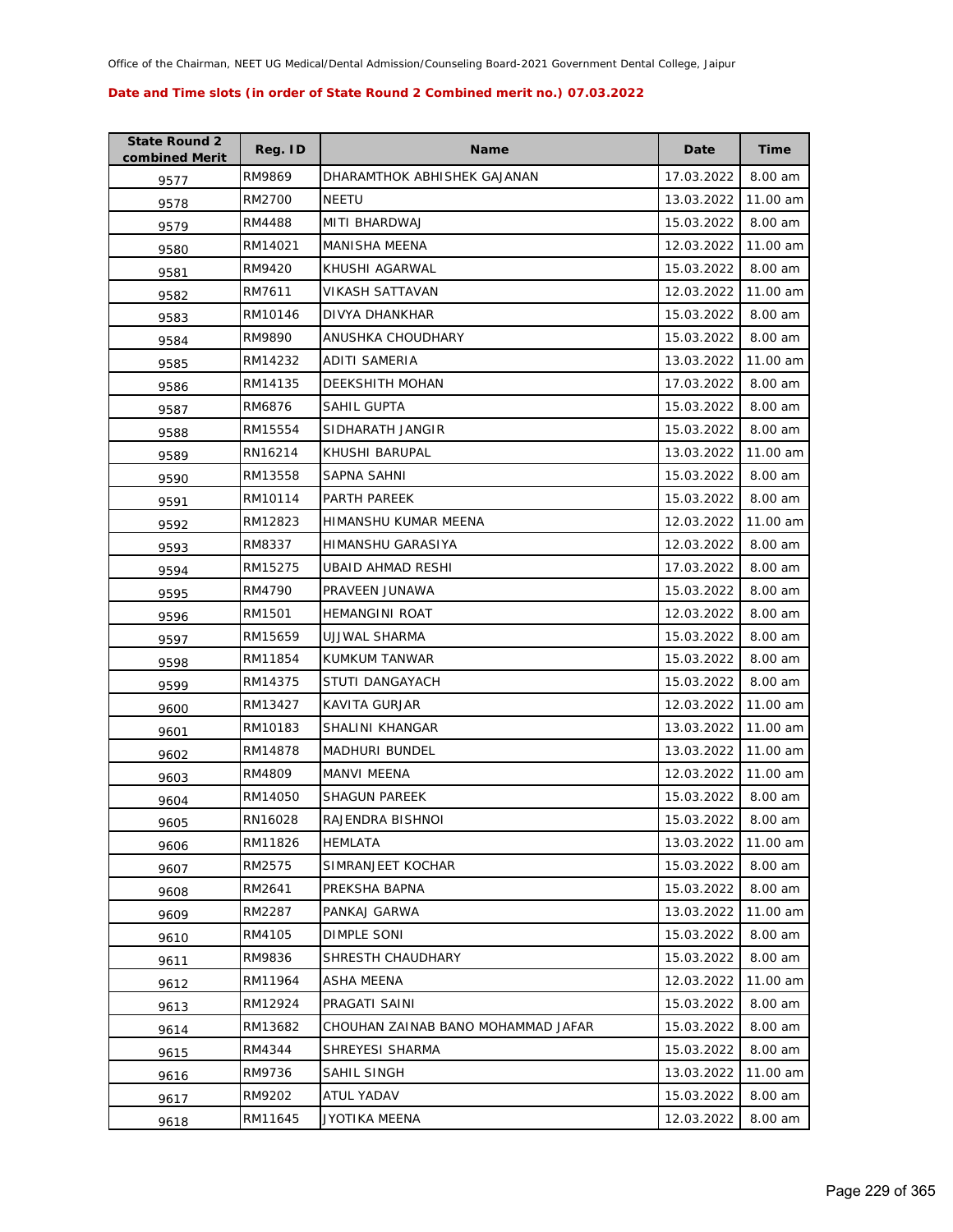| <b>State Round 2</b><br>combined Merit | Reg. ID | <b>Name</b>           | Date       | <b>Time</b> |
|----------------------------------------|---------|-----------------------|------------|-------------|
| 9619                                   | RM10580 | <b>SAKSHI BANSAL</b>  | 15.03.2022 | 8.00 am     |
| 9620                                   | RM11769 | <b>HARDIK JAIN</b>    | 15.03.2022 | 8.00 am     |
| 9621                                   | RM14877 | <b>GAUTTAM VIJAY</b>  | 13.03.2022 | 11.00 am    |
| 9622                                   | RM14321 | OZARKAR SUJAL VITTHAL | 17.03.2022 | 8.00 am     |
| 9623                                   | RM9692  | DAKSH K CHOUHAN       | 13.03.2022 | 11.00 am    |
| 9624                                   | RM15115 | NANDINI GAHLOT        | 15.03.2022 | 8.00 am     |
| 9625                                   | RM12193 | RUCHI JODAWAT KALAL   | 15.03.2022 | 8.00 am     |
| 9626                                   | RM2065  | DEVANSHI KULDEEP      | 13.03.2022 | 11.00 am    |
| 9627                                   | RM15807 | VANSHIKA JOSHI        | 15.03.2022 | 8.00 am     |
| 9628                                   | RM1950  | ANUJ KUMAR            | 13.03.2022 | 11.00 am    |
| 9629                                   | RM7187  | MUSKAN CHOATHANI      | 15.03.2022 | 8.00 am     |
| 9630                                   | RM7815  | SAMRIDDHI GUPTA       | 15.03.2022 | 8.00 am     |
| 9631                                   | RM2286  | <b>REWA SINGH</b>     | 15.03.2022 | 8.00 am     |
| 9632                                   | RM13197 | LOKESH SINGH GURJAR   | 12.03.2022 | 11.00 am    |
| 9633                                   | RM7013  | RASHI KOTHARI         | 15.03.2022 | 8.00 am     |
| 9634                                   | RM2290  | <b>DEEPAK</b>         | 13.03.2022 | 11.00 am    |
| 9635                                   | RM14463 | AISHWARYA CHOUDHARY   | 15.03.2022 | 8.00 am     |
| 9636                                   | RM15246 | AJAY BASANWAL         | 13.03.2022 | 11.00 am    |
| 9637                                   | RM7248  | JAISURIYA MITTRA      | 15.03.2022 | 8.00 am     |
| 9638                                   | RM9611  | MOHIT CHOUDHARY       | 15.03.2022 | 8.00 am     |
| 9639                                   | RM3802  | JIGYASU PARMAR        | 12.03.2022 | 8.00 am     |
| 9640                                   | RM3002  | <b>KEEMAT MEENA</b>   | 12.03.2022 | 11.00 am    |
| 9641                                   | RM2932  | SHAILINI AGGARWAL     | 15.03.2022 | 8.00 am     |
| 9642                                   | RM14063 | NEERAJ KUMAR MEENA    | 12.03.2022 | 11.00 am    |
| 9643                                   | RM3877  | GAURAV KANJOLIA       | 15.03.2022 | 8.00 am     |
| 9644                                   | RM15624 | DIPANSHA KUMAWAT      | 15.03.2022 | 8.00 am     |
| 9645                                   | RM1040  | RAVINDRA SINGH MEENA  | 12.03.2022 | 11.00 am    |
| 9646                                   | RM10517 | MAMTA                 | 13.03.2022 | 11.00 am    |
| 9647                                   | RM13108 | DIVA JOSHI            | 15.03.2022 | 8.00 am     |
| 9648                                   | RM11239 | TANU SHARMA           | 15.03.2022 | 8.00 am     |
| 9649                                   | RM3725  | VAISHALI KUMARI       | 12.03.2022 | 11.00 am    |
| 9650                                   | RM13833 | POOJA KUMARI          | 13.03.2022 | 11.00 am    |
| 9651                                   | RM14982 | CHIQUITA JAIN         | 17.03.2022 | 8.00 am     |
| 9652                                   | RM8144  | REEJUL RAJ            | 17.03.2022 | 8.00 am     |
| 9653                                   | RM7223  | SNIGDHA VERMA         | 17.03.2022 | 8.00 am     |
| 9654                                   | RM4466  | AJAY SOLANKI          | 13.03.2022 | 11.00 am    |
| 9655                                   | RM3677  | DURGESH BHUSHAN       | 13.03.2022 | 11.00 am    |
| 9656                                   | RN16377 | PRAVEENA              | 15.03.2022 | 8.00 am     |
| 9657                                   | RM3967  | PRITHVI RAJ GAUR      | 17.03.2022 | 8.00 am     |
| 9658                                   | RM15211 | ABHAY SHARMA          | 15.03.2022 | 8.00 am     |
| 9659                                   | RM7713  | <b>UDAY JAIN</b>      | 15.03.2022 | 8.00 am     |
| 9660                                   | RM10888 | TISHA GOYAL           | 15.03.2022 | 8.00 am     |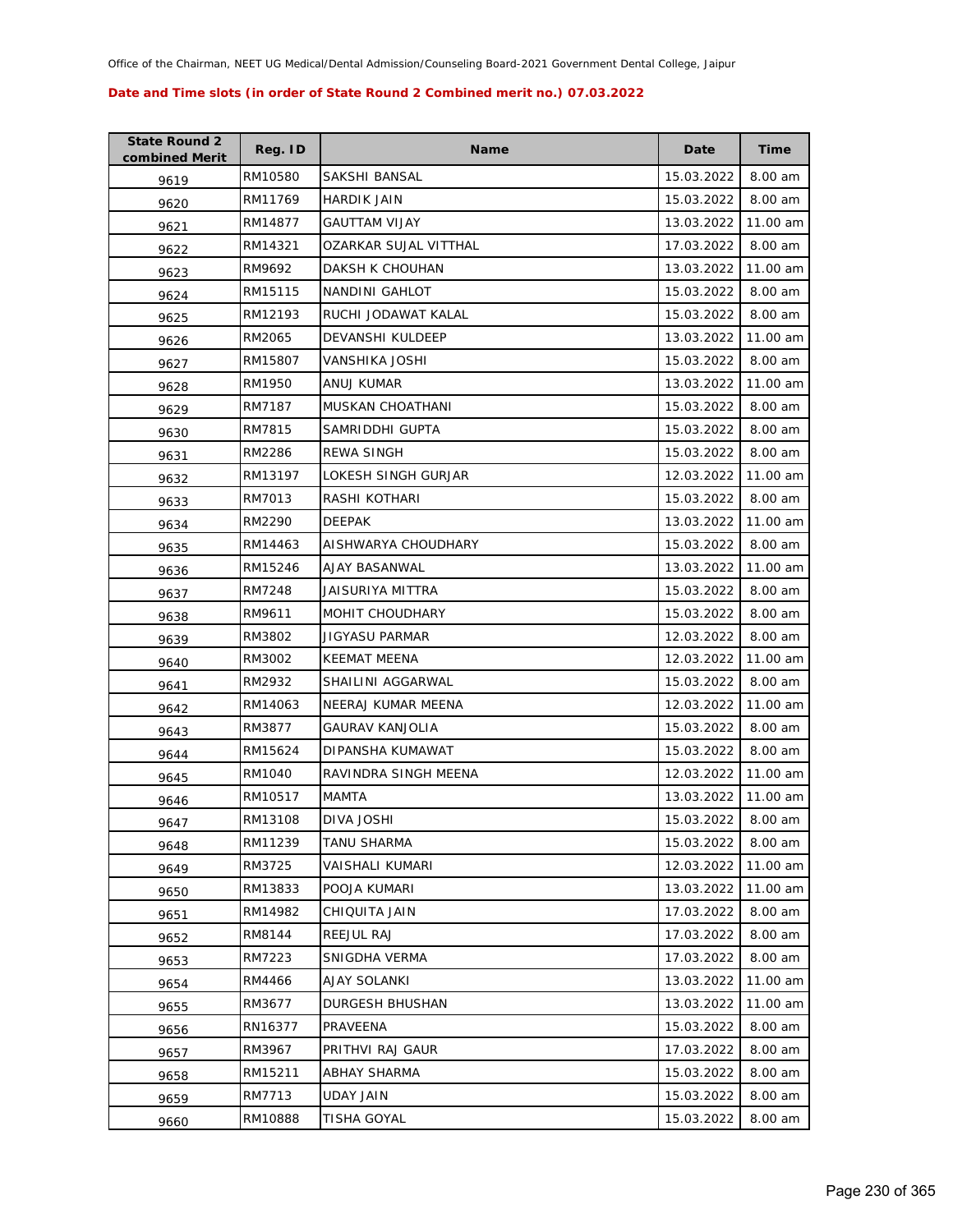| <b>State Round 2</b><br>combined Merit | Reg. ID | <b>Name</b>               | Date       | <b>Time</b> |
|----------------------------------------|---------|---------------------------|------------|-------------|
| 9661                                   | RM14833 | SURENDRA KUMAR PARSOYA    | 13.03.2022 | 11.00 am    |
| 9662                                   | RM4276  | POOJA P J                 | 17.03.2022 | 8.00 am     |
| 9663                                   | RM15658 | BHARAT RAM MEENA          | 12.03.2022 | 11.00 am    |
| 9664                                   | RM8464  | AMISHA NANIWAL            | 15.03.2022 | 8.00 am     |
| 9665                                   | RM10229 | GITIKA SAHARAN            | 15.03.2022 | 8.00 am     |
| 9666                                   | RM8134  | RAMAWTAR MEENA            | 12.03.2022 | 11.00 am    |
| 9667                                   | RM9261  | SAKSHI AGRAWAL            | 15.03.2022 | 8.00 am     |
| 9668                                   | RM5020  | RAJESH AHARI              | 12.03.2022 | 8.00 am     |
| 9669                                   | RM9970  | KHUSHBU MEENA             | 12.03.2022 | 11.00 am    |
| 9670                                   | RM7686  | SRISHTI KOHLI             | 15.03.2022 | 8.00 am     |
| 9671                                   | RM11678 | YASHASVI SARASWAT SAMANT  | 15.03.2022 | 8.00 am     |
| 9672                                   | RM8720  | DEVANSH JATOLIA           | 13.03.2022 | 11.00 am    |
| 9673                                   | RM4529  | YADAV SHIVAM CHITRASEN    | 17.03.2022 | 8.00 am     |
| 9674                                   | RM11651 | AVIRAL BHATI              | 13.03.2022 | 11.00 am    |
| 9675                                   | RM2418  | SAYANTANA BANERJEE        | 15.03.2022 | 8.00 am     |
| 9676                                   | RM8605  | LAKSHYA SONI              | 15.03.2022 | 8.00 am     |
| 9677                                   | RM9496  | KAVITA KUMARI             | 15.03.2022 | 8.00 am     |
| 9678                                   | RM10654 | MANISHA DHAKA             | 15.03.2022 | 8.00 am     |
| 9679                                   | RM13347 | SHRUTI MALVIYA            | 15.03.2022 | 8.00 am     |
| 9680                                   | RM5550  | AMAN SHARMA               | 15.03.2022 | 8.00 am     |
| 9681                                   | RM1542  | KANIKA GUPTA              | 15.03.2022 | 8.00 am     |
| 9682                                   | RM11360 | VISHAL                    | 12.03.2022 | 11.00 am    |
| 9683                                   | RM1163  | FIZA KHAN                 | 15.03.2022 | 8.00 am     |
| 9684                                   | RM10664 | PEER CHANDRA              | 13.03.2022 | 11.00 am    |
| 9685                                   | RM2297  | AJAY CHOUDHARY            | 15.03.2022 | 8.00 am     |
| 9686                                   | RM8718  | <b>MANKESH MEENA</b>      | 12.03.2022 | 11.00 am    |
| 9687                                   | RM15481 | KAPIL BAIRWA              | 13.03.2022 | 11.00 am    |
| 9688                                   | RM7723  | CHARU KHAJOTIA            | 13.03.2022 | 11.00 am    |
| 9689                                   | RM3670  | <b>GOPAL MEENA</b>        | 12.03.2022 | 8.00 am     |
| 9690                                   | RM6361  | ALINA DAUDI               | 15.03.2022 | 8.00 am     |
| 9691                                   | RN16225 | SANDEEP KUMAR             | 15.03.2022 | 8.00 am     |
| 9692                                   | RM11079 | MONIKA SHARMA             | 15.03.2022 | 8.00 am     |
| 9693                                   | RM13374 | MANVITA KRISHNA KANUPARTI | 17.03.2022 | 8.00 am     |
| 9694                                   | RM5728  | RINKU KUMAR KHICHI        | 13.03.2022 | 11.00 am    |
| 9695                                   | RM2537  | <b>KALPNA RAWAL</b>       | 13.03.2022 | 11.00 am    |
| 9696                                   | RM5035  | MAHESH KUMAR MEENA        | 12.03.2022 | 11.00 am    |
| 9697                                   | RM7326  | ADITI JYOTSANA MEHTA      | 15.03.2022 | 8.00 am     |
| 9698                                   | RM15343 | <b>VARUN SHARMA</b>       | 15.03.2022 | 8.00 am     |
| 9699                                   | RN16567 | <b>GANESH KUMAR</b>       | 13.03.2022 | 11.00 am    |
| 9700                                   | RM13919 | NEERAJ CHARPOTA           | 12.03.2022 | 8.00 am     |
| 9701                                   | RM3795  | <b>CHETNA DEVI</b>        | 17.03.2022 | 8.00 am     |
| 9702                                   | RM14859 | GULSHAN KUMAR JATAV       | 13.03.2022 | 11.00 am    |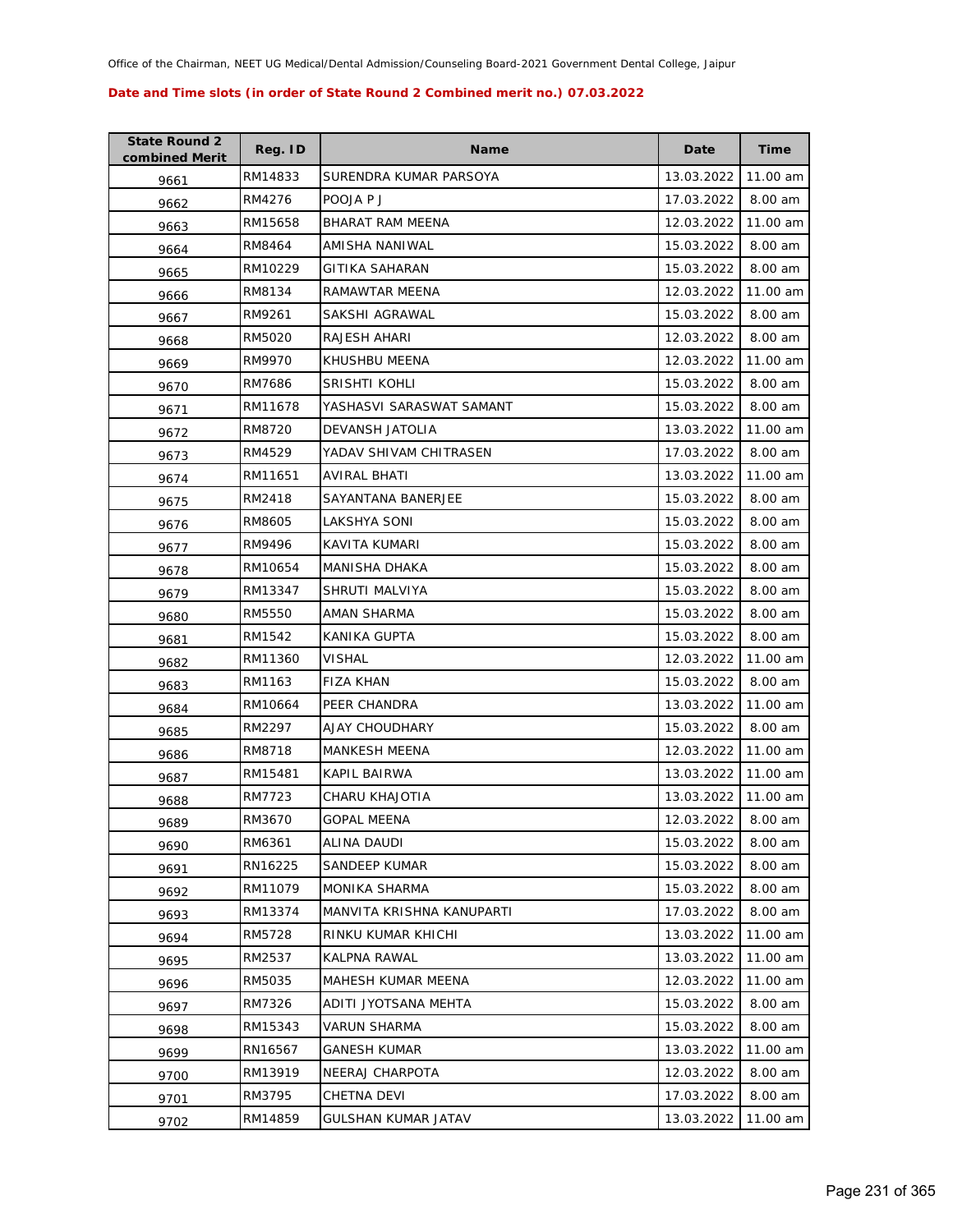| <b>State Round 2</b><br>combined Merit | Reg. ID | <b>Name</b>                 | Date       | <b>Time</b> |
|----------------------------------------|---------|-----------------------------|------------|-------------|
| 9703                                   | RM4871  | NISHITA JANGID              | 15.03.2022 | 8.00 am     |
| 9704                                   | RM9466  | DAYAKANT MAURYA             | 13.03.2022 | 11.00 am    |
| 9705                                   | RM10301 | SARTHAK GUPTA               | 17.03.2022 | 8.00 am     |
| 9706                                   | RM9484  | POOJA DOCHANIA              | 13.03.2022 | 11.00 am    |
| 9707                                   | RM6202  | SONIYA MEENA                | 12.03.2022 | 11.00 am    |
| 9708                                   | RM1539  | <b>MAHESH CHOUDHARY</b>     | 15.03.2022 | 8.00 am     |
| 9709                                   | RM6431  | ADITYA SWAMI                | 15.03.2022 | 8.00 am     |
| 9710                                   | RM11525 | RAVINDRA SINGH MEENA        | 12.03.2022 | 11.00 am    |
| 9711                                   | RM12759 | RAHUL KUMAR KHATIK          | 13.03.2022 | 11.00 am    |
| 9712                                   | RM10463 | AKSHITA KHARE               | 15.03.2022 | 8.00 am     |
| 9713                                   | RM11787 | SAKSHI SAGAR                | 13.03.2022 | 11.00 am    |
| 9714                                   | RM13400 | MOHAMMED ZAID               | 15.03.2022 | 8.00 am     |
| 9715                                   | RM7085  | RISHIKA KALANTRI            | 15.03.2022 | 8.00 am     |
| 9716                                   | RM7558  | AYUSHI BORA                 | 17.03.2022 | 8.00 am     |
| 9717                                   | RM6884  | TARA CHAND MEENA            | 12.03.2022 | 11.00 am    |
| 9718                                   | RN16235 | AKSHAT KUMAR GUPTA          | 17.03.2022 | 8.00 am     |
| 9719                                   | RM11104 | <b>GAJENDRA KUMAR MEENA</b> | 12.03.2022 | 11.00 am    |
| 9720                                   | RN15937 | KISHOR CHOUDHARY            | 15.03.2022 | 8.00 am     |
| 9721                                   | RM7360  | HITESH PIPALWA              | 15.03.2022 | 8.00 am     |
| 9722                                   | RM13212 | KRATIK CHATURVEDI           | 15.03.2022 | 8.00 am     |
| 9723                                   | RM8802  | <b>MANSI MADAAN</b>         | 17.03.2022 | 8.00 am     |
| 9724                                   | RM12863 | <b>KETAN CHOUDHARY</b>      | 17.03.2022 | 8.00 am     |
| 9725                                   | RM2995  | SUZAN PADARSHI              | 17.03.2022 | 8.00 am     |
| 9726                                   | RM11632 | SUMAIYA SAYYAD              | 15.03.2022 | 8.00 am     |
| 9727                                   | RM13112 | SIDDHESH RATNAKAR MANGATE   | 15.03.2022 | 8.00 am     |
| 9728                                   | RM10040 | NILESH PRAJAPAT             | 15.03.2022 | 8.00 am     |
| 9729                                   | RM12004 | LAXMI MEENA                 | 12.03.2022 | 11.00 am    |
| 9730                                   | RM3271  | HITANSHI CHOUDHARY          | 15.03.2022 | 8.00 am     |
| 9731                                   | RM12958 | SACHIN KUMAR TIMAN          | 13.03.2022 | 11.00 am    |
| 9732                                   | RM12774 | CHARVI CHOUDHARY            | 15.03.2022 | 8.00 am     |
| 9733                                   | RM2490  | HARSHA MAIDA                | 12.03.2022 | 8.00 am     |
| 9734                                   | RM1529  | RACHIT GHINTALA             | 15.03.2022 | 8.00 am     |
| 9735                                   | RM14954 | ANJALI MEGHWAL              | 13.03.2022 | 11.00 am    |
| 9736                                   | RM11362 | <b>VIKAS SHARMA</b>         | 15.03.2022 | 8.00 am     |
| 9737                                   | RM12931 | MEWADA PARTH JAGDISH        | 15.03.2022 | 8.00 am     |
| 9738                                   | RM12583 | <b>MUKESH KUMAR</b>         | 15.03.2022 | 8.00 am     |
| 9739                                   | RM10811 | ADITI MUNDOTIYA             | 13.03.2022 | 11.00 am    |
| 9740                                   | RM10745 | JAGMAL SINGH                | 15.03.2022 | 8.00 am     |
| 9741                                   | RM11923 | HIMANSHU CHOUDHARY          | 15.03.2022 | 8.00 am     |
| 9742                                   | RM14402 | SUDIPTO MANDAL              | 17.03.2022 | 8.00 am     |
| 9743                                   | RM12818 | KHUSHAL YADAV               | 13.03.2022 | 11.00 am    |
| 9744                                   | RM5341  | AVANI MEENA                 | 12.03.2022 | 8.00 am     |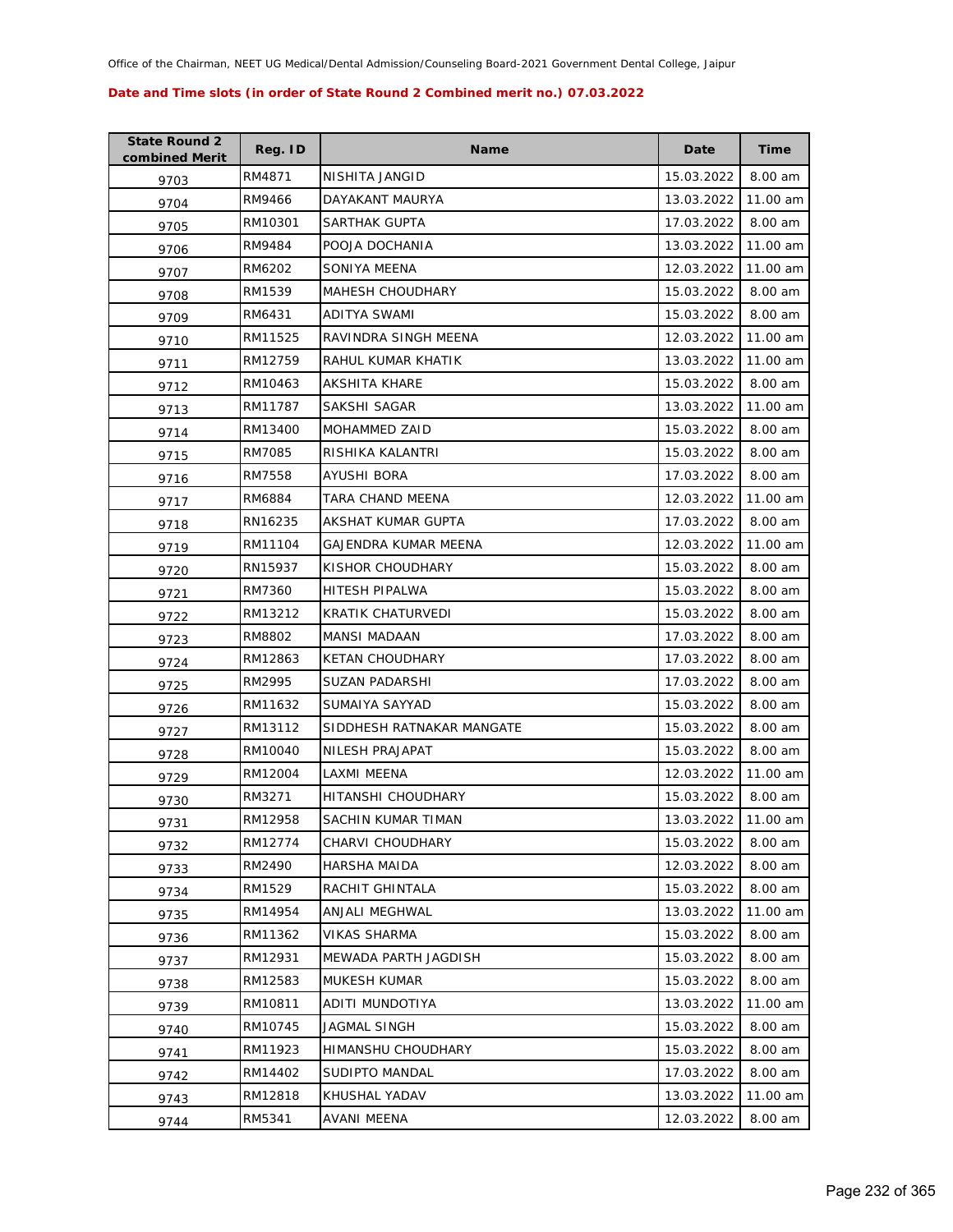| <b>State Round 2</b><br>combined Merit | Reg. ID | <b>Name</b>             | Date       | <b>Time</b> |
|----------------------------------------|---------|-------------------------|------------|-------------|
| 9745                                   | RM4033  | <b>AJAY TYAGI</b>       | 17.03.2022 | 8.00 am     |
| 9746                                   | RM15331 | PRIYA UMARWAL           | 13.03.2022 | 11.00 am    |
| 9747                                   | RM14663 | KIRTI                   | 17.03.2022 | 8.00 am     |
| 9748                                   | RM13630 | <b>BALA KUMARI</b>      | 15.03.2022 | 8.00 am     |
| 9749                                   | RM12664 | AYUSHI SHARMA           | 15.03.2022 | 8.00 am     |
| 9750                                   | RM9208  | <b>CHANDNI MINA</b>     | 12.03.2022 | 11.00 am    |
| 9751                                   | RM7346  | NISHITA BADGOTI         | 12.03.2022 | 11.00 am    |
| 9752                                   | RM12605 | PINKI HAMBER            | 15.03.2022 | 8.00 am     |
| 9753                                   | RM11994 | SHIPRA BHASKAR          | 13.03.2022 | 11.00 am    |
| 9754                                   | RM15502 | AASTHA MAHESHWARI       | 15.03.2022 | 8.00 am     |
| 9755                                   | RM1385  | MS. PRIYA MEENA         | 12.03.2022 | 11.00 am    |
| 9756                                   | RM11720 | YASH VERMA              | 13.03.2022 | 11.00 am    |
| 9757                                   | RM9489  | AMEESHA KHADIYA         | 12.03.2022 | 8.00 am     |
| 9758                                   | RM2080  | <b>MOHIT PARASHAR</b>   | 15.03.2022 | 8.00 am     |
| 9759                                   | RM11041 | <b>ROHAN</b>            | 15.03.2022 | 8.00 am     |
| 9760                                   | RM8927  | SANYA SINGH             | 17.03.2022 | 8.00 am     |
| 9761                                   | RM12316 | SAUMYA GAUR             | 15.03.2022 | 8.00 am     |
| 9762                                   | RM7822  | SUNIL KALIRAWANA        | 15.03.2022 | 8.00 am     |
| 9763                                   | RM13098 | RITIKA AGARWAL          | 15.03.2022 | 8.00 am     |
| 9764                                   | RM3319  | <b>MOULLIK PACHORI</b>  | 13.03.2022 | 11.00 am    |
| 9765                                   | RM13808 | MANISHA BAKOLIA         | 13.03.2022 | 11.00 am    |
| 9766                                   | RM15158 | <b>BHARAT</b>           | 17.03.2022 | 8.00 am     |
| 9767                                   | RM15751 | ABHAYJEET SINGH         | 17.03.2022 | 8.00 am     |
| 9768                                   | RM5252  | <b>GURPREET SINGH</b>   | 13.03.2022 | 11.00 am    |
| 9769                                   | RM10243 | VIKASH KUMAR            | 12.03.2022 | 11.00 am    |
| 9770                                   | RM1990  | <b>SRUJAL</b>           | 17.03.2022 | 8.00 am     |
| 9771                                   | RM4505  | GORAS MEENA             | 12.03.2022 | 11.00 am    |
| 9772                                   | RM1366  | <b>ANKIT SHARMA</b>     | 15.03.2022 | 8.00 am     |
| 9773                                   | RM14828 | <b>DEEPESH KANWAR</b>   | 15.03.2022 | 8.00 am     |
| 9774                                   | RM11771 | <b>SUMITRA</b>          | 15.03.2022 | 8.00 am     |
| 9775                                   | RM15400 | SUDHANSHU RATHORE       | 15.03.2022 | 8.00 am     |
| 9776                                   | RM3608  | AALIYA PARVEEN          | 15.03.2022 | 8.00 am     |
| 9777                                   | RN16389 | MAHESH KUMAR MEENA      | 12.03.2022 | 11.00 am    |
| 9778                                   | RM13236 | <b>VAISHALI REGAR</b>   | 13.03.2022 | 11.00 am    |
| 9779                                   | RM14308 | KHUSHI RATHORE          | 15.03.2022 | 8.00 am     |
| 9780                                   | RM10504 | YESWIN MEENA            | 12.03.2022 | 11.00 am    |
| 9781                                   | RM10762 | PRADHUMAN KUMAR GOSWAMI | 15.03.2022 | 8.00 am     |
| 9782                                   | RM4522  | KHUSHI GOTHWAL          | 13.03.2022 | 11.00 am    |
| 9783                                   | RM5112  | NIPUNAH SHARMA          | 15.03.2022 | 8.00 am     |
| 9784                                   | RM11623 | KANIKA YADAV            | 15.03.2022 | 8.00 am     |
| 9785                                   | RM1065  | VISHAL MAHAWAT          | 13.03.2022 | 11.00 am    |
| 9786                                   | RM1941  | DILEEP SINGH MEENA      | 12.03.2022 | 11.00 am    |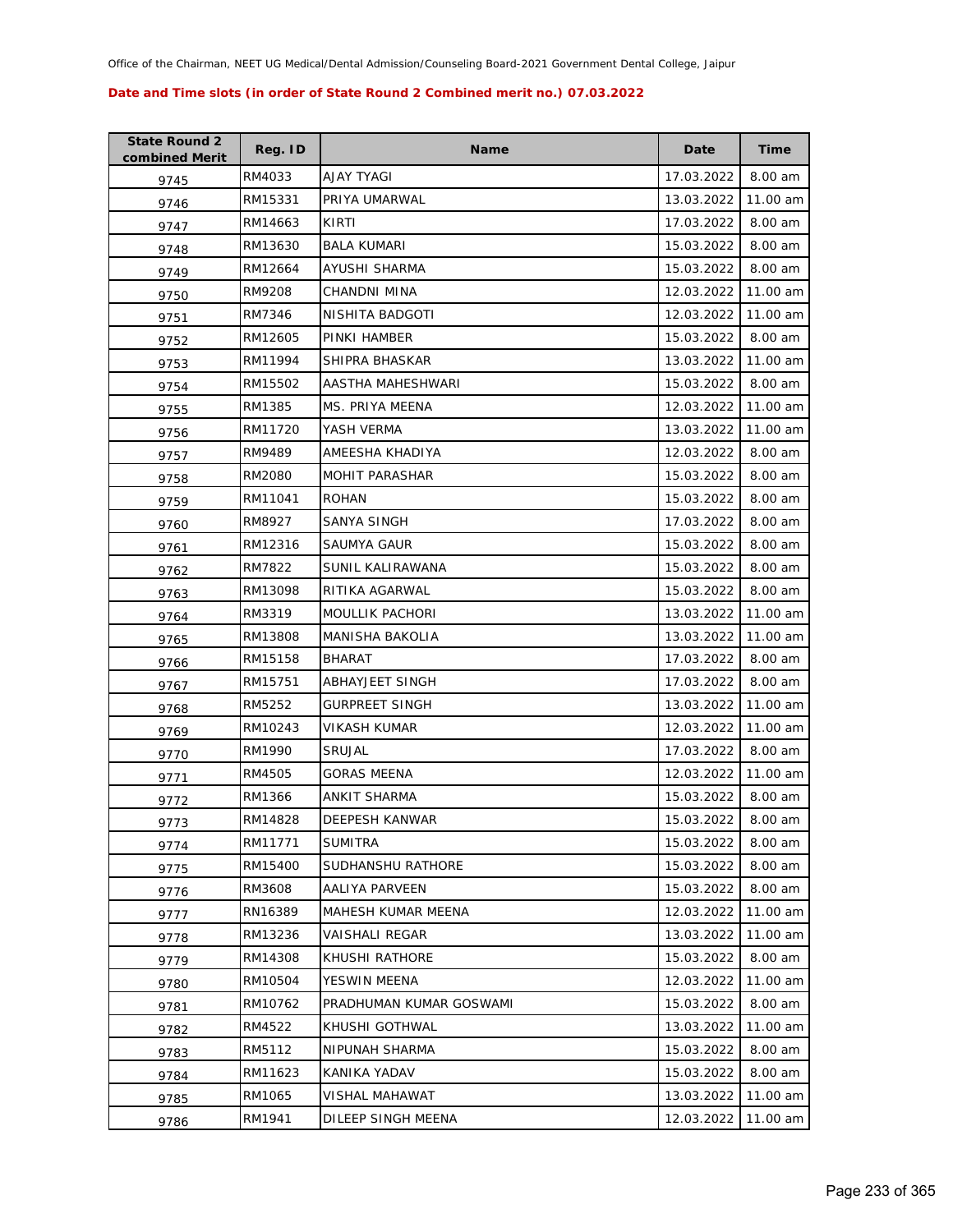| <b>State Round 2</b><br>combined Merit | Reg. ID | <b>Name</b>                  | Date       | <b>Time</b> |
|----------------------------------------|---------|------------------------------|------------|-------------|
| 9787                                   | RM11192 | SACHIN BIKAL                 | 12.03.2022 | 11.00 am    |
| 9788                                   | RM15118 | KHUSHI MEENA                 | 12.03.2022 | 11.00 am    |
| 9789                                   | RM14779 | GUNJAN                       | 15.03.2022 | 8.00 am     |
| 9790                                   | RM5140  | KALPANA KUMARI NINAMA        | 12.03.2022 | 8.00 am     |
| 9791                                   | RM10892 | VISHAL AHARI                 | 12.03.2022 | 8.00 am     |
| 9792                                   | RM8446  | <b>VINAY RAR</b>             | 15.03.2022 | 8.00 am     |
| 9793                                   | RM12506 | <b>ANUSHKA UPPAL</b>         | 17.03.2022 | 8.00 am     |
| 9794                                   | RM6408  | SAKSHI RAMAN                 | 13.03.2022 | 11.00 am    |
| 9795                                   | RM8097  | SAPNA MEHTA                  | 17.03.2022 | 8.00 am     |
| 9796                                   | RM14726 | RINKI MALI                   | 15.03.2022 | 8.00 am     |
| 9797                                   | RM3013  | PRAKASH MEENA                | 12.03.2022 | 8.00 am     |
| 9798                                   | RN16334 | JANI KHUSH                   | 17.03.2022 | 8.00 am     |
| 9799                                   | RM6518  | SAURABH MANGAL               | 13.03.2022 | 11.00 am    |
| 9800                                   | RM14305 | JAIN VANDAN MAHAVIR          | 17.03.2022 | 8.00 am     |
| 9801                                   | RM14971 | BERAVAT PARTH VIRENDRASINH   | 17.03.2022 | 8.00 am     |
| 9802                                   | RM5886  | SHIPRA VERMA                 | 17.03.2022 | 8.00 am     |
| 9803                                   | RM9698  | GAURANSHI GOYAL              | 15.03.2022 | 8.00 am     |
| 9804                                   | RM13223 | JAANSI KATARIA               | 13.03.2022 | 11.00 am    |
| 9805                                   | RM10875 | KIRAN MEENA                  | 12.03.2022 | 11.00 am    |
| 9806                                   | RM7503  | SHAMBHAVI                    | 17.03.2022 | 8.00 am     |
| 9807                                   | RM12665 | YAKSHITA SINGH               | 15.03.2022 | 8.00 am     |
| 9808                                   | RM14325 | <b>GAURI THUKRAL</b>         | 17.03.2022 | 8.00 am     |
| 9809                                   | RM4387  | TANUSHREE LADDHA             | 15.03.2022 | 8.00 am     |
| 9810                                   | RM4258  | <b>KSHITIJ KUMAR</b>         | 13.03.2022 | 11.00 am    |
| 9811                                   | RM4714  | PRAMUDIT SHARMA              | 15.03.2022 | 8.00 am     |
| 9812                                   | RM15434 | GADDALA AISHWARYA            | 17.03.2022 | 8.00 am     |
| 9813                                   | RM13453 | RANJANA DENDOR               | 12.03.2022 | 8.00 am     |
| 9814                                   | RM13773 | PRERNA KATHIL                | 17.03.2022 | 8.00 am     |
| 9815                                   | RM15195 | <b>KHUSHBOO</b>              | 17.03.2022 | 8.00 am     |
| 9816                                   | RM11186 | <b>ISHA JANGIR</b>           | 15.03.2022 | 8.00 am     |
| 9817                                   | RM2308  | LAKSHIT DAMOR                | 12.03.2022 | 8.00 am     |
| 9818                                   | RM15167 | <b>ISHIKA MEENA</b>          | 12.03.2022 | 11.00 am    |
| 9819                                   | RM1057  | SANIYA KHAN                  | 15.03.2022 | 8.00 am     |
| 9820                                   | RM10787 | PRIYA GOYAL                  | 17.03.2022 | 8.00 am     |
| 9821                                   | RM13037 | CHAUDHRI HIMANSHU ISHVARBHAI | 17.03.2022 | 8.00 am     |
| 9822                                   | RM14137 | SHREENIDHI CHANDAIL          | 17.03.2022 | 8.00 am     |
| 9823                                   | RM8098  | MEHAK GUPTA                  | 17.03.2022 | 8.00 am     |
| 9824                                   | RM5770  | KUSUM NAINWAYAN              | 13.03.2022 | 11.00 am    |
| 9825                                   | RM9245  | NISHANT GARG                 | 15.03.2022 | 8.00 am     |
| 9826                                   | RM15448 | DIYA JAIN                    | 15.03.2022 | 8.00 am     |
| 9827                                   | RM2092  | NISHITA YADAV                | 15.03.2022 | 8.00 am     |
| 9828                                   | RM14078 | <b>GAURAV SHARMA</b>         | 15.03.2022 | 8.00 am     |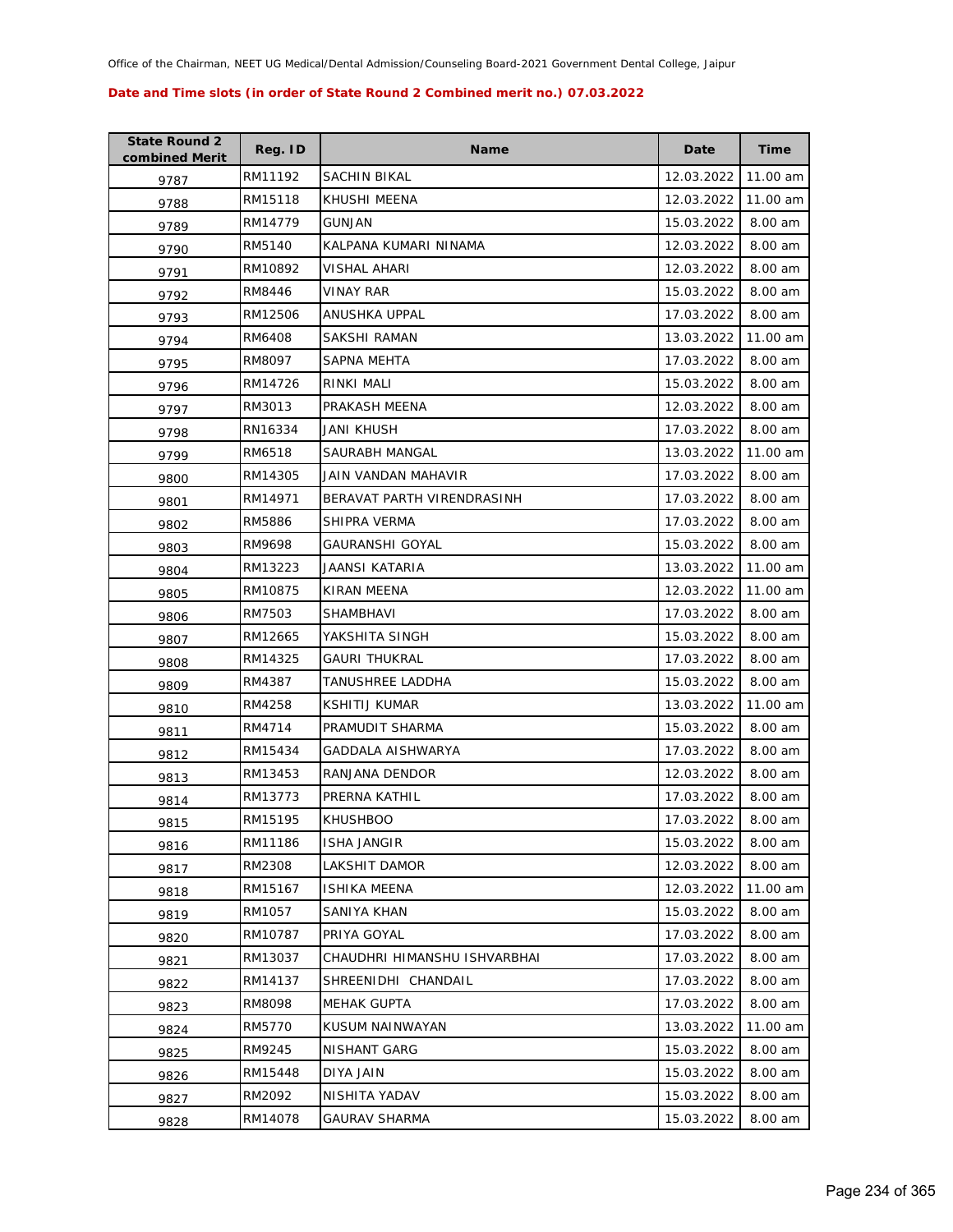| <b>State Round 2</b><br>combined Merit | Reg. ID | <b>Name</b>                 | Date       | Time     |
|----------------------------------------|---------|-----------------------------|------------|----------|
| 9829                                   | RM15428 | <b>REEV JEENWAL</b>         | 13.03.2022 | 11.00 am |
| 9830                                   | RM4097  | SAMEER KHAN                 | 15.03.2022 | 8.00 am  |
| 9831                                   | RM4562  | KRISHAN PAL SINGH SHEKHAWAT | 15.03.2022 | 8.00 am  |
| 9832                                   | RM15449 | <b>MANU SHARMA</b>          | 15.03.2022 | 8.00 am  |
| 9833                                   | RM6043  | GEETANJALI SAHA             | 17.03.2022 | 8.00 am  |
| 9834                                   | RM12564 | NEHA SAINI                  | 15.03.2022 | 8.00 am  |
| 9835                                   | RM1817  | JITENDRA MEENA              | 12.03.2022 | 11.00 am |
| 9836                                   | RM9541  | VIKASH KUMAR                | 12.03.2022 | 8.00 am  |
| 9837                                   | RM4979  | MAHESH KUMAR MEENA          | 12.03.2022 | 8.00 am  |
| 9838                                   | RM5531  | TYEBA SIDDIQUI              | 15.03.2022 | 8.00 am  |
| 9839                                   | RN16356 | HIMANSHI RATHOD             | 17.03.2022 | 8.00 am  |
| 9840                                   | RM7016  | PRIYANK PALIWAL             | 15.03.2022 | 8.00 am  |
| 9841                                   | RM11369 | SHIVANI SHUKLA              | 15.03.2022 | 8.00 am  |
| 9842                                   | RM12836 | DEV GUPTA                   | 15.03.2022 | 8.00 am  |
| 9843                                   | RM9274  | <b>REVIKA</b>               | 13.03.2022 | 11.00 am |
| 9844                                   | RM8045  | <b>MINTU SAINI</b>          | 15.03.2022 | 8.00 am  |
| 9845                                   | RM12426 | SHAH NAIYA ROHIT            | 17.03.2022 | 8.00 am  |
| 9846                                   | RM12698 | ANUJ BOHRA                  | 15.03.2022 | 8.00 am  |
| 9847                                   | RM8632  | YOGENDRA TIWARI             | 17.03.2022 | 8.00 am  |
| 9848                                   | RM8657  | KEERTI MEENA                | 12.03.2022 | 11.00 am |
| 9849                                   | RM15149 | ANANTAA GOKHE               | 17.03.2022 | 8.00 am  |
| 9850                                   | RM10351 | SIMRAN SHARMA               | 15.03.2022 | 8.00 am  |
| 9851                                   | RM1803  | RAJORIA NIKHIL DEEPAK       | 17.03.2022 | 8.00 am  |
| 9852                                   | RM7666  | OJAS DEEGWAL                | 13.03.2022 | 11.00 am |
| 9853                                   | RM11959 | GARIMA                      | 17.03.2022 | 8.00 am  |
| 9854                                   | RM8851  | <b>BRIJESH PARMAR</b>       | 12.03.2022 | 8.00 am  |
| 9855                                   | RM10360 | KOMAL CHOPRA                | 15.03.2022 | 8.00 am  |
| 9856                                   | RM14983 | KALPANA MEENA               | 12.03.2022 | 11.00 am |
| 9857                                   | RM13487 | <b>BINU SANKRITYA</b>       | 15.03.2022 | 8.00 am  |
| 9858                                   | RM12704 | SUMIT KUMAR MEENA           | 12.03.2022 | 11.00 am |
| 9859                                   | RM10882 | JAYESH CHANDRASHEKHAR GUJAR | 17.03.2022 | 8.00 am  |
| 9860                                   | RM13411 | SEEMA MEENA                 | 12.03.2022 | 11.00 am |
| 9861                                   | RM14900 | KUNAL SHARMA                | 15.03.2022 | 8.00 am  |
| 9862                                   | RM10690 | VAIBHAVI YADAV              | 15.03.2022 | 8.00 am  |
| 9863                                   | RM15455 | VISHAL MEHRA                | 13.03.2022 | 11.00 am |
| 9864                                   | RM14189 | <b>GAYATRI SETHI</b>        | 17.03.2022 | 8.00 am  |
| 9865                                   | RM1693  | DIVYA MINA                  | 12.03.2022 | 11.00 am |
| 9866                                   | RM14246 | PRIYANSHU JUNDIA            | 12.03.2022 | 11.00 am |
| 9867                                   | RM10599 | SANJAY NINAMA               | 12.03.2022 | 8.00 am  |
| 9868                                   | RM1268  | RITU CHOUDHARY              | 15.03.2022 | 8.00 am  |
| 9869                                   | RM6618  | ANKITA                      | 13.03.2022 | 11.00 am |
| 9870                                   | RM15803 | ANJALI KUMARI               | 17.03.2022 | 8.00 am  |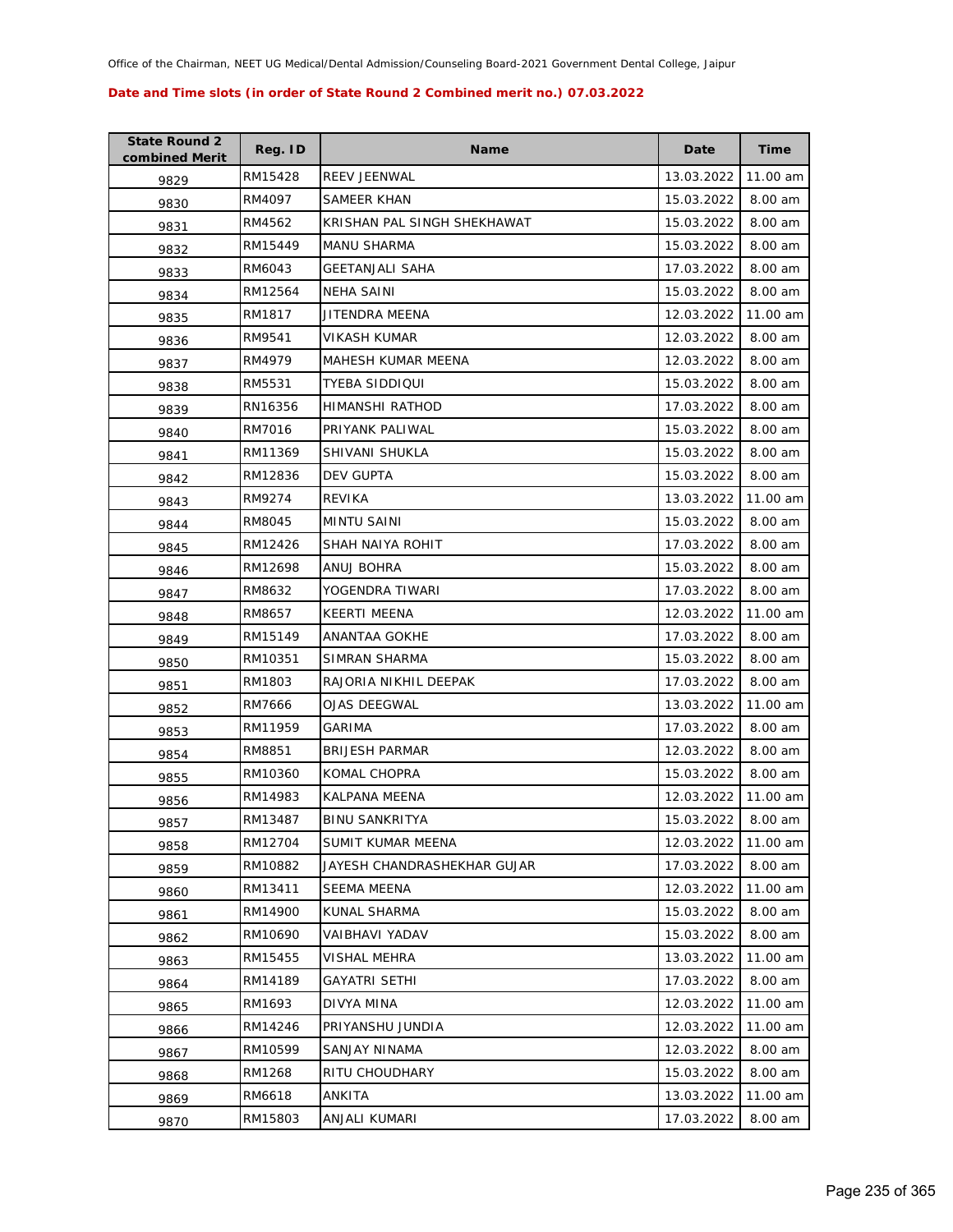| <b>State Round 2</b><br>combined Merit | Reg. ID | <b>Name</b>             | Date       | <b>Time</b> |
|----------------------------------------|---------|-------------------------|------------|-------------|
| 9871                                   | RM15678 | SANSKRITI AGRAWAL       | 17.03.2022 | 8.00 am     |
| 9872                                   | RM12684 | <b>CHESTA</b>           | 15.03.2022 | 8.00 am     |
| 9873                                   | RM7969  | GAJENDRA YADAV          | 15.03.2022 | 8.00 am     |
| 9874                                   | RM3037  | AACHARYA BHARAT         | 13.03.2022 | 11.00 am    |
| 9875                                   | RM13188 | ANJALI MEENA            | 12.03.2022 | 11.00 am    |
| 9876                                   | RM10937 | PATEL VIDHI CHANDRAKANT | 17.03.2022 | 8.00 am     |
| 9877                                   | RM5551  | MANISHA                 | 13.03.2022 | 11.00 am    |
| 9878                                   | RM11567 | VISHNUPRIYA VERMA       | 17.03.2022 | 8.00 am     |
| 9879                                   | RM15012 | RIYA KARNANI            | 15.03.2022 | 8.00 am     |
| 9880                                   | RM10163 | NIKITA RAJAWAT          | 15.03.2022 | 8.00 am     |
| 9881                                   | RM3848  | PRIYANKA PARGI          | 12.03.2022 | 8.00 am     |
| 9882                                   | RM3699  | VANEESA AGARWAL         | 17.03.2022 | 8.00 am     |
| 9883                                   | RM11673 | <b>MANJARI MISHRA</b>   | 15.03.2022 | 8.00 am     |
| 9884                                   | RM14935 | KIRTI MEENA             | 12.03.2022 | 11.00 am    |
| 9885                                   | RM9406  | SEJAL JHURIA            | 17.03.2022 | 8.00 am     |
| 9886                                   | RM15781 | HARISH KUMAR JINGAR     | 13.03.2022 | 11.00 am    |
| 9887                                   | RM9387  | JEENIT KHANT            | 12.03.2022 | 8.00 am     |
| 9888                                   | RN16191 | KAILASH SHARMA          | 15.03.2022 | 8.00 am     |
| 9889                                   | RM9963  | RIYA BASU ROY           | 15.03.2022 | 8.00 am     |
| 9890                                   | RM15620 | <b>MANVI SHARMA</b>     | 15.03.2022 | 8.00 am     |
| 9891                                   | RM5141  | KHUSHAL SHARMA          | 15.03.2022 | 8.00 am     |
| 9892                                   | RM2295  | RITIK DANTLA            | 12.03.2022 | 11.00 am    |
| 9893                                   | RM14177 | <b>ISHIRA LUTHRA</b>    | 17.03.2022 | 8.00 am     |
| 9894                                   | RN16374 | LYAKAT ALI              | 15.03.2022 | 8.00 am     |
| 9895                                   | RM14817 | PRATIKSHA               | 13.03.2022 | 11.00 am    |
| 9896                                   | RM12349 | KALPESH BISWAS          | 13.03.2022 | 11.00 am    |
| 9897                                   | RM14364 | VIKASH KUMAR            | 12.03.2022 | 11.00 am    |
| 9898                                   | RM8372  | SUNIL GAMETI            | 12.03.2022 | 8.00 am     |
| 9899                                   | RM5875  | <b>SOHAM JAIN</b>       | 15.03.2022 | 8.00 am     |
| 9900                                   | RM12846 | ARSHITA GUPTA           | 17.03.2022 | 8.00 am     |
| 9901                                   | RM14536 | SHASHANK BANSAL         | 15.03.2022 | 8.00 am     |
| 9902                                   | RM14508 | JAHANAVI SOLANKI        | 15.03.2022 | 8.00 am     |
| 9903                                   | RM5168  | HRIDAYANSHA RODA        | 15.03.2022 | 8.00 am     |
| 9904                                   | RM9364  | TUNGARIA KANISHKA MANOJ | 13.03.2022 | 11.00 am    |
| 9905                                   | RM12435 | NIRMALA KUMARI          | 13.03.2022 | 11.00 am    |
| 9906                                   | RM9899  | MILLI ISHANA            | 15.03.2022 | 8.00 am     |
| 9907                                   | RM10781 | MUKESH VADAKHIYA        | 12.03.2022 | 8.00 am     |
| 9908                                   | RM15595 | <b>TUSHAR BANSAL</b>    | 15.03.2022 | 8.00 am     |
| 9909                                   | RM2087  | NEETA KATARA            | 12.03.2022 | 8.00 am     |
| 9910                                   | RM15317 | ANKIT MEENA             | 12.03.2022 | 11.00 am    |
| 9911                                   | RM13750 | <b>GARIMA SHARMA</b>    | 15.03.2022 | 8.00 am     |
| 9912                                   | RM7432  | RIYA JHAJHARIA          | 15.03.2022 | 8.00 am     |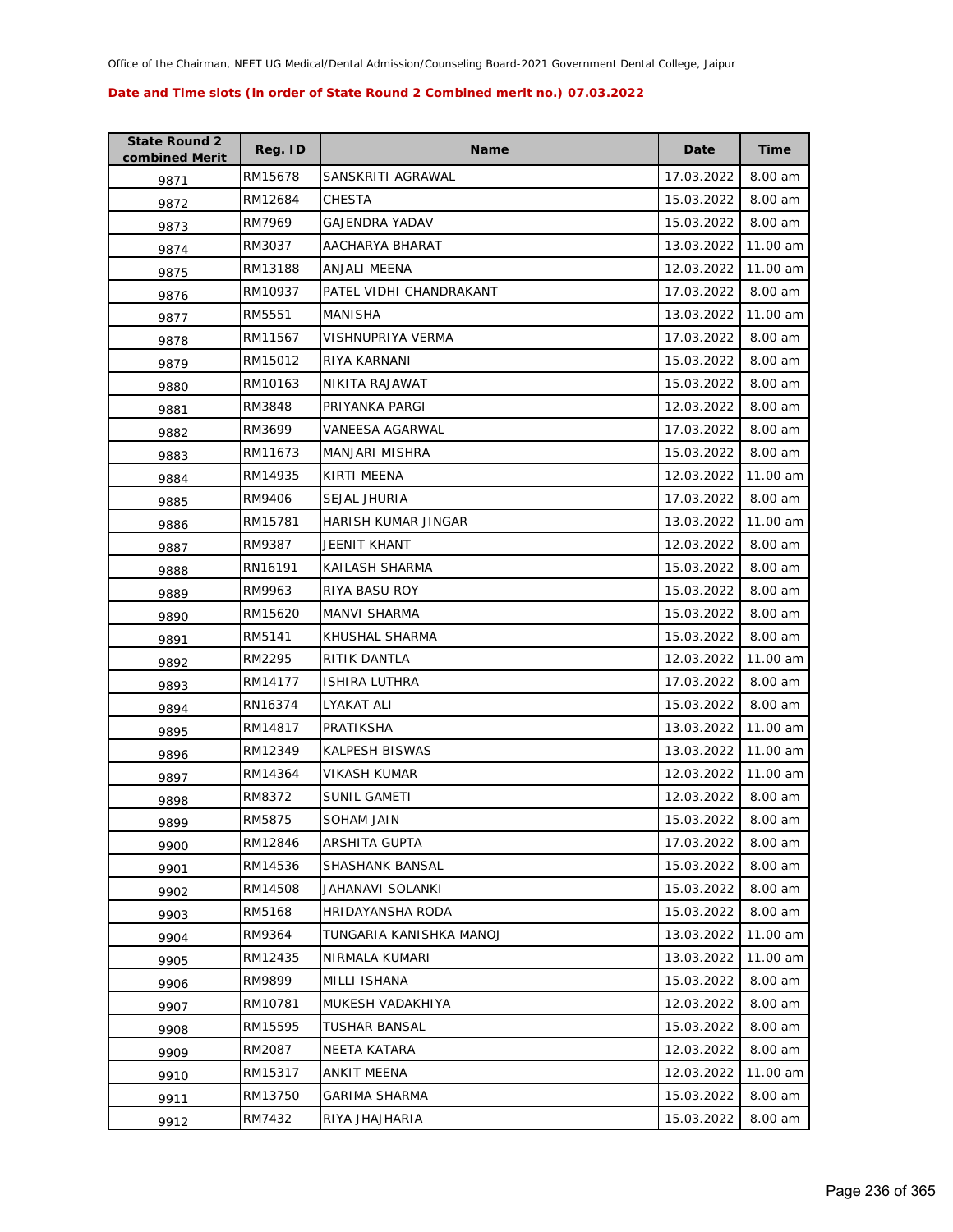| <b>State Round 2</b><br>combined Merit | Reg. ID       | <b>Name</b>            | Date       | <b>Time</b> |
|----------------------------------------|---------------|------------------------|------------|-------------|
| 9913                                   | RM9144        | <b>BRISHTI BISWAS</b>  | 17.03.2022 | 8.00 am     |
| 9914                                   | RM12256       | <b>VANSH ANEJA</b>     | 17.03.2022 | 8.00 am     |
| 9915                                   | RN16475       | HIMANSHU SAINI         | 15.03.2022 | 8.00 am     |
| 9916                                   | RM4482        | NAVEEN KUMAR HARSALIA  | 13.03.2022 | 11.00 am    |
| 9917                                   | RM11455       | SUNIL KUMAR GURJAR     | 12.03.2022 | 11.00 am    |
| 9918                                   | RM9837        | APOORVI JHARIYA        | 17.03.2022 | 8.00 am     |
| 9919                                   | RM10730       | <b>BHAVISHYA MADAN</b> | 17.03.2022 | 8.00 am     |
| 9920                                   | RM14244       | DAKSHITA JAIN          | 15.03.2022 | 8.00 am     |
| 9921                                   | RM11915       | SONAL NEHRA            | 15.03.2022 | 8.00 am     |
| 9922                                   | RM3613        | JEETESH PRAJAPATI      | 15.03.2022 | 8.00 am     |
| 9923                                   | RM15822       | VANSHIKA MEENA         | 12.03.2022 | 11.00 am    |
| 9924                                   | RM2183        | BHARTI ANJNA           | 17.03.2022 | 8.00 am     |
| 9925                                   | RM3339        | HIMANSHU DAMOR         | 12.03.2022 | 8.00 am     |
| 9926                                   | RN16535       | KANARAM                | 15.03.2022 | 8.00 am     |
| 9927                                   | RM6489        | <b>KAMLESH MEENA</b>   | 12.03.2022 | 8.00 am     |
| 9928                                   | <b>RM7040</b> | KARISHMA KUMARI DAMOR  | 12.03.2022 | 8.00 am     |
| 9929                                   | RM4406        | PAKYUM YANIAM          | 17.03.2022 | 8.00 am     |
| 9930                                   | RM6464        | NISHA DUDAWAT          | 12.03.2022 | 11.00 am    |
| 9931                                   | RM15327       | BRAJENDRA SINGH GUJAR  | 12.03.2022 | 11.00 am    |
| 9932                                   | RN16489       | VIJENDRA PALSANIYA     | 15.03.2022 | 8.00 am     |
| 9933                                   | RM6060        | MANASI SHAH            | 17.03.2022 | 8.00 am     |
| 9934                                   | RM5731        | <b>BHUPENDER NAYAK</b> | 13.03.2022 | 11.00 am    |
| 9935                                   | RM13681       | RITASHA GUPTA          | 17.03.2022 | 8.00 am     |
| 9936                                   | RM13187       | SANIA TABASSUM PERNALY | 17.03.2022 | 8.00 am     |
| 9937                                   | RM11829       | <b>BILAL QURESHI</b>   | 15.03.2022 | 8.00 am     |
| 9938                                   | RN16146       | LOVISH CHAUDHARY       | 17.03.2022 | 8.00 am     |
| 9939                                   | RM11936       | NISHA DEADA            | 13.03.2022 | 11.00 am    |
| 9940                                   | RM8321        | SHIVAM YADAV           | 15.03.2022 | 8.00 am     |
| 9941                                   | RM15133       | TEEKA RAM SAINI        | 15.03.2022 | 8.00 am     |
| 9942                                   | RM10987       | NOORAIN SIDDIQUE       | 17.03.2022 | 8.00 am     |
| 9943                                   | RM9313        | KHUSHI SINHA           | 17.03.2022 | 8.00 am     |
| 9944                                   | RM2324        | MUSKAN WADHWANI        | 15.03.2022 | 8.00 am     |
| 9945                                   | RM6803        | PAVITRA SRIVASTAVA     | 17.03.2022 | 8.00 am     |
| 9946                                   | RM3131        | DHRUV AGARWAL          | 15.03.2022 | 8.00 am     |
| 9947                                   | RM14792       | <b>MAYANK PATEL</b>    | 17.03.2022 | 8.00 am     |
| 9948                                   | RM2567        | KHUSHI CHAUDHARY       | 17.03.2022 | 8.00 am     |
| 9949                                   | RM9280        | PARIDHI PANCHOLI       | 15.03.2022 | 8.00 am     |
| 9950                                   | RN16429       | YOGITA SINGH           | 15.03.2022 | 8.00 am     |
| 9951                                   | RN16098       | MITALI GUPTA           | 15.03.2022 | 8.00 am     |
| 9952                                   | RM13489       | PRATHAM LAKHAN         | 13.03.2022 | 11.00 am    |
| 9953                                   | RM10906       | PRIYANKA SAINI         | 15.03.2022 | 8.00 am     |
| 9954                                   | RM4448        | POOJA KUMARI           | 15.03.2022 | 8.00 am     |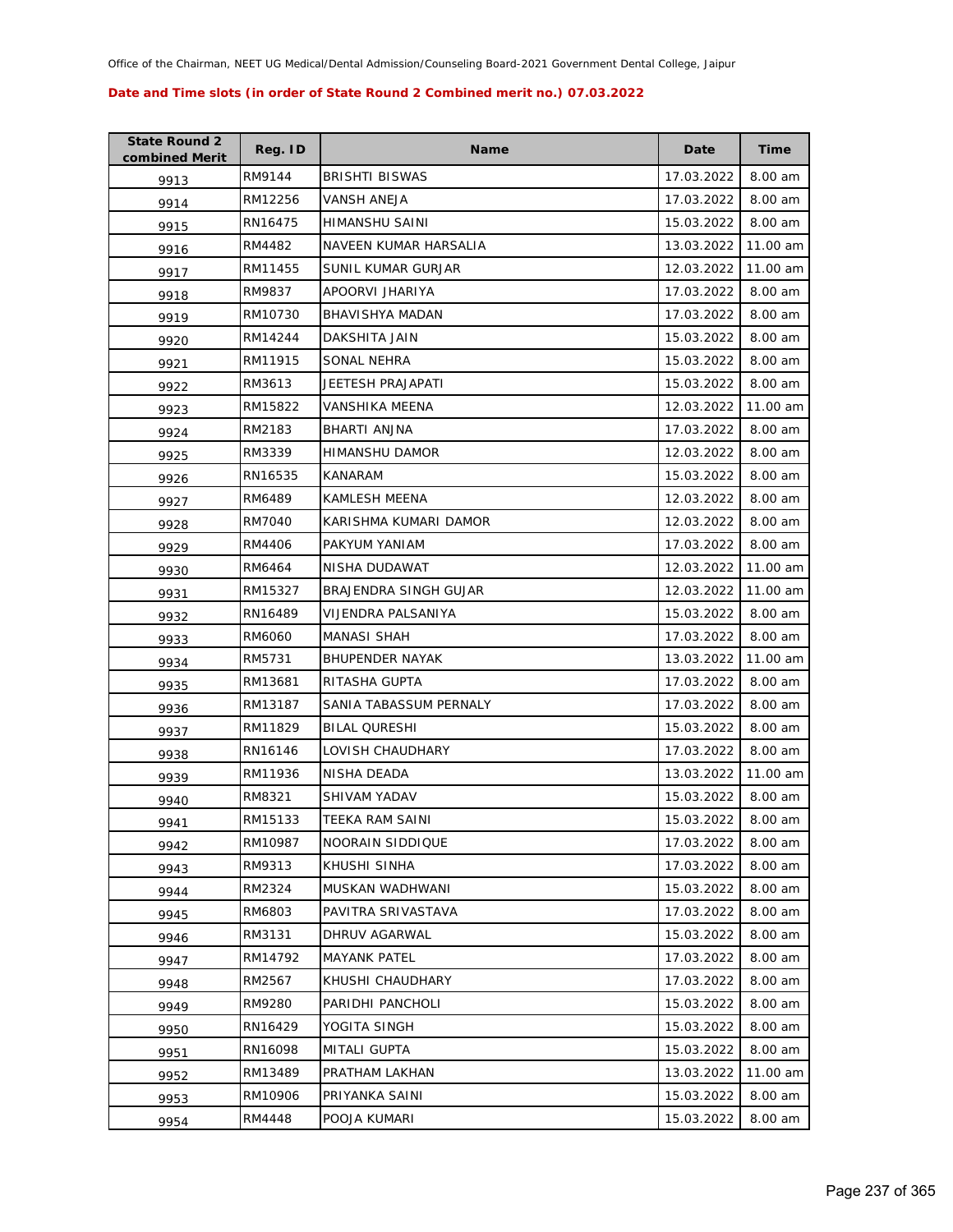| <b>State Round 2</b><br>combined Merit | Reg. ID | <b>Name</b>                | Date       | Time     |
|----------------------------------------|---------|----------------------------|------------|----------|
| 9955                                   | RM3774  | AMISHA DARYANI             | 15.03.2022 | 8.00 am  |
| 9956                                   | RM1436  | ARYA JOSHI                 | 15.03.2022 | 8.00 am  |
| 9957                                   | RM12744 | ANISHA SHIRIN CHOUDHURY    | 17.03.2022 | 8.00 am  |
| 9958                                   | RM14176 | TUHINANSHU CHATTERJEE      | 17.03.2022 | 8.00 am  |
| 9959                                   | RM15551 | ANUSHKA MEENA              | 12.03.2022 | 11.00 am |
| 9960                                   | RM14720 | <b>NISHA</b>               | 15.03.2022 | 8.00 am  |
| 9961                                   | RN16149 | AYUSHI KADELA              | 13.03.2022 | 11.00 am |
| 9962                                   | RM10335 | VIKAS                      | 17.03.2022 | 8.00 am  |
| 9963                                   | RM7306  | ABHISHEK PARIHAR           | 13.03.2022 | 11.00 am |
| 9964                                   | RM7164  | KUNJAL SHARMA              | 15.03.2022 | 8.00 am  |
| 9965                                   | RM6485  | AKANKSHA NINAMA            | 12.03.2022 | 8.00 am  |
| 9966                                   | RM8193  | ARVIND KODECHA             | 13.03.2022 | 11.00 am |
| 9967                                   | RM6755  | SUNIL MEENA                | 12.03.2022 | 8.00 am  |
| 9968                                   | RM13800 | <b>ISHA NAGAR</b>          | 12.03.2022 | 11.00 am |
| 9969                                   | RM15354 | SHWETA CHOUDHARY           | 15.03.2022 | 8.00 am  |
| 9970                                   | RM4181  | KANU PRIYA DHABHAI         | 12.03.2022 | 11.00 am |
| 9971                                   | RM5205  | KHUSHAL CHOUDHARY          | 15.03.2022 | 8.00 am  |
| 9972                                   | RM10416 | OM SHREE SHARMA            | 15.03.2022 | 8.00 am  |
| 9973                                   | RM12970 | NAVRATAN SINGH             | 15.03.2022 | 8.00 am  |
| 9974                                   | RM6221  | RASHI GARG                 | 15.03.2022 | 8.00 am  |
| 9975                                   | RM14685 | POOJA MEENA                | 12.03.2022 | 11.00 am |
| 9976                                   | RM12545 | SUKHMAN KAUR               | 17.03.2022 | 8.00 am  |
| 9977                                   | RM11894 | UDIT KUMAR                 | 17.03.2022 | 8.00 am  |
| 9978                                   | RM8606  | SILVI GARG                 | 15.03.2022 | 8.00 am  |
| 9979                                   | RM3427  | MINAL JAIN                 | 15.03.2022 | 8.00 am  |
| 9980                                   | RM6170  | JASHAN WADHWA              | 15.03.2022 | 8.00 am  |
| 9981                                   | RM8235  | USHMA DANGI                | 15.03.2022 | 8.00 am  |
| 9982                                   | RM12269 | TANZEEL ANSARI             | 15.03.2022 | 11.00 am |
| 9983                                   | RM11395 | <b>SWETA SUMAN</b>         | 17.03.2022 | 8.00 am  |
| 9984                                   | RM11444 | <b>GUDURU JOSHITHA</b>     | 17.03.2022 | 8.00 am  |
| 9985                                   | RM12488 | MOMIN NASEA SAJIDURRAHEMAN | 17.03.2022 | 8.00 am  |
| 9986                                   | RM14886 | PRIYANKA CHOUDHARY         | 15.03.2022 | 11.00 am |
| 9987                                   | RM13816 | RAVINDRA KHEMADA           | 13.03.2022 | 11.00 am |
| 9988                                   | RM8618  | MANISHA SENGADA            | 12.03.2022 | 11.00 am |
| 9989                                   | RM7226  | JANTA UJRPURIA             | 13.03.2022 | 11.00 am |
| 9990                                   | RM8442  | MUKUT BIHARI JATAV         | 13.03.2022 | 11.00 am |
| 9991                                   | RM15519 | VAIBHAV KHAJURIA           | 17.03.2022 | 8.00 am  |
| 9992                                   | RM10368 | PALAK SHARMA               | 15.03.2022 | 11.00 am |
| 9993                                   | RM9183  | VIVEK MEENA                | 12.03.2022 | 11.00 am |
| 9994                                   | RM11207 | NISHTHA KHUSHU             | 17.03.2022 | 8.00 am  |
| 9995                                   | RN16227 | MAHESH KUMAR MAHALA        | 15.03.2022 | 11.00 am |
| 9996                                   | RM15818 | <b>BHAVESH KUMAR</b>       | 13.03.2022 | 11.00 am |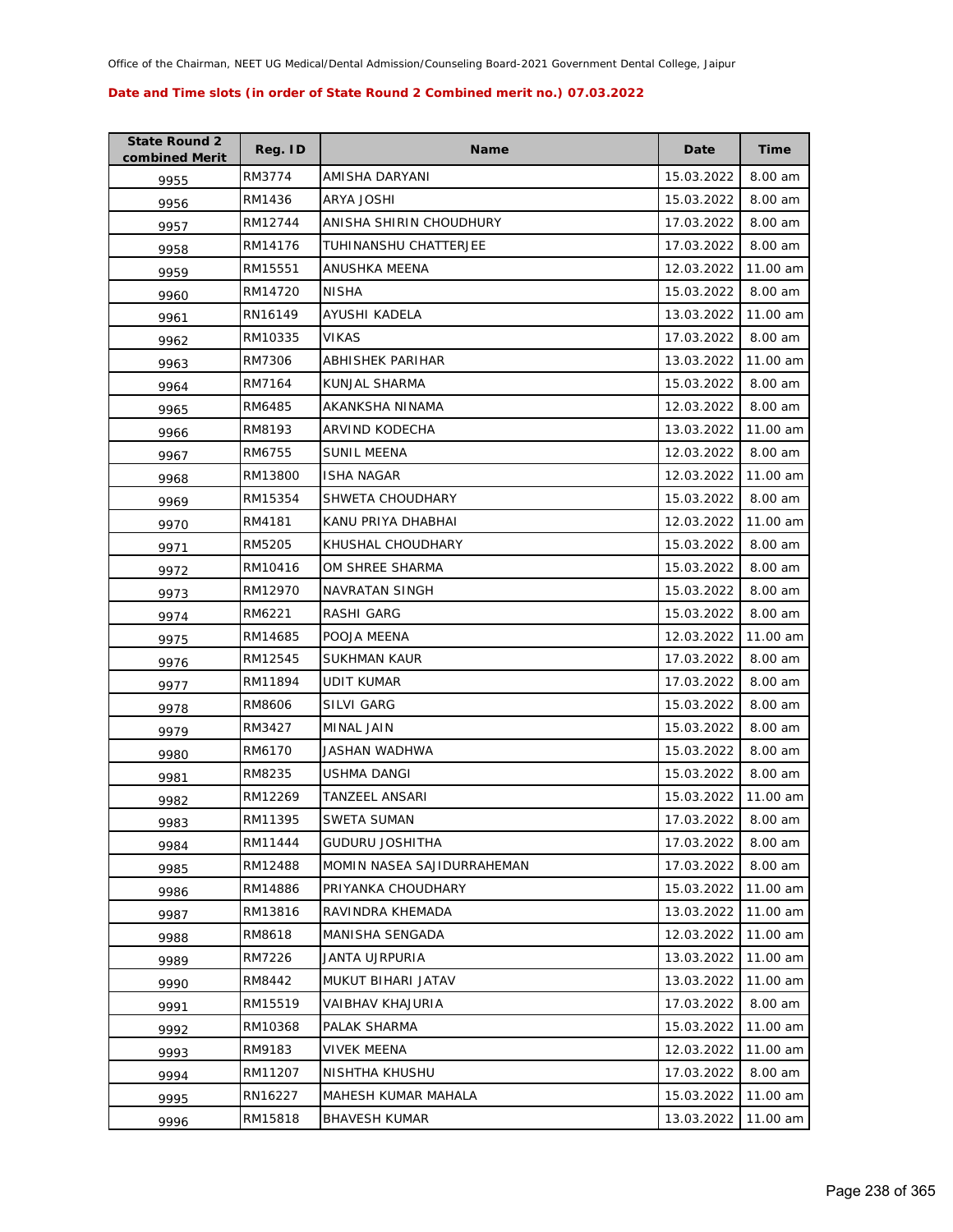| <b>State Round 2</b><br>combined Merit | Reg. ID | <b>Name</b>                | Date       | <b>Time</b> |
|----------------------------------------|---------|----------------------------|------------|-------------|
| 9997                                   | RM13143 | POOJA MEGHVANSHI           | 13.03.2022 | 11.00 am    |
| 9998                                   | RM10802 | ALAN PEARLVY A             | 17.03.2022 | 8.00 am     |
| 9999                                   | RM7538  | MADHVI DULARA              | 13.03.2022 | 11.00 am    |
| 10000                                  | RM4189  | <b>GARVIT SHARMA</b>       | 15.03.2022 | 11.00 am    |
| 10001                                  | RM4166  | AVIRAL SUKHWAL             | 15.03.2022 | 11.00 am    |
| 10002                                  | RN16327 | DIGVIJAY GEHLOT            | 15.03.2022 | 11.00 am    |
| 10003                                  | RM4447  | SHIVANGI SHARMA            | 15.03.2022 | 11.00 am    |
| 10004                                  | RM2247  | RAGHUVEER SINGH RAWAT      | 15.03.2022 | 11.00 am    |
| 10005                                  | RM11642 | APRAV JAIN                 | 15.03.2022 | 11.00 am    |
| 10006                                  | RM8055  | JAHANVI YADAV              | 15.03.2022 | 11.00 am    |
| 10007                                  | RM1992  | SHIVAM KUMAWAT             | 15.03.2022 | 11.00 am    |
| 10008                                  | RM11730 | ROHAN PARIHAR              | 13.03.2022 | 11.00 am    |
| 10009                                  | RM8835  | ANURADHA SHARMA            | 15.03.2022 | 11.00 am    |
| 10010                                  | RM9534  | CHHAVI LUNAWAT             | 15.03.2022 | 11.00 am    |
| 10011                                  | RM6934  | JIGAR AHARI                | 12.03.2022 | 11.00 am    |
| 10012                                  | RN16014 | AWARI SANJANA VILAS        | 17.03.2022 | 8.00 am     |
| 10013                                  | RM2654  | SIMRAN HOODA               | 17.03.2022 | 8.00 am     |
| 10014                                  | RM13707 | PATEL VISHW DHARMESHKUMAR  | 17.03.2022 | 8.00 am     |
| 10015                                  | RM7553  | SUDEEP SINGHAL             | 15.03.2022 | 11.00 am    |
| 10016                                  | RM13266 | KOMAL DEEGWAL              | 13.03.2022 | 11.00 am    |
| 10017                                  | RM5156  | YASH SONKRIWAL             | 13.03.2022 | 11.00 am    |
| 10018                                  | RM6787  | NIKITA MEENA               | 12.03.2022 | 11.00 am    |
| 10019                                  | RM11265 | JYOTI MINA                 | 12.03.2022 | 11.00 am    |
| 10020                                  | RM9411  | PIYUSH MALVIYA             | 15.03.2022 | 11.00 am    |
| 10021                                  | RM14220 | SIMT ANSARI                | 17.03.2022 | 8.00 am     |
| 10022                                  | RM6690  | ZALA PINALBEN VIKRAMSINH   | 17.03.2022 | 8.00 am     |
| 10023                                  | RM15572 | ANCHAL                     | 15.03.2022 | 11.00 am    |
| 10024                                  | RM4454  | SMARTH NAGPAL              | 17.03.2022 | 8.00 am     |
| 10025                                  | RM10665 | PRIYA KALRA                | 17.03.2022 | 8.00 am     |
| 10026                                  | RN16430 | NAVYA SONI                 | 15.03.2022 | 11.00 am    |
| 10027                                  | RM4388  | NIR JAYESHKUMAR BRAHMBHATT | 17.03.2022 | 8.00 am     |
| 10028                                  | RM9881  | NIKHIL TYAGI               | 15.03.2022 | 11.00 am    |
| 10029                                  | RM13264 | AMAN ARYA                  | 13.03.2022 | 11.00 am    |
| 10030                                  | RM11548 | SHALU SAMARIYA             | 13.03.2022 | 11.00 am    |
| 10031                                  | RM15388 | ABHISHEK PANWAR            | 13.03.2022 | 11.00 am    |
| 10032                                  | RM3705  | <b>ABHILESH PARMAR</b>     | 12.03.2022 | 11.00 am    |
| 10033                                  | RM7703  | VINOD MAIDA                | 12.03.2022 | 11.00 am    |
| 10034                                  | RM14597 | NEETU MEGHWAL              | 13.03.2022 | 11.00 am    |
| 10035                                  | RM15576 | ANKITA PALIWAL             | 13.03.2022 | 11.00 am    |
| 10036                                  | RM7192  | MEENA                      | 12.03.2022 | 11.00 am    |
| 10037                                  | RN16321 | DRISHTI                    | 17.03.2022 | 8.00 am     |
| 10038                                  | RM14214 | <b>DEVANSH GUPTA</b>       | 17.03.2022 | 8.00 am     |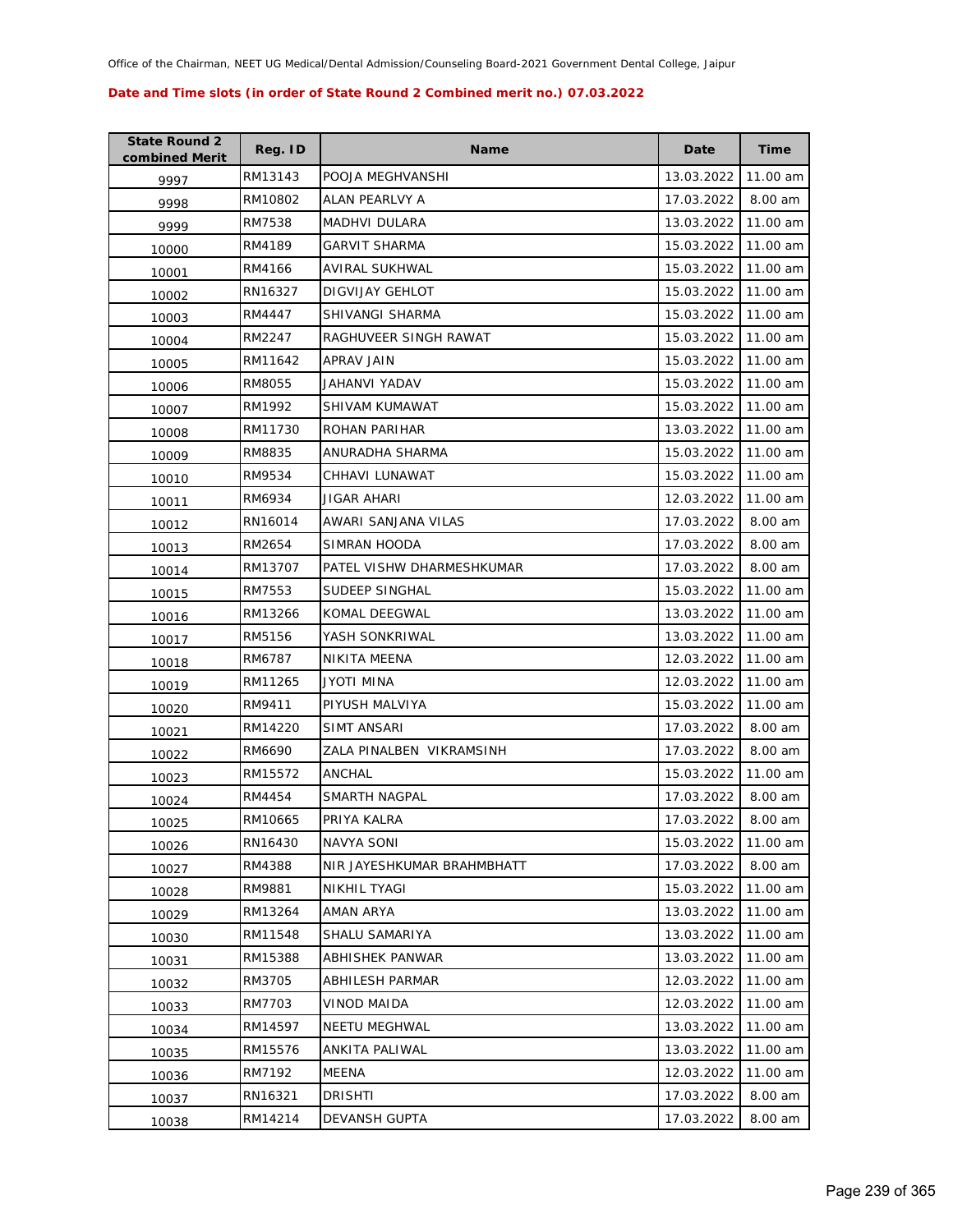| <b>State Round 2</b><br>combined Merit | Reg. ID | <b>Name</b>            | Date       | <b>Time</b> |
|----------------------------------------|---------|------------------------|------------|-------------|
| 10039                                  | RM10827 | AANCHAL SAMRIYA        | 13.03.2022 | 11.00 am    |
| 10040                                  | RM8011  | YUVRAJ MEENA           | 12.03.2022 | 11.00 am    |
| 10041                                  | RM12815 | RADHIKA SHARMA         | 15.03.2022 | 11.00 am    |
| 10042                                  | RM4574  | CHITRA VERMA           | 13.03.2022 | 11.00 am    |
| 10043                                  | RM2677  | DESAI PRACHI KIRITBHAI | 17.03.2022 | 8.00 am     |
| 10044                                  | RM10941 | <b>ISHA CHAUDHARY</b>  | 15.03.2022 | 11.00 am    |
| 10045                                  | RN16217 | OM D MAHIDA            | 17.03.2022 | 8.00 am     |
| 10046                                  | RM10758 | RAMESH CHAND CHOUDHARY | 15.03.2022 | 11.00 am    |
| 10047                                  | RM11601 | <b>MAHIMA ROAT</b>     | 12.03.2022 | 11.00 am    |
| 10048                                  | RM12464 | ZOYA KHAN              | 17.03.2022 | 8.00 am     |
| 10049                                  | RM6926  | <b>MAHI CHOUDHARY</b>  | 15.03.2022 | 11.00 am    |
| 10050                                  | RM3611  | <b>MANISH MACHHAR</b>  | 12.03.2022 | 11.00 am    |
| 10051                                  | RM7117  | SHEKHAR DAYMA          | 13.03.2022 | 11.00 am    |
| 10052                                  | RM10621 | PRIYANKA MASAR         | 12.03.2022 | 11.00 am    |
| 10053                                  | RM13753 | <b>AKHIL AMBESH</b>    | 13.03.2022 | 11.00 am    |
| 10054                                  | RM10642 | DIMPLE DAMOR           | 12.03.2022 | 11.00 am    |
| 10055                                  | RM1588  | RASHMI MEHRA           | 13.03.2022 | 11.00 am    |
| 10056                                  | RM15499 | SHIVANSHU PANDEY       | 15.03.2022 | 11.00 am    |
| 10057                                  | RM3300  | <b>GARIMA SINGH</b>    | 15.03.2022 | 11.00 am    |
| 10058                                  | RM6662  | SHIKHA MAHAWAR         | 13.03.2022 | 11.00 am    |
| 10059                                  | RM4623  | DAYARAM MEENA          | 12.03.2022 | 11.00 am    |
| 10060                                  | RM2622  | RAHUL TANWAR           | 13.03.2022 | 11.00 am    |
| 10061                                  | RM1050  | SANSKAR GOYAL          | 15.03.2022 | 11.00 am    |
| 10062                                  | RM2027  | RISHABH                | 13.03.2022 | 11.00 am    |
| 10063                                  | RM15251 | <b>BHAGWAT SINGH</b>   | 15.03.2022 | 11.00 am    |
| 10064                                  | RM11951 | <b>NAISHA GUPTA</b>    | 17.03.2022 | 8.00 am     |
| 10065                                  | RM9793  | DEVENDRA ASWAL         | 13.03.2022 | 11.00 am    |
| 10066                                  | RM10237 | <b>ADITYA SACHAR</b>   | 17.03.2022 | 8.00 am     |
| 10067                                  | RN16312 | POORVA PAREEK          | 15.03.2022 | 11.00 am    |
| 10068                                  | RM14380 | PRASHANT KUMAR SINGHAL | 15.03.2022 | 11.00 am    |
| 10069                                  | RM3325  | RAVINDRA BARFA         | 15.03.2022 | 11.00 am    |
| 10070                                  | RM7009  | AKSHITA AHARI          | 12.03.2022 | 11.00 am    |
| 10071                                  | RM14793 | MANISHA CHAWLA         | 13.03.2022 | 11.00 am    |
| 10072                                  | RM3227  | <b>ANJALI BALOT</b>    | 13.03.2022 | 11.00 am    |
| 10073                                  | RM2074  | <b>MANAN SHARMA</b>    | 15.03.2022 | 11.00 am    |
| 10074                                  | RM1068  | DARSH UDAWAT           | 15.03.2022 | 11.00 am    |
| 10075                                  | RM1240  | YAGVENDRA DEVRA        | 13.03.2022 | 11.00 am    |
| 10076                                  | RM1121  | KUMARI SAPNA           | 13.03.2022 | 11.00 am    |
| 10077                                  | RM4918  | ANANYA SHAH            | 15.03.2022 | 11.00 am    |
| 10078                                  | RM1209  | KRITI JAIN             | 15.03.2022 | 11.00 am    |
| 10079                                  | RM7415  | SIMRAN MALHOTRA        | 15.03.2022 | 11.00 am    |
| 10080                                  | RN16174 | <b>VAIDEHEE PAREEK</b> | 15.03.2022 | 11.00 am    |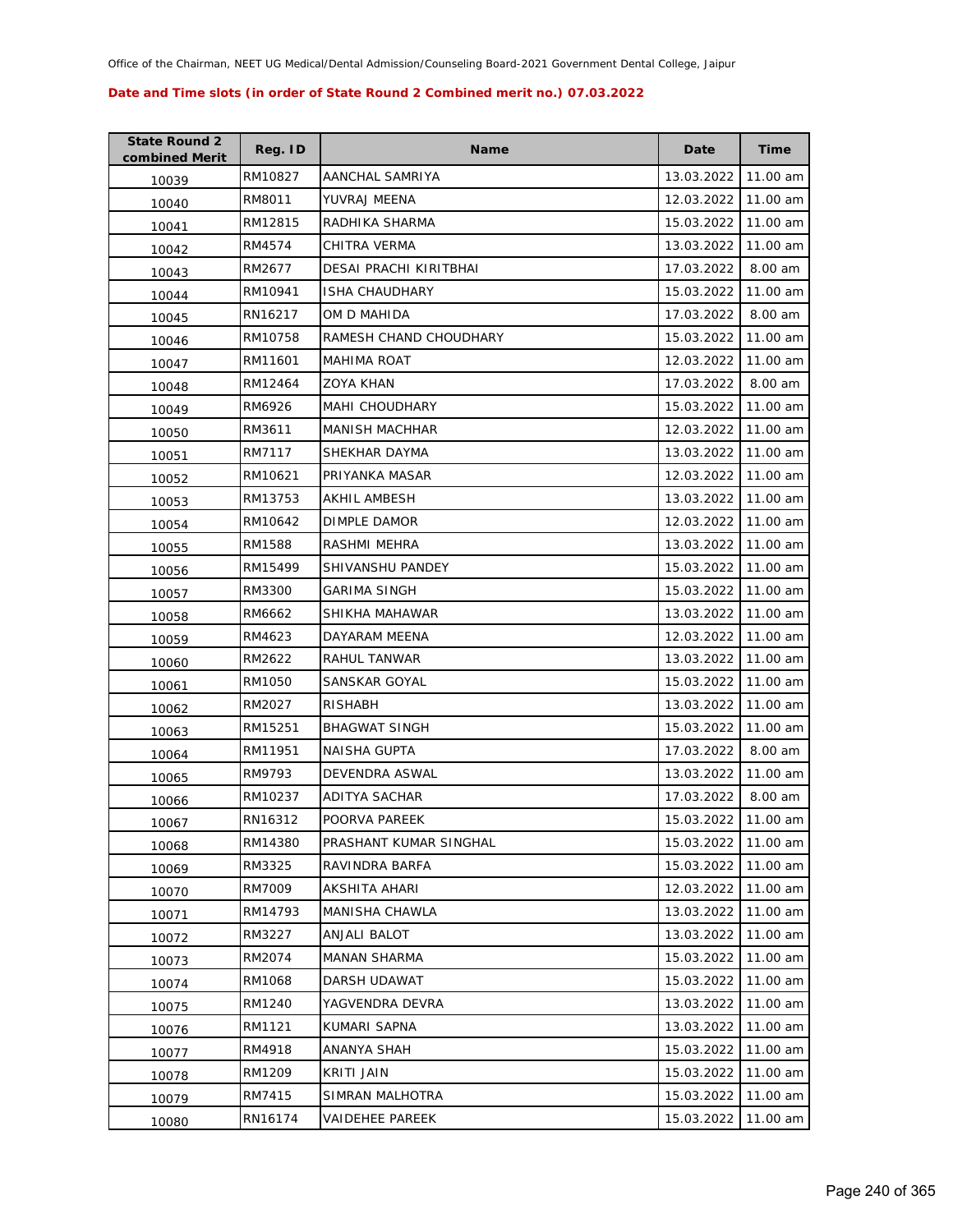| <b>State Round 2</b><br>combined Merit | Reg. ID | <b>Name</b>                | Date       | <b>Time</b> |
|----------------------------------------|---------|----------------------------|------------|-------------|
| 10081                                  | RM3245  | KALPESH DODIYAR            | 12.03.2022 | 11.00 am    |
| 10082                                  | RM10884 | NARENDRA KUMAR TARUNGARIYA | 13.03.2022 | 11.00 am    |
| 10083                                  | RM15652 | <b>BHUMIKA SANKHLA</b>     | 15.03.2022 | 11.00 am    |
| 10084                                  | RM5016  | SAKSHAM SINGH              | 17.03.2022 | 8.00 am     |
| 10085                                  | RM13080 | MS. YOGITA                 | 15.03.2022 | 11.00 am    |
| 10086                                  | RM13075 | DRISHTI KAUSHIK            | 17.03.2022 | 8.00 am     |
| 10087                                  | RM12567 | SHIVAM VYAS                | 15.03.2022 | 11.00 am    |
| 10088                                  | RM10087 | <b>VINAY SHARMA</b>        | 15.03.2022 | 11.00 am    |
| 10089                                  | RM8630  | LOKENDRA SINGH             | 15.03.2022 | 11.00 am    |
| 10090                                  | RM11646 | SAIYAM JUNEJA              | 17.03.2022 | 8.00 am     |
| 10091                                  | RM2693  | LOKESH MEENA               | 12.03.2022 | 11.00 am    |
| 10092                                  | RM2484  | RAJKUMAR BARWAL            | 12.03.2022 | 11.00 am    |
| 10093                                  | RM14186 | <b>IBTISHAM SAJJAD</b>     | 17.03.2022 | 8.00 am     |
| 10094                                  | RM12474 | RAHUL                      | 13.03.2022 | 11.00 am    |
| 10095                                  | RM9498  | NIDHI MALVIYA              | 15.03.2022 | 11.00 am    |
| 10096                                  | RM6368  | VIVEK KUMAR JORWAL         | 12.03.2022 | 11.00 am    |
| 10097                                  | RM14915 | AMIT KUMAR MEENA           | 12.03.2022 | 11.00 am    |
| 10098                                  | RM13287 | PRIYANKA                   | 13.03.2022 | 11.00 am    |
| 10099                                  | RM12550 | POOJA JANGID               | 15.03.2022 | 11.00 am    |
| 10100                                  | RM15050 | SANJAY                     | 15.03.2022 | 11.00 am    |
| 10101                                  | RM15340 | <b>VIVEK SAINI</b>         | 15.03.2022 | 11.00 am    |
| 10102                                  | RM6860  | VINAYAK PANDYA             | 15.03.2022 | 11.00 am    |
| 10103                                  | RM12717 | ABASANA DEV                | 17.03.2022 | 8.00 am     |
| 10104                                  | RM3304  | PANKAJ JOSHI               | 15.03.2022 | 11.00 am    |
| 10105                                  | RM4938  | DEVARTH DEV YADAV          | 13.03.2022 | 11.00 am    |
| 10106                                  | RM14866 | RAHUL DIXIT                | 15.03.2022 | 11.00 am    |
| 10107                                  | RM7647  | AARSHEYA SHRISTI           | 15.03.2022 | 11.00 am    |
| 10108                                  | RM13309 | RAVINA BUJH                | 12.03.2022 | 11.00 am    |
| 10109                                  | RM14089 | MARAPALLY JOYJESSIKA       | 17.03.2022 | 8.00 am     |
| 10110                                  | RM11592 | PANKAJ NAGAR               | 13.03.2022 | 11.00 am    |
| 10111                                  | RM14159 | RITU SHARMA                | 15.03.2022 | 11.00 am    |
| 10112                                  | RM2187  | ATHENA SHARMA              | 15.03.2022 | 11.00 am    |
| 10113                                  | RM6960  | PRIYANSHI VERMA            | 13.03.2022 | 11.00 am    |
| 10114                                  | RM10896 | RAVITA PANWAR              | 15.03.2022 | 11.00 am    |
| 10115                                  | RM1923  | ADITYA MITTAL              | 15.03.2022 | 11.00 am    |
| 10116                                  | RM13261 | AAROHI GANDHARVA           | 13.03.2022 | 11.00 am    |
| 10117                                  | RM9295  | <b>ARVIND MEENA</b>        | 12.03.2022 | 11.00 am    |
| 10118                                  | RM2348  | CHHAGNA RAM                | 13.03.2022 | 11.00 am    |
| 10119                                  | RM2501  | GAJENDRA KUMAR SAIN        | 15.03.2022 | 11.00 am    |
| 10120                                  | RM10098 | RAMESHWAR MEENA            | 12.03.2022 | 11.00 am    |
| 10121                                  | RM12162 | <b>GUNJAN MEHRA</b>        | 13.03.2022 | 11.00 am    |
| 10122                                  | RM9935  | NAVYA SHARMA               | 15.03.2022 | 11.00 am    |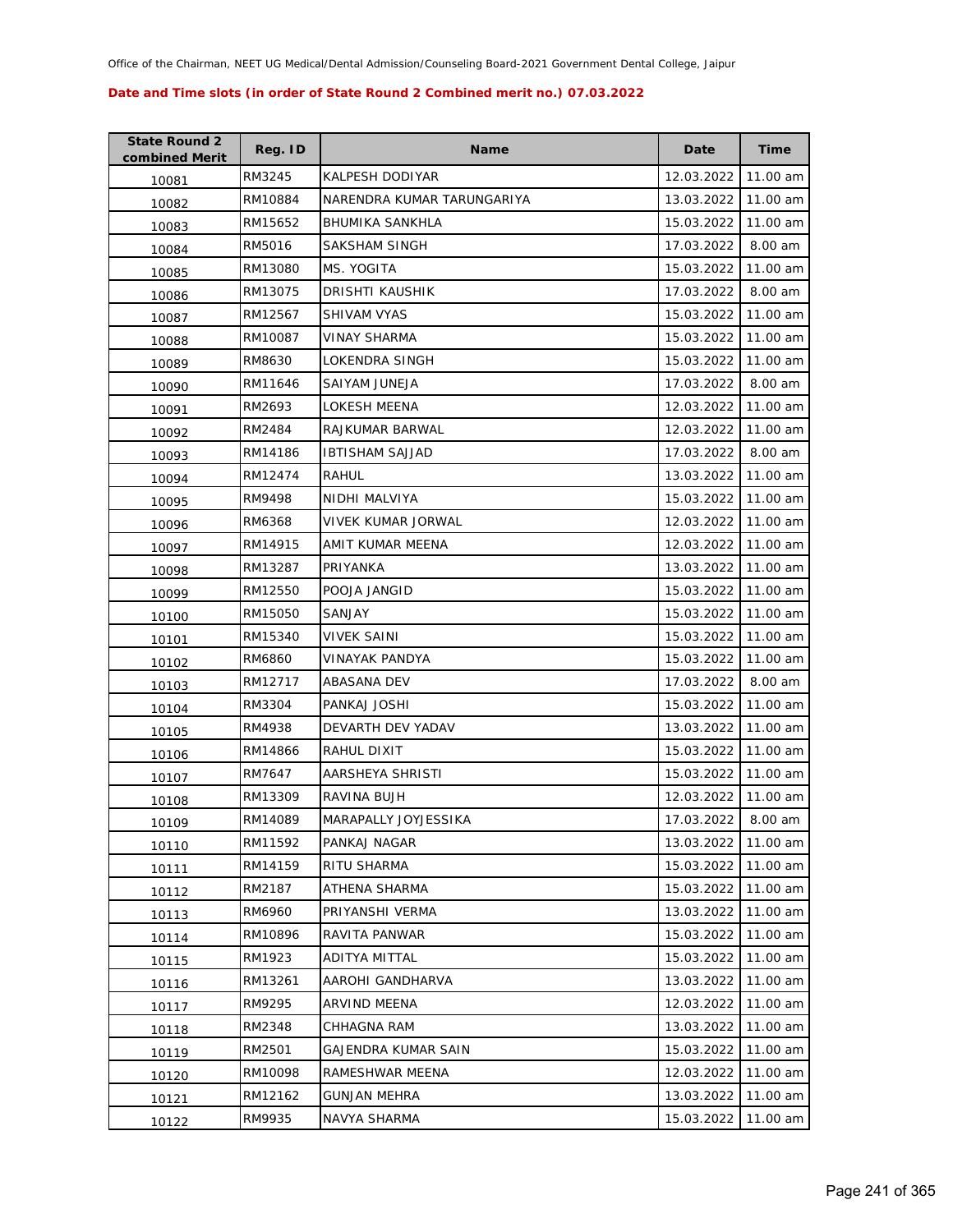| <b>State Round 2</b><br>combined Merit | Reg. ID | <b>Name</b>             | Date       | <b>Time</b> |
|----------------------------------------|---------|-------------------------|------------|-------------|
| 10123                                  | RM13180 | <b>RITU</b>             | 17.03.2022 | 8.00 am     |
| 10124                                  | RN16549 | MIHIR SATANKAR          | 17.03.2022 | 8.00 am     |
| 10125                                  | RM12874 | ADITYA DADHICH          | 15.03.2022 | 11.00 am    |
| 10126                                  | RN16281 | <b>GOVIND CHAUDHARY</b> | 17.03.2022 | 8.00 am     |
| 10127                                  | RM7188  | KHUSHAL                 | 15.03.2022 | 11.00 am    |
| 10128                                  | RN16488 | NARENDRA REGAR          | 13.03.2022 | 11.00 am    |
| 10129                                  | RM7467  | VARSHA MALI             | 15.03.2022 | 11.00 am    |
| 10130                                  | RM5125  | GAURI PACHAURI          | 17.03.2022 | 8.00 am     |
| 10131                                  | RM10056 | MISHA ROY               | 17.03.2022 | 8.00 am     |
| 10132                                  | RM3005  | KARAN ROY               | 17.03.2022 | 8.00 am     |
| 10133                                  | RM15654 | PAARTH BISSA            | 15.03.2022 | 11.00 am    |
| 10134                                  | RM11555 | VIVEK REGAR             | 13.03.2022 | 11.00 am    |
| 10135                                  | RM13996 | SNEHA BATAR             | 15.03.2022 | 11.00 am    |
| 10136                                  | RM13883 | <b>PALLAVI RATHORE</b>  | 15.03.2022 | 11.00 am    |
| 10137                                  | RM6842  | SWAPNIL AGRAWAL         | 15.03.2022 | 11.00 am    |
| 10138                                  | RM7384  | <b>SRISHTI TEWATIA</b>  | 17.03.2022 | 8.00 am     |
| 10139                                  | RM1946  | TISHA GAMBHIR           | 15.03.2022 | 11.00 am    |
| 10140                                  | RM4771  | ARTI MEENA              | 12.03.2022 | 11.00 am    |
| 10141                                  | RM5364  | KINSHUL PANWAR          | 13.03.2022 | 11.00 am    |
| 10142                                  | RM4333  | VIDHI GARG              | 17.03.2022 | 8.00 am     |
| 10143                                  | RM3164  | NIMIKA                  | 13.03.2022 | 11.00 am    |
| 10144                                  | RM14916 | YASH SHARMA             | 15.03.2022 | 11.00 am    |
| 10145                                  | RM11614 | <b>MRINAL YADAV</b>     | 15.03.2022 | 11.00 am    |
| 10146                                  | RM15734 | AAYSHA KHAN             | 15.03.2022 | 11.00 am    |
| 10147                                  | RM12138 | MANESH GARASIYA         | 12.03.2022 | 11.00 am    |
| 10148                                  | RM3654  | ANKUR BHOOKAL           | 13.03.2022 | 11.00 am    |
| 10149                                  | RM11249 | <b>DEEPESH MEENA</b>    | 12.03.2022 | 11.00 am    |
| 10150                                  | RM4795  | <b>LAKSHITA YADAV</b>   | 15.03.2022 | 11.00 am    |
| 10151                                  | RM8251  | <b>TEJSVANI YADAV</b>   | 15.03.2022 | 11.00 am    |
| 10152                                  | RM2345  | <b>SURAJ MEENA</b>      | 12.03.2022 | 11.00 am    |
| 10153                                  | RM12522 | DEEPIKA MINA            | 12.03.2022 | 11.00 am    |
| 10154                                  | RM13186 | <b>MANSI BALOTIYA</b>   | 13.03.2022 | 11.00 am    |
| 10155                                  | RN16298 | <b>MOOLA RAM</b>        | 15.03.2022 | 11.00 am    |
| 10156                                  | RM10182 | <b>MUKESH KATARA</b>    | 12.03.2022 | 11.00 am    |
| 10157                                  | RM14656 | MANISHA SHARMA          | 15.03.2022 | 11.00 am    |
| 10158                                  | RM11190 | NIPUN GAUTAM            | 15.03.2022 | 11.00 am    |
| 10159                                  | RM14602 | KESHAV KUMAWAT          | 15.03.2022 | 11.00 am    |
| 10160                                  | RM7399  | <b>DEVENDER</b>         | 13.03.2022 | 11.00 am    |
| 10161                                  | RM2291  | DIVYANSH SINGH BARNWAL  | 13.03.2022 | 11.00 am    |
| 10162                                  | RM14306 | AASTHA GUPTA            | 17.03.2022 | 8.00 am     |
| 10163                                  | RM15598 | SIMRAN BHATIA           | 15.03.2022 | 11.00 am    |
| 10164                                  | RM9308  | <b>PORAS</b>            | 17.03.2022 | 8.00 am     |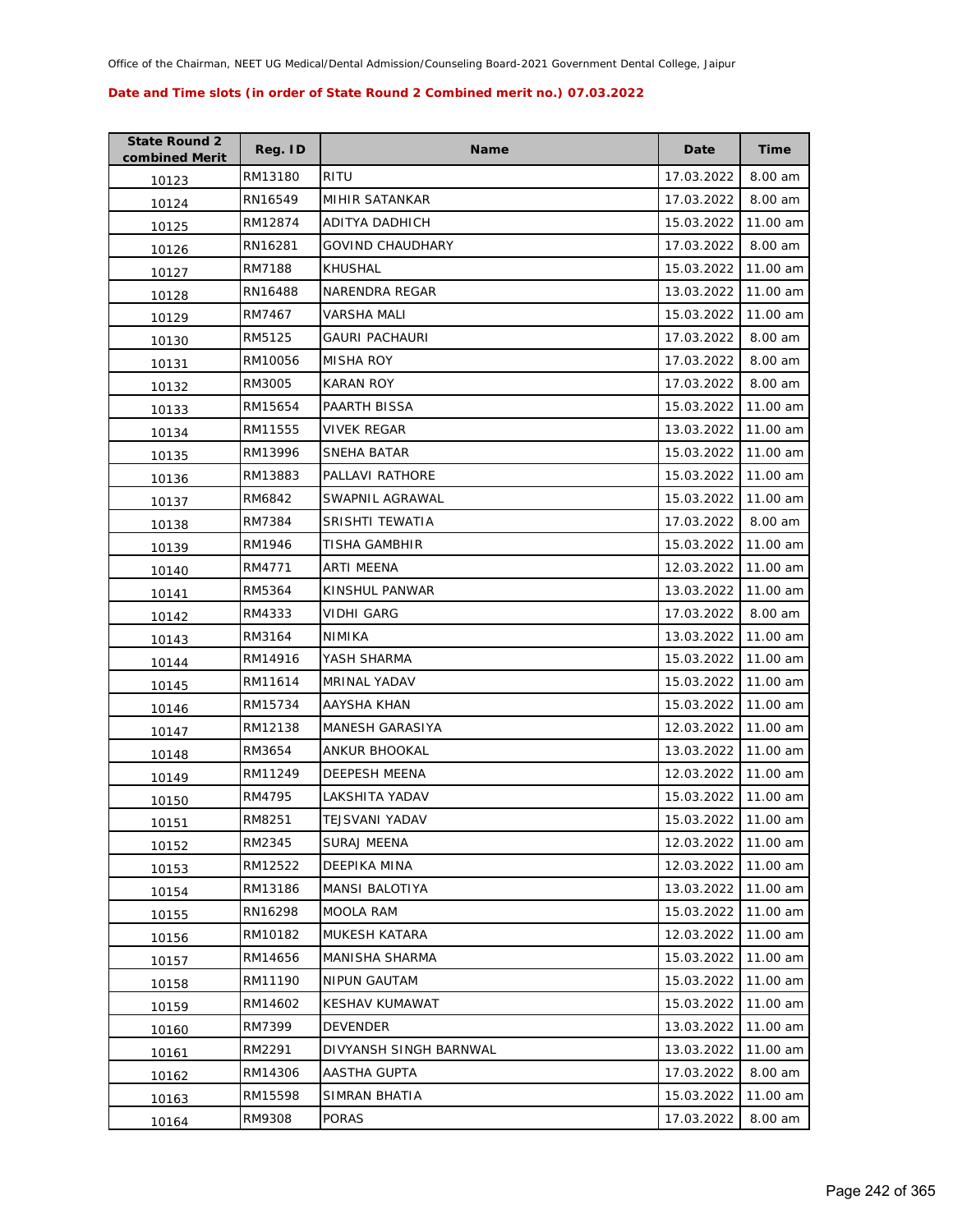| <b>State Round 2</b><br>combined Merit | Reg. ID | <b>Name</b>              | Date       | <b>Time</b> |
|----------------------------------------|---------|--------------------------|------------|-------------|
| 10165                                  | RM12764 | GITE SHIVRAJ PRAKASH     | 17.03.2022 | 8.00 am     |
| 10166                                  | RM13354 | ABHISHEK KATARA          | 12.03.2022 | 11.00 am    |
| 10167                                  | RM15573 | KOMAL                    | 15.03.2022 | 11.00 am    |
| 10168                                  | RM8021  | SHAILESH MEENA           | 12.03.2022 | 11.00 am    |
| 10169                                  | RM13810 | DIVYANSH CHOTWANI        | 15.03.2022 | 11.00 am    |
| 10170                                  | RM3389  | PANKAJ KADIA             | 15.03.2022 | 11.00 am    |
| 10171                                  | RM13848 | ASHISH RAI               | 17.03.2022 | 8.00 am     |
| 10172                                  | RM4648  | NIDHI                    | 17.03.2022 | 8.00 am     |
| 10173                                  | RM14398 | KUSHAL KUMAR             | 15.03.2022 | 11.00 am    |
| 10174                                  | RM1778  | HEENA IMARANBHAI SHERA   | 17.03.2022 | 8.00 am     |
| 10175                                  | RM15061 | NANDINI MAHESHWARI       | 15.03.2022 | 11.00 am    |
| 10176                                  | RM3350  | AMIT DINDOR              | 12.03.2022 | 11.00 am    |
| 10177                                  | RM7462  | <b>KESHAV SONI</b>       | 15.03.2022 | 11.00 am    |
| 10178                                  | RM14301 | NAGENDER PRATAP SINGH    | 15.03.2022 | 11.00 am    |
| 10179                                  | RM4449  | <b>SEEMA MEENA</b>       | 12.03.2022 | 11.00 am    |
| 10180                                  | RN16508 | TANISHKA MALAV           | 15.03.2022 | 11.00 am    |
| 10181                                  | RM14547 | DUSHYANT KUMAR           | 13.03.2022 | 11.00 am    |
| 10182                                  | RM9876  | <b>HARSH SHARMA</b>      | 15.03.2022 | 11.00 am    |
| 10183                                  | RM3674  | ANITA CHAREL             | 12.03.2022 | 11.00 am    |
| 10184                                  | RM10716 | DIVYAM DAMOR             | 12.03.2022 | 11.00 am    |
| 10185                                  | RM8763  | YOGENDER RODHA           | 13.03.2022 | 11.00 am    |
| 10186                                  | RM12222 | SONAL MEENA              | 12.03.2022 | 11.00 am    |
| 10187                                  | RM6646  | <b>MAYANK PARGI</b>      | 12.03.2022 | 11.00 am    |
| 10188                                  | RM11983 | HITESH SINGH             | 15.03.2022 | 11.00 am    |
| 10189                                  | RM11628 | SULOCHANA KANWAR CHARAN  | 15.03.2022 | 11.00 am    |
| 10190                                  | RM7610  | KAVITA CHOUDHARY         | 15.03.2022 | 11.00 am    |
| 10191                                  | RM15094 | SAKSHI MEENA             | 12.03.2022 | 11.00 am    |
| 10192                                  | RM3862  | NEHA SALVI               | 13.03.2022 | 11.00 am    |
| 10193                                  | RN16310 | AJAY KATARA              | 12.03.2022 | 11.00 am    |
| 10194                                  | RM13498 | <b>ABHIJEET SINGH</b>    | 15.03.2022 | 11.00 am    |
| 10195                                  | RN15888 | PARAMESHWAR LAL MEENA    | 12.03.2022 | 11.00 am    |
| 10196                                  | RM3525  | ADITI                    | 15.03.2022 | 11.00 am    |
| 10197                                  | RM8349  | SHRISTI BENIWAL          | 15.03.2022 | 11.00 am    |
| 10198                                  | RM13893 | NANDINI VIJAY            | 13.03.2022 | 11.00 am    |
| 10199                                  | RM11987 | <b>GUNJAN GARG</b>       | 15.03.2022 | 11.00 am    |
| 10200                                  | RM9987  | KAVYA FOUZDAR            | 15.03.2022 | 11.00 am    |
| 10201                                  | RM8945  | YUGANSHI SAINI           | 15.03.2022 | 11.00 am    |
| 10202                                  | RM11142 | ANUSHKA RATHORE          | 15.03.2022 | 11.00 am    |
| 10203                                  | RM7977  | MOIRANGTHEM BIRJIT SINGH | 17.03.2022 | 8.00 am     |
| 10204                                  | RM11355 | CHAHAL TILAK             | 12.03.2022 | 11.00 am    |
| 10205                                  | RM13689 | ABHINAV AKASH            | 17.03.2022 | 8.00 am     |
| 10206                                  | RM5024  | <b>SUHANI</b>            | 15.03.2022 | 11.00 am    |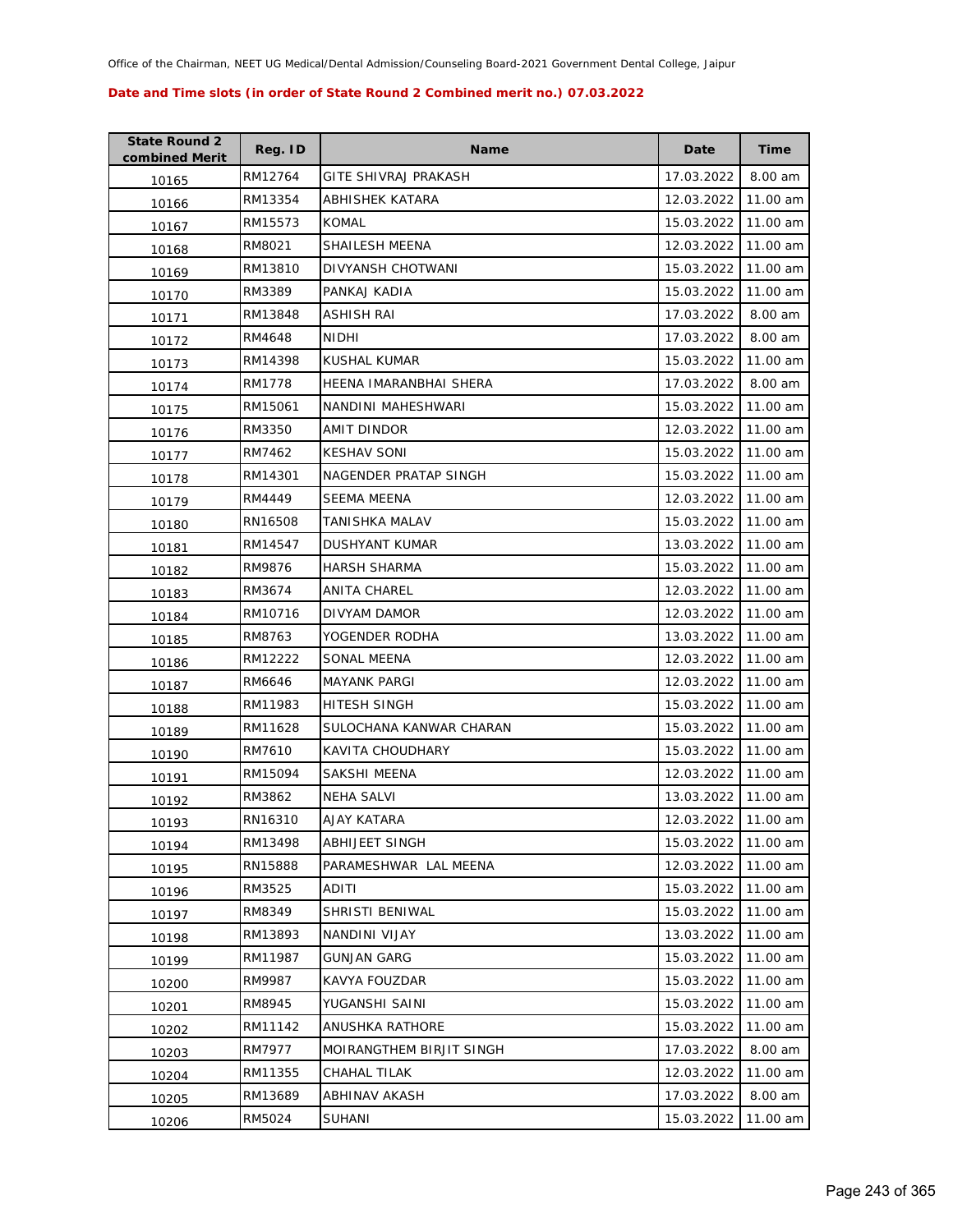| <b>State Round 2</b><br>combined Merit | Reg. ID | <b>Name</b>                 | Date       | <b>Time</b> |
|----------------------------------------|---------|-----------------------------|------------|-------------|
| 10207                                  | RN16034 | VIJENDRA                    | 15.03.2022 | 11.00 am    |
| 10208                                  | RM6950  | SALONI NAGAR                | 15.03.2022 | 11.00 am    |
| 10209                                  | RM14692 | <b>BHAWANI SINGH</b>        | 15.03.2022 | 11.00 am    |
| 10210                                  | RM15492 | <b>VISHNU MEENA</b>         | 12.03.2022 | 11.00 am    |
| 10211                                  | RM15300 | JIYA CHAWLA                 | 13.03.2022 | 11.00 am    |
| 10212                                  | RM7814  | PRANSHU PAREEK              | 15.03.2022 | 11.00 am    |
| 10213                                  | RM13171 | RISHAV KUMAR                | 17.03.2022 | 8.00 am     |
| 10214                                  | RM14489 | LAKSHYA PALIWAL             | 15.03.2022 | 11.00 am    |
| 10215                                  | RM12018 | <b>GAURI AGARWAL</b>        | 17.03.2022 | 8.00 am     |
| 10216                                  | RM7722  | REHA SINGLA                 | 17.03.2022 | 8.00 am     |
| 10217                                  | RM5369  | RADHIKA KHOSLA              | 15.03.2022 | 11.00 am    |
| 10218                                  | RM7972  | ALLURI VENKATA SAI SANNIDHI | 17.03.2022 | 8.00 am     |
| 10219                                  | RM10989 | JIGYASA TEJAWAT             | 12.03.2022 | 11.00 am    |
| 10220                                  | RM14022 | ZAKIA SHAHEEN               | 17.03.2022 | 8.00 am     |
| 10221                                  | RM13920 | KHUSHBU JANGID              | 15.03.2022 | 11.00 am    |
| 10222                                  | RM1211  | BHOLE SHANKAR YADAV         | 13.03.2022 | 11.00 am    |
| 10223                                  | RM11373 | <b>DIKSHA KUMARI</b>        | 17.03.2022 | 8.00 am     |
| 10224                                  | RN16190 | GAURAV KUMAR BAIRWA         | 13.03.2022 | 11.00 am    |
| 10225                                  | RM15303 | KRISHAN KUMAR SAINI         | 15.03.2022 | 11.00 am    |
| 10226                                  | RM14519 | <b>ISHIKA</b>               | 17.03.2022 | 8.00 am     |
| 10227                                  | RM8874  | RAKHI                       | 17.03.2022 | 8.00 am     |
| 10228                                  | RM2495  | MITALI SHARMA               | 15.03.2022 | 11.00 am    |
| 10229                                  | RM13097 | HARIKESH                    | 12.03.2022 | 11.00 am    |
| 10230                                  | RM11070 | SANDEEP SINGH               | 17.03.2022 | 8.00 am     |
| 10231                                  | RM7844  | HIMANSHU DAMOR              | 12.03.2022 | 11.00 am    |
| 10232                                  | RM10605 | PRATIBHA GUPTA              | 17.03.2022 | 8.00 am     |
| 10233                                  | RM12479 | <b>ANSHUL NEHRA</b>         | 15.03.2022 | 11.00 am    |
| 10234                                  | RM12489 | <b>VARSHA CHOUDHARY</b>     | 15.03.2022 | 11.00 am    |
| 10235                                  | RM6441  | AARYAN UKAWAT               | 15.03.2022 | 11.00 am    |
| 10236                                  | RN16130 | HIMADRI JOSHI               | 17.03.2022 | 8.00 am     |
| 10237                                  | RM12097 | LALIT KUMAR MEENA           | 12.03.2022 | 11.00 am    |
| 10238                                  | RM2772  | ANMOL MEENA                 | 12.03.2022 | 11.00 am    |
| 10239                                  | RM6269  | <b>PRASOON</b>              | 15.03.2022 | 11.00 am    |
| 10240                                  | RM4432  | PARIDHI NYATI               | 15.03.2022 | 11.00 am    |
| 10241                                  | RM14533 | NAMASYA SINGH               | 17.03.2022 | 8.00 am     |
| 10242                                  | RM10929 | ROHIT NINAMA                | 12.03.2022 | 11.00 am    |
| 10243                                  | RN15941 | <b>GOPI PATEL</b>           | 17.03.2022 | 8.00 am     |
| 10244                                  | RM13845 | SHASHI KATARIYA             | 13.03.2022 | 11.00 am    |
| 10245                                  | RM11515 | UMESH KATARA                | 12.03.2022 | 11.00 am    |
| 10246                                  | RM3098  | ANCHAL AGARWAL              | 17.03.2022 | 8.00 am     |
| 10247                                  | RM11589 | ANKESH CHANDRA KOYAL        | 13.03.2022 | 11.00 am    |
| 10248                                  | RM2683  | SURYAKANT JOSHI             | 15.03.2022 | 11.00 am    |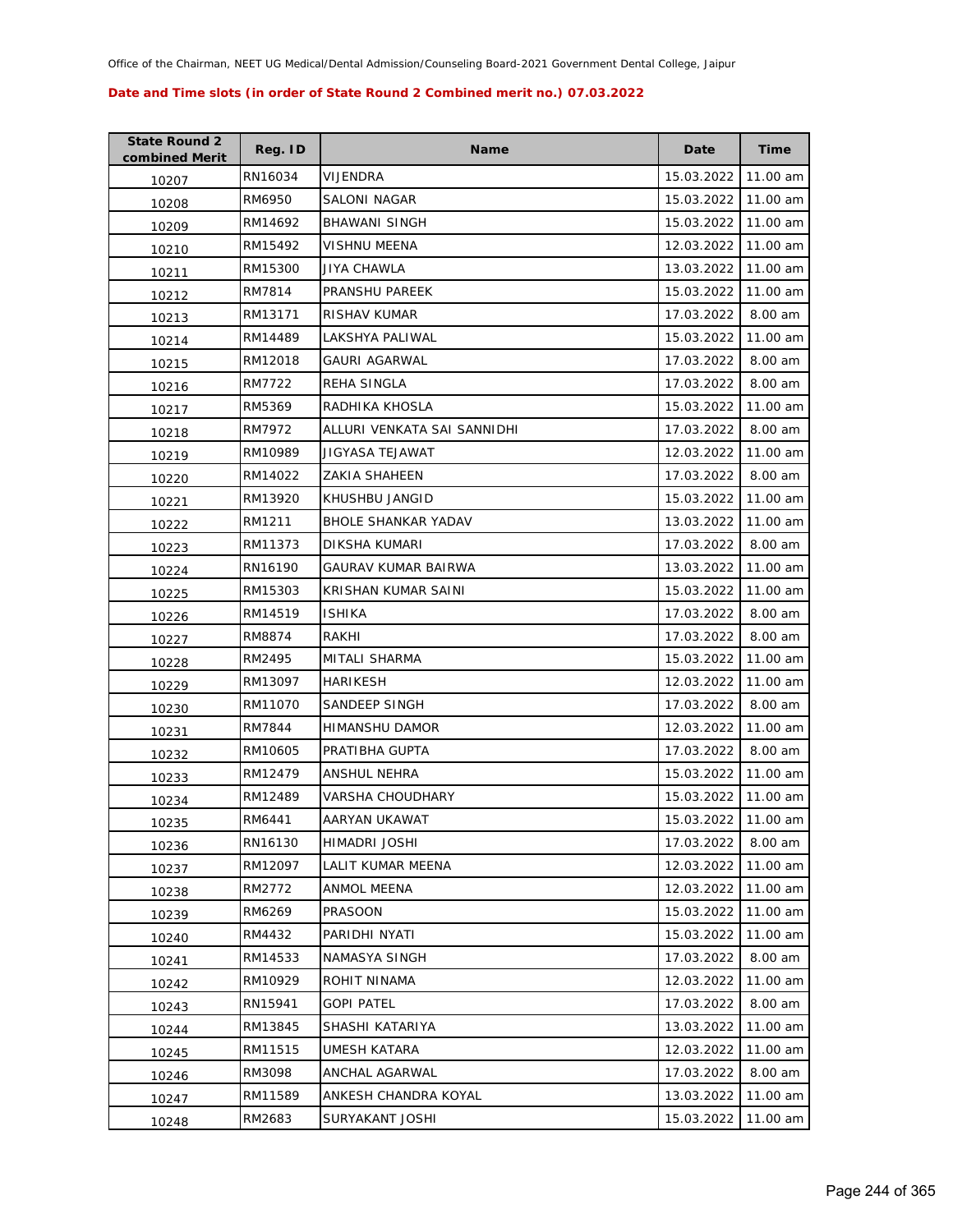| <b>State Round 2</b><br>combined Merit | Reg. ID | <b>Name</b>                | Date       | <b>Time</b> |
|----------------------------------------|---------|----------------------------|------------|-------------|
| 10249                                  | RM10481 | <b>NARESH KUMAR</b>        | 13.03.2022 | 11.00 am    |
| 10250                                  | RM7849  | AARTI MEGHWANSHI           | 13.03.2022 | 11.00 am    |
| 10251                                  | RN15864 | MOHIT KARAN DHANJHA        | 13.03.2022 | 11.00 am    |
| 10252                                  | RM3442  | CHANCHAL                   | 17.03.2022 | 8.00 am     |
| 10253                                  | RM12648 | ANANYA BANTE               | 15.03.2022 | 11.00 am    |
| 10254                                  | RM4647  | <b>AJAY KHOTH</b>          | 15.03.2022 | 11.00 am    |
| 10255                                  | RM2773  | KHUSHWANT SUKHWAL          | 15.03.2022 | 11.00 am    |
| 10256                                  | RM14283 | PREETI JAIN                | 15.03.2022 | 11.00 am    |
| 10257                                  | RM7676  | <b>SWEETY JEPH</b>         | 12.03.2022 | 11.00 am    |
| 10258                                  | RM13107 | KASHINI GUPTA              | 15.03.2022 | 11.00 am    |
| 10259                                  | RM9620  | YASH BHANDARI              | 15.03.2022 | 11.00 am    |
| 10260                                  | RM6123  | NIKITA KHARARI             | 12.03.2022 | 11.00 am    |
| 10261                                  | RM2614  | ADITYA BAYLA               | 13.03.2022 | 11.00 am    |
| 10262                                  | RM12596 | ABDUL KADIR RAZA KHAN      | 15.03.2022 | 11.00 am    |
| 10263                                  | RM1363  | <b>CHERYL JAIN</b>         | 17.03.2022 | 8.00 am     |
| 10264                                  | RM7698  | CHIRAG AGGARWAL            | 17.03.2022 | 8.00 am     |
| 10265                                  | RM15399 | SHWETA MEGHWAL             | 13.03.2022 | 11.00 am    |
| 10266                                  | RM14576 | JYOTI PRIYA                | 12.03.2022 | 11.00 am    |
| 10267                                  | RM2093  | URVASHI GARG               | 15.03.2022 | 11.00 am    |
| 10268                                  | RM11048 | SAHIL SINGH                | 15.03.2022 | 11.00 am    |
| 10269                                  | RN15934 | DHRUVI BOHARA              | 15.03.2022 | 11.00 am    |
| 10270                                  | RM13695 | PINKY KUMARI MEENA         | 12.03.2022 | 11.00 am    |
| 10271                                  | RM9258  | PAYAL NATANI               | 15.03.2022 | 11.00 am    |
| 10272                                  | RM9616  | MAANVI MEENA               | 12.03.2022 | 11.00 am    |
| 10273                                  | RM1263  | PRAGA RAM                  | 17.03.2022 | 8.00 am     |
| 10274                                  | RM6490  | DIVYA RATIYA               | 13.03.2022 | 11.00 am    |
| 10275                                  | RM8721  | AKRAT SINGH SIRADHANA      | 12.03.2022 | 11.00 am    |
| 10276                                  | RM14331 | <b>VISHAL RAISWAL</b>      | 13.03.2022 | 11.00 am    |
| 10277                                  | RM14277 | <b>VIDHI SOMANI</b>        | 17.03.2022 | 8.00 am     |
| 10278                                  | RM11074 | HITESH KUMAR GHADORWAL     | 13.03.2022 | 11.00 am    |
| 10279                                  | RM4223  | KRITIKA AGARWAL            | 15.03.2022 | 11.00 am    |
| 10280                                  | RN16094 | <b>SHIVANI GOYAL</b>       | 15.03.2022 | 11.00 am    |
| 10281                                  | RM15289 | AAKANKSHA YADAV            | 15.03.2022 | 11.00 am    |
| 10282                                  | RM15336 | SAPNA REXWAL               | 13.03.2022 | 11.00 am    |
| 10283                                  | RM2839  | VAGHELA AMISHABA VIJAYSINH | 17.03.2022 | 8.00 am     |
| 10284                                  | RM1777  | AYUSH BHAKAR               | 15.03.2022 | 11.00 am    |
| 10285                                  | RM6899  | <b>ASHISH GOYAL</b>        | 15.03.2022 | 11.00 am    |
| 10286                                  | RM12247 | POOJA KUMAWAT              | 15.03.2022 | 11.00 am    |
| 10287                                  | RM8201  | PRAGYA KHAIRWAL            | 13.03.2022 | 11.00 am    |
| 10288                                  | RM11528 | SUNIL MAIDA                | 12.03.2022 | 11.00 am    |
| 10289                                  | RM15713 | NIKITA SINHA               | 17.03.2022 | 8.00 am     |
| 10290                                  | RM8229  | SHAILESH CHANDRA CHARPOTA  | 12.03.2022 | 11.00 am    |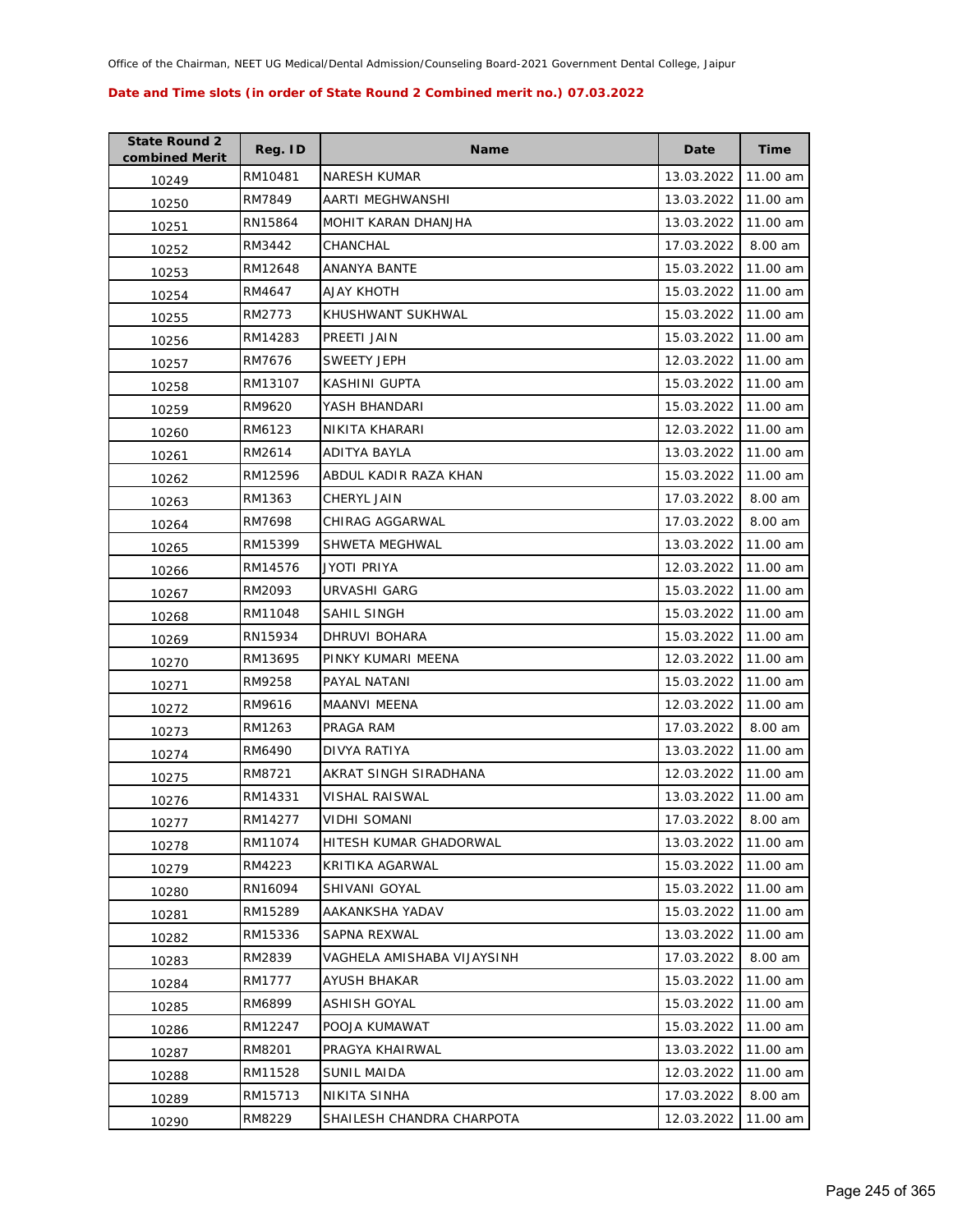| <b>State Round 2</b><br>combined Merit | Reg. ID | <b>Name</b>            | Date       | Time     |
|----------------------------------------|---------|------------------------|------------|----------|
| 10291                                  | RM5329  | CHAYANI PANDYA         | 15.03.2022 | 11.00 am |
| 10292                                  | RM9994  | MANSHI SINHA           | 17.03.2022 | 8.00 am  |
| 10293                                  | RM14620 | ANURADHA MEENA         | 12.03.2022 | 11.00 am |
| 10294                                  | RM14930 | ARTI MALAV             | 17.03.2022 | 8.00 am  |
| 10295                                  | RM5764  | ARCHANA                | 17.03.2022 | 8.00 am  |
| 10296                                  | RM9317  | RISHIK KALPESH MODI    | 17.03.2022 | 8.00 am  |
| 10297                                  | RM14065 | KUMUD JAIN             | 15.03.2022 | 11.00 am |
| 10298                                  | RM13357 | VIRENDRA MAHAWAR       | 13.03.2022 | 11.00 am |
| 10299                                  | RM10160 | PRIYA CHAUDHARY        | 17.03.2022 | 8.00 am  |
| 10300                                  | RM10346 | PRANAY GUPTA           | 15.03.2022 | 11.00 am |
| 10301                                  | RM2692  | SAYYED ALIMA           | 15.03.2022 | 11.00 am |
| 10302                                  | RM11939 | KIRTI SANKHLA          | 13.03.2022 | 11.00 am |
| 10303                                  | RM14424 | <b>KOMAL POSWAL</b>    | 12.03.2022 | 11.00 am |
| 10304                                  | RM10576 | <b>HARSH PAL</b>       | 15.03.2022 | 11.00 am |
| 10305                                  | RM12243 | AKASH CHOUDHARY        | 15.03.2022 | 11.00 am |
| 10306                                  | RM7805  | PALAK MASAR            | 12.03.2022 | 11.00 am |
| 10307                                  | RM4972  | <b>SRISHTI SHARMA</b>  | 15.03.2022 | 11.00 am |
| 10308                                  | RM2674  | PRANVI SHARMA          | 17.03.2022 | 8.00 am  |
| 10309                                  | RM4413  | ASHU PALIWAL           | 13.03.2022 | 11.00 am |
| 10310                                  | RM5955  | DIVYA SENGADA          | 12.03.2022 | 11.00 am |
| 10311                                  | RM5612  | KAREENA KANDARA        | 13.03.2022 | 11.00 am |
| 10312                                  | RM6902  | DIVYA KUMARI           | 13.03.2022 | 11.00 am |
| 10313                                  | RM1214  | NEHA MITTAL            | 17.03.2022 | 8.00 am  |
| 10314                                  | RN16123 | <b>MANOJ KUMARI</b>    | 12.03.2022 | 11.00 am |
| 10315                                  | RN15849 | BEENA MEENA            | 12.03.2022 | 11.00 am |
| 10316                                  | RM13739 | <b>KAUSHAL KISHORE</b> | 17.03.2022 | 8.00 am  |
| 10317                                  | RM14218 | DIKSHA GUPTA           | 17.03.2022 | 8.00 am  |
| 10318                                  | RM13522 | PURVA SANKHE           | 17.03.2022 | 8.00 am  |
| 10319                                  | RM12085 | JITENDRA SINGH         | 15.03.2022 | 11.00 am |
| 10320                                  | RM14033 | KRISH SHARMA           | 15.03.2022 | 11.00 am |
| 10321                                  | RM11410 | SUHANI PARASHAR        | 17.03.2022 | 8.00 am  |
| 10322                                  | RM13924 | JITENDRA MEENA         | 12.03.2022 | 11.00 am |
| 10323                                  | RM11926 | ANUPA MEENA            | 12.03.2022 | 11.00 am |
| 10324                                  | RM11943 | KULDEEP NINAMA         | 12.03.2022 | 11.00 am |
| 10325                                  | RN16366 | ESHIKA GARG            | 17.03.2022 | 8.00 am  |
| 10326                                  | RM13560 | SEEMA MEENA            | 12.03.2022 | 11.00 am |
| 10327                                  | RM9139  | <b>GOPAL CHARPOTA</b>  | 12.03.2022 | 11.00 am |
| 10328                                  | RM12562 | MAN PRAKASH            | 15.03.2022 | 11.00 am |
| 10329                                  | RM11450 | MAUSAM RAHEJA          | 17.03.2022 | 8.00 am  |
| 10330                                  | RM14392 | <b>BINDU BISHNOI</b>   | 15.03.2022 | 11.00 am |
| 10331                                  | RM13335 | UMRIGAR NANDINI        | 17.03.2022 | 8.00 am  |
| 10332                                  | RM12286 | JYOTI CHOUDHARY        | 15.03.2022 | 11.00 am |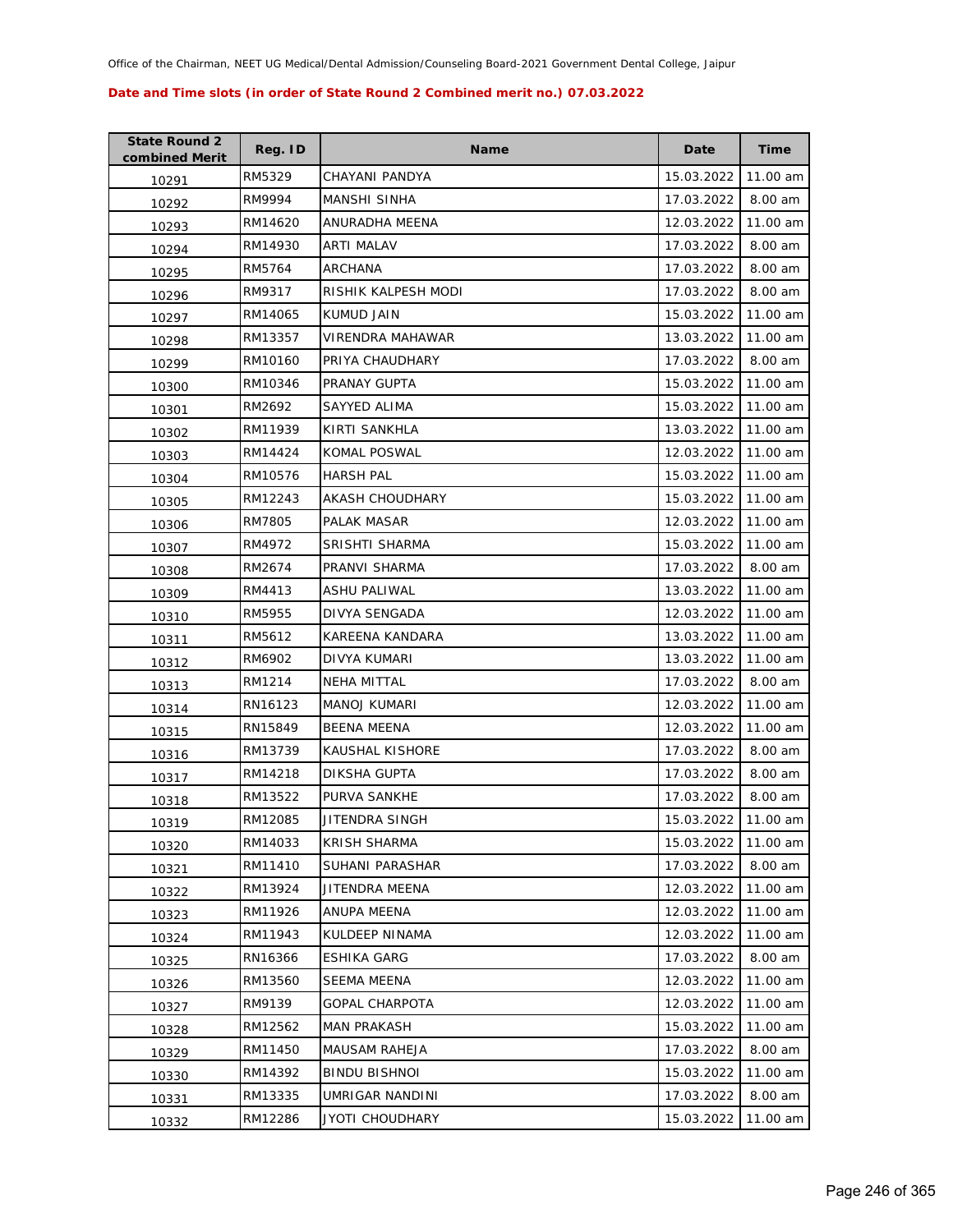| <b>State Round 2</b><br>combined Merit | Reg. ID | <b>Name</b>           | Date       | Time     |
|----------------------------------------|---------|-----------------------|------------|----------|
| 10333                                  | RM10848 | KARTA RAM             | 15.03.2022 | 11.00 am |
| 10334                                  | RM1659  | DIVYANSH MALPANI      | 15.03.2022 | 11.00 am |
| 10335                                  | RM8057  | ARUN PARMAR           | 12.03.2022 | 11.00 am |
| 10336                                  | RM8678  | PRAVEEN CHANDAK       | 15.03.2022 | 11.00 am |
| 10337                                  | RM4462  | RAGHAV BINDAL         | 17.03.2022 | 8.00 am  |
| 10338                                  | RM6915  | KISHITA               | 17.03.2022 | 8.00 am  |
| 10339                                  | RM3122  | <b>MUSKAN</b>         | 17.03.2022 | 8.00 am  |
| 10340                                  | RM1249  | DIVYANSHU BINAWRA     | 13.03.2022 | 11.00 am |
| 10341                                  | RM12015 | SIMRAN LUGARIA        | 12.03.2022 | 11.00 am |
| 10342                                  | RM14499 | NEERAJ GOTHWAL        | 13.03.2022 | 11.00 am |
| 10343                                  | RM3569  | AMISHA MEENA          | 12.03.2022 | 11.00 am |
| 10344                                  | RM11325 | KUNAL                 | 15.03.2022 | 11.00 am |
| 10345                                  | RM15426 | KHUSHI GARG           | 17.03.2022 | 8.00 am  |
| 10346                                  | RM13168 | JAYPRAKASH PARGI      | 12.03.2022 | 11.00 am |
| 10347                                  | RM15033 | SHREYA SRIJAL         | 17.03.2022 | 8.00 am  |
| 10348                                  | RM9185  | <b>MONIKA KATARA</b>  | 12.03.2022 | 11.00 am |
| 10349                                  | RM1292  | <b>DESHNA KOTHARI</b> | 15.03.2022 | 11.00 am |
| 10350                                  | RM5761  | SARTHAK BHATT         | 17.03.2022 | 8.00 am  |
| 10351                                  | RM6938  | ADITYA GARG           | 17.03.2022 | 8.00 am  |
| 10352                                  | RM12690 | UDAY KUMAR RACHHOYA   | 13.03.2022 | 11.00 am |
| 10353                                  | RM3864  | YAMAN SINGH MEENA     | 12.03.2022 | 11.00 am |
| 10354                                  | RM11175 | PRAMOD KUMAR SHARMA   | 15.03.2022 | 11.00 am |
| 10355                                  | RM6927  | DEEPSHIKHA SONI       | 15.03.2022 | 11.00 am |
| 10356                                  | RM10920 | LAVESH GUPTA          | 15.03.2022 | 11.00 am |
| 10357                                  | RM6578  | HARSH BHARDWAJ        | 15.03.2022 | 11.00 am |
| 10358                                  | RM2199  | RAJPUROHIT PANKAJ     | 15.03.2022 | 11.00 am |
| 10359                                  | RM3936  | CHHAVI KUMARI         | 17.03.2022 | 8.00 am  |
| 10360                                  | RM11933 | MUNESH KUMAR          | 13.03.2022 | 11.00 am |
| 10361                                  | RM13119 | <b>MUSKAN</b>         | 15.03.2022 | 11.00 am |
| 10362                                  | RM12565 | ARCHANA KUMARI        | 13.03.2022 | 11.00 am |
| 10363                                  | RM13256 | ASHU JAIN             | 15.03.2022 | 11.00 am |
| 10364                                  | RM12529 | RIZA ZAHID ALI        | 17.03.2022 | 8.00 am  |
| 10365                                  | RM4491  | AYAN KHAN             | 15.03.2022 | 11.00 am |
| 10366                                  | RM5947  | NEELAKSH BANSAL       | 17.03.2022 | 8.00 am  |
| 10367                                  | RM14750 | BOLISHETTI SHIVANI    | 17.03.2022 | 8.00 am  |
| 10368                                  | RM8935  | <b>MANAV SUTHAR</b>   | 15.03.2022 | 11.00 am |
| 10369                                  | RM14591 | <b>MONIKA SEN</b>     | 15.03.2022 | 11.00 am |
| 10370                                  | RM8961  | MS. CHITRA MEENA      | 12.03.2022 | 11.00 am |
| 10371                                  | RM14111 | HIMANSHI SONI         | 15.03.2022 | 11.00 am |
| 10372                                  | RM10492 | HARSHIT MITTAL        | 15.03.2022 | 11.00 am |
| 10373                                  | RM13500 | TULSI RAM MEENA       | 12.03.2022 | 11.00 am |
| 10374                                  | RM12090 | GAUTAM MAHINDRU       | 17.03.2022 | 8.00 am  |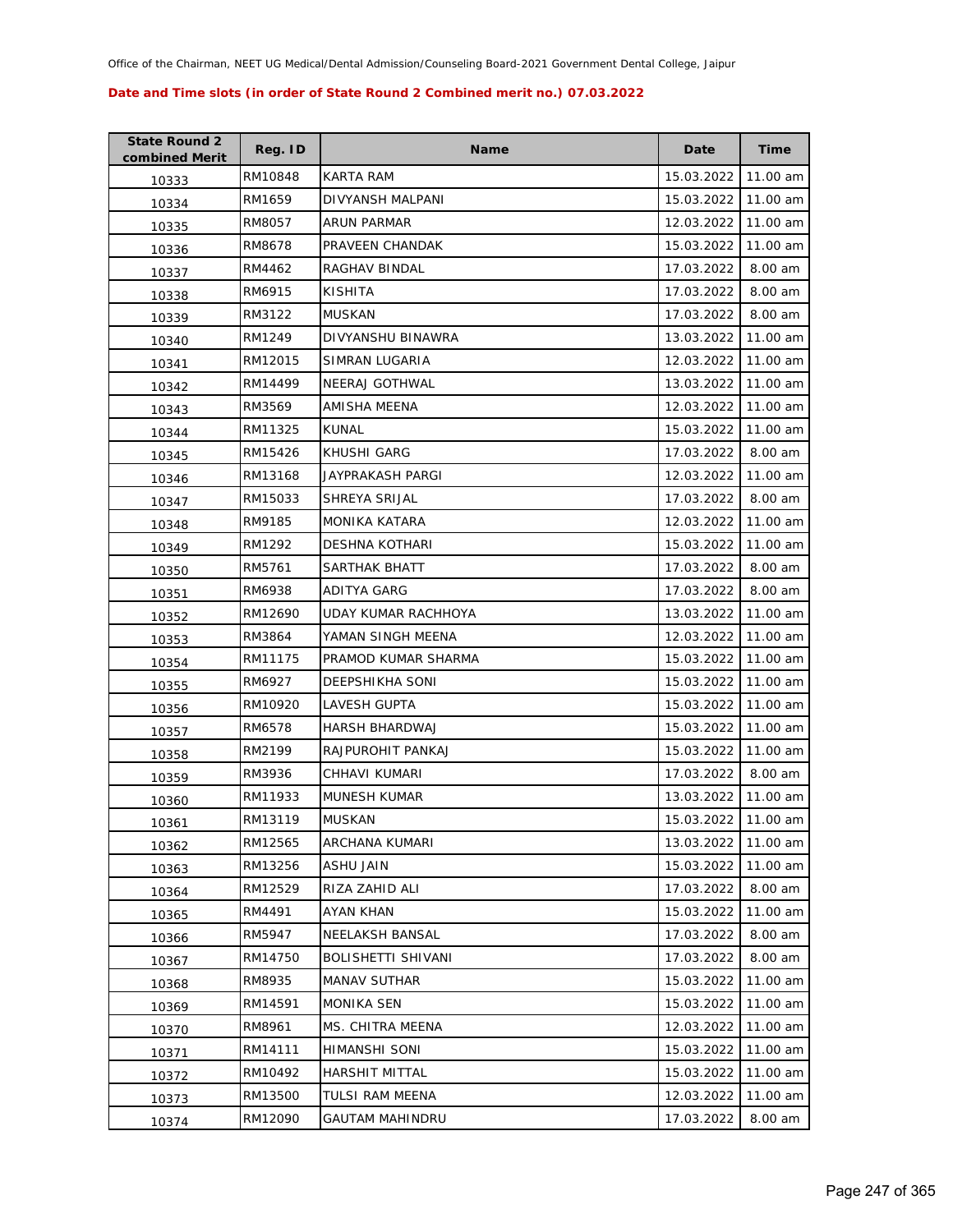| <b>State Round 2</b><br>combined Merit | Reg. ID | <b>Name</b>               | Date       | <b>Time</b> |
|----------------------------------------|---------|---------------------------|------------|-------------|
| 10375                                  | RM1682  | KUNIKA MEHRA              | 15.03.2022 | 11.00 am    |
| 10376                                  | RM6370  | <b>SUHANI</b>             | 17.03.2022 | 8.00 am     |
| 10377                                  | RM13473 | TANISHA PANDA             | 17.03.2022 | 8.00 am     |
| 10378                                  | RM5944  | SHARDA NOGIYA             | 13.03.2022 | 11.00 am    |
| 10379                                  | RM7803  | ANJALI NINAMA             | 12.03.2022 | 11.00 am    |
| 10380                                  | RM14561 | KOVID GAHALAUT            | 17.03.2022 | 8.00 am     |
| 10381                                  | RM1474  | HIMANSHI                  | 13.03.2022 | 11.00 am    |
| 10382                                  | RM13391 | DEVANSHI BHARDWAJ         | 17.03.2022 | 8.00 am     |
| 10383                                  | RM2321  | NIDHI SUDHIR DHAMASKAR    | 17.03.2022 | 8.00 am     |
| 10384                                  | RM9886  | OSHIN HARISH KUMAR SHUKLA | 17.03.2022 | 8.00 am     |
| 10385                                  | RM15017 | SAPNA MEENA               | 12.03.2022 | 11.00 am    |
| 10386                                  | RN16268 | <b>MANISH BISHNOI</b>     | 15.03.2022 | 11.00 am    |
| 10387                                  | RM8550  | ABHISHEK DAMOR            | 12.03.2022 | 11.00 am    |
| 10388                                  | RM7046  | ABHILASHA AHARI           | 12.03.2022 | 11.00 am    |
| 10389                                  | RM9351  | DEEKSHA BUGALIA           | 15.03.2022 | 11.00 am    |
| 10390                                  | RM1695  | ANURAG SINGH              | 13.03.2022 | 11.00 am    |
| 10391                                  | RM2514  | NIKITA KANWAR             | 15.03.2022 | 11.00 am    |
| 10392                                  | RM14688 | <b>JANNAT KOHLI</b>       | 17.03.2022 | 8.00 am     |
| 10393                                  | RM8845  | JITESH KHATAK             | 12.03.2022 | 11.00 am    |
| 10394                                  | RM5013  | YASHVI KHANDELWAL         | 15.03.2022 | 11.00 am    |
| 10395                                  | RM10596 | DEVJYOTI DUTTA            | 17.03.2022 | 8.00 am     |
| 10396                                  | RM15548 | JITENDAR                  | 15.03.2022 | 11.00 am    |
| 10397                                  | RM14682 | DEV BANSAL                | 15.03.2022 | 11.00 am    |
| 10398                                  | RM1638  | SAKSHAM SHARMA            | 17.03.2022 | 8.00 am     |
| 10399                                  | RM14247 | <b>CHANDNI SONI</b>       | 15.03.2022 | 11.00 am    |
| 10400                                  | RM1729  | AKHILESH KUMAR            | 15.03.2022 | 11.00 am    |
| 10401                                  | RM15038 | AMISHA ACHARYA            | 15.03.2022 | 11.00 am    |
| 10402                                  | RM1574  | PRANJAL ARYA              | 13.03.2022 | 11.00 am    |
| 10403                                  | RM5210  | ANJALI MEENA              | 12.03.2022 | 11.00 am    |
| 10404                                  | RM2098  | ADITYA GARG               | 15.03.2022 | 11.00 am    |
| 10405                                  | RM15475 | FAID IMTIYAZ              | 17.03.2022 | 8.00 am     |
| 10406                                  | RM9483  | PATEL HELEE VIREN         | 17.03.2022 | 8.00 am     |
| 10407                                  | RM15494 | CHAUDHARY RIYA OMPRAKASH  | 17.03.2022 | 8.00 am     |
| 10408                                  | RM14080 | TANU BADGUJAR             | 13.03.2022 | 11.00 am    |
| 10409                                  | RM9279  | MS. GARIMA KUMARI         | 13.03.2022 | 11.00 am    |
| 10410                                  | RM10299 | <b>HEMANT PARMAR</b>      | 13.03.2022 | 11.00 am    |
| 10411                                  | RM8962  | RAM SINGH                 | 15.03.2022 | 11.00 am    |
| 10412                                  | RM15353 | ANITA KATARA              | 12.03.2022 | 11.00 am    |
| 10413                                  | RM13020 | <b>GAURAV KHAROL</b>      | 15.03.2022 | 11.00 am    |
| 10414                                  | RM14790 | DEEPAK KUMAR MEENA        | 12.03.2022 | 11.00 am    |
| 10415                                  | RM10662 | YASHWANT SINGH            | 15.03.2022 | 11.00 am    |
| 10416                                  | RM1005  | JANHVI GHUNAWAT           | 12.03.2022 | 11.00 am    |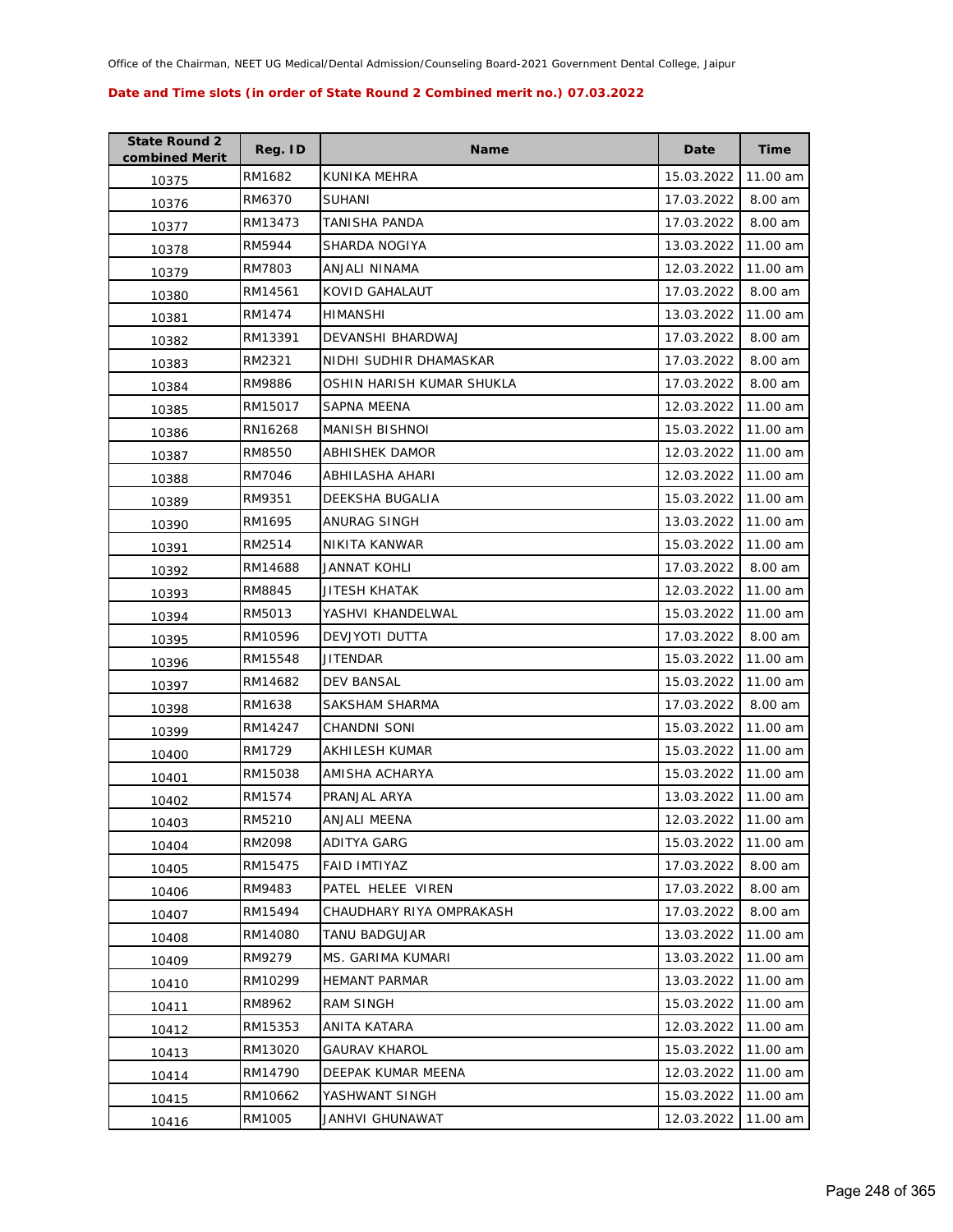| <b>State Round 2</b><br>combined Merit | Reg. ID | <b>Name</b>           | Date       | <b>Time</b> |
|----------------------------------------|---------|-----------------------|------------|-------------|
| 10417                                  | RM2362  | KEOUSHAA SHARMA       | 17.03.2022 | 8.00 am     |
| 10418                                  | RM11458 | MUSKAN MAHESHWARI     | 17.03.2022 | 8.00 am     |
| 10419                                  | RM9363  | KASHISH BANSAL        | 15.03.2022 | 11.00 am    |
| 10420                                  | RM8610  | KASHISH TANDON        | 17.03.2022 | 8.00 am     |
| 10421                                  | RM1244  | CHITRANSH MAHERISHI   | 15.03.2022 | 11.00 am    |
| 10422                                  | RM5724  | <b>FLORENCE MODI</b>  | 17.03.2022 | 8.00 am     |
| 10423                                  | RM2000  | SNEHA SHARMA          | 15.03.2022 | 11.00 am    |
| 10424                                  | RM13780 | VANDANA BASANWAL      | 12.03.2022 | 11.00 am    |
| 10425                                  | RM8892  | POOJA KUMARI          | 12.03.2022 | 11.00 am    |
| 10426                                  | RN16365 | RONAK YADAV           | 15.03.2022 | 11.00 am    |
| 10427                                  | RM12187 | VINAY KUMAR MEENA     | 12.03.2022 | 11.00 am    |
| 10428                                  | RM11492 | KAILASH MEENA         | 12.03.2022 | 11.00 am    |
| 10429                                  | RM10978 | TANISHA KATEWA        | 15.03.2022 | 11.00 am    |
| 10430                                  | RM2942  | <b>HARSH GARG</b>     | 17.03.2022 | 8.00 am     |
| 10431                                  | RM12148 | <b>GAUTAM KHICHI</b>  | 13.03.2022 | 11.00 am    |
| 10432                                  | RM15790 | <b>RISHIKA</b>        | 13.03.2022 | 11.00 am    |
| 10433                                  | RM8616  | APARNA SINGH          | 17.03.2022 | 8.00 am     |
| 10434                                  | RM7335  | PRANAY GUPTA          | 15.03.2022 | 11.00 am    |
| 10435                                  | RM1414  | <b>MEGHAL PATEL</b>   | 17.03.2022 | 8.00 am     |
| 10436                                  | RM6112  | <b>MRADANSH BOYAL</b> | 13.03.2022 | 11.00 am    |
| 10437                                  | RM13155 | ROHIT KUMAR           | 13.03.2022 | 11.00 am    |
| 10438                                  | RN15940 | GANESHA RAM           | 15.03.2022 | 11.00 am    |
| 10439                                  | RM9303  | UJJWAL RAYKA          | 12.03.2022 | 11.00 am    |
| 10440                                  | RM15470 | HARSHIT CHOUDHARY     | 15.03.2022 | 11.00 am    |
| 10441                                  | RM7525  | AMIT AGGARWAL         | 15.03.2022 | 11.00 am    |
| 10442                                  | RM10570 | MONA YADAV            | 15.03.2022 | 11.00 am    |
| 10443                                  | RM11313 | ABHISHEK BHARDWAJ     | 17.03.2022 | 8.00 am     |
| 10444                                  | RM14580 | KAVITA PATEL          | 17.03.2022 | 8.00 am     |
| 10445                                  | RM3964  | YATHARTH SAINI        | 15.03.2022 | 11.00 am    |
| 10446                                  | RM10575 | JAYANTILAL NINAMA     | 12.03.2022 | 11.00 am    |
| 10447                                  | RM13804 | SIMRAN KHANNA         | 13.03.2022 | 11.00 am    |
| 10448                                  | RM1296  | KARINA UPADHYAY       | 15.03.2022 | 11.00 am    |
| 10449                                  | RM13563 | C HARSHITHA           | 17.03.2022 | 8.00 am     |
| 10450                                  | RM1694  | <b>VICKY</b>          | 15.03.2022 | 11.00 am    |
| 10451                                  | RM13977 | A HANIFA              | 17.03.2022 | 8.00 am     |
| 10452                                  | RM9346  | ANKESH MACHHAR        | 12.03.2022 | 11.00 am    |
| 10453                                  | RM8048  | <b>VARSHA</b>         | 17.03.2022 | 8.00 am     |
| 10454                                  | RM10064 | SRUSHTI KHATRI        | 13.03.2022 | 11.00 am    |
| 10455                                  | RM12471 | SUCHITA KODAP         | 12.03.2022 | 11.00 am    |
| 10456                                  | RM13856 | SANIYA SETHI          | 17.03.2022 | 8.00 am     |
| 10457                                  | RM12063 | KIRAN MEENA           | 12.03.2022 | 11.00 am    |
| 10458                                  | RM10801 | <b>HEMLATA MEENA</b>  | 12.03.2022 | 11.00 am    |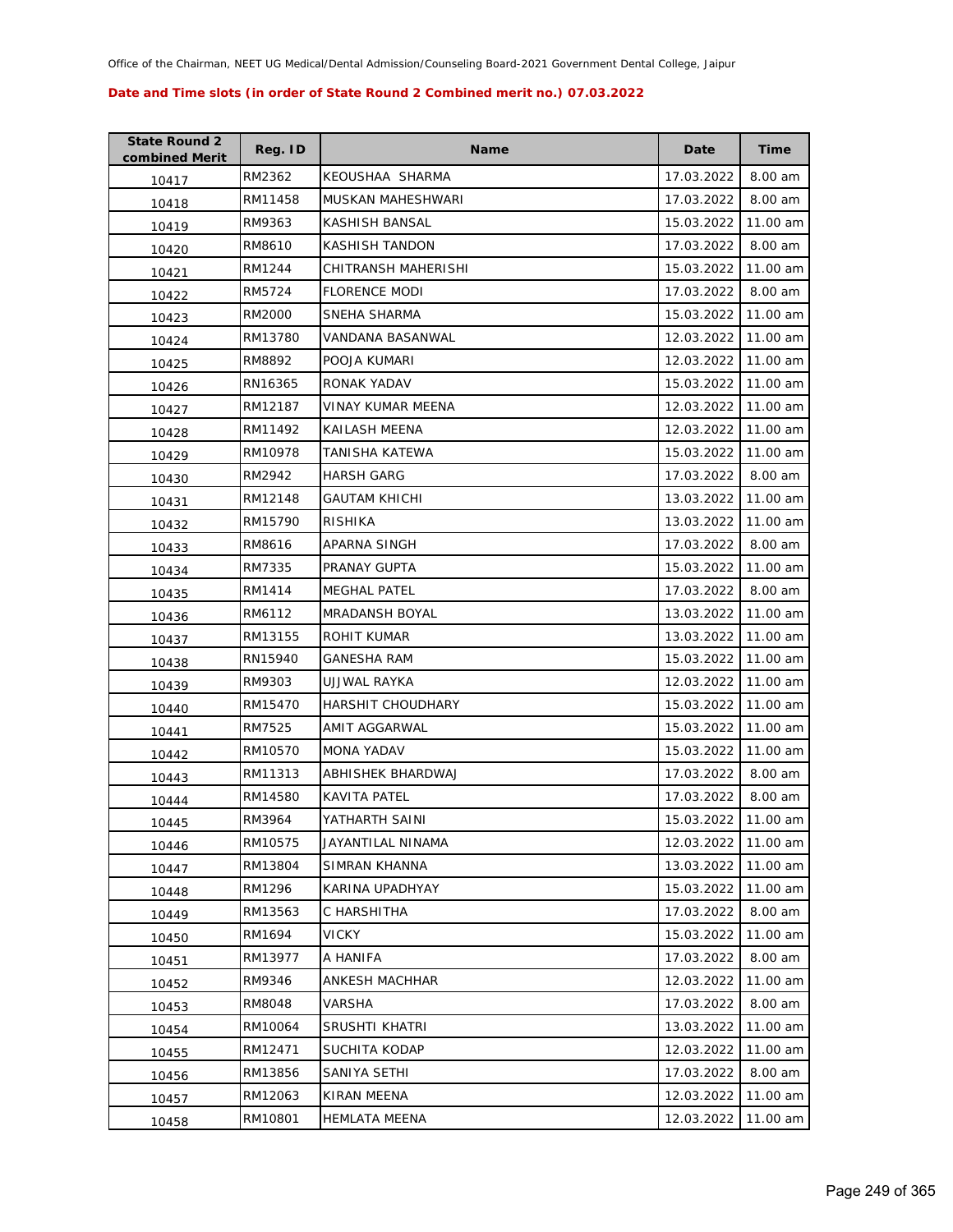| <b>State Round 2</b><br>combined Merit | Reg. ID | <b>Name</b>                | Date       | <b>Time</b> |
|----------------------------------------|---------|----------------------------|------------|-------------|
| 10459                                  | RM14759 | <b>RAJESH GURJAR</b>       | 12.03.2022 | 11.00 am    |
| 10460                                  | RN15961 | RAJNI                      | 17.03.2022 | 8.00 am     |
| 10461                                  | RM12735 | <b>YUKTA PARKER</b>        | 17.03.2022 | 8.00 am     |
| 10462                                  | RM10914 | KHUSHI KANKARIA            | 15.03.2022 | 11.00 am    |
| 10463                                  | RM14695 | MEGHNA KASHYAP             | 17.03.2022 | 8.00 am     |
| 10464                                  | RN16358 | S ANUSHREE                 | 17.03.2022 | 8.00 am     |
| 10465                                  | RM14800 | <b>TANMAY JAIN</b>         | 15.03.2022 | 11.00 am    |
| 10466                                  | RM2254  | HARSH KAMAL DWIVEDI        | 17.03.2022 | 8.00 am     |
| 10467                                  | RM9160  | TANVEER RAO                | 17.03.2022 | 8.00 am     |
| 10468                                  | RM7961  | PUSHPENDRA MEENA           | 12.03.2022 | 11.00 am    |
| 10469                                  | RM6331  | HARSHIKA GOYAL             | 17.03.2022 | 8.00 am     |
| 10470                                  | RM10650 | AASTHA                     | 17.03.2022 | 8.00 am     |
| 10471                                  | RN16412 | <b>DEEPESH MEENA</b>       | 12.03.2022 | 11.00 am    |
| 10472                                  | RM5945  | KHUSHMIL DABHI             | 17.03.2022 | 8.00 am     |
| 10473                                  | RM1643  | YASHI SINGHAL              | 15.03.2022 | 11.00 am    |
| 10474                                  | RN16442 | AKSHARA JOSHI              | 17.03.2022 | 8.00 am     |
| 10475                                  | RM12500 | TEJASWA KATARA             | 15.03.2022 | 11.00 am    |
| 10476                                  | RM12007 | KHUSHBOO MAHESHWARI        | 15.03.2022 | 11.00 am    |
| 10477                                  | RM15649 | LAKSHAY CHAUHAN            | 17.03.2022 | 8.00 am     |
| 10478                                  | RM13546 | ROHIT                      | 15.03.2022 | 11.00 am    |
| 10479                                  | RM6895  | TANUJA MEENA               | 12.03.2022 | 11.00 am    |
| 10480                                  | RM12409 | RISHI PAREEK               | 15.03.2022 | 11.00 am    |
| 10481                                  | RM12207 | ANSHUL VASHISTHA           | 15.03.2022 | 11.00 am    |
| 10482                                  | RM9147  | SHREYA BHUMLA              | 15.03.2022 | 11.00 am    |
| 10483                                  | RM1921  | SABIHA MALIK               | 15.03.2022 | 11.00 am    |
| 10484                                  | RM5646  | ABIA AFSHAN MOHAMED AKBAR  | 17.03.2022 | 8.00 am     |
| 10485                                  | RM12458 | PAYAL KUMARI               | 15.03.2022 | 11.00 am    |
| 10486                                  | RM13705 | <b>SHREYA MANGLA</b>       | 17.03.2022 | 8.00 am     |
| 10487                                  | RM7445  | <b>ISHAAN ARORA</b>        | 15.03.2022 | 11.00 am    |
| 10488                                  | RM14638 | AMIT KUMAR                 | 15.03.2022 | 11.00 am    |
| 10489                                  | RM5047  | YASH PURBIA                | 15.03.2022 | 11.00 am    |
| 10490                                  | RM3074  | LAXMI                      | 17.03.2022 | 8.00 am     |
| 10491                                  | RN16376 | ROJ SAHANI                 | 17.03.2022 | 8.00 am     |
| 10492                                  | RN16361 | GOSAI VIVEKGIRI RAMESHGIRI | 17.03.2022 | 8.00 am     |
| 10493                                  | RN16137 | SAMARPITA RAY              | 17.03.2022 | 8.00 am     |
| 10494                                  | RM10873 | MANISHA KUMARI MEENA       | 12.03.2022 | 11.00 am    |
| 10495                                  | RM11663 | PRATIBHA SHARMA            | 15.03.2022 | 11.00 am    |
| 10496                                  | RM2618  | <b>SIYA GUPTA</b>          | 17.03.2022 | 8.00 am     |
| 10497                                  | RM7806  | SHASHANK KALA              | 13.03.2022 | 11.00 am    |
| 10498                                  | RM7121  | AALEEN KAUR                | 15.03.2022 | 11.00 am    |
| 10499                                  | RM6155  | VIDHI LUNKAD               | 15.03.2022 | 11.00 am    |
| 10500                                  | RM3750  | ANANYA NARANG              | 17.03.2022 | 8.00 am     |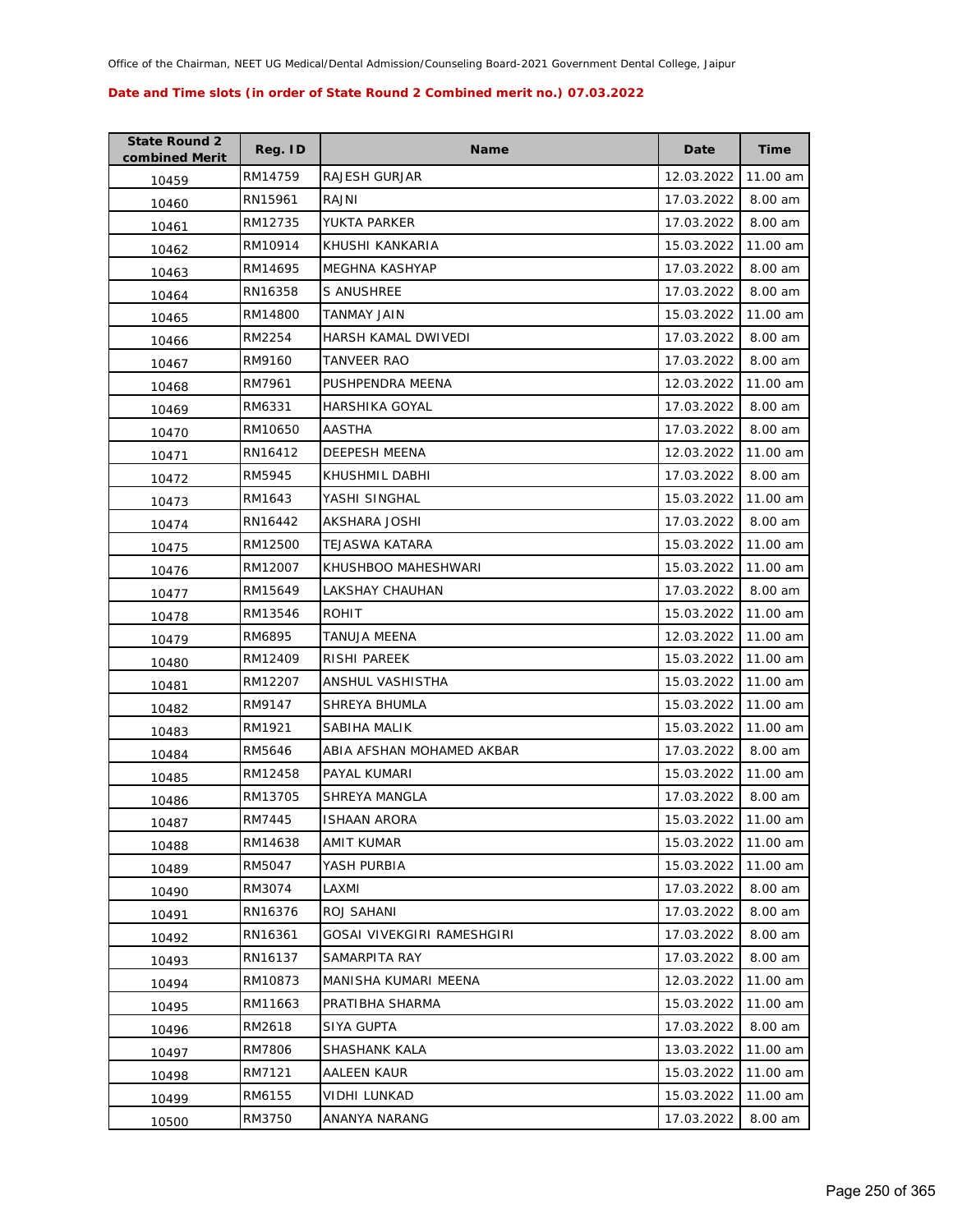| <b>State Round 2</b><br>combined Merit | Reg. ID | <b>Name</b>                | Date       | Time     |
|----------------------------------------|---------|----------------------------|------------|----------|
| 10501                                  | RM15009 | SNEHA VERMA                | 17.03.2022 | 8.00 am  |
| 10502                                  | RM8967  | AYUSH KUMAR GURJAR         | 12.03.2022 | 11.00 am |
| 10503                                  | RM11631 | DEEPENDRA PRATAP SINGH     | 15.03.2022 | 11.00 am |
| 10504                                  | RM11779 | <b>MRIDUL SUJERA</b>       | 17.03.2022 | 8.00 am  |
| 10505                                  | RM4118  | DEEPALI SHARMA             | 15.03.2022 | 11.00 am |
| 10506                                  | RM5908  | ROHIT KUMAR                | 13.03.2022 | 11.00 am |
| 10507                                  | RM6454  | AKANKSHA MEENA             | 12.03.2022 | 11.00 am |
| 10508                                  | RM8411  | ROUNAK SINGH PARASARIYA    | 15.03.2022 | 11.00 am |
| 10509                                  | RM14172 | <b>ABHAY ARORA</b>         | 17.03.2022 | 8.00 am  |
| 10510                                  | RM7667  | SAKSHI SINGH               | 15.03.2022 | 11.00 am |
| 10511                                  | RM2831  | KRISHNAKANT K. NAWAL       | 13.03.2022 | 11.00 am |
| 10512                                  | RM13084 | SONI KRISHNA ANILKUMAR     | 17.03.2022 | 8.00 am  |
| 10513                                  | RM5824  | SOMPURA JASH MEHUL         | 17.03.2022 | 8.00 am  |
| 10514                                  | RM7665  | NISHU PORWAL               | 15.03.2022 | 11.00 am |
| 10515                                  | RM10980 | RAHUL MEGHANI              | 15.03.2022 | 11.00 am |
| 10516                                  | RM1195  | SHIVAM SHARMA              | 17.03.2022 | 8.00 am  |
| 10517                                  | RM7067  | POOJA JANGIR               | 15.03.2022 | 11.00 am |
| 10518                                  | RM14666 | <b>SUPRIYA</b>             | 17.03.2022 | 8.00 am  |
| 10519                                  | RM5422  | <b>NAVNEET KUMAR</b>       | 15.03.2022 | 11.00 am |
| 10520                                  | RM8424  | YOGITA                     | 15.03.2022 | 11.00 am |
| 10521                                  | RM2947  | PATEL SATYAM JITENDRAKUMAR | 17.03.2022 | 8.00 am  |
| 10522                                  | RM13765 | PAYAL MEENA                | 12.03.2022 | 11.00 am |
| 10523                                  | RM5666  | CHELNA JHAMAD              | 15.03.2022 | 11.00 am |
| 10524                                  | RM13412 | VISHV KARMA MEENA          | 12.03.2022 | 11.00 am |
| 10525                                  | RM3875  | POOJA KUMARI               | 17.03.2022 | 8.00 am  |
| 10526                                  | RM12485 | RAJESH KUMAR               | 15.03.2022 | 11.00 am |
| 10527                                  | RM12651 | RAMESH KUMAR               | 13.03.2022 | 11.00 am |
| 10528                                  | RM2431  | AAKANKSHA MEENA            | 12.03.2022 | 11.00 am |
| 10529                                  | RM8020  | CHIRAG GARG                | 15.03.2022 | 11.00 am |
| 10530                                  | RN16474 | ANUSHKA CHOUDHARY          | 15.03.2022 | 11.00 am |
| 10531                                  | RM12758 | ANSHIKA NEHRA              | 15.03.2022 | 11.00 am |
| 10532                                  | RM7682  | AVALOKIT RISHI NIRVANA     | 17.03.2022 | 8.00 am  |
| 10533                                  | RM4537  | <b>ISHA SINHA</b>          | 17.03.2022 | 8.00 am  |
| 10534                                  | RM3600  | CHIRAYU SHARMA             | 15.03.2022 | 11.00 am |
| 10535                                  | RM13843 | P SAMPATH KUMAR            | 17.03.2022 | 8.00 am  |
| 10536                                  | RM8408  | <b>EVA GANDHI</b>          | 17.03.2022 | 8.00 am  |
| 10537                                  | RM7543  | PRANAY SHYORAN             | 15.03.2022 | 11.00 am |
| 10538                                  | RM2151  | AMIT KUMAR KUMAWAT         | 15.03.2022 | 11.00 am |
| 10539                                  | RM11063 | OMPRAKASH KUMAWAT          | 15.03.2022 | 11.00 am |
| 10540                                  | RM13220 | VANSHITA SHARMA            | 15.03.2022 | 11.00 am |
| 10541                                  | RM10228 | SAMRIDDHI SHARMA           | 15.03.2022 | 11.00 am |
| 10542                                  | RN16342 | VIKASH VERMA               | 13.03.2022 | 11.00 am |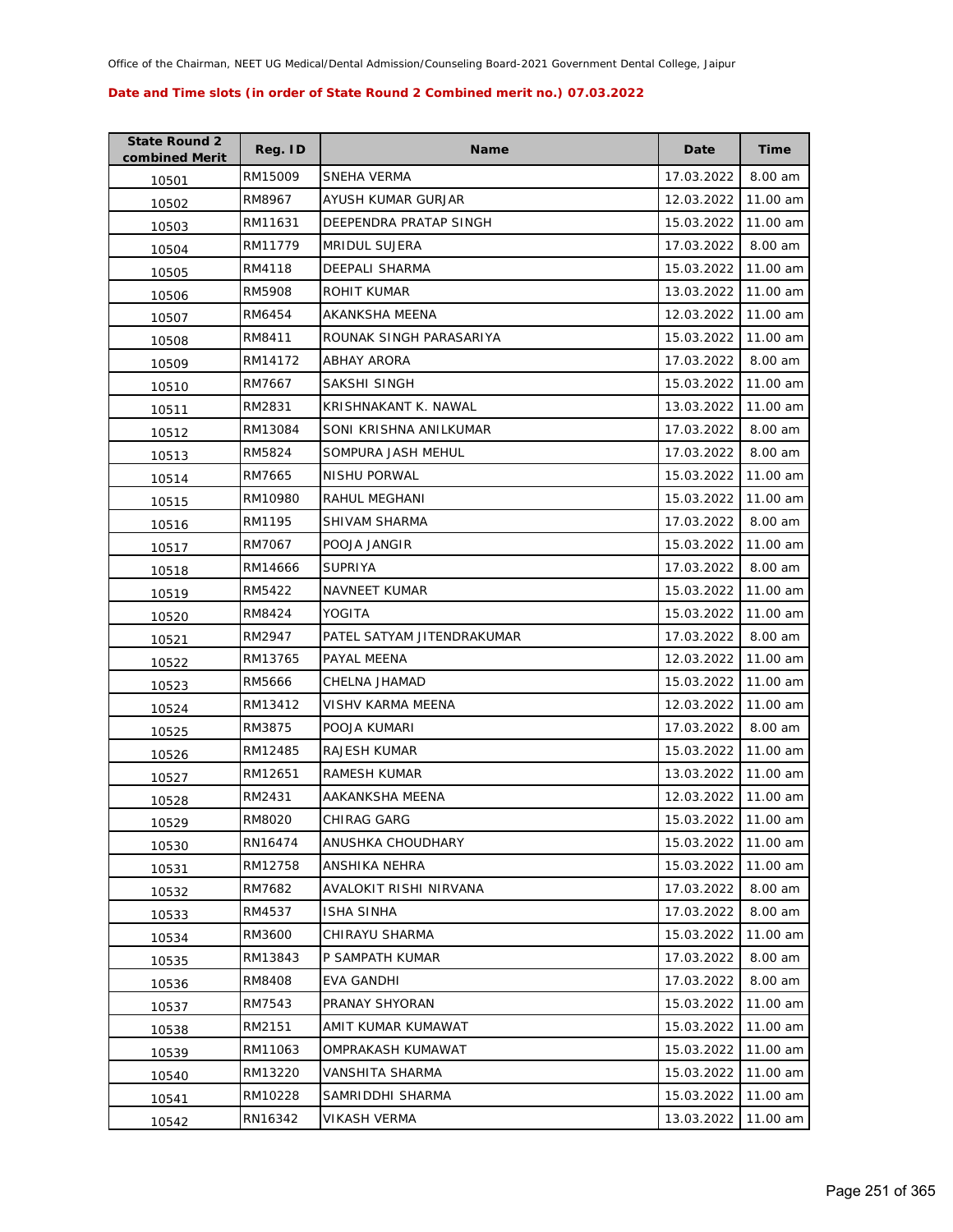| <b>State Round 2</b><br>combined Merit | Reg. ID | <b>Name</b>              | Date                | <b>Time</b> |
|----------------------------------------|---------|--------------------------|---------------------|-------------|
| 10543                                  | RM10986 | AKANSHA MEENA            | 12.03.2022          | 11.00 am    |
| 10544                                  | RM5195  | SANGEETA KUMAWAT         | 15.03.2022          | 11.00 am    |
| 10545                                  | RM15525 | ANNU DEVI                | 13.03.2022          | 11.00 am    |
| 10546                                  | RM6446  | PREKSHA CHATURVEDI       | 15.03.2022          | 11.00 am    |
| 10547                                  | RM9148  | ENAKSHI CHAUHAN          | 17.03.2022          | 8.00 am     |
| 10548                                  | RM1446  | AMAN SHARMA              | 15.03.2022          | 11.00 am    |
| 10549                                  | RM9492  | PANKTI M PATEL           | 17.03.2022          | 8.00 am     |
| 10550                                  | RM15643 | <b>GARIMA BISWAL</b>     | 12.03.2022          | 11.00 am    |
| 10551                                  | RM11095 | AKSHITA MISHRA           | 15.03.2022          | 11.00 am    |
| 10552                                  | RM6019  | RIDDHIMA MATHUR          | 15.03.2022          | 11.00 am    |
| 10553                                  | RM3480  | NARESH KUMAR POONIA      | 15.03.2022          | 11.00 am    |
| 10554                                  | RN16405 | ROHITASH KUMAR           | 15.03.2022          | 11.00 am    |
| 10555                                  | RM12072 | VARSHA PARIHAR           | 15.03.2022          | 11.00 am    |
| 10556                                  | RM1219  | <b>ADITI SHARMA</b>      | 17.03.2022          | 8.00 am     |
| 10557                                  | RM15309 | AKSHITA NAHARLA          | 12.03.2022          | 11.00 am    |
| 10558                                  | RM1685  | ADITYA MEENA             | 12.03.2022          | 11.00 am    |
| 10559                                  | RM4171  | PRIYANKA KUMARI          | 15.03.2022          | 11.00 am    |
| 10560                                  | RM1042  | <b>DIVYA SAINI</b>       | 15.03.2022          | 11.00 am    |
| 10561                                  | RM7541  | <b>GOURAV KHANDELWAL</b> | 15.03.2022          | 11.00 am    |
| 10562                                  | RM5476  | CHANDRA SEKHAR GUDLA     | 17.03.2022          | 8.00 am     |
| 10563                                  | RM2650  | NANDINI AGARWAL          | 15.03.2022          | 11.00 am    |
| 10564                                  | RM7584  | <b>MAYANK BHATIA</b>     | 17.03.2022          | 8.00 am     |
| 10565                                  | RN16215 | TANIYA CHOUHAN           | 17.03.2022          | 8.00 am     |
| 10566                                  | RM12359 | <b>NANCY MANGAL</b>      | 15.03.2022          | 11.00 am    |
| 10567                                  | RM15263 | DIPTI CHOUDHARY          | 15.03.2022          | 11.00 am    |
| 10568                                  | RM13035 | <b>GAURI DHAKAD</b>      | 15.03.2022          | 11.00 am    |
| 10569                                  | RM1558  | NAINA SINGH              | 17.03.2022          | 8.00 am     |
| 10570                                  | RM14446 | VINAYAK SHARMA           | 15.03.2022          | 11.00 am    |
| 10571                                  | RM2330  | <b>LOVEDEEP YADAV</b>    | 15.03.2022 11.00 am |             |
| 10572                                  | RM14657 | HARMANDEEP KAUR          | 17.03.2022          | 8.00 am     |
| 10573                                  | RM9934  | NIKITA DAVE              | 15.03.2022          | 11.00 am    |
| 10574                                  | RM1156  | SHUBHANGI GOYADI         | 12.03.2022          | 11.00 am    |
| 10575                                  | RM14227 | SHUBHAM CHARAN           | 15.03.2022          | 11.00 am    |
| 10576                                  | RM3721  | CHELSI MEENA             | 12.03.2022          | 11.00 am    |
| 10577                                  | RM3980  | AMAN RANGERA             | 13.03.2022          | 11.00 am    |
| 10578                                  | RM14477 | <b>VIKAS DAMOR</b>       | 12.03.2022          | 11.00 am    |
| 10579                                  | RM10251 | SMILE BISHNOI            | 15.03.2022          | 11.00 am    |
| 10580                                  | RM13055 | <b>RENU KUMARI</b>       | 13.03.2022          | 11.00 am    |
| 10581                                  | RM1426  | KASHISH AGARWAL          | 15.03.2022          | 11.00 am    |
| 10582                                  | RM3230  | SHILPA KUMAWAT           | 15.03.2022          | 11.00 am    |
| 10583                                  | RM6311  | SHREYANSH MEENA          | 12.03.2022          | 11.00 am    |
| 10584                                  | RM9684  | KANUSHKA SANADHYA        | 15.03.2022          | 11.00 am    |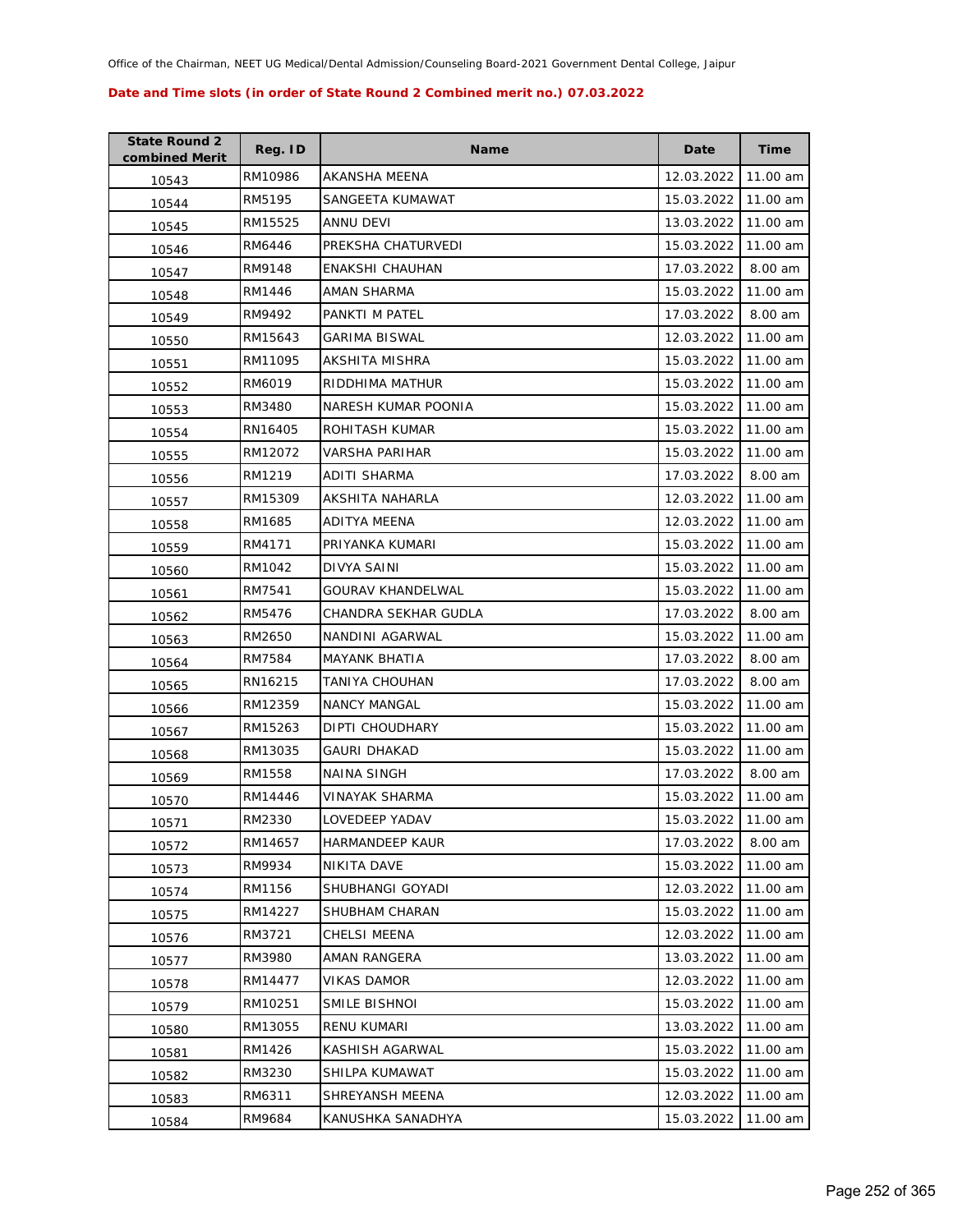| <b>State Round 2</b><br>combined Merit | Reg. ID | <b>Name</b>             | Date       | Time     |
|----------------------------------------|---------|-------------------------|------------|----------|
| 10585                                  | RM4905  | PRATEEK JAIN            | 15.03.2022 | 11.00 am |
| 10586                                  | RM8331  | SNEHA POONIA            | 15.03.2022 | 11.00 am |
| 10587                                  | RM10413 | ARCHANA KUMARI MEENA    | 12.03.2022 | 11.00 am |
| 10588                                  | RM6395  | <b>KHEVAN</b>           | 17.03.2022 | 8.00 am  |
| 10589                                  | RM14310 | <b>MAYANK MEENA</b>     | 12.03.2022 | 11.00 am |
| 10590                                  | RM15810 | JYOTIRADITYA            | 15.03.2022 | 11.00 am |
| 10591                                  | RM1707  | MRIDUL JINGAR           | 13.03.2022 | 11.00 am |
| 10592                                  | RM1852  | FATEMA KHANJI           | 15.03.2022 | 11.00 am |
| 10593                                  | RM8470  | <b>MANSI YADAV</b>      | 15.03.2022 | 11.00 am |
| 10594                                  | RM14649 | DIYALAKSHMI SANTHOSH    | 17.03.2022 | 8.00 am  |
| 10595                                  | RM12909 | VIDHI KRIPLANI          | 15.03.2022 | 11.00 am |
| 10596                                  | RM2198  | GOVIND SIKARWAR         | 15.03.2022 | 11.00 am |
| 10597                                  | RM12403 | <b>DIVYA</b>            | 17.03.2022 | 8.00 am  |
| 10598                                  | RM14462 | DAKSH KANT SWAMI        | 15.03.2022 | 11.00 am |
| 10599                                  | RN16332 | RAMANDEEP KAUR          | 15.03.2022 | 11.00 am |
| 10600                                  | RM10761 | THAKKAR PREXA MAYURBHAI | 17.03.2022 | 8.00 am  |
| 10601                                  | RM8124  | JUSTIN ERIC PAUL        | 15.03.2022 | 11.00 am |
| 10602                                  | RM5831  | VASU SHARMA             | 15.03.2022 | 11.00 am |
| 10603                                  | RM3262  | VEDANT KAJLA            | 15.03.2022 | 11.00 am |
| 10604                                  | RM9173  | SUNITA BAIRWA           | 13.03.2022 | 11.00 am |
| 10605                                  | RM10533 | KULDEEP DHAKAR          | 15.03.2022 | 11.00 am |
| 10606                                  | RM5116  | DRISHTI VYAS            | 15.03.2022 | 11.00 am |
| 10607                                  | RM13355 | SHREYA TRIPATHI         | 17.03.2022 | 8.00 am  |
| 10608                                  | RN16524 | SANJAY YADAV            | 15.03.2022 | 11.00 am |
| 10609                                  | RM14955 | ASHISH YADAV            | 15.03.2022 | 11.00 am |
| 10610                                  | RM8953  | SACHI HEMANTKUMAR PATEL | 17.03.2022 | 8.00 am  |
| 10611                                  | RM2008  | DEBJIT MANDAL           | 17.03.2022 | 8.00 am  |
| 10612                                  | RN16223 | JAHANVI SINGH           | 15.03.2022 | 11.00 am |
| 10613                                  | RM8633  | SOUMITRA MISHRA         | 17.03.2022 | 8.00 am  |
| 10614                                  | RM11061 | ANKITA KUMARI SARSUNIA  | 13.03.2022 | 11.00 am |
| 10615                                  | RM1556  | DEEPIKA CHOUDHARY       | 15.03.2022 | 11.00 am |
| 10616                                  | RM11784 | <b>MANSI PANWAR</b>     | 15.03.2022 | 11.00 am |
| 10617                                  | RM4235  | MONIKA MAHANSARIA       | 15.03.2022 | 11.00 am |
| 10618                                  | RM11013 | DHANYA DAVE             | 15.03.2022 | 11.00 am |
| 10619                                  | RM15806 | TEESYA                  | 17.03.2022 | 8.00 am  |
| 10620                                  | RM1821  | BHUMIKA RAI             | 13.03.2022 | 11.00 am |
| 10621                                  | RM8336  | <b>SUNIL CHAREL</b>     | 12.03.2022 | 11.00 am |
| 10622                                  | RM15799 | ZEENAT PARWEEN          | 17.03.2022 | 8.00 am  |
| 10623                                  | RM11171 | YOGESH PRADHAN          | 15.03.2022 | 11.00 am |
| 10624                                  | RM4173  | CHANDRA PRAKASH MEENA   | 12.03.2022 | 11.00 am |
| 10625                                  | RM5390  | NIDHI SHESHMA           | 15.03.2022 | 11.00 am |
| 10626                                  | RM7074  | MANISH KUMAR PATIDAR    | 15.03.2022 | 11.00 am |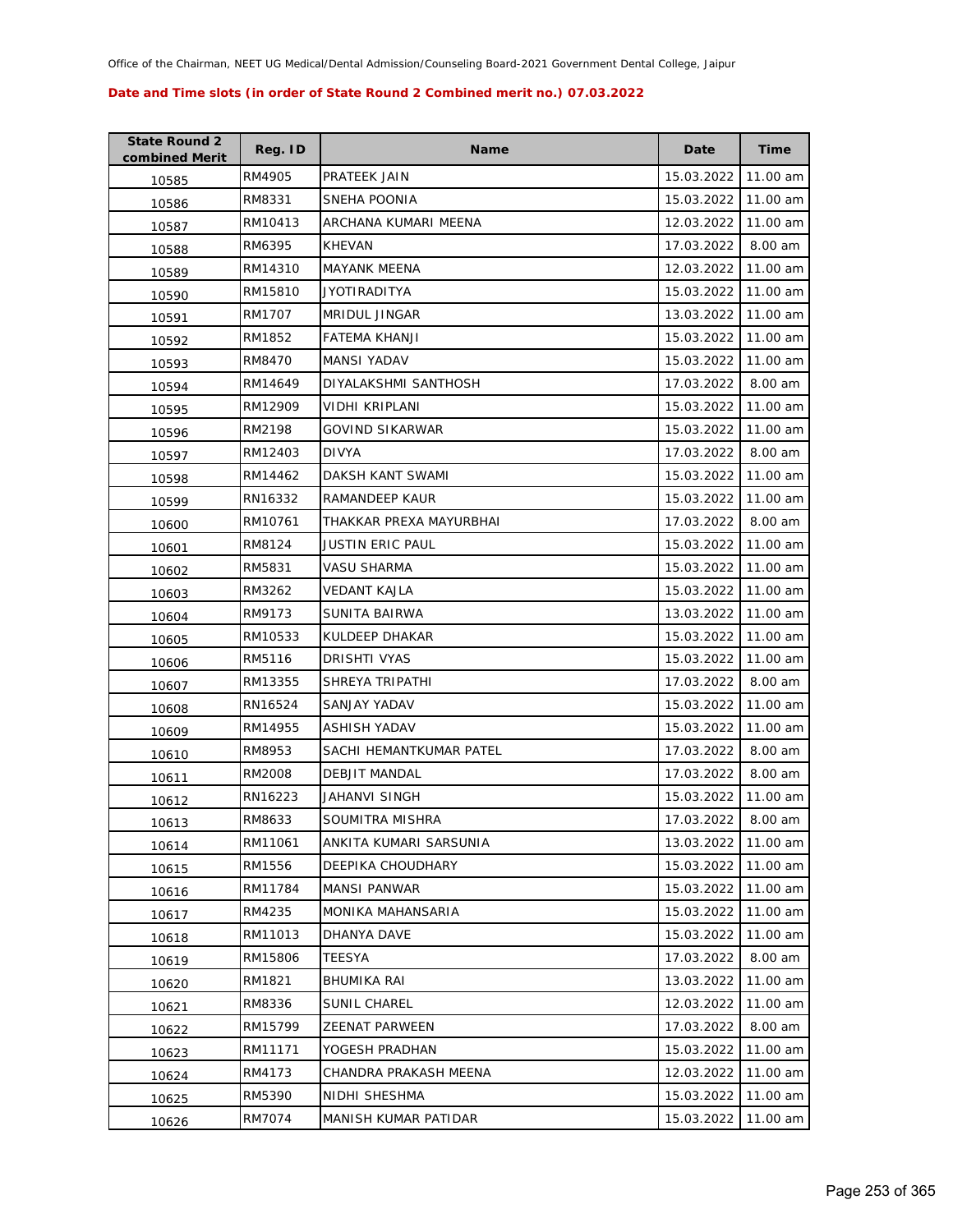| <b>State Round 2</b><br>combined Merit | Reg. ID | <b>Name</b>                  | Date       | <b>Time</b> |
|----------------------------------------|---------|------------------------------|------------|-------------|
| 10627                                  | RM13881 | SONU SAINI                   | 15.03.2022 | 11.00 am    |
| 10628                                  | RN15876 | ARCHANA KUMARI               | 17.03.2022 | 8.00 am     |
| 10629                                  | RN16213 | <b>MOHSIN HASAN</b>          | 15.03.2022 | 11.00 am    |
| 10630                                  | RM1699  | ANURAG KUMAR JHA             | 17.03.2022 | 8.00 am     |
| 10631                                  | RM4193  | YATRI VIPUL BRAHMBHATT       | 17.03.2022 | 8.00 am     |
| 10632                                  | RM2681  | AASHNA JANGID                | 15.03.2022 | 11.00 am    |
| 10633                                  | RM4978  | BHALAVAT HEAVEN PAVANKUMAR   | 17.03.2022 | 8.00 am     |
| 10634                                  | RM12150 | <b>ANUSMITA GHOSH</b>        | 17.03.2022 | 8.00 am     |
| 10635                                  | RM14436 | <b>HARI RAM GURJAR</b>       | 12.03.2022 | 11.00 am    |
| 10636                                  | RM1825  | ABHINAV MEENA                | 12.03.2022 | 11.00 am    |
| 10637                                  | RN16514 | <b>HARSHIT POONIA</b>        | 15.03.2022 | 11.00 am    |
| 10638                                  | RM12718 | KARTIK MEENA                 | 12.03.2022 | 11.00 am    |
| 10639                                  | RM5790  | SHREYA AGRAWAL               | 17.03.2022 | 8.00 am     |
| 10640                                  | RM4174  | PATEL TVISHA DIVYESH         | 17.03.2022 | 8.00 am     |
| 10641                                  | RM5969  | <b>HARDEEP ROHIN</b>         | 13.03.2022 | 11.00 am    |
| 10642                                  | RM13024 | SOLANKI RAJKUMAR JAGDISHBHAI | 17.03.2022 | 8.00 am     |
| 10643                                  | RM15356 | <b>NEHA MEENA</b>            | 12.03.2022 | 11.00 am    |
| 10644                                  | RM11558 | AARTI MEENA                  | 12.03.2022 | 11.00 am    |
| 10645                                  | RM7804  | VISHAL SINGH MOURYA          | 13.03.2022 | 11.00 am    |
| 10646                                  | RN16384 | GAURAV SINGH                 | 15.03.2022 | 11.00 am    |
| 10647                                  | RM4675  | ADRIKA SAHA                  | 17.03.2022 | 8.00 am     |
| 10648                                  | RM1007  | KAVITA KUMARI                | 15.03.2022 | 11.00 am    |
| 10649                                  | RM4350  | <b>EISHA</b>                 | 15.03.2022 | 11.00 am    |
| 10650                                  | RM1924  | AYUSHI RAJPUROHIT            | 15.03.2022 | 11.00 am    |
| 10651                                  | RM14503 | SHEFALI GUPTA                | 17.03.2022 | 8.00 am     |
| 10652                                  | RM3473  | SURYAVEER SINGH PANWAR       | 15.03.2022 | 11.00 am    |
| 10653                                  | RM6293  | PARANJAY JINDAL              | 15.03.2022 | 11.00 am    |
| 10654                                  | RM15059 | SHRISHTI AGRAWAL             | 15.03.2022 | 11.00 am    |
| 10655                                  | RM14732 | SANDRA KATHERINE DVAZ        | 17.03.2022 | 8.00 am     |
| 10656                                  | RN15981 | ANJU UMARIA                  | 13.03.2022 | 11.00 am    |
| 10657                                  | RM7875  | PRASHANT KUMAR MEENA         | 12.03.2022 | 11.00 am    |
| 10658                                  | RM4104  | AJAY KUMAR GWARIYA           | 13.03.2022 | 11.00 am    |
| 10659                                  | RN16259 | BRINDA KHAJURIA              | 17.03.2022 | 8.00 am     |
| 10660                                  | RM2404  | PANKAJ BANSIWAL              | 13.03.2022 | 11.00 am    |
| 10661                                  | RM9336  | RANJEET SINGH JATAV          | 13.03.2022 | 11.00 am    |
| 10662                                  | RM5404  | SAMIYA                       | 17.03.2022 | 8.00 am     |
| 10663                                  | RM10502 | AKSHITA DAD                  | 15.03.2022 | 11.00 am    |
| 10664                                  | RM3202  | KOMAL                        | 15.03.2022 | 11.00 am    |
| 10665                                  | RM10672 | SWATI INSAN                  | 17.03.2022 | 8.00 am     |
| 10666                                  | RM11688 | AKSHAY KUMAR MEENA           | 12.03.2022 | 11.00 am    |
| 10667                                  | RM15128 | <b>HARSHITA</b>              | 15.03.2022 | 11.00 am    |
| 10668                                  | RM10956 | <b>ISHITA AHUJA</b>          | 15.03.2022 | 11.00 am    |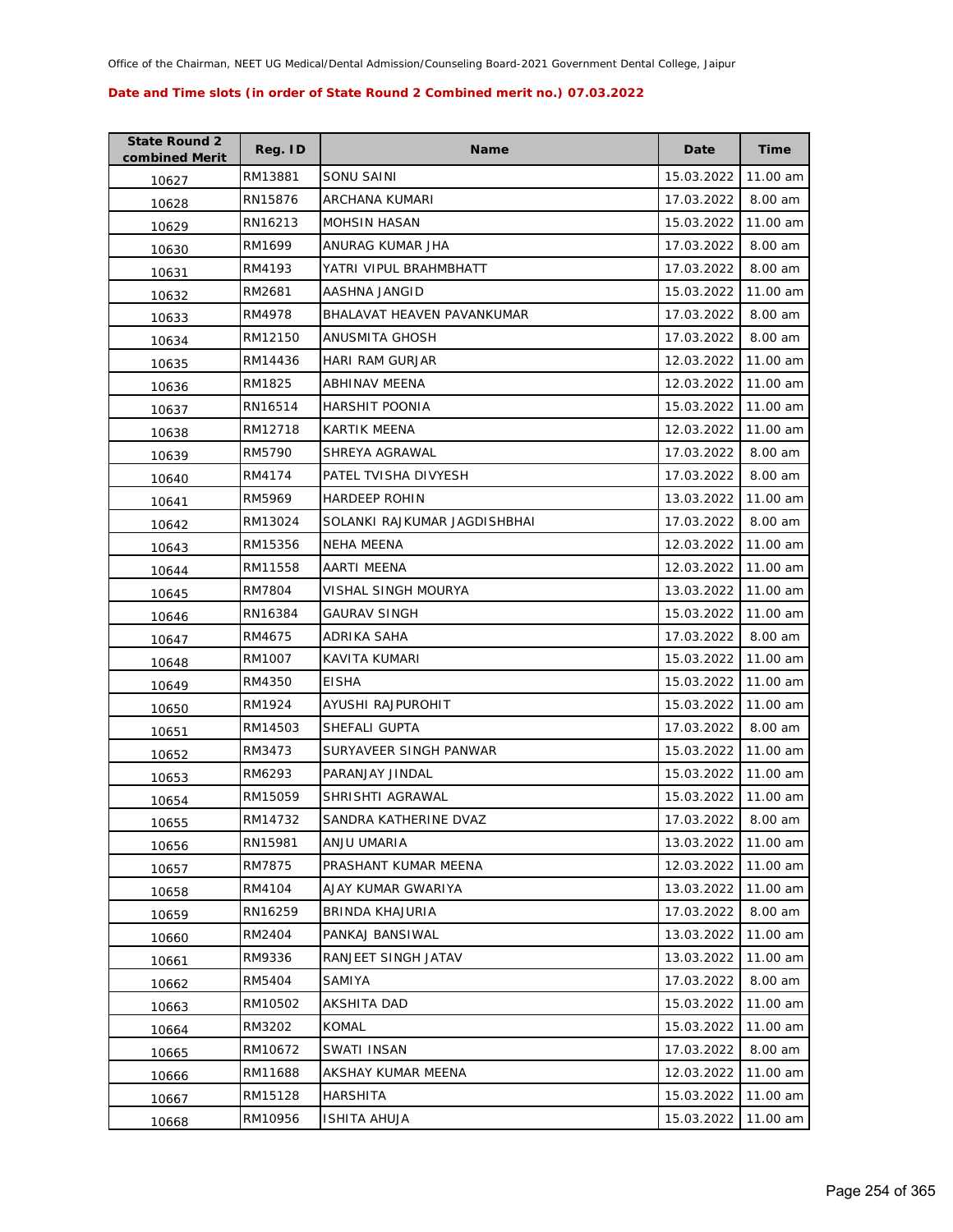| <b>State Round 2</b><br>combined Merit | Reg. ID | Name                   | Date       | <b>Time</b> |
|----------------------------------------|---------|------------------------|------------|-------------|
| 10669                                  | RM13971 | <b>ANKITA MEENA</b>    | 12.03.2022 | 11.00 am    |
| 10670                                  | RM14243 | <b>SRISHTI</b>         | 17.03.2022 | 8.00 am     |
| 10671                                  | RM13104 | RITIK JHALANI          | 15.03.2022 | 11.00 am    |
| 10672                                  | RM1793  | ASHRUTI SHARMA         | 15.03.2022 | 11.00 am    |
| 10673                                  | RM5208  | RICHA BAIRWA           | 13.03.2022 | 11.00 am    |
| 10674                                  | RM4644  | PALAK JHAJHUKA         | 15.03.2022 | 11.00 am    |
| 10675                                  | RM1888  | ARMAAN AHMAD           | 17.03.2022 | 8.00 am     |
| 10676                                  | RM11637 | <b>GARGEE PAREEK</b>   | 17.03.2022 | 8.00 am     |
| 10677                                  | RM12742 | ASHWIN PATIDAR         | 15.03.2022 | 11.00 am    |
| 10678                                  | RM14830 | AKASH MEENA            | 12.03.2022 | 11.00 am    |
| 10679                                  | RM13344 | UMESH                  | 13.03.2022 | 11.00 am    |
| 10680                                  | RM12711 | UDIT GUPTA             | 15.03.2022 | 11.00 am    |
| 10681                                  | RM7910  | KALPANA KUMARI MEENA   | 12.03.2022 | 11.00 am    |
| 10682                                  | RM7377  | SUYASH SINGH YADAV     | 15.03.2022 | 11.00 am    |
| 10683                                  | RM2938  | PRIYANKA MEENA         | 12.03.2022 | 11.00 am    |
| 10684                                  | RM15791 | POOJA CHOUDHARY        | 15.03.2022 | 11.00 am    |
| 10685                                  | RM15673 | SHIVANGI KHARBANDA     | 17.03.2022 | 8.00 am     |
| 10686                                  | RN16151 | VORA VANSH ASHISHKUMAR | 17.03.2022 | 8.00 am     |
| 10687                                  | RM7142  | MUSKAN BANO            | 15.03.2022 | 11.00 am    |
| 10688                                  | RM15079 | PAYAL GAUR             | 15.03.2022 | 11.00 am    |
| 10689                                  | RM4460  | AMIT LAKHNOTA          | 12.03.2022 | 11.00 am    |
| 10690                                  | RM10293 | PRISHA MATHUR          | 15.03.2022 | 11.00 am    |
| 10691                                  | RM10013 | <b>GAUTAM MAKKAR</b>   | 17.03.2022 | 8.00 am     |
| 10692                                  | RM14208 | DIMPLE GANATRA         | 17.03.2022 | 8.00 am     |
| 10693                                  | RN16113 | SIDDHANT MATHURIYA     | 15.03.2022 | 11.00 am    |
| 10694                                  | RM1125  | VANSHAJ JARIAL         | 17.03.2022 | 8.00 am     |
| 10695                                  | RM7544  | <b>DIYA CHOPRA</b>     | 17.03.2022 | 8.00 am     |
| 10696                                  | RM4540  | <b>HARSHITA JAIN</b>   | 15.03.2022 | 11.00 am    |
| 10697                                  | RM11750 | JAYATI MAHESHWARI      | 15.03.2022 | 11.00 am    |
| 10698                                  | RM2154  | PRANAV RAJ             | 15.03.2022 | 11.00 am    |
| 10699                                  | RM15276 | HARLEEN KAUR GHARA     | 17.03.2022 | 8.00 am     |
| 10700                                  | RM13208 | PRIYANKA PANWAR        | 13.03.2022 | 11.00 am    |
| 10701                                  | RM8931  | PRIYA SAHU             | 17.03.2022 | 8.00 am     |
| 10702                                  | RM6264  | PATEL MEGH SANJAYKUMAR | 17.03.2022 | 8.00 am     |
| 10703                                  | RM7247  | YAMINI GUPTA           | 15.03.2022 | 11.00 am    |
| 10704                                  | RM12239 | SHIVAM KUMAR PANDEY    | 17.03.2022 | 8.00 am     |
| 10705                                  | RM9743  | SANKALP VINAYAK        | 17.03.2022 | 8.00 am     |
| 10706                                  | RM12160 | SHAILENDRA ROAT        | 12.03.2022 | 11.00 am    |
| 10707                                  | RM10723 | NEELAM CHOUDHARY       | 15.03.2022 | 11.00 am    |
| 10708                                  | RM10113 | SOMYA MEENA            | 12.03.2022 | 11.00 am    |
| 10709                                  | RM11099 | ANKITA SHEKHAWAT       | 15.03.2022 | 11.00 am    |
| 10710                                  | RM12452 | HARSH KUMAR BAROLIYA   | 13.03.2022 | 11.00 am    |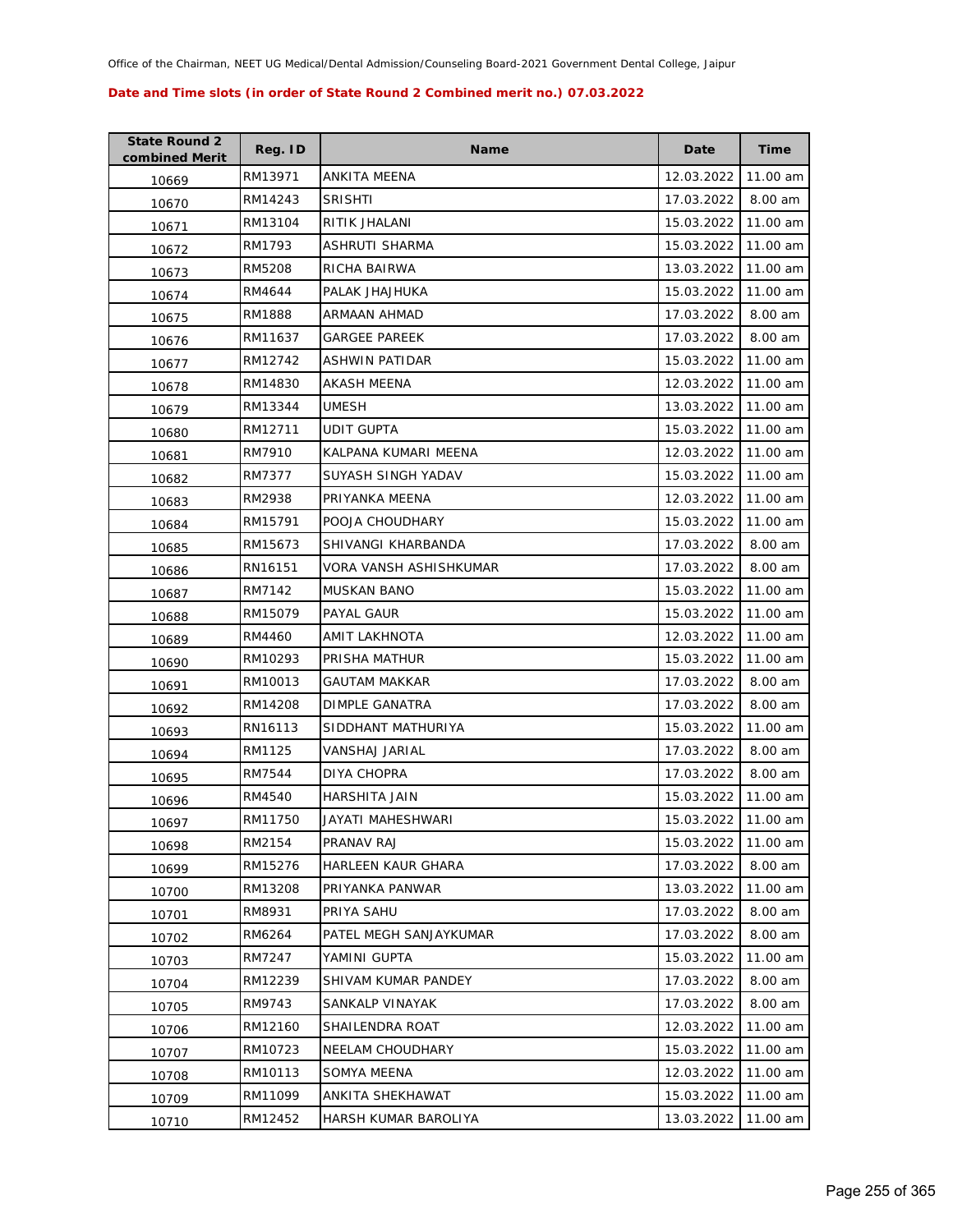| <b>State Round 2</b><br>combined Merit | Reg. ID | <b>Name</b>                 | Date       | Time     |
|----------------------------------------|---------|-----------------------------|------------|----------|
| 10711                                  | RM14834 | <b>KOMAL</b>                | 13.03.2022 | 11.00 am |
| 10712                                  | RM2992  | CHETAN SHARMA               | 15.03.2022 | 11.00 am |
| 10713                                  | RM9547  | PRIYANKA BAIGAR             | 13.03.2022 | 11.00 am |
| 10714                                  | RM14113 | RATHI NEEL                  | 17.03.2022 | 8.00 am  |
| 10715                                  | RM8767  | SAVALIYA DHRUVI NAVNITBHAI  | 17.03.2022 | 8.00 am  |
| 10716                                  | RM1559  | VARONICA CHAUDHARY          | 15.03.2022 | 11.00 am |
| 10717                                  | RM2068  | PRAGYA MANAV                | 17.03.2022 | 8.00 am  |
| 10718                                  | RM15441 | <b>AKASH SHARMA</b>         | 15.03.2022 | 11.00 am |
| 10719                                  | RM11052 | SADHANA KHATRI              | 15.03.2022 | 11.00 am |
| 10720                                  | RM1741  | KAUSHAL SAIN                | 15.03.2022 | 11.00 am |
| 10721                                  | RM7428  | NANDINI ROY                 | 17.03.2022 | 8.00 am  |
| 10722                                  | RM6074  | SHRUTI SINGH                | 17.03.2022 | 8.00 am  |
| 10723                                  | RM13469 | <b>ARVINA MEENA</b>         | 12.03.2022 | 11.00 am |
| 10724                                  | RM11421 | DEEPANSHU CHAWLA            | 13.03.2022 | 11.00 am |
| 10725                                  | RM11506 | <b>MANAS SHARMA</b>         | 15.03.2022 | 11.00 am |
| 10726                                  | RM14055 | DHEERAJ KUMAR MINA          | 12.03.2022 | 11.00 am |
| 10727                                  | RM11275 | DHANISHTHA GOVLI            | 12.03.2022 | 11.00 am |
| 10728                                  | RM11914 | ASHISH PUROHIT              | 15.03.2022 | 11.00 am |
| 10729                                  | RM7754  | <b>MOHIT DHAKA</b>          | 15.03.2022 | 11.00 am |
| 10730                                  | RM5803  | AAYUSHI RATHORE             | 15.03.2022 | 11.00 am |
| 10731                                  | RM11872 | ADITYA OPNEJA               | 15.03.2022 | 11.00 am |
| 10732                                  | RM3650  | ANSHU BAJIA                 | 15.03.2022 | 11.00 am |
| 10733                                  | RM1129  | SANSKRITI                   | 17.03.2022 | 8.00 am  |
| 10734                                  | RM4844  | RAIMA BHATTACHARJEE         | 17.03.2022 | 8.00 am  |
| 10735                                  | RM13007 | HARI OM PATIDAR             | 15.03.2022 | 11.00 am |
| 10736                                  | RM9029  | KIRAN BHABHOR               | 12.03.2022 | 11.00 am |
| 10737                                  | RM2728  | TANA YANA                   | 17.03.2022 | 8.00 am  |
| 10738                                  | RM12811 | KOMAL KHARBAS               | 15.03.2022 | 11.00 am |
| 10739                                  | RM14608 | YASHODIP                    | 17.03.2022 | 8.00 am  |
| 10740                                  | RM12871 | DEEPENDER SINGH SHEKHAWAT   | 15.03.2022 | 11.00 am |
| 10741                                  | RN16186 | <b>KRISHNA DAYMA</b>        | 13.03.2022 | 11.00 am |
| 10742                                  | RM6735  | HARSHIT MEENA               | 12.03.2022 | 11.00 am |
| 10743                                  | RM4246  | PRIYANKA MEENA              | 12.03.2022 | 11.00 am |
| 10744                                  | RM3916  | <b>DEVESH GURJAR</b>        | 12.03.2022 | 11.00 am |
| 10745                                  | RM3101  | AMRISH CHOUDHARY            | 15.03.2022 | 11.00 am |
| 10746                                  | RM9678  | TRIVEDI KHUSHI KALPESHKUMAR | 17.03.2022 | 8.00 am  |
| 10747                                  | RN16320 | <b>SHIKHA</b>               | 17.03.2022 | 8.00 am  |
| 10748                                  | RM11942 | ANSH JOSHI                  | 15.03.2022 | 11.00 am |
| 10749                                  | RM5240  | <b>TANISHK SONI</b>         | 15.03.2022 | 11.00 am |
| 10750                                  | RM12902 | RISHIKA KANSAL              | 15.03.2022 | 11.00 am |
| 10751                                  | RM1473  | KHAGESH MEENA               | 12.03.2022 | 11.00 am |
| 10752                                  | RM3769  | SANDESH                     | 17.03.2022 | 8.00 am  |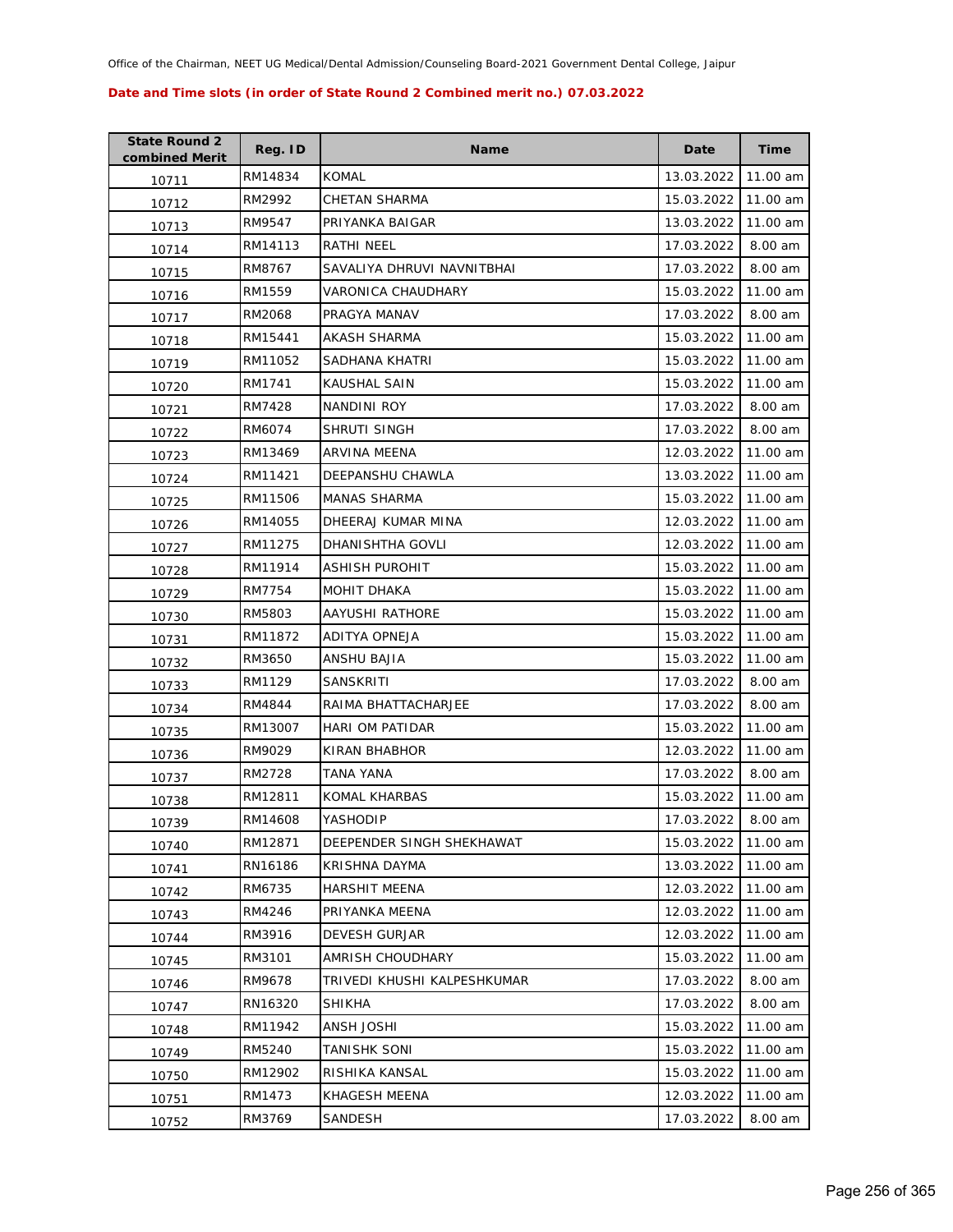| <b>State Round 2</b><br>combined Merit | Reg. ID | Name                        | Date       | <b>Time</b> |
|----------------------------------------|---------|-----------------------------|------------|-------------|
| 10753                                  | RM3243  | KARTIK BINDAL               | 15.03.2022 | 11.00 am    |
| 10754                                  | RM15379 | PAYAL SAINI                 | 15.03.2022 | 11.00 am    |
| 10755                                  | RM6806  | M RAMEZ KHAIR               | 17.03.2022 | 8.00 am     |
| 10756                                  | RM1208  | SHRUTKIRTI MOUDGIL          | 17.03.2022 | 8.00 am     |
| 10757                                  | RN16311 | AMAN SHARMA                 | 15.03.2022 | 11.00 am    |
| 10758                                  | RM1045  | PREETI UDAY                 | 13.03.2022 | 11.00 am    |
| 10759                                  | RM10077 | PRIYANKA MEENA              | 12.03.2022 | 11.00 am    |
| 10760                                  | RM13478 | POOJA MEENA                 | 12.03.2022 | 11.00 am    |
| 10761                                  | RM9470  | ADITYA RAGHAV               | 15.03.2022 | 11.00 am    |
| 10762                                  | RM4911  | PRANJAL CHOUDHARY           | 15.03.2022 | 11.00 am    |
| 10763                                  | RM12189 | SAMEER KHAN                 | 15.03.2022 | 11.00 am    |
| 10764                                  | RM9568  | SEERVI SHUBHAM RAKESH KUMAR | 15.03.2022 | 11.00 am    |
| 10765                                  | RM11794 | MUHAMMAD SHAHID KHAN        | 15.03.2022 | 11.00 am    |
| 10766                                  | RM14464 | AKSHITA JAIN                | 15.03.2022 | 11.00 am    |
| 10767                                  | RM15352 | SAMARTH SHARMA              | 15.03.2022 | 11.00 am    |
| 10768                                  | RM11600 | <b>SEEMA VERMA</b>          | 13.03.2022 | 11.00 am    |
| 10769                                  | RM11263 | AASTHA SINHA                | 17.03.2022 | 8.00 am     |
| 10770                                  | RM13157 | SHAHISTA BANO               | 15.03.2022 | 11.00 am    |
| 10771                                  | RM8881  | PARTH RAJ BISHNOI           | 15.03.2022 | 11.00 am    |
| 10772                                  | RM15508 | PRAVEEN SARADHNA            | 15.03.2022 | 11.00 am    |
| 10773                                  | RM15357 | SIYA KHANNA                 | 17.03.2022 | 8.00 am     |
| 10774                                  | RM1743  | SHREYA VATS                 | 15.03.2022 | 11.00 am    |
| 10775                                  | RM7979  | ESHITA VIJAY                | 17.03.2022 | 8.00 am     |
| 10776                                  | RN16513 | <b>MANOJ SAMOTA</b>         | 15.03.2022 | 11.00 am    |
| 10777                                  | RN15909 | KIRAN BISHNOI               | 15.03.2022 | 11.00 am    |
| 10778                                  | RM14358 | AKANKSHA MEHRA              | 13.03.2022 | 11.00 am    |
| 10779                                  | RM7194  | AJAY MEENA                  | 12.03.2022 | 11.00 am    |
| 10780                                  | RM14814 | MOIZ JAWADWALA              | 17.03.2022 | 8.00 am     |
| 10781                                  | RM14075 | <b>GARIMA TANWER</b>        | 17.03.2022 | 8.00 am     |
| 10782                                  | RM9446  | PRAJAPATI KANAN             | 17.03.2022 | 8.00 am     |
| 10783                                  | RM1122  | UDAY PRATAP SINGH NATHAWAT  | 15.03.2022 | 11.00 am    |
| 10784                                  | RM1002  | JAI BASETIYA                | 13.03.2022 | 11.00 am    |
| 10785                                  | RN16564 | <b>GUNGUN SHARMA</b>        | 15.03.2022 | 11.00 am    |
| 10786                                  | RM9398  | VASU GOYAL                  | 15.03.2022 | 11.00 am    |
| 10787                                  | RM4661  | KHUSHIBEN HIRPARA           | 17.03.2022 | 8.00 am     |
| 10788                                  | RM10513 | PRACHI MITTAL               | 15.03.2022 | 11.00 am    |
| 10789                                  | RM2644  | PRADEEP KUMAR SHARMA        | 15.03.2022 | 11.00 am    |
| 10790                                  | RM6907  | AKSHIT SHAKYA               | 13.03.2022 | 11.00 am    |
| 10791                                  | RM1061  | AADYA                       | 17.03.2022 | 8.00 am     |
| 10792                                  | RM10300 | RANJANA MEENA               | 12.03.2022 | 11.00 am    |
| 10793                                  | RM2206  | MUDRIKA JAKIYAWAL           | 12.03.2022 | 11.00 am    |
| 10794                                  | RM1093  | KHUSHI GUPTA                | 15.03.2022 | 11.00 am    |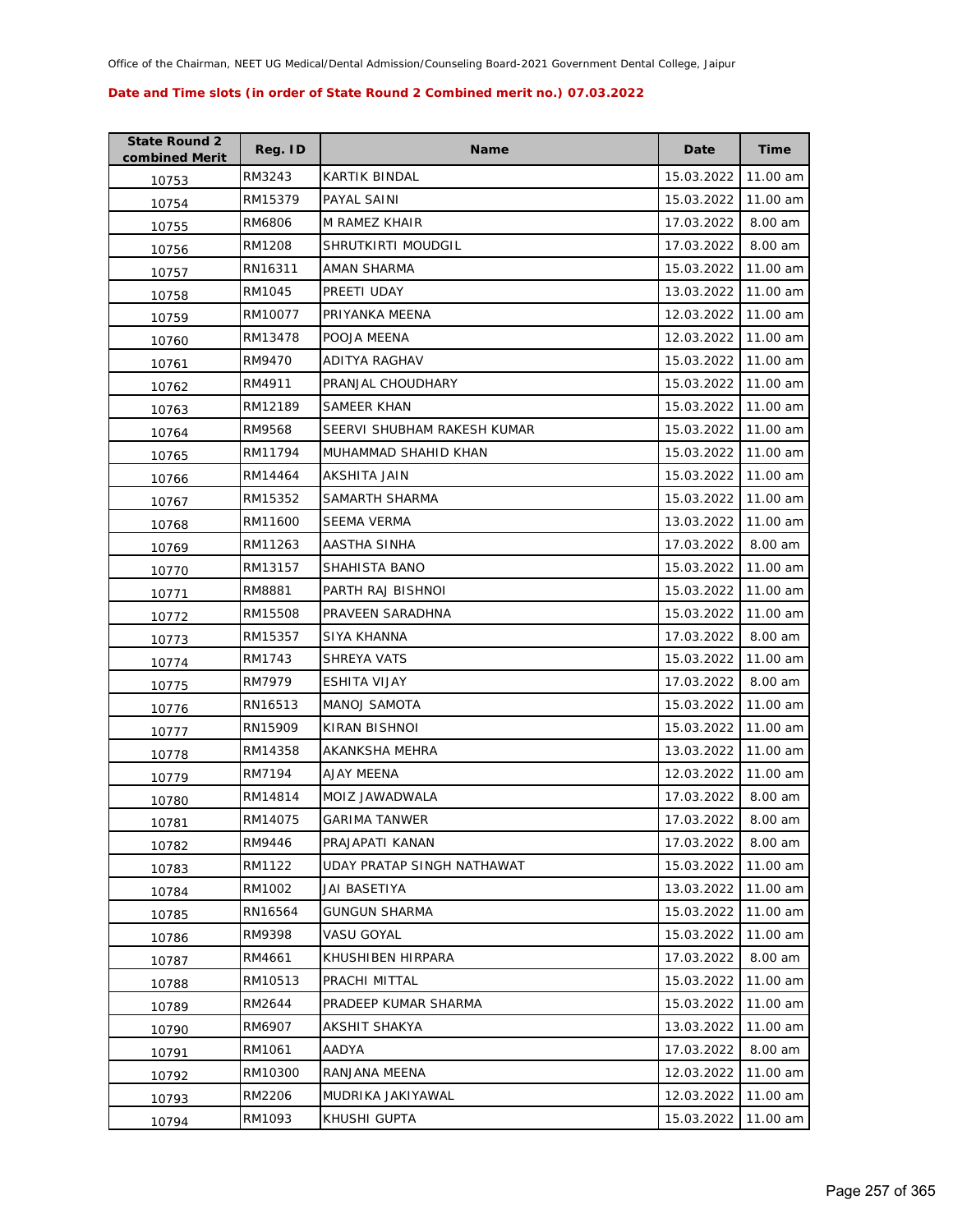| <b>State Round 2</b><br>combined Merit | Reg. ID | Name                          | Date       | <b>Time</b> |
|----------------------------------------|---------|-------------------------------|------------|-------------|
| 10795                                  | RM14410 | DEEPALI JERIYA                | 13.03.2022 | 11.00 am    |
| 10796                                  | RM1587  | DIVYANSH SINGH                | 17.03.2022 | 8.00 am     |
| 10797                                  | RM8260  | SHASHWAT ARORA                | 17.03.2022 | 8.00 am     |
| 10798                                  | RM6461  | HANSIKA PAKAD                 | 12.03.2022 | 11.00 am    |
| 10799                                  | RM9356  | KAVITA KHATIK                 | 13.03.2022 | 11.00 am    |
| 10800                                  | RM10935 | PATEL HARSHILKUMAR BHARATBHAI | 17.03.2022 | 8.00 am     |
| 10801                                  | RM1904  | ABHIGYAN VYAS                 | 15.03.2022 | 11.00 am    |
| 10802                                  | RM1461  | CLARISSA KELLENE LYNGDOH      | 17.03.2022 | 8.00 am     |
| 10803                                  | RM15290 | DIVYA SAXENA                  | 15.03.2022 | 11.00 am    |
| 10804                                  | RN16484 | HARILEEN KAUR SAIMBHI         | 17.03.2022 | 8.00 am     |
| 10805                                  | RM5891  | PRAVIN MAIDA                  | 12.03.2022 | 11.00 am    |
| 10806                                  | RM14630 | VINGUNUO TALIE                | 17.03.2022 | 8.00 am     |
| 10807                                  | RM2477  | DEVINENI DIVYA SRI            | 17.03.2022 | 8.00 am     |
| 10808                                  | RM5542  | PRIYANKA YADAV                | 15.03.2022 | 11.00 am    |
| 10809                                  | RM13567 | MANDAVIA KHUSHI VASANTBHAI    | 17.03.2022 | 8.00 am     |
| 10810                                  | RM5461  | <b>NAVEEN SHARMA</b>          | 15.03.2022 | 11.00 am    |
| 10811                                  | RM13576 | ANSHUMAN SINGH                | 15.03.2022 | 11.00 am    |
| 10812                                  | RN15895 | KAPIL GUPTA                   | 15.03.2022 | 11.00 am    |
| 10813                                  | RM9838  | NANDINI P SHARMA              | 15.03.2022 | 11.00 am    |
| 10814                                  | RM13372 | PRIYANKA GAGAR                | 13.03.2022 | 11.00 am    |
| 10815                                  | RM9642  | SONALI SINGH                  | 17.03.2022 | 8.00 am     |
| 10816                                  | RN15877 | PREM RANJAN                   | 17.03.2022 | 8.00 am     |
| 10817                                  | RM12420 | VIBHOR JAIN                   | 15.03.2022 | 11.00 am    |
| 10818                                  | RM13583 | SATISH BAIRWA                 | 13.03.2022 | 11.00 am    |
| 10819                                  | RM1015  | MUSKAN JAIN                   | 15.03.2022 | 11.00 am    |
| 10820                                  | RM12797 | NANDINI MEENA                 | 12.03.2022 | 11.00 am    |
| 10821                                  | RM10838 | ROHIT LOTH                    | 13.03.2022 | 11.00 am    |
| 10822                                  | RM10426 | <b>ANANYA RATNU</b>           | 15.03.2022 | 11.00 am    |
| 10823                                  | RM7903  | ALLURI VIJAYA SAI SANNIHITA   | 17.03.2022 | 8.00 am     |
| 10824                                  | RM13184 | ANIL DEV SINGH                | 15.03.2022 | 11.00 am    |
| 10825                                  | RM15500 | TWINKLE SIPANI                | 17.03.2022 | 8.00 am     |
| 10826                                  | RM3317  | PRATYUSH DAS                  | 17.03.2022 | 8.00 am     |
| 10827                                  | RM12765 | SIDH INDRA GODARA             | 15.03.2022 | 11.00 am    |
| 10828                                  | RM14921 | <b>BHUMIKA MEENA</b>          | 12.03.2022 | 11.00 am    |
| 10829                                  | RM4982  | DIVYANSHU KALER               | 15.03.2022 | 11.00 am    |
| 10830                                  | RM3030  | <b>MAMTA GOYAL</b>            | 15.03.2022 | 11.00 am    |
| 10831                                  | RM8760  | <b>JYOTI MEENA</b>            | 12.03.2022 | 11.00 am    |
| 10832                                  | RM3621  | MS.SONAKSHI YADAV             | 13.03.2022 | 11.00 am    |
| 10833                                  | RM5988  | SWATI YADAV                   | 15.03.2022 | 11.00 am    |
| 10834                                  | RM6106  | ANKIT KUMAR                   | 12.03.2022 | 11.00 am    |
| 10835                                  | RM12763 | SAMRIDDHI NAVEEN VARSHNEY     | 17.03.2022 | 8.00 am     |
| 10836                                  | RM5355  | ASHISH KUMAR MEENA            | 12.03.2022 | 11.00 am    |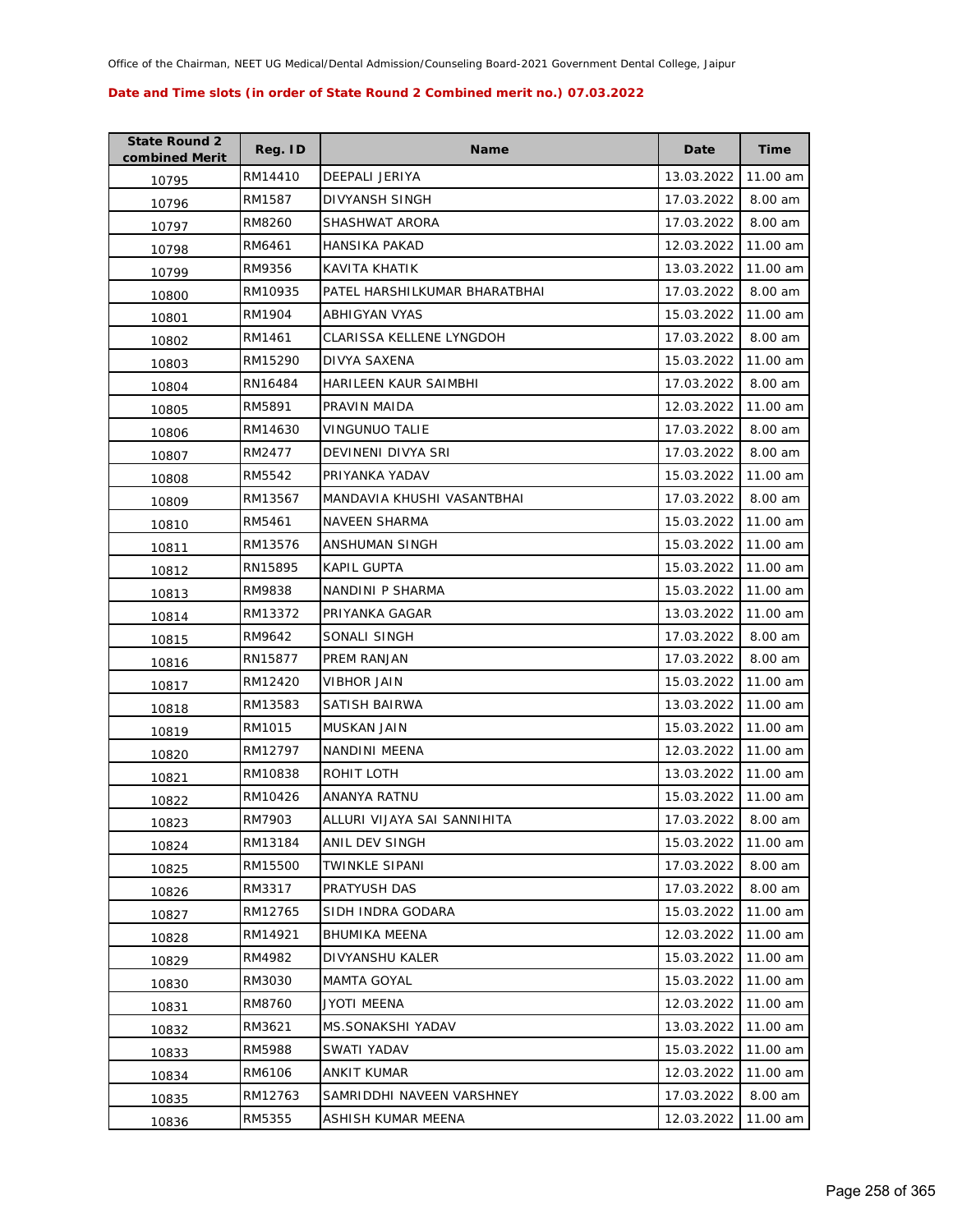| <b>State Round 2</b><br>combined Merit | Reg. ID | <b>Name</b>              | Date       | <b>Time</b> |
|----------------------------------------|---------|--------------------------|------------|-------------|
| 10837                                  | RM13273 | ANANYA YADAV             | 17.03.2022 | 8.00 am     |
| 10838                                  | RN16554 | GAJENDRA SINGH NIRWAN    | 15.03.2022 | 11.00 am    |
| 10839                                  | RM15724 | RITISHA SANJAY JAIN      | 17.03.2022 | 8.00 am     |
| 10840                                  | RM13025 | DEEKSHA SINGH            | 15.03.2022 | 11.00 am    |
| 10841                                  | RM15836 | KOMAL MANDAR             | 13.03.2022 | 11.00 am    |
| 10842                                  | RM9649  | PRATIMA DOSI             | 15.03.2022 | 11.00 am    |
| 10843                                  | RM14230 | KOMPAL PANDEY            | 17.03.2022 | 8.00 am     |
| 10844                                  | RM12301 | MANENDRA SINGH           | 15.03.2022 | 11.00 am    |
| 10845                                  | RM1403  | PARTH SARTHI VYAS        | 15.03.2022 | 11.00 am    |
| 10846                                  | RM1731  | YATHARTHA YADAV          | 15.03.2022 | 11.00 am    |
| 10847                                  | RM4429  | PARV UPADHYAY            | 15.03.2022 | 11.00 am    |
| 10848                                  | RM15200 | <b>BHAVIK MODI</b>       | 17.03.2022 | 8.00 am     |
| 10849                                  | RM10903 | <b>SEJAL SHARMA</b>      | 15.03.2022 | 11.00 am    |
| 10850                                  | RM9624  | PRIYANSHI RAJPUROHIT     | 15.03.2022 | 11.00 am    |
| 10851                                  | RM6317  | <b>ISHA DATTATRAY</b>    | 15.03.2022 | 11.00 am    |
| 10852                                  | RM13253 | ANJALI SHARMA            | 15.03.2022 | 11.00 am    |
| 10853                                  | RM4019  | PALAK CHELANI            | 15.03.2022 | 11.00 am    |
| 10854                                  | RM2740  | <b>BHUMIKA GAHLOT</b>    | 15.03.2022 | 11.00 am    |
| 10855                                  | RM13759 | SARIYALA KHUSHBU VENARAM | 13.03.2022 | 11.00 am    |
| 10856                                  | RM2376  | SAMEER SINGH             | 17.03.2022 | 8.00 am     |
| 10857                                  | RM14506 | <b>MOHAN BAIRWA</b>      | 13.03.2022 | 11.00 am    |
| 10858                                  | RM9796  | VIDHI GUPTA              | 15.03.2022 | 11.00 am    |
| 10859                                  | RM3831  | RIYA YADAV               | 17.03.2022 | 8.00 am     |
| 10860                                  | RM15252 | UTKARSH MITTAL           | 15.03.2022 | 11.00 am    |
| 10861                                  | RM14978 | AVINASH GAURAV           | 17.03.2022 | 8.00 am     |
| 10862                                  | RN16051 | RAHUL KUMAR LODWAL       | 13.03.2022 | 11.00 am    |
| 10863                                  | RM4994  | KUNAL JOSHI              | 15.03.2022 | 11.00 am    |
| 10864                                  | RM15415 | <b>PAWAN SAI</b>         | 15.03.2022 | 11.00 am    |
| 10865                                  | RM3739  | RAWINA KUMARI            | 17.03.2022 | 8.00 am     |
| 10866                                  | RM8766  | MOHAMMAD HARIS HAMID     | 17.03.2022 | 8.00 am     |
| 10867                                  | RM7402  | MEGHA ACHARYA            | 15.03.2022 | 11.00 am    |
| 10868                                  | RM15676 | <b>HEMANG AGARWAL</b>    | 15.03.2022 | 11.00 am    |
| 10869                                  | RM15068 | ANIL BARALA              | 15.03.2022 | 11.00 am    |
| 10870                                  | RM8302  | SAMRIDHI MATHUR          | 15.03.2022 | 11.00 am    |
| 10871                                  | RM9551  | KARTIKAY SIHAG           | 15.03.2022 | 11.00 am    |
| 10872                                  | RM11508 | VINITA MEENA             | 12.03.2022 | 11.00 am    |
| 10873                                  | RM14757 | YASH KUMAR MEENA         | 12.03.2022 | 11.00 am    |
| 10874                                  | RM12465 | RIYA PARESH WANI         | 17.03.2022 | 8.00 am     |
| 10875                                  | RM13891 | MAMTA BHIL               | 12.03.2022 | 11.00 am    |
| 10876                                  | RM6041  | APOORVI SHARMA           | 17.03.2022 | 8.00 am     |
| 10877                                  | RM7679  | DIVYANSHI CHAUHAN        | 15.03.2022 | 11.00 am    |
| 10878                                  | RM4067  | VATAN KUMAR SAINI        | 15.03.2022 | 11.00 am    |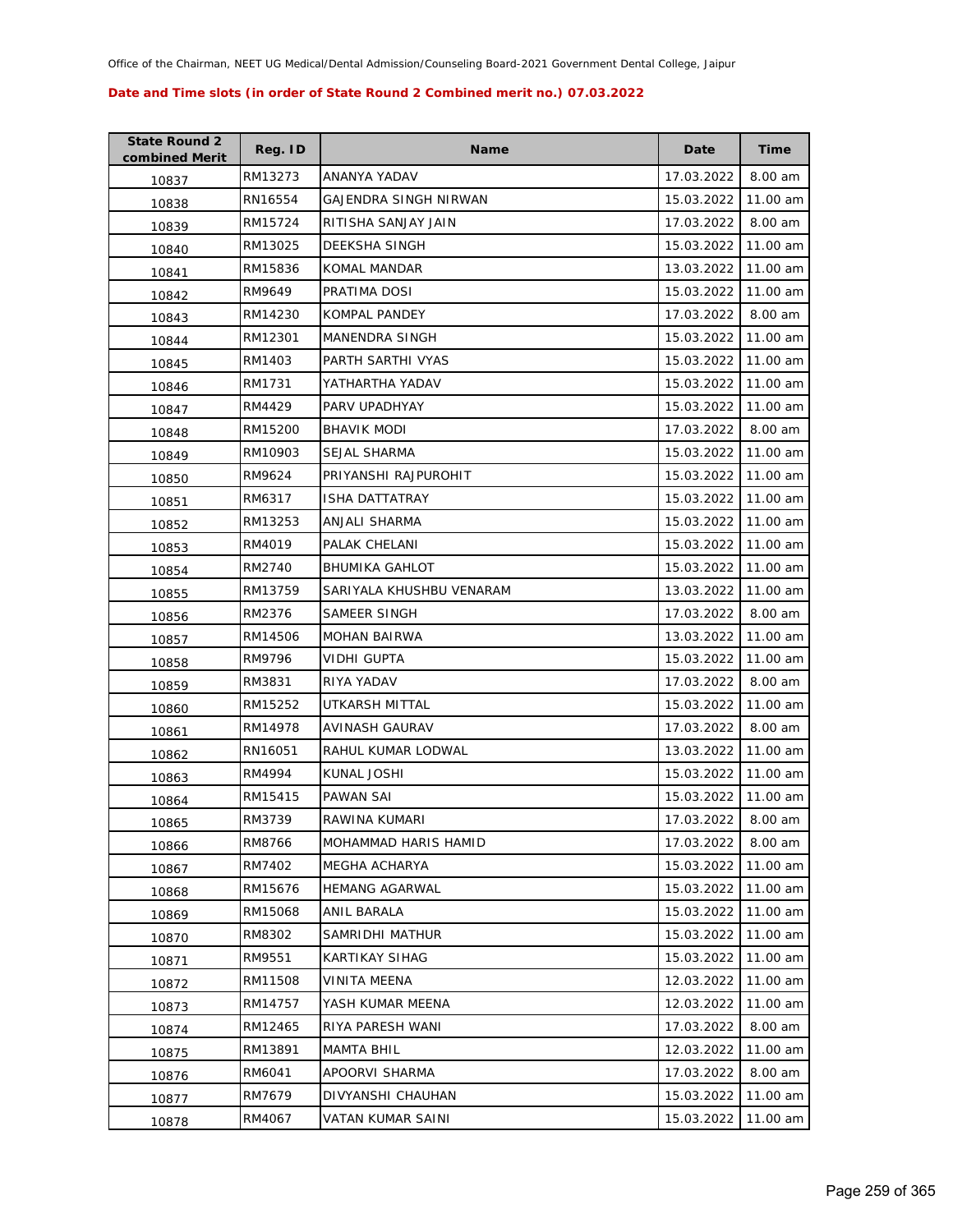| <b>State Round 2</b><br>combined Merit | Reg. ID | Name                                   | Date       | <b>Time</b> |
|----------------------------------------|---------|----------------------------------------|------------|-------------|
| 10879                                  | RM15385 | <b>MEENAL SEVRA</b>                    | 12.03.2022 | 11.00 am    |
| 10880                                  | RM2798  | PRIYA KUMAWAT                          | 15.03.2022 | 11.00 am    |
| 10881                                  | RM14640 | PURVI BINDAL                           | 17.03.2022 | 8.00 am     |
| 10882                                  | RM12984 | SERATT AHLUWALIA                       | 17.03.2022 | 8.00 am     |
| 10883                                  | RM9586  | VISHAL BAIRWA                          | 13.03.2022 | 11.00 am    |
| 10884                                  | RM13327 | ANUSHKA A SHAH                         | 17.03.2022 | 8.00 am     |
| 10885                                  | RM2806  | DAANISH GARG                           | 17.03.2022 | 8.00 am     |
| 10886                                  | RM6214  | YASH SARAN                             | 15.03.2022 | 11.00 am    |
| 10887                                  | RM11890 | SOURABH KUMAR DAMOR                    | 12.03.2022 | 11.00 am    |
| 10888                                  | RM4247  | TRIVEDI KINCHAN                        | 17.03.2022 | 8.00 am     |
| 10889                                  | RM12592 | ADVIKA SINGH                           | 15.03.2022 | 11.00 am    |
| 10890                                  | RN16576 | <b>MONIKA KUMARI</b>                   | 17.03.2022 | 8.00 am     |
| 10891                                  | RN16323 | <b>ZUCHANI M HUMTSOE</b>               | 17.03.2022 | 8.00 am     |
| 10892                                  | RM10404 | RAKSHITA SINGH RAJPUROHIT              | 15.03.2022 | 11.00 am    |
| 10893                                  | RM8493  | <b>NITESH</b>                          | 15.03.2022 | 11.00 am    |
| 10894                                  | RM15043 | <b>ABHINAV DELU</b>                    | 15.03.2022 | 11.00 am    |
| 10895                                  | RM12845 | RISHITA VERMA                          | 13.03.2022 | 11.00 am    |
| 10896                                  | RM8636  | MANYA PARYANI                          | 17.03.2022 | 8.00 am     |
| 10897                                  | RM12671 | SANJU SAINI                            | 15.03.2022 | 11.00 am    |
| 10898                                  | RM1981  | AKSHAY JAIN                            | 17.03.2022 | 8.00 am     |
| 10899                                  | RM1811  | <b>GAURAV VERMA</b>                    | 13.03.2022 | 11.00 am    |
| 10900                                  | RM10291 | <b>RUBY MEENA</b>                      | 12.03.2022 | 11.00 am    |
| 10901                                  | RM15241 | SNEHA BHATI                            | 13.03.2022 | 11.00 am    |
| 10902                                  | RM13715 | SHWETA KHANDELWAL                      | 13.03.2022 | 11.00 am    |
| 10903                                  | RM4039  | AYUTI GHIYA                            | 15.03.2022 | 11.00 am    |
| 10904                                  | RM2790  | VISHWAS BHANDARY P                     | 17.03.2022 | 8.00 am     |
| 10905                                  | RM13213 | <b>MAHIN ANSARI</b>                    | 15.03.2022 | 11.00 am    |
| 10906                                  | RM4641  | VIDHI TOTLANI                          | 15.03.2022 | 11.00 am    |
| 10907                                  | RM12961 | NIKITA SHEKHAWAT                       | 15.03.2022 | 11.00 am    |
| 10908                                  | RM4418  | NAMAN MERATWAL                         | 15.03.2022 | 11.00 am    |
| 10909                                  | RM11428 | PARTH PAREEK                           | 15.03.2022 | 11.00 am    |
| 10910                                  | RM3374  | AKSHAY SHARMA                          | 17.03.2022 | 8.00 am     |
| 10911                                  | RM7232  | SILAPARASETTY CHARAN VINAYAKA NAGARAJU | 17.03.2022 | 8.00 am     |
| 10912                                  | RM6731  | DIVYANSHI PANWAR                       | 15.03.2022 | 11.00 am    |
| 10913                                  | RM11809 | PRANJAL                                | 13.03.2022 | 11.00 am    |
| 10914                                  | RM13194 | RAEES AHMAD                            | 15.03.2022 | 11.00 am    |
| 10915                                  | RM10774 | HARSHITA KHURANA                       | 15.03.2022 | 11.00 am    |
| 10916                                  | RM14195 | SAKSHI LUDHANI                         | 15.03.2022 | 11.00 am    |
| 10917                                  | RM11461 | MANUSHRI SUWALKA                       | 15.03.2022 | 11.00 am    |
| 10918                                  | RM6937  | APSARA SIHARA                          | 12.03.2022 | 11.00 am    |
| 10919                                  | RM2241  | NIKKITA GUPTA                          | 17.03.2022 | 8.00 am     |
| 10920                                  | RM1908  | ANOUSHKA MAHESHWARI                    | 17.03.2022 | 8.00 am     |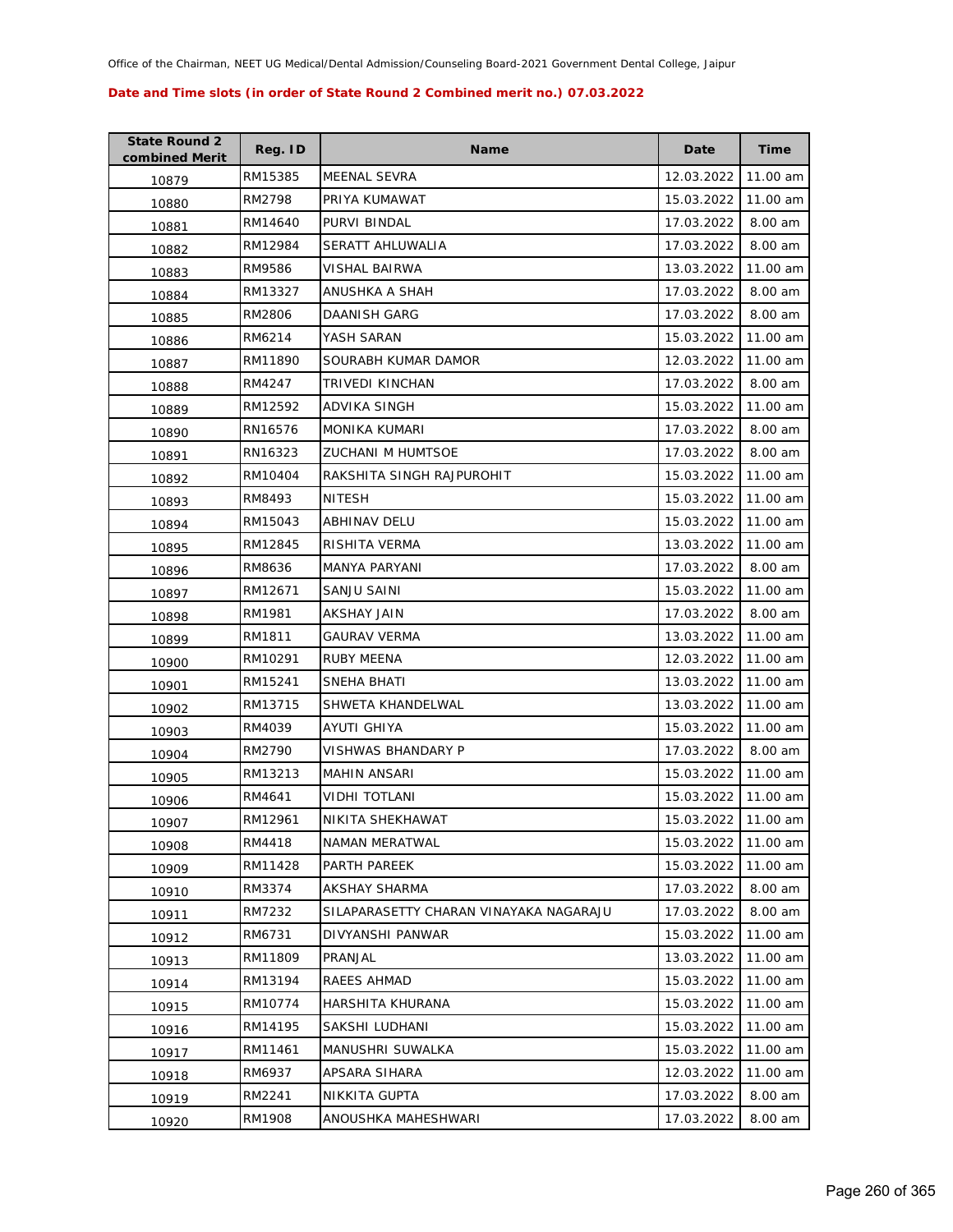| <b>State Round 2</b><br>combined Merit | Reg. ID | Name                    | Date       | <b>Time</b> |
|----------------------------------------|---------|-------------------------|------------|-------------|
| 10921                                  | RM1178  | GAURAV MEENA            | 12.03.2022 | 11.00 am    |
| 10922                                  | RM4318  | <b>GAUTAM RAJ MEHTA</b> | 15.03.2022 | 11.00 am    |
| 10923                                  | RN15870 | KIRTI MANDHANI          | 17.03.2022 | 8.00 am     |
| 10924                                  | RM13866 | NISHITA MEENA           | 12.03.2022 | 11.00 am    |
| 10925                                  | RM14534 | ARIHANT KHATOD          | 15.03.2022 | 11.00 am    |
| 10926                                  | RM2315  | <b>PRINCY</b>           | 17.03.2022 | 8.00 am     |
| 10927                                  | RM8184  | SANSKRITI RANI SHARMA   | 15.03.2022 | 11.00 am    |
| 10928                                  | RM5772  | <b>MANSI GOEL</b>       | 17.03.2022 | 8.00 am     |
| 10929                                  | RM13030 | KOVID SINGH             | 17.03.2022 | 8.00 am     |
| 10930                                  | RM15823 | SONA PATIDAR            | 17.03.2022 | 8.00 am     |
| 10931                                  | RM11491 | ANJALI PRAJAPAT         | 15.03.2022 | 11.00 am    |
| 10932                                  | RM14417 | NIKITA KODAP            | 12.03.2022 | 11.00 am    |
| 10933                                  | RM2637  | UJJWAL NAGAR            | 17.03.2022 | 8.00 am     |
| 10934                                  | RM2682  | JYOTI                   | 15.03.2022 | 11.00 am    |
| 10935                                  | RM13895 | LUCKY SHARMA            | 15.03.2022 | 11.00 am    |
| 10936                                  | RM3616  | MEENAKSHI               | 12.03.2022 | 11.00 am    |
| 10937                                  | RM9189  | BHAWANA SADARANGANI     | 15.03.2022 | 11.00 am    |
| 10938                                  | RM4478  | PARTH SHARMA            | 15.03.2022 | 11.00 am    |
| 10939                                  | RM2732  | PRACHIKA SHARMA         | 15.03.2022 | 11.00 am    |
| 10940                                  | RM14821 | TAAPTI JAMWAL           | 17.03.2022 | 8.00 am     |
| 10941                                  | RM8901  | HARSHITA SINGH          | 17.03.2022 | 8.00 am     |
| 10942                                  | RN16104 | SNEHA CHATURVEDI        | 15.03.2022 | 11.00 am    |
| 10943                                  | RM11551 | SONIA MINA              | 12.03.2022 | 11.00 am    |
| 10944                                  | RM15421 | <b>MOHAK MATHUR</b>     | 15.03.2022 | 11.00 am    |
| 10945                                  | RM5760  | ANSHU KASWAN            | 15.03.2022 | 11.00 am    |
| 10946                                  | RM10019 | CHAHAK SANJAY SABLA     | 15.03.2022 | 11.00 am    |
| 10947                                  | RM14397 | AKANKSHA KUMARI         | 17.03.2022 | 8.00 am     |
| 10948                                  | RM15794 | KAKKAD MEET PIYUSH      | 17.03.2022 | 8.00 am     |
| 10949                                  | RM14890 | TAVNOOR KAUR BHATIA     | 17.03.2022 | 8.00 am     |
| 10950                                  | RM12436 | SANTOSH KUMARI          | 15.03.2022 | 11.00 am    |
| 10951                                  | RM14261 | ANANYA SINGHAL          | 17.03.2022 | 8.00 am     |
| 10952                                  | RM13120 | MANCHINELLA SAI APOORVA | 17.03.2022 | 8.00 am     |
| 10953                                  | RM12351 | ANJALI TANK             | 13.03.2022 | 11.00 am    |
| 10954                                  | RM13214 | ADITYA VIKRAM BESERWAL  | 13.03.2022 | 11.00 am    |
| 10955                                  | RN16029 | PURVA SONI              | 15.03.2022 | 11.00 am    |
| 10956                                  | RM10466 | JENISH .K. PATEL        | 17.03.2022 | 8.00 am     |
| 10957                                  | RM2371  | MOHIT KUMAR SONI        | 17.03.2022 | 8.00 am     |
| 10958                                  | RM10523 | RASHMI KUMARI BHAIRWAL  | 13.03.2022 | 11.00 am    |
| 10959                                  | RM8919  | PRIYADARSHINI SHARMA    | 15.03.2022 | 11.00 am    |
| 10960                                  | RM10303 | SHANI KUMAR             | 13.03.2022 | 11.00 am    |
| 10961                                  | RM3870  | KAVITA KUMARI MEGHWAL   | 13.03.2022 | 11.00 am    |
| 10962                                  | RM2424  | <b>KANIKA JAIN</b>      | 15.03.2022 | 11.00 am    |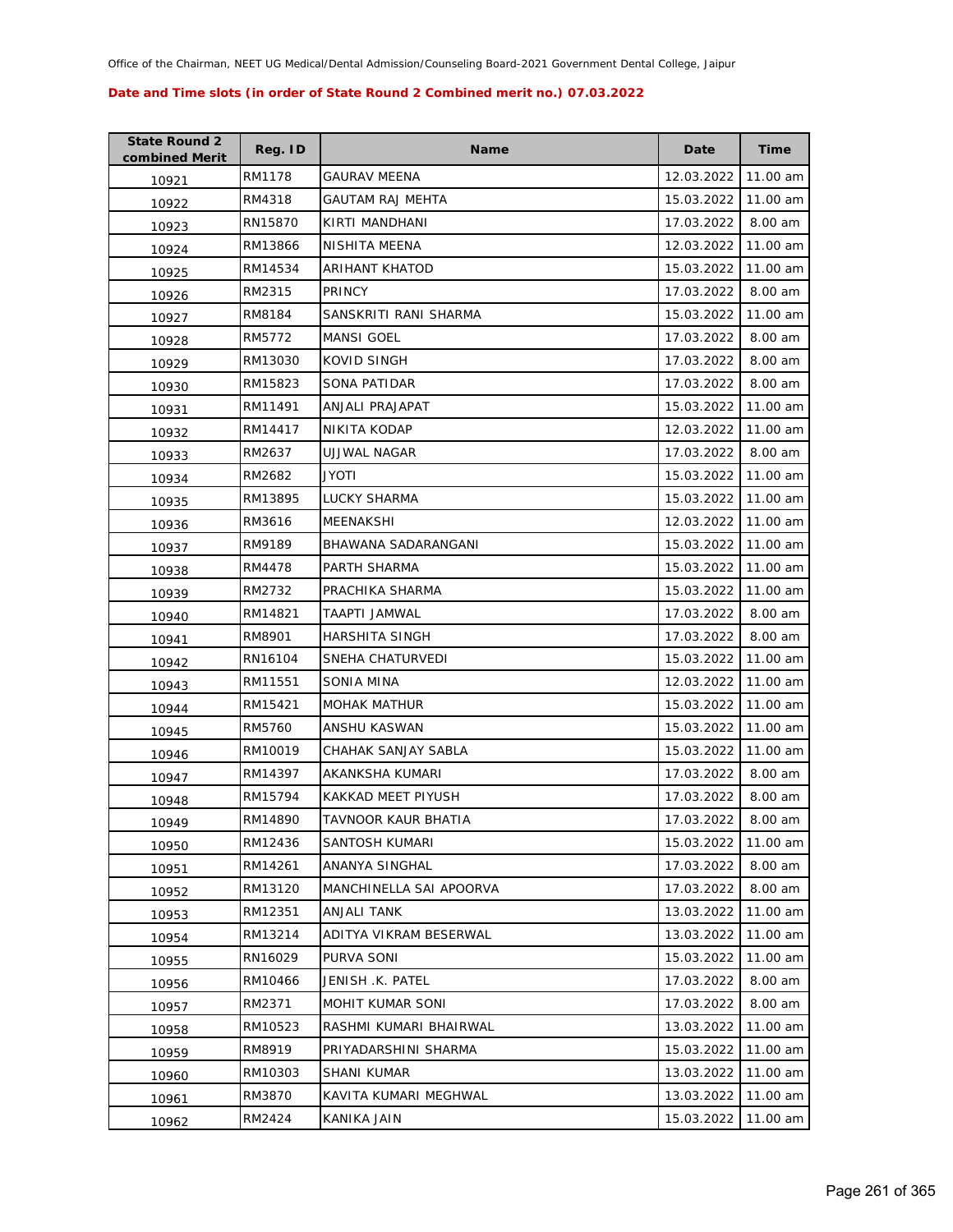| <b>State Round 2</b><br>combined Merit | Reg. ID | <b>Name</b>                      | Date       | Time     |
|----------------------------------------|---------|----------------------------------|------------|----------|
| 10963                                  | RN16426 | SANJAY PUNIYA                    | 15.03.2022 | 11.00 am |
| 10964                                  | RM8006  | MAHIMA PAWAR                     | 17.03.2022 | 8.00 am  |
| 10965                                  | RM15675 | NIHARIKA DOOLANI                 | 15.03.2022 | 11.00 am |
| 10966                                  | RM1506  | KRITI PACHOREE                   | 15.03.2022 | 11.00 am |
| 10967                                  | RN16111 | DRISTI JAISWAL                   | 17.03.2022 | 8.00 am  |
| 10968                                  | RN16468 | LOKHIL TULSI JANAKBHAI           | 17.03.2022 | 8.00 am  |
| 10969                                  | RM15593 | TANU SAINI                       | 15.03.2022 | 11.00 am |
| 10970                                  | RM15051 | MALVIKA CHOUDHARY                | 17.03.2022 | 8.00 am  |
| 10971                                  | RM1179  | SUSHMITA SHARAN                  | 17.03.2022 | 8.00 am  |
| 10972                                  | RM6677  | RITU CHOUDHARY                   | 15.03.2022 | 11.00 am |
| 10973                                  | RM15093 | NAUSHEEN ARA                     | 15.03.2022 | 11.00 am |
| 10974                                  | RM3356  | RAKESH MEENA                     | 12.03.2022 | 11.00 am |
| 10975                                  | RM13948 | <b>NAVNEET SINGH MEENA</b>       | 12.03.2022 | 11.00 am |
| 10976                                  | RM14893 | SANIYA PANNU                     | 13.03.2022 | 11.00 am |
| 10977                                  | RM2570  | RUPALI MEENA                     | 12.03.2022 | 11.00 am |
| 10978                                  | RM14421 | <b>NEELAM BAMNIYA</b>            | 13.03.2022 | 11.00 am |
| 10979                                  | RM3682  | MADHUSHMITA DEKA                 | 17.03.2022 | 8.00 am  |
| 10980                                  | RM3461  | PARTHEYA SINGH RATHORE           | 15.03.2022 | 11.00 am |
| 10981                                  | RM14789 | YUKTA SHARMA                     | 15.03.2022 | 11.00 am |
| 10982                                  | RM5313  | MEHAK CHOUDHARY                  | 15.03.2022 | 11.00 am |
| 10983                                  | RM11702 | CHAUDHARY FAIRY                  | 17.03.2022 | 8.00 am  |
| 10984                                  | RM15313 | HARDIKA CHHABRA                  | 15.03.2022 | 11.00 am |
| 10985                                  | RM11476 | HARSH                            | 17.03.2022 | 8.00 am  |
| 10986                                  | RM9787  | <b>MOHIT KUMAR</b>               | 13.03.2022 | 11.00 am |
| 10987                                  | RM5856  | KALAVADIA RUCHIR MANISH          | 17.03.2022 | 8.00 am  |
| 10988                                  | RM14990 | CHHAYANK DODIYAR                 | 12.03.2022 | 11.00 am |
| 10989                                  | RM14578 | CHAMPA PAYAL                     | 15.03.2022 | 11.00 am |
| 10990                                  | RM1634  | NAMAN SHARMA                     | 15.03.2022 | 11.00 am |
| 10991                                  | RM1154  | SUNIL BIJARNIYA                  | 15.03.2022 | 11.00 am |
| 10992                                  | RM9373  | KRITIKA KUKKAR                   | 15.03.2022 | 11.00 am |
| 10993                                  | RM9828  | VISHWAS AGARWAL                  | 15.03.2022 | 11.00 am |
| 10994                                  | RM15137 | <b>GOSTI BHAVESH MAVANI</b>      | 17.03.2022 | 8.00 am  |
| 10995                                  | RM14858 | AYUSHI SHAKYA                    | 17.03.2022 | 8.00 am  |
| 10996                                  | RM12680 | MANASVI BHATI                    | 13.03.2022 | 11.00 am |
| 10997                                  | RM4643  | CHAUDHARY MITTALBEN GAJENDRABHAI | 17.03.2022 | 8.00 am  |
| 10998                                  | RM12582 | HARSHA KUMARI                    | 13.03.2022 | 11.00 am |
| 10999                                  | RM3418  | PRANJAL ROAT                     | 12.03.2022 | 11.00 am |
| 11000                                  | RM10025 | GUNJAN TIWARI                    | 15.03.2022 | 11.00 am |
| 11001                                  | RM6358  | YATHARTH GUPTA                   | 17.03.2022 | 8.00 am  |
| 11002                                  | RM12576 | KOMAL MEENA                      | 12.03.2022 | 11.00 am |
| 11003                                  | RM14209 | DIVYANSH CHOUDHARY               | 17.03.2022 | 8.00 am  |
| 11004                                  | RM9023  | KASHISH JAIN                     | 15.03.2022 | 11.00 am |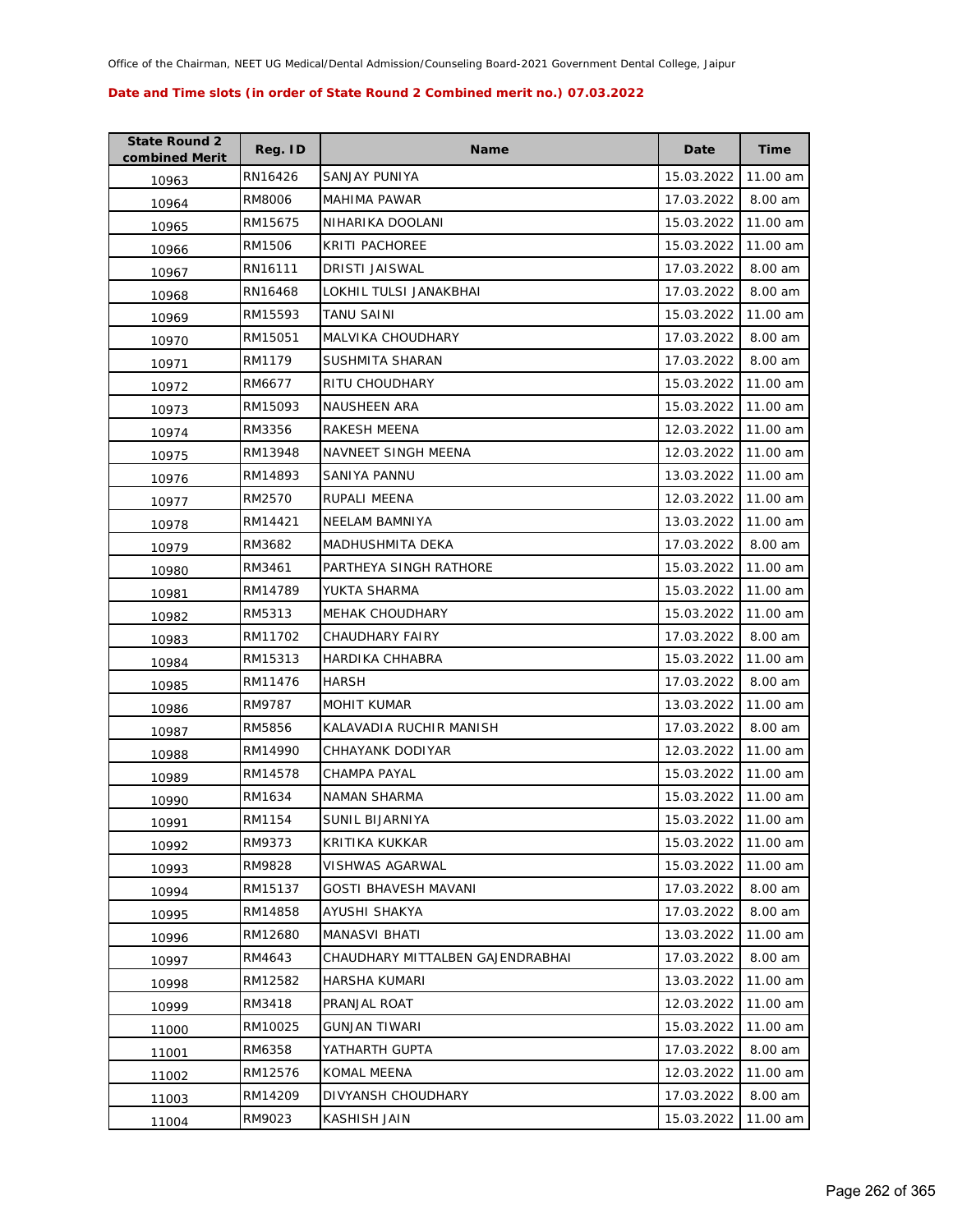| <b>State Round 2</b><br>combined Merit | Reg. ID | <b>Name</b>                    | Date       | <b>Time</b> |
|----------------------------------------|---------|--------------------------------|------------|-------------|
| 11005                                  | RM12897 | CHOUDHARY SAMPADA SUSHIL       | 17.03.2022 | 8.00 am     |
| 11006                                  | RM15230 | SANDHYA MEENA                  | 12.03.2022 | 11.00 am    |
| 11007                                  | RM1072  | RITVIKA NAGAR                  | 15.03.2022 | 11.00 am    |
| 11008                                  | RM9485  | <b>MOHMED HASNAIN</b>          | 17.03.2022 | 8.00 am     |
| 11009                                  | RM4577  | AJAY MINA                      | 12.03.2022 | 11.00 am    |
| 11010                                  | RM15833 | GADHAVI ASHOKDAN MAHESHDAN     | 17.03.2022 | 8.00 am     |
| 11011                                  | RM15418 | SHREEYA SHANDILYA              | 15.03.2022 | 11.00 am    |
| 11012                                  | RN16582 | <b>KARAN PARMAR</b>            | 15.03.2022 | 11.00 am    |
| 11013                                  | RM8258  | NILESH KUMAR AMLIYAR           | 12.03.2022 | 11.00 am    |
| 11014                                  | RM15304 | SHIV KUMAR MEENA               | 12.03.2022 | 11.00 am    |
| 11015                                  | RM4602  | POOJA CHOUDHARY                | 15.03.2022 | 11.00 am    |
| 11016                                  | RM13071 | TRIVEDI VAGMIN SAURABH         | 17.03.2022 | 8.00 am     |
| 11017                                  | RM10840 | PADHIYAR PRINCY DHARMENDRABHAI | 17.03.2022 | 8.00 am     |
| 11018                                  | RM8154  | NISHA YADAV                    | 13.03.2022 | 11.00 am    |
| 11019                                  | RM14032 | PRAGHYA GUPTA                  | 15.03.2022 | 11.00 am    |
| 11020                                  | RM15768 | AZHARUDIN KHAN                 | 15.03.2022 | 11.00 am    |
| 11021                                  | RM6116  | <b>ZENAB KHAN</b>              | 15.03.2022 | 11.00 am    |
| 11022                                  | RM12218 | VISHAL SINGH JAT               | 15.03.2022 | 11.00 am    |
| 11023                                  | RM7671  | VIRANGANA PRASAD               | 17.03.2022 | 8.00 am     |
| 11024                                  | RM13896 | NANDANWAR SANIKA KISHOR        | 17.03.2022 | 8.00 am     |
| 11025                                  | RM11910 | ANSHUL JOSHI                   | 15.03.2022 | 11.00 am    |
| 11026                                  | RM12696 | MS. PARUL                      | 13.03.2022 | 11.00 am    |
| 11027                                  | RM11358 | NEELAM CHARPOTA                | 12.03.2022 | 11.00 am    |
| 11028                                  | RM4519  | KUMKUM BANSAL                  | 15.03.2022 | 11.00 am    |
| 11029                                  | RM12244 | HARSHITA PARMAR                | 12.03.2022 | 11.00 am    |
| 11030                                  | RM1448  | MAYA DANGI                     | 15.03.2022 | 11.00 am    |
| 11031                                  | RM12986 | PRIYA JOSHI                    | 13.03.2022 | 11.00 am    |
| 11032                                  | RM15159 | HARSHITA BACHHADA              | 13.03.2022 | 11.00 am    |
| 11033                                  | RM9669  | VIJENDRA BISHNOI               | 15.03.2022 | 11.00 am    |
| 11034                                  | RM3540  | SHARMIN ANSARI                 | 15.03.2022 | 11.00 am    |
| 11035                                  | RM15723 | NISHA SHARMA                   | 17.03.2022 | 8.00 am     |
| 11036                                  | RM9791  | KHUSHI SHARMA                  | 15.03.2022 | 11.00 am    |
| 11037                                  | RM1750  | NIHARIKA SHEKHAWAT             | 15.03.2022 | 11.00 am    |
| 11038                                  | RM15728 | <b>GIRISH DUNGRI</b>           | 12.03.2022 | 11.00 am    |
| 11039                                  | RM1233  | <b>SNEHA DUBEY</b>             | 17.03.2022 | 8.00 am     |
| 11040                                  | RM6208  | SAPNA UJJAWAL                  | 13.03.2022 | 11.00 am    |
| 11041                                  | RM13456 | NIKITA                         | 13.03.2022 | 11.00 am    |
| 11042                                  | RM14447 | TANYA KHAITA                   | 17.03.2022 | 8.00 am     |
| 11043                                  | RM15099 | KIRTI BANSAL                   | 17.03.2022 | 8.00 am     |
| 11044                                  | RM7636  | DIKSHA VIJAY                   | 15.03.2022 | 11.00 am    |
| 11045                                  | RM8115  | GAURAV                         | 13.03.2022 | 11.00 am    |
| 11046                                  | RM15665 | ANJALI NAGAR                   | 13.03.2022 | 11.00 am    |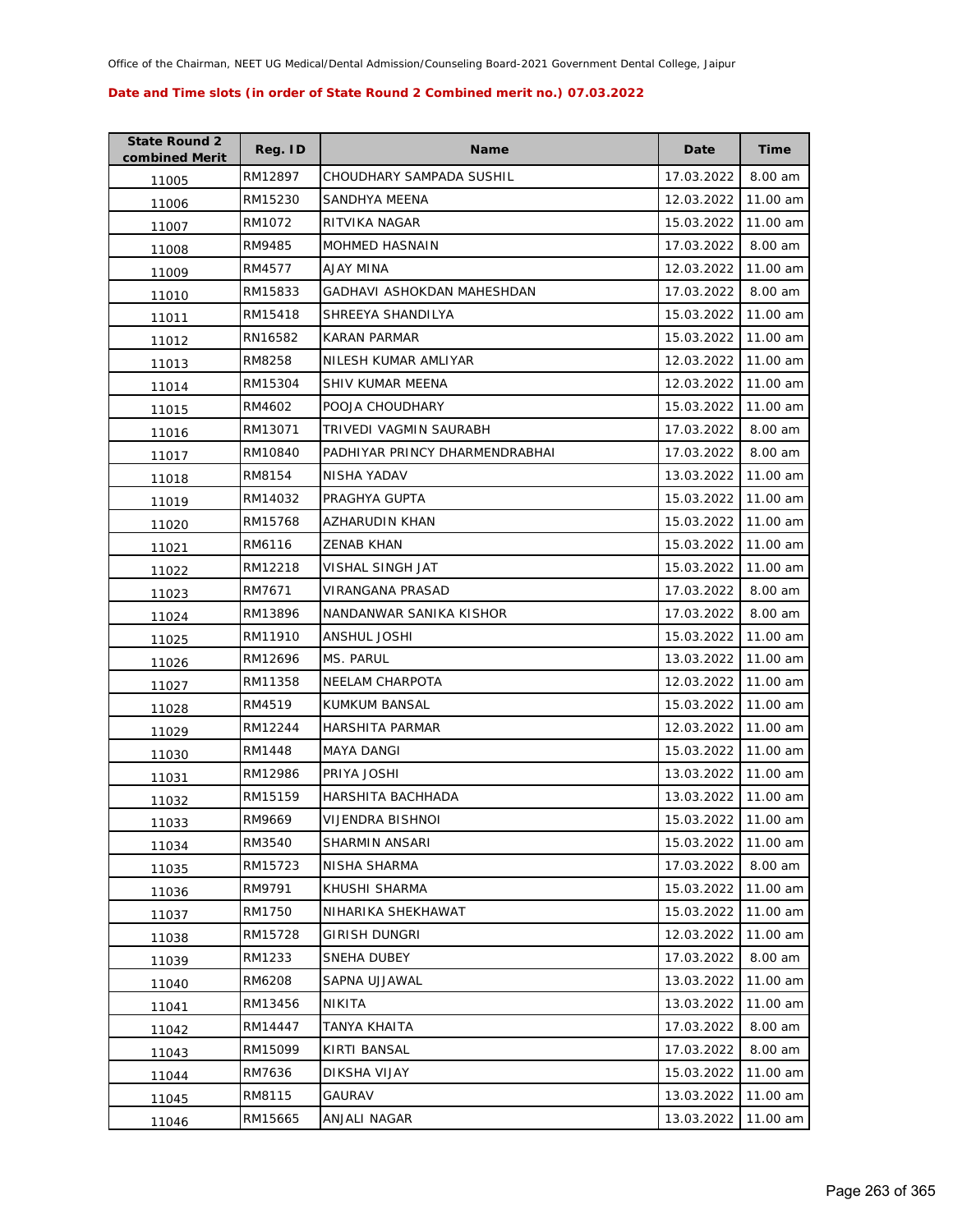| <b>State Round 2</b><br>combined Merit | Reg. ID | <b>Name</b>                      | Date                | Time     |
|----------------------------------------|---------|----------------------------------|---------------------|----------|
| 11047                                  | RM3801  | VISHWAJITH S NAMBIAR             | 17.03.2022          | 8.00 am  |
| 11048                                  | RM2454  | DEEPAK C MALI                    | 15.03.2022          | 11.00 am |
| 11049                                  | RN16539 | JAIN PRINCY MANISH               | 17.03.2022          | 8.00 am  |
| 11050                                  | RM11251 | ANSHIKA PANDEY                   | 15.03.2022          | 11.00 am |
| 11051                                  | RM14352 | NEHA BHAGORA                     | 12.03.2022          | 11.00 am |
| 11052                                  | RM4095  | RIYA RESHWAL                     | 13.03.2022          | 11.00 am |
| 11053                                  | RM2543  | <b>VIJAY ROAT</b>                | 12.03.2022          | 11.00 am |
| 11054                                  | RM1783  | APOORVA SHREEVASTAVA             | 17.03.2022          | 8.00 am  |
| 11055                                  | RM5397  | ANKITA SAINI                     | 15.03.2022          | 11.00 am |
| 11056                                  | RM9914  | PATEL SHRIL RAJESHKUMAR          | 17.03.2022          | 8.00 am  |
| 11057                                  | RM11103 | ZEESHAN ALI                      | 17.03.2022          | 8.00 am  |
| 11058                                  | RM14020 | TANISHK KALWA                    | 13.03.2022          | 11.00 am |
| 11059                                  | RM2355  | CHARU                            | 15.03.2022          | 11.00 am |
| 11060                                  | RM11290 | PUNEET KAUR                      | 17.03.2022          | 8.00 am  |
| 11061                                  | RM13027 | SEEMA JANGID                     | 15.03.2022          | 11.00 am |
| 11062                                  | RM15425 | RAJ KUMHAR                       | 15.03.2022          | 11.00 am |
| 11063                                  | RM3033  | <b>HITESH MEENA</b>              | 12.03.2022          | 11.00 am |
| 11064                                  | RM12910 | KARMARIYA DIVYARAJSINH KIRITSINH | 17.03.2022          | 8.00 am  |
| 11065                                  | RM9733  | REETI JAIN                       | 15.03.2022          | 11.00 am |
| 11066                                  | RM5148  | ANAMIKA CHAURASIA                | 17.03.2022          | 8.00 am  |
| 11067                                  | RM7513  | GOHIL JYOTIBEN MANSINHBHAI       | 17.03.2022          | 8.00 am  |
| 11068                                  | RM1255  | MAYANK SHARMA                    | 15.03.2022          | 11.00 am |
| 11069                                  | RM5371  | RAVI J YADAV                     | 15.03.2022          | 11.00 am |
| 11070                                  | RM4603  | PRANALI ASHISH CHOKSHI           | 17.03.2022          | 8.00 am  |
| 11071                                  | RM13451 | ALFIYA KHAN                      | 15.03.2022          | 11.00 am |
| 11072                                  | RM10388 | YASHIKA ASHVIN CHANDEL           | 17.03.2022          | 8.00 am  |
| 11073                                  | RM14062 | DINESH KUMAR                     | 13.03.2022          | 11.00 am |
| 11074                                  | RM15223 | RAKSHITA CHATURVEDI              | 15.03.2022          | 11.00 am |
| 11075                                  | RM11255 | VARTIKA SHARMA                   | 15.03.2022 11.00 am |          |
| 11076                                  | RM13796 | PRAHLAD KUMAR KUMAWAT            | 15.03.2022          | 11.00 am |
| 11077                                  | RM10366 | DIMPAL GARG                      | 13.03.2022          | 11.00 am |
| 11078                                  | RM8681  | <b>AKSHITA GARG</b>              | 15.03.2022          | 11.00 am |
| 11079                                  | RM8943  | SANJIV KUMAR BADSARA             | 15.03.2022          | 11.00 am |
| 11080                                  | RM7082  | <b>GAURAV CHOUHAN</b>            | 13.03.2022          | 11.00 am |
| 11081                                  | RM6748  | ASHOK HUDDA                      | 15.03.2022          | 11.00 am |
| 11082                                  | RM15591 | RAHUL                            | 15.03.2022          | 11.00 am |
| 11083                                  | RM7488  | ANKUSH SAINI                     | 15.03.2022          | 11.00 am |
| 11084                                  | RM5508  | RAHUL SHASTRI                    | 13.03.2022          | 11.00 am |
| 11085                                  | RM14853 | UNNATI                           | 13.03.2022          | 11.00 am |
| 11086                                  | RM3327  | MONIKA SHARMA                    | 15.03.2022          | 11.00 am |
| 11087                                  | RM14683 | PUSAVINU VITSU                   | 17.03.2022          | 8.00 am  |
| 11088                                  | RM3252  | <b>KRATIKA NAYAK</b>             | 13.03.2022          | 11.00 am |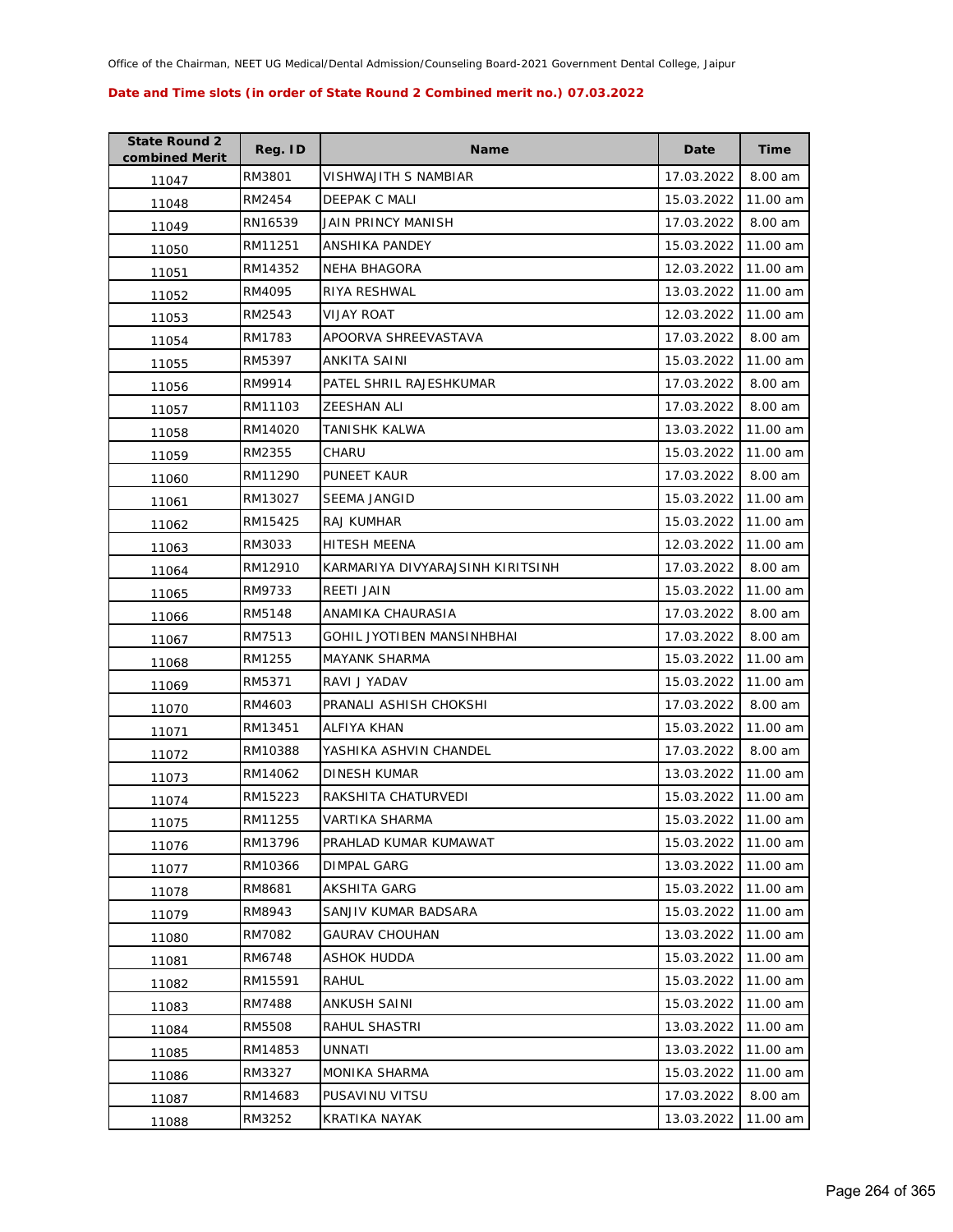| <b>State Round 2</b><br>combined Merit | Reg. ID | <b>Name</b>             | Date       | <b>Time</b> |
|----------------------------------------|---------|-------------------------|------------|-------------|
| 11089                                  | RN16045 | SHEETAL PRATAP BANSIWAL | 13.03.2022 | 11.00 am    |
| 11090                                  | RM12643 | SHEHJAR RAINA           | 17.03.2022 | 8.00 am     |
| 11091                                  | RM9094  | AFSHA MINNAT            | 17.03.2022 | 8.00 am     |
| 11092                                  | RM5099  | <b>VISHNU</b>           | 12.03.2022 | 11.00 am    |
| 11093                                  | RM11925 | SHRISTI GUPTA           | 15.03.2022 | 11.00 am    |
| 11094                                  | RM13395 | PINKY KANWAR            | 15.03.2022 | 11.00 am    |
| 11095                                  | RN16314 | VISHNU KARSOLIYA        | 13.03.2022 | 11.00 am    |
| 11096                                  | RM14437 | ANJALI KATARA           | 12.03.2022 | 11.00 am    |
| 11097                                  | RM5187  | AJAY BAIRWA             | 13.03.2022 | 11.00 am    |
| 11098                                  | RM15147 | MUKESH CHOUDHARY        | 15.03.2022 | 11.00 am    |
| 11099                                  | RM12158 | VIJENDRA KUMAR          | 13.03.2022 | 11.00 am    |
| 11100                                  | RM14086 | AJAY GARG               | 15.03.2022 | 11.00 am    |
| 11101                                  | RM9601  | DAMINI SINGH NIRVAN     | 15.03.2022 | 11.00 am    |
| 11102                                  | RM1059  | MEGHNA TALDAR           | 15.03.2022 | 11.00 am    |
| 11103                                  | RM15036 | KUSHIK MALHOTRA         | 17.03.2022 | 8.00 am     |
| 11104                                  | RM10702 | <b>HIYA MALHOTRA</b>    | 17.03.2022 | 8.00 am     |
| 11105                                  | RM7081  | <b>BHARTI SHARMA</b>    | 15.03.2022 | 11.00 am    |
| 11106                                  | RM14196 | DEEPALI                 | 17.03.2022 | 8.00 am     |
| 11107                                  | RM7510  | RAJSHREE SHARMA         | 15.03.2022 | 11.00 am    |
| 11108                                  | RM1876  | LAVEENA SONI            | 15.03.2022 | 11.00 am    |
| 11109                                  | RM12622 | POOJA CHOUDHARY         | 15.03.2022 | 11.00 am    |
| 11110                                  | RM10766 | <b>INDU</b>             | 15.03.2022 | 11.00 am    |
| 11111                                  | RN15933 | KAVITA                  | 13.03.2022 | 11.00 am    |
| 11112                                  | RM15310 | URVASHI KHATTER         | 17.03.2022 | 8.00 am     |
| 11113                                  | RM4347  | BHAWANA MINA            | 12.03.2022 | 11.00 am    |
| 11114                                  | RM2261  | VEDITA REDDY            | 17.03.2022 | 8.00 am     |
| 11115                                  | RM4378  | VAIBHAVI KAUP           | 17.03.2022 | 8.00 am     |
| 11116                                  | RM14761 | ADITI KAMRA             | 17.03.2022 | 8.00 am     |
| 11117                                  | RM14975 | AJAY GARHWAL            | 15.03.2022 | 11.00 am    |
| 11118                                  | RM9345  | <b>JYOTI KHORWAL</b>    | 13.03.2022 | 11.00 am    |
| 11119                                  | RM4092  | SOUSHAT BHATTACHARJEE   | 17.03.2022 | 8.00 am     |
| 11120                                  | RM13817 | JAYA SHARMA             | 15.03.2022 | 11.00 am    |
| 11121                                  | RM10094 | PALAK JETHWANI          | 15.03.2022 | 11.00 am    |
| 11122                                  | RM8232  | SAKSHI GHOGRA           | 12.03.2022 | 11.00 am    |
| 11123                                  | RM12577 | AMISHA                  | 15.03.2022 | 11.00 am    |
| 11124                                  | RM15417 | LATA SAMARIYA           | 13.03.2022 | 11.00 am    |
| 11125                                  | RM14689 | KHARAT MAYUR DADARAO    | 17.03.2022 | 8.00 am     |
| 11126                                  | RM5827  | MANDEEP KUMARI          | 13.03.2022 | 11.00 am    |
| 11127                                  | RM7238  | MUBSARA                 | 15.03.2022 | 11.00 am    |
| 11128                                  | RM15715 | DANIDHARIYA DHYEY KUMAR | 17.03.2022 | 8.00 am     |
| 11129                                  | RM7899  | VANDANA JHOTWAL         | 13.03.2022 | 11.00 am    |
| 11130                                  | RM13841 | SUNITA MEENA            | 12.03.2022 | 11.00 am    |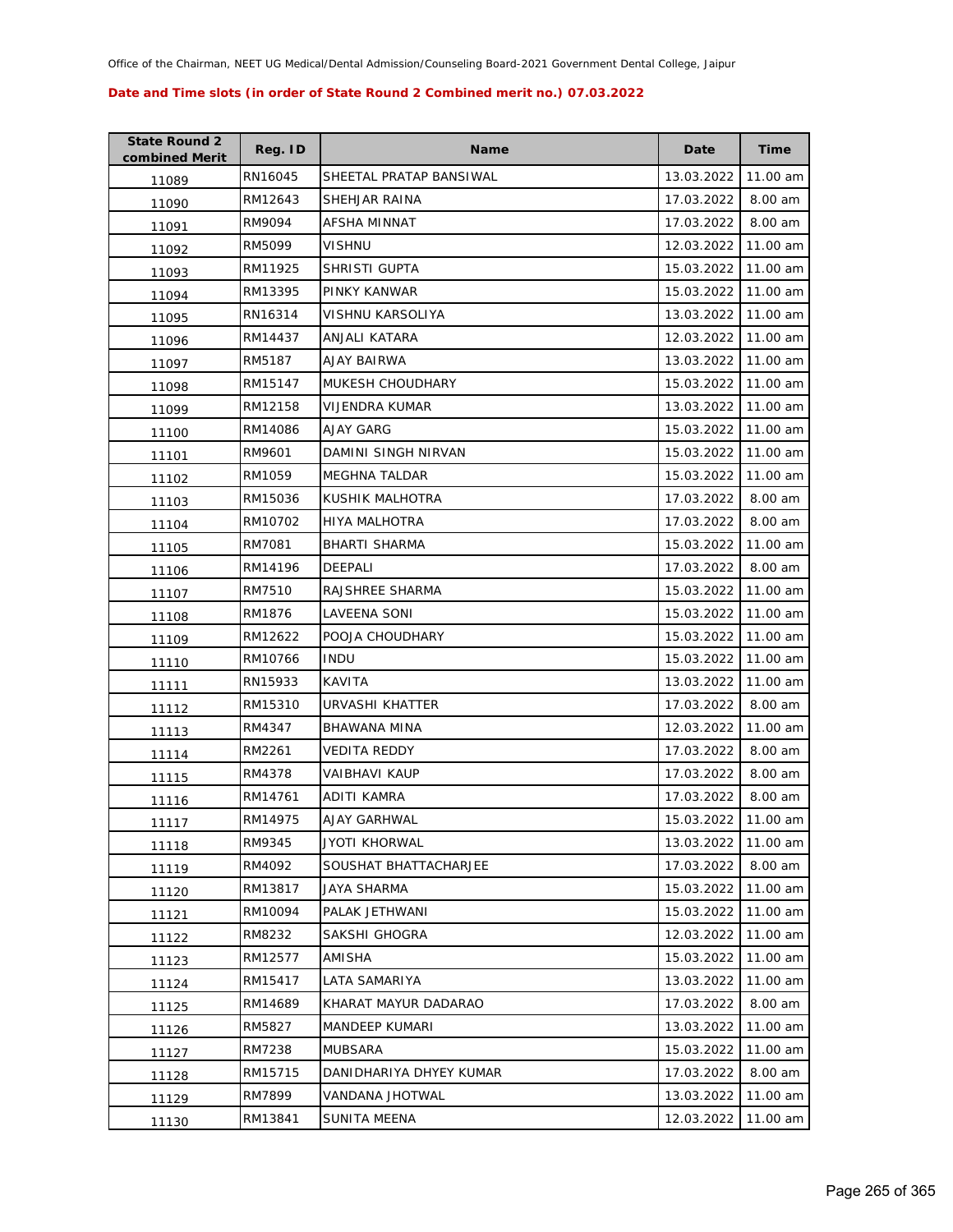| <b>State Round 2</b><br>combined Merit | Reg. ID | <b>Name</b>             | Date       | Time     |
|----------------------------------------|---------|-------------------------|------------|----------|
| 11131                                  | RM15749 | SONAL TRIPATHI          | 17.03.2022 | 8.00 am  |
| 11132                                  | RM14161 | KHUSHBOO RASGANIA       | 13.03.2022 | 11.00 am |
| 11133                                  | RM14180 | <b>BHAVESH MAHENDRA</b> | 13.03.2022 | 11.00 am |
| 11134                                  | RM7146  | RAMESHWAR LAL SHARMA    | 15.03.2022 | 11.00 am |
| 11135                                  | RM11030 | BHAVYA                  | 12.03.2022 | 11.00 am |
| 11136                                  | RN15972 | SANKALP SRIJAN          | 17.03.2022 | 8.00 am  |
| 11137                                  | RM7802  | PANKAJ PATEL            | 15.03.2022 | 11.00 am |
| 11138                                  | RM4589  | DIVYA KANWAR            | 15.03.2022 | 11.00 am |
| 11139                                  | RM11472 | AASTHA NARANG           | 17.03.2022 | 8.00 am  |
| 11140                                  | RM12205 | BHUMIKA SALVI           | 13.03.2022 | 11.00 am |
| 11141                                  | RM14958 | GOPI MARWAL             | 15.03.2022 | 11.00 am |
| 11142                                  | RM3857  | NANDINI KUMAWAT         | 15.03.2022 | 11.00 am |
| 11143                                  | RM4098  | <b>SNEHA JAIN</b>       | 15.03.2022 | 11.00 am |
| 11144                                  | RM4252  | PHENA WANGSU            | 17.03.2022 | 8.00 am  |
| 11145                                  | RM10495 | ANUBHA SHEKHAWAT        | 15.03.2022 | 11.00 am |
| 11146                                  | RN16147 | <b>BHAWANA JOSHI</b>    | 15.03.2022 | 11.00 am |
| 11147                                  | RM12571 | ADITI SHARMA            | 15.03.2022 | 11.00 am |
| 11148                                  | RN16394 | YATIN NIGAM             | 17.03.2022 | 8.00 am  |
| 11149                                  | RM8693  | AAYUSHMAN CHANDEL       | 13.03.2022 | 11.00 am |
| 11150                                  | RM7645  | KUNAL DANGI             | 15.03.2022 | 11.00 am |
| 11151                                  | RM10530 | CHAVI GUPTA             | 15.03.2022 | 11.00 am |
| 11152                                  | RM7311  | SUPAKSHI SAGAR          | 13.03.2022 | 11.00 am |
| 11153                                  | RM14724 | TANAY DADHICH           | 15.03.2022 | 11.00 am |
| 11154                                  | RM3056  | DEVANSH JINDAL          | 15.03.2022 | 11.00 am |
| 11155                                  | RM6645  | <b>BHUMIKA DAMOR</b>    | 12.03.2022 | 11.00 am |
| 11156                                  | RM9413  | MANSVINI MAIDA          | 12.03.2022 | 11.00 am |
| 11157                                  | RM12725 | MAYANK KUMAR            | 13.03.2022 | 11.00 am |
| 11158                                  | RM13222 | RAKSHA KARDAM           | 13.03.2022 | 11.00 am |
| 11159                                  | RM14880 | <b>HAPPY CHAWLA</b>     | 13.03.2022 | 11.00 am |
| 11160                                  | RM13230 | NIKITA BHAGORA          | 12.03.2022 | 11.00 am |
| 11161                                  | RM12267 | ABHINAV LABANA          | 15.03.2022 | 11.00 am |
| 11162                                  | RM15078 | HETAL KHARADI           | 12.03.2022 | 11.00 am |
| 11163                                  | RM10958 | ASTHA SINGH             | 17.03.2022 | 8.00 am  |
| 11164                                  | RM10115 | <b>DIMPLE</b>           | 15.03.2022 | 11.00 am |
| 11165                                  | RM9810  | RANGOLI PRIYADARSHNI    | 17.03.2022 | 8.00 am  |
| 11166                                  | RM10358 | SONIA SHARMA            | 15.03.2022 | 11.00 am |
| 11167                                  | RM5576  | VINOD KUMAR SAINI       | 15.03.2022 | 11.00 am |
| 11168                                  | RM6699  | KAVITA NATH             | 15.03.2022 | 11.00 am |
| 11169                                  | RM10663 | KIRTI BHAIRA            | 15.03.2022 | 11.00 am |
| 11170                                  | RM14368 | AAYUSH MALAV            | 15.03.2022 | 11.00 am |
| 11171                                  | RM1984  | SHOURRIYA GARG          | 17.03.2022 | 8.00 am  |
| 11172                                  | RM6750  | RAJSHREE RATHOR         | 15.03.2022 | 11.00 am |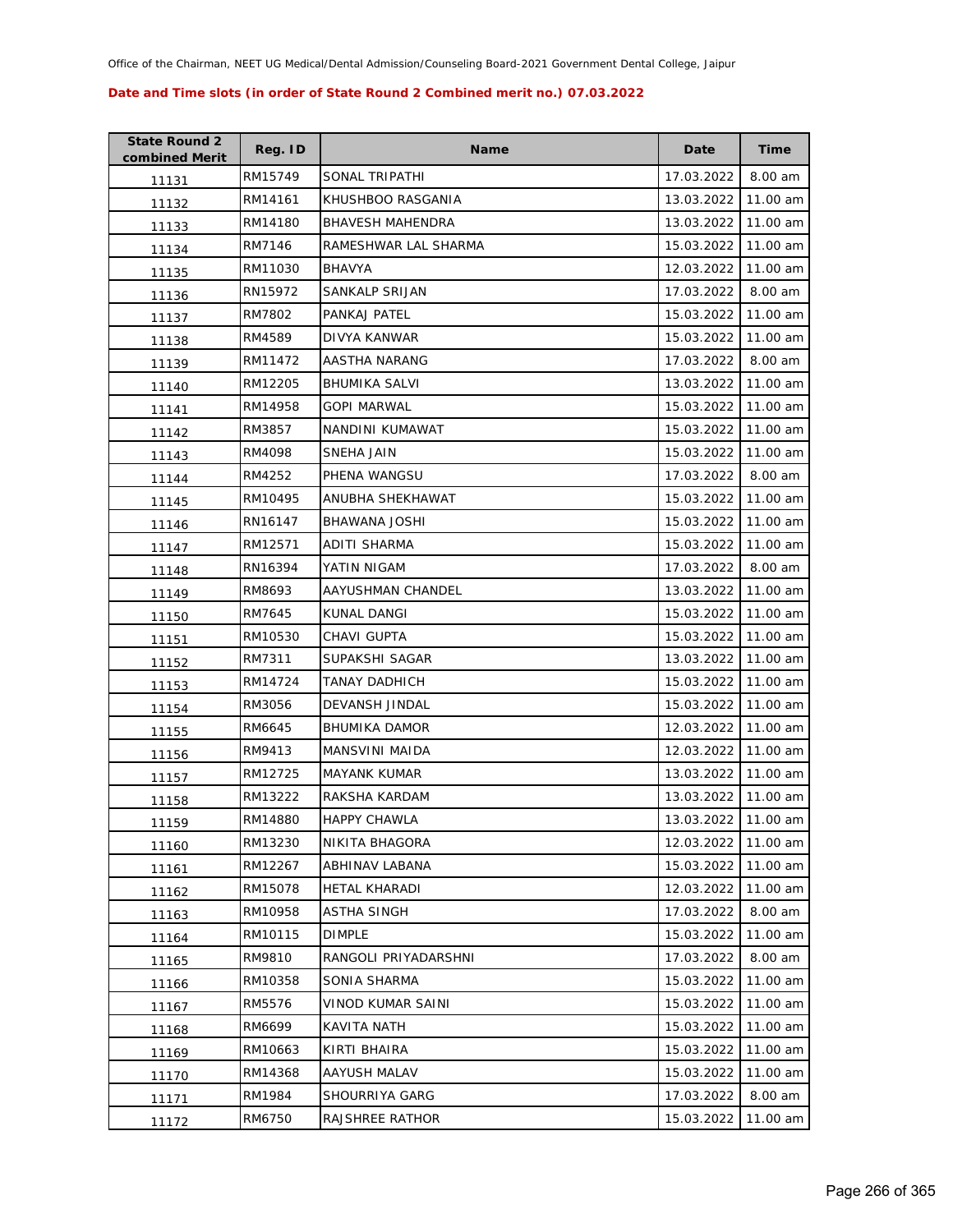| <b>State Round 2</b><br>combined Merit | Reg. ID | <b>Name</b>                  | Date       | <b>Time</b> |
|----------------------------------------|---------|------------------------------|------------|-------------|
| 11173                                  | RM6800  | AYUSHI CHOUDHARY             | 15.03.2022 | 11.00 am    |
| 11174                                  | RM3390  | RAKSHA BHANGRE               | 17.03.2022 | 8.00 am     |
| 11175                                  | RM9841  | NIDHI JANGIR                 | 15.03.2022 | 11.00 am    |
| 11176                                  | RM12453 | SHIVAM ARYA                  | 13.03.2022 | 11.00 am    |
| 11177                                  | RM12144 | SHEETAL KAMOL                | 12.03.2022 | 11.00 am    |
| 11178                                  | RN16543 | <b>DINESH</b>                | 15.03.2022 | 11.00 am    |
| 11179                                  | RM9556  | CHAUDHARI KRUTIBEN JORABHAI  | 17.03.2022 | 8.00 am     |
| 11180                                  | RM12355 | AVIKA KODAP                  | 12.03.2022 | 11.00 am    |
| 11181                                  | RM1882  | AVINASH SHARMA               | 15.03.2022 | 11.00 am    |
| 11182                                  | RM7461  | AKSHITA GUPTA                | 15.03.2022 | 11.00 am    |
| 11183                                  | RM1960  | ADITYA KARAN SHARMA          | 15.03.2022 | 11.00 am    |
| 11184                                  | RM1928  | RIYA AHLUWALIA               | 17.03.2022 | 8.00 am     |
| 11185                                  | RM2090  | GAJBHIYE JANVI SUDHAKAR      | 17.03.2022 | 8.00 am     |
| 11186                                  | RM2761  | PRATIBHA CHAUHAN             | 15.03.2022 | 11.00 am    |
| 11187                                  | RM2901  | VINITA HARITWAL              | 15.03.2022 | 11.00 am    |
| 11188                                  | RN16493 | RAMRAJ SAINI                 | 15.03.2022 | 11.00 am    |
| 11189                                  | RM11908 | JAY VARDHAN SHARMA           | 15.03.2022 | 11.00 am    |
| 11190                                  | RM9318  | DEVENDAR KUMAR               | 17.03.2022 | 8.00 am     |
| 11191                                  | RM2695  | DISHA HADIMANI               | 17.03.2022 | 8.00 am     |
| 11192                                  | RM13524 | <b>BHOOMIKA DADHEECH</b>     | 15.03.2022 | 11.00 am    |
| 11193                                  | RN16344 | ANWESHA SUBHASREE NANDA      | 17.03.2022 | 8.00 am     |
| 11194                                  | RN15986 | PRAJAPATI SMIT SAMIRKUMAR    | 17.03.2022 | 8.00 am     |
| 11195                                  | RM4002  | AAFIYA ALI                   | 15.03.2022 | 11.00 am    |
| 11196                                  | RM6961  | PRIYANSHI PRAJAPATI          | 15.03.2022 | 11.00 am    |
| 11197                                  | RM14455 | RAAVI SARASWAT               | 15.03.2022 | 11.00 am    |
| 11198                                  | RN16500 | ADITYA AGRAWAL               | 15.03.2022 | 11.00 am    |
| 11199                                  | RM15022 | DIVYA MISHRA                 | 17.03.2022 | 8.00 am     |
| 11200                                  | RM14202 | RAHUL N                      | 15.03.2022 | 11.00 am    |
| 11201                                  | RM9115  | LAXMI PANDEY                 | 15.03.2022 | 11.00 am    |
| 11202                                  | RM10091 | <b>HITESH</b>                | 17.03.2022 | 8.00 am     |
| 11203                                  | RM13717 | TAYADE PRANAV SUHAS          | 17.03.2022 | 8.00 am     |
| 11204                                  | RN16555 | PRATIKSHA KHUSHAL RAJPUROHIT | 15.03.2022 | 11.00 am    |
| 11205                                  | RM15587 | ARPIT JEENGAR                | 13.03.2022 | 11.00 am    |
| 11206                                  | RM15155 | <b>VIPIN KUMAR</b>           | 15.03.2022 | 11.00 am    |
| 11207                                  | RM1827  | RIYA MENON                   | 17.03.2022 | 8.00 am     |
| 11208                                  | RM2809  | PATEL KHYATI                 | 17.03.2022 | 8.00 am     |
| 11209                                  | RM14270 | NIVEDITA SHARMA              | 15.03.2022 | 11.00 am    |
| 11210                                  | RM5376  | HADA HARSHITA JAGDISHKUMAR   | 17.03.2022 | 8.00 am     |
| 11211                                  | RM15813 | <b>BHUMICA BATHEJA</b>       | 17.03.2022 | 8.00 am     |
| 11212                                  | RM9833  | AVNI KUBA                    | 15.03.2022 | 11.00 am    |
| 11213                                  | RM3159  | KACHHELA ANSH NISHITBHAI     | 17.03.2022 | 8.00 am     |
| 11214                                  | RM4064  | ETISHA AGGARWAL              | 15.03.2022 | 11.00 am    |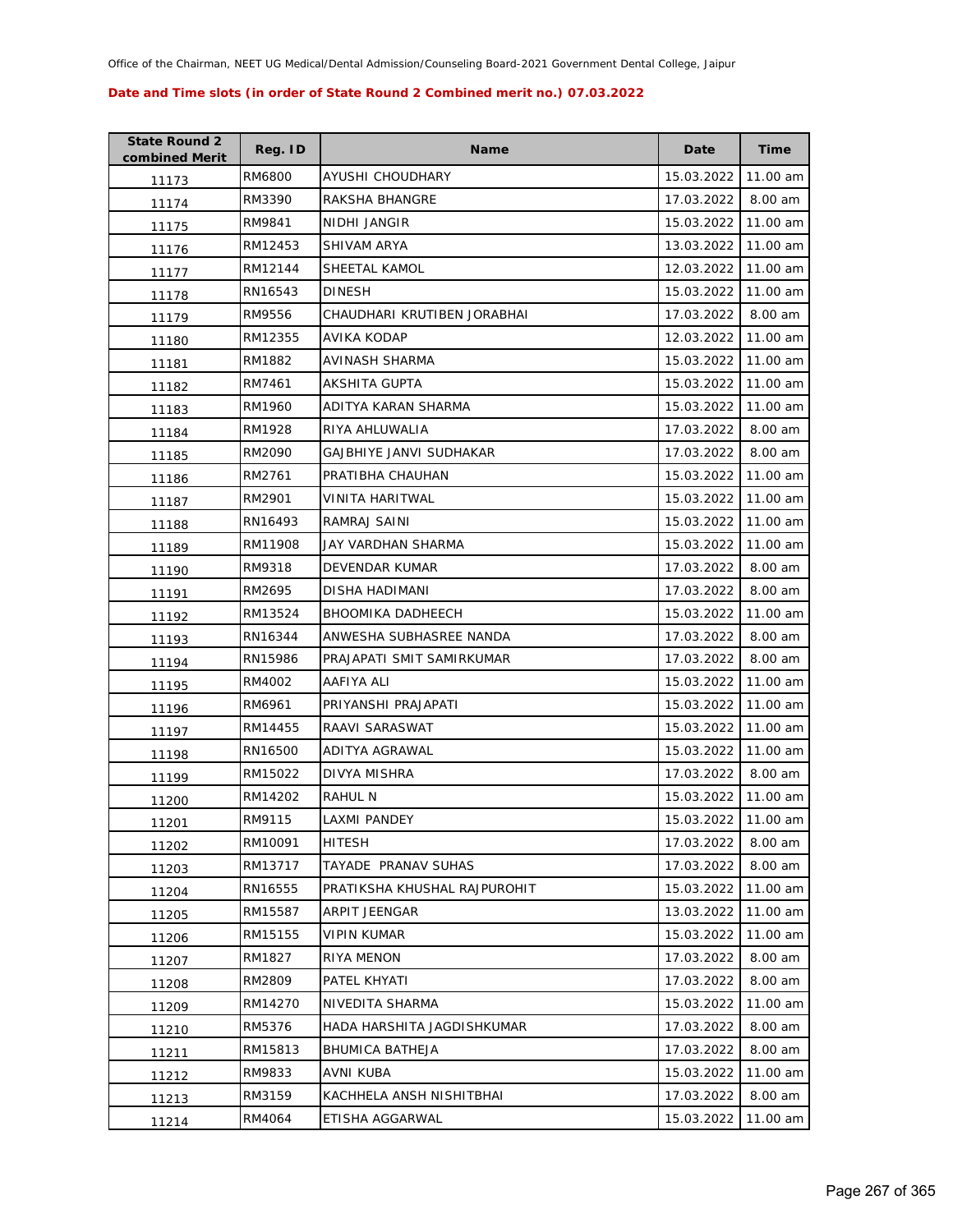| <b>State Round 2</b><br>combined Merit | Reg. ID | <b>Name</b>                | Date       | <b>Time</b> |
|----------------------------------------|---------|----------------------------|------------|-------------|
| 11215                                  | RM10136 | KIRAN KASOTA               | 12.03.2022 | 11.00 am    |
| 11216                                  | RM9612  | SHRUTI SHAW                | 17.03.2022 | 8.00 am     |
| 11217                                  | RM8211  | YUVRAJ SINGH SIDHU         | 17.03.2022 | 8.00 am     |
| 11218                                  | RM5261  | SUNITA KUMARI              | 15.03.2022 | 11.00 am    |
| 11219                                  | RM13209 | KULDEEP MEENA              | 12.03.2022 | 11.00 am    |
| 11220                                  | RM1521  | ANANYA MAZUMDER            | 17.03.2022 | 8.00 am     |
| 11221                                  | RM15190 | VIKAS KUMAR MEGHWAL        | 13.03.2022 | 11.00 am    |
| 11222                                  | RM7618  | KINJAL JAISALMERIA         | 15.03.2022 | 11.00 am    |
| 11223                                  | RM10164 | PRIYANKA SUWALKA           | 15.03.2022 | 11.00 am    |
| 11224                                  | RM14206 | DHRUV KALANI               | 15.03.2022 | 11.00 am    |
| 11225                                  | RM14767 | HARSHIT AGARWAL            | 17.03.2022 | 8.00 am     |
| 11226                                  | RM7243  | DISHI GAMETI               | 12.03.2022 | 11.00 am    |
| 11227                                  | RM6821  | <b>MUSKAN DAMOR</b>        | 12.03.2022 | 11.00 am    |
| 11228                                  | RM14891 | SANIYA QURESHI             | 15.03.2022 | 11.00 am    |
| 11229                                  | RM13378 | <b>ADITI SINGH</b>         | 15.03.2022 | 11.00 am    |
| 11230                                  | RM6745  | KASHISH                    | 17.03.2022 | 8.00 am     |
| 11231                                  | RM7175  | <b>NEHA KHINCHI</b>        | 13.03.2022 | 11.00 am    |
| 11232                                  | RM15670 | RUDRAKSH DADHICH           | 15.03.2022 | 11.00 am    |
| 11233                                  | RM5832  | YASH SHUKLA                | 15.03.2022 | 11.00 am    |
| 11234                                  | RM7153  | LOKESH AHARI               | 12.03.2022 | 11.00 am    |
| 11235                                  | RM3198  | SHREYA SAUMYA              | 17.03.2022 | 8.00 am     |
| 11236                                  | RM6175  | TRAPTI BHADKARE            | 17.03.2022 | 8.00 am     |
| 11237                                  | RM15758 | PRIYANSHI                  | 12.03.2022 | 11.00 am    |
| 11238                                  | RM7958  | KASHISH DAMOR              | 12.03.2022 | 11.00 am    |
| 11239                                  | RM8454  | SUMAN MEENA                | 12.03.2022 | 11.00 am    |
| 11240                                  | RM13169 | PATEL BHOOMIBEN MAHESHBHAI | 17.03.2022 | 8.00 am     |
| 11241                                  | RM6847  | SONALI KHOKER              | 12.03.2022 | 11.00 am    |
| 11242                                  | RM14743 | ANANYA SHARMA              | 17.03.2022 | 8.00 am     |
| 11243                                  | RM4444  | <b>AVNI RAJ SINGH</b>      | 17.03.2022 | 8.00 am     |
| 11244                                  | RM11627 | JIGISHA CHAUHAN            | 13.03.2022 | 11.00 am    |
| 11245                                  | RM11609 | <b>FARZANA BANO</b>        | 15.03.2022 | 11.00 am    |
| 11246                                  | RM8249  | SHINDE SEJAL               | 17.03.2022 | 8.00 am     |
| 11247                                  | RM14718 | SUNIL KUMAR                | 15.03.2022 | 11.00 am    |
| 11248                                  | RM5872  | PARAS AGARWAL              | 17.03.2022 | 8.00 am     |
| 11249                                  | RM10151 | PRIYANKA MEENA             | 12.03.2022 | 11.00 am    |
| 11250                                  | RM15614 | PRIYANSHI SAINI            | 15.03.2022 | 11.00 am    |
| 11251                                  | RM12282 | CHARVI PAREEK              | 15.03.2022 | 11.00 am    |
| 11252                                  | RM12358 | BAGUL RUGVED RAVINDRA      | 17.03.2022 | 8.00 am     |
| 11253                                  | RM14322 | SHUBHAM BANSAL             | 15.03.2022 | 11.00 am    |
| 11254                                  | RM14407 | SAMRIDDHI SYLVESTER        | 17.03.2022 | 8.00 am     |
| 11255                                  | RM15493 | TARAK NEHA                 | 17.03.2022 | 8.00 am     |
| 11256                                  | RM9944  | TANISHA MEENA              | 12.03.2022 | 11.00 am    |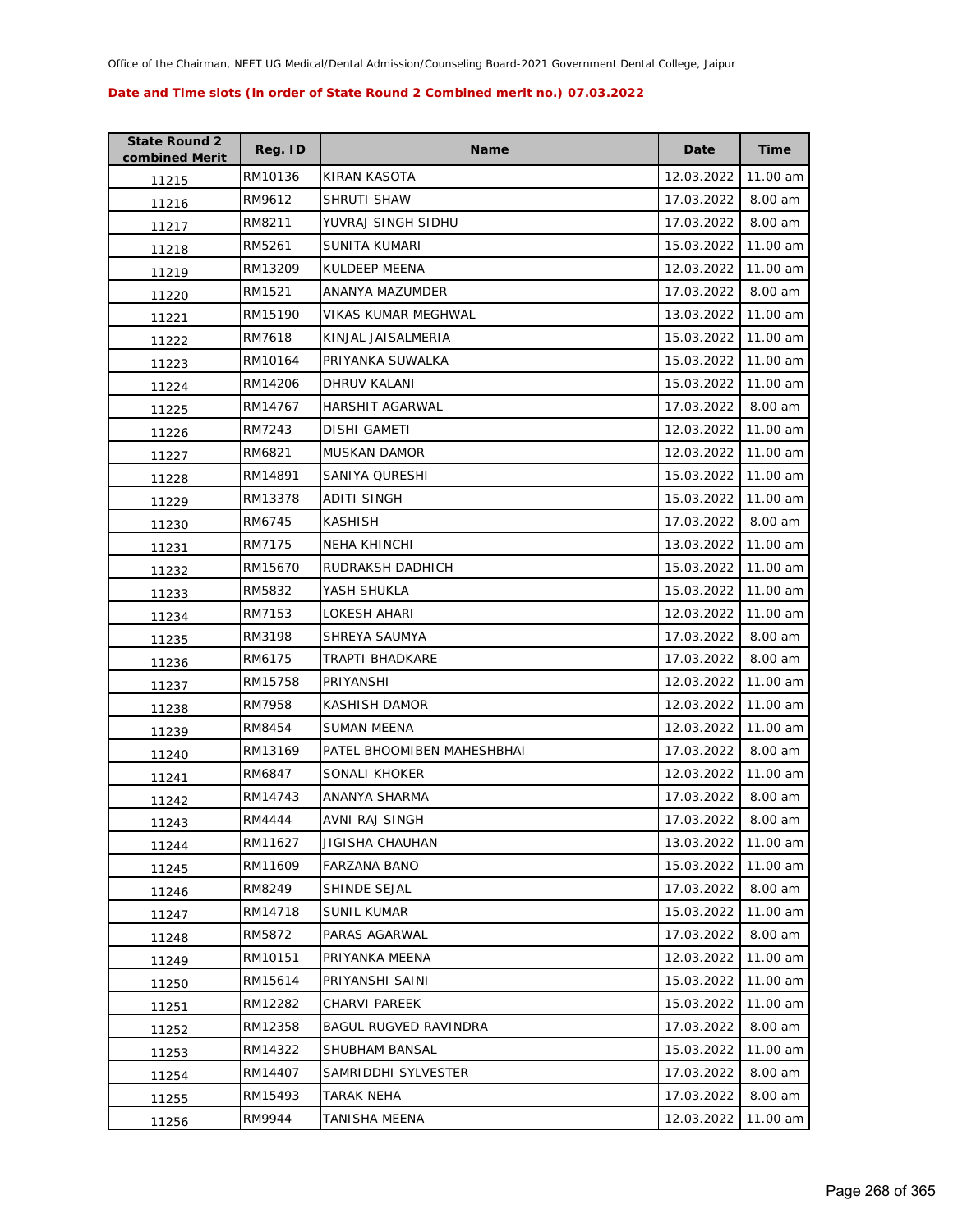| <b>State Round 2</b><br>combined Merit | Reg. ID | <b>Name</b>                  | Date       | Time     |
|----------------------------------------|---------|------------------------------|------------|----------|
| 11257                                  | RM11619 | PATEL RANISHA                | 17.03.2022 | 8.00 am  |
| 11258                                  | RM12200 | <b>VIVEK SINGH</b>           | 13.03.2022 | 11.00 am |
| 11259                                  | RM11069 | SHAH ANJALI JAGDISHKUMAR     | 17.03.2022 | 8.00 am  |
| 11260                                  | RM4909  | TAMMISETTI ARYAN             | 17.03.2022 | 8.00 am  |
| 11261                                  | RM6727  | BEELWAL DIMPLE RAMESH KUMAR  | 13.03.2022 | 11.00 am |
| 11262                                  | RM2765  | <b>NETAL CHOUHAN</b>         | 15.03.2022 | 11.00 am |
| 11263                                  | RM7111  | ANSUYA SHARMA                | 13.03.2022 | 11.00 am |
| 11264                                  | RM15191 | DIVLEEN KAUR                 | 17.03.2022 | 8.00 am  |
| 11265                                  | RM15398 | LAKSHAYA GUPTA               | 15.03.2022 | 11.00 am |
| 11266                                  | RM1873  | KAMNA BAGDI                  | 12.03.2022 | 11.00 am |
| 11267                                  | RN16161 | <b>MEGHA THAKUR</b>          | 17.03.2022 | 8.00 am  |
| 11268                                  | RN16423 | KANISHKAA SINGH              | 17.03.2022 | 8.00 am  |
| 11269                                  | RN16395 | <b>TEEPAM CHOUDHARY</b>      | 15.03.2022 | 11.00 am |
| 11270                                  | RM2044  | ESHAAN AGARWAL               | 17.03.2022 | 8.00 am  |
| 11271                                  | RM9902  | <b>MOHAK MAHICHA</b>         | 13.03.2022 | 11.00 am |
| 11272                                  | RM5557  | <b>DIVYA</b>                 | 17.03.2022 | 8.00 am  |
| 11273                                  | RM1170  | ADESHARA SHIVAM VIRENKUMAR   | 17.03.2022 | 8.00 am  |
| 11274                                  | RM13468 | DIPTI DEVI                   | 17.03.2022 | 8.00 am  |
| 11275                                  | RM5032  | ANIKET DHAWAN                | 17.03.2022 | 8.00 am  |
| 11276                                  | RM15344 | AGRIMA SANWALIA              | 17.03.2022 | 8.00 am  |
| 11277                                  | RM3381  | <b>TANYA PATHAK</b>          | 15.03.2022 | 11.00 am |
| 11278                                  | RN16216 | JOGENDRA BAIRWA              | 13.03.2022 | 11.00 am |
| 11279                                  | RM6874  | SHAHIN KHAN                  | 15.03.2022 | 11.00 am |
| 11280                                  | RM8930  | TARAKVADIYA SAMEER SAJIDBHAI | 17.03.2022 | 8.00 am  |
| 11281                                  | RN16373 | SIYA SANGWAN                 | 17.03.2022 | 8.00 am  |
| 11282                                  | RM14687 | NIRMIT JALAN                 | 17.03.2022 | 8.00 am  |
| 11283                                  | RM14652 | PEETU MEENA                  | 12.03.2022 | 11.00 am |
| 11284                                  | RM4018  | <b>DIVYA GUPTA</b>           | 15.03.2022 | 11.00 am |
| 11285                                  | RM6320  | <b>CHAHAT BAGDI</b>          | 12.03.2022 | 11.00 am |
| 11286                                  | RM11852 | RAVINA                       | 15.03.2022 | 11.00 am |
| 11287                                  | RN16399 | KRITI CHATURVEDI             | 17.03.2022 | 8.00 am  |
| 11288                                  | RM5062  | ABHISHEK RAJPUROHIT          | 15.03.2022 | 11.00 am |
| 11289                                  | RM13937 | NISHTHA SAINI                | 17.03.2022 | 8.00 am  |
| 11290                                  | RM2052  | MEEWAL ANNA BOBAN            | 17.03.2022 | 8.00 am  |
| 11291                                  | RM8701  | SACHIT KUMAR                 | 17.03.2022 | 8.00 am  |
| 11292                                  | RM13029 | RODDA PALANI SAI KUMAR       | 17.03.2022 | 8.00 am  |
| 11293                                  | RM10692 | SURBHI KUMARI MEENA          | 12.03.2022 | 11.00 am |
| 11294                                  | RM7357  | MEHER NISAR MULANI           | 17.03.2022 | 8.00 am  |
| 11295                                  | RM7325  | VANSHITA GAUTAM              | 17.03.2022 | 8.00 am  |
| 11296                                  | RM12689 | RIZWANA BANO                 | 15.03.2022 | 11.00 am |
| 11297                                  | RM15458 | ALINA KHAN                   | 15.03.2022 | 11.00 am |
| 11298                                  | RM13227 | <b>IISHITA SHUKLA</b>        | 17.03.2022 | 8.00 am  |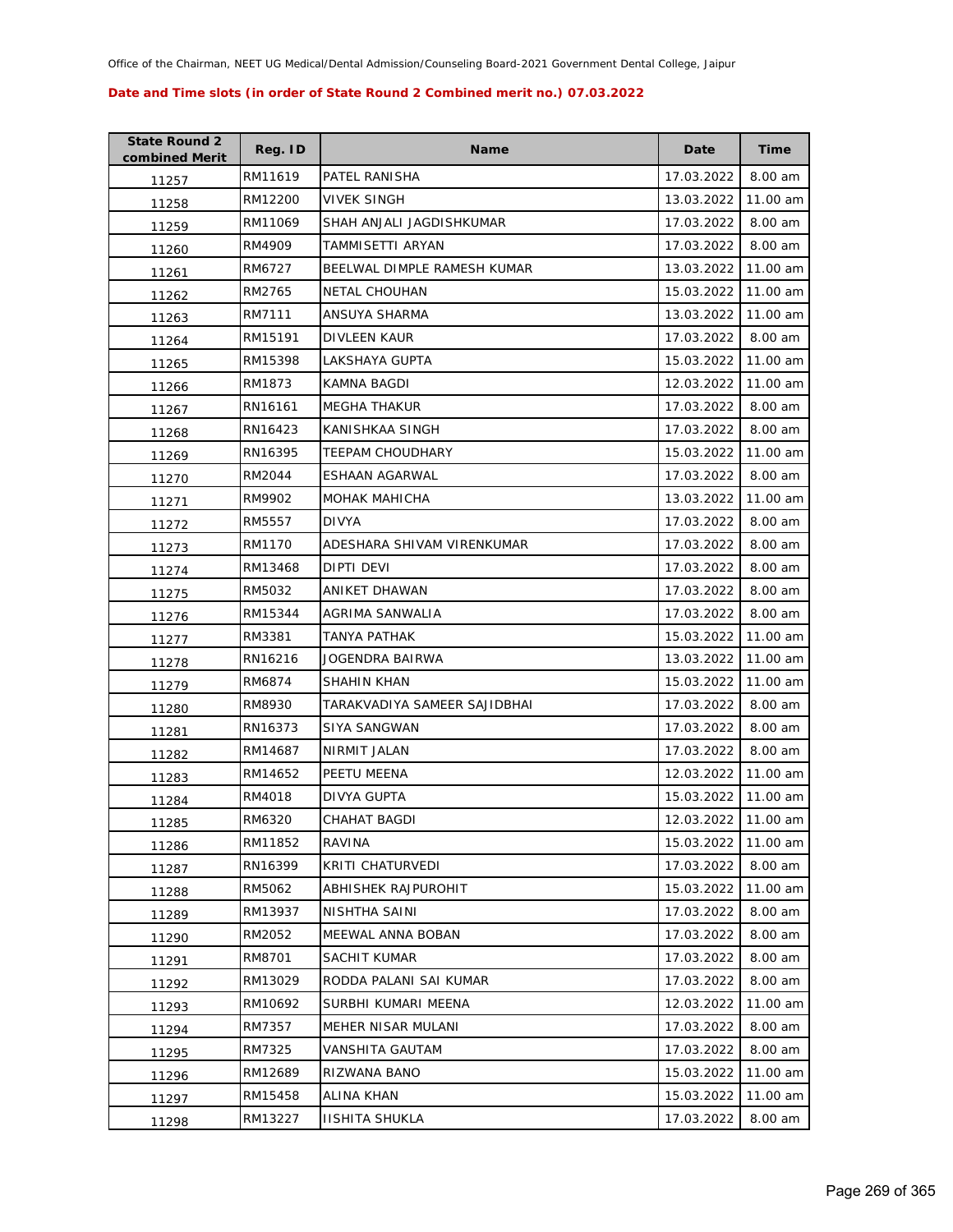| <b>State Round 2</b><br>combined Merit | Reg. ID | <b>Name</b>              | Date       | <b>Time</b> |
|----------------------------------------|---------|--------------------------|------------|-------------|
| 11299                                  | RM15110 | HARSHITA AGARWAL         | 15.03.2022 | 11.00 am    |
| 11300                                  | RM2943  | PRIYANKA SAINI           | 15.03.2022 | 11.00 am    |
| 11301                                  | RM4622  | <b>SUMIT SHOERAN</b>     | 15.03.2022 | 11.00 am    |
| 11302                                  | RM7060  | AYUSHI SHARMA            | 15.03.2022 | 11.00 am    |
| 11303                                  | RM2640  | OMAKSHI ARORA            | 17.03.2022 | 8.00 am     |
| 11304                                  | RM3147  | <b>DEVESH SOLANKI</b>    | 15.03.2022 | 11.00 am    |
| 11305                                  | RM13698 | <b>MANISHA DAMOR</b>     | 12.03.2022 | 11.00 am    |
| 11306                                  | RM15438 | <b>NEERAJ SPOLIA</b>     | 17.03.2022 | 8.00 am     |
| 11307                                  | RM6783  | DEVENDRA SINGH RATHORE   | 15.03.2022 | 11.00 am    |
| 11308                                  | RM3597  | <b>MANOJ SOLANKI</b>     | 13.03.2022 | 11.00 am    |
| 11309                                  | RN16126 | ALKA SINGH               | 17.03.2022 | 8.00 am     |
| 11310                                  | RM10995 | SUHAIL AHMED             | 15.03.2022 | 11.00 am    |
| 11311                                  | RM15711 | DRISHITA MAHAPATRA       | 17.03.2022 | 8.00 am     |
| 11312                                  | RM13101 | NEHA GAUR                | 15.03.2022 | 11.00 am    |
| 11313                                  | RM8890  | <b>MARIA AMIN</b>        | 17.03.2022 | 8.00 am     |
| 11314                                  | RN16016 | SHELKE TEJASHRI SACHIN   | 17.03.2022 | 8.00 am     |
| 11315                                  | RM1374  | KIRAN KUMARI             | 15.03.2022 | 11.00 am    |
| 11316                                  | RM14637 | ABHIDEEP SINGH           | 15.03.2022 | 11.00 am    |
| 11317                                  | RM6338  | MOHAK SINGH TANWAR       | 13.03.2022 | 11.00 am    |
| 11318                                  | RM6299  | RAM NARESH DHATARAWAL    |            |             |
| 11319                                  | RM12828 | <b>ITOYL</b>             | 17.03.2022 | 8.00 am     |
| 11320                                  | RM13864 | PARIKSHIT MEENA          | 12.03.2022 | 11.00 am    |
| 11321                                  | RM7284  | AYUSHI UPADHYAY          | 17.03.2022 | 8.00 am     |
| 11322                                  | RM13770 | MOHIT SINGH              | 13.03.2022 | 11.00 am    |
| 11323                                  | RM1321  | PAYAL MEENA              | 12.03.2022 | 11.00 am    |
| 11324                                  | RM13066 | SUBHASH CHAND SWAMI      | 15.03.2022 | 11.00 am    |
| 11325                                  | RM15016 | ASHMI                    | 17.03.2022 | 8.00 am     |
| 11326                                  | RM7227  | MAHERA RIYA BHAVESHKUMAR | 17.03.2022 | 8.00 am     |
| 11327                                  | RM7658  | <b>GUNIKA GUPTA</b>      | 17.03.2022 | 8.00 am     |
| 11328                                  | RM1084  | SAHIL YADAV              | 15.03.2022 | 11.00 am    |
| 11329                                  | RM5575  | <b>HRITIK SHARMA</b>     | 15.03.2022 | 11.00 am    |
| 11330                                  | RM3244  | PRIYADARSHANI            | 12.03.2022 | 11.00 am    |
| 11331                                  | RM10482 | <b>MOMIN SHAIMA</b>      | 17.03.2022 | 8.00 am     |
| 11332                                  | RM10425 | ARUNDHATI BARIYA         | 12.03.2022 | 11.00 am    |
| 11333                                  | RM10135 | DHARMENDRA KUMAR MAHAWAR | 13.03.2022 | 11.00 am    |
| 11334                                  | RM2878  | ADITI DAVE               | 15.03.2022 | 11.00 am    |
| 11335                                  | RM14520 | SINAREOSINGPHY ANGKANG   | 17.03.2022 | 8.00 am     |
| 11336                                  | RM4184  | CHRISTINA DHILLON        | 17.03.2022 | 8.00 am     |
| 11337                                  | RM3994  | SHUBHDHA SATSANGI        | 17.03.2022 | 8.00 am     |
| 11338                                  | RM5296  | JOZY UZMA                | 17.03.2022 | 8.00 am     |
| 11339                                  | RM2759  | SHRADDHA JAISWAL         | 15.03.2022 | 11.00 am    |
| 11340                                  | RM8788  | APRNA MEENA              | 12.03.2022 | 11.00 am    |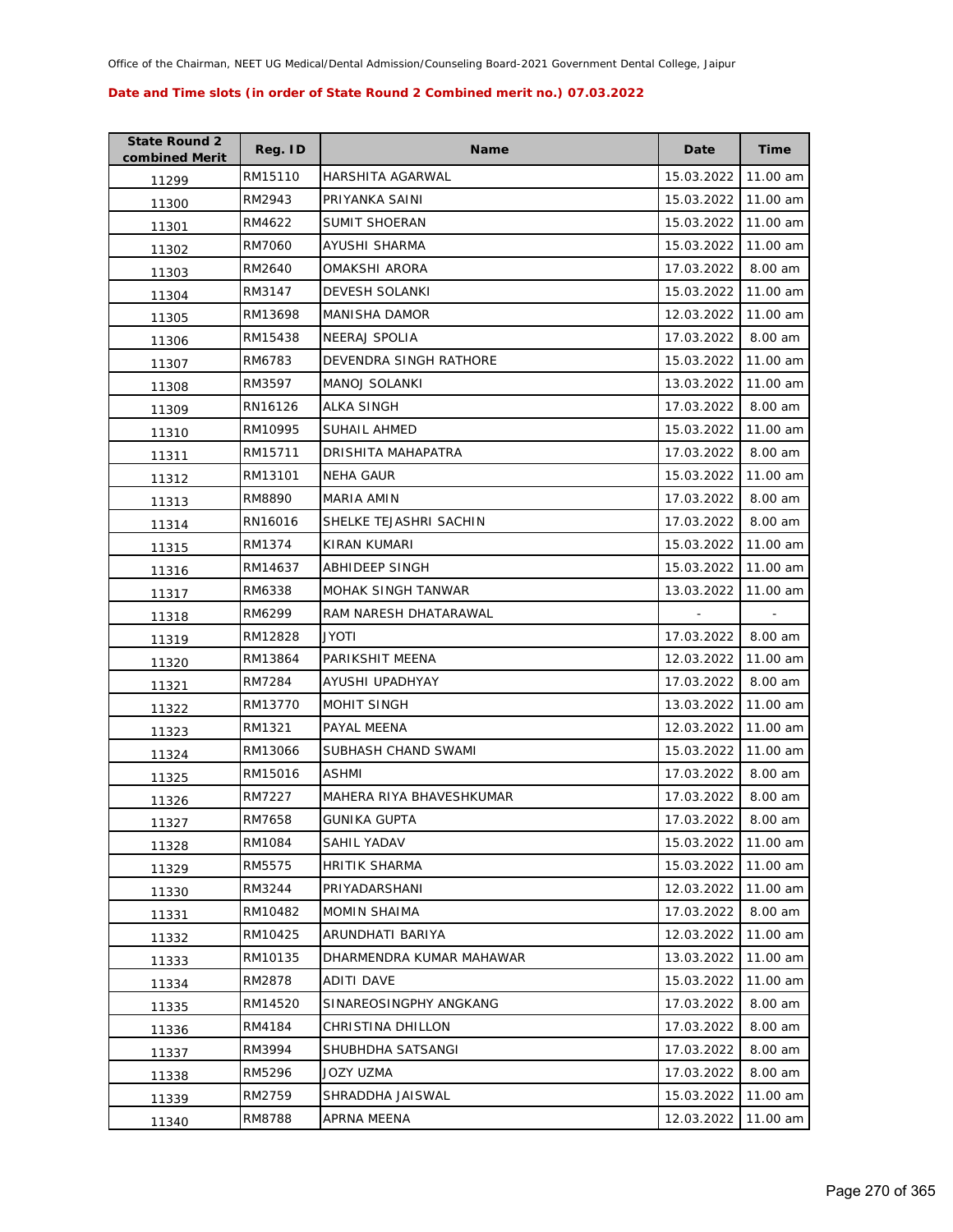| <b>State Round 2</b><br>combined Merit | Reg. ID | <b>Name</b>                  | Date       | <b>Time</b> |
|----------------------------------------|---------|------------------------------|------------|-------------|
| 11341                                  | RM15645 | KIRTI GOTHWAL                | 12.03.2022 | 11.00 am    |
| 11342                                  | RM12849 | AJAY KUMAR MEENA             | 12.03.2022 | 11.00 am    |
| 11343                                  | RM4551  | VIPIN CHANDSHI               | 13.03.2022 | 11.00 am    |
| 11344                                  | RN16295 | SHRESTHA JAKHETIYA           | 17.03.2022 | 8.00 am     |
| 11345                                  | RM8256  | VIJAY KUMAR                  | 13.03.2022 | 11.00 am    |
| 11346                                  | RN16134 | PRIYANSHU AHLAWAT            | 17.03.2022 | 8.00 am     |
| 11347                                  | RM9407  | PRANSHUL JOURWAL             | 12.03.2022 | 11.00 am    |
| 11348                                  | RM14210 | <b>MONIL YADAV</b>           | 15.03.2022 | 11.00 am    |
| 11349                                  | RM5063  | KARTIK JAIN                  | 15.03.2022 | 11.00 am    |
| 11350                                  | RM14040 | DEVESH JINDAL                | 17.03.2022 | 8.00 am     |
| 11351                                  | RM9918  | PRACHI JHIRWAL               | 12.03.2022 | 11.00 am    |
| 11352                                  | RM2213  | BHANU PRATAP SINGH JHAJHARIA | 15.03.2022 | 11.00 am    |
| 11353                                  | RM12053 | KABRA VIPUL PRASHANT         | 17.03.2022 | 8.00 am     |
| 11354                                  | RM8659  | HARDIK RANAVASIYA            | 15.03.2022 | 11.00 am    |
| 11355                                  | RM14112 | MALVIKA KALRA                | 17.03.2022 | 8.00 am     |
| 11356                                  | RM13218 | ADITI YADAV                  | 13.03.2022 | 11.00 am    |
| 11357                                  | RM6156  | VEDANSHI AGRAWAL             | 17.03.2022 | 8.00 am     |
| 11358                                  | RM10273 | VINEETA VYAS                 | 15.03.2022 | 11.00 am    |
| 11359                                  | RM6310  | ASHLIN BHATIA                | 17.03.2022 | 8.00 am     |
| 11360                                  | RM14328 | ANKITA RAJAWAT               | 15.03.2022 | 11.00 am    |
| 11361                                  | RM9595  | RAHUL DABLA                  | 12.03.2022 | 11.00 am    |
| 11362                                  | RN15843 | <b>VEDANG DASGUPTA</b>       | 17.03.2022 | 8.00 am     |
| 11363                                  | RM4281  | SOUMYA DAGUR                 | 17.03.2022 | 8.00 am     |
| 11364                                  | RM7718  | AASTHA SATYARTHY             | 15.03.2022 | 11.00 am    |
| 11365                                  | RM1844  | PRIYALCHANDRA                | 13.03.2022 | 11.00 am    |
| 11366                                  | RM13692 | <b>RISHITA</b>               | 12.03.2022 | 11.00 am    |
| 11367                                  | RM12688 | <b>BHUVNESH SHARMA</b>       | 17.03.2022 | 8.00 am     |
| 11368                                  | RM6189  | ADITYA PRATAP SINGH RAJAWAT  | 15.03.2022 | 11.00 am    |
| 11369                                  | RM7267  | ADVIKAA BHARADWAJ            | 17.03.2022 | 8.00 am     |
| 11370                                  | RM4453  | ASHWINI AJA                  | 17.03.2022 | 8.00 am     |
| 11371                                  | RM6442  | SHREYA SHARMA                | 15.03.2022 | 11.00 am    |
| 11372                                  | RM15308 | <b>VEDI GAUTAM</b>           | 15.03.2022 | 11.00 am    |
| 11373                                  | RM13420 | ANJALI                       | 17.03.2022 | 8.00 am     |
| 11374                                  | RM14457 | <b>VISHNU POSWAL</b>         | 12.03.2022 | 11.00 am    |
| 11375                                  | RM14275 | SUDHARSAN RAMAPRIYA          | 17.03.2022 | 8.00 am     |
| 11376                                  | RM4165  | SIMRAN KAUSHAL               | 17.03.2022 | 8.00 am     |
| 11377                                  | RM5906  | KHUSHI BHAGIA                | 15.03.2022 | 11.00 am    |
| 11378                                  | RN16438 | ABHISHEK YADAV               | 15.03.2022 | 11.00 am    |
| 11379                                  | RM1128  | NIRMAL AKHERIYA              | 13.03.2022 | 11.00 am    |
| 11380                                  | RM5109  | RISHABH SURANA               | 15.03.2022 | 11.00 am    |
| 11381                                  | RM14883 | RAKESH DAGLA                 | 13.03.2022 | 11.00 am    |
| 11382                                  | RN16000 | RAKHSHIYA NEHA               | 17.03.2022 | 8.00 am     |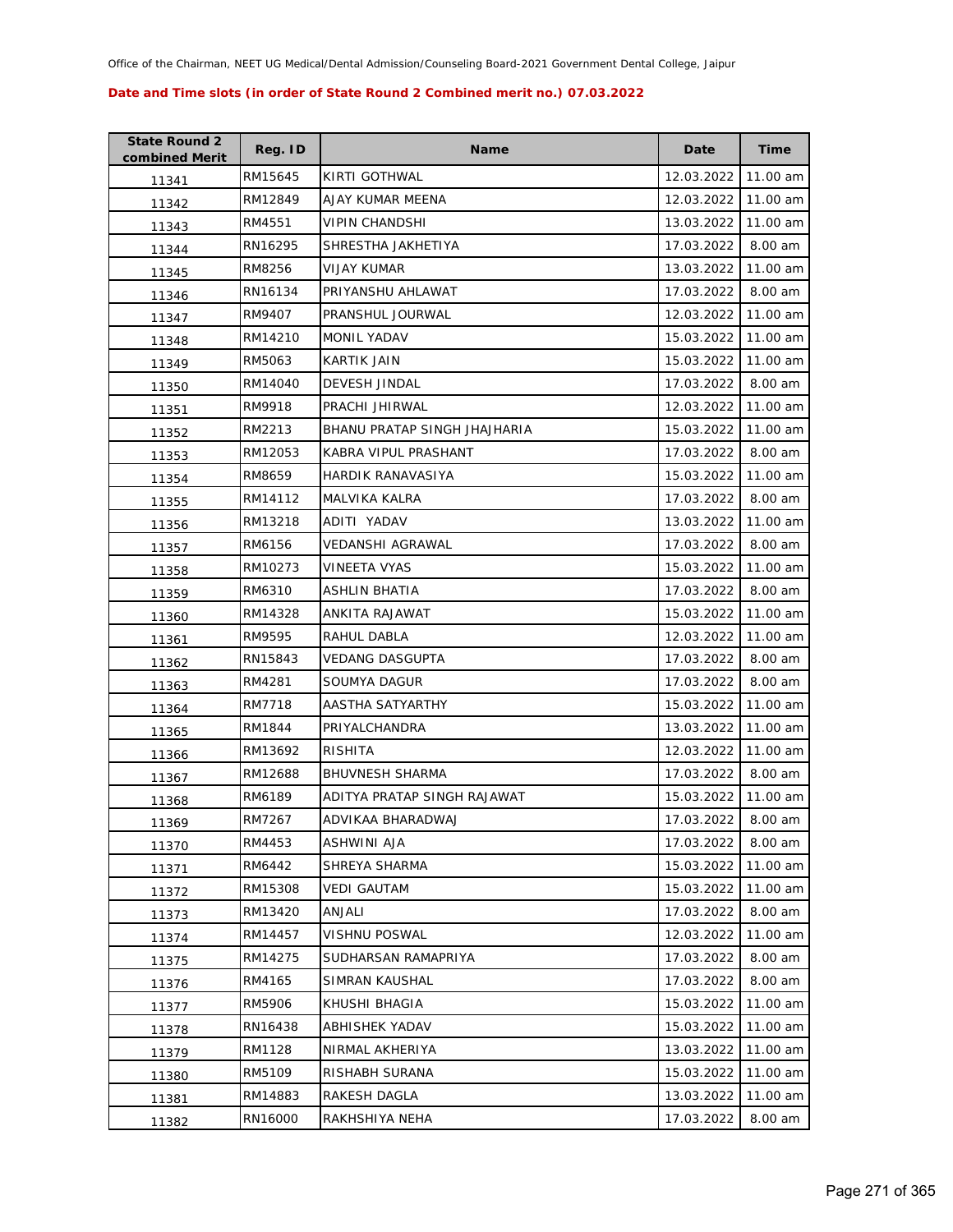| <b>State Round 2</b><br>combined Merit | Reg. ID | <b>Name</b>              | Date       | <b>Time</b> |
|----------------------------------------|---------|--------------------------|------------|-------------|
| 11383                                  | RN16551 | GIRIRAJ BAIRWA           | 13.03.2022 | 11.00 am    |
| 11384                                  | RM9506  | GAURAV LIMBAT            | 12.03.2022 | 11.00 am    |
| 11385                                  | RM1080  | ASMIT SHARMA             | 17.03.2022 | 8.00 am     |
| 11386                                  | RM15453 | MEENAL KATARIA           | 17.03.2022 | 8.00 am     |
| 11387                                  | RM3841  | ARHAM PAIKER             | 15.03.2022 | 11.00 am    |
| 11388                                  | RN16537 | SHAH NIYATI JIGNESHBHAI  | 17.03.2022 | 8.00 am     |
| 11389                                  | RM3645  | SUVITA KUMARI            | 12.03.2022 | 11.00 am    |
| 11390                                  | RN16052 | NIPUN SHARMA             | 17.03.2022 | 8.00 am     |
| 11391                                  | RM8192  | <b>SHUBHAM</b>           | 17.03.2022 | 8.00 am     |
| 11392                                  | RM13154 | MITALI BOHRA             | 17.03.2022 | 8.00 am     |
| 11393                                  | RN16454 | SANYA SINGH              | 17.03.2022 | 8.00 am     |
| 11394                                  | RM10282 | <b>DIVYA</b>             | 15.03.2022 | 11.00 am    |
| 11395                                  | RM12380 | <b>CHANCHAL REGAR</b>    | 13.03.2022 | 11.00 am    |
| 11396                                  | RM1704  | SUJAL                    | 17.03.2022 | 8.00 am     |
| 11397                                  | RM15725 | VISHAL DEWASI            | 12.03.2022 | 11.00 am    |
| 11398                                  | RN16504 | SHAIL YADAV              | 17.03.2022 | 8.00 am     |
| 11399                                  | RM13115 | <b>SUMIT BHATI</b>       | 15.03.2022 | 11.00 am    |
| 11400                                  | RM12641 | <b>SHUBHAM</b>           | 15.03.2022 | 11.00 am    |
| 11401                                  | RM4135  | DHARVI CHANPA            | 17.03.2022 | 8.00 am     |
| 11402                                  | RM11888 | ROSE AGARWAL             | 17.03.2022 | 8.00 am     |
| 11403                                  | RM8398  | DEEPTANSHU SARKAR        | 17.03.2022 | 8.00 am     |
| 11404                                  | RM4973  | PRIYADARSHINI MAHESHWARI | 15.03.2022 | 11.00 am    |
| 11405                                  | RM4240  | DEVANSHI KUMAR           | 17.03.2022 | 8.00 am     |
| 11406                                  | RM15477 | <b>ISHITA KALA</b>       | 15.03.2022 | 11.00 am    |
| 11407                                  | RM14449 | MANSURI SHAAN HANIFBHAI  | 17.03.2022 | 8.00 am     |
| 11408                                  | RM2981  | DHRUV AGARWAL            | 17.03.2022 | 8.00 am     |
| 11409                                  | RM14791 | NARAYAN SHANKAR BAGARIA  | 15.03.2022 | 11.00 am    |
| 11410                                  | RM10572 | <b>LALIT BADEJA</b>      | 15.03.2022 | 11.00 am    |
| 11411                                  | RM14674 | KHUSHI JAIN              | 17.03.2022 | 8.00 am     |
| 11412                                  | RM15496 | <b>AVANI CHOUHAN</b>     | 13.03.2022 | 11.00 am    |
| 11413                                  | RM11940 | PULKIT LAVANIYA          | 15.03.2022 | 11.00 am    |
| 11414                                  | RM11296 | ANJANI KAROL             | 12.03.2022 | 11.00 am    |
| 11415                                  | RM12391 | <b>VARUN PATHAK</b>      | 15.03.2022 | 11.00 am    |
| 11416                                  | RM13659 | SUGAM SAINI              | 15.03.2022 | 11.00 am    |
| 11417                                  | RN16571 | NITI JAIN                | 17.03.2022 | 8.00 am     |
| 11418                                  | RM11881 | ANSHUL KUMAR SHAKYWAL    | 13.03.2022 | 11.00 am    |
| 11419                                  | RN16573 | SANJANA SETHI            | 17.03.2022 | 8.00 am     |
| 11420                                  | RM4034  | AAKANKSHA ARYA           | 13.03.2022 | 11.00 am    |
| 11421                                  | RM3562  | SHREEYA BHAGORA          | 12.03.2022 | 11.00 am    |
| 11422                                  | RM12678 | DEEPA                    | 13.03.2022 | 11.00 am    |
| 11423                                  | RM14811 | AVINI GUPTA              | 17.03.2022 | 8.00 am     |
| 11424                                  | RN16444 | KRITI GAHLOT             | 17.03.2022 | 8.00 am     |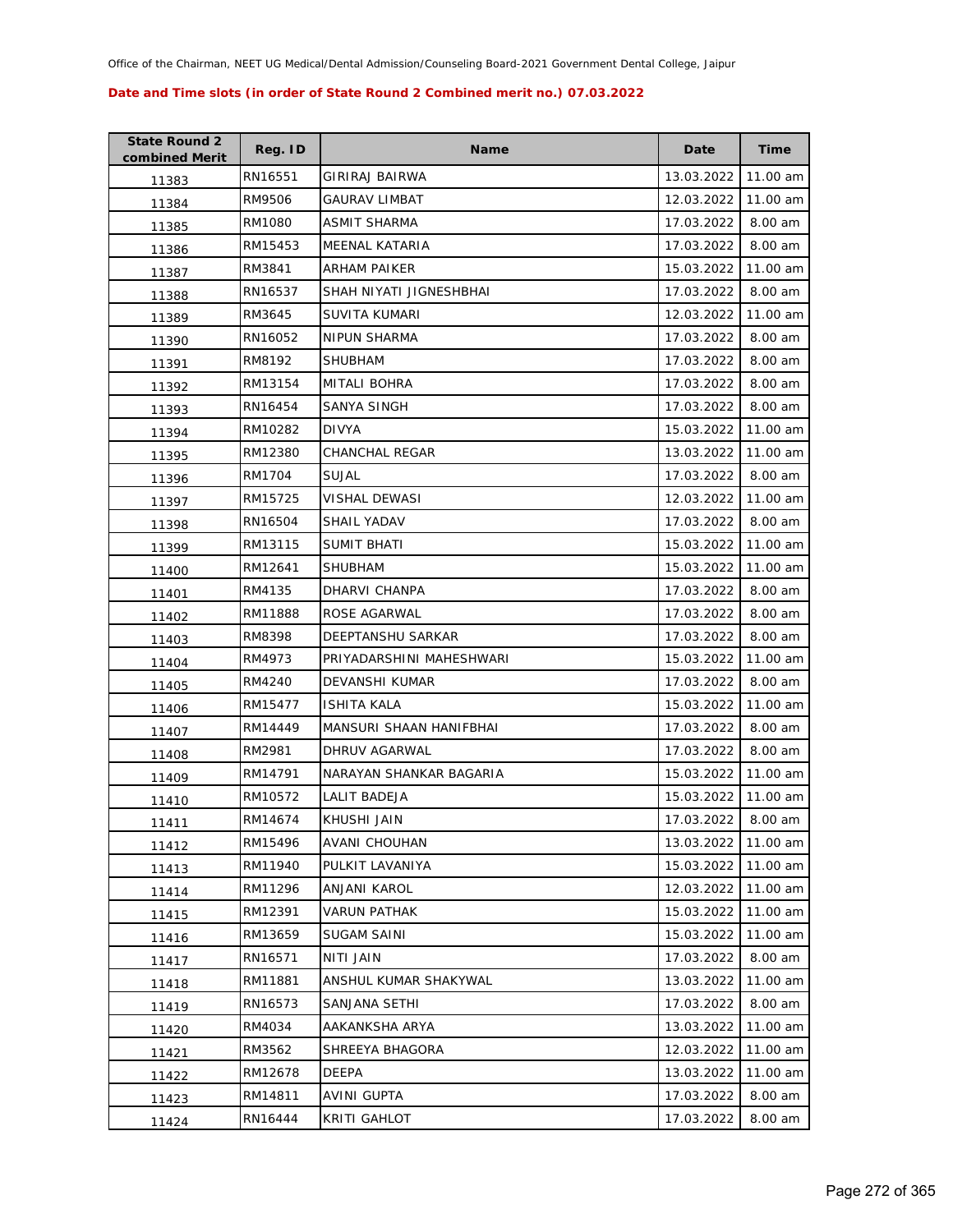| <b>State Round 2</b><br>combined Merit | Reg. ID | <b>Name</b>                   | Date       | Time     |
|----------------------------------------|---------|-------------------------------|------------|----------|
| 11425                                  | RM1398  | PRIYANSHI MATHUR              | 17.03.2022 | 8.00 am  |
| 11426                                  | RM1656  | DEVYANI DAMOR                 | 12.03.2022 | 11.00 am |
| 11427                                  | RM11046 | NIKHIL KUMAR SINGH            | 13.03.2022 | 11.00 am |
| 11428                                  | RM15795 | <b>VIMUDHA</b>                | 15.03.2022 | 11.00 am |
| 11429                                  | RM1439  | FAIRLICA KHARBANI             | 17.03.2022 | 8.00 am  |
| 11430                                  | RM5079  | <b>VIKAS MEENA</b>            | 12.03.2022 | 11.00 am |
| 11431                                  | RM3369  | SUDHANSHU BANSIWAL            | 13.03.2022 | 11.00 am |
| 11432                                  | RM7586  | VANDANA MEENA                 | 12.03.2022 | 11.00 am |
| 11433                                  | RM2022  | ANIKET KUMAWAT                | 15.03.2022 | 11.00 am |
| 11434                                  | RM2750  | SHRUTI GULATI                 | 17.03.2022 | 8.00 am  |
| 11435                                  | RM6049  | ARHAM SINGHI                  | 15.03.2022 | 11.00 am |
| 11436                                  | RM8435  | MD AMAN                       | 17.03.2022 | 8.00 am  |
| 11437                                  | RM8563  | <b>KOMAL MEENA</b>            | 12.03.2022 | 11.00 am |
| 11438                                  | RM6593  | JAISHREE MODI                 | 15.03.2022 | 11.00 am |
| 11439                                  | RM14396 | <b>SEETA CHOUDHARY</b>        | 15.03.2022 | 11.00 am |
| 11440                                  | RM5356  | AAHNA REWAR                   | 15.03.2022 | 11.00 am |
| 11441                                  | RM8376  | P GOPI NANDA                  | 17.03.2022 | 8.00 am  |
| 11442                                  | RM13622 | <b>GADILI SATVIK</b>          | 17.03.2022 | 8.00 am  |
| 11443                                  | RM6136  | BHAVYA KUMARI MEENA           | 12.03.2022 | 11.00 am |
| 11444                                  | RM1330  | KANISHK SHUKLA                | 17.03.2022 | 8.00 am  |
| 11445                                  | RM10289 | PALAK JAIN                    | 15.03.2022 | 11.00 am |
| 11446                                  | RM15684 | CHOUDHARY JAGDISH VAJARAM     | 15.03.2022 | 11.00 am |
| 11447                                  | RM13447 | NAVDEEP KUMAR MACHIWAL        | 12.03.2022 | 11.00 am |
| 11448                                  | RM12013 | AAYESHA SAMRIN                | 15.03.2022 | 11.00 am |
| 11449                                  | RN16150 | PATEL PRARTHANABEN PARESHBHAI | 17.03.2022 | 8.00 am  |
| 11450                                  | RM2432  | HRITIK CHOUDHARY              | 17.03.2022 | 8.00 am  |
| 11451                                  | RM14929 | PRIYA SINGH YADAV             | 15.03.2022 | 11.00 am |
| 11452                                  | RM1549  | ANANYA LAL                    | 17.03.2022 | 8.00 am  |
| 11453                                  | RN16269 | RAVINDRA KUMAR                | 15.03.2022 | 11.00 am |
| 11454                                  | RM15323 | SUPRIYA GAAT                  | 17.03.2022 | 8.00 am  |
| 11455                                  | RM13540 | MALINI MEENA                  | 12.03.2022 | 11.00 am |
| 11456                                  | RM5470  | SHRUTI NAIR                   | 15.03.2022 | 11.00 am |
| 11457                                  | RM9024  | LAXMI SAINI                   | 15.03.2022 | 11.00 am |
| 11458                                  | RM8621  | RAGINI KHATRI                 | 13.03.2022 | 11.00 am |
| 11459                                  | RM12731 | ANISHA SHARMA                 | 15.03.2022 | 11.00 am |
| 11460                                  | RM1027  | VIDHI SOMANI                  | 15.03.2022 | 11.00 am |
| 11461                                  | RN16431 | PRIYANSHI BHARDWAJ            | 15.03.2022 | 11.00 am |
| 11462                                  | RM5108  | ARUNDHATI PATHAK              | 17.03.2022 | 8.00 am  |
| 11463                                  | RM15432 | SAJAL GARG                    | 15.03.2022 | 11.00 am |
| 11464                                  | RM12980 | SHAILJA SINGH                 | 17.03.2022 | 8.00 am  |
| 11465                                  | RM1564  | ANANYA GUPTA                  | 15.03.2022 | 11.00 am |
| 11466                                  | RM10515 | KRISHNAPAL SINGH MUNIYA       | 12.03.2022 | 11.00 am |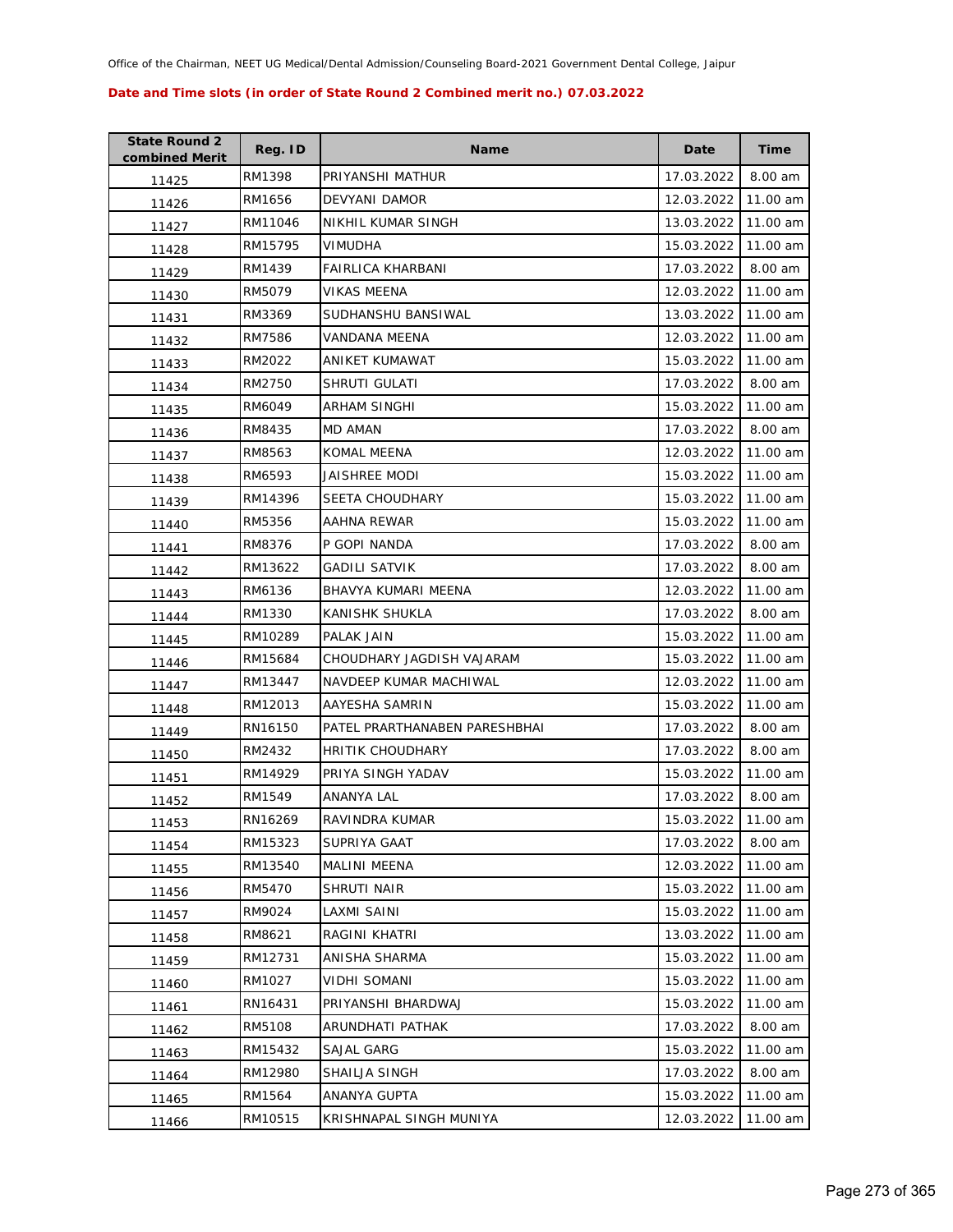| <b>State Round 2</b><br>combined Merit | Reg. ID | Name                     | Date       | <b>Time</b> |
|----------------------------------------|---------|--------------------------|------------|-------------|
| 11467                                  | RM3977  | GARIMA BOSE              | 17.03.2022 | 8.00 am     |
| 11468                                  | RM14500 | ANUSHKA RAUTELA          | 17.03.2022 | 8.00 am     |
| 11469                                  | RM15114 | <b>SHIVAM GAUR</b>       | 17.03.2022 | 8.00 am     |
| 11470                                  | RM14764 | ANISHA AHMED             | 17.03.2022 | 8.00 am     |
| 11471                                  | RM7213  | KOMAL PARIHAR            | 13.03.2022 | 11.00 am    |
| 11472                                  | RM5380  | ANJU YADAV               | 17.03.2022 | 8.00 am     |
| 11473                                  | RM11071 | SHUBHANI                 | 15.03.2022 | 11.00 am    |
| 11474                                  | RM11839 | PANKAJ NARNAULIYA        | 13.03.2022 | 11.00 am    |
| 11475                                  | RM3464  | PATEL VRAJKUMAR KALUBHAI | 17.03.2022 | 8.00 am     |
| 11476                                  | RN16325 | PATEL KARM DILIPKUMAR    | 17.03.2022 | 8.00 am     |
| 11477                                  | RM3886  | KANCHAN MATHUR           | 15.03.2022 | 11.00 am    |
| 11478                                  | RM8117  | MANEESH KUMAR GAUTTAM    | 15.03.2022 | 11.00 am    |
| 11479                                  | RM13021 | KIRAN MEENA              | 12.03.2022 | 11.00 am    |
| 11480                                  | RM10743 | <b>SUKHMAN KOUR</b>      | 15.03.2022 | 11.00 am    |
| 11481                                  | RM2303  | UJJAWAL                  | 17.03.2022 | 8.00 am     |
| 11482                                  | RM2056  | RISHI SHARMA             | 15.03.2022 | 11.00 am    |
| 11483                                  | RM1404  | <b>NIKITA GHARU</b>      | 13.03.2022 | 11.00 am    |
| 11484                                  | RM1142  | SUKHWANI KASHISH MANOJ   | 17.03.2022 | 8.00 am     |
| 11485                                  | RM15459 | NEHA BHATI               | 15.03.2022 | 11.00 am    |
| 11486                                  | RM10675 | <b>BHAVYA SHARMA</b>     | 15.03.2022 | 11.00 am    |
| 11487                                  | RM11364 | VAIDEHI KATARA           | 12.03.2022 | 11.00 am    |
| 11488                                  | RN16154 | VYAS KEYA MANISHKUMAR    | 17.03.2022 | 8.00 am     |
| 11489                                  | RM12389 | MAHIMA SAMARIA           | 13.03.2022 | 11.00 am    |
| 11490                                  | RM12293 | DHRUMEE KALAL            | 17.03.2022 | 8.00 am     |
| 11491                                  | RM2587  | <b>ZAREEN SULTANA</b>    | 17.03.2022 | 8.00 am     |
| 11492                                  | RM15685 | KOMAL CHOUDHARY          | 15.03.2022 | 11.00 am    |
| 11493                                  | RM1513  | PRIYA MEENA              | 12.03.2022 | 11.00 am    |
| 11494                                  | RM8784  | SALIM MAHASSIN MALLIK    | 17.03.2022 | 8.00 am     |
| 11495                                  | RM9848  | SHAH JASH VIRALBHAI      | 17.03.2022 | 8.00 am     |
| 11496                                  | RN16553 | ASHUPRIYA MEENA          | 12.03.2022 | 11.00 am    |
| 11497                                  | RM13393 | SANKHE PARTH MUKESH      | 17.03.2022 | 8.00 am     |
| 11498                                  | RM2293  | <b>LALIT CHOUDHARY</b>   | 15.03.2022 | 11.00 am    |
| 11499                                  | RM14940 | ARSHIYA BHAGCHANDANI     | 17.03.2022 | 8.00 am     |
| 11500                                  | RM12599 | DHRUV BHARTI             | 13.03.2022 | 11.00 am    |
| 11501                                  | RM5124  | <b>VIJAY LAXMI</b>       | 17.03.2022 | 8.00 am     |
| 11502                                  | RM7617  | AKRITI GUPTA             | 17.03.2022 | 8.00 am     |
| 11503                                  | RM14292 | DEEPIKA                  | 17.03.2022 | 8.00 am     |
| 11504                                  | RM15235 | CHANDE KUSH MANISH       | 17.03.2022 | 8.00 am     |
| 11505                                  | RM7508  | SNEHA DIXIT              | 15.03.2022 | 11.00 am    |
| 11506                                  | RM12514 | <b>ISHITA</b>            | 12.03.2022 | 11.00 am    |
| 11507                                  | RM14510 | ANJU PARGI               | 12.03.2022 | 11.00 am    |
| 11508                                  | RM5008  | <b>MAYUR NANOMA</b>      | 12.03.2022 | 11.00 am    |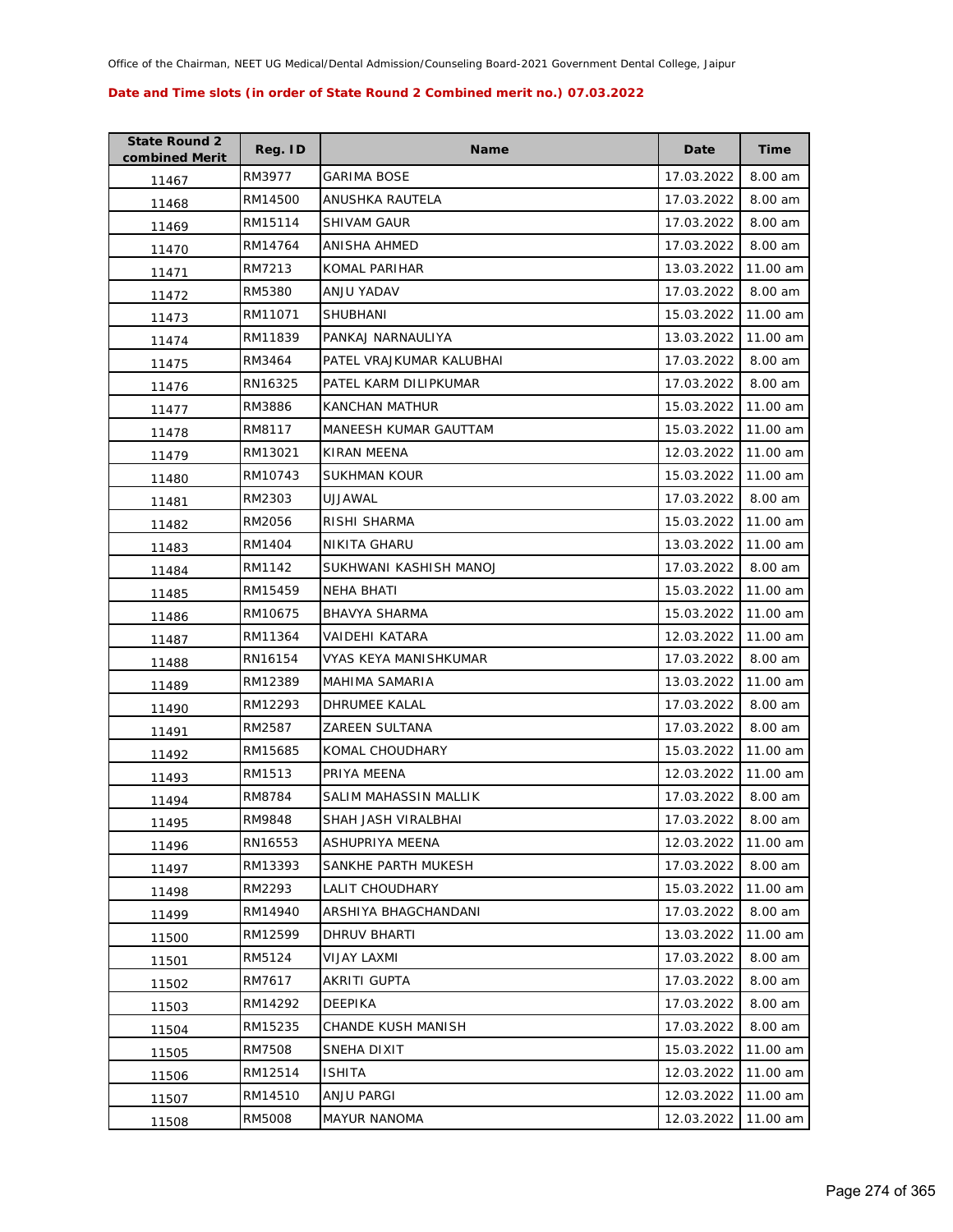| <b>State Round 2</b><br>combined Merit | Reg. ID | Name                       | Date       | <b>Time</b> |
|----------------------------------------|---------|----------------------------|------------|-------------|
| 11509                                  | RM6478  | PRACHI BATTHA              | 12.03.2022 | 11.00 am    |
| 11510                                  | RM6685  | SHUBHAM CHANSORIYA         | 15.03.2022 | 11.00 am    |
| 11511                                  | RM4332  | SANYA                      | 15.03.2022 | 11.00 am    |
| 11512                                  | RM6198  | YUVRAJ BHOWMICK            | 15.03.2022 | 11.00 am    |
| 11513                                  | RM8510  | KHUSHI BHATNAGAR           | 15.03.2022 | 11.00 am    |
| 11514                                  | RM1824  | LOVISH SUWALKA             | 15.03.2022 | 11.00 am    |
| 11515                                  | RM4800  | PRADHUMAN MEENA            | 12.03.2022 | 11.00 am    |
| 11516                                  | RM15020 | SAUMYA HARNATHKA           | 17.03.2022 | 8.00 am     |
| 11517                                  | RM14350 | APOORVA TIWARI             | 17.03.2022 | 8.00 am     |
| 11518                                  | RM8673  | SAHIL SINGH BRAR           | 17.03.2022 | 8.00 am     |
| 11519                                  | RM2036  | AADITYA SINGH              | 17.03.2022 | 8.00 am     |
| 11520                                  | RM11337 | ANJALI MINA                | 12.03.2022 | 11.00 am    |
| 11521                                  | RM1317  | REKHA KUMARI               | 12.03.2022 | 11.00 am    |
| 11522                                  | RM6307  | PRIYA ACHARYA              | 15.03.2022 | 11.00 am    |
| 11523                                  | RM12274 | HARSH VARDHAN BAGARIA      | 15.03.2022 | 11.00 am    |
| 11524                                  | RM6885  | SHUBHRA N PARIDA           | 17.03.2022 | 8.00 am     |
| 11525                                  | RM9482  | PARAMARTHA GHOSH           | 17.03.2022 | 8.00 am     |
| 11526                                  | RM2125  | SIDDHANT SHARMA            | 15.03.2022 | 11.00 am    |
| 11527                                  | RM4195  | ANCHAL YADAV               | 13.03.2022 | 11.00 am    |
| 11528                                  | RM8010  | DEVANSHI MITTAL            | 17.03.2022 | 8.00 am     |
| 11529                                  | RM15629 | POOJA CHOUDHARY            | 15.03.2022 | 11.00 am    |
| 11530                                  | RM15433 | <b>AESHA</b>               | 17.03.2022 | 8.00 am     |
| 11531                                  | RM10232 | AKASH SHARMA               | 17.03.2022 | 8.00 am     |
| 11532                                  | RM14027 | MAKWANA ARYAN PINAKINKUMAR | 17.03.2022 | 8.00 am     |
| 11533                                  | RM1044  | <b>ISHIKA</b>              | 13.03.2022 | 11.00 am    |
| 11534                                  | RM8277  | <b>ADITI BANAFAR</b>       | 15.03.2022 | 11.00 am    |
| 11535                                  | RM12140 | ADITI BRAHMBHATT           | 15.03.2022 | 11.00 am    |
| 11536                                  | RM12240 | <b>BHAVYA MEWARA</b>       | 15.03.2022 | 11.00 am    |
| 11537                                  | RM11674 | VIMALA KUMARI              | 15.03.2022 | 11.00 am    |
| 11538                                  | RM5556  | <b>VAGHELA NIDHI</b>       | 17.03.2022 | 8.00 am     |
| 11539                                  | RM13900 | ABHINAV SINGHAL            | 15.03.2022 | 11.00 am    |
| 11540                                  | RM11236 | ROHIT KUMAR                | 17.03.2022 | 8.00 am     |
| 11541                                  | RM11549 | <b>BEENA GURJAR</b>        | 12.03.2022 | 11.00 am    |
| 11542                                  | RN16324 | DIVYANSHI BANSAL           | 15.03.2022 | 11.00 am    |
| 11543                                  | RM1955  | PARTH THENWA               | 15.03.2022 | 11.00 am    |
| 11544                                  | RM2171  | PREETIKA PAREEK            | 15.03.2022 | 11.00 am    |
| 11545                                  | RM13669 | RAJSHREE SAINI             | 15.03.2022 | 11.00 am    |
| 11546                                  | RM15520 | VINITA PURI                | 15.03.2022 | 11.00 am    |
| 11547                                  | RM15504 | MONIKA MEENA               | 12.03.2022 | 11.00 am    |
| 11548                                  | RM15454 | PARMAR KRISHA DIPAKBHAI    | 17.03.2022 | 8.00 am     |
| 11549                                  | RM7183  | EKANAND MEENA              | 12.03.2022 | 11.00 am    |
| 11550                                  | RM1041  | SIDDHI SHARMA              | 17.03.2022 | 8.00 am     |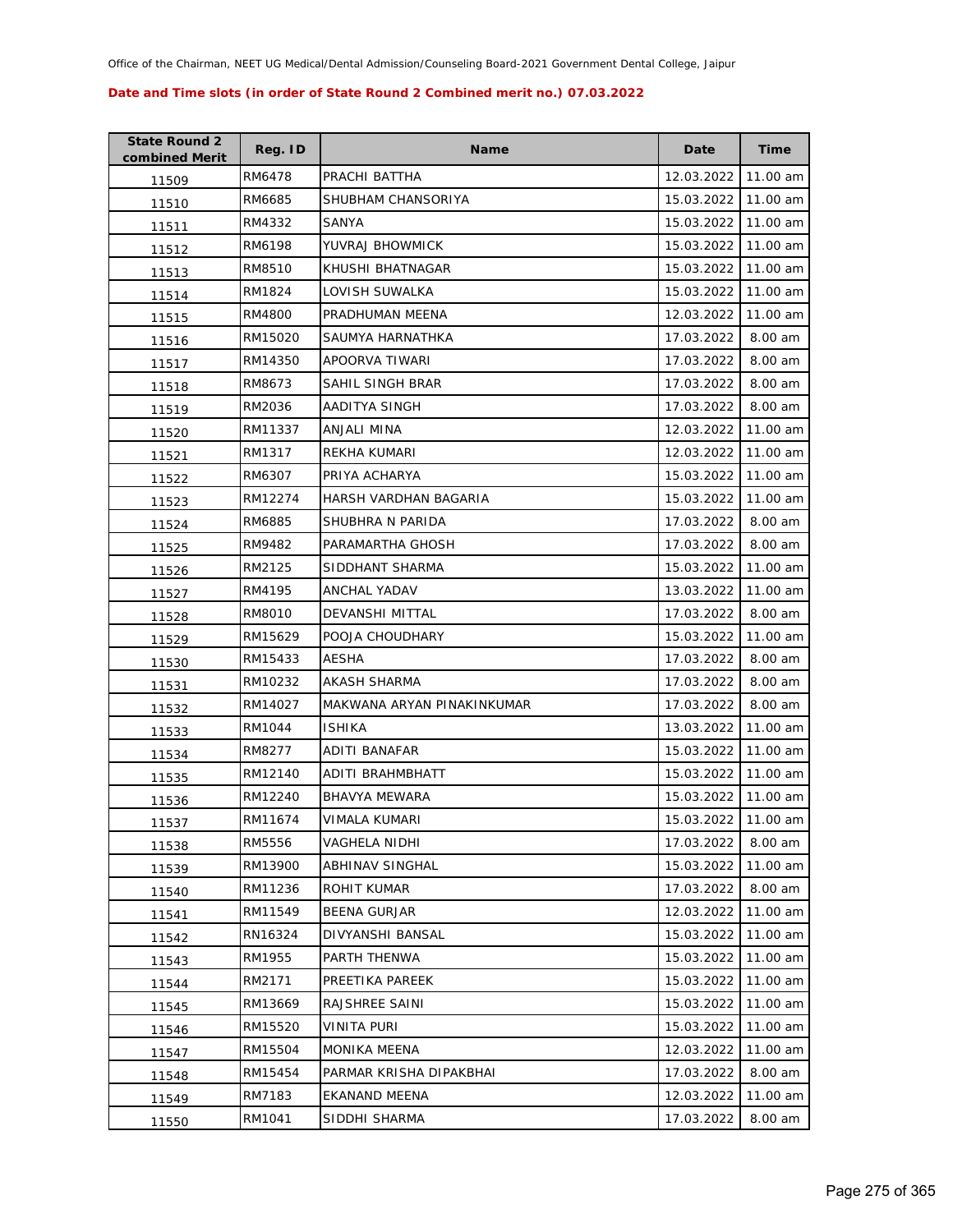| <b>State Round 2</b><br>combined Merit | Reg. ID | <b>Name</b>                 | Date       | <b>Time</b> |
|----------------------------------------|---------|-----------------------------|------------|-------------|
| 11551                                  | RM6481  | YASHASVEE LODHI             | 15.03.2022 | 11.00 am    |
| 11552                                  | RM11431 | <b>HEMENDRA SINGH</b>       | 12.03.2022 | 11.00 am    |
| 11553                                  | RM15566 | ANUBHAV                     | 17.03.2022 | 8.00 am     |
| 11554                                  | RM15228 | KHUSHI MAHAJAN              | 17.03.2022 | 8.00 am     |
| 11555                                  | RM14857 | KUNAL MEENA                 | 12.03.2022 | 11.00 am    |
| 11556                                  | RM8772  | KOMAL DHAKER                | 15.03.2022 | 11.00 am    |
| 11557                                  | RM8695  | CHAHAK VARSHNEY             | 17.03.2022 | 8.00 am     |
| 11558                                  | RM9211  | RIYA SINGH                  | 17.03.2022 | 8.00 am     |
| 11559                                  | RM15640 | SHREYA MANTRI               | 15.03.2022 | 11.00 am    |
| 11560                                  | RM11250 | KRATIKA MINA                | 12.03.2022 | 11.00 am    |
| 11561                                  | RM14359 | JIYA ROT                    | 12.03.2022 | 11.00 am    |
| 11562                                  | RM2805  | HIMANI LABANA               | 12.03.2022 | 11.00 am    |
| 11563                                  | RM12511 | <b>DURGA MEENA</b>          | 12.03.2022 | 11.00 am    |
| 11564                                  | RM7589  | ABHISHEK TANK               | 15.03.2022 | 11.00 am    |
| 11565                                  | RM3794  | MRIDUL SHANDILYA            | 15.03.2022 | 11.00 am    |
| 11566                                  | RM12447 | DEEPKSHIKA                  | 17.03.2022 | 8.00 am     |
| 11567                                  | RM9892  | NIRANJAN RAMPALLI           | 17.03.2022 | 8.00 am     |
| 11568                                  | RM3559  | <b>HARPREET SINGH</b>       | 15.03.2022 | 11.00 am    |
| 11569                                  | RM1973  | HIMANSHU TYAGI              | 17.03.2022 | 8.00 am     |
| 11570                                  | RM5514  | DIVYANSHU SEVDA             | 15.03.2022 | 11.00 am    |
| 11571                                  | RN16329 | BARSHA KUMARI               | 17.03.2022 | 8.00 am     |
| 11572                                  | RM13623 | SAKSHI RATHEE               | 15.03.2022 | 11.00 am    |
| 11573                                  | RM12965 | MANAS YADAV                 | 17.03.2022 | 8.00 am     |
| 11574                                  | RM11173 | SHRISTI MISHRA              | 15.03.2022 | 11.00 am    |
| 11575                                  | RM11573 | ENGINEER YASHKUMAR BABUBHAI | 17.03.2022 | 8.00 am     |
| 11576                                  | RM9887  | ANIMESH MATHUR              | 15.03.2022 | 11.00 am    |
| 11577                                  | RM13316 | CHOVATIYA AKSHAYKUMAR       | 17.03.2022 | 8.00 am     |
| 11578                                  | RM7668  | NANDIKA YADAV               | 17.03.2022 | 8.00 am     |
| 11579                                  | RM2200  | RAHUL RAJ                   | 17.03.2022 | 8.00 am     |
| 11580                                  | RM9735  | DESAI BHAVESH AMARABHAI     | 12.03.2022 | 11.00 am    |
| 11581                                  | RM8198  | SAKSHI PAREWA               | 13.03.2022 | 11.00 am    |
| 11582                                  | RM9546  | TANU KHANDELWAL             | 15.03.2022 | 11.00 am    |
| 11583                                  | RM9062  | MITALI SACHDEV              | 15.03.2022 | 11.00 am    |
| 11584                                  | RM14343 | ANJU KULDEEP                | 13.03.2022 | 11.00 am    |
| 11585                                  | RM3786  | KRITIKA AGARWAL             | 15.03.2022 | 11.00 am    |
| 11586                                  | RM14696 | KRITIKA KUMAWAT             | 15.03.2022 | 11.00 am    |
| 11587                                  | RN16518 | RISHABH BHANPURIYA          | 17.03.2022 | 8.00 am     |
| 11588                                  | RM13199 | TANVI GOYAL                 | 15.03.2022 | 11.00 am    |
| 11589                                  | RM15558 | TIMPLE ISLAM                | 17.03.2022 | 8.00 am     |
| 11590                                  | RM13527 | PURVA BHATIA                | 15.03.2022 | 11.00 am    |
| 11591                                  | RN15924 | JIGYASA KANDWAL             | 17.03.2022 | 8.00 am     |
| 11592                                  | RM14819 | HARSH NAINAWAT              | 13.03.2022 | 11.00 am    |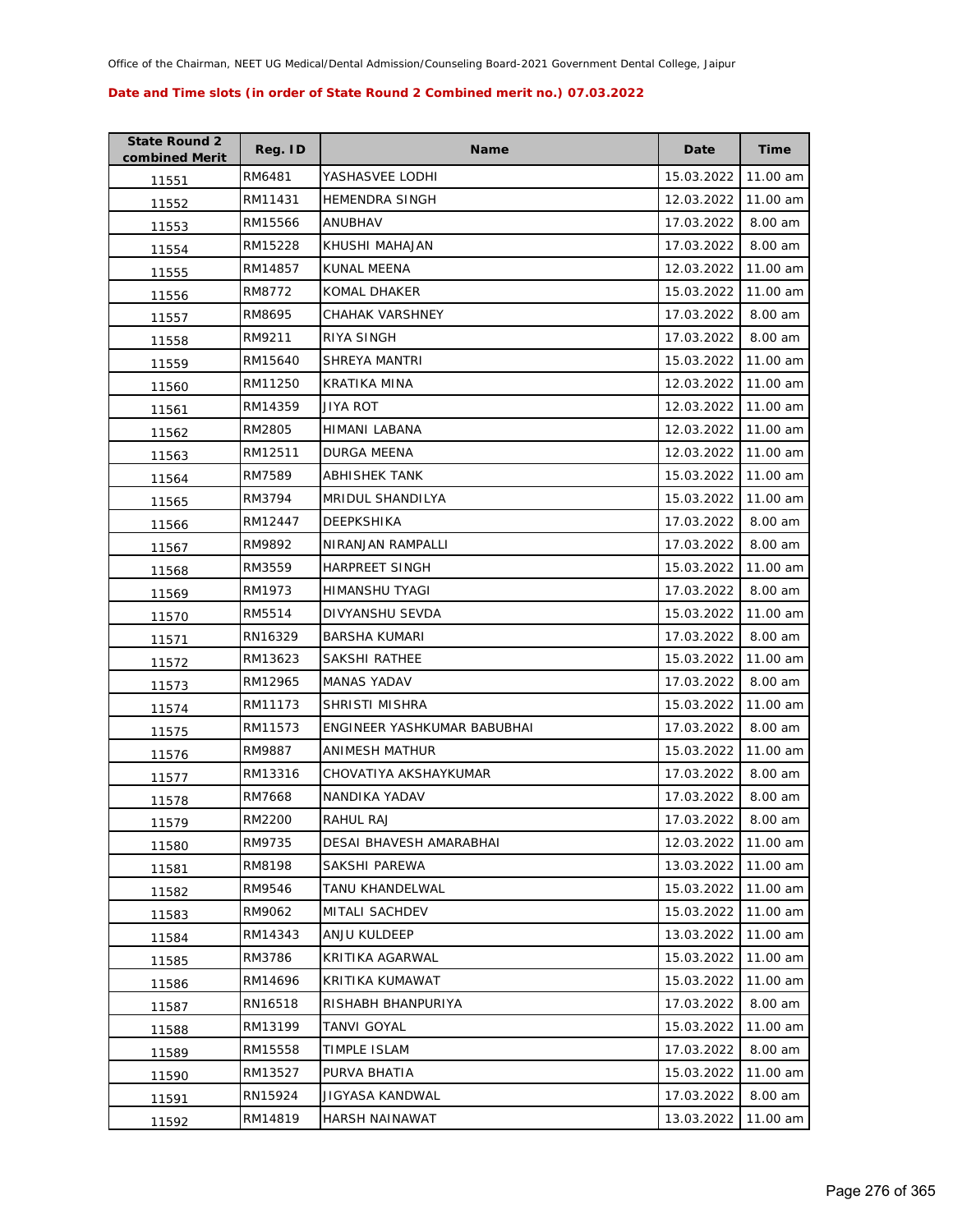| <b>State Round 2</b><br>combined Merit | Reg. ID | <b>Name</b>                   | Date       | Time     |
|----------------------------------------|---------|-------------------------------|------------|----------|
| 11593                                  | RM3563  | <b>SMRETI</b>                 | 17.03.2022 | 8.00 am  |
| 11594                                  | RM11813 | KOMAL KUMAR MEENA             | 12.03.2022 | 11.00 am |
| 11595                                  | RM12211 | NARENDRA SINGH DAMOR          | 12.03.2022 | 11.00 am |
| 11596                                  | RM10731 | SHIVA GANGWAL                 | 17.03.2022 | 8.00 am  |
| 11597                                  | RM7426  | RISHITA BHARGAVA              | 15.03.2022 | 11.00 am |
| 11598                                  | RM6027  | PIYUSH KHANDELWAL             | 15.03.2022 | 11.00 am |
| 11599                                  | RM8118  | MUBEEN KHAN TELI              | 15.03.2022 | 11.00 am |
| 11600                                  | RM6768  | JAYESH GUPTA                  | 17.03.2022 | 8.00 am  |
| 11601                                  | RM15377 | MOHAMMED SAAD                 | 15.03.2022 | 11.00 am |
| 11602                                  | RM4381  | ANIKET BUNKAR                 | 13.03.2022 | 11.00 am |
| 11603                                  | RM11814 | KHUSHBU J MEENA               | 12.03.2022 | 11.00 am |
| 11604                                  | RM9805  | KINJALK SHARMA                | 15.03.2022 | 11.00 am |
| 11605                                  | RM10311 | ANKIT SOLANKI                 | 13.03.2022 | 11.00 am |
| 11606                                  | RM12901 | YOGITA TYOUHARIYA             | 13.03.2022 | 11.00 am |
| 11607                                  | RM1680  | CHAUHAN FAIJAN MO JAKIR       | 15.03.2022 | 11.00 am |
| 11608                                  | RM15284 | SHOWKAT FAROOQ ATTAR          | 17.03.2022 | 8.00 am  |
| 11609                                  | RM15243 | MEGHA VERMA                   | 13.03.2022 | 11.00 am |
| 11610                                  | RM6567  | SHIVANGI SHARMA               | 15.03.2022 | 11.00 am |
| 11611                                  | RM4639  | PRANAV SHARMA                 | 15.03.2022 | 11.00 am |
| 11612                                  | RM9813  | VAIBHAV DAKSH                 | 17.03.2022 | 8.00 am  |
| 11613                                  | RM3053  | SATYAM PALIWAL                | 17.03.2022 | 8.00 am  |
| 11614                                  | RM9378  | HITSHITA KASHYAP              | 15.03.2022 | 11.00 am |
| 11615                                  | RM9680  | PRASHVI SONI                  | 15.03.2022 | 11.00 am |
| 11616                                  | RM10993 | SATISH MEENA                  | 12.03.2022 | 11.00 am |
| 11617                                  | RM3395  | MANASVI SHARMA                | 15.03.2022 | 11.00 am |
| 11618                                  | RM15293 | RAUNAQ RATHORE                | 17.03.2022 | 8.00 am  |
| 11619                                  | RM12588 | <b>DEVESH CHANDEL</b>         | 13.03.2022 | 11.00 am |
| 11620                                  | RM5007  | MODI VIDHI                    | 17.03.2022 | 8.00 am  |
| 11621                                  | RM10415 | YOGESH VISHNOI                | 15.03.2022 | 11.00 am |
| 11622                                  | RM6405  | <b>BHAWLEEN KAUR</b>          | 17.03.2022 | 8.00 am  |
| 11623                                  | RM7643  | <b>MAHEK DANESHMAND PATEL</b> | 17.03.2022 | 8.00 am  |
| 11624                                  | RM12498 | <b>AZMAT ULLAH</b>            | 15.03.2022 | 11.00 am |
| 11625                                  | RM15662 | RUDRA PRATAP SINGH            | 17.03.2022 | 8.00 am  |
| 11626                                  | RM13262 | SHEETAL JHARWAL               | 12.03.2022 | 11.00 am |
| 11627                                  | RM1608  | HIMANK AGGARWAL               | 17.03.2022 | 8.00 am  |
| 11628                                  | RM14676 | PANDEY HARSH SUDHAKAR         | 17.03.2022 | 8.00 am  |
| 11629                                  | RM5927  | <b>ARYAN AGARWAL</b>          | 15.03.2022 | 11.00 am |
| 11630                                  | RM9224  | ARYAN KASWAN                  | 15.03.2022 | 11.00 am |
| 11631                                  | RM6919  | SOLANKI SONU BHAGIRATH        | 17.03.2022 | 8.00 am  |
| 11632                                  | RM2470  | GOPAL BANSAL                  | 15.03.2022 | 11.00 am |
| 11633                                  | RM5599  | JANVI KUMAWAT                 | 15.03.2022 | 11.00 am |
| 11634                                  | RM2978  | HARSHIL SAXENA                | 15.03.2022 | 11.00 am |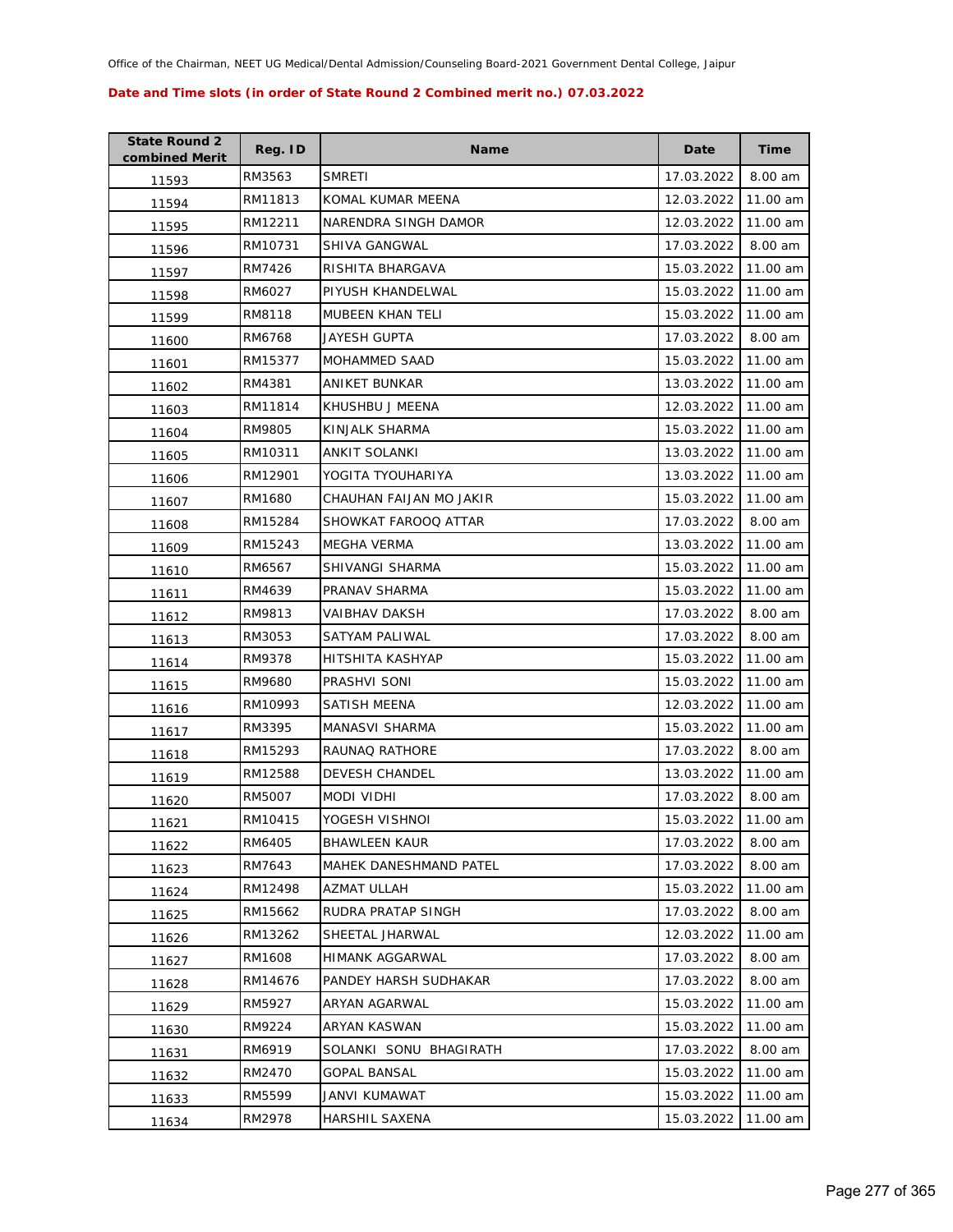| <b>State Round 2</b><br>combined Merit | Reg. ID | Name                               | Date       | <b>Time</b> |
|----------------------------------------|---------|------------------------------------|------------|-------------|
| 11635                                  | RM11480 | SWATI MEENA                        | 12.03.2022 | 11.00 am    |
| 11636                                  | RM15151 | NYSHA GUPTA                        | 17.03.2022 | 8.00 am     |
| 11637                                  | RM1982  | MAGNOLIA SAHA                      | 17.03.2022 | 8.00 am     |
| 11638                                  | RM15740 | DIKSHA VERMA                       | 15.03.2022 | 11.00 am    |
| 11639                                  | RM8625  | ABHISHEK MEENA                     | 12.03.2022 | 11.00 am    |
| 11640                                  | RM2873  | <b>ANJALI PREM SINGH</b>           | 17.03.2022 | 8.00 am     |
| 11641                                  | RM1763  | SIYONA CHAUHAN                     | 15.03.2022 | 11.00 am    |
| 11642                                  | RM15319 | <b>TEJAS TOSHNIWAL</b>             | 17.03.2022 | 8.00 am     |
| 11643                                  | RM9090  | MAHESHWARI VISHESHKUMAR DINESHBHAI | 17.03.2022 | 8.00 am     |
| 11644                                  | RM4083  | <b>BHAVIKA SHARMA</b>              | 15.03.2022 | 11.00 am    |
| 11645                                  | RM6256  | SNEHA KUMARI                       | 17.03.2022 | 8.00 am     |
| 11646                                  | RM1294  | KARISHMA GHUNAWAT                  | 12.03.2022 | 11.00 am    |
| 11647                                  | RM10792 | PRIYANKA YADAV                     | 15.03.2022 | 11.00 am    |
| 11648                                  | RM7846  | SHAKSHI SWARNKAR                   | 15.03.2022 | 11.00 am    |
| 11649                                  | RM7236  | PRIYANSHI SHARMA                   | 15.03.2022 | 11.00 am    |
| 11650                                  | RM7587  | SMRUTI SATAPATHY                   | 17.03.2022 | 8.00 am     |
| 11651                                  | RM10857 | <b>SUNIL NASANA</b>                | 15.03.2022 | 11.00 am    |
| 11652                                  | RM5712  | LOKESH CHOUDHARY                   | 15.03.2022 | 11.00 am    |
| 11653                                  | RM4322  | <b>GAURAV CHOUBE</b>               | 17.03.2022 | 8.00 am     |
| 11654                                  | RM6281  | <b>NUPOOR BASITA</b>               | 13.03.2022 | 11.00 am    |
| 11655                                  | RM13870 | RAJJAT BHOWMIK                     | 17.03.2022 | 8.00 am     |
| 11656                                  | RM9421  | YASHIKA NAGPAL                     | 15.03.2022 | 11.00 am    |
| 11657                                  | RM11874 | <b>BHAWANA SEEDHAP</b>             | 13.03.2022 | 11.00 am    |
| 11658                                  | RM14139 | <b>ABHAY PATHAK</b>                | 15.03.2022 | 11.00 am    |
| 11659                                  | RM14992 | SADGIR OMKAR MANGESH               | 17.03.2022 | 8.00 am     |
| 11660                                  | RM13198 | RITIK MAIDA                        | 12.03.2022 | 11.00 am    |
| 11661                                  | RM2438  | <b>VINIT PRAKASH MATTU</b>         | 13.03.2022 | 11.00 am    |
| 11662                                  | RM11425 | <b>MUSKAN SINGH</b>                | 13.03.2022 | 11.00 am    |
| 11663                                  | RM13490 | <b>MOHIT RATHI</b>                 | 15.03.2022 | 11.00 am    |
| 11664                                  | RM5490  | <b>MAMTA BHADU</b>                 | 15.03.2022 | 11.00 am    |
| 11665                                  | RM4770  | NAMAN WADHWA                       | 17.03.2022 | 8.00 am     |
| 11666                                  | RM3011  | SANYOGITA KANWAR PARIHAR           | 15.03.2022 | 11.00 am    |
| 11667                                  | RM13542 | <b>REETESH BHAGAT</b>              | 13.03.2022 | 11.00 am    |
| 11668                                  | RM10175 | TANISHA BHARGAVA                   | 15.03.2022 | 11.00 am    |
| 11669                                  | RM6503  | MANIK TYAGI                        | 17.03.2022 | 8.00 am     |
| 11670                                  | RM9972  | <b>NEHA GUPTA</b>                  | 15.03.2022 | 11.00 am    |
| 11671                                  | RM10268 | <b>REET GODARA</b>                 | 15.03.2022 | 11.00 am    |
| 11672                                  | RN16180 | NIYATI CHANDRAKAR                  | 17.03.2022 | 8.00 am     |
| 11673                                  | RN15917 | KHUSHI AGARWAL                     | 15.03.2022 | 11.00 am    |
| 11674                                  | RM7147  | <b>HEMANT GAWARIYA</b>             | 13.03.2022 | 11.00 am    |
| 11675                                  | RM10468 | KARNIKA RATHORE                    | 17.03.2022 | 8.00 am     |
| 11676                                  | RN16544 | PUSHPENDRA PATEL                   | 17.03.2022 | 8.00 am     |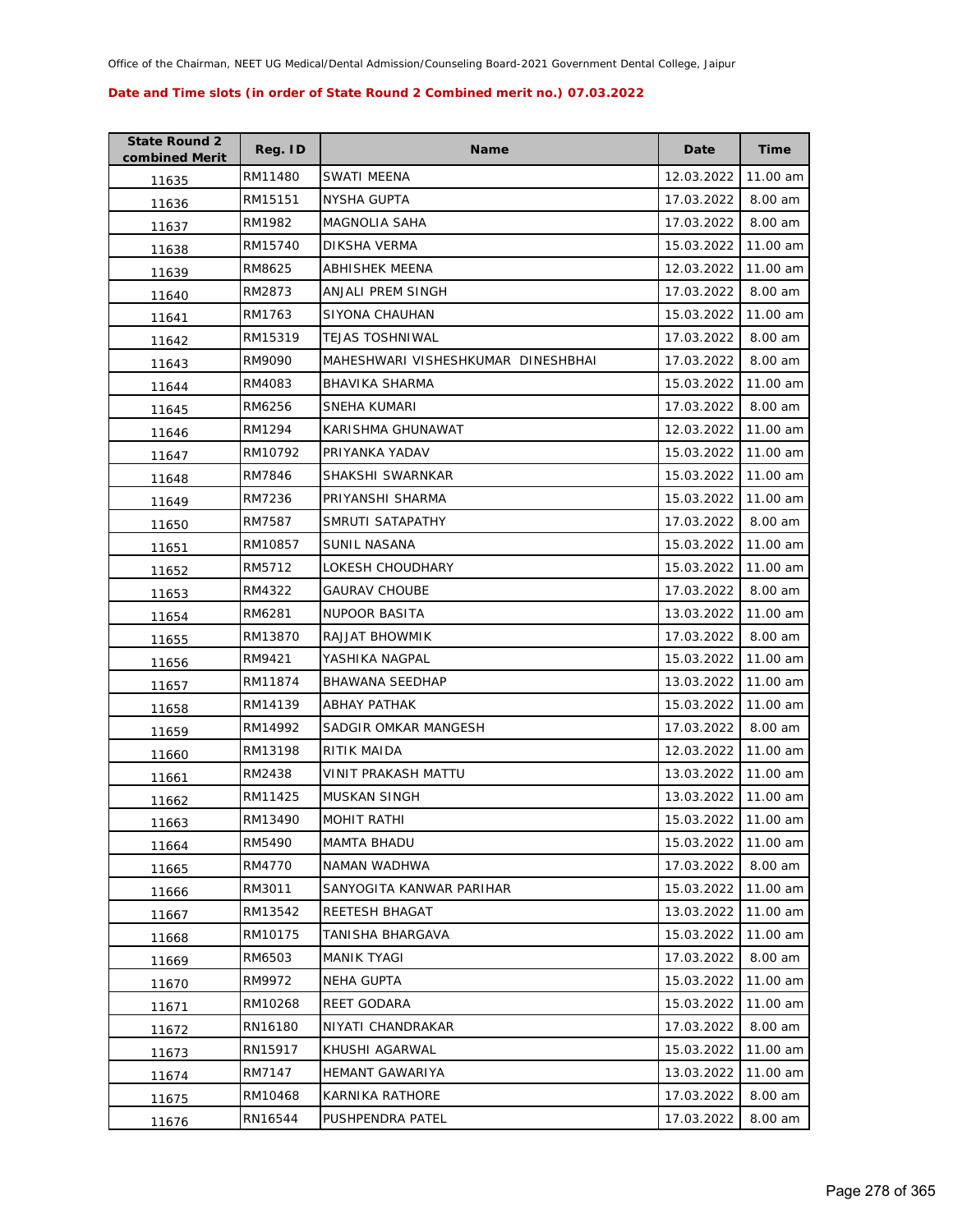| <b>State Round 2</b><br>combined Merit | Reg. ID | <b>Name</b>                    | Date       | <b>Time</b> |
|----------------------------------------|---------|--------------------------------|------------|-------------|
| 11677                                  | RM8860  | ARPIT MEENA                    | 12.03.2022 | 11.00 am    |
| 11678                                  | RM14030 | RISHITA MAHESHWARI             | 15.03.2022 | 11.00 am    |
| 11679                                  | RM1229  | <b>DEIBIANG NONGSIEJ</b>       | 17.03.2022 | 8.00 am     |
| 11680                                  | RM14736 | PRAGYA CHOURSIYA               | 15.03.2022 | 11.00 am    |
| 11681                                  | RN16152 | VISHESH SETHI                  | 17.03.2022 | 8.00 am     |
| 11682                                  | RM8067  | <b>SACHIN KUMAR</b>            | 17.03.2022 | 8.00 am     |
| 11683                                  | RM9818  | <b>ABHIYUDIT CHAUHAN</b>       | 17.03.2022 | 8.00 am     |
| 11684                                  | RM13666 | VARDHAN SHANKAR KADAM          | 17.03.2022 | 8.00 am     |
| 11685                                  | RN16330 | KAVERI SINGLA                  | 17.03.2022 | 8.00 am     |
| 11686                                  | RM2578  | AJAB SINGH                     | 12.03.2022 | 11.00 am    |
| 11687                                  | RM2980  | SAKSHI SEHRA                   | 12.03.2022 | 11.00 am    |
| 11688                                  | RM1822  | TUSHYA                         | 17.03.2022 | 8.00 am     |
| 11689                                  | RM12729 | PUSHPENDRA SOLANKI             | 15.03.2022 | 11.00 am    |
| 11690                                  | RM9462  | PRINCE RAJ                     | 17.03.2022 | 8.00 am     |
| 11691                                  | RN16386 | <b>RACHNA</b>                  | 15.03.2022 | 11.00 am    |
| 11692                                  | RN16313 | NAMAN SINGH GANDHI             | 17.03.2022 | 8.00 am     |
| 11693                                  | RM13460 | <b>HETVI</b>                   | 17.03.2022 | 8.00 am     |
| 11694                                  | RM3589  | <b>FRENY SENJARIA</b>          | 17.03.2022 | 8.00 am     |
| 11695                                  | RM5352  | NIKITA                         | 17.03.2022 | 8.00 am     |
| 11696                                  | RM6809  | NAKUM SARITABEN BHAGATBHAI     | 17.03.2022 | 8.00 am     |
| 11697                                  | RM11435 | GARIMA SHRIVASTAVA             | 17.03.2022 | 8.00 am     |
| 11698                                  | RM12298 | <b>CHANU PARMAR</b>            | 15.03.2022 | 11.00 am    |
| 11699                                  | RM14579 | VANESA DHARMIBEN RAJESHBHAI    | 17.03.2022 | 8.00 am     |
| 11700                                  | RM2842  | <b>KRISH MOOND</b>             | 15.03.2022 | 11.00 am    |
| 11701                                  | RM8849  | SNEHA CHOUDHARY                | 15.03.2022 | 11.00 am    |
| 11702                                  | RM4063  | ANJALI SHARMA                  | 15.03.2022 | 11.00 am    |
| 11703                                  | RM14409 | BHAWIKA AGARWAL                | 15.03.2022 | 11.00 am    |
| 11704                                  | RM14658 | KUSHAGRA SHARMA                | 17.03.2022 | 8.00 am     |
| 11705                                  | RM5750  | <b>GOURAV SIROIYA</b>          | 13.03.2022 | 11.00 am    |
| 11706                                  | RM8358  | PANDYA PRINCY SATYAM           | 17.03.2022 | 8.00 am     |
| 11707                                  | RM13328 | YASHVI TYAGI                   | 17.03.2022 | 8.00 am     |
| 11708                                  | RM14758 | POOJA KUMARI                   | 13.03.2022 | 11.00 am    |
| 11709                                  | RM3309  | VRINDA SHARMA                  | 17.03.2022 | 8.00 am     |
| 11710                                  | RM2018  | KALAL PRIYANSHIBEN KAMLESHBHAI | 17.03.2022 | 8.00 am     |
| 11711                                  | RM5088  | NEERAJ GOYAL                   | 13.03.2022 | 11.00 am    |
| 11712                                  | RM8798  | JAGDISH KUMAR MEENA            | 12.03.2022 | 11.00 am    |
| 11713                                  | RM2926  | RIYA MISHRA                    | 17.03.2022 | 8.00 am     |
| 11714                                  | RM13869 | NISHA RUNTHLA                  | 15.03.2022 | 11.00 am    |
| 11715                                  | RM1462  | ARYAAN SARKAR                  | 17.03.2022 | 8.00 am     |
| 11716                                  | RM13749 | APEKSHA MAHOLIYA               | 13.03.2022 | 11.00 am    |
| 11717                                  | RM7732  | SHARMA HARD VIMALKUMAR         | 17.03.2022 | 8.00 am     |
| 11718                                  | RM5253  | NIMISH MAKKAR                  | 17.03.2022 | 8.00 am     |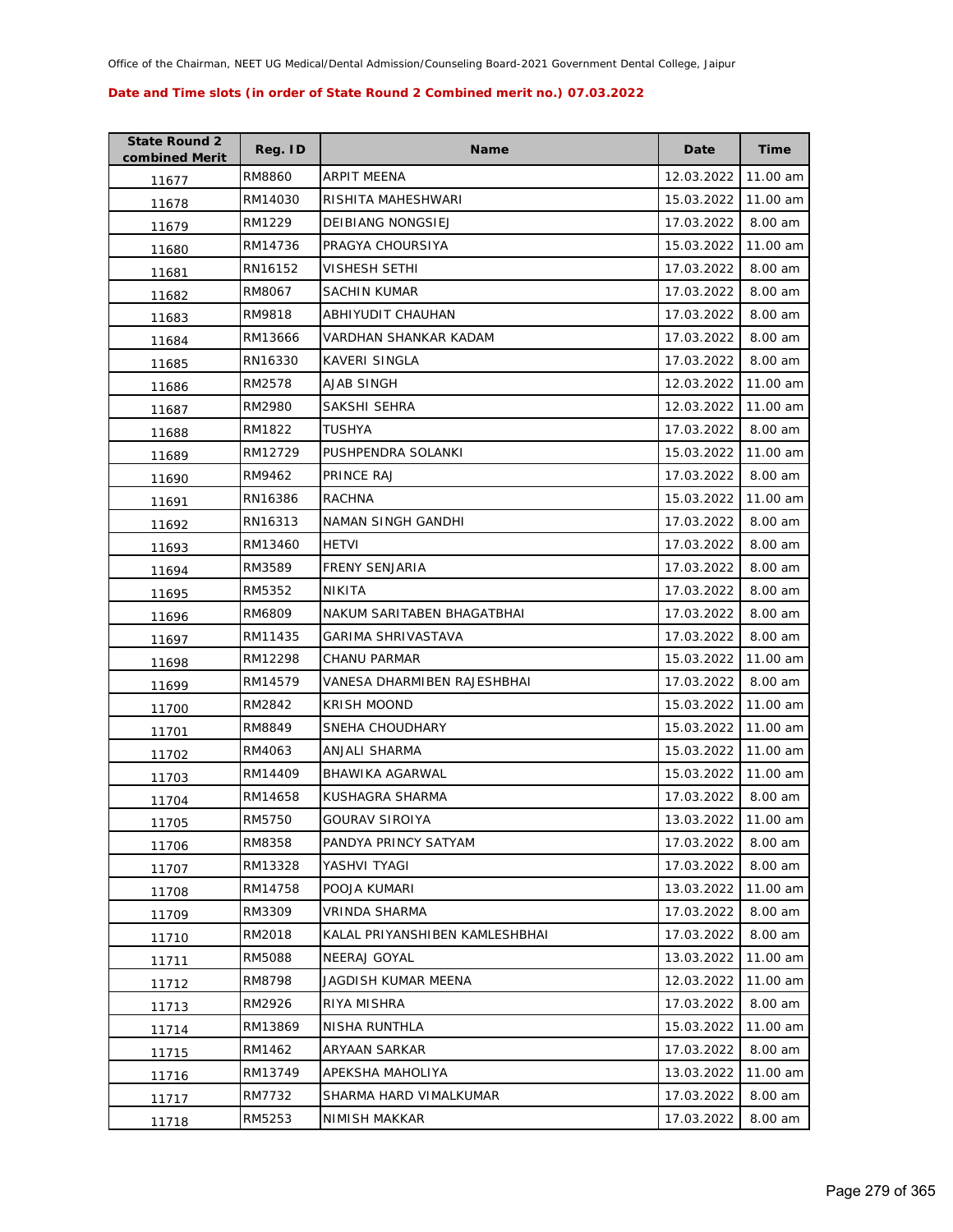| <b>State Round 2</b><br>combined Merit | Reg. ID | <b>Name</b>                 | Date       | <b>Time</b> |
|----------------------------------------|---------|-----------------------------|------------|-------------|
| 11719                                  | RM6070  | <b>MOHD USMAN KHAN</b>      | 15.03.2022 | 11.00 am    |
| 11720                                  | RM1141  | SAHIL GARG                  | 15.03.2022 | 11.00 am    |
| 11721                                  | RM8580  | MUSKAN VERMA                | 13.03.2022 | 11.00 am    |
| 11722                                  | RM5023  | MITALI BORGOHAIN            | 17.03.2022 | 8.00 am     |
| 11723                                  | RM7109  | LAKSHITA JAIN               | 15.03.2022 | 11.00 am    |
| 11724                                  | RM14272 | VAISHNAVI PATHAK            | 17.03.2022 | 8.00 am     |
| 11725                                  | RM14179 | <b>STELLA FERNANDES</b>     | 15.03.2022 | 11.00 am    |
| 11726                                  | RM7350  | MEENA NAURAVKUMAR HARIMOHAN | 12.03.2022 | 11.00 am    |
| 11727                                  | RM2515  | KIRAN                       | 15.03.2022 | 11.00 am    |
| 11728                                  | RM15811 | PRASHITI DUHAN              | 17.03.2022 | 8.00 am     |
| 11729                                  | RM8771  | <b>SEJAL MATHUR</b>         | 15.03.2022 | 11.00 am    |
| 11730                                  | RM13292 | <b>EPSHITA</b>              | 17.03.2022 | 8.00 am     |
| 11731                                  | RM9758  | SHAH ANERI BHAVESHKUMAR     | 17.03.2022 | 8.00 am     |
| 11732                                  | RM12799 | ANISHKA BHOJ                | 15.03.2022 | 11.00 am    |
| 11733                                  | RM10834 | <b>MOHIT PUNIA</b>          | 15.03.2022 | 11.00 am    |
| 11734                                  | RN16241 | ANKITA YADAV                | 17.03.2022 | 8.00 am     |
| 11735                                  | RM10985 | SHRUTI YADAV                | 15.03.2022 | 11.00 am    |
| 11736                                  | RN16318 | VIVEEK SHARMA               | 17.03.2022 | 8.00 am     |
| 11737                                  | RM13530 | <b>GAGAN KUMARI</b>         | 13.03.2022 | 11.00 am    |
| 11738                                  | RN16482 | <b>TUSHAR</b>               | 17.03.2022 | 8.00 am     |
| 11739                                  | RM5536  | DARGA RAM                   | 12.03.2022 | 11.00 am    |
| 11740                                  | RM9227  | PRATIBHA                    | 13.03.2022 | 11.00 am    |
| 11741                                  | RM11459 | PRISHA NAGPAL               | 17.03.2022 | 8.00 am     |
| 11742                                  | RM5331  | <b>DIVYA</b>                | 15.03.2022 | 11.00 am    |
| 11743                                  | RN16473 | SIDDHANT TRIPATHI           | 17.03.2022 | 8.00 am     |
| 11744                                  | RM6237  | PATEL SHREYA HIMANSHUBHAI   | 17.03.2022 | 8.00 am     |
| 11745                                  | RM2237  | TANISHA                     | 15.03.2022 | 11.00 am    |
| 11746                                  | RM2445  | TANUSH MITTAL               | 17.03.2022 | 8.00 am     |
| 11747                                  | RM7359  | <b>UTKARSH</b>              | 15.03.2022 | 11.00 am    |
| 11748                                  | RM4156  | KARNIKA CHOPRA              | 17.03.2022 | 8.00 am     |
| 11749                                  | RM11282 | <b>HEMLATA SAINI</b>        | 15.03.2022 | 11.00 am    |
| 11750                                  | RM7086  | APOORVA TRIPATHI            | 17.03.2022 | 8.00 am     |
| 11751                                  | RN15967 | <b>SUKANYA KUMARI</b>       | 17.03.2022 | 8.00 am     |
| 11752                                  | RM2731  | DIYA SINGH DHABHAI          | 12.03.2022 | 11.00 am    |
| 11753                                  | RM4249  | NIDHI PUROHIT               | 15.03.2022 | 11.00 am    |
| 11754                                  | RM11367 | PRIYANK RAJORA              | 13.03.2022 | 11.00 am    |
| 11755                                  | RM5618  | THAKKAR SHIVAM KISHOR       | 17.03.2022 | 8.00 am     |
| 11756                                  | RM3080  | PRAKASH PATEL               | 15.03.2022 | 11.00 am    |
| 11757                                  | RM12712 | DAVIZ GODARA                | 15.03.2022 | 11.00 am    |
| 11758                                  | RN16433 | ARORA LOVY DHARMENDRA       | 17.03.2022 | 8.00 am     |
| 11759                                  | RM2251  | KAMAKSHI KANWAR             | 17.03.2022 | 8.00 am     |
| 11760                                  | RM10067 | RAKHI CHAUHAN               | 13.03.2022 | 11.00 am    |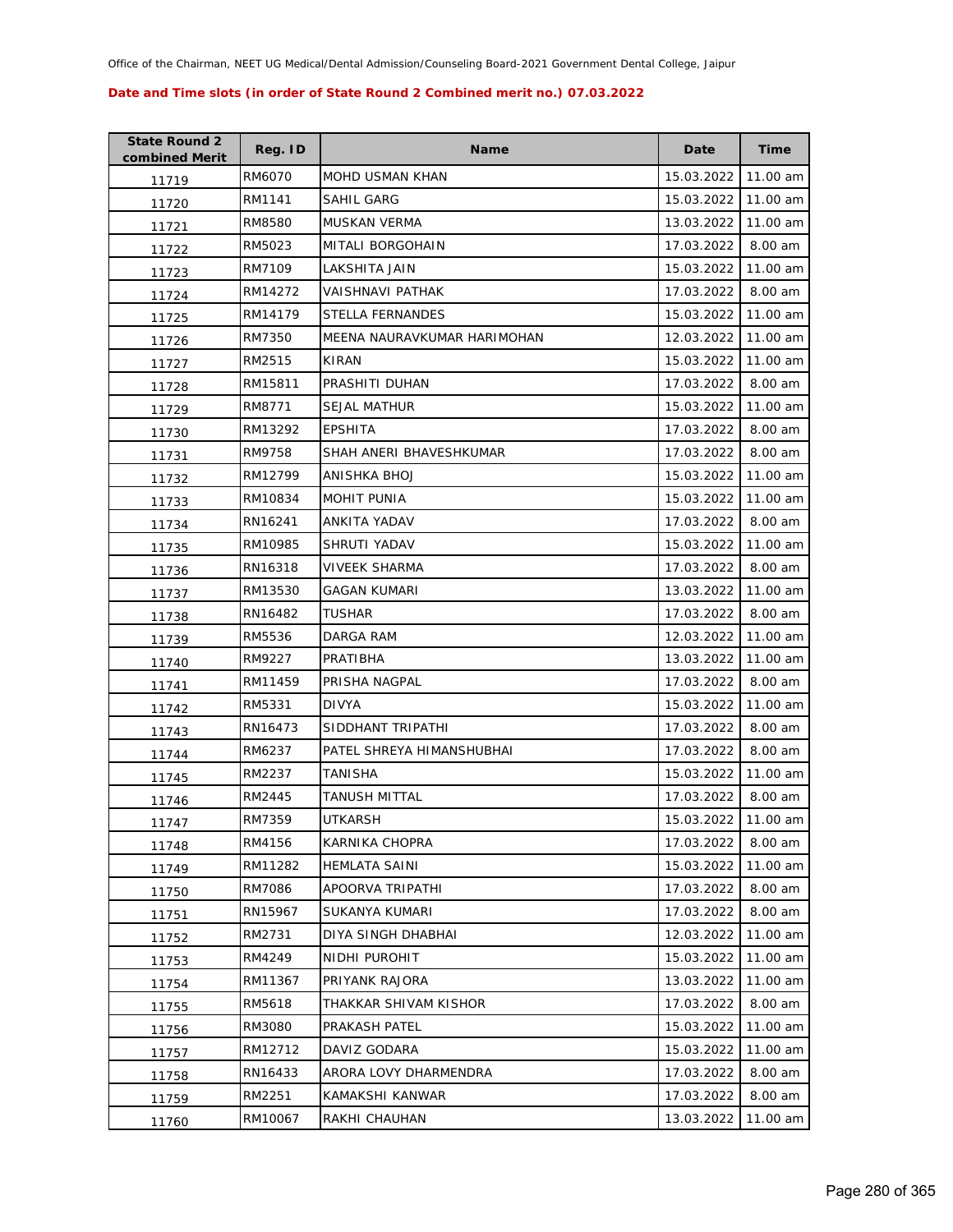| <b>State Round 2</b><br>combined Merit | Reg. ID | Name                     | Date       | <b>Time</b> |
|----------------------------------------|---------|--------------------------|------------|-------------|
| 11761                                  | RM6828  | ARUSHI SINGLA            | 17.03.2022 | 8.00 am     |
| 11762                                  | RM12036 | HITAKSHI MENGHANI        | 15.03.2022 | 11.00 am    |
| 11763                                  | RN16305 | META DEVANSHI BHANUBHAI  | 17.03.2022 | 8.00 am     |
| 11764                                  | RM4401  | SUNIL KUMAR DAGUR        | 15.03.2022 | 11.00 am    |
| 11765                                  | RM2048  | SABEER SINGH BHULLAR     | 17.03.2022 | 8.00 am     |
| 11766                                  | RM10895 | <b>MOHIT KRISHAN</b>     | 17.03.2022 | 8.00 am     |
| 11767                                  | RM12339 | <b>MOHIT</b>             | 15.03.2022 | 11.00 am    |
| 11768                                  | RM2793  | TANVI SETHI              | 15.03.2022 | 11.00 am    |
| 11769                                  | RM3685  | <b>HITA GOYAL</b>        | 15.03.2022 | 11.00 am    |
| 11770                                  | RM10503 | TANYA GUPTA              | 15.03.2022 | 11.00 am    |
| 11771                                  | RM1281  | <b>HARSHIT GARG</b>      | 17.03.2022 | 8.00 am     |
| 11772                                  | RM15745 | TUSHAR AHARI             | 12.03.2022 | 11.00 am    |
| 11773                                  | RM3400  | DHEERAJ SINGH            | 13.03.2022 | 11.00 am    |
| 11774                                  | RN15887 | KALAL NAMAN HITESHKUMAR  | 17.03.2022 | 8.00 am     |
| 11775                                  | RM6471  | ESHA NIMAWAT             | 13.03.2022 | 11.00 am    |
| 11776                                  | RM3373  | UPADHYAY PRATYUSH        | 17.03.2022 | 8.00 am     |
| 11777                                  | RM14938 | VIJAY SHREE MEENA        | 12.03.2022 | 11.00 am    |
| 11778                                  | RM13079 | JITENDRA KUMAR SAINI     | 15.03.2022 | 11.00 am    |
| 11779                                  | RM13189 | NAVDEEP SINGH            | 15.03.2022 | 11.00 am    |
| 11780                                  | RM13392 | <b>REHA PAL</b>          | 15.03.2022 | 11.00 am    |
| 11781                                  | RM10507 | RANDEEP KAUR             | 17.03.2022 | 8.00 am     |
| 11782                                  | RM2197  | RIYA MUKHERJI            | 15.03.2022 | 11.00 am    |
| 11783                                  | RM12133 | YADAV VIVEK CHUNNILAL    | 15.03.2022 | 11.00 am    |
| 11784                                  | RM1930  | SUDHAKAR GOTHWAL         | 15.03.2022 | 11.00 am    |
| 11785                                  | RM2268  | SREYA SUDHEESH           | 17.03.2022 | 8.00 am     |
| 11786                                  | RN16317 | SUBHASH SWAMI            | 15.03.2022 | 11.00 am    |
| 11787                                  | RM2133  | PRIYANSHU TRIPATHI       | 17.03.2022 | 8.00 am     |
| 11788                                  | RM10932 | JAGDISH RATHORE          | 15.03.2022 | 11.00 am    |
| 11789                                  | RM15515 | LUQMAN HUSAIN ANSARI     | 17.03.2022 | 8.00 am     |
| 11790                                  | RM1948  | RONALEE BHUYAN           | 17.03.2022 | 8.00 am     |
| 11791                                  | RM2108  | SNEHA MOUR               | 15.03.2022 | 11.00 am    |
| 11792                                  | RM8486  | NISHTHA NEMHA LAKRA      | 17.03.2022 | 8.00 am     |
| 11793                                  | RM13913 | <b>RUPASVIN</b>          | 17.03.2022 | 8.00 am     |
| 11794                                  | RM10990 | SHRISHTI PANDAV          | 12.03.2022 | 11.00 am    |
| 11795                                  | RM6714  | ARSHIA MALHOTRA          | 17.03.2022 | 8.00 am     |
| 11796                                  | RN16027 | RICKY SHARMA             | 15.03.2022 | 11.00 am    |
| 11797                                  | RM2130  | <b>VIJAY CHOUDHARY</b>   | 15.03.2022 | 11.00 am    |
| 11798                                  | RM10072 | MS.PRIYANKA MAHICHA      | 13.03.2022 | 11.00 am    |
| 11799                                  | RM11452 | HITIKA PURSWANI          | 17.03.2022 | 8.00 am     |
| 11800                                  | RM6668  | RADHIKA KAPOOR           | 17.03.2022 | 8.00 am     |
| 11801                                  | RM15540 | SHEHBAZ DEEP SINGH SIDHU | 17.03.2022 | 8.00 am     |
| 11802                                  | RM2646  | SANYA CHAWLA             | 17.03.2022 | 8.00 am     |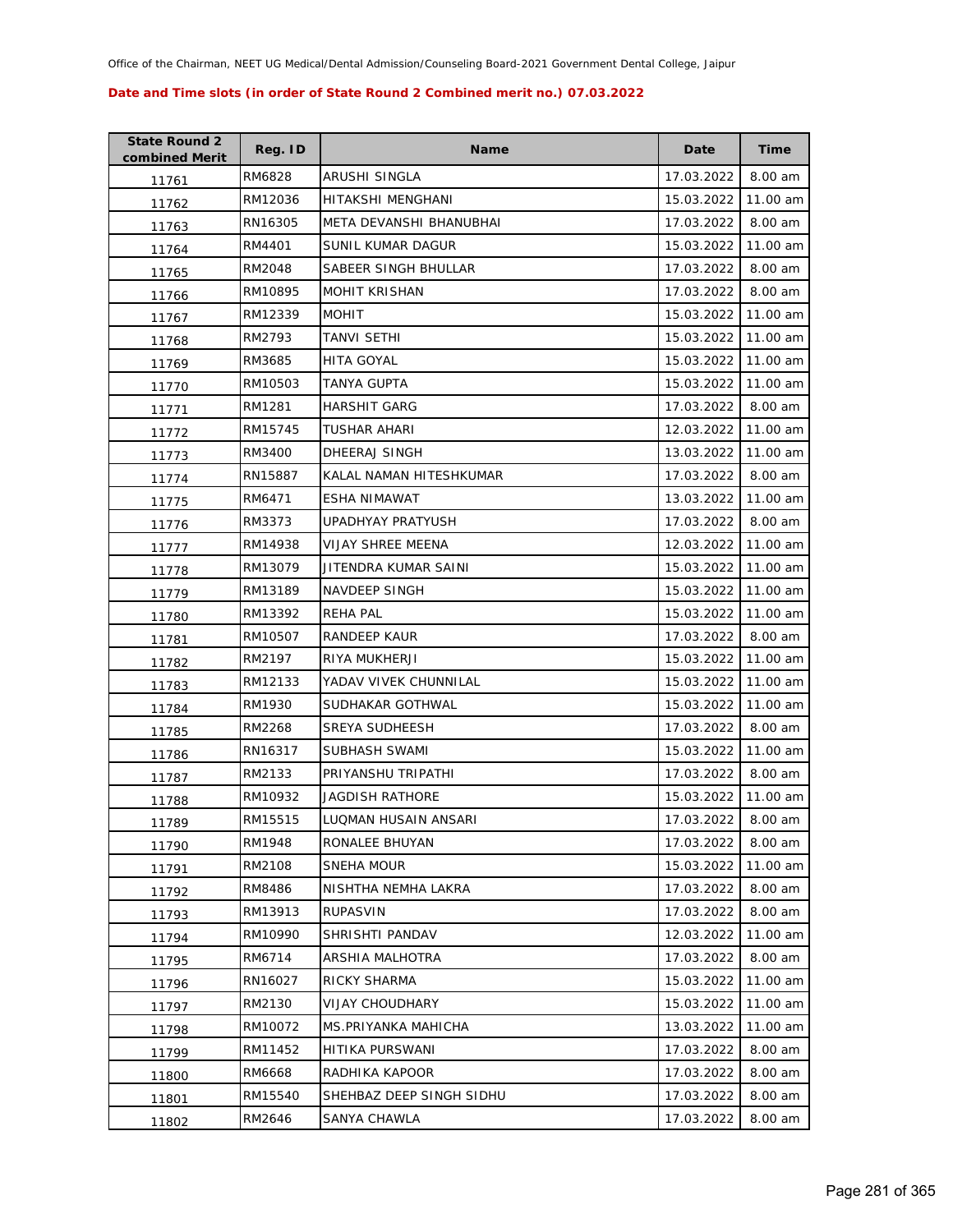| <b>State Round 2</b><br>combined Merit | Reg. ID | <b>Name</b>                 | Date       | <b>Time</b> |
|----------------------------------------|---------|-----------------------------|------------|-------------|
| 11803                                  | RM15318 | KARAN MEHTA                 | 15.03.2022 | 11.00 am    |
| 11804                                  | RM15153 | ANIRUDH AWATAR SHARMA       | 15.03.2022 | 11.00 am    |
| 11805                                  | RM1335  | <b>SUHANI GUPTA</b>         | 15.03.2022 | 11.00 am    |
| 11806                                  | RM5129  | ANJALI CHAUDHARY            | 17.03.2022 | 8.00 am     |
| 11807                                  | RM6312  | <b>ISHAAN VIRMANI</b>       | 17.03.2022 | 8.00 am     |
| 11808                                  | RM9599  | VARSHA RAJORIA              | 13.03.2022 | 11.00 am    |
| 11809                                  | RM3323  | AADISH JAIN                 | 15.03.2022 | 11.00 am    |
| 11810                                  | RM15259 | PRANAV NATH TIWARI          | 15.03.2022 | 11.00 am    |
| 11811                                  | RM1348  | SANTOSHI CHAUGULE           | 17.03.2022 | 8.00 am     |
| 11812                                  | RM10728 | BHUVNESH KUMAR GARASIYA     | 12.03.2022 | 11.00 am    |
| 11813                                  | RM6780  | AMIT KUMAR                  | 13.03.2022 | 11.00 am    |
| 11814                                  | RM2666  | TUSHTI                      | 17.03.2022 | 8.00 am     |
| 11815                                  | RM11613 | <b>KUSH UNADKAT</b>         | 17.03.2022 | 8.00 am     |
| 11816                                  | RM12261 | JAGAT SINGH                 | 15.03.2022 | 11.00 am    |
| 11817                                  | RM14741 | GAUTAM                      | 15.03.2022 | 11.00 am    |
| 11818                                  | RM2340  | KHUSHI VASHISHTH            | 15.03.2022 | 11.00 am    |
| 11819                                  | RM1297  | <b>AKSHAT GUPTA</b>         | 15.03.2022 | 11.00 am    |
| 11820                                  | RM6541  | <b>MANOJ KUMAR MALI</b>     | 15.03.2022 | 11.00 am    |
| 11821                                  | RM15817 | SAMIKSHA NOGIYA             | 13.03.2022 | 11.00 am    |
| 11822                                  | RM15333 | <b>GAURI OJWANI</b>         | 13.03.2022 | 11.00 am    |
| 11823                                  | RM8897  | RAJVI SHAILESHBHAI DAV      | 17.03.2022 | 8.00 am     |
| 11824                                  | RM13304 | RUCHI RATHORE               | 15.03.2022 | 11.00 am    |
| 11825                                  | RM2342  | APOORVA                     | 17.03.2022 | 8.00 am     |
| 11826                                  | RM9359  | SAHIL                       | 17.03.2022 | 8.00 am     |
| 11827                                  | RM9842  | MUSKAN KHAN                 | 15.03.2022 | 11.00 am    |
| 11828                                  | RM1346  | <b>JAHNVI DAVE</b>          | 15.03.2022 | 11.00 am    |
| 11829                                  | RM13837 | SHUBHANGINI SINGH           | 17.03.2022 | 8.00 am     |
| 11830                                  | RM11845 | SHUBHANGINI SONI            | 15.03.2022 | 11.00 am    |
| 11831                                  | RM15465 | DIVYA PANWAR                | 13.03.2022 | 11.00 am    |
| 11832                                  | RM15430 | UMANG KUMAR                 | 13.03.2022 | 11.00 am    |
| 11833                                  | RN15856 | KATODIYA PRITESH SURESHBHAI | 17.03.2022 | 8.00 am     |
| 11834                                  | RM13162 | VIDHI GUPTA                 | 15.03.2022 | 11.00 am    |
| 11835                                  | RM1780  | DEEPAK MEENA                | 12.03.2022 | 11.00 am    |
| 11836                                  | RM4600  | SONIKA                      | 15.03.2022 | 11.00 am    |
| 11837                                  | RM10928 | PATEL VEDANT GHANSHYAMKUMAR | 17.03.2022 | 8.00 am     |
| 11838                                  | RM15268 | RISHIKA SEN                 | 15.03.2022 | 11.00 am    |
| 11839                                  | RM7434  | <b>DUSHYANT BENIWAL</b>     | 15.03.2022 | 11.00 am    |
| 11840                                  | RM9824  | SANJAY KUMAR KUMAWAT        | 15.03.2022 | 11.00 am    |
| 11841                                  | RM14598 | ROHAN KUMAR JANGID          | 15.03.2022 | 11.00 am    |
| 11842                                  | RN16432 | ASHMITA KANAUJIA            | 13.03.2022 | 11.00 am    |
| 11843                                  | RM4923  | HARSHIT MARATHA             | 13.03.2022 | 11.00 am    |
| 11844                                  | RM14164 | RUCHI PATEL                 | 17.03.2022 | 8.00 am     |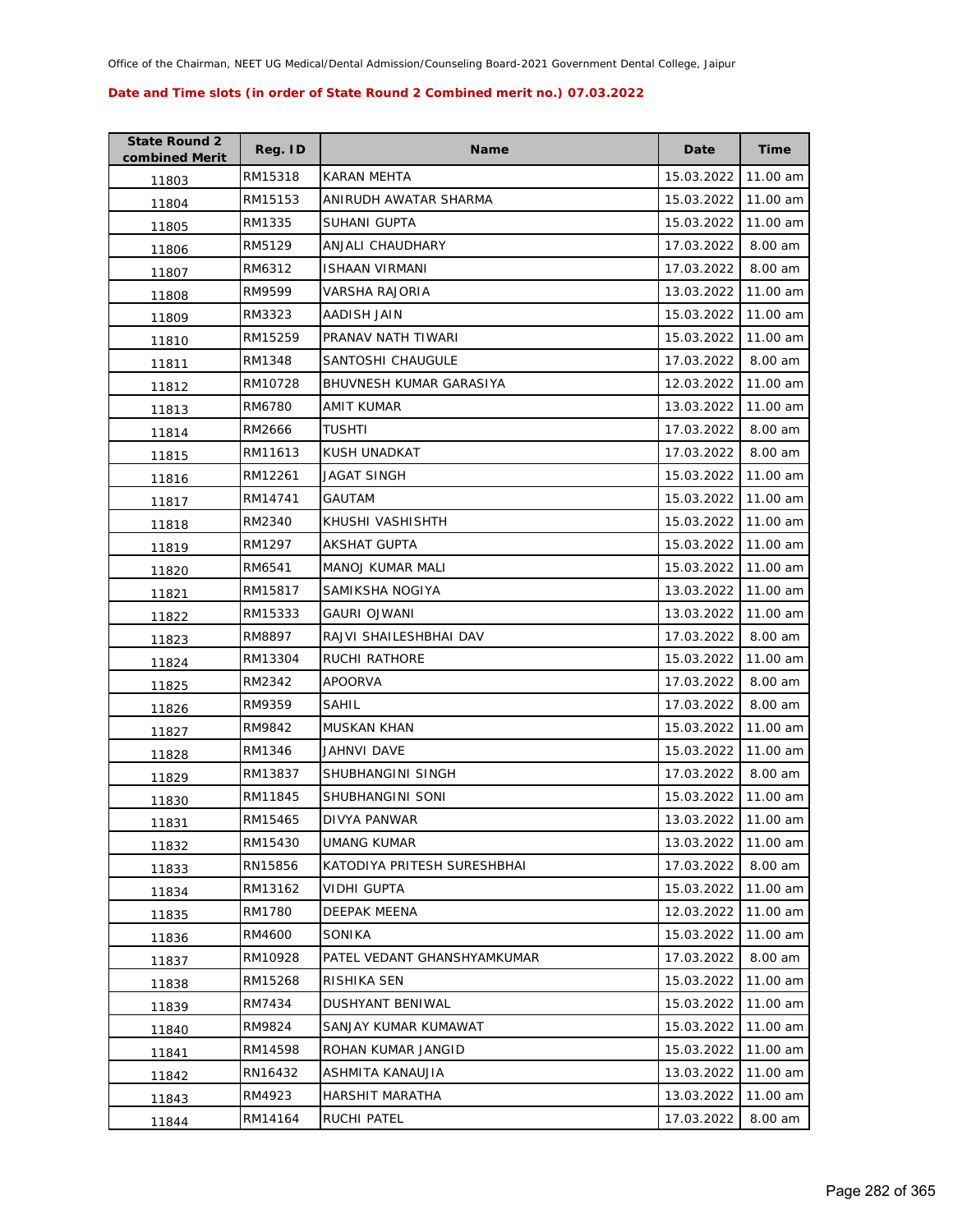| <b>State Round 2</b><br>combined Merit | Reg. ID | <b>Name</b>                      | Date       | <b>Time</b> |
|----------------------------------------|---------|----------------------------------|------------|-------------|
| 11845                                  | RM13297 | DEEPALI MEENA                    | 12.03.2022 | 11.00 am    |
| 11846                                  | RM15674 | ISHIKA KOTHARI                   | 17.03.2022 | 8.00 am     |
| 11847                                  | RM5070  | PRIYANSHU VERMA                  | 17.03.2022 | 8.00 am     |
| 11848                                  | RM15237 | RISHABH GAUTAM                   | 17.03.2022 | 8.00 am     |
| 11849                                  | RM12621 | SUVARCHALA SINGH                 | 17.03.2022 | 8.00 am     |
| 11850                                  | RM14181 | SHINGALA SOHAM HITESH            | 17.03.2022 | 8.00 am     |
| 11851                                  | RM4058  | PRASHANT MEENA                   | 12.03.2022 | 11.00 am    |
| 11852                                  | RM2142  | RASDIYA PALAK KISHORBHAI         | 17.03.2022 | 8.00 am     |
| 11853                                  | RM3958  | ABHISHEK SAIN                    | 17.03.2022 | 8.00 am     |
| 11854                                  | RN16080 | PATEL KALRAVKUMAR PANKAJBHAI     | 17.03.2022 | 8.00 am     |
| 11855                                  | RM14778 | SHREY SHARMA                     | 15.03.2022 | 11.00 am    |
| 11856                                  | RM11708 | LAKSHYA ARYA                     | 13.03.2022 | 11.00 am    |
| 11857                                  | RN16114 | ARCHANA GURJAR                   | 12.03.2022 | 11.00 am    |
| 11858                                  | RM14567 | TANU SHREE SANADHYA              | 15.03.2022 | 11.00 am    |
| 11859                                  | RM2166  | <b>MANSI MAHESHWARI</b>          | 15.03.2022 | 11.00 am    |
| 11860                                  | RM3991  | HIMADRI                          | 15.03.2022 | 11.00 am    |
| 11861                                  | RM9340  | LAXMI                            | 15.03.2022 | 11.00 am    |
| 11862                                  | RM10902 | VISHAL JAIN                      | 15.03.2022 | 11.00 am    |
| 11863                                  | RN15955 | ACHINTYA UPADHYAY                | 17.03.2022 | 8.00 am     |
| 11864                                  | RM3817  | SAURAV KUMAR                     | 17.03.2022 | 8.00 am     |
| 11865                                  | RM13779 | MANOHAR SIYOL                    | 15.03.2022 | 11.00 am    |
| 11866                                  | RM14203 | ANYA RAJPUROHIT                  | 15.03.2022 | 11.00 am    |
| 11867                                  | RM14171 | MANISHA VAISHNAV                 | 15.03.2022 | 11.00 am    |
| 11868                                  | RM11597 | PREKSHA VAISHNAV                 | 15.03.2022 | 11.00 am    |
| 11869                                  | RM12332 | CHAUDHARY SATISH JAGMALBHAI      | 17.03.2022 | 8.00 am     |
| 11870                                  | RN16406 | YADAV NIDHI LALBAHADUR           | 17.03.2022 | 8.00 am     |
| 11871                                  | RM5926  | PATEL PARAM ATULKUMAR            | 17.03.2022 | 8.00 am     |
| 11872                                  | RM15244 | AKSHITA SINGH                    | 17.03.2022 | 8.00 am     |
| 11873                                  | RM14843 | VIKAS KUMAR MEENA                | 12.03.2022 | 11.00 am    |
| 11874                                  | RM1342  | PRIYANSHI SHARMA                 | 15.03.2022 | 11.00 am    |
| 11875                                  | RM13350 | ADARSHIKA SINGH                  | 17.03.2022 | 8.00 am     |
| 11876                                  | RM1172  | ANSHIMA TREHAN                   | 17.03.2022 | 8.00 am     |
| 11877                                  | RM2375  | NOYDA AYAAN ALIMAHMAD            | 17.03.2022 | 8.00 am     |
| 11878                                  | RM7826  | SANJANA VARMA                    | 17.03.2022 | 8.00 am     |
| 11879                                  | RM9694  | RUCHIKA DANODIA                  | 13.03.2022 | 11.00 am    |
| 11880                                  | RN16346 | <b>SUNIL KUMAR</b>               | 12.03.2022 | 11.00 am    |
| 11881                                  | RM4691  | PATEL MONIL BHAVESHKUMAR         | 17.03.2022 | 8.00 am     |
| 11882                                  | RM15793 | MANAN GAJENDRA JANI              | 17.03.2022 | 8.00 am     |
| 11883                                  | RM12640 | CHARVIKA SHARMA                  | 15.03.2022 | 11.00 am    |
| 11884                                  | RM5654  | CHAUDHARY MAHENDRABHAI VALJIBHAI | 17.03.2022 | 8.00 am     |
| 11885                                  | RM7030  | MAITREE MEHTA                    | 15.03.2022 | 11.00 am    |
| 11886                                  | RM15106 | ANITA DEVI                       | 17.03.2022 | 8.00 am     |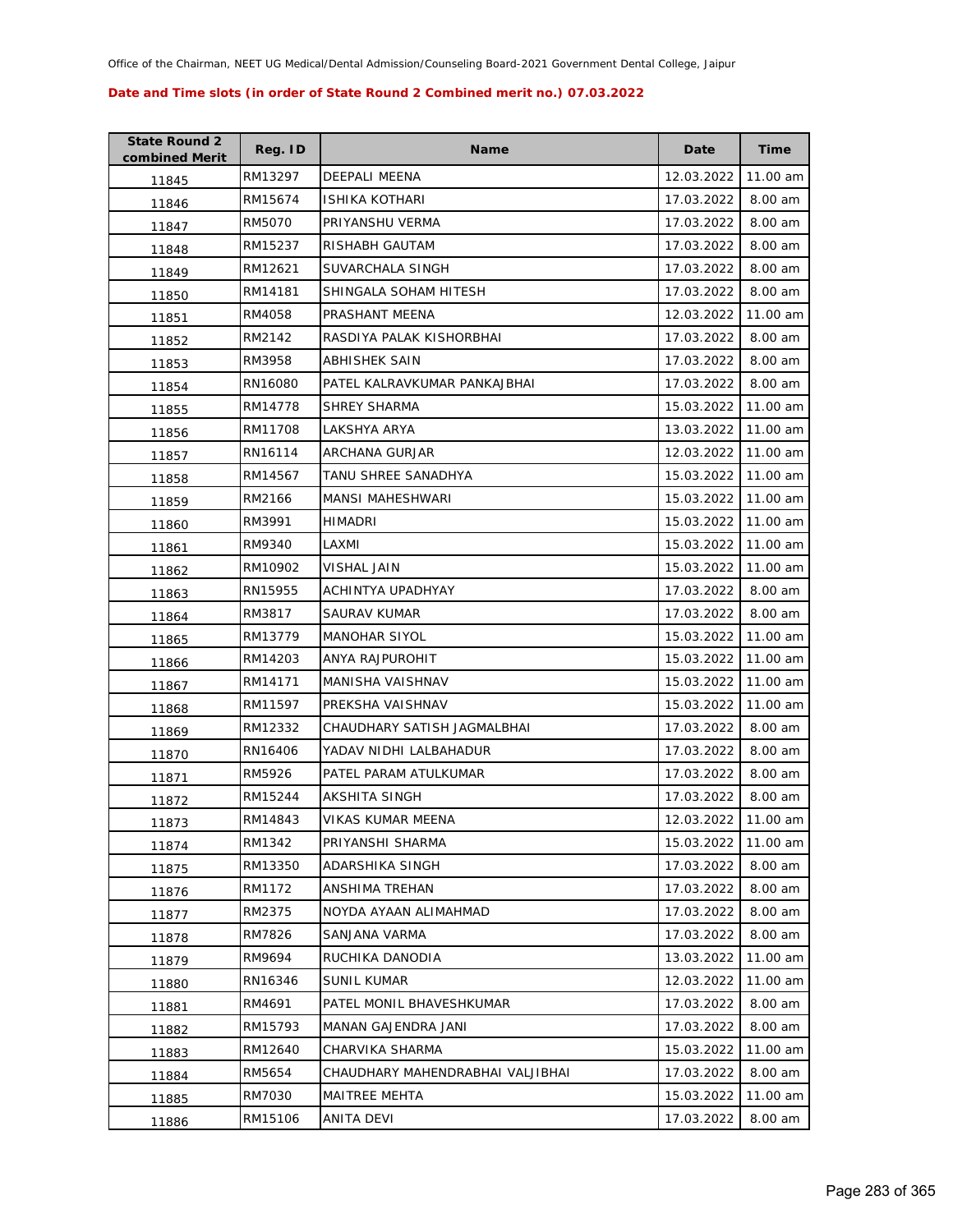| <b>State Round 2</b><br>combined Merit | Reg. ID | <b>Name</b>                | Date       | <b>Time</b> |
|----------------------------------------|---------|----------------------------|------------|-------------|
| 11887                                  | RM2865  | PATEL YATREE SATISHKUMAR   | 17.03.2022 | 8.00 am     |
| 11888                                  | RM9571  | <b>DISHANT ROAT</b>        | 12.03.2022 | 11.00 am    |
| 11889                                  | RM2832  | PRIYANKA                   | 13.03.2022 | 11.00 am    |
| 11890                                  | RM11488 | KAMINI BODAT               | 12.03.2022 | 11.00 am    |
| 11891                                  | RM9319  | <b>MUSKAN</b>              | 17.03.2022 | 8.00 am     |
| 11892                                  | RM14907 | <b>VIJAY MEENA</b>         | 12.03.2022 | 11.00 am    |
| 11893                                  | RM12119 | SHUBHAM KARALA             | 13.03.2022 | 11.00 am    |
| 11894                                  | RN15971 | KRITI KUMARI               | 17.03.2022 | 8.00 am     |
| 11895                                  | RM10710 | TEJAS AHUJA                | 17.03.2022 | 8.00 am     |
| 11896                                  | RM10409 | AMAN AGARWAL               | 15.03.2022 | 11.00 am    |
| 11897                                  | RM7537  | RAMKISHOR SAINI            | 15.03.2022 | 11.00 am    |
| 11898                                  | RM2122  | DEEPANKSHI SINGHAL         | 15.03.2022 | 11.00 am    |
| 11899                                  | RM14756 | KOMAL JAIN                 | 17.03.2022 | 8.00 am     |
| 11900                                  | RM3409  | <b>NEERAJ VYAS</b>         | 15.03.2022 | 11.00 am    |
| 11901                                  | RM15707 | ZAINAB LAIBA               | 15.03.2022 | 11.00 am    |
| 11902                                  | RM3555  | AMISHA AGGARWAL            | 15.03.2022 | 11.00 am    |
| 11903                                  | RM8323  | VAIDYA AMI HEMANSHU        | 17.03.2022 | 8.00 am     |
| 11904                                  | RM7986  | KARISHMA DAMA              | 12.03.2022 | 11.00 am    |
| 11905                                  | RM15490 | PENCHALA AKSHITHA PATEL    | 17.03.2022 | 8.00 am     |
| 11906                                  | RM6448  | SANYA SINGH                | 17.03.2022 | 8.00 am     |
| 11907                                  | RM14349 | KUMARI RAJNANDINI          | 17.03.2022 | 8.00 am     |
| 11908                                  | RM7724  | SHREYA ADHIKARY            | 17.03.2022 | 8.00 am     |
| 11909                                  | RM8528  | DILSHER SINGH DHILLON      | 17.03.2022 | 8.00 am     |
| 11910                                  | RM1589  | SAHIL VIJAY NARANG         | 17.03.2022 | 8.00 am     |
| 11911                                  | RM11898 | DIVYANSH AGRAHARI          | 17.03.2022 | 8.00 am     |
| 11912                                  | RM14057 | TANISHKA VERMA             | 13.03.2022 | 11.00 am    |
| 11913                                  | RN16041 | PRINCE SETIA               | 17.03.2022 | 8.00 am     |
| 11914                                  | RN16116 | JAAYISH SHAIKH             | 17.03.2022 | 8.00 am     |
| 11915                                  | RM13733 | KUNAL SHARMA               | 15.03.2022 | 11.00 am    |
| 11916                                  | RM8843  | PALAK PRAJAPATI            | 15.03.2022 | 11.00 am    |
| 11917                                  | RM13791 | <b>MAYANK SHUKLA</b>       | 15.03.2022 | 11.00 am    |
| 11918                                  | RM5110  | YASHVI JAIN                | 17.03.2022 | 8.00 am     |
| 11919                                  | RN16133 | JESSICA ELIZABETH SONNY    | 17.03.2022 | 8.00 am     |
| 11920                                  | RN16502 | JAGDISH CHOUDHARY          | 15.03.2022 | 11.00 am    |
| 11921                                  | RM2951  | SAI SHARAN VATS            | 17.03.2022 | 8.00 am     |
| 11922                                  | RM13951 | <b>TUSHAR SHARMA</b>       | 15.03.2022 | 11.00 am    |
| 11923                                  | RN16347 | MIDHUSI SINGH              | 17.03.2022 | 8.00 am     |
| 11924                                  | RM12848 | SAAD AHMAD                 | 17.03.2022 | 8.00 am     |
| 11925                                  | RM12843 | SANDIP LAVAR               | 17.03.2022 | 8.00 am     |
| 11926                                  | RM13544 | KASHISH CHHATANI           | 15.03.2022 | 11.00 am    |
| 11927                                  | RM15733 | MS. SHAILVI KANWAR SANKHLA | 15.03.2022 | 11.00 am    |
| 11928                                  | RM9390  | HIMANSHU BHARTI GOSWAMI    | 15.03.2022 | 11.00 am    |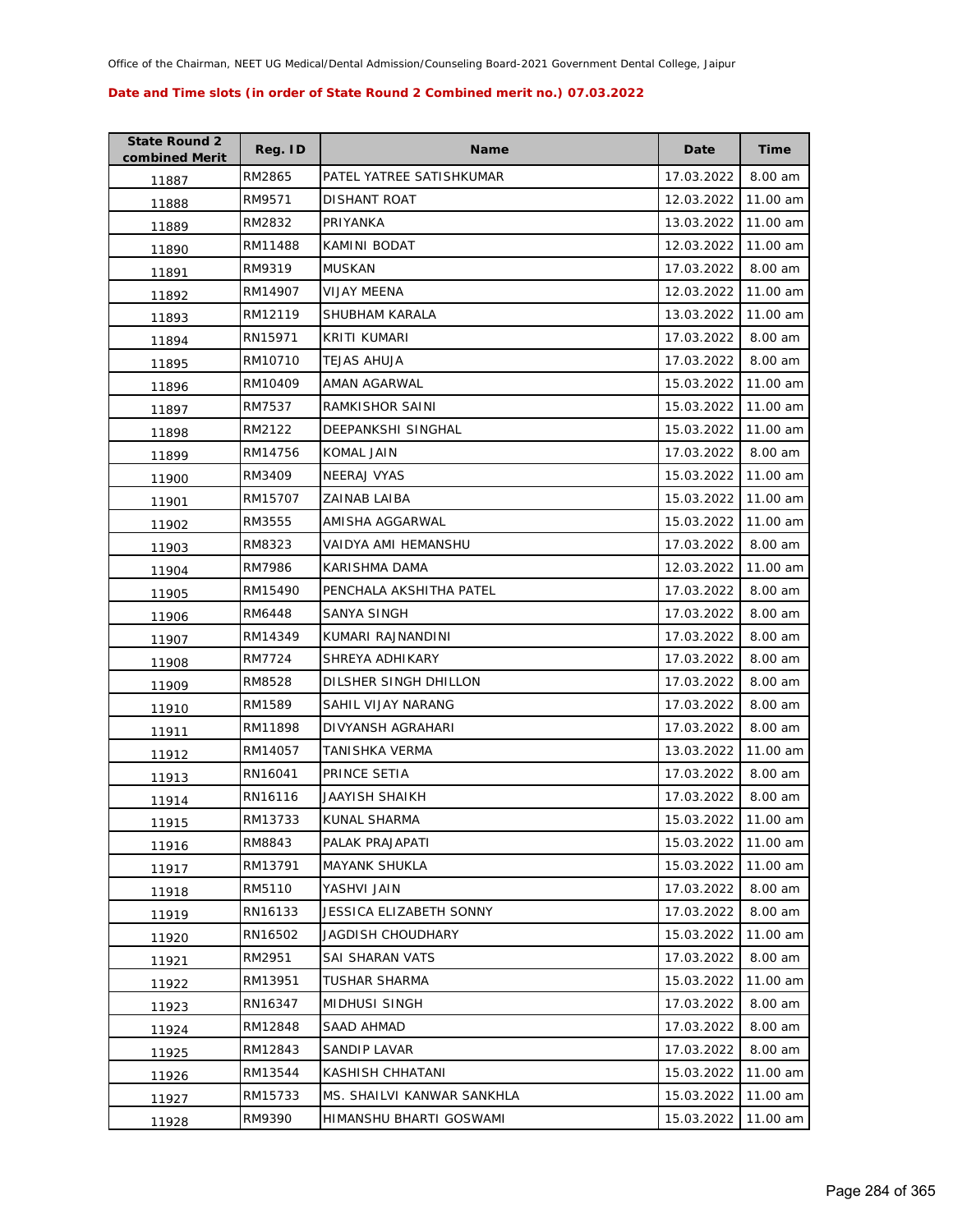| <b>State Round 2</b><br>combined Merit | Reg. ID | <b>Name</b>                | Date       | <b>Time</b> |
|----------------------------------------|---------|----------------------------|------------|-------------|
| 11929                                  | RM14655 | PARIKH SMITH ARVINDBHAI    | 17.03.2022 | 8.00 am     |
| 11930                                  | RN16523 | <b>VIVEK YADAV</b>         | 17.03.2022 | 8.00 am     |
| 11931                                  | RM12305 | RUHI AGARWAL               | 17.03.2022 | 8.00 am     |
| 11932                                  | RM15069 | ABHIMANYU CHOUDHARY        | 15.03.2022 | 11.00 am    |
| 11933                                  | RM14721 | <b>BHUMIKA PARMAR</b>      | 12.03.2022 | 11.00 am    |
| 11934                                  | RN16476 | SHREEYANSH SHREEKANT LAL   | 17.03.2022 | 8.00 am     |
| 11935                                  | RM4783  | <b>ISHITA JAROLI</b>       | 15.03.2022 | 11.00 am    |
| 11936                                  | RM2895  | SARANSH VIJAY              | 15.03.2022 | 11.00 am    |
| 11937                                  | RM3387  | HARSHWARDHAN               | 17.03.2022 | 8.00 am     |
| 11938                                  | RM11993 | KUTADI USHA SREE           | 17.03.2022 | 8.00 am     |
| 11939                                  | RN15952 | RAJATPARTAP SHARMA         | 17.03.2022 | 8.00 am     |
| 11940                                  | RM1102  | VASHVI                     | 17.03.2022 | 8.00 am     |
| 11941                                  | RM15647 | <b>MASROOR QUAYAM</b>      | 17.03.2022 | 8.00 am     |
| 11942                                  | RN16341 | LAKHANI DEV BHARAT         | 17.03.2022 | 8.00 am     |
| 11943                                  | RM10812 | ABIA NIZAM KHAN            | 17.03.2022 | 8.00 am     |
| 11944                                  | RM2710  | SHRIDHAR AZAD              | 17.03.2022 | 8.00 am     |
| 11945                                  | RM7956  | <b>HEMANT SINGH</b>        | 13.03.2022 | 11.00 am    |
| 11946                                  | RN15990 | NANDINI SHARMA             | 15.03.2022 | 11.00 am    |
| 11947                                  | RM3186  | ALKA FAUJDAR               | 15.03.2022 | 11.00 am    |
| 11948                                  | RM5879  | PRAGATI CHOUBEY            | 17.03.2022 | 8.00 am     |
| 11949                                  | RM15512 | MAMTA SAINI                | 15.03.2022 | 11.00 am    |
| 11950                                  | RM3437  | AKSHITA RANA               | 17.03.2022 | 8.00 am     |
| 11951                                  | RM1724  | SUGAM GOYAL                | 15.03.2022 | 11.00 am    |
| 11952                                  | RM4455  | MANVI NAVAL                | 13.03.2022 | 11.00 am    |
| 11953                                  | RM6193  | <b>DEVANSH PURI</b>        | 17.03.2022 | 8.00 am     |
| 11954                                  | RM11291 | NAMRITA DHYANI             | 17.03.2022 | 8.00 am     |
| 11955                                  | RM8685  | GURKARANVIR SINGH KANDHOLA | 17.03.2022 | 8.00 am     |
| 11956                                  | RN16478 | GUMAN SINGH JAGARWAD       | 12.03.2022 | 11.00 am    |
| 11957                                  | RM2913  | PATEL YUG BHUPESHKUMAR     | 17.03.2022 | 8.00 am     |
| 11958                                  | RN15974 | SAPNA SINGH                | 17.03.2022 | 8.00 am     |
| 11959                                  | RM14679 | KANIKA SHARMA              | 15.03.2022 | 11.00 am    |
| 11960                                  | RM14404 | TANU RAJAWAT               | 15.03.2022 | 11.00 am    |
| 11961                                  | RM15046 | HIMANSHU MASIYA            | 13.03.2022 | 11.00 am    |
| 11962                                  | RM5492  | ABHISHEK KUMAR             | 12.03.2022 | 11.00 am    |
| 11963                                  | RN16182 | ABHIGGYAY CHOUDHARY        | 17.03.2022 | 8.00 am     |
| 11964                                  | RM9816  | POULOMI MISHRA             | 17.03.2022 | 8.00 am     |
| 11965                                  | RM11853 | SURAJ DADARWAL             | 15.03.2022 | 11.00 am    |
| 11966                                  | RM5730  | ANKIT GOYAL                | 17.03.2022 | 8.00 am     |
| 11967                                  | RM14175 | <b>TASLEEM BANO</b>        | 15.03.2022 | 11.00 am    |
| 11968                                  | RM13418 | SHRESHT BHAKOO             | 17.03.2022 | 8.00 am     |
| 11969                                  | RM12876 | SIMRAN CHORDIA             | 15.03.2022 | 11.00 am    |
| 11970                                  | RM15780 | KRITI NINAMA               | 12.03.2022 | 11.00 am    |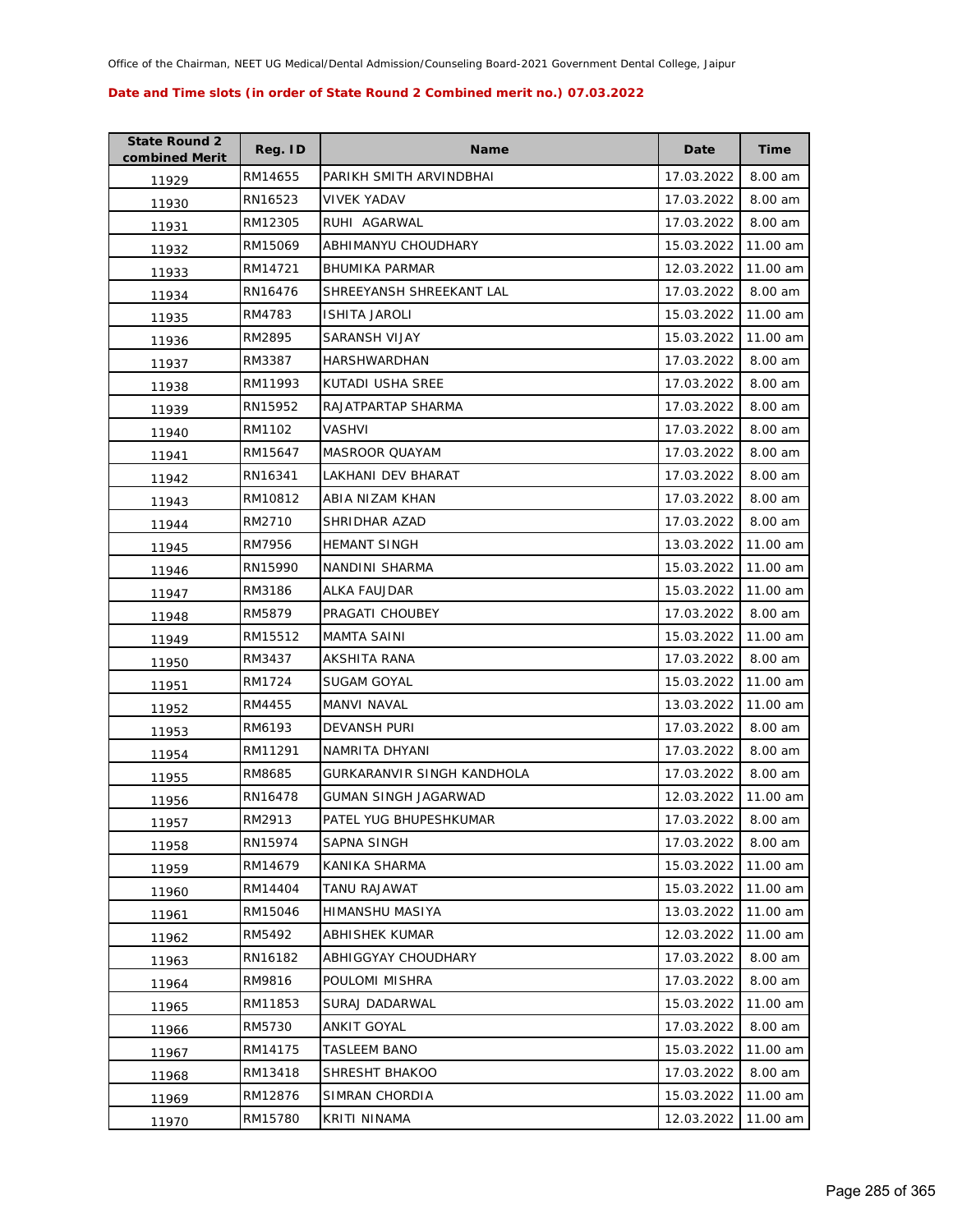| <b>State Round 2</b><br>combined Merit | Reg. ID | <b>Name</b>               | Date       | <b>Time</b> |
|----------------------------------------|---------|---------------------------|------------|-------------|
| 11971                                  | RM3084  | <b>EKLAVYA RATHORE</b>    | 15.03.2022 | 11.00 am    |
| 11972                                  | RM4765  | SARFARAZ KHAN             | 15.03.2022 | 11.00 am    |
| 11973                                  | RM10897 | PARESH DILIP GUJAR        | 17.03.2022 | 8.00 am     |
| 11974                                  | RM2351  | ARCHANA JAISWAL           | 17.03.2022 | 8.00 am     |
| 11975                                  | RM4076  | KSHITIZ DUKIYA            | 15.03.2022 | 11.00 am    |
| 11976                                  | RN15947 | <b>SHIVANGI SINGH</b>     | 15.03.2022 | 11.00 am    |
| 11977                                  | RM3579  | MITALI BHURARAM CHOUDHARY | 17.03.2022 | 8.00 am     |
| 11978                                  | RM6982  | <b>NIKITA GARG</b>        | 17.03.2022 | 8.00 am     |
| 11979                                  | RM14826 | SHAMBHAVI PRIYA           | 17.03.2022 | 8.00 am     |
| 11980                                  | RM5095  | ARUN SINGLA               | 17.03.2022 | 8.00 am     |
| 11981                                  | RN16510 | <b>BHAJAN LAL</b>         | 13.03.2022 | 11.00 am    |
| 11982                                  | RM9924  | VIKRANT                   | 17.03.2022 | 8.00 am     |
| 11983                                  | RM3336  | HARSHAL NATANI            | 15.03.2022 | 11.00 am    |
| 11984                                  | RM3200  | AKANKSHA SINGH            | 17.03.2022 | 8.00 am     |
| 11985                                  | RM8294  | SAHAJ DANG                | 15.03.2022 | 11.00 am    |
| 11986                                  | RM15321 | <b>NAVDEEP SAINI</b>      | 15.03.2022 | 11.00 am    |
| 11987                                  | RM2489  | SAAKSHI GARG              | 17.03.2022 | 8.00 am     |
| 11988                                  | RM4041  | SHREYA SUKHWAL            | 15.03.2022 | 11.00 am    |
| 11989                                  | RN16579 | RIYA NAHTA                | 17.03.2022 | 8.00 am     |
| 11990                                  | RM12520 | SHAIKH SABA YUNUS HABIB   | 17.03.2022 | 8.00 am     |
| 11991                                  | RM14058 | RIDHIMA SOLANKI           | 17.03.2022 | 8.00 am     |
| 11992                                  | RM7592  | VISHWAS NAWAL             | 13.03.2022 | 11.00 am    |
| 11993                                  | RM5743  | ARADHANA NANGLOT          | 12.03.2022 | 11.00 am    |
| 11994                                  | RN15859 | KUNAL DIXIT               | 17.03.2022 | 8.00 am     |
| 11995                                  | RM7549  | DINESH SARAN              | 15.03.2022 | 11.00 am    |
| 11996                                  | RM12248 | MOHAMMAD ARSALAN          | 15.03.2022 | 11.00 am    |
| 11997                                  | RM8883  | <b>POOJA</b>              | 15.03.2022 | 11.00 am    |
| 11998                                  | RM13083 | DEEPIKA MEENA             | 12.03.2022 | 11.00 am    |
| 11999                                  | RM14852 | <b>VAISHNAVI SINGH</b>    | 17.03.2022 | 8.00 am     |
| 12000                                  | RM7295  | JOSHI MILI VIMALKUMAR     | 17.03.2022 | 8.00 am     |
| 12001                                  | RM1779  | PIYUSH KUMAR              | 17.03.2022 | 8.00 am     |
| 12002                                  | RM1999  | <b>AYUSH KUMAR</b>        | 17.03.2022 | 8.00 am     |
| 12003                                  | RM3371  | DIVYANGI KUMAR            | 17.03.2022 | 8.00 am     |
| 12004                                  | RM3561  | APRA SINGH                | 17.03.2022 | 8.00 am     |
| 12005                                  | RM15111 | MIR ADNAN AJAZ            | 17.03.2022 | 8.00 am     |
| 12006                                  | RM14572 | AADITYA                   | 16.03.2022 | 8.00 am     |
| 12007                                  | RM14117 | ANSHIKA GOYAL             | 17.03.2022 | 8.00 am     |
| 12008                                  | RM3364  | ANKIT DNYANDEO KADAM      | 17.03.2022 | 8.00 am     |
| 12009                                  | RM5991  | DILPRIT SINGH BHATIA      | 17.03.2022 | 8.00 am     |
| 12010                                  | RM4475  | <b>GARGI SHAKYA</b>       | 13.03.2022 | 11.00 am    |
| 12011                                  | RN15973 | SHIKHAR JAISWAL           | 17.03.2022 | 8.00 am     |
| 12012                                  | RM13685 | ANISH MEENA               | 12.03.2022 | 11.00 am    |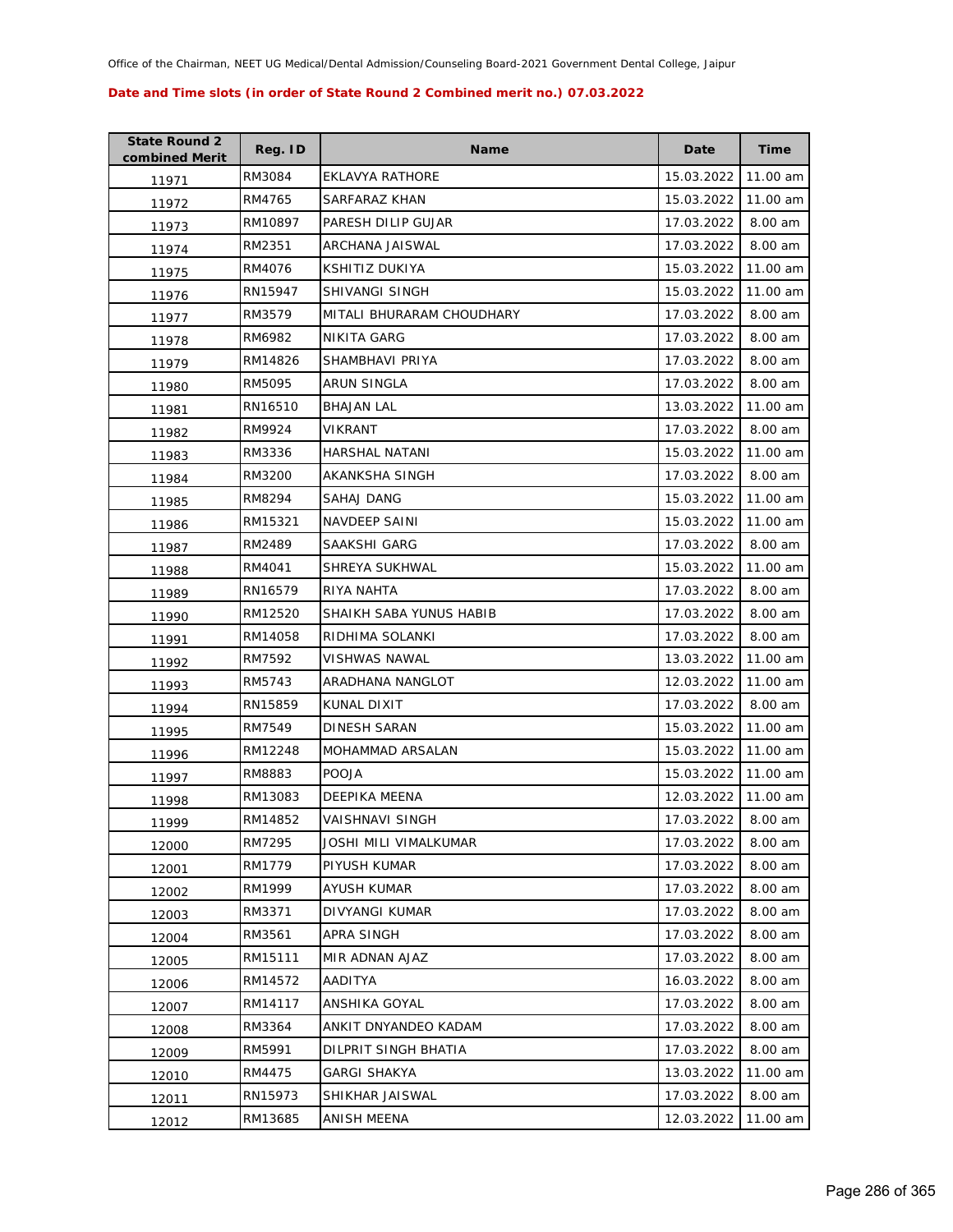| <b>State Round 2</b><br>combined Merit | Reg. ID | <b>Name</b>             | Date       | <b>Time</b> |
|----------------------------------------|---------|-------------------------|------------|-------------|
| 12013                                  | RM5628  | <b>BHARTI MEENA</b>     | 12.03.2022 | 11.00 am    |
| 12014                                  | RM7038  | ASHISH BENIWAL          | 13.03.2022 | 11.00 am    |
| 12015                                  | RM2084  | <b>HARSH PANCHOLI</b>   | 16.03.2022 | 8.00 am     |
| 12016                                  | RM7342  | NEHAL AGARWAL           | 16.03.2022 | 8.00 am     |
| 12017                                  | RM15180 | ASHWANI JELIYA          | 13.03.2022 | 11.00 am    |
| 12018                                  | RM9181  | PATEL MAHI MAHESHKUMAR  | 17.03.2022 | 8.00 am     |
| 12019                                  | RM12399 | <b>GUDIYA</b>           | 13.03.2022 | 11.00 am    |
| 12020                                  | RM9395  | SHEETAL CHOUDHARY       | 16.03.2022 | 8.00 am     |
| 12021                                  | RM14772 | MATRIKA                 | 17.03.2022 | 8.00 am     |
| 12022                                  | RM3708  | AAINA CHOUDHARY         | 16.03.2022 | 8.00 am     |
| 12023                                  | RM4743  | ASHISH KUMAR            | 16.03.2022 | 8.00 am     |
| 12024                                  | RM15585 | TASMIYA ANSARI          | 16.03.2022 | 8.00 am     |
| 12025                                  | RM13737 | <b>ABHAY SHARMA</b>     | 16.03.2022 | 8.00 am     |
| 12026                                  | RM9121  | UJJAWAL MARWAL          | 16.03.2022 | 8.00 am     |
| 12027                                  | RM13582 | ABHIGYAN SINGH          | 17.03.2022 | 8.00 am     |
| 12028                                  | RM15533 | SAKSHI SHIPRA           | 17.03.2022 | 8.00 am     |
| 12029                                  | RM13477 | SHOURYAN CHANDRAKAR     | 17.03.2022 | 8.00 am     |
| 12030                                  | RM1624  | DHANISTHA RATHORE       | 16.03.2022 | 8.00 am     |
| 12031                                  | RM12414 | NEETU CHOUDHARY         | 16.03.2022 | 8.00 am     |
| 12032                                  | RM1979  | GAIKWAD SIMRAN PRAKASH  | 17.03.2022 | 8.00 am     |
| 12033                                  | RM2719  | <b>MOKSH DALAL</b>      | 17.03.2022 | 8.00 am     |
| 12034                                  | RM14199 | UMANG SONI              | 16.03.2022 | 8.00 am     |
| 12035                                  | RN16586 | MUSKAN                  | 17.03.2022 | 8.00 am     |
| 12036                                  | RM3700  | ANUSHKA ARORA           | 16.03.2022 | 8.00 am     |
| 12037                                  | RM7204  | NISHA BABY              | 17.03.2022 | 8.00 am     |
| 12038                                  | RM13658 | ANUBHOOTI SHARMA        | 17.03.2022 | 8.00 am     |
| 12039                                  | RM8842  | OM PRAKASH              | 16.03.2022 | 8.00 am     |
| 12040                                  | RM15371 | SHOBHIT GOYAL           | 17.03.2022 | 8.00 am     |
| 12041                                  | RN16099 | ADITYA YADAV            | 17.03.2022 | 8.00 am     |
| 12042                                  | RM12480 | PALAK ARORA             | 16.03.2022 | 8.00 am     |
| 12043                                  | RM6031  | YUG KUMARIL AMRAVAT     | 17.03.2022 | 8.00 am     |
| 12044                                  | RM11799 | AJAY KUMAR              | 17.03.2022 | 8.00 am     |
| 12045                                  | RM3902  | ROHIT KUMAR             | 16.03.2022 | 8.00 am     |
| 12046                                  | RM4892  | SHIVAM SHARMA           | 16.03.2022 | 8.00 am     |
| 12047                                  | RM4430  | ARSHPRIT KAUR SAINI     | 17.03.2022 | 8.00 am     |
| 12048                                  | RM2917  | PATEL JAHNVI ANANTKUMAR | 17.03.2022 | 8.00 am     |
| 12049                                  | RM5813  | MOHIT KUMAR MUNDOTIYA   | 13.03.2022 | 11.00 am    |
| 12050                                  | RM14109 | MEENAL AHUJA            | 16.03.2022 | 8.00 am     |
| 12051                                  | RN16197 | <b>SUJIT JHA</b>        | 17.03.2022 | 8.00 am     |
| 12052                                  | RM10886 | PRERNA                  | 17.03.2022 | 8.00 am     |
| 12053                                  | RM12386 | NITIKA SODA             | 13.03.2022 | 11.00 am    |
| 12054                                  | RM7650  | ROHIT JIRAWLA           | 16.03.2022 | 8.00 am     |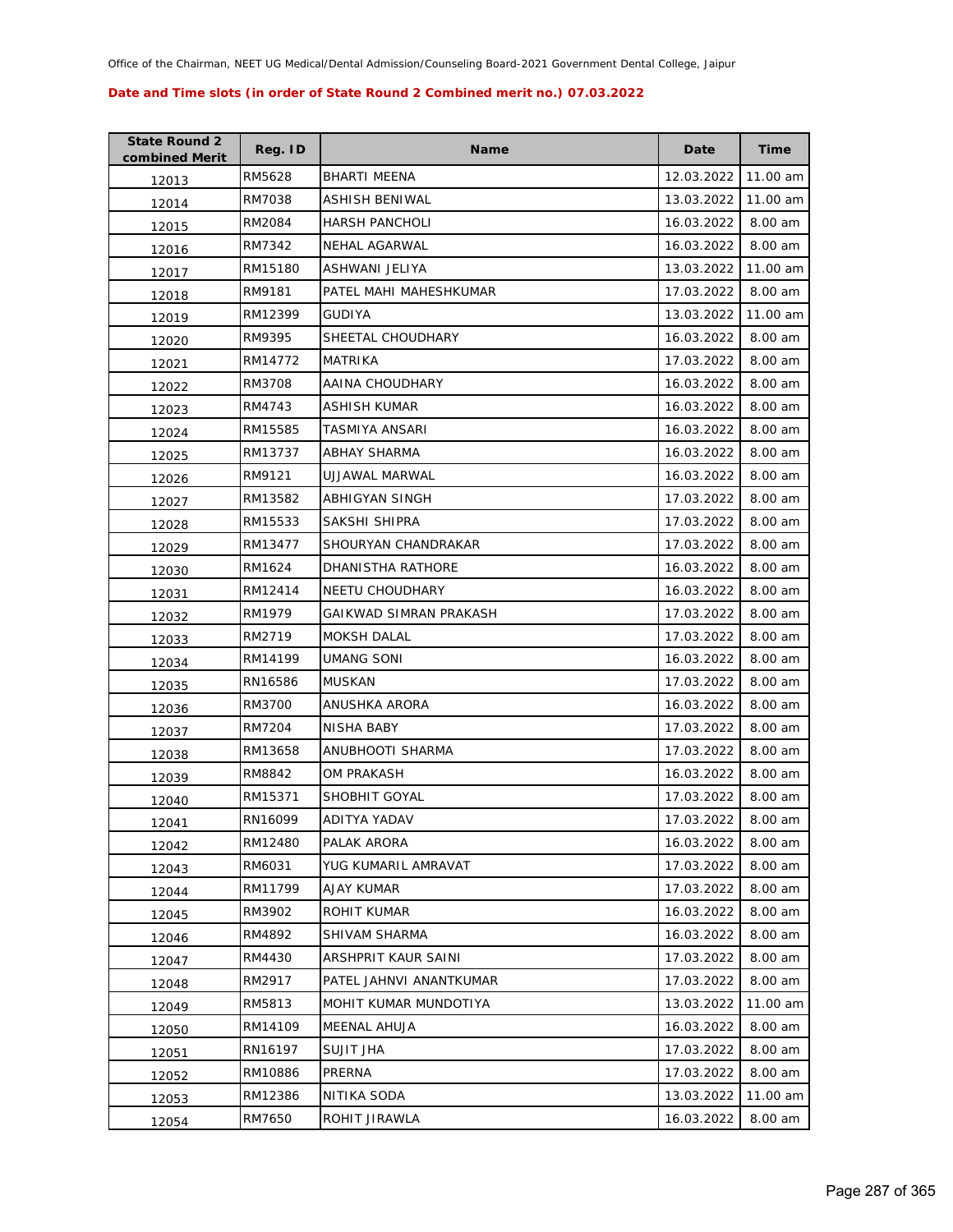| <b>State Round 2</b><br>combined Merit | Reg. ID | <b>Name</b>                   | Date       | Time     |
|----------------------------------------|---------|-------------------------------|------------|----------|
| 12055                                  | RM15655 | VISHVESH SHARMA               | 16.03.2022 | 8.00 am  |
| 12056                                  | RM2714  | SRIYANSHI RANJAN              | 17.03.2022 | 8.00 am  |
| 12057                                  | RM13150 | PRATEEK SHARMA                | 16.03.2022 | 8.00 am  |
| 12058                                  | RM15630 | <b>KRISH PATEL</b>            | 17.03.2022 | 8.00 am  |
| 12059                                  | RM9901  | <b>APOORVA</b>                | 16.03.2022 | 8.00 am  |
| 12060                                  | RM7369  | UDIT KASLIWAL                 | 16.03.2022 | 8.00 am  |
| 12061                                  | RM11726 | GARVIT MISHRA                 | 16.03.2022 | 8.00 am  |
| 12062                                  | RM10288 | VATS MAHENDRAKUMAR DUDHATRA   | 17.03.2022 | 8.00 am  |
| 12063                                  | RM2598  | SHREYA CHINNADURAI            | 17.03.2022 | 8.00 am  |
| 12064                                  | RM15737 | TUSHAR YADAV                  | 17.03.2022 | 8.00 am  |
| 12065                                  | RM15570 | SHELLY DAHIYA                 | 16.03.2022 | 8.00 am  |
| 12066                                  | RM12767 | NANDANI KUMARI                | 17.03.2022 | 8.00 am  |
| 12067                                  | RM12168 | SHREYA RANI KOMAL LATA MEENA  | 12.03.2022 | 11.00 am |
| 12068                                  | RM3930  | NIMBALKAR SAAKSHI CHANDRAKANT | 17.03.2022 | 8.00 am  |
| 12069                                  | RM3986  | SARA ALI                      | 17.03.2022 | 8.00 am  |
| 12070                                  | RM5314  | VIKRAM MINA                   | 12.03.2022 | 11.00 am |
| 12071                                  | RM5647  | <b>MOHAMED ZAYAN</b>          | 17.03.2022 | 8.00 am  |
| 12072                                  | RN16517 | SHRISHTI SINGH                | 17.03.2022 | 8.00 am  |
| 12073                                  | RM5298  | RACHNA GURJAR                 | 12.03.2022 | 11.00 am |
| 12074                                  | RM13340 | <b>HARSH PARMAR</b>           | 17.03.2022 | 8.00 am  |
| 12075                                  | RM15156 | PALAK AGRAWAL                 | 16.03.2022 | 8.00 am  |
| 12076                                  | RM5053  | SHRUTI AGARWAL                | 17.03.2022 | 8.00 am  |
| 12077                                  | RM4128  | GUL BINDRA                    | 16.03.2022 | 8.00 am  |
| 12078                                  | RM1074  | KARNAVAT MOHIT SURESHKUMAR    | 17.03.2022 | 8.00 am  |
| 12079                                  | RN16308 | UTTAM CHOUDHARY               | 16.03.2022 | 8.00 am  |
| 12080                                  | RM9638  | SHIVA JAMDAGNI                | 17.03.2022 | 8.00 am  |
| 12081                                  | RM4711  | ANURAG                        | 17.03.2022 | 8.00 am  |
| 12082                                  | RM8519  | KELA RACHIT KAMLESHBHAI       | 17.03.2022 | 8.00 am  |
| 12083                                  | RM12120 | ANUSHKA AGRAWAL               | 17.03.2022 | 8.00 am  |
| 12084                                  | RM10035 | ISHIKA KUMAR                  | 17.03.2022 | 8.00 am  |
| 12085                                  | RN16062 | ASHI DUBEY                    | 17.03.2022 | 8.00 am  |
| 12086                                  | RM3290  | <b>ASHITA GOEL</b>            | 16.03.2022 | 8.00 am  |
| 12087                                  | RM3391  | SAUMYA BHATT                  | 16.03.2022 | 8.00 am  |
| 12088                                  | RM10073 | RAMESH CHOWDHARY              | 16.03.2022 | 8.00 am  |
| 12089                                  | RM9867  | <b>BHUMIKA UNTWAL</b>         | 13.03.2022 | 11.00 am |
| 12090                                  | RM10516 | <b>MAHI KHEMANI</b>           | 17.03.2022 | 8.00 am  |
| 12091                                  | RM15561 | ARVIND KUMAR VERMA            | 13.03.2022 | 11.00 am |
| 12092                                  | RM11102 | RAHUL                         | 12.03.2022 | 11.00 am |
| 12093                                  | RM15743 | TANISHKA DABAS                | 17.03.2022 | 8.00 am  |
| 12094                                  | RM13961 | AGAMPREET KAUR                | 17.03.2022 | 8.00 am  |
| 12095                                  | RM1692  | SMRITI OTTUR                  | 17.03.2022 | 8.00 am  |
| 12096                                  | RM6253  | <b>SAIF AADIL</b>             | 16.03.2022 | 8.00 am  |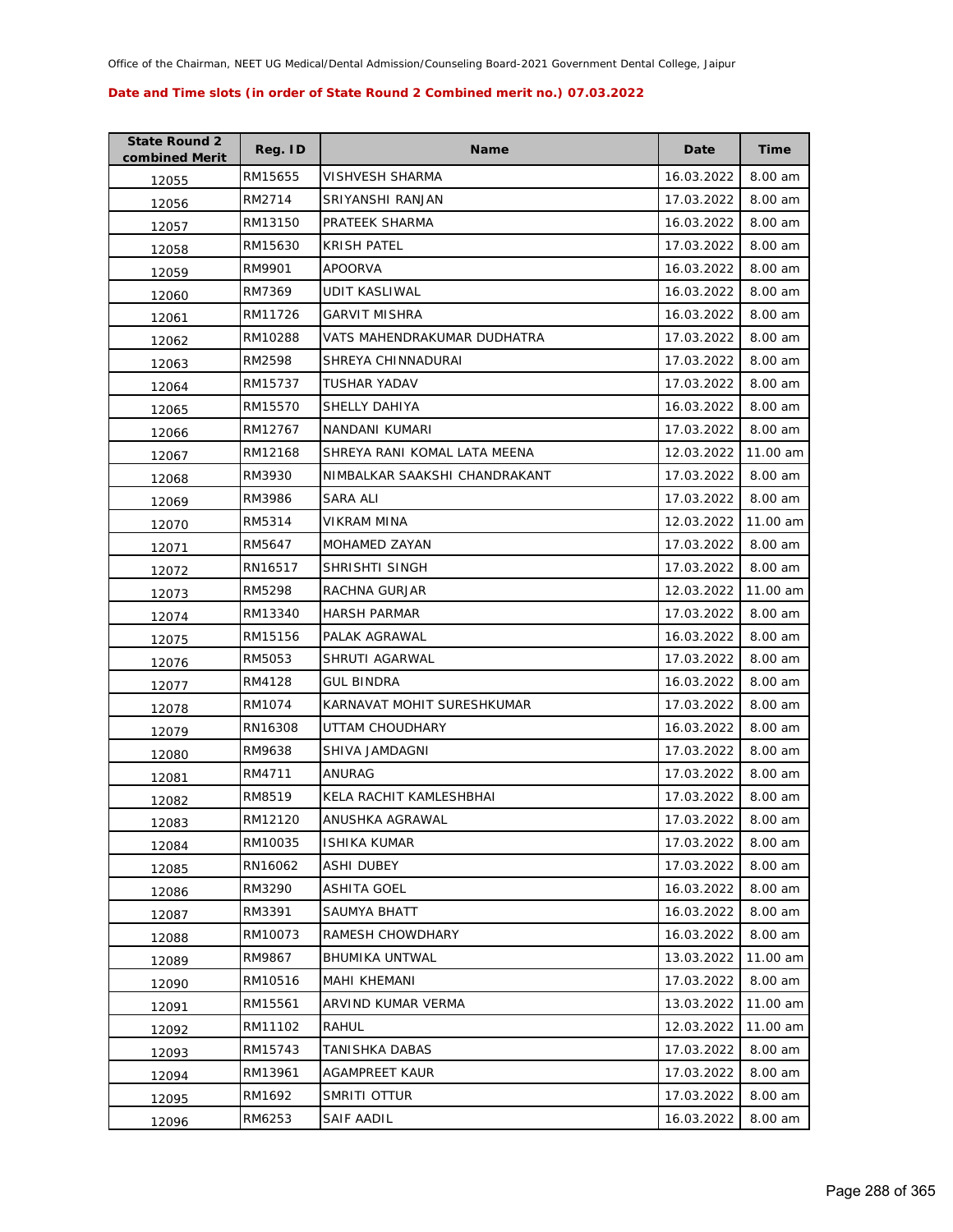| <b>State Round 2</b><br>combined Merit | Reg. ID | <b>Name</b>                     | Date       | <b>Time</b> |
|----------------------------------------|---------|---------------------------------|------------|-------------|
| 12097                                  | RM8821  | <b>MONISHREE RAY</b>            | 17.03.2022 | 8.00 am     |
| 12098                                  | RN16276 | DEVWRAT SINGH                   | 17.03.2022 | 8.00 am     |
| 12099                                  | RM14183 | KUNWAR YASHVENDRA               | 17.03.2022 | 8.00 am     |
| 12100                                  | RM14601 | HITIKA MUTREJA                  | 17.03.2022 | 8.00 am     |
| 12101                                  | RM12772 | AMISHA BHANDARA                 | 17.03.2022 | 8.00 am     |
| 12102                                  | RM2769  | SHIVANJALI SINHA                | 17.03.2022 | 8.00 am     |
| 12103                                  | RM5398  | URVI MEHTA                      | 17.03.2022 | 8.00 am     |
| 12104                                  | RM15092 | NIKHIL KUMAR MUKESH KUMAR NAGDA | 16.03.2022 | 8.00 am     |
| 12105                                  | RM8537  | JAY MADNAWAT                    | 16.03.2022 | 8.00 am     |
| 12106                                  | RM15201 | AARUSHI GAHLOT                  | 17.03.2022 | 8.00 am     |
| 12107                                  | RN16160 | SHILPI RAJ                      | 17.03.2022 | 8.00 am     |
| 12108                                  | RM4876  | NIDHI NARESH MISHRA             | 17.03.2022 | 8.00 am     |
| 12109                                  | RM11089 | DARSHIT GUPTA                   | 16.03.2022 | 8.00 am     |
| 12110                                  | RM9771  | GOKANI DEEP                     | 17.03.2022 | 8.00 am     |
| 12111                                  | RM9095  | <b>DISHA SINGH DEG</b>          | 16.03.2022 | 8.00 am     |
| 12112                                  | RN15930 | <b>NAINA PANDA</b>              | 17.03.2022 | 8.00 am     |
| 12113                                  | RM1810  | <b>HARSHIKA THIRANI</b>         | 16.03.2022 | 8.00 am     |
| 12114                                  | RM15777 | AMIT KUMAR AMAR                 | 17.03.2022 | 8.00 am     |
| 12115                                  | RM2004  | KHUSHI SHARMA                   | 17.03.2022 | 8.00 am     |
| 12116                                  | RM12079 | AARTI MEENA                     | 12.03.2022 | 11.00 am    |
| 12117                                  | RM1329  | ANUSHKA SINGH                   | 13.03.2022 | 11.00 am    |
| 12118                                  | RM11487 | <b>XAINA HASNEE</b>             | 17.03.2022 | 8.00 am     |
| 12119                                  | RM2863  | SANJAY MEENA                    | 12.03.2022 | 11.00 am    |
| 12120                                  | RM11107 | MADHUSUDAN                      | 16.03.2022 | 8.00 am     |
| 12121                                  | RM3747  | HARDIK KUMAR SINGAL             | 17.03.2022 | 8.00 am     |
| 12122                                  | RM11827 | <b>BHAVEY GARG</b>              | 17.03.2022 | 8.00 am     |
| 12123                                  | RM6124  | SIDDHARTH BHATI                 | 16.03.2022 | 8.00 am     |
| 12124                                  | RM10554 | MANISH YADAV                    | 16.03.2022 | 8.00 am     |
| 12125                                  | RM4560  | VANSHIKA MISHRA                 | 17.03.2022 | 8.00 am     |
| 12126                                  | RM9164  | LUCKY SHARMA                    | 16.03.2022 | 8.00 am     |
| 12127                                  | RM3934  | LONE TABING                     | 17.03.2022 | 8.00 am     |
| 12128                                  | RM13336 | AALIYA QURESHI                  | 16.03.2022 | 8.00 am     |
| 12129                                  | RM8473  | OISHANI PAL                     | 17.03.2022 | 8.00 am     |
| 12130                                  | RM4992  | PUSHKAR KUMAR                   | 17.03.2022 | 8.00 am     |
| 12131                                  | RM7964  | SHREYA RAJ                      | 17.03.2022 | 8.00 am     |
| 12132                                  | RM6799  | AASTHA SHREE SHAKYWAR           | 13.03.2022 | 11.00 am    |
| 12133                                  | RM13125 | AYUSH UPADHYAY                  | 16.03.2022 | 8.00 am     |
| 12134                                  | RM1551  | PATEL DHARMARAJ ROHITKUMAR      | 17.03.2022 | 8.00 am     |
| 12135                                  | RM11912 | PRITHA KHANDAL                  | 16.03.2022 | 8.00 am     |
| 12136                                  | RM1180  | SHIVANSHI NAIN                  | 16.03.2022 | 8.00 am     |
| 12137                                  | RM15491 | <b>RUBEY</b>                    | 17.03.2022 | 8.00 am     |
| 12138                                  | RM15188 | MOHIT KUMAR PARMAR              | 12.03.2022 | 11.00 am    |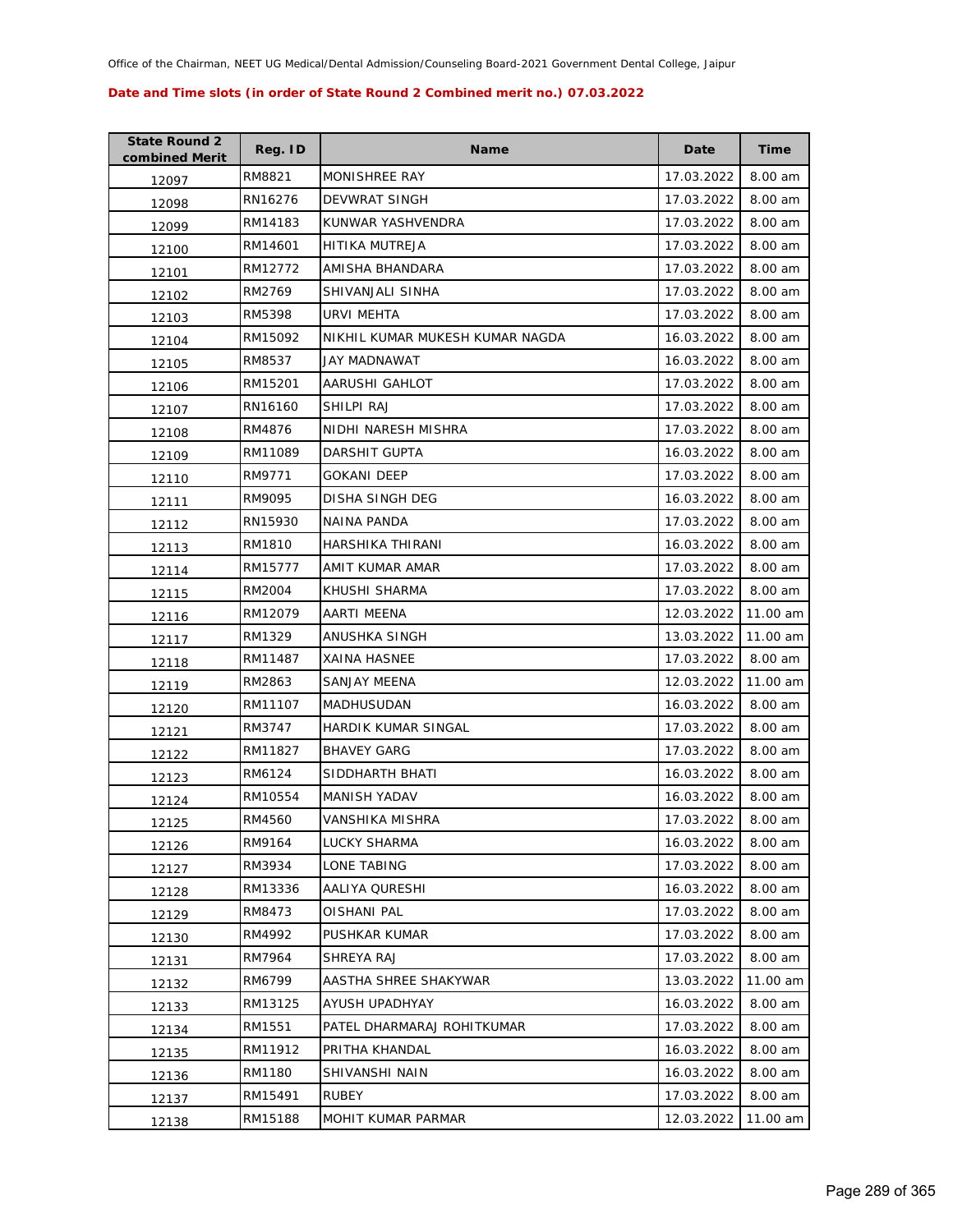| <b>State Round 2</b><br>combined Merit | Reg. ID | <b>Name</b>                 | Date       | Time     |
|----------------------------------------|---------|-----------------------------|------------|----------|
| 12139                                  | RM9435  | GAZAL KHANAM                | 16.03.2022 | 8.00 am  |
| 12140                                  | RM14610 | OJASWI BABERWAL             | 16.03.2022 | 8.00 am  |
| 12141                                  | RN16288 | MEHRAJ SINGH SIDHU          | 17.03.2022 | 8.00 am  |
| 12142                                  | RN16003 | BHAVESH VASHISHTHA          | 16.03.2022 | 8.00 am  |
| 12143                                  | RN16456 | NIKITA MALIK                | 17.03.2022 | 8.00 am  |
| 12144                                  | RM7555  | DIYA PANDYA                 | 16.03.2022 | 8.00 am  |
| 12145                                  | RM9625  | SATYA                       | 17.03.2022 | 8.00 am  |
| 12146                                  | RM14087 | VANSHIKA BHATNAGAR          | 16.03.2022 | 8.00 am  |
| 12147                                  | RM13136 | RUMANE NOORJAHAN FARUK      | 17.03.2022 | 8.00 am  |
| 12148                                  | RM8523  | CHITRAKSHI TANWAR           | 13.03.2022 | 11.00 am |
| 12149                                  | RM3510  | VANSHIKA SRIVASTAVA         | 16.03.2022 | 8.00 am  |
| 12150                                  | RM14794 | ANSHUL MITAL                | 16.03.2022 | 8.00 am  |
| 12151                                  | RM3732  | VADHER VANSHIKA JAYENDRA    | 17.03.2022 | 8.00 am  |
| 12152                                  | RM4404  | GARGI GAUTAM                | 16.03.2022 | 8.00 am  |
| 12153                                  | RM8724  | PATEL DRASHTI KETANKUMAR    | 17.03.2022 | 8.00 am  |
| 12154                                  | RM7988  | ABHAYA VAJPAYEE             | 17.03.2022 | 8.00 am  |
| 12155                                  | RM3537  | AKSHAT KUSHWAHA             | 17.03.2022 | 8.00 am  |
| 12156                                  | RM14334 | <b>ISHA</b>                 | 17.03.2022 | 8.00 am  |
| 12157                                  | RM2770  | PRAGYA                      | 17.03.2022 | 8.00 am  |
| 12158                                  | RM4398  | SIDDHARTH AGRAWAL           | 16.03.2022 | 8.00 am  |
| 12159                                  | RM10356 | LATIKA MEENA                | 12.03.2022 | 11.00 am |
| 12160                                  | RM1379  | VINANTI SOHANVI             | 17.03.2022 | 8.00 am  |
| 12161                                  | RM15067 | AMAN SINGH                  | 16.03.2022 | 8.00 am  |
| 12162                                  | RM10748 | SWATI PANWAR                | 13.03.2022 | 11.00 am |
| 12163                                  | RM8171  | THORI KISHANKUMAR MOHANBHAI | 13.03.2022 | 11.00 am |
| 12164                                  | RM4127  | AROOSHI GOYAL               | 17.03.2022 | 8.00 am  |
| 12165                                  | RM4152  | KHUSHI MITTAL               | 16.03.2022 | 8.00 am  |
| 12166                                  | RM13716 | TEENA SONI                  | 16.03.2022 | 8.00 am  |
| 12167                                  | RN15926 | SIDDHANT GUPTA              | 17.03.2022 | 8.00 am  |
| 12168                                  | RM3189  | <b>APURVA</b>               | 16.03.2022 | 8.00 am  |
| 12169                                  | RM3008  | SWETA SHUKLA                | 16.03.2022 | 8.00 am  |
| 12170                                  | RM14848 | <b>JUGAL KALAL</b>          | 16.03.2022 | 8.00 am  |
| 12171                                  | RM2915  | KANISHKA YADAV              | 17.03.2022 | 8.00 am  |
| 12172                                  | RM3301  | TUSHAR SHARMA               | 17.03.2022 | 8.00 am  |
| 12173                                  | RM6589  | DEEPIKA GODARA              | 16.03.2022 | 8.00 am  |
| 12174                                  | RM14628 | SEEMA KUMARI ROAT           | 12.03.2022 | 11.00 am |
| 12175                                  | RM10579 | RASHIKA MAHAWAR             | 13.03.2022 | 11.00 am |
| 12176                                  | RN16568 | <b>ZUFISHA HASHMI</b>       | 16.03.2022 | 8.00 am  |
| 12177                                  | RN16054 | SANYAM SINGHAL              | 17.03.2022 | 8.00 am  |
| 12178                                  | RM1970  | PARUL CHAWDA                | 12.03.2022 | 11.00 am |
| 12179                                  | RM10959 | ANJALI PATEL                | 16.03.2022 | 8.00 am  |
| 12180                                  | RM13762 | PRIYANKA DAMOR              | 12.03.2022 | 11.00 am |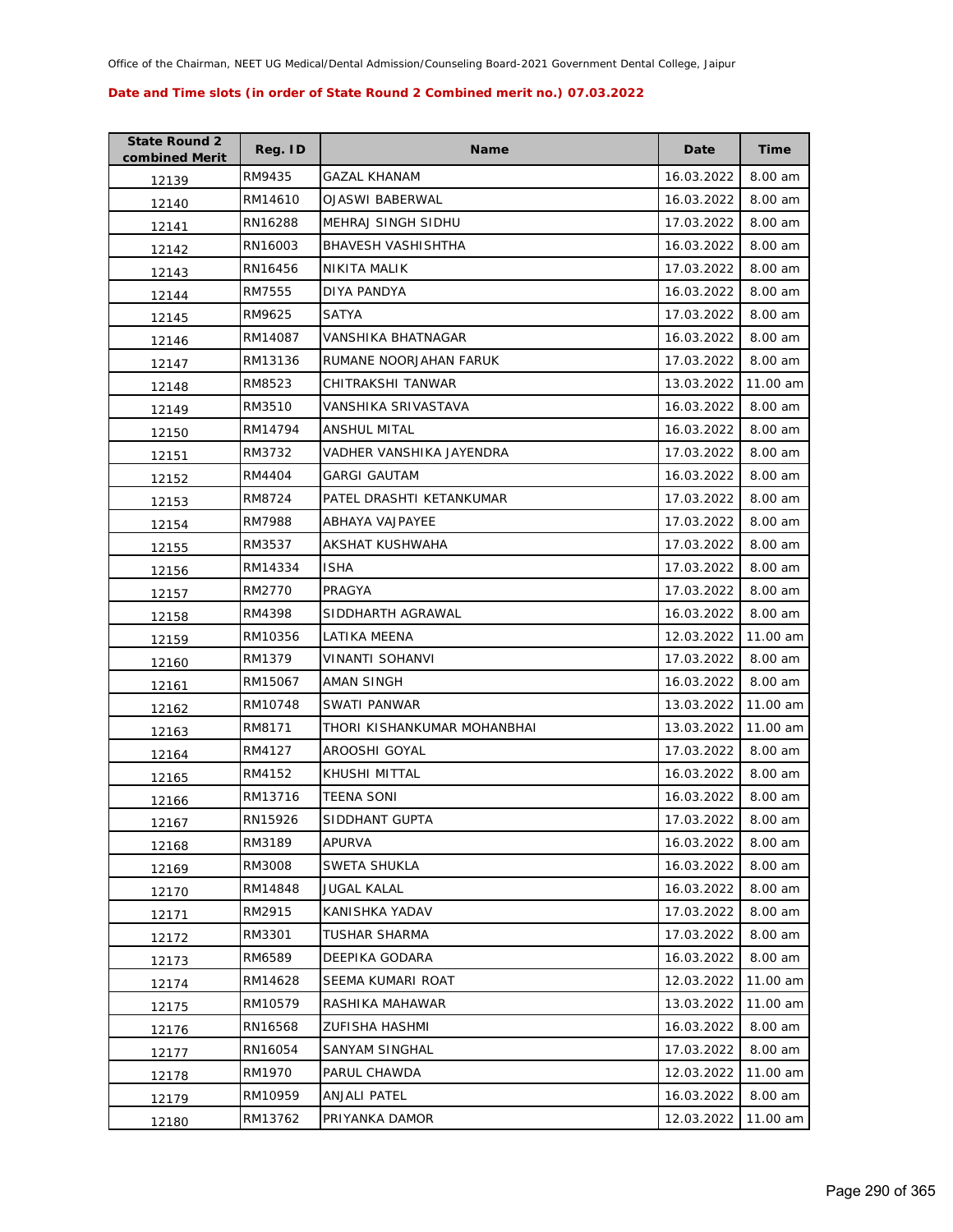| <b>State Round 2</b><br>combined Merit | Reg. ID | <b>Name</b>                | Date       | <b>Time</b> |
|----------------------------------------|---------|----------------------------|------------|-------------|
| 12181                                  | RN16265 | MADHWENDRA SINGH           | 16.03.2022 | 8.00 am     |
| 12182                                  | RM4582  | ASMI GARG                  | 17.03.2022 | 8.00 am     |
| 12183                                  | RM1651  | ISHIKA JAIN                | 16.03.2022 | 8.00 am     |
| 12184                                  | RM11718 | HITESH KUMAR               | 13.03.2022 | 11.00 am    |
| 12185                                  | RM1640  | PALAK JAIN                 | 16.03.2022 | 8.00 am     |
| 12186                                  | RM10913 | ARYAN POONIA               | 16.03.2022 | 8.00 am     |
| 12187                                  | RM14284 | SAGAR SHARMA               | 17.03.2022 | 8.00 am     |
| 12188                                  | RM15389 | CHETANA KOLATHUR           | 17.03.2022 | 8.00 am     |
| 12189                                  | RM3420  | PARVISH CHETTRI            | 17.03.2022 | 8.00 am     |
| 12190                                  | RM1961  | HARSHIT BAGOTIA            | 17.03.2022 | 8.00 am     |
| 12191                                  | RN16246 | SALONI BHAGAT              | 17.03.2022 | 8.00 am     |
| 12192                                  | RM5635  | KAMAL NAGAR                | 16.03.2022 | 8.00 am     |
| 12193                                  | RM15760 | SHIVKESH GURJAR            | 12.03.2022 | 11.00 am    |
| 12194                                  | RM10272 | MITANKSHA SAINI            | 16.03.2022 | 8.00 am     |
| 12195                                  | RN16055 | SOUMI CHARAN               | 17.03.2022 | 8.00 am     |
| 12196                                  | RM13092 | <b>ARCHIT DADHICH</b>      | 16.03.2022 | 8.00 am     |
| 12197                                  | RN16511 | <b>LINKON PANDA</b>        | 17.03.2022 | 8.00 am     |
| 12198                                  | RM6026  | VICKY KUMAR BINJRAWAT      | 13.03.2022 | 11.00 am    |
| 12199                                  | RM9597  | SHUBHANGI KASHYAP          | 17.03.2022 | 8.00 am     |
| 12200                                  | RM15154 | RITU SHARMA                | 17.03.2022 | 8.00 am     |
| 12201                                  | RM1449  | RASHI SINGH                | 17.03.2022 | 8.00 am     |
| 12202                                  | RM10313 | DHEERAJ KUMAR SHARMA       | 16.03.2022 | 8.00 am     |
| 12203                                  | RM15166 | DEEPESH MATHUR             | 16.03.2022 | 8.00 am     |
| 12204                                  | RM14987 | VIJETA SINGH               | 12.03.2022 | 11.00 am    |
| 12205                                  | RM1416  | SURENDRA CHOUDHARY         | 16.03.2022 | 8.00 am     |
| 12206                                  | RM14200 | AMAN KUMAR CHOWDHARY       | 17.03.2022 | 8.00 am     |
| 12207                                  | RN16483 | PREETI GARG                | 17.03.2022 | $8.00$ am   |
| 12208                                  | RM1752  | KHUSHI GARG                | 16.03.2022 | 8.00 am     |
| 12209                                  | RM13237 | <b>DEVENDRA</b>            | 16.03.2022 | 8.00 am     |
| 12210                                  | RM8628  | NISHA                      | 12.03.2022 | 11.00 am    |
| 12211                                  | RM14805 | SPARSH SAHU                | 16.03.2022 | 8.00 am     |
| 12212                                  | RM2633  | SIMARJOT KAUR              | 17.03.2022 | 8.00 am     |
| 12213                                  | RM11529 | LAKSHITA CHARAN            | 16.03.2022 | 8.00 am     |
| 12214                                  | RM15732 | SIMRAN SACHDEVA            | 17.03.2022 | 8.00 am     |
| 12215                                  | RM1338  | HARSHITA DAABI             | 13.03.2022 | 11.00 am    |
| 12216                                  | RM5983  | <b>ISHIKA AGAL</b>         | 16.03.2022 | 8.00 am     |
| 12217                                  | RM6171  | SHUBHAM SINGH SHEKHAWAT    | 16.03.2022 | 8.00 am     |
| 12218                                  | RM7452  | YASH CHATURVEDI            | 16.03.2022 | 8.00 am     |
| 12219                                  | RM11821 | JAYESH SISODIYA            | 17.03.2022 | 8.00 am     |
| 12220                                  | RM4838  | DHARMANSHU SATYAVNA        | 13.03.2022 | 11.00 am    |
| 12221                                  | RM15177 | VISHAL ASIWAL              | 13.03.2022 | 11.00 am    |
| 12222                                  | RN16040 | PATEL MEETKUMAR MAHESHBHAI | 17.03.2022 | 8.00 am     |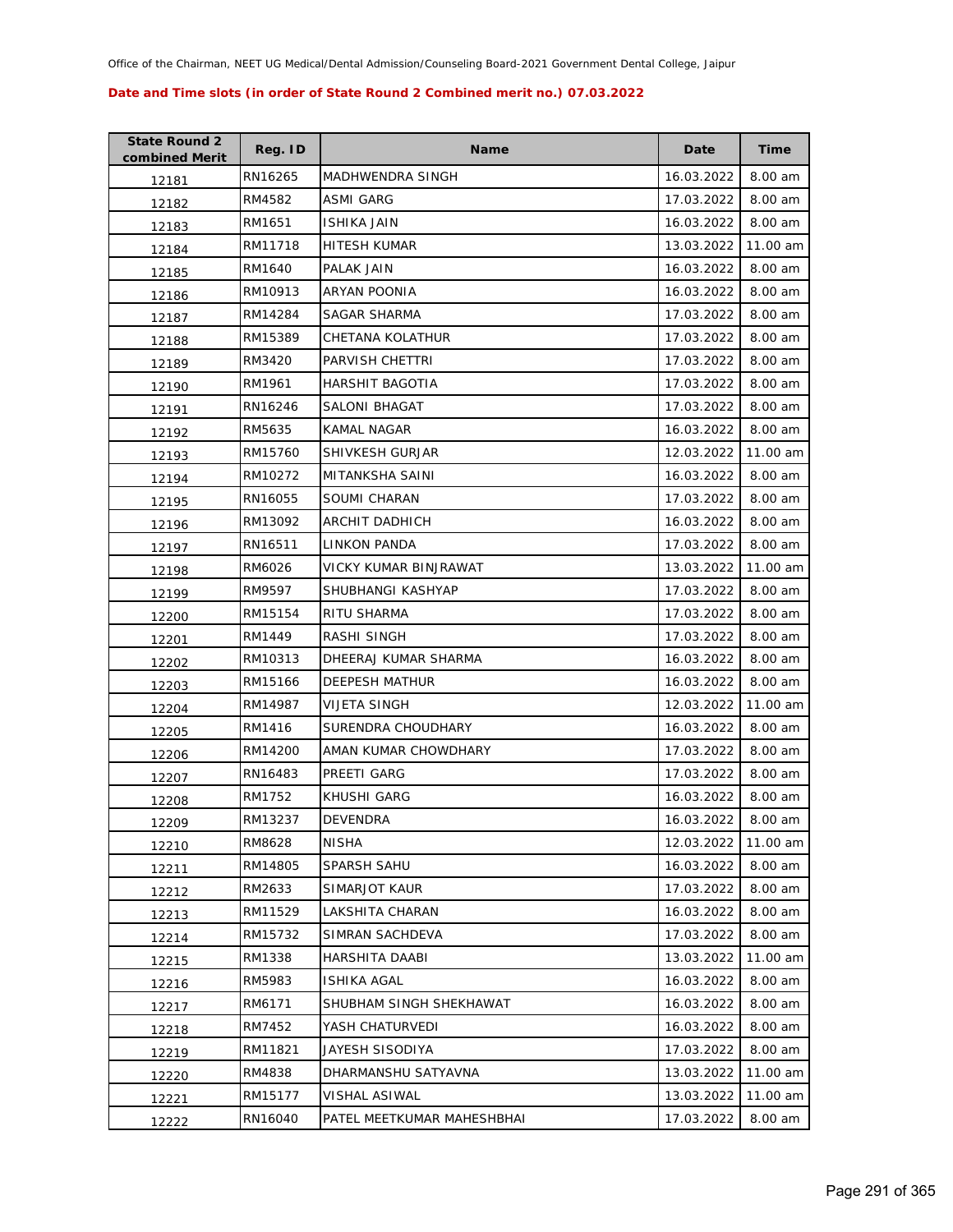| <b>State Round 2</b><br>combined Merit | Reg. ID | <b>Name</b>                   | Date       | <b>Time</b> |
|----------------------------------------|---------|-------------------------------|------------|-------------|
| 12223                                  | RM2511  | MAHIPAL DEWASI                | 12.03.2022 | 11.00 am    |
| 12224                                  | RM11762 | PUNYAMRIT MANHAS              | 16.03.2022 | 8.00 am     |
| 12225                                  | RM14799 | PANKAJ JOSH                   | 13.03.2022 | 11.00 am    |
| 12226                                  | RM9949  | RIYA KUMARI                   | 17.03.2022 | 8.00 am     |
| 12227                                  | RM15074 | MAHESHWARI KAPIL ARJUNBHAI    | 17.03.2022 | 8.00 am     |
| 12228                                  | RM1801  | KOMAL KUMARI MEENA            | 17.03.2022 | 8.00 am     |
| 12229                                  | RM15335 | AYUSH DAS                     | 17.03.2022 | 8.00 am     |
| 12230                                  | RM3439  | CHAUDHARY HARSHAL ARAVINDBHAI | 17.03.2022 | 8.00 am     |
| 12231                                  | RN16206 | DESAI KRISHNA JAGDISHBHAI     | 17.03.2022 | 8.00 am     |
| 12232                                  | RM2443  | SHREYA                        | 17.03.2022 | 8.00 am     |
| 12233                                  | RM9874  | SOURABH AGARWAL               | 16.03.2022 | 8.00 am     |
| 12234                                  | RM9764  | MITHIL PAREEK                 | 16.03.2022 | 8.00 am     |
| 12235                                  | RM15621 | <b>ISHIKA GAUR</b>            | 16.03.2022 | 8.00 am     |
| 12236                                  | RM11517 | <b>HONEY AGARWAL</b>          | 16.03.2022 | 8.00 am     |
| 12237                                  | RM12778 | NAZMEEN MANSOORI              | 16.03.2022 | 8.00 am     |
| 12238                                  | RM11119 | KRITIKA SIMALIYA              | 16.03.2022 | 8.00 am     |
| 12239                                  | RM11272 | KHUSHI AGRAWAL                | 16.03.2022 | 8.00 am     |
| 12240                                  | RM15339 | KHUSHKARAN SINGH              | 16.03.2022 | 8.00 am     |
| 12241                                  | RM13838 | SONAL SINGH                   | 16.03.2022 | 8.00 am     |
| 12242                                  | RM8857  | KAJAL                         | 17.03.2022 | 8.00 am     |
| 12243                                  | RM10845 | ANANNYA BADOLA                | 17.03.2022 | 8.00 am     |
| 12244                                  | RM10630 | HITESH CHAUHAN                | 17.03.2022 | 8.00 am     |
| 12245                                  | RM4730  | APOORVA VIJAYVARGIYA          | 16.03.2022 | 8.00 am     |
| 12246                                  | RM1083  | SHAH KRISA SNEHAL             | 17.03.2022 | 8.00 am     |
| 12247                                  | RM3659  | SUHANI GOYAL                  | 17.03.2022 | 8.00 am     |
| 12248                                  | RM14786 | ANAMIKA GROVER                | 16.03.2022 | 8.00 am     |
| 12249                                  | RM14635 | MECWAN ANOSH PARESHKUMAR      | 17.03.2022 | 8.00 am     |
| 12250                                  | RM5154  | DIXITA LOHAR                  | 16.03.2022 | 8.00 am     |
| 12251                                  | RM2365  | PARAM KACHELA                 | 17.03.2022 | 8.00 am     |
| 12252                                  | RM3664  | YASHASVI                      | 16.03.2022 | 8.00 am     |
| 12253                                  | RM14082 | VRINDA SINGH                  | 17.03.2022 | 8.00 am     |
| 12254                                  | RM14614 | VARSHA GODHWANI               | 16.03.2022 | 8.00 am     |
| 12255                                  | RN16580 | SHRUTI SHUKLA                 | 17.03.2022 | 8.00 am     |
| 12256                                  | RM8410  | <b>ABHISHEK SHARMA</b>        | 16.03.2022 | 8.00 am     |
| 12257                                  | RM11130 | LAKSHYA PAMNANI               | 17.03.2022 | 8.00 am     |
| 12258                                  | RM1940  | NIVEDITA GUPTA                | 16.03.2022 | 8.00 am     |
| 12259                                  | RM1171  | <b>DEVVRAT SINGH</b>          | 16.03.2022 | 8.00 am     |
| 12260                                  | RM13314 | VISHAL GURJAR                 | 12.03.2022 | 11.00 am    |
| 12261                                  | RM5307  | TAMNNA NAYAK                  | 17.03.2022 | 8.00 am     |
| 12262                                  | RM5727  | NIRAJ KUMAR                   | 17.03.2022 | 8.00 am     |
| 12263                                  | RN16024 | KHUSHBOO SINGH                | 16.03.2022 | 8.00 am     |
| 12264                                  | RM6022  | AYUSHI BHARDWAJ               | 16.03.2022 | 8.00 am     |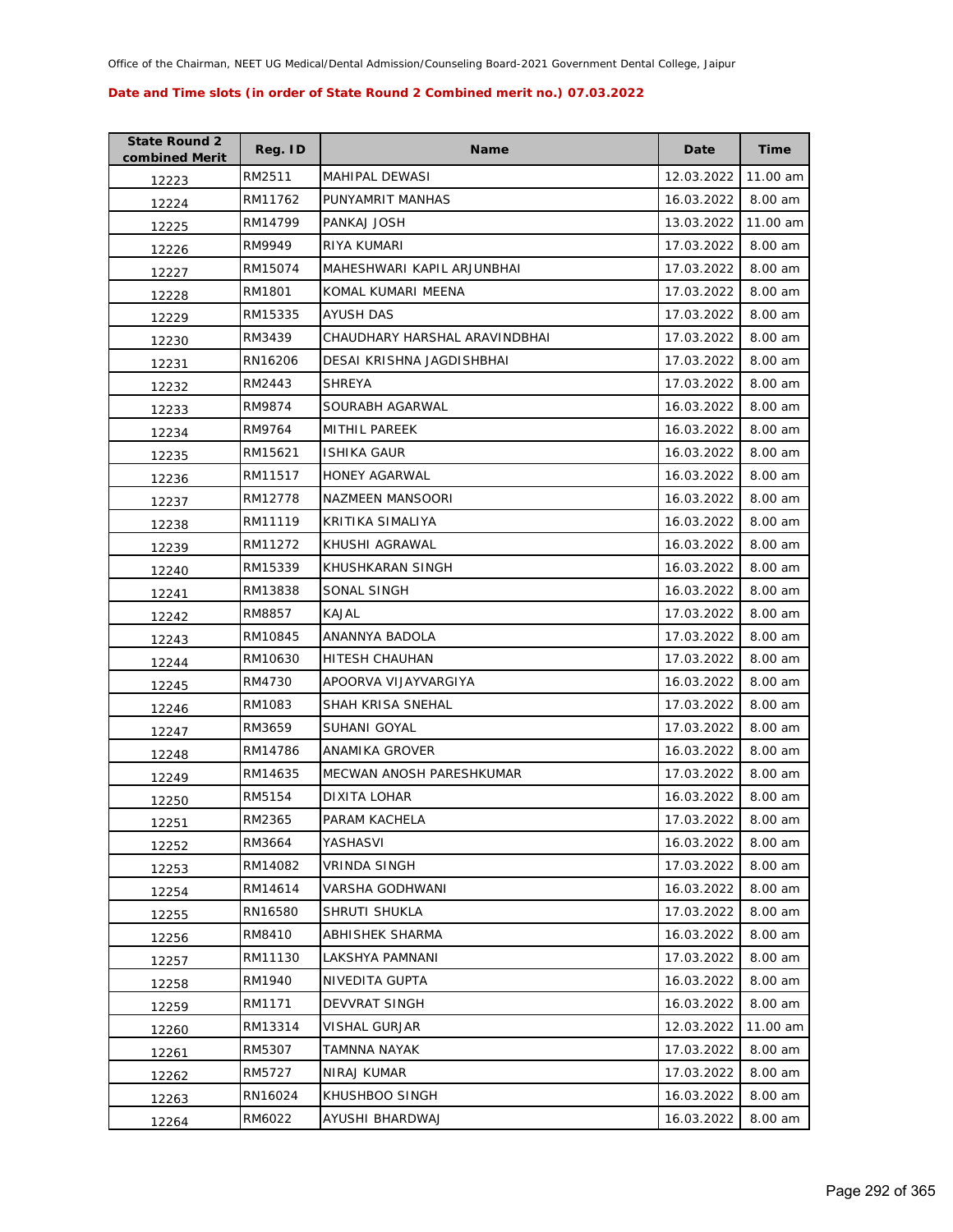| <b>State Round 2</b><br>combined Merit | Reg. ID | Name                      | Date       | Time     |
|----------------------------------------|---------|---------------------------|------------|----------|
| 12265                                  | RM2512  | <b>MINAM PARON</b>        | 17.03.2022 | 8.00 am  |
| 12266                                  | RM12054 | ANMOL SINGHAL             | 16.03.2022 | 8.00 am  |
| 12267                                  | RM10854 | TISHA AGARWAL             | 16.03.2022 | 8.00 am  |
| 12268                                  | RM15632 | NEMANE PRAJAKTA SANJIV    | 17.03.2022 | 8.00 am  |
| 12269                                  | RN15958 | ANJALI JAISWAL            | 17.03.2022 | 8.00 am  |
| 12270                                  | RM7474  | SAKSHAM PUNIA             | 17.03.2022 | 8.00 am  |
| 12271                                  | RM13935 | AVIKESH SETHI             | 17.03.2022 | 8.00 am  |
| 12272                                  | RM15785 | <b>MANBIR SINGH</b>       | 17.03.2022 | 8.00 am  |
| 12273                                  | RM7431  | DIYA SHARMA               | 16.03.2022 | 8.00 am  |
| 12274                                  | RM11158 | <b>MOHMMED NAIYER</b>     | 16.03.2022 | 8.00 am  |
| 12275                                  | RN16004 | SHUBHANKAR SINGH          | 17.03.2022 | 8.00 am  |
| 12276                                  | RM5041  | AADITYA DHONKARIYA        | 16.03.2022 | 8.00 am  |
| 12277                                  | RN16301 | SANDHANSHU GARG           | 17.03.2022 | 8.00 am  |
| 12278                                  | RM15636 | RISHABH VYAS              | 16.03.2022 | 8.00 am  |
| 12279                                  | RM15613 | SHANKAR LAL MEENA         | 12.03.2022 | 11.00 am |
| 12280                                  | RM8674  | ROSSANE BARNO             | 16.03.2022 | 8.00 am  |
| 12281                                  | RN16354 | ARNAV SAINI               | 16.03.2022 | 8.00 am  |
| 12282                                  | RM10727 | VADDEMPUDI PRIYA          | 17.03.2022 | 8.00 am  |
| 12283                                  | RM3516  | KHUSHI CHOUDHARY          | 16.03.2022 | 8.00 am  |
| 12284                                  | RM11430 | PRITISH KUMAR SAHOO       | 17.03.2022 | 8.00 am  |
| 12285                                  | RM4882  | <b>HELIN</b>              | 17.03.2022 | 8.00 am  |
| 12286                                  | RM12834 | AYUSH SEWARA              | 12.03.2022 | 11.00 am |
| 12287                                  | RM15653 | SANSKRITI SHARMA          | 16.03.2022 | 8.00 am  |
| 12288                                  | RM7292  | CHINMAY ANAND             | 17.03.2022 | 8.00 am  |
| 12289                                  | RN15854 | HITESHI                   | 17.03.2022 | 8.00 am  |
| 12290                                  | RN15980 | RAHUL KUMAWAT             | 16.03.2022 | 8.00 am  |
| 12291                                  | RM10616 | HARSHITA AGGARWAL         | 17.03.2022 | 8.00 am  |
| 12292                                  | RM1104  | KRUPA MERAWAT             | 12.03.2022 | 11.00 am |
| 12293                                  | RM1287  | <b>ARNAV SHARMA</b>       | 17.03.2022 | 8.00 am  |
| 12294                                  | RM2028  | SHAMEEN ASMA ALAM         | 17.03.2022 | 8.00 am  |
| 12295                                  | RM14532 | <b>SHIVANG SHARMA</b>     | 17.03.2022 | 8.00 am  |
| 12296                                  | RM7367  | AAYUSHI SANJAY KHAPEKAR   | 17.03.2022 | 8.00 am  |
| 12297                                  | RM15305 | TRUSHA H CHAUHAN          | 17.03.2022 | 8.00 am  |
| 12298                                  | RM3001  | <b>CEZANNE DUTTA</b>      | 17.03.2022 | 8.00 am  |
| 12299                                  | RN16232 | HIMANSHU TYAGI            | 17.03.2022 | 8.00 am  |
| 12300                                  | RM4272  | SAKSHAM GARG              | 16.03.2022 | 8.00 am  |
| 12301                                  | RN16465 | KRITIKA SHARMA            | 16.03.2022 | 8.00 am  |
| 12302                                  | RM11270 | KHUSHI VERMA              | 13.03.2022 | 11.00 am |
| 12303                                  | RM11999 | ROHIT DEWAN               | 16.03.2022 | 8.00 am  |
| 12304                                  | RM8796  | SHLOK SHANTANOO DESHPANDE | 17.03.2022 | 8.00 am  |
| 12305                                  | RN16322 | KASHISH                   | 17.03.2022 | 8.00 am  |
| 12306                                  | RM3514  | NIMISHA KHANDELWAL        | 16.03.2022 | 8.00 am  |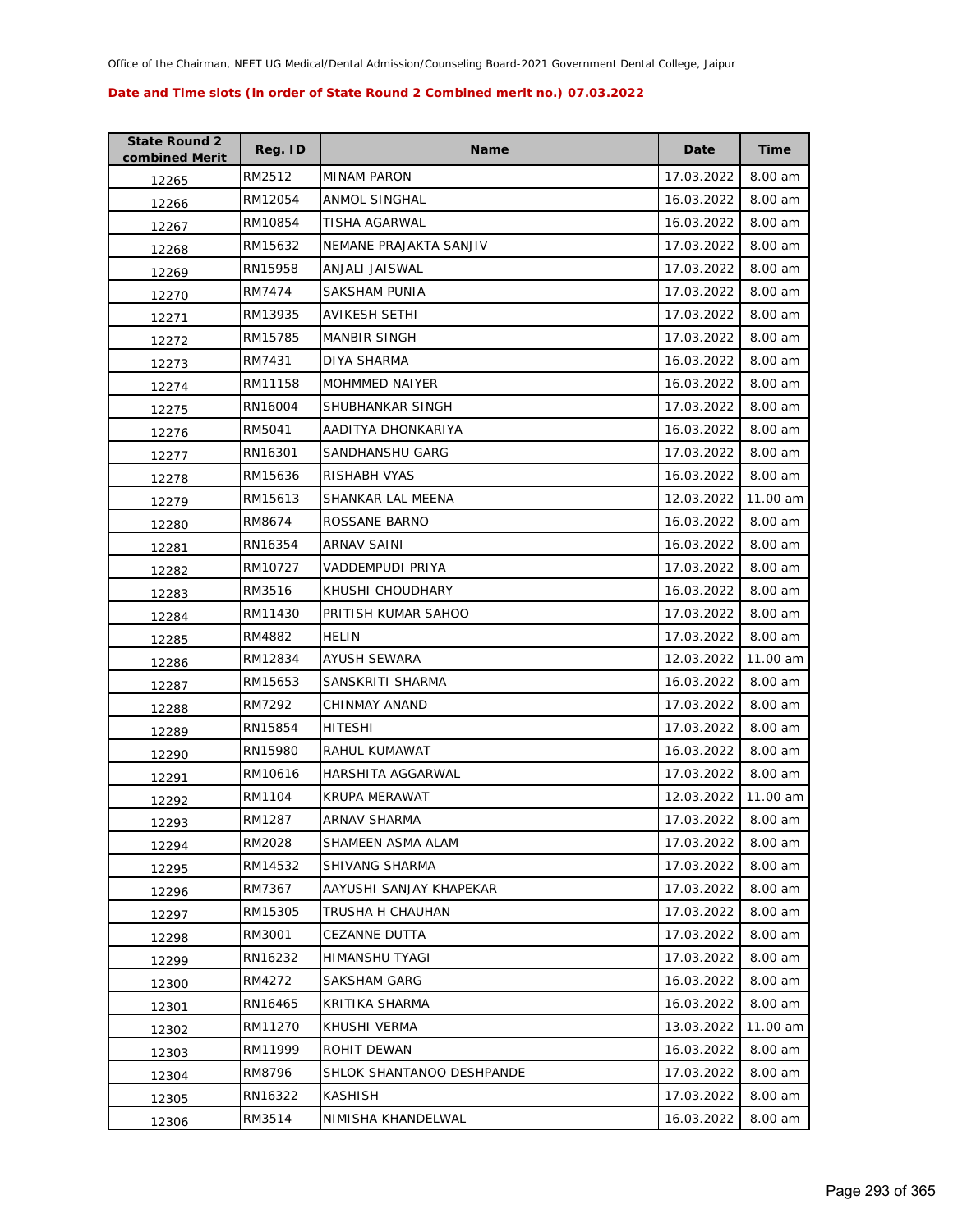| <b>State Round 2</b><br>combined Merit | Reg. ID | <b>Name</b>                      | Date       | Time     |
|----------------------------------------|---------|----------------------------------|------------|----------|
| 12307                                  | RM3789  | RAHUL SAINI                      | 16.03.2022 | 8.00 am  |
| 12308                                  | RM13785 | DISHA MODI                       | 16.03.2022 | 8.00 am  |
| 12309                                  | RM14071 | UPADHYAY AKSHATAKUMARI DEVENBHAI | 17.03.2022 | 8.00 am  |
| 12310                                  | RN16462 | <b>MANSI GARG</b>                | 17.03.2022 | 8.00 am  |
| 12311                                  | RM3938  | SHUBHIKA BHAGAT                  | 16.03.2022 | 8.00 am  |
| 12312                                  | RM15208 | ANJALI SIRRA                     | 12.03.2022 | 11.00 am |
| 12313                                  | RM13417 | DHARMPAL GURJAR                  | 12.03.2022 | 11.00 am |
| 12314                                  | RM10176 | AYUSH KANSAL                     | 17.03.2022 | 8.00 am  |
| 12315                                  | RM15623 | ATHARV CHANDAK                   | 17.03.2022 | 8.00 am  |
| 12316                                  | RM7124  | MUZAMMIL MUJAHED ALI             | 17.03.2022 | 8.00 am  |
| 12317                                  | RM1232  | UNNATI MERAWAT                   | 12.03.2022 | 11.00 am |
| 12318                                  | RM13268 | NIKHIL CHOUDHARY                 | 16.03.2022 | 8.00 am  |
| 12319                                  | RM7931  | KASHISH RAJANI                   | 16.03.2022 | 8.00 am  |
| 12320                                  | RM4825  | AARUSHI SHARMA                   | 16.03.2022 | 8.00 am  |
| 12321                                  | RM14664 | RAJVARDHAN SINGH                 | 17.03.2022 | 8.00 am  |
| 12322                                  | RM15442 | YUKTA PATEL                      | 17.03.2022 | 8.00 am  |
| 12323                                  | RM13193 | GANDHI SMIT NARESHBHAI           | 17.03.2022 | 8.00 am  |
| 12324                                  | RM12010 | HARIKISHAN                       | 16.03.2022 | 8.00 am  |
| 12325                                  | RM7590  | JAY SHREE SHARMA                 | 16.03.2022 | 8.00 am  |
| 12326                                  | RM15680 | HIMANSHU GAHLAWAT                | 17.03.2022 | 8.00 am  |
| 12327                                  | RN15890 | ANKITA NARAIN                    | 17.03.2022 | 8.00 am  |
| 12328                                  | RM15383 | TANVEER KHAN                     | 16.03.2022 | 8.00 am  |
| 12329                                  | RM15361 | PRATEEK SHAMARYA                 | 13.03.2022 | 11.00 am |
| 12330                                  | RM15150 | <b>MAHAK GOYAL</b>               | 16.03.2022 | 8.00 am  |
| 12331                                  | RM15646 | DEEPANSHU SINGH BAYALA           | 13.03.2022 | 11.00 am |
| 12332                                  | RM4863  | RIJUTA PORWAL                    | 16.03.2022 | 8.00 am  |
| 12333                                  | RM5222  | RAKSHITA AGRAWAL                 | 16.03.2022 | 8.00 am  |
| 12334                                  | RN16196 | YUVRAJ PRATAP                    | 17.03.2022 | 8.00 am  |
| 12335                                  | RM7425  | VANSH GILL                       | 17.03.2022 | 8.00 am  |
| 12336                                  | RM8221  | PRIYANKA DAMOR                   | 12.03.2022 | 11.00 am |
| 12337                                  | RM13960 | SNEHA SINGH                      | 13.03.2022 | 11.00 am |
| 12338                                  | RM2758  | UDAI KAPOOR                      | 16.03.2022 | 8.00 am  |
| 12339                                  | RM9630  | SRUSHTI RAJESH JAKHOTIYA         | 17.03.2022 | 8.00 am  |
| 12340                                  | RM3118  | ANURAG JANGIR                    | 16.03.2022 | 8.00 am  |
| 12341                                  | RM10510 | SARITA KUMARI                    | 13.03.2022 | 11.00 am |
| 12342                                  | RM6706  | RANDEEP DAGAR                    | 17.03.2022 | 8.00 am  |
| 12343                                  | RN16158 | ANISHKA SAXENA                   | 17.03.2022 | 8.00 am  |
| 12344                                  | RM12476 | ROOPALI ASHIWAL                  | 13.03.2022 | 11.00 am |
| 12345                                  | RM3852  | SAURAV SINGH                     | 17.03.2022 | 8.00 am  |
| 12346                                  | RM11543 | ABHISHEK KUMAR                   | 13.03.2022 | 11.00 am |
| 12347                                  | RM15019 | SAMRIDHI SONI                    | 16.03.2022 | 8.00 am  |
| 12348                                  | RM13510 | KHUSHBU PAREEK                   | 16.03.2022 | 8.00 am  |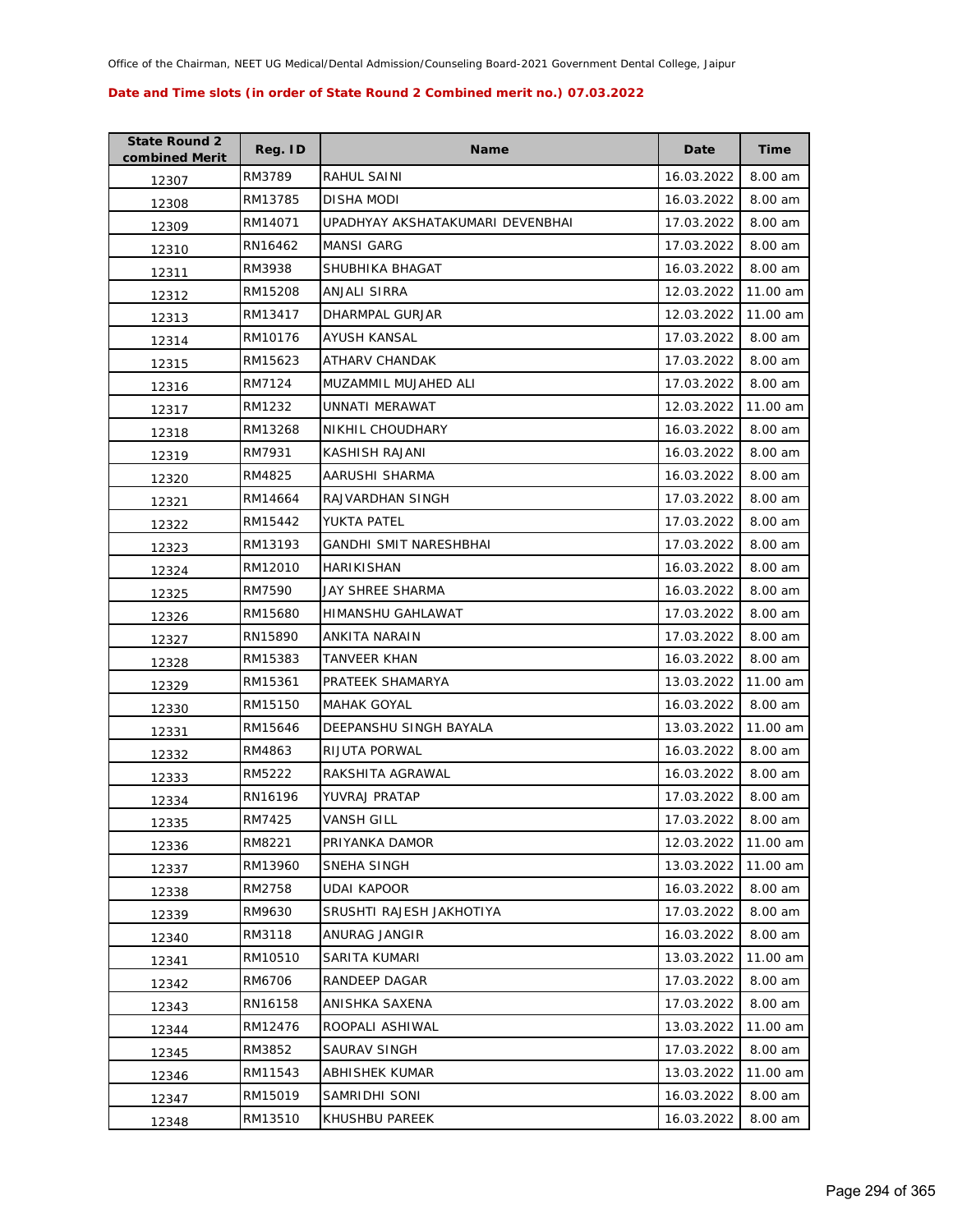| <b>State Round 2</b><br>combined Merit | Reg. ID | <b>Name</b>                   | Date       | <b>Time</b> |
|----------------------------------------|---------|-------------------------------|------------|-------------|
| 12349                                  | RM1628  | SAMRIDDHI                     | 17.03.2022 | 8.00 am     |
| 12350                                  | RM3981  | VISHWENDRA SINGH              | 16.03.2022 | 8.00 am     |
| 12351                                  | RM4241  | DEEKSHA YADAV                 | 16.03.2022 | 8.00 am     |
| 12352                                  | RM7909  | PRIYAL THAKRAL                | 16.03.2022 | 8.00 am     |
| 12353                                  | RM3639  | APRAJITA KHANNA               | 17.03.2022 | 8.00 am     |
| 12354                                  | RN15840 | <b>MAHIMA ARORA</b>           | 17.03.2022 | 8.00 am     |
| 12355                                  | RM9106  | VAIBHAV MAURYA                | 13.03.2022 | 11.00 am    |
| 12356                                  | RN16047 | PRAGYA KUMARI                 | 17.03.2022 | 8.00 am     |
| 12357                                  | RM4902  | CHAUDHARY HELLYBEN VIJAYKUMAR | 17.03.2022 | 8.00 am     |
| 12358                                  | RM7788  | SAMEER PUNSHI                 | 17.03.2022 | 8.00 am     |
| 12359                                  | RM10227 | SHIVANI PARMAR                | 12.03.2022 | 11.00 am    |
| 12360                                  | RM9561  | DHEERAJ MEENA                 | 12.03.2022 | 11.00 am    |
| 12361                                  | RN16185 | PRANAV VAISH                  | 17.03.2022 | 8.00 am     |
| 12362                                  | RM4257  | <b>RUCHITA JAIN</b>           | 16.03.2022 | 8.00 am     |
| 12363                                  | RM7895  | SUNAINA SHAKARWAL             | 13.03.2022 | 11.00 am    |
| 12364                                  | RM2542  | <b>UMANG PUNIA</b>            | 16.03.2022 | 8.00 am     |
| 12365                                  | RM3456  | DEVANSHI ARUN JAIN            | 17.03.2022 | 8.00 am     |
| 12366                                  | RM1158  | <b>JUBLEE CHOUDHURY</b>       | 17.03.2022 | 8.00 am     |
| 12367                                  | RM2813  | <b>GEETIKA JATOLIA</b>        | 13.03.2022 | 11.00 am    |
| 12368                                  | RM2800  | <b>VIKAS PANDEY</b>           | 16.03.2022 | 8.00 am     |
| 12369                                  | RM2076  | TARUNA KUMARI                 | 13.03.2022 | 11.00 am    |
| 12370                                  | RM1421  | <b>KRISH</b>                  | 17.03.2022 | 8.00 am     |
| 12371                                  | RN15948 | VACHHANI BHAUTIKKUMAR         | 17.03.2022 | 8.00 am     |
| 12372                                  | RM11527 | KAPIL AHARI                   | 12.03.2022 | 11.00 am    |
| 12373                                  | RM4556  | SHRUTHIKA B                   | 17.03.2022 | 8.00 am     |
| 12374                                  | RM8322  | JOSHI MAHIL MAHESH            | 17.03.2022 | 8.00 am     |
| 12375                                  | RM15215 | SYEDA QUDSIYA                 | 16.03.2022 | 8.00 am     |
| 12376                                  | RM9081  | <b>DIKSHA KHINCHI</b>         | 13.03.2022 | 11.00 am    |
| 12377                                  | RM12017 | MOHINISH SHARMA               | 16.03.2022 | 8.00 am     |
| 12378                                  | RM4723  | ARYAN RASTOGI                 | 17.03.2022 | 8.00 am     |
| 12379                                  | RM2262  | RUSHAM AJAY KAW               | 17.03.2022 | 8.00 am     |
| 12380                                  | RM5302  | PRAGATI YADAV                 | 16.03.2022 | 8.00 am     |
| 12381                                  | RM5882  | NEHA MAAN                     | 16.03.2022 | 8.00 am     |
| 12382                                  | RM4020  | MANAN JAIN                    | 16.03.2022 | 8.00 am     |
| 12383                                  | RN16199 | <b>GUNJAN JAKHAR</b>          | 16.03.2022 | 8.00 am     |
| 12384                                  | RM13329 | VISHAL KARWASRA               | 16.03.2022 | 8.00 am     |
| 12385                                  | RM12546 | NIRANJAN SINGH                | 16.03.2022 | 8.00 am     |
| 12386                                  | RM14157 | <b>BHARGAVI</b>               | 17.03.2022 | 8.00 am     |
| 12387                                  | RM15231 | SANSKAR JINDAL                | 16.03.2022 | 8.00 am     |
| 12388                                  | RM6133  | ESHITA GUPTA                  | 16.03.2022 | 8.00 am     |
| 12389                                  | RM5317  | SUDARSHAN SHARMA              | 17.03.2022 | 8.00 am     |
| 12390                                  | RM4535  | KHUSHI MENDIRATTA             | 16.03.2022 | 8.00 am     |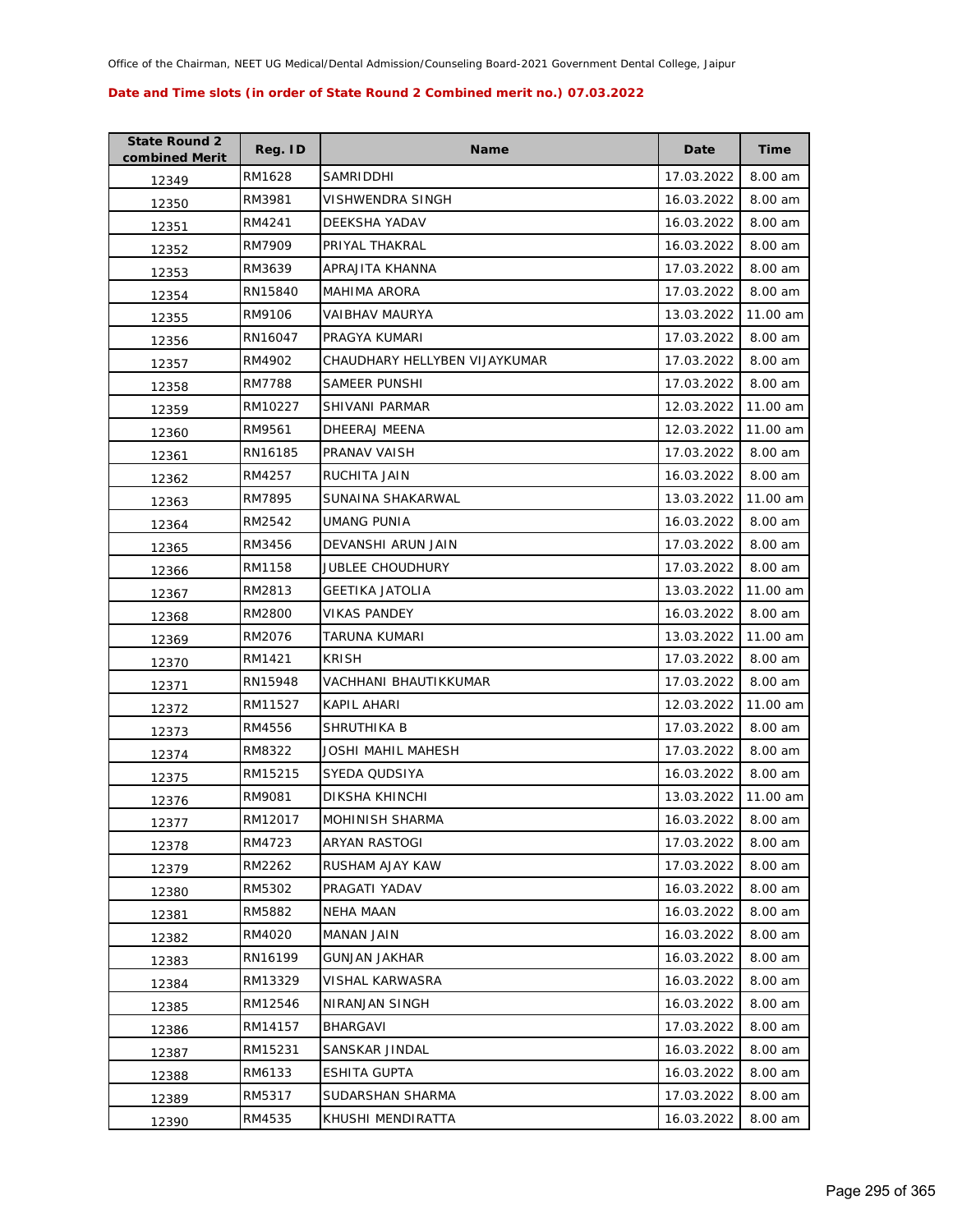| <b>State Round 2</b><br>combined Merit | Reg. ID | <b>Name</b>              | Date       | <b>Time</b> |
|----------------------------------------|---------|--------------------------|------------|-------------|
| 12391                                  | RN16145 | AAFREEN ANWAR            | 17.03.2022 | 8.00 am     |
| 12392                                  | RM12483 | KAVITA SUWASIA           | 13.03.2022 | 11.00 am    |
| 12393                                  | RM13687 | SHRUTI PRAKASH           | 17.03.2022 | 8.00 am     |
| 12394                                  | RN15850 | KATYAYANI TANDON         | 17.03.2022 | 8.00 am     |
| 12395                                  | RM13158 | AASTHA ARYA              | 16.03.2022 | 8.00 am     |
| 12396                                  | RM15625 | PASUPULETI LAHARI PRIYA  | 17.03.2022 | 8.00 am     |
| 12397                                  | RM11126 | SHRUTI SHARMA            | 16.03.2022 | 8.00 am     |
| 12398                                  | RM7444  | PATEL BANSI PRAKASHKUMAR | 17.03.2022 | 8.00 am     |
| 12399                                  | RM10933 | HARSHITA GARG            | 16.03.2022 | 8.00 am     |
| 12400                                  | RM2532  | ARUNI GUPTA              | 16.03.2022 | 8.00 am     |
| 12401                                  | RN16166 | RAJNANDANI KUMARI        | 17.03.2022 | 8.00 am     |
| 12402                                  | RM7392  | LAKSHIT PORWAL           | 16.03.2022 | 8.00 am     |
| 12403                                  | RM6053  | AKSHAT BHARGAVA          | 17.03.2022 | 8.00 am     |
| 12404                                  | RM4391  | PRATISHTHA SHARMA        | 16.03.2022 | 8.00 am     |
| 12405                                  | RM4007  | <b>MANTHAN GANDHI</b>    | 17.03.2022 | 8.00 am     |
| 12406                                  | RM11953 | JHANVI CHOUDHARY         | 16.03.2022 | 8.00 am     |
| 12407                                  | RM11123 | BHAGWAN SAHAY SAINI      | 16.03.2022 | 8.00 am     |
| 12408                                  | RM15405 | PATIL SAHIL SANJAY       | 17.03.2022 | 8.00 am     |
| 12409                                  | RM2648  | VIDUSHI CHAUHAN          | 16.03.2022 | 8.00 am     |
| 12410                                  | RM6572  | RADHIKA PATHAK           | 16.03.2022 | 8.00 am     |
| 12411                                  | RM14783 | RAHUL KUMAR GURJAR       | 12.03.2022 | 11.00 am    |
| 12412                                  | RM4196  | RAJAT SUNDESHA           | 16.03.2022 | 8.00 am     |
| 12413                                  | RN15882 | KHUSHI BAGORIA           | 16.03.2022 | 8.00 am     |
| 12414                                  | RM10042 | KUNAL PURI               | 16.03.2022 | 8.00 am     |
| 12415                                  | RM13302 | AMAN KATARA              | 12.03.2022 | 11.00 am    |
| 12416                                  | RM5094  | SARASWATI SINGH          | 16.03.2022 | 8.00 am     |
| 12417                                  | RM9854  | KRITIKA GOYAL            | 16.03.2022 | 8.00 am     |
| 12418                                  | RM3446  | SALONI MEHRA             | 16.03.2022 | 8.00 am     |
| 12419                                  | RM5454  | <b>BHAVYA KAKKAR</b>     | 17.03.2022 | 8.00 am     |
| 12420                                  | RN15894 | ANKIT KUMAR BHADU        | 17.03.2022 | 8.00 am     |
| 12421                                  | RM4796  | RIYA GARG                | 16.03.2022 | 8.00 am     |
| 12422                                  | RM2369  | SAURABH YADAV            | 17.03.2022 | 8.00 am     |
| 12423                                  | RM10477 | <b>MOUNIKA NUKELLA</b>   | 17.03.2022 | 8.00 am     |
| 12424                                  | RM2395  | OINDRILA BHOWMICK        | 17.03.2022 | 8.00 am     |
| 12425                                  | RM5093  | SNEHA KUMARI             | 17.03.2022 | 8.00 am     |
| 12426                                  | RM3790  | PARIKSHIT GOYAL          | 16.03.2022 | 8.00 am     |
| 12427                                  | RM5433  | TIYA AGRAWAL             | 16.03.2022 | 8.00 am     |
| 12428                                  | RM15767 | RASHIKA BANSAL           | 16.03.2022 | 8.00 am     |
| 12429                                  | RM9862  | RAJNANDANI PUROHIT       | 16.03.2022 | 8.00 am     |
| 12430                                  | RM9794  | MADHAV VYAS              | 16.03.2022 | 8.00 am     |
| 12431                                  | RM4161  | LAKSHIKA GANDHI          | 16.03.2022 | 8.00 am     |
| 12432                                  | RM13637 | SURABHI PATEL            | 17.03.2022 | 8.00 am     |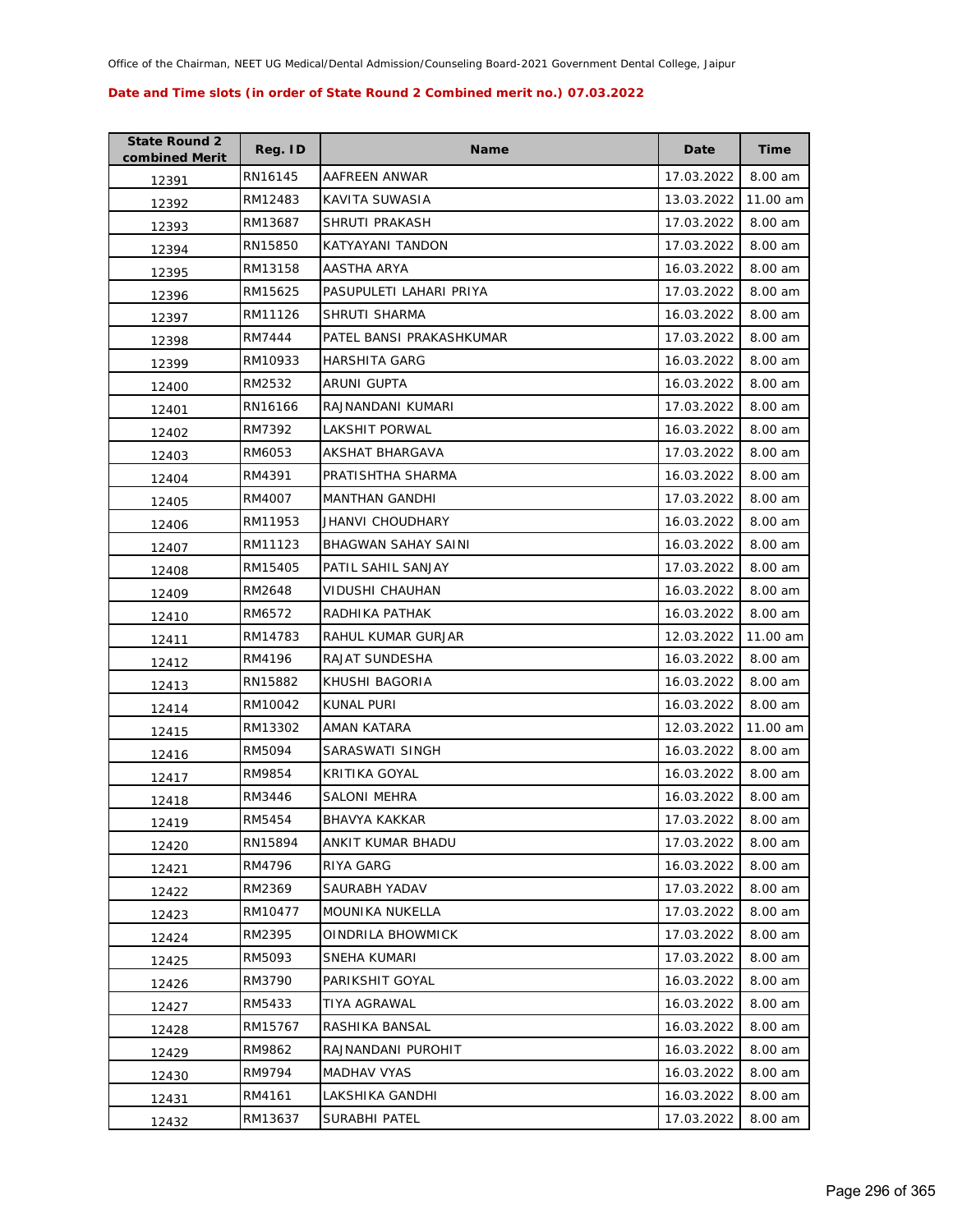| <b>State Round 2</b><br>combined Merit | Reg. ID | <b>Name</b>             | Date       | <b>Time</b> |
|----------------------------------------|---------|-------------------------|------------|-------------|
| 12433                                  | RM13787 | <b>SATYAM SULE</b>      | 17.03.2022 | 8.00 am     |
| 12434                                  | RM8288  | HIMANSHI KHANDELWAL     | 16.03.2022 | 8.00 am     |
| 12435                                  | RM4206  | MONIKA MAHARADA         | 13.03.2022 | 11.00 am    |
| 12436                                  | RM3310  | SHRADDHA GOSWAMI        | 17.03.2022 | 8.00 am     |
| 12437                                  | RM8159  | <b>MAYANK GOYAL</b>     | 17.03.2022 | 8.00 am     |
| 12438                                  | RN16541 | NARGIS ALI              | 17.03.2022 | 8.00 am     |
| 12439                                  | RM15088 | RAVI RANJAN KUMAR       | 17.03.2022 | 8.00 am     |
| 12440                                  | RM1477  | PATEL KRINA HITESHKUMAR | 17.03.2022 | 8.00 am     |
| 12441                                  | RN16515 | FARHANA SHEIKH          | 16.03.2022 | 8.00 am     |
| 12442                                  | RM11723 | <b>DEVVART</b>          | 17.03.2022 | 8.00 am     |
| 12443                                  | RM5566  | SUDHIR PRATAP           | 16.03.2022 | 8.00 am     |
| 12444                                  | RM6777  | YUVRAJ SINGH CHOUDHARY  | 17.03.2022 | 8.00 am     |
| 12445                                  | RM2413  | AAKANSHA PANWAR         | 17.03.2022 | 8.00 am     |
| 12446                                  | RM5773  | DAYANITA SHARMA         | 16.03.2022 | 8.00 am     |
| 12447                                  | RM10024 | <b>MEHUL NANOMA</b>     | 12.03.2022 | 11.00 am    |
| 12448                                  | RM9584  | SONIYA PRAJAPAT         | 16.03.2022 | 8.00 am     |
| 12449                                  | RM6298  | PARLI RAMOTIA           | 17.03.2022 | 8.00 am     |
| 12450                                  | RM4178  | PRIYAM SRIVASTAVA       | 17.03.2022 | 8.00 am     |
| 12451                                  | RM10230 | USWA                    | 16.03.2022 | 8.00 am     |
| 12452                                  | RM11734 | <b>GURUPRASAD MEENA</b> | 12.03.2022 | 11.00 am    |
| 12453                                  | RM9049  | MANYA SINHA             | 17.03.2022 | 8.00 am     |
| 12454                                  | RM3094  | <b>MEET JAIN</b>        | 16.03.2022 | 8.00 am     |
| 12455                                  | RM10036 | DEVANSHI DRISHTI        | 17.03.2022 | 8.00 am     |
| 12456                                  | RM7678  | JAIVARDHAN KATARIA      | 13.03.2022 | 11.00 am    |
| 12457                                  | RM3169  | DIVYANSHI               | 17.03.2022 | 8.00 am     |
| 12458                                  | RM12669 | YOSHI MEENA             | 12.03.2022 | 11.00 am    |
| 12459                                  | RM9663  | REKHA MEENA             | 12.03.2022 | 11.00 am    |
| 12460                                  | RN16509 | SHARVAN VISHNOI         | 16.03.2022 | 8.00 am     |
| 12461                                  | RN16547 | NIHAR SATANKAR          | 17.03.2022 | 8.00 am     |
| 12462                                  | RN15978 | KRISHIKA CHANDA         | 12.03.2022 | 11.00 am    |
| 12463                                  | RM2505  | <b>ANSH TYAGI</b>       | 17.03.2022 | 8.00 am     |
| 12464                                  | RM1626  | <b>TEJAS CHOUDHARY</b>  | 16.03.2022 | 8.00 am     |
| 12465                                  | RM14933 | NAVEEN                  | 16.03.2022 | 8.00 am     |
| 12466                                  | RM3515  | SANGEETA SINGH          | 16.03.2022 | 8.00 am     |
| 12467                                  | RM3718  | JAIN DEEPAK             | 17.03.2022 | 8.00 am     |
| 12468                                  | RM5104  | MOHAMMED ZAINUL ABEDEEN | 16.03.2022 | 8.00 am     |
| 12469                                  | RM14269 | SANJAY SAMARIYA         | 13.03.2022 | 11.00 am    |
| 12470                                  | RM8428  | DURGESH MEENA           | 12.03.2022 | 11.00 am    |
| 12471                                  | RM10543 | ADITI SHARMA            | 17.03.2022 | 8.00 am     |
| 12472                                  | RM8093  | LALIT KUMAR             | 16.03.2022 | 8.00 am     |
| 12473                                  | RN16393 | ARYAN PUNIA             | 17.03.2022 | 8.00 am     |
| 12474                                  | RM9847  | VAISHNAVI AMDURKAR      | 17.03.2022 | 8.00 am     |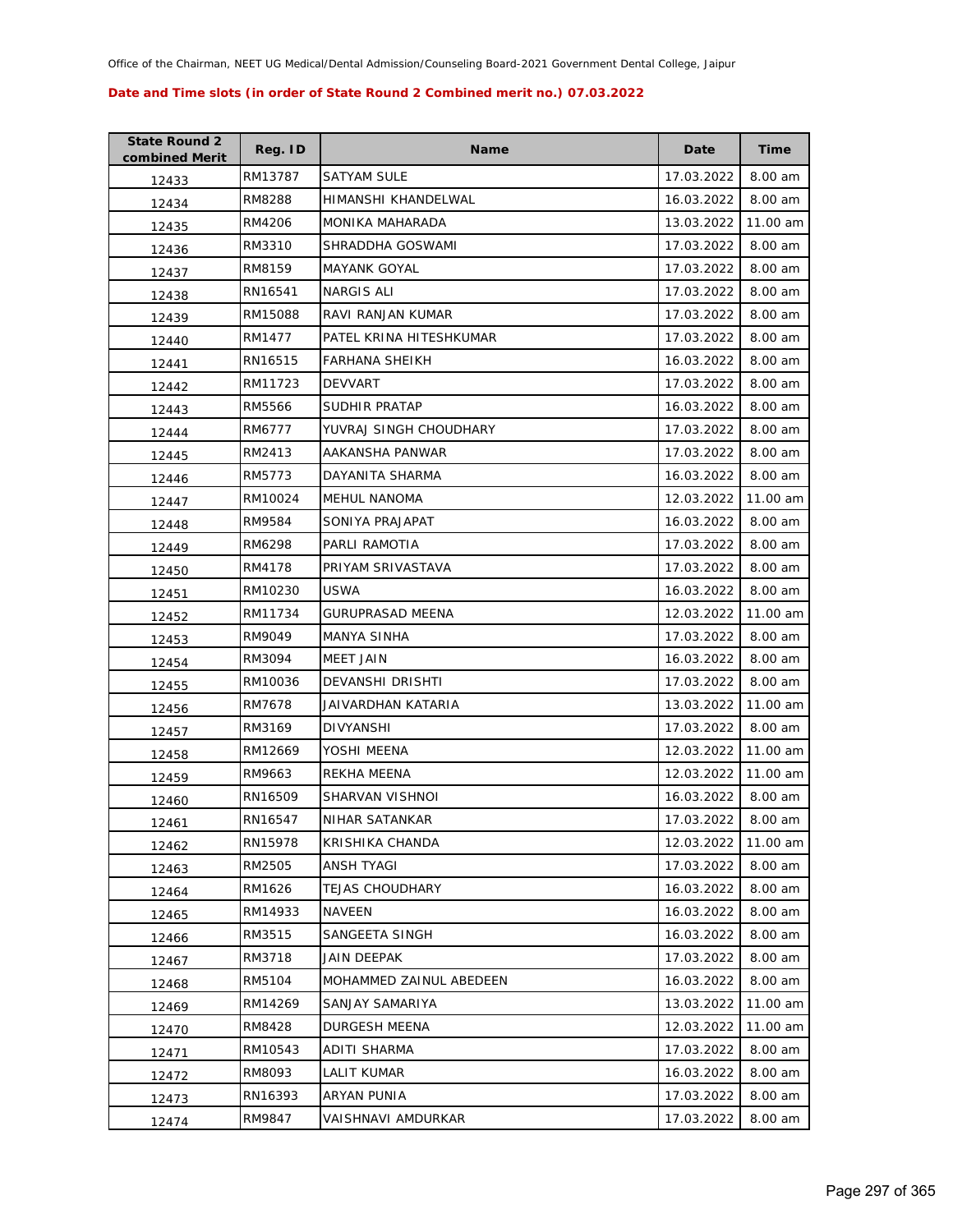| <b>State Round 2</b><br>combined Merit | Reg. ID | <b>Name</b>                    | Date       | <b>Time</b> |
|----------------------------------------|---------|--------------------------------|------------|-------------|
| 12475                                  | RM11687 | VIJAY SHARMA                   | 16.03.2022 | 8.00 am     |
| 12476                                  | RN16520 | UTKARSH GUPTA                  | 17.03.2022 | 8.00 am     |
| 12477                                  | RM10862 | DEEPIKA KACHCHHAWAH            | 13.03.2022 | 11.00 am    |
| 12478                                  | RM3139  | <b>BHAVYA POPLI</b>            | 16.03.2022 | 8.00 am     |
| 12479                                  | RM14808 | PANDIT SURAJ GAJANAN           | 17.03.2022 | 8.00 am     |
| 12480                                  | RM7557  | MOKAL ROHIT BHAGWAN            | 17.03.2022 | 8.00 am     |
| 12481                                  | RM3632  | <b>HARSH GUPTA</b>             | 17.03.2022 | 8.00 am     |
| 12482                                  | RM2474  | PATEL AAYUSHI PRADEEPBHAI      | 17.03.2022 | 8.00 am     |
| 12483                                  | RM5996  | PRIYANKA KUMARI                | 13.03.2022 | 11.00 am    |
| 12484                                  | RN16032 | AAMOD GOSWAMI                  | 16.03.2022 | 8.00 am     |
| 12485                                  | RM13918 | ADITI YADAV                    | 17.03.2022 | 8.00 am     |
| 12486                                  | RM15534 | SUBHASH VERMA                  | 13.03.2022 | 11.00 am    |
| 12487                                  | RM4365  | CHARUL SHARMA                  | 16.03.2022 | 8.00 am     |
| 12488                                  | RM12096 | ROHIT YADAV                    | 16.03.2022 | 8.00 am     |
| 12489                                  | RM13782 | TRIPTI DAMOR                   | 12.03.2022 | 11.00 am    |
| 12490                                  | RM14554 | ASIF MANSOORI                  | 17.03.2022 | 8.00 am     |
| 12491                                  | RM12424 | AYUSHI SWARNKAR                | 16.03.2022 | 8.00 am     |
| 12492                                  | RM13628 | SAUMYA RATNAKAR                | 13.03.2022 | 11.00 am    |
| 12493                                  | RM11305 | SHEREEN BANO                   | 16.03.2022 | 8.00 am     |
| 12494                                  | RM6733  | SAHIL MISHRA                   | 16.03.2022 | 8.00 am     |
| 12495                                  | RN16175 | PRIYANSHI JUNEJA               | 17.03.2022 | 8.00 am     |
| 12496                                  | RM9539  | ANANYA SANJIV GUPTA            | 17.03.2022 | 8.00 am     |
| 12497                                  | RM1733  | <b>MOHIT SANKHLA</b>           | 16.03.2022 | 8.00 am     |
| 12498                                  | RM3083  | ABHAY KHATRI                   | 16.03.2022 | 8.00 am     |
| 12499                                  | RM4167  | GADHAVI AASTHA BEN NIRAVBHAI   | 17.03.2022 | 8.00 am     |
| 12500                                  | RM5540  | ASHISH DHANSIL                 | 16.03.2022 | 8.00 am     |
| 12501                                  | RM14807 | SHALVI VIKRAM                  | 17.03.2022 | 8.00 am     |
| 12502                                  | RM4877  | SAUMYA SHARMA                  | 17.03.2022 | 8.00 am     |
| 12503                                  | RM14420 | <b>VISHWA RAO</b>              | 13.03.2022 | 11.00 am    |
| 12504                                  | RN16428 | DHAIVAT RASHMIT PANDYA         | 17.03.2022 | 8.00 am     |
| 12505                                  | RM5471  | RIYA SHARMA                    | 16.03.2022 | 8.00 am     |
| 12506                                  | RM3281  | CHANDRASHIKHA MEENA            | 12.03.2022 | 11.00 am    |
| 12507                                  | RM15364 | SNIGDHA DAYAL                  | 17.03.2022 | 8.00 am     |
| 12508                                  | RN16090 | KASHISH TANWAR                 | 17.03.2022 | 8.00 am     |
| 12509                                  | RM10982 | VEDASHRI VISHWANAND TAYADE     | 17.03.2022 | 8.00 am     |
| 12510                                  | RN15852 | <b>SUDHANSU</b>                | 17.03.2022 | 8.00 am     |
| 12511                                  | RM11877 | PRIYA KUMARI                   | 16.03.2022 | 8.00 am     |
| 12512                                  | RM1354  | SHAH NAIMI RAKESHKUMAR         | 17.03.2022 | 8.00 am     |
| 12513                                  | RM3507  | SAINI VIKAS SH. RAJENDERPRASAD | 16.03.2022 | 8.00 am     |
| 12514                                  | RN16292 | VINIT KUMAR                    | 17.03.2022 | 8.00 am     |
| 12515                                  | RN16275 | NIYATI BHATT                   | 17.03.2022 | 8.00 am     |
| 12516                                  | RN16083 | PRAVIN SHARMA                  | 17.03.2022 | 8.00 am     |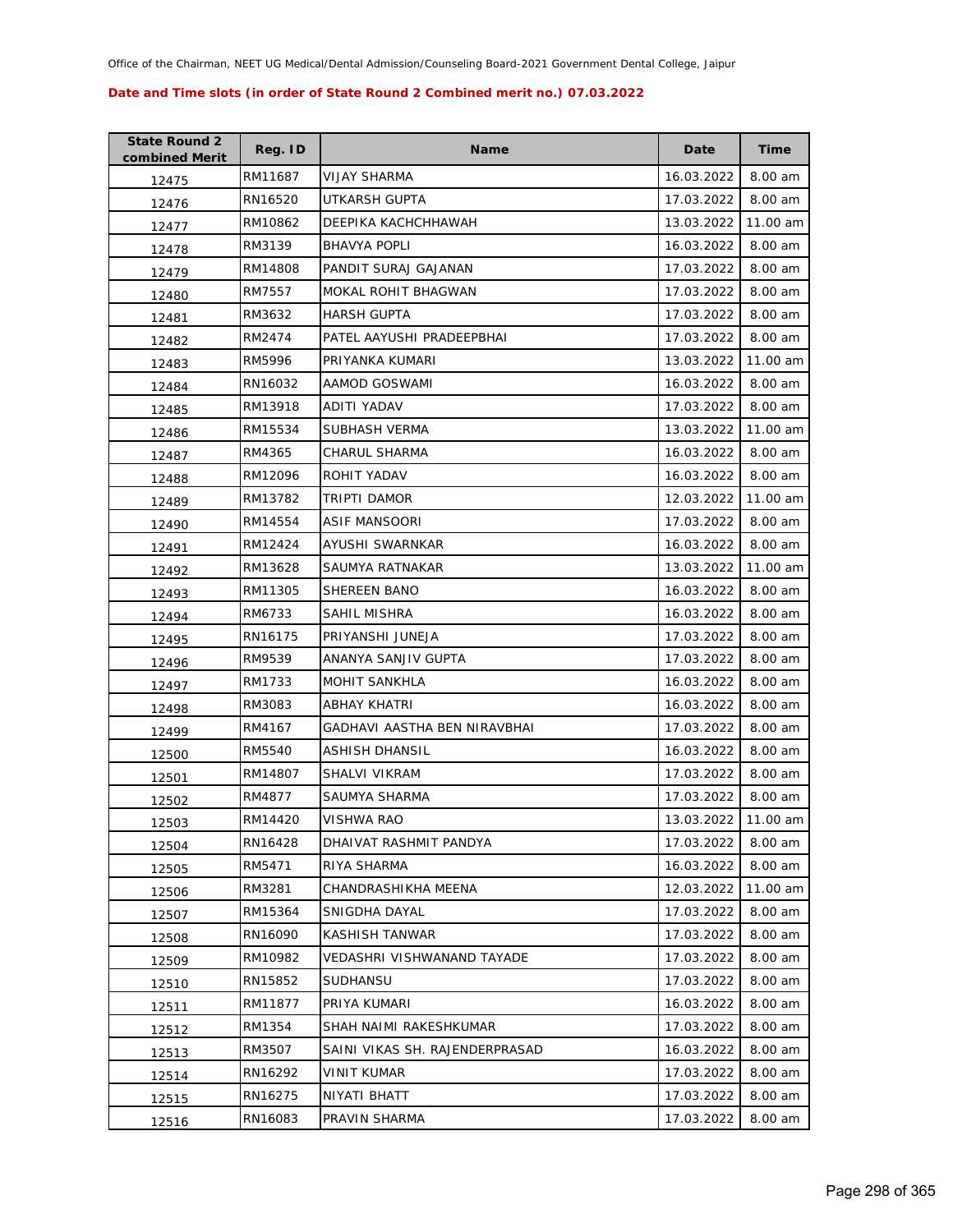| <b>State Round 2</b><br>combined Merit | Reg. ID | <b>Name</b>                  | Date       | <b>Time</b> |
|----------------------------------------|---------|------------------------------|------------|-------------|
| 12517                                  | RM13210 | <b>MONIKA KHARERA</b>        | 13.03.2022 | 11.00 am    |
| 12518                                  | RM8779  | DHRUV DHINGRA                | 17.03.2022 | 8.00 am     |
| 12519                                  | RM5798  | <b>MANSI SHARMA</b>          | 16.03.2022 | 8.00 am     |
| 12520                                  | RM1331  | SUBHRA PANIGRAHI             | 17.03.2022 | 8.00 am     |
| 12521                                  | RM8954  | DIVYANSHI GOEL               | 17.03.2022 | 8.00 am     |
| 12522                                  | RM15406 | <b>OJASEE NIRWAN</b>         | 16.03.2022 | 8.00 am     |
| 12523                                  | RM1925  | KRISHITA KHARIA              | 13.03.2022 | 11.00 am    |
| 12524                                  | RM1926  | JAHNAVI BAKSI                | 17.03.2022 | 8.00 am     |
| 12525                                  | RN15855 | <b>HEMANT SINGH</b>          | 12.03.2022 | 11.00 am    |
| 12526                                  | RM13166 | HIMANSHI CHAUHAN             | 13.03.2022 | 11.00 am    |
| 12527                                  | RM15821 | <b>TANNU PAYAL</b>           | 16.03.2022 | 8.00 am     |
| 12528                                  | RM6158  | PRITESH K SHARMA             | 17.03.2022 | 8.00 am     |
| 12529                                  | RM6184  | SHIVAM AGRAWAL               | 16.03.2022 | 8.00 am     |
| 12530                                  | RM14018 | CHETANSHI SINGH              | 17.03.2022 | 8.00 am     |
| 12531                                  | RM7458  | SAKSHI GORANA                | 16.03.2022 | 8.00 am     |
| 12532                                  | RM1770  | KASHYAP KALLA                | 16.03.2022 | 8.00 am     |
| 12533                                  | RM15070 | KHUSHAL CHANDRA              | 16.03.2022 | 8.00 am     |
| 12534                                  | RM2126  | ARSHIYA KHAN                 | 16.03.2022 | 8.00 am     |
| 12535                                  | RM7486  | MANSHA MARU                  | 16.03.2022 | 8.00 am     |
| 12536                                  | RM15762 | SHAMBHU RAM                  | 13.03.2022 | 11.00 am    |
| 12537                                  | RM6052  | KAVYA SHAHI                  | 17.03.2022 | 8.00 am     |
| 12538                                  | RM12065 | RUDRA PRATAP SINGH RAO       | 16.03.2022 | 8.00 am     |
| 12539                                  | RN16124 | VASUDHA GOYAL                | 17.03.2022 | 8.00 am     |
| 12540                                  | RM7265  | MONIKA KATIJA                | 12.03.2022 | 11.00 am    |
| 12541                                  | RM1089  | RAHUL YADAV                  | 16.03.2022 | 8.00 am     |
| 12542                                  | RN16421 | <b>NANCY GARG</b>            | 17.03.2022 | 8.00 am     |
| 12543                                  | RM15315 | NISHANT THUKRAL              | 17.03.2022 | 8.00 am     |
| 12544                                  | RM14298 | YOGENDRA PRATAP SINGH DHAKED | 16.03.2022 | 8.00 am     |
| 12545                                  | RM3665  | YADAV ABHISHEK ASHOK         | 17.03.2022 | 8.00 am     |
| 12546                                  | RM2721  | RAVINA                       | 16.03.2022 | 8.00 am     |
| 12547                                  | RM6520  | BHAWARTH BHARDWAJ            | 17.03.2022 | 8.00 am     |
| 12548                                  | RM12710 | MANISHA SAINI                | 16.03.2022 | 8.00 am     |
| 12549                                  | RM1617  | <b>MAYANK SINGHAL</b>        | 16.03.2022 | 8.00 am     |
| 12550                                  | RM11607 | <b>SAMAY SAINI</b>           | 16.03.2022 | 8.00 am     |
| 12551                                  | RM5622  | YOGESH YADAV                 | 17.03.2022 | 8.00 am     |
| 12552                                  | RM14829 | TANU CHAUDHARY               | 17.03.2022 | 8.00 am     |
| 12553                                  | RN15873 | AARTI                        | 17.03.2022 | 8.00 am     |
| 12554                                  | RM10631 | ADITYA                       | 17.03.2022 | 8.00 am     |
| 12555                                  | RN16471 | PARKHI BHATIA                | 17.03.2022 | 8.00 am     |
| 12556                                  | RM15666 | AMIT GOUR                    | 17.03.2022 | 8.00 am     |
| 12557                                  | RM3850  | PRIYANKA RAWAT               | 17.03.2022 | 8.00 am     |
| 12558                                  | RM15250 | PRIYANKA KARWA               | 16.03.2022 | 8.00 am     |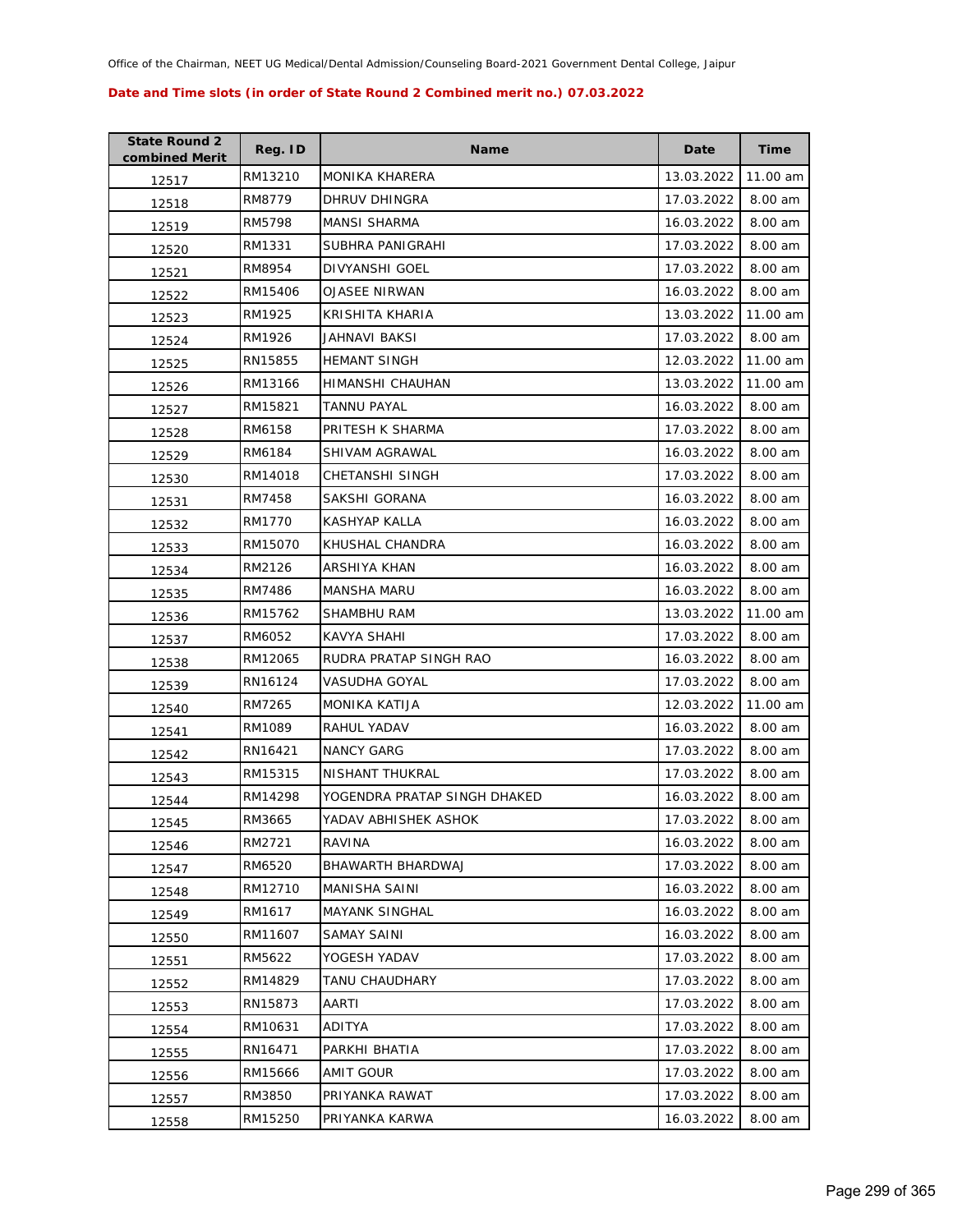| <b>State Round 2</b><br>combined Merit | Reg. ID | <b>Name</b>                      | Date       | <b>Time</b> |
|----------------------------------------|---------|----------------------------------|------------|-------------|
| 12559                                  | RM14315 | ARSHDEEP KAUR                    | 17.03.2022 | 8.00 am     |
| 12560                                  | RM5446  | RUBAB EHTSHAM KHAN               | 17.03.2022 | 8.00 am     |
| 12561                                  | RM13564 | SONU GOUR                        | 16.03.2022 | 8.00 am     |
| 12562                                  | RM14104 | ABHISHEK KHAYATANI               | 16.03.2022 | 8.00 am     |
| 12563                                  | RM3367  | VEDANSH SHARMA                   | 16.03.2022 | 8.00 am     |
| 12564                                  | RM9780  | <b>GAUTAM SHARMA</b>             | 17.03.2022 | 8.00 am     |
| 12565                                  | RN15919 | ANAM BANO                        | 16.03.2022 | 8.00 am     |
| 12566                                  | RM3607  | <b>ARJUN KAPOOR</b>              | 17.03.2022 | 8.00 am     |
| 12567                                  | RM10069 | PUSHPENDRA PRAJAPAT              | 16.03.2022 | 8.00 am     |
| 12568                                  | RM10594 | ABHAY TAMAKUWALA                 | 17.03.2022 | 8.00 am     |
| 12569                                  | RM10374 | <b>DURGESH</b>                   | 17.03.2022 | 8.00 am     |
| 12570                                  | RM9099  | <b>NEHA SINGH</b>                | 16.03.2022 | 8.00 am     |
| 12571                                  | RN16387 | PRIYANSHUL SINGH                 | 17.03.2022 | 8.00 am     |
| 12572                                  | RM13776 | JYOTI KALASUA                    | 12.03.2022 | 11.00 am    |
| 12573                                  | RM14013 | RUCHIKA AGARWAL                  | 16.03.2022 | 8.00 am     |
| 12574                                  | RM5516  | ARSHIA RASHEED                   | 16.03.2022 | 8.00 am     |
| 12575                                  | RN16181 | SAKSHI YADAV                     | 17.03.2022 | 8.00 am     |
| 12576                                  | RN15893 | <b>MAYANK SAINI</b>              | 17.03.2022 | 8.00 am     |
| 12577                                  | RM12623 | RANJEET SINGH RAWAL              | 13.03.2022 | 11.00 am    |
| 12578                                  | RM13260 | SUBHOSMITA BURMAN                | 16.03.2022 | 8.00 am     |
| 12579                                  | RM1913  | NEETU SODHA                      | 16.03.2022 | 8.00 am     |
| 12580                                  | RM15380 | <b>SABA</b>                      | 16.03.2022 | 8.00 am     |
| 12581                                  | RN16169 | NISHTHA JUNEJA                   | 17.03.2022 | 8.00 am     |
| 12582                                  | RM11670 | NIKITA SONI                      | 16.03.2022 | 8.00 am     |
| 12583                                  | RM12927 | ANSH JAUHARI                     | 17.03.2022 | 8.00 am     |
| 12584                                  | RM14258 | RAMKUWAR MEENA                   | 12.03.2022 | 11.00 am    |
| 12585                                  | RM4208  | RUPAL GOEL                       | 17.03.2022 | 8.00 am     |
| 12586                                  | RM15471 | RIDHI MALHOTRA                   | 17.03.2022 | 8.00 am     |
| 12587                                  | RM7677  | <b>VATTSAL TANWAR</b>            | 16.03.2022 | 8.00 am     |
| 12588                                  | RN16390 | SHIVAM SHARMA                    | 17.03.2022 | 8.00 am     |
| 12589                                  | RM10014 | <b>KEERAT SINGH</b>              | 17.03.2022 | 8.00 am     |
| 12590                                  | RM10900 | AYUSHI JEENGER                   | 13.03.2022 | 11.00 am    |
| 12591                                  | RM11791 | KUMARI HIMANSHI                  | 13.03.2022 | 11.00 am    |
| 12592                                  | RM1841  | <b>NEHA RAJ</b>                  | 17.03.2022 | 8.00 am     |
| 12593                                  | RN16129 | SUHANI MANDIA                    | 16.03.2022 | 8.00 am     |
| 12594                                  | RM8584  | ASHWANI KUMAR SAINI              | 16.03.2022 | 8.00 am     |
| 12595                                  | RM14681 | <b>VIDHAN MUNGAD</b>             | 17.03.2022 | 8.00 am     |
| 12596                                  | RN16250 | PATEL DHRUVALKUMAR MAHENDRAKUMAR | 17.03.2022 | 8.00 am     |
| 12597                                  | RN15996 | VANSHIKA VASISHTH                | 17.03.2022 | 8.00 am     |
| 12598                                  | RN15992 | AAKANKSHA SINGH                  | 17.03.2022 | 8.00 am     |
| 12599                                  | RM10891 | PAYAL AHARI                      | 12.03.2022 | 11.00 am    |
| 12600                                  | RM10803 | JYOTIRMAY ARYA                   | 16.03.2022 | 8.00 am     |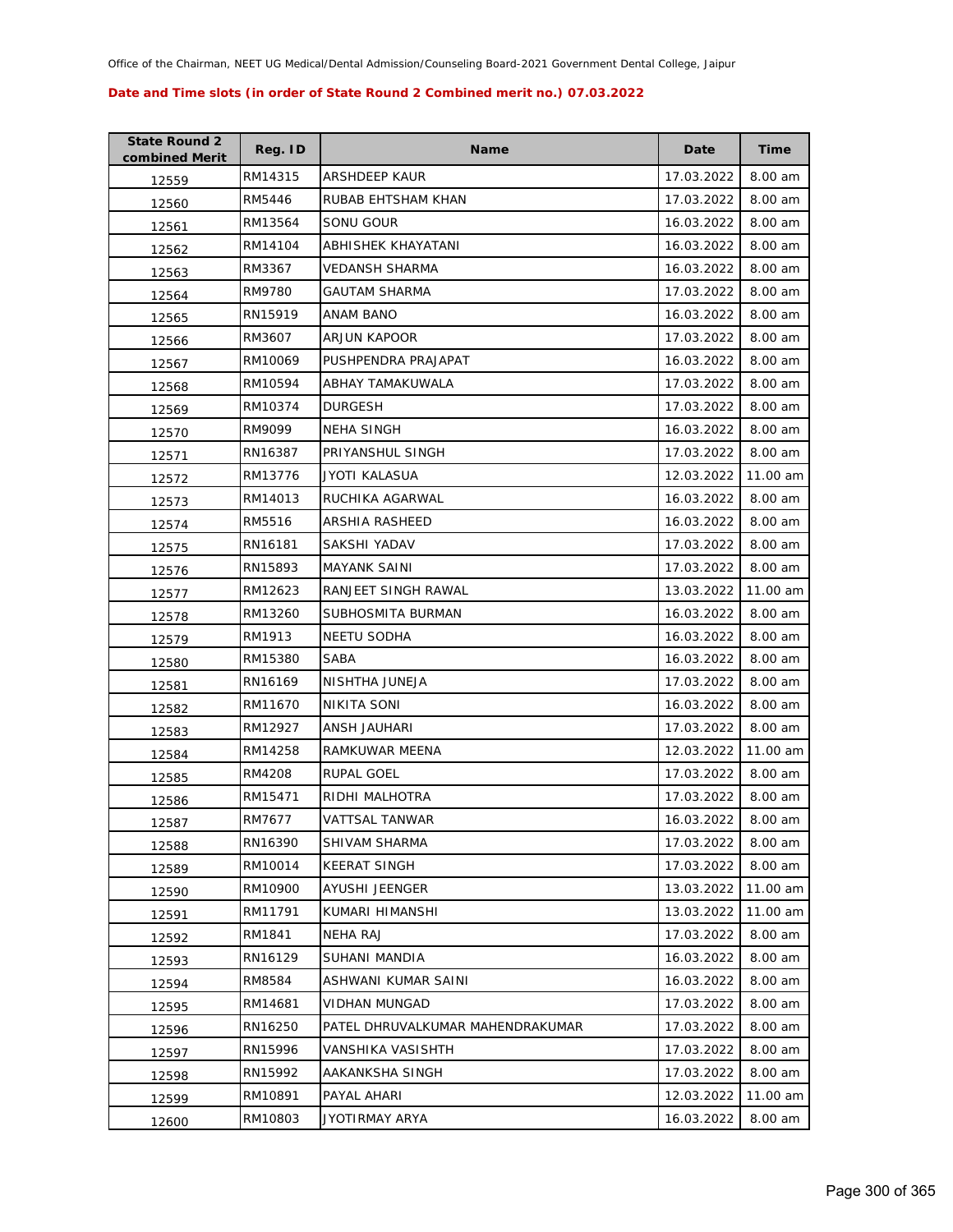| <b>State Round 2</b><br>combined Merit | Reg. ID | <b>Name</b>                   | Date       | Time     |
|----------------------------------------|---------|-------------------------------|------------|----------|
| 12601                                  | RM2836  | AYUSH DEB                     | 16.03.2022 | 8.00 am  |
| 12602                                  | RM10806 | HEMLATA PRAJAPATI             | 16.03.2022 | 8.00 am  |
| 12603                                  | RM7005  | <b>HARSHIT GOYAL</b>          | 16.03.2022 | 8.00 am  |
| 12604                                  | RM7687  | BHERAZ SINGH CHAHAL           | 17.03.2022 | 8.00 am  |
| 12605                                  | RM8909  | RAKESH SARAN                  | 16.03.2022 | 8.00 am  |
| 12606                                  | RM7601  | ANUSHA JAIN                   | 16.03.2022 | 8.00 am  |
| 12607                                  | RM3573  | DHAIRYA JAIN                  | 16.03.2022 | 8.00 am  |
| 12608                                  | RM12878 | DEEPIKA BHATI                 | 16.03.2022 | 8.00 am  |
| 12609                                  | RN16202 | UTKARSH SINGH CHAUHAN         | 17.03.2022 | 8.00 am  |
| 12610                                  | RM2414  | POOJA KUMARI PRASAD           | 17.03.2022 | 8.00 am  |
| 12611                                  | RM15182 | NAVYA NARULA                  | 17.03.2022 | 8.00 am  |
| 12612                                  | RM12894 | PALAK SAVSANI                 | 16.03.2022 | 8.00 am  |
| 12613                                  | RM1858  | AKSHAT BOTHRA                 | 16.03.2022 | 8.00 am  |
| 12614                                  | RM3177  | AKASHDEEP SANDHU              | 17.03.2022 | 8.00 am  |
| 12615                                  | RM12743 | VAISHNAVI PALVE               | 17.03.2022 | 8.00 am  |
| 12616                                  | RN16192 | TAVISHI CHHABRA               | 17.03.2022 | 8.00 am  |
| 12617                                  | RM13832 | <b>ABEER CHAWLA</b>           | 17.03.2022 | 8.00 am  |
| 12618                                  | RM10751 | DEEKSHA TIWARI                | 17.03.2022 | 8.00 am  |
| 12619                                  | RM7870  | PANKAJ SHARMA                 | 16.03.2022 | 8.00 am  |
| 12620                                  | RM6843  | AYUSHI TRIVEDI                | 16.03.2022 | 8.00 am  |
| 12621                                  | RM5686  | ABICA SHARMA                  | 17.03.2022 | 8.00 am  |
| 12622                                  | RM10871 | MAHIN AALIYA                  | 16.03.2022 | 8.00 am  |
| 12623                                  | RM3498  | <b>BHOM RAJ SIYOL</b>         | 16.03.2022 | 8.00 am  |
| 12624                                  | RM10031 | RAMESH KUMAR SAINI            | 16.03.2022 | 8.00 am  |
| 12625                                  | RN16382 | YOGITA                        | 17.03.2022 | 8.00 am  |
| 12626                                  | RM5912  | VANISHA CHOUDHARY             | 16.03.2022 | 8.00 am  |
| 12627                                  | RM15242 | KHUSHI SHARMA                 | 16.03.2022 | 8.00 am  |
| 12628                                  | RM10373 | VAIBHAV SHARMA                | 16.03.2022 | 8.00 am  |
| 12629                                  | RM13279 | SAHAJ KAUR GURDATTA           | 16.03.2022 | 8.00 am  |
| 12630                                  | RN16550 | SOMYA AGGARWAL                | 17.03.2022 | 8.00 am  |
| 12631                                  | RM9000  | MOHIT BANGA                   | 13.03.2022 | 11.00 am |
| 12632                                  | RM5918  | JATIN JINDAL                  | 17.03.2022 | 8.00 am  |
| 12633                                  | RN16132 | THAKOR AKSHITA SHAILENDRASINH | 17.03.2022 | 8.00 am  |
| 12634                                  | RM13797 | KRITIKA DWIVEDI               | 17.03.2022 | 8.00 am  |
| 12635                                  | RM8328  | AMISHA DANGI                  | 16.03.2022 | 8.00 am  |
| 12636                                  | RM4255  | CHIPAD DIKSHEKA PRADIP        | 17.03.2022 | 8.00 am  |
| 12637                                  | RM10475 | <b>DIYA</b>                   | 17.03.2022 | 8.00 am  |
| 12638                                  | RM3070  | SHIVAM ANAND                  | 17.03.2022 | 8.00 am  |
| 12639                                  | RM2517  | GAURAV KUMAR JADO             | 13.03.2022 | 11.00 am |
| 12640                                  | RM9271  | ADITEE AGGARWAL               | 17.03.2022 | 8.00 am  |
| 12641                                  | RM14643 | MEMAN AMANBHAI                | 17.03.2022 | 8.00 am  |
| 12642                                  | RM1622  | HARSH INDRA                   | 13.03.2022 | 11.00 am |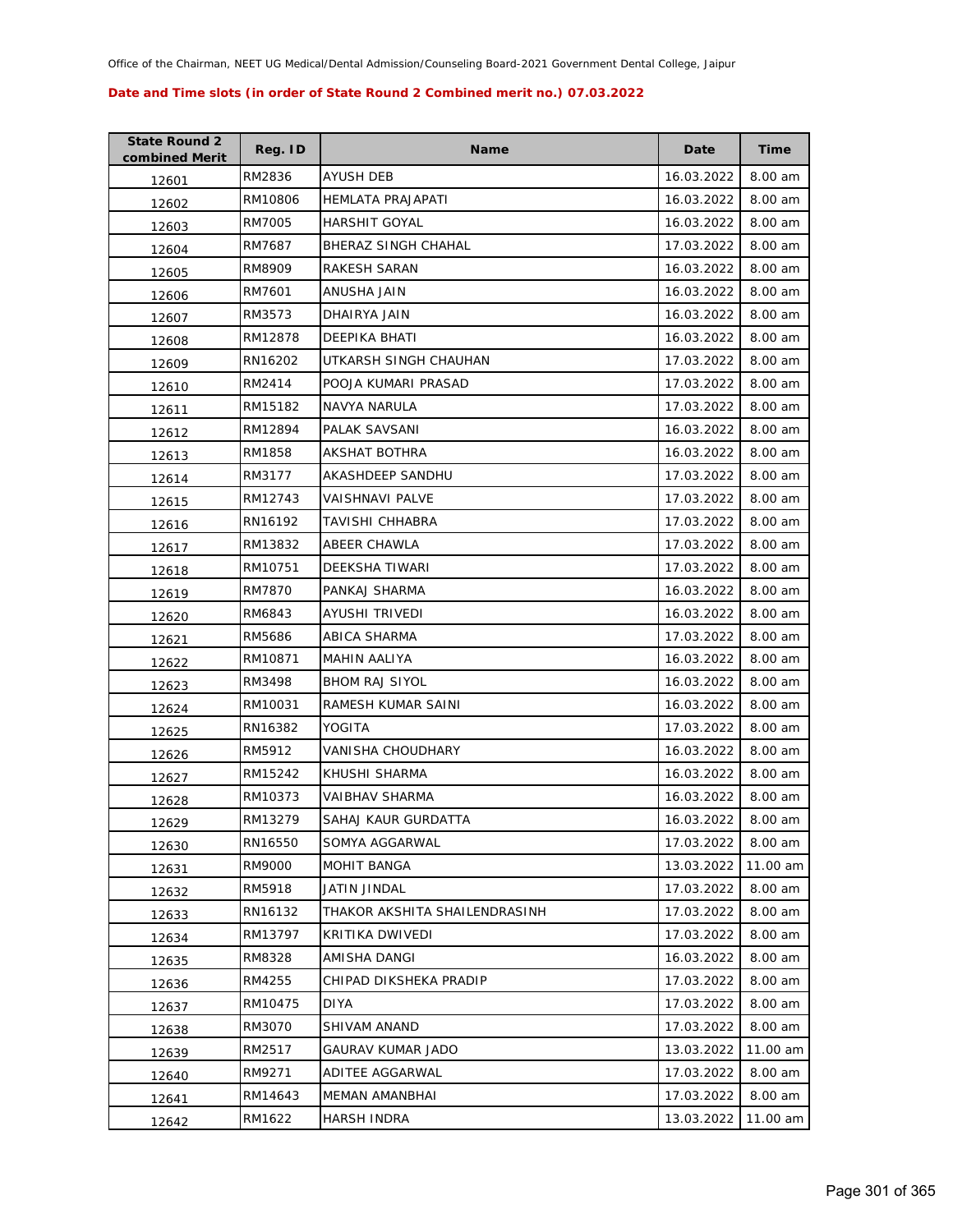| <b>State Round 2</b><br>combined Merit | Reg. ID | Name                      | Date       | Time     |
|----------------------------------------|---------|---------------------------|------------|----------|
| 12643                                  | RM1623  | AMISHA GUPTA              | 17.03.2022 | 8.00 am  |
| 12644                                  | RM4496  | MORBIYA AASHKA            | 17.03.2022 | 8.00 am  |
| 12645                                  | RM1203  | SUCHITRA BISHNOI          | 16.03.2022 | 8.00 am  |
| 12646                                  | RM5114  | JAISWAL SHRUTI KRUSHNALAL | 17.03.2022 | 8.00 am  |
| 12647                                  | RM13718 | ANANYA SIKKA              | 17.03.2022 | 8.00 am  |
| 12648                                  | RN16219 | TUSHAR NINAMA             | 12.03.2022 | 11.00 am |
| 12649                                  | RM15689 | <b>MEMON NAGAMA</b>       | 17.03.2022 | 8.00 am  |
| 12650                                  | RM14927 | <b>HARSH SIROHI</b>       | 17.03.2022 | 8.00 am  |
| 12651                                  | RM7919  | SAKHI NAGPAL              | 16.03.2022 | 8.00 am  |
| 12652                                  | RM1799  | DEEPALI GAUR              | 17.03.2022 | 8.00 am  |
| 12653                                  | RM1552  | AMAN RAINA                | 17.03.2022 | 8.00 am  |
| 12654                                  | RM2430  | ANSHITA SONI              | 17.03.2022 | 8.00 am  |
| 12655                                  | RM10894 | APOORVA TRIVEDI           | 17.03.2022 | 8.00 am  |
| 12656                                  | RM8887  | PAGI KIRTIPAL             | 17.03.2022 | 8.00 am  |
| 12657                                  | RM11228 | DHANVI CHIRAG RANA        | 17.03.2022 | 8.00 am  |
| 12658                                  | RM7597  | AMAN SEN                  | 16.03.2022 | 8.00 am  |
| 12659                                  | RM13680 | <b>HETAL SHARMA</b>       | 17.03.2022 | 8.00 am  |
| 12660                                  | RM14450 | TISHA                     | 17.03.2022 | 8.00 am  |
| 12661                                  | RM14776 | CHANDAN GARVA             | 13.03.2022 | 11.00 am |
| 12662                                  | RM3672  | KOMAL AGRAWAL             | 17.03.2022 | 8.00 am  |
| 12663                                  | RM10488 | RACHITA YADAV             | 17.03.2022 | 8.00 am  |
| 12664                                  | RM13397 | VRINDA SEHRAWAT           | 17.03.2022 | 8.00 am  |
| 12665                                  | RN16017 | ANAND GUPTA               | 17.03.2022 | 8.00 am  |
| 12666                                  | RM14671 | DIVYANSH MAURYA           | 17.03.2022 | 8.00 am  |
| 12667                                  | RM9521  | CHAGAN CHOUDHARY          | 16.03.2022 | 8.00 am  |
| 12668                                  | RN16392 | ANIMESH AGGARWAL          | 17.03.2022 | 8.00 am  |
| 12669                                  | RM7615  | ARYAN JESWANI             | 17.03.2022 | 8.00 am  |
| 12670                                  | RM3697  | SHARANYA SAHA             | 17.03.2022 | 8.00 am  |
| 12671                                  | RM12950 | AMAN MITTAL               | 16.03.2022 | 8.00 am  |
| 12672                                  | RM3046  | KHUSHI MANGAWA            | 16.03.2022 | 8.00 am  |
| 12673                                  | RM3330  | SAINA KAPOOR              | 17.03.2022 | 8.00 am  |
| 12674                                  | RM10951 | VINIT SHARAD PATEL        | 17.03.2022 | 8.00 am  |
| 12675                                  | RM12268 | <b>ARZOO</b>              | 17.03.2022 | 8.00 am  |
| 12676                                  | RM5226  | KHUSHI RANA               | 17.03.2022 | 8.00 am  |
| 12677                                  | RN16529 | <b>NIDHI</b>              | 17.03.2022 | 8.00 am  |
| 12678                                  | RM10015 | SUJATA OLA                | 16.03.2022 | 8.00 am  |
| 12679                                  | RN16534 | <b>SALONI</b>             | 17.03.2022 | 8.00 am  |
| 12680                                  | RM14715 | PATEL HET CHETANKUMAR     | 17.03.2022 | 8.00 am  |
| 12681                                  | RM11837 | KARAN MITTAL              | 16.03.2022 | 8.00 am  |
| 12682                                  | RM1127  | SHABNAM                   | 16.03.2022 | 8.00 am  |
| 12683                                  | RM13482 | ANKUR KOUSHAL             | 17.03.2022 | 8.00 am  |
| 12684                                  | RM12398 | SHIVANGI KATARA           | 12.03.2022 | 11.00 am |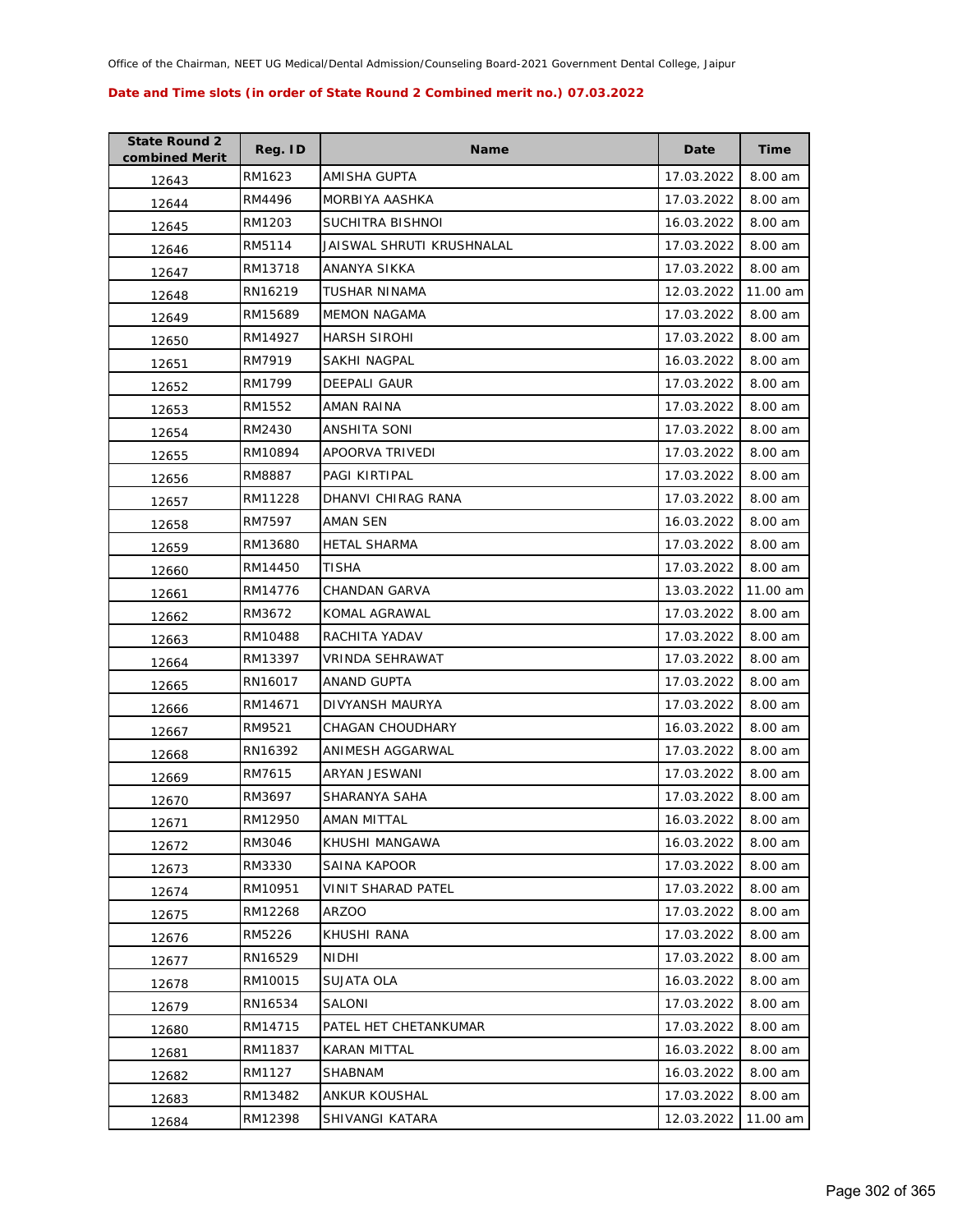| <b>State Round 2</b><br>combined Merit | Reg. ID | <b>Name</b>                  | Date       | <b>Time</b> |
|----------------------------------------|---------|------------------------------|------------|-------------|
| 12685                                  | RM1936  | <b>BHAVYA SOLANKI</b>        | 13.03.2022 | 11.00 am    |
| 12686                                  | RM10349 | AYUSH MAHALA                 | 16.03.2022 | 8.00 am     |
| 12687                                  | RM1807  | SOURABH SONI                 | 16.03.2022 | 8.00 am     |
| 12688                                  | RM15232 | VRISHIKA VIVEK NAIR          | 17.03.2022 | 8.00 am     |
| 12689                                  | RM5782  | PARMAR DHRUVINSINH GIRENSINH | 17.03.2022 | 8.00 am     |
| 12690                                  | RM11539 | SAMIYA UPPAL                 | 17.03.2022 | 8.00 am     |
| 12691                                  | RN16173 | <b>DIKSHA PRAKASH</b>        | 17.03.2022 | 8.00 am     |
| 12692                                  | RM12941 | SONAKSHI GUPTA               | 16.03.2022 | 8.00 am     |
| 12693                                  | RM12812 | <b>GURSANGEET SINGH</b>      | 17.03.2022 | 8.00 am     |
| 12694                                  | RM8028  | SOMIL AGRAWAL                | 16.03.2022 | 8.00 am     |
| 12695                                  | RM14134 | JOSHI SHLOKA MALAYKUMAR      | 17.03.2022 | 8.00 am     |
| 12696                                  | RN16578 | SHRUTI TANDON                | 17.03.2022 | 8.00 am     |
| 12697                                  | RM7319  | RANDEEP KUMAR MAANJU         | 16.03.2022 | 8.00 am     |
| 12698                                  | RM7453  | <b>MADHAV SIKARWAR</b>       | 16.03.2022 | 8.00 am     |
| 12699                                  | RM15413 | ZAFAR HUSSAIN                | 16.03.2022 | 8.00 am     |
| 12700                                  | RM2862  | SOLANKI RUCHI RANCHHODBHAI   | 17.03.2022 | 8.00 am     |
| 12701                                  | RM8971  | KIRTI KANWAR                 | 16.03.2022 | 8.00 am     |
| 12702                                  | RM8330  | <b>NEHA KAUSHIK</b>          | 17.03.2022 | 8.00 am     |
| 12703                                  | RM12882 | ANMOL SHARON KHERAL          | 13.03.2022 | 11.00 am    |
| 12704                                  | RM15028 | PALAK MUNDRA                 | 17.03.2022 | 8.00 am     |
| 12705                                  | RM4014  | <b>IESHIT GUPTA</b>          | 17.03.2022 | 8.00 am     |
| 12706                                  | RM3052  | KANIKA DADHICH               | 16.03.2022 | 8.00 am     |
| 12707                                  | RM2184  | NATASHA NAGAR                | 17.03.2022 | 8.00 am     |
| 12708                                  | RM13677 | REETIKA PANDEY               | 17.03.2022 | 8.00 am     |
| 12709                                  | RM15367 | CHANDRAKALA NINAMA           | 12.03.2022 | 11.00 am    |
| 12710                                  | RN16221 | RITIKA RANA                  | 17.03.2022 | 8.00 am     |
| 12711                                  | RM14899 | <b>KESHAV PAREEK</b>         | 16.03.2022 | 8.00 am     |
| 12712                                  | RM8582  | JATIN KUMAR GUPTA            | 17.03.2022 | 8.00 am     |
| 12713                                  | RN16193 | PINNAMANENI JAYANTH SAI      | 17.03.2022 | 8.00 am     |
| 12714                                  | RM3218  | SAWAI SINGH                  | 16.03.2022 | 8.00 am     |
| 12715                                  | RM9931  | MIHIR KUMAR SINGH MAHICH     | 13.03.2022 | 11.00 am    |
| 12716                                  | RN16172 | ROSHAN SAHU                  | 17.03.2022 | 8.00 am     |
| 12717                                  | RM4441  | ARYAN SRIVASTAVA             | 17.03.2022 | 8.00 am     |
| 12718                                  | RM2533  | TIRTH PRADHAN                | 17.03.2022 | 8.00 am     |
| 12719                                  | RM3297  | BHARTI YADAV                 | 16.03.2022 | 8.00 am     |
| 12720                                  | RM10280 | <b>OMDUTT</b>                | 17.03.2022 | 8.00 am     |
| 12721                                  | RM15086 | ISHA RAJENDRA THORAT         | 17.03.2022 | 8.00 am     |
| 12722                                  | RM8598  | SHINDE YASH SUNIL            | 17.03.2022 | 8.00 am     |
| 12723                                  | RN15878 | ADITI                        | 17.03.2022 | 8.00 am     |
| 12724                                  | RM4840  | DEVANSH JHALA                | 16.03.2022 | 8.00 am     |
| 12725                                  | RM4311  | AARATRIK BANERJEE            | 17.03.2022 | 8.00 am     |
| 12726                                  | RM10844 | SONIA SHARMA                 | 17.03.2022 | 8.00 am     |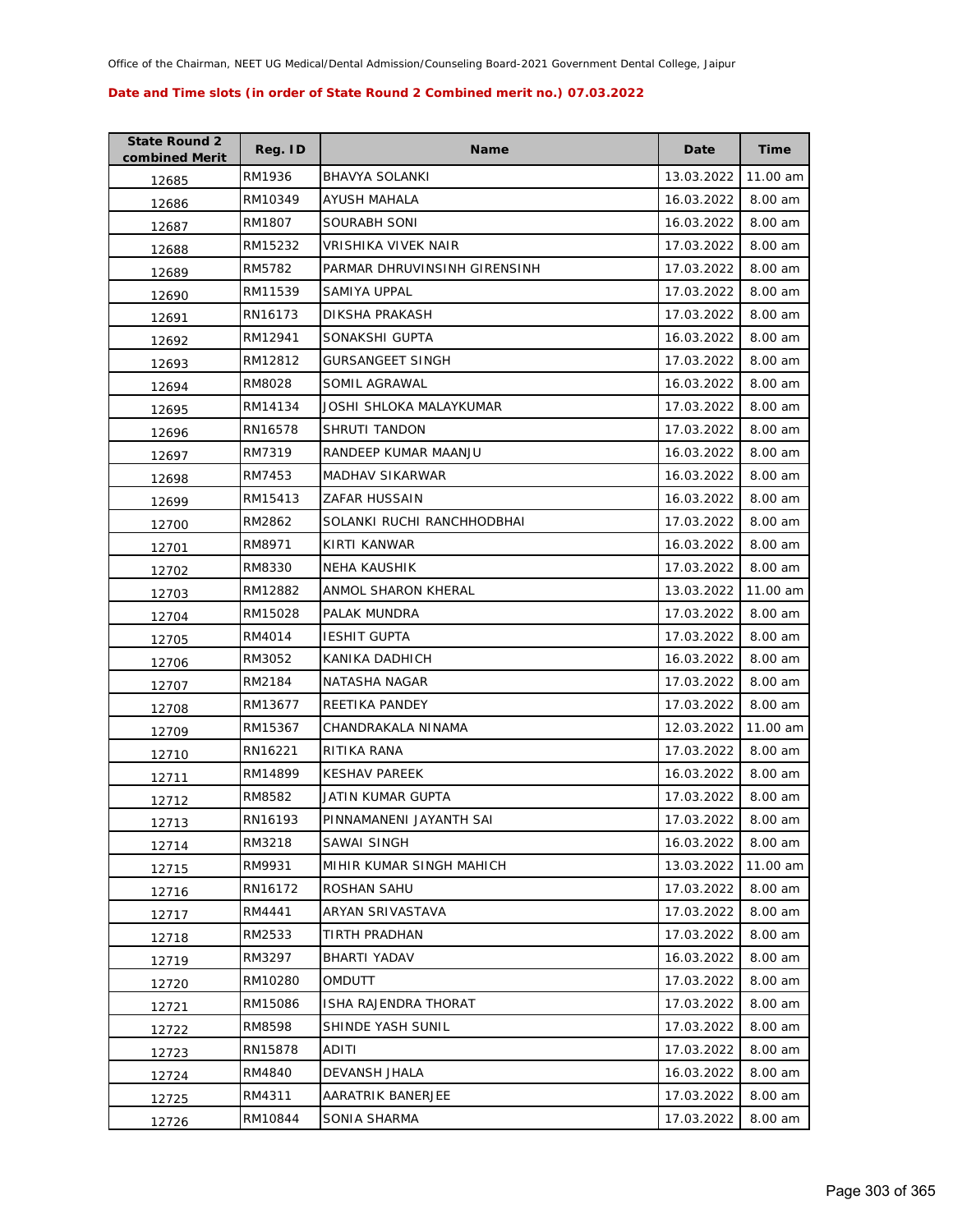| <b>State Round 2</b><br>combined Merit | Reg. ID | <b>Name</b>                | Date       | <b>Time</b> |
|----------------------------------------|---------|----------------------------|------------|-------------|
| 12727                                  | RM6616  | KALLUM COLES TALWAR        | 17.03.2022 | 8.00 am     |
| 12728                                  | RM15073 | EKTA YADAV                 | 17.03.2022 | 8.00 am     |
| 12729                                  | RM13474 | AKSHAY RAJ PARMAR          | 12.03.2022 | 11.00 am    |
| 12730                                  | RM14820 | AADYA JETSHREE             | 17.03.2022 | 8.00 am     |
| 12731                                  | RN16436 | AYUSH PALIWAL              | 16.03.2022 | 8.00 am     |
| 12732                                  | RM1494  | SALONI JHALA               | 16.03.2022 | 8.00 am     |
| 12733                                  | RM4446  | ANUSHKA VAISH              | 17.03.2022 | 8.00 am     |
| 12734                                  | RN16355 | JASHANPREET KAUR           | 17.03.2022 | 8.00 am     |
| 12735                                  | RM4361  | RAJDEEP KUNDU              | 17.03.2022 | 8.00 am     |
| 12736                                  | RM3694  | DIVYANSH GUPTA             | 16.03.2022 | 8.00 am     |
| 12737                                  | RM15488 | JIYANI BHUMISHA            | 17.03.2022 | 8.00 am     |
| 12738                                  | RM10679 | <b>BHAGWAN SINGH MEENA</b> | 12.03.2022 | 11.00 am    |
| 12739                                  | RM1013  | <b>HRISHIT LADE</b>        | 17.03.2022 | 8.00 am     |
| 12740                                  | RM6761  | RITIK KHAJJA               | 12.03.2022 | 11.00 am    |
| 12741                                  | RM15774 | <b>SHAYARA BANO</b>        | 17.03.2022 | 8.00 am     |
| 12742                                  | RM11281 | JAYSHREE KISHOR CHOUDHARY  | 17.03.2022 | 8.00 am     |
| 12743                                  | RM13508 | SALONI NAGDA               | 17.03.2022 | 8.00 am     |
| 12744                                  | RN16012 | SHUBHANGI SONI             | 17.03.2022 | 8.00 am     |
| 12745                                  | RM11741 | ANANYA DEB                 | 17.03.2022 | 8.00 am     |
| 12746                                  | RM3635  | KHUSHI TIWARI              | 17.03.2022 | 8.00 am     |
| 12747                                  | RM9696  | KUMUD CHOUHAN              | 13.03.2022 | 11.00 am    |
| 12748                                  | RM6261  | GURVEEN BAJAJ              | 17.03.2022 | 8.00 am     |
| 12749                                  | RM7290  | NIDHI CHAWLA               | 13.03.2022 | 11.00 am    |
| 12750                                  | RM2583  | <b>HARISH</b>              | 16.03.2022 | 8.00 am     |
| 12751                                  | RN16187 | AYUSHI UPADHYAY            | 17.03.2022 | 8.00 am     |
| 12752                                  | RM11114 | <b>GAYATRI TAILOR</b>      | 16.03.2022 | 8.00 am     |
| 12753                                  | RM6889  | KUNAL MUDGAL               | 16.03.2022 | 8.00 am     |
| 12754                                  | RM15055 | PARA SHARMA                | 17.03.2022 | 8.00 am     |
| 12755                                  | RM6814  | CHAVAN SHRAVANI AMAR       | 17.03.2022 | 8.00 am     |
| 12756                                  | RM5203  | <b>NIKESH GOYAL</b>        | 16.03.2022 | 8.00 am     |
| 12757                                  | RM3879  | <b>FALGUNI BEGANI</b>      | 16.03.2022 | 8.00 am     |
| 12758                                  | RM4754  | AAYUSHI                    | 17.03.2022 | 8.00 am     |
| 12759                                  | RN16103 | DINESH CHOUDHARY           | 16.03.2022 | 8.00 am     |
| 12760                                  | RM5224  | SAMARTH BANDHU             | 17.03.2022 | 8.00 am     |
| 12761                                  | RM8873  | MOHAMMAD KAIF              | 17.03.2022 | 8.00 am     |
| 12762                                  | RM3250  | <b>MAYANK GUPTA</b>        | 16.03.2022 | 8.00 am     |
| 12763                                  | RM1402  | <b>ISHIKA JAIN</b>         | 16.03.2022 | 8.00 am     |
| 12764                                  | RM15602 | VIVEK TAIPAN               | 13.03.2022 | 11.00 am    |
| 12765                                  | RM5238  | RADADIA SHRIJI UMESHBHAI   | 17.03.2022 | 8.00 am     |
| 12766                                  | RN15907 | MANU LAWANIYA              | 17.03.2022 | 8.00 am     |
| 12767                                  | RM15404 | <b>HEENA PARGI</b>         | 12.03.2022 | 11.00 am    |
| 12768                                  | RM8627  | AKSHAY MEENA               | 12.03.2022 | 11.00 am    |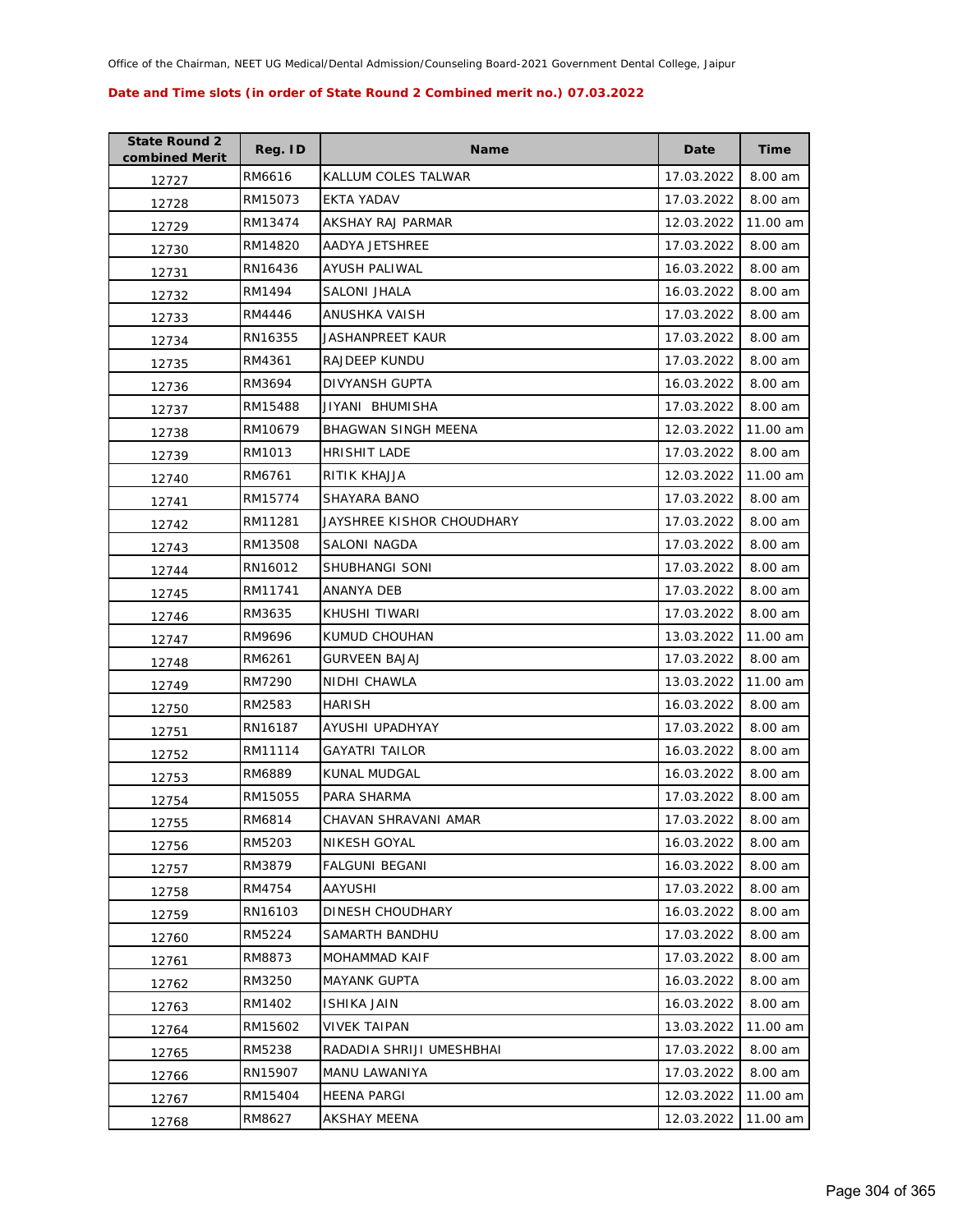| <b>State Round 2</b><br>combined Merit | Reg. ID | <b>Name</b>                 | Date       | <b>Time</b> |
|----------------------------------------|---------|-----------------------------|------------|-------------|
| 12769                                  | RN16408 | <b>BHUVANESHWARI</b>        | 13.03.2022 | 11.00 am    |
| 12770                                  | RM14095 | POOJA BAIRWA                | 13.03.2022 | 11.00 am    |
| 12771                                  | RN16245 | CHANCHAL SRIVASTAVA         | 17.03.2022 | 8.00 am     |
| 12772                                  | RN16291 | MAYANK JAIN                 | 16.03.2022 | 8.00 am     |
| 12773                                  | RM13301 | TUSHAR KUMAR                | 17.03.2022 | 8.00 am     |
| 12774                                  | RM6396  | PRAKHAR MATHUR              | 16.03.2022 | 8.00 am     |
| 12775                                  | RM1784  | NITYA PATANKAR              | 17.03.2022 | 8.00 am     |
| 12776                                  | RM3362  | PATEL ARYANKUMAR ROHITKUMAR | 17.03.2022 | 8.00 am     |
| 12777                                  | RN16163 | ANANYA GUMBER               | 17.03.2022 | 8.00 am     |
| 12778                                  | RN16572 | RAO ADITYA KUMAR            | 17.03.2022 | 8.00 am     |
| 12779                                  | RM5935  | <b>MOHD MATIN KHAN</b>      | 16.03.2022 | 8.00 am     |
| 12780                                  | RM11780 | ROHIT KUMAR REPASWAL        | 16.03.2022 | 8.00 am     |
| 12781                                  | RM14403 | RITIK KUMAR BHAGAT          | 17.03.2022 | 8.00 am     |
| 12782                                  | RM7097  | KAVI RAJ SINGH              | 16.03.2022 | 8.00 am     |
| 12783                                  | RM12142 | KHUSHI KITAWAT              | 16.03.2022 | 8.00 am     |
| 12784                                  | RN15885 | SAKSHAM SHARMA              | 16.03.2022 | 8.00 am     |
| 12785                                  | RM12977 | HITESH KUMAR                | 16.03.2022 | 8.00 am     |
| 12786                                  | RM11713 | HIMANSHI KUMARI             | 16.03.2022 | 8.00 am     |
| 12787                                  | RN15891 | <b>MUSKAN</b>               | 17.03.2022 | 8.00 am     |
| 12788                                  | RM10465 | SHIKHA MEENA                | 12.03.2022 | 11.00 am    |
| 12789                                  | RN16022 | JATIN TYAGI                 | 17.03.2022 | 8.00 am     |
| 12790                                  | RM5463  | <b>BHARTI GAUR</b>          | 16.03.2022 | 8.00 am     |
| 12791                                  | RM14967 | ARSUL SANSKAR SIDDHESHWAR   | 17.03.2022 | 8.00 am     |
| 12792                                  | RN16530 | GIRIRAJ DANGI               | 16.03.2022 | 8.00 am     |
| 12793                                  | RM14542 | SAYALEE                     | 17.03.2022 | 8.00 am     |
| 12794                                  | RM3826  | ANIKET VERMA                | 17.03.2022 | 8.00 am     |
| 12795                                  | RM10627 | <b>MAHI PANDA</b>           | 17.03.2022 | 8.00 am     |
| 12796                                  | RM8179  | <b>ASTHA MISHRA</b>         | 16.03.2022 | 8.00 am     |
| 12797                                  | RM2005  | KHUSHI SHIVHARE             | 17.03.2022 | 8.00 am     |
| 12798                                  | RM12862 | PRIYAMVADA GHILDIYAL        | 17.03.2022 | 8.00 am     |
| 12799                                  | RM9174  | REETA RANI                  | 17.03.2022 | 8.00 am     |
| 12800                                  | RM15302 | ABHAY SINGH SOLANKI         | 16.03.2022 | 8.00 am     |
| 12801                                  | RM7044  | KARTIK SAMRIYA              | 13.03.2022 | 11.00 am    |
| 12802                                  | RN16105 | VISHNU YADAV                | 16.03.2022 | 8.00 am     |
| 12803                                  | RM7769  | ANIL KUMAR                  | 13.03.2022 | 11.00 am    |
| 12804                                  | RM6870  | ARYA JHAVERI                | 17.03.2022 | 8.00 am     |
| 12805                                  | RM13407 | PRANJAL SAINI               | 16.03.2022 | 8.00 am     |
| 12806                                  | RN16021 | ANURAG THANKUR              | 17.03.2022 | 8.00 am     |
| 12807                                  | RM13093 | SHASHWAT SINGH              | 17.03.2022 | 8.00 am     |
| 12808                                  | RM12043 | TWINKLE KUNWAR SISODIYA     | 17.03.2022 | 8.00 am     |
| 12809                                  | RN16136 | BHAVYAA                     | 17.03.2022 | 8.00 am     |
| 12810                                  | RM6372  | AHAAN KHAN                  | 17.03.2022 | 8.00 am     |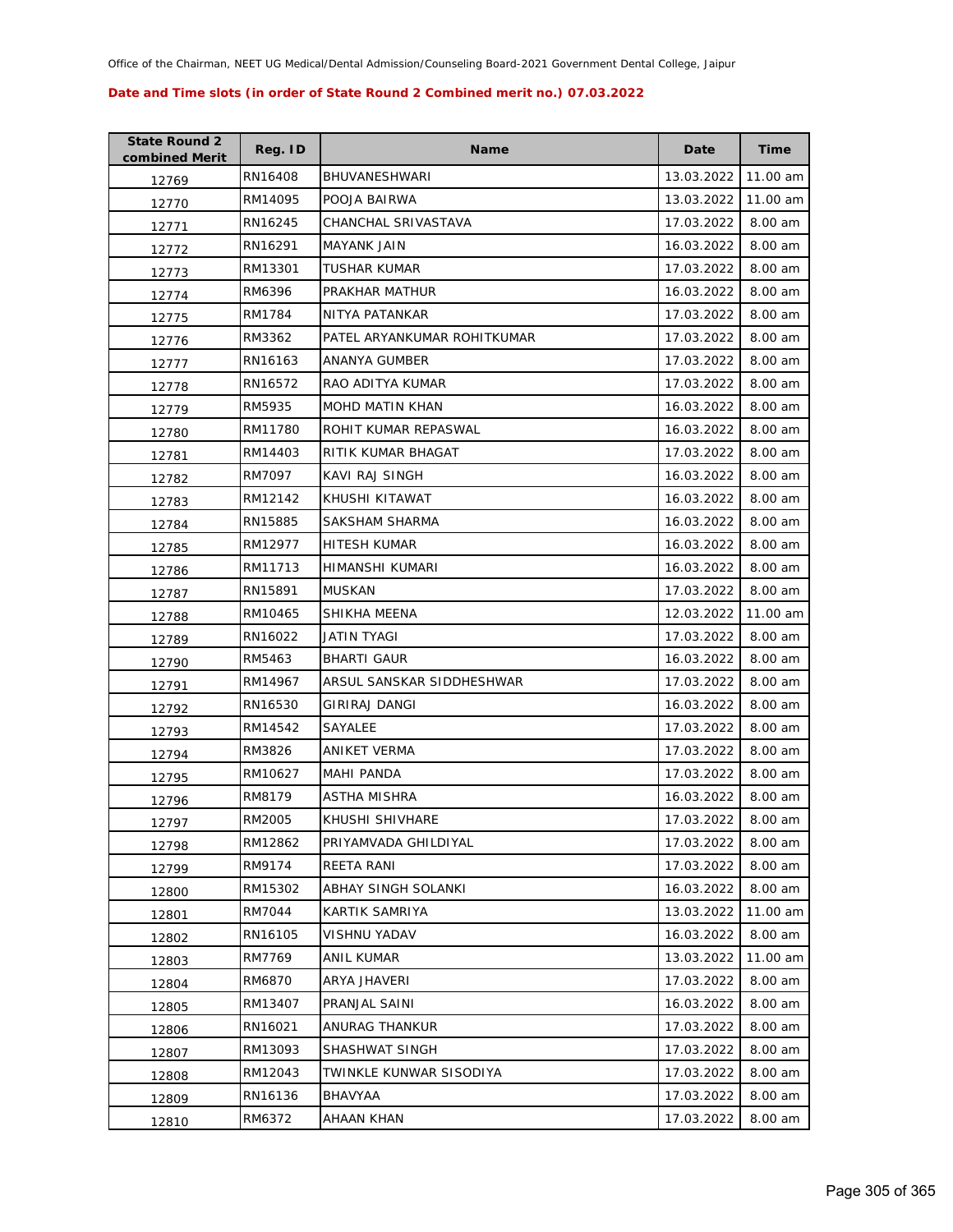| <b>State Round 2</b><br>combined Merit | Reg. ID | Name                          | Date       | Time     |
|----------------------------------------|---------|-------------------------------|------------|----------|
| 12811                                  | RM4797  | VIDHI SINGH                   | 16.03.2022 | 8.00 am  |
| 12812                                  | RM5230  | MOHINI SONI                   | 16.03.2022 | 8.00 am  |
| 12813                                  | RM4993  | ANITA SATIDASANI              | 16.03.2022 | 8.00 am  |
| 12814                                  | RM14523 | YASH CHAUDHARY                | 17.03.2022 | 8.00 am  |
| 12815                                  | RM11085 | YASHI SINGHAL                 | 17.03.2022 | 8.00 am  |
| 12816                                  | RM9306  | MOHIT KUMAR MEENA             | 12.03.2022 | 11.00 am |
| 12817                                  | RM15285 | RUCHIKA SWAMI                 | 16.03.2022 | 8.00 am  |
| 12818                                  | RM15484 | SHIVANGI SINHA                | 17.03.2022 | 8.00 am  |
| 12819                                  | RM15080 | SUKANYA BHATTACHARYA          | 17.03.2022 | 8.00 am  |
| 12820                                  | RN16548 | LAKHUTE ROHIT KANTILAL        | 17.03.2022 | 8.00 am  |
| 12821                                  | RN16457 | VARSHA GUPTA                  | 17.03.2022 | 8.00 am  |
| 12822                                  | RM10858 | HARSH UDAI                    | 13.03.2022 | 11.00 am |
| 12823                                  | RM2723  | VIRAJ RAJENDRA PATEL          | 17.03.2022 | 8.00 am  |
| 12824                                  | RN15846 | SONAWANE MOHINI RAVIKIRAN     | 17.03.2022 | 8.00 am  |
| 12825                                  | RM5994  | DIVESH GOYAL                  | 16.03.2022 | 8.00 am  |
| 12826                                  | RN16049 | <b>SURBI SHARMA</b>           | 17.03.2022 | 8.00 am  |
| 12827                                  | RM3598  | RAKSHITA DAVE                 | 16.03.2022 | 8.00 am  |
| 12828                                  | RM12067 | PALAK DEWAN                   | 16.03.2022 | 8.00 am  |
| 12829                                  | RM3961  | RAKSHIT LADDHA                | 16.03.2022 | 8.00 am  |
| 12830                                  | RM5045  | <b>MADHAV MISHRA</b>          | 17.03.2022 | 8.00 am  |
| 12831                                  | RN16592 | VISHAL SHARMA                 | 17.03.2022 | 8.00 am  |
| 12832                                  | RM12829 | KANIKA THAKUR                 | 17.03.2022 | 8.00 am  |
| 12833                                  | RM6083  | DIKSHANT MISHRA               | 16.03.2022 | 8.00 am  |
| 12834                                  | RM9275  | GADHAVI MAHIMA DIPAKBHAI      | 17.03.2022 | 8.00 am  |
| 12835                                  | RM5913  | FAHAD MALIK                   | 17.03.2022 | 8.00 am  |
| 12836                                  | RM4260  | KALPANA GURJAR                | 12.03.2022 | 11.00 am |
| 12837                                  | RM15129 | ABHISHEK GARG                 | 16.03.2022 | 8.00 am  |
| 12838                                  | RN15988 | MANSI THAWANI                 | 17.03.2022 | 8.00 am  |
| 12839                                  | RM2278  | DAVE JAPAN JAYDEV             | 17.03.2022 | 8.00 am  |
| 12840                                  | RM9870  | <b>SHIFA</b>                  | 16.03.2022 | 8.00 am  |
| 12841                                  | RM11569 | <b>VIVEK THAKUR</b>           | 16.03.2022 | 8.00 am  |
| 12842                                  | RM9237  | PREM JAYSWAL                  | 17.03.2022 | 8.00 am  |
| 12843                                  | RM14229 | <b>MIHIR KUMAR</b>            | 13.03.2022 | 11.00 am |
| 12844                                  | RM8936  | CHAUDHARI NANDINI SAMIR       | 17.03.2022 | 8.00 am  |
| 12845                                  | RM2825  | <b>HEMANT JADAUN</b>          | 16.03.2022 | 8.00 am  |
| 12846                                  | RM12419 | LATHIYA DAKSHKUMAR ASHWINBHAI | 17.03.2022 | 8.00 am  |
| 12847                                  | RM8733  | RASHI                         | 16.03.2022 | 8.00 am  |
| 12848                                  | RM11056 | YASH POKHARNA                 | 16.03.2022 | 8.00 am  |
| 12849                                  | RN16418 | KHUSHI RASHMIT PANDYA         | 17.03.2022 | 8.00 am  |
| 12850                                  | RN15939 | KHUSHI VATS                   | 17.03.2022 | 8.00 am  |
| 12851                                  | RM12670 | NIDHI MAHENDRA                | 13.03.2022 | 11.00 am |
| 12852                                  | RM15341 | DIVATE BHAKTI BALBHIM         | 17.03.2022 | 8.00 am  |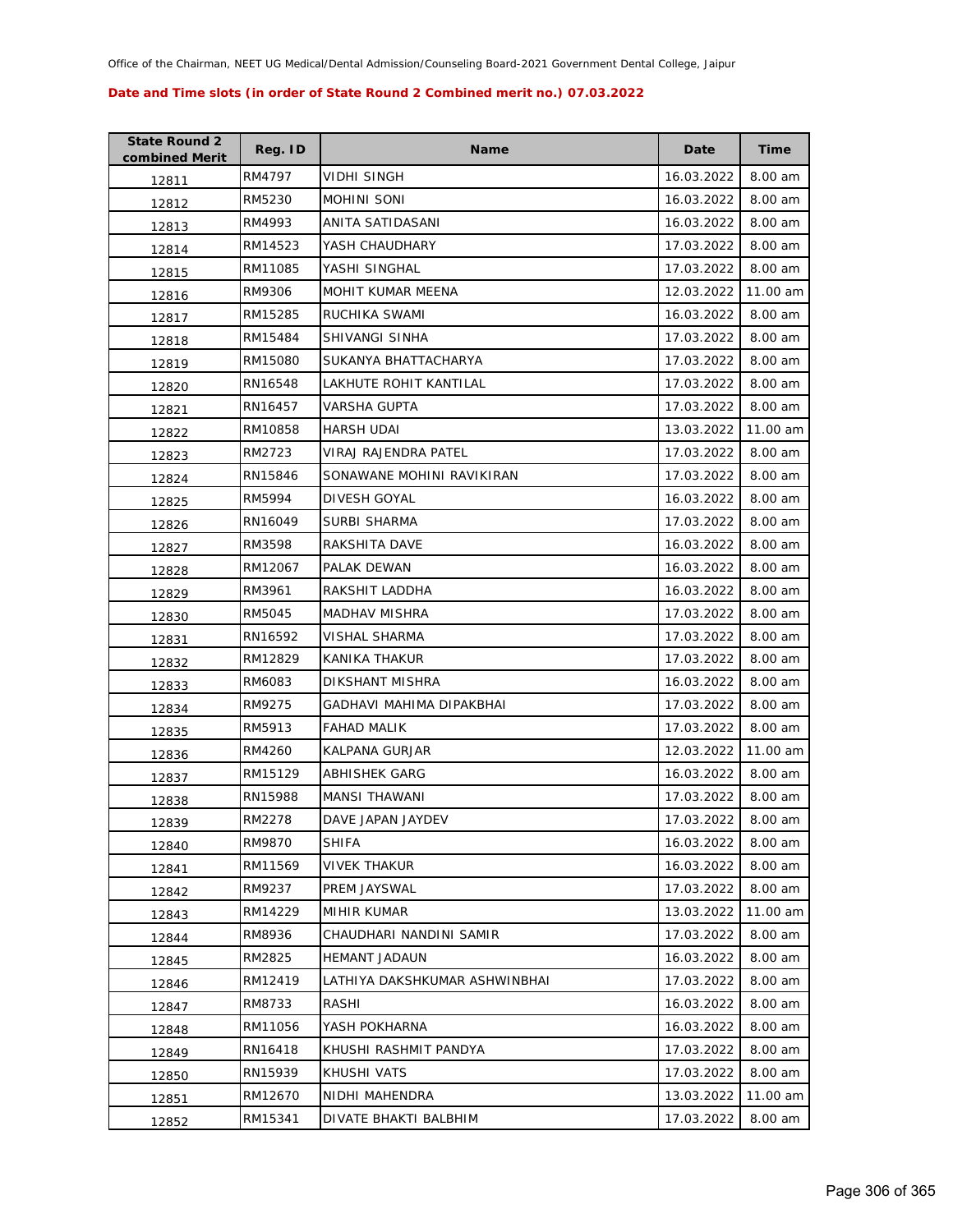| <b>State Round 2</b><br>combined Merit | Reg. ID | <b>Name</b>                 | Date       | <b>Time</b> |
|----------------------------------------|---------|-----------------------------|------------|-------------|
| 12853                                  | RM1662  | POOJA TOSHAWRA              | 13.03.2022 | 11.00 am    |
| 12854                                  | RM6753  | KANISHKA AGRAWAL            | 16.03.2022 | 8.00 am     |
| 12855                                  | RM10140 | <b>MS.KAVITA RANKAWAT</b>   | 16.03.2022 | 8.00 am     |
| 12856                                  | RM8086  | MUKESH KUMAR CHOUDHARY      | 16.03.2022 | 8.00 am     |
| 12857                                  | RM12019 | <b>SNEHA</b>                | 17.03.2022 | 8.00 am     |
| 12858                                  | RM3522  | PARUL TIWARI                | 16.03.2022 | 8.00 am     |
| 12859                                  | RM8292  | SWATI RATHORE               | 17.03.2022 | 8.00 am     |
| 12860                                  | RM1309  | GUNISHA AGGARWAL            | 17.03.2022 | 8.00 am     |
| 12861                                  | RM1978  | GOKUL SONI                  | 16.03.2022 | 8.00 am     |
| 12862                                  | RM14337 | DESAI JAHNVI LALJIBHAI      | 17.03.2022 | 8.00 am     |
| 12863                                  | RM12470 | ANIRUDH SINGH YADAV         | 16.03.2022 | 8.00 am     |
| 12864                                  | RM4784  | AISHWARYA ANAND             | 17.03.2022 | 8.00 am     |
| 12865                                  | RM6854  | <b>ISHIKA CHOUDHARY</b>     | 16.03.2022 | 8.00 am     |
| 12866                                  | RM2904  | DIYA SACHDEVA               | 17.03.2022 | 8.00 am     |
| 12867                                  | RM2034  | SHIVAANSH JOSHI             | 17.03.2022 | 8.00 am     |
| 12868                                  | RM11995 | PRATIKSHA SINGH             | 16.03.2022 | 8.00 am     |
| 12869                                  | RM15206 | RACHNA KUWAR                | 17.03.2022 | 8.00 am     |
| 12870                                  | RM8406  | ADITYA RAJ                  | 17.03.2022 | 8.00 am     |
| 12871                                  | RN16562 | YOGESH YADAV                | 16.03.2022 | 8.00 am     |
| 12872                                  | RM7657  | <b>ILMAS</b>                | 16.03.2022 | 8.00 am     |
| 12873                                  | RM8650  | <b>MOHD KHALID</b>          | 17.03.2022 | 8.00 am     |
| 12874                                  | RM1489  | RAKESH KUMAR SAINI          | 16.03.2022 | 8.00 am     |
| 12875                                  | RM10336 | PRACHI KHARAKWAL            | 17.03.2022 | 8.00 am     |
| 12876                                  | RM10847 | PRIYANSHI SINGH             | 12.03.2022 | 11.00 am    |
| 12877                                  | RM14565 | HIRDESHTE MAHAJAN           | 17.03.2022 | 8.00 am     |
| 12878                                  | RM2946  | ABHI SHARMA                 | 17.03.2022 | 8.00 am     |
| 12879                                  | RM10393 | ISHANT AGGARWAL             | 16.03.2022 | 8.00 am     |
| 12880                                  | RM8030  | <b>MS.PRACHI SHARMA</b>     | 16.03.2022 | 8.00 am     |
| 12881                                  | RM12715 | <b>GULAFSHA PERWEEN</b>     | 17.03.2022 | 8.00 am     |
| 12882                                  | RM8151  | JASMIT KAUR PURI            | 17.03.2022 | 8.00 am     |
| 12883                                  | RM1500  | ANJALI MANOJBHAI SHAH       | 17.03.2022 | 8.00 am     |
| 12884                                  | RM13362 | RICHA AGRAWAL               | 17.03.2022 | 8.00 am     |
| 12885                                  | RM4423  | SUBRAT KUMAR                | 16.03.2022 | 8.00 am     |
| 12886                                  | RN16030 | NIMISHA MISHRA              | 17.03.2022 | 8.00 am     |
| 12887                                  | RM2333  | CHAUHAN INDRASINH MANJIBHAI | 17.03.2022 | 8.00 am     |
| 12888                                  | RM4396  | PRAGYA REVASIA              | 13.03.2022 | 11.00 am    |
| 12889                                  | RN16521 | SIMARPREET KAUR             | 17.03.2022 | 8.00 am     |
| 12890                                  | RM14333 | ADITI JHANWAR               | 16.03.2022 | 8.00 am     |
| 12891                                  | RM13606 | CHETAN PANDEY               | 16.03.2022 | 8.00 am     |
| 12892                                  | RM14097 | KAPIL THAKUR                | 12.03.2022 | 11.00 am    |
| 12893                                  | RN16533 | PAMIL SINGH YADAV           | 16.03.2022 | 8.00 am     |
| 12894                                  | RM1279  | ANUSNA ADHIKARI             | 17.03.2022 | 8.00 am     |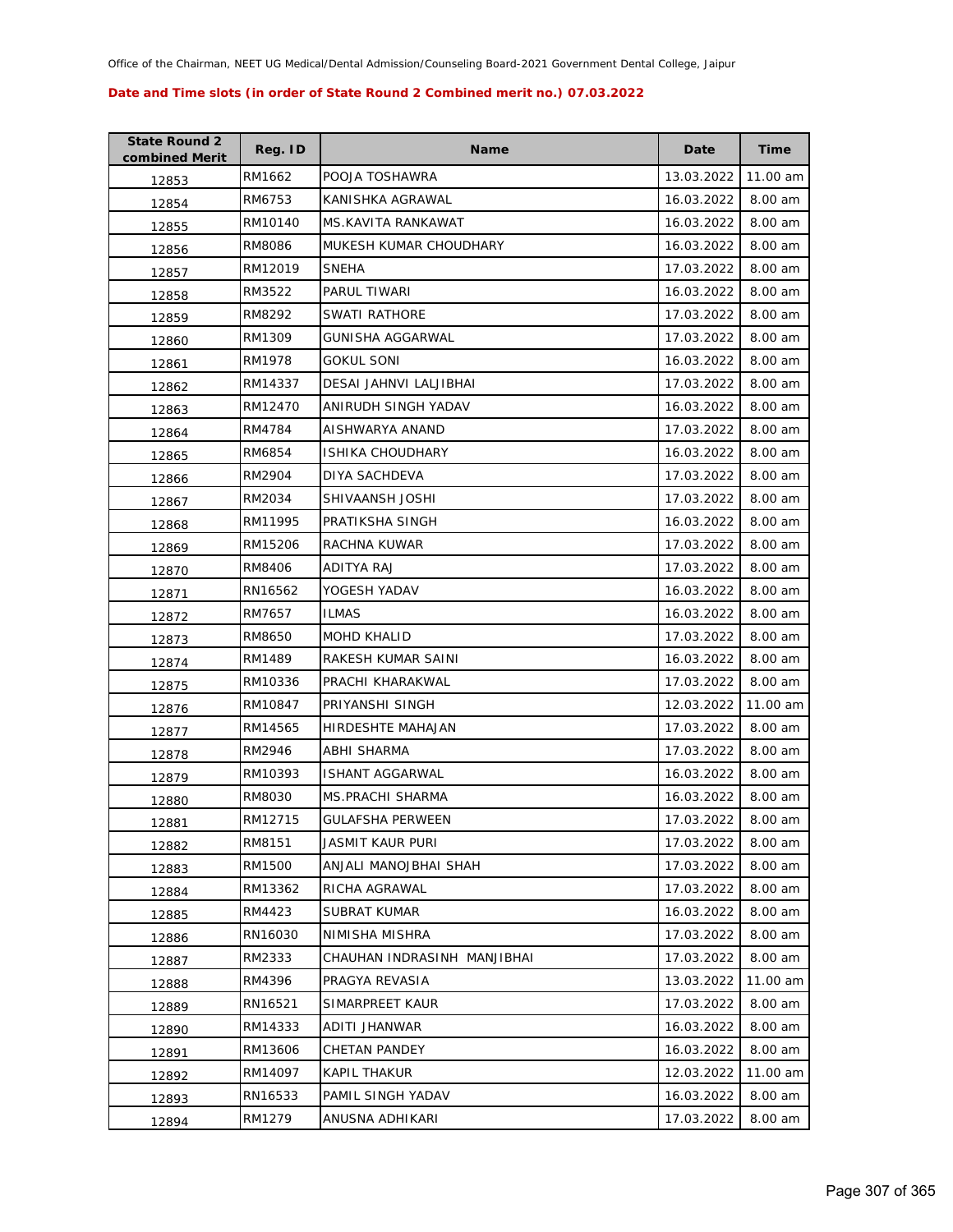| <b>State Round 2</b><br>combined Merit | Reg. ID | <b>Name</b>                | Date       | <b>Time</b> |
|----------------------------------------|---------|----------------------------|------------|-------------|
| 12895                                  | RM9702  | CHANDRIKA MEENA            | 12.03.2022 | 11.00 am    |
| 12896                                  | RM6634  | <b>KRITIKA SONI</b>        | 16.03.2022 | 8.00 am     |
| 12897                                  | RM10461 | RAHUL YADAV                | 16.03.2022 | 8.00 am     |
| 12898                                  | RN15963 | <b>KEMMI GUPTA</b>         | 17.03.2022 | 8.00 am     |
| 12899                                  | RM15183 | PREMRAJ GURJAR             | 12.03.2022 | 11.00 am    |
| 12900                                  | RM11212 | ANJIKA VARSHNEY            | 17.03.2022 | 8.00 am     |
| 12901                                  | RN15875 | <b>BHUMNESH KUMAR GARG</b> | 16.03.2022 | 8.00 am     |
| 12902                                  | RM14389 | DIVYA RAJ SINGH CHOUHAN    | 16.03.2022 | 8.00 am     |
| 12903                                  | RM6245  | TANISHA MATHUR             | 16.03.2022 | 8.00 am     |
| 12904                                  | RM2694  | AKSHITA SONI               | 16.03.2022 | 8.00 am     |
| 12905                                  | RM7286  | TANUJ TANWAR               | 17.03.2022 | 8.00 am     |
| 12906                                  | RN15897 | KSHITIJ KAUSHAL            | 17.03.2022 | 8.00 am     |
| 12907                                  | RM6244  | PRADEEP KUMAR MEENA        | 12.03.2022 | 11.00 am    |
| 12908                                  | RM13363 | ADITI SHARMA               | 16.03.2022 | 8.00 am     |
| 12909                                  | RM11499 | ARCHIKA TIWARI             | 17.03.2022 | 8.00 am     |
| 12910                                  | RM11974 | <b>FAHAD ALI SAYED</b>     | 16.03.2022 | 8.00 am     |
| 12911                                  | RN16254 | PATEL SHIVAM RAVINDRAKUMAR | 17.03.2022 | 8.00 am     |
| 12912                                  | RM13608 | JIBINA SALIMSHA            | 17.03.2022 | 8.00 am     |
| 12913                                  | RM12826 | CHAUHAN SHREYANSH          | 17.03.2022 | 8.00 am     |
| 12914                                  | RM14012 | <b>POOJA</b>               | 16.03.2022 | 8.00 am     |
| 12915                                  | RM10276 | <b>CHARU SINGH</b>         | 17.03.2022 | 8.00 am     |
| 12916                                  | RM11611 | SHAH SHREYA HIMANSHU       | 17.03.2022 | 8.00 am     |
| 12917                                  | RN16559 | MAKWANA NIKUNJ RAMESHBHAI  | 17.03.2022 | 8.00 am     |
| 12918                                  | RM3024  | SHUKLA OM                  | 17.03.2022 | 8.00 am     |
| 12919                                  | RM8409  | MAHAJAN ADITYA SANJAY      | 17.03.2022 | 8.00 am     |
| 12920                                  | RM2957  | NIDHI BUNKAR               | 13.03.2022 | 11.00 am    |
| 12921                                  | RM2777  | DITI CHOUDHARY             | 16.03.2022 | 8.00 am     |
| 12922                                  | RM10622 | NEHA MAHAWAR               | 13.03.2022 | 11.00 am    |
| 12923                                  | RN16251 | <b>GUNG THOKCHOM</b>       | 17.03.2022 | 8.00 am     |
| 12924                                  | RM10744 | AMATUZAHRA                 | 17.03.2022 | 8.00 am     |
| 12925                                  | RM11370 | ASHWINI MEENA              | 12.03.2022 | 11.00 am    |
| 12926                                  | RN16396 | <b>TRUPTIMAYEE PARIDA</b>  | 17.03.2022 | 8.00 am     |
| 12927                                  | RM5135  | GAUTAM CHANDEL             | 13.03.2022 | 11.00 am    |
| 12928                                  | RM10924 | ASRA BANU                  | 16.03.2022 | 8.00 am     |
| 12929                                  | RM1879  | LOYOLA THAM                | 17.03.2022 | 8.00 am     |
| 12930                                  | RM6410  | KANIKA VAISHNAV            | 16.03.2022 | 8.00 am     |
| 12931                                  | RM2775  | SURAJ SONI                 | 16.03.2022 | 8.00 am     |
| 12932                                  | RN15898 | TANISHA CHAUHAN            | 17.03.2022 | 8.00 am     |
| 12933                                  | RM7575  | ANGAD SINGH                | 17.03.2022 | 8.00 am     |
| 12934                                  | RM13221 | TARIKA                     | 16.03.2022 | 8.00 am     |
| 12935                                  | RM6300  | RISHU TOMAR                | 17.03.2022 | 8.00 am     |
| 12936                                  | RM13803 | KAILASH CHANDRA KHATIK     | 13.03.2022 | 11.00 am    |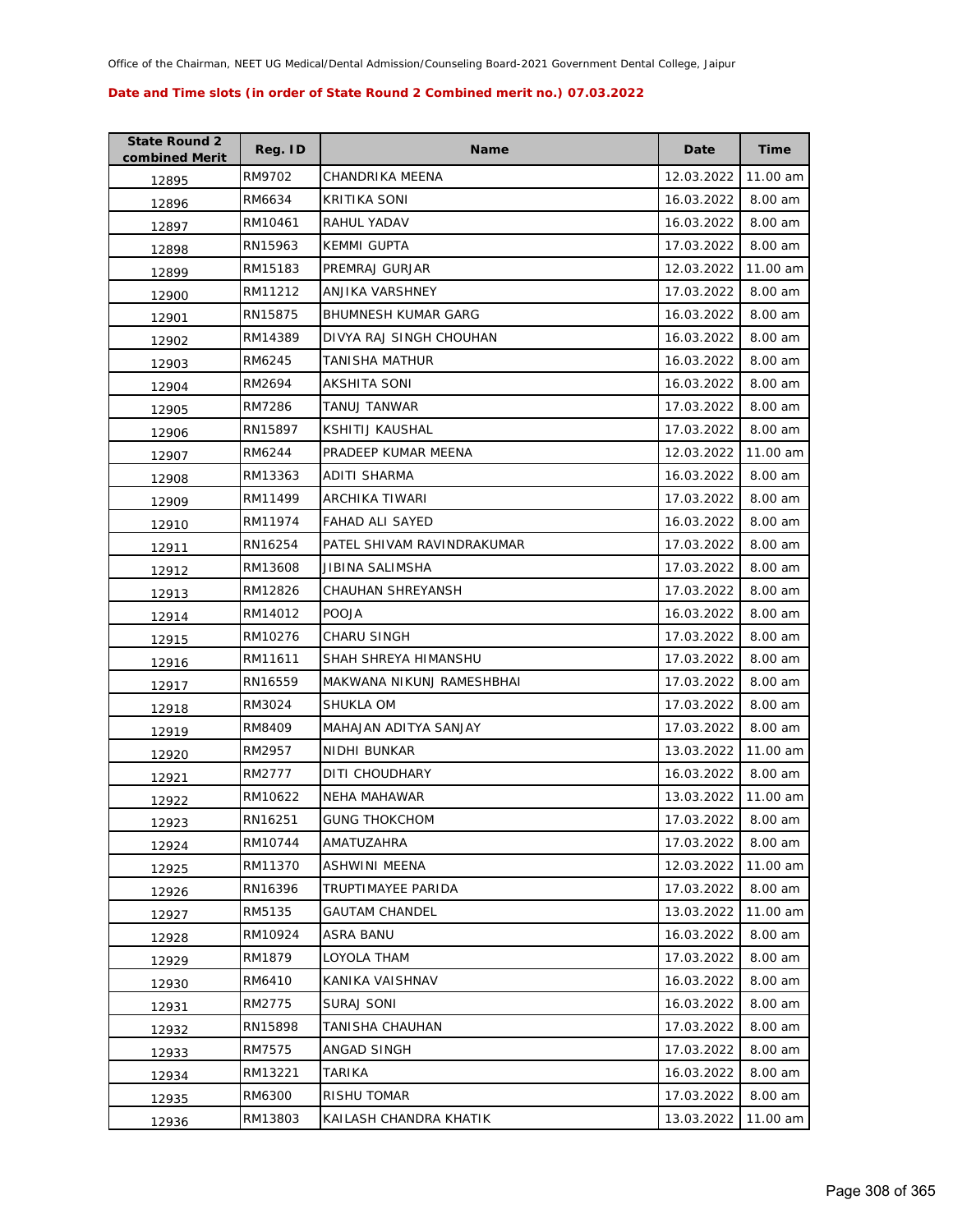| <b>State Round 2</b><br>combined Merit | Reg. ID | <b>Name</b>                 | Date       | <b>Time</b> |
|----------------------------------------|---------|-----------------------------|------------|-------------|
| 12937                                  | RM5539  | SINDHI SARAH IMDADALI       | 17.03.2022 | 8.00 am     |
| 12938                                  | RM9851  | KISHAN SUNDESHA             | 16.03.2022 | 8.00 am     |
| 12939                                  | RM7465  | KANISHKA JAYNIDHI SHARMA    | 17.03.2022 | 8.00 am     |
| 12940                                  | RM1671  | PRIYANSH BHATNAGAR          | 17.03.2022 | 8.00 am     |
| 12941                                  | RM7644  | MANISH MEENA                | 12.03.2022 | 11.00 am    |
| 12942                                  | RM14564 | <b>ADITYA TRIPATHI</b>      | 17.03.2022 | 8.00 am     |
| 12943                                  | RM14347 | NALLAMILLI SRI JANAKI       | 17.03.2022 | 8.00 am     |
| 12944                                  | RM1764  | SUNIT SACHDEV               | 16.03.2022 | 8.00 am     |
| 12945                                  | RM8488  | RUPAL SHARMA                | 16.03.2022 | 8.00 am     |
| 12946                                  | RM5695  | ANIKET ARYA                 | 16.03.2022 | 8.00 am     |
| 12947                                  | RM1565  | SATYENDRA SINGH MEENA       | 12.03.2022 | 11.00 am    |
| 12948                                  | RM10828 | AYAZ HUSSAIN                | 16.03.2022 | 8.00 am     |
| 12949                                  | RN15970 | DARPAN DHOOLIA              | 17.03.2022 | 8.00 am     |
| 12950                                  | RM15756 | RONAK CHARPOTA              | 12.03.2022 | 11.00 am    |
| 12951                                  | RM10359 | <b>RAVI MUNPRIA</b>         | 13.03.2022 | 11.00 am    |
| 12952                                  | RM14427 | NIKITA DAIYA                | 16.03.2022 | 8.00 am     |
| 12953                                  | RM15776 | PRANSHU MEWARA              | 16.03.2022 | 8.00 am     |
| 12954                                  | RM7059  | JOGI KARAN VIRENBHAI        | 17.03.2022 | 8.00 am     |
| 12955                                  | RM14163 | KUHOO MITTAL                | 16.03.2022 | 8.00 am     |
| 12956                                  | RM15688 | PRERNA DHAKAR               | 16.03.2022 | 8.00 am     |
| 12957                                  | RM1032  | <b>PARAS</b>                | 17.03.2022 | 8.00 am     |
| 12958                                  | RM2011  | <b>MANMEET KAUR</b>         | 17.03.2022 | 8.00 am     |
| 12959                                  | RM15809 | HARSHIT JAIN                | 16.03.2022 | 8.00 am     |
| 12960                                  | RM8129  | AMAN GARG                   | 16.03.2022 | 8.00 am     |
| 12961                                  | RM2102  | VAISHNAVI JHA               | 17.03.2022 | 8.00 am     |
| 12962                                  | RM4668  | <b>CHAITANYA KHORGADE</b>   | 17.03.2022 | 8.00 am     |
| 12963                                  | RM13755 | MUSKAN AGARWAL              | 16.03.2022 | 8.00 am     |
| 12964                                  | RM9704  | <b>MOLLY TIWARI</b>         | 17.03.2022 | 8.00 am     |
| 12965                                  | RM7916  | LAKSHYA TAWRA               | 17.03.2022 | 8.00 am     |
| 12966                                  | RN16414 | SNEHA MUNDOTIYA             | 13.03.2022 | 11.00 am    |
| 12967                                  | RM4190  | OМ                          | 17.03.2022 | 8.00 am     |
| 12968                                  | RM2635  | MD ABDUR ROUF SAIKH         | 17.03.2022 | 8.00 am     |
| 12969                                  | RM5899  | ATIYA NGANBA NINGTHOUJAM    | 17.03.2022 | 8.00 am     |
| 12970                                  | RM3089  | PRACHI AGARWAL              | 16.03.2022 | 8.00 am     |
| 12971                                  | RM8512  | RAJU MEENA                  | 12.03.2022 | 11.00 am    |
| 12972                                  | RM10143 | PARTH BADGUJAR              | 17.03.2022 | 8.00 am     |
| 12973                                  | RM8397  | NIKITA AACHARYA             | 16.03.2022 | 8.00 am     |
| 12974                                  | RM2982  | SHEIKH FATIMA AFROZ MUHAMAD | 17.03.2022 | 8.00 am     |
| 12975                                  | RN16545 | KUTE KSHITIJA ANKUSH        | 17.03.2022 | 8.00 am     |
| 12976                                  | RN16563 | SAYED SHARMEEN              | 16.03.2022 | 8.00 am     |
| 12977                                  | RM7064  | DEWANSHI                    | 17.03.2022 | 8.00 am     |
| 12978                                  | RN16165 | DIVYA                       | 17.03.2022 | 8.00 am     |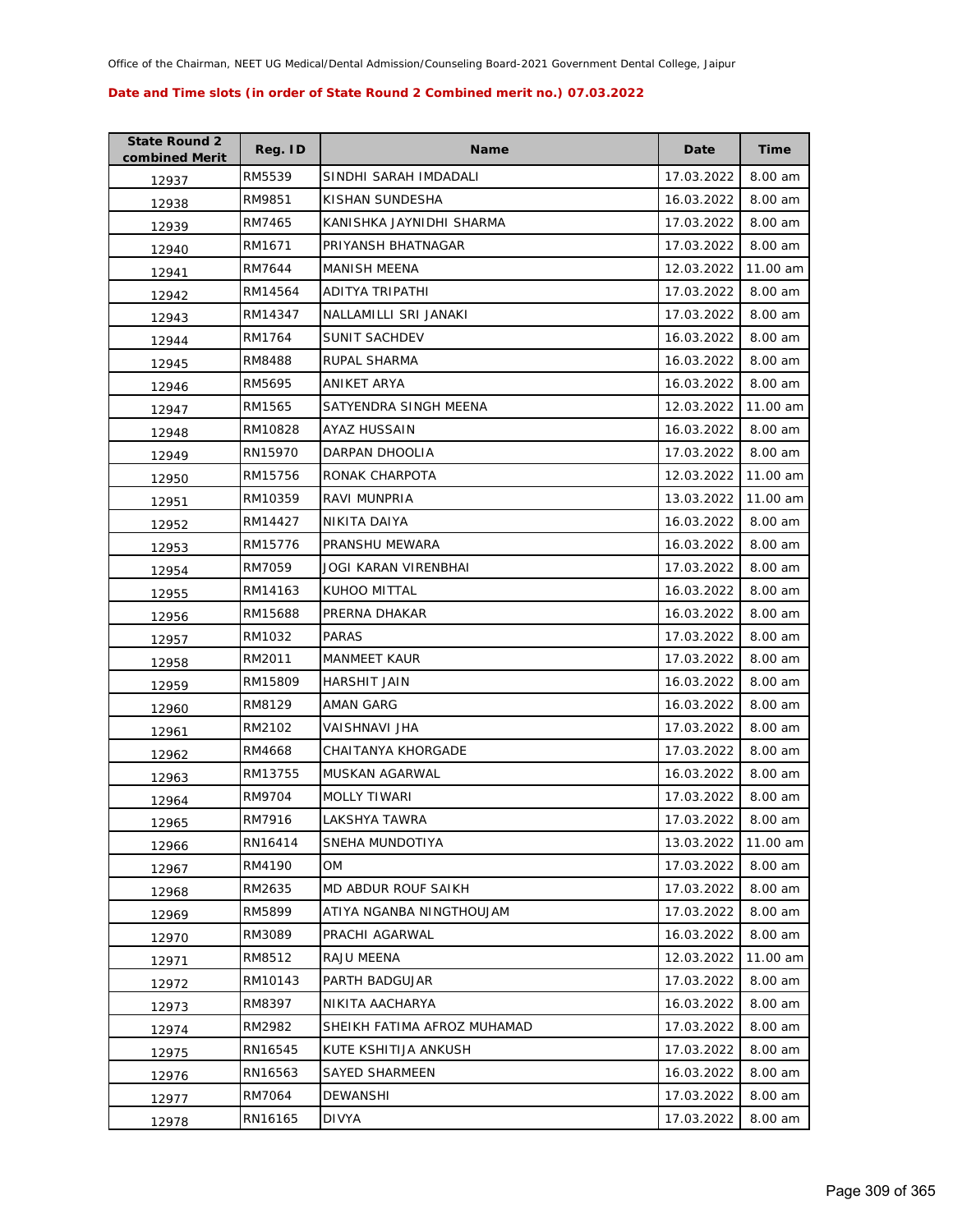| <b>State Round 2</b><br>combined Merit | Reg. ID | <b>Name</b>                  | Date       | <b>Time</b> |
|----------------------------------------|---------|------------------------------|------------|-------------|
| 12979                                  | RM12198 | MILI GARG                    | 16.03.2022 | 8.00 am     |
| 12980                                  | RM12030 | DEEPANKUR BANSAL             | 17.03.2022 | 8.00 am     |
| 12981                                  | RM13953 | <b>BHAVESH SHARMA</b>        | 16.03.2022 | 8.00 am     |
| 12982                                  | RN16501 | AYUSH VYAS                   | 17.03.2022 | 8.00 am     |
| 12983                                  | RM12757 | <b>GUNEET PABRI</b>          | 12.03.2022 | 11.00 am    |
| 12984                                  | RM4021  | SNIGDHA GUPTA                | 16.03.2022 | 8.00 am     |
| 12985                                  | RM1819  | SHIVAM KUMAR SINGH           | 17.03.2022 | 8.00 am     |
| 12986                                  | RM9871  | DISHITA GUPTA                | 16.03.2022 | 8.00 am     |
| 12987                                  | RM1197  | YASHVI SHAH                  | 17.03.2022 | 8.00 am     |
| 12988                                  | RM15350 | ADITYA PUROHIT               | 16.03.2022 | 8.00 am     |
| 12989                                  | RM7521  | LIPAKSHI GIJWANI             | 16.03.2022 | 8.00 am     |
| 12990                                  | RM3727  | PRACHI TIWARI                | 16.03.2022 | 8.00 am     |
| 12991                                  | RM2864  | SOLANKI ANUREEMA RANDHIRSINH | 17.03.2022 | 8.00 am     |
| 12992                                  | RM10279 | SANJAY KUMAR MEENA           | 12.03.2022 | 11.00 am    |
| 12993                                  | RM2556  | BUDDHISAGAR GAURI PARAG      | 17.03.2022 | 8.00 am     |
| 12994                                  | RM15690 | <b>GEHNA BHARDWAJ</b>        | 17.03.2022 | 8.00 am     |
| 12995                                  | RM11155 | RATHOD TANUJ RAJENDRA        | 17.03.2022 | 8.00 am     |
| 12996                                  | RM8751  | NIKITA                       | 16.03.2022 | 8.00 am     |
| 12997                                  | RM7340  | HARSHIT SINGH                | 17.03.2022 | 8.00 am     |
| 12998                                  | RN16526 | AKASH SHARMA                 | 16.03.2022 | 8.00 am     |
| 12999                                  | RM3085  | MOHAMMAD NAZIR               | 16.03.2022 | 8.00 am     |
| 13000                                  | RN15858 | <b>DEEPIKA</b>               | 17.03.2022 | 8.00 am     |
| 13001                                  | RM10207 | <b>SHAISTA</b>               | 16.03.2022 | 8.00 am     |
| 13002                                  | RM14979 | SADAM FAROOQ                 | 17.03.2022 | 8.00 am     |
| 13003                                  | RM13941 | DIYA JOSHI                   | 16.03.2022 | 8.00 am     |
| 13004                                  | RM8271  | AJAY SHARMA                  | 16.03.2022 | 8.00 am     |
| 13005                                  | RM15056 | RAGHAV SHARMA                | 16.03.2022 | 8.00 am     |
| 13006                                  | RM4908  | PATEL OMKUMAR JAGDISHBHAI    | 17.03.2022 | 8.00 am     |
| 13007                                  | RM13091 | <b>GAURAV GURJAR</b>         | 12.03.2022 | 11.00 am    |
| 13008                                  | RM1648  | PRAKRITI YADAV               | 16.03.2022 | 8.00 am     |
| 13009                                  | RM13970 | PRATEEK GARG                 | 16.03.2022 | 8.00 am     |
| 13010                                  | RM10209 | RACHANA YADAV                | 16.03.2022 | 8.00 am     |
| 13011                                  | RM14622 | SANIYA KHAN                  | 16.03.2022 | 8.00 am     |
| 13012                                  | RM14156 | RITIKA PANWAR                | 16.03.2022 | 8.00 am     |
| 13013                                  | RM11294 | KARTIK WADHWA                | 17.03.2022 | 8.00 am     |
| 13014                                  | RM14312 | SAGRIKA                      | 17.03.2022 | 8.00 am     |
| 13015                                  | RN16487 | <b>ADITI PANDEY</b>          | 17.03.2022 | 8.00 am     |
| 13016                                  | RM10308 | SAHIBA BANU                  | 16.03.2022 | 8.00 am     |
| 13017                                  | RM13291 | DEWANSHI KUMAWAT             | 16.03.2022 | 8.00 am     |
| 13018                                  | RM10052 | ANJALI BISHNOI               | 16.03.2022 | 8.00 am     |
| 13019                                  | RM13242 | SWEETY CHOUDHARY             | 16.03.2022 | 8.00 am     |
| 13020                                  | RM10323 | SHIVANI KUNDAL               | 17.03.2022 | 8.00 am     |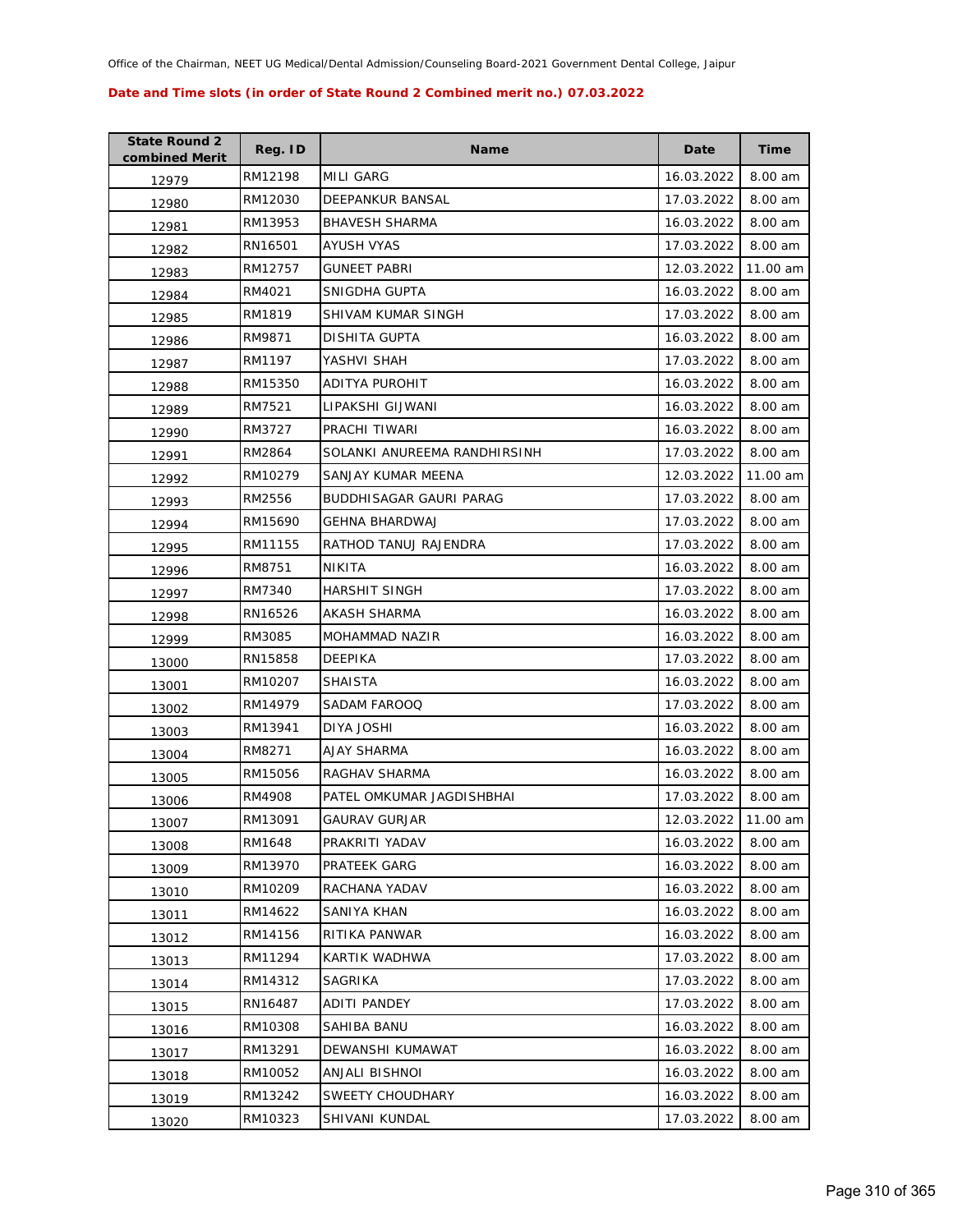| <b>State Round 2</b><br>combined Merit | Reg. ID | <b>Name</b>               | Date       | <b>Time</b> |
|----------------------------------------|---------|---------------------------|------------|-------------|
| 13021                                  | RM13662 | KANWAR PAL SINGH          | 16.03.2022 | 8.00 am     |
| 13022                                  | RM13454 | JITENDRA MODI             | 16.03.2022 | 8.00 am     |
| 13023                                  | RM3318  | SIDDHARTH AGARWAL         | 16.03.2022 | 8.00 am     |
| 13024                                  | RN16031 | YASHDEEP KUMAR            | 17.03.2022 | 8.00 am     |
| 13025                                  | RM15032 | SHIVANGI PRAJAPAT         | 16.03.2022 | 8.00 am     |
| 13026                                  | RM12872 | SHREYANGI SINGH           | 17.03.2022 | 8.00 am     |
| 13027                                  | RM7470  | SUTHAR MAHESH GIRDHARI    | 16.03.2022 | 8.00 am     |
| 13028                                  | RM14728 | KUMKUM SHARMA             | 16.03.2022 | 8.00 am     |
| 13029                                  | RM14419 | DIVYANSHI PRAJAPAT        | 16.03.2022 | 8.00 am     |
| 13030                                  | RM1220  | ADITI PADLIYA             | 16.03.2022 | 8.00 am     |
| 13031                                  | RM3111  | ADITYA RAJ SINGH KACHHAWA | 16.03.2022 | 8.00 am     |
| 13032                                  | RM2033  | AMITESHWAR SINGH VIRMANI  | 17.03.2022 | 8.00 am     |
| 13033                                  | RN15987 | SAKSHI PRIYA              | 17.03.2022 | 8.00 am     |
| 13034                                  | RM3778  | HIMANSHI SOLANKI          | 16.03.2022 | 8.00 am     |
| 13035                                  | RM13243 | TANISHA MEENA             | 12.03.2022 | 11.00 am    |
| 13036                                  | RM10382 | SHREYA NARA               | 17.03.2022 | 8.00 am     |
| 13037                                  | RM9626  | MUSKAN CHAUHAN            | 17.03.2022 | 8.00 am     |
| 13038                                  | RM12559 | DEVYANSHI RATURI          | 17.03.2022 | 8.00 am     |
| 13039                                  | RN16009 | MALU SHYAM DATTAPRASAD    | 17.03.2022 | 8.00 am     |
| 13040                                  | RN15910 | PARMILA                   | 16.03.2022 | 8.00 am     |
| 13041                                  | RM15332 | JAVERIA KHAN              | 16.03.2022 | 8.00 am     |
| 13042                                  | RM4065  | KHUSHI VERMA              | 16.03.2022 | 8.00 am     |
| 13043                                  | RN16208 | AALAMDEEP SINGH           | 17.03.2022 | 8.00 am     |
| 13044                                  | RM12730 | RAJSHREE BAHETI           | 16.03.2022 | 8.00 am     |
| 13045                                  | RM9138  | VAISHNAVI LAL             | 17.03.2022 | 8.00 am     |
| 13046                                  | RM10693 | <b>DIMPLE</b>             | 12.03.2022 | 11.00 am    |
| 13047                                  | RM4047  | ARYAN SINGH               | 17.03.2022 | 8.00 am     |
| 13048                                  | RN16240 | <b>INDU YAMBEM</b>        | 17.03.2022 | 8.00 am     |
| 13049                                  | RM15698 | <b>ANURAG PANDEY</b>      | 17.03.2022 | 8.00 am     |
| 13050                                  | RM13067 | RACHNA MEENA              | 12.03.2022 | 11.00 am    |
| 13051                                  | RM13645 | VIDHI MUDGAL              | 16.03.2022 | 8.00 am     |
| 13052                                  | RN15953 | <b>ICCHA SAINI</b>        | 17.03.2022 | 8.00 am     |
| 13053                                  | RM2054  | PASSANG DROMA             | 17.03.2022 | 8.00 am     |
| 13054                                  | RM12532 | JADVANI HELLY             | 17.03.2022 | 8.00 am     |
| 13055                                  | RM8190  | SHUBHI SUNDARAM           | 17.03.2022 | 8.00 am     |
| 13056                                  | RM15604 | ABHIGYAN PARASAR          | 16.03.2022 | 8.00 am     |
| 13057                                  | RM6730  | ARCHITA SHRIVASTAVA       | 17.03.2022 | 8.00 am     |
| 13058                                  | RM15437 | ADITYA KUMAR              | 17.03.2022 | 8.00 am     |
| 13059                                  | RM3305  | MALIK SAQIB FAROOQ        | 17.03.2022 | 8.00 am     |
| 13060                                  | RM5572  | RITIKA HARCHANDANI        | 16.03.2022 | 8.00 am     |
| 13061                                  | RM15325 | SHAEESTA ATHAR            | 16.03.2022 | 8.00 am     |
| 13062                                  | RM5199  | RAHUL ROY                 | 17.03.2022 | 8.00 am     |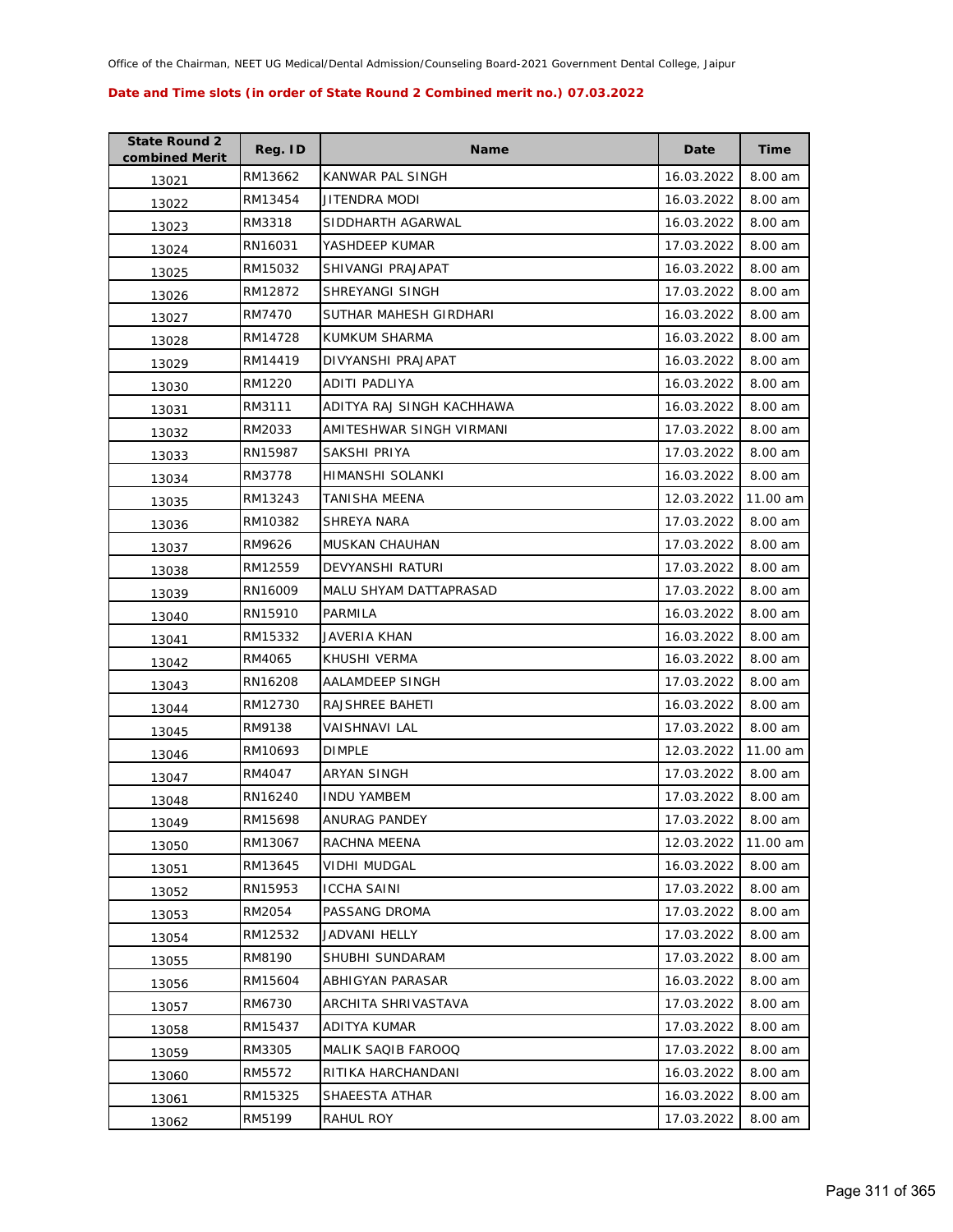| <b>State Round 2</b><br>combined Merit | Reg. ID | <b>Name</b>             | Date       | Time     |
|----------------------------------------|---------|-------------------------|------------|----------|
| 13063                                  | RM14431 | MANOJ JAISWAL           | 16.03.2022 | 8.00 am  |
| 13064                                  | RM7416  | <b>KRISH JAIN</b>       | 16.03.2022 | 8.00 am  |
| 13065                                  | RM13446 | <b>GAURAV TANWAR</b>    | 16.03.2022 | 8.00 am  |
| 13066                                  | RM11075 | SANSKRITI SHARMA        | 16.03.2022 | 8.00 am  |
| 13067                                  | RM2169  | PRAGNESH LABANA         | 12.03.2022 | 11.00 am |
| 13068                                  | RM4789  | PARUL ARORA             | 17.03.2022 | 8.00 am  |
| 13069                                  | RM5552  | <b>ARNAV CHAHAR</b>     | 16.03.2022 | 8.00 am  |
| 13070                                  | RM9087  | PRACHI PANDYA           | 17.03.2022 | 8.00 am  |
| 13071                                  | RN16481 | DURGESH SHARMA          | 17.03.2022 | 8.00 am  |
| 13072                                  | RN16546 | SRISHTI MISHRA          | 17.03.2022 | 8.00 am  |
| 13073                                  | RM7355  | KHA PINKY BARKAT KHA    | 16.03.2022 | 8.00 am  |
| 13074                                  | RM8612  | PRIYANKA RATHORE        | 16.03.2022 | 8.00 am  |
| 13075                                  | RM12006 | NAVREET GHOTRA          | 17.03.2022 | 8.00 am  |
| 13076                                  | RM10799 | <b>SUVIRAL MITTAL</b>   | 16.03.2022 | 8.00 am  |
| 13077                                  | RM6328  | SHUBH OM GOSWAMI        | 17.03.2022 | 8.00 am  |
| 13078                                  | RM13088 | <b>TANYA LITTLE</b>     | 16.03.2022 | 8.00 am  |
| 13079                                  | RM9050  | DIVYANSH GUPTA          | 16.03.2022 | 8.00 am  |
| 13080                                  | RM10396 | SEJAL MEENA             | 12.03.2022 | 11.00 am |
| 13081                                  | RM14048 | ARSHIT DAKSH            | 17.03.2022 | 8.00 am  |
| 13082                                  | RM1816  | MIHIKA GOYAL            | 13.03.2022 | 11.00 am |
| 13083                                  | RM1794  | NISHIT PATHAK           | 17.03.2022 | 8.00 am  |
| 13084                                  | RM9296  | AAYUSH RAJPUROHIT       | 16.03.2022 | 8.00 am  |
| 13085                                  | RM10795 | MIHIR SUTHAR            | 17.03.2022 | 8.00 am  |
| 13086                                  | RM14361 | <b>SEJAL SHOKEEN</b>    | 17.03.2022 | 8.00 am  |
| 13087                                  | RM15782 | ALISHA SHARMA           | 16.03.2022 | 8.00 am  |
| 13088                                  | RM7877  | ANJALI KUMAWAT          | 16.03.2022 | 8.00 am  |
| 13089                                  | RM12628 | SHAVYA DUBEY            | 17.03.2022 | 8.00 am  |
| 13090                                  | RM14476 | SHRUTI SHIVDAS INDORKAR | 17.03.2022 | 8.00 am  |
| 13091                                  | RN15841 | UZMA                    | 17.03.2022 | 8.00 am  |
| 13092                                  | RN15942 | RASHMI CHOUDHARY        | 17.03.2022 | 8.00 am  |
| 13093                                  | RM7642  | RIYANSHI BUNKAR         | 13.03.2022 | 11.00 am |
| 13094                                  | RM15476 | ARNICA SINGH            | 17.03.2022 | 8.00 am  |
| 13095                                  | RM4823  | <b>DIYA LAMBA</b>       | 16.03.2022 | 8.00 am  |
| 13096                                  | RM12955 | MUSKANBANU              | 16.03.2022 | 8.00 am  |
| 13097                                  | RM7469  | JYOTI YADAV             | 17.03.2022 | 8.00 am  |
| 13098                                  | RM6571  | KRISHNAN GUPTA          | 16.03.2022 | 8.00 am  |
| 13099                                  | RM9186  | ANUMIT TIWARI           | 17.03.2022 | 8.00 am  |
| 13100                                  | RM1343  | ABHILASHA               | 16.03.2022 | 8.00 am  |
| 13101                                  | RM10696 | <b>MAYANK GOEL</b>      | 17.03.2022 | 8.00 am  |
| 13102                                  | RM11828 | <b>IRSHAN</b>           | 16.03.2022 | 8.00 am  |
| 13103                                  | RM3112  | MUSKAAN PRIYA           | 17.03.2022 | 8.00 am  |
| 13104                                  | RM9888  | NEHAL MITTAL            | 16.03.2022 | 8.00 am  |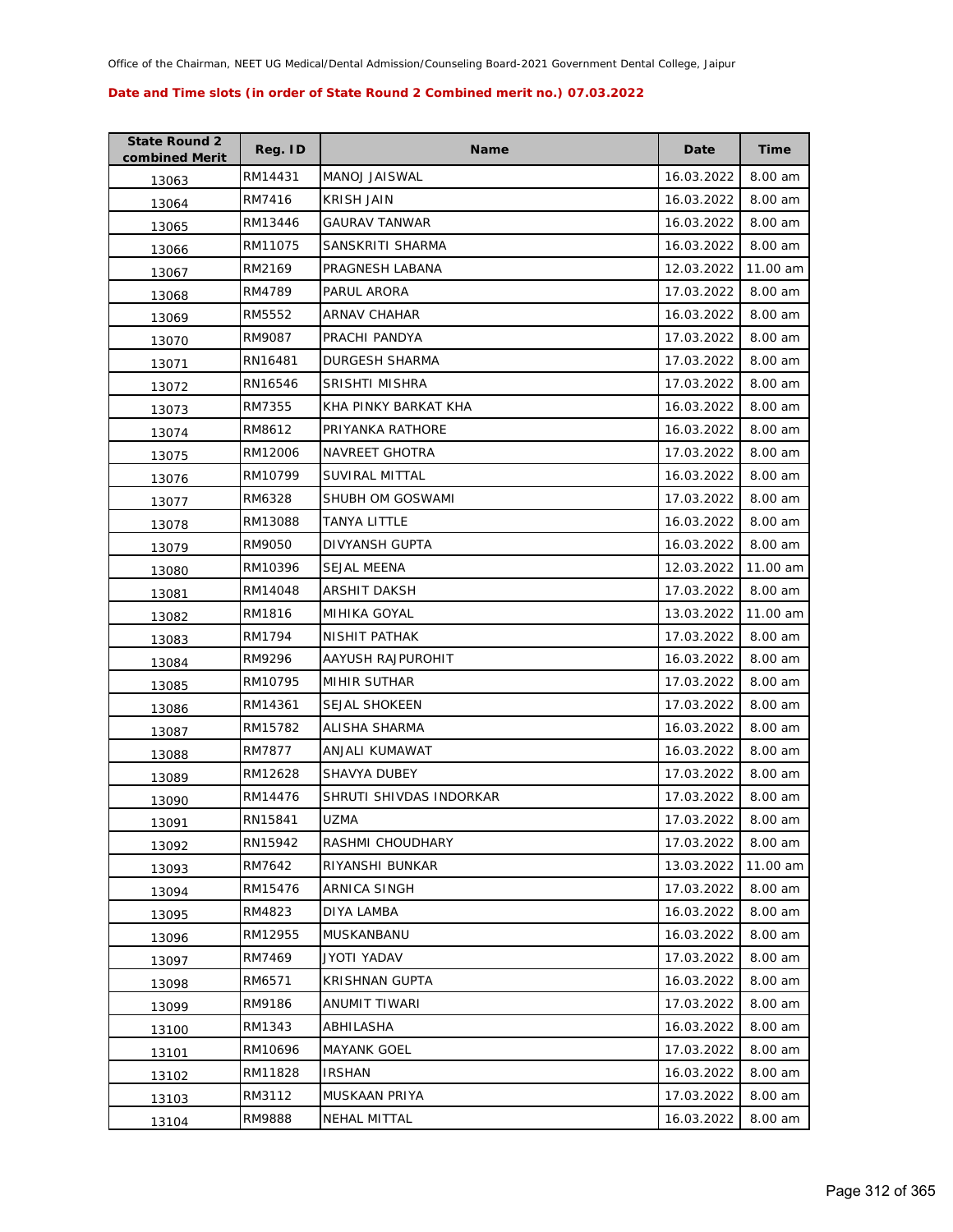| <b>State Round 2</b><br>combined Merit | Reg. ID | <b>Name</b>               | Date       | <b>Time</b> |
|----------------------------------------|---------|---------------------------|------------|-------------|
| 13105                                  | RM1604  | <b>KAVYA DUDI</b>         | 16.03.2022 | 8.00 am     |
| 13106                                  | RM7272  | MANISH                    | 17.03.2022 | 8.00 am     |
| 13107                                  | RM6131  | TUSSHAR SINGH             | 17.03.2022 | 8.00 am     |
| 13108                                  | RM15119 | STUTI DUTTA               | 17.03.2022 | 8.00 am     |
| 13109                                  | RM3049  | VANSHALI TUSHIR           | 17.03.2022 | 8.00 am     |
| 13110                                  | RN16267 | <b>ANKIT PAREEK</b>       | 16.03.2022 | 8.00 am     |
| 13111                                  | RM7920  | SAPANA MAHICH             | 13.03.2022 | 11.00 am    |
| 13112                                  | RM1773  | AYUSH RUNDELA             | 16.03.2022 | 8.00 am     |
| 13113                                  | RN16179 | ANANYA SHARMA             | 17.03.2022 | 8.00 am     |
| 13114                                  | RM1364  | <b>INAYA JAHANGIR</b>     | 16.03.2022 | 8.00 am     |
| 13115                                  | RM13934 | NISHANT SINGH             | 16.03.2022 | 8.00 am     |
| 13116                                  | RM11706 | KHUSHI THANVI             | 16.03.2022 | 8.00 am     |
| 13117                                  | RM6180  | DEEPALI KAMBOJ            | 17.03.2022 | 8.00 am     |
| 13118                                  | RN16379 | RACHITA PRAKASH PATIL     | 17.03.2022 | 8.00 am     |
| 13119                                  | RM3079  | KAPIL POONIA              | 16.03.2022 | 8.00 am     |
| 13120                                  | RM2012  | S SANJAY                  | 17.03.2022 | 8.00 am     |
| 13121                                  | RM4306  | KUNAL TIRTHANI            | 16.03.2022 | 8.00 am     |
| 13122                                  | RM9438  | MINAL                     | 12.03.2022 | 11.00 am    |
| 13123                                  | RM8236  | <b>KANISHK MODI</b>       | 16.03.2022 | 8.00 am     |
| 13124                                  | RM11982 | SARTHAK AGARWAL           | 16.03.2022 | 8.00 am     |
| 13125                                  | RM12071 | SUDHANSHU GAUTAM          | 16.03.2022 | 8.00 am     |
| 13126                                  | RN16073 | <b>BHUMI SISOTIA</b>      | 17.03.2022 | 8.00 am     |
| 13127                                  | RN16277 | <b>OYI TALI</b>           | 17.03.2022 | 8.00 am     |
| 13128                                  | RM5153  | GAJENDRA KUMAR GAMETI     | 12.03.2022 | 11.00 am    |
| 13129                                  | RM15144 | <b>BASIT ZULFKAR</b>      | 17.03.2022 | 8.00 am     |
| 13130                                  | RM5783  | SAMEERA ARSHAD            | 17.03.2022 | 8.00 am     |
| 13131                                  | RM15641 | LAVISH SHRINGI            | 16.03.2022 | 8.00 am     |
| 13132                                  | RM2541  | <b>ADIT CHOUDHARY</b>     | 16.03.2022 | 8.00 am     |
| 13133                                  | RM2123  | DILKHUSH MEENA            | 12.03.2022 | 11.00 am    |
| 13134                                  | RM13581 | <b>UDAY SHARMA</b>        | 16.03.2022 | 8.00 am     |
| 13135                                  | RM1566  | PATEL OM SAMIRBHAI        | 17.03.2022 | 8.00 am     |
| 13136                                  | RM8083  | YASH PANDIYA              | 17.03.2022 | 8.00 am     |
| 13137                                  | RM15495 | <b>SHRUTI SHARMA</b>      | 16.03.2022 | 8.00 am     |
| 13138                                  | RM15238 | MUTHA PARTH ABHAY         | 17.03.2022 | 8.00 am     |
| 13139                                  | RM11208 | RITIKA SAINI              | 16.03.2022 | 8.00 am     |
| 13140                                  | RM4319  | ANISHA KHEMKA             | 17.03.2022 | 8.00 am     |
| 13141                                  | RM9952  | BIRARI TANMAY BARKU       | 17.03.2022 | 8.00 am     |
| 13142                                  | RM11938 | ISHIKA GOPALIYA           | 16.03.2022 | 8.00 am     |
| 13143                                  | RN16035 | <b>NANCY LANGEH</b>       | 17.03.2022 | 8.00 am     |
| 13144                                  | RM7139  | DHRUVIKA KALASUA          | 12.03.2022 | 11.00 am    |
| 13145                                  | RM9807  | KANSARA HARDIK PREMJIBHAI | 17.03.2022 | 8.00 am     |
| 13146                                  | RM4813  | SHRUTIKA YADAV            | 16.03.2022 | 8.00 am     |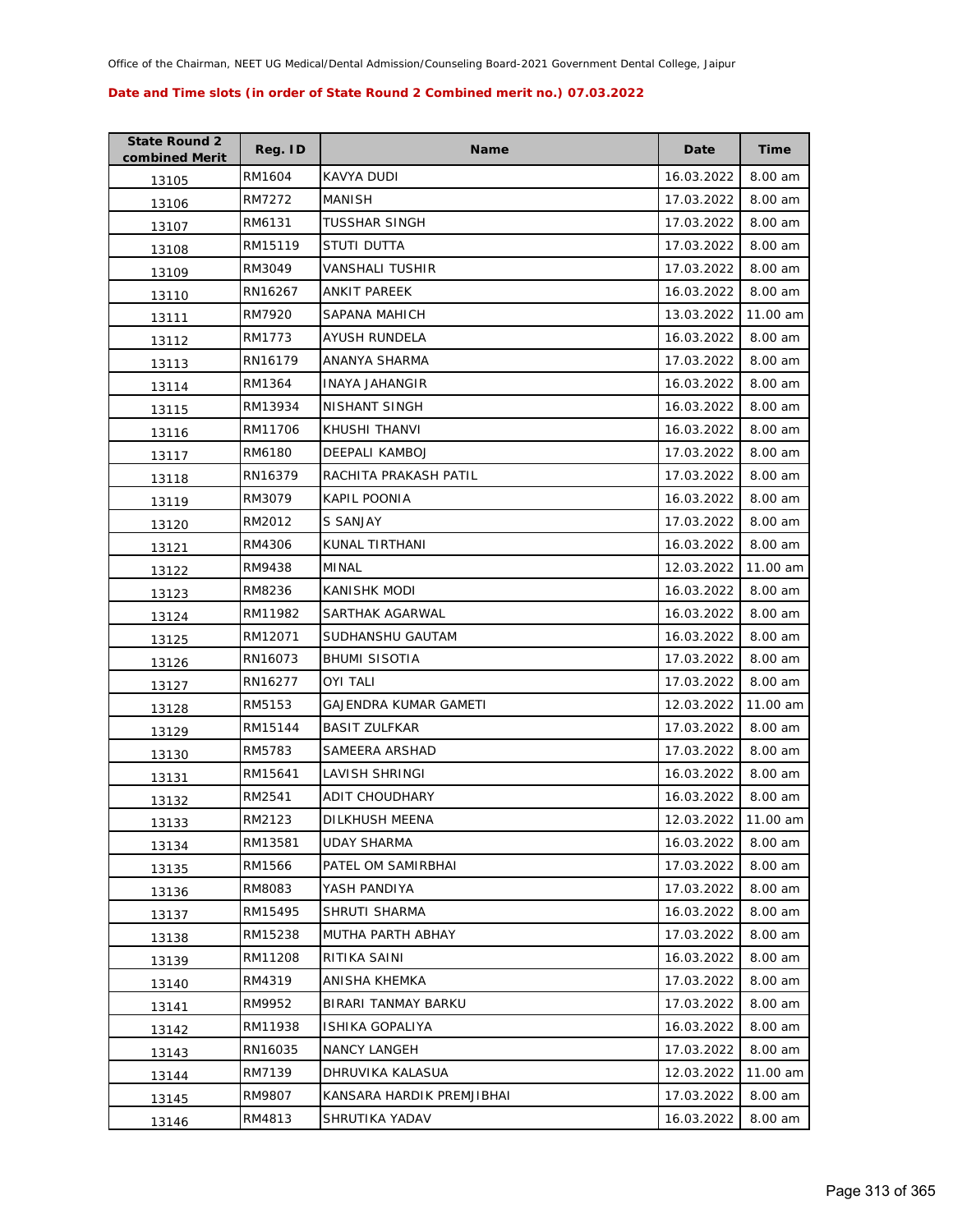| <b>State Round 2</b><br>combined Merit | Reg. ID | <b>Name</b>                      | Date       | <b>Time</b> |
|----------------------------------------|---------|----------------------------------|------------|-------------|
| 13147                                  | RM14599 | SAUMYA KHOSLA                    | 17.03.2022 | 8.00 am     |
| 13148                                  | RM14056 | ARCHIT BANSAL                    | 17.03.2022 | 8.00 am     |
| 13149                                  | RM14996 | ABHINAV SAINI                    | 16.03.2022 | 8.00 am     |
| 13150                                  | RN16333 | MANVENDRA M GUPTA                | 17.03.2022 | 8.00 am     |
| 13151                                  | RM7571  | VIDUSHEE MANCHANDA               | 17.03.2022 | 8.00 am     |
| 13152                                  | RM10342 | LOYIES SAJAN                     | 16.03.2022 | 8.00 am     |
| 13153                                  | RM1001  | <b>GARVIT MATHUR</b>             | 16.03.2022 | 8.00 am     |
| 13154                                  | RM7632  | KAUSHAL SINGHAL                  | 16.03.2022 | 8.00 am     |
| 13155                                  | RN16243 | ARIZ RASHID BHAT                 | 17.03.2022 | 8.00 am     |
| 13156                                  | RM4731  | KUSUM CHANDORA                   | 16.03.2022 | 8.00 am     |
| 13157                                  | RM1756  | SIDDHARTH KHATRI                 | 17.03.2022 | 8.00 am     |
| 13158                                  | RN16451 | AVDHESH GARG                     | 17.03.2022 | 8.00 am     |
| 13159                                  | RM2507  | <b>ADITI MITTAL</b>              | 16.03.2022 | 8.00 am     |
| 13160                                  | RM1051  | PRASUN BHARDWAJ                  | 17.03.2022 | 8.00 am     |
| 13161                                  | RM15462 | ATULYA VEDANTA MISHRA            | 17.03.2022 | 8.00 am     |
| 13162                                  | RM5191  | <b>ARNAV SINGH</b>               | 17.03.2022 | 8.00 am     |
| 13163                                  | RM14518 | MUNIR AHMAD                      | 16.03.2022 | 8.00 am     |
| 13164                                  | RM10800 | PARTHIK SAINI                    | 16.03.2022 | 8.00 am     |
| 13165                                  | RM14367 | PUNIT GOVINDAN AGRAWAL           | 16.03.2022 | 8.00 am     |
| 13166                                  | RM6575  | <b>BHAVESH</b>                   | 12.03.2022 | 11.00 am    |
| 13167                                  | RM11319 | ACHIEVE SHARMA                   | 16.03.2022 | 8.00 am     |
| 13168                                  | RM11482 | AAKRITI SINGH                    | 17.03.2022 | 8.00 am     |
| 13169                                  | RN15999 | PRIYA SINGH                      | 17.03.2022 | 8.00 am     |
| 13170                                  | RM3363  | VANSHIKA BHATIA                  | 17.03.2022 | 8.00 am     |
| 13171                                  | RM5626  | PARMAR KHUSHI                    | 17.03.2022 | 8.00 am     |
| 13172                                  | RM10171 | <b>SHREY SAINI</b>               | 16.03.2022 | 8.00 am     |
| 13173                                  | RM5723  | JALAJ VASHISTH                   | 16.03.2022 | 8.00 am     |
| 13174                                  | RN16338 | <b>VANSHIKA GUPTA</b>            | 17.03.2022 | 8.00 am     |
| 13175                                  | RM14412 | SABA ARZU                        | 16.03.2022 | 8.00 am     |
| 13176                                  | RM13022 | PRAJWAL RAJORIA                  | 16.03.2022 | 8.00 am     |
| 13177                                  | RM14712 | <b>AKASH KUMAR</b>               | 17.03.2022 | 8.00 am     |
| 13178                                  | RM3865  | <b>GELOT NIKHIL NILESHKUMAR</b>  | 17.03.2022 | 8.00 am     |
| 13179                                  | RM11354 | ADITI KUMARI                     | 17.03.2022 | 8.00 am     |
| 13180                                  | RM1300  | <b>CHIRAG BANSAL</b>             | 16.03.2022 | 8.00 am     |
| 13181                                  | RN16236 | MOHIT KUMAR                      | 12.03.2022 | 11.00 am    |
| 13182                                  | RN16157 | CHAUHAN MAYANKKUMAR NAVINCHANDRA | 17.03.2022 | 8.00 am     |
| 13183                                  | RM15360 | ARPANA GUPTA                     | 17.03.2022 | 8.00 am     |
| 13184                                  | RM11758 | PRERNA RAWAT                     | 12.03.2022 | 11.00 am    |
| 13185                                  | RM5509  | KAUSHIKI CHANEJA                 | 12.03.2022 | 11.00 am    |
| 13186                                  | RM6134  | ABHAY SHARMA                     | 16.03.2022 | 8.00 am     |
| 13187                                  | RN16025 | DISHA GOSWAMI                    | 17.03.2022 | 8.00 am     |
| 13188                                  | RM3984  | <b>TOKO SUMKI</b>                | 17.03.2022 | 8.00 am     |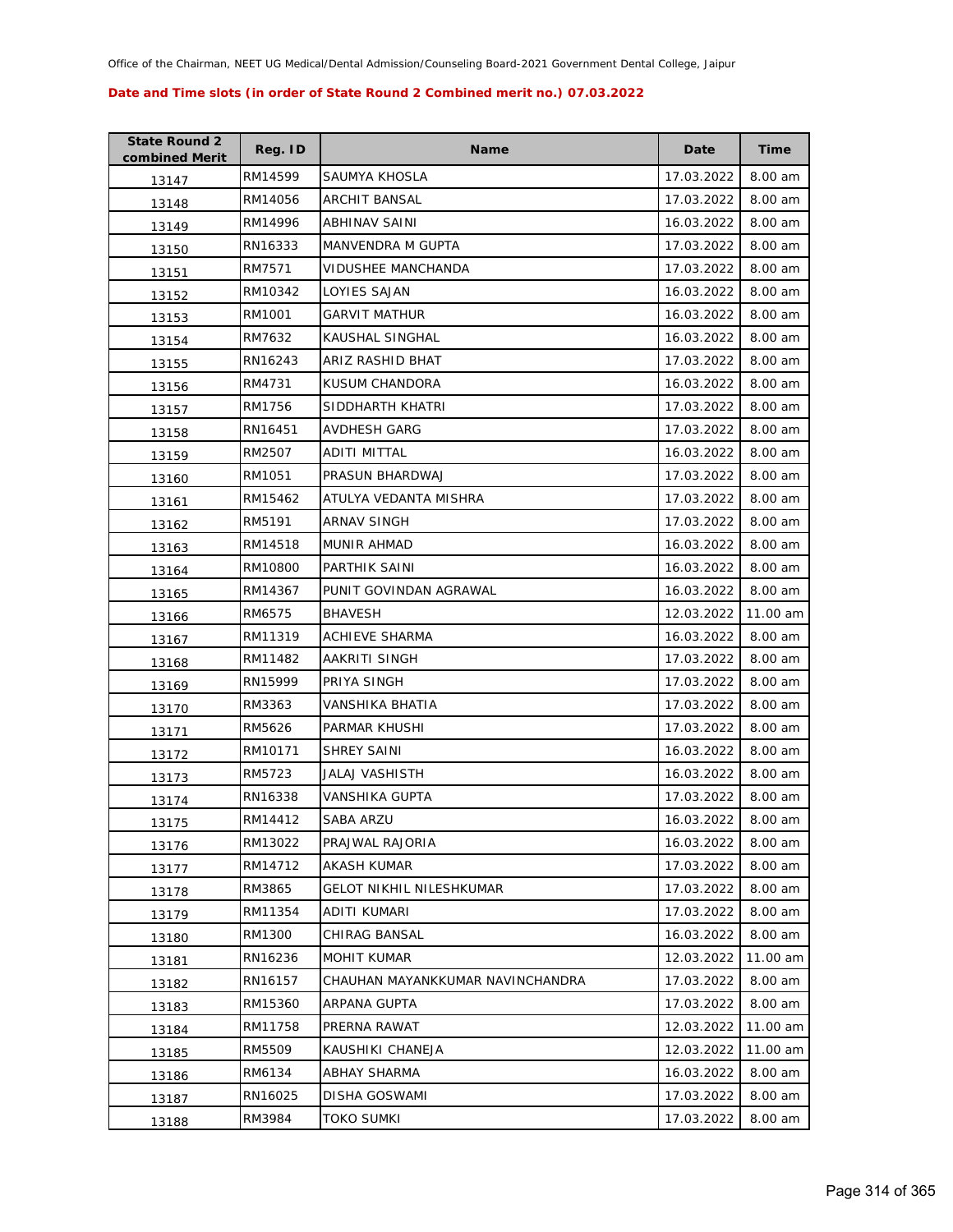| <b>State Round 2</b><br>combined Merit | Reg. ID | Name                      | Date       | <b>Time</b> |
|----------------------------------------|---------|---------------------------|------------|-------------|
| 13189                                  | RM3117  | PIMAN WANGPAN             | 17.03.2022 | 8.00 am     |
| 13190                                  | RM4506  | ANKITA MEENA              | 12.03.2022 | 11.00 am    |
| 13191                                  | RM11564 | SATYAM CHANDARANA         | 17.03.2022 | 8.00 am     |
| 13192                                  | RM14320 | KANUPRIYA MEEL            | 16.03.2022 | 8.00 am     |
| 13193                                  | RM3928  | ANIRUDH PATHAK            | 17.03.2022 | 8.00 am     |
| 13194                                  | RM2132  | MEHA SHARDA               | 16.03.2022 | 8.00 am     |
| 13195                                  | RN15886 | NANDINI GUND              | 13.03.2022 | 11.00 am    |
| 13196                                  | RM14168 | <b>IMAAD MOHAMMAD</b>     | 17.03.2022 | 8.00 am     |
| 13197                                  | RM5787  | MISTRY PALAK DARSHANKUMAR | 17.03.2022 | 8.00 am     |
| 13198                                  | RM5259  | DEVANSHI SINGH            | 13.03.2022 | 11.00 am    |
| 13199                                  | RM14668 | PRIYANSHI SOLANKI         | 16.03.2022 | 8.00 am     |
| 13200                                  | RM9453  | GAYTRI MOOND              | 16.03.2022 | 8.00 am     |
| 13201                                  | RM12497 | <b>TEJAS INGALE</b>       | 16.03.2022 | 8.00 am     |
| 13202                                  | RM3614  | DIVYA DEVATWAL            | 13.03.2022 | 11.00 am    |
| 13203                                  | RM2855  | PARSHVIK VATS             | 17.03.2022 | 8.00 am     |
| 13204                                  | RM15693 | SAURABH JAIN              | 16.03.2022 | 8.00 am     |
| 13205                                  | RM12700 | <b>ANCHAL RATHORE</b>     | 16.03.2022 | 8.00 am     |
| 13206                                  | RM14909 | ANKITA BHATNAGAR          | 13.03.2022 | 11.00 am    |
| 13207                                  | RM2162  | NEERAJ                    | 17.03.2022 | 8.00 am     |
| 13208                                  | RN16033 | SUJAL ARORA               | 17.03.2022 | 8.00 am     |
| 13209                                  | RM5601  | PRADYUMN KUMAR SHARMA     | 16.03.2022 | 8.00 am     |
| 13210                                  | RM2655  | DIVYANSHU                 | 17.03.2022 | 8.00 am     |
| 13211                                  | RM8905  | ANURAG SHARMA             | 16.03.2022 | 8.00 am     |
| 13212                                  | RM13525 | RISHANT SHANDIL           | 17.03.2022 | 8.00 am     |
| 13213                                  | RM14470 | AJIT SINGH DAMA           | 12.03.2022 | 11.00 am    |
| 13214                                  | RM4696  | <b>DIVYANSHI RANA</b>     | 13.03.2022 | 11.00 am    |
| 13215                                  | RM1663  | KARAN RAWAL               | 17.03.2022 | 8.00 am     |
| 13216                                  | RN15964 | <b>MANTHAN KUSHWAH</b>    | 17.03.2022 | 8.00 am     |
| 13217                                  | RM3893  | SAKHALA SANSKAR SANTOSH   | 17.03.2022 | 8.00 am     |
| 13218                                  | RM6177  | ASHISH YADAV              | 17.03.2022 | 8.00 am     |
| 13219                                  | RM9146  | PRAGYA JAKHAR             | 16.03.2022 | 8.00 am     |
| 13220                                  | RN16419 | SAMRIDHI SHARMA           | 17.03.2022 | 8.00 am     |
| 13221                                  | RM15027 | DHRUV JAISWAL             | 17.03.2022 | 8.00 am     |
| 13222                                  | RM15324 | JATIN JINDAL              | 17.03.2022 | 8.00 am     |
| 13223                                  | RM4360  | TANU SHREE SHARMA         | 16.03.2022 | 8.00 am     |
| 13224                                  | RM15378 | PRANITI PATHAK            | 17.03.2022 | 8.00 am     |
| 13225                                  | RM2426  | PARVANI PANWAR            | 16.03.2022 | 8.00 am     |
| 13226                                  | RM14386 | ADHISHRI DWIVEDI          | 17.03.2022 | 8.00 am     |
| 13227                                  | RM14994 | UDIT SHAKYA               | 17.03.2022 | 8.00 am     |
| 13228                                  | RM8611  | SALONI NARUKA             | 16.03.2022 | 8.00 am     |
| 13229                                  | RM3406  | HARSHITA KOLHATKAR        | 17.03.2022 | 8.00 am     |
| 13230                                  | RN16082 | ANISH SETH                | 17.03.2022 | 8.00 am     |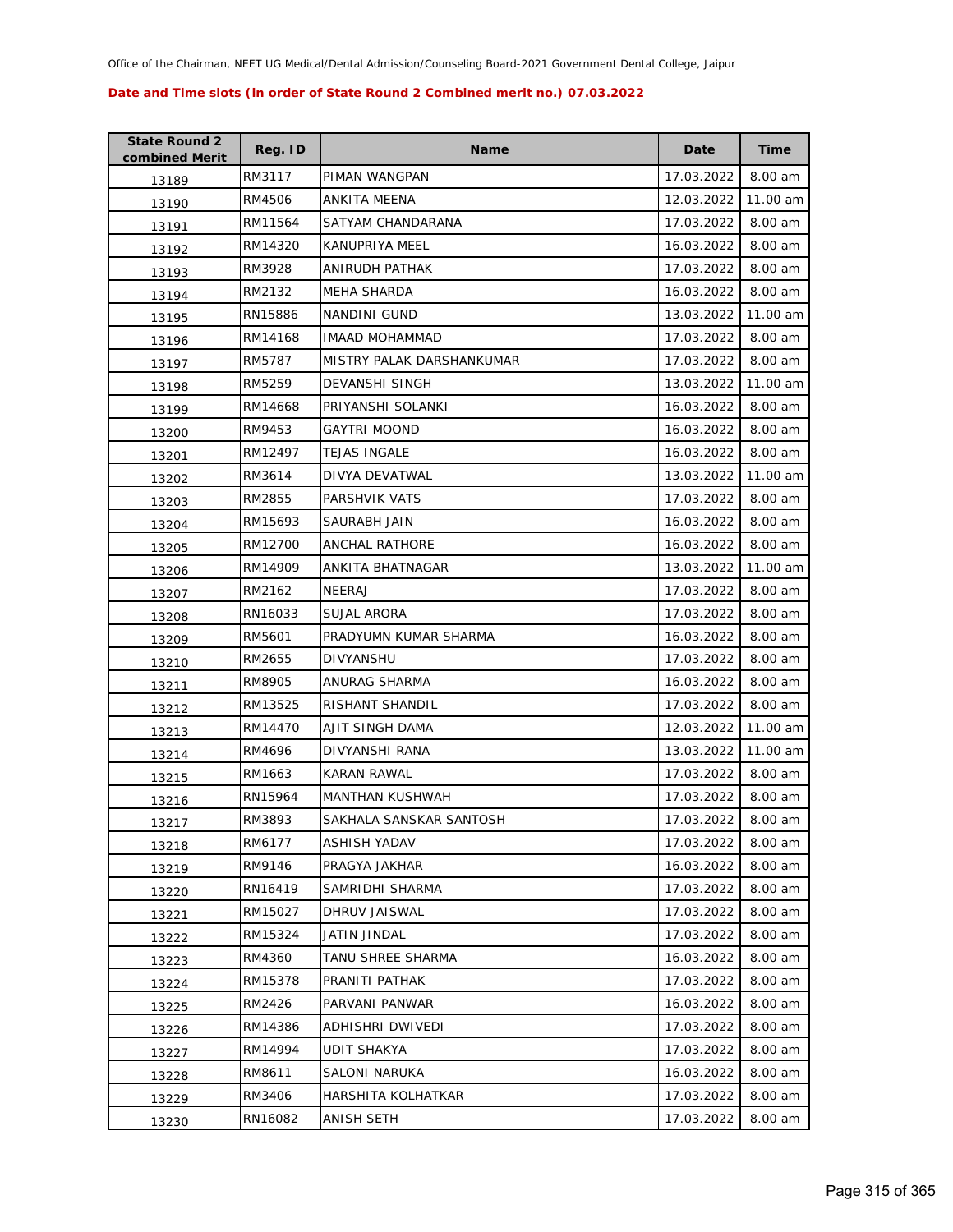| <b>State Round 2</b><br>combined Merit | Reg. ID | <b>Name</b>           | Date       | Time     |
|----------------------------------------|---------|-----------------------|------------|----------|
| 13231                                  | RM12365 | <b>MAHIMA MEENA</b>   | 12.03.2022 | 11.00 am |
| 13232                                  | RM1212  | RAVI VERMA            | 16.03.2022 | 8.00 am  |
| 13233                                  | RM15668 | SUMIT KUMAR YOGI      | 16.03.2022 | 8.00 am  |
| 13234                                  | RM2911  | ISHA DHARSANDIYA      | 17.03.2022 | 8.00 am  |
| 13235                                  | RM15138 | RATHER OWAIS NAZIR    | 17.03.2022 | 8.00 am  |
| 13236                                  | RM3378  | MANVI MARU            | 13.03.2022 | 11.00 am |
| 13237                                  | RM1645  | NIMESH PARIHAR        | 16.03.2022 | 8.00 am  |
| 13238                                  | RN15902 | ANJALI SHARMA         | 17.03.2022 | 8.00 am  |
| 13239                                  | RM3413  | RAVI PRAKASH          | 16.03.2022 | 8.00 am  |
| 13240                                  | RM2527  | MOHAMMAD TAHIR        | 16.03.2022 | 8.00 am  |
| 13241                                  | RN15900 | LISA SINHA            | 17.03.2022 | 8.00 am  |
| 13242                                  | RM15770 | AFIFA ALI             | 17.03.2022 | 8.00 am  |
| 13243                                  | RM9388  | HIMANSHU DATTATREY    | 16.03.2022 | 8.00 am  |
| 13244                                  | RM1126  | HARI WADHAWAN         | 17.03.2022 | 8.00 am  |
| 13245                                  | RM11967 | <b>HEMANT SARSAR</b>  | 13.03.2022 | 11.00 am |
| 13246                                  | RN16270 | <b>SAKSHI</b>         | 17.03.2022 | 8.00 am  |
| 13247                                  | RM10815 | NIMISHA SONI          | 16.03.2022 | 8.00 am  |
| 13248                                  | RN16337 | FAREED                | 16.03.2022 | 8.00 am  |
| 13249                                  | RM12713 | MALIKA YADAV          | 17.03.2022 | 8.00 am  |
| 13250                                  | RM15798 | <b>VAIBHAW KUMAR</b>  | 17.03.2022 | 8.00 am  |
| 13251                                  | RM6329  | RITIKA CHOUDHARY      | 17.03.2022 | 8.00 am  |
| 13252                                  | RM5541  | <b>NEHA</b>           | 16.03.2022 | 8.00 am  |
| 13253                                  | RM2498  | ANUSHRUTI BANERJEE    | 16.03.2022 | 8.00 am  |
| 13254                                  | RM12907 | AAYUSH KHICHI         | 13.03.2022 | 11.00 am |
| 13255                                  | RM4722  | ARINDAM               | 17.03.2022 | 8.00 am  |
| 13256                                  | RM5940  | <b>MOIN KHAN</b>      | 16.03.2022 | 8.00 am  |
| 13257                                  | RN16059 | RAJAT HADA            | 16.03.2022 | 8.00 am  |
| 13258                                  | RM6242  | DRISHTI SEHRAWAT      | 17.03.2022 | 8.00 am  |
| 13259                                  | RM14276 | <b>BHAWANA RAGHAV</b> | 16.03.2022 | 8.00 am  |
| 13260                                  | RM10846 | <b>HUMAID ASIF</b>    | 17.03.2022 | 8.00 am  |
| 13261                                  | RM7387  | KANKA PANDITA         | 17.03.2022 | 8.00 am  |
| 13262                                  | RM4297  | URVITA GOGOI          | 17.03.2022 | 8.00 am  |
| 13263                                  | RM11896 | <b>GIREESH KUMAR</b>  | 16.03.2022 | 8.00 am  |
| 13264                                  | RM8244  | AMAN SONI             | 16.03.2022 | 8.00 am  |
| 13265                                  | RN16437 | ANUSHA SINGH          | 17.03.2022 | 8.00 am  |
| 13266                                  | RM15757 | CHARU                 | 16.03.2022 | 8.00 am  |
| 13267                                  | RM6617  | KASHISH NENWANI       | 17.03.2022 | 8.00 am  |
| 13268                                  | RN16490 | PRATHVI VARSHNEY      | 17.03.2022 | 8.00 am  |
| 13269                                  | RM4573  | ARNAV BHUSHAN SINGH   | 17.03.2022 | 8.00 am  |
| 13270                                  | RM4160  | CHITRA RANAWAT        | 16.03.2022 | 8.00 am  |
| 13271                                  | RN16360 | ARJUN VERMA           | 17.03.2022 | 8.00 am  |
| 13272                                  | RM7603  | NITIGYA SRIVASTAVA    | 16.03.2022 | 8.00 am  |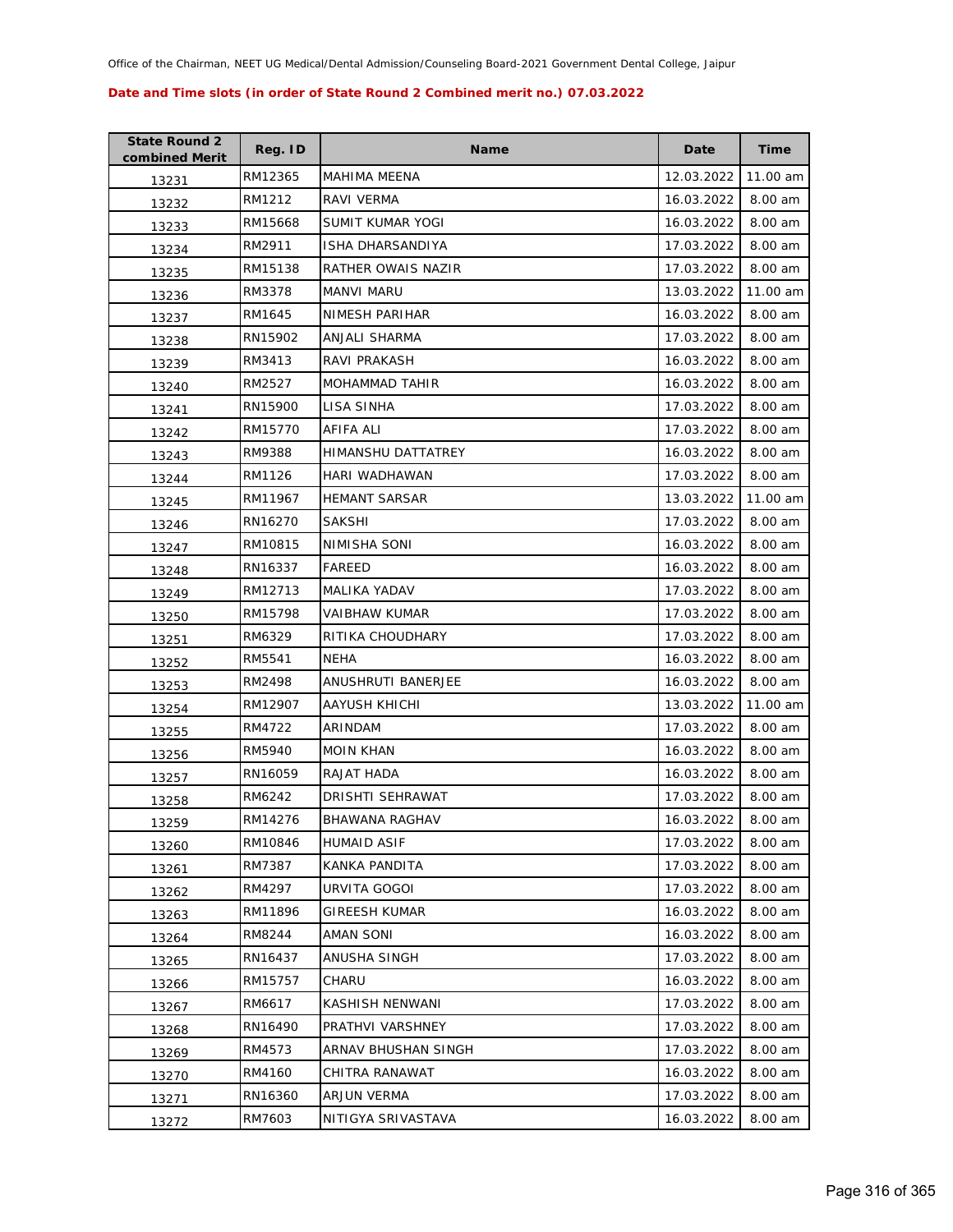| <b>State Round 2</b><br>combined Merit | Reg. ID | <b>Name</b>           | Date       | <b>Time</b> |
|----------------------------------------|---------|-----------------------|------------|-------------|
| 13273                                  | RM9206  | EKTA THAKRAN          | 17.03.2022 | 8.00 am     |
| 13274                                  | RN15991 | AYUSH SHARMA          | 17.03.2022 | 8.00 am     |
| 13275                                  | RM12188 | SHAH TIRTH SAMIRKUMAR | 17.03.2022 | 8.00 am     |
| 13276                                  | RM3025  | KASHISH GARG          | 17.03.2022 | 8.00 am     |
| 13277                                  | RM12875 | ADITYA HARSH          | 12.03.2022 | 11.00 am    |
| 13278                                  | RM12344 | CHIRAG KANTIWAL       | 13.03.2022 | 11.00 am    |
| 13279                                  | RM15026 | TEJENDRA SINGH        | 12.03.2022 | 11.00 am    |
| 13280                                  | RM4099  | RASHI BAHETY          | 17.03.2022 | 8.00 am     |
| 13281                                  | RM2887  | <b>DEV</b>            | 17.03.2022 | 8.00 am     |
| 13282                                  | RM15196 | KALPIT SALVI          | 13.03.2022 | 11.00 am    |
| 13283                                  | RM10717 | PRASHANT JAIN         | 17.03.2022 | 8.00 am     |
| 13284                                  | RM6076  | ANIRUDH GUPTA         | 17.03.2022 | 8.00 am     |
| 13285                                  | RM3955  | AMIT KUMAR            | 16.03.2022 | 8.00 am     |
| 13286                                  | RM7578  | RHEA TONY MEVADA      | 17.03.2022 | 8.00 am     |
| 13287                                  | RM14490 | ARPITA JAIN           | 17.03.2022 | 8.00 am     |
| 13288                                  | RM8825  | KUSUM SHARMA          | 16.03.2022 | 8.00 am     |
| 13289                                  | RM13844 | SHIWALI SINGH         | 17.03.2022 | 8.00 am     |
| 13290                                  | RM6466  | RINI AGARWAL          | 16.03.2022 | 8.00 am     |
| 13291                                  | RM6101  | RAKSHITA CHOUHAN      | 13.03.2022 | 11.00 am    |
| 13292                                  | RN16085 | KRISHNAPRIYA K RAMESH | 17.03.2022 | 8.00 am     |
| 13293                                  | RM3927  | SARGAM CHATURVEDI     | 17.03.2022 | 8.00 am     |
| 13294                                  | RM14600 | ARYAN CHOUDHARY       | 17.03.2022 | 8.00 am     |
| 13295                                  | RM13938 | KHUSHI NIKHIL SHAH    | 17.03.2022 | 8.00 am     |
| 13296                                  | RM12283 | TEJAL KUMARI DAMOR    | 12.03.2022 | 11.00 am    |
| 13297                                  | RM7502  | KHUSHBU YADAV         | 17.03.2022 | 8.00 am     |
| 13298                                  | RM6974  | DIVYANSH GUPTA        | 17.03.2022 | 8.00 am     |
| 13299                                  | RM9020  | ANSHIKA VERMA         | 13.03.2022 | 11.00 am    |
| 13300                                  | RM14265 | ZUBIYA KHAN           | 17.03.2022 | 8.00 am     |
| 13301                                  | RM15605 | <b>BHAWAN PATEL</b>   | 12.03.2022 | 11.00 am    |
| 13302                                  | RM15338 | PRIYANKA MAHAWAR      | 13.03.2022 | 11.00 am    |
| 13303                                  | RM7714  | GUNJAN GAUR           | 16.03.2022 | 8.00 am     |
| 13304                                  | RM3268  | SEJAL JAIN            | 17.03.2022 | 8.00 am     |
| 13305                                  | RM15219 | ARSH SHARMA           | 17.03.2022 | 8.00 am     |
| 13306                                  | RM9573  | MANASVI BHADANA       | 12.03.2022 | 11.00 am    |
| 13307                                  | RN16590 | RIYA SRIVASTAV        | 16.03.2022 | 8.00 am     |
| 13308                                  | RN16005 | TANVEER KAUR BAINS    | 17.03.2022 | 8.00 am     |
| 13309                                  | RM13031 | KHADIZA ZEHRA         | 16.03.2022 | 8.00 am     |
| 13310                                  | RM11490 | DIYA RAKESH RANJAN    | 17.03.2022 | 8.00 am     |
| 13311                                  | RM15076 | KASHISH KAPOOR        | 17.03.2022 | 8.00 am     |
| 13312                                  | RM15800 | PATIL PRADIP SATYAWAN | 17.03.2022 | 8.00 am     |
| 13313                                  | RN16480 | HARSHITA SAINI        | 17.03.2022 | 8.00 am     |
| 13314                                  | RM10090 | TILWANI NAYAN PRAKASH | 17.03.2022 | 8.00 am     |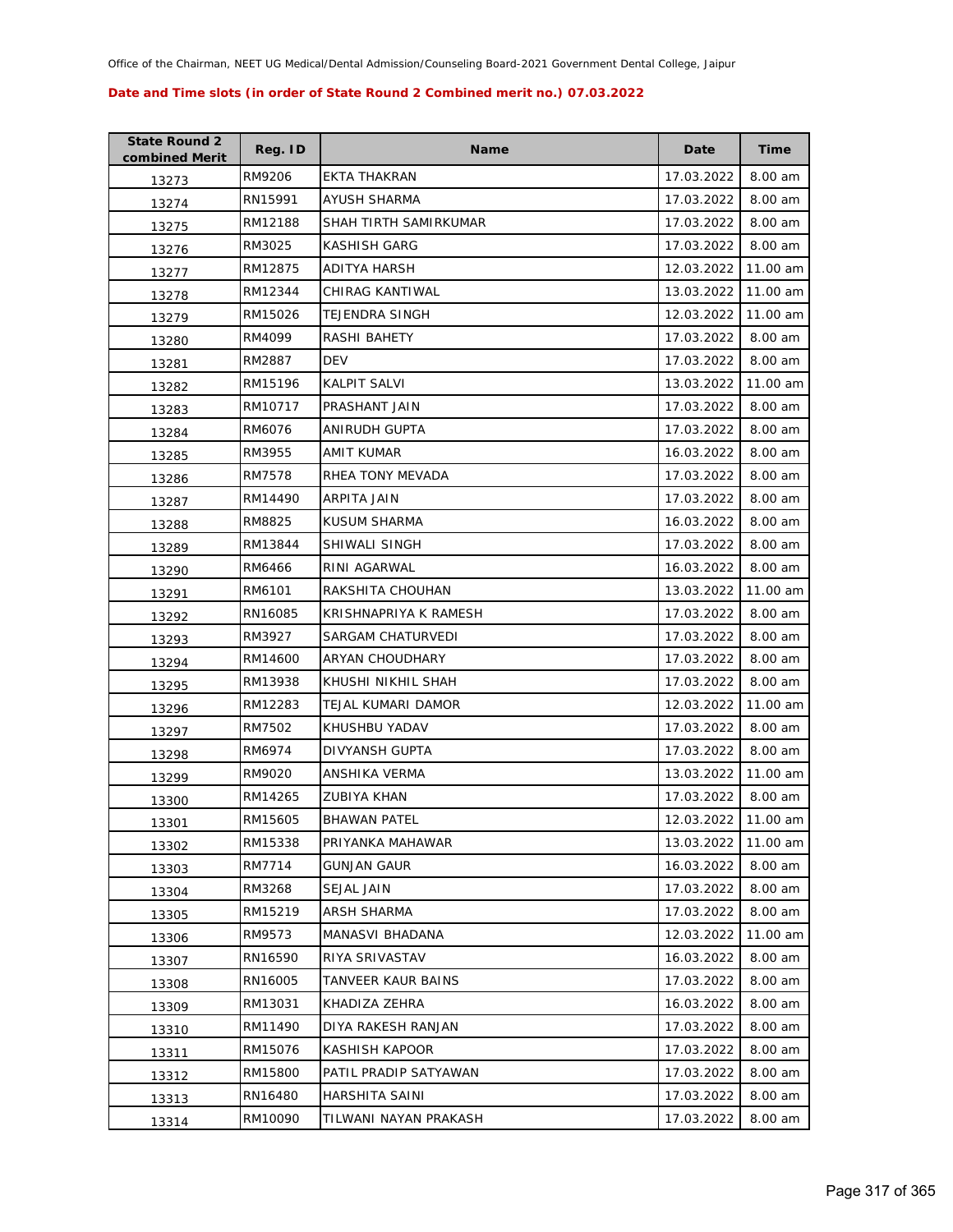| <b>State Round 2</b><br>combined Merit | Reg. ID | <b>Name</b>                    | Date       | <b>Time</b> |
|----------------------------------------|---------|--------------------------------|------------|-------------|
| 13315                                  | RM8649  | ROBIN SINGH                    | 17.03.2022 | 8.00 am     |
| 13316                                  | RM10817 | VIKANSH JAIN                   | 17.03.2022 | 8.00 am     |
| 13317                                  | RM6813  | <b>SUMAN</b>                   | 16.03.2022 | 8.00 am     |
| 13318                                  | RM3552  | SIMRANJEET KAUR DUA            | 17.03.2022 | 8.00 am     |
| 13319                                  | RM13811 | <b>GOPAL KUMAR</b>             | 16.03.2022 | 8.00 am     |
| 13320                                  | RM12494 | RIYA CHAUHAN                   | 17.03.2022 | 8.00 am     |
| 13321                                  | RM12889 | KURDIA VARSHA NANDKISHOR       | 13.03.2022 | 11.00 am    |
| 13322                                  | RM5538  | KHUSHBOO KHANDELWAL            | 16.03.2022 | 8.00 am     |
| 13323                                  | RM15486 | KUNAL KASHYAP                  | 17.03.2022 | 8.00 am     |
| 13324                                  | RM9732  | TULIP BAJIYA                   | 16.03.2022 | 8.00 am     |
| 13325                                  | RM1705  | PATEL RISHI                    | 17.03.2022 | 8.00 am     |
| 13326                                  | RM1520  | AMEESHA POONIA                 | 16.03.2022 | 8.00 am     |
| 13327                                  | RM13644 | CHAUHAN DIXIT HITESHBHAI       | 17.03.2022 | 8.00 am     |
| 13328                                  | RM2210  | KHUSHI SINGH                   | 16.03.2022 | 8.00 am     |
| 13329                                  | RM10186 | RISHIKA INTODIA                | 16.03.2022 | 8.00 am     |
| 13330                                  | RM6939  | KALPANA KUMARI                 | 16.03.2022 | 8.00 am     |
| 13331                                  | RM15010 | TRIPTI SAINI                   | 16.03.2022 | 8.00 am     |
| 13332                                  | RM13368 | <b>HETVI RAKESH OZA</b>        | 17.03.2022 | 8.00 am     |
| 13333                                  | RM12771 | SAHU KEDARNATH SAMBESHWAR      | 17.03.2022 | 8.00 am     |
| 13334                                  | RN16272 | <b>MANUV PARASHAR</b>          | 17.03.2022 | 8.00 am     |
| 13335                                  | RM4397  | RUDRAKSHI                      | 17.03.2022 | 8.00 am     |
| 13336                                  | RM9338  | GARIMA JANGID                  | 16.03.2022 | 8.00 am     |
| 13337                                  | RM5142  | SISODE VAISHNAVI SUBHASH       | 17.03.2022 | 8.00 am     |
| 13338                                  | RM5303  | SUHANI MISHRA                  | 17.03.2022 | 8.00 am     |
| 13339                                  | RM15216 | AMOL RANJAN                    | 17.03.2022 | 8.00 am     |
| 13340                                  | RM6734  | DIVYAKSHI CHOUDHARY            | 16.03.2022 | 8.00 am     |
| 13341                                  | RM5829  | YASHOVARDHAN                   | 17.03.2022 | 8.00 am     |
| 13342                                  | RM6630  | CHAUDHARI RISHVKUMAR ROHITBHAI | 17.03.2022 | 8.00 am     |
| 13343                                  | RM4665  | SANGALE YASH AVINASH           | 17.03.2022 | 8.00 am     |
| 13344                                  | RM2253  | KRISHNA KANT MAAL              | 12.03.2022 | 11.00 am    |
| 13345                                  | RM2989  | <b>MAHRAAB MAHAL</b>           | 17.03.2022 | 8.00 am     |
| 13346                                  | RM5236  | NAYAN                          | 13.03.2022 | 11.00 am    |
| 13347                                  | RM15575 | POOJA MATHUR                   | 16.03.2022 | 8.00 am     |
| 13348                                  | RM14377 | <b>SHALU RATHOR</b>            | 17.03.2022 | 8.00 am     |
| 13349                                  | RM3320  | VAIDEHI VADI                   | 17.03.2022 | 8.00 am     |
| 13350                                  | RN16591 | ARIN JAIN                      | 16.03.2022 | 8.00 am     |
| 13351                                  | RM4939  | TANMAY RAJ MISHRA              | 16.03.2022 | 8.00 am     |
| 13352                                  | RM15152 | PRINJEL BADAYA                 | 16.03.2022 | 8.00 am     |
| 13353                                  | RM5562  | <b>ABHAY PARMAR</b>            | 17.03.2022 | 8.00 am     |
| 13354                                  | RN16506 | SHRUTI SURESH CHAVAN           | 17.03.2022 | 8.00 am     |
| 13355                                  | RM3044  | MUKUL SOLANKI                  | 13.03.2022 | 11.00 am    |
| 13356                                  | RM3144  | SARA KHAN                      | 16.03.2022 | 8.00 am     |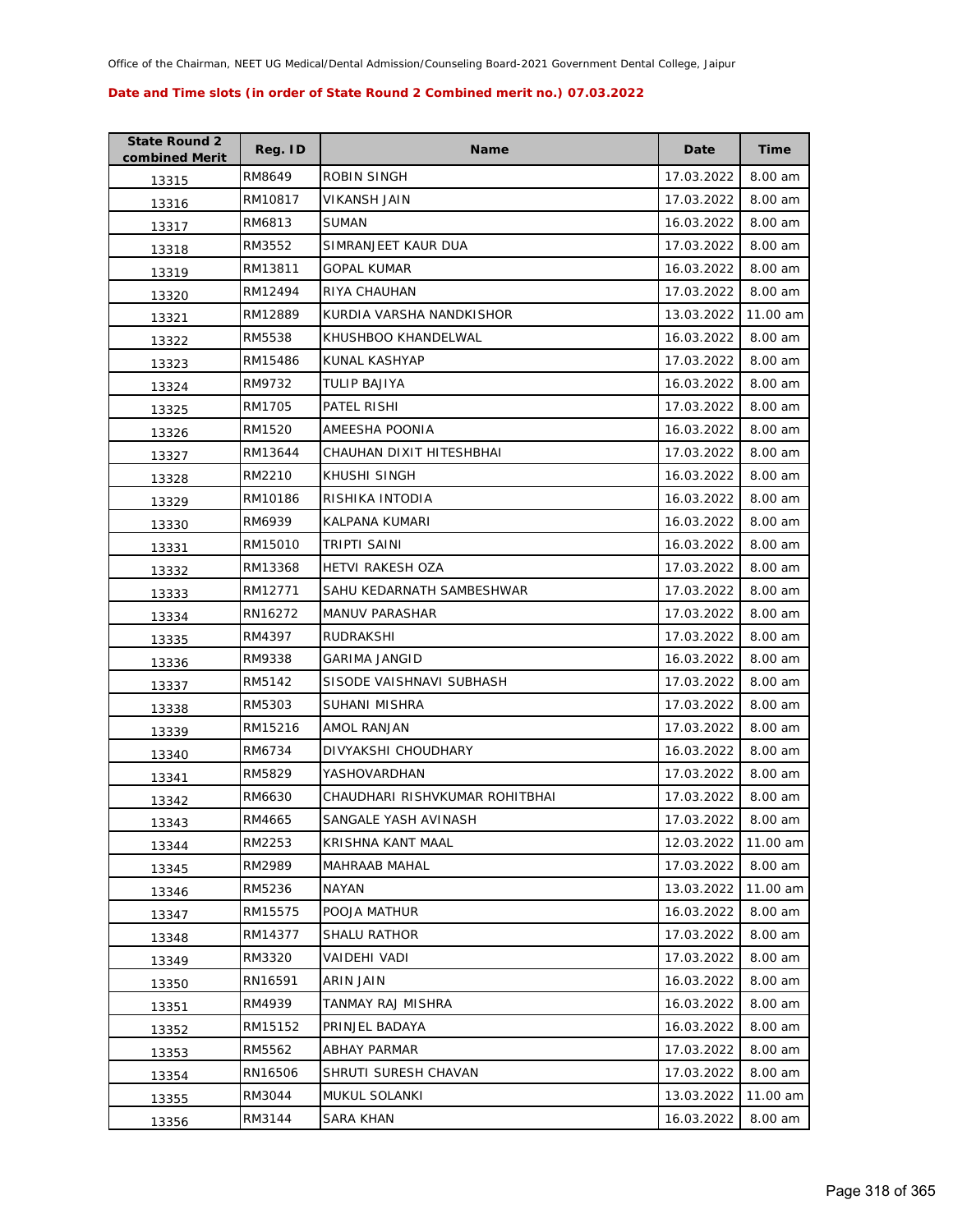| <b>State Round 2</b><br>combined Merit | Reg. ID | <b>Name</b>                | Date       | Time     |
|----------------------------------------|---------|----------------------------|------------|----------|
| 13357                                  | RM1769  | <b>HARJYOT KOCHAR</b>      | 16.03.2022 | 8.00 am  |
| 13358                                  | RN15913 | STUTI DHAR DWIVEDI         | 17.03.2022 | 8.00 am  |
| 13359                                  | RN16527 | ROSHNI GUPTA               | 17.03.2022 | 8.00 am  |
| 13360                                  | RM5316  | RITISH TYAGI               | 17.03.2022 | 8.00 am  |
| 13361                                  | RM9548  | <b>MANAN PARDIYA</b>       | 16.03.2022 | 8.00 am  |
| 13362                                  | RM9769  | VANSHITA SINGH             | 16.03.2022 | 8.00 am  |
| 13363                                  | RM12942 | ANUSHEEL KUMAR             | 17.03.2022 | 8.00 am  |
| 13364                                  | RM7962  | PARV BHATIA                | 17.03.2022 | 8.00 am  |
| 13365                                  | RM13862 | NARMADA MEENA              | 12.03.2022 | 11.00 am |
| 13366                                  | RM2963  | <b>HARJOT SINGH</b>        | 17.03.2022 | 8.00 am  |
| 13367                                  | RN15904 | UTTKARSH SRIVASTAVA        | 17.03.2022 | 8.00 am  |
| 13368                                  | RM7706  | REKHA KAPOOR               | 16.03.2022 | 8.00 am  |
| 13369                                  | RM1299  | PATEL SHRUTI VIJAYKUMAR    | 17.03.2022 | 8.00 am  |
| 13370                                  | RM6647  | PRIYANSHI ROHELLA          | 16.03.2022 | 8.00 am  |
| 13371                                  | RM7220  | ASTHA JAIN                 | 17.03.2022 | 8.00 am  |
| 13372                                  | RM11807 | <b>WABLE SIDDHI SATISH</b> | 17.03.2022 | 8.00 am  |
| 13373                                  | RM14091 | AYUSH BRAJESHKUMAR RAJ     | 17.03.2022 | 8.00 am  |
| 13374                                  | RM13019 | <b>ISHA RAJ</b>            | 13.03.2022 | 11.00 am |
| 13375                                  | RN16089 | ARBEENA MANZOOR            | 17.03.2022 | 8.00 am  |
| 13376                                  | RM11990 | DEEPAK SINGH               | 12.03.2022 | 11.00 am |
| 13377                                  | RM8276  | AKRITI SINGHAL             | 17.03.2022 | 8.00 am  |
| 13378                                  | RM10010 | <b>VIJAY PAL SINGH</b>     | 16.03.2022 | 8.00 am  |
| 13379                                  | RM11438 | PALAK MOHIT SHARMA         | 17.03.2022 | 8.00 am  |
| 13380                                  | RM8299  | SAHIL KHAN                 | 17.03.2022 | 8.00 am  |
| 13381                                  | RM10645 | <b>HITEN BANSAL</b>        | 17.03.2022 | 8.00 am  |
| 13382                                  | RM2528  | SOLANKI SEJAL NARAYANSINGH | 16.03.2022 | 8.00 am  |
| 13383                                  | RM4123  | NAMAN CHITRANSH            | 17.03.2022 | 8.00 am  |
| 13384                                  | RM13131 | KHUSH CHANDEL              | 13.03.2022 | 11.00 am |
| 13385                                  | RM4485  | <b>KIRTI KHANT</b>         | 12.03.2022 | 11.00 am |
| 13386                                  | RN16048 | DEEPISHA GOLE              | 17.03.2022 | 8.00 am  |
| 13387                                  | RM5039  | ABHAY PRATAP SINGH         | 16.03.2022 | 8.00 am  |
| 13388                                  | RM11292 | PRAJWAL KATARIYA           | 17.03.2022 | 8.00 am  |
| 13389                                  | RM6064  | WAFA RABBANI               | 16.03.2022 | 8.00 am  |
| 13390                                  | RM1493  | GOSAI ADITI DHIRUBHAI      | 17.03.2022 | 8.00 am  |
| 13391                                  | RM15207 | CHETAN MEENA               | 12.03.2022 | 11.00 am |
| 13392                                  | RM7347  | CHARVI KASOTIYA            | 13.03.2022 | 11.00 am |
| 13393                                  | RM5559  | MEHUL BHAGORA              | 12.03.2022 | 11.00 am |
| 13394                                  | RM12783 | SHAZFA HASAN               | 16.03.2022 | 8.00 am  |
| 13395                                  | RM11692 | SWARNIM LA L DAS           | 17.03.2022 | 8.00 am  |
| 13396                                  | RM7653  | <b>HUZAIR KHAN</b>         | 16.03.2022 | 8.00 am  |
| 13397                                  | RM11352 | RAVI GURJAR                | 12.03.2022 | 11.00 am |
| 13398                                  | RM15466 | <b>GAURAV SINGH</b>        | 16.03.2022 | 8.00 am  |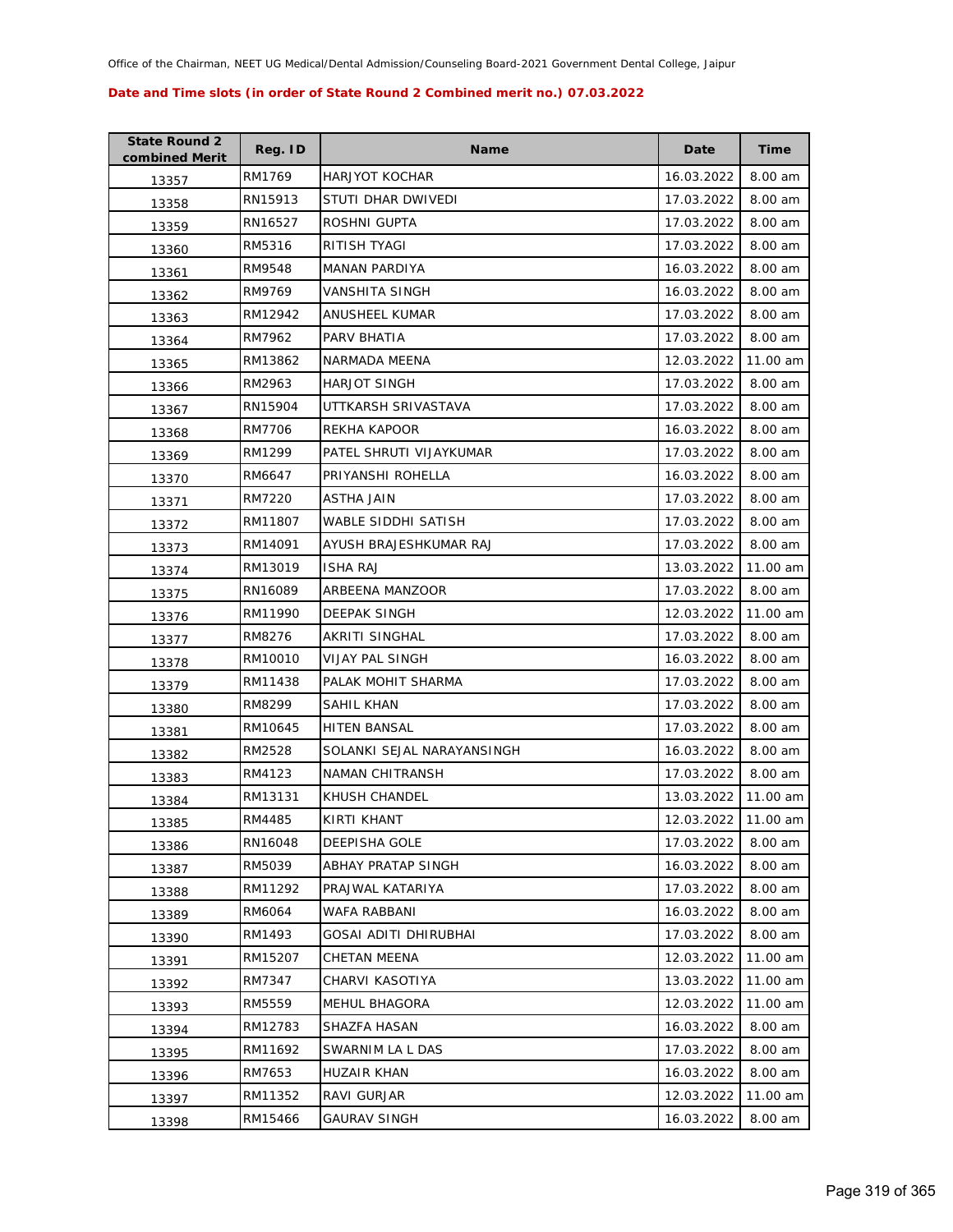| <b>State Round 2</b><br>combined Merit | Reg. ID | <b>Name</b>                 | Date       | Time     |
|----------------------------------------|---------|-----------------------------|------------|----------|
| 13399                                  | RM2523  | <b>BOAZ LAL</b>             | 17.03.2022 | 8.00 am  |
| 13400                                  | RM7782  | ISHIKA AGGARWAL             | 17.03.2022 | 8.00 am  |
| 13401                                  | RM15346 | YASHI BAJPAI                | 17.03.2022 | 8.00 am  |
| 13402                                  | RM8723  | MARINA LAIPHRAKPAM          | 17.03.2022 | 8.00 am  |
| 13403                                  | RM15108 | SHUBHAM SHARMA              | 16.03.2022 | 8.00 am  |
| 13404                                  | RN16581 | PULKIT PANWAR               | 17.03.2022 | 8.00 am  |
| 13405                                  | RM9856  | KAREENA                     | 17.03.2022 | 8.00 am  |
| 13406                                  | RM13052 | <b>DEV TYAGI</b>            | 17.03.2022 | 8.00 am  |
| 13407                                  | RM6160  | KIRTI PANT                  | 17.03.2022 | 8.00 am  |
| 13408                                  | RM14127 | MOGHAL UMESH                | 17.03.2022 | 8.00 am  |
| 13409                                  | RN15847 | ASHISH SONAL                | 17.03.2022 | 8.00 am  |
| 13410                                  | RM1860  | YASH PABUWAL                | 16.03.2022 | 8.00 am  |
| 13411                                  | RM3615  | SWATI KUSHWAHA              | 17.03.2022 | 8.00 am  |
| 13412                                  | RM6449  | KRISHNA BANSAL              | 16.03.2022 | 8.00 am  |
| 13413                                  | RM14550 | SHINY KASANA                | 17.03.2022 | 8.00 am  |
| 13414                                  | RM6082  | <b>VIDHAN GAUTAM</b>        | 16.03.2022 | 8.00 am  |
| 13415                                  | RM15683 | CHARISMA KHONGKROM WANRAP   | 17.03.2022 | 8.00 am  |
| 13416                                  | RM8414  | <b>VANSHIKA YADAV</b>       | 16.03.2022 | 8.00 am  |
| 13417                                  | RM12892 | <b>SEJAL KHATRI</b>         | 17.03.2022 | 8.00 am  |
| 13418                                  | RM7028  | ARPIT RUHELA                | 16.03.2022 | 8.00 am  |
| 13419                                  | RM4079  | ANJALI MEENA                | 12.03.2022 | 11.00 am |
| 13420                                  | RM4042  | SARTHAK GOYAL               | 17.03.2022 | 8.00 am  |
| 13421                                  | RM6246  | ANANYA SHARMA               | 16.03.2022 | 8.00 am  |
| 13422                                  | RM12626 | LAVYA PANTHRI               | 17.03.2022 | 8.00 am  |
| 13423                                  | RM15306 | MAHAJAN DINESH RAJESH       | 17.03.2022 | 8.00 am  |
| 13424                                  | RM15157 | KHUSHPREET SINGH            | 17.03.2022 | 8.00 am  |
| 13425                                  | RM9445  | TANAY VAIBHAV SHAH          | 17.03.2022 | 8.00 am  |
| 13426                                  | RM13979 | KHUSHI TRIPATHI             | 17.03.2022 | 8.00 am  |
| 13427                                  | RM11197 | KOMAL SAINI                 | 16.03.2022 | 8.00 am  |
| 13428                                  | RM2860  | <b>GAREEMA TYAGI</b>        | 17.03.2022 | 8.00 am  |
| 13429                                  | RM5638  | <b>KRISH SHARMA</b>         | 17.03.2022 | 8.00 am  |
| 13430                                  | RM10046 | ADARSH SHARMA               | 16.03.2022 | 8.00 am  |
| 13431                                  | RM10668 | AARUSHI                     | 17.03.2022 | 8.00 am  |
| 13432                                  | RN16353 | VISHWAJEET                  | 17.03.2022 | 8.00 am  |
| 13433                                  | RN15914 | DIVYANSH SHARMA             | 17.03.2022 | 8.00 am  |
| 13434                                  | RM15005 | NEHA TEPAN                  | 13.03.2022 | 11.00 am |
| 13435                                  | RM5700  | KOMAL DAMOR                 | 12.03.2022 | 11.00 am |
| 13436                                  | RM14809 | <b>NEHA PANDEY</b>          | 17.03.2022 | 8.00 am  |
| 13437                                  | RM14281 | HARSHITA PARASHAR           | 16.03.2022 | 8.00 am  |
| 13438                                  | RN15984 | SAIMA ALI                   | 17.03.2022 | 8.00 am  |
| 13439                                  | RM11981 | METKARI AVADHOOT NATHASAHEB | 17.03.2022 | 8.00 am  |
| 13440                                  | RM15546 | RAHUL SAINI                 | 16.03.2022 | 8.00 am  |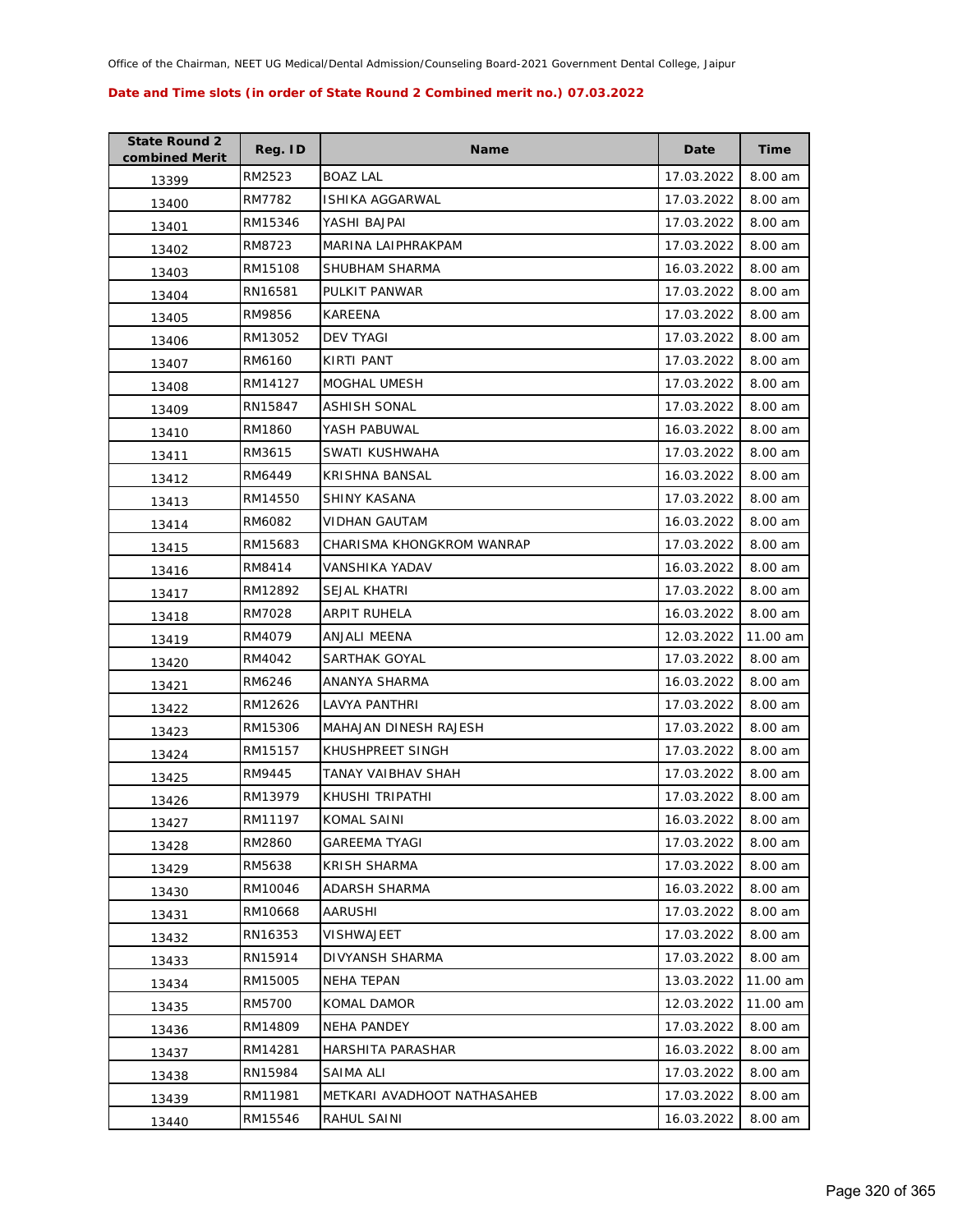| <b>State Round 2</b><br>combined Merit | Reg. ID | Name                       | Date       | Time     |
|----------------------------------------|---------|----------------------------|------------|----------|
| 13441                                  | RN16315 | NITESH MISHRA              | 17.03.2022 | 8.00 am  |
| 13442                                  | RM5414  | TISHA SINGH                | 16.03.2022 | 8.00 am  |
| 13443                                  | RN16239 | SANYAM GUPTA               | 17.03.2022 | 8.00 am  |
| 13444                                  | RN16435 | ANAMIKA KUMARI             | 17.03.2022 | 8.00 am  |
| 13445                                  | RN16294 | SAMEER KUMAR SINGH         | 17.03.2022 | 8.00 am  |
| 13446                                  | RM12616 | SMRITA KHANDELWAL          | 17.03.2022 | 8.00 am  |
| 13447                                  | RM5431  | <b>MUSKAN</b>              | 17.03.2022 | 8.00 am  |
| 13448                                  | RM13915 | MEEMANSA                   | 16.03.2022 | 8.00 am  |
| 13449                                  | RM4975  | RAJ PAWAN                  | 16.03.2022 | 8.00 am  |
| 13450                                  | RM10453 | BHAWANA CHOUDHARY          | 16.03.2022 | 8.00 am  |
| 13451                                  | RM12934 | KHUSHI GANDHI              | 17.03.2022 | 8.00 am  |
| 13452                                  | RM11088 | VISHAL POONIA              | 16.03.2022 | 8.00 am  |
| 13453                                  | RM4498  | JITENDRA SWAMI             | 16.03.2022 | 8.00 am  |
| 13454                                  | RM15265 | PREETI KUMARI              | 17.03.2022 | 8.00 am  |
| 13455                                  | RM4420  | <b>MOHSEEM KHAN</b>        | 16.03.2022 | 8.00 am  |
| 13456                                  | RN16472 | RIYA SAINI                 | 17.03.2022 | 8.00 am  |
| 13457                                  | RM13712 | <b>VISHNU SHARMA</b>       | 16.03.2022 | 8.00 am  |
| 13458                                  | RN16143 | AAYUSHI SHARMA             | 16.03.2022 | 8.00 am  |
| 13459                                  | RM12407 | SYED AHAKAMUL HODA         | 17.03.2022 | 8.00 am  |
| 13460                                  | RM5275  | VANDANA RAMBHAI BAGIYA     | 17.03.2022 | 8.00 am  |
| 13461                                  | RM3556  | CHESHTA ROYAL              | 16.03.2022 | 8.00 am  |
| 13462                                  | RM1075  | ISHIKA BANSAL              | 17.03.2022 | 8.00 am  |
| 13463                                  | RM6183  | YOSHITA SHARMA             | 16.03.2022 | 8.00 am  |
| 13464                                  | RM2015  | PRIYANSHU PATEL            | 16.03.2022 | 8.00 am  |
| 13465                                  | RN16144 | JAVHERI SHANTANU SANJAY    | 17.03.2022 | 8.00 am  |
| 13466                                  | RM4901  | BAPODRA RHUCHA ATUL        | 17.03.2022 | 8.00 am  |
| 13467                                  | RN16260 | NITYA TONGARIA             | 17.03.2022 | 8.00 am  |
| 13468                                  | RM5774  | PRAAGY PANDYA              | 16.03.2022 | 8.00 am  |
| 13469                                  | RM5098  | <b>SUMIT MOOND</b>         | 16.03.2022 | 8.00 am  |
| 13470                                  | RM4053  | ADITI MISHRA               | 16.03.2022 | 8.00 am  |
| 13471                                  | RM13492 | NIHARIKA CHAUDHARY         | 16.03.2022 | 8.00 am  |
| 13472                                  | RN16348 | SHUBHAM BANSAL             | 17.03.2022 | 8.00 am  |
| 13473                                  | RM1350  | ABHISHEK SISODIYA          | 13.03.2022 | 11.00 am |
| 13474                                  | RN15968 | SHEKHAR SINGH              | 17.03.2022 | 8.00 am  |
| 13475                                  | RM15615 | NISHTHA GADORIA            | 13.03.2022 | 11.00 am |
| 13476                                  | RN16063 | <b>VIKRAM SINGH RAJPUT</b> | 17.03.2022 | 8.00 am  |
| 13477                                  | RM1575  | <b>VINAKOTI SHARMILA</b>   | 17.03.2022 | 8.00 am  |
| 13478                                  | RM9648  | PRIYANSHI GAHLOT           | 17.03.2022 | 8.00 am  |
| 13479                                  | RM12042 | SHUBHAM CHAUHAN            | 17.03.2022 | 8.00 am  |
| 13480                                  | RM14672 | PRATIKSHA PATEL            | 17.03.2022 | 8.00 am  |
| 13481                                  | RN16118 | KARAN KUMAR                | 17.03.2022 | 8.00 am  |
| 13482                                  | RM14271 | DAISY NIHALWANI            | 16.03.2022 | 8.00 am  |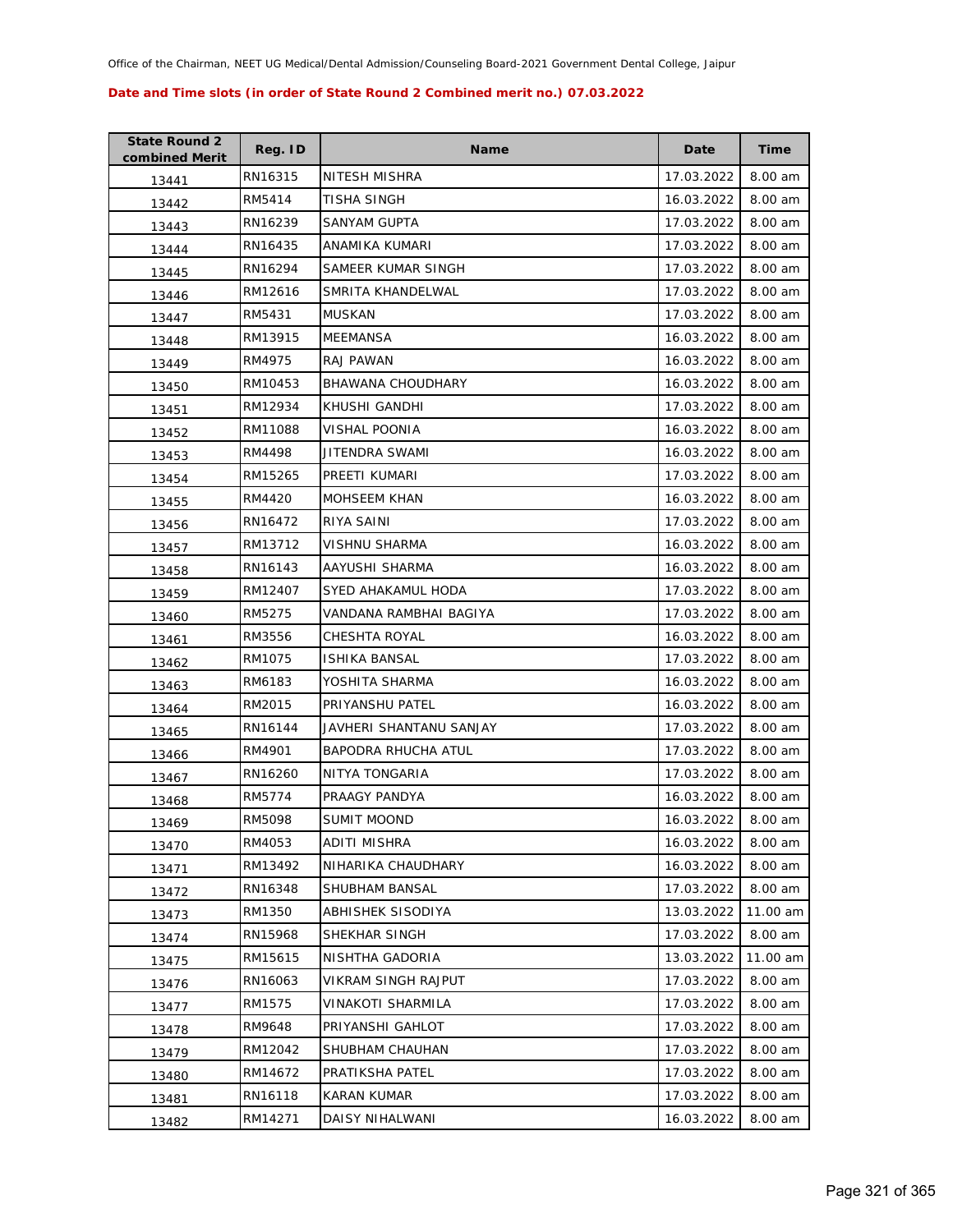| <b>State Round 2</b><br>combined Merit | Reg. ID | <b>Name</b>                | Date       | <b>Time</b> |
|----------------------------------------|---------|----------------------------|------------|-------------|
| 13483                                  | RM3542  | NAGORA SHRADDHA RAJESHBHAI | 17.03.2022 | 8.00 am     |
| 13484                                  | RM14699 | JIYA GOTHWAL               | 13.03.2022 | 11.00 am    |
| 13485                                  | RM12011 | MINESH KUMAR MEENA         | 12.03.2022 | 11.00 am    |
| 13486                                  | RM3142  | <b>JYOTI TUNWAL</b>        | 16.03.2022 | 8.00 am     |
| 13487                                  | RM1054  | JHILMIL TOMAR              | 16.03.2022 | 8.00 am     |
| 13488                                  | RM13299 | <b>MAHENDRA VISHNOI</b>    | 16.03.2022 | 8.00 am     |
| 13489                                  | RM8617  | LEEPAKSHI SINGH            | 17.03.2022 | 8.00 am     |
| 13490                                  | RN16299 | <b>DIVYANSH</b>            | 17.03.2022 | 8.00 am     |
| 13491                                  | RM13954 | MS VISHNU DHOLPURIA        | 13.03.2022 | 11.00 am    |
| 13492                                  | RM14145 | AMALINA JANA               | 17.03.2022 | 8.00 am     |
| 13493                                  | RM14517 | <b>HEMANT VYAS</b>         | 16.03.2022 | 8.00 am     |
| 13494                                  | RM4213  | DUSHYANT YADAV             | 16.03.2022 | 8.00 am     |
| 13495                                  | RM12456 | LATHIYA TRUPAL ASHWINBHAI  | 17.03.2022 | 8.00 am     |
| 13496                                  | RM6455  | PANKHURI JAIN              | 17.03.2022 | 8.00 am     |
| 13497                                  | RM3979  | PRAFUL DHOBI               | 13.03.2022 | 11.00 am    |
| 13498                                  | RM1465  | GAUTAMI ESHA KAMLESHBHAI   | 17.03.2022 | 8.00 am     |
| 13499                                  | RM1956  | RUHEE BHARDWAJ             | 16.03.2022 | 8.00 am     |
| 13500                                  | RM5087  | SANKALP MALIK              | 17.03.2022 | 8.00 am     |
| 13501                                  | RM4578  | SAUVIK SURI                | 17.03.2022 | 8.00 am     |
| 13502                                  | RM15281 | SONIA RAJPUROHIT           | 16.03.2022 | 8.00 am     |
| 13503                                  | RM11842 | ANJALI VASHISTH            | 17.03.2022 | 8.00 am     |
| 13504                                  | RM15681 | LAKSHYA GUPTA              | 16.03.2022 | 8.00 am     |
| 13505                                  | RM15754 | ASHWANI                    | 17.03.2022 | 8.00 am     |
| 13506                                  | RN16410 | VAIBHAV YADAV              | 17.03.2022 | 8.00 am     |
| 13507                                  | RM14391 | KUNAL SEHRAWAT             | 16.03.2022 | 8.00 am     |
| 13508                                  | RM12750 | SHREYASHI ROY              | 17.03.2022 | 8.00 am     |
| 13509                                  | RM10804 | ANANYA JAISWAL             | 17.03.2022 | 8.00 am     |
| 13510                                  | RN15901 | <b>HRITHIK PUNDHIR</b>     | 17.03.2022 | 8.00 am     |
| 13511                                  | RM10079 | NIRBHAY SINGH KUSHWAHA     | 16.03.2022 | 8.00 am     |
| 13512                                  | RM15087 | MUSKAN                     | 17.03.2022 | 8.00 am     |
| 13513                                  | RN16138 | <b>DAKSH GUPTA</b>         | 17.03.2022 | 8.00 am     |
| 13514                                  | RM14426 | SARANSH SINGH CHAUHAN      | 17.03.2022 | 8.00 am     |
| 13515                                  | RM7258  | <b>SALONI GURJAR</b>       | 12.03.2022 | 11.00 am    |
| 13516                                  | RM14051 | MOGHAL RAHUL               | 16.03.2022 | 8.00 am     |
| 13517                                  | RM11978 | RAHUL SHARMA               | 16.03.2022 | 8.00 am     |
| 13518                                  | RM3018  | SUGAM MITRA                | 17.03.2022 | 8.00 am     |
| 13519                                  | RM11005 | SHASHI BHUSHAN TRIPATHI    | 17.03.2022 | 8.00 am     |
| 13520                                  | RM1392  | UJWAL                      | 17.03.2022 | 8.00 am     |
| 13521                                  | RM14951 | AJEET MEENA                | 12.03.2022 | 11.00 am    |
| 13522                                  | RM7506  | VAIBHAV DHAKA              | 16.03.2022 | 8.00 am     |
| 13523                                  | RM9752  | ANISH MEENA                | 12.03.2022 | 11.00 am    |
| 13524                                  | RM2339  | CHARU SINGH                | 17.03.2022 | 8.00 am     |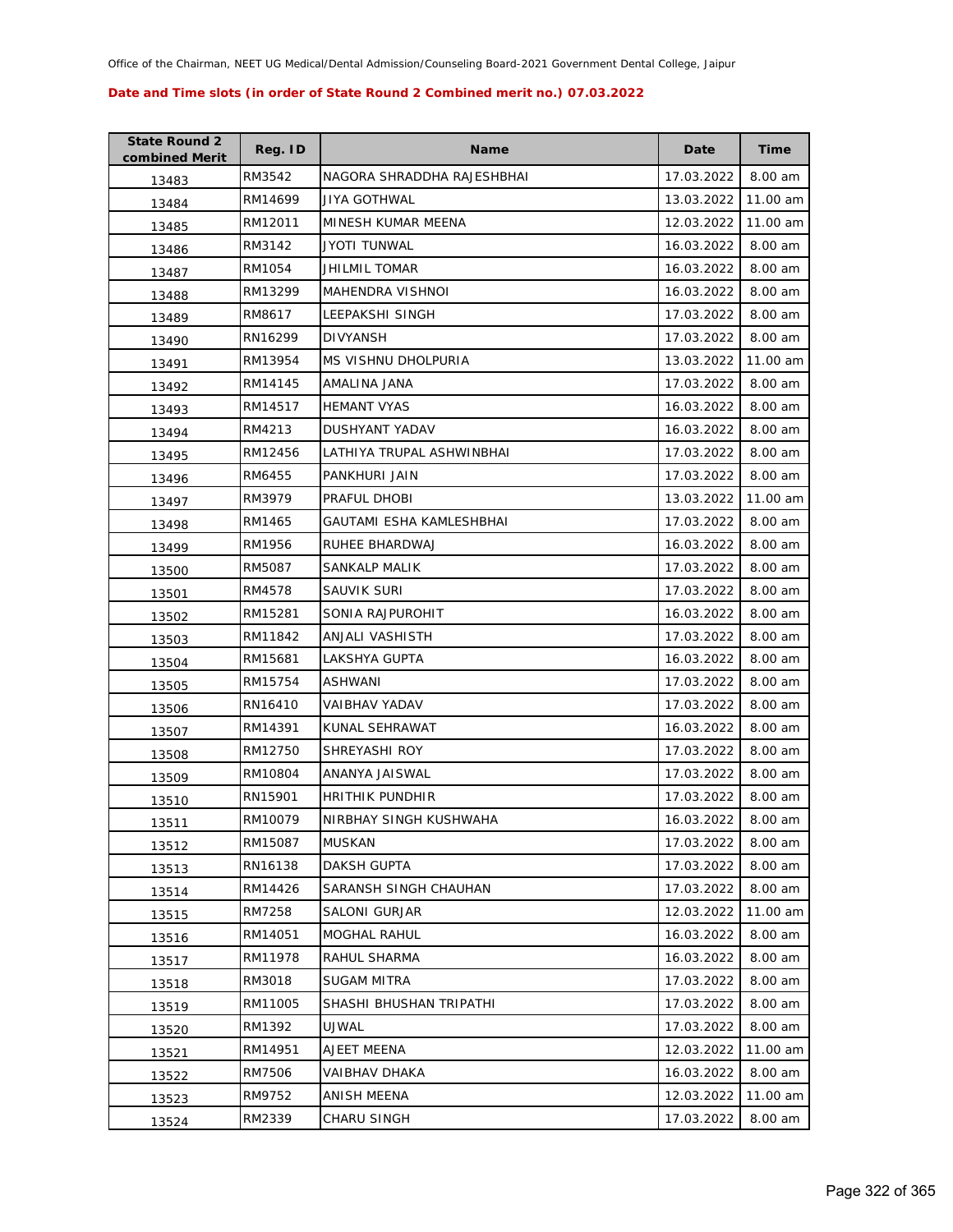| <b>State Round 2</b><br>combined Merit | Reg. ID | <b>Name</b>                    | Date       | <b>Time</b> |
|----------------------------------------|---------|--------------------------------|------------|-------------|
| 13525                                  | RM1809  | ADITYA PARMAR                  | 17.03.2022 | 8.00 am     |
| 13526                                  | RM8490  | KRATIKA CHAWLA                 | 13.03.2022 | 11.00 am    |
| 13527                                  | RM9490  | <b>KUNAL AMETA</b>             | 16.03.2022 | 8.00 am     |
| 13528                                  | RM1381  | RITIK                          | 13.03.2022 | 11.00 am    |
| 13529                                  | RM13903 | MUTHU RAJAN R                  | 17.03.2022 | 8.00 am     |
| 13530                                  | RM6094  | NIDHI BAIRWA                   | 13.03.2022 | 11.00 am    |
| 13531                                  | RM15679 | YASHPAL PALIWAL                | 16.03.2022 | 8.00 am     |
| 13532                                  | RM5391  | <b>VAIBHAV RAJ</b>             | 17.03.2022 | 8.00 am     |
| 13533                                  | RM3149  | SIDDHARTH RANA                 | 17.03.2022 | 8.00 am     |
| 13534                                  | RN16300 | TIWARI RIYA ANIL               | 17.03.2022 | 8.00 am     |
| 13535                                  | RN16222 | RITESH KUMAR MAHESHWARI        | 17.03.2022 | 8.00 am     |
| 13536                                  | RM11014 | PRATHAM SURYAVANSHI            | 17.03.2022 | 8.00 am     |
| 13537                                  | RM8149  | <b>DESHNA GYAYAK</b>           | 16.03.2022 | 8.00 am     |
| 13538                                  | RM8983  | DIYA JAIN                      | 16.03.2022 | 8.00 am     |
| 13539                                  | RM5491  | TAGARYA BHAVESHBHAI BHAVANSINH | 17.03.2022 | 8.00 am     |
| 13540                                  | RM10265 | PRANEH SHARMA                  | 16.03.2022 | 8.00 am     |
| 13541                                  | RN16100 | PARNIKA SHARMA                 | 17.03.2022 | 8.00 am     |
| 13542                                  | RM14205 | ALISHA VERMA                   | 13.03.2022 | 11.00 am    |
| 13543                                  | RM10790 | SARA SINGH                     | 12.03.2022 | 11.00 am    |
| 13544                                  | RM3547  | SANJANA                        | 17.03.2022 | 8.00 am     |
| 13545                                  | RM14925 | BHAWNA MEENA                   | 12.03.2022 | 11.00 am    |
| 13546                                  | RM3280  | <b>MITALEE YOGI</b>            | 16.03.2022 | 8.00 am     |
| 13547                                  | RM15254 | DHRUV PANDYA                   | 16.03.2022 | 8.00 am     |
| 13548                                  | RM10180 | DAKSH SHARMA                   | 16.03.2022 | 8.00 am     |
| 13549                                  | RN16108 | PATEL PRATIKUMAR KANUBHAI      | 17.03.2022 | 8.00 am     |
| 13550                                  | RM14212 | <b>SACHIN</b>                  | 16.03.2022 | 8.00 am     |
| 13551                                  | RM2687  | TRIPTI RAJ                     | 17.03.2022 | 8.00 am     |
| 13552                                  | RN15935 | RITIK POONIYA                  | 16.03.2022 | 8.00 am     |
| 13553                                  | RM4243  | KULDEEP BISHNOI                | 16.03.2022 | 8.00 am     |
| 13554                                  | RM10689 | SINGH ANUSHA RAJESH            | 17.03.2022 | 8.00 am     |
| 13555                                  | RM13156 | VARSHA                         | 17.03.2022 | 8.00 am     |
| 13556                                  | RM2888  | KIRTI SINGH                    | 16.03.2022 | 11.00 am    |
| 13557                                  | RM5496  | KANIKA CHAUHAN                 | 16.03.2022 | 11.00 am    |
| 13558                                  | RM14869 | USHIO ABHILASHA                | 17.03.2022 | 8.00 am     |
| 13559                                  | RM13818 | RAHUL KUMAR BISHNOI            | 16.03.2022 | 11.00 am    |
| 13560                                  | RM15559 | NANDANI MISHRA                 | 17.03.2022 | 8.00 am     |
| 13561                                  | RM2029  | SOUMALYA GHOSH                 | 17.03.2022 | 8.00 am     |
| 13562                                  | RM6785  | PRIYANSH MEENA                 | 12.03.2022 | 11.00 am    |
| 13563                                  | RM13259 | ANJALI BISHT                   | 17.03.2022 | 8.00 am     |
| 13564                                  | RM5321  | YASHRAJ MEENA                  | 12.03.2022 | 11.00 am    |
| 13565                                  | RM13725 | PRAGYA PRAKASH                 | 17.03.2022 | 8.00 am     |
| 13566                                  | RM9742  | RIYA GUPTA                     | 17.03.2022 | 8.00 am     |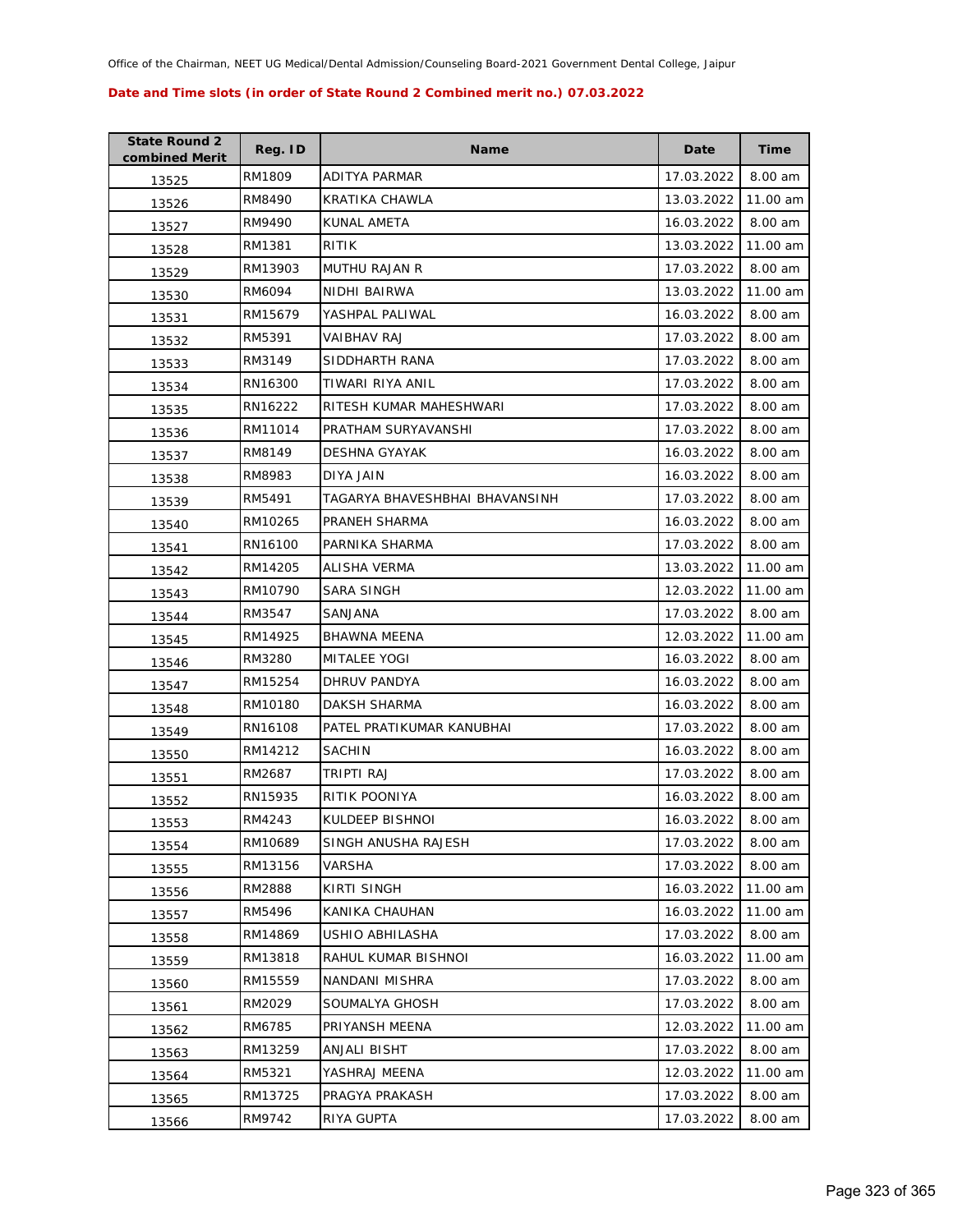| <b>State Round 2</b><br>combined Merit | Reg. ID | <b>Name</b>            | Date       | <b>Time</b> |
|----------------------------------------|---------|------------------------|------------|-------------|
| 13567                                  | RN16445 | VAANI VERMA            | 17.03.2022 | 8.00 am     |
| 13568                                  | RM15121 | SHRUTI KHANDELWAL      | 16.03.2022 | 11.00 am    |
| 13569                                  | RM13471 | HARSHIT KUMAR GUPTA    | 16.03.2022 | 11.00 am    |
| 13570                                  | RM11457 | <b>ADITYA</b>          | 12.03.2022 | 11.00 am    |
| 13571                                  | RM10262 | ABHISHEK GURJI         | 16.03.2022 | 11.00 am    |
| 13572                                  | RM7573  | LAKSHITA SHARMA        | 17.03.2022 | 8.00 am     |
| 13573                                  | RM11976 | YASH PURI              | 17.03.2022 | 8.00 am     |
| 13574                                  | RM8797  | LAVANYA                | 17.03.2022 | 8.00 am     |
| 13575                                  | RM4897  | YUVRAJ HUDDA           | 16.03.2022 | 11.00 am    |
| 13576                                  | RM11100 | NAFISHA ALI KHAN       | 17.03.2022 | 8.00 am     |
| 13577                                  | RM15122 | SHRESHTHA              | 17.03.2022 | 8.00 am     |
| 13578                                  | RM1134  | TANMAY LABANA          | 12.03.2022 | 11.00 am    |
| 13579                                  | RM14340 | <b>BHUMIKA RAO</b>     | 17.03.2022 | 8.00 am     |
| 13580                                  | RM10976 | DIKSHA MOONDOTIA       | 17.03.2022 | 8.00 am     |
| 13581                                  | RM7489  | DHAIRYA PAHWA          | 16.03.2022 | 11.00 am    |
| 13582                                  | RM14388 | SACHIN KUMAR           | 17.03.2022 | 8.00 am     |
| 13583                                  | RN16552 | PARAMVEER RATHEE       | 17.03.2022 | 8.00 am     |
| 13584                                  | RM10528 | ANCHAL                 | 17.03.2022 | 8.00 am     |
| 13585                                  | RM9523  | SHRISHTI KUMARI        | 17.03.2022 | 8.00 am     |
| 13586                                  | RM3901  | HINA                   | 16.03.2022 | 11.00 am    |
| 13587                                  | RM1357  | SWETA KUMARI           | 17.03.2022 | 8.00 am     |
| 13588                                  | RM11913 | AVNI ARUN AGRAWAL      | 17.03.2022 | 8.00 am     |
| 13589                                  | RM15148 | YASHIKA KAUR           | 13.03.2022 | 11.00 am    |
| 13590                                  | RN16002 | PATEL JIL NITINKUMAR   | 17.03.2022 | 8.00 am     |
| 13591                                  | RM9775  | KONIKA BISWAS          | 16.03.2022 | 11.00 am    |
| 13592                                  | RM12900 | DIVYA BHATIA           | 17.03.2022 | 8.00 am     |
| 13593                                  | RM8152  | CHANDNI MALLICK        | 16.03.2022 | 11.00 am    |
| 13594                                  | RM4154  | RAJYAWARDHAN           | 17.03.2022 | 8.00 am     |
| 13595                                  | RM15226 | <b>S SAATVIK</b>       | 17.03.2022 | 8.00 am     |
| 13596                                  | RM1706  | ASHMITA SHARMA         | 17.03.2022 | 8.00 am     |
| 13597                                  | RN16486 | TRIVEDI MADHURA GIRISH | 17.03.2022 | 8.00 am     |
| 13598                                  | RM14096 | <b>NIKHIL DAMOR</b>    | 12.03.2022 | 11.00 am    |
| 13599                                  | RM7923  | VIKASH MEENA           | 12.03.2022 | 11.00 am    |
| 13600                                  | RN15865 | ASTHA BALIYAN          | 17.03.2022 | 8.00 am     |
| 13601                                  | RM4751  | ABHINAV SINGH          | 17.03.2022 | 8.00 am     |
| 13602                                  | RM15382 | ROHIT MEENA            | 12.03.2022 | 11.00 am    |
| 13603                                  | RM9401  | PRIYANKA GURJAR        | 12.03.2022 | 11.00 am    |
| 13604                                  | RM5494  | MS SHIVANI JALANDHARA  | 16.03.2022 | 11.00 am    |
| 13605                                  | RM13415 | AYUSHI                 | 17.03.2022 | 8.00 am     |
| 13606                                  | RM1785  | VANSHIKA TIWARI        | 16.03.2022 | 11.00 am    |
| 13607                                  | RM1194  | <b>SIMRAN YADAV</b>    | 16.03.2022 | 11.00 am    |
| 13608                                  | RM11985 | SEHAJBEER BHANDAL      | 17.03.2022 | 8.00 am     |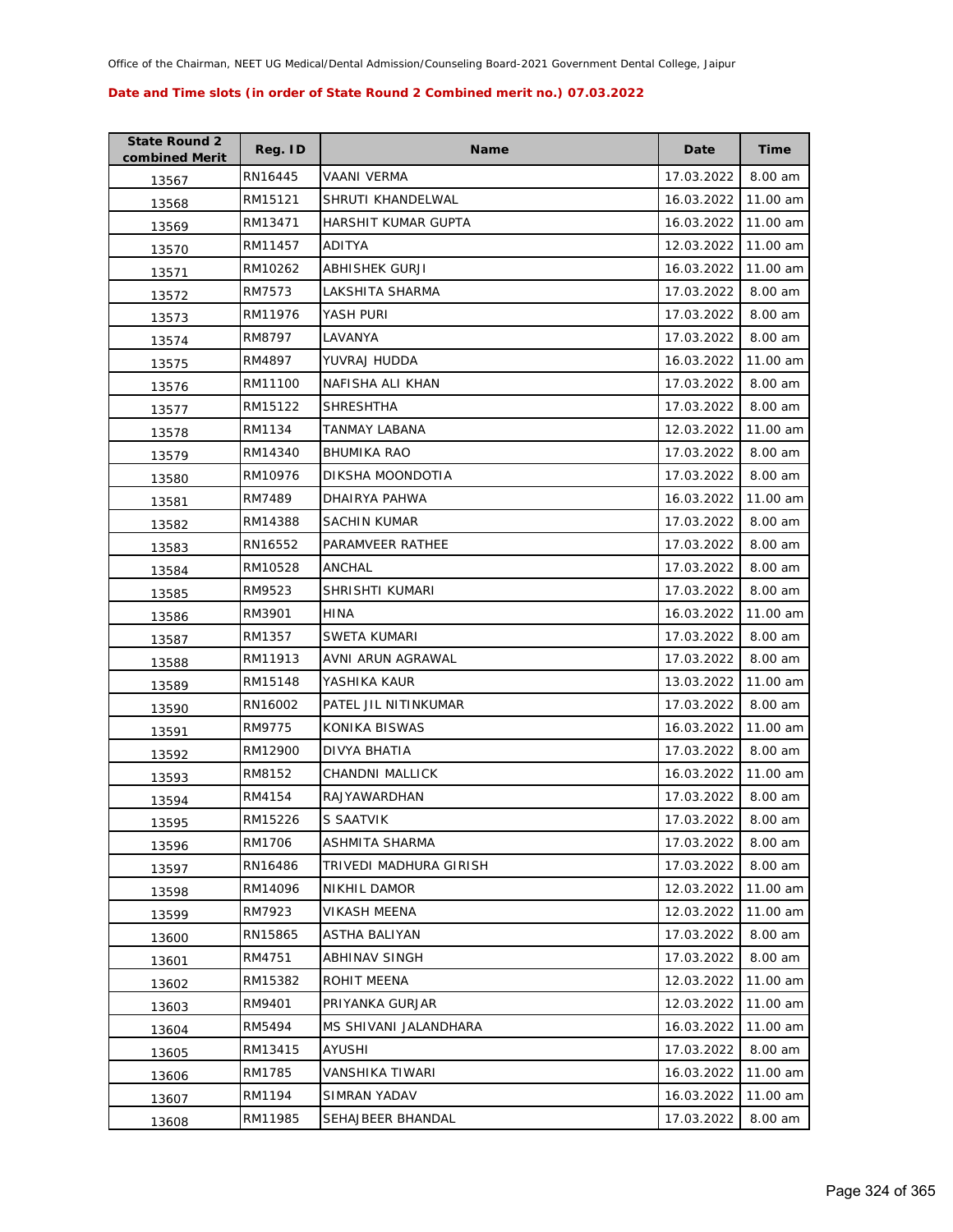| <b>State Round 2</b><br>combined Merit | Reg. ID | <b>Name</b>               | Date       | Time     |
|----------------------------------------|---------|---------------------------|------------|----------|
| 13609                                  | RM14166 | AQIB ALI                  | 16.03.2022 | 11.00 am |
| 13610                                  | RM14562 | JAHID KHAN                | 16.03.2022 | 11.00 am |
| 13611                                  | RM12911 | STUTI KHERA               | 17.03.2022 | 8.00 am  |
| 13612                                  | RM2744  | DIVYAM BHARDWAJ           | 17.03.2022 | 8.00 am  |
| 13613                                  | RM1620  | <b>ARJUN SHARMA</b>       | 16.03.2022 | 11.00 am |
| 13614                                  | RM7810  | <b>GARGI GARG</b>         | 17.03.2022 | 8.00 am  |
| 13615                                  | RM4419  | ROHIT CHANDWANI           | 16.03.2022 | 11.00 am |
| 13616                                  | RM3222  | RAGHAV DIXIT              | 16.03.2022 | 11.00 am |
| 13617                                  | RM1615  | <b>MD KAIF</b>            | 17.03.2022 | 8.00 am  |
| 13618                                  | RM12379 | DEEPANSHU                 | 17.03.2022 | 8.00 am  |
| 13619                                  | RM3666  | PALAK SHEKHAWAT           | 17.03.2022 | 8.00 am  |
| 13620                                  | RM15162 | NIPENDRA KUMAR            | 17.03.2022 | 8.00 am  |
| 13621                                  | RN15921 | ASHMITA KUMAR             | 17.03.2022 | 8.00 am  |
| 13622                                  | RN16286 | KIRTI SHARMA              | 17.03.2022 | 8.00 am  |
| 13623                                  | RM1776  | ANUSHKA RAWAT             | 12.03.2022 | 11.00 am |
| 13624                                  | RM4059  | <b>KAMAL BUNKAR</b>       | 13.03.2022 | 11.00 am |
| 13625                                  | RM5535  | JASMINE                   | 17.03.2022 | 8.00 am  |
| 13626                                  | RN16381 | <b>BHAKAR RAM</b>         | 16.03.2022 | 11.00 am |
| 13627                                  | RM3917  | ANERI PATEL               | 17.03.2022 | 8.00 am  |
| 13628                                  | RN16434 | RASHI KUMARI              | 17.03.2022 | 8.00 am  |
| 13629                                  | RM15173 | ROHAN SINGH               | 17.03.2022 | 8.00 am  |
| 13630                                  | RM9720  | ANAGHA P K                | 17.03.2022 | 8.00 am  |
| 13631                                  | RM10691 | NIHARIKA YADAV            | 16.03.2022 | 11.00 am |
| 13632                                  | RN16279 | RIYA YADAV                | 17.03.2022 | 8.00 am  |
| 13633                                  | RM15145 | DAKSH TOLAMBIA            | 16.03.2022 | 11.00 am |
| 13634                                  | RM3905  | RUTUJA PATIL              | 17.03.2022 | 8.00 am  |
| 13635                                  | RM4275  | AMEERA KHARBANDA          | 17.03.2022 | 8.00 am  |
| 13636                                  | RM14988 | VINAY NAIN                | 17.03.2022 | 8.00 am  |
| 13637                                  | RM2874  | NAJMUDEEN HUNAIF          | 17.03.2022 | 8.00 am  |
| 13638                                  | RM12312 | SHIVANGI YADAV            | 17.03.2022 | 8.00 am  |
| 13639                                  | RM8389  | PRIYANKA                  | 17.03.2022 | 8.00 am  |
| 13640                                  | RM14557 | KANISHKA JHA              | 17.03.2022 | 8.00 am  |
| 13641                                  | RM15199 | MANSI                     | 17.03.2022 | 8.00 am  |
| 13642                                  | RM3386  | AJAYKUMAR ISRANI          | 17.03.2022 | 8.00 am  |
| 13643                                  | RN15976 | <b>SAKET</b>              | 17.03.2022 | 8.00 am  |
| 13644                                  | RM4400  | KASHISH VYAS              | 17.03.2022 | 8.00 am  |
| 13645                                  | RN16044 | <b>TEMJENTOSHI IMCHEN</b> | 17.03.2022 | 8.00 am  |
| 13646                                  | RM13835 | <b>SHIVANGI SINSINWAR</b> | 16.03.2022 | 11.00 am |
| 13647                                  | RN15883 | NIKHIL DAGAR              | 17.03.2022 | 8.00 am  |
| 13648                                  | RM14100 | SMRITI GROVER             | 17.03.2022 | 8.00 am  |
| 13649                                  | RM3103  | NISHANT PARKAMYA          | 16.03.2022 | 11.00 am |
| 13650                                  | RM2453  | PALLAB ROY PATGIRI        | 17.03.2022 | 8.00 am  |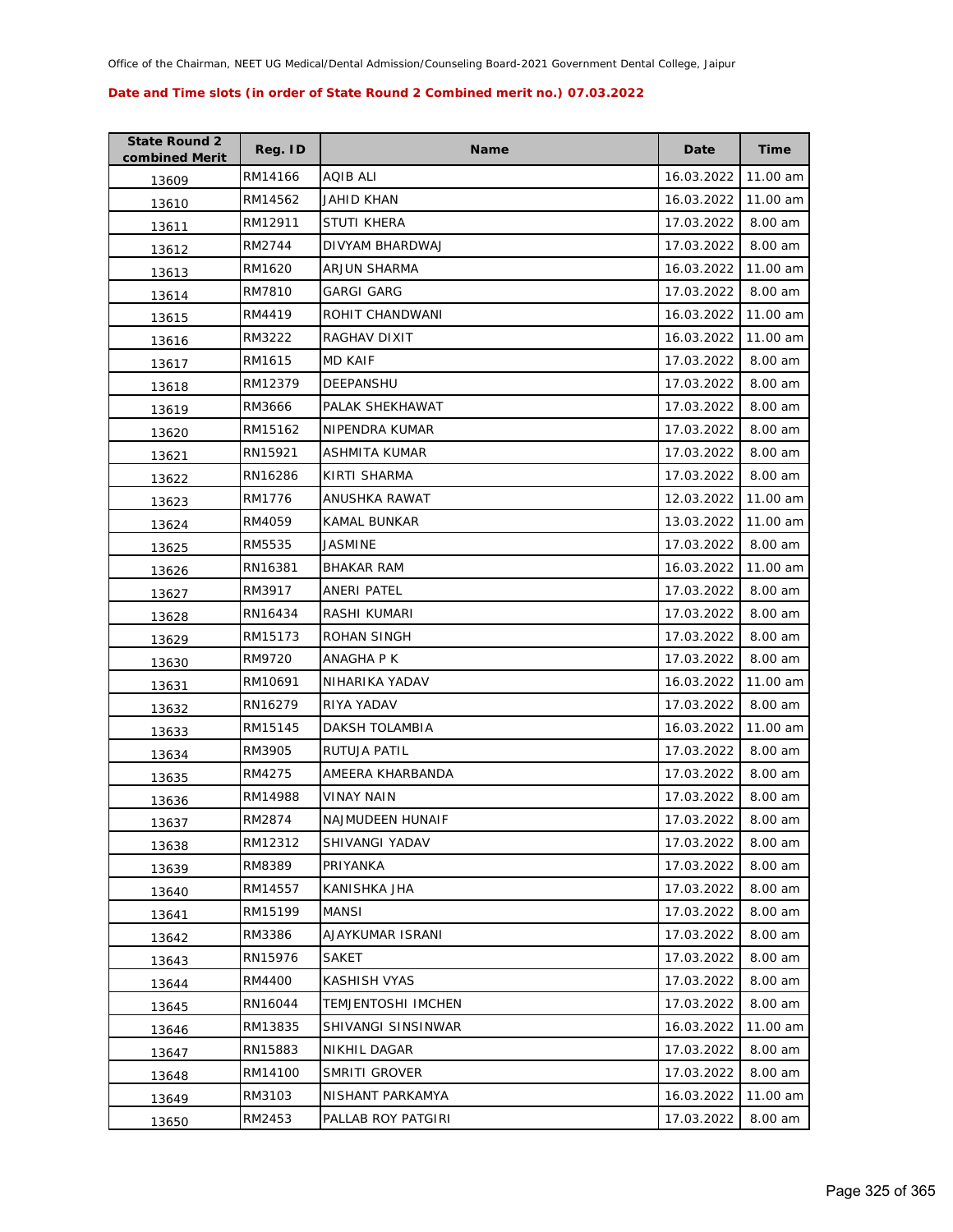| <b>State Round 2</b><br>combined Merit | Reg. ID | <b>Name</b>                  | Date       | Time     |
|----------------------------------------|---------|------------------------------|------------|----------|
| 13651                                  | RM13766 | <b>MAHI RAJ</b>              | 17.03.2022 | 8.00 am  |
| 13652                                  | RM9627  | KAUSHAL CHAWLA               | 17.03.2022 | 8.00 am  |
| 13653                                  | RM11710 | SHAILY SHARMA                | 17.03.2022 | 8.00 am  |
| 13654                                  | RM1469  | VIDHI SHARMA                 | 16.03.2022 | 11.00 am |
| 13655                                  | RM6484  | <b>HARDIK MEENA</b>          | 12.03.2022 | 11.00 am |
| 13656                                  | RM1504  | AKSHITA SINGH                | 17.03.2022 | 8.00 am  |
| 13657                                  | RM12505 | PRATYAKSHA KUMPAWAT          | 16.03.2022 | 11.00 am |
| 13658                                  | RM1916  | POORVI SHARMA                | 16.03.2022 | 11.00 am |
| 13659                                  | RM10887 | PRATHAM JAISWAL              | 17.03.2022 | 8.00 am  |
| 13660                                  | RM14751 | SUBHAN KHAN                  | 17.03.2022 | 8.00 am  |
| 13661                                  | RM12935 | UPADHYAY SUBHANSHU OMPRAKASH | 17.03.2022 | 8.00 am  |
| 13662                                  | RM15692 | PRATEEKSHA PANKAJ            | 13.03.2022 | 11.00 am |
| 13663                                  | RM8741  | TEENA RAJORIA                | 17.03.2022 | 8.00 am  |
| 13664                                  | RM6989  | SHIVANGI BHARDWAJ            | 17.03.2022 | 8.00 am  |
| 13665                                  | RM13038 | SHRISHTI KALE                | 17.03.2022 | 8.00 am  |
| 13666                                  | RM12422 | DHRUV MAHESHWARI             | 17.03.2022 | 8.00 am  |
| 13667                                  | RM2146  | <b>BANSHIDHAR KANTH</b>      | 17.03.2022 | 8.00 am  |
| 13668                                  | RM10518 | SHUBHANKAR DWIVEDI           | 17.03.2022 | 8.00 am  |
| 13669                                  | RN16262 | POOJA KUMARI                 | 17.03.2022 | 8.00 am  |
| 13670                                  | RM2965  | MANISHA SEWANI               | 16.03.2022 | 11.00 am |
| 13671                                  | RM4362  | LISA CHOUDHARY               | 17.03.2022 | 8.00 am  |
| 13672                                  | RN15944 | RONIT VATS                   | 17.03.2022 | 8.00 am  |
| 13673                                  | RM11989 | SACHIN SINGH                 | 17.03.2022 | 8.00 am  |
| 13674                                  | RN15889 | LAKSHAY                      | 17.03.2022 | 8.00 am  |
| 13675                                  | RM9241  | DEEP PRIYA                   | 17.03.2022 | 8.00 am  |
| 13676                                  | RM3259  | <b>ANJALI KUMARI</b>         | 16.03.2022 | 11.00 am |
| 13677                                  | RM13740 | <b>HEENA GAURI</b>           | 16.03.2022 | 11.00 am |
| 13678                                  | RM2282  | AAKANKSHA                    | 17.03.2022 | 8.00 am  |
| 13679                                  | RM11398 | ABHAY SINGH RAJPOOT          | 17.03.2022 | 8.00 am  |
| 13680                                  | RM5411  | PRANAV RAJ                   | 17.03.2022 | 8.00 am  |
| 13681                                  | RM13805 | AAKASH CHOUHAN               | 16.03.2022 | 11.00 am |
| 13682                                  | RN16343 | LAKSHYA SHARMA               | 16.03.2022 | 11.00 am |
| 13683                                  | RM9770  | <b>BHAWNA KUMARI</b>         | 17.03.2022 | 8.00 am  |
| 13684                                  | RM3154  | SAMVEDNA PATEL               | 17.03.2022 | 8.00 am  |
| 13685                                  | RM13081 | PRANJAL MISHRA               | 17.03.2022 | 8.00 am  |
| 13686                                  | RM12166 | KHUSHI AGARWAL               | 16.03.2022 | 11.00 am |
| 13687                                  | RM10362 | AKHIL CHAUHAN                | 17.03.2022 | 8.00 am  |
| 13688                                  | RM1495  | KUMAR SAURAV                 | 17.03.2022 | 8.00 am  |
| 13689                                  | RN16242 | <b>BYRON YENSEMBAM</b>       | 17.03.2022 | 8.00 am  |
| 13690                                  | RM2444  | SHEFALI GUPTA                | 16.03.2022 | 11.00 am |
| 13691                                  | RM6987  | <b>HEMANG KUMAWAT</b>        | 16.03.2022 | 11.00 am |
| 13692                                  | RM7660  | CHANDAN KUMAR                | 17.03.2022 | 8.00 am  |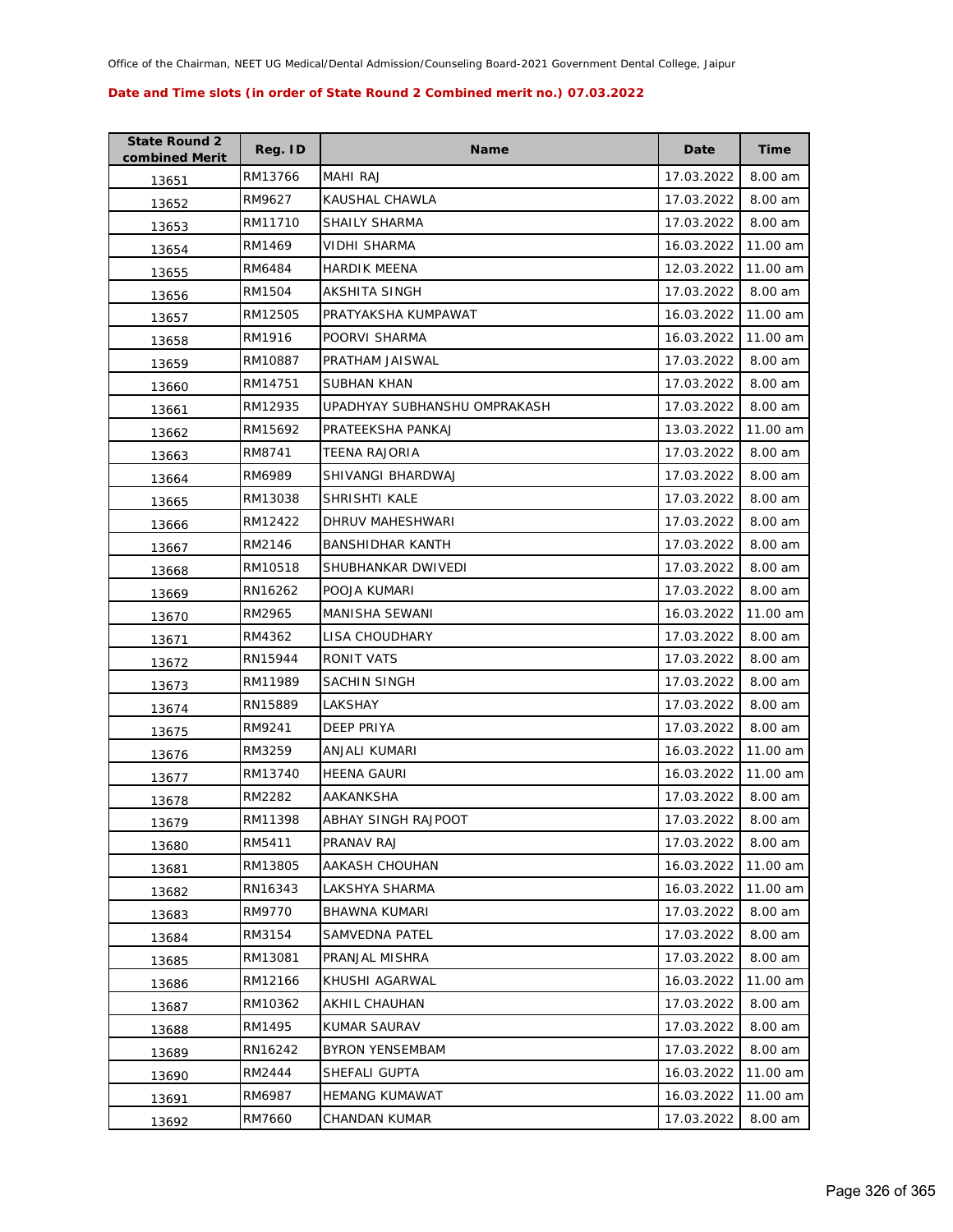| <b>State Round 2</b><br>combined Merit | Reg. ID | Name                      | Date       | <b>Time</b> |
|----------------------------------------|---------|---------------------------|------------|-------------|
| 13693                                  | RM14702 | PRERNA BHARTI             | 17.03.2022 | 8.00 am     |
| 13694                                  | RN15869 | RAHUL SAINI               | 16.03.2022 | 11.00 am    |
| 13695                                  | RN16385 | SUKRITI KAUSHAL           | 17.03.2022 | 8.00 am     |
| 13696                                  | RM12492 | MAHI TIWARI               | 16.03.2022 | 11.00 am    |
| 13697                                  | RM4239  | KUNJAL DASHOTTAR          | 16.03.2022 | 11.00 am    |
| 13698                                  | RM6058  | TEJASHV SINGH             | 16.03.2022 | 11.00 am    |
| 13699                                  | RM10677 | PANKUL CHAUHAN            | 17.03.2022 | 8.00 am     |
| 13700                                  | RM12526 | NAVYA SHARMA              | 16.03.2022 | 11.00 am    |
| 13701                                  | RM3560  | VITASTA                   | 17.03.2022 | 8.00 am     |
| 13702                                  | RM9454  | TANU YADAV                | 16.03.2022 | 11.00 am    |
| 13703                                  | RM14478 | <b>BHARTI VYAS</b>        | 16.03.2022 | 11.00 am    |
| 13704                                  | RM10759 | LAVINA MANETWAL           | 12.03.2022 | 11.00 am    |
| 13705                                  | RM11320 | <b>KULDEEP</b>            | 16.03.2022 | 11.00 am    |
| 13706                                  | RM4415  | HARSHAL SINGH             | 17.03.2022 | 8.00 am     |
| 13707                                  | RM9297  | SHRESTHA MAJI             | 17.03.2022 | 8.00 am     |
| 13708                                  | RM1118  | PARIDHI JAIN              | 16.03.2022 | 11.00 am    |
| 13709                                  | RM9304  | <b>GURJAPINDER SINGH</b>  | 17.03.2022 | 8.00 am     |
| 13710                                  | RM7704  | <b>MITUL DULET</b>        | 12.03.2022 | 11.00 am    |
| 13711                                  | RN15874 | JESHIKA V PATEL           | 17.03.2022 | 8.00 am     |
| 13712                                  | RN16280 | YUVRAJ SINGH BHARTIYA     | 17.03.2022 | 8.00 am     |
| 13713                                  | RM11226 | HARSH VARDHAN SHARMA      | 16.03.2022 | 11.00 am    |
| 13714                                  | RM14162 | <b>MANAS JAIN</b>         | 16.03.2022 | 11.00 am    |
| 13715                                  | RN15997 | TARUN YADAV               | 17.03.2022 | 8.00 am     |
| 13716                                  | RM4633  | JATOLIYA LEELA CHETAN     | 13.03.2022 | 11.00 am    |
| 13717                                  | RM13799 | POONAM KUMARI SHARMA      | 16.03.2022 | 11.00 am    |
| 13718                                  | RM10593 | <b>VISHVAAS CHOUDHARY</b> | 16.03.2022 | 11.00 am    |
| 13719                                  | RM11557 | <b>TARUN DENDOR</b>       | 12.03.2022 | 11.00 am    |
| 13720                                  | RN15923 | RACHIT SUMAN              | 17.03.2022 | 8.00 am     |
| 13721                                  | RM6457  | AANSHU SINGHAL            | 16.03.2022 | 11.00 am    |
| 13722                                  | RM6779  | NIKITA SINHA              | 17.03.2022 | 8.00 am     |
| 13723                                  | RM5343  | ZAHABIA                   | 16.03.2022 | 11.00 am    |
| 13724                                  | RM12773 | <b>AKASH KALRA</b>        | 17.03.2022 | 8.00 am     |
| 13725                                  | RM6918  | PRIYANKA SHUKLA           | 17.03.2022 | 8.00 am     |
| 13726                                  | RM9427  | <b>NEETU SHARMA</b>       | 16.03.2022 | 11.00 am    |
| 13727                                  | RM3476  | ABHIJEET RATHEE           | 17.03.2022 | 8.00 am     |
| 13728                                  | RM10117 | SHUBHAM                   | 16.03.2022 | 11.00 am    |
| 13729                                  | RM1490  | ANISH PAGADALA            | 17.03.2022 | 8.00 am     |
| 13730                                  | RN16495 | AFROZ                     | 16.03.2022 | 11.00 am    |
| 13731                                  | RM3719  | JYOTIRADITYA PUJARI       | 17.03.2022 | 8.00 am     |
| 13732                                  | RM14390 | <b>VIKRAM YADAV</b>       | 16.03.2022 | 11.00 am    |
| 13733                                  | RM11905 | SHRASHTI SINGH            | 16.03.2022 | 11.00 am    |
| 13734                                  | RM15761 | PRIYANSHU RANJAN          | 17.03.2022 | 8.00 am     |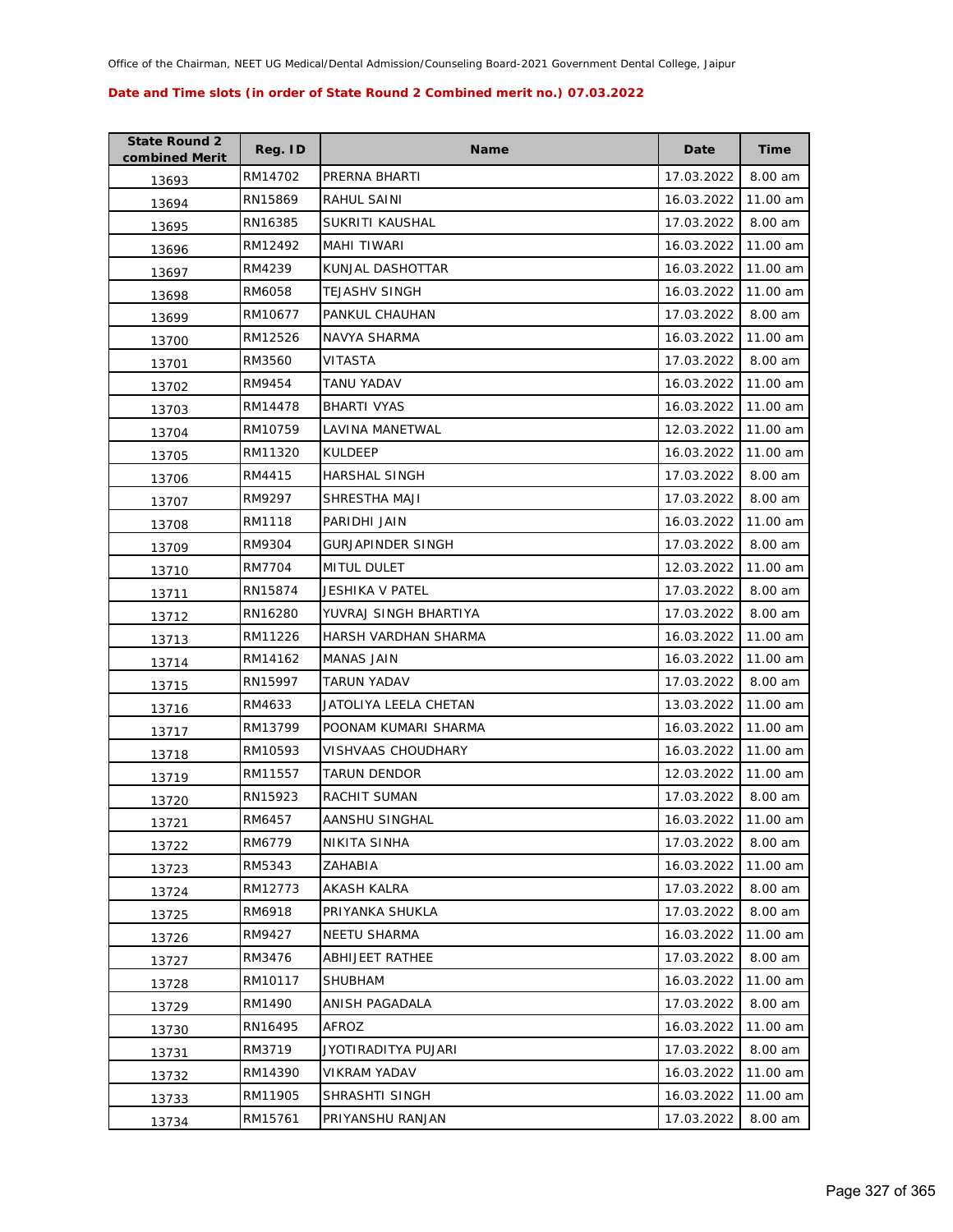| <b>State Round 2</b><br>combined Merit | Reg. ID | <b>Name</b>                 | Date       | <b>Time</b> |
|----------------------------------------|---------|-----------------------------|------------|-------------|
| 13735                                  | RM3792  | POLAMARASETTY JAYALATHA     | 17.03.2022 | 8.00 am     |
| 13736                                  | RM14748 | AANYA NITIN RAWAT           | 17.03.2022 | 8.00 am     |
| 13737                                  | RN15905 | MEENALJOT SINGH BEDI        | 17.03.2022 | 8.00 am     |
| 13738                                  | RN16026 | PATEL ANSHU VIJAYKUMAR      | 17.03.2022 | 8.00 am     |
| 13739                                  | RM13899 | APEKSHA SINGH               | 17.03.2022 | 8.00 am     |
| 13740                                  | RM12677 | SACHIN KAJOTA               | 16.03.2022 | 11.00 am    |
| 13741                                  | RM12642 | ANJALI                      | 17.03.2022 | 8.00 am     |
| 13742                                  | RM3214  | PRANEY GUPTA                | 17.03.2022 | 8.00 am     |
| 13743                                  | RM9463  | SUHANA ZAID                 | 16.03.2022 | 11.00 am    |
| 13744                                  | RM2824  | SAMEER AHMED                | 16.03.2022 | 11.00 am    |
| 13745                                  | RN16065 | RAMHARI GURJAR              | 12.03.2022 | 11.00 am    |
| 13746                                  | RM8191  | PATEL SHIV KARTIKBHAI       | 17.03.2022 | 8.00 am     |
| 13747                                  | RM1871  | PANKAJ KUMAR                | 13.03.2022 | 11.00 am    |
| 13748                                  | RM5791  | SHREYA SATISH NALINDE       | 17.03.2022 | 8.00 am     |
| 13749                                  | RM15008 | <b>NEHA SINGH</b>           | 17.03.2022 | 8.00 am     |
| 13750                                  | RM10206 | <b>KOMAL</b>                | 16.03.2022 | 11.00 am    |
| 13751                                  | RM14465 | HRISHITA RAJPUROHIT         | 16.03.2022 | 11.00 am    |
| 13752                                  | RM9518  | HARSHIT CHAUHAN             | 16.03.2022 | 11.00 am    |
| 13753                                  | RM14537 | BHARATI NAYAK               | 13.03.2022 | 11.00 am    |
| 13754                                  | RM1422  | KUNAL GUPTA                 | 16.03.2022 | 11.00 am    |
| 13755                                  | RM3584  | TIA GARG                    | 17.03.2022 | 8.00 am     |
| 13756                                  | RM13515 | <b>GEETRANJAN DHILLON</b>   | 17.03.2022 | 8.00 am     |
| 13757                                  | RM3733  | SIDDHANSHI GARG             | 17.03.2022 | 8.00 am     |
| 13758                                  | RM13312 | VARJANGA RAM                | 12.03.2022 | 11.00 am    |
| 13759                                  | RM8148  | ANSHUMAN SINHA              | 17.03.2022 | 8.00 am     |
| 13760                                  | RM4375  | NISHA SHARMA                | 17.03.2022 | 8.00 am     |
| 13761                                  | RM12930 | YASHADITYA RAJ SINGH AHARI  | 12.03.2022 | 11.00 am    |
| 13762                                  | RM15170 | AMIT SINGH                  | 16.03.2022 | 11.00 am    |
| 13763                                  | RM13679 | <b>BHUPESH KUMAR DINDOR</b> | 12.03.2022 | 11.00 am    |
| 13764                                  | RM9203  | SAGAR RAWAL                 | 17.03.2022 | 8.00 am     |
| 13765                                  | RM3724  | PALLAVI NISHI               | 17.03.2022 | 8.00 am     |
| 13766                                  | RM1618  | AARUSHI GOYAL               | 17.03.2022 | 8.00 am     |
| 13767                                  | RM12002 | <b>OJASWINI</b>             | 17.03.2022 | 8.00 am     |
| 13768                                  | RM7324  | <b>FARZEEN BUKHARI</b>      | 17.03.2022 | 8.00 am     |
| 13769                                  | RM13925 | PRIYANKA VISHNOI            | 16.03.2022 | 11.00 am    |
| 13770                                  | RM11377 | AYANAV ROY                  | 17.03.2022 | 8.00 am     |
| 13771                                  | RM1290  | RAINA CHOUDHARY             | 16.03.2022 | 11.00 am    |
| 13772                                  | RM9210  | <b>BALWANT SINGH</b>        | 17.03.2022 | 8.00 am     |
| 13773                                  | RM12052 | ARINDAM AHUJA               | 17.03.2022 | 8.00 am     |
| 13774                                  | RN16121 | JAI PRAKASH                 | 16.03.2022 | 11.00 am    |
| 13775                                  | RM3355  | ACHARYA PREKSHA PADMANABHA  | 17.03.2022 | 8.00 am     |
| 13776                                  | RM5892  | SOURABH MEENA               | 12.03.2022 | 11.00 am    |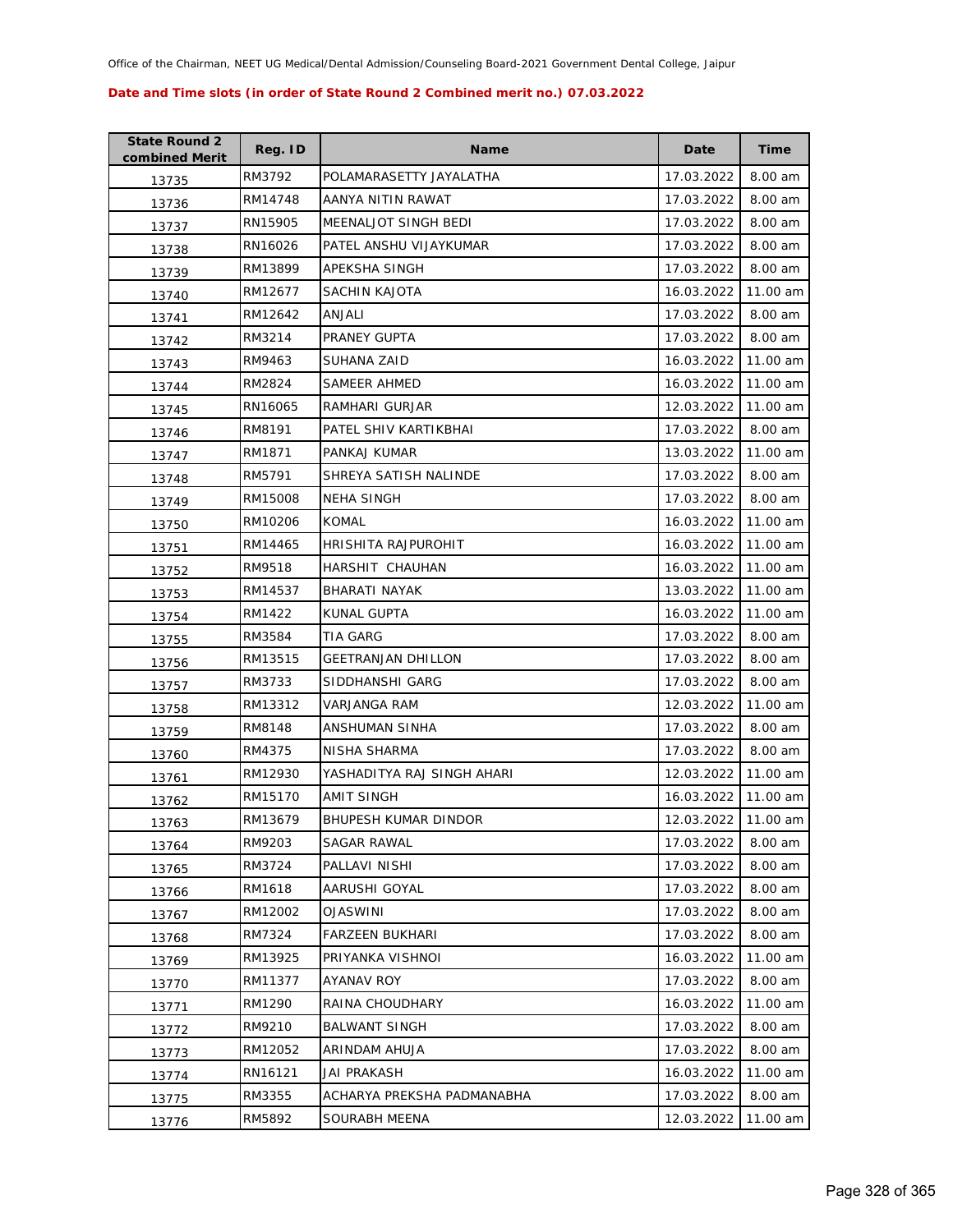| <b>State Round 2</b><br>combined Merit | Reg. ID | <b>Name</b>              | Date       | <b>Time</b> |
|----------------------------------------|---------|--------------------------|------------|-------------|
| 13777                                  | RM2642  | AYUSH SRIVASTAVA         | 17.03.2022 | 8.00 am     |
| 13778                                  | RM13289 | SHUBHAM NARAYAN THAKUR   | 17.03.2022 | 8.00 am     |
| 13779                                  | RM1341  | SHIVAM PANSARI           | 16.03.2022 | 11.00 am    |
| 13780                                  | RN16359 | PAWAR MOHIT RAMKRISHNA   | 17.03.2022 | 8.00 am     |
| 13781                                  | RM1049  | DHRUV SINGH              | 16.03.2022 | 11.00 am    |
| 13782                                  | RM8499  | <b>VAISHNAVI SINGH</b>   | 17.03.2022 | 8.00 am     |
| 13783                                  | RN16271 | <b>GAURAV TIWARI</b>     | 17.03.2022 | 8.00 am     |
| 13784                                  | RM14675 | JATIN KUMAR              | 17.03.2022 | 8.00 am     |
| 13785                                  | RM2106  | C SWETHA                 | 17.03.2022 | 8.00 am     |
| 13786                                  | RM2326  | AUM RAMAN RANA           | 17.03.2022 | 8.00 am     |
| 13787                                  | RM14888 | DHAIRYA ARORA            | 17.03.2022 | 8.00 am     |
| 13788                                  | RM11194 | ASTHA MANOCHA            | 17.03.2022 | 8.00 am     |
| 13789                                  | RM9117  | PRATHIBA PRAMOD          | 17.03.2022 | 8.00 am     |
| 13790                                  | RM14993 | HARSHITA CHOUDHARY       | 16.03.2022 | 11.00 am    |
| 13791                                  | RM9734  | DEVANSHI SHARMA          | 16.03.2022 | 11.00 am    |
| 13792                                  | RM14382 | SANSKRITI AGRAWAL        | 16.03.2022 | 11.00 am    |
| 13793                                  | RN16255 | VISHAL KUMAR CHAUHAN     | 17.03.2022 | 8.00 am     |
| 13794                                  | RM8242  | MEHTA VAIDEHI NITINKUMAR | 17.03.2022 | 8.00 am     |
| 13795                                  | RM12831 | MANASVI JAIN             | 16.03.2022 | 11.00 am    |
| 13796                                  | RM1842  | YASHITA                  | 16.03.2022 | 11.00 am    |
| 13797                                  | RM11806 | MOHD SIBLEY KHAN         | 16.03.2022 | 11.00 am    |
| 13798                                  | RM15271 | RIDA ZAFAR               | 17.03.2022 | 8.00 am     |
| 13799                                  | RM10820 | SAKSHAM GUPTA            | 17.03.2022 | 8.00 am     |
| 13800                                  | RM1986  | JATIN SAINI              | 17.03.2022 | 8.00 am     |
| 13801                                  | RM2194  | AASTHA YADAV             | 17.03.2022 | 8.00 am     |
| 13802                                  | RM13552 | SIMARDEEP SINGH NARULA   | 16.03.2022 | 11.00 am    |
| 13803                                  | RM14953 | <b>MANSI CHAUHAN</b>     | 17.03.2022 | 8.00 am     |
| 13804                                  | RM12784 | HIMANSHU SOLANKI         | 16.03.2022 | 11.00 am    |
| 13805                                  | RM15334 | SANA KOUSAR              | 16.03.2022 | 11.00 am    |
| 13806                                  | RM14064 | JATIN VERMA              | 13.03.2022 | 11.00 am    |
| 13807                                  | RM10174 | PRACHI                   | 17.03.2022 | 8.00 am     |
| 13808                                  | RM15161 | <b>GARIMA SINGH</b>      | 16.03.2022 | 11.00 am    |
| 13809                                  | RM3499  | <b>VIDUSHI BHARDWAJ</b>  | 17.03.2022 | 8.00 am     |
| 13810                                  | RM1563  | DHANANJAY SINGH          | 17.03.2022 | 8.00 am     |
| 13811                                  | RM15661 | SOHAIL PANWAR            | 16.03.2022 | 11.00 am    |
| 13812                                  | RM14864 | <b>HIMANSHU GROVER</b>   | 16.03.2022 | 11.00 am    |
| 13813                                  | RM2691  | JUHI KALITA              | 17.03.2022 | 8.00 am     |
| 13814                                  | RM1963  | UDIT                     | 17.03.2022 | 8.00 am     |
| 13815                                  | RM1507  | DAYANIDHI BHATI          | 16.03.2022 | 11.00 am    |
| 13816                                  | RM9991  | VIPIN KUMAR              | 16.03.2022 | 11.00 am    |
| 13817                                  | RM13633 | PAWNI KAPOOR             | 17.03.2022 | 8.00 am     |
| 13818                                  | RM5418  | ANUJ YADAV               | 16.03.2022 | 11.00 am    |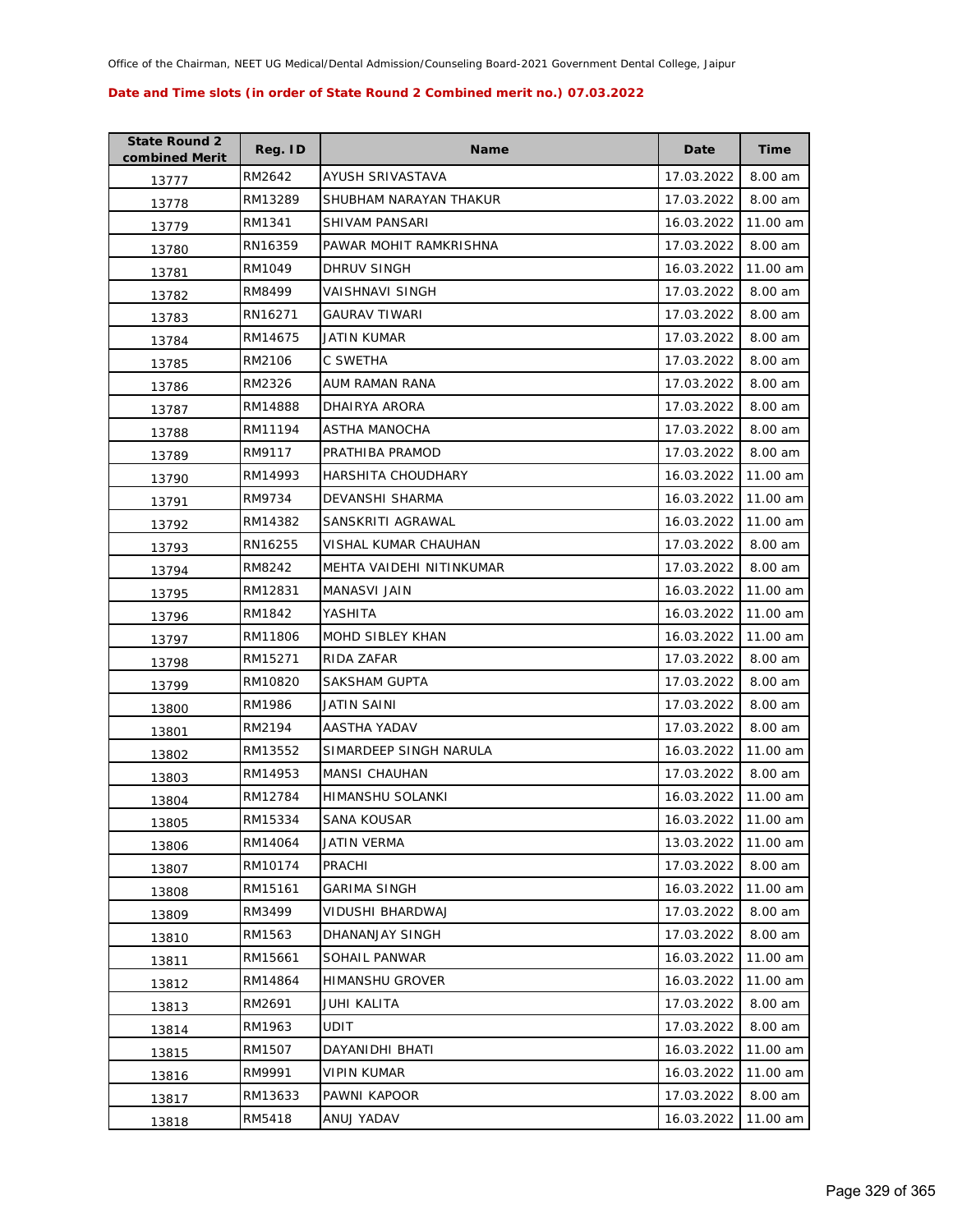| <b>State Round 2</b><br>combined Merit | Reg. ID | <b>Name</b>                        | Date       | Time     |
|----------------------------------------|---------|------------------------------------|------------|----------|
| 13819                                  | RN16371 | <b>VIPUL SOTI</b>                  | 17.03.2022 | 8.00 am  |
| 13820                                  | RM15642 | <b>DISHITA CHUGH</b>               | 17.03.2022 | 8.00 am  |
| 13821                                  | RM3762  | <b>BHARAT KUMAR PARIHAR</b>        | 16.03.2022 | 11.00 am |
| 13822                                  | RN15916 | AASTHA SINGH                       | 17.03.2022 | 8.00 am  |
| 13823                                  | RM12246 | DIKSHA SONI                        | 16.03.2022 | 11.00 am |
| 13824                                  | RM9912  | NYASHA CHOUDHARY                   | 16.03.2022 | 11.00 am |
| 13825                                  | RM12879 | MUSKAN MINA                        | 12.03.2022 | 11.00 am |
| 13826                                  | RM1087  | AYONIJ SHUKLA                      | 17.03.2022 | 8.00 am  |
| 13827                                  | RM8166  | DEVIDATH G S                       | 17.03.2022 | 8.00 am  |
| 13828                                  | RM14274 | KAVITA MEENA                       | 12.03.2022 | 11.00 am |
| 13829                                  | RM1210  | AAYUSHI ASOPA                      | 16.03.2022 | 11.00 am |
| 13830                                  | RM7881  | JATIN                              | 17.03.2022 | 8.00 am  |
| 13831                                  | RM15384 | ANJALI SINGH                       | 17.03.2022 | 8.00 am  |
| 13832                                  | RM15828 | KAYINAAT NASIR TANGA               | 17.03.2022 | 8.00 am  |
| 13833                                  | RM2645  | <b>DIKSHU</b>                      | 17.03.2022 | 8.00 am  |
| 13834                                  | RM15184 | SNEHA CHAUHAN                      | 13.03.2022 | 11.00 am |
| 13835                                  | RN15983 | SANJAY SHARMA                      | 16.03.2022 | 11.00 am |
| 13836                                  | RM7313  | MOHI JAIN                          | 16.03.2022 | 11.00 am |
| 13837                                  | RM6402  | KM RENU CHAUDHARY                  | 16.03.2022 | 11.00 am |
| 13838                                  | RM15747 | POOJA KUMARI                       | 17.03.2022 | 8.00 am  |
| 13839                                  | RM6812  | FAIZA KHAN                         | 17.03.2022 | 8.00 am  |
| 13840                                  | RM7370  | ANUJ JAIN                          | 17.03.2022 | 8.00 am  |
| 13841                                  | RM6626  | KUNAL                              | 16.03.2022 | 11.00 am |
| 13842                                  | RM4268  | VANLALHMANGAIHSANGA                | 17.03.2022 | 8.00 am  |
| 13843                                  | RM2510  | MEHUL JAIN                         | 17.03.2022 | 8.00 am  |
| 13844                                  | RM3167  | KANIKA                             | 16.03.2022 | 11.00 am |
| 13845                                  | RM8913  | MANAN                              | 17.03.2022 | 8.00 am  |
| 13846                                  | RM1384  | <b>RISHAB DIWACH</b>               | 16.03.2022 | 11.00 am |
| 13847                                  | RM5998  | <b>BHAVYA R PANCHAL</b>            | 17.03.2022 | 8.00 am  |
| 13848                                  | RN16479 | SAMREEN KAUR SAHOTA                | 17.03.2022 | 8.00 am  |
| 13849                                  | RN16093 | VAGHELA VISHWJEETSINH JASHVANTSINH | 17.03.2022 | 8.00 am  |
| 13850                                  | RM9562  | <b>DESAI HEER</b>                  | 17.03.2022 | 8.00 am  |
| 13851                                  | RM7651  | DEVANSH VERMA                      | 17.03.2022 | 8.00 am  |
| 13852                                  | RM9047  | ANUSHKA                            | 17.03.2022 | 8.00 am  |
| 13853                                  | RM9920  | SHRADDHA VERMA                     | 16.03.2022 | 11.00 am |
| 13854                                  | RN15959 | TANYA SINGH                        | 17.03.2022 | 8.00 am  |
| 13855                                  | RM4303  | PUSHKAL GAUR                       | 17.03.2022 | 8.00 am  |
| 13856                                  | RM1109  | ANUSHA BHARGAVA                    | 16.03.2022 | 11.00 am |
| 13857                                  | RM15274 | VAITY SANIKA PRAFUL                | 17.03.2022 | 8.00 am  |
| 13858                                  | RM3225  | RADHIKA                            | 17.03.2022 | 8.00 am  |
| 13859                                  | RM1806  | SIMRAN PANDEY                      | 17.03.2022 | 8.00 am  |
| 13860                                  | RM6608  | APURVA                             | 17.03.2022 | 8.00 am  |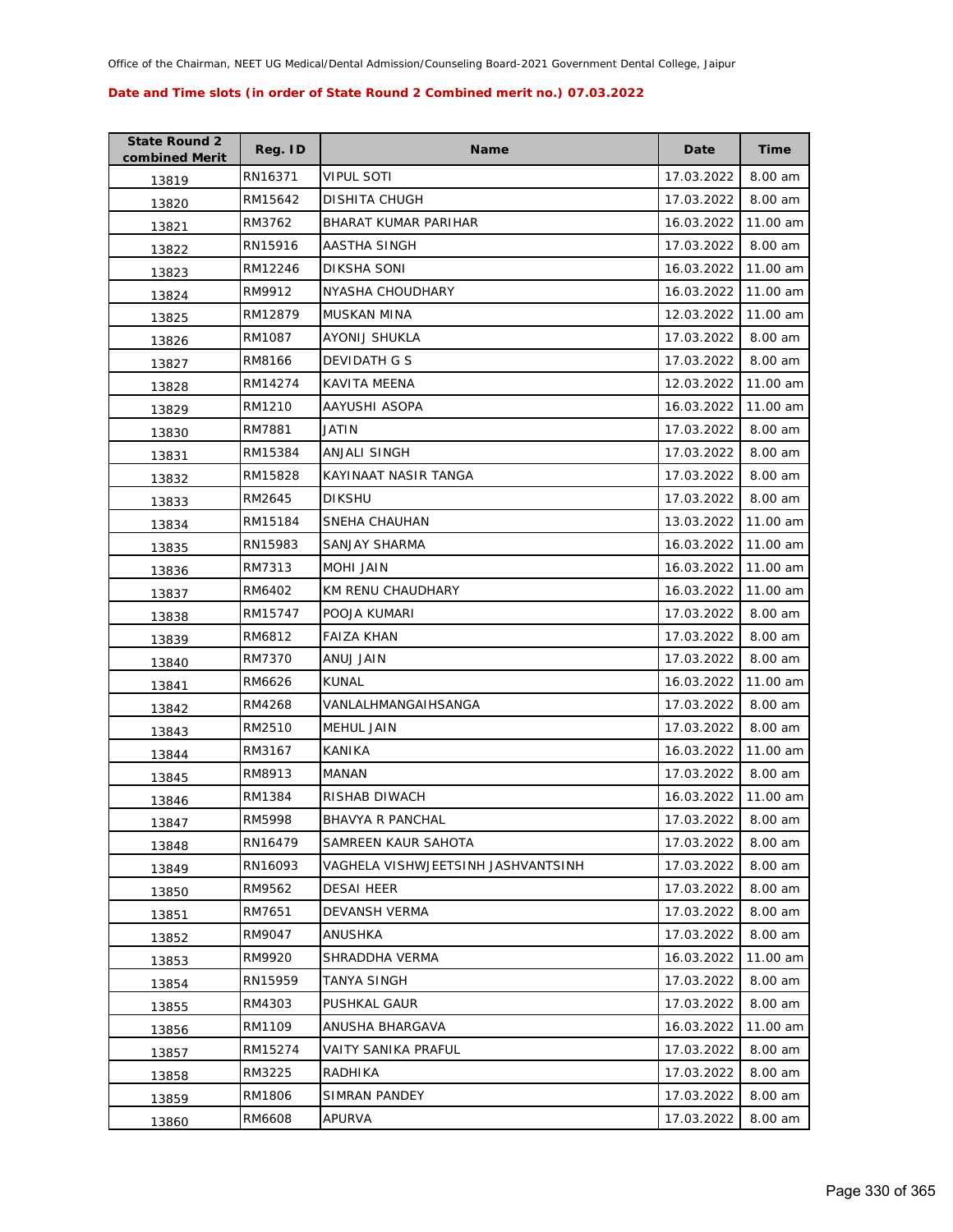| <b>State Round 2</b><br>combined Merit | Reg. ID | <b>Name</b>                | Date       | <b>Time</b> |
|----------------------------------------|---------|----------------------------|------------|-------------|
| 13861                                  | RM10915 | <b>BOBY</b>                | 17.03.2022 | 8.00 am     |
| 13862                                  | RM14264 | SENA KHOKHAR               | 16.03.2022 | 11.00 am    |
| 13863                                  | RM5999  | RIDHIMA SHARMA             | 17.03.2022 | 8.00 am     |
| 13864                                  | RM13117 | VIRAZ BANSAL               | 17.03.2022 | 8.00 am     |
| 13865                                  | RN16448 | VIRENDRA PRATAP SINGH      | 16.03.2022 | 11.00 am    |
| 13866                                  | RM15257 | RIVYA BANDRAL              | 17.03.2022 | 8.00 am     |
| 13867                                  | RM12104 | PARTH GARG                 | 17.03.2022 | 8.00 am     |
| 13868                                  | RM11463 | RIDDHIMA SINGH             | 17.03.2022 | 8.00 am     |
| 13869                                  | RM3366  | JHANAVI TIRTH              | 17.03.2022 | 8.00 am     |
| 13870                                  | RM1709  | DIPTI SAH                  | 17.03.2022 | 8.00 am     |
| 13871                                  | RN16326 | PATIL MOHIT SURESH         | 17.03.2022 | 8.00 am     |
| 13872                                  | RM6434  | DIYA BHARDWAJ              | 16.03.2022 | 11.00 am    |
| 13873                                  | RM2577  | <b>SUBODH</b>              | 17.03.2022 | 8.00 am     |
| 13874                                  | RN16237 | TANBIR KOUR                | 17.03.2022 | 8.00 am     |
| 13875                                  | RN16141 | ARPITA                     | 17.03.2022 | 8.00 am     |
| 13876                                  | RM12059 | <b>SACHIN GURJAR</b>       | 16.03.2022 | 11.00 am    |
| 13877                                  | RM13846 | AKSHAY KHANNA              | 17.03.2022 | 8.00 am     |
| 13878                                  | RM11935 | AKANSHA SINGH              | 17.03.2022 | 8.00 am     |
| 13879                                  | RN15868 | ATUL KUMAR                 | 17.03.2022 | 8.00 am     |
| 13880                                  | RM4312  | UDITA ANIL LAL             | 13.03.2022 | 11.00 am    |
| 13881                                  | RM15772 | ABEER SANDUJA              | 17.03.2022 | 8.00 am     |
| 13882                                  | RM12058 | GOVIND SINGH               | 16.03.2022 | 11.00 am    |
| 13883                                  | RM5721  | TEJAS AGARWAL              | 17.03.2022 | 8.00 am     |
| 13884                                  | RM13983 | PUJA SAHA                  | 17.03.2022 | 8.00 am     |
| 13885                                  | RM12948 | KANISHAK GUPTA             | 16.03.2022 | 11.00 am    |
| 13886                                  | RM13671 | PRATIK PRASAR              | 17.03.2022 | 8.00 am     |
| 13887                                  | RN16264 | PRADYUMN SINGH             | 17.03.2022 | 8.00 am     |
| 13888                                  | RM14570 | PATEL RISHI                | 17.03.2022 | 8.00 am     |
| 13889                                  | RM8125  | RAJANI MEEL                | 16.03.2022 | 11.00 am    |
| 13890                                  | RM7211  | ANANYA BATISH              | 17.03.2022 | 8.00 am     |
| 13891                                  | RM7942  | PATEL DHRUHI PINAKINBHAI   | 17.03.2022 | 8.00 am     |
| 13892                                  | RM8999  | KAUSHIK VERMA              | 13.03.2022 | 11.00 am    |
| 13893                                  | RM1226  | PATEL MAULI RAKESHKUMAR    | 17.03.2022 | 8.00 am     |
| 13894                                  | RM14042 | RAJAN KUMAR                | 17.03.2022 | 8.00 am     |
| 13895                                  | RM1105  | RISHIKA DHAKA              | 16.03.2022 | 11.00 am    |
| 13896                                  | RN16297 | <b>FESAM TABU</b>          | 17.03.2022 | 8.00 am     |
| 13897                                  | RM14452 | PUSHPENDRA SINGH RATHORE   | 16.03.2022 | 11.00 am    |
| 13898                                  | RM2702  | RUBU KANWAR                | 16.03.2022 | 11.00 am    |
| 13899                                  | RM3574  | <b>GARVITA NANDAWAT</b>    | 16.03.2022 | 11.00 am    |
| 13900                                  | RM4232  | SHUBHI BHATNAGAR           | 17.03.2022 | 8.00 am     |
| 13901                                  | RM1553  | MOHSINA TINWALA            | 16.03.2022 | 11.00 am    |
| 13902                                  | RM9919  | PATEL GHANSHYAM DIPAKKUMAR | 17.03.2022 | 8.00 am     |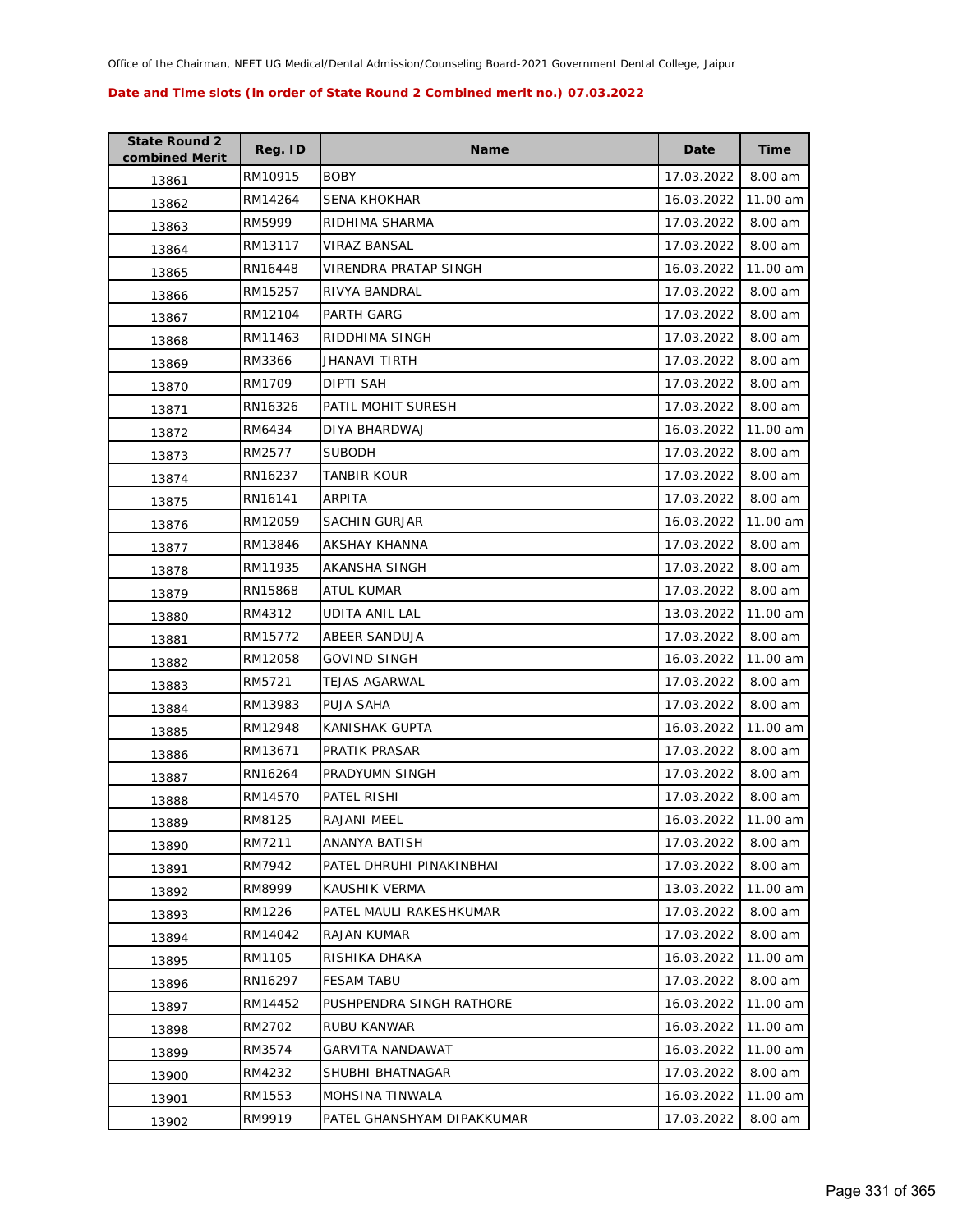| <b>State Round 2</b><br>combined Merit | Reg. ID | <b>Name</b>             | Date       | <b>Time</b> |
|----------------------------------------|---------|-------------------------|------------|-------------|
| 13903                                  | RM10487 | VISHAL KUMAR SHARMA     | 16.03.2022 | 11.00 am    |
| 13904                                  | RM8163  | TUSHAR SHARMA           | 17.03.2022 | 8.00 am     |
| 13905                                  | RN16155 | <b>AYUB AHAMAD</b>      | 17.03.2022 | 8.00 am     |
| 13906                                  | RM3029  | <b>HARSHIL FARODA</b>   | 16.03.2022 | 11.00 am    |
| 13907                                  | RM12880 | ARCHIKA CHOLAK          | 12.03.2022 | 11.00 am    |
| 13908                                  | RM5327  | JANVI MISHRA            | 17.03.2022 | 8.00 am     |
| 13909                                  | RM2561  | ARUSHI SAREEN           | 16.03.2022 | 11.00 am    |
| 13910                                  | RM3835  | NAMAN JAIN              | 16.03.2022 | 11.00 am    |
| 13911                                  | RM10381 | <b>HARSH RAWAL</b>      | 17.03.2022 | 8.00 am     |
| 13912                                  | RM12866 | DILIP SHARMA            | 16.03.2022 | 11.00 am    |
| 13913                                  | RM5719  | KHUSHI PARSWAL          | 16.03.2022 | 11.00 am    |
| 13914                                  | RM12631 | ARIKSHIT SAINI          | 17.03.2022 | 8.00 am     |
| 13915                                  | RM1243  | SAKEENA FAKHRUDDIN TUTA | 16.03.2022 | 11.00 am    |
| 13916                                  | RM12215 | RAVINDRA PACHAR         | 16.03.2022 | 11.00 am    |
| 13917                                  | RM3187  | NITIN SHROTRIYA         | 16.03.2022 | 11.00 am    |
| 13918                                  | RM7733  | AAYUSHI SRIVASTAVA      | 17.03.2022 | 8.00 am     |
| 13919                                  | RM7585  | <b>SOUMYA DUBEY</b>     | 17.03.2022 | 8.00 am     |
| 13920                                  | RM13424 | DIVYANSHU BHATI         | 13.03.2022 | 11.00 am    |
| 13921                                  | RN16351 | MERAJ ANSARI            | 17.03.2022 | 8.00 am     |
| 13922                                  | RM12106 | DRISHTI KALAL           | 16.03.2022 | 11.00 am    |
| 13923                                  | RM1534  | NAMAN MEENA             | 12.03.2022 | 11.00 am    |
| 13924                                  | RM15507 | ISHAAN KUMAR KHAITAN    | 17.03.2022 | 8.00 am     |
| 13925                                  | RM4055  | AKRITI SHARMA           | 17.03.2022 | 8.00 am     |
| 13926                                  | RM14960 | ARJUNA NAGORI           | 16.03.2022 | 11.00 am    |
| 13927                                  | RM7684  | <b>DISHA RATHORE</b>    | 16.03.2022 | 11.00 am    |
| 13928                                  | RM7622  | ABHIRAJ                 | 17.03.2022 | 8.00 am     |
| 13929                                  | RM7880  | AMAN ANDHANA            | 12.03.2022 | 11.00 am    |
| 13930                                  | RM12791 | UPANSHU KUMAR CHAUHAN   | 17.03.2022 | 8.00 am     |
| 13931                                  | RM1681  | <b>VASTAV VERMA</b>     | 17.03.2022 | 8.00 am     |
| 13932                                  | RM9415  | ARPITA                  | 16.03.2022 | 11.00 am    |
| 13933                                  | RM9741  | PRAGATI                 | 17.03.2022 | 8.00 am     |
| 13934                                  | RM12388 | MANVI YADAV             | 17.03.2022 | 8.00 am     |
| 13935                                  | RM15581 | SANYA PAJNI             | 16.03.2022 | 11.00 am    |
| 13936                                  | RM10938 | ROSHAN GUPTA            | 17.03.2022 | 8.00 am     |
| 13937                                  | RM10950 | MS. NARMADA CHOUDHARY   | 16.03.2022 | 11.00 am    |
| 13938                                  | RM12667 | <b>FAIYAZ MOHAMMAD</b>  | 16.03.2022 | 11.00 am    |
| 13939                                  | RM15592 | MOHD JAFAR ABBAS        | 17.03.2022 | 8.00 am     |
| 13940                                  | RM15368 | RIYA BINDAL             | 17.03.2022 | 8.00 am     |
| 13941                                  | RM11742 | RAUNAK GANDHI           | 17.03.2022 | 8.00 am     |
| 13942                                  | RN16211 | MAANYA THAPLIYAL        | 17.03.2022 | 8.00 am     |
| 13943                                  | RM1397  | PANDYA ADITI PULIN      | 17.03.2022 | 8.00 am     |
| 13944                                  | RM5014  | SURENDRA CHOUDHARY      | 16.03.2022 | 11.00 am    |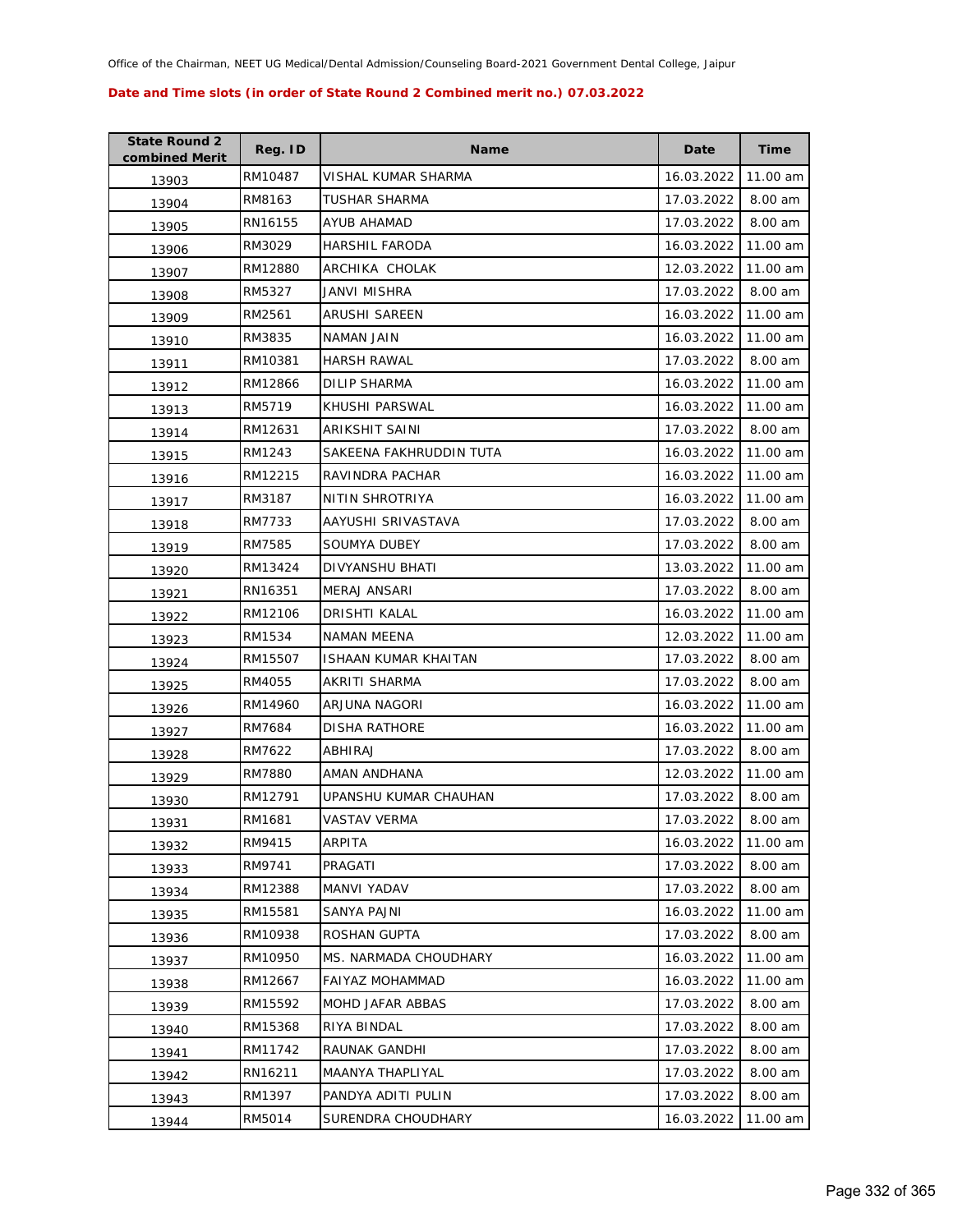| <b>State Round 2</b><br>combined Merit | Reg. ID | <b>Name</b>                | Date       | <b>Time</b> |
|----------------------------------------|---------|----------------------------|------------|-------------|
| 13945                                  | RM6858  | <b>ARHAN</b>               | 16.03.2022 | 11.00 am    |
| 13946                                  | RM6137  | PRATEEK SHARMA             | 16.03.2022 | 11.00 am    |
| 13947                                  | RM13635 | NAVNEET UJJWAL             | 17.03.2022 | 8.00 am     |
| 13948                                  | RM3197  | ANSHIKA GUPTA              | 17.03.2022 | 8.00 am     |
| 13949                                  | RN16007 | ROHIT KUMAR                | 17.03.2022 | 8.00 am     |
| 13950                                  | RM4693  | PRIYANKA SHARMA            | 16.03.2022 | 11.00 am    |
| 13951                                  | RM13388 | <b>PALAK</b>               | 17.03.2022 | 8.00 am     |
| 13952                                  | RM14441 | ABHINAV VERMA              | 17.03.2022 | 8.00 am     |
| 13953                                  | RM1839  | NIMAY PURAV PATEL          | 17.03.2022 | 8.00 am     |
| 13954                                  | RM9011  | ABHISHEK                   | 17.03.2022 | 8.00 am     |
| 13955                                  | RN16176 | SHRASTI YADAV              | 17.03.2022 | 8.00 am     |
| 13956                                  | RM8997  | <b>IBRAHIM KHAN</b>        | 16.03.2022 | 11.00 am    |
| 13957                                  | RN16142 | PRIYANKA JAT               | 16.03.2022 | 11.00 am    |
| 13958                                  | RM15530 | RAVI SONKARIA              | 13.03.2022 | 11.00 am    |
| 13959                                  | RM6303  | YOGESH BANSAL              | 17.03.2022 | 8.00 am     |
| 13960                                  | RM14813 | <b>SIA MALIK</b>           | 17.03.2022 | 8.00 am     |
| 13961                                  | RM14527 | KRISHNA KISHORI LAL        | 17.03.2022 | 8.00 am     |
| 13962                                  | RM15198 | ERICA PARIHAR              | 12.03.2022 | 11.00 am    |
| 13963                                  | RM12895 | PRIYANSHU RAJ VERMA        | 17.03.2022 | 8.00 am     |
| 13964                                  | RM15557 | <b>VYOM SHREE</b>          | 17.03.2022 | 8.00 am     |
| 13965                                  | RN16159 | DIVYANSHI YADAV            | 17.03.2022 | 8.00 am     |
| 13966                                  | RM6196  | CHHAVI JAIN                | 16.03.2022 | 11.00 am    |
| 13967                                  | RM15023 | ASHISH KHAN                | 16.03.2022 | 11.00 am    |
| 13968                                  | RM11509 | PRIYADARSHINI              | 17.03.2022 | 8.00 am     |
| 13969                                  | RM14943 | DHEERAJ SONI               | 16.03.2022 | 11.00 am    |
| 13970                                  | RM9894  | <b>HARSH JAIN</b>          | 16.03.2022 | 11.00 am    |
| 13971                                  | RM12110 | NANDINI BHATT              | 17.03.2022 | $8.00$ am   |
| 13972                                  | RM4949  | AMAN CHANDIJA              | 16.03.2022 | 11.00 am    |
| 13973                                  | RM14224 | AAKASH SHEKHAR SHRIVASTAVA | 17.03.2022 | 8.00 am     |
| 13974                                  | RM1455  | DIKSHA BHASKAR             | 13.03.2022 | 11.00 am    |
| 13975                                  | RM7366  | VAIDEEKA MEENA             | 12.03.2022 | 11.00 am    |
| 13976                                  | RM12433 | KHAN HASNATULLAH           | 17.03.2022 | 8.00 am     |
| 13977                                  | RM6990  | PAYEL KARMAKAR             | 17.03.2022 | 8.00 am     |
| 13978                                  | RM14473 | NIKHIL                     | 17.03.2022 | 8.00 am     |
| 13979                                  | RM14872 | <b>SAKSHI</b>              | 16.03.2022 | 11.00 am    |
| 13980                                  | RM13518 | KHUSHI AGRAWAL             | 16.03.2022 | 11.00 am    |
| 13981                                  | RM6295  | <b>GORISHA VERMA</b>       | 13.03.2022 | 11.00 am    |
| 13982                                  | RN16574 | APOORVA ACHARIYA           | 17.03.2022 | 8.00 am     |
| 13983                                  | RM5675  | SACHIN SINGH               | 12.03.2022 | 11.00 am    |
| 13984                                  | RM15436 | DEVYANSHI                  | 17.03.2022 | 8.00 am     |
| 13985                                  | RM14223 | SONAM KUMARI               | 16.03.2022 | 11.00 am    |
| 13986                                  | RM9947  | RITIKA KUMARI              | 17.03.2022 | 8.00 am     |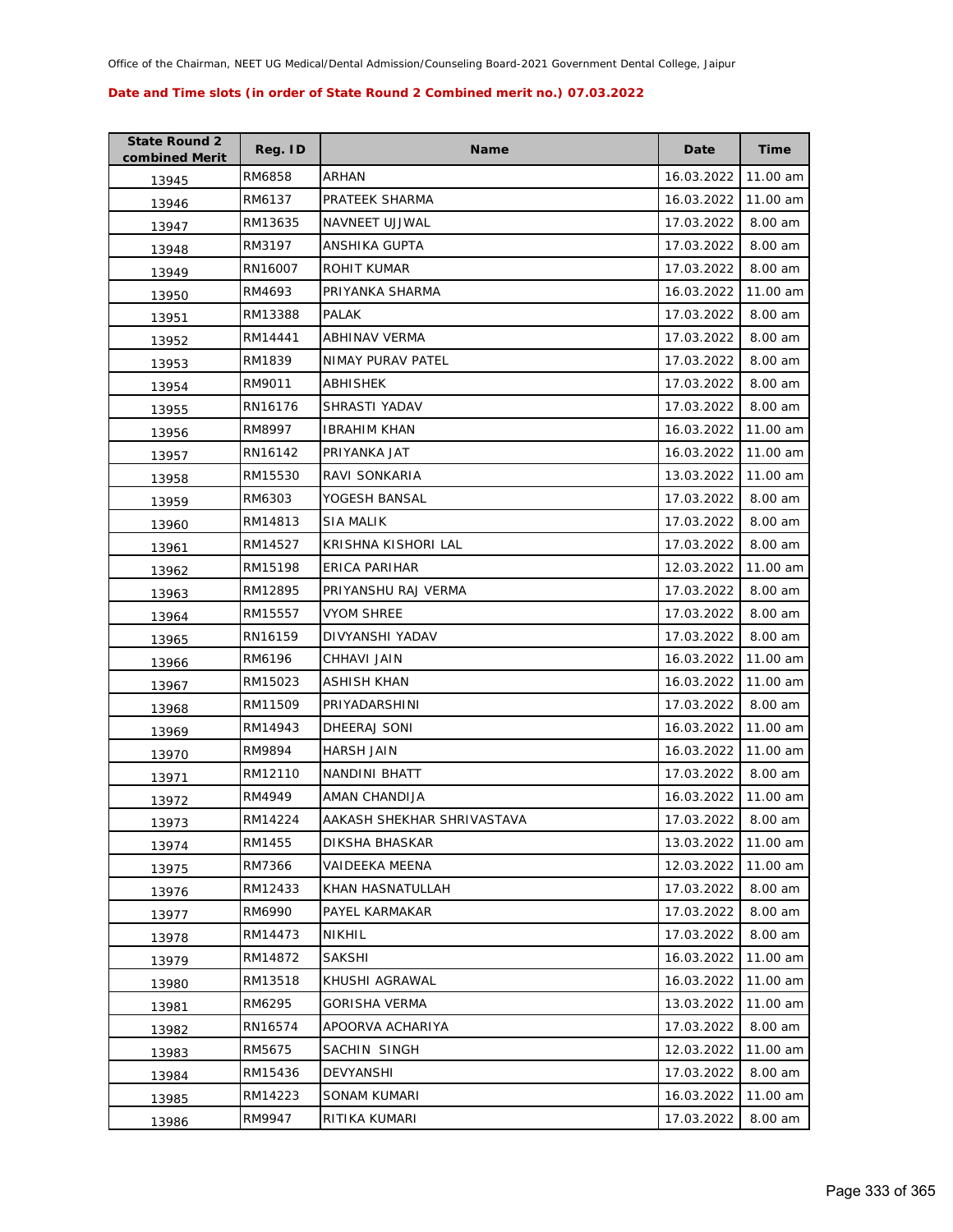| <b>State Round 2</b><br>combined Merit | Reg. ID | <b>Name</b>                    | Date       | <b>Time</b> |
|----------------------------------------|---------|--------------------------------|------------|-------------|
| 13987                                  | RM14854 | SACHIN SINGH RAJANA            | 12.03.2022 | 11.00 am    |
| 13988                                  | RM2368  | PRERNA SHARMA                  | 16.03.2022 | 11.00 am    |
| 13989                                  | RN15936 | SWAPNIL SAHU                   | 17.03.2022 | 8.00 am     |
| 13990                                  | RN16249 | RAVINDRA JANGID                | 16.03.2022 | 11.00 am    |
| 13991                                  | RM14216 | MUHAMMED TAUHEED ANJUM         | 17.03.2022 | 8.00 am     |
| 13992                                  | RM12415 | <b>ANKUR YADAV</b>             | 17.03.2022 | 8.00 am     |
| 13993                                  | RM7463  | <b>MEHAK MAJOTRA</b>           | 17.03.2022 | 8.00 am     |
| 13994                                  | RM3856  | ADVAIT BAJAJ                   | 17.03.2022 | 8.00 am     |
| 13995                                  | RM10099 | ABHIMANUE SHANDILYA            | 16.03.2022 | 11.00 am    |
| 13996                                  | RN16087 | VANSHIKA                       | 17.03.2022 | 8.00 am     |
| 13997                                  | RM5417  | SOLANKI HARNISH PARESH         | 17.03.2022 | 8.00 am     |
| 13998                                  | RM15003 | THAKOR BHARGAV DALAPATJI       | 17.03.2022 | 8.00 am     |
| 13999                                  | RN15985 | ABHISHEK SHARMA                | 17.03.2022 | 8.00 am     |
| 14000                                  | RM1457  | TUSHAR DANTLA                  | 12.03.2022 | 11.00 am    |
| 14001                                  | RM10595 | AISHWARYA KHANUJA              | 17.03.2022 | 8.00 am     |
| 14002                                  | RN16244 | <b>EKAMJOT KAUR</b>            | 17.03.2022 | 8.00 am     |
| 14003                                  | RM14746 | AWCHAR ABHAY GANESHRAO         | 17.03.2022 | 8.00 am     |
| 14004                                  | RM3113  | OZA SHREY RAMESHBHAI           | 17.03.2022 | 8.00 am     |
| 14005                                  | RM1207  | <b>SHINY GOGIA</b>             | 16.03.2022 | 11.00 am    |
| 14006                                  | RM8378  | KUSHAL YADAV                   | 17.03.2022 | 8.00 am     |
| 14007                                  | RM10155 | APURVA JAYA                    | 17.03.2022 | 8.00 am     |
| 14008                                  | RM10573 | SUKHVINDER SINGH BALI          | 17.03.2022 | 8.00 am     |
| 14009                                  | RM14892 | ASHITA AGGARWAL                | 17.03.2022 | 8.00 am     |
| 14010                                  | RM8959  | MISHRA HIMANSHU MAHENDER KUMAR | 17.03.2022 | 8.00 am     |
| 14011                                  | RM5354  | <b>ISHIKA LILA</b>             | 16.03.2022 | 11.00 am    |
| 14012                                  | RM11245 | VIBHA KHATRI                   | 16.03.2022 | 11.00 am    |
| 14013                                  | RM2113  | PRIYANKA KHATIK                | 13.03.2022 | 11.00 am    |
| 14014                                  | RM14698 | SOMYA SINGH                    | 17.03.2022 | 8.00 am     |
| 14015                                  | RM4117  | ANKIT KUMAR SINGH              | 17.03.2022 | 8.00 am     |
| 14016                                  | RM11417 | PRATEEK DAS                    | 17.03.2022 | 8.00 am     |
| 14017                                  | RM9858  | <b>SAURAV PANDEY</b>           | 17.03.2022 | 8.00 am     |
| 14018                                  | RM8495  | <b>VAIBHAV SUTHAR</b>          | 16.03.2022 | 11.00 am    |
| 14019                                  | RM5048  | DEEPAK YADAV                   | 16.03.2022 | 11.00 am    |
| 14020                                  | RM9288  | <b>POOJA</b>                   | 17.03.2022 | 8.00 am     |
| 14021                                  | RN16023 | CHIRAG MATHUR                  | 17.03.2022 | 8.00 am     |
| 14022                                  | RM14522 | ADIBA NOOR                     | 17.03.2022 | 8.00 am     |
| 14023                                  | RM11189 | VASUNDHARA RATHORE             | 16.03.2022 | 11.00 am    |
| 14024                                  | RM13613 | SAURABH PATHAK                 | 17.03.2022 | 8.00 am     |
| 14025                                  | RN16367 | AKSHAT GOYAL                   | 16.03.2022 | 11.00 am    |
| 14026                                  | RM7534  | NIDHI BHARTI                   | 17.03.2022 | 8.00 am     |
| 14027                                  | RM4768  | SHREYA BANGA                   | 17.03.2022 | 8.00 am     |
| 14028                                  | RM3734  | ARYAN TOMAR                    | 17.03.2022 | 8.00 am     |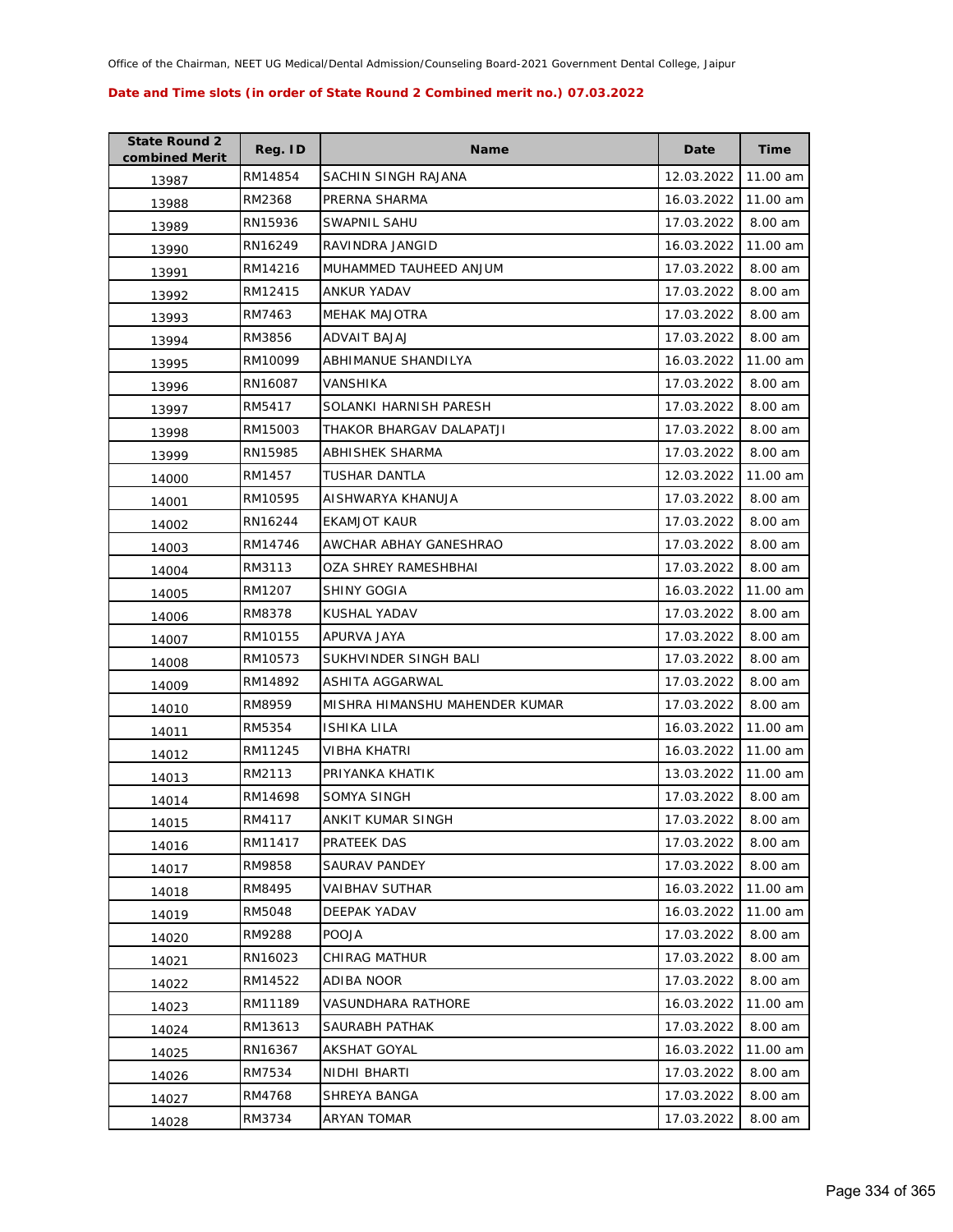| <b>State Round 2</b><br>combined Merit | Reg. ID | <b>Name</b>                  | Date       | Time     |
|----------------------------------------|---------|------------------------------|------------|----------|
| 14029                                  | RM1239  | AISHWARYA PJ                 | 16.03.2022 | 11.00 am |
| 14030                                  | RM2708  | <b>GEBI TAYING</b>           | 17.03.2022 | 8.00 am  |
| 14031                                  | RM8911  | RUCHIKA JAIN                 | 16.03.2022 | 11.00 am |
| 14032                                  | RN16467 | ARYANA GUPTA                 | 17.03.2022 | 8.00 am  |
| 14033                                  | RM5507  | DIKSHA KUMARI                | 17.03.2022 | 8.00 am  |
| 14034                                  | RM6581  | SMRITI MAHESHWARY            | 17.03.2022 | 8.00 am  |
| 14035                                  | RM3564  | MAHIMA                       | 16.03.2022 | 11.00 am |
| 14036                                  | RN16370 | DEEPALI RANA                 | 17.03.2022 | 8.00 am  |
| 14037                                  | RM14479 | ROHIT MEENA                  | 12.03.2022 | 11.00 am |
| 14038                                  | RM5263  | BRINDDA VERMA                | 17.03.2022 | 8.00 am  |
| 14039                                  | RM6540  | YASH AGRAWAL                 | 17.03.2022 | 8.00 am  |
| 14040                                  | RM1964  | DEVAPRIYA VINOD              | 16.03.2022 | 11.00 am |
| 14041                                  | RN15920 | CHIRAG GOYAL                 | 16.03.2022 | 11.00 am |
| 14042                                  | RM15599 | PRIYANSHI PUPNEJA            | 16.03.2022 | 11.00 am |
| 14043                                  | RM5819  | <b>ISHITA GUPTA</b>          | 17.03.2022 | 8.00 am  |
| 14044                                  | RM1451  | PRASHANT ARYAN               | 17.03.2022 | 8.00 am  |
| 14045                                  | RM10777 | VISHAL KUMAR SHARMA          | 16.03.2022 | 11.00 am |
| 14046                                  | RN16038 | HETVI MUKESHKUMAR PATEL      | 17.03.2022 | 8.00 am  |
| 14047                                  | RM1019  | JASWANT SINGH                | 16.03.2022 | 11.00 am |
| 14048                                  | RM6570  | PRACHI BHARDWAJ              | 17.03.2022 | 8.00 am  |
| 14049                                  | RM1815  | GARIMA MAHESH PHULWANI       | 17.03.2022 | 8.00 am  |
| 14050                                  | RM15403 | SHRIYA JAISWAL               | 17.03.2022 | 8.00 am  |
| 14051                                  | RN15928 | RISHU BARANWAL               | 17.03.2022 | 8.00 am  |
| 14052                                  | RM15667 | ANSHU ANAND                  | 17.03.2022 | 8.00 am  |
| 14053                                  | RM1095  | AAYUSH VERMA                 | 17.03.2022 | 8.00 am  |
| 14054                                  | RM7171  | SHOYAB AKHTAR                | 16.03.2022 | 11.00 am |
| 14055                                  | RM5691  | JITENDRA BISHNOI             | 16.03.2022 | 11.00 am |
| 14056                                  | RM4373  | KHUSHANGI MUTREJA            | 17.03.2022 | 8.00 am  |
| 14057                                  | RM13501 | <b>NAMAN SINGHAL</b>         | 16.03.2022 | 11.00 am |
| 14058                                  | RM1522  | JAYANT RAJ                   | 17.03.2022 | 8.00 am  |
| 14059                                  | RM11297 | PANCHAL MANAN KAMLESHKUMAR   | 17.03.2022 | 8.00 am  |
| 14060                                  | RM9380  | PRIYAL PANGARIYA             | 17.03.2022 | 8.00 am  |
| 14061                                  | RM3191  | HARSHVARDAN S M RANKAWAT     | 16.03.2022 | 11.00 am |
| 14062                                  | RN16588 | SHIVANSHU RANJEET            | 17.03.2022 | 8.00 am  |
| 14063                                  | RN16120 | UTSAV VANMALIBHAI BORAD      | 17.03.2022 | 8.00 am  |
| 14064                                  | RN16290 | SAKSHI CHAUDHARY             | 17.03.2022 | 8.00 am  |
| 14065                                  | RM4829  | RADHICKA GIRISH SHARMA       | 16.03.2022 | 11.00 am |
| 14066                                  | RN16441 | JYOTIRMAY KHATRI             | 17.03.2022 | 8.00 am  |
| 14067                                  | RM2882  | DESAI NISARGKUMAR JAYRAMBHAI | 17.03.2022 | 8.00 am  |
| 14068                                  | RM2986  | <b>SAKSHI</b>                | 16.03.2022 | 11.00 am |
| 14069                                  | RM3065  | FALDU TISHA VIPULKUMAR       | 17.03.2022 | 8.00 am  |
| 14070                                  | RN16056 | <b>BHAVYA KIRTI</b>          | 17.03.2022 | 8.00 am  |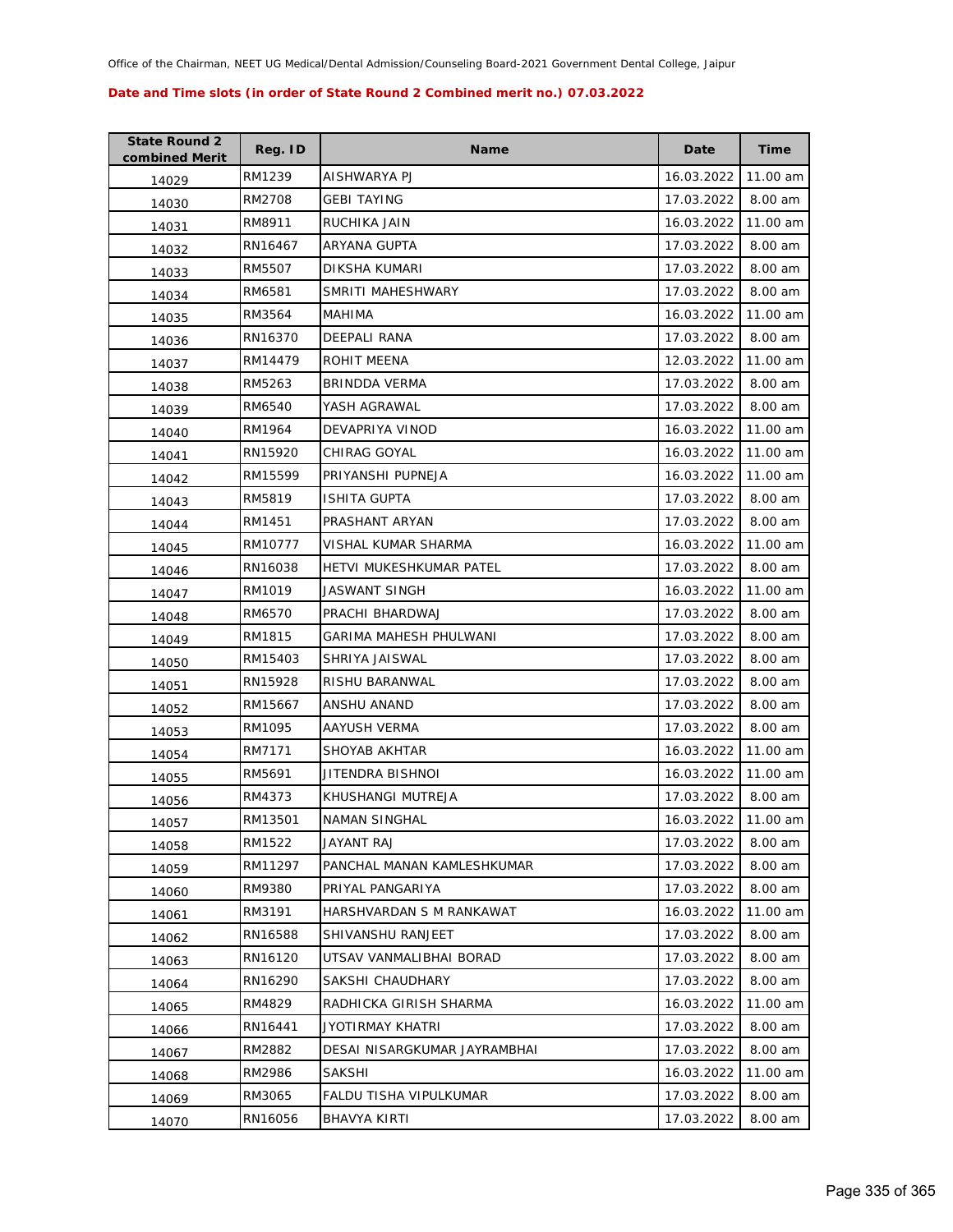| <b>State Round 2</b><br>combined Merit | Reg. ID | <b>Name</b>                 | Date       | <b>Time</b> |
|----------------------------------------|---------|-----------------------------|------------|-------------|
| 14071                                  | RM5067  | ANUJ KASHYAP                | 17.03.2022 | 8.00 am     |
| 14072                                  | RM5587  | LOKESH                      | 17.03.2022 | 8.00 am     |
| 14073                                  | RN16010 | KANCHAN PRIYADARSHNI        | 17.03.2022 | 8.00 am     |
| 14074                                  | RM13426 | ANUSHKA SARVAPRIYA          | 17.03.2022 | 8.00 am     |
| 14075                                  | RM7728  | MOHIT PRATAP SINGH          | 17.03.2022 | 8.00 am     |
| 14076                                  | RN15857 | VINOD I                     | 17.03.2022 | 8.00 am     |
| 14077                                  | RM8877  | <b>GUNJAN PAREEK</b>        | 16.03.2022 | 11.00 am    |
| 14078                                  | RM14623 | SALUNKE SHRIKANT PARMESHWAR | 17.03.2022 | 8.00 am     |
| 14079                                  | RN15842 | ABHISHEK NAGWAN             | 16.03.2022 | 11.00 am    |
| 14080                                  | RN16331 | MOHINI PAL SINGH            | 17.03.2022 | 8.00 am     |
| 14081                                  | RM9113  | VIKAS RULANIA               | 16.03.2022 | 11.00 am    |
| 14082                                  | RM8196  | SABA SULTANA                | 16.03.2022 | 11.00 am    |
| 14083                                  | RM13995 | VIJAY KUMAR AGARWAL         | 17.03.2022 | 8.00 am     |
| 14084                                  | RM13532 | AYUSH PACHAURY              | 16.03.2022 | 11.00 am    |
| 14085                                  | RM15837 | <b>GAUTAM SALUJA</b>        | 17.03.2022 | 8.00 am     |
| 14086                                  | RM12967 | <b>HIMANSHI KAUNDAL</b>     | 17.03.2022 | 8.00 am     |
| 14087                                  | RM8104  | <b>AANCHAL</b>              | 16.03.2022 | 11.00 am    |
| 14088                                  | RM1285  | MISBAH ANJUM                | 17.03.2022 | 8.00 am     |
| 14089                                  | RM7967  | MADHVI PAL                  | 16.03.2022 | 11.00 am    |
| 14090                                  | RN15945 | ANANYA SINGH                | 17.03.2022 | 8.00 am     |
| 14091                                  | RM3160  | ADITYA PRAKASH              | 17.03.2022 | 8.00 am     |
| 14092                                  | RM11604 | <b>MITTALI</b>              | 17.03.2022 | 8.00 am     |
| 14093                                  | RM5931  | KHUSHI GUPTA                | 16.03.2022 | 11.00 am    |
| 14094                                  | RM1082  | FARHANA SULTANA             | 17.03.2022 | 8.00 am     |
| 14095                                  | RM9239  | <b>MAYANK CHAUDHARY</b>     | 17.03.2022 | 8.00 am     |
| 14096                                  | RM3265  | <b>BHAVYA BHADVIYA</b>      | 16.03.2022 | 11.00 am    |
| 14097                                  | RM8639  | RUPAL SHARMA                | 16.03.2022 | 11.00 am    |
| 14098                                  | RM6319  | SNEHA GARG                  | 17.03.2022 | 8.00 am     |
| 14099                                  | RM15478 | <b>BHAVYA MISHRA</b>        | 17.03.2022 | 8.00 am     |
| 14100                                  | RM11334 | MIMANSA SHARMA              | 16.03.2022 | 11.00 am    |
| 14101                                  | RN15853 | HEIGRUJAM BARAHADITYA SINGH | 17.03.2022 | 8.00 am     |
| 14102                                  | RM13062 | AKSHAT MARWAH               | 17.03.2022 | 8.00 am     |
| 14103                                  | RM8906  | TANYA GARG                  | 16.03.2022 | 11.00 am    |
| 14104                                  | RM6935  | NAMAN KEJRIWAL              | 16.03.2022 | 11.00 am    |
| 14105                                  | RM12527 | DIMPLE JETHANI              | 16.03.2022 | 11.00 am    |
| 14106                                  | RM13394 | <b>AYUSHI SHUKLA</b>        | 17.03.2022 | 8.00 am     |
| 14107                                  | RM9721  | KARTIKEY SINGH PANWAR       | 16.03.2022 | 11.00 am    |
| 14108                                  | RM14781 | KRATI KATARA                | 12.03.2022 | 11.00 am    |
| 14109                                  | RM7918  | LOHAAN PUJARI               | 13.03.2022 | 11.00 am    |
| 14110                                  | RM15651 | <b>HARENDER</b>             | 16.03.2022 | 11.00 am    |
| 14111                                  | RM5543  | DEEPAK SHARMA               | 16.03.2022 | 11.00 am    |
| 14112                                  | RM14115 | <b>BHUMISHA SINGH</b>       | 17.03.2022 | 8.00 am     |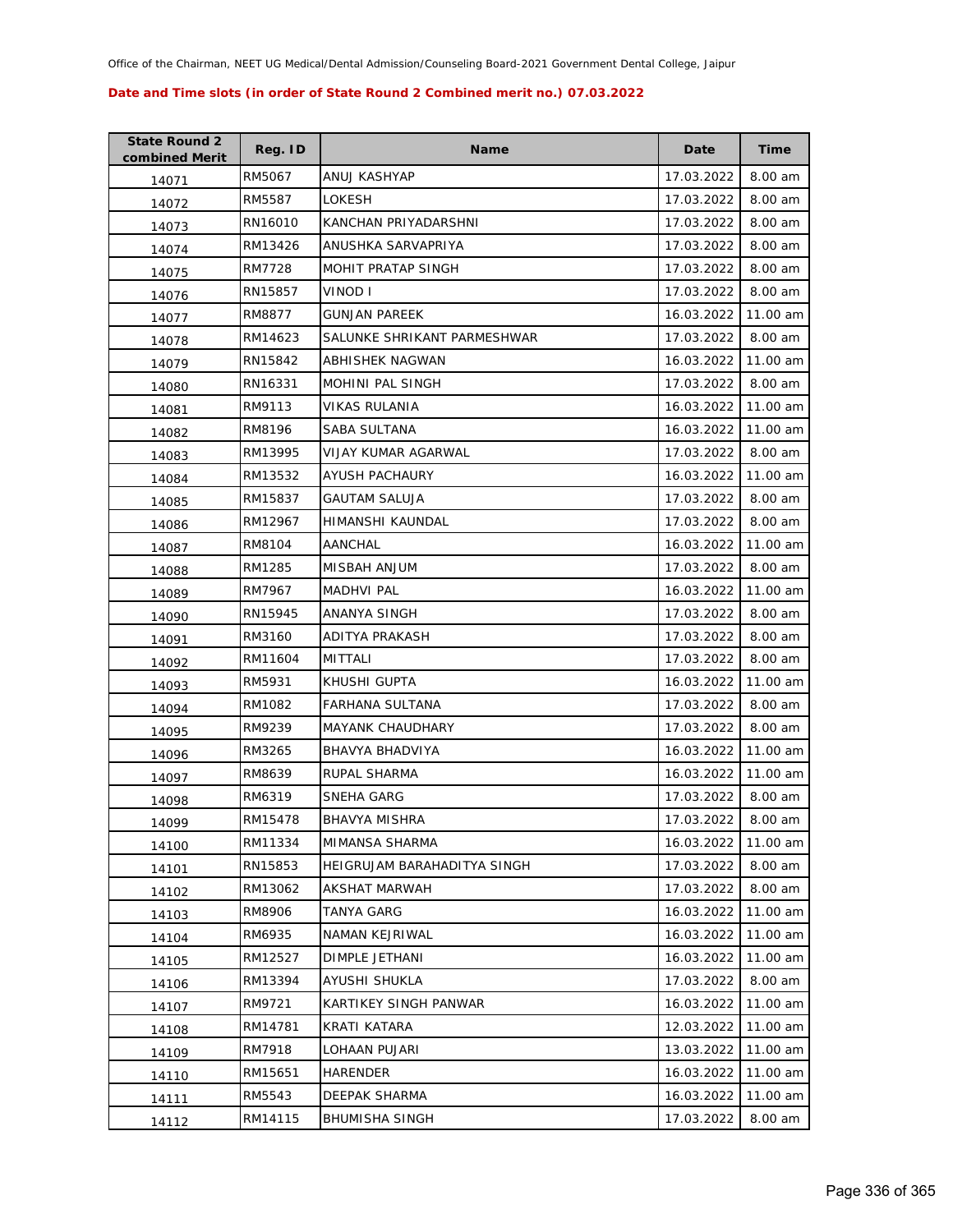| <b>State Round 2</b><br>combined Merit | Reg. ID | <b>Name</b>            | Date                | <b>Time</b> |
|----------------------------------------|---------|------------------------|---------------------|-------------|
| 14113                                  | RN16013 | TANISHA SONI           | 16.03.2022          | 11.00 am    |
| 14114                                  | RM5571  | DEEPAK YADAV           | 16.03.2022          | 11.00 am    |
| 14115                                  | RM12135 | MINALI SINGH BHATI     | 16.03.2022          | 11.00 am    |
| 14116                                  | RM15691 | HARSH VARDHAN YADAV    | 17.03.2022          | 8.00 am     |
| 14117                                  | RM15435 | AYMAAN SIDDIQUI        | 17.03.2022          | 8.00 am     |
| 14118                                  | RM2828  | <b>FALGUNI RAJPUT</b>  | 16.03.2022          | 11.00 am    |
| 14119                                  | RM14624 | PRAKHAR PATIDAR        | 16.03.2022          | 11.00 am    |
| 14120                                  | RN15862 | ANSHIKA SINGH          | 16.03.2022          | 11.00 am    |
| 14121                                  | RM15109 | SUNITA KULHARI         | 16.03.2022          | 11.00 am    |
| 14122                                  | RN16112 | SHRUTI KUMARI          | 17.03.2022          | 8.00 am     |
| 14123                                  | RM7591  | ATUL DUBEY             | 17.03.2022          | 8.00 am     |
| 14124                                  | RM1073  | AMAY SHARMA            | 16.03.2022          | 11.00 am    |
| 14125                                  | RM2464  | ABHISHEK KUMAR GUPTA   | 17.03.2022          | 8.00 am     |
| 14126                                  | RM14942 | <b>SYED MOHD HAMZA</b> | 16.03.2022          | 11.00 am    |
| 14127                                  | RM1367  | YASHWARDHAN SAINI      | 16.03.2022          | 11.00 am    |
| 14128                                  | RM9163  | KHUSHI KAROL           | 12.03.2022          | 11.00 am    |
| 14129                                  | RM3208  | POOJA MALLICK          | 16.03.2022          | 11.00 am    |
| 14130                                  | RM4169  | SILPI DAS              | 17.03.2022          | 8.00 am     |
| 14131                                  | RM3716  | CHINMAYEE PAREEK       | 16.03.2022          | 11.00 am    |
| 14132                                  | RM8637  | SONU KUMARI MEENA      | 12.03.2022          | 11.00 am    |
| 14133                                  | RM6811  | CHETAN KUMAR SAINI     | 16.03.2022          | 11.00 am    |
| 14134                                  | RM13648 | <b>BHAVESH GOYAL</b>   | 16.03.2022          | 11.00 am    |
| 14135                                  | RM5392  | ANJALI                 | 17.03.2022          | 8.00 am     |
| 14136                                  | RM14752 | SHARVI SHATAKSHI       | 17.03.2022          | 8.00 am     |
| 14137                                  | RM15612 | PREM PAREEK            | 17.03.2022          | 8.00 am     |
| 14138                                  | RM14710 | <b>BHUVNESH SHARMA</b> | 16.03.2022          | 11.00 am    |
| 14139                                  | RM15222 | MUSKAN SHARMA          | 16.03.2022          | 11.00 am    |
| 14140                                  | RM4226  | SRISHTI CHADHA         | 16.03.2022          | 11.00 am    |
| 14141                                  | RM8572  | SHIVAM SHARMA          | 16.03.2022 11.00 am |             |
| 14142                                  | RM14502 | <b>MANSI SANKHLA</b>   | 13.03.2022          | 11.00 am    |
| 14143                                  | RM7596  | AAKRATI SINGHAL        | 17.03.2022          | 8.00 am     |
| 14144                                  | RM4727  | ARYAN NARA             | 17.03.2022          | 8.00 am     |
| 14145                                  | RM6514  | SATWIK SHARMA          | 17.03.2022          | 8.00 am     |
| 14146                                  | RM14768 | <b>DEVRAJ PATEL</b>    | 17.03.2022          | 8.00 am     |
| 14147                                  | RM11322 | RISHITA CHOUDHARY      | 16.03.2022          | 11.00 am    |
| 14148                                  | RM15610 | SHRISTI SHEKHAR        | 17.03.2022          | 8.00 am     |
| 14149                                  | RM13461 | KINJAL ROHATGI         | 16.03.2022          | 11.00 am    |
| 14150                                  | RM1511  | AKSHAY AGGARWAL        | 17.03.2022          | 8.00 am     |
| 14151                                  | RM4572  | SUNIDHI RANA           | 17.03.2022          | 8.00 am     |
| 14152                                  | RN16512 | <b>SURESH</b>          | 13.03.2022          | 11.00 am    |
| 14153                                  | RM11481 | F ATHENA GRACE WAHLANG | 17.03.2022          | 8.00 am     |
| 14154                                  | RN15848 | WAGHMARE POOJA AVINASH | 17.03.2022          | 8.00 am     |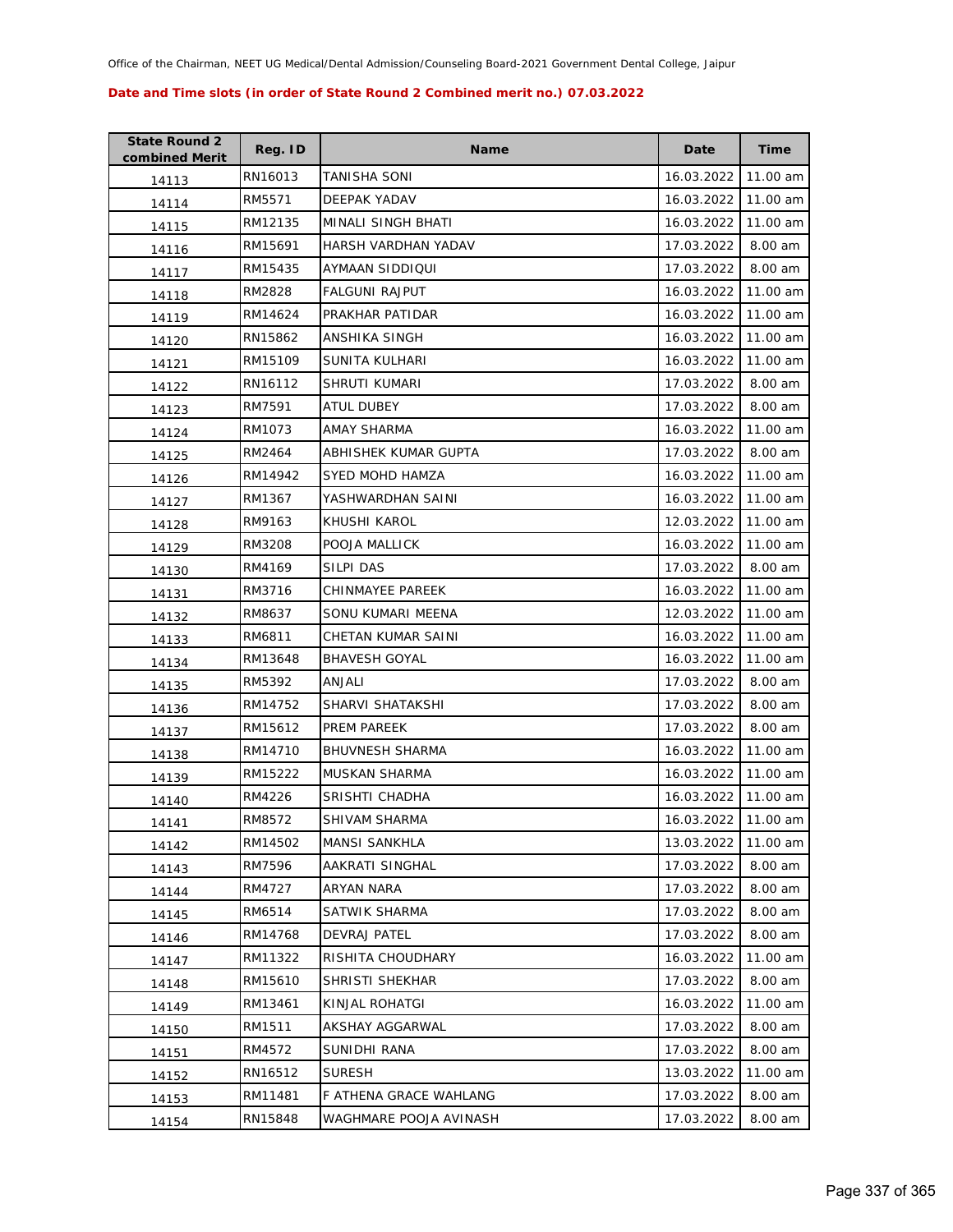| <b>State Round 2</b><br>combined Merit | Reg. ID | <b>Name</b>                  | Date       | <b>Time</b> |
|----------------------------------------|---------|------------------------------|------------|-------------|
| 14155                                  | RM14981 | N LUCY ALICE                 | 17.03.2022 | 8.00 am     |
| 14156                                  | RM3894  | RIYA AGARWAL                 | 16.03.2022 | 11.00 am    |
| 14157                                  | RM9883  | JESIKA RAO                   | 17.03.2022 | 8.00 am     |
| 14158                                  | RM15081 | <b>GUNJAN MADHUKAR</b>       | 13.03.2022 | 11.00 am    |
| 14159                                  | RN16589 | PRASHANT SAINI               | 17.03.2022 | 8.00 am     |
| 14160                                  | RN16352 | SEJAL SINGH                  | 17.03.2022 | 8.00 am     |
| 14161                                  | RM10032 | SHIVAM KUMAR SINGH           | 16.03.2022 | 11.00 am    |
| 14162                                  | RM8946  | <b>DEEPTI KOTWAL</b>         | 13.03.2022 | 11.00 am    |
| 14163                                  | RM11795 | DEVANK OBEROI                | 17.03.2022 | 8.00 am     |
| 14164                                  | RM14273 | RITEEKA CHOUDHARY            | 16.03.2022 | 11.00 am    |
| 14165                                  | RM11316 | SUNIL PARGI                  | 12.03.2022 | 11.00 am    |
| 14166                                  | RM10860 | SHASHWAT YADAV               | 17.03.2022 | 8.00 am     |
| 14167                                  | RM3662  | MEDHAVI                      | 16.03.2022 | 11.00 am    |
| 14168                                  | RM15342 | PRIYANSHI MANGLA             | 17.03.2022 | 8.00 am     |
| 14169                                  | RN16020 | <b>HADA DIVYA</b>            | 17.03.2022 | 8.00 am     |
| 14170                                  | RM14141 | SPARSHA DAS                  | 17.03.2022 | 8.00 am     |
| 14171                                  | RN16067 | RIDDHI PRATIM BANERJEE       | 17.03.2022 | 8.00 am     |
| 14172                                  | RM14950 | <b>MOHD AATIR</b>            | 17.03.2022 | 8.00 am     |
| 14173                                  | RN16492 | <b>EKTA</b>                  | 17.03.2022 | 8.00 am     |
| 14174                                  | RN16339 | <b>ZUHA AHMAD</b>            | 17.03.2022 | 8.00 am     |
| 14175                                  | RM7063  | AHIR HARSHVARDHAN SAHDEVBHAI | 17.03.2022 | 8.00 am     |
| 14176                                  | RM7641  | SHRUTI PRIYA                 | 17.03.2022 | 8.00 am     |
| 14177                                  | RM14054 | <b>MADHAV SHARMA</b>         | 17.03.2022 | 8.00 am     |
| 14178                                  | RM13191 | <b>TUSHAR PATHAK</b>         | 16.03.2022 | 11.00 am    |
| 14179                                  | RM13275 | VIKAS KUMAR BALODA           | 16.03.2022 | 11.00 am    |
| 14180                                  | RM14629 | SARANSH JESWANI              | 16.03.2022 | 11.00 am    |
| 14181                                  | RM11625 | ANSHIKA GUPTA                | 17.03.2022 | 8.00 am     |
| 14182                                  | RM5960  | MANVENDRA SINGH RATHORE      | 16.03.2022 | 11.00 am    |
| 14183                                  | RM9504  | PRAGYA NANDINI               | 17.03.2022 | 8.00 am     |
| 14184                                  | RM7456  | NANDINI BATRA                | 17.03.2022 | 8.00 am     |
| 14185                                  | RM13840 | RISHIMA JAIN                 | 17.03.2022 | 8.00 am     |
| 14186                                  | RM13404 | AAKASH MODI                  | 16.03.2022 | 11.00 am    |
| 14187                                  | RM10022 | LOKESH POTALIYA              | 16.03.2022 | 11.00 am    |
| 14188                                  | RN16140 | KOTHARI RIVA MANOJ           | 17.03.2022 | 8.00 am     |
| 14189                                  | RM6225  | AKSHITA R SHAH               | 17.03.2022 | 8.00 am     |
| 14190                                  | RM10866 | AANCHAL                      | 17.03.2022 | 8.00 am     |
| 14191                                  | RM8297  | SONIA SINGH                  | 17.03.2022 | 8.00 am     |
| 14192                                  | RM2823  | KAJAL MEENA                  | 12.03.2022 | 11.00 am    |
| 14193                                  | RM15168 | <b>BADAL KEDIA</b>           | 17.03.2022 | 8.00 am     |
| 14194                                  | RM2724  | PULKIT SHARMA                | 16.03.2022 | 11.00 am    |
| 14195                                  | RM5466  | KUSHAGRA JOSHI               | 16.03.2022 | 11.00 am    |
| 14196                                  | RM7148  | ANUSHKA RAINA                | 17.03.2022 | 8.00 am     |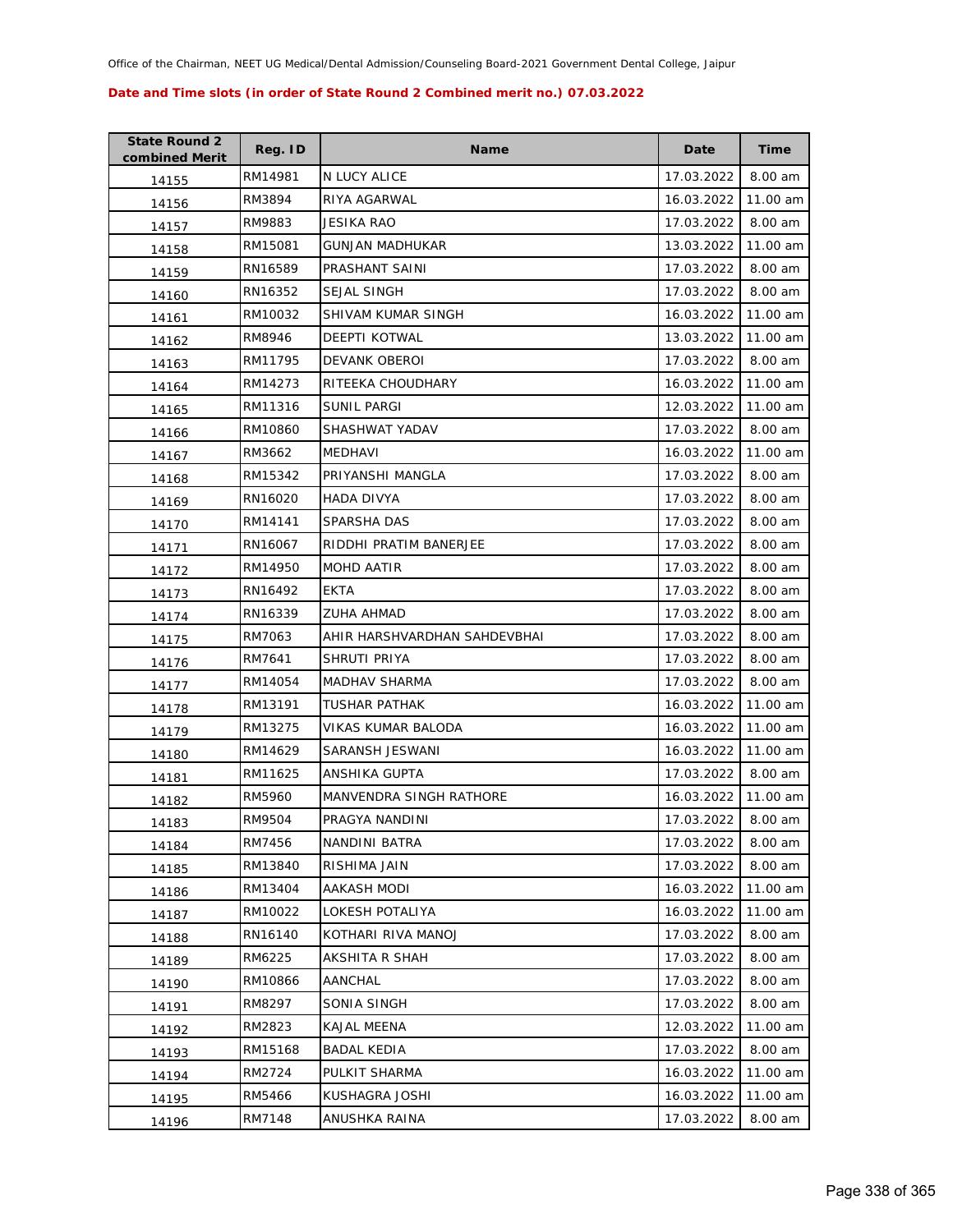| <b>State Round 2</b><br>combined Merit | Reg. ID | Name                   | Date       | Time     |
|----------------------------------------|---------|------------------------|------------|----------|
| 14197                                  | RM14132 | PRIYANK TOMAR          | 17.03.2022 | 8.00 am  |
| 14198                                  | RM10972 | NEHA KUMARI            | 17.03.2022 | 8.00 am  |
| 14199                                  | RM13731 | HIMANSHI BAMNIYA       | 13.03.2022 | 11.00 am |
| 14200                                  | RM5943  | VIKRAMADITYA BHATI     | 12.03.2022 | 11.00 am |
| 14201                                  | RM10460 | AMIT RAJPUROHIT        | 16.03.2022 | 11.00 am |
| 14202                                  | RM6191  | PARAM                  | 17.03.2022 | 8.00 am  |
| 14203                                  | RM12922 | <b>SONAR RUCHI</b>     | 17.03.2022 | 8.00 am  |
| 14204                                  | RN15994 | GODLY AJIKUMAR         | 16.03.2022 | 11.00 am |
| 14205                                  | RM10797 | AASTHA SONI            | 16.03.2022 | 11.00 am |
| 14206                                  | RM5069  | SHASHWAT SINGH         | 16.03.2022 | 11.00 am |
| 14207                                  | RM15656 | ANUSHKA SHRIVASTAVA    | 17.03.2022 | 8.00 am  |
| 14208                                  | RM14708 | GOODLUCK GAUTAM        | 16.03.2022 | 11.00 am |
| 14209                                  | RM1345  | <b>DHWANI GOUR</b>     | 16.03.2022 | 11.00 am |
| 14210                                  | RM11284 | HIMANSHI NATH          | 17.03.2022 | 8.00 am  |
| 14211                                  | RM13505 | HUDA NAAZ              | 16.03.2022 | 11.00 am |
| 14212                                  | RM12361 | UTKARSH RAHAR          | 16.03.2022 | 11.00 am |
| 14213                                  | RM10397 | AKRITI SINGH           | 17.03.2022 | 8.00 am  |
| 14214                                  | RM12233 | KHUSHI SHARMA          | 16.03.2022 | 11.00 am |
| 14215                                  | RM12775 | AQSA AHMED QADRI       | 16.03.2022 | 11.00 am |
| 14216                                  | RM13431 | SUSHMITA MISHRA        | 17.03.2022 | 8.00 am  |
| 14217                                  | RM5043  | DHRUV CHAUHAN          | 17.03.2022 | 8.00 am  |
| 14218                                  | RM14540 | MADHUK MAHESHWARI      | 17.03.2022 | 8.00 am  |
| 14219                                  | RM12893 | <b>VARUNENDU SINGH</b> | 17.03.2022 | 8.00 am  |
| 14220                                  | RN16171 | YASHRAJ PANDA          | 17.03.2022 | 8.00 am  |
| 14221                                  | RM14394 | ADHIRAJ SINGH          | 17.03.2022 | 8.00 am  |
| 14222                                  | RM1326  | ADITYA KUMAR DANGAR    | 12.03.2022 | 11.00 am |
| 14223                                  | RM2478  | <b>MANISHA GITALA</b>  | 16.03.2022 | 11.00 am |
| 14224                                  | RM13802 | SATVEER SINGH          | 16.03.2022 | 11.00 am |
| 14225                                  | RM11956 | SAGAR SAINI            | 16.03.2022 | 11.00 am |
| 14226                                  | RM13793 | SRIYATI KOTIYAL        | 17.03.2022 | 8.00 am  |
| 14227                                  | RM2492  | <b>ANISH AKHOURI</b>   | 17.03.2022 | 8.00 am  |
| 14228                                  | RM5683  | YUTIKA KAUSHIK         | 17.03.2022 | 8.00 am  |
| 14229                                  | RM13732 | AWANTIKA YADAV         | 17.03.2022 | 8.00 am  |
| 14230                                  | RM12754 | RISHIKA SAINI          | 16.03.2022 | 11.00 am |
| 14231                                  | RM10348 | SUDHANSHU SHARMA       | 16.03.2022 | 11.00 am |
| 14232                                  | RM15359 | AFSANA                 | 17.03.2022 | 8.00 am  |
| 14233                                  | RN16345 | SONI SHREY DIPAKBHAI   | 17.03.2022 | 8.00 am  |
| 14234                                  | RM4434  | PUROHIT RITIKA         | 16.03.2022 | 11.00 am |
| 14235                                  | RM2016  | HARSHIT                | 16.03.2022 | 11.00 am |
| 14236                                  | RM1631  | YASH KUMAR GAUR        | 17.03.2022 | 8.00 am  |
| 14237                                  | RN16102 | UDAY BANSAL            | 17.03.2022 | 8.00 am  |
| 14238                                  | RM11346 | VASNEEM KAUR           | 17.03.2022 | 8.00 am  |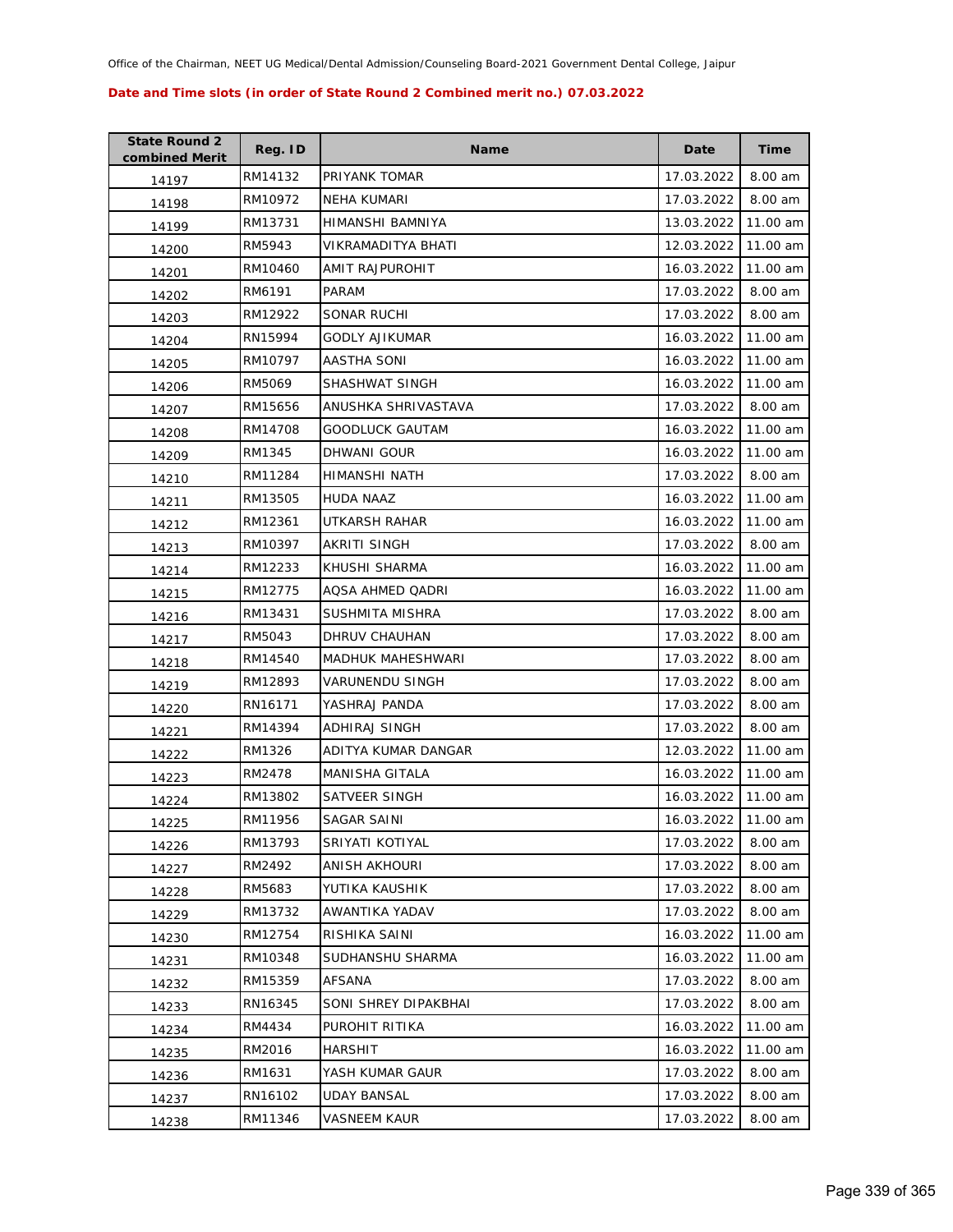| <b>State Round 2</b><br>combined Merit | Reg. ID | <b>Name</b>              | Date                | Time     |
|----------------------------------------|---------|--------------------------|---------------------|----------|
| 14239                                  | RM15277 | MUZZAMMIL AHMED          | 16.03.2022          | 11.00 am |
| 14240                                  | RM3884  | YATIN ARORA              | 17.03.2022          | 8.00 am  |
| 14241                                  | RM9218  | BHAVARE SAURABH BHAJAN   | 17.03.2022          | 8.00 am  |
| 14242                                  | RM7837  | SHOBHIT SINGH            | 17.03.2022          | 8.00 am  |
| 14243                                  | RN16282 | ANKIT SAINI              | 16.03.2022          | 11.00 am |
| 14244                                  | RN16091 | <b>GAURI GUPTA</b>       | 17.03.2022          | 8.00 am  |
| 14245                                  | RM6382  | RICHIKA BORUAH           | 17.03.2022          | 8.00 am  |
| 14246                                  | RM14722 | ABHISHEK                 | 17.03.2022          | 8.00 am  |
| 14247                                  | RM15307 | SAKSHI RAJPUROHIT        | 16.03.2022          | 11.00 am |
| 14248                                  | RM3728  | OINDRILA CHAKRAVARTI     | 17.03.2022          | 8.00 am  |
| 14249                                  | RM5301  | ARJUN MALIK              | 17.03.2022          | 8.00 am  |
| 14250                                  | RM14906 | DIXIT KUMAWAT            | 16.03.2022          | 11.00 am |
| 14251                                  | RM10023 | ANUSHREE SINGH           | 17.03.2022          | 8.00 am  |
| 14252                                  | RM3756  | HITESH SINGH             | 16.03.2022          | 11.00 am |
| 14253                                  | RM9157  | PATEL ARYA SHAILESHKUMAR | 17.03.2022          | 8.00 am  |
| 14254                                  | RM9231  | MADHVI KANWAR BHATI      | 16.03.2022          | 11.00 am |
| 14255                                  | RM9821  | CHAITANYA                | 17.03.2022          | 8.00 am  |
| 14256                                  | RM8072  | GUPTA AASHUTOSH ASHOK    | 17.03.2022          | 8.00 am  |
| 14257                                  | RM1922  | ANSHIKA AGRAWAL          | 17.03.2022          | 8.00 am  |
| 14258                                  | RM15260 | ABHINAV MISHRA           | 17.03.2022          | 8.00 am  |
| 14259                                  | RM7883  | PARUL RAI                | 17.03.2022          | 8.00 am  |
| 14260                                  | RM3026  | PALAK MANDALIYA          | 17.03.2022          | 8.00 am  |
| 14261                                  | RM11736 | SANSKAR CHOUDHARY        | 16.03.2022          | 11.00 am |
| 14262                                  | RM13165 | KRATI SHARMA             | 16.03.2022          | 11.00 am |
| 14263                                  | RM14348 | SEEMASHRI NATH           | 17.03.2022          | 8.00 am  |
| 14264                                  | RN16075 | RAVI SHANKAR RAI         | 17.03.2022          | 8.00 am  |
| 14265                                  | RM5453  | VIDHI SONI               | 16.03.2022          | 11.00 am |
| 14266                                  | RM11383 | KIRAN                    | 12.03.2022          | 11.00 am |
| 14267                                  | RM14521 | <b>AMIT BHUKAR</b>       | 16.03.2022 11.00 am |          |
| 14268                                  | RM2600  | LAKSHAY                  | 17.03.2022          | 8.00 am  |
| 14269                                  | RM9180  | DYUKSHA SINGLA           | 17.03.2022          | 8.00 am  |
| 14270                                  | RM9004  | PATEL SMIT RAKESHKUMAR   | 17.03.2022          | 8.00 am  |
| 14271                                  | RM1434  | HARDIK JAIN              | 16.03.2022          | 11.00 am |
| 14272                                  | RN15912 | <b>HIMANSHU GARG</b>     | 16.03.2022          | 11.00 am |
| 14273                                  | RM13757 | PIYUSH CHHILWAL          | 13.03.2022          | 11.00 am |
| 14274                                  | RN16453 | SACHIN                   | 16.03.2022          | 11.00 am |
| 14275                                  | RM11227 | HARSHITA JOSHI           | 17.03.2022          | 8.00 am  |
| 14276                                  | RM9850  | PRIYANSHU TRIVEDI        | 16.03.2022          | 11.00 am |
| 14277                                  | RM4424  | <b>DEVANG SIYAK</b>      | 16.03.2022          | 11.00 am |
| 14278                                  | RM3388  | PRATEEK YADAV            | 13.03.2022          | 11.00 am |
| 14279                                  | RM6638  | <b>SEEMA</b>             | 16.03.2022          | 11.00 am |
| 14280                                  | RM13072 | VANI GAUTAM              | 17.03.2022          | 8.00 am  |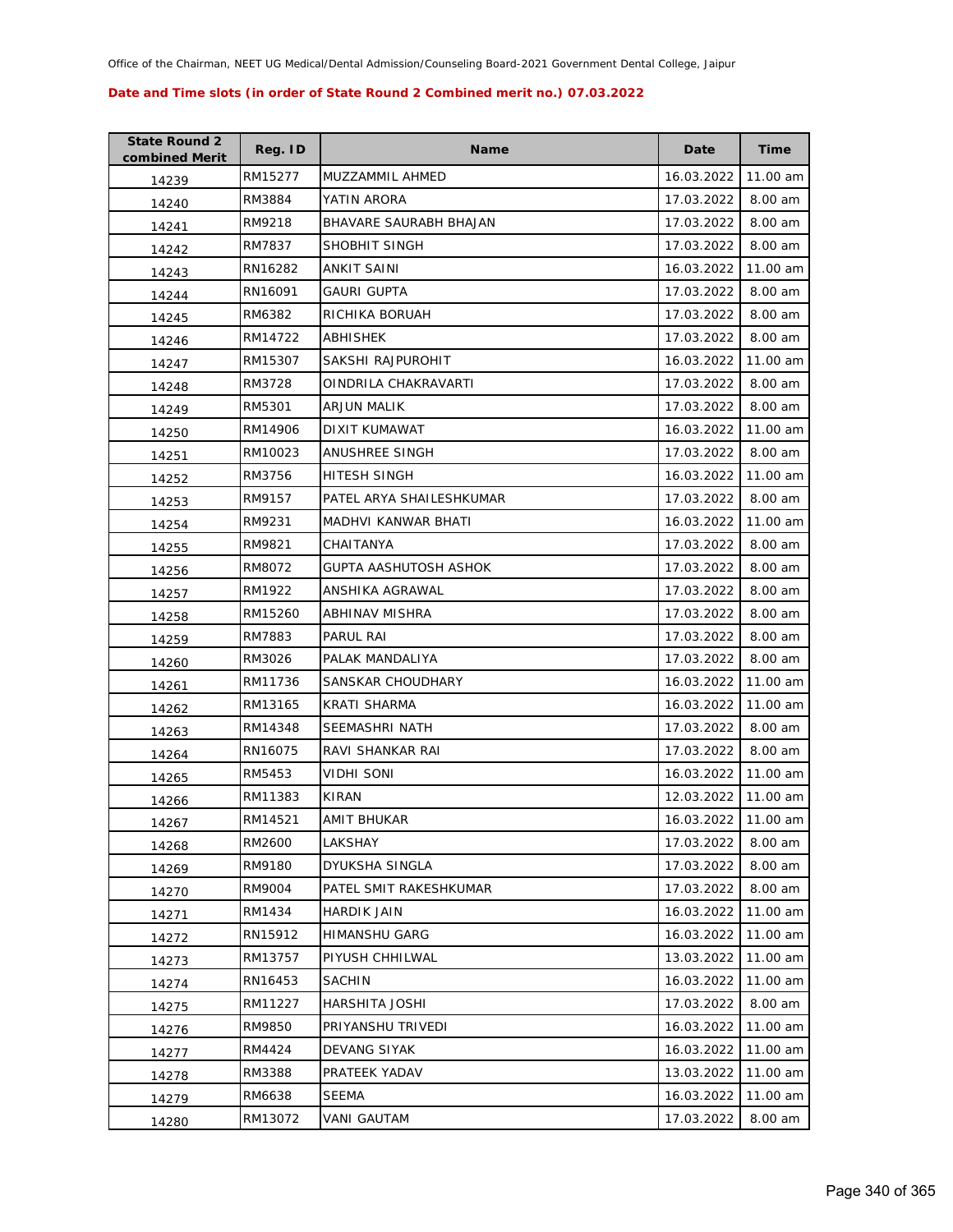| <b>State Round 2</b><br>combined Merit | Reg. ID | <b>Name</b>              | Date       | <b>Time</b> |
|----------------------------------------|---------|--------------------------|------------|-------------|
| 14281                                  | RM6108  | VAADIM FARAHIM CHAUDHARY | 17.03.2022 | 8.00 am     |
| 14282                                  | RM13254 | KARTIK KARDAM            | 13.03.2022 | 11.00 am    |
| 14283                                  | RM7120  | SOURAV GHUNAWAT          | 12.03.2022 | 11.00 am    |
| 14284                                  | RM3965  | AAKANSHA SHARMA          | 16.03.2022 | 11.00 am    |
| 14285                                  | RM7481  | DIVYANSHI PARASHAR       | 17.03.2022 | 8.00 am     |
| 14286                                  | RM1353  | ADITYA VIKRAM SINGH      | 17.03.2022 | 8.00 am     |
| 14287                                  | RM10321 | SNEHAL KHATANA           | 17.03.2022 | 8.00 am     |
| 14288                                  | RM3512  | KHUSHBOO MAKWANA         | 12.03.2022 | 11.00 am    |
| 14289                                  | RM14737 | KUMAR NISHU              | 17.03.2022 | 8.00 am     |
| 14290                                  | RM9044  | PREET RATHI              | 17.03.2022 | 8.00 am     |
| 14291                                  | RM14810 | PRAGATI AMLIYAR          | 12.03.2022 | 11.00 am    |
| 14292                                  | RM1561  | PATEL VIDHI PRAKASHKUMAR | 17.03.2022 | 8.00 am     |
| 14293                                  | RM13409 | HANUMAN SINGH MEENA      | 12.03.2022 | 11.00 am    |
| 14294                                  | RM3398  | <b>SHOURYA GOEL</b>      | 17.03.2022 | 8.00 am     |
| 14295                                  | RM10807 | SHIVAM AGRAWAL           | 17.03.2022 | 8.00 am     |
| 14296                                  | RN16278 | SHUBHAM DUBEY            | 17.03.2022 | 8.00 am     |
| 14297                                  | RM1920  | <b>KUNAL</b>             | 17.03.2022 | 8.00 am     |
| 14298                                  | RM2446  | RAMSHA NASRIN            | 17.03.2022 | 8.00 am     |
| 14299                                  | RN16057 | PRIYANSH SINGH           | 17.03.2022 | 8.00 am     |
| 14300                                  | RM5066  | DIBASMITA DAS            | 17.03.2022 | 8.00 am     |
| 14301                                  | RM4163  | HARSHITA SHAKYA          | 13.03.2022 | 11.00 am    |
| 14302                                  | RM13249 | SOMYAA SINGH             | 17.03.2022 | 8.00 am     |
| 14303                                  | RM10872 | AJAY SHARMA              | 16.03.2022 | 11.00 am    |
| 14304                                  | RM12686 | DIVYANSHU RANJAN         | 17.03.2022 | 8.00 am     |
| 14305                                  | RM13549 | <b>AJAY</b>              | 17.03.2022 | 8.00 am     |
| 14306                                  | RM4179  | AGRIMA SINGH             | 13.03.2022 | 11.00 am    |
| 14307                                  | RM1247  | CHITRARTH SHREESH BIYANI | 17.03.2022 | 8.00 am     |
| 14308                                  | RM1863  | KASHIKA RAKHEJA          | 17.03.2022 | 8.00 am     |
| 14309                                  | RM2643  | SUBHAMITA SAHA           | 17.03.2022 | 8.00 am     |
| 14310                                  | RM5227  | <b>NARESH HATELA</b>     | 13.03.2022 | 11.00 am    |
| 14311                                  | RN16584 | JAHANVI                  | 13.03.2022 | 11.00 am    |
| 14312                                  | RM11689 | AMAN YADAV               | 17.03.2022 | 8.00 am     |
| 14313                                  | RM2374  | KHUSHBOO CHUGH           | 17.03.2022 | 8.00 am     |
| 14314                                  | RM10829 | <b>DORESH KHOLA</b>      | 16.03.2022 | 11.00 am    |
| 14315                                  | RM10674 | SHYAM LAL KUMAWAT        | 16.03.2022 | 11.00 am    |
| 14316                                  | RM12335 | NIKHIL RAWAT             | 12.03.2022 | 11.00 am    |
| 14317                                  | RN16071 | <b>ADITYA PANWAR</b>     | 17.03.2022 | 8.00 am     |
| 14318                                  | RM2794  | ARJUN KATIYAR            | 17.03.2022 | 8.00 am     |
| 14319                                  | RM4629  | DHRUV RAWAT              | 16.03.2022 | 11.00 am    |
| 14320                                  | RM1937  | SHOURYA VARDHAN SINGH    | 16.03.2022 | 11.00 am    |
| 14321                                  | RM6612  | NISHANT SHARMA           | 16.03.2022 | 11.00 am    |
| 14322                                  | RM15267 | KIRTIKA SRIVASTAVA       | 16.03.2022 | 11.00 am    |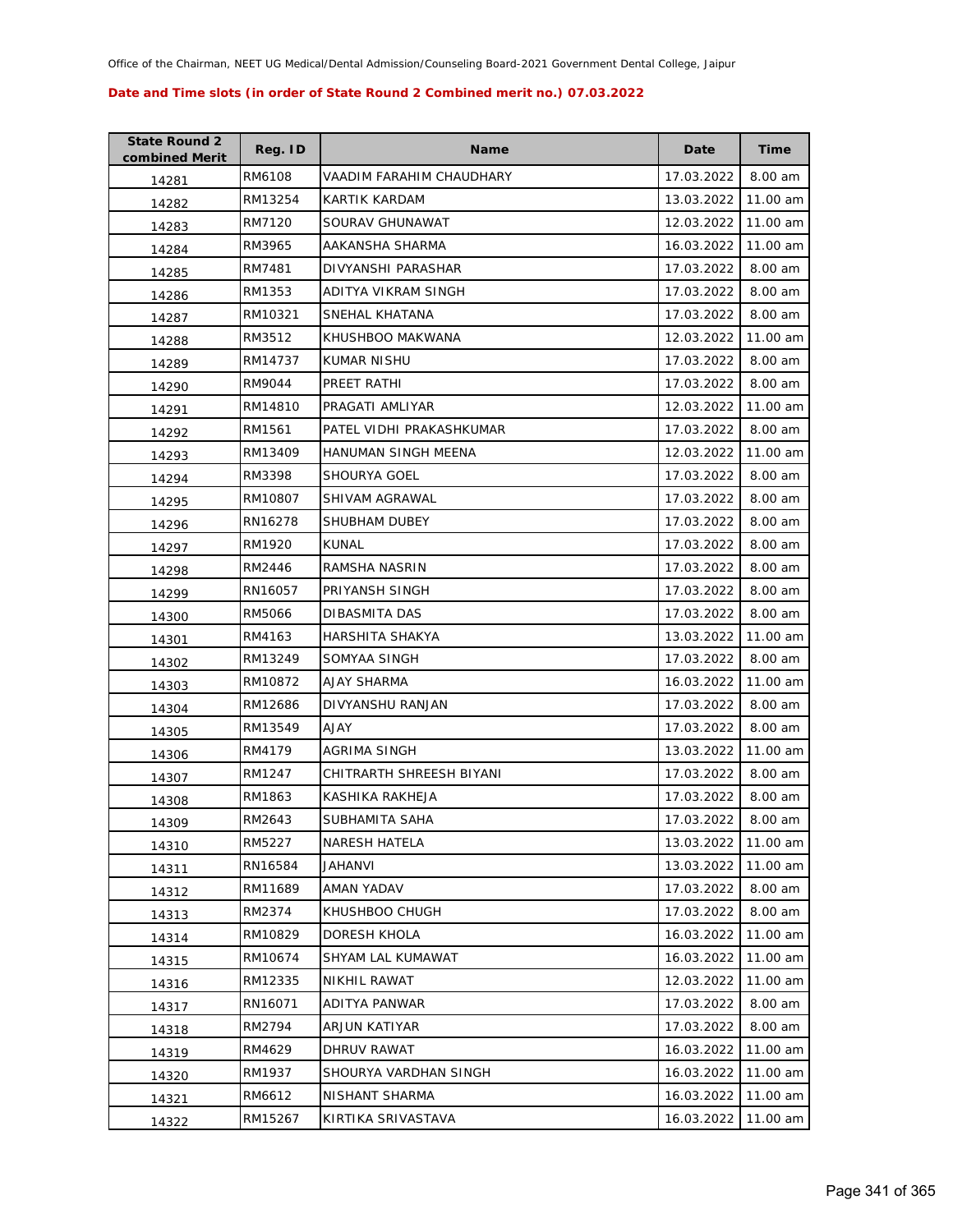| <b>State Round 2</b><br>combined Merit | Reg. ID | <b>Name</b>                   | Date       | Time     |
|----------------------------------------|---------|-------------------------------|------------|----------|
| 14323                                  | RN16372 | ANURAG                        | 17.03.2022 | 8.00 am  |
| 14324                                  | RN16257 | SALONI MALIK                  | 17.03.2022 | 8.00 am  |
| 14325                                  | RM15194 | PRASHITA YADAV                | 17.03.2022 | 8.00 am  |
| 14326                                  | RM15291 | PRANSHI                       | 16.03.2022 | 11.00 am |
| 14327                                  | RM2606  | ANIL                          | 16.03.2022 | 11.00 am |
| 14328                                  | RM3382  | MOR KRISH BABUBHAI            | 17.03.2022 | 8.00 am  |
| 14329                                  | RM3411  | СНАНАТ                        | 17.03.2022 | 8.00 am  |
| 14330                                  | RM15524 | <b>DAKSHITA</b>               | 17.03.2022 | 8.00 am  |
| 14331                                  | RM3735  | ARYAN RASTOGI                 | 17.03.2022 | 8.00 am  |
| 14332                                  | RM5060  | SHIVANG CHAUDHARY             | 17.03.2022 | 8.00 am  |
| 14333                                  | RM4521  | KHUSHI BAHL                   | 17.03.2022 | 8.00 am  |
| 14334                                  | RN16156 | ZAINAB PANWAR                 | 16.03.2022 | 11.00 am |
| 14335                                  | RM12779 | <b>VIDISHA SAXENA</b>         | 16.03.2022 | 11.00 am |
| 14336                                  | RM8527  | <b>MEHUL VYAS</b>             | 16.03.2022 | 11.00 am |
| 14337                                  | RM9765  | HARSHITA SINGH                | 17.03.2022 | 8.00 am  |
| 14338                                  | RM10302 | <b>FAIZAL AHMED</b>           | 16.03.2022 | 11.00 am |
| 14339                                  | RM8024  | JOSHI JASMA RUTESHBHAI        | 17.03.2022 | 8.00 am  |
| 14340                                  | RM13700 | NISHANT VERMA                 | 13.03.2022 | 11.00 am |
| 14341                                  | RM7974  | <b>TANU MALLICK</b>           | 16.03.2022 | 11.00 am |
| 14342                                  | RM15580 | ANSHITA AGARWAL               | 17.03.2022 | 8.00 am  |
| 14343                                  | RM14995 | <b>SHEETAL</b>                | 16.03.2022 | 11.00 am |
| 14344                                  | RM5989  | <b>MANMOHAN SINGH RATHORE</b> | 16.03.2022 | 11.00 am |
| 14345                                  | RM12509 | <b>MOHD HARIS</b>             | 16.03.2022 | 11.00 am |
| 14346                                  | RN16525 | MOHD FAIZ HASAN               | 17.03.2022 | 8.00 am  |
| 14347                                  | RM3768  | DHANANJAY RATHI               | 17.03.2022 | 8.00 am  |
| 14348                                  | RM5077  | VAISHALI GUPTA                | 17.03.2022 | 8.00 am  |
| 14349                                  | RM15517 | SHRI LUKJUM JILEN             | 17.03.2022 | 8.00 am  |
| 14350                                  | RM6413  | <b>GARGI RATHORE</b>          | 16.03.2022 | 11.00 am |
| 14351                                  | RM5234  | SUKHMANDEEP KAUR              | 16.03.2022 | 11.00 am |
| 14352                                  | RM13334 | PRADUM YADAV                  | 17.03.2022 | 8.00 am  |
| 14353                                  | RM10345 | <b>MANMOHAN VERMA</b>         | 13.03.2022 | 11.00 am |
| 14354                                  | RM6023  | <b>SEEMA KHAN</b>             | 17.03.2022 | 8.00 am  |
| 14355                                  | RM15095 | SATYAM SINGH                  | 17.03.2022 | 8.00 am  |
| 14356                                  | RM3322  | AKSHI                         | 17.03.2022 | 8.00 am  |
| 14357                                  | RM15408 | DEVANK BHARDWAJ               | 17.03.2022 | 8.00 am  |
| 14358                                  | RM14047 | DARSHIL NEHRA                 | 16.03.2022 | 11.00 am |
| 14359                                  | RM13923 | SOUMYA SHEKHAR CHOUDHARY      | 17.03.2022 | 8.00 am  |
| 14360                                  | RN16233 | VAKAS AHMAD                   | 16.03.2022 | 11.00 am |
| 14361                                  | RM7608  | <b>ALAN ABY</b>               | 17.03.2022 | 8.00 am  |
| 14362                                  | RN16224 | PRATIK JAIN                   | 17.03.2022 | 8.00 am  |
| 14363                                  | RM4738  | SHWETA SOLANKI                | 13.03.2022 | 11.00 am |
| 14364                                  | RM9623  | RADHIKA PEEYUSH PAREEK        | 16.03.2022 | 11.00 am |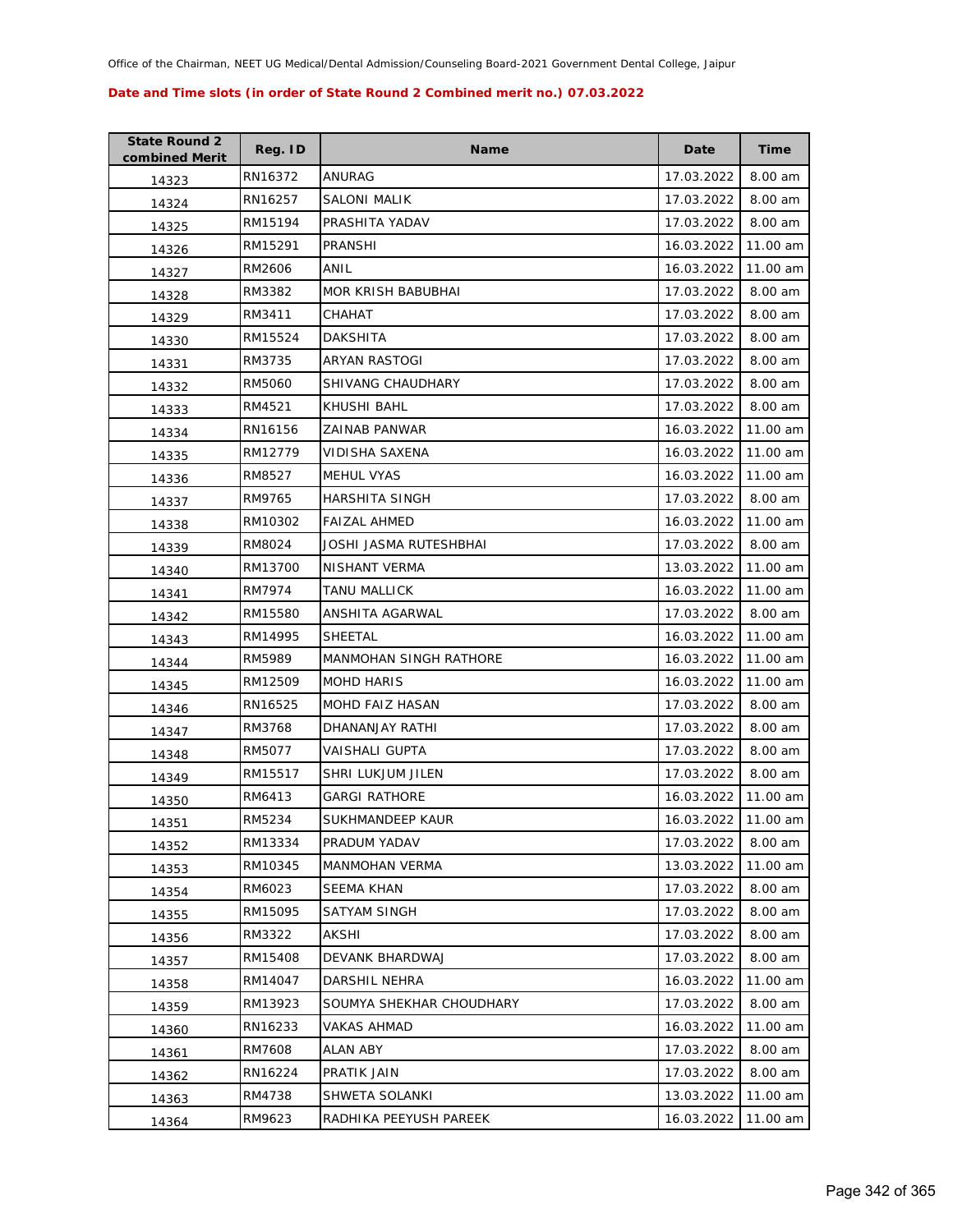| <b>State Round 2</b><br>combined Merit | Reg. ID | <b>Name</b>              | Date       | Time     |
|----------------------------------------|---------|--------------------------|------------|----------|
| 14365                                  | RM13775 | SHABNAM KUMARI           | 17.03.2022 | 8.00 am  |
| 14366                                  | RN16263 | NITIKA RAJGOTRA          | 17.03.2022 | 8.00 am  |
| 14367                                  | RM1430  | SOPHIA BHARDWAJ          | 17.03.2022 | 8.00 am  |
| 14368                                  | RM7273  | NILVARDHAN SINGH CHOUHAN | 16.03.2022 | 11.00 am |
| 14369                                  | RM8445  | <b>SURYANSH</b>          | 16.03.2022 | 11.00 am |
| 14370                                  | RM12237 | SPARSH AGARWAL           | 17.03.2022 | 8.00 am  |
| 14371                                  | RM13175 | SHAHRUKH KHAN            | 16.03.2022 | 11.00 am |
| 14372                                  | RM14754 | MAHENDRA KUMAR BARALA    | 16.03.2022 | 11.00 am |
| 14373                                  | RM2079  | ROSHAN SHARMA            | 16.03.2022 | 11.00 am |
| 14374                                  | RM15552 | ANUKRITI SINGH           | 17.03.2022 | 8.00 am  |
| 14375                                  | RM15269 | MOHAMMAD BURHAN          | 17.03.2022 | 8.00 am  |
| 14376                                  | RM7695  | <b>MOHIT KATIJA</b>      | 12.03.2022 | 11.00 am |
| 14377                                  | RM4345  | DEEPSHIKHA SINGH         | 17.03.2022 | 8.00 am  |
| 14378                                  | RM3889  | KHUSHI CHOUDHARY         | 17.03.2022 | 8.00 am  |
| 14379                                  | RN16036 | NEHA                     | 17.03.2022 | 8.00 am  |
| 14380                                  | RM6285  | DILSHAD BANO             | 16.03.2022 | 11.00 am |
| 14381                                  | RM4874  | AARYAN DHANGAR           | 17.03.2022 | 8.00 am  |
| 14382                                  | RM4931  | VIGYAT JAIN              | 16.03.2022 | 11.00 am |
| 14383                                  | RM8526  | SARAH HUSAIN             | 17.03.2022 | 8.00 am  |
| 14384                                  | RM13944 | YASHASVI SAH             | 17.03.2022 | 8.00 am  |
| 14385                                  | RM4026  | SHAURYA                  | 17.03.2022 | 8.00 am  |
| 14386                                  | RM12995 | SHAKSHI JOSHI            | 16.03.2022 | 11.00 am |
| 14387                                  | RM8815  | <b>MAUSAM DANTLA</b>     | 12.03.2022 | 11.00 am |
| 14388                                  | RM15071 | <b>GURDEEP</b>           | 17.03.2022 | 8.00 am  |
| 14389                                  | RM8756  | ACHALESHWAR TRIVEDI      | 16.03.2022 | 11.00 am |
| 14390                                  | RM4663  | <b>BEDATROYEE MANDAL</b> | 17.03.2022 | 8.00 am  |
| 14391                                  | RM15123 | ERUM NAZIR               | 17.03.2022 | 8.00 am  |
| 14392                                  | RM10162 | RAGHVENDRA VERMA         | 13.03.2022 | 11.00 am |
| 14393                                  | RN15851 | <b>ARYAN MAHAJAN</b>     | 17.03.2022 | 8.00 am  |
| 14394                                  | RM2748  | SUKHPREET KAUR           | 17.03.2022 | 8.00 am  |
| 14395                                  | RM5521  | <b>MANSI SHARMA</b>      | 16.03.2022 | 11.00 am |
| 14396                                  | RN15931 | ARNAV VIJAY MISHRA       | 17.03.2022 | 8.00 am  |
| 14397                                  | RM10139 | MUSKAN BALDEWA           | 16.03.2022 | 11.00 am |
| 14398                                  | RM10422 | <b>TUSHAR GOYAL</b>      | 17.03.2022 | 8.00 am  |
| 14399                                  | RM11230 | SWETA MEHTA              | 17.03.2022 | 8.00 am  |
| 14400                                  | RM10715 | SAHIL KHAN               | 16.03.2022 | 11.00 am |
| 14401                                  | RM9057  | YUVRAJ BHATI             | 13.03.2022 | 11.00 am |
| 14402                                  | RM1753  | SREESMAYA RATHNAKARAN    | 17.03.2022 | 8.00 am  |
| 14403                                  | RM1018  | SHAH TITHI NARESHKUMAR   | 17.03.2022 | 8.00 am  |
| 14404                                  | RM2550  | SHAGUN BHATI             | 17.03.2022 | 8.00 am  |
| 14405                                  | RM6050  | VAIBHAVI BASU            | 17.03.2022 | 8.00 am  |
| 14406                                  | RM15165 | DHANANJAY UPPADHAYA      | 16.03.2022 | 11.00 am |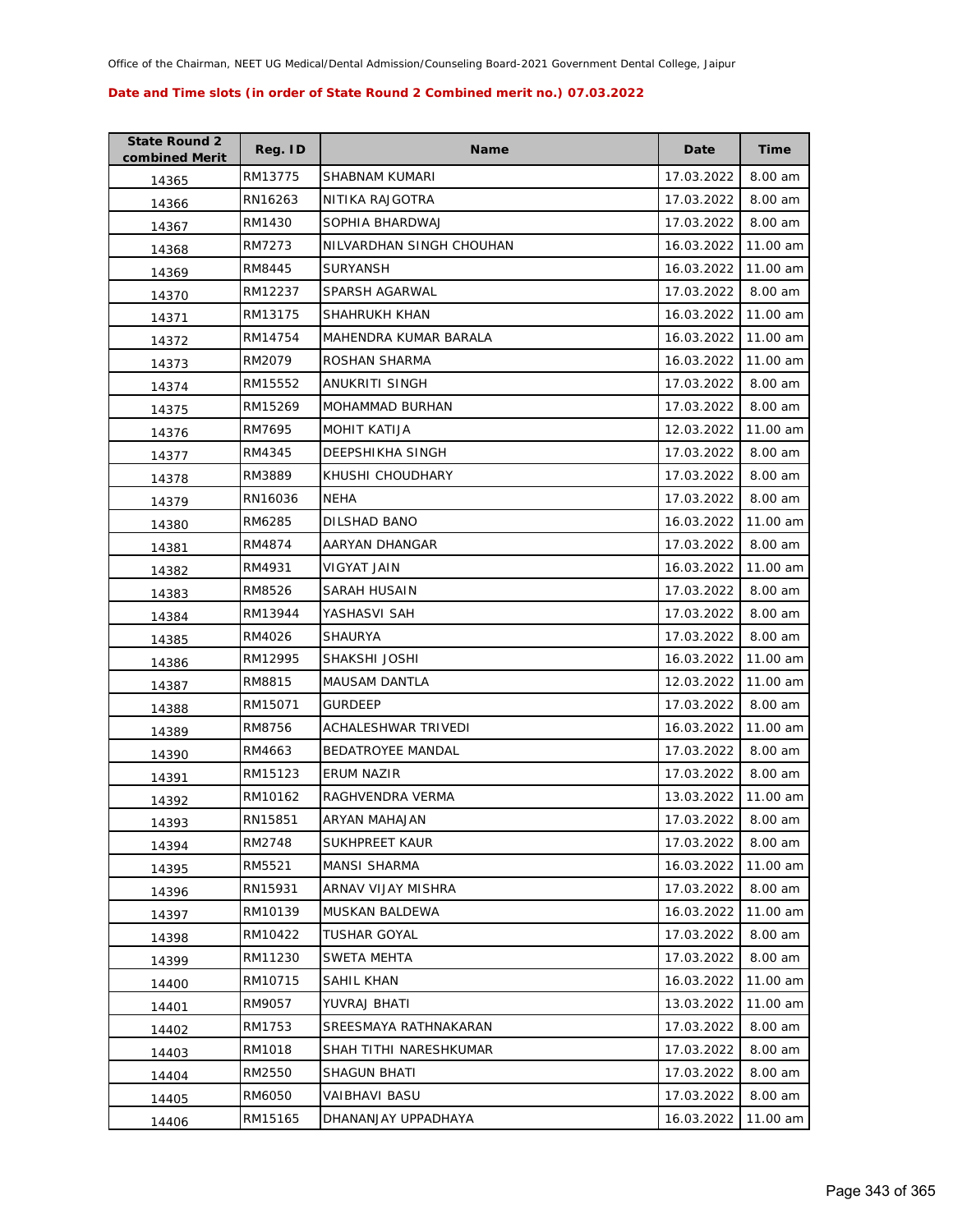| <b>State Round 2</b><br>combined Merit | Reg. ID | <b>Name</b>               | Date                | <b>Time</b> |
|----------------------------------------|---------|---------------------------|---------------------|-------------|
| 14407                                  | RM4340  | SHWETA DWIVEDI            | 17.03.2022          | 8.00 am     |
| 14408                                  | RN16148 | DIVYANSH PRATAP SINGH     | 17.03.2022          | 8.00 am     |
| 14409                                  | RM13917 | UTKARSH                   | 16.03.2022          | 11.00 am    |
| 14410                                  | RM4310  | SANJANA ANIL              | 17.03.2022          | 8.00 am     |
| 14411                                  | RM14827 | DRISHTANT SINGH SLATHIA   | 17.03.2022          | 8.00 am     |
| 14412                                  | RM13278 | MEENA ANJANA SUKHRAM      | 12.03.2022          | 11.00 am    |
| 14413                                  | RM7913  | VISHWVIJAY CHAUHAN        | 17.03.2022          | 8.00 am     |
| 14414                                  | RM5472  | VAIBHAV ARORA             | 17.03.2022          | 8.00 am     |
| 14415                                  | RM11392 | MANISH KUMAR BERAD        | 16.03.2022          | 11.00 am    |
| 14416                                  | RM3399  | SANA ANSARI               | 16.03.2022          | 11.00 am    |
| 14417                                  | RM14782 | PATEL SHIVANI NILESHKUMAR | 17.03.2022          | 8.00 am     |
| 14418                                  | RM13463 | SHUBHAM JHIRWAL           | 12.03.2022          | 11.00 am    |
| 14419                                  | RM14197 | <b>GRACY DEHARIYA</b>     | 17.03.2022          | 8.00 am     |
| 14420                                  | RM13443 | SANDHYA ROUSHNI           | 17.03.2022          | 8.00 am     |
| 14421                                  | RM7363  | AYUSHI BAHUGUNA           | 17.03.2022          | 8.00 am     |
| 14422                                  | RM10041 | <b>MOHIT SHANKAR</b>      | 17.03.2022          | 8.00 am     |
| 14423                                  | RM15727 | AKSHARA JAIN              | 16.03.2022          | 11.00 am    |
| 14424                                  | RM3211  | <b>RICHI ROY</b>          | 17.03.2022          | 8.00 am     |
| 14425                                  | RN16209 | VISHWA PATEL              | 17.03.2022          | 8.00 am     |
| 14426                                  | RM3307  | RIYA VATS                 | 17.03.2022          | 8.00 am     |
| 14427                                  | RN16450 | SHIVANKIT RAJ             | 17.03.2022          | 8.00 am     |
| 14428                                  | RM12084 | SHIV KUMAR NEHARA         | 16.03.2022          | 11.00 am    |
| 14429                                  | RM2267  | TAGE NAKO                 | 17.03.2022          | 8.00 am     |
| 14430                                  | RM10456 | AASTHA                    | 17.03.2022          | 8.00 am     |
| 14431                                  | RM10651 | AFSHA MUGHAL              | 16.03.2022          | 11.00 am    |
| 14432                                  | RM11462 | MIMANSHA JAIN             | 16.03.2022          | 11.00 am    |
| 14433                                  | RM9942  | DINESH KUMAR              | 16.03.2022          | 11.00 am    |
| 14434                                  | RM4832  | JALAJ SHARMA              | 16.03.2022          | 11.00 am    |
| 14435                                  | RM6226  | OJAS B S DUTTA            | 16.03.2022 11.00 am |             |
| 14436                                  | RM3538  | SURESH KUMAR              | 16.03.2022          | 11.00 am    |
| 14437                                  | RM13205 | SAMPDA SHARMA             | 17.03.2022          | 8.00 am     |
| 14438                                  | RM14701 | TIPARE SHRADDHA SATISH    | 17.03.2022          | 8.00 am     |
| 14439                                  | RM2305  | SUNIL KUMAR DEWASI        | 12.03.2022          | 11.00 am    |
| 14440                                  | RM13142 | YOGENDRA KUMAR            | 16.03.2022          | 11.00 am    |
| 14441                                  | RM15104 | UJJWAL                    | 17.03.2022          | 8.00 am     |
| 14442                                  | RM5028  | CHAUDHARY ARJUN NEMAJI    | 17.03.2022          | 8.00 am     |
| 14443                                  | RM7373  | <b>RIYA</b>               | 17.03.2022          | 8.00 am     |
| 14444                                  | RM2923  | SIDDHARTH GARG            | 16.03.2022          | 11.00 am    |
| 14445                                  | RM6219  | KUMDESH KUMAR             | 17.03.2022          | 8.00 am     |
| 14446                                  | RM5591  | AQSA JABEEN               | 17.03.2022          | 8.00 am     |
| 14447                                  | RM7118  | DIVYA                     | 17.03.2022          | 8.00 am     |
| 14448                                  | RM9967  | DEEPANSHU SHARMA          | 17.03.2022          | 8.00 am     |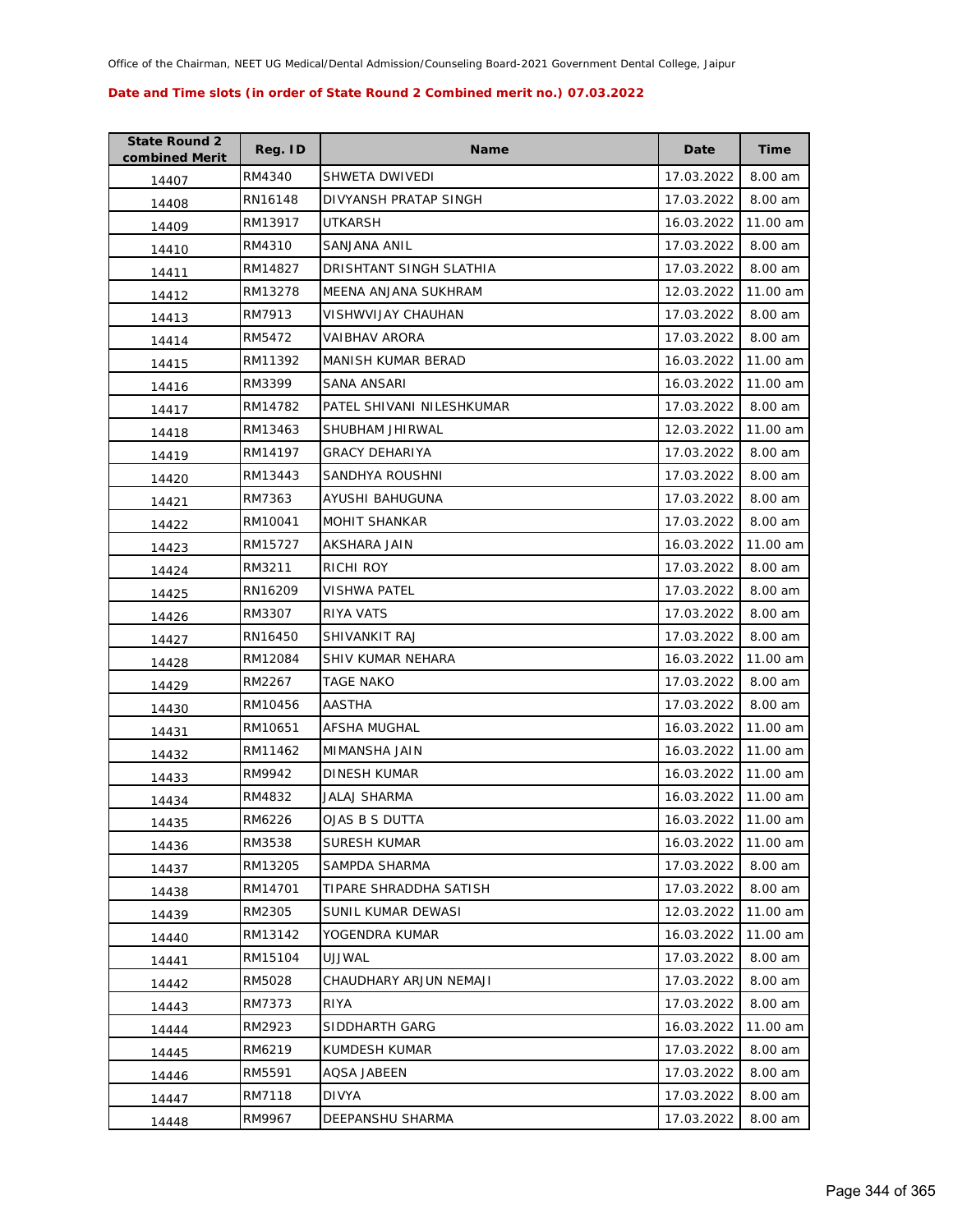| <b>State Round 2</b><br>combined Merit | Reg. ID | <b>Name</b>             | Date       | Time     |
|----------------------------------------|---------|-------------------------|------------|----------|
| 14449                                  | RM15769 | PREETHI R               | 17.03.2022 | 8.00 am  |
| 14450                                  | RM15283 | ANMOL SONI              | 17.03.2022 | 8.00 am  |
| 14451                                  | RM9273  | TIRTH                   | 17.03.2022 | 8.00 am  |
| 14452                                  | RM4616  | SIYA YADAV              | 16.03.2022 | 11.00 am |
| 14453                                  | RM5393  | AARUSHI GARG            | 17.03.2022 | 8.00 am  |
| 14454                                  | RN16273 | SAURABH RAJPUT          | 17.03.2022 | 8.00 am  |
| 14455                                  | RN16253 | RASHI BANSAL            | 17.03.2022 | 8.00 am  |
| 14456                                  | RN16583 | PAKHI PRAKASH           | 17.03.2022 | 8.00 am  |
| 14457                                  | RM9058  | SHANIT SEN              | 17.03.2022 | 8.00 am  |
| 14458                                  | RM5292  | SHAURYA MANDERNA        | 17.03.2022 | 8.00 am  |
| 14459                                  | RM5459  | <b>DESHPREET SINGH</b>  | 12.03.2022 | 11.00 am |
| 14460                                  | RN16006 | CHAHAK PREET KAUR       | 16.03.2022 | 11.00 am |
| 14461                                  | RM6178  | ANUBHAV MISHRA          | 17.03.2022 | 8.00 am  |
| 14462                                  | RM15648 | KHUSHBOO RAJPUROHIT     | 16.03.2022 | 11.00 am |
| 14463                                  | RM15509 | <b>SUMER SINGH</b>      | 16.03.2022 | 11.00 am |
| 14464                                  | RN16178 | AAKASH NAVRATAN PUROHIT | 17.03.2022 | 8.00 am  |
| 14465                                  | RM13981 | PRAKHAR SINGH           | 17.03.2022 | 8.00 am  |
| 14466                                  | RM5937  | ASHIKA MAHESHWARI       | 16.03.2022 | 11.00 am |
| 14467                                  | RM10514 | <b>BHASKAR HATHIWAR</b> | 13.03.2022 | 11.00 am |
| 14468                                  | RN16135 | MANSI GUPTA             | 17.03.2022 | 8.00 am  |
| 14469                                  | RN16561 | ZUHA                    | 17.03.2022 | 8.00 am  |
| 14470                                  | RM5265  | SALONI                  | 17.03.2022 | 8.00 am  |
| 14471                                  | RM2354  | KRITIKA SWAMI           | 16.03.2022 | 11.00 am |
| 14472                                  | RM14924 | UTKARSH RAI             | 17.03.2022 | 8.00 am  |
| 14473                                  | RM11062 | ANIRUDH SINGH SHEKHAWAT | 16.03.2022 | 11.00 am |
| 14474                                  | RM4073  | SONAM NORBU KHOCHEY     | 17.03.2022 | 8.00 am  |
| 14475                                  | RM7166  | <b>NISHKARSH GARG</b>   | 16.03.2022 | 11.00 am |
| 14476                                  | RM1261  | <b>MONIL RALOTI</b>     | 13.03.2022 | 11.00 am |
| 14477                                  | RM9725  | SOMVEER YADAV           | 17.03.2022 | 8.00 am  |
| 14478                                  | RM2499  | <b>GAUTAM KUMAR</b>     | 17.03.2022 | 8.00 am  |
| 14479                                  | RM8949  | KOMAL SANTOSH JADHAO    | 17.03.2022 | 8.00 am  |
| 14480                                  | RM4626  | SAKSHI CHAWLA           | 13.03.2022 | 11.00 am |
| 14481                                  | RN16084 | AARUSHI SHARMA          | 17.03.2022 | 8.00 am  |
| 14482                                  | RM9606  | YASHASHVI               | 17.03.2022 | 8.00 am  |
| 14483                                  | RM1754  | KAJAL KALYAN            | 12.03.2022 | 11.00 am |
| 14484                                  | RN16463 | VINEETA GURJAR          | 12.03.2022 | 11.00 am |
| 14485                                  | RM5725  | MANISHA GOSWAMI         | 17.03.2022 | 8.00 am  |
| 14486                                  | RM9529  | SHAHID ANSARI           | 17.03.2022 | 8.00 am  |
| 14487                                  | RM5779  | VISHAKHA SUBHASH PATIL  | 17.03.2022 | 8.00 am  |
| 14488                                  | RM13486 | PURNIMA                 | 16.03.2022 | 11.00 am |
| 14489                                  | RM15376 | JISHAN AHMED            | 16.03.2022 | 11.00 am |
| 14490                                  | RM10652 | <b>ABSHAR SATTAR</b>    | 16.03.2022 | 11.00 am |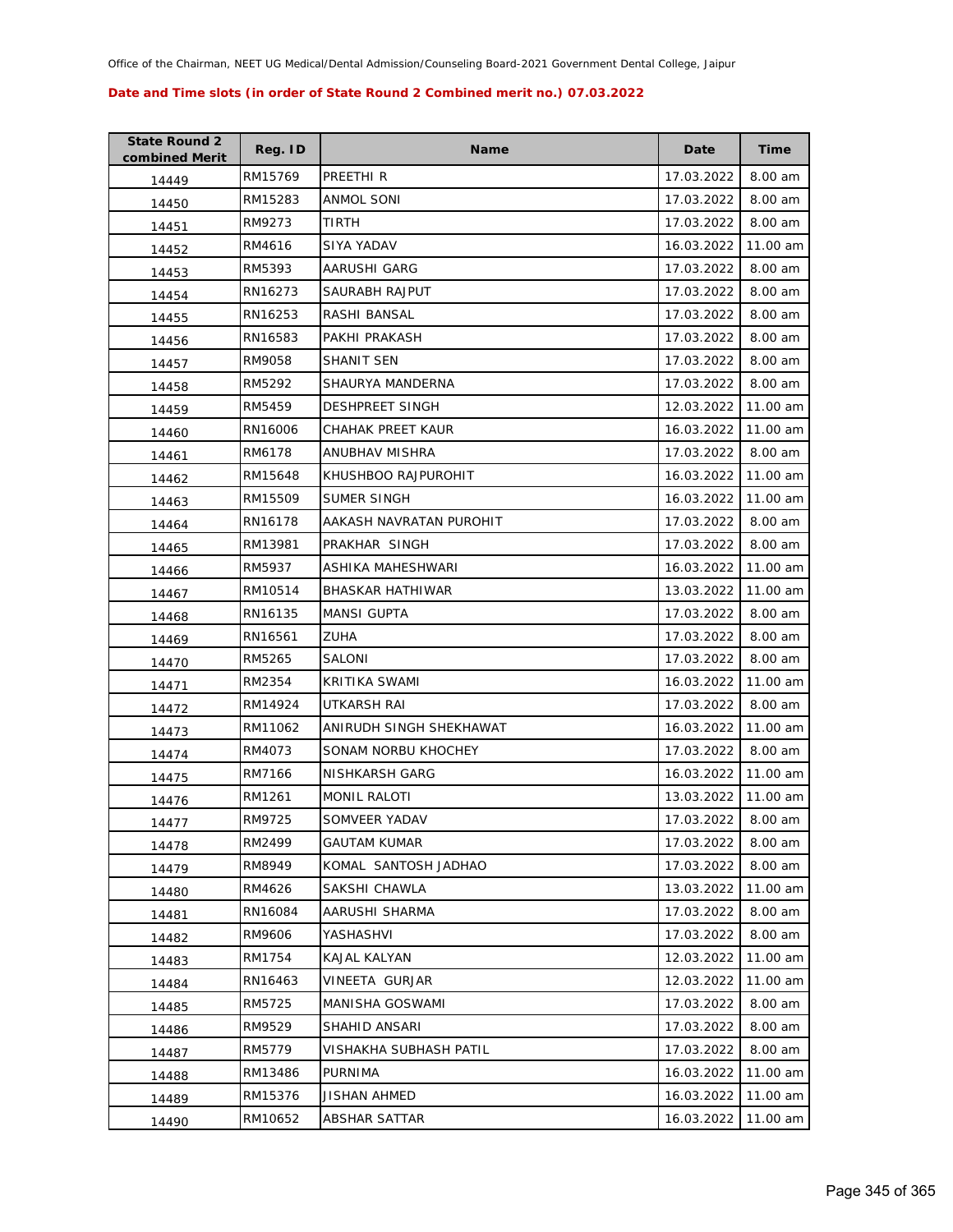| <b>State Round 2</b><br>combined Merit | Reg. ID | <b>Name</b>              | Date       | <b>Time</b> |
|----------------------------------------|---------|--------------------------|------------|-------------|
| 14491                                  | RM15072 | RADHIKA ANAND SUREKA     | 17.03.2022 | 8.00 am     |
| 14492                                  | RN15881 | PARUL                    | 17.03.2022 | 8.00 am     |
| 14493                                  | RM15815 | <b>HARSHITA BHUSHAN</b>  | 17.03.2022 | 8.00 am     |
| 14494                                  | RM9738  | VARSHA JATAV             | 13.03.2022 | 11.00 am    |
| 14495                                  | RN16503 | RAGHAV SHARMA            | 16.03.2022 | 11.00 am    |
| 14496                                  | RM4581  | YAMINI SABHARWALL        | 17.03.2022 | 8.00 am     |
| 14497                                  | RM4205  | POONAM JAKHAR            | 16.03.2022 | 11.00 am    |
| 14498                                  | RM15720 | <b>ARYAN PANDEY</b>      | 17.03.2022 | 8.00 am     |
| 14499                                  | RM11972 | MANVENDRA SINGH KAVIA    | 16.03.2022 | 11.00 am    |
| 14500                                  | RM13248 | PRASHANT KHANDA          | 13.03.2022 | 11.00 am    |
| 14501                                  | RM3895  | POOJA GOYAL              | 16.03.2022 | 11.00 am    |
| 14502                                  | RM8554  | ASTHA JETHI              | 16.03.2022 | 11.00 am    |
| 14503                                  | RM2002  | <b>FAIZAAN BELIM</b>     | 16.03.2022 | 11.00 am    |
| 14504                                  | RM3257  | ABHISHEK BISWAS          | 17.03.2022 | 8.00 am     |
| 14505                                  | RM2135  | ARPIT LABANA             | 12.03.2022 | 11.00 am    |
| 14506                                  | RM8379  | MAYA KUMARI SIHAG        | 16.03.2022 | 11.00 am    |
| 14507                                  | RM13346 | ANIL KUMAR MEENA         | 12.03.2022 | 11.00 am    |
| 14508                                  | RM14041 | <b>UDHAV SHARMA</b>      | 16.03.2022 | 11.00 am    |
| 14509                                  | RM7795  | <b>GEETANSH BUNDIWAL</b> | 16.03.2022 | 11.00 am    |
| 14510                                  | RM1387  | SHASHWAT KUMAR           | 17.03.2022 | 8.00 am     |
| 14511                                  | RM15375 | <b>VIKAS TADA</b>        | 16.03.2022 | 11.00 am    |
| 14512                                  | RM9153  | <b>SHAMA</b>             | 16.03.2022 | 11.00 am    |
| 14513                                  | RM1147  | NISHIT SINGH             | 16.03.2022 | 11.00 am    |
| 14514                                  | RM5268  | JADHAO PRATIK SURESH     | 17.03.2022 | 8.00 am     |
| 14515                                  | RM8393  | SWETLANA                 | 17.03.2022 | 8.00 am     |
| 14516                                  | RM4636  | SANJANA NILESH DESAI     | 17.03.2022 | 8.00 am     |
| 14517                                  | RM12832 | ASHISH BHANSALI          | 16.03.2022 | 11.00 am    |
| 14518                                  | RN15844 | KAVERI PALIWAL           | 17.03.2022 | 8.00 am     |
| 14519                                  | RN16015 | NAKUM JENIL VASANTRAY    | 17.03.2022 | 8.00 am     |
| 14520                                  | RM8613  | MUNAWWAR CHOUDHARY       | 17.03.2022 | 8.00 am     |
| 14521                                  | RM8066  | SAUHARD AGARWAL          | 16.03.2022 | 11.00 am    |
| 14522                                  | RM5340  | HIMANSHU                 | 17.03.2022 | 8.00 am     |
| 14523                                  | RM11870 | YASH JAIN                | 17.03.2022 | 8.00 am     |
| 14524                                  | RM15719 | MAULIK KUMAR DEEGWAL     | 13.03.2022 | 11.00 am    |
| 14525                                  | RM14149 | SHELJA SHRINGI           | 16.03.2022 | 11.00 am    |
| 14526                                  | RN15899 | PAWAN YADAV              | 17.03.2022 | 8.00 am     |
| 14527                                  | RM12112 | KARANVEER BHATIA         | 17.03.2022 | 8.00 am     |
| 14528                                  | RM6835  | TANYA SHARMA             | 16.03.2022 | 11.00 am    |
| 14529                                  | RM10236 | SHUBH SINGH              | 17.03.2022 | 8.00 am     |
| 14530                                  | RM14957 | AYUSHI PORWAL            | 17.03.2022 | 8.00 am     |
| 14531                                  | RM15784 | PALAK SHARMA             | 17.03.2022 | 8.00 am     |
| 14532                                  | RM1275  | BHAWANA SHARMA           | 16.03.2022 | 11.00 am    |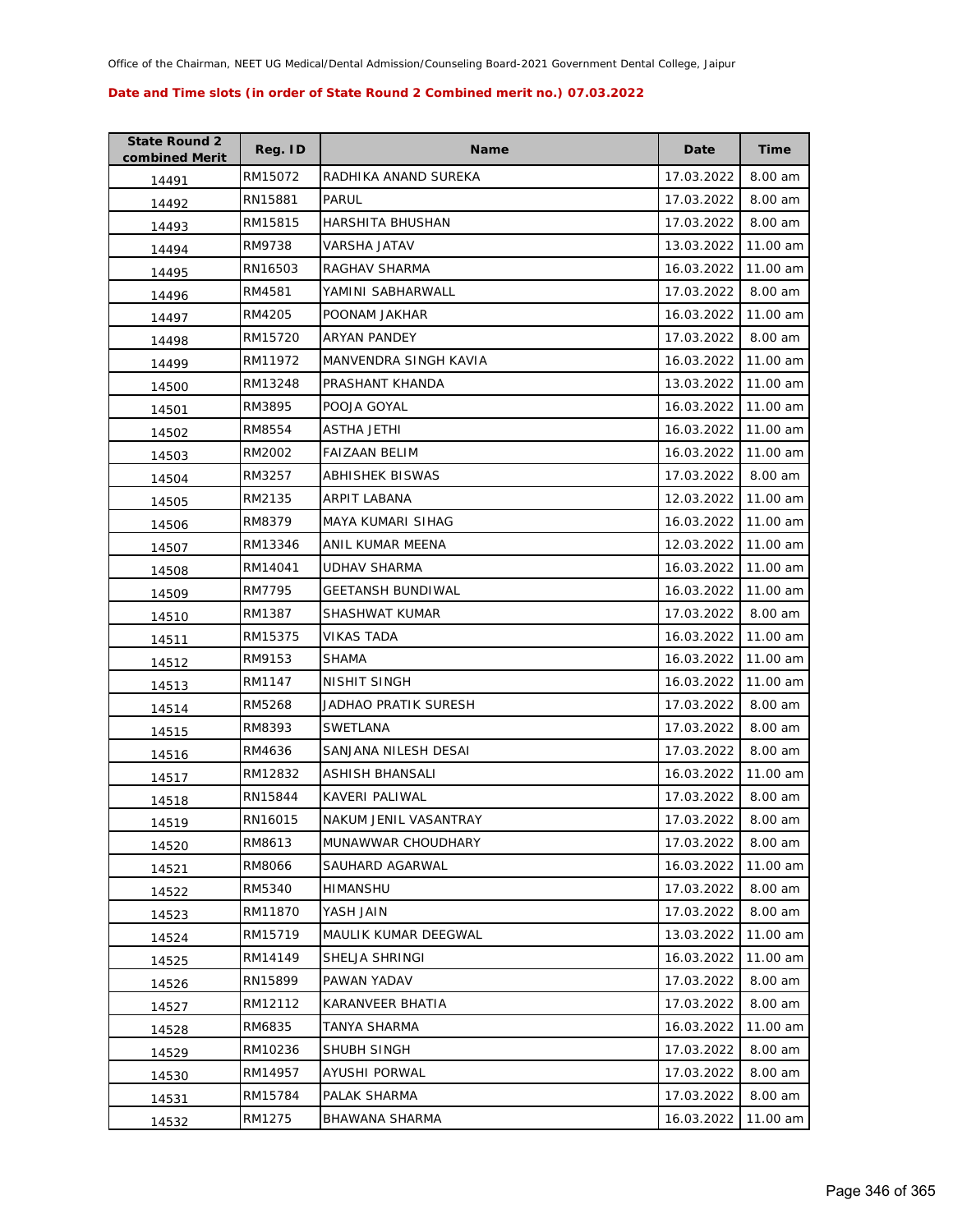| <b>State Round 2</b><br>combined Merit | Reg. ID | <b>Name</b>              | Date       | <b>Time</b> |
|----------------------------------------|---------|--------------------------|------------|-------------|
| 14533                                  | RM14242 | <b>KHUSHI</b>            | 17.03.2022 | 8.00 am     |
| 14534                                  | RM15163 | RIYA DHAKA               | 17.03.2022 | 8.00 am     |
| 14535                                  | RN15918 | <b>VAISHNAVEE VISHNU</b> | 17.03.2022 | 8.00 am     |
| 14536                                  | RM6100  | SHIWANI SHARMA           | 17.03.2022 | 8.00 am     |
| 14537                                  | RM10147 | HARSHITA JOSHI           | 16.03.2022 | 11.00 am    |
| 14538                                  | RM7688  | SHWETA SINGH             | 16.03.2022 | 11.00 am    |
| 14539                                  | RM13375 | ANISHA LAKRA             | 17.03.2022 | 8.00 am     |
| 14540                                  | RN16566 | SHALINI JOSHI            | 17.03.2022 | 8.00 am     |
| 14541                                  | RM14798 | RAJ NANDANI OBEROI       | 17.03.2022 | 8.00 am     |
| 14542                                  | RM7018  | SHRUTI NIGAM             | 17.03.2022 | 8.00 am     |
| 14543                                  | RM2950  | RICHA BHARADWAJ          | 17.03.2022 | 8.00 am     |
| 14544                                  | RM15141 | ATINYA GUPTA             | 17.03.2022 | 8.00 am     |
| 14545                                  | RM7717  | MEGHAA WADHWANI          | 17.03.2022 | 8.00 am     |
| 14546                                  | RM2704  | HARSHITA SHARMA          | 16.03.2022 | 11.00 am    |
| 14547                                  | RM9746  | KAVITA YADAV             | 17.03.2022 | 8.00 am     |
| 14548                                  | RM1625  | ABHISHEK DADHEECH        | 16.03.2022 | 11.00 am    |
| 14549                                  | RM7659  | SHAH VRUSHI              | 17.03.2022 | 8.00 am     |
| 14550                                  | RM5477  | PARTH CHOUDHARY          | 16.03.2022 | 11.00 am    |
| 14551                                  | RM13955 | BHAVISHYA BALYAN         | 17.03.2022 | 8.00 am     |
| 14552                                  | RM12230 | MALLIKA SHARMA           | 16.03.2022 | 11.00 am    |
| 14553                                  | RM11127 | SAGAR KHINCHI            | 13.03.2022 | 11.00 am    |
| 14554                                  | RM15741 | YAGYA BHALLA             | 16.03.2022 | 11.00 am    |
| 14555                                  | RM3051  | ANOUSHKA GUPTA           | 17.03.2022 | 8.00 am     |
| 14556                                  | RM10770 | MANISH BHANWARIYA        | 16.03.2022 | 11.00 am    |
| 14557                                  | RM13129 | NARESH KUMAR SEN         | 16.03.2022 | 11.00 am    |
| 14558                                  | RM5610  | MUSKAN BALVANSHI         | 13.03.2022 | 11.00 am    |
| 14559                                  | RM3488  | <b>AYUSH</b>             | 16.03.2022 | 11.00 am    |
| 14560                                  | RM2420  | <b>GUNJAN YADAV</b>      | 16.03.2022 | 11.00 am    |
| 14561                                  | RM1708  | PEREIRA SHERLINE RICHARD | 17.03.2022 | 8.00 am     |
| 14562                                  | RM11899 | <b>GAURAV KUMAR</b>      | 17.03.2022 | 8.00 am     |
| 14563                                  | RM12867 | <b>SANDEEP MEENA</b>     | 12.03.2022 | 11.00 am    |
| 14564                                  | RM4412  | MODI DHVANI PRAFULLKUMAR | 17.03.2022 | 8.00 am     |
| 14565                                  | RM1611  | <b>GURPREET KAUR</b>     | 13.03.2022 | 11.00 am    |
| 14566                                  | RN16061 | MRIDUL SAXENA            | 17.03.2022 | 8.00 am     |
| 14567                                  | RM4983  | <b>ABHINAV GARG</b>      | 16.03.2022 | 11.00 am    |
| 14568                                  | RM1862  | NIRBHAY MEENA            | 12.03.2022 | 11.00 am    |
| 14569                                  | RN16077 | CHAHAT SHARMA            | 16.03.2022 | 11.00 am    |
| 14570                                  | RM15132 | SHRIYAM KHARE            | 17.03.2022 | 8.00 am     |
| 14571                                  | RN16046 | LAKSHAYA SHARMA          | 16.03.2022 | 11.00 am    |
| 14572                                  | RN16363 | SATYANSH SINGH           | 17.03.2022 | 8.00 am     |
| 14573                                  | RM13178 | <b>POOJA</b>             | 16.03.2022 | 11.00 am    |
| 14574                                  | RM11039 | AKUL KUMAR SAH           | 17.03.2022 | 8.00 am     |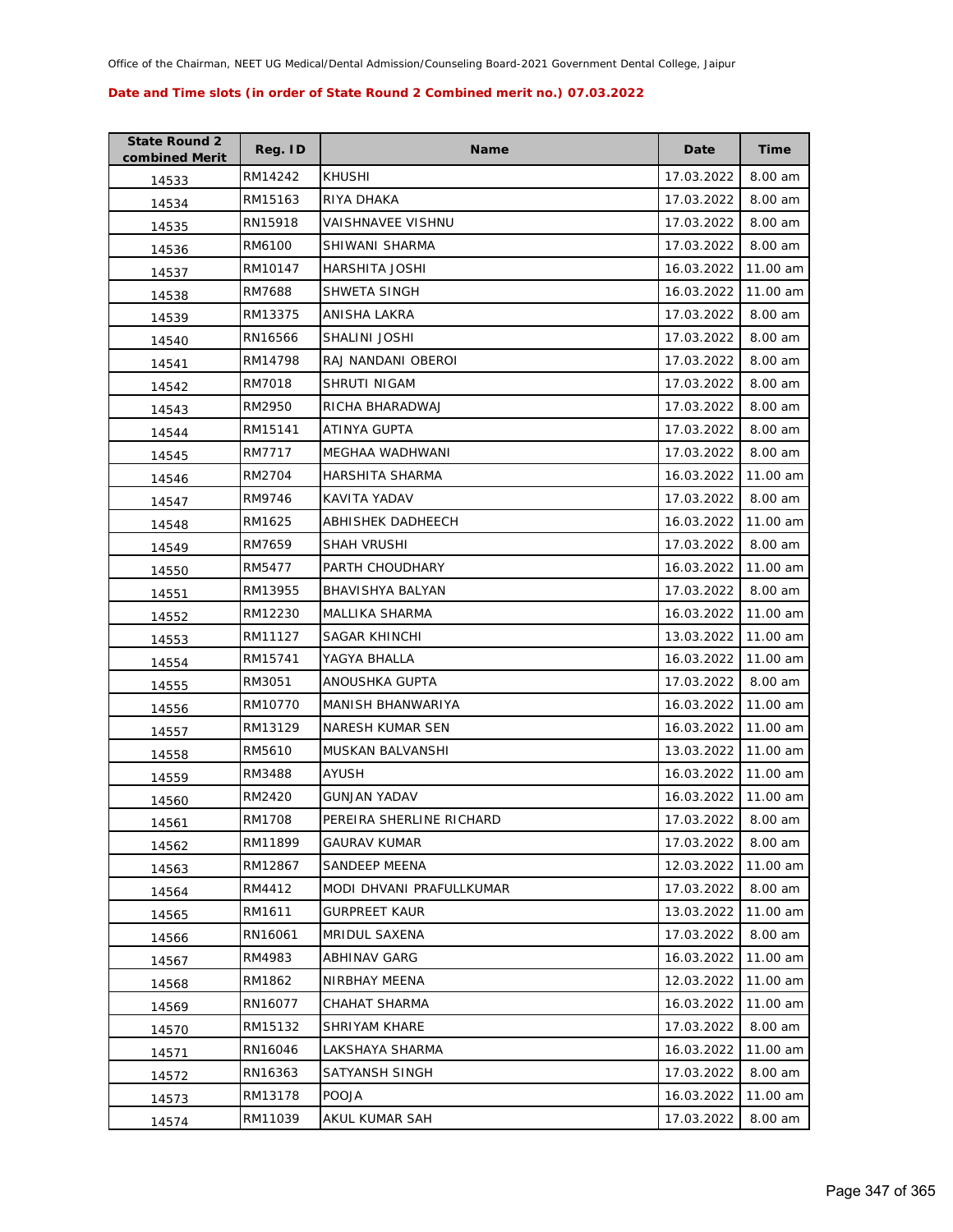| <b>State Round 2</b><br>combined Merit | Reg. ID | Name                    | Date       | Time      |
|----------------------------------------|---------|-------------------------|------------|-----------|
| 14575                                  | RM15345 | AMISHA KUMARI           | 17.03.2022 | 8.00 am   |
| 14576                                  | RM12165 | MUSKAN KHAN             | 16.03.2022 | 11.00 am  |
| 14577                                  | RM14716 | KANCHAN GOSWAMI         | 16.03.2022 | 11.00 am  |
| 14578                                  | RM12915 | TAMANNA SINGH           | 17.03.2022 | 8.00 am   |
| 14579                                  | RN16401 | ARTI AWANA              | 17.03.2022 | 8.00 am   |
| 14580                                  | RN15866 | RAKESH KUNDAN           | 17.03.2022 | 8.00 am   |
| 14581                                  | RM6762  | PRAVESH DIXIT           | 16.03.2022 | 11.00 am  |
| 14582                                  | RM13807 | <b>MANU BANSAL</b>      | 17.03.2022 | 8.00 am   |
| 14583                                  | RM1957  | PARITOSH KUMAR          | 17.03.2022 | 8.00 am   |
| 14584                                  | RM14838 | RAHUL SONI              | 16.03.2022 | 11.00 am  |
| 14585                                  | RM2099  | CHITRA VATS             | 17.03.2022 | 8.00 am   |
| 14586                                  | RM6424  | SANDEEP KUMAR           | 17.03.2022 | 8.00 am   |
| 14587                                  | RM2491  | PALVI                   | 17.03.2022 | 8.00 am   |
| 14588                                  | RN16097 | SHIVANGI SHARMA         | 17.03.2022 | 8.00 am   |
| 14589                                  | RM3093  | ATHARV AGGARWAL         | 17.03.2022 | 8.00 am   |
| 14590                                  | RM15282 | PRATISHTHA SHARMA       | 16.03.2022 | 11.00 am  |
| 14591                                  | RM12044 | GAGAN NIGAM             | 16.03.2022 | 11.00 am  |
| 14592                                  | RM5655  | SONALI KUKREJA          | 17.03.2022 | 8.00 am   |
| 14593                                  | RM12904 | JAY MAHARAJWALA         | 17.03.2022 | 8.00 am   |
| 14594                                  | RM4145  | SHALINI YADAV           | 17.03.2022 | 8.00 am   |
| 14595                                  | RM7291  | VELENTINA ATHOKPAM      | 17.03.2022 | 8.00 am   |
| 14596                                  | RM15527 | LAKSH RAJ BHADANA       | 17.03.2022 | 8.00 am   |
| 14597                                  | RM2038  | <b>KRISH AWANA</b>      | 17.03.2022 | 8.00 am   |
| 14598                                  | RM7716  | TABAN NISAR YATOO       | 17.03.2022 | 8.00 am   |
| 14599                                  | RM14928 | ADITYA KOTHARI          | 16.03.2022 | 11.00 am  |
| 14600                                  | RM11810 | TARANG BISHNOI          | 17.03.2022 | 8.00 am   |
| 14601                                  | RN15880 | VARDAN SHARMA           | 17.03.2022 | $8.00$ am |
| 14602                                  | RM14299 | PARTH LAMBA             | 16.03.2022 | 11.00 am  |
| 14603                                  | RM14201 | <b>IPSHITA CHAUHAN</b>  | 17.03.2022 | 8.00 am   |
| 14604                                  | RM11605 | <b>AVISH CHAUHAN</b>    | 13.03.2022 | 11.00 am  |
| 14605                                  | RM15097 | AAMIR AHMAD WAR         | 17.03.2022 | 8.00 am   |
| 14606                                  | RM14448 | SIDDHARTH CHATLEY       | 17.03.2022 | 8.00 am   |
| 14607                                  | RN16302 | JAISWAL PRIYANSHI SUNIL | 17.03.2022 | 8.00 am   |
| 14608                                  | RM1119  | <b>ARYAN SHARMA</b>     | 17.03.2022 | 8.00 am   |
| 14609                                  | RM11437 | ABHILAASHA VARMA        | 17.03.2022 | 8.00 am   |
| 14610                                  | RM3469  | MIHIR YADAV             | 16.03.2022 | 11.00 am  |
| 14611                                  | RM7922  | JAYESH JAIN             | 16.03.2022 | 11.00 am  |
| 14612                                  | RM12521 | AKSHARA SHAKYA          | 17.03.2022 | 8.00 am   |
| 14613                                  | RM6952  | ANSHU PRIYA CHUNDAWAT   | 16.03.2022 | 11.00 am  |
| 14614                                  | RN16107 | KANWAR GAGANESH SINGH   | 17.03.2022 | 8.00 am   |
| 14615                                  | RM13445 | VASUNDHARA SINGH HOODA  | 17.03.2022 | 8.00 am   |
| 14616                                  | RM3486  | SIYA                    | 17.03.2022 | 8.00 am   |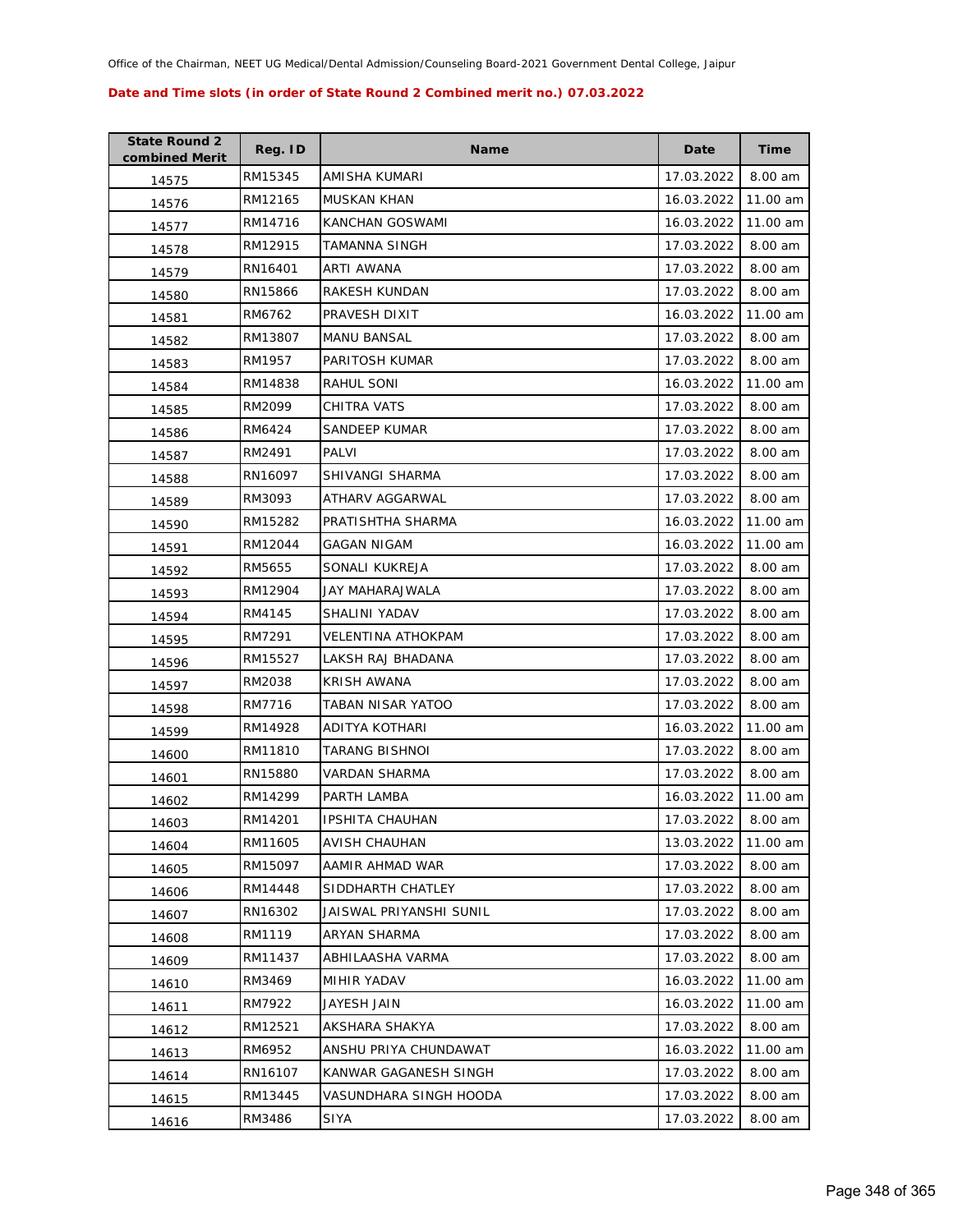| <b>State Round 2</b><br>combined Merit | Reg. ID | <b>Name</b>                  | Date       | <b>Time</b> |
|----------------------------------------|---------|------------------------------|------------|-------------|
| 14617                                  | RM12721 | TEJASWINI SHARMA             | 16.03.2022 | 11.00 am    |
| 14618                                  | RM2509  | AMAN PATHAN                  | 16.03.2022 | 11.00 am    |
| 14619                                  | RM9715  | <b>HARINATH</b>              | 13.03.2022 | 11.00 am    |
| 14620                                  | RM8374  | RICHA DUTT                   | 17.03.2022 | 8.00 am     |
| 14621                                  | RM8660  | AADIL KHAN                   | 16.03.2022 | 11.00 am    |
| 14622                                  | RM13484 | <b>VIVEK SAINI</b>           | 16.03.2022 | 11.00 am    |
| 14623                                  | RN16340 | DEEPENDRA SINGH              | 17.03.2022 | 8.00 am     |
| 14624                                  | RM13307 | JAYAESH YADAV                | 16.03.2022 | 11.00 am    |
| 14625                                  | RM7772  | KANUSHREE RATHORE            | 16.03.2022 | 11.00 am    |
| 14626                                  | RM7744  | NISCHAL SINGH                | 17.03.2022 | 8.00 am     |
| 14627                                  | RN16231 | AYUSH PANDEY                 | 17.03.2022 | 8.00 am     |
| 14628                                  | RM9995  | DIVYANSH GAUR                | 16.03.2022 | 11.00 am    |
| 14629                                  | RM13087 | SAKSHI SHARMA                | 17.03.2022 | 8.00 am     |
| 14630                                  | RM14387 | KUNAL CHAWLA                 | 13.03.2022 | 11.00 am    |
| 14631                                  | RM4904  | KHUSH KARSHAN BHADARKA       | 17.03.2022 | 8.00 am     |
| 14632                                  | RM15063 | HIMANSHU SHARMA              | 16.03.2022 | 11.00 am    |
| 14633                                  | RN15872 | MILIND BHARDWAJ              | 17.03.2022 | 8.00 am     |
| 14634                                  | RM13647 | ADITYA PRAKASH               | 17.03.2022 | 8.00 am     |
| 14635                                  | RM6314  | ISH B S DUTTA                | 16.03.2022 | 11.00 am    |
| 14636                                  | RN16069 | AKUMLONG JAMIR               | 17.03.2022 | 8.00 am     |
| 14637                                  | RM15233 | VANSHIKA KAUSHIK             | 17.03.2022 | 8.00 am     |
| 14638                                  | RM11469 | CHAMAN MEHARA                | 16.03.2022 | 11.00 am    |
| 14639                                  | RM6622  | SHUBHAM MAHESHWARI           | 17.03.2022 | 8.00 am     |
| 14640                                  | RM4888  | <b>MILIND</b>                | 16.03.2022 | 11.00 am    |
| 14641                                  | RM2749  | KHUSHI MAHESHWARY            | 16.03.2022 | 11.00 am    |
| 14642                                  | RM8902  | LAKSHAY SEHRAWAT             | 17.03.2022 | 8.00 am     |
| 14643                                  | RM9358  | ABHISHEK ANAND               | 17.03.2022 | 8.00 am     |
| 14644                                  | RN16101 | DEEPANSHU                    | 17.03.2022 | 8.00 am     |
| 14645                                  | RM15126 | DAKSH SHARMA                 | 17.03.2022 | 8.00 am     |
| 14646                                  | RN16088 | REHA RAWAT                   | 17.03.2022 | 8.00 am     |
| 14647                                  | RM15355 | SHRI SINGH                   | 17.03.2022 | 8.00 am     |
| 14648                                  | RM4835  | SHAH NAWAZ SARFRAZ           | 17.03.2022 | 8.00 am     |
| 14649                                  | RM14895 | ANUSHKA ISHITAV              | 17.03.2022 | 8.00 am     |
| 14650                                  | RM9896  | DEEPESH SHARAN               | 17.03.2022 | 8.00 am     |
| 14651                                  | RM13386 | SHAMBHAVI SHARMA             | 16.03.2022 | 11.00 am    |
| 14652                                  | RM5438  | SONAL ATHAWAL                | 13.03.2022 | 11.00 am    |
| 14653                                  | RM15287 | <b>FAIZAN PATHAN</b>         | 16.03.2022 | 11.00 am    |
| 14654                                  | RM5820  | LAKSHYA PRATAP SINGH         | 17.03.2022 | 8.00 am     |
| 14655                                  | RM5489  | CHAUDHARI MAHIMABEN ANILBHAI | 17.03.2022 | 8.00 am     |
| 14656                                  | RM2658  | CHANDAN KUMAR PASWAN         | 17.03.2022 | 8.00 am     |
| 14657                                  | RM6438  | FATIMA BI                    | 16.03.2022 | 11.00 am    |
| 14658                                  | RM8452  | <b>ABHISHEK KUMAR</b>        | 17.03.2022 | 8.00 am     |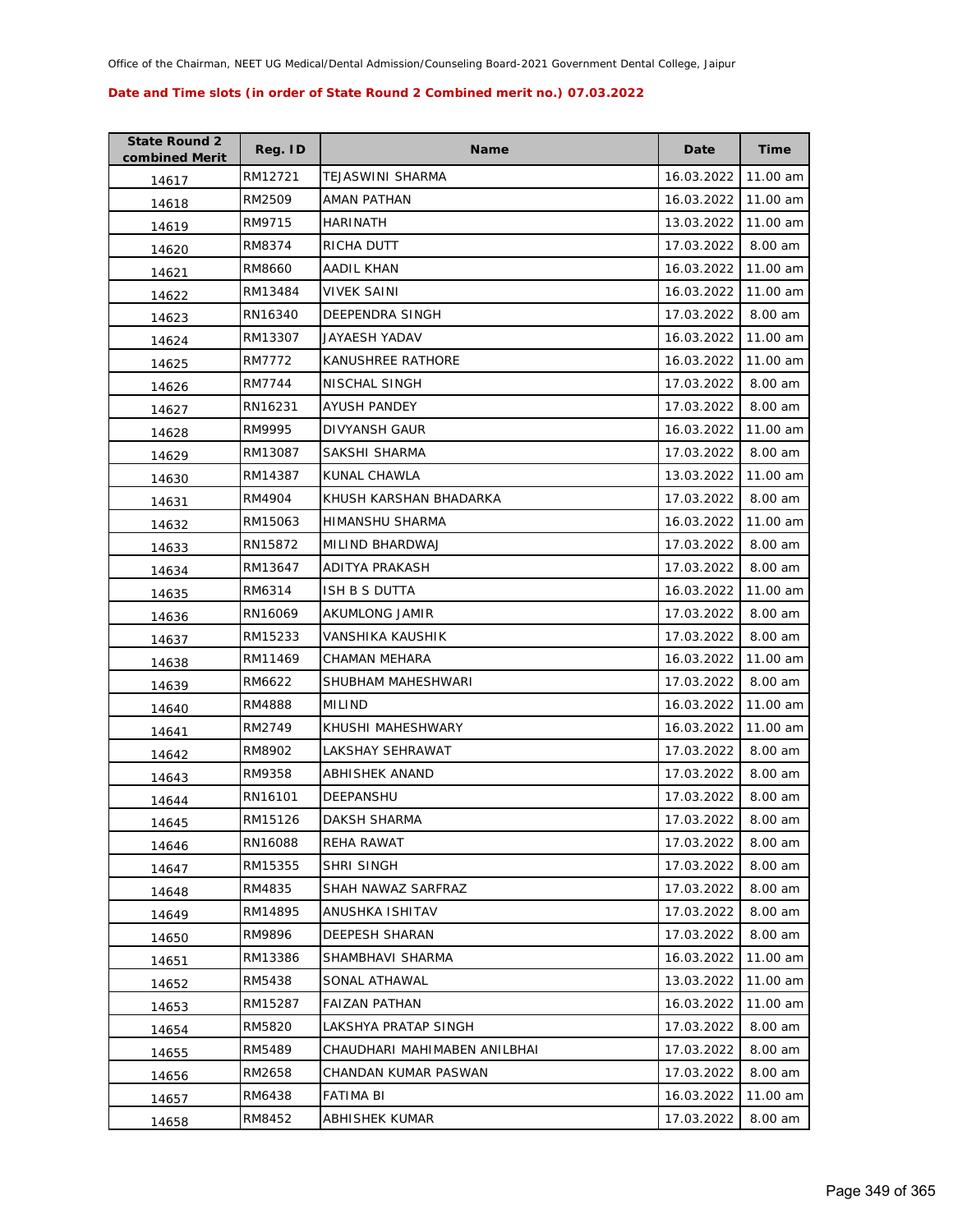| <b>State Round 2</b><br>combined Merit | Reg. ID | Name                 | Date       | Time     |
|----------------------------------------|---------|----------------------|------------|----------|
| 14659                                  | RM6958  | <b>HARDIK SAINI</b>  | 16.03.2022 | 11.00 am |
| 14660                                  | RM14481 | <b>DOLLY GURJAR</b>  | 12.03.2022 | 11.00 am |
| 14661                                  | RM14531 | <b>MEHVISH RAFIQ</b> | 17.03.2022 | 8.00 am  |
| 14662                                  | RM2764  | AARYAN RANA          | 17.03.2022 | 8.00 am  |
| 14663                                  | RN16019 | MANJU KUMARI GURJAR  | 12.03.2022 | 11.00 am |
| 14664                                  | RM4713  | <b>CHAYAN DAS</b>    | 17.03.2022 | 8.00 am  |
| 14665                                  | RM7626  | TANISHA OJHA         | 16.03.2022 | 11.00 am |
| 14666                                  | RM13885 | NAMAN MISHRA         | 17.03.2022 | 8.00 am  |
| 14667                                  | RN16417 | <b>ISHU JINDAL</b>   | 16.03.2022 | 11.00 am |
| 14668                                  | RM15041 | OM MALHOTRA          | 17.03.2022 | 8.00 am  |
| 14669                                  | RM8900  | SHUBHAM KUMAR SINHA  | 17.03.2022 | 8.00 am  |
| 14670                                  | RM15497 | YASH VARDHAN SINGH   | 17.03.2022 | 8.00 am  |
| 14671                                  | RM8731  | <b>JATIN RATHI</b>   | 16.03.2022 | 11.00 am |
| 14672                                  | RM2503  | <b>SUJEET KUMAR</b>  | 17.03.2022 | 8.00 am  |
| 14673                                  | RM13768 | <b>GAURAV KUMAR</b>  | 17.03.2022 | 8.00 am  |
| 14674                                  | RM15538 | BHIMRAJ MEENA        | 12.03.2022 | 11.00 am |
| 14675                                  | RM14545 | RITAMBARA            | 16.03.2022 | 11.00 am |
| 14676                                  | RM11299 | NIKHIL KUMAR         | 17.03.2022 | 8.00 am  |
| 14677                                  | RM4528  | SHATAKSHI GOYAL      | 16.03.2022 | 11.00 am |
| 14678                                  | RM12291 | KRIPA AGGARWAL       | 16.03.2022 | 11.00 am |
| 14679                                  | RM5333  | ADITYA SOROUT        | 17.03.2022 | 8.00 am  |
| 14680                                  | RM2599  | AHIRE ESHIKA MANISH  | 17.03.2022 | 8.00 am  |
| 14681                                  | RM12638 | SABNAM BANO CHOBDAR  | 16.03.2022 | 11.00 am |
| 14682                                  | RM15451 | PURVA TAK            | 13.03.2022 | 11.00 am |
| 14683                                  | RM7447  | SWETA RAY            | 17.03.2022 | 8.00 am  |
| 14684                                  | RM4323  | <b>FURKAN MALIK</b>  | 16.03.2022 | 11.00 am |
| 14685                                  | RM8456  | <b>ISHITA GOYAL</b>  | 17.03.2022 | 8.00 am  |
| 14686                                  | RM11343 | MUHAMMAD ZAID        | 17.03.2022 | 8.00 am  |
| 14687                                  | RM14556 | KSHITIJA S GANVIR    | 17.03.2022 | 8.00 am  |
| 14688                                  | RM11400 | NAITIK PRATAP SINGH  | 17.03.2022 | 8.00 am  |
| 14689                                  | RN16037 | <b>RAJ KUMAR</b>     | 17.03.2022 | 8.00 am  |
| 14690                                  | RN16095 | SANYAM BASNIWAL      | 16.03.2022 | 11.00 am |
| 14691                                  | RM11125 | URVASHI KAUR         | 16.03.2022 | 11.00 am |
| 14692                                  | RM10602 | PATEL PRIYAL         | 17.03.2022 | 8.00 am  |
| 14693                                  | RM3897  | EKTA DEWASI          | 12.03.2022 | 11.00 am |
| 14694                                  | RM4416  | UTKARSH              | 17.03.2022 | 8.00 am  |
| 14695                                  | RM10320 | SHUBHAM YADAV        | 17.03.2022 | 8.00 am  |
| 14696                                  | RM4710  | <b>MAHEK RATHEE</b>  | 17.03.2022 | 8.00 am  |
| 14697                                  | RM1675  | PRABHAT BISHNOI      | 16.03.2022 | 11.00 am |
| 14698                                  | RM14571 | SAYED ABDUL RAHMAN   | 16.03.2022 | 11.00 am |
| 14699                                  | RM6336  | <b>TANU GARG</b>     | 16.03.2022 | 11.00 am |
| 14700                                  | RM14639 | PROTIK GOALA         | 17.03.2022 | 8.00 am  |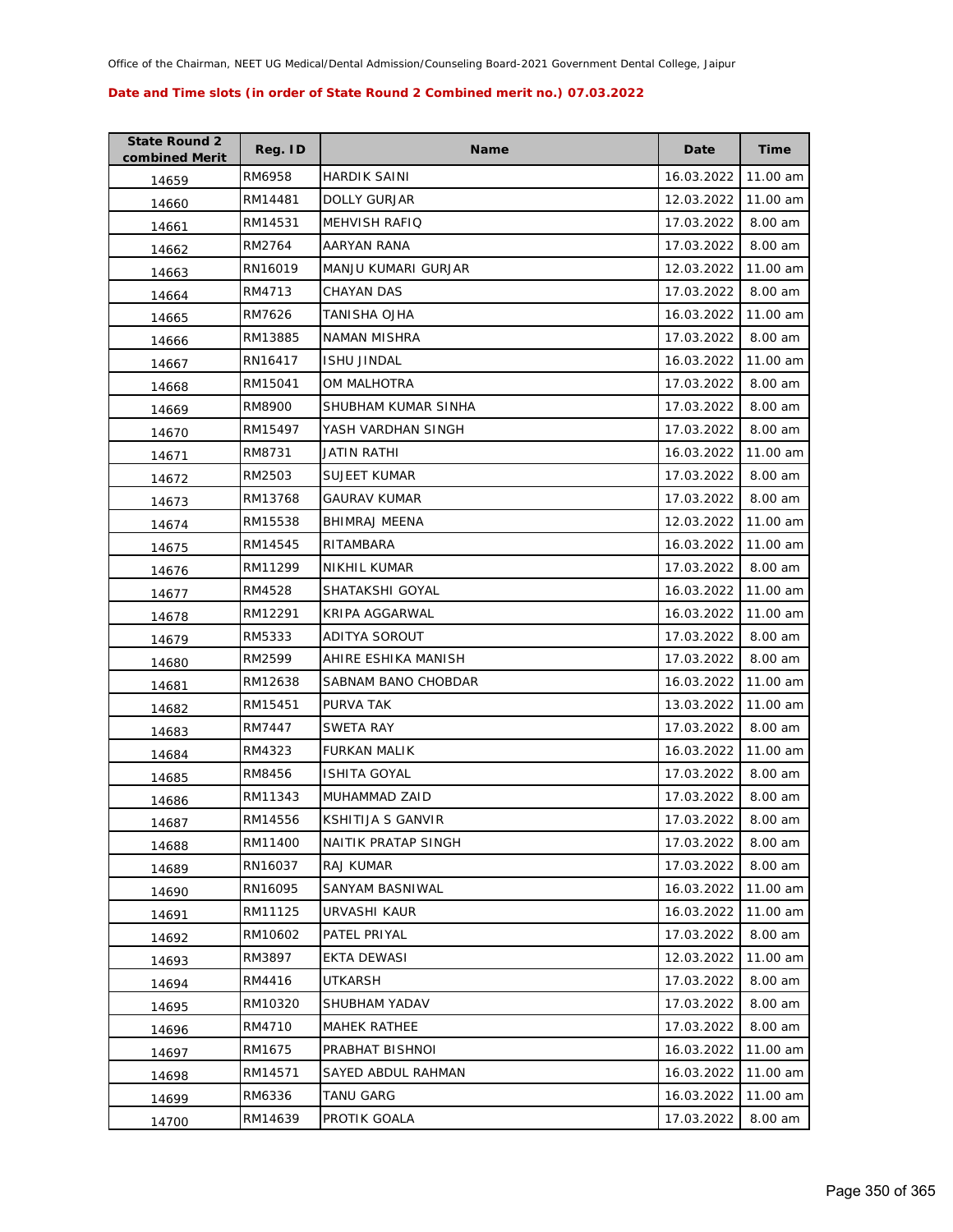| <b>State Round 2</b><br>combined Merit | Reg. ID | <b>Name</b>              | Date       | <b>Time</b> |
|----------------------------------------|---------|--------------------------|------------|-------------|
| 14701                                  | RM15738 | LAVISH SHARMA            | 16.03.2022 | 11.00 am    |
| 14702                                  | RM14009 | GARVIT                   | 16.03.2022 | 11.00 am    |
| 14703                                  | RM13300 | KARTIKYA CHHAWAL         | 12.03.2022 | 11.00 am    |
| 14704                                  | RM3417  | KHOSHEE ATTREE           | 17.03.2022 | 8.00 am     |
| 14705                                  | RM12800 | KUMARI PRIYANKA          | 17.03.2022 | 8.00 am     |
| 14706                                  | RM1339  | RAGHODAI RATHORE         | 16.03.2022 | 11.00 am    |
| 14707                                  | RM3328  | MIDANG TAKI              | 17.03.2022 | 8.00 am     |
| 14708                                  | RN16106 | PAKHI GREWAL             | 17.03.2022 | 8.00 am     |
| 14709                                  | RN16411 | CHINMAI                  | 17.03.2022 | 8.00 am     |
| 14710                                  | RM3602  | KASHISH SAINI            | 16.03.2022 | 11.00 am    |
| 14711                                  | RM9397  | SAKSHI KHAJJA            | 12.03.2022 | 11.00 am    |
| 14712                                  | RM9878  | <b>MAHEK KHANDELWAL</b>  | 16.03.2022 | 11.00 am    |
| 14713                                  | RM12192 | <b>DIVYA</b>             | 13.03.2022 | 11.00 am    |
| 14714                                  | RM6435  | PUSHPENDER SINGH CHAUHAN | 17.03.2022 | 8.00 am     |
| 14715                                  | RM15472 | ADITYA SHARMA            | 16.03.2022 | 11.00 am    |
| 14716                                  | RM1945  | TANISHKA CHOUHAN         | 16.03.2022 | 11.00 am    |
| 14717                                  | RM10188 | AVI ANIMESH              | 17.03.2022 | 8.00 am     |
| 14718                                  | RM13653 | NEHA JATAV               | 13.03.2022 | 11.00 am    |
| 14719                                  | RN16200 | JHALAK JAIN              | 17.03.2022 | 8.00 am     |
| 14720                                  | RM14939 | KULDEEP PRAJAPAT         | 16.03.2022 | 11.00 am    |
| 14721                                  | RN16001 | SHREY SHUBHANKAR         | 17.03.2022 | 8.00 am     |
| 14722                                  | RM2585  | PREETOM DUTTA            | 17.03.2022 | 8.00 am     |
| 14723                                  | RM3646  | DIVYA MAHAVER            | 13.03.2022 | 11.00 am    |
| 14724                                  | RM15412 | DIVYANSHI LAKHARA        | 16.03.2022 | 11.00 am    |
| 14725                                  | RN15860 | KAIF NAZHAT              | 16.03.2022 | 11.00 am    |
| 14726                                  | RM2401  | <b>AKSHAT PATEL</b>      | 17.03.2022 | 8.00 am     |
| 14727                                  | RN15989 | JYOTI KUMARI             | 17.03.2022 | 8.00 am     |
| 14728                                  | RM1869  | SHANTI AJMERA            | 17.03.2022 | 8.00 am     |
| 14729                                  | RN16074 | <b>VISHAL SINGH</b>      | 17.03.2022 | 8.00 am     |
| 14730                                  | RN15903 | <b>VIOM MISHRA</b>       | 17.03.2022 | 8.00 am     |
| 14731                                  | RM4541  | <b>DIKSHA</b>            | 17.03.2022 | 8.00 am     |
| 14732                                  | RM6417  | PRIYANSH GAUTAM          | 17.03.2022 | 8.00 am     |
| 14733                                  | RM10747 | KAUSHIKI KUMARI          | 17.03.2022 | 8.00 am     |
| 14734                                  | RM5136  | NIDHI SHAH               | 17.03.2022 | 8.00 am     |
| 14735                                  | RM10849 | MOHIT SHARMA             | 16.03.2022 | 11.00 am    |
| 14736                                  | RM6993  | BHAVANA KANWAR BHATI     | 16.03.2022 | 11.00 am    |
| 14737                                  | RM7973  | AHIR YESHA VIPULBHAI     | 17.03.2022 | 8.00 am     |
| 14738                                  | RM15134 | MANVI GANGAWAT           | 16.03.2022 | 11.00 am    |
| 14739                                  | RM6384  | PRERNA PUROHIT           | 16.03.2022 | 11.00 am    |
| 14740                                  | RM5105  | NAMAN JAIN               | 16.03.2022 | 11.00 am    |
| 14741                                  | RM12551 | <b>JASRAJ PARIHAR</b>    | 16.03.2022 | 11.00 am    |
| 14742                                  | RM12528 | DANISH AHMED             | 16.03.2022 | 11.00 am    |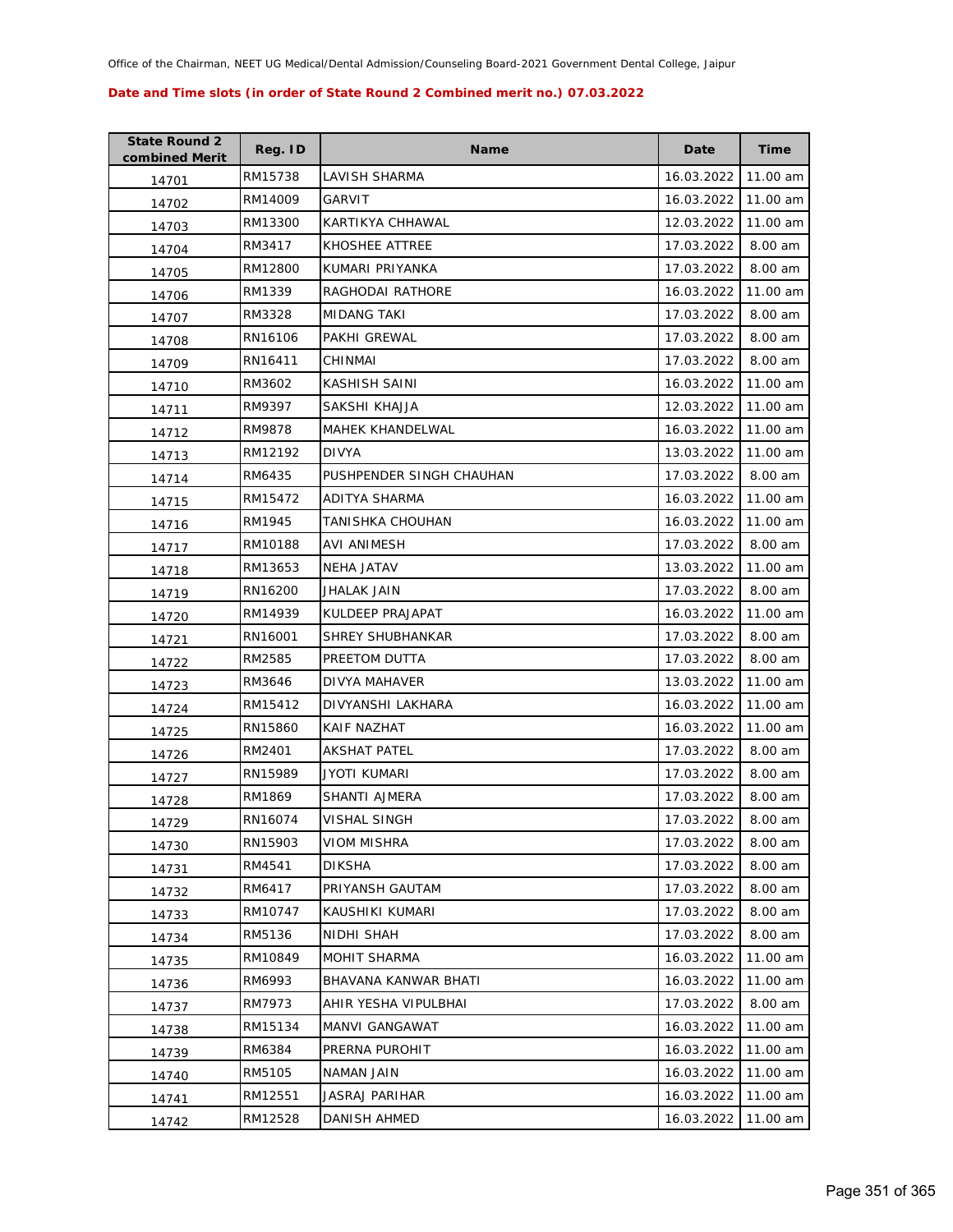| <b>State Round 2</b><br>combined Merit | Reg. ID | <b>Name</b>                  | Date       | <b>Time</b> |
|----------------------------------------|---------|------------------------------|------------|-------------|
| 14743                                  | RM12425 | DEVANJALI                    | 17.03.2022 | 8.00 am     |
| 14744                                  | RM9719  | SHIVAM SHARMA                | 17.03.2022 | 8.00 am     |
| 14745                                  | RM15778 | CHETAN PALSANIA              | 16.03.2022 | 11.00 am    |
| 14746                                  | RM9126  | MUNTAHA FATIMA               | 17.03.2022 | 8.00 am     |
| 14747                                  | RM14125 | DEEPSAINI MEHTA              | 17.03.2022 | 8.00 am     |
| 14748                                  | RM14588 | HARSHIT DATTATRAY            | 16.03.2022 | 11.00 am    |
| 14749                                  | RM3690  | SIDDHARTHA DIXIT             | 17.03.2022 | 8.00 am     |
| 14750                                  | RM3054  | SHANTNU                      | 17.03.2022 | 8.00 am     |
| 14751                                  | RM9979  | <b>NEELABH PANDEY</b>        | 16.03.2022 | 11.00 am    |
| 14752                                  | RN16207 | KASHISH GOYAL                | 17.03.2022 | 8.00 am     |
| 14753                                  | RM10520 | CHETANA YAIKHOM              | 17.03.2022 | 8.00 am     |
| 14754                                  | RM11084 | YASH VARDHAN DWIVEDI         | 17.03.2022 | 8.00 am     |
| 14755                                  | RM10181 | PATEL PARTHKUMAR HASMUKHLAL  | 17.03.2022 | 8.00 am     |
| 14756                                  | RM8805  | BHAVYA AGARWAL               | 17.03.2022 | 8.00 am     |
| 14757                                  | RM1009  | AASHUTOSH SINGLA             | 17.03.2022 | 8.00 am     |
| 14758                                  | RM15015 | VINIT SERAWAT                | 16.03.2022 | 11.00 am    |
| 14759                                  | RN16497 | <b>AJAY GUPTA</b>            | 17.03.2022 | 8.00 am     |
| 14760                                  | RM14073 | <b>RAKSHA</b>                | 17.03.2022 | 8.00 am     |
| 14761                                  | RM2596  | DIVYANSH SHARMA              | 16.03.2022 | 11.00 am    |
| 14762                                  | RM3760  | KAVYA GUPTA                  | 17.03.2022 | 8.00 am     |
| 14763                                  | RM11664 | SHANTANU SHEKHAWAT           | 16.03.2022 | 11.00 am    |
| 14764                                  | RM14090 | HIMANI BISHNOI               | 16.03.2022 | 11.00 am    |
| 14765                                  | RN16127 | AGRAJ KHARE                  | 17.03.2022 | 8.00 am     |
| 14766                                  | RM12518 | AMISH SHUKLA                 | 17.03.2022 | 8.00 am     |
| 14767                                  | RM5488  | DOLLY JAIN                   | 16.03.2022 | 11.00 am    |
| 14768                                  | RM14949 | <b>MAMANSH THADA</b>         | 16.03.2022 | 11.00 am    |
| 14769                                  | RM10474 | ANOOP SINGH                  | 16.03.2022 | 11.00 am    |
| 14770                                  | RM12827 | <b>HARENDER SINGH PANWAR</b> | 13.03.2022 | 11.00 am    |
| 14771                                  | RM13788 | <b>SUMITRA KUMARI</b>        | 17.03.2022 | 8.00 am     |
| 14772                                  | RM7693  | ARDRA RENI                   | 16.03.2022 | 11.00 am    |
| 14773                                  | RM12814 | <b>PURVI</b>                 | 17.03.2022 | 8.00 am     |
| 14774                                  | RM6853  | YADVI BANSAL                 | 16.03.2022 | 11.00 am    |
| 14775                                  | RM10996 | <b>GARIMA AHUJA</b>          | 16.03.2022 | 11.00 am    |
| 14776                                  | RM14670 | ABHISHEK KUMAR BHUSHAN       | 17.03.2022 | 8.00 am     |
| 14777                                  | RM8870  | JATIN AGGARWAL               | 17.03.2022 | 8.00 am     |
| 14778                                  | RM11767 | DOBHAL SWATI GOKULSING       | 17.03.2022 | 8.00 am     |
| 14779                                  | RM9772  | <b>ANANYA PATNI</b>          | 16.03.2022 | 11.00 am    |
| 14780                                  | RM2188  | SHAILENDRA UDAI              | 13.03.2022 | 11.00 am    |
| 14781                                  | RM11441 | RAJESH KUMAWAT               | 16.03.2022 | 11.00 am    |
| 14782                                  | RM2508  | AFTAB KHAN                   | 16.03.2022 | 11.00 am    |
| 14783                                  | RN15938 | NAFEESH QURESHI              | 17.03.2022 | 8.00 am     |
| 14784                                  | RM9641  | DIYA                         | 17.03.2022 | 8.00 am     |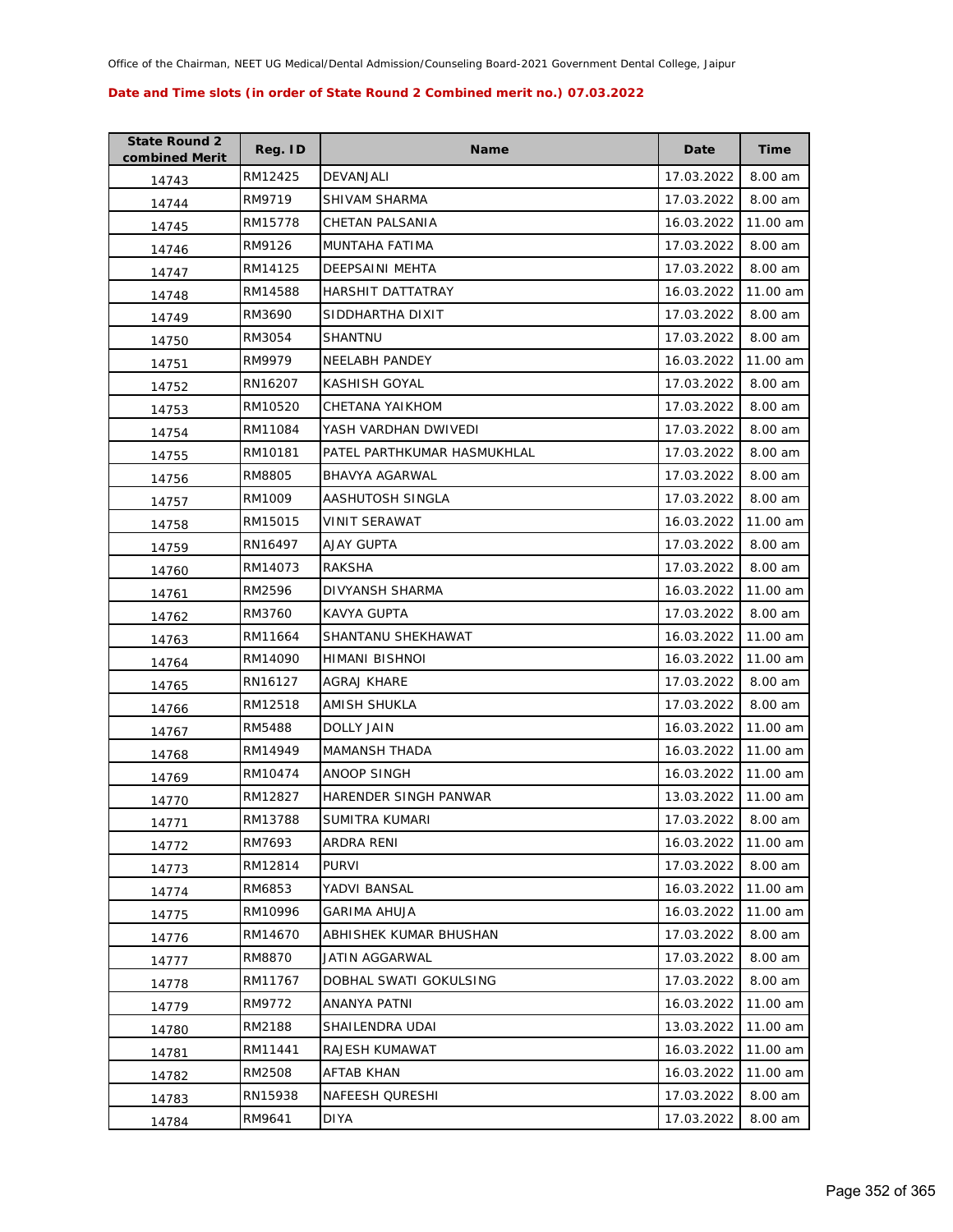| <b>State Round 2</b><br>combined Merit | Reg. ID | <b>Name</b>                        | Date       | <b>Time</b> |
|----------------------------------------|---------|------------------------------------|------------|-------------|
| 14785                                  | RM5304  | RAHUL SAINI                        | 16.03.2022 | 11.00 am    |
| 14786                                  | RM15107 | TULIKA SINGH                       | 17.03.2022 | 8.00 am     |
| 14787                                  | RM14376 | ROHIT KUMAR                        | 13.03.2022 | 11.00 am    |
| 14788                                  | RM14370 | SANJAY CHOUDHARY                   | 17.03.2022 | 8.00 am     |
| 14789                                  | RM7613  | YOGITA BISHNOI                     | 16.03.2022 | 11.00 am    |
| 14790                                  | RM5367  | PRANJAL GUPTA                      | 17.03.2022 | 8.00 am     |
| 14791                                  | RM9434  | ASTHA GUPTA                        | 17.03.2022 | 8.00 am     |
| 14792                                  | RM5174  | NAMRATA NATH                       | 17.03.2022 | 8.00 am     |
| 14793                                  | RM3754  | SAGAR BHARDWAJ                     | 17.03.2022 | 8.00 am     |
| 14794                                  | RM9904  | MEZHIELENO CHUCHA                  | 17.03.2022 | 8.00 am     |
| 14795                                  | RM12402 | SUSHANT SAHORE                     | 17.03.2022 | 8.00 am     |
| 14796                                  | RN16092 | AGRAWAL SANJANA JAYRAJ             | 17.03.2022 | 8.00 am     |
| 14797                                  | RM15262 | SANJANA PATIDAR                    | 17.03.2022 | 8.00 am     |
| 14798                                  | RM9566  | ROSHNI AGRAWAL                     | 16.03.2022 | 11.00 am    |
| 14799                                  | RM6418  | PATEL MADHVIBEN VIJAYBHAI          | 17.03.2022 | 8.00 am     |
| 14800                                  | RM15422 | PATEL SHRUSHTI HARESHKUMAR         | 17.03.2022 | 8.00 am     |
| 14801                                  | RN16293 | MAHIDA HARSH RAJESHBHAI            | 17.03.2022 | 8.00 am     |
| 14802                                  | RN15884 | PRANJAL YADAV                      | 17.03.2022 | 8.00 am     |
| 14803                                  | RM2520  | JANNAT DILARA                      | 17.03.2022 | 8.00 am     |
| 14804                                  | RM7712  | MUDRIKA TRIPATHI                   | 16.03.2022 | 11.00 am    |
| 14805                                  | RM4221  | MOHAMMAD SHARIQ KHAN               | 16.03.2022 | 11.00 am    |
| 14806                                  | RM15708 | DIYA BOLIA                         | 16.03.2022 | 11.00 am    |
| 14807                                  | RM15052 | SIMRAN KOHLI                       | 17.03.2022 | 8.00 am     |
| 14808                                  | RN16461 | VANDANA KUMARI BAIRWA              | 13.03.2022 | 11.00 am    |
| 14809                                  | RM13507 | VIKAS KUMAR MEENA                  | 12.03.2022 | 11.00 am    |
| 14810                                  | RM9495  | AKSHAY KUMAR                       | 16.03.2022 | 11.00 am    |
| 14811                                  | RM14118 | VAIBHAV PRATAP SINGH RATHORE       | 16.03.2022 | 11.00 am    |
| 14812                                  | RN16560 | VORA KHUSHI DEEPAKKUMAR            | 17.03.2022 | 8.00 am     |
| 14813                                  | RM4120  | SHREYA RATHI                       | 17.03.2022 | 8.00 am     |
| 14814                                  | RM3653  | AKSHA KHAN                         | 16.03.2022 | 11.00 am    |
| 14815                                  | RM13616 | PAWAR ADITYA BALKRUSHNA            | 17.03.2022 | 8.00 am     |
| 14816                                  | RM1383  | JYOTIKA KALAL                      | 16.03.2022 | 11.00 am    |
| 14817                                  | RM13466 | <b>VIVEK</b>                       | 16.03.2022 | 11.00 am    |
| 14818                                  | RM10080 | CHAUDHARY MAHENDRABHAI SHANKARBHAI | 17.03.2022 | 8.00 am     |
| 14819                                  | RM3394  | KHUSHI                             | 17.03.2022 | 8.00 am     |
| 14820                                  | RM12821 | <b>KRISHNA</b>                     | 17.03.2022 | 8.00 am     |
| 14821                                  | RM1872  | <b>SHOURYA</b>                     | 17.03.2022 | 8.00 am     |
| 14822                                  | RN15951 | ANUSHKA SHUKLA                     | 17.03.2022 | 8.00 am     |
| 14823                                  | RM1765  | AMAN AMAURIYA                      | 17.03.2022 | 8.00 am     |
| 14824                                  | RM14084 | TUSHAR SAXENA                      | 17.03.2022 | 8.00 am     |
| 14825                                  | RN15922 | SHRISTI BHARASHA DAS               | 17.03.2022 | 8.00 am     |
| 14826                                  | RM14144 | DHANANJAY PARIK                    | 17.03.2022 | 8.00 am     |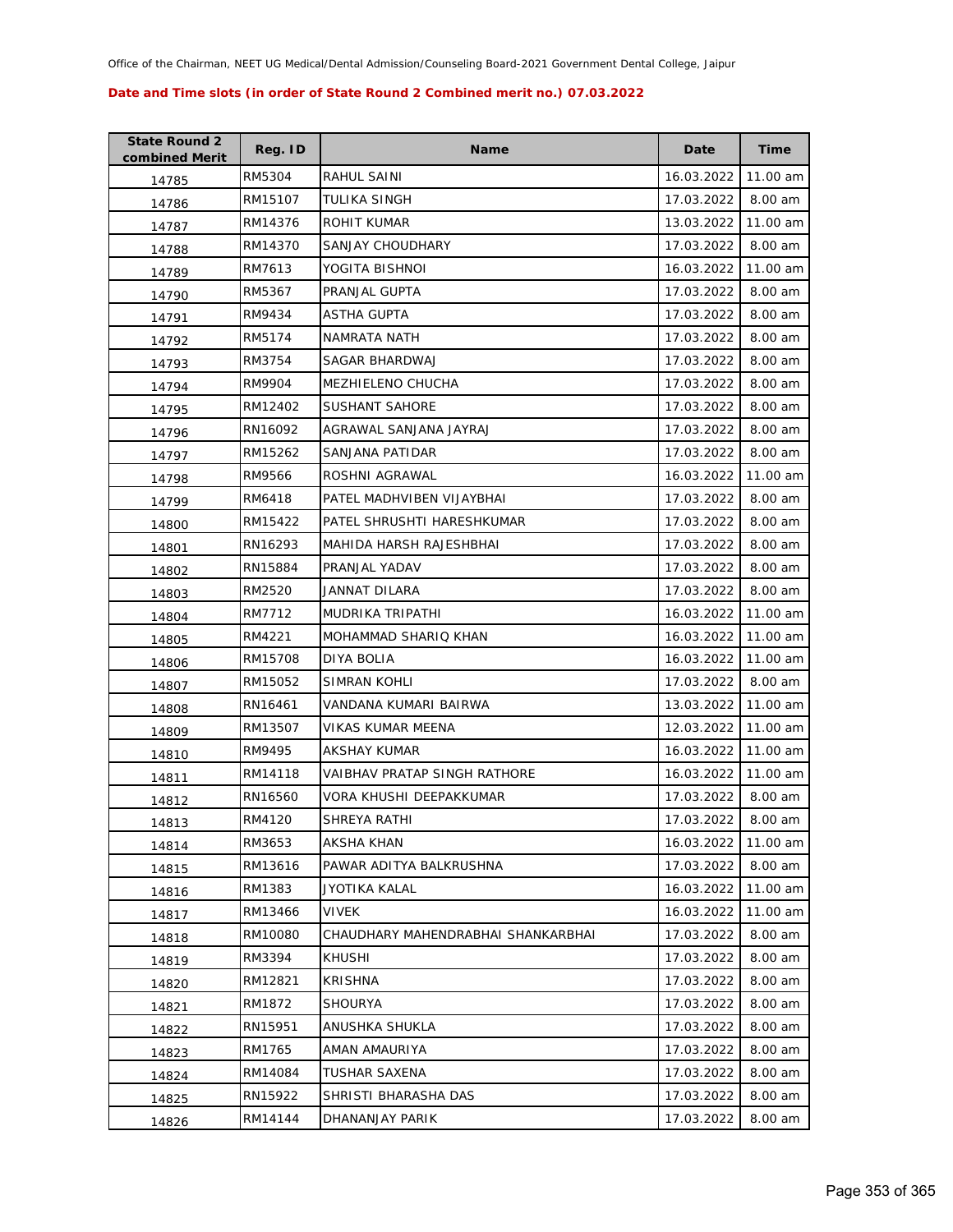| <b>State Round 2</b><br>combined Merit | Reg. ID | <b>Name</b>                   | Date       | <b>Time</b> |
|----------------------------------------|---------|-------------------------------|------------|-------------|
| 14827                                  | RM9812  | GOVINDRAM DHOJAK              | 16.03.2022 | 11.00 am    |
| 14828                                  | RN16443 | <b>SRISHTI</b>                | 17.03.2022 | 8.00 am     |
| 14829                                  | RM1644  | AANCHAL JAIN                  | 16.03.2022 | 11.00 am    |
| 14830                                  | RM8875  | PATEL HITESHKUMAR JAYESHBHAI  | 17.03.2022 | 8.00 am     |
| 14831                                  | RN16153 | RIYA SINGH                    | 17.03.2022 | 8.00 am     |
| 14832                                  | RM8185  | CHAUDHARI PRIYA HITENDRAKUMAR | 17.03.2022 | 8.00 am     |
| 14833                                  | RM12046 | KARTIK JHANWAR                | 16.03.2022 | 11.00 am    |
| 14834                                  | RM5962  | AMAN MANSURI                  | 16.03.2022 | 11.00 am    |
| 14835                                  | RM15248 | SAKSHAM AWASTHI               | 17.03.2022 | 8.00 am     |
| 14836                                  | RN16316 | AVIRAL TIWARI                 | 16.03.2022 | 11.00 am    |
| 14837                                  | RM13855 | NAVEEN CHAUDHARY              | 17.03.2022 | 8.00 am     |
| 14838                                  | RN15929 | PRIYANSHU RAJ                 | 17.03.2022 | 8.00 am     |
| 14839                                  | RM12536 | POOJA KUMARI SAINI            | 16.03.2022 | 11.00 am    |
| 14840                                  | RM14198 | KOMOLIKA PATEL                | 17.03.2022 | 8.00 am     |
| 14841                                  | RN16296 | <b>CHIRAG SINGH</b>           | 17.03.2022 | 8.00 am     |
| 14842                                  | RM5299  | UTKARSH VASWAN                | 17.03.2022 | 8.00 am     |
| 14843                                  | RM8480  | DINESH KUMAR                  | 12.03.2022 | 11.00 am    |
| 14844                                  | RM15469 | MEKA HANSIKA                  | 17.03.2022 | 8.00 am     |
| 14845                                  | RM2746  | ADITYA PRAKASH                | 17.03.2022 | 8.00 am     |
| 14846                                  | RM3502  | SHASHANK CHAUDHARY            | 17.03.2022 | 8.00 am     |
| 14847                                  | RM6749  | NIKITA GAUR                   | 16.03.2022 | 11.00 am    |
| 14848                                  | RM14766 | NEHA MAHESH VISHWAKARMA       | 17.03.2022 | 8.00 am     |
| 14849                                  | RM1905  | ABHISHIKA CHAUHAN             | 16.03.2022 | 11.00 am    |
| 14850                                  | RM1132  | AMEY KUMAR                    | 16.03.2022 | 11.00 am    |
| 14851                                  | RM7157  | <b>HEMANT BHATT</b>           | 13.03.2022 | 11.00 am    |
| 14852                                  | RM4764  | AYUSHI SINGH                  | 17.03.2022 | 8.00 am     |
| 14853                                  | RM2466  | PRABHANSHU KUMAR TIWARI       | 17.03.2022 | 8.00 am     |
| 14854                                  | RM7371  | ADITI BHARDWAJ                | 17.03.2022 | 8.00 am     |
| 14855                                  | RM11178 | KOMAL VAISHNAV                | 16.03.2022 | 11.00 am    |
| 14856                                  | RM15348 | <b>GAUTAM CHATURVEDI</b>      | 17.03.2022 | 8.00 am     |
| 14857                                  | RM1788  | VANSHIK SAINI                 | 16.03.2022 | 11.00 am    |
| 14858                                  | RM5233  | NAMAN JAIN                    | 16.03.2022 | 11.00 am    |
| 14859                                  | RM12008 | VISHAL CHATURVEDI             | 16.03.2022 | 11.00 am    |
| 14860                                  | RM12795 | SUMIT KUMAR BHANDARA          | 17.03.2022 | 8.00 am     |
| 14861                                  | RN16078 | <b>ASHWINI KUMAR</b>          | 17.03.2022 | 8.00 am     |
| 14862                                  | RN16369 | TANISHA                       | 17.03.2022 | 8.00 am     |
| 14863                                  | RM8130  | <b>SUKRITI</b>                | 17.03.2022 | 8.00 am     |
| 14864                                  | RM13269 | ANUJ SINGHAL                  | 16.03.2022 | 11.00 am    |
| 14865                                  | RN16198 | SHREYASH SINGH TOMAR          | 17.03.2022 | 8.00 am     |
| 14866                                  | RN16256 | ANSHDEEP SINGH                | 17.03.2022 | 8.00 am     |
| 14867                                  | RN15896 | <b>KRITI DAMOR</b>            | 12.03.2022 | 11.00 am    |
| 14868                                  | RM14549 | AMIT PATEL                    | 17.03.2022 | 8.00 am     |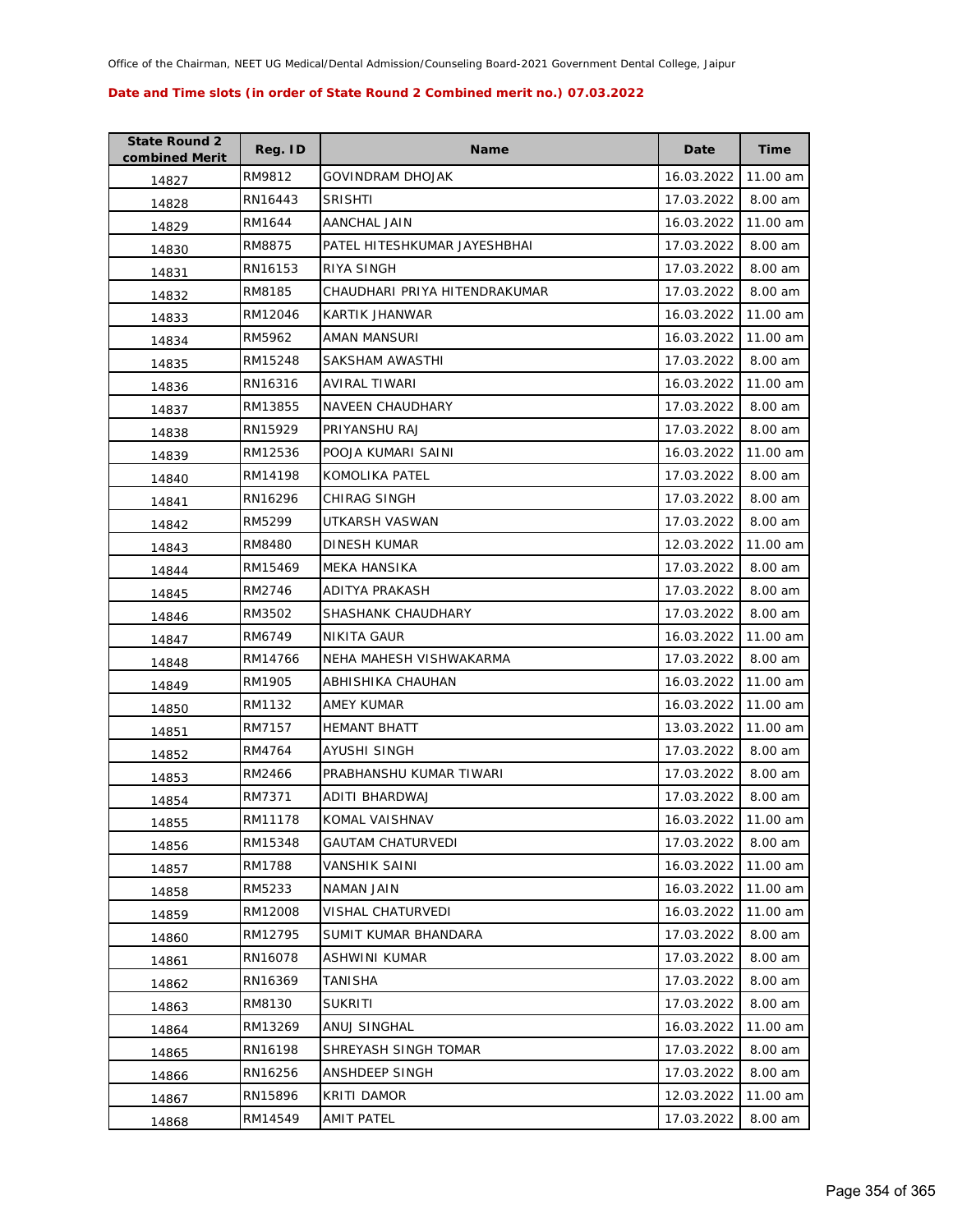| <b>State Round 2</b><br>combined Merit | Reg. ID | <b>Name</b>                      | Date       | <b>Time</b> |
|----------------------------------------|---------|----------------------------------|------------|-------------|
| 14869                                  | RM1444  | POOJA JANGID                     | 16.03.2022 | 11.00 am    |
| 14870                                  | RM15787 | DEEPANKSHA BHARGAVA              | 16.03.2022 | 11.00 am    |
| 14871                                  | RN16210 | ATIKSH SINGH                     | 17.03.2022 | 8.00 am     |
| 14872                                  | RM1595  | CHAUDHARI MESHWABEN BHAGAVANBHAI | 17.03.2022 | 8.00 am     |
| 14873                                  | RM15212 | RANIWALA SAKIR SAJIDBHAI         | 17.03.2022 | 8.00 am     |
| 14874                                  | RM1152  | PRAVEEN KUMAR                    | 16.03.2022 | 11.00 am    |
| 14875                                  | RM13246 | <b>POOJA</b>                     | 16.03.2022 | 11.00 am    |
| 14876                                  | RN16538 | KUMUD CHATURVEDI                 | 17.03.2022 | 8.00 am     |
| 14877                                  | RM11267 | <b>FARMAN REHMAN</b>             | 16.03.2022 | 11.00 am    |
| 14878                                  | RM15452 | NITENDER KUMAR MEENA             | 12.03.2022 | 11.00 am    |
| 14879                                  | RM3152  | NAINIKA                          | 17.03.2022 | 8.00 am     |
| 14880                                  | RM5083  | ADITYA GUPTA                     | 17.03.2022 | 8.00 am     |
| 14881                                  | RM11909 | RAKESH KUMAR RABHA               | 17.03.2022 | 8.00 am     |
| 14882                                  | RM11782 | MOHAMMED YASIR KHAN              | 16.03.2022 | 11.00 am    |
| 14883                                  | RM6356  | KISHOR CHOUDHARY                 | 16.03.2022 | 11.00 am    |
| 14884                                  | RM4974  | AISHA JAHAN                      | 16.03.2022 | 11.00 am    |
| 14885                                  | RM1739  | YASH PATIDAR                     | 17.03.2022 | 8.00 am     |
| 14886                                  | RM6896  | <b>HARSH CHANDAK</b>             | 16.03.2022 | 11.00 am    |
| 14887                                  | RM14902 | MD AZAM KHAN                     | 17.03.2022 | 8.00 am     |
| 14888                                  | RM10805 | YOGENDRA                         | 16.03.2022 | 11.00 am    |
| 14889                                  | RM13601 | <b>ISTUTI NIMODIA</b>            | 16.03.2022 | 11.00 am    |
| 14890                                  | RM15537 | K TUSHAR                         | 17.03.2022 | 8.00 am     |
| 14891                                  | RM11092 | PALAK GOEL                       | 17.03.2022 | 8.00 am     |
| 14892                                  | RN16284 | CHIRAG VASHIST                   | 17.03.2022 | 8.00 am     |
| 14893                                  | RM14136 | ELVIS VIDIT FERNANDIZ            | 16.03.2022 | 11.00 am    |
| 14894                                  | RN16162 | SHIRIN NISSI DAS                 | 17.03.2022 | 8.00 am     |
| 14895                                  | RN16570 | KISHAN KUMAR                     | 17.03.2022 | 8.00 am     |
| 14896                                  | RM15217 | VANSHIKA MITTAL                  | 16.03.2022 | 11.00 am    |
| 14897                                  | RN16177 | JADAV VISMIT DEEPAKKUMAR         | 17.03.2022 | 8.00 am     |
| 14898                                  | RM7485  | MIHIKA SAINI                     | 16.03.2022 | 11.00 am    |
| 14899                                  | RM9301  | <b>VINAY THANVI</b>              | 16.03.2022 | 11.00 am    |
| 14900                                  | RM12495 | VOHRA BIBIAYSHA FARUKBHAI        | 17.03.2022 | 8.00 am     |
| 14901                                  | RN16522 | <b>MORTEEN KUMAR</b>             | 17.03.2022 | 8.00 am     |
| 14902                                  | RM1467  | NISHTHA GAUTAM                   | 17.03.2022 | 8.00 am     |
| 14903                                  | RM14763 | DHARMVEER                        | 12.03.2022 | 11.00 am    |
| 14904                                  | RM13566 | <b>ISHANI GUPTA</b>              | 16.03.2022 | 11.00 am    |
| 14905                                  | RM3869  | <b>GAUTAM AGARWAL</b>            | 16.03.2022 | 11.00 am    |
| 14906                                  | RM15100 | MAHIMA SHARMA                    | 16.03.2022 | 11.00 am    |
| 14907                                  | RM14619 | POSHIYA RADHIKA KALPESHBHAI      | 17.03.2022 | 8.00 am     |
| 14908                                  | RM15714 | ABHILASHA GOUR                   | 16.03.2022 | 11.00 am    |
| 14909                                  | RM13828 | <b>ABHISHEK</b>                  | 17.03.2022 | 8.00 am     |
| 14910                                  | RM8579  | KUSH SHARMA                      | 16.03.2022 | 11.00 am    |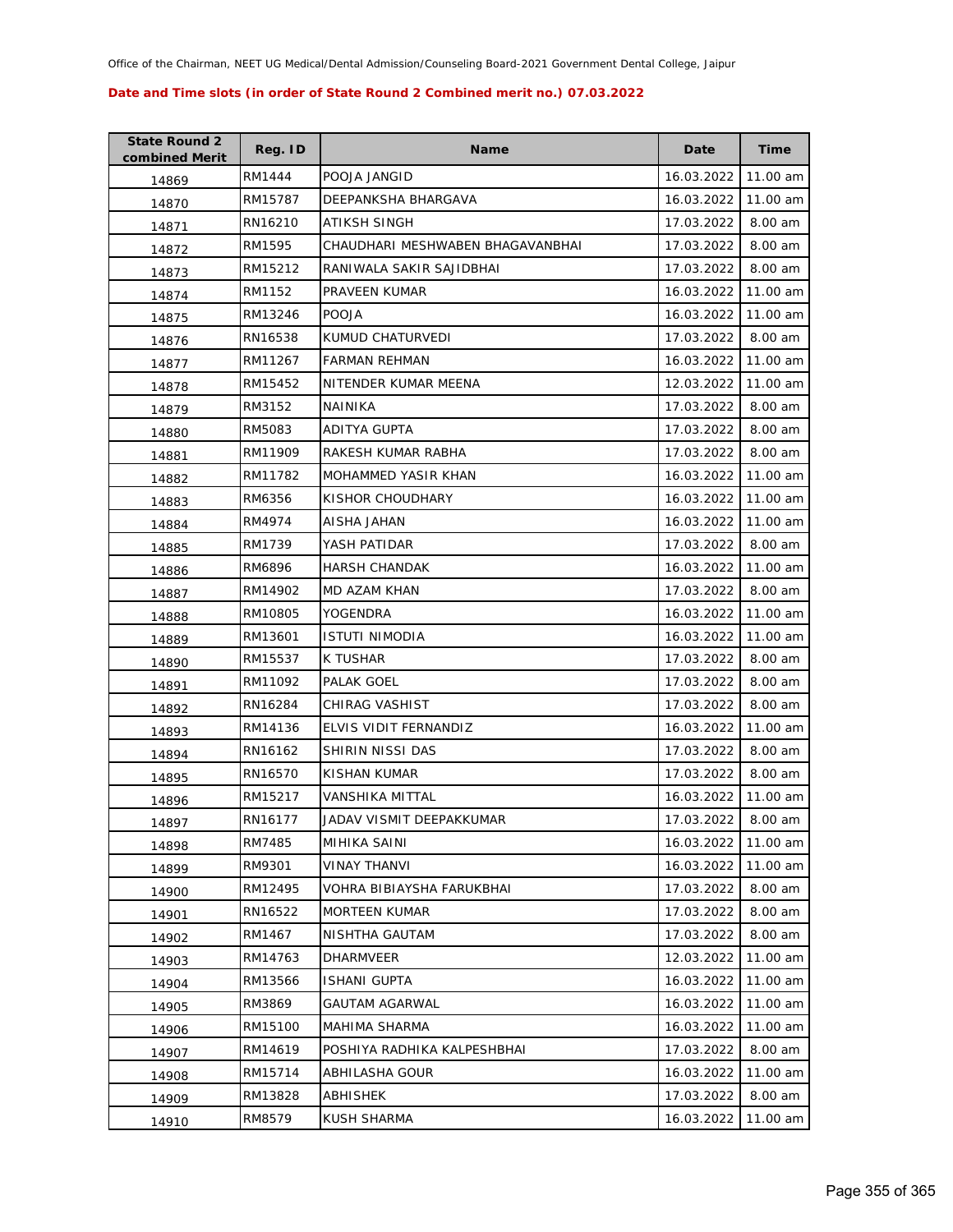| <b>State Round 2</b><br>combined Merit | Reg. ID | <b>Name</b>                | Date       | Time     |
|----------------------------------------|---------|----------------------------|------------|----------|
| 14911                                  | RM2467  | <b>KHUSHI</b>              | 16.03.2022 | 11.00 am |
| 14912                                  | RN16008 | EKTA VISHNOI               | 16.03.2022 | 11.00 am |
| 14913                                  | RM4032  | KANOJIYA SONU              | 17.03.2022 | 8.00 am  |
| 14914                                  | RN16070 | PATEL SNEH BHAVESHKUMAR    | 17.03.2022 | 8.00 am  |
| 14915                                  | RM9326  | KUSHAL SANKHLA             | 16.03.2022 | 11.00 am |
| 14916                                  | RM11946 | ETISHA VERMA               | 13.03.2022 | 11.00 am |
| 14917                                  | RM11474 | <b>SHREYA BALUNI</b>       | 17.03.2022 | 8.00 am  |
| 14918                                  | RM6499  | DEVYANI BISEN              | 17.03.2022 | 8.00 am  |
| 14919                                  | RM2397  | <b>MRITYUNJAY TIWARI</b>   | 17.03.2022 | 8.00 am  |
| 14920                                  | RN15946 | VANSHITA NAHAR             | 17.03.2022 | 8.00 am  |
| 14921                                  | RM2152  | KHUSHBOO BHATIA            | 16.03.2022 | 11.00 am |
| 14922                                  | RM13534 | DIMPLE BROLIA              | 13.03.2022 | 11.00 am |
| 14923                                  | RM10688 | <b>MANAN MACWAN</b>        | 17.03.2022 | 8.00 am  |
| 14924                                  | RN16449 | RAMDEV SUTHAR              | 16.03.2022 | 11.00 am |
| 14925                                  | RM13137 | <b>KETAN LABANA</b>        | 12.03.2022 | 11.00 am |
| 14926                                  | RM12073 | <b>TIYA BANSHIWAL</b>      | 13.03.2022 | 11.00 am |
| 14927                                  | RM13966 | MOHAMMED AASIM SHEIKH      | 17.03.2022 | 8.00 am  |
| 14928                                  | RM3232  | TAMBOLI ALSAFA HAMID       | 17.03.2022 | 8.00 am  |
| 14929                                  | RM14871 | DONEL MOIRANGTHEM          | 17.03.2022 | 8.00 am  |
| 14930                                  | RM3380  | RITIK MEEL                 | 16.03.2022 | 11.00 am |
| 14931                                  | RM3045  | MANDORA HONEY FRIJESHKUMAR | 17.03.2022 | 8.00 am  |
| 14932                                  | RM14074 | SHREYA BATISH              | 17.03.2022 | 8.00 am  |
| 14933                                  | RM10671 | JAYANT RAJ                 | 17.03.2022 | 8.00 am  |
| 14934                                  | RM10830 | MEHUL RAJ GORYAN           | 17.03.2022 | 8.00 am  |
| 14935                                  | RN16336 | AKANSHA GUPTA              | 17.03.2022 | 8.00 am  |
| 14936                                  | RN16110 | SIJAL GHOSH                | 17.03.2022 | 8.00 am  |
| 14937                                  | RN16309 | PRIYA CHOUDHARY            | 16.03.2022 | 11.00 am |
| 14938                                  | RN16252 | <b>KOMAL BHAGAT</b>        | 17.03.2022 | 8.00 am  |
| 14939                                  | RM5401  | DEV YADAV                  | 16.03.2022 | 11.00 am |
| 14940                                  | RM3287  | DIMPAL BUDANIA             | 16.03.2022 | 11.00 am |
| 14941                                  | RM4233  | <b>PRINCY</b>              | 17.03.2022 | 8.00 am  |
| 14942                                  | RM2531  | <b>VISHAL DHABAS</b>       | 16.03.2022 | 11.00 am |
| 14943                                  | RM1748  | SAUMYA MANU                | 17.03.2022 | 8.00 am  |
| 14944                                  | RM2925  | <b>BHAVYA DANGAR</b>       | 12.03.2022 | 11.00 am |
| 14945                                  | RM14178 | EZAZ AHMAD                 | 17.03.2022 | 8.00 am  |
| 14946                                  | RM13655 | NIKITA JEDIA               | 17.03.2022 | 8.00 am  |
| 14947                                  | RM1310  | AKSHIT RAJORIA             | 17.03.2022 | 8.00 am  |
| 14948                                  | RN16424 | TAVISHI KANOJI             | 17.03.2022 | 8.00 am  |
| 14949                                  | RM10211 | KIRTI VERMA                | 17.03.2022 | 8.00 am  |
| 14950                                  | RM15565 | ABDUL RAHMAN               | 16.03.2022 | 11.00 am |
| 14951                                  | RN16184 | KHALANE PRAGATI BANSILAL   | 17.03.2022 | 8.00 am  |
| 14952                                  | RN16131 | DIVYA VERMA                | 17.03.2022 | 8.00 am  |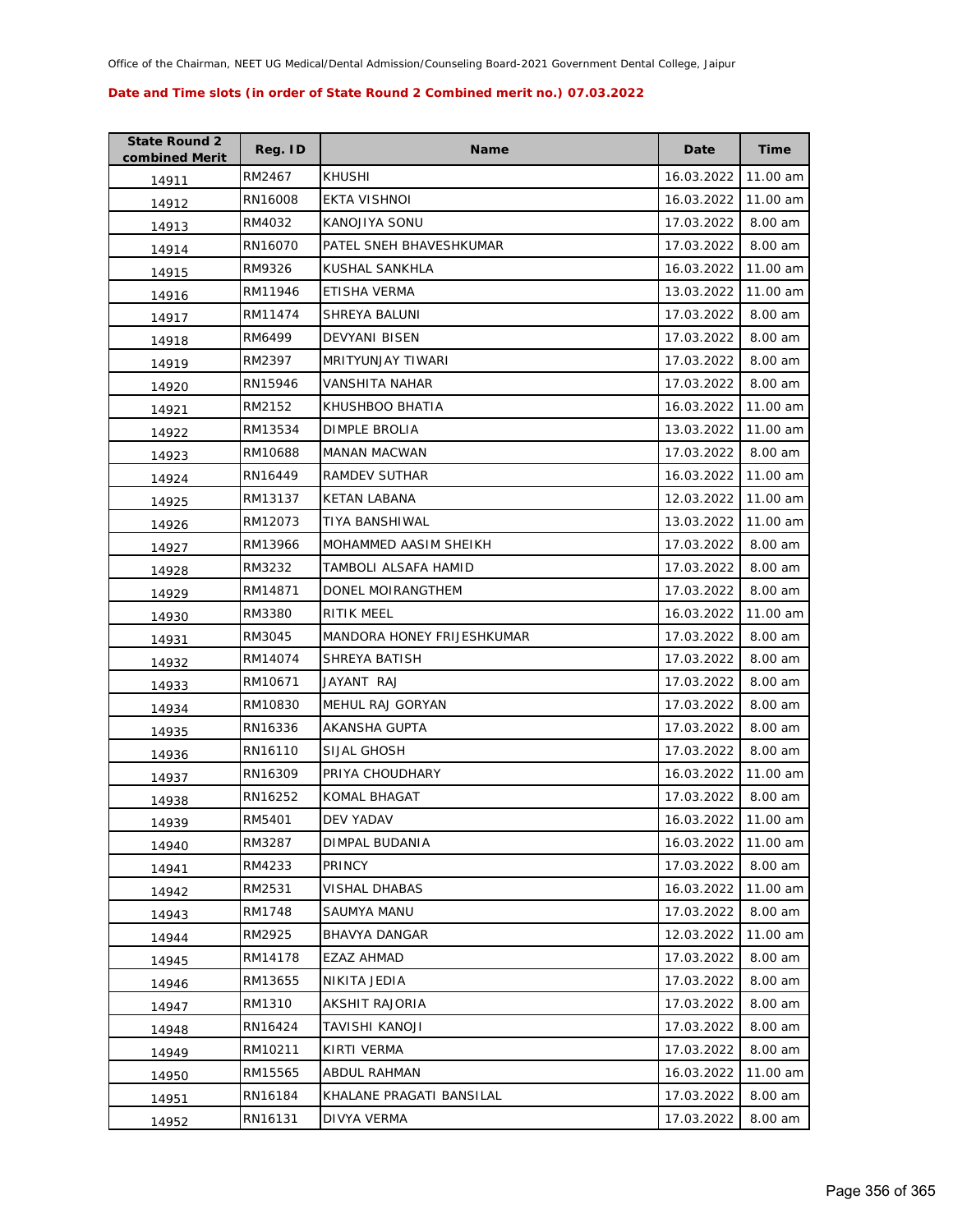| <b>State Round 2</b><br>combined Merit | Reg. ID | Name                      | Date       | Time     |
|----------------------------------------|---------|---------------------------|------------|----------|
| 14953                                  | RM12390 | <b>SHIV RATAN</b>         | 16.03.2022 | 11.00 am |
| 14954                                  | RM11277 | POOJA JAKHER              | 16.03.2022 | 11.00 am |
| 14955                                  | RM14085 | KHUSHMENDRA SINGH BAINSLA | 12.03.2022 | 11.00 am |
| 14956                                  | RM9877  | SAHIL SONI                | 16.03.2022 | 11.00 am |
| 14957                                  | RM8068  | KHUSHI PATEL              | 17.03.2022 | 8.00 am  |
| 14958                                  | RM1512  | POONAM ATAL               | 13.03.2022 | 11.00 am |
| 14959                                  | RM5919  | AKASH                     | 17.03.2022 | 8.00 am  |
| 14960                                  | RM4262  | AKASH NAUSRAN             | 17.03.2022 | 8.00 am  |
| 14961                                  | RM10292 | ANSHIKA                   | 17.03.2022 | 8.00 am  |
| 14962                                  | RM12446 | ALKA TAILOR               | 16.03.2022 | 11.00 am |
| 14963                                  | RM4464  | ABHISAR SINGH             | 17.03.2022 | 8.00 am  |
| 14964                                  | RM5189  | CHETAN PATIDAR            | 17.03.2022 | 8.00 am  |
| 14965                                  | RM8699  | POORVA SAMRIWAL           | 17.03.2022 | 8.00 am  |
| 14966                                  | RM15011 | RAJARAM VERMA             | 13.03.2022 | 11.00 am |
| 14967                                  | RM15635 | <b>BHUMIKA MEENA</b>      | 12.03.2022 | 11.00 am |
| 14968                                  | RM3536  | KARANGIYA MAHEK MASARI    | 17.03.2022 | 8.00 am  |
| 14969                                  | RM3519  | <b>SHIFABEN</b>           | 17.03.2022 | 8.00 am  |
| 14970                                  | RM9486  | <b>BHAVIK PATEL</b>       | 16.03.2022 | 11.00 am |
| 14971                                  | RM12234 | <b>TUSHAR YADAV</b>       | 13.03.2022 | 11.00 am |
| 14972                                  | RM14422 | SOURABH KALER             | 16.03.2022 | 11.00 am |
| 14973                                  | RM4673  | <b>NEENA SINGH</b>        | 17.03.2022 | 8.00 am  |
| 14974                                  | RN15965 | PRADYUMN KUMAR            | 17.03.2022 | 8.00 am  |
| 14975                                  | RM15447 | <b>GOSAVI ADESH VIJAY</b> | 17.03.2022 | 8.00 am  |
| 14976                                  | RM15039 | <b>KIRAN SODA</b>         | 13.03.2022 | 11.00 am |
| 14977                                  | RM11399 | GRACY                     | 17.03.2022 | 8.00 am  |
| 14978                                  | RM3038  | <b>NIRAJ KUMAR</b>        | 17.03.2022 | 8.00 am  |
| 14979                                  | RM8307  | PANKAJ PANWAR             | 13.03.2022 | 11.00 am |
| 14980                                  | RM4667  | SUHANA BHUTANI            | 17.03.2022 | 8.00 am  |
| 14981                                  | RM15084 | RITESH KUMAR BARWAL       | 12.03.2022 | 11.00 am |
| 14982                                  | RM14081 | <b>ASHA KIRAN</b>         | 16.03.2022 | 11.00 am |
| 14983                                  | RM13916 | TANVI VERMA               | 17.03.2022 | 8.00 am  |
| 14984                                  | RM10141 | <b>BHUVAN CHAUDHARY</b>   | 16.03.2022 | 11.00 am |
| 14985                                  | RM14968 | PRASHANT KUMHAR           | 16.03.2022 | 11.00 am |
| 14986                                  | RM11606 | ABDULLAH                  | 17.03.2022 | 8.00 am  |
| 14987                                  | RM12639 | SURBHI TANWAR             | 13.03.2022 | 11.00 am |
| 14988                                  | RM14667 | SHRIYANSHI SINGH          | 16.03.2022 | 11.00 am |
| 14989                                  | RM6792  | <b>HANIMESH KHANT</b>     | 12.03.2022 | 11.00 am |
| 14990                                  | RM7411  | JANVI PATEL               | 17.03.2022 | 8.00 am  |
| 14991                                  | RM13890 | PRIYANSHU MEENA           | 12.03.2022 | 11.00 am |
| 14992                                  | RM8642  | PRAVEEN SONI              | 16.03.2022 | 11.00 am |
| 14993                                  | RN16258 | ADARSH SINGH              | 17.03.2022 | 8.00 am  |
| 14994                                  | RN16542 | SOLANKI AKSHAT JAYDEEP    | 17.03.2022 | 8.00 am  |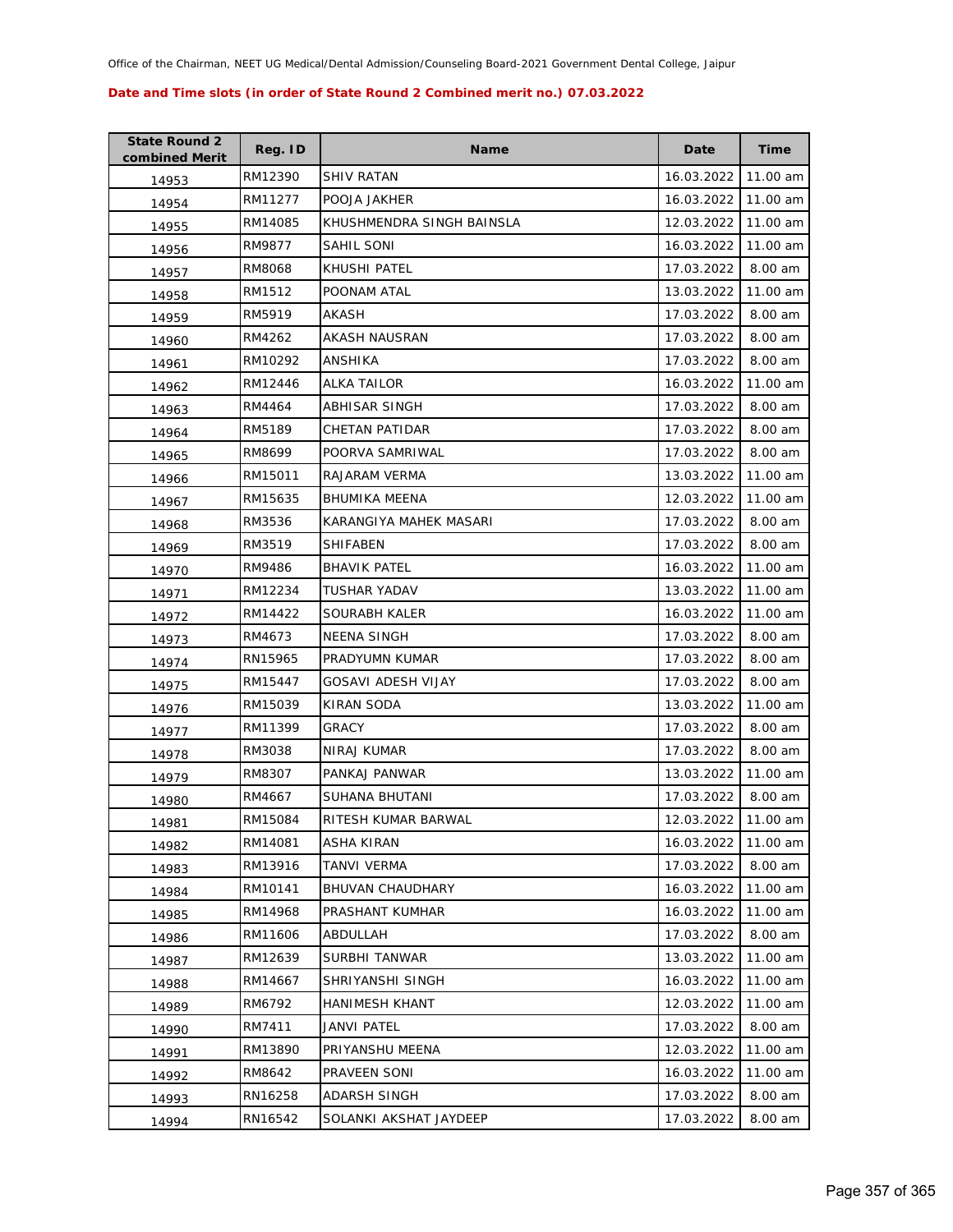| <b>State Round 2</b><br>combined Merit | Reg. ID | <b>Name</b>                   | Date       | Time     |
|----------------------------------------|---------|-------------------------------|------------|----------|
| 14995                                  | RM3082  | VIKAS SAMOTA                  | 16.03.2022 | 11.00 am |
| 14996                                  | RM4977  | SHIREEN ANSARI                | 16.03.2022 | 11.00 am |
| 14997                                  | RM9898  | SWETA                         | 13.03.2022 | 11.00 am |
| 14998                                  | RN16194 | <b>RIYA RATHORE</b>           | 17.03.2022 | 8.00 am  |
| 14999                                  | RM7661  | SAKSHI CHANDRAKUMAR KAMBLE    | 17.03.2022 | 8.00 am  |
| 15000                                  | RM14287 | ASRAR ELLAHI                  | 17.03.2022 | 8.00 am  |
| 15001                                  | RM3015  | HARSHIT MAHISANIYA            | 13.03.2022 | 11.00 am |
| 15002                                  | RM13927 | <b>HITESH TATWAL</b>          | 13.03.2022 | 11.00 am |
| 15003                                  | RM8002  | PATEL MOHAMMADKAIS ABDULRAHIM | 17.03.2022 | 8.00 am  |
| 15004                                  | RN16122 | SAURABH KUMAR                 | 17.03.2022 | 8.00 am  |
| 15005                                  | RM5606  | ASTHA PATEL                   | 17.03.2022 | 8.00 am  |
| 15006                                  | RN15925 | RUBINA AJMERI                 | 17.03.2022 | 8.00 am  |
| 15007                                  | RM12227 | ADD NARENDRAKUMAR CHUNILAL    | 17.03.2022 | 8.00 am  |
| 15008                                  | RM15644 | PADMINI SWAROOP               | 17.03.2022 | 8.00 am  |
| 15009                                  | RM8031  | AMIT KUMAR DINKAR             | 17.03.2022 | 8.00 am  |
| 15010                                  | RM10065 | NASREEN BANO                  | 16.03.2022 | 11.00 am |
| 15011                                  | RM7090  | SASMIT SINGADA                | 12.03.2022 | 11.00 am |
| 15012                                  | RM8501  | <b>GAURAV CHOUDHARY</b>       | 16.03.2022 | 11.00 am |
| 15013                                  | RM8313  | SHAILENDRA SINGH MEENA        | 12.03.2022 | 11.00 am |
| 15014                                  | RM1458  | SARTHAK PATIDAR               | 17.03.2022 | 8.00 am  |
| 15015                                  | RN16201 | HARSHIT KASERA                | 16.03.2022 | 11.00 am |
| 15016                                  | RM13455 | BHARTI CHARPOTA               | 12.03.2022 | 11.00 am |
| 15017                                  | RM15082 | JYOTSNA BURMAN                | 13.03.2022 | 11.00 am |
| 15018                                  | RM1550  | RAVI BHUSHAN                  | 17.03.2022 | 8.00 am  |
| 15019                                  | RM5278  | DIKSHA SAINI                  | 16.03.2022 | 11.00 am |
| 15020                                  | RM9299  | NITIN ARYA                    | 13.03.2022 | 11.00 am |
| 15021                                  | RM11761 | NIDHI VERMA                   | 16.03.2022 | 11.00 am |
| 15022                                  | RM3548  | PARITOSH CHOPRA               | 13.03.2022 | 11.00 am |
| 15023                                  | RN16042 | <b>MEENU CHOUDAHRY</b>        | 16.03.2022 | 11.00 am |
| 15024                                  | RM14460 | <b>ISHIKA SINGH</b>           | 17.03.2022 | 8.00 am  |
| 15025                                  | RN16115 | <b>BABER HUSSAIN</b>          | 17.03.2022 | 8.00 am  |
| 15026                                  | RM3313  | AADYA GARGI DEEPAK            | 17.03.2022 | 8.00 am  |
| 15027                                  | RM12306 | NANDINI PARIHAR               | 13.03.2022 | 11.00 am |
| 15028                                  | RM5524  | HITESH KUMAR KASANA           | 12.03.2022 | 11.00 am |
| 15029                                  | RM4383  | AYINADA RISHI SAROJA          | 17.03.2022 | 8.00 am  |
| 15030                                  | RM10106 | PARSHANT SAMOTA               | 16.03.2022 | 11.00 am |
| 15031                                  | RM4866  | <b>DEEPANSHU BARUPAL</b>      | 13.03.2022 | 11.00 am |
| 15032                                  | RM13406 | JANSI SINGH                   | 17.03.2022 | 8.00 am  |
| 15033                                  | RM10705 | NEHA YADAV                    | 17.03.2022 | 8.00 am  |
| 15034                                  | RM14582 | LAKSHITA CHAUHAN              | 13.03.2022 | 11.00 am |
| 15035                                  | RM11560 | <b>MOHINI MEENA</b>           | 12.03.2022 | 11.00 am |
| 15036                                  | RM9343  | AYAN ZAID                     | 16.03.2022 | 11.00 am |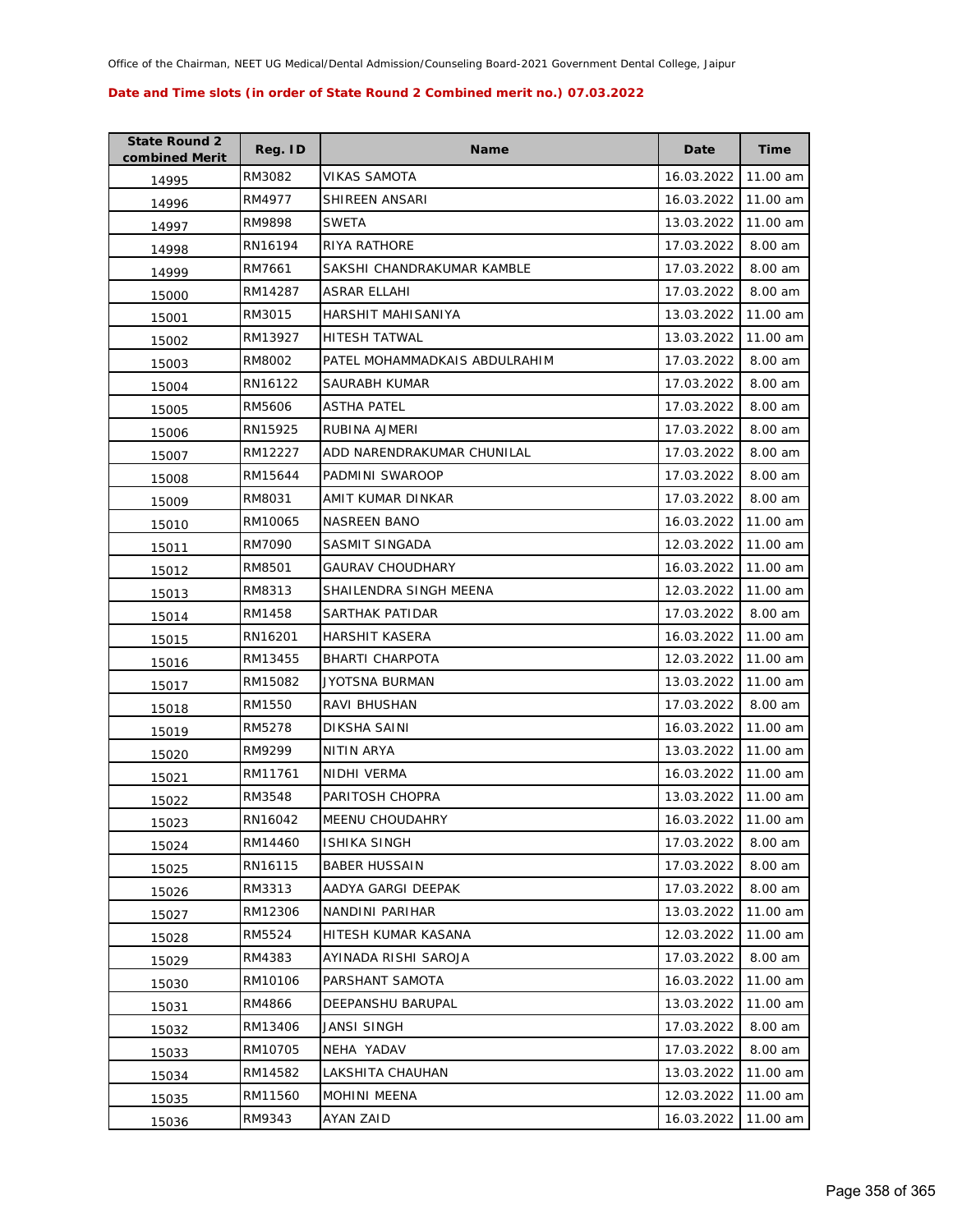| <b>State Round 2</b><br>combined Merit | Reg. ID | <b>Name</b>                        | Date       | <b>Time</b> |
|----------------------------------------|---------|------------------------------------|------------|-------------|
| 15037                                  | RM14795 | <b>ZOYA KHALID SHAMSI</b>          | 17.03.2022 | 8.00 am     |
| 15038                                  | RM1412  | <b>MANTISHA MALIK</b>              | 17.03.2022 | 8.00 am     |
| 15039                                  | RM11307 | ANJALI KHINCHI                     | 13.03.2022 | 11.00 am    |
| 15040                                  | RM15535 | SHRUTI SHARMA                      | 17.03.2022 | 8.00 am     |
| 15041                                  | RM5678  | OM YADAV                           | 17.03.2022 | 8.00 am     |
| 15042                                  | RM14482 | <b>NEETU MEENA</b>                 | 12.03.2022 | 11.00 am    |
| 15043                                  | RM3396  | DHRUV MADHUBHAI DHAPA              | 17.03.2022 | 8.00 am     |
| 15044                                  | RM7011  | <b>ASHISH</b>                      | 16.03.2022 | 11.00 am    |
| 15045                                  | RM3329  | NITINBIR SINGH                     | 17.03.2022 | 8.00 am     |
| 15046                                  | RM6711  | PREKSHA ARYA                       | 13.03.2022 | 11.00 am    |
| 15047                                  | RM10591 | MIHIKA RAWAT                       | 12.03.2022 | 11.00 am    |
| 15048                                  | RN16139 | ANJALI                             | 13.03.2022 | 11.00 am    |
| 15049                                  | RM2436  | AMIT CHOUDHARY                     | 16.03.2022 | 11.00 am    |
| 15050                                  | RM6756  | PRIYA CHOUDHARY                    | 16.03.2022 | 11.00 am    |
| 15051                                  | RM2604  | ANITA MALI                         | 16.03.2022 | 11.00 am    |
| 15052                                  | RM15326 | NIKAM SAYALI DEVIDAS               | 17.03.2022 | 8.00 am     |
| 15053                                  | RM12057 | PRASHANT KUMAR MEENA               | 12.03.2022 | 11.00 am    |
| 15054                                  | RM4954  | ARSH KHAN                          | 16.03.2022 | 11.00 am    |
| 15055                                  | RN16205 | PRAJAPATI AARYABEN DHARMENDRAKUMAR | 17.03.2022 | 8.00 am     |
| 15056                                  | RM8668  | YACHIKA PATIDAR                    | 16.03.2022 | 11.00 am    |
| 15057                                  | RM11608 | AARADHYA SINGH                     | 17.03.2022 | 8.00 am     |
| 15058                                  | RM12394 | AALIYAH HUSAIN                     | 16.03.2022 | 11.00 am    |
| 15059                                  | RM13861 | VIVEK CHOUDHARY                    | 16.03.2022 | 11.00 am    |
| 15060                                  | RM14860 | SANSRITI SINGH                     | 17.03.2022 | 8.00 am     |
| 15061                                  | RM13373 | <b>POOJA</b>                       | 13.03.2022 | 11.00 am    |
| 15062                                  | RN16569 | <b>TUSHAR</b>                      | 17.03.2022 | 8.00 am     |
| 15063                                  | RM2802  | SIDHARTH SONI                      | 16.03.2022 | 11.00 am    |
| 15064                                  | RM15487 | ADITI DAYAL                        | 17.03.2022 | 8.00 am     |
| 15065                                  | RM15516 | PRAKRITI RAWAT                     | 16.03.2022 | 11.00 am    |
| 15066                                  | RM2037  | DIKSHA CHANDRA                     | 17.03.2022 | 8.00 am     |
| 15067                                  | RM12652 | SWATI SINGH                        | 16.03.2022 | 11.00 am    |
| 15068                                  | RM6557  | <b>ANIKET GUDESAR</b>              | 13.03.2022 | 11.00 am    |
| 15069                                  | RM3284  | VAGHELA PARTH VANRAJSINH           | 17.03.2022 | 8.00 am     |
| 15070                                  | RM7863  | NIKHIL YADAV                       | 17.03.2022 | 8.00 am     |
| 15071                                  | RM9235  | SANGEETA BAIRWA                    | 13.03.2022 | 11.00 am    |
| 15072                                  | RM4439  | VIJAY KUMAR PRAJAPATI              | 17.03.2022 | 8.00 am     |
| 15073                                  | RM13627 | JYOTI MAURYA                       | 17.03.2022 | 8.00 am     |
| 15074                                  | RM8270  | PATIL RAJESHWARI VASUDEV           | 17.03.2022 | 8.00 am     |
| 15075                                  | RM9588  | KULDEEP SINGH CHOUHAN              | 16.03.2022 | 11.00 am    |
| 15076                                  | RM7358  | SHIV SHANKAR DAS                   | 17.03.2022 | 8.00 am     |
| 15077                                  | RM11497 | <b>MAYANK</b>                      | 17.03.2022 | 8.00 am     |
| 15078                                  | RM1246  | PURVESH RATHOD                     | 17.03.2022 | 8.00 am     |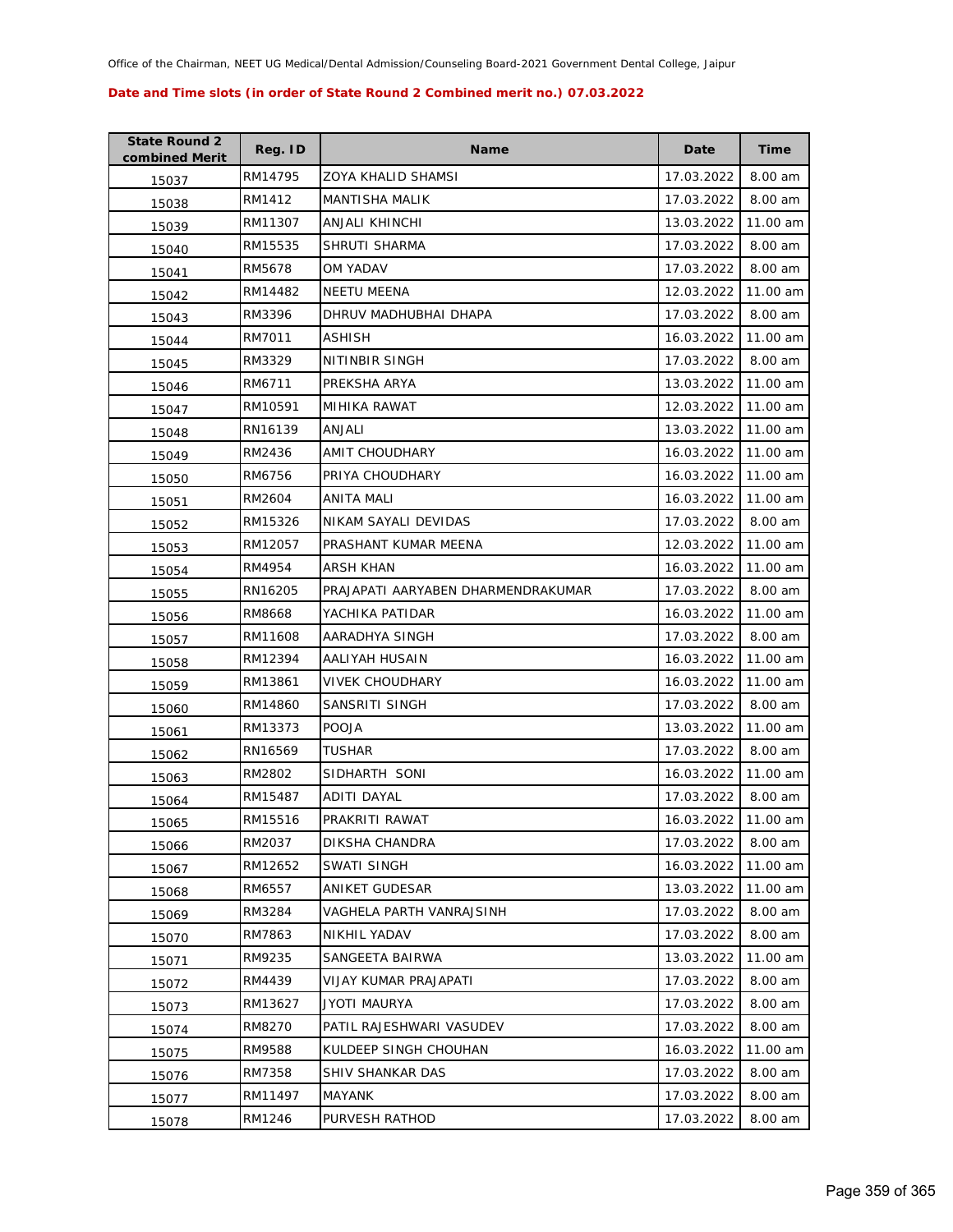| <b>State Round 2</b><br>combined Merit | Reg. ID | <b>Name</b>               | Date       | <b>Time</b> |
|----------------------------------------|---------|---------------------------|------------|-------------|
| 15079                                  | RM3161  | <b>REVA</b>               | 17.03.2022 | 8.00 am     |
| 15080                                  | RM10057 | <b>BHAVYA CHOUDHARY</b>   | 16.03.2022 | 11.00 am    |
| 15081                                  | RM5231  | PRIYANKA RAO              | 16.03.2022 | 11.00 am    |
| 15082                                  | RM2753  | DHRUV NAGAR               | 17.03.2022 | 8.00 am     |
| 15083                                  | RM1166  | <b>BARNAK SAHA</b>        | 17.03.2022 | 8.00 am     |
| 15084                                  | RM14379 | JYOTI KUMARI              | 16.03.2022 | 11.00 am    |
| 15085                                  | RM1395  | RAHUL                     | 16.03.2022 | 11.00 am    |
| 15086                                  | RM14509 | ARNAV ANAND               | 17.03.2022 | 8.00 am     |
| 15087                                  | RM7873  | LAKSHITA DHABHAI          | 12.03.2022 | 11.00 am    |
| 15088                                  | RM12095 | SACHIN JAIPAL             | 12.03.2022 | 11.00 am    |
| 15089                                  | RM3460  | PUSHKAR SINGH             | 16.03.2022 | 11.00 am    |
| 15090                                  | RM2211  | ABHIJEET PRIYADARSHI      | 17.03.2022 | 8.00 am     |
| 15091                                  | RM13303 | <b>NEETU SINGH</b>        | 16.03.2022 | 11.00 am    |
| 15092                                  | RM9447  | PIYUSH THUTHGAR           | 16.03.2022 | 11.00 am    |
| 15093                                  | RM3289  | MUSKAN GOVAL              | 13.03.2022 | 11.00 am    |
| 15094                                  | RM15370 | POONAM VISHWAKARMA        | 17.03.2022 | 8.00 am     |
| 15095                                  | RM15373 | VAISHNAVI                 | 16.03.2022 | 11.00 am    |
| 15096                                  | RM3203  | VENKTESH DHAYAL           | 16.03.2022 | 11.00 am    |
| 15097                                  | RN15915 | YANGBIU MANGKU            | 17.03.2022 | 8.00 am     |
| 15098                                  | RM11332 | SIDDHARTH SINGH           | 16.03.2022 | 11.00 am    |
| 15099                                  | RN16011 | <b>KEBENGI KENT</b>       | 17.03.2022 | 8.00 am     |
| 15100                                  | RM13398 | RAKESH KUMAR SAINI        | 16.03.2022 | 11.00 am    |
| 15101                                  | RM3731  | SHIVANSH SAMARIA          | 13.03.2022 | 11.00 am    |
| 15102                                  | RM11451 | SHEFALI KAUSHIK           | 17.03.2022 | 8.00 am     |
| 15103                                  | RM6144  | MUSKAN YADAV              | 17.03.2022 | 8.00 am     |
| 15104                                  | RM3237  | MARU KHUSHIBEN PARBATBHAI | 17.03.2022 | 8.00 am     |
| 15105                                  | RM15563 | ADITYA CHOUDHARY          | 16.03.2022 | 11.00 am    |
| 15106                                  | RN16164 | PRAJAPATI DEV             | 17.03.2022 | 8.00 am     |
| 15107                                  | RM5217  | PATIL AAKAR CHANDRAKANT   | 17.03.2022 | 8.00 am     |
| 15108                                  | RM14962 | MANU CHOUDHARY            | 16.03.2022 | 11.00 am    |
| 15109                                  | RN15908 | <b>VISHVANATH PATEL</b>   | 17.03.2022 | 8.00 am     |
| 15110                                  | RN16565 | JATIN KUMAR NARWAL        | 17.03.2022 | 8.00 am     |
| 15111                                  | RN16189 | RICHA SINGH CHOUDHARY     | 16.03.2022 | 11.00 am    |
| 15112                                  | RM13683 | VAISHALI VAISHNAV         | 16.03.2022 | 11.00 am    |
| 15113                                  | RM12206 | ALPESH KUMAR KHINCHI      | 13.03.2022 | 11.00 am    |
| 15114                                  | RM5113  | RATHOD MAHESHWARI         | 17.03.2022 | 8.00 am     |
| 15115                                  | RM14922 | <b>ANAMIKA</b>            | 17.03.2022 | 8.00 am     |
| 15116                                  | RM4459  | <b>ESHA GANESAN</b>       | 13.03.2022 | 11.00 am    |
| 15117                                  | RM12534 | <b>DEVANSH KHICHI</b>     | 13.03.2022 | 11.00 am    |
| 15118                                  | RM14297 | PANKAJ                    | 12.03.2022 | 11.00 am    |
| 15119                                  | RM13562 | RITIKA SAIWAL             | 13.03.2022 | 11.00 am    |
| 15120                                  | RM8415  | RAHUL CHOUDHARY           | 16.03.2022 | 11.00 am    |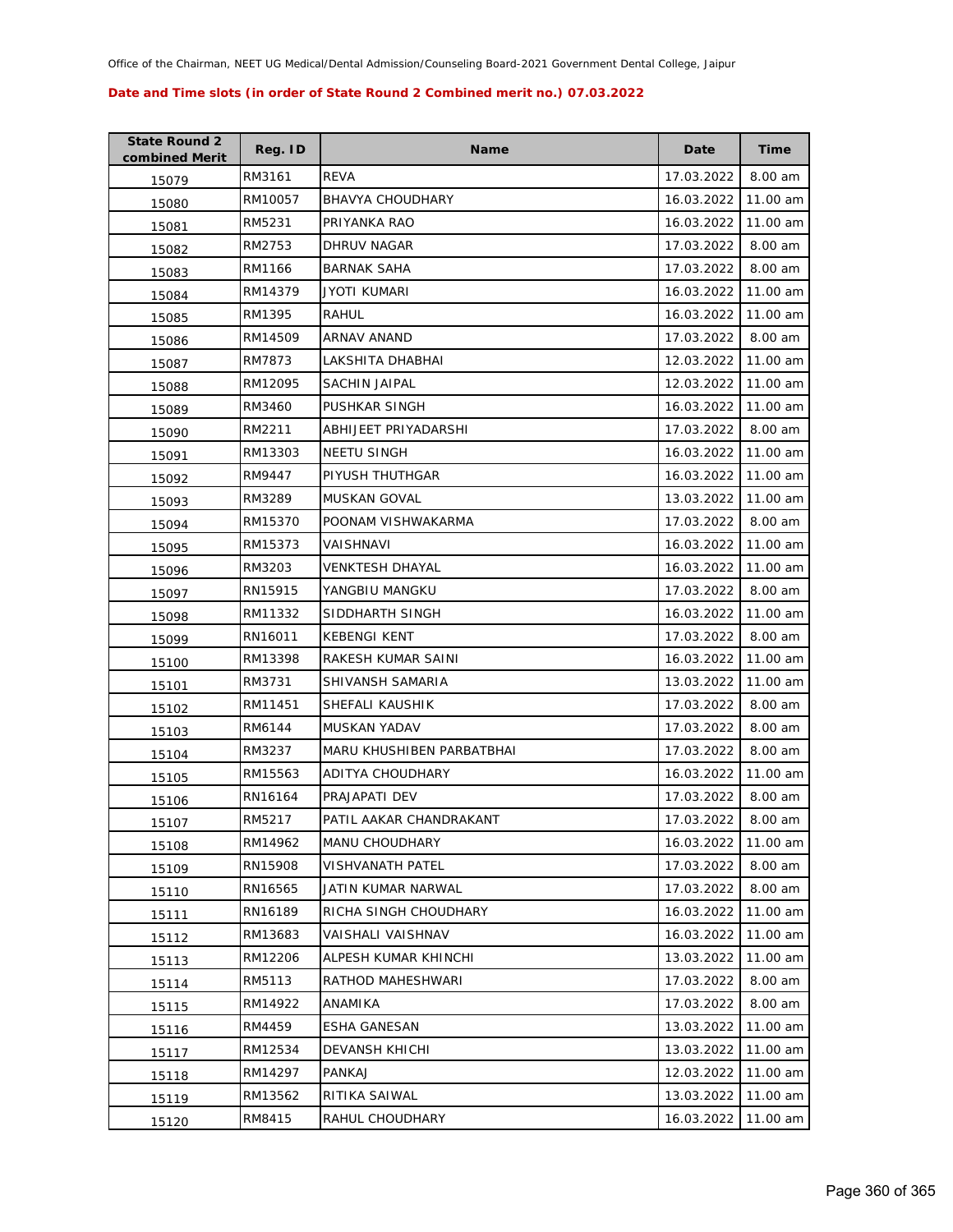| <b>State Round 2</b><br>combined Merit | Reg. ID | Name                            | Date       | Time     |
|----------------------------------------|---------|---------------------------------|------------|----------|
| 15121                                  | RM8475  | CHARMI PATEL                    | 17.03.2022 | 8.00 am  |
| 15122                                  | RM14796 | KSHITIJ KUMAR YADAV             | 17.03.2022 | 8.00 am  |
| 15123                                  | RM14861 | ADARSH GAURAV                   | 17.03.2022 | 8.00 am  |
| 15124                                  | RM12792 | <b>VINAY BHAGORA</b>            | 12.03.2022 | 11.00 am |
| 15125                                  | RN16109 | <b>MONIKA</b>                   | 17.03.2022 | 8.00 am  |
| 15126                                  | RM4625  | ANJU KUMARI GURJAR              | 16.03.2022 | 11.00 am |
| 15127                                  | RN16068 | PIYUSH DAMOR                    | 12.03.2022 | 11.00 am |
| 15128                                  | RM13506 | NEHA RANI                       | 17.03.2022 | 8.00 am  |
| 15129                                  | RM14256 | ANKIT SINGH                     | 13.03.2022 | 11.00 am |
| 15130                                  | RN16289 | SWASTIK BHARTI                  | 17.03.2022 | 8.00 am  |
| 15131                                  | RM14645 | KOTHAWADE AISHWARYA BHALCHANDRA | 17.03.2022 | 8.00 am  |
| 15132                                  | RM15568 | NATASHA M NAIK                  | 13.03.2022 | 11.00 am |
| 15133                                  | RM10961 | PALAK KAPURIA                   | 16.03.2022 | 11.00 am |
| 15134                                  | RM5797  | <b>MEGHRAJ MEENA</b>            | 12.03.2022 | 11.00 am |
| 15135                                  | RM15446 | PARTH MEHRA                     | 13.03.2022 | 11.00 am |
| 15136                                  | RM10793 | <b>ANUBHUTI SAHU</b>            | 17.03.2022 | 8.00 am  |
| 15137                                  | RM8059  | VIJAY LAXMI RANWA               | 16.03.2022 | 11.00 am |
| 15138                                  | RM15536 | DEEPAK KUMAR MEENA              | 17.03.2022 | 8.00 am  |
| 15139                                  | RM13600 | ASHISH UTTAM                    | 16.03.2022 | 11.00 am |
| 15140                                  | RN16167 | <b>BABLU</b>                    | 16.03.2022 | 11.00 am |
| 15141                                  | RN16043 | JAYANT KUMAR                    | 17.03.2022 | 8.00 am  |
| 15142                                  | RM14290 | KHUSHI SAINI                    | 16.03.2022 | 11.00 am |
| 15143                                  | RM7579  | PALAK SINGH                     | 16.03.2022 | 11.00 am |
| 15144                                  | RM2563  | ZINNIA ROY                      | 17.03.2022 | 8.00 am  |
| 15145                                  | RM7200  | NISHA PATIDAR                   | 16.03.2022 | 11.00 am |
| 15146                                  | RM11283 | ANKIT YADAV                     | 16.03.2022 | 11.00 am |
| 15147                                  | RN16096 | ANKIT KUMAR                     | 17.03.2022 | 8.00 am  |
| 15148                                  | RM9451  | AISHWARYA KANWAR PANWAR         | 16.03.2022 | 11.00 am |
| 15149                                  | RM15234 | MEHA                            | 13.03.2022 | 11.00 am |
| 15150                                  | RM10389 | <b>GHANSHYAM PATEL</b>          | 12.03.2022 | 11.00 am |
| 15151                                  | RM11696 | AADITYA RAJ                     | 17.03.2022 | 8.00 am  |
| 15152                                  | RN16531 | <b>MUKESH GARG</b>              | 13.03.2022 | 11.00 am |
| 15153                                  | RN16378 | <b>SEEMA SINGH</b>              | 12.03.2022 | 11.00 am |
| 15154                                  | RN15863 | GADHAVI VIVEK NIMITTKUMAR       | 17.03.2022 | 8.00 am  |
| 15155                                  | RM15669 | HEMANT KUMAR CHOUDHARY          | 16.03.2022 | 11.00 am |
| 15156                                  | RM1274  | SATISH NAGARWAL                 | 13.03.2022 | 11.00 am |
| 15157                                  | RM15021 | NANDINI CHANDELA                | 16.03.2022 | 11.00 am |
| 15158                                  | RM3939  | SAYYED NEEDA ARIF               | 17.03.2022 | 8.00 am  |
| 15159                                  | RM5749  | ARPIT DHAKAR                    | 16.03.2022 | 11.00 am |
| 15160                                  | RM10737 | <b>BHAKTI GOSWAMI</b>           | 17.03.2022 | 8.00 am  |
| 15161                                  | RM14577 | DIVYANSHU SINGH MAHECHA         | 16.03.2022 | 11.00 am |
| 15162                                  | RM8569  | ADITYA SINGH                    | 16.03.2022 | 11.00 am |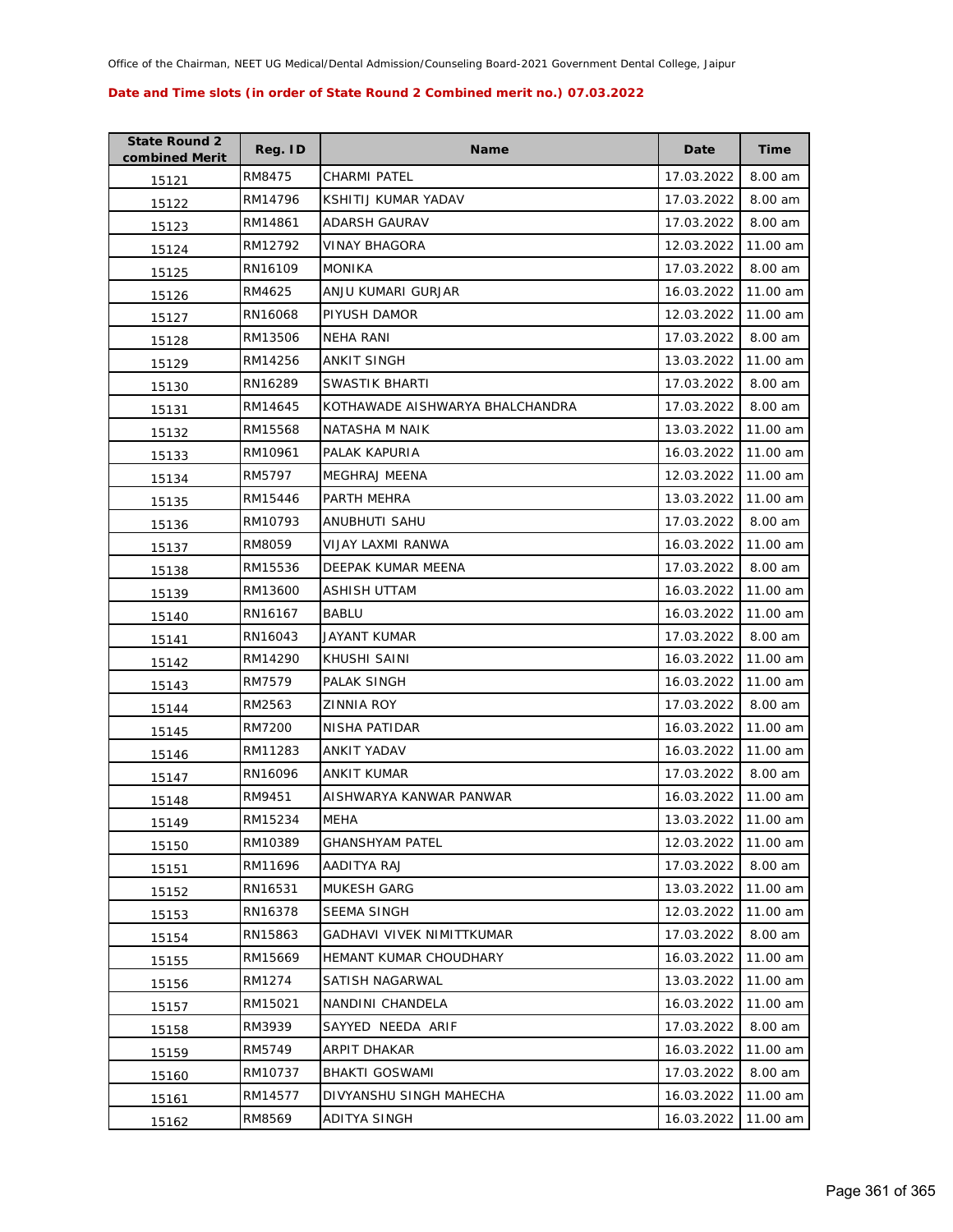| <b>State Round 2</b><br>combined Merit | Reg. ID | <b>Name</b>               | Date       | <b>Time</b> |
|----------------------------------------|---------|---------------------------|------------|-------------|
| 15163                                  | RM13145 | <b>MANISHA MEGHWAL</b>    | 13.03.2022 | 11.00 am    |
| 15164                                  | RN16039 | ABHISHEK                  | 17.03.2022 | 8.00 am     |
| 15165                                  | RM8854  | ROHAN RAJ MANDAL          | 17.03.2022 | 8.00 am     |
| 15166                                  | RM8651  | RAJPAL CHARAN             | 16.03.2022 | 11.00 am    |
| 15167                                  | RM11221 | MAHESH JANGID             | 16.03.2022 | 11.00 am    |
| 15168                                  | RM15506 | PRIYANKA                  | 16.03.2022 | 11.00 am    |
| 15169                                  | RM3078  | TUSHAR SINGH              | 16.03.2022 | 11.00 am    |
| 15170                                  | RM13077 | RISHU GUPTA               | 17.03.2022 | 8.00 am     |
| 15171                                  | RN16079 | SPARSH ATTRI              | 17.03.2022 | 8.00 am     |
| 15172                                  | RN16357 | ABHILASH PATEL            | 17.03.2022 | 8.00 am     |
| 15173                                  | RM12178 | <b>MEHUL YADAV</b>        | 16.03.2022 | 11.00 am    |
| 15174                                  | RM15261 | AARSH RAJDEEP KAUR MAHROK | 16.03.2022 | 11.00 am    |
| 15175                                  | RM2415  | MINAM KETAN               | 17.03.2022 | 8.00 am     |
| 15176                                  | RM15796 | JUGAL NINAMA              | 12.03.2022 | 11.00 am    |
| 15177                                  | RM8876  | <b>DIVYANSHU SINGH</b>    | 16.03.2022 | 11.00 am    |
| 15178                                  | RN15949 | VINAY MINA                | 12.03.2022 | 11.00 am    |
| 15179                                  | RM14986 | SAILI                     | 17.03.2022 | 8.00 am     |
| 15180                                  | RM6340  | ROHIT KUMAR SHARMA        | 17.03.2022 | 8.00 am     |
| 15181                                  | RN16072 | NEERAJ KUMAR VERMA        | 13.03.2022 | 11.00 am    |
| 15182                                  | RM1540  | TOPI NYODU                | 17.03.2022 | 8.00 am     |
| 15183                                  | RM15075 | ARYAVEER SHOKEEN          | 17.03.2022 | 8.00 am     |
| 15184                                  | RM2576  | <b>MAYMONA FAROOQ</b>     | 17.03.2022 | 8.00 am     |
| 15185                                  | RM5560  | BAMAN NIDHI ARVINDBHAI    | 17.03.2022 | 8.00 am     |
| 15186                                  | RM15582 | <b>ISHU RAJ</b>           | 17.03.2022 | 8.00 am     |
| 15187                                  | RM7222  | CHANDA DODIYAR            | 12.03.2022 | 11.00 am    |
| 15188                                  | RM15528 | PUNIT KUMAR TEPAN         | 13.03.2022 | 11.00 am    |
| 15189                                  | RM12810 | KHUSHBOO MEENA            | 12.03.2022 | 11.00 am    |
| 15190                                  | RM15752 | TANNU                     | 17.03.2022 | 8.00 am     |
| 15191                                  | RM11975 | SHILPA MEHRA              | 13.03.2022 | 11.00 am    |
| 15192                                  | RM3578  | <b>DEEKSHA MOHIL</b>      | 17.03.2022 | 8.00 am     |
| 15193                                  | RM3021  | TANMAY SINGH              | 17.03.2022 | 8.00 am     |
| 15194                                  | RM12598 | AYUSH                     | 17.03.2022 | 8.00 am     |
| 15195                                  | RM12999 | <b>MANSWIT SAINI</b>      | 16.03.2022 | 11.00 am    |
| 15196                                  | RM13774 | HAREESH KUMAR DHAKER      | 16.03.2022 | 11.00 am    |
| 15197                                  | RM5589  | BHANUPRAKASH DEPAN        | 13.03.2022 | 11.00 am    |
| 15198                                  | RM2632  | PRATEEK SONI              | 16.03.2022 | 11.00 am    |
| 15199                                  | RM10284 | SONAL RAHIM               | 17.03.2022 | 8.00 am     |
| 15200                                  | RM6290  | MONU KUMARI DHAKAR        | 16.03.2022 | 11.00 am    |
| 15201                                  | RM14961 | NAVDEEP CHOUDHARY         | 16.03.2022 | 11.00 am    |
| 15202                                  | RM11648 | RAJ JAYSWAL               | 16.03.2022 | 11.00 am    |
| 15203                                  | RM7648  | SHREYA RAJ                | 17.03.2022 | 8.00 am     |
| 15204                                  | RM11811 | AANCHAL                   | 17.03.2022 | 8.00 am     |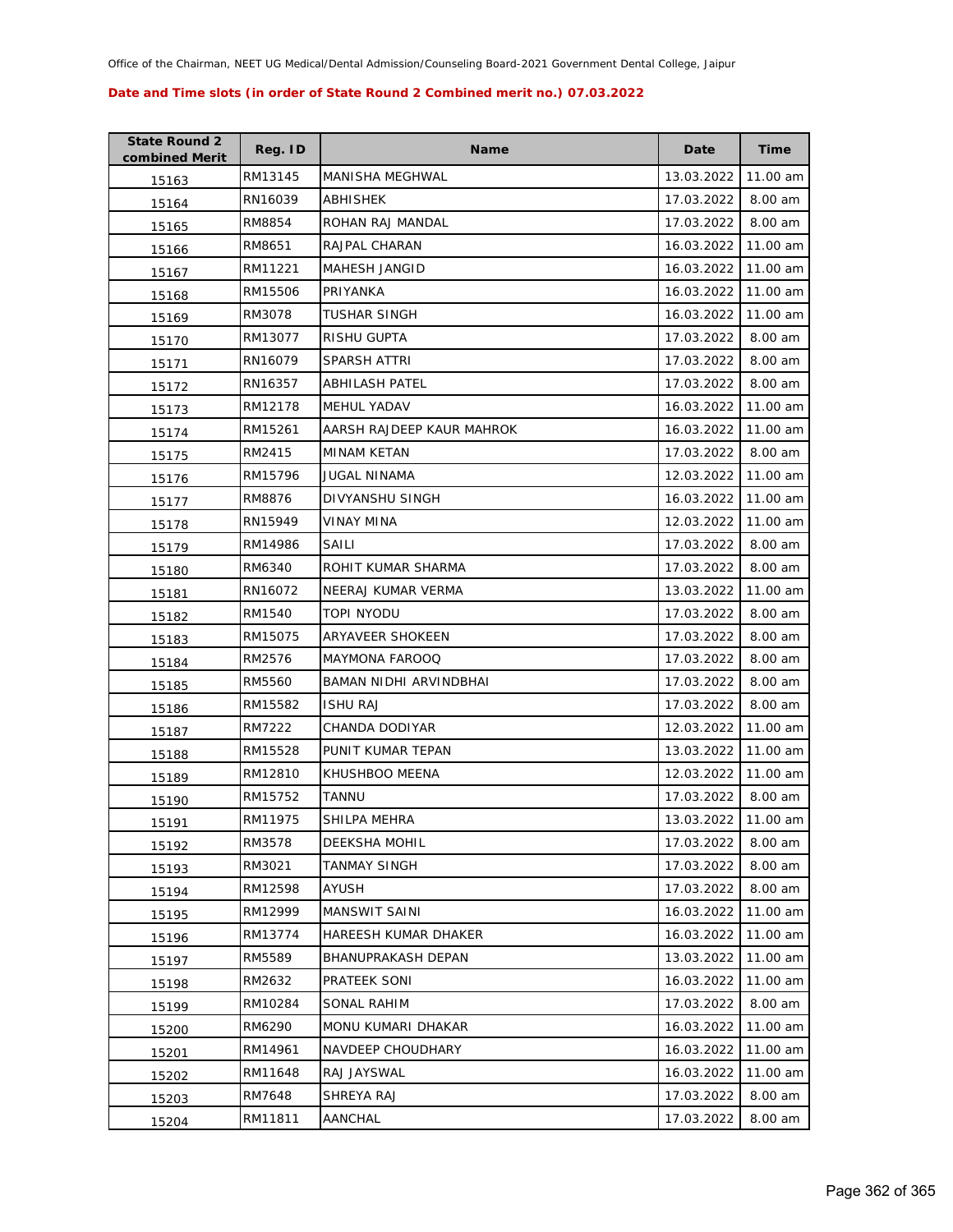| <b>State Round 2</b><br>combined Merit | Reg. ID | <b>Name</b>                    | Date       | <b>Time</b> |
|----------------------------------------|---------|--------------------------------|------------|-------------|
| 15205                                  | RM9393  | ROHIT KUMAR SAMRIA             | 13.03.2022 | 11.00 am    |
| 15206                                  | RM2372  | RAKESH KUMAR                   | 17.03.2022 | 8.00 am     |
| 15207                                  | RM2258  | AYUSHI KUMARI                  | 13.03.2022 | 11.00 am    |
| 15208                                  | RN16470 | <b>SUNIL MEENA</b>             | 12.03.2022 | 11.00 am    |
| 15209                                  | RM5768  | VIKAS SAINI                    | 16.03.2022 | 11.00 am    |
| 15210                                  | RM3819  | SAKSHI DINDOR                  | 12.03.2022 | 11.00 am    |
| 15211                                  | RM12154 | RIDDHI RAJENDRA PRASAD PAL     | 17.03.2022 | 8.00 am     |
| 15212                                  | RM7354  | RIDA CHOUDHARY                 | 16.03.2022 | 11.00 am    |
| 15213                                  | RM4672  | <b>BRIJ MOHAN MEENA</b>        | 12.03.2022 | 11.00 am    |
| 15214                                  | RN16380 | <b>MONIKA</b>                  | 16.03.2022 | 11.00 am    |
| 15215                                  | RM14552 | VANSHIKHA YADAV                | 16.03.2022 | 11.00 am    |
| 15216                                  | RM11350 | <b>HARSHIT MEENA</b>           | 12.03.2022 | 11.00 am    |
| 15217                                  | RM10735 | <b>NAJRANA</b>                 | 16.03.2022 | 11.00 am    |
| 15218                                  | RM4726  | JANIT KANSARA                  | 16.03.2022 | 11.00 am    |
| 15219                                  | RM15607 | CHANDAN MITRA                  | 17.03.2022 | 8.00 am     |
| 15220                                  | RN16375 | <b>NIDHI</b>                   | 17.03.2022 | 8.00 am     |
| 15221                                  | RM8227  | UTKARSHA BIJETA                | 16.03.2022 | 11.00 am    |
| 15222                                  | RM12675 | JAGRITI GURJAR                 | 12.03.2022 | 11.00 am    |
| 15223                                  | RM14445 | RICHA MALVIYA                  | 17.03.2022 | 8.00 am     |
| 15224                                  | RM13277 | AJAY GULIYA                    | 16.03.2022 | 11.00 am    |
| 15225                                  | RM12362 | <b>GARIMA PARIHAR</b>          | 13.03.2022 | 11.00 am    |
| 15226                                  | RM3009  | NAYAN MAJUMDAR                 | 17.03.2022 | 8.00 am     |
| 15227                                  | RM8848  | ANUSHKA KASWAN                 | 16.03.2022 | 11.00 am    |
| 15228                                  | RM13744 | RASHMI CHAWLA                  | 13.03.2022 | 11.00 am    |
| 15229                                  | RM13148 | PIYUSH RATREY                  | 17.03.2022 | 8.00 am     |
| 15230                                  | RM9676  | ANURAG HARSH                   | 17.03.2022 | 8.00 am     |
| 15231                                  | RM13351 | <b>ADITYA ZEFF</b>             | 12.03.2022 | 11.00 am    |
| 15232                                  | RM12594 | MUTHE HEDVI PRASHANT           | 17.03.2022 | 8.00 am     |
| 15233                                  | RM2558  | ANSHAK YADAV                   | 17.03.2022 | 8.00 am     |
| 15234                                  | RM2212  | MANVI YADAV                    | 16.03.2022 | 11.00 am    |
| 15235                                  | RM14803 | AVIKA SINGH                    | 17.03.2022 | 8.00 am     |
| 15236                                  | RN16283 | ABHINAV SHARMA                 | 17.03.2022 | 8.00 am     |
| 15237                                  | RN16125 | BHANEJ MOHAMMADBHAI ABDULMAJID | 17.03.2022 | 8.00 am     |
| 15238                                  | RM1036  | SWATI LAVI BORA                | 17.03.2022 | 8.00 am     |
| 15239                                  | RM2835  | SHREYA RAJ                     | 17.03.2022 | 8.00 am     |
| 15240                                  | RM7389  | ANIKET GARG                    | 13.03.2022 | 11.00 am    |
| 15241                                  | RM14837 | DILEEP KUMAR MEENA             | 12.03.2022 | 11.00 am    |
| 15242                                  | RM11884 | NARENDRA KUMAR KUMAWAT         | 16.03.2022 | 11.00 am    |
| 15243                                  | RN16247 | KUNAL SINGH CHOUHAN            | 16.03.2022 | 11.00 am    |
| 15244                                  | RM5220  | NANI NANKU                     | 17.03.2022 | 8.00 am     |
| 15245                                  | RM4250  | ASNIKA KUMARI                  | 17.03.2022 | 8.00 am     |
| 15246                                  | RN16086 | <b>IMSUSENLA PONGEN</b>        | 17.03.2022 | 8.00 am     |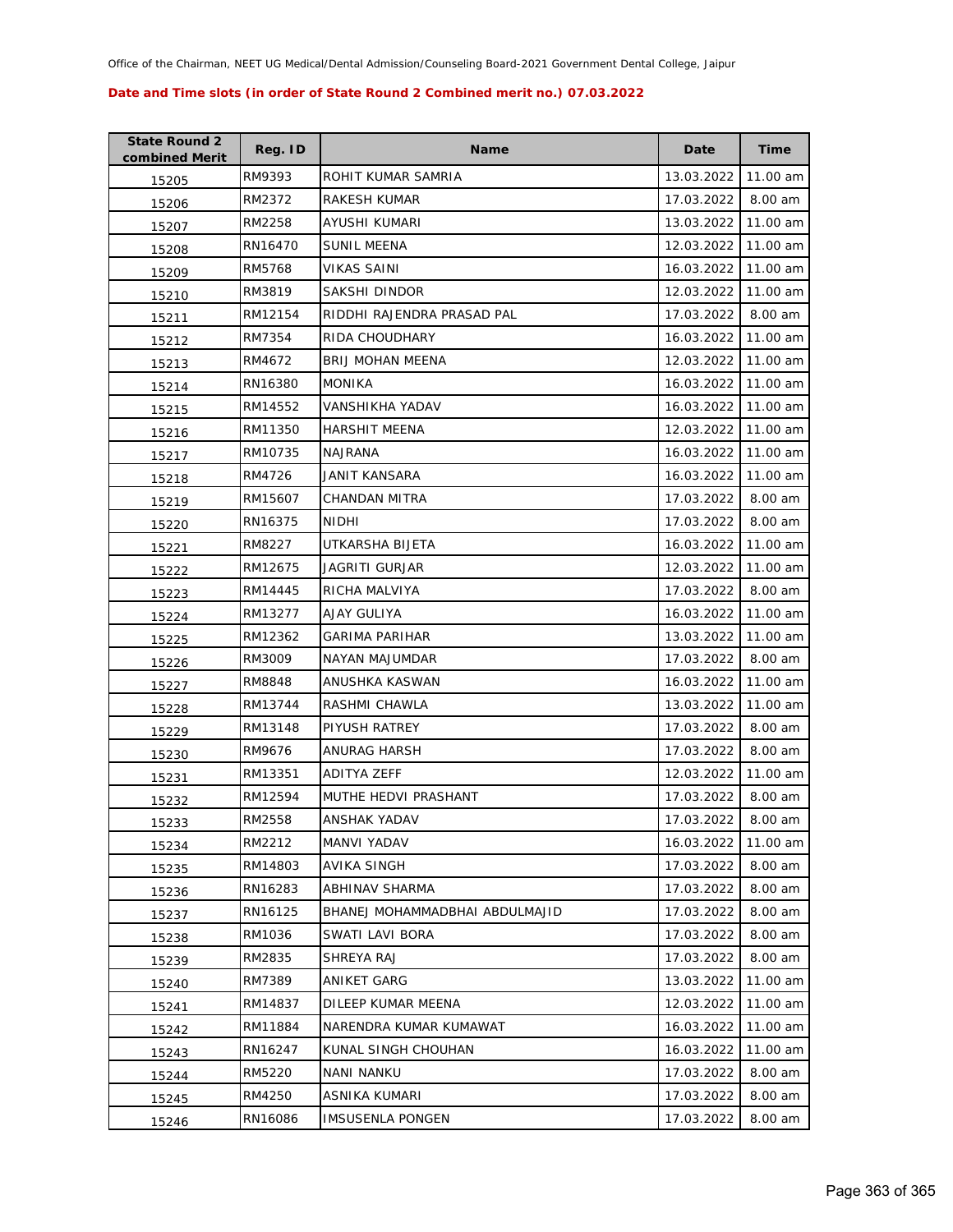| <b>State Round 2</b><br>combined Merit | Reg. ID | <b>Name</b>              | Date       | <b>Time</b> |
|----------------------------------------|---------|--------------------------|------------|-------------|
| 15247                                  | RM9251  | <b>SUKHMAN KAUR</b>      | 16.03.2022 | 11.00 am    |
| 15248                                  | RM4932  | RITURAJ YADAV            | 17.03.2022 | 8.00 am     |
| 15249                                  | RM14641 | <b>NARESH CHOUHAN</b>    | 16.03.2022 | 11.00 am    |
| 15250                                  | RM15722 | KULDEEP SINGH            | 16.03.2022 | 11.00 am    |
| 15251                                  | RM13603 | <b>GAURISH SHARMA</b>    | 16.03.2022 | 11.00 am    |
| 15252                                  | RM4879  | <b>GAURAV SAINI</b>      | 16.03.2022 | 11.00 am    |
| 15253                                  | RM10033 | KHUSHI DOSHIWAL          | 13.03.2022 | 11.00 am    |
| 15254                                  | RM11520 | MOHAMMED ARISH           | 16.03.2022 | 11.00 am    |
| 15255                                  | RM6999  | HIMANSHU DEWATWAL        | 17.03.2022 | 8.00 am     |
| 15256                                  | RM15316 | MAHESH P MAHAJAN         | 17.03.2022 | 8.00 am     |
| 15257                                  | RM10859 | SAROOP KUMAR PARIHAR     | 16.03.2022 | 11.00 am    |
| 15258                                  | RM12273 | DRUPAT KUMAR             | 16.03.2022 | 11.00 am    |
| 15259                                  | RM4060  | RAKHITUNISHA             | 16.03.2022 | 11.00 am    |
| 15260                                  | RM2143  | VINAY PRAJAPAT           | 16.03.2022 | 11.00 am    |
| 15261                                  | RN16119 | GAURAV                   | 17.03.2022 | 8.00 am     |
| 15262                                  | RM7025  | DEVANSH KUMAR            | 13.03.2022 | 11.00 am    |
| 15263                                  | RM7683  | AMAN MEENA               | 12.03.2022 | 11.00 am    |
| 15264                                  | RM6268  | MODI SAKSHI ASHVINKUMAR  | 17.03.2022 | 8.00 am     |
| 15265                                  | RM14707 | ALISHA ALI               | 17.03.2022 | 8.00 am     |
| 15266                                  | RM3541  | MOHAMMAD SADDAM          | 16.03.2022 | 11.00 am    |
| 15267                                  | RM11336 | YESHI DORJEE THONGDOK    | 17.03.2022 | 8.00 am     |
| 15268                                  | RM13865 | <b>MARPI RONYA</b>       | 17.03.2022 | 8.00 am     |
| 15269                                  | RM14573 | KANAK KUMAR SAINI        | 17.03.2022 | 8.00 am     |
| 15270                                  | RM12068 | <b>SUMIT MEENA</b>       | 12.03.2022 | 11.00 am    |
| 15271                                  | RM1320  | <b>BRIJESH BOSE</b>      | 13.03.2022 | 11.00 am    |
| 15272                                  | RM7787  | KARDAK SRUSHTI SANGHARSH | 17.03.2022 | 8.00 am     |
| 15273                                  | RM4524  | DIVYANSHI SINGH          | 17.03.2022 | 8.00 am     |
| 15274                                  | RM15185 | <b>MEHNAZ</b>            | 16.03.2022 | 11.00 am    |
| 15275                                  | RM15808 | MOHAMMAD SARIM           | 16.03.2022 | 11.00 am    |
| 15276                                  | RM15589 | PUNIT YADAV              | 16.03.2022 | 11.00 am    |
| 15277                                  | RN16519 | <b>GAURAV KUMAR</b>      | 17.03.2022 | 8.00 am     |
| 15278                                  | RN15998 | NIMAY SINGH PANGTEY      | 17.03.2022 | 8.00 am     |
| 15279                                  | RN15906 | SNEHIL VAID              | 17.03.2022 | 8.00 am     |
| 15280                                  | RM5520  | ASIF KHAN                | 17.03.2022 | 8.00 am     |
| 15281                                  | RM15390 | NIDHI KUMARI             | 17.03.2022 | 8.00 am     |
| 15282                                  | RN15867 | KHUSHI ALI               | 17.03.2022 | 8.00 am     |
| 15283                                  | RM11932 | KARRI SRINIVASA RAO      | 17.03.2022 | 8.00 am     |
| 15284                                  | RM14589 | <b>SHARMIN KAUSER</b>    | 17.03.2022 | 8.00 am     |
| 15285                                  | RM5409  | JATIN SAINI              | 17.03.2022 | 8.00 am     |
| 15286                                  | RM15272 | <b>HARSH KUMAR</b>       | 17.03.2022 | 8.00 am     |
| 15287                                  | RM3880  | PAWAN BHADANA            | 17.03.2022 | 8.00 am     |
| 15288                                  | RM13978 | PAWAN KUMAR LANGDI       | 16.03.2022 | 11.00 am    |